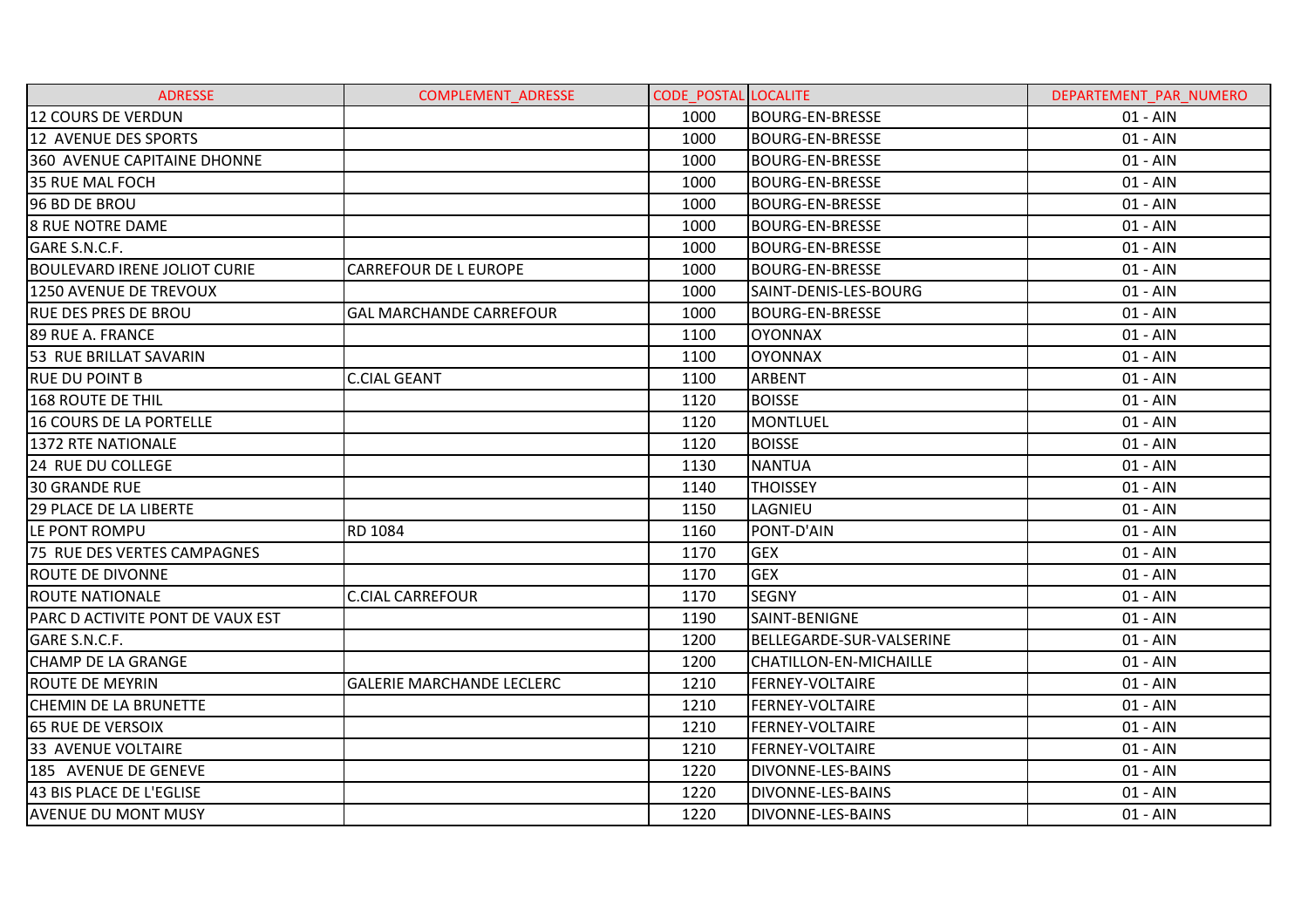| <b>ADRESSE</b>                       | <b>COMPLEMENT ADRESSE</b>      | <b>CODE POSTAL LOCALITE</b> |                           | DEPARTEMENT PAR NUMERO |
|--------------------------------------|--------------------------------|-----------------------------|---------------------------|------------------------|
| <b>ROUTE DE CHATILLON. MONTAPLAN</b> |                                | 1290                        | LAIZ                      | $01 - AIN$             |
| <b>73 GRANDE RUE</b>                 |                                | 1300                        | <b>BELLEY</b>             | $01 - AIN$             |
| ZONE ARTISANALE DE LOUSSON           | <b>C.CIAL PROVENCIA</b>        | 1300                        | <b>BELLEY</b>             | $01 - AIN$             |
| 2 PLACE DES TERREAUX                 |                                | 1300                        | <b>BELLEY</b>             | $01 - AIN$             |
| <b>GRANDE RUE</b>                    |                                | 1340                        | MONTREVEL-EN-BRESSE       | $01 - AIN$             |
| <b>AVENUE JEAN FALCONNIER</b>        |                                | 1350                        | <b>CULOZ</b>              | $01 - AIN$             |
| <b>ROUTE DE BOURG</b>                |                                | 1390                        | <b>MIONNAY</b>            | $01 - AIN$             |
| 104 PLACE DE LA REPUBLIQUE           | 104-110                        | 1400                        | ICHATILLON-SUR-CHALARONNE | $01 - AIN$             |
| 68 RUE DU JURA                       |                                | 1460                        | MONTREAL-LA-CLUSE         | $01 - AIN$             |
| 14 RUE A. BERARD                     |                                | 1500                        | AMBERIEU-EN-BUGEY         | $01 - AIN$             |
| ZAC LE MARAIS DES TERREAUX           | <b>C.CIAL DE L AVIATION</b>    | 1500                        | AMBERIEU-EN-BUGEY         | $01 - AIN$             |
| <b>307 AVENUE LAVOISIER</b>          |                                | 1600                        | <b>MASSIEUX</b>           | $01 - AIN$             |
| <b>IRUE DE LA GENETIERE</b>          |                                | 1600                        | <b>MASSIEUX</b>           | $01 - AIN$             |
| 4 RUE DE LA PLACE                    |                                | 1600                        | <b>REYRIEUX</b>           | $01 - AIN$             |
| <b>ROUTE DE LYON</b>                 |                                | 1600                        |                           | $01 - AIN$             |
| <b>CHEMIN DE L ALLONDON</b>          | ZAC                            | 1630                        | SAINT-GENIS-POUILLY       | $01 - AIN$             |
| 4 RUE DE LYON                        |                                | 1630                        | SAINT-GENIS-POUILLY       | $01 - AIN$             |
| <b>CHEMIN DES BATTERSES</b>          |                                | 1700                        | <b>BEYNOST</b>            | $01 - AIN$             |
| <b>RUE DU FIGUIER</b>                |                                | 1700                        | MIRIBEL                   | $01 - AIN$             |
| <b>CENTRE COMMERCIAL VAL THOIRY</b>  | <b>ROUTE DE LYON</b>           | 1710                        | <b>THOIRY</b>             | $01 - AIN$             |
| <b>RUE DE LYON</b>                   | <b>SUPERMARCHE CHAMPION</b>    | 1800                        | MEXIMIEUX                 | $01 - AIN$             |
| 4 PLACE VAUGELAS                     |                                | 1800                        | <b>MEXIMIEUX</b>          | $01 - AIN$             |
| <b>RUE ROMANETTE</b>                 | ZAC ILE DE FRANCE              | 2000                        | <b>LAON</b>               | 02 - AISNE             |
| <b>RUE DESCARTES</b>                 | <b>C.CIAL LECLERC</b>          | 2000                        | <b>CHAMBRY</b>            | 02 - AISNE             |
| PLACE DES DROITS DE L HOMME          |                                | 2000                        | <b>LAON</b>               | 02 - AISNE             |
| <b>ROUTE DE BOHAIN</b>               | <b>C.CIAL</b>                  | 2100                        | SAINT-QUENTIN             | 02 - AISNE             |
| <b>RUE DE GUISE</b>                  |                                | 2100                        | <b>HARLY</b>              | 02 - AISNE             |
| 7 RUE DES TOILES                     |                                | 2100                        | SAINT-QUENTIN             | 02 - AISNE             |
| <b>RUE DE MULHOUSE</b>               |                                | 2100                        | SAINT-QUENTIN             | 02 - AISNE             |
| ROUTE DEPARTEMENTALE 1029            |                                | 2100                        | <b>FAYET</b>              | 02 - AISNE             |
| PLACE ANDRE BAUDEZ                   | <b>GARE SNCF SAINT QUENTIN</b> | 2100                        | SAINT-QUENTIN             | 02 - AISNE             |
| 137 RUE DE GUISE                     |                                | 2100                        | SAINT-QUENTIN             | 02 - AISNE             |
| 43 AVENUE DE CHATEAU THIERRY         |                                | 2200                        | <b>BELLEU</b>             | 02 - AISNE             |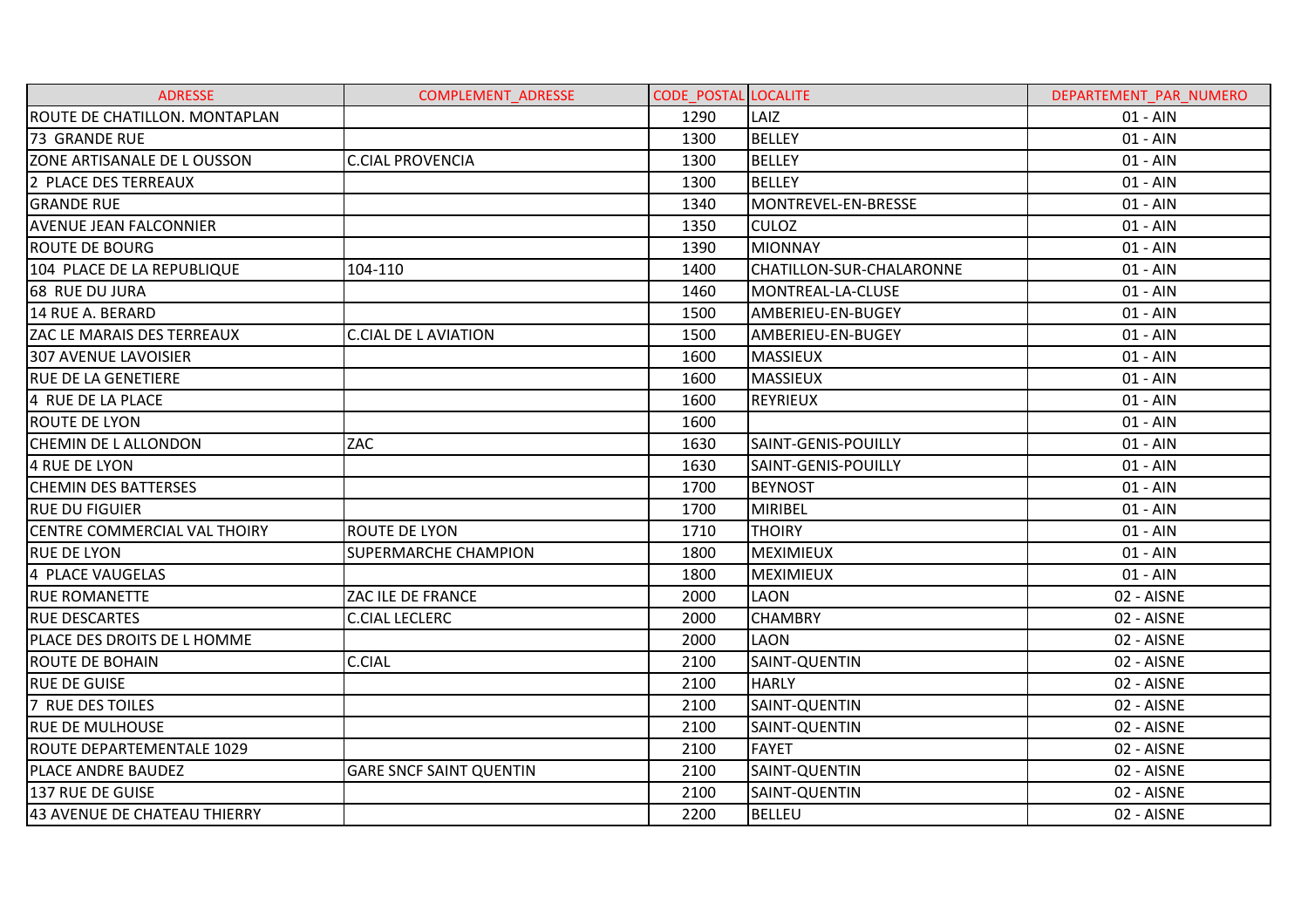| <b>ADRESSE</b>                     | <b>COMPLEMENT ADRESSE</b> | <b>CODE POSTAL LOCALITE</b> |                             | DEPARTEMENT PAR NUMERO       |
|------------------------------------|---------------------------|-----------------------------|-----------------------------|------------------------------|
| 1 RUE DU COMMERCE                  |                           | 2200                        | <b>SOISSONS</b>             | 02 - AISNE                   |
| <b>33 RUE SAINT MARTIN</b>         |                           | 2200                        | <b>SOISSONS</b>             | 02 - AISNE                   |
| 74 RUE BLONDEL                     |                           | 2240                        | <b>RIBEMONT</b>             | 02 - AISNE                   |
| <b>BOULEVARD DE L EUROPE</b>       | ZAC DE L UNIVERS          | 2300                        | <b>CHAUNY</b>               | 02 - AISNE                   |
| 20 RUE DE LA CHAUSSEE              |                           | 2300                        | <b>CHAUNY</b>               | 02 - AISNE                   |
| 52 RUE CARNOT                      |                           | 2400                        | <b>CHATEAU-THIERRY</b>      | 02 - AISNE                   |
| <b>RUE DE LA PLAINE</b>            | <b>C.CIAL LECLERC</b>     | 2400                        | <b>CHATEAU-THIERRY</b>      | 02 - AISNE                   |
| <b>AVENUE D ESSOMES</b>            | <b>CARREFOUR</b>          | 2400                        | <b>CHATEAU-THIERRY</b>      | 02 - AISNE                   |
| <b>RUE AUGUSTE DELAUNE</b>         |                           | 2430                        | <b>GAUCHY</b>               | 02 - AISNE                   |
| <b>AVENUE DE LA FERTE MILON</b>    | <b>C.CIAL LECLERC</b>     | 2600                        | <b>VILLERS-COTTERETS</b>    | 02 - AISNE                   |
| 23 PLACE DU DOCTEUR MOUFLIER       |                           | 2600                        | <b>VILLERS-COTTERETS</b>    | 02 - AISNE                   |
| <b>CHEMIN BLANC</b>                |                           | 2800                        | <b>BEAUTOR</b>              | 02 - AISNE                   |
| <b>PORTES D AVERMES</b>            |                           | 3000                        | <b>AVERMES</b>              | 03 - ALLIER                  |
| <b>RN7 - HYPERMARCHE CARREFOUR</b> |                           | 3000                        | <b>MOULINS</b>              | 03 - ALLIER                  |
| GARE S.N.C.F.                      |                           | 3000                        | <b>MOULINS</b>              | 03 - ALLIER                  |
| 29 PL D'ALLIER                     |                           | 3000                        | <b>MOULINS</b>              | 03 - ALLIER                  |
| 18 BOULEVARD DE COURTAIS           |                           | 3100                        | <b>MONTLUCON</b>            | 03 - ALLIER                  |
| <b>3 RUE BRETONNIE</b>             |                           | 3100                        | <b>MONTLUCON</b>            | 03 - ALLIER                  |
| <b>QUAI LEDRU ROLLIN</b>           |                           | 3100                        | <b>MONTLUCON</b>            | 03 - ALLIER                  |
| <b>ROUTE DE PARIS</b>              |                           | 3190                        | <b>VALLON-EN-SULLY</b>      | 03 - ALLIER                  |
| PLACE VICTOR HUGO                  |                           | 3200                        | <b>VICHY</b>                | 03 - ALLIER                  |
| <b>GARE SNCF VEST.</b>             |                           | 3200                        | <b>VICHY</b>                | 03 - ALLIER                  |
| 98 RUE JEAN JAURES                 |                           | 3200                        | <b>VICHY</b>                | 03 - ALLIER                  |
| 43 PLACE PV LEGER                  |                           | 3200                        | <b>VICHY</b>                | 03 - ALLIER                  |
| <b>36 RUE GEORGES CLEMENCEAU</b>   |                           | 3200                        | <b>VICHY</b>                | 03 - ALLIER                  |
| <b>ALLEE DES AILES</b>             | <b>HYPERMARCHE</b>        | 3200                        | <b>VICHY</b>                | 03 - ALLIER                  |
| 78 RUE DES PEUPLIERS BP 20048      |                           | 3300                        | <b>CUSSET</b>               | 03 - ALLIER                  |
| 3 RUE DU 29 JUILLET                |                           | 3300                        | <b>CUSSET</b>               | 03 - ALLIER                  |
| 83 BOULEVARD LEDRU ROLLIN          |                           | 3500                        | SAINT-POURCAIN-SUR-SIOULE   | 03 - ALLIER                  |
| 14 PLACE MARECHAL FOCH             |                           | 3500                        | SAINT-POURCAIN-SUR-SIOULE   | 03 - ALLIER                  |
| <b>23 AVENUE JEAN JAURES</b>       |                           | 3700                        | <b>BELLERIVE-SUR-ALLIER</b> | 03 - ALLIER                  |
| 44 GRANDE RUE                      |                           | 3800                        | <b>GANNAT</b>               | 03 - ALLIER                  |
| <b>ROUTE DE MARSEILLE</b>          |                           | 4000                        | <b>DIGNE-LES-BAINS</b>      | 04 - ALPES-DE-HAUTE-PROVENCE |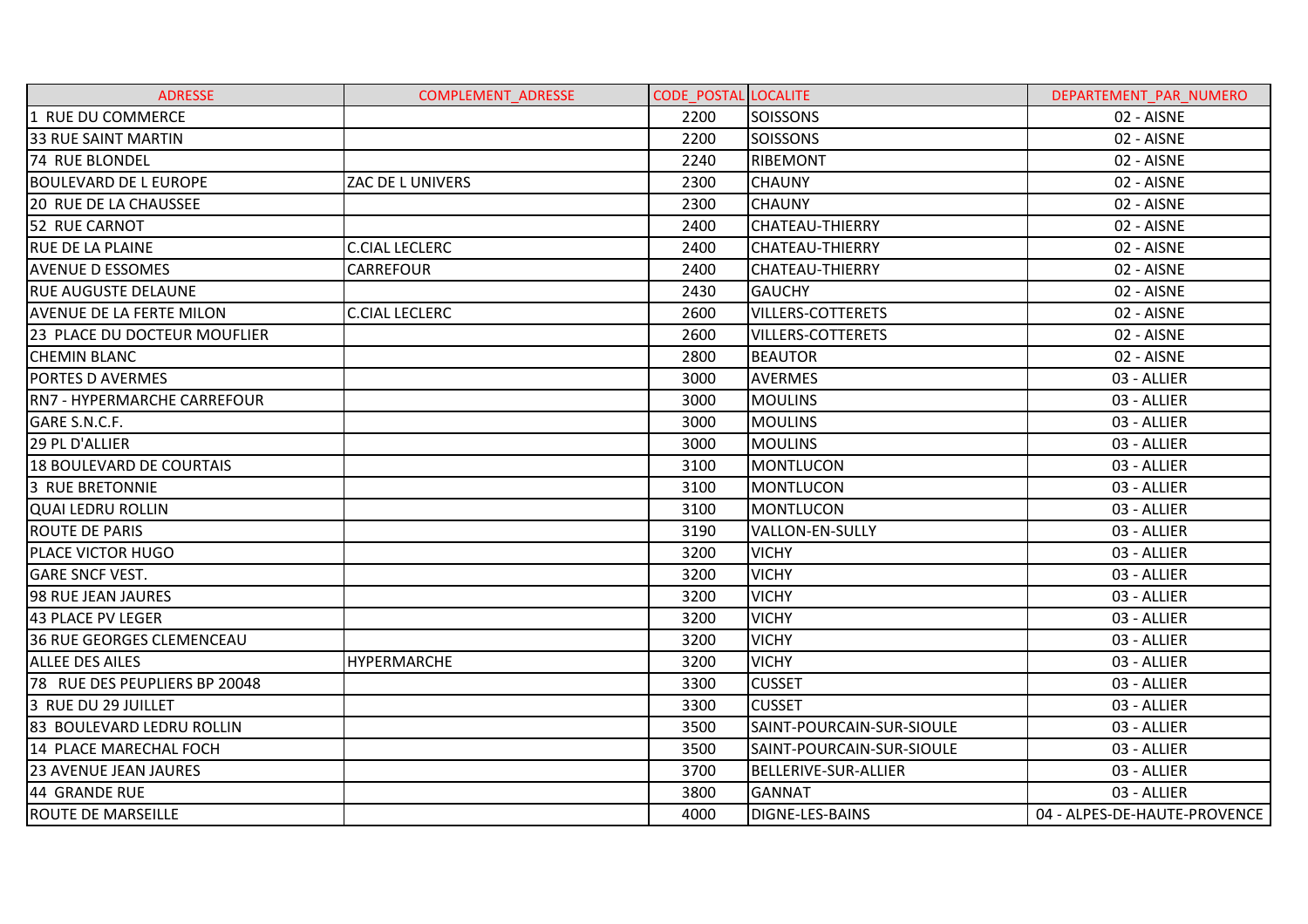| <b>ADRESSE</b>                   | <b>COMPLEMENT_ADRESSE</b>               | <b>CODE POSTAL LOCALITE</b> |                        | DEPARTEMENT PAR NUMERO       |
|----------------------------------|-----------------------------------------|-----------------------------|------------------------|------------------------------|
| 7 AV DE VERDUN                   |                                         | 4000                        | DIGNE-LES-BAINS        | 04 - ALPES-DE-HAUTE-PROVENCE |
| <b>16 BLD GASSENDI</b>           |                                         | 4000                        | <b>DIGNE-LES-BAINS</b> | 04 - ALPES-DE-HAUTE-PROVENCE |
| 2 RUE DE LA MAIRIE               |                                         | 4000                        | <b>DIGNE-LES-BAINS</b> | 04 - ALPES-DE-HAUTE-PROVENCE |
| 67 BD GASSENDI                   |                                         | 4000                        | <b>DIGNE-LES-BAINS</b> | 04 - ALPES-DE-HAUTE-PROVENCE |
| ZONE INDUSTRIELLE SAINT JOSEPH   | <b>HYPER U</b>                          | 4100                        | <b>MANOSQUE</b>        | 04 - ALPES-DE-HAUTE-PROVENCE |
| <b>ROUTE NATIONALE 96</b>        | RTE DE VOLX - C.CIAL LECLERC            | 4100                        | MANOSQUE               | 04 - ALPES-DE-HAUTE-PROVENCE |
| <b>ALLEE ALPHONSE DAUDET</b>     |                                         | 4100                        | <b>MANOSQUE</b>        | 04 - ALPES-DE-HAUTE-PROVENCE |
| 6 AVENUE JEAN GIONO              |                                         | 4100                        | MANOSQUE               | 04 - ALPES-DE-HAUTE-PROVENCE |
| <b>RUE DES QUINTRANDS</b>        | <b>QTIER QUINTRANDS-RTE SISTERON AU</b> | 4100                        | <b>MANOSQUE</b>        | 04 - ALPES-DE-HAUTE-PROVENCE |
| 66 RUE GRANDE                    |                                         | 4100                        | <b>MANOSQUE</b>        | 04 - ALPES-DE-HAUTE-PROVENCE |
| PLACE MARCEL SAUVAIRE            |                                         | 4120                        | <b>CASTELLANE</b>      | 04 - ALPES-DE-HAUTE-PROVENCE |
| LE GALLISSON                     |                                         | 4140                        | <b>MONTCLAR</b>        | 04 - ALPES-DE-HAUTE-PROVENCE |
| PLACE D ARMES                    |                                         | 4140                        | <b>SEYNE</b>           | 04 - ALPES-DE-HAUTE-PROVENCE |
| <b>RUE PASTEUR</b>               |                                         | 4150                        | <b>BANON</b>           | 04 - ALPES-DE-HAUTE-PROVENCE |
| LIEU DIT LE FAUBOURG             |                                         | 4150                        | SIMIANE-LA-ROTONDE     | 04 - ALPES-DE-HAUTE-PROVENCE |
| <b>AVENUE DE LA GARE</b>         |                                         | 4160                        | CHATEAU-ARNOUX         | 04 - ALPES-DE-HAUTE-PROVENCE |
| <b>RUE DE LA GARE</b>            |                                         | 4170                        | SAINT-ANDRE-LES-ALPES  | 04 - ALPES-DE-HAUTE-PROVENCE |
| 9 AVENUE DES PLANTIERS           | <b>AVENUE JEAN JAURES</b>               | 4200                        | <b>SISTERON</b>        | 04 - ALPES-DE-HAUTE-PROVENCE |
| <b>178 RUE DROITE</b>            |                                         | 4200                        | <b>SISTERON</b>        | 04 - ALPES-DE-HAUTE-PROVENCE |
| 31 AVENUE JEAN JAURES            |                                         | 4200                        | <b>SISTERON</b>        | 04 - ALPES-DE-HAUTE-PROVENCE |
| 6 PLACE FREDERIC MISTRAL         |                                         | 4210                        | VALENSOLE              | 04 - ALPES-DE-HAUTE-PROVENCE |
| <b>PLACE JULES GUESDE</b>        |                                         | 4220                        | SAINTE-TULLE           | 04 - ALPES-DE-HAUTE-PROVENCE |
| <b>BOULEVARD SAINT PIERRE</b>    |                                         | 4240                        | <b>ANNOT</b>           | 04 - ALPES-DE-HAUTE-PROVENCE |
| LA CONQUE                        |                                         | 4260                        | <b>ALLOS</b>           | 04 - ALPES-DE-HAUTE-PROVENCE |
| LA FOUX CENTRE                   |                                         | 4260                        | <b>ALLOS</b>           | 04 - ALPES-DE-HAUTE-PROVENCE |
| <b>C.CIAL LES ETOILES</b>        |                                         | 4260                        | <b>ALLOS</b>           | 04 - ALPES-DE-HAUTE-PROVENCE |
| <b>COURS ARISTIDE BRIAND</b>     | <b>ROUTE NATIONALE 100</b>              | 4280                        | <b>CERESTE</b>         | 04 - ALPES-DE-HAUTE-PROVENCE |
| QUARTIER DE BEAUDINE             |                                         | 4300                        | <b>FORCALQUIER</b>     | 04 - ALPES-DE-HAUTE-PROVENCE |
| 7 AVENUE DE LA LIBERATION        |                                         | 4310                        | <b>PEYRUIS</b>         | 04 - ALPES-DE-HAUTE-PROVENCE |
| <b>PLACE DU COUVERT</b>          |                                         | 4360                        | MOUSTIERS-SAINTE-MARIE | 04 - ALPES-DE-HAUTE-PROVENCE |
| <b>ROUTE CASCADE DE LA LANCE</b> |                                         | 4370                        | <b>COLMARS</b>         | 04 - ALPES-DE-HAUTE-PROVENCE |
| <b>GALERIE MARCHANDE J.2</b>     |                                         | 4400                        | UVERNET-FOURS          | 04 - ALPES-DE-HAUTE-PROVENCE |
| <b>STATION</b>                   |                                         | 4400                        | <b>ENCHASTRAYES</b>    | 04 - ALPES-DE-HAUTE-PROVENCE |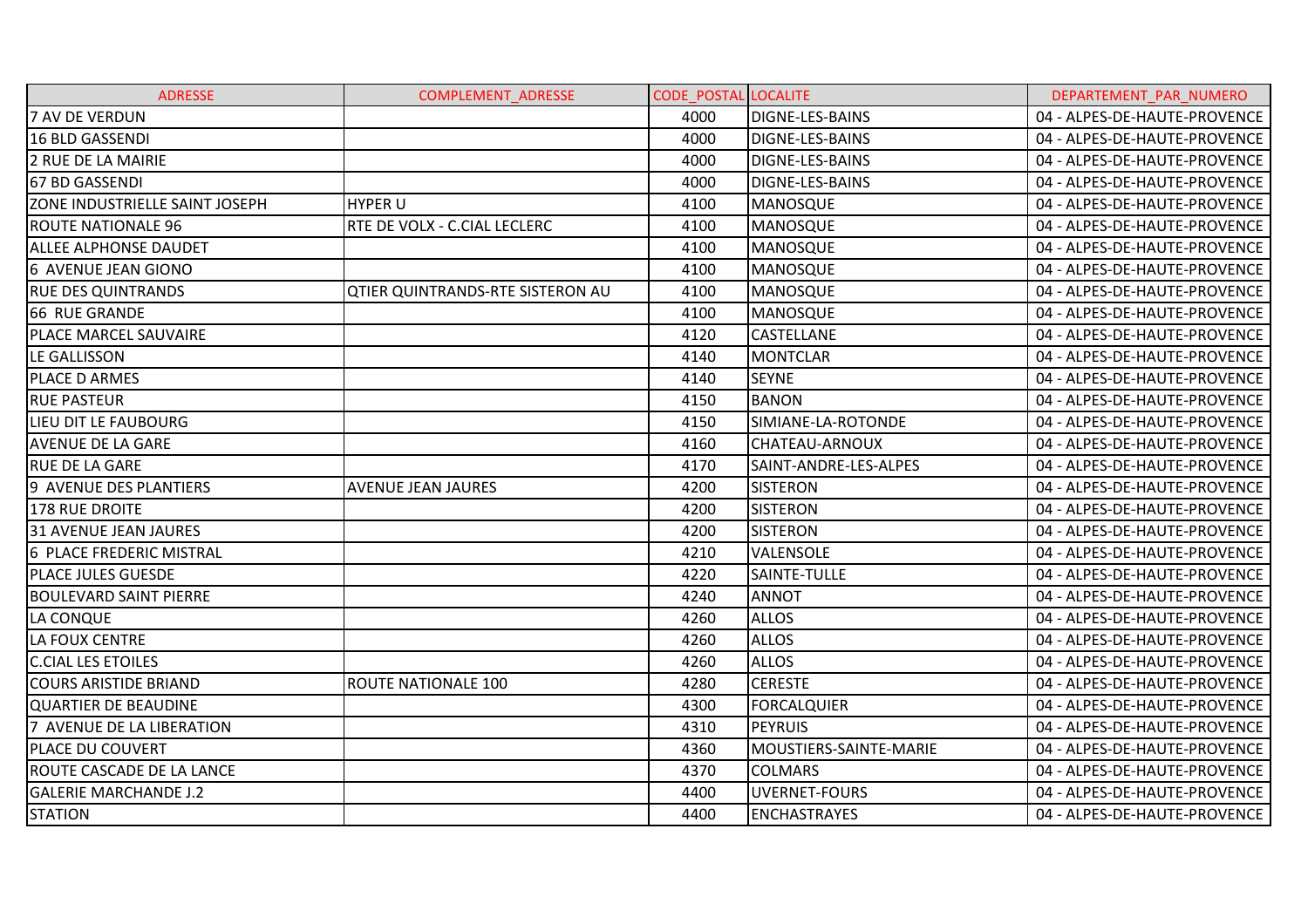| <b>ADRESSE</b>                      | <b>COMPLEMENT ADRESSE</b>        | <b>CODE POSTAL LOCALITE</b> |                         | DEPARTEMENT PAR NUMERO       |
|-------------------------------------|----------------------------------|-----------------------------|-------------------------|------------------------------|
| 27 RUE MANUEL                       |                                  | 4400                        | BARCELONNETTE           | 04 - ALPES-DE-HAUTE-PROVENCE |
| <b>LES TERRES NEUVES</b>            |                                  | 4400                        | <b>SAINT-PONS</b>       | 04 - ALPES-DE-HAUTE-PROVENCE |
| 10B ALLEES LOUIS GARDIOL            |                                  | 4500                        | <b>RIEZ</b>             | 04 - ALPES-DE-HAUTE-PROVENCE |
| <b>5 ALLEE LEON MASSE</b>           |                                  | 4700                        | <b>ORAISON</b>          | 04 - ALPES-DE-HAUTE-PROVENCE |
| <b>16 AVENUE ABDON MARTIN</b>       |                                  | 4700                        | <b>ORAISON</b>          | 04 - ALPES-DE-HAUTE-PROVENCE |
| <b>AVENUE DES THERMES</b>           | <b>PARC PARADIS</b>              | 4800                        | <b>GREOUX-LES-BAINS</b> | 04 - ALPES-DE-HAUTE-PROVENCE |
| 39 RUE GRANDE                       |                                  | 4800                        | <b>GREOUX-LES-BAINS</b> | 04 - ALPES-DE-HAUTE-PROVENCE |
| PLACE AUX HERBES                    |                                  | 5000                        | <b>GAP</b>              | 05 - HAUTES-ALPES            |
| 19 COURS LADOUCETTE                 |                                  | 5000                        | <b>GAP</b>              | 05 - HAUTES-ALPES            |
| <b>RTE DE BARCELONNETTE- AUCHAN</b> |                                  | 5000                        | GAP                     | 05 - HAUTES-ALPES            |
| <b>PLACE GRENETTE</b>               |                                  | 5000                        | GAP                     | 05 - HAUTES-ALPES            |
| 2 RUE CARNOT                        |                                  | 5000                        | <b>GAP</b>              | 05 - HAUTES-ALPES            |
| 28 BOULEVARD D ORIENT               | RTE BRIANCON-ZA JUSTICE-GEANT CA | 5000                        | <b>GAP</b>              | 05 - HAUTES-ALPES            |
| <b>2 PCE FRONTREYNE</b>             | <b>CENTRE CIAL</b>               | 5000                        | <b>GAP</b>              | 05 - HAUTES-ALPES            |
| <b>75 AVENUE JEAN JAURES</b>        |                                  | 5000                        | <b>GAP</b>              | 05 - HAUTES-ALPES            |
| PLACE DE L'EUROPE                   |                                  | 5100                        | <b>BRIANCON</b>         | 05 - HAUTES-ALPES            |
| LIEU DIT GRANDE BOUCLE 2            |                                  | 5100                        | <b>BRIANCON</b>         | 05 - HAUTES-ALPES            |
| <b>18 RUE CENTRALE</b>              |                                  | 5100                        | <b>BRIANCON</b>         | 05 - HAUTES-ALPES            |
| <b>ROUTE NATIONALE</b>              |                                  | 5100                        | <b>MONTGENEVRE</b>      | 05 - HAUTES-ALPES            |
| <b>ZONE ACTIVITES SUD</b>           |                                  | 5100                        | <b>BRIANCON</b>         | 05 - HAUTES-ALPES            |
| 1 IMMEUBLE LE PRAYA                 |                                  | 5100                        | MONTGENEVRE             | 05 - HAUTES-ALPES            |
| <b>AVENUE CHARLES DE GAULLE</b>     |                                  | 5120                        | ARGENTIERE-LA-BESSEE    | 05 - HAUTES-ALPES            |
| 22 PLACE DU COMMANDANT DUMONT       |                                  | 5130                        | <b>TALLARD</b>          | 05 - HAUTES-ALPES            |
| PRA-PRUNIER C.CIAL DE REALLON       |                                  | 5160                        | <b>REALLON</b>          | 05 - HAUTES-ALPES            |
| LE VILLAGE                          |                                  | 5170                        | <b>ORCIERES</b>         | 05 - HAUTES-ALPES            |
| LE MATAGOT                          |                                  | 5170                        | <b>ORCIERES</b>         | 05 - HAUTES-ALPES            |
| RTE NATIONALE - QUART.DE L'HOTEL    |                                  | 5190                        | <b>ESPINASSES</b>       | 05 - HAUTES-ALPES            |
| <b>QUARTIER ENTRAIGUES</b>          | ANCIENNE ROUTE DE BARATIER       | 5200                        | <b>EMBRUN</b>           | 05 - HAUTES-ALPES            |
| LES MELEZES D'OR                    |                                  | 5200                        | <b>ORRES</b>            | 05 - HAUTES-ALPES            |
| LES ORRIANES DES SOURCES            |                                  | 5200                        | <b>ORRES</b>            | 05 - HAUTES-ALPES            |
| <b>GALERIE CIALE</b>                |                                  | 5200                        | <b>ORRES</b>            | 05 - HAUTES-ALPES            |
| <b>542 ROUTE DE GRENOBLE</b>        |                                  | 5220                        | MONETIER-LES-BAINS      | 05 - HAUTES-ALPES            |
| <b>GRANDE RUE</b>                   |                                  | 5230                        | <b>CHORGES</b>          | 05 - HAUTES-ALPES            |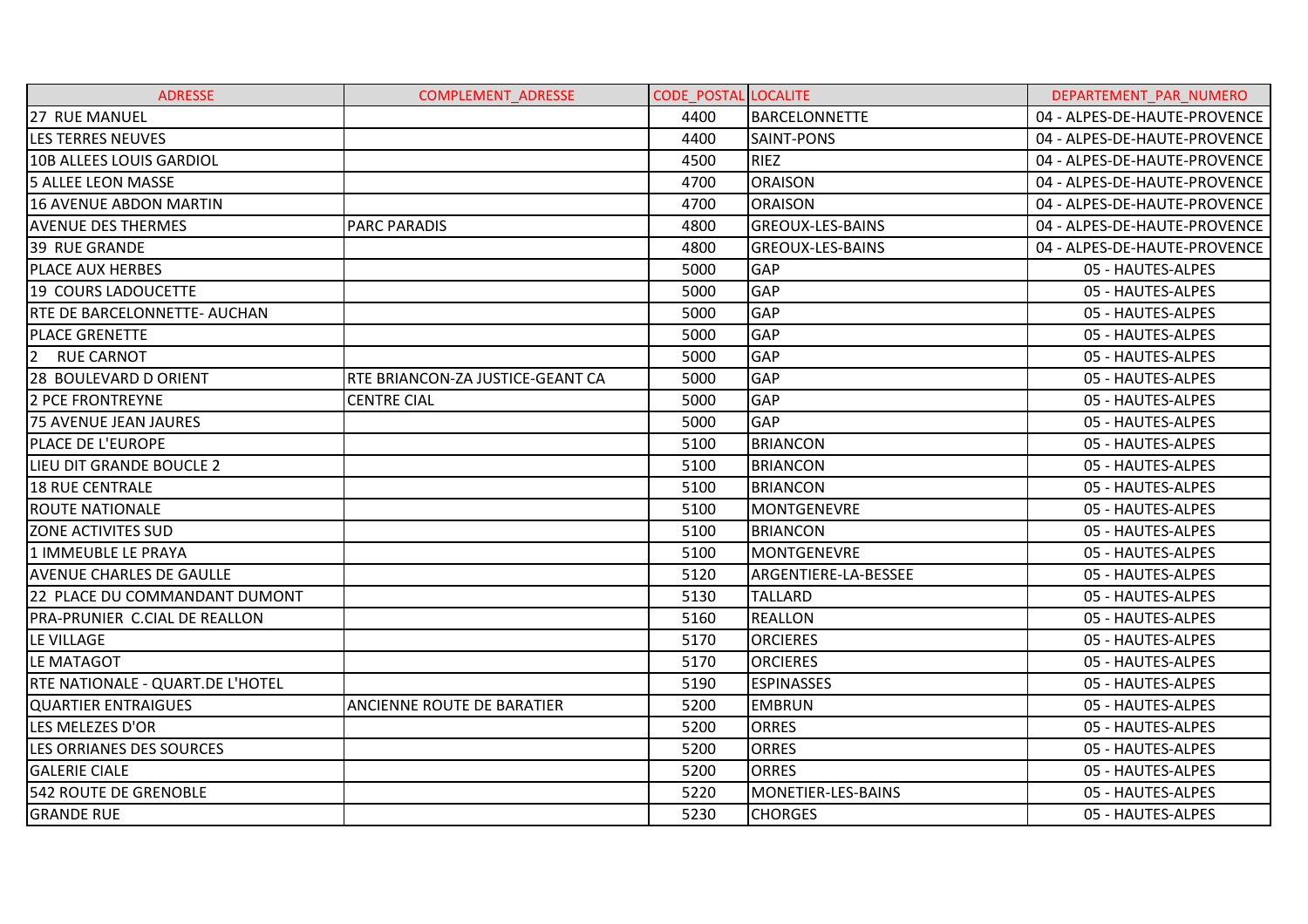| <b>ADRESSE</b>                     | <b>COMPLEMENT ADRESSE</b> | <b>CODE POSTAL LOCALITE</b> |                           | DEPARTEMENT PAR NUMERO |
|------------------------------------|---------------------------|-----------------------------|---------------------------|------------------------|
| <b>GRANDE RUE</b>                  |                           | 5240                        | SALLE LES ALPES           | 05 - HAUTES-ALPES      |
| LA JOUE DU LOUP                    |                           | 5250                        | SAINT-ETIENNE-EN-DEVOLUY  | 05 - HAUTES-ALPES      |
| <b>RESIDENCE DU BOIS D'AUROUZE</b> |                           | 5250                        | SAINT-ETIENNE-EN-DEVOLUY  | 05 - HAUTES-ALPES      |
| PL.DU VILLAGE                      |                           | 5260                        | SAINT-LEGER-LES-MELEZES   | 05 - HAUTES-ALPES      |
| LE SHUSS                           |                           | 5260                        | <b>ANCELLE</b>            | 05 - HAUTES-ALPES      |
| <b>VILLAGE DE PONT DU FOSSE</b>    |                           | 5260                        | SAINT-JEAN-SAINT-NICOLAS  | 05 - HAUTES-ALPES      |
| STATION 1600                       |                           | 5290                        | <b>PUY-SAINT-VINCENT</b>  | 05 - HAUTES-ALPES      |
| LA PERIRE                          |                           | 5290                        | PUY-SAINT-VINCENT         | 05 - HAUTES-ALPES      |
| <b>PLACE DE L EGLISE</b>           |                           | 5290                        | <b>VALLOUISE</b>          | 05 - HAUTES-ALPES      |
| <b>PLACE DE L EGLISE</b>           |                           | 5320                        | <b>GRAVE</b>              | 05 - HAUTES-ALPES      |
| <b>C.CIAL SERRE D'AIGLE</b>        |                           | 5330                        | SAINT-CHAFFREY            | 05 - HAUTES-ALPES      |
| <b>ALLEE DES CROCUS</b>            |                           | 5330                        | SAINT-CHAFFREY            | 05 - HAUTES-ALPES      |
| QUARTIER PIERRE BELLE              |                           | 5350                        | SAINT-VERAN               | 05 - HAUTES-ALPES      |
| <b>LES GAUDIS</b>                  |                           | 5400                        | <b>ROCHE-DES-ARNAUDS</b>  | 05 - HAUTES-ALPES      |
| 10B AVENUE COMMANDANT DUMONT       |                           | 5400                        | <b>VEYNES</b>             | 05 - HAUTES-ALPES      |
| PLACE DU GLACIS                    |                           | 5460                        | <b>ABRIES</b>             | 05 - HAUTES-ALPES      |
| 4 PLACE DU CHEVRERIL               |                           | 5500                        | SAINT-BONNET-EN-CHAMPSAUR | 05 - HAUTES-ALPES      |
| LA GAULOISERIE                     | <b>LES CLAUX</b>          | 5560                        | <b>VARS</b>               | 05 - HAUTES-ALPES      |
| <b>VILLAGE DE CEILLAC</b>          | LE BOURG                  | 5600                        | <b>CEILLAC</b>            | 05 - HAUTES-ALPES      |
| <b>23 RUE MAURICE PETSCHE</b>      |                           | 5600                        | <b>GUILLESTRE</b>         | 05 - HAUTES-ALPES      |
| <b>STATION</b>                     |                           | 5600                        | <b>RISOUL</b>             | 05 - HAUTES-ALPES      |
| PLACE DE LA LIBERTE                |                           | 5700                        | <b>SERRES</b>             | 05 - HAUTES-ALPES      |
| 4 PLACE WILSON                     |                           | 6000                        | <b>NICE</b>               | 06 - ALPES-MARITIMES   |
| <b>18 RUE ASSALIT</b>              |                           | 6000                        | <b>NICE</b>               | 06 - ALPES-MARITIMES   |
| 31 BD GAMBETTA                     |                           | 6000                        | <b>NICE</b>               | 06 - ALPES-MARITIMES   |
| 5 RUE VERDI                        |                           | 6000                        | <b>NICE</b>               | 06 - ALPES-MARITIMES   |
| <b>PLACE MASSENA</b>               | ANGLE AV DE VERDUN        | 6000                        | <b>NICE</b>               | 06 - ALPES-MARITIMES   |
| <b>24 RUE ALPHONSE KARR</b>        |                           | 6000                        | <b>NICE</b>               | 06 - ALPES-MARITIMES   |
| 8 AVENUE FELIX FAURE               |                           | 6000                        | <b>NICE</b>               | 06 - ALPES-MARITIMES   |
| 39 BOULEVARD DE CIMIEZ             |                           | 6000                        | <b>NICE</b>               | 06 - ALPES-MARITIMES   |
| 17 AVENUE DESAMBROIS               |                           | 6000                        | <b>NICE</b>               | 06 - ALPES-MARITIMES   |
| JARDIN ALBERT 1ER                  | JARDIN ALBERT 1ER         | 6000                        | <b>NICE</b>               | 06 - ALPES-MARITIMES   |
| 23 AVENUE ALFRED BORRIGLIONE       |                           | 6000                        | <b>NICE</b>               | 06 - ALPES-MARITIMES   |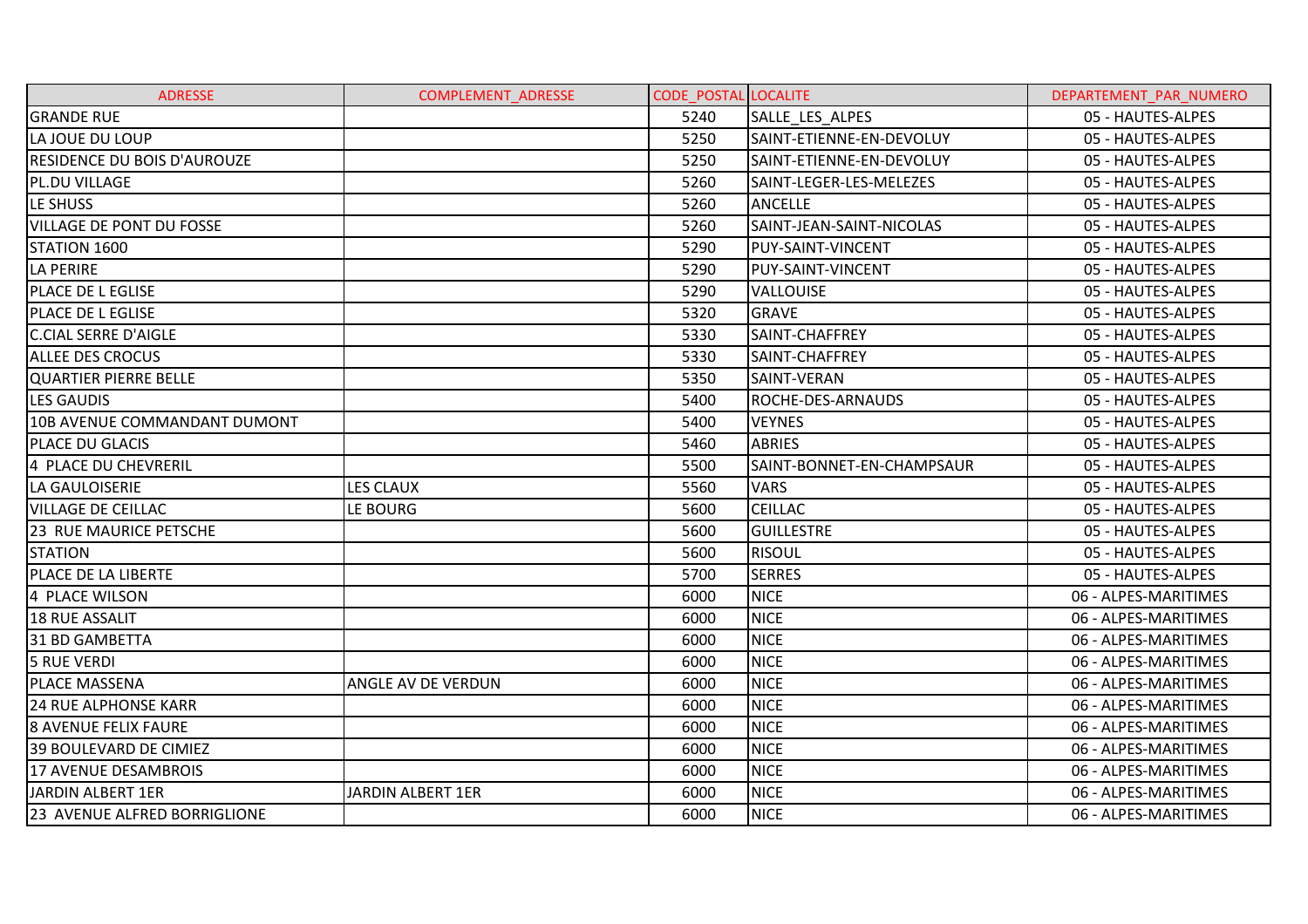| <b>ADRESSE</b>                 | <b>COMPLEMENT ADRESSE</b>     | <b>CODE POSTAL LOCALITE</b> |                            | DEPARTEMENT PAR NUMERO |
|--------------------------------|-------------------------------|-----------------------------|----------------------------|------------------------|
| <b>8 AVE DE FLIREY</b>         |                               | 6000                        | <b>NICE</b>                | 06 - ALPES-MARITIMES   |
| 97 BD GAMBETTA                 |                               | 6000                        | <b>NICE</b>                | 06 - ALPES-MARITIMES   |
| <b>SQUARE GENERAL FERRIE</b>   |                               | 6000                        | <b>NICE</b>                | 06 - ALPES-MARITIMES   |
| 17 RUE DE LEPANTE              |                               | 6000                        | <b>NICE</b>                | 06 - ALPES-MARITIMES   |
| 43 RUE DE FRANCE               |                               | 6000                        | <b>NICE</b>                | 06 - ALPES-MARITIMES   |
| <b>AV THIERS</b>               |                               | 6000                        | <b>NICE</b>                | 06 - ALPES-MARITIMES   |
| 9 RUE DE LA LIBERTE            |                               | 6000                        | <b>NICE</b>                | 06 - ALPES-MARITIMES   |
| 36 AVENUE PAUL ARENE           |                               | 6000                        | <b>NICE</b>                | 06 - ALPES-MARITIMES   |
| 45 BOULEVARD DUBOUCHAGE        |                               | 6000                        | <b>NICE</b>                | 06 - ALPES-MARITIMES   |
| <b>8 RUE AMIRAL DE GRASSE</b>  |                               | 6000                        | <b>NICE</b>                | 06 - ALPES-MARITIMES   |
| <b>PLACE FRANKLIN</b>          |                               | 6000                        | <b>NICE</b>                | 06 - ALPES-MARITIMES   |
| 14/16 BD GORBELLA              |                               | 6100                        | <b>NICE</b>                | 06 - ALPES-MARITIMES   |
| <b>BOULEVARD GORBELLA</b>      | <b>SQUARE BOYER</b>           | 6100                        | <b>NICE</b>                | 06 - ALPES-MARITIMES   |
| 145 BD DE CESSOLE              |                               | 6100                        | <b>NICE</b>                | 06 - ALPES-MARITIMES   |
| <b>22 BD AUGUSTE RAYNAUD</b>   |                               | 6100                        | <b>NICE</b>                | 06 - ALPES-MARITIMES   |
| 166 AVE ST LAMBERT             |                               | 6100                        | <b>NICE</b>                | 06 - ALPES-MARITIMES   |
| 46 AVENUE FRANKLIN ROOSEVELT   |                               | 6110                        | <b>CANNET</b>              | 06 - ALPES-MARITIMES   |
| <b>24 RUE FREDERIC MISTRAL</b> |                               | 6110                        | <b>CANNET</b>              | 06 - ALPES-MARITIMES   |
| 1 PLACE MAXIMIN ISNARD         |                               | 6130                        | <b>GRASSE</b>              | 06 - ALPES-MARITIMES   |
| <b>CHEMIN DES CHENES</b>       | <b>QUARTIER SAINT JACQUES</b> | 6130                        | <b>GRASSE</b>              | 06 - ALPES-MARITIMES   |
| 59 CHEMIN DE LORME             |                               | 6130                        | <b>GRASSE</b>              | 06 - ALPES-MARITIMES   |
| 158 ROUTE DE LA PAOUTE         | <b>AUCHAN HYPER</b>           | 6130                        | <b>GRASSE</b>              | 06 - ALPES-MARITIMES   |
| 98 AVENUE GEORGES POMPIDOU     |                               | 6130                        | <b>GRASSE</b>              | 06 - ALPES-MARITIMES   |
| <b>55 AVENUE VICTOR TUBY</b>   |                               | 6140                        | <b>VENCE</b>               | 06 - ALPES-MARITIMES   |
| <b>6 ROUTE DE SAINT JEAN</b>   |                               | 6140                        | <b>TOURRETTES-SUR-LOUP</b> | 06 - ALPES-MARITIMES   |
| 46 AV MARCELLIN MAUREL         |                               | 6140                        | <b>VENCE</b>               | 06 - ALPES-MARITIMES   |
| 54 AVENUE FRANCIS TONNER       |                               | 6150                        | <b>CANNES</b>              | 06 - ALPES-MARITIMES   |
| 1 RUE TROUBADOUR               |                               | 6150                        | <b>CANNES</b>              | 06 - ALPES-MARITIMES   |
| 71 AVENUE FRANCIS TONNER       |                               | 6150                        | <b>CANNES</b>              | 06 - ALPES-MARITIMES   |
| 140 AVENUE FRANCIS TONNER      | <b>HYPER CASINO</b>           | 6150                        | <b>CANNES</b>              | 06 - ALPES-MARITIMES   |
| <b>AVENUE VICTOR HUGO</b>      |                               | 6150                        | <b>CANNES</b>              | 06 - ALPES-MARITIMES   |
| 5 RUE DES ILES                 |                               | 6160                        | <b>ANTIBES</b>             | 06 - ALPES-MARITIMES   |
| 3 AVENUE AMIRAL COURBET        |                               | 6160                        | <b>ANTIBES</b>             | 06 - ALPES-MARITIMES   |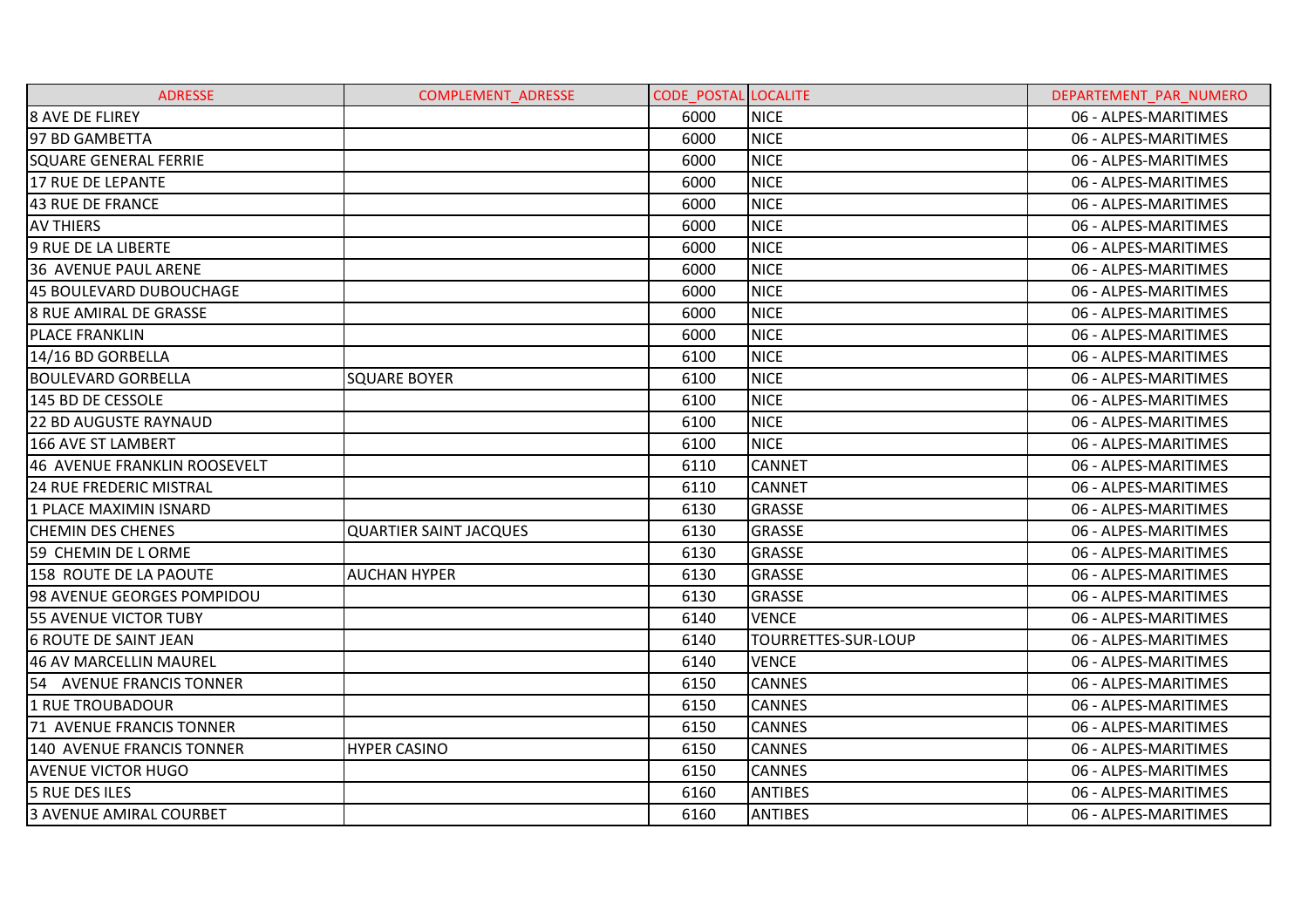| <b>ADRESSE</b>                     | <b>COMPLEMENT ADRESSE</b>        | <b>CODE POSTAL LOCALITE</b> |                             | DEPARTEMENT PAR NUMERO |
|------------------------------------|----------------------------------|-----------------------------|-----------------------------|------------------------|
| <b>AVENUE NICOLAS AUSSEL</b>       | <b>GEANT CASINO</b>              | 6160                        | <b>ANTIBES</b>              | 06 - ALPES-MARITIMES   |
| 41 BOULEVARD CHARLES GUILLAUMON    |                                  | 6160                        | <b>ANTIBES</b>              | 06 - ALPES-MARITIMES   |
| <b>242 AVENUE ARISTIDE BRIAND</b>  |                                  | 6190                        | ROQUEBRUNE-CAP-MARTIN       | 06 - ALPES-MARITIMES   |
| 37 PROMENADE ROBERT SCHUMAN        |                                  | 6190                        | <b>BEAUSOLEIL</b>           | 06 - ALPES-MARITIMES   |
| 2 AVENUE DE LA PLAGE               |                                  | 6190                        | ROQUEBRUNE-CAP-MARTIN       | 06 - ALPES-MARITIMES   |
| PLACE COMMISSAIRE HARANG           |                                  | 6190                        | ROQUEBRUNE-CAP-MARTIN       | 06 - ALPES-MARITIMES   |
| 61 AV STE MARGUERITE               |                                  | 6200                        | <b>NICE</b>                 | 06 - ALPES-MARITIMES   |
| <b>AEROPORT INTERNATIONAL</b>      | ZONE S/S DOUANE                  | 6200                        | <b>NICE</b>                 | 06 - ALPES-MARITIMES   |
| <b>ROUTE DE GRENOBLE</b>           | <b>CARREFOUR LINGOSTIERE</b>     | 6200                        | <b>NICE</b>                 | 06 - ALPES-MARITIMES   |
| <b>2 AV ST AUGUSTIN</b>            |                                  | 6200                        | <b>NICE</b>                 | 06 - ALPES-MARITIMES   |
| <b>AEROPORT NICE 2</b>             |                                  | 6200                        | <b>NICE</b>                 | 06 - ALPES-MARITIMES   |
| 151 RUE ST ANTOINE DE GINESTIER    | <b>ARCHET 2</b>                  | 6200                        | <b>NICE</b>                 | 06 - ALPES-MARITIMES   |
| <b>AEROPORT INTERNATIONAL</b>      | <b>S/S DOUANE SCHENGEN</b>       | 6200                        | <b>NICE</b>                 | 06 - ALPES-MARITIMES   |
| AEROPORT NICE TERM 2 MODULE 2      |                                  | 6200                        | <b>NICE</b>                 | 06 - ALPES-MARITIMES   |
| <b>AEROPORT INTERNATIONAL</b>      |                                  | 6200                        | <b>NICE</b>                 | 06 - ALPES-MARITIMES   |
| 1 BD CARLONE                       |                                  | 6200                        | <b>NICE</b>                 | 06 - ALPES-MARITIMES   |
| <b>AVENUE JEAN MEDECIN</b>         | <b>21 RUE BISCARRA</b>           | 6200                        | <b>NICE</b>                 | 06 - ALPES-MARITIMES   |
| 92 BD NAPOLEON 3                   |                                  | 6200                        | <b>NICE</b>                 | 06 - ALPES-MARITIMES   |
| 154 AVE DE LA CALIFORNIE           |                                  | 6200                        | <b>NICE</b>                 | 06 - ALPES-MARITIMES   |
| <b>RD 6202 QUARTIER ST ISIDORE</b> | C.CIAL LECLERC - BP 3009         | 6201                        | <b>NICE</b>                 | 06 - ALPES-MARITIMES   |
| 791 AVENUE DE FREJUS               | <b>C.CIAL GEANT</b>              | 6210                        | MANDELIEU-LA-NAPOULE        | 06 - ALPES-MARITIMES   |
| PLACE JEANNE D ARC                 |                                  | 6210                        | MANDELIEU-LA-NAPOULE        | 06 - ALPES-MARITIMES   |
| AVENUE DU MARECHAL LYAUTEY         | ZA LA CANARDIERE - ARRIERE MAGAS | 6210                        | MANDELIEU-LA-NAPOULE        | 06 - ALPES-MARITIMES   |
| 364 ALLEE MARINE ROYALE            |                                  | 6210                        | MANDELIEU-LA-NAPOULE        | 06 - ALPES-MARITIMES   |
| <b>20 AVENUE DU TAPIS VERT</b>     |                                  | 6220                        | <b>VALLAURIS</b>            | 06 - ALPES-MARITIMES   |
| 1750 CHEMIN SAINT BERNARD          |                                  | 6220                        | <b>VALLAURIS</b>            | 06 - ALPES-MARITIMES   |
| 25 AVENUE DE LA GARE               |                                  | 6220                        | <b>VALLAURIS</b>            | 06 - ALPES-MARITIMES   |
| <b>6 RUE DU POILU</b>              |                                  | 6230                        | <b>VILLEFRANCHE-SUR-MER</b> | 06 - ALPES-MARITIMES   |
| <b>8 AVENUE MARECHAL FOCH</b>      |                                  | 6230                        | <b>VILLEFRANCHE-SUR-MER</b> | 06 - ALPES-MARITIMES   |
| <b>BOULEVARD DE LA REPUBLIQUE</b>  |                                  | 6240                        |                             | 06 - ALPES-MARITIMES   |
| 5 BOULEVARD DU GENERAL LECLERC     |                                  | 6240                        | <b>BEAUSOLEIL</b>           | 06 - ALPES-MARITIMES   |
| 762 AVENUE DE TOURNAMY             | <b>C.CIAL TOURNAMY</b>           | 6250                        | <b>MOUGINS</b>              | 06 - ALPES-MARITIMES   |
| <b>16 CHEMIN DU REFUGE</b>         |                                  | 6250                        | <b>MOUGINS</b>              | 06 - ALPES-MARITIMES   |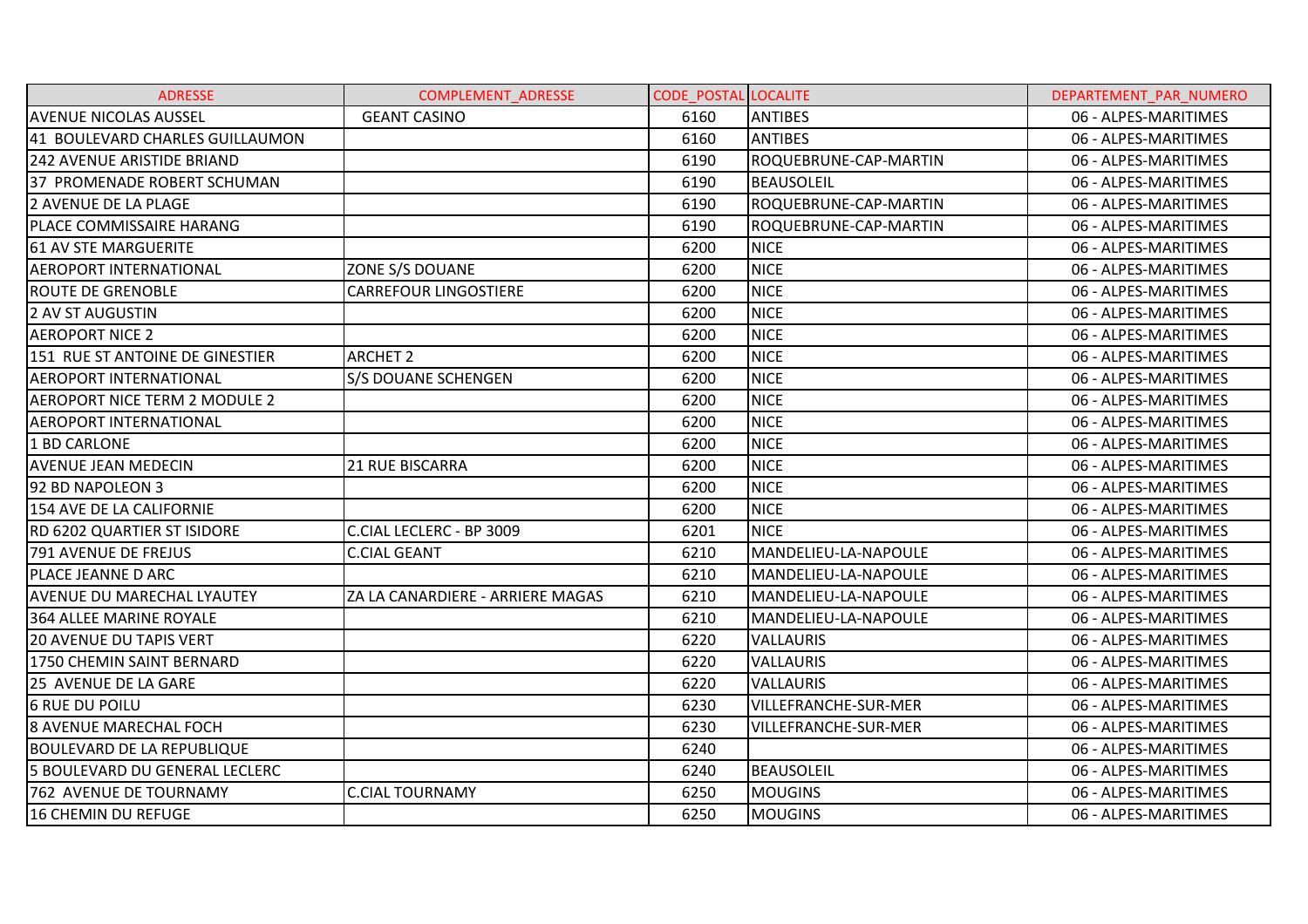| <b>ADRESSE</b>                   | <b>COMPLEMENT ADRESSE</b>       | <b>CODE POSTAL LOCALITE</b> |                          | DEPARTEMENT PAR NUMERO |
|----------------------------------|---------------------------------|-----------------------------|--------------------------|------------------------|
| 132 AVENUE DE TOURNAMY           |                                 | 6250                        | <b>MOUGINS</b>           | 06 - ALPES-MARITIMES   |
| <b>ROUTE DEPARTEMENTALE 6202</b> | <b>QUARTIER SAINT ROCH</b>      | 6260                        | <b>PUGET-THENIERS</b>    | 06 - ALPES-MARITIMES   |
| ROUTE DU BORD DE MER             | <b>GEANT CASINO</b>             | 6270                        | <b>VILLENEUVE-LOUBET</b> | 06 - ALPES-MARITIMES   |
| MARINA BAIE DES ANGES            |                                 | 6270                        | <b>VILLENEUVE-LOUBET</b> | 06 - ALPES-MARITIMES   |
| PLACE DU PALAIS DE JUSTICE       |                                 | 6300                        | <b>NICE</b>              | 06 - ALPES-MARITIMES   |
| 51 RUE ARSON                     |                                 | 6300                        | <b>NICE</b>              | 06 - ALPES-MARITIMES   |
| PLACE DE L ARMEE DU RHIN         |                                 | 6300                        | <b>NICE</b>              | 06 - ALPES-MARITIMES   |
| 115 CORNICHE ANDRE DE JOLY       |                                 | 6300                        | <b>NICE</b>              | 06 - ALPES-MARITIMES   |
| 19 BOULEVARD DE RIQUIER          |                                 | 6300                        | <b>NICE</b>              | 06 - ALPES-MARITIMES   |
| 52 BLD DE LA REPUBLIQUE          |                                 | 6300                        | <b>NICE</b>              | 06 - ALPES-MARITIMES   |
| 2 PLACE SAINT ROCH               |                                 | 6300                        | <b>NICE</b>              | 06 - ALPES-MARITIMES   |
| 143 AVENUE MARECHAL LYAUTEY      |                                 | 6300                        | <b>NICE</b>              | 06 - ALPES-MARITIMES   |
| 54 RUE BONAPARTE                 |                                 | 6300                        | <b>NICE</b>              | 06 - ALPES-MARITIMES   |
| <b>8 RUE BARLA</b>               |                                 | 6300                        | <b>NICE</b>              | 06 - ALPES-MARITIMES   |
| <b>6 RUE CENTRALE</b>            |                                 | 6300                        | <b>NICE</b>              | 06 - ALPES-MARITIMES   |
| 38 BOULEVARD MARINONI            |                                 | 6310                        | <b>BEAULIEU-SUR-MER</b>  | 06 - ALPES-MARITIMES   |
| <b>AVENUE DU 3 SEPTEMBRE</b>     | PLACE DE LA LIBERTE             | 6320                        | CAP-D'AIL                | 06 - ALPES-MARITIMES   |
| 124 AVENUE DU 3 SEPTEMBRE        | <b>PARKING BEAVERBROOK</b>      | 6320                        | CAP-D'AIL                | 06 - ALPES-MARITIMES   |
| <b>ROUTE DE LAGHET</b>           | <b>CENTRE COMMERCIAL AUCHAN</b> | 6340                        | <b>TRINITE</b>           | 06 - ALPES-MARITIMES   |
| 1006 CHEMIN DES GOURETTES        |                                 | 6370                        | MOUANS-SARTOUX           | 06 - ALPES-MARITIMES   |
| 373 AVENUE DE CANNES             | <b>RESIDENCE LES CEDRES</b>     | 6370                        | MOUANS-SARTOUX           | 06 - ALPES-MARITIMES   |
| <b>20 ROUTE DE CANNES</b>        |                                 | 6370                        | MOUANS-SARTOUX           | 06 - ALPES-MARITIMES   |
| 17 AVENUE JEAN MEDECIN           |                                 | 6380                        | <b>SOSPEL</b>            | 06 - ALPES-MARITIMES   |
| 7 RUE MARIUS PINCENNAT           |                                 | 6390                        | <b>CONTES</b>            | 06 - ALPES-MARITIMES   |
| <b>22 RUE DU SUQUET</b>          |                                 | 6400                        | <b>CANNES</b>            | 06 - ALPES-MARITIMES   |
| <b>RUE DE LA MISERICORDE</b>     |                                 | 6400                        | <b>CANNES</b>            | 06 - ALPES-MARITIMES   |
| 10 RUE MARECHAL FOCH             |                                 | 6400                        | <b>CANNES</b>            | 06 - ALPES-MARITIMES   |
| 55 BOULEVARD DE LA CROISETTE     |                                 | 6400                        | <b>CANNES</b>            | 06 - ALPES-MARITIMES   |
| 13 AV DES ANGLAIS                |                                 | 6400                        | <b>CANNES</b>            | 06 - ALPES-MARITIMES   |
| 5 RUE FELIX FAURE                |                                 | 6400                        | <b>CANNES</b>            | 06 - ALPES-MARITIMES   |
| <b>24 BD JEAN HIBERT</b>         |                                 | 6400                        | <b>CANNES</b>            | 06 - ALPES-MARITIMES   |
| <b>BOULEVARD DE LA CROISETTE</b> | <b>PLAGE MASSET</b>             | 6400                        | <b>CANNES</b>            | 06 - ALPES-MARITIMES   |
| <b>PLACE GAMBETTA</b>            |                                 | 6400                        | <b>CANNES</b>            | 06 - ALPES-MARITIMES   |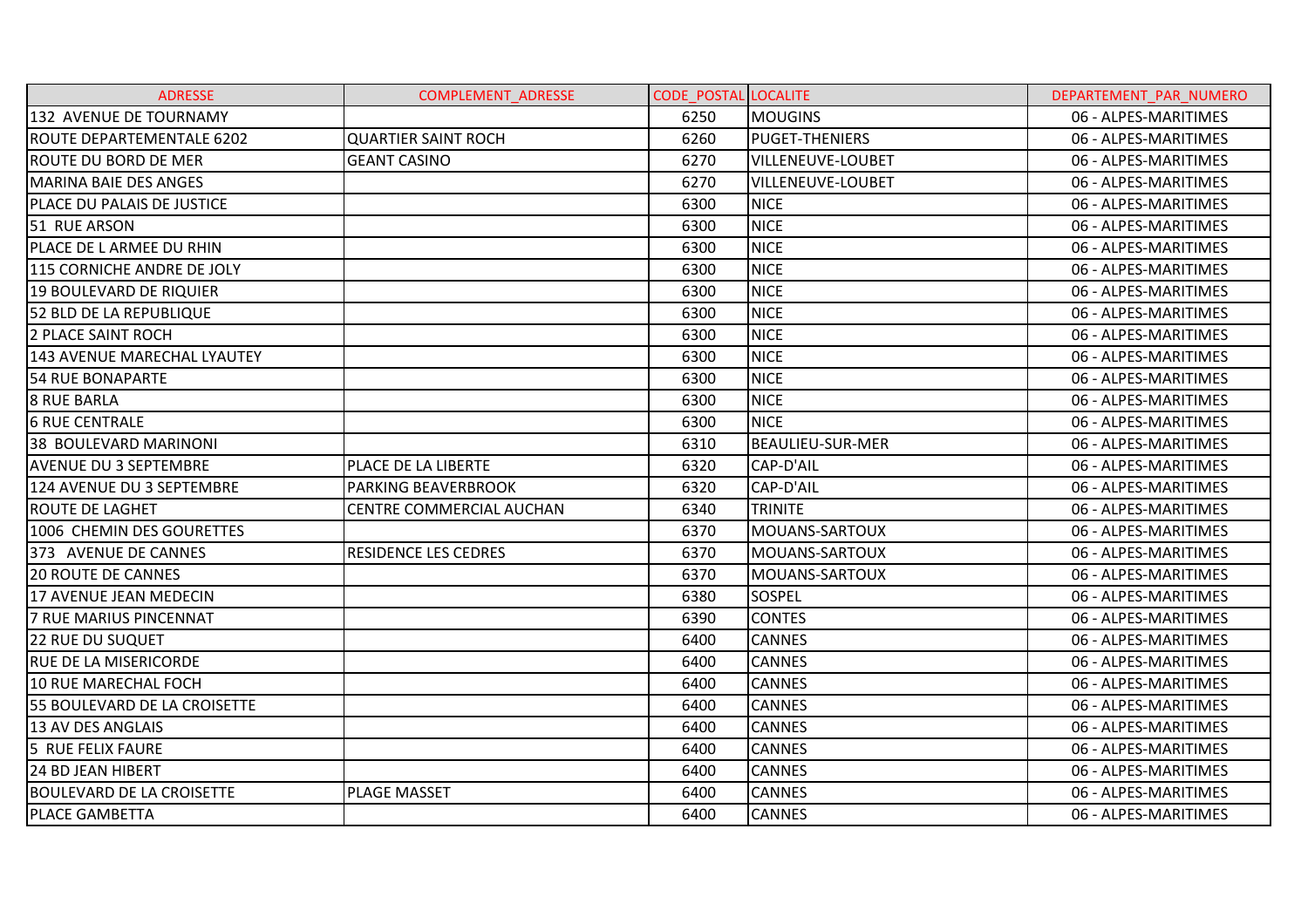| <b>ADRESSE</b>               | <b>COMPLEMENT ADRESSE</b>        | <b>CODE POSTAL LOCALITE</b> |                          | DEPARTEMENT PAR NUMERO |
|------------------------------|----------------------------------|-----------------------------|--------------------------|------------------------|
| 63 BOULEVARD DE LA CROISETTE |                                  | 6400                        | <b>CANNES</b>            | 06 - ALPES-MARITIMES   |
| 4 BOULEVARD CARNOT           |                                  | 6400                        | <b>CANNES</b>            | 06 - ALPES-MARITIMES   |
| 10 PLACE COMMANDANT MARIA    |                                  | 6400                        | <b>CANNES</b>            | 06 - ALPES-MARITIMES   |
| 9 RUE MARECHAL FOCH          |                                  | 6400                        | <b>CANNES</b>            | 06 - ALPES-MARITIMES   |
| 147 AVENUE FRANCIS TONNER    |                                  | 6400                        | <b>CANNES</b>            | 06 - ALPES-MARITIMES   |
| <b>9 RUE LECERF</b>          |                                  | 6400                        | <b>CANNES</b>            | 06 - ALPES-MARITIMES   |
| 13 RUE CLAUDE PONS           |                                  | 6400                        | <b>CANNES</b>            | 06 - ALPES-MARITIMES   |
| GARE S.N.C.F.                |                                  | 6400                        | <b>CANNES</b>            | 06 - ALPES-MARITIMES   |
| 56 BOULEVARD D ALSACE        |                                  | 6400                        | <b>CANNES</b>            | 06 - ALPES-MARITIMES   |
| 2 PL DE L'ETANG              |                                  | 6400                        | <b>CANNES</b>            | 06 - ALPES-MARITIMES   |
| 74 BOULEVARD DE LA CROISETTE |                                  | 6400                        | <b>CANNES</b>            | 06 - ALPES-MARITIMES   |
| <b>AVENUE ROUMANILLE</b>     | ZAC SAINT PHILIPPE               | 6410                        | <b>BIOT</b>              | 06 - ALPES-MARITIMES   |
| 14 TER CHEMIN NEUF           |                                  | 6410                        | <b>BIOT</b>              | 06 - ALPES-MARITIMES   |
| 1965 ROUTE DE LA TINEE       | PONT DE CLANS                    | 6420                        | <b>CLANS</b>             | 06 - ALPES-MARITIMES   |
| QUARTIER ISOLA 2000          | <b>IMMEUBLE LE TAVELS</b>        | 6420                        | <b>ISOLA</b>             | 06 - ALPES-MARITIMES   |
| 9 PLACE DE LA REPUBLIQUE     |                                  | 6430                        | <b>TENDE</b>             | 06 - ALPES-MARITIMES   |
| 3 PLACE FELIX FAURE          |                                  | 6450                        | SAINT-MARTIN-VESUBIE     | 06 - ALPES-MARITIMES   |
| <b>ROUTE DE PEONE</b>        |                                  | 6470                        | <b>GUILLAUMES</b>        | 06 - ALPES-MARITIMES   |
| 344 CHEMIN DES MOULIERES     |                                  | 6480                        | COLLE-SUR-LOUP           | 06 - ALPES-MARITIMES   |
| <b>25 AVENUE FELIX FAURE</b> |                                  | 6500                        | <b>MENTON</b>            | 06 - ALPES-MARITIMES   |
| <b>35 AVENUE DE VERDUN</b>   |                                  | 6500                        | <b>MENTON</b>            | 06 - ALPES-MARITIMES   |
| 16 PLACE ST MICHEL           |                                  | 6500                        | <b>MENTON</b>            | 06 - ALPES-MARITIMES   |
| <b>24 RUE SAINT MICHEL</b>   |                                  | 6500                        | <b>MENTON</b>            | 06 - ALPES-MARITIMES   |
| <b>75 PORTE DE FRANCE</b>    |                                  | 6500                        | <b>MENTON</b>            | 06 - ALPES-MARITIMES   |
| 7 AVENUE DES CIGALES         |                                  | 6510                        | <b>CARROS</b>            | 06 - ALPES-MARITIMES   |
| <b>37 AVENUE BOUTIGNY</b>    |                                  | 6530                        | PEYMEINADE               | 06 - ALPES-MARITIMES   |
| 5 PLACE DU GENERAL DE GAULLE |                                  | 6530                        | SAINT-CEZAIRE-SUR-SIAGNE | 06 - ALPES-MARITIMES   |
| <b>ROUTE DE DRAGUIGNAN</b>   | CENTRE COMMERCIAL DU VAL         | 6530                        | TIGNET                   | 06 - ALPES-MARITIMES   |
| 4 PLACE DES PUITS            |                                  | 6530                        | <b>CABRIS</b>            | 06 - ALPES-MARITIMES   |
| 94 AVENUE DE BOUTINY         | CD 2562                          | 6530                        | PEYMEINADE               | 06 - ALPES-MARITIMES   |
| PLACE DE LA VIGNASSE         | C.CIAL VALISBONNA PLACE DE LA PO | 6560                        | <b>VALBONNE</b>          | 06 - ALPES-MARITIMES   |
| 7 RUE GRANDE                 |                                  | 6560                        | <b>VALBONNE</b>          | 06 - ALPES-MARITIMES   |
| 7 PLACE DU LOGIS             |                                  | 6580                        | PEGOMAS                  | 06 - ALPES-MARITIMES   |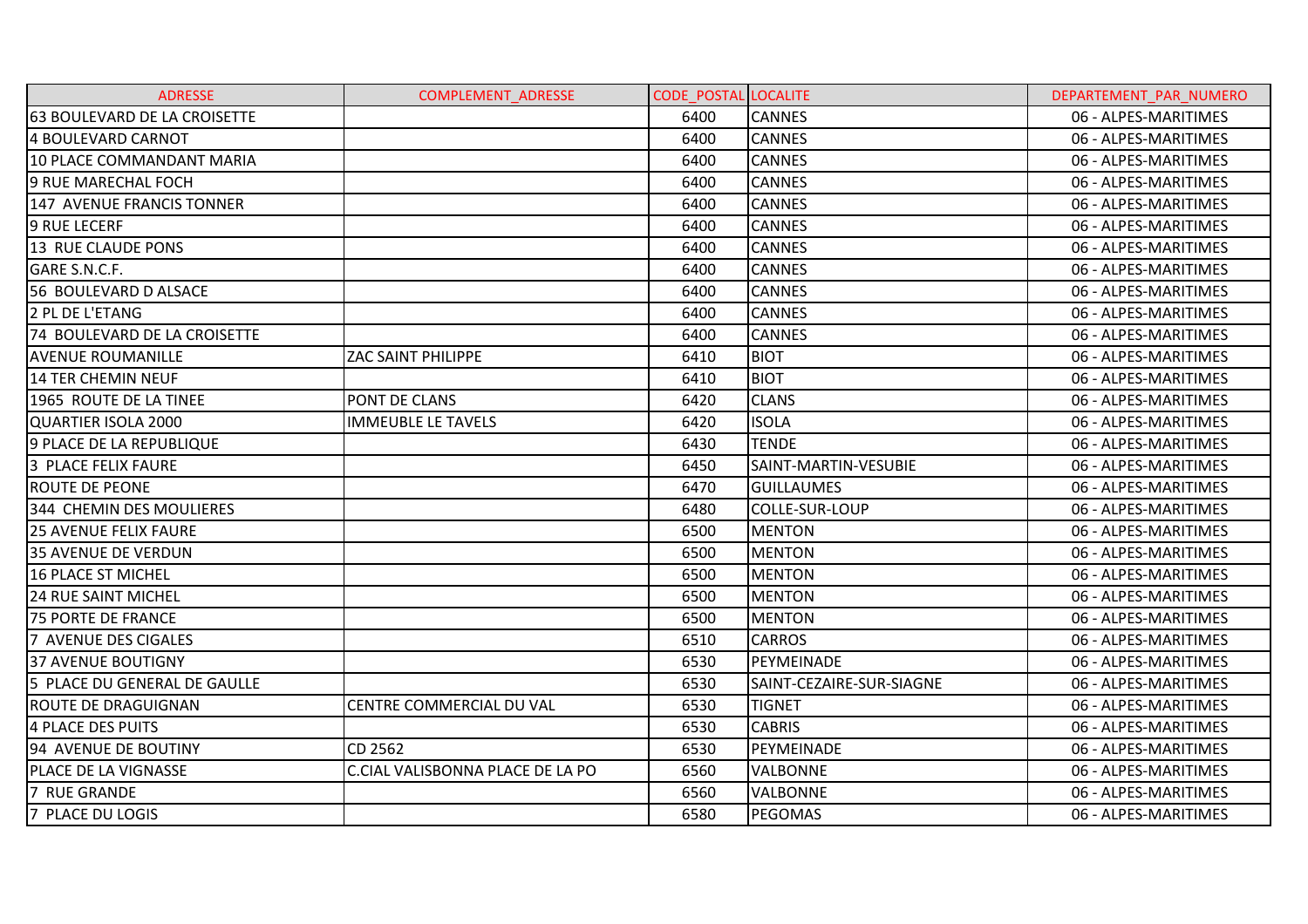| <b>ADRESSE</b>                  | <b>COMPLEMENT ADRESSE</b>    | <b>CODE POSTAL LOCALITE</b> |                        | DEPARTEMENT PAR NUMERO |
|---------------------------------|------------------------------|-----------------------------|------------------------|------------------------|
| 87 ROUTE DE LA FENERIE          | <b>SUPER U</b>               | 6580                        | PEGOMAS                | 06 - ALPES-MARITIMES   |
| 24 BD GAL LECLERC               |                              | 6600                        | <b>ANTIBES</b>         | 06 - ALPES-MARITIMES   |
| <b>18 BD CHANCEL</b>            |                              | 6600                        | <b>ANTIBES</b>         | 06 - ALPES-MARITIMES   |
| <b>63 RUE DE LA REPUBLIQUE</b>  |                              | 6600                        | <b>ANTIBES</b>         | 06 - ALPES-MARITIMES   |
| 431 AVENUE JULES GREC           |                              | 6600                        | <b>ANTIBES</b>         | 06 - ALPES-MARITIMES   |
| <b>751 ROUTE NATIONALE 7</b>    |                              | 6600                        | <b>ANTIBES</b>         | 06 - ALPES-MARITIMES   |
| 88 ROUTE DE SAINT JEAN          | LE ROI SOLEIL                | 6600                        | <b>ANTIBES</b>         | 06 - ALPES-MARITIMES   |
| 2 RUE DE LA REPUBLIQUE          |                              | 6600                        | <b>ANTIBES</b>         | 06 - ALPES-MARITIMES   |
| <b>CHEMIN DE SAINT CLAUDE</b>   |                              | 6600                        | <b>ANTIBES</b>         | 06 - ALPES-MARITIMES   |
| <b>30 RUE AUBERNON</b>          |                              | 6600                        | <b>ANTIBES</b>         | 06 - ALPES-MARITIMES   |
| 728 CHEMIN DES 4 CHEMINS        | <b>BREGUIERES</b>            | 6600                        | <b>ANTIBES</b>         | 06 - ALPES-MARITIMES   |
| <b>ROUTE DE GATTIERES</b>       | <b>QUARTIER DU PEYRON</b>    | 6640                        | SAINT-JEANNET          | 06 - ALPES-MARITIMES   |
| 4 ROUTE DE NICE                 |                              | 6650                        | <b>ROURET</b>          | 06 - ALPES-MARITIMES   |
| PLACE D AURON                   |                              | 6660                        | SAINT-ETIENNE-DE-TINEE | 06 - ALPES-MARITIMES   |
| 85 AVENUE MARC MOSCHETTI        |                              | 6700                        | SAINT-LAURENT-DU-VAR   | 06 - ALPES-MARITIMES   |
| ESPACE 3000                     | <b>C.CIAL</b>                | 6700                        | SAINT-LAURENT-DU-VAR   | 06 - ALPES-MARITIMES   |
| 293 AVENUE GENERAL LECLERC      |                              | 6700                        | SAINT-LAURENT-DU-VAR   | 06 - ALPES-MARITIMES   |
| 7 AVENUE CYRILLE BESSET         |                              | 6800                        | <b>CAGNES-SUR-MER</b>  | 06 - ALPES-MARITIMES   |
| 69 BOULEVARD DU MARECHAL JUIN   |                              | 6800                        | CAGNES-SUR-MER         | 06 - ALPES-MARITIMES   |
| <b>28 AVENUE DES OLIVIERS</b>   |                              | 6800                        | <b>CAGNES-SUR-MER</b>  | 06 - ALPES-MARITIMES   |
| <b>76 AVENUE DES ALPES</b>      | LA PENETRANTE                | 6800                        | CAGNES-SUR-MER         | 06 - ALPES-MARITIMES   |
| 1 RUE BELLISSIME                |                              | 6800                        | CAGNES-SUR-MER         | 06 - ALPES-MARITIMES   |
| <b>QUARTIER VIEUX MOULIN</b>    |                              | 6810                        | AURIBEAU-SUR-SIAGNE    | 06 - ALPES-MARITIMES   |
| PLACE VICTOR HUGO               |                              | 7000                        | <b>PRIVAS</b>          | 07 - ARDECHE           |
| CENTRE COMMERCIAL LES 6 CHEMINS | <b>RUE MATHIEU DURET</b>     | 7100                        | <b>ANNONAY</b>         | 07 - ARDECHE           |
| 96 RUE NATIONALE                |                              | 7120                        | <b>RUOMS</b>           | 07 - ARDECHE           |
| <b>58 RUE DE LA REPUBLIQUE</b>  |                              | 7130                        | SAINT-PERAY            | 07 - ARDECHE           |
| QUARTIER LE COUSSILLON          | LE COUSSILLON-CHAMBONAS      | 7140                        | <b>CHAMBONAS</b>       | 07 - ARDECHE           |
| <b>PLACE LEOPOLD OLLIER</b>     |                              | 7140                        | <b>VANS</b>            | 07 - ARDECHE           |
| 16 BOULEVARD PESCHAIRE ALIZON   |                              | 7150                        | VALLON-PONT-D'ARC      | 07 - ARDECHE           |
| <b>QUARTIER BAUSSON</b>         |                              | 7200                        | <b>VOGUE</b>           | 07 - ARDECHE           |
| <b>RUE DE LAGUYANE</b>          | CENTRE COMMERCIAL CAP-MOULON | 7200                        | <b>AUBENAS</b>         | 07 - ARDECHE           |
| 3 BOULEVARD JEAN MATHON         |                              | 7200                        | <b>AUBENAS</b>         | 07 - ARDECHE           |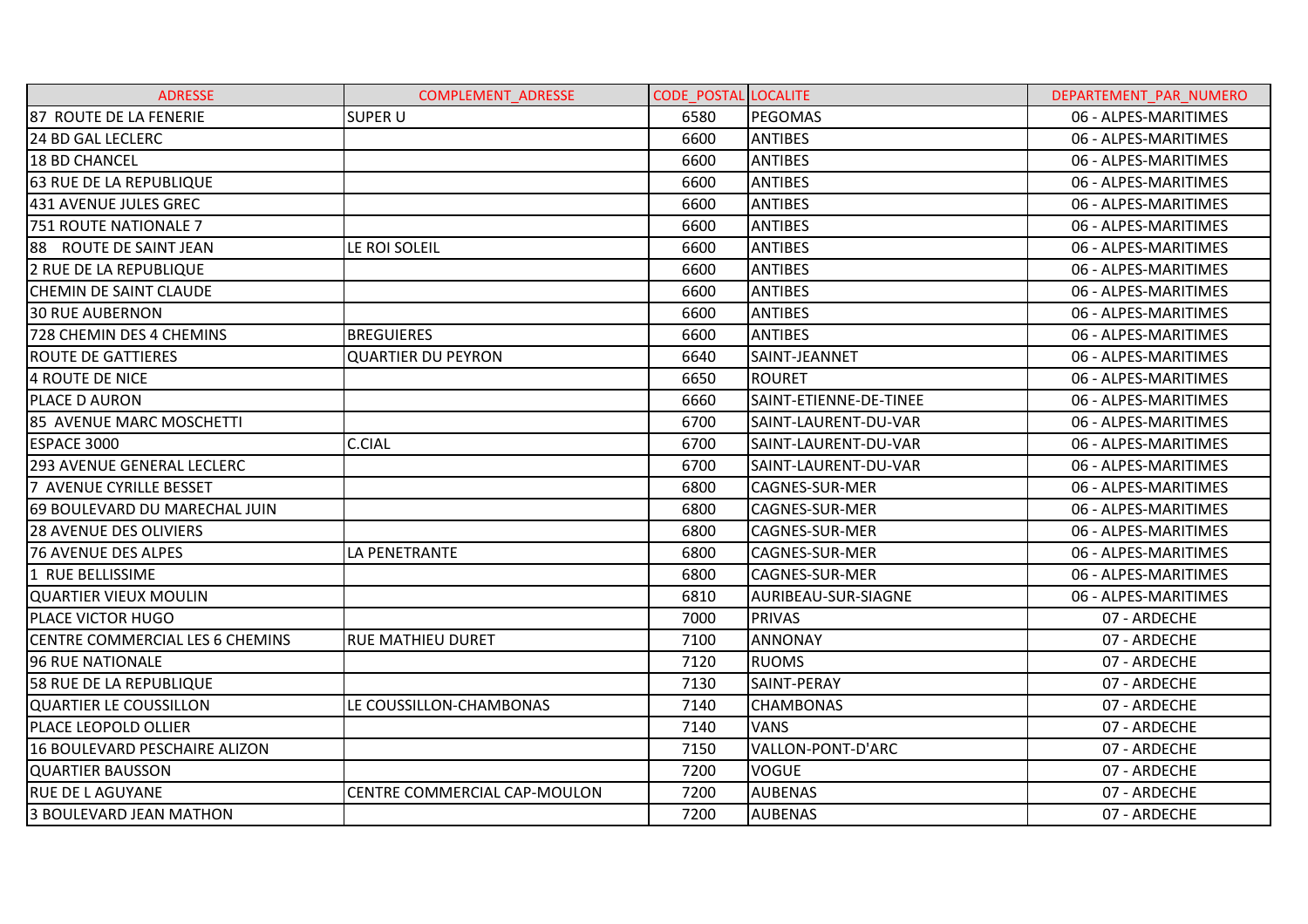| <b>ADRESSE</b>                 | <b>COMPLEMENT ADRESSE</b>         | <b>CODE POSTAL LOCALITE</b> |                             | DEPARTEMENT PAR NUMERO |
|--------------------------------|-----------------------------------|-----------------------------|-----------------------------|------------------------|
| 14 PLACE DU 14 JUILLET         |                                   | 7200                        | <b>AUBENAS</b>              | 07 - ARDECHE           |
| <b>IMPASSE DE LA CROIZETTE</b> | <b>CENTRE COMMERCIAL</b>          | 7200                        | <b>AUBENAS</b>              | 07 - ARDECHE           |
| QUARTIER CLEF DU SAC           | CENTRE COMMERCIAL HYPER U         | 7210                        | <b>ALISSAS</b>              | 07 - ARDECHE           |
| LE VILLAGE                     |                                   | 7230                        | <b>LABLACHERE</b>           | 07 - ARDECHE           |
| <b>10 AVE MARCEL NICOLAS</b>   | <b>MAISON DE LA PRESSE</b>        | 7250                        | <b>POUZIN</b>               | 07 - ARDECHE           |
| <b>QUARTIER LES SABLAS</b>     |                                   | 7260                        | <b>ROSIERES</b>             | 07 - ARDECHE           |
| <b>30 AVE DE BEAUCAIRE</b>     |                                   | 7300                        | TOURNON-SUR-RHONE           | 07 - ARDECHE           |
| 56 QUAI FARCONNET              |                                   | 7300                        | TOURNON-SUR-RHONE           | 07 - ARDECHE           |
| 115 RUE DU CHAMP DE MARS       |                                   | 7380                        | <b>JAUJAC</b>               | 07 - ARDECHE           |
| <b>AVENUE DU PONT DU RHONE</b> |                                   | 7400                        | <b>TEIL</b>                 | 07 - ARDECHE           |
| LE MAS                         | <b>C.CIAL GEANT CASINO</b>        | 7430                        | <b>DAVEZIEUX</b>            | 07 - ARDECHE           |
| <b>ROUTE DU FOREZ</b>          | C CIAL LES PEUPLIERS              | 7430                        | <b>DAVEZIEUX</b>            | 07 - ARDECHE           |
| <b>AVENUE JEAN RADIER</b>      |                                   | 7460                        | SAINT-PAUL-LE-JEUNE         | 07 - ARDECHE           |
| 1449 AVENUE DE LA REPUBLIQUE   |                                   | 7500                        | <b>GUILHERAND</b>           | 07 - ARDECHE           |
| 4 FAUBOURG D'ANTRAIGUES        |                                   | 7600                        | VALS-LES-BAINS              | 07 - ARDECHE           |
| <b>ROUTE NATIONALE</b>         |                                   | 8000                        | VILLERS-SEMEUSE             | 08 - ARDENNES          |
| 53 RUE DE LA REPUBLIQUE        |                                   | 8000                        | <b>CHARLEVILLE-MEZIERES</b> | 08 - ARDENNES          |
| 2 RUE PAULIN RICHIER           |                                   | 8000                        | CHARLEVILLE-MEZIERES        | 08 - ARDENNES          |
| 14 AVENUE PASTEUR              |                                   | 8200                        | <b>SEDAN</b>                | 08 - ARDENNES          |
| 12 RUE GAMBETTA                |                                   | 8200                        | <b>SEDAN</b>                | 08 - ARDENNES          |
| <b>RUE DU BLANC MONT</b>       |                                   | 8400                        | <b>VOUZIERS</b>             | 08 - ARDENNES          |
| 1 RUE DU PONT                  |                                   | 9000                        | <b>FOIX</b>                 | 09 - ARIEGE            |
| <b>6 RUE LAZEMA</b>            |                                   | 9000                        | <b>FOIX</b>                 | 09 - ARIEGE            |
| <b>PLACE BEAU SOLEIL</b>       |                                   | 9100                        | SAINT-JEAN-DU-FALGA         | 09 - ARIEGE            |
| <b>AVENUE DES PYRENEES</b>     | CENTRE COMMERCIAL LECLERC         | 9100                        | SAINT-JEAN-DU-FALGA         | 09 - ARIEGE            |
| LIEU DIT LA BOURIETTE          | <b>C.CIAL PYREVAL INTERMARCHE</b> | 9100                        | <b>PAMIERS</b>              | 09 - ARIEGE            |
| 2 PLACE DE LA REPUBLIQUE       |                                   | 9100                        | <b>PAMIERS</b>              | 09 - ARIEGE            |
| 3 LOT LA PALANQUE              |                                   | 9100                        | <b>TOUR-DU-CRIEU</b>        | 09 - ARIEGE            |
| 2 RUE ASTRIE                   |                                   | 9110                        | <b>AX-LES-THERMES</b>       | 09 - ARIEGE            |
| 18 AVENUE JACQUES CARRIE       |                                   | 9120                        | <b>VARILHES</b>             | 09 - ARIEGE            |
| 2 RUE DE PUJOLE                |                                   | 9140                        | <b>SEIX</b>                 | 09 - ARIEGE            |
| HAMEAU DE ROQUEMAUREL          |                                   | 9140                        | <b>OUST</b>                 | 09 - ARIEGE            |
| <b>ROUTE DE TOULOUSE</b>       | <b>INTERMARCHE</b>                | 9190                        | LORP-SENTARAILLE            | 09 - ARIEGE            |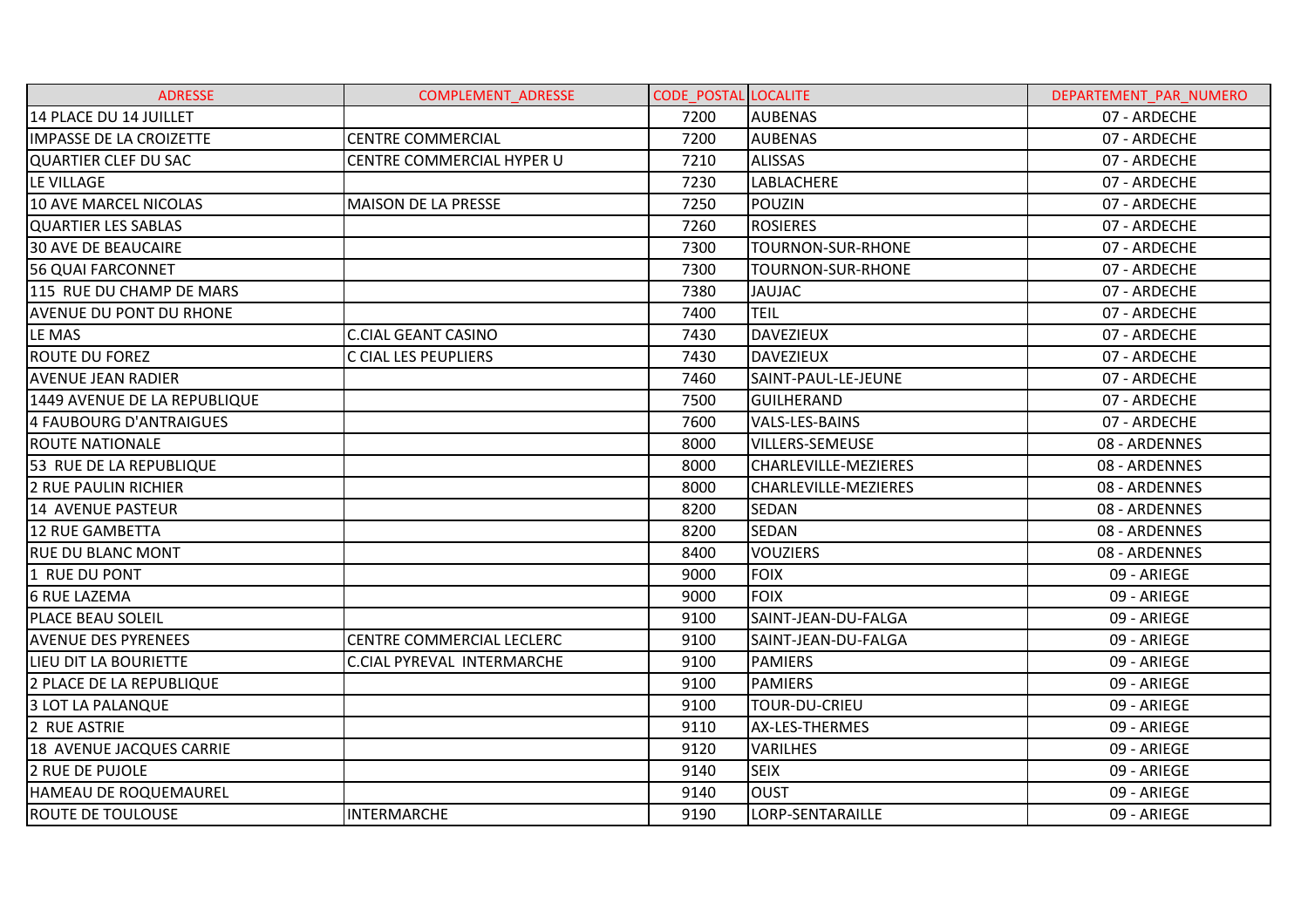| <b>ADRESSE</b>                         | <b>COMPLEMENT ADRESSE</b>             | <b>CODE POSTAL LOCALITE</b> |                               | DEPARTEMENT PAR NUMERO |
|----------------------------------------|---------------------------------------|-----------------------------|-------------------------------|------------------------|
| C.D. 33 PONT DU BAUP                   |                                       | 9200                        | SAINT-LIZIER                  | 09 - ARIEGE            |
| <b>6 PLACE JEAN JAURES</b>             |                                       | 9200                        | SAINT-GIRONS                  | 09 - ARIEGE            |
| 11 RUE JEAN JAURES                     |                                       | 9300                        | <b>LAVELANET</b>              | 09 - ARIEGE            |
| <b>RUE DE LA GRAUSSETTE</b>            |                                       | 9340                        | <b>VERNIOLLE</b>              | 09 - ARIEGE            |
| <b>ROUTE DE QUIE</b>                   |                                       | 9400                        | TARASCON-SUR-ARIEGE           | 09 - ARIEGE            |
| <b>AVENUE CHARLES DE GAULLE</b>        | <b>SUPER U</b>                        | 9500                        | <b>MIREPOIX</b>               | 09 - ARIEGE            |
| 13 PLACE DU MARECHAL LECLERC           |                                       | 9500                        | <b>MIREPOIX</b>               | 09 - ARIEGE            |
| 4 RUE DU LION D'OR                     |                                       | 9700                        | <b>SAVERDUN</b>               | 09 - ARIEGE            |
| <b>28 AVENUE NOEL PEYREVIDAL</b>       |                                       | 9800                        | <b>CASTILLON-EN-COUSERANS</b> | 09 - ARIEGE            |
| 1 RUE G. CLEMENCEAU                    |                                       | 10000                       | <b>TROYES</b>                 | 10 - AUBE              |
| 1 RUE JUVENAL DES URSINS               |                                       | 10000                       | <b>TROYES</b>                 | <b>10 - AUBE</b>       |
| GARE S.N.C.F.                          |                                       | 10000                       | <b>TROYES</b>                 | <b>10 - AUBE</b>       |
| 101 AVENUE PIERRE BROSSOLETTE          |                                       | 10000                       | <b>TROYES</b>                 | 10 - AUBE              |
| 32 RUE EMILE ZOLA                      |                                       | 10000                       | <b>TROYES</b>                 | <b>10 - AUBE</b>       |
| 27 PL DES MARTYRS DE LA LIBERATI       |                                       | 10100                       | ROMILLY-SUR-SEINE             | <b>10 - AUBE</b>       |
| <b>AVENUE CHARLES DE REFUGE</b>        | CENTRE COMMERCIAL CARREFOUR           | 10120                       | SAINT-ANDRE-LES-VERGERS       | <b>10 - AUBE</b>       |
| <b>AVENUE CHARLES DE REFUGE</b>        | <b>C.CIAL CARREFOUR LA VILLENEUVE</b> | 10120                       | SAINT-ANDRE-LES-VERGERS       | 10 - AUBE              |
| 3 BOULEVARD DES GRANDS FOSSES          |                                       | 10130                       | <b>ERVY-LE-CHATEL</b>         | <b>10 - AUBE</b>       |
| 10 PLACE DE L HOTEL DE VILLE           |                                       | 10160                       | AIX-EN-OTHE                   | <b>10 - AUBE</b>       |
| 99 RUE DU GENERAL DE GAULLE            |                                       | 10230                       | MAILLY-LE-CAMP                | <b>10 - AUBE</b>       |
| <b>15 AVE GALLIENI</b>                 |                                       | 10300                       | SAINTE-SAVINE                 | <b>10 - AUBE</b>       |
| <b>ROUTE NATIONALE 19</b>              | <b>C.CIAL LECLERC</b>                 | 10410                       | SAINT-PARRES-AUX-TERTRES      | 10 - AUBE              |
| <b>ROUTE NATIONALE 19</b>              | LES TERRASSES DE BAIRES               | 10410                       | SAINT-PARRES-AUX-TERTRES      | <b>10 - AUBE</b>       |
| <b>BD DE L'OUEST C/CIAL L'ESCAPADE</b> |                                       | 10600                       | CHAPELLE-SAINT-LUC            | <b>10 - AUBE</b>       |
| <b>68 RUE DE PARIS</b>                 |                                       | 10700                       | ARCIS-SUR-AUBE                | <b>10 - AUBE</b>       |
| 130 AVENUE MICHEL BAROIN               |                                       | 10800                       | SAINT-JULIEN-LES-VILLAS       | <b>10 - AUBE</b>       |
| 108 BOULEVARD DE DIJON                 |                                       | 10800                       | SAINT-JULIEN-LES-VILLAS       | 10 - AUBE              |
| <b>ZONE INDUSTRIELLE DU PONT ROUGE</b> |                                       | 11000                       | CARCASSONNE                   | 11 - AUDE              |
| 83 BOULEVARD BARBES                    |                                       | 11000                       | CARCASSONNE                   | <b>11 - AUDE</b>       |
| IROND POINT GEORGES POMPIDOU           | <b>C.CIAL LECLERC</b>                 | 11000                       | CARCASSONNE                   | <b>11 - AUDE</b>       |
| <b>RUE CHRISTOPHE COLOMB</b>           | <b>C.CIAL INTERMARCHE</b>             | 11000                       | CARCASSONNE                   | <b>11 - AUDE</b>       |
| <b>70 RUE DE LA BARBACANE</b>          |                                       | 11000                       | CARCASSONNE                   | <b>11 - AUDE</b>       |
| 49 AVENUE BUNAU VARILLA                |                                       | 11000                       | CARCASSONNE                   | 11 - AUDE              |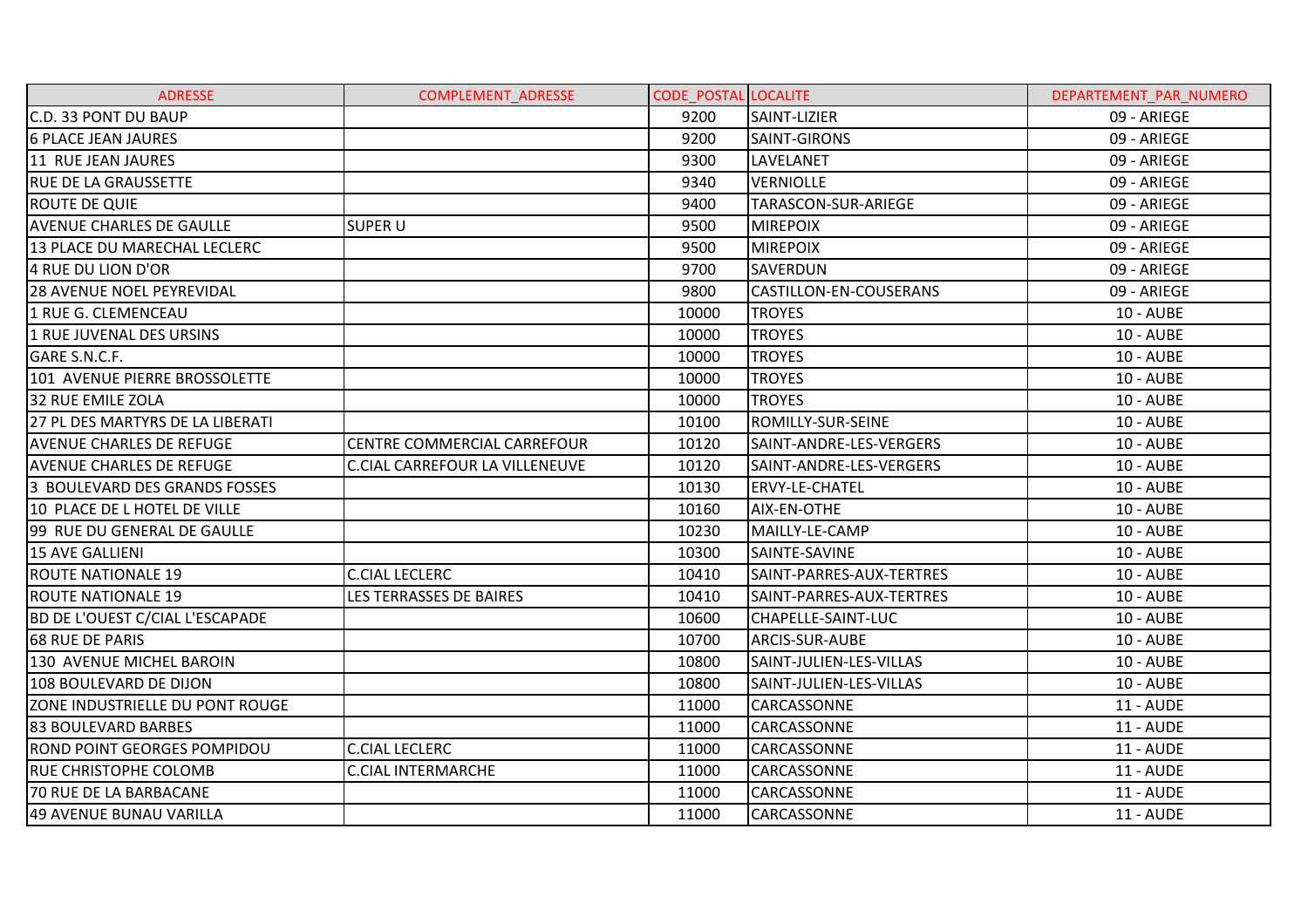| <b>ADRESSE</b>                   | <b>COMPLEMENT ADRESSE</b>            | <b>CODE POSTAL LOCALITE</b> |                         | DEPARTEMENT PAR NUMERO |
|----------------------------------|--------------------------------------|-----------------------------|-------------------------|------------------------|
| 76 RUE GEORGES CLEMENCEAU        |                                      | 11000                       | <b>CARCASSONNE</b>      | 11 - AUDE              |
| GARE S.N.C.F.                    |                                      | 11000                       | <b>CARCASSONNE</b>      | <b>11 - AUDE</b>       |
| <b>BOULEVARD HENRY BOUFFET</b>   | <b>C.CIAL GEANT SALVAZA</b>          | 11000                       | CARCASSONNE             | <b>11 - AUDE</b>       |
| 15 PLACE CARNOT                  |                                      | 11000                       | <b>CARCASSONNE</b>      | <b>11 - AUDE</b>       |
| <b>ROUTE DE PERPIGNAN</b>        | 70                                   | 11100                       | <b>NARBONNE</b>         | <b>11 - AUDE</b>       |
| <b>VOIE DES ELYSIQUES</b>        | <b>ST JEAN ST PIERRE</b>             | 11100                       | <b>NARBONNE</b>         | <b>11 - AUDE</b>       |
| <b>ROUTE DE GRUISSAN</b>         | <b>C.CIAL BONNE SOURCE CONTINENT</b> | 11100                       | <b>NARBONNE</b>         | <b>11 - AUDE</b>       |
| 10 AVENUE DU MARECHAL JUIN       | <b>CARREFOUR DES PLAGES</b>          | 11100                       | <b>NARBONNE</b>         | <b>11 - AUDE</b>       |
| 3 AVE P.SEMART                   |                                      | 11100                       | <b>NARBONNE</b>         | <b>11 - AUDE</b>       |
| 11 SQUARE LEON BLUM              |                                      | 11100                       | <b>NARBONNE</b>         | <b>11 - AUDE</b>       |
| 36 AV A.FRANCE                   |                                      | 11100                       | <b>NARBONNE</b>         | <b>11 - AUDE</b>       |
| GARE S.N.C.F.                    |                                      | 11100                       | <b>NARBONNE</b>         | <b>11 - AUDE</b>       |
| 9 BOULEVARD GAMBETTA             |                                      | 11100                       | <b>NARBONNE</b>         | <b>11 - AUDE</b>       |
| 69 AV GAL LECLERC                |                                      | 11100                       | <b>NARBONNE</b>         | <b>11 - AUDE</b>       |
| 24 RUE DU PONT DES MARCHANDS     |                                      | 11100                       | <b>NARBONNE</b>         | <b>11 - AUDE</b>       |
| 5 RUE DES PRIMEVERES             |                                      | 11100                       | <b>NARBONNE</b>         | <b>11 - AUDE</b>       |
| 1 BIS BLD DR FERROUL             |                                      | 11100                       | <b>NARBONNE</b>         | <b>11 - AUDE</b>       |
| 54B RUE DU RAZES                 |                                      | 11100                       | <b>NARBONNE</b>         | <b>11 - AUDE</b>       |
| <b>AVENUE DE TOULOUSE</b>        | SUPER U                              | 11110                       | <b>COURSAN</b>          | <b>11 - AUDE</b>       |
| 4 ROUTE DE SAINT PONS            | <b>GALLERIE MALASSAN</b>             | 11120                       | SAINT-MARCEL-SUR-AUDE   | <b>11 - AUDE</b>       |
| 10 GRAND RUE                     |                                      | 11120                       | <b>GINESTAS</b>         | <b>11 - AUDE</b>       |
| 17 RUE DE LA POSTE               |                                      | 11150                       | <b>BRAM</b>             | <b>11 - AUDE</b>       |
| 2 AVENUE DU 24 AOUT 1944         |                                      | 11160                       | <b>RIEUX-MINERVOIS</b>  | <b>11 - AUDE</b>       |
| <b>AVENUE DES CORBIERES</b>      | <b>CARREFOUR MARKET</b>              | 11200                       | LEZIGNAN-CORBIERES      | <b>11 - AUDE</b>       |
| 267 BOULEVARD MONUMENT AUX MORT  |                                      | 11210                       | PORT-LA-NOUVELLE        | <b>11 - AUDE</b>       |
| <b>50 RUE JEAN JAURES</b>        |                                      | 11300                       | <b>LIMOUX</b>           | <b>11 - AUDE</b>       |
| <b>ROUTE DE CARCASSONNE</b>      | <b>C.CIAL LECLERC</b>                | 11300                       | <b>LIMOUX</b>           | <b>11 - AUDE</b>       |
| <b>AVENUE DES CORBIERES</b>      |                                      | 11360                       | <b>DURBAN-CORBIERES</b> | <b>11 - AUDE</b>       |
| <b>AVENUE DE LA MEDITERRANEE</b> |                                      | 11370                       | <b>LEUCATE</b>          | <b>11 - AUDE</b>       |
| 10 RUE DU GREFFIER               |                                      | 11400                       | CASTELNAUDARY           | <b>11 - AUDE</b>       |
| <b>MERIC</b>                     | CENTRE COMMERCIAL O CASTEL           | 11400                       | <b>CASTELNAUDARY</b>    | <b>11 - AUDE</b>       |
| <b>QUAI DU LEVANT</b>            |                                      | 11430                       | <b>GRUISSAN</b>         | <b>11 - AUDE</b>       |
| 99 AVENUE DES AIGRETTES          |                                      | 11430                       | <b>GRUISSAN</b>         | <b>11 - AUDE</b>       |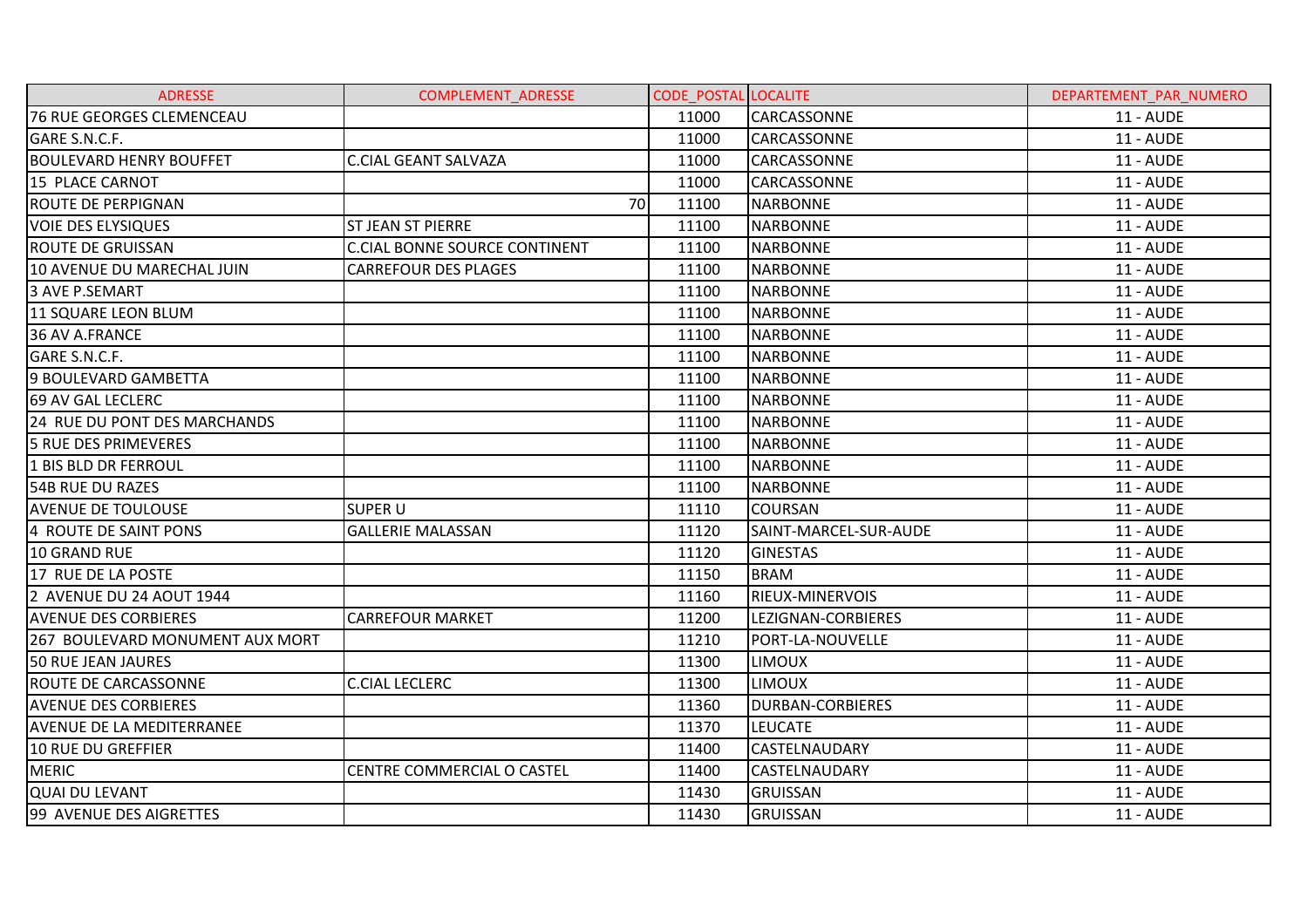| <b>ADRESSE</b>                    | <b>COMPLEMENT ADRESSE</b> | <b>CODE POSTAL LOCALITE</b> |                                 | DEPARTEMENT PAR NUMERO |
|-----------------------------------|---------------------------|-----------------------------|---------------------------------|------------------------|
| 8 RUE DE LA REPUBLIQUE            |                           | 11430                       | GRUISSAN                        | <b>11 - AUDE</b>       |
| 8 RUE JOE BOUSQUET                |                           | 11480                       | LAPALME                         | <b>11 - AUDE</b>       |
| 11 AVENUE DE LA MER               |                           | 11560                       | <b>FLEURY</b>                   | <b>11 - AUDE</b>       |
| 2 BOULEVARD DU GENERAL DE GAULLE  |                           | 11560                       | <b>FLEURY</b>                   | <b>11 - AUDE</b>       |
| LO MORAL                          | <b>C.CIAL</b>             | 11570                       | PALAJA                          | <b>11 - AUDE</b>       |
| <b>41 AVENUE PASTEUR</b>          |                           | 11800                       | <b>TREBES</b>                   | <b>11 - AUDE</b>       |
| 17 AVENUE VICTOR HUGO             |                           | 12000                       | <b>RODEZ</b>                    | 12 - AVEYRON           |
| 1 RUE DU TOUAT                    |                           | 12000                       | <b>RODEZ</b>                    | 12 - AVEYRON           |
| 15 AVENUE DE BOURRAN              |                           | 12000                       | <b>RODEZ</b>                    | 12 - AVEYRON           |
| <b>ROUTE DE SAINT AFFRIQUE</b>    | <b>C.CIAL INTERMARCHE</b> | 12100                       | <b>CREISSELS</b>                | 12 - AVEYRON           |
| <b>RUE CLAUSEL DE COUSSERGUES</b> |                           | 12100                       | MILLAU                          | 12 - AVEYRON           |
| 23 BOULEVARD DE L AYROLLE         |                           | 12100                       | MILLAU                          | 12 - AVEYRON           |
| 9 PL DES MARTYRS DE LA RESIS      |                           | 12100                       | MILLAU                          | 12 - AVEYRON           |
| <b>CAP DU CRES</b>                | <b>GEANT</b>              | 12100                       | <b>MILLAU</b>                   | 12 - AVEYRON           |
| 82 AVENUE JEAN JAURES             |                           | 12100                       | MILLAU                          | 12 - AVEYRON           |
| 3 RUE MOULIN DE TALY              |                           | 12100                       | SAINT-GEORGES-DE-LUZENCON       | 12 - AVEYRON           |
| 1 RUE FERRER                      |                           | 12100                       | MILLAU                          | 12 - AVEYRON           |
| <b>PLACE DU MARCHE</b>            |                           | 12130                       | SAINT-GENIEZ-D'OLT              | 12 - AVEYRON           |
| 13 TOUR DE VILLE                  |                           | 12140                       | <b>ENTRAYGUES-SUR-TRUYERE</b>   | 12 - AVEYRON           |
| 5 AVENUE JEAN JAURES              |                           | 12150                       | SEVERAC-LE-CHATEAU              | 12 - AVEYRON           |
| AIRE DE L'AVEYRON A75             |                           | 12150                       | SEVERAC-LE-CHATEAU              | 12 - AVEYRON           |
| <b>AVENUE DE TOULOUSE</b>         |                           | 12200                       | VILLEFRANCHE-DE-ROUERGUE        | 12 - AVEYRON           |
| LIEU DIT BERNUSSOU                | RD 911.ROUTE MONTAUBAN    | 12200                       | VILLEFRANCHE-DE-ROUERGUE        | 12 - AVEYRON           |
| 46 RUE MARCELLIN FABRE            |                           | 12200                       | VILLEFRANCHE-DE-ROUERGUE        | 12 - AVEYRON           |
| 12 PCE DE LA REPUBLIQUE           |                           | 12200                       | <b>VILLEFRANCHE-DE-ROUERGUE</b> | 12 - AVEYRON           |
| 1 ALLEE DE L AMICALE              |                           | 12210                       | <b>LAGUIOLE</b>                 | 12 - AVEYRON           |
| <b>RUE DE L EGLISE</b>            |                           | 12230                       | <b>NANT</b>                     | 12 - AVEYRON           |
| 7 AVENUE DU ROUERGUE              |                           | 12240                       | RIEUPEYROUX                     | 12 - AVEYRON           |
| 23 AVENUE DE RODEZ                |                           | 12290                       | PONT-DE-SALARS                  | 12 - AVEYRON           |
| 111 RUE CAYRADE                   |                           | 12300                       | <b>DECAZEVILLE</b>              | 12 - AVEYRON           |
| PLACE DE LA MAIRIE                |                           | 12340                       | <b>BOZOULS</b>                  | 12 - AVEYRON           |
| 21 RUE DE LA MURAILLE             |                           | 12390                       | <b>RIGNAC</b>                   | 12 - AVEYRON           |
| 4 RUE DE LA REPUBLIQUE            |                           | 12400                       | SAINT-AFFRIQUE                  | 12 - AVEYRON           |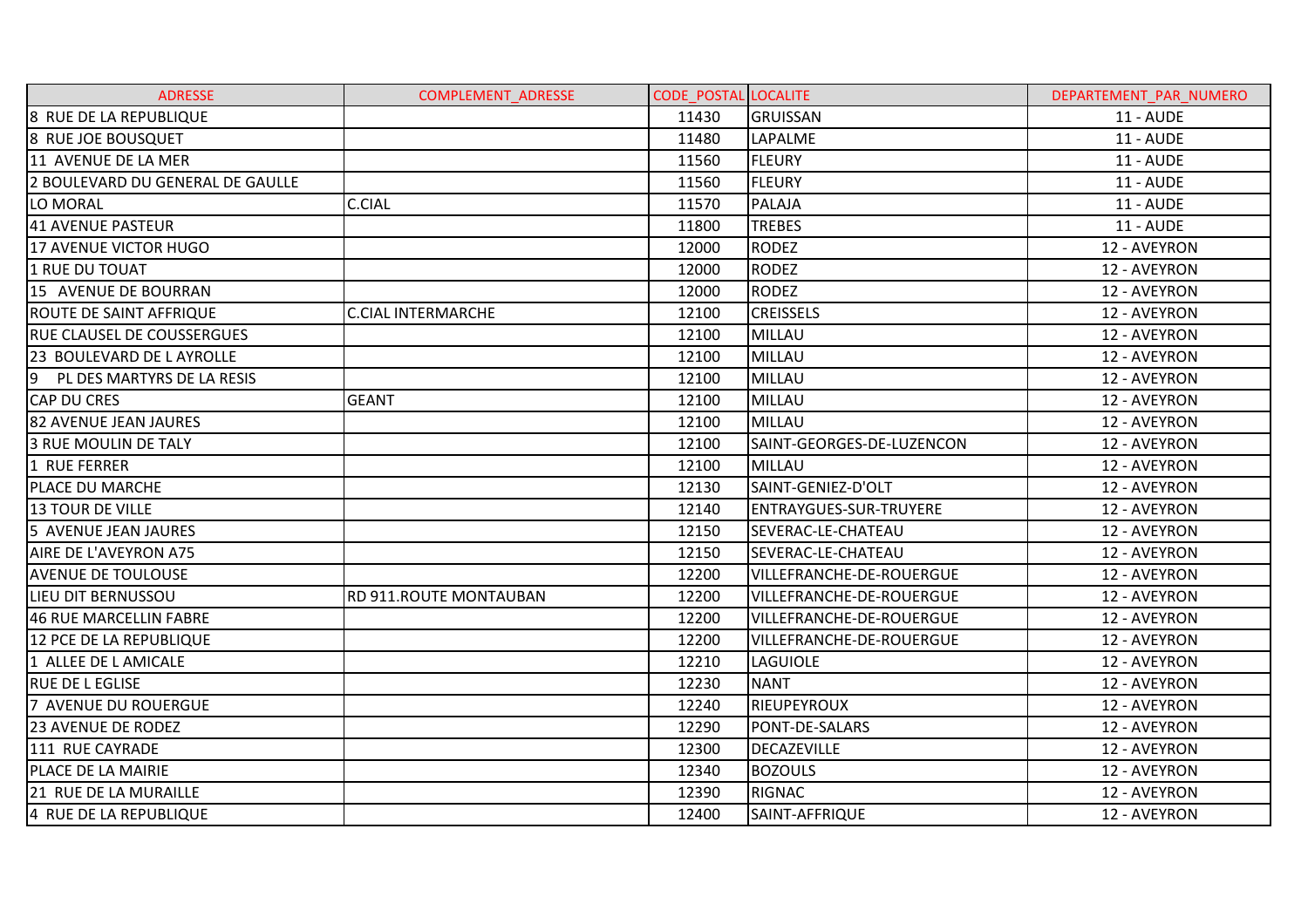| <b>ADRESSE</b>                         | <b>COMPLEMENT ADRESSE</b>     | <b>CODE POSTAL LOCALITE</b> |                         | DEPARTEMENT PAR NUMERO |
|----------------------------------------|-------------------------------|-----------------------------|-------------------------|------------------------|
| 6 BOULEVARD DE VERDUN                  | <b>TABACS BAR PRESSE</b>      | 12400                       | SAINT-AFFRIQUE          | 12 - AVEYRON           |
| LOTISSEMENT VAXERGUES                  |                               | 12400                       | SAINT-AFFRIQUE          | 12 - AVEYRON           |
| <b>ROUTE DE RODEZ</b>                  |                               | 12430                       | VILLEFRANCHE-DE-PANAT   | 12 - AVEYRON           |
| <b>25 AVENUE DE TOULOUSE</b>           | <b>LA PRIMAUBE</b>            | 12450                       | <b>LUC</b>              | 12 - AVEYRON           |
| <b>PLACE DE LA CROIX</b>               |                               | 12460                       | SAINT-AMANS-DES-COTS    | 12 - AVEYRON           |
| 30 BOULEVARD JOSEPH POULENC            |                               | 12500                       | <b>ESPALION</b>         | 12 - AVEYRON           |
| <b>ROUTE D'ESTAING</b>                 |                               | 12500                       | <b>ESPALION</b>         | 12 - AVEYRON           |
| LIEU DIT LE LACHET                     |                               | 12510                       | <b>OLEMPS</b>           | 12 - AVEYRON           |
| <b>8 AVENUE DU CARDINAL VERDIER</b>    |                               | 12600                       | MUR-DE-BARREZ           | 12 - AVEYRON           |
| <b>ROUTE NATIONALE</b>                 |                               | 12640                       | <b>RIVIERE-SUR-TARN</b> | 12 - AVEYRON           |
| 46 AVENUE GAMBETTA                     |                               | 12700                       | CAPDENAC-GARE           | 12 - AVEYRON           |
| <b>CARREFOUR PEYRE STEBE</b>           |                               | 12740                       | SEBAZAC-CONCOURES       | 12 - AVEYRON           |
| 10 BLD JUSTIN BESSOU                   |                               | 12800                       | <b>NAUCELLE</b>         | 12 - AVEYRON           |
| <b>ROUTE D ESPALION</b>                |                               | 12850                       | ONET-LE-CHATEAU         | 12 - AVEYRON           |
| <b>C.CIAL LECLERC-ZONE L'ESTRENIOL</b> |                               | 12850                       | <b>ONET-LE-CHATEAU</b>  | 12 - AVEYRON           |
| <b>PCE ROSIERS</b>                     |                               | 12850                       | ONET-LE-CHATEAU         | 12 - AVEYRON           |
| <b>ESPLANADE ST CHARLES VOIES I/J</b>  | <b>GARE SNCF</b>              | 13001                       | MARSEILLE ARR1          | 13 - BOUCHES-DU-RHONE  |
| <b>GARE SAINT CHARLES</b>              | <b>GALERIE MARCHANDE SNCF</b> | 13001                       | <b>MARSEILLE ARR1</b>   | 13 - BOUCHES-DU-RHONE  |
| <b>6 SQUARE STALINGRAD</b>             |                               | 13001                       | MARSEILLE ARR1          | 13 - BOUCHES-DU-RHONE  |
| <b>GARE SAINT CHARLES</b>              | VOIE C/D                      | 13001                       | MARSEILLE ARR1          | 13 - BOUCHES-DU-RHONE  |
| 87 BOULEVARD LONGCHAMP                 |                               | 13001                       | MARSEILLE ARR1          | 13 - BOUCHES-DU-RHONE  |
| <b>PLACE GABRIEL PERI</b>              |                               | 13001                       | <b>MARSEILLE ARR1</b>   | 13 - BOUCHES-DU-RHONE  |
| 83 LA CANEBIERE                        |                               | 13001                       | <b>MARSEILLE ARR1</b>   | 13 - BOUCHES-DU-RHONE  |
| 3 COURS J.BALLARD                      |                               | 13001                       | MARSEILLE ARR1          | 13 - BOUCHES-DU-RHONE  |
| 34 LA CANEBIERE                        |                               | 13001                       | MARSEILLE ARR1          | 13 - BOUCHES-DU-RHONE  |
| <b>62 LA CANEBIERE</b>                 |                               | 13001                       | MARSEILLE ARR1          | 13 - BOUCHES-DU-RHONE  |
| <b>GARE SAINT CHARLES</b>              | <b>ESPLANADE</b>              | 13001                       | <b>MARSEILLE ARR1</b>   | 13 - BOUCHES-DU-RHONE  |
| <b>RUE DESIREE CLARY</b>               | <b>9 RUE DESIREE CLARY</b>    | 13002                       | <b>MARSEILLE ARR2</b>   | 13 - BOUCHES-DU-RHONE  |
| <b>QUAI DU LAZARET</b>                 | 9 QUAI DU LAZARET             | 13002                       | <b>MARSEILLE ARR2</b>   | 13 - BOUCHES-DU-RHONE  |
| 30 QUAI DU PORT                        |                               | 13002                       | <b>MARSEILLE ARR2</b>   | 13 - BOUCHES-DU-RHONE  |
| 55 BD DES DAMES                        |                               | 13002                       | <b>MARSEILLE ARR2</b>   | 13 - BOUCHES-DU-RHONE  |
| 57 BOULEVARD DE ROUX                   |                               | 13004                       | MARSEILLE ARR4          | 13 - BOUCHES-DU-RHONE  |
| <b>23 BD FEDERATION</b>                |                               | 13004                       | <b>MARSEILLE ARR4</b>   | 13 - BOUCHES-DU-RHONE  |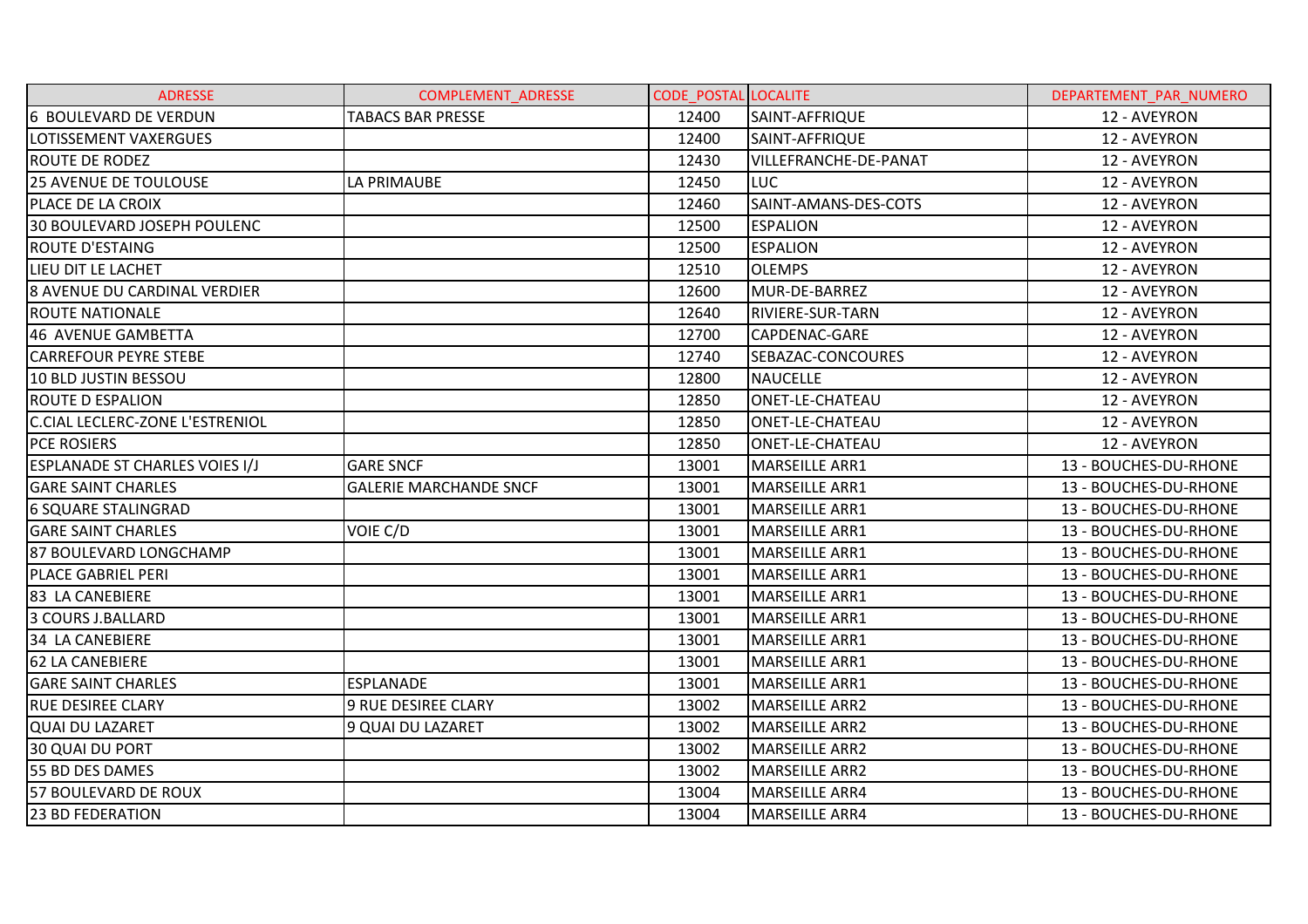| <b>ADRESSE</b>                  | <b>COMPLEMENT ADRESSE</b>      | <b>CODE POSTAL LOCALITE</b> |                       | DEPARTEMENT PAR NUMERO |
|---------------------------------|--------------------------------|-----------------------------|-----------------------|------------------------|
| 78 AVE DES CHUTES LAVIES        |                                | 13004                       | <b>MARSEILLE ARR4</b> | 13 - BOUCHES-DU-RHONE  |
| 42 AV MARECHAL FOCH             |                                | 13004                       | MARSEILLE ARR4        | 13 - BOUCHES-DU-RHONE  |
| 5 PLACE SEBASTOPOL              |                                | 13004                       | MARSEILLE ARR4        | 13 - BOUCHES-DU-RHONE  |
| 2 AVENUE MARECHAL FOCH          |                                | 13004                       | MARSEILLE ARR4        | 13 - BOUCHES-DU-RHONE  |
| <b>264 RUE SAINT PIERRE</b>     | HOPITAL DE LA TIMONE (ADULTES) | 13005                       | MARSEILLE ARR5        | 13 - BOUCHES-DU-RHONE  |
| 268 BLD BAILLE                  |                                | 13005                       | <b>MARSEILLE ARR5</b> | 13 - BOUCHES-DU-RHONE  |
| 55 BD JEANNE D'ARC              |                                | 13005                       | <b>MARSEILLE ARR5</b> | 13 - BOUCHES-DU-RHONE  |
| 150 RUE ST PIERRE               |                                | 13005                       | <b>MARSEILLE ARR5</b> | 13 - BOUCHES-DU-RHONE  |
| 76 BD CHAVE                     |                                | 13005                       | MARSEILLE ARR5        | 13 - BOUCHES-DU-RHONE  |
| <b>3 CRS PIERRE PUGET</b>       |                                | 13006                       | MARSEILLE ARR6        | 13 - BOUCHES-DU-RHONE  |
| 61 AVENUE JULES CANTINI         |                                | 13006                       | MARSEILLE ARR6        | 13 - BOUCHES-DU-RHONE  |
| I8 AVENUE DU PRADO              | $+$                            | 13006                       | <b>MARSEILLE ARR6</b> | 13 - BOUCHES-DU-RHONE  |
| 157 RUE DE ROME                 |                                | 13006                       | MARSEILLE ARR6        | 13 - BOUCHES-DU-RHONE  |
| KIOSQUE FACE AU 22 BLD THURNER  |                                | 13006                       | MARSEILLE ARR6        | 13 - BOUCHES-DU-RHONE  |
| 1 AVENUE DU PRADO               |                                | 13006                       | MARSEILLE ARR6        | 13 - BOUCHES-DU-RHONE  |
| 9 RUE DE LODI                   |                                | 13006                       | MARSEILLE ARR6        | 13 - BOUCHES-DU-RHONE  |
| 1 PLACE CASTELLANE              |                                | 13006                       | <b>MARSEILLE ARR6</b> | 13 - BOUCHES-DU-RHONE  |
| 16 RUE DECAZES                  |                                | 13007                       | <b>MARSEILLE ARR7</b> | 13 - BOUCHES-DU-RHONE  |
| 59 RUE D'ENDOUME                |                                | 13007                       | MARSEILLE ARR7        | 13 - BOUCHES-DU-RHONE  |
| <b>12 AV PASTEUR</b>            |                                | 13007                       | <b>MARSEILLE ARR7</b> | 13 - BOUCHES-DU-RHONE  |
| 244 RUE D'ENDOUME               |                                | 13007                       | <b>MARSEILLE ARR7</b> | 13 - BOUCHES-DU-RHONE  |
| <b>20 RUE CESAR ALEMAN</b>      |                                | 13007                       | <b>MARSEILLE ARR7</b> | 13 - BOUCHES-DU-RHONE  |
| 119, RUE D'ENDOUME              |                                | 13007                       | <b>MARSEILLE ARR7</b> | 13 - BOUCHES-DU-RHONE  |
| 52 BOULEVARD BOMPARD            |                                | 13007                       | <b>MARSEILLE ARR7</b> | 13 - BOUCHES-DU-RHONE  |
| 425 RUE PARADIS                 |                                | 13008                       | MARSEILLE ARR8        | 13 - BOUCHES-DU-RHONE  |
| 595 AVENUE DU PRADO             |                                | 13008                       | <b>MARSEILLE ARR8</b> | 13 - BOUCHES-DU-RHONE  |
| <b>26 BOULEVARD DE LOUVAIN</b>  |                                | 13008                       | <b>MARSEILLE ARR8</b> | 13 - BOUCHES-DU-RHONE  |
| 1 AVENUE DE BONNEVEINE          |                                | 13008                       | MARSEILLE ARR8        | 13 - BOUCHES-DU-RHONE  |
| 280 BOULEVARD MICHELET          | PARKING LE CORBUSIER           | 13008                       | MARSEILLE ARR9        | 13 - BOUCHES-DU-RHONE  |
| 122 RUE DU CDT ROLLAND          |                                | 13008                       | MARSEILLE ARR8        | 13 - BOUCHES-DU-RHONE  |
| 6,BD VELASQUEZ                  |                                | 13008                       | <b>MARSEILLE ARR8</b> | 13 - BOUCHES-DU-RHONE  |
| <b>62 AV MADRAGUE MONTREDON</b> |                                | 13008                       | MARSEILLE ARR8        | 13 - BOUCHES-DU-RHONE  |
| 112 AVENUE DE HAMBOURG          | <b>C.CIAL BONNEVEINE</b>       | 13008                       | <b>MARSEILLE ARR8</b> | 13 - BOUCHES-DU-RHONE  |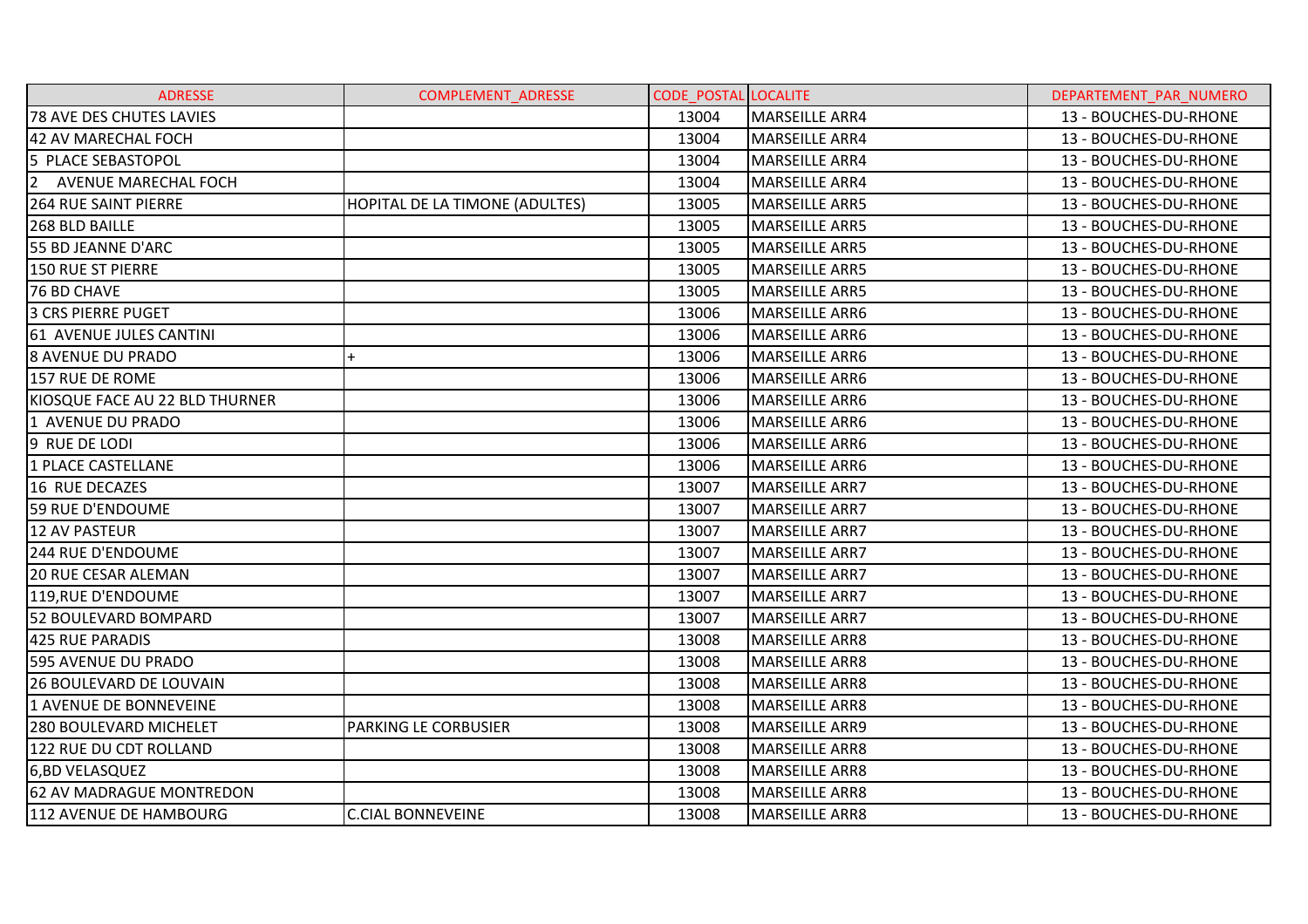| <b>ADRESSE</b>                      | <b>COMPLEMENT ADRESSE</b>       | <b>CODE POSTAL LOCALITE</b> |                        | DEPARTEMENT PAR NUMERO |
|-------------------------------------|---------------------------------|-----------------------------|------------------------|------------------------|
| 2 PLACE ERNEST DELIBES              |                                 | 13008                       | MARSEILLE ARR8         | 13 - BOUCHES-DU-RHONE  |
| <b>76 TRAVERSE TIBOULEN</b>         |                                 | 13008                       | <b>MARSEILLE ARR8</b>  | 13 - BOUCHES-DU-RHONE  |
| <b>AVENUE DU PRADO</b>              |                                 | 13008                       | MARSEILLE ARR14        | 13 - BOUCHES-DU-RHONE  |
| 121 CHEMIN DU SABLIER               |                                 | 13008                       | <b>MARSEILLE ARR8</b>  | 13 - BOUCHES-DU-RHONE  |
| <b>ROND POINT DU PRADO</b>          |                                 | 13008                       | MARSEILLE ARR8         | 13 - BOUCHES-DU-RHONE  |
| 524 AVE DE MAZARGUES                |                                 | 13008                       | MARSEILLE ARR8         | 13 - BOUCHES-DU-RHONE  |
| 179 AVE DE MAZARGUES                |                                 | 13008                       | IMARSEILLE ARR8        | 13 - BOUCHES-DU-RHONE  |
| 365 CHEMIN MAZARGUES                |                                 | 13008                       | MARSEILLE ARR8         | 13 - BOUCHES-DU-RHONE  |
| 258 AVENUE DU PRADO-RD PT PRADO     |                                 | 13008                       | <b>MARSEILLE ARR8</b>  | 13 - BOUCHES-DU-RHONE  |
| <b>BOULEVARD ROMAIN ROLLAND</b>     |                                 | 13009                       | <b>MARSEILLE ARR9</b>  | 13 - BOUCHES-DU-RHONE  |
| CHEMIN DU ROY D ESPAGNE             | DANS LE CTRE COMMERCIAL LECLERC | 13009                       | MARSEILLE ARR9         | 13 - BOUCHES-DU-RHONE  |
| 1230 BLD STE MARGUERITE             | CENTRE ANTI-CANCEREUX           | 13009                       | <b>MARSEILLE ARR9</b>  | 13 - BOUCHES-DU-RHONE  |
| 2 SQUARE MICHELET                   |                                 | 13009                       | MARSEILLE ARR9         | 13 - BOUCHES-DU-RHONE  |
| <b>AVENUE DE LATTRE DE TASSIGNY</b> |                                 | 13009                       | <b>MARSEILLE ARR9</b>  | 13 - BOUCHES-DU-RHONE  |
| 57 BD DU CABOT                      |                                 | 13009                       | <b>MARSEILLE ARR9</b>  | 13 - BOUCHES-DU-RHONE  |
| 40 TRAVERSE DE LA GAYE              |                                 | 13009                       | <b>MARSEILLE ARR9</b>  | 13 - BOUCHES-DU-RHONE  |
| 120 RUE AVIATEUR LE BRIX            |                                 | 13009                       | <b>MARSEILLE ARR9</b>  | 13 - BOUCHES-DU-RHONE  |
| 19 BOULEVARD STE MARGUERITE         |                                 | 13009                       | <b>MARSEILLE ARR9</b>  | 13 - BOUCHES-DU-RHONE  |
| 83 BOULEVARD DU REDON               |                                 | 13009                       | MARSEILLE ARR9         | 13 - BOUCHES-DU-RHONE  |
| <b>BOULEVARD DE SAINT LOUP</b>      |                                 | 13010                       | MARSEILLE ARR10        | 13 - BOUCHES-DU-RHONE  |
| 263, BD ROMAIN ROLLAND              |                                 | 13010                       | MARSEILLE ARR10        | 13 - BOUCHES-DU-RHONE  |
| l154 AVE DE TOULON                  |                                 | 13010                       | <b>MARSEILLE ARR10</b> | 13 - BOUCHES-DU-RHONE  |
| 6 PL DU PONT DE VIVAUX              |                                 | 13010                       | MARSEILLE ARR10        | 13 - BOUCHES-DU-RHONE  |
| <b>225 BOULEVARD PAUL CLAUDEL</b>   |                                 | 13010                       | MARSEILLE ARR10        | 13 - BOUCHES-DU-RHONE  |
| 5 PLACE DU MONUMENT - KIOSQUE       |                                 | 13011                       | MARSEILLE ARR11        | 13 - BOUCHES-DU-RHONE  |
| CC DES 3 HORLOGES TRAV. MONTRE      |                                 | 13011                       | MARSEILLE ARR11        | 13 - BOUCHES-DU-RHONE  |
| <b>2 RUE DU VILLAGE</b>             |                                 | 13011                       | MARSEILLE ARR11        | 13 - BOUCHES-DU-RHONE  |
| 176 BOULEVARD SAINT MARCEL          |                                 | 13011                       | MARSEILLE ARR11        | 13 - BOUCHES-DU-RHONE  |
| <b>ROUTE DE LA SABLIERE</b>         |                                 | 13011                       | MARSEILLE ARR11        | 13 - BOUCHES-DU-RHONE  |
| <b>304 RTE DES TROIS LUCS</b>       |                                 | 13011                       | MARSEILLE ARR11        | 13 - BOUCHES-DU-RHONE  |
| <b>AVENUE WILLIAM BOOTH</b>         | <b>C.CIAL CAILLOLS</b>          | 13012                       | MARSEILLE ARR12        | 13 - BOUCHES-DU-RHONE  |
| 55 RUE BERANGER                     |                                 | 13012                       | MARSEILLE ARR12        | 13 - BOUCHES-DU-RHONE  |
| 9 AVENUE DE JEAN COMPADIEU          |                                 | 13012                       | <b>MARSEILLE ARR12</b> | 13 - BOUCHES-DU-RHONE  |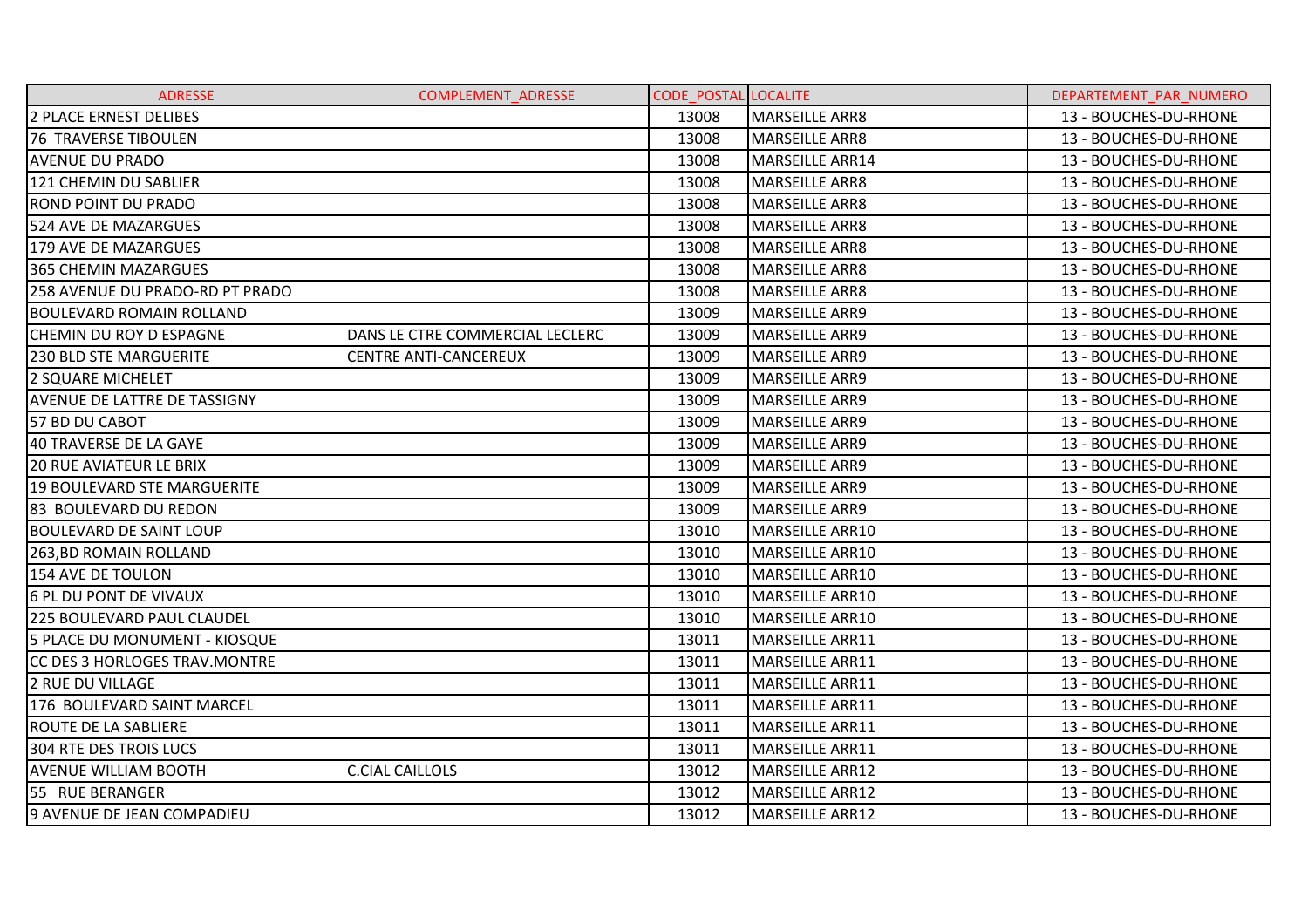| <b>ADRESSE</b>                   | <b>COMPLEMENT ADRESSE</b>          | <b>CODE POSTAL LOCALITE</b> |                        | DEPARTEMENT PAR NUMERO |
|----------------------------------|------------------------------------|-----------------------------|------------------------|------------------------|
| <b>30 RUE DES ELECTRICIENS</b>   | <b>C.CIAL SAINT BARNABE</b>        | 13012                       | MARSEILLE ARR12        | 13 - BOUCHES-DU-RHONE  |
| 17 ALLEE GRANDE BASTIDE CAZAU    |                                    | 13012                       | MARSEILLE ARR12        | 13 - BOUCHES-DU-RHONE  |
| <b>240 AVENUE DE MONTOLIVET</b>  |                                    | 13012                       | MARSEILLE ARR12        | 13 - BOUCHES-DU-RHONE  |
| CHEMIN DE CHATEAU GOMBERT        |                                    | 13013                       | MARSEILLE ARR13        | 13 - BOUCHES-DU-RHONE  |
| <b>RUE MISSIRI</b>               | <b>C.CIAL LA BATARELLE HAUTE</b>   | 13013                       | MARSEILLE ARR13        | 13 - BOUCHES-DU-RHONE  |
| 103 RUE ALPHONSE DAUDET          |                                    | 13013                       | <b>MARSEILLE ARR13</b> | 13 - BOUCHES-DU-RHONE  |
| 105 AVE DES POILUS               |                                    | 13013                       | MARSEILLE ARR13        | 13 - BOUCHES-DU-RHONE  |
| <b>BOULEVARD DU METRO</b>        | <b>METRO LA ROSE</b>               | 13013                       | MARSEILLE ARR13        | 13 - BOUCHES-DU-RHONE  |
| <b>BOULEVARD MARCEL DELPRAT</b>  | C.CIAL                             | 13013                       | MARSEILLE ARR13        | 13 - BOUCHES-DU-RHONE  |
| C.CIAL PARADE PALAMA             |                                    | 13013                       | MARSEILLE ARR13        | 13 - BOUCHES-DU-RHONE  |
| <b>GROUPE BUREL</b>              | <b>TABAC PRESSE BUREL</b>          | 13014                       | <b>MARSEILLE ARR14</b> | 13 - BOUCHES-DU-RHONE  |
| <b>AVENUE PROSPER MERIMEE</b>    | <b>C.CIAL CARREFOUR</b>            | 13014                       | MARSEILLE ARR14        | 13 - BOUCHES-DU-RHONE  |
| 106 BOULEVARD CHARLES MORETTI    | <b>C.CIAL CASINO SAINT GABRIEL</b> | 13014                       | MARSEILLE ARR14        | 13 - BOUCHES-DU-RHONE  |
| <b>RUE PAUL COXE</b>             |                                    | 13015                       | MARSEILLE ARR15        | 13 - BOUCHES-DU-RHONE  |
| CENTRE COMMERCIAL GRAND LITTORAL |                                    | 13016                       | MARSEILLE ARR16        | 13 - BOUCHES-DU-RHONE  |
| 44 L'ESTAQUE PLAGE               |                                    | 13016                       | <b>MARSEILLE ARR16</b> | 13 - BOUCHES-DU-RHONE  |
| 12 AV ROBERT DAUGEY              |                                    | 13080                       | <b>AIX-EN-PROVENCE</b> | 13 - BOUCHES-DU-RHONE  |
| AVE ANDRE MAGNAN-IMM.LES ALPILLE | TABAC PRESSE DU VAL ST ANDRE       | 13080                       | <b>AIX-EN-PROVENCE</b> | 13 - BOUCHES-DU-RHONE  |
| 20 AVENUE SAINT MITRE DES CHA    | ZAC DES RAVANAS                    | 13090                       | AIX-EN-PROVENCE        | 13 - BOUCHES-DU-RHONE  |
| 37 AVENUE PHILIPPE SOLARI        | <b>CITE BELLEVUE</b>               | 13090                       | <b>AIX-EN-PROVENCE</b> | 13 - BOUCHES-DU-RHONE  |
| <b>ZAC DES DEUX ORMES</b>        | 795 CHEMIN DE GRANET               | 13090                       | <b>AIX-EN-PROVENCE</b> | 13 - BOUCHES-DU-RHONE  |
| 9 RUE DE LA VERDIERE             |                                    | 13090                       | <b>AIX-EN-PROVENCE</b> | 13 - BOUCHES-DU-RHONE  |
| <b>ROUTE DE BERRE</b>            | L'ENCRIER C.CIAL OUEST GEANT       | 13090                       | <b>AIX-EN-PROVENCE</b> | 13 - BOUCHES-DU-RHONE  |
| 13 RUE DE SEVIGNE                |                                    | 13090                       | <b>AIX-EN-PROVENCE</b> | 13 - BOUCHES-DU-RHONE  |
| 4 AVENUE DU PIGONNET             | <b>TABAC PRESSE DU PIGONNET</b>    | 13090                       | <b>AIX-EN-PROVENCE</b> | 13 - BOUCHES-DU-RHONE  |
| 1,BD DE LA REPUBLIQUE            |                                    | 13100                       | <b>AIX-EN-PROVENCE</b> | 13 - BOUCHES-DU-RHONE  |
| PLACE DU GENERAL DE GAULLE       |                                    | 13100                       | <b>AIX-EN-PROVENCE</b> | 13 - BOUCHES-DU-RHONE  |
| 10 PLACE DES PRECHEURS           |                                    | 13100                       | <b>AIX-EN-PROVENCE</b> | 13 - BOUCHES-DU-RHONE  |
| <b>27 COURS MIRABEAU</b>         |                                    | 13100                       | <b>AIX-EN-PROVENCE</b> | 13 - BOUCHES-DU-RHONE  |
| <b>AVENUE PAUL JULIEN</b>        | ESPACE COMMERCIAL DU MOULIN        | 13100                       | <b>THOLONET</b>        | 13 - BOUCHES-DU-RHONE  |
| 13 AVENUE JEAN MOULIN            |                                    | 13100                       | <b>AIX-EN-PROVENCE</b> | 13 - BOUCHES-DU-RHONE  |
| <b>2112 ROUTE DE SISTERON</b>    | <b>LES PLATANES</b>                | 13100                       | <b>AIX-EN-PROVENCE</b> | 13 - BOUCHES-DU-RHONE  |
| 37 RUE D'ITALIE                  |                                    | 13100                       | AIX-EN-PROVENCE        | 13 - BOUCHES-DU-RHONE  |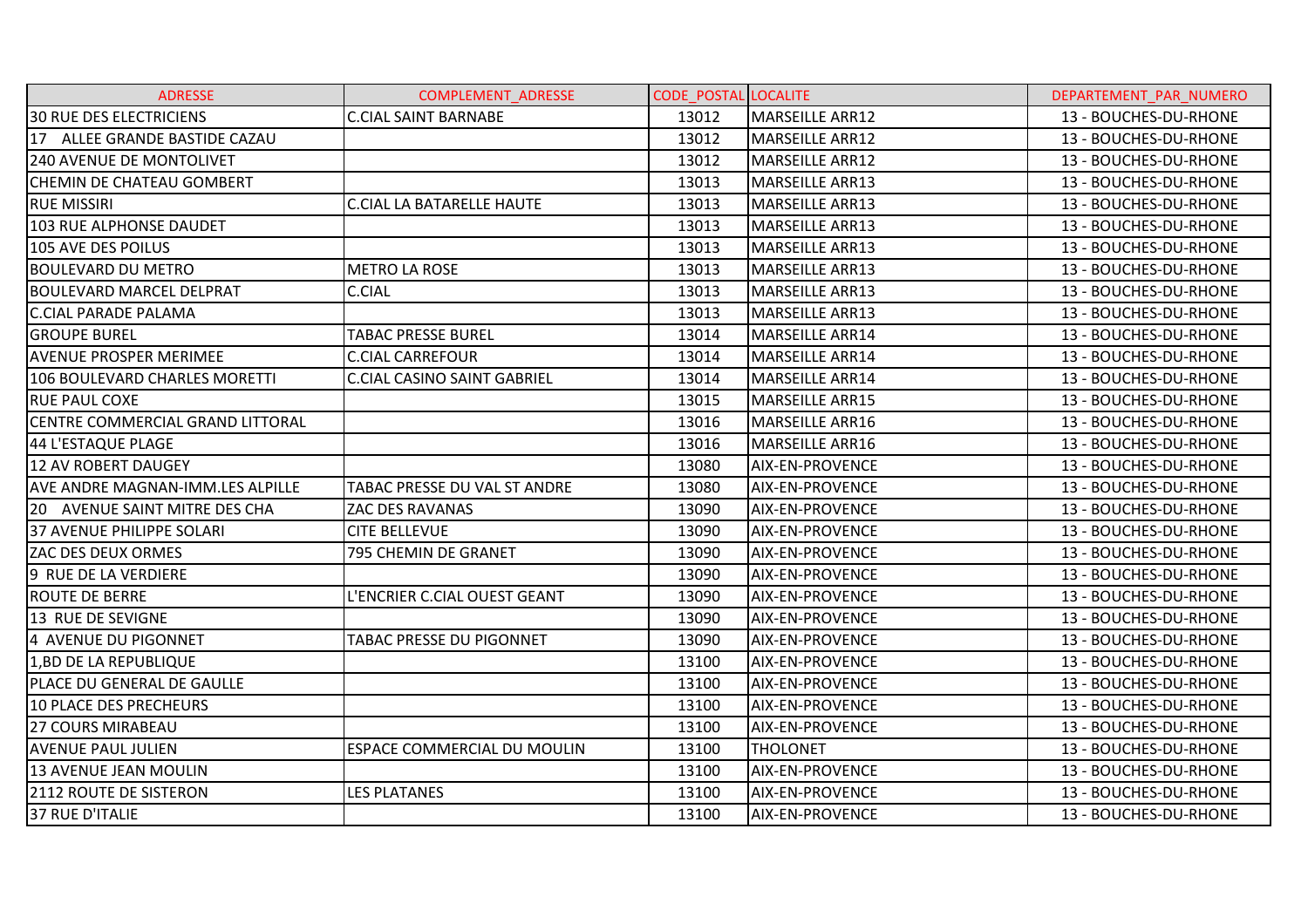| <b>ADRESSE</b>                         | COMPLEMENT_ADRESSE                 | <b>CODE_POSTAL LOCALITE</b> |                        | DEPARTEMENT_PAR_NUMERO |
|----------------------------------------|------------------------------------|-----------------------------|------------------------|------------------------|
| <b>RUE GUSTAVE DESPLACES</b>           | <b>RELAY CENTRE VILLE</b>          | 13100                       | <b>AIX-EN-PROVENCE</b> | 13 - BOUCHES-DU-RHONE  |
| 1 AVENUE HENRI MAURIAT                 |                                    | 13100                       | <b>AIX-EN-PROVENCE</b> | 13 - BOUCHES-DU-RHONE  |
| 2 PLACE JEANNE D'ARC                   |                                    | 13100                       | <b>AIX-EN-PROVENCE</b> | 13 - BOUCHES-DU-RHONE  |
| 45 R.FONTENAILLE-RTE VAUVENARGUE       | TABAC PRESSE PETIT ROQUEVAFOUR     | 13100                       | <b>AIX-EN-PROVENCE</b> | 13 - BOUCHES-DU-RHONE  |
| <b>34 AVE JULES ISAAC</b>              |                                    | 13100                       | <b>AIX-EN-PROVENCE</b> | 13 - BOUCHES-DU-RHONE  |
| 19 AVENUE DES BELGES                   |                                    | 13100                       | <b>AIX-EN-PROVENCE</b> | 13 - BOUCHES-DU-RHONE  |
| PLACE DE L HOTEL DE VILLE              |                                    | 13100                       | <b>AIX-EN-PROVENCE</b> | 13 - BOUCHES-DU-RHONE  |
| <b>39 COURS SEXTIUS</b>                |                                    | 13100                       | AIX-EN-PROVENCE        | 13 - BOUCHES-DU-RHONE  |
| 39 AVENUE DE LA REPUBLIQUE             |                                    | 13103                       | SAINT-ETIENNE-DU-GRES  | 13 - BOUCHES-DU-RHONE  |
| <b>AVENUE CLEMENT MILLE</b>            | <b>CARREFOUR QUARTIER ST JEAN</b>  | 13110                       | PORT-DE-BOUC           | 13 - BOUCHES-DU-RHONE  |
| 20 AVENUE DE LA REPUBLIQUE             |                                    | 13111                       | <b>COUDOUX</b>         | 13 - BOUCHES-DU-RHONE  |
| <b>QUARTIER MAUBEQUI</b>               | <b>C.CIAL MAUBEQUI</b>             | 13111                       | <b>COUDOUX</b>         | 13 - BOUCHES-DU-RHONE  |
| ROUTE DEPARTEMENTALE 96                | <b>CAVE COOPERATIVE</b>            | 13112                       | <b>DESTROUSSE</b>      | 13 - BOUCHES-DU-RHONE  |
| <b>CHEMIN DES MATELOTS</b>             | <b>INTERMARCHE ZC SOUQUE NEGRE</b> | 13112                       | <b>DESTROUSSE</b>      | 13 - BOUCHES-DU-RHONE  |
| 44, AVENUE DE LA CRAU                  |                                    | 13118                       | <b>ISTRES</b>          | 13 - BOUCHES-DU-RHONE  |
| 112 ROUTE DEPARTEMENTALE 7             |                                    | 13119                       | SAINT-SAVOURNIN        | 13 - BOUCHES-DU-RHONE  |
| <b>AVENUE DE NICE</b>                  | LA SALAMANDRE                      | 13120                       | <b>GARDANNE</b>        | 13 - BOUCHES-DU-RHONE  |
| <b>14 RUE ROGER GUIGON</b>             |                                    | 13120                       | SIMIANE-COLLONGUE      | 13 - BOUCHES-DU-RHONE  |
| <b>C.C. CHAMPION PAYANET</b>           |                                    | 13120                       | <b>GARDANNE</b>        | 13 - BOUCHES-DU-RHONE  |
| <b>CHEMIN DE LA PLAINE</b>             | 930 C.C.LA PLAINE                  | 13120                       | <b>GARDANNE</b>        | 13 - BOUCHES-DU-RHONE  |
| 4 BOULEVARD BONTEMPS                   |                                    | 13120                       | <b>GARDANNE</b>        | 13 - BOUCHES-DU-RHONE  |
| <b>ROUTE DE BERRE</b>                  | <b>C.CIAL ST LOUIS</b>             | 13122                       | <b>VENTABREN</b>       | 13 - BOUCHES-DU-RHONE  |
| 12 BD DU MORALISTE                     |                                    | 13126                       | <b>VAUVENARGUES</b>    | 13 - BOUCHES-DU-RHONE  |
| <b>ROUTE NATIONALE 113</b>             | <b>QUARTIER DU GRIFFON</b>         | 13127                       | <b>VITROLLES</b>       | 13 - BOUCHES-DU-RHONE  |
| 19 AVENUE JEAN MOULIN                  |                                    | 13127                       | <b>VITROLLES</b>       | 13 - BOUCHES-DU-RHONE  |
| <b>AVENUE DENIS PADOVANI</b>           | <b>QUARTIER LIOURAT</b>            | 13127                       | <b>VITROLLES</b>       | 13 - BOUCHES-DU-RHONE  |
| <b>BATIMENT 2 BOULEVARD DE LA GARE</b> | PLACE DES GARDIANS                 | 13129                       | <b>ARLES</b>           | 13 - BOUCHES-DU-RHONE  |
| 3 AVENUE DE LA LIBERATION              |                                    | 13130                       | <b>BERRE-L'ETANG</b>   | 13 - BOUCHES-DU-RHONE  |
| 15 AVENUE MARIUS CHALVE                |                                    | 13140                       | <b>MIRAMAS</b>         | 13 - BOUCHES-DU-RHONE  |
| 39 AVENUE CHARLES DE GAULLE            |                                    | 13140                       | <b>MIRAMAS</b>         | 13 - BOUCHES-DU-RHONE  |
| 6 PLACE GILLES LEONTIN                 |                                    | 13150                       | <b>BOULBON</b>         | 13 - BOUCHES-DU-RHONE  |
| <b>ROUTE D AVIGNON</b>                 |                                    | 13150                       | <b>TARASCON</b>        | 13 - BOUCHES-DU-RHONE  |
| 11 COURS ARISTIDE BRIAND               |                                    | 13150                       | <b>TARASCON</b>        | 13 - BOUCHES-DU-RHONE  |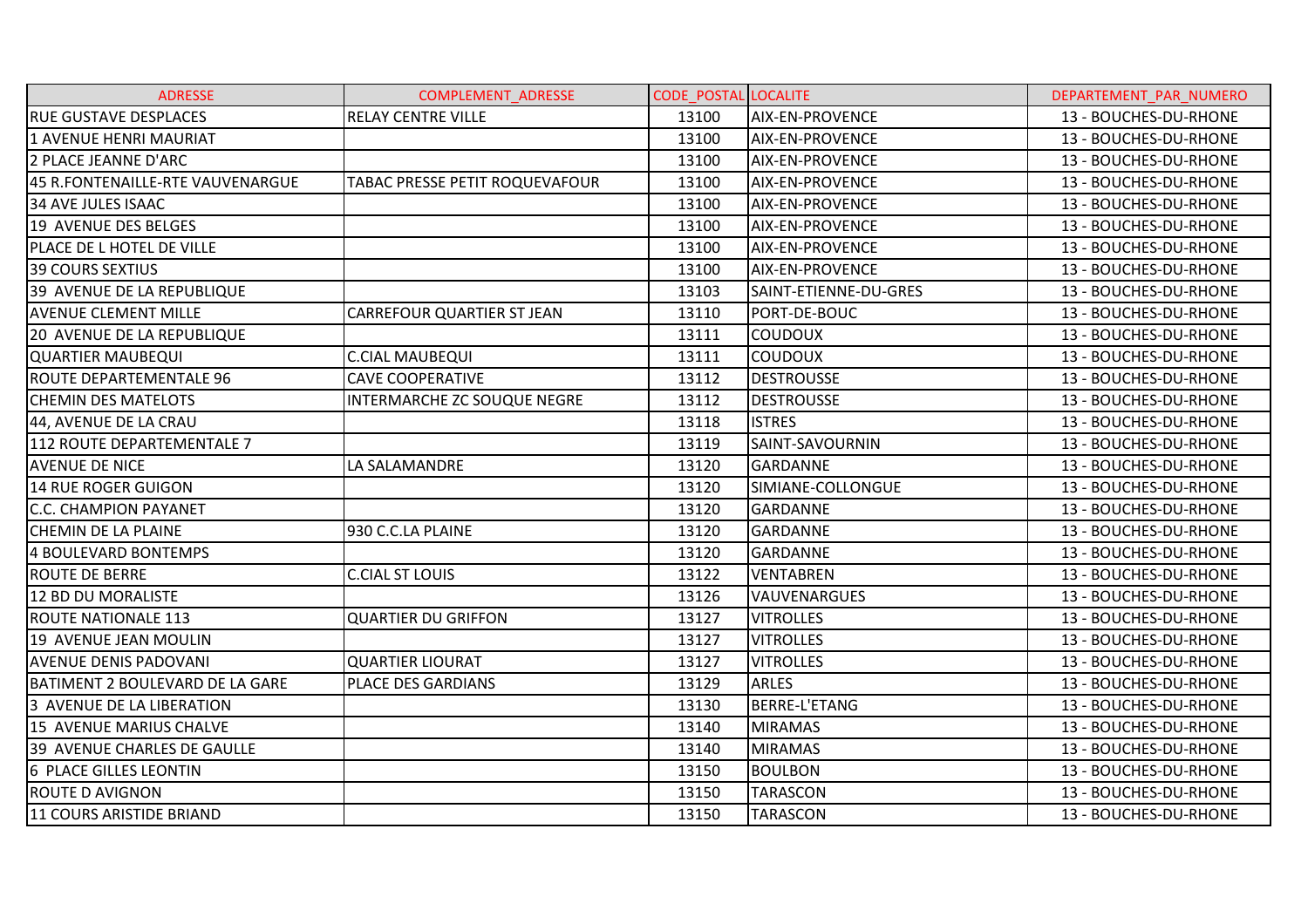| <b>ADRESSE</b>                     | <b>COMPLEMENT ADRESSE</b>        | <b>CODE POSTAL LOCALITE</b> |                           | DEPARTEMENT PAR NUMERO |
|------------------------------------|----------------------------------|-----------------------------|---------------------------|------------------------|
| 650 BOULEVARD ERNEST GENEVET       |                                  | 13160                       | <b>CHATEAURENARD</b>      | 13 - BOUCHES-DU-RHONE  |
| 17 COURS CARNOT                    |                                  | 13160                       | <b>CHATEAURENARD</b>      | 13 - BOUCHES-DU-RHONE  |
| 132 ROUTE NATIONALE 113            |                                  | 13170                       | PENNES-MIRABEAU           | 13 - BOUCHES-DU-RHONE  |
| 12 RUE FERNAND RAMBERT             |                                  | 13190                       | <b>ALLAUCH</b>            | 13 - BOUCHES-DU-RHONE  |
| <b>8 BIS R.N. LOGIS NEUF</b>       |                                  | 13190                       | <b>ALLAUCH</b>            | 13 - BOUCHES-DU-RHONE  |
| 1 BOULEVARD BARTHELEMY             |                                  | 13190                       | <b>ALLAUCH</b>            | 13 - BOUCHES-DU-RHONE  |
| <b>2 RUE ANDRE MAUROIS</b>         | RESIDENCE LA SOULEIADO           | 13200                       | <b>ARLES</b>              | 13 - BOUCHES-DU-RHONE  |
| <b>RUE GERARD GADIOT</b>           | <b>ZAC FOURCHON</b>              | 13200                       | <b>ARLES</b>              | 13 - BOUCHES-DU-RHONE  |
| <b>QUARTIER FOURCHON</b>           | CENTRE COMMERCIAL L'AURELIENNE   | 13200                       | <b>ARLES</b>              | 13 - BOUCHES-DU-RHONE  |
| <b>RUE PAULIN TALABOT</b>          | <b>GARE SNCF</b>                 | 13200                       | <b>ARLES</b>              | 13 - BOUCHES-DU-RHONE  |
| <b>26 RUE ANDRE BENOIT</b>         |                                  | 13200                       | <b>ARLES</b>              | 13 - BOUCHES-DU-RHONE  |
| 34 BOULEVARD DES LICES             |                                  | 13200                       | <b>ARLES</b>              | 13 - BOUCHES-DU-RHONE  |
| ZAC DE LA GARE                     |                                  | 13210                       | SAINT-REMY-DE-PROVENCE    | 13 - BOUCHES-DU-RHONE  |
| 12 BOULEVARD MIRABEAU              |                                  | 13210                       | SAINT-REMY-DE-PROVENCE    | 13 - BOUCHES-DU-RHONE  |
| 19 BOULEVARD MARCEAU               |                                  | 13210                       | SAINT-REMY-DE-PROVENCE    | 13 - BOUCHES-DU-RHONE  |
| <b>CENTRE COMMERCIAL CARREFOUR</b> | ZONE INDUSTRIELLE LA PALUNETTE   | 13220                       | CHATEAUNEUF-LES-MARTIGUES | 13 - BOUCHES-DU-RHONE  |
| 65 AV DU 4 SEPTEMBRE               |                                  | 13220                       | CHATEAUNEUF-LES-MARTIGUES | 13 - BOUCHES-DU-RHONE  |
| 12 PLACE POILUS                    |                                  | 13230                       | PORT-SAINT-LOUIS-DU-RHONE | 13 - BOUCHES-DU-RHONE  |
| 263 AVENUE DU 8 MAI 1945           |                                  | 13240                       | SEPTEMES-LES-VALLONS      | 13 - BOUCHES-DU-RHONE  |
| RESIDENCE LE PRE DE LAUBE          | C.CIAL LE PRE DE L'AUBE BAT B1-1 | 13240                       | SEPTEMES-LES-VALLONS      | 13 - BOUCHES-DU-RHONE  |
| <b>3 RUE LIBERTE</b>               |                                  | 13250                       | <b>SAINT-CHAMAS</b>       | 13 - BOUCHES-DU-RHONE  |
| <b>32 RUE DE L'ARENE</b>           | <b>IMMEUBLE FONTVERT</b>         | 13260                       | <b>CASSIS</b>             | 13 - BOUCHES-DU-RHONE  |
| <b>13 AVE DE LA VIGUERIE</b>       |                                  | 13260                       | <b>CASSIS</b>             | 13 - BOUCHES-DU-RHONE  |
| <b>ROUTE DEPARTEMENTALE 9</b>      | <b>GARE AIX TGV</b>              | 13290                       | AIX-EN-PROVENCE           | 13 - BOUCHES-DU-RHONE  |
| <b>COURS GIMON</b>                 |                                  | 13300                       | SALON-DE-PROVENCE         | 13 - BOUCHES-DU-RHONE  |
| AVENUE DU 22 AOUT 1944             | ROUTE DE MIRAMAS                 | 13300                       | SALON-DE-PROVENCE         | 13 - BOUCHES-DU-RHONE  |
| 342 AVENUE DE WERTHEIM             |                                  | 13300                       | SALON-DE-PROVENCE         | 13 - BOUCHES-DU-RHONE  |
| 184 COURS VICTOR HUGO              |                                  | 13300                       | SALON-DE-PROVENCE         | 13 - BOUCHES-DU-RHONE  |
| 167 RUE FELIX PYAT                 |                                  | 13300                       | SALON-DE-PROVENCE         | 13 - BOUCHES-DU-RHONE  |
| <b>ROUTE DE PELISSANNE</b>         |                                  | 13300                       | SALON-DE-PROVENCE         | 13 - BOUCHES-DU-RHONE  |
| 29 BOULEVARD DU MARECHAL FOCH      |                                  | 13300                       | SALON-DE-PROVENCE         | 13 - BOUCHES-DU-RHONE  |
| 571 ALLEE DE CRAPONNE              |                                  | 13300                       | SALON-DE-PROVENCE         | 13 - BOUCHES-DU-RHONE  |
| <b>AVENUE DE MARKGRONINGEN</b>     |                                  | 13310                       | SAINT-MARTIN-DE-CRAU      | 13 - BOUCHES-DU-RHONE  |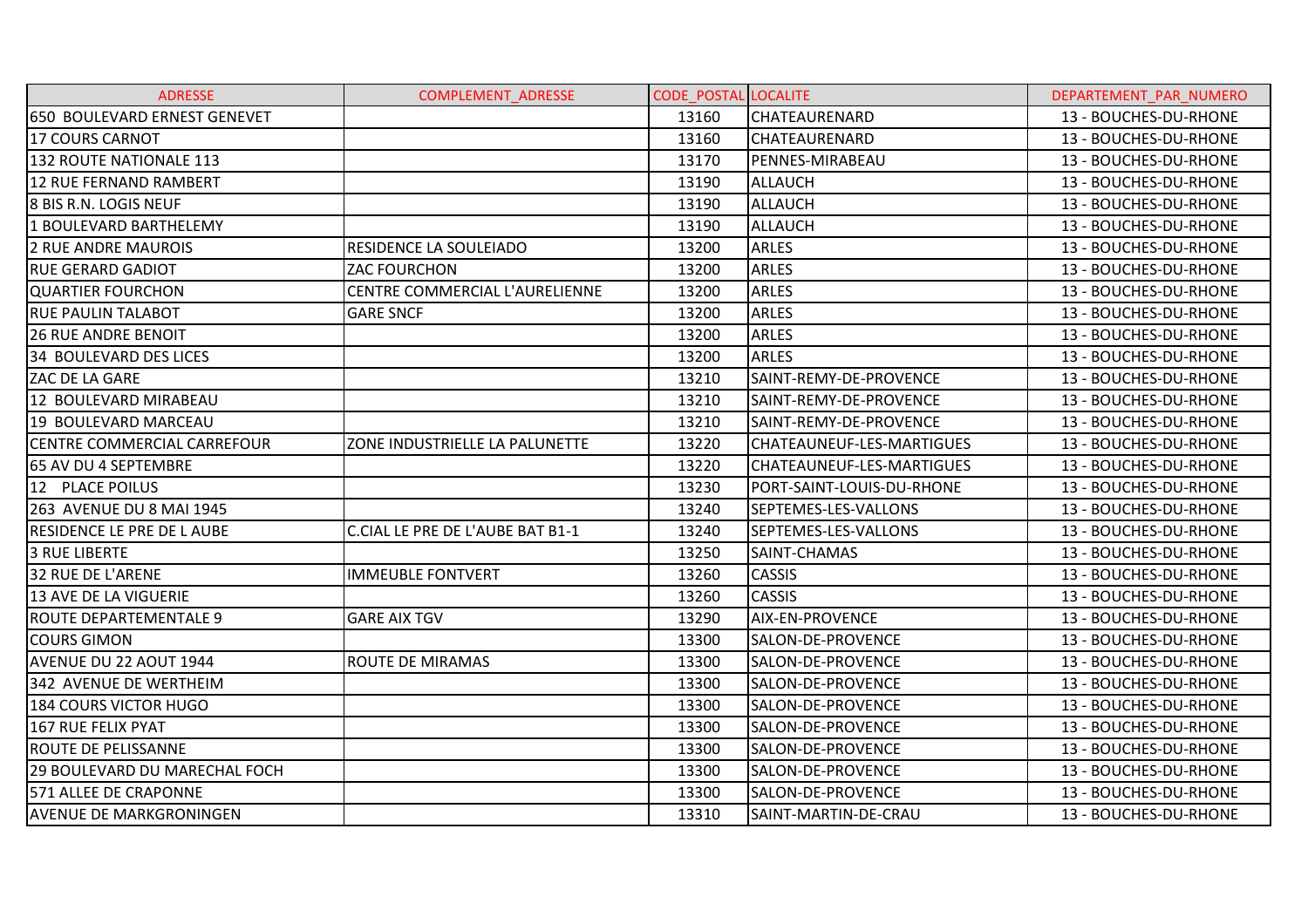| <b>ADRESSE</b>                     | <b>COMPLEMENT ADRESSE</b>              | <b>CODE POSTAL LOCALITE</b> |                          | DEPARTEMENT_PAR_NUMERO |
|------------------------------------|----------------------------------------|-----------------------------|--------------------------|------------------------|
| <b>AVENUE DES CHABAUDS</b>         | DECATHLON BOUC BEL AIR                 | 13320                       | <b>BOUC-BEL-AIR</b>      | 13 - BOUCHES-DU-RHONE  |
| DOMAINE DE LA GRATIANNE            |                                        | 13320                       | <b>BOUC-BEL-AIR</b>      | 13 - BOUCHES-DU-RHONE  |
| AV MAL DE LATTRE DE TASSIGNY       |                                        | 13320                       | <b>BOUC-BEL-AIR</b>      | 13 - BOUCHES-DU-RHONE  |
| <b>77 AVENUE CARNOT</b>            |                                        | 13330                       | PELISSANNE               | 13 - BOUCHES-DU-RHONE  |
| <b>10 AVENUE DE VERDUN</b>         |                                        | 13340                       | <b>ROGNAC</b>            | 13 - BOUCHES-DU-RHONE  |
| CC LES PLATANES PONT DE L'ETOILE   |                                        | 13360                       | <b>ROQUEVAIRE</b>        | 13 - BOUCHES-DU-RHONE  |
| 18 COURS VICTOR HUGO               |                                        | 13370                       | <b>MALLEMORT</b>         | 13 - BOUCHES-DU-RHONE  |
| <b>AVENUE DE CRAPONNE</b>          | <b>QUARTIER VERQUIERES INTERMARCHE</b> | 13370                       | <b>MALLEMORT</b>         | 13 - BOUCHES-DU-RHONE  |
| <b>AVENUE DU GENERAL DE GAULLE</b> |                                        | 13380                       | <b>PLAN-DE-CUQUES</b>    | 13 - BOUCHES-DU-RHONE  |
| <b>QUARTIER LA GLACIERE</b>        |                                        | 13390                       | <b>AURIOL</b>            | 13 - BOUCHES-DU-RHONE  |
| <b>AVENUE DES PALUDS</b>           | ZI DES PALUDS                          | 13400                       | <b>AUBAGNE</b>           | 13 - BOUCHES-DU-RHONE  |
| <b>AVENUE ROGER SALENGRO</b>       |                                        | 13400                       | <b>AUBAGNE</b>           | 13 - BOUCHES-DU-RHONE  |
| <b>ZAC DU CHARREL</b>              | RN 8 LE MAZET                          | 13400                       | <b>AUBAGNE</b>           | 13 - BOUCHES-DU-RHONE  |
| <b>AVENUE DES PALUDS</b>           | ZI PALUDS CC BARNEOUD                  | 13400                       | <b>AUBAGNE</b>           | 13 - BOUCHES-DU-RHONE  |
| <b>AVENUE GABRIEL PERI</b>         | <b>QUARTIER DES DEFENSIONS</b>         | 13400                       | <b>AUBAGNE</b>           | 13 - BOUCHES-DU-RHONE  |
| LA TOURTELLE - RN 8                |                                        | 13400                       | <b>AUBAGNE</b>           | 13 - BOUCHES-DU-RHONE  |
| 98 RUE DE LA REPUBLIQUE            |                                        | 13400                       | <b>AUBAGNE</b>           | 13 - BOUCHES-DU-RHONE  |
| 2 AVENUE JEAN MONNET               | <b>ZA BERTOIRE</b>                     | 13410                       | <b>LAMBESC</b>           | 13 - BOUCHES-DU-RHONE  |
| 6 AVENUE LEO LAGRANGE              | <b>C.CIAL CALYPSO</b>                  | 13410                       | <b>LAMBESC</b>           | 13 - BOUCHES-DU-RHONE  |
| ZONE ARTISANALE LES PALUDS         |                                        | 13430                       | <b>EYGUIERES</b>         | 13 - BOUCHES-DU-RHONE  |
| 12 COURS CAMILLE PELLETAN          |                                        | 13450                       | <b>GRANS</b>             | 13 - BOUCHES-DU-RHONE  |
| <b>5 PLACE HONORE PIOCH</b>        |                                        | 13460                       | SAINTES-MARIES-DE-LA-MER | 13 - BOUCHES-DU-RHONE  |
| <b>RTE DE CASSIS</b>               | <b>GALERIE MARCHANDE DU STADE</b>      | 13470                       | CARNOUX-EN-PROVENCE      | 13 - BOUCHES-DU-RHONE  |
| LA GRANDE CAMPAGNE                 |                                        | 13480                       | <b>CABRIES</b>           | 13 - BOUCHES-DU-RHONE  |
| <b>CCAL PLAN DE CAMPAGNE</b>       |                                        | 13480                       | <b>CABRIES</b>           | 13 - BOUCHES-DU-RHONE  |
| 97 BOULEVARD DE LA REPUBLIQUE      |                                        | 13490                       | <b>JOUQUES</b>           | 13 - BOUCHES-DU-RHONE  |
| <b>RUE OLIVIER GRISCELLI</b>       |                                        | 13500                       | <b>MARTIGUES</b>         | 13 - BOUCHES-DU-RHONE  |
| 43 BOULEVARD DU 14 JUILLET         |                                        | 13500                       | <b>MARTIGUES</b>         | 13 - BOUCHES-DU-RHONE  |
| SQ I ET FREDERIC JOLIOT CURIE      | TABAC PRESSE DEPOT DE PAIN             | 13500                       | <b>MARTIGUES</b>         | 13 - BOUCHES-DU-RHONE  |
| 1 AV PDT JOHN FITZGERALD KENNED    |                                        | 13500                       | <b>MARTIGUES</b>         | 13 - BOUCHES-DU-RHONE  |
| <b>ZAC CROIX SAINTE</b>            | <b>INTERMARCHE</b>                     | 13500                       | <b>MARTIGUES</b>         | 13 - BOUCHES-DU-RHONE  |
| <b>AVENUE CANTO PERDRIX</b>        | <b>CENTRE COMMERCIAL LES 4 VENTS</b>   | 13500                       | <b>MARTIGUES</b>         | 13 - BOUCHES-DU-RHONE  |
| 7 COURS DU 4 SEPTEMBRE             |                                        | 13500                       | <b>MARTIGUES</b>         | 13 - BOUCHES-DU-RHONE  |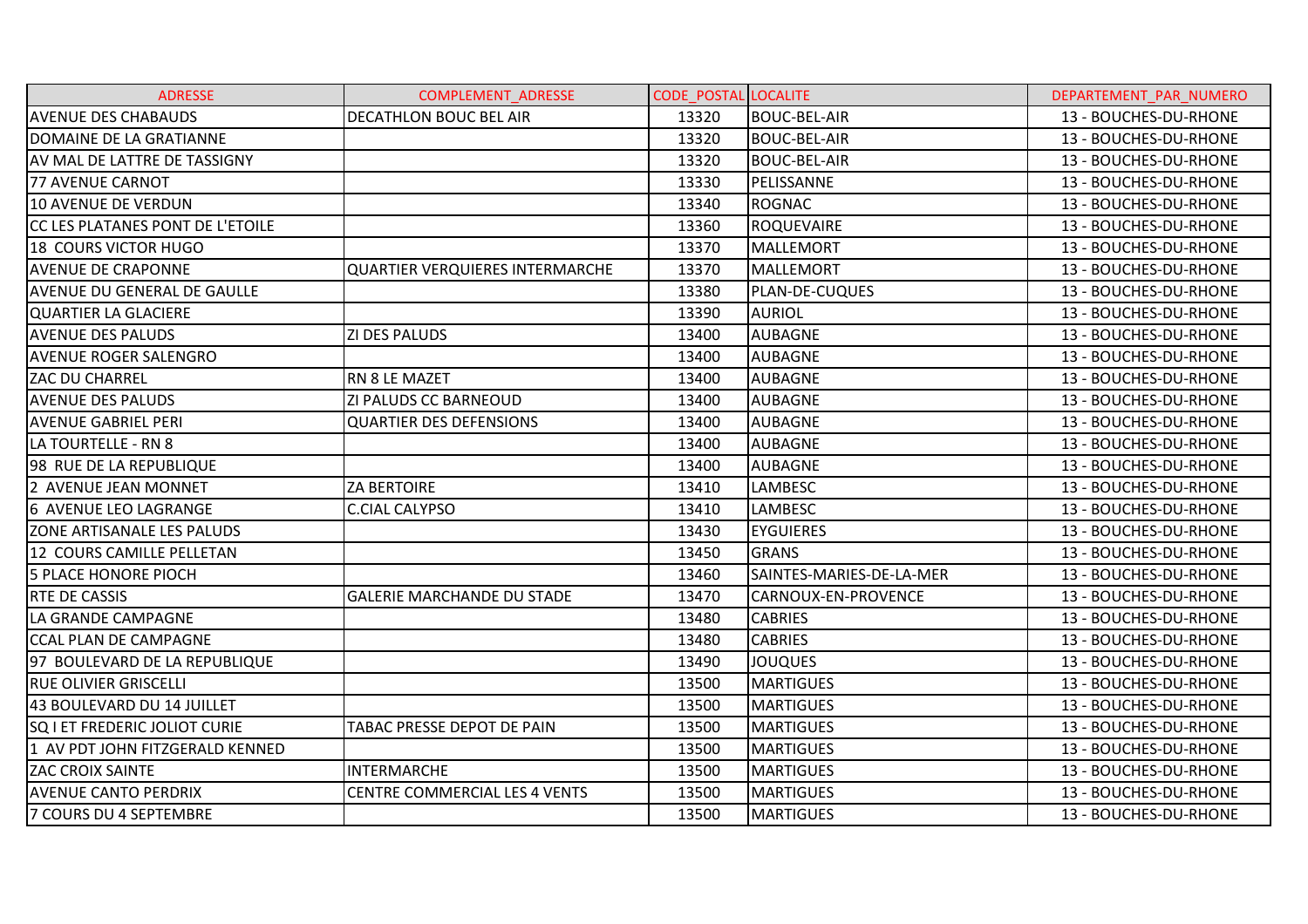| <b>ADRESSE</b>                      | <b>COMPLEMENT ADRESSE</b> | <b>CODE POSTAL LOCALITE</b> |                        | DEPARTEMENT PAR NUMERO |
|-------------------------------------|---------------------------|-----------------------------|------------------------|------------------------|
| <b>28 BD LAMARTINE</b>              |                           | 13500                       | <b>MARTIGUES</b>       | 13 - BOUCHES-DU-RHONE  |
| 12 BOULEVARD LEONCE ARTAUD          |                           | 13510                       | <b>EGUILLES</b>        | 13 - BOUCHES-DU-RHONE  |
| 100 AVENUE DE LA VALLEE DES BAU     |                           | 13520                       | MAUSSANE-LES-ALPILLES  | 13 - BOUCHES-DU-RHONE  |
| <b>30 AVENUE JEAN BESSAT</b>        |                           | 13520                       | PARADOU                | 13 - BOUCHES-DU-RHONE  |
| ZONE D ACTIVITE LA BURLIERE         |                           | 13530                       | <b>TRETS</b>           | 13 - BOUCHES-DU-RHONE  |
| 54 AV JEAN JAURES                   |                           | 13530                       | <b>TRETS</b>           | 13 - BOUCHES-DU-RHONE  |
| <b>PLACE WALDECK ROUSSEAU</b>       | <b>PARC LA ROSTOLANE</b>  | 13540                       | <b>AIX-EN-PROVENCE</b> | 13 - BOUCHES-DU-RHONE  |
| PLACE DU MARCHE                     |                           | 13560                       | <b>SENAS</b>           | 13 - BOUCHES-DU-RHONE  |
| IROUTE DE BOULBON                   | <b>BIMBOLOTERIE-LOTO</b>  | 13570                       | <b>BARBENTANE</b>      | 13 - BOUCHES-DU-RHONE  |
| <b>CHEMIN DE CHUCHINE</b>           | C.CIAL                    | 13590                       | MEYREUIL               | 13 - BOUCHES-DU-RHONE  |
| 11 QUAI FRANCOIS MITTERRAND         |                           | 13600                       | <b>CIOTAT</b>          | 13 - BOUCHES-DU-RHONE  |
| <b>QUARTIER PIGNET DE ROHAN</b>     |                           | 13600                       | <b>CIOTAT</b>          | 13 - BOUCHES-DU-RHONE  |
| 1 ALLEE LUMIERE                     |                           | 13600                       | <b>CIOTAT</b>          | 13 - BOUCHES-DU-RHONE  |
| AVE JULES FERRY - C.CIAL AURORE     |                           | 13600                       | <b>CIOTAT</b>          | 13 - BOUCHES-DU-RHONE  |
| <b>CHEMIN DU PUITS DE BRUNET</b>    | <b>C.CIAL CONTINENT</b>   | 13600                       | <b>CIOTAT</b>          | 13 - BOUCHES-DU-RHONE  |
| 10 AVE BELLON - QUARTIER ST JEAN    |                           | 13600                       | <b>CIOTAT</b>          | 13 - BOUCHES-DU-RHONE  |
| 3 AVENUE DE LA REPUBLIQUE           |                           | 13610                       | PUY-SAINTE-REPARADE    | 13 - BOUCHES-DU-RHONE  |
| 36 AVENUE ARISTIDE BRIAND           |                           | 13620                       | CARRY-LE-ROUET         | 13 - BOUCHES-DU-RHONE  |
| 1 ROUTE BLEUE                       |                           | 13620                       | CARRY-LE-ROUET         | 13 - BOUCHES-DU-RHONE  |
| 35 RD 7N                            |                           | 13670                       | SAINT-ANDIOL           | 13 - BOUCHES-DU-RHONE  |
| 179 AVENUE SOEURS GASTINE           | <b>CENTRE HOSPITALIER</b> | 13677                       | <b>AUBAGNE</b>         | 13 - BOUCHES-DU-RHONE  |
| <b>AEROPORT TERMINAL 2</b>          |                           | 13700                       | <b>MARIGNANE</b>       | 13 - BOUCHES-DU-RHONE  |
| AEROPORT DE MARSEILLE PROVENCE      | HALL <sub>3</sub>         | 13700                       | <b>MARIGNANE</b>       | 13 - BOUCHES-DU-RHONE  |
| <b>ROUTE DE MARTIGUES</b>           |                           | 13700                       | <b>MARIGNANE</b>       | 13 - BOUCHES-DU-RHONE  |
| <b>AEROPORT TRANSIT SOUS DOUANE</b> |                           | 13700                       | <b>MARIGNANE</b>       | 13 - BOUCHES-DU-RHONE  |
| CENTRE COMMERCIAL MEDITERRANEE      | PAR MEDITERRANEE          | 13700                       | <b>MARIGNANE</b>       | 13 - BOUCHES-DU-RHONE  |
| 9 BLD LOUBET                        |                           | 13710                       | <b>FUVEAU</b>          | 13 - BOUCHES-DU-RHONE  |
| AEROPORT CCI MARSEILLE PROVENCE     |                           | 13721                       | <b>MARIGNANE</b>       | 13 - BOUCHES-DU-RHONE  |
| AEROPORT TRANSIT RDC                |                           | 13721                       | <b>MARIGNANE</b>       | 13 - BOUCHES-DU-RHONE  |
| 21 BOULEVARD ABADIE                 |                           | 13730                       | SAINT-VICTORET         | 13 - BOUCHES-DU-RHONE  |
| 2 PL DE LA REPUBLIQUE               |                           | 13760                       | SAINT-CANNAT           | 13 - BOUCHES-DU-RHONE  |
| 46 RUE M. PLANTIER                  |                           | 13770                       | <b>VENELLES</b>        | 13 - BOUCHES-DU-RHONE  |
| 44 ROUTE NATIONALE 8                |                           | 13780                       | <b>CUGES-LES-PINS</b>  | 13 - BOUCHES-DU-RHONE  |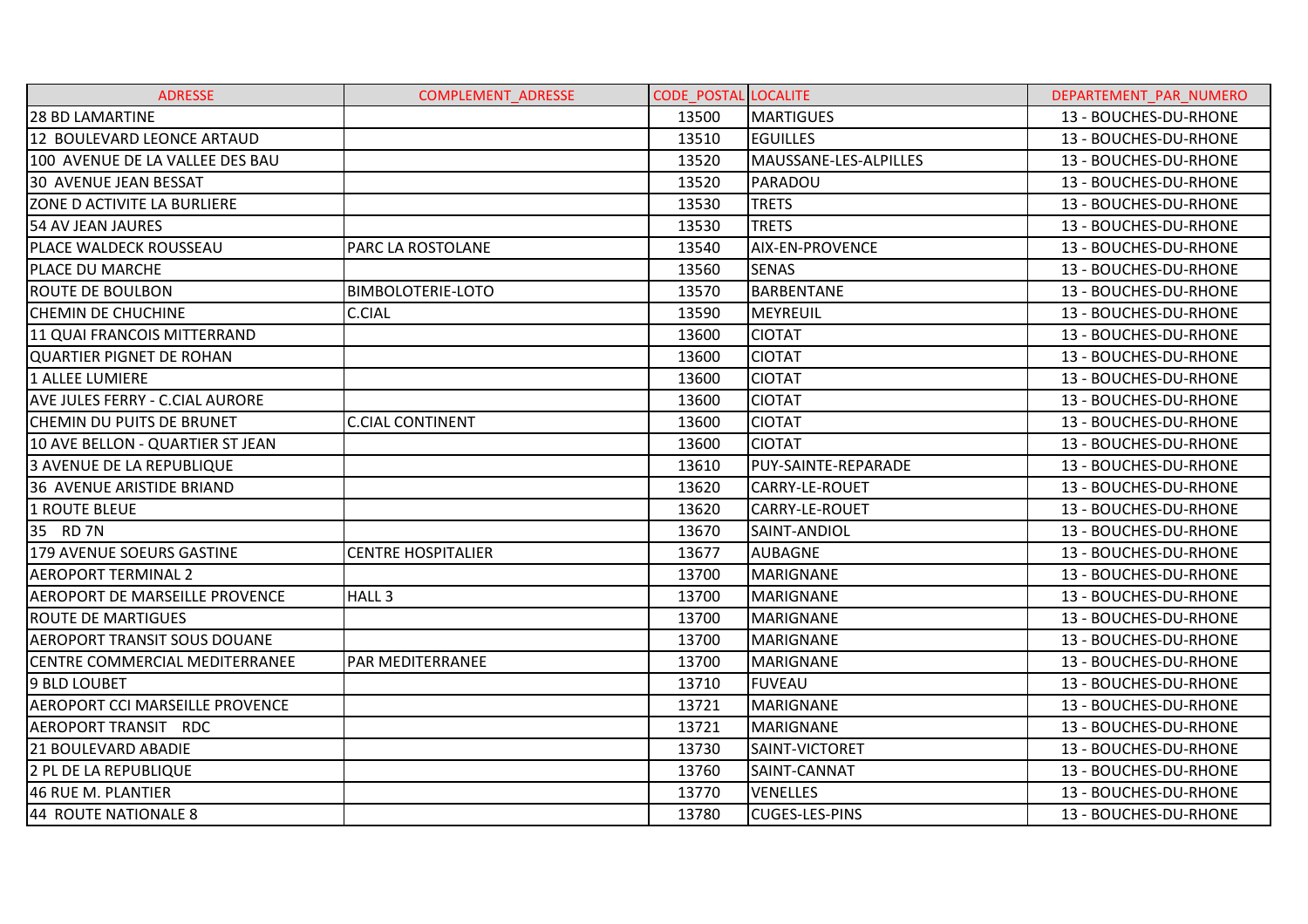| <b>ADRESSE</b>                       | COMPLEMENT_ADRESSE                    | <b>CODE POSTAL LOCALITE</b> |                          | DEPARTEMENT PAR NUMERO |
|--------------------------------------|---------------------------------------|-----------------------------|--------------------------|------------------------|
| 4 PLACE AUGUSTE BARET                |                                       | 13790                       | CHATEAUNEUF-LE-ROUGE     | 13 - BOUCHES-DU-RHONE  |
| 2 COURS ALBERIC LAURENT              |                                       | 13790                       | <b>PEYNIER</b>           | 13 - BOUCHES-DU-RHONE  |
| <b>RUE ANDRE MARIE AMPERE</b>        | LE HAMEAU DU PARC                     | 13790                       | <b>ROUSSET</b>           | 13 - BOUCHES-DU-RHONE  |
| <b>RUE ROQUEPIN</b>                  | CENTRE COMMERCIAL LA ROMANIQUETT      | 13800                       | <b>ISTRES</b>            | 13 - BOUCHES-DU-RHONE  |
| <b>CENTRE COMMERCIAL DES COGNETS</b> |                                       | 13800                       | <b>ISTRES</b>            | 13 - BOUCHES-DU-RHONE  |
| 16 RUE DE L EQUERRE                  |                                       | 13800                       | <b>ISTRES</b>            | 13 - BOUCHES-DU-RHONE  |
| <b>6 AVE G.GUYNEMER</b>              |                                       | 13800                       | <b>ISTRES</b>            | 13 - BOUCHES-DU-RHONE  |
| 1 TRAVERSE DU VIEUX JAS              |                                       | 13820                       | <b>ENSUES-LA-REDONNE</b> | 13 - BOUCHES-DU-RHONE  |
| <b>AVENUE FERNAND BALDUCCI</b>       |                                       | 13830                       | ROQUEFORT-LA-BEDOULE     | 13 - BOUCHES-DU-RHONE  |
| 9 BIS COURS ST ETIENNE               |                                       | 13840                       | <b>ROGNES</b>            | 13 - BOUCHES-DU-RHONE  |
| 3 COURS FERRER                       |                                       | 13850                       | GREASQUE                 | 13 - BOUCHES-DU-RHONE  |
| 6 PLACE JEANNE D ARC                 |                                       | 13870                       | <b>ROGNONAS</b>          | 13 - BOUCHES-DU-RHONE  |
| 9 PLACE FRANCOIS CAIRE               |                                       | 13880                       | <b>VELAUX</b>            | 13 - BOUCHES-DU-RHONE  |
| <b>QUARTIER ZAC DU LEVUN</b>         |                                       | 13880                       | <b>VELAUX</b>            | 13 - BOUCHES-DU-RHONE  |
| 18 RUE ADOLPHE FOUQUE                |                                       | 13960                       | SAUSSET-LES-PINS         | 13 - BOUCHES-DU-RHONE  |
| 79 COURS ALPHONSE DAUDET             |                                       | 13990                       | <b>FONTVIEILLE</b>       | 13 - BOUCHES-DU-RHONE  |
| <b>23 COURS HYACINTHE BELLON</b>     |                                       | 13990                       | <b>FONTVIEILLE</b>       | 13 - BOUCHES-DU-RHONE  |
| <b>20 RUE DE STRASBOURG</b>          |                                       | 14000                       | <b>CAEN</b>              | 14 - CALVADOS          |
| 45 BOULEVARD MARECHAL LECLERC        | NO 45-49                              | 14000                       | <b>CAEN</b>              | 14 - CALVADOS          |
| 31 AVENUE JEAN MONNET                |                                       | 14000                       | <b>CAEN</b>              | 14 - CALVADOS          |
| 69 AV CAPITAINE GEORGES GUYNEMER     |                                       | 14000                       | <b>CAEN</b>              | 14 - CALVADOS          |
| <b>6BIS RUE PEMAGNIE</b>             |                                       | 14000                       | <b>CAEN</b>              | 14 - CALVADOS          |
| <b>58 AVENUE HENRY CHERON</b>        |                                       | 14000                       | <b>CAEN</b>              | 14 - CALVADOS          |
| 56 RUE ST JEAN                       |                                       | 14000                       | <b>CAEN</b>              | 14 - CALVADOS          |
| 47 RUE GEOLE                         |                                       | 14000                       | <b>CAEN</b>              | 14 - CALVADOS          |
| 97 RUE SAINT PIERRE                  |                                       | 14000                       | <b>CAEN</b>              | 14 - CALVADOS          |
| 22 PLACE ST SAUVEUR                  |                                       | 14000                       | <b>CAEN</b>              | 14 - CALVADOS          |
| <b>BOULEVARD MARECHAL JUIN</b>       | <b>C.CIAL COTE DE NACRE-CARREFOUR</b> | 14000                       | <b>CAEN</b>              | 14 - CALVADOS          |
| <b>216 RUE CAPONIERE</b>             |                                       | 14000                       | <b>CAEN</b>              | 14 - CALVADOS          |
| <b>PLACE DE LA GARE</b>              | <b>GARE VEST.</b>                     | 14000                       | <b>CAEN</b>              | 14 - CALVADOS          |
| 1 RUE DE BAYEUX                      |                                       | 14000                       | <b>CAEN</b>              | 14 - CALVADOS          |
| <b>24 QUAI VENDEUVRE</b>             |                                       | 14000                       | <b>CAEN</b>              | 14 - CALVADOS          |
| <b>24 RUE LANFRANC</b>               |                                       | 14000                       | <b>CAEN</b>              | 14 - CALVADOS          |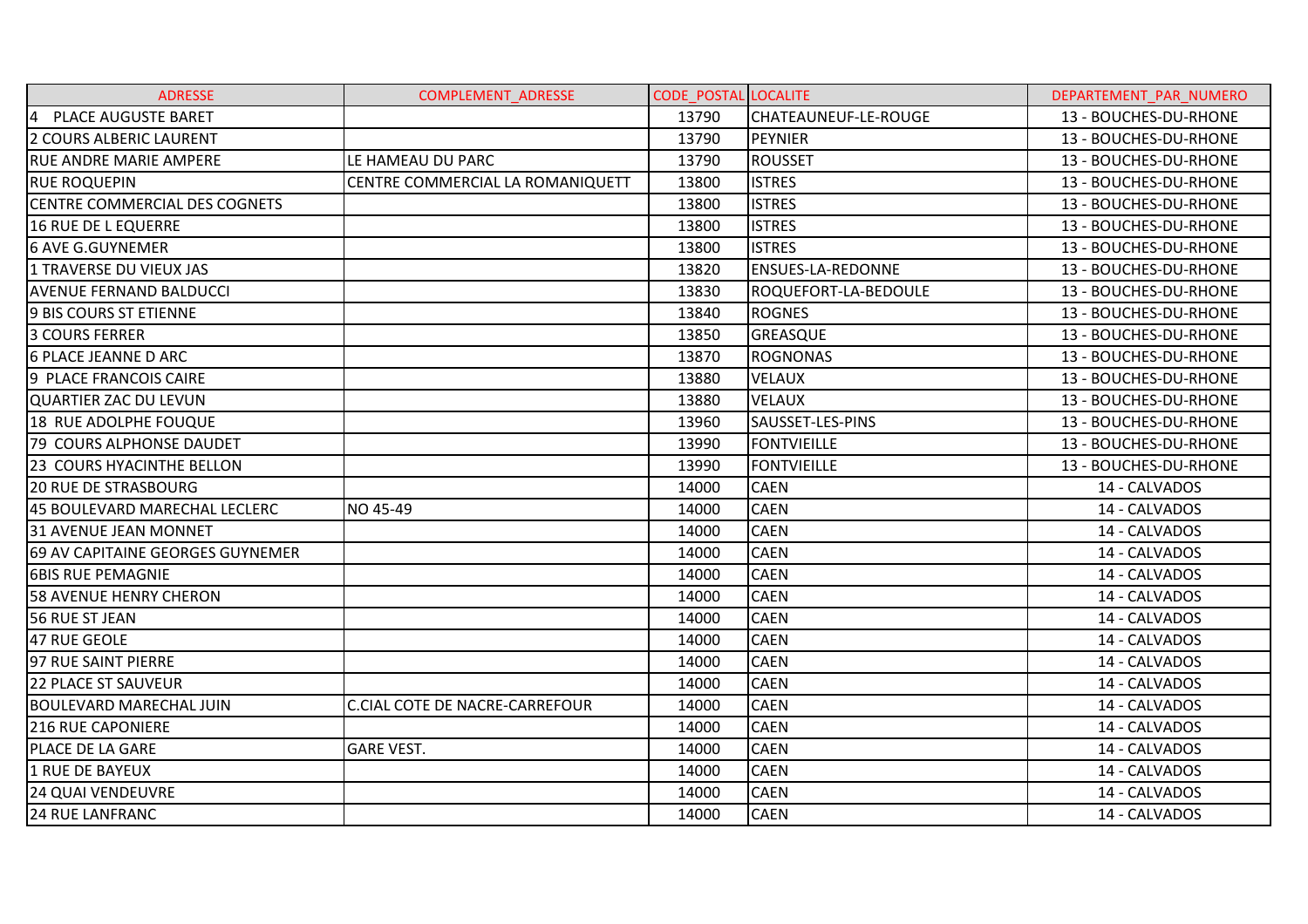| <b>ADRESSE</b>                  | <b>COMPLEMENT ADRESSE</b>               | <b>CODE POSTAL LOCALITE</b> |                        | DEPARTEMENT PAR NUMERO |
|---------------------------------|-----------------------------------------|-----------------------------|------------------------|------------------------|
| <b>PLACE MOZART</b>             | <b>C.CIAL HAUTEVILLE NO2</b>            | 14100                       | <b>LISIEUX</b>         | 14 - CALVADOS          |
| 51 RUE PONT MORTAIN             |                                         | 14100                       | <b>LISIEUX</b>         | 14 - CALVADOS          |
| GARE S.N.C.F.                   |                                         | 14100                       | <b>LISIEUX</b>         | 14 - CALVADOS          |
| <b>AVENUE GEORGES POMPIDOU</b>  |                                         | 14100                       | <b>LISIEUX</b>         | 14 - CALVADOS          |
| 27 RUE HENRI CHERON             |                                         | 14100                       | <b>LISIEUX</b>         | 14 - CALVADOS          |
| LONGUE VUE DES PHOTOGRAPHES     | <b>QUARTIER LONG COURS-CCIAL INTERM</b> | 14111                       | LOUVIGNY               | 14 - CALVADOS          |
| <b>ROUTE DE PARIS</b>           | ZAC DE L ETOILE                         | 14120                       | <b>MONDEVILLE</b>      | 14 - CALVADOS          |
| 190 RUE DE ROCQUANCOURT         | <b>CENTRE LECLERC</b>                   | 14123                       | <b>IFS</b>             | 14 - CALVADOS          |
| PARC D'ACTIVITES GRIEU          |                                         | 14130                       | PONT-L'EVEQUE          | 14 - CALVADOS          |
| 2 RUE SAINT MELAINE             |                                         | 14130                       | PONT-L'EVEQUE          | 14 - CALVADOS          |
| 3 RUE HAMELIN                   |                                         | 14130                       | PONT-L'EVEQUE          | 14 - CALVADOS          |
| 33 RUE DES BRIOLEURS            |                                         | 14130                       | SAINT-GATIEN-DES-BOIS  | 14 - CALVADOS          |
| 18 RUE DU MARECHAL FOCH         |                                         | 14140                       | <b>LIVAROT</b>         | 14 - CALVADOS          |
| <b>ROUTE DE CAEN</b>            |                                         | 14150                       | <b>OUISTREHAM</b>      | 14 - CALVADOS          |
| 55 AVENUE DE LA MER             |                                         | 14150                       | <b>OUISTREHAM</b>      | 14 - CALVADOS          |
| <b>BOULEVARD MAURICE THOREZ</b> | <b>SUPER U</b>                          | 14160                       | <b>DIVES-SUR-MER</b>   | 14 - CALVADOS          |
| <b>RUE GEORGES LANDRY</b>       |                                         | 14160                       | DIVES-SUR-MER          | 14 - CALVADOS          |
| <b>22 RUE PAUL CANTA</b>        |                                         | 14160                       | <b>DIVES-SUR-MER</b>   | 14 - CALVADOS          |
| 30 RUE DE FALAISE               | x                                       | 14170                       | SAINT-PIERRE-SUR-DIVES | 14 - CALVADOS          |
| <b>QUARTIER DU VAL</b>          |                                         | 14200                       | HEROUVILLE-SAINT-CLAIR | 14 - CALVADOS          |
| <b>RUE DU CLOS BARBEY</b>       |                                         | 14280                       | SAINT-CONTEST          | 14 - CALVADOS          |
| 85 RUE GRANDE                   |                                         | 14290                       | ORBEC                  | 14 - CALVADOS          |
| 15 RUE PASTEUR                  |                                         | 14310                       | <b>VILLERS-BOCAGE</b>  | 14 - CALVADOS          |
| 17 RUE DE BAYEUX                |                                         | 14330                       | MOLAY-LITTRY           | 14 - CALVADOS          |
| 59 RUE DES BAINS                |                                         | 14360                       | TROUVILLE-SUR-MER      | 14 - CALVADOS          |
| 71 RUE DES BAINS                |                                         | 14360                       | TROUVILLE-SUR-MER      | 14 - CALVADOS          |
| <b>RUE DE LA GARE</b>           |                                         | 14370                       | <b>ARGENCES</b>        | 14 - CALVADOS          |
| 24 PLACE DU GENERAL LECLERC     |                                         | 14370                       | <b>ARGENCES</b>        | 14 - CALVADOS          |
| <b>RD 400</b>                   |                                         | 14390                       | <b>CABOURG</b>         | 14 - CALVADOS          |
| 11 AVENUE DE LA MER             |                                         | 14390                       | <b>CABOURG</b>         | 14 - CALVADOS          |
| <b>BOULEVARD D EINDHOVEN</b>    |                                         | 14400                       | <b>BAYEUX</b>          | 14 - CALVADOS          |
| 28 RUE SAINT MARTIN             |                                         | 14400                       | <b>BAYEUX</b>          | 14 - CALVADOS          |
| <b>BOULEVARD DU 6 JUIN</b>      | <b>C.CIAL LECLERC</b>                   | 14400                       | <b>BAYEUX</b>          | 14 - CALVADOS          |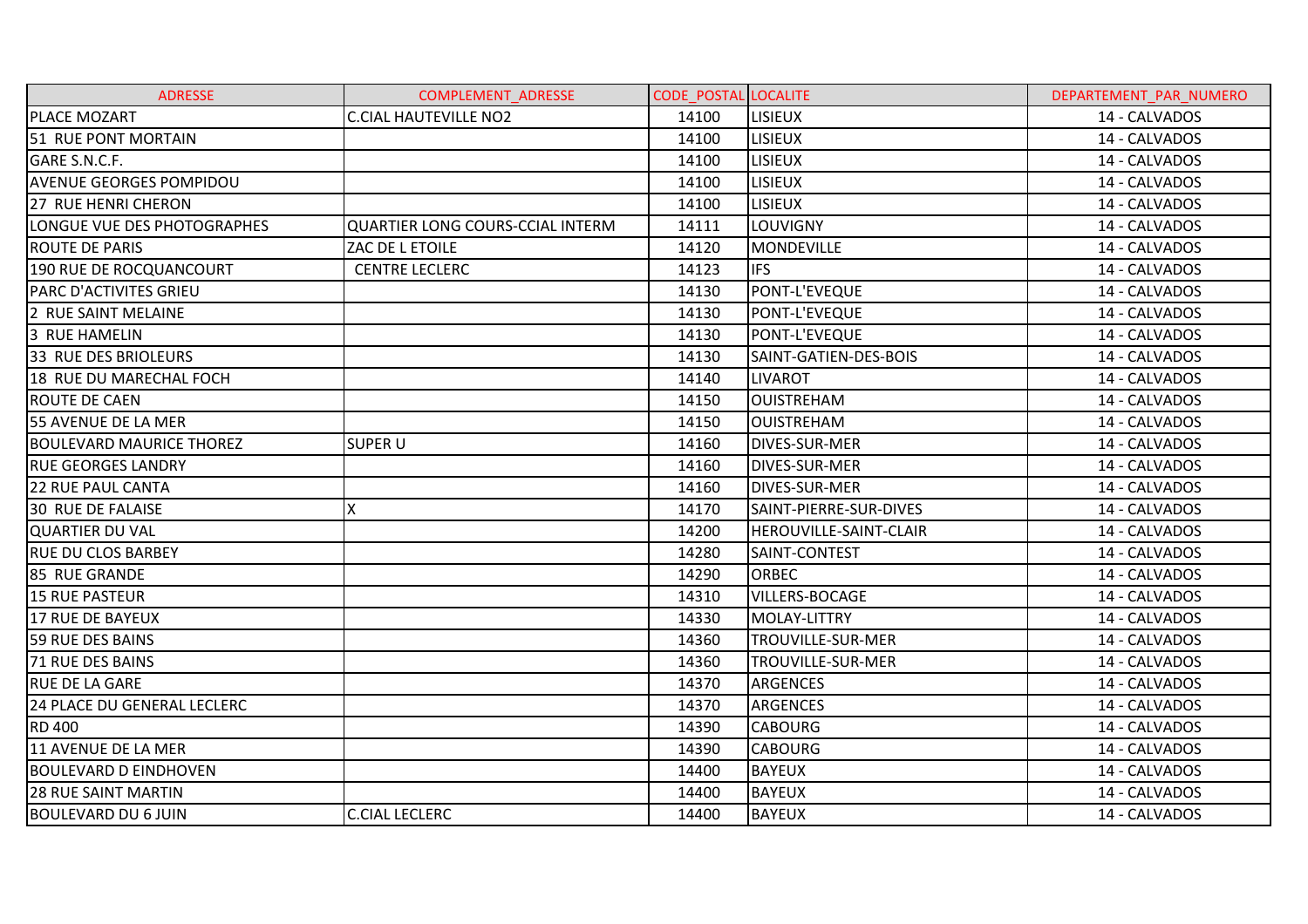| <b>ADRESSE</b>                        | <b>COMPLEMENT ADRESSE</b>               | <b>CODE POSTAL LOCALITE</b> |                            | DEPARTEMENT PAR NUMERO |
|---------------------------------------|-----------------------------------------|-----------------------------|----------------------------|------------------------|
| <b>22 RUE ALAIN CHARTIER</b>          |                                         | 14400                       | <b>BAYEUX</b>              | 14 - CALVADOS          |
| <b>GRANDE RUE</b>                     |                                         | 14430                       | <b>DOZULE</b>              | 14 - CALVADOS          |
| <b>VOIE DES ALLIES</b>                |                                         | 14440                       | DOUVRES-LA-DELIVRANDE      | 14 - CALVADOS          |
| 43 RUE ARISTIDE BRIAND                |                                         | 14450                       | <b>GRANDCAMP-MAISY</b>     | 14 - CALVADOS          |
| <b>ROUTE ANGLAISE</b>                 |                                         | 14470                       | <b>COURSEULLES-SUR-MER</b> | 14 - CALVADOS          |
| <b>8B RUE DE LA MER</b>               |                                         | 14470                       | COURSEULLES-SUR-MER        | 14 - CALVADOS          |
| <b>38 RUE SAULNERIE</b>               |                                         | 14500                       | <b>VIRE</b>                | 14 - CALVADOS          |
| 3 RUE AUX FEVRES                      |                                         | 14500                       | <b>VIRE</b>                | 14 - CALVADOS          |
| 48 RUE DES BAINS                      |                                         | 14510                       | <b>HOULGATE</b>            | 14 - CALVADOS          |
| D515 - GALERIE C.COM LECLERC          | <b>GALERIE MARCHANDE C.COM. LECLERC</b> | 14550                       | <b>BLAINVILLE-SUR-ORNE</b> | 14 - CALVADOS          |
| <b>AVENUE AUGUSTIN NORMAND</b>        | ZONE INDUSTRIELLE                       | 14600                       | <b>HONFLEUR</b>            | 14 - CALVADOS          |
| 46 RUE DE LA CHAUSSEE                 |                                         | 14600                       | <b>HONFLEUR</b>            | 14 - CALVADOS          |
| <b>CENTRE COMMERCIAL VILLERS 2000</b> | <b>BAT A RESIDENCE VILLERS 2000</b>     | 14640                       | <b>VILLERS-SUR-MER</b>     | 14 - CALVADOS          |
| 14 RUE DU GENERAL DE GAULLE           |                                         | 14640                       | VILLERS-SUR-MER            | 14 - CALVADOS          |
| <b>RUE DE ROUEN</b>                   |                                         | 14670                       | <b>TROARN</b>              | 14 - CALVADOS          |
| 8 RUE DE LA PELLETERIE                |                                         | 14700                       | <b>FALAISE</b>             | 14 - CALVADOS          |
| 2 LOUIS ROCHET                        |                                         | 14700                       | <b>FALAISE</b>             | 14 - CALVADOS          |
| <b>84 RUE PASTEUR</b>                 |                                         | 14750                       | SAINT-AUBIN-SUR-MER        | 14 - CALVADOS          |
| 12 RUE DES FORQUES                    | <b>CHAMPION</b>                         | 14760                       | BRETTEVILLE-SUR-ODON       | 14 - CALVADOS          |
| <b>36 RUE EDMOND BELIN</b>            |                                         | 14780                       | LION-SUR-MER               | 14 - CALVADOS          |
| <b>RUE DU LOUP PENDU</b>              |                                         | 14790                       | <b>VERSON</b>              | 14 - CALVADOS          |
| <b>CHEMIN DU ROY</b>                  | <b>ROUTE DE PARIS</b>                   | 14800                       | <b>TOUQUES</b>             | 14 - CALVADOS          |
| 49 AVENUE DE LA REPUBLIQUE            |                                         | 14800                       | <b>DEAUVILLE</b>           | 14 - CALVADOS          |
| <b>ZONE INDUSTRIELLE</b>              | <b>RUE CHEMIN ROY</b>                   | 14800                       | <b>TOUQUES</b>             | 14 - CALVADOS          |
| ROUTE DE CLAIREFONTAINE               |                                         | 14800                       | <b>TOURGEVILLE</b>         | 14 - CALVADOS          |
| 58 RUE DESIRE LE HOC                  |                                         | 14800                       | <b>DEAUVILLE</b>           | 14 - CALVADOS          |
| 88 RUE EUGENE COLAS                   |                                         | 14800                       | <b>DEAUVILLE</b>           | 14 - CALVADOS          |
| 61 RUE DE PARIS                       |                                         | 14810                       | MERVILLE-FRANCEVILLE-PLAGE | 14 - CALVADOS          |
| 3 RUE DU PARADIS                      |                                         | 14950                       | <b>BEAUMONT-EN-AUGE</b>    | 14 - CALVADOS          |
| GARE S.N.C.F.                         |                                         | 15000                       | <b>AURILLAC</b>            | 15 - CANTAL            |
| 87 AVENUE DU GAL DE GAULLE            |                                         | 15000                       | <b>AURILLAC</b>            | 15 - CANTAL            |
| 106 AVENUE DE GAL LECLERC             |                                         | 15000                       | <b>AURILLAC</b>            | 15 - CANTAL            |
| <b>5 RUE D ILZACK</b>                 |                                         | 15000                       | <b>AURILLAC</b>            | 15 - CANTAL            |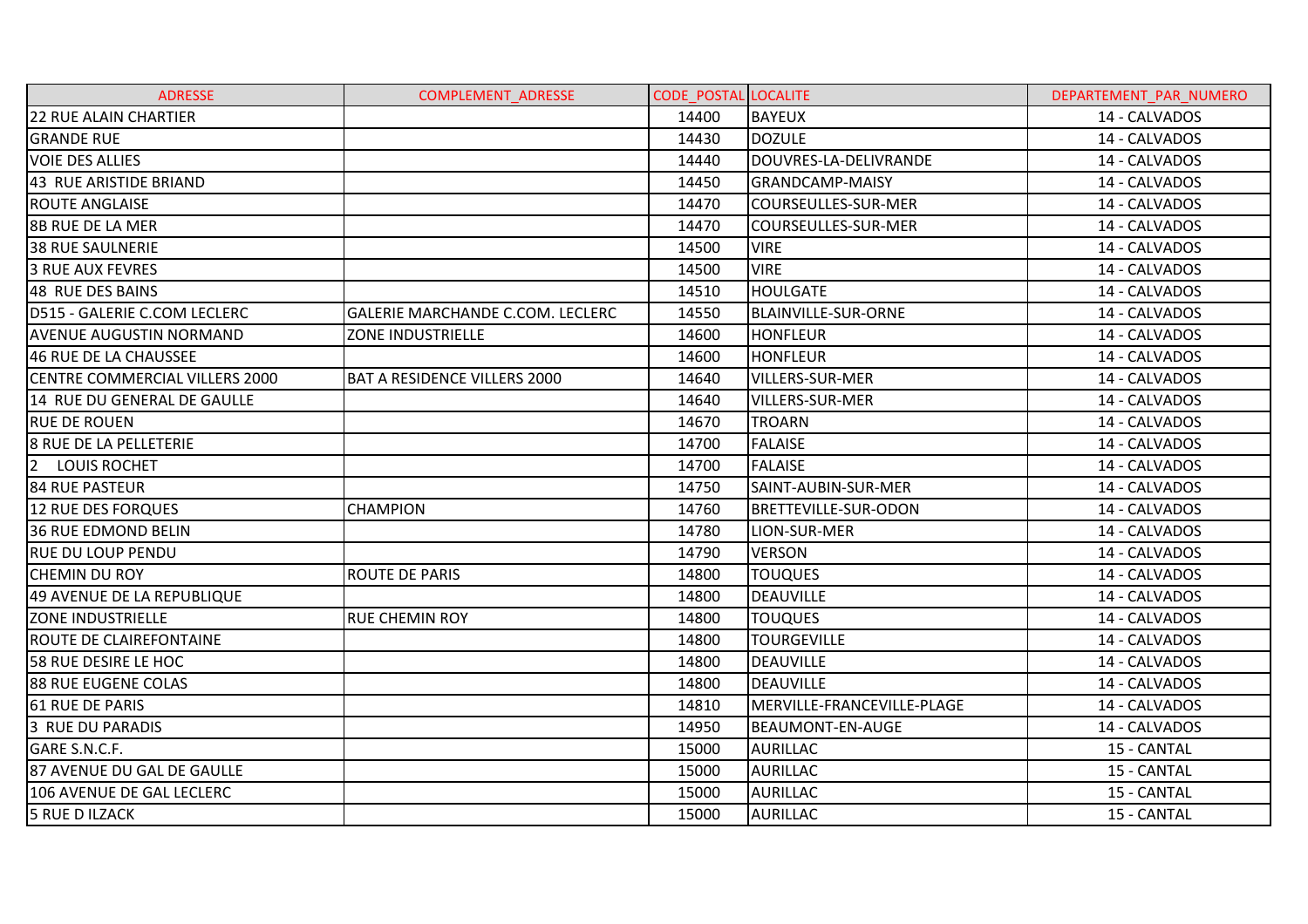| <b>ADRESSE</b>                             | <b>COMPLEMENT ADRESSE</b>           | <b>CODE POSTAL LOCALITE</b> |                          | DEPARTEMENT PAR NUMERO |
|--------------------------------------------|-------------------------------------|-----------------------------|--------------------------|------------------------|
| <b>RUE JACQUES PREVERT</b><br>$\mathbf{1}$ | <b>C.CIAL BELBEX</b>                | 15000                       | <b>AURILLAC</b>          | 15 - CANTAL            |
| 1 AV DE LA REPUBLIQUE                      |                                     | 15000                       | <b>AURILLAC</b>          | 15 - CANTAL            |
| 4 PLACE DE LA HALL                         |                                     | 15100                       | SAINT-FLOUR              | 15 - CANTAL            |
| <b>ROUTE D'AURILLAC</b>                    |                                     | 15100                       | SAINT-FLOUR              | 15 - CANTAL            |
| 6 RUE NOTRE DAME D AOUT                    |                                     | 15110                       | <b>CHAUDES-AIGUES</b>    | 15 - CANTAL            |
| <b>30 RUE DE LA REPUBLIQUE</b>             |                                     | 15200                       | <b>MAURIAC</b>           | 15 - CANTAL            |
| 14 AVENUE DE LA PRADE                      |                                     | 15250                       | <b>JUSSAC</b>            | 15 - CANTAL            |
| 34 AVENUE DU 15 SEPTEMBRE                  |                                     | 15290                       | <b>ROUGET</b>            | 15 - CANTAL            |
| <b>C.CIAL GAL. MARCHANDE</b>               |                                     | 15300                       | <b>LAVEISSIERE</b>       | 15 - CANTAL            |
| 4 AVENUE HECTOR PESCHAUD                   |                                     | 15300                       | <b>MURAT</b>             | 15 - CANTAL            |
| 3 RUE SAINT MARTIN                         |                                     | 15300                       | <b>MURAT</b>             | 15 - CANTAL            |
| 17 PLACE DU MONUMENT                       |                                     | 15400                       | <b>RIOM-ES-MONTAGNES</b> | 15 - CANTAL            |
| 1 PCE DE LA GRANDE FONTAINE                |                                     | 15600                       | <b>MAURS</b>             | 15 - CANTAL            |
| <b>PLACE GEORGES POMPIDOU</b>              |                                     | 15700                       | <b>PLEAUX</b>            | 15 - CANTAL            |
| <b>PLACE DE L HOTEL DE VILLE</b>           |                                     | 15800                       | <b>VIC-SUR-CERE</b>      | 15 - CANTAL            |
| <b>14 AVENUE MAX MABIT FOURNIER</b>        |                                     | 15800                       | <b>VIC-SUR-CERE</b>      | 15 - CANTAL            |
| 186 RUE DE SAINTES                         |                                     | 16000                       | ANGOULEME                | 16 - CHARENTE          |
| 31 RUE DE LUNESSE                          |                                     | 16000                       | ANGOULEME                | 16 - CHARENTE          |
| 27 PLACE VICTOR HUGO                       |                                     | 16000                       | ANGOULEME                | 16 - CHARENTE          |
| 145 RUE ST-ROCH                            |                                     | 16000                       | ANGOULEME                | 16 - CHARENTE          |
| 11 BIS RUE DU CHAT                         |                                     | 16000                       | ANGOULEME                | 16 - CHARENTE          |
| 1 BOULEVARD JEAN MOULIN                    | <b>C.CIAL PLEIN SUD INTERMARCHE</b> | 16000                       | ANGOULEME                | 16 - CHARENTE          |
| <b>21 RUE RENE GOSCINNY</b>                |                                     | 16000                       | ANGOULEME                | 16 - CHARENTE          |
| <b>38 RUE RENE GOSCINNY</b>                |                                     | 16000                       | ANGOULEME                | 16 - CHARENTE          |
| 79 RUE HERGE                               |                                     | 16000                       | ANGOULEME                | 16 - CHARENTE          |
| <b>20 RUE DES POSTES</b>                   |                                     | 16000                       | ANGOULEME                | 16 - CHARENTE          |
| 34 BOULEVARD DU 8 MAI 1945                 |                                     | 16000                       | ANGOULEME                | 16 - CHARENTE          |
| GARE S.N.C.F.                              |                                     | 16000                       | ANGOULEME                | 16 - CHARENTE          |
| <b>79 AVE VICTOR HUGO</b>                  |                                     | 16100                       | <b>COGNAC</b>            | 16 - CHARENTE          |
| <b>20 AVENUE DE SAINTES</b>                |                                     | 16100                       | <b>COGNAC</b>            | 16 - CHARENTE          |
| 17 PLACE EDOUARD MARTELL                   |                                     | 16100                       | <b>COGNAC</b>            | 16 - CHARENTE          |
| <b>27 PLACE FRANCOIS 1ER</b>               |                                     | 16100                       | <b>COGNAC</b>            | 16 - CHARENTE          |
| <b>70 RUE D'ANGOULEME</b>                  |                                     | 16100                       | <b>COGNAC</b>            | 16 - CHARENTE          |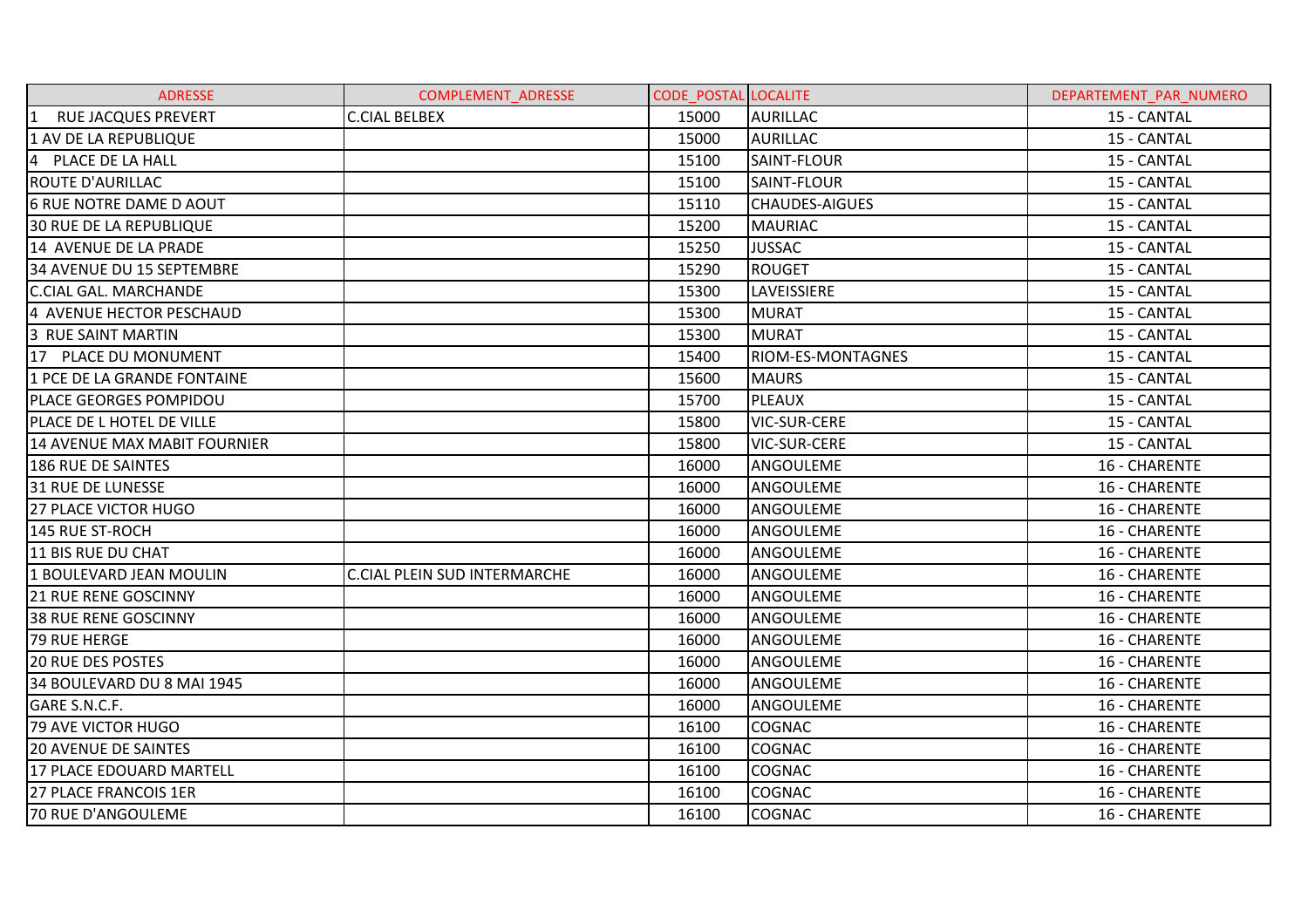| <b>ADRESSE</b>                   | <b>COMPLEMENT ADRESSE</b>  | <b>CODE POSTAL LOCALITE</b> |                           | DEPARTEMENT PAR NUMERO |
|----------------------------------|----------------------------|-----------------------------|---------------------------|------------------------|
| 105 RUE BASSE SAINT MARTIN       | <b>C.CIAL LECLERC</b>      | 16100                       | <b>COGNAC</b>             | 16 - CHARENTE          |
| <b>RUE DE LANISSERIE</b>         | <b>C.CIAL AUCHAN</b>       | 16100                       | <b>CHATEAUBERNARD</b>     | 16 - CHARENTE          |
| <b>ROUTE DE BLANZAC</b>          |                            | 16120                       | CHATEAUNEUF-SUR-CHARENTE  | 16 - CHARENTE          |
| 18 PLACE DU CHATEAU              |                            | 16200                       | <b>JARNAC</b>             | 16 - CHARENTE          |
| <b>ROUTE DE BORDEAUX</b>         | <b>C.CIAL AUCHAN</b>       | 16400                       | <b>COURONNE</b>           | 16 - CHARENTE          |
| ZONE INDUSTRIELLE DES MONTAGNES  | LIEU DIT PLANTIER DE DENAT | 16430                       | <b>CHAMPNIERS</b>         | 16 - CHARENTE          |
| <b>ROUTE NATIONALE 10</b>        | LES GRANDES CHAUMES        | 16430                       | <b>CHAMPNIERS</b>         | 16 - CHARENTE          |
| <b>ROUTE D AIGRE</b>             | <b>C.CIAL LECLERC</b>      | 16700                       | <b>RUFFEC</b>             | 16 - CHARENTE          |
| <b>RTE ST JEAN D'ANGELY</b>      |                            | 16710                       | SAINT-YRIEIX-SUR-CHARENTE | 16 - CHARENTE          |
| <b>RUE DU JURA</b>               | AEROPORT DE LA ROCHELLE    | 17000                       | <b>ROCHELLE</b>           | 17 - CHARENTE-MARITIME |
| <b>RUE DU CHATEAU</b>            |                            | 17000                       | <b>ROCHELLE</b>           | 17 - CHARENTE-MARITIME |
| <b>6 BOULEVARD ANDRE SAUTEL</b>  |                            | 17000                       | <b>ROCHELLE</b>           | 17 - CHARENTE-MARITIME |
| 10 COURS DES DAMES               |                            | 17000                       | <b>ROCHELLE</b>           | 17 - CHARENTE-MARITIME |
| 16 ALLEE DU MAIL                 |                            | 17000                       | <b>ROCHELLE</b>           | 17 - CHARENTE-MARITIME |
| <b>3 RUE THIERS</b>              |                            | 17000                       | <b>ROCHELLE</b>           | 17 - CHARENTE-MARITIME |
| 10 PLACE DE L'ILE DE FRANCE      |                            | 17000                       | <b>ROCHELLE</b>           | 17 - CHARENTE-MARITIME |
| 56 GDE RUE DE FETILLY            |                            | 17000                       | <b>ROCHELLE</b>           | 17 - CHARENTE-MARITIME |
| <b>AVENUE DU 14 JUILLET</b>      | <b>CENTRE COMMERCIAL</b>   | 17000                       | <b>ROCHELLE</b>           | 17 - CHARENTE-MARITIME |
| 124 BLD ANDRE SAUTEL             |                            | 17000                       | <b>ROCHELLE</b>           | 17 - CHARENTE-MARITIME |
| HOPITAL DE LA ROCHELLE           | RUE DOCTEUR SCHWEITZER     | 17000                       | <b>ROCHELLE</b>           | 17 - CHARENTE-MARITIME |
| 57 RUE DU MINAGE                 |                            | 17000                       | <b>ROCHELLE</b>           | 17 - CHARENTE-MARITIME |
| GARE S.N.C.F.                    |                            | 17000                       | <b>ROCHELLE</b>           | 17 - CHARENTE-MARITIME |
| 9 QUAI VALIN                     |                            | 17000                       | <b>ROCHELLE</b>           | 17 - CHARENTE-MARITIME |
| <b>55 QUAI VALIN</b>             |                            | 17000                       | <b>ROCHELLE</b>           | 17 - CHARENTE-MARITIME |
| <b>16 RUE ST SAUVEUR</b>         |                            | 17000                       | <b>ROCHELLE</b>           | 17 - CHARENTE-MARITIME |
| <b>AVE DES CORSAIRES</b>         |                            | 17000                       | <b>ROCHELLE</b>           | 17 - CHARENTE-MARITIME |
| <b>7 PLACE DE L'EUROPE</b>       |                            | 17000                       | <b>ROCHELLE</b>           | 17 - CHARENTE-MARITIME |
| 1 RUE CHEF DE VILLE              |                            | 17000                       | <b>ROCHELLE</b>           | 17 - CHARENTE-MARITIME |
| <b>21 RUE EUGENE DOR</b>         |                            | 17000                       | <b>ROCHELLE</b>           | 17 - CHARENTE-MARITIME |
| 28 & 30 AVE GAMBETTA             |                            | 17100                       | <b>SAINTES</b>            | 17 - CHARENTE-MARITIME |
| GARE S.N.C.F.                    |                            | 17100                       | <b>SAINTES</b>            | 17 - CHARENTE-MARITIME |
| <b>COURS DU MARECHAL LECLERC</b> |                            | 17100                       | <b>SAINTES</b>            | 17 - CHARENTE-MARITIME |
| <b>6 RUE ALSACE LORRAINE</b>     |                            | 17100                       | <b>SAINTES</b>            | 17 - CHARENTE-MARITIME |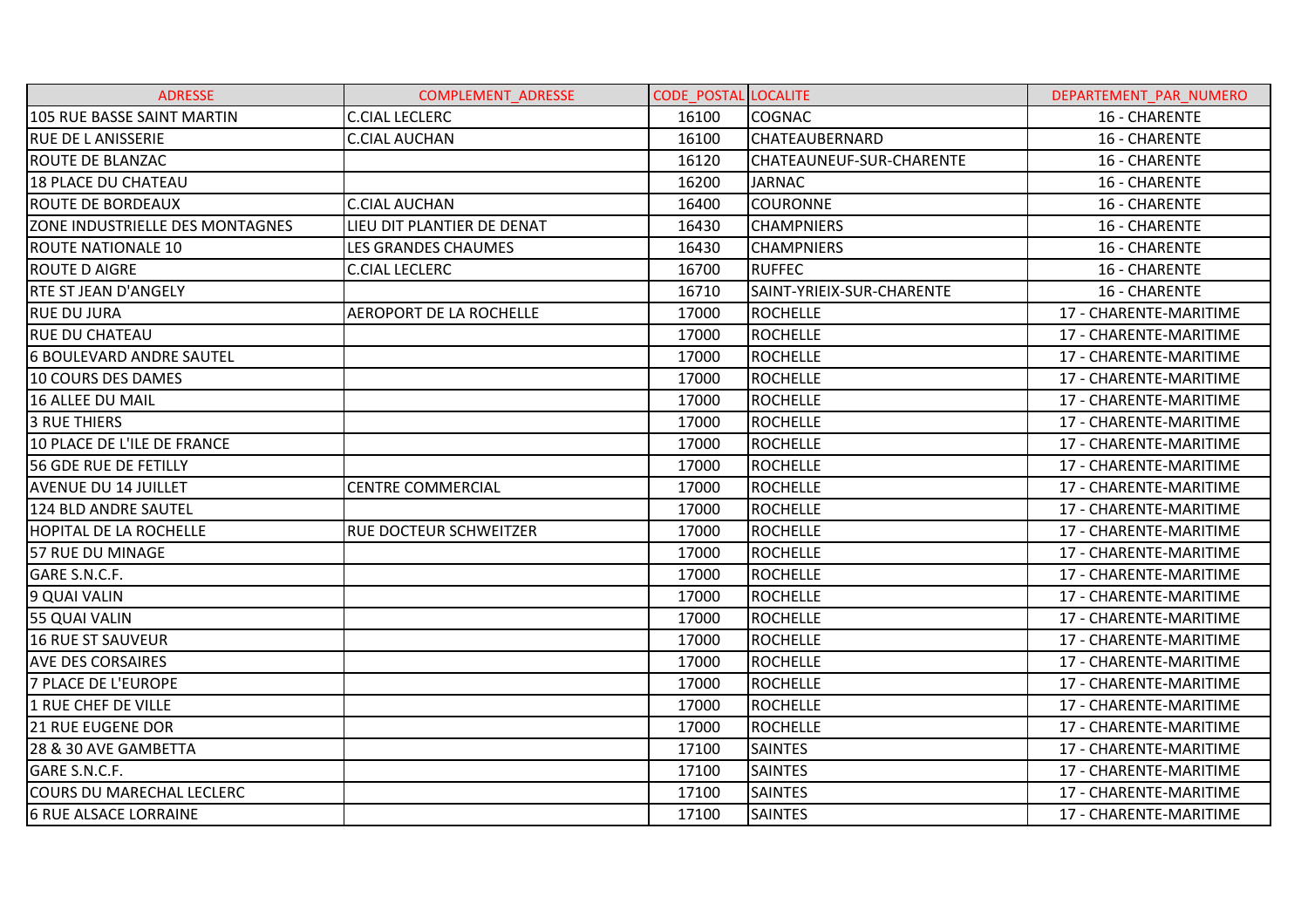| <b>ADRESSE</b>                   | <b>COMPLEMENT ADRESSE</b>      | <b>CODE POSTAL LOCALITE</b> |                          | DEPARTEMENT PAR NUMERO |
|----------------------------------|--------------------------------|-----------------------------|--------------------------|------------------------|
| <b>13 RUE PASTEUR</b>            |                                | 17100                       | <b>SAINTES</b>           | 17 - CHARENTE-MARITIME |
| 15 RUE DE LA CHAMPAGNE ST GEOR   | PARC ATLANTIQUE LES COTEAUX    | 17100                       | <b>SAINTES</b>           | 17 - CHARENTE-MARITIME |
| 57 RUE ALSACE LORRAINE           |                                | 17100                       | <b>SAINTES</b>           | 17 - CHARENTE-MARITIME |
| 7 RUE MARECHAL LECLERC           |                                | 17110                       | SAINT-GEORGES-DE-DIDONNE | 17 - CHARENTE-MARITIME |
| 1, RUE DE LA POSTE               |                                | 17111                       | <b>LOIX</b>              | 17 - CHARENTE-MARITIME |
| CENTRE COMMERCIAL DE LA DEVALLEE |                                | 17130                       | MONTENDRE                | 17 - CHARENTE-MARITIME |
| 8/10 RUE PAUL MASSY              |                                | 17132                       | MESCHERS-SUR-GIRONDE     | 17 - CHARENTE-MARITIME |
| CENTRE COMMERCIAL FIEF ARNAUD    |                                | 17137                       | NIEUL-SUR-MER            | 17 - CHARENTE-MARITIME |
| <b>AVE DE LA ROCHELLE</b>        |                                | 17137                       | NIEUL-SUR-MER            | 17 - CHARENTE-MARITIME |
| <b>PLACE DU 14 JUILLET</b>       |                                | 17137                       | <b>HOUMEAU</b>           | 17 - CHARENTE-MARITIME |
| <b>RUE DE BELGIQUE</b>           | <b>CULTURA ZAC DE BEAULIEU</b> | 17138                       | PUILBOREAU               | 17 - CHARENTE-MARITIME |
| <b>8 RUE DE LA REPUBLIQUE</b>    |                                | 17138                       | SAINT-XANDRE             | 17 - CHARENTE-MARITIME |
| ZAC BEAULIEU 2000                | <b>HYPERMARCHE U</b>           | 17138                       | PUILBOREAU               | 17 - CHARENTE-MARITIME |
| <b>AVENUE DU FIEF ROSE</b>       |                                | 17140                       | LAGORD                   | 17 - CHARENTE-MARITIME |
| <b>AVENUE DES OISEAUX DE MER</b> | <b>C.CIAL</b>                  | 17140                       | LAGORD                   | 17 - CHARENTE-MARITIME |
| PLACE DE LA MAIRIE               |                                | 17170                       | <b>COURCON</b>           | 17 - CHARENTE-MARITIME |
| <b>C.CIAL LA POMMERAIE</b>       |                                | 17180                       | PERIGNY                  | 17 - CHARENTE-MARITIME |
| 9 AVE EMILE ZOLA                 |                                | 17200                       | <b>ROYAN</b>             | 17 - CHARENTE-MARITIME |
| 2 RUE ANTOINE LAURENT DE LAVOISI | <b>C.CIAL LECLERC</b>          | 17200                       | <b>ROYAN</b>             | 17 - CHARENTE-MARITIME |
| 1 RUE GAMBETTA                   |                                | 17200                       | <b>ROYAN</b>             | 17 - CHARENTE-MARITIME |
| 10 BOULEVARD DE LA GRANDIERE     |                                | 17200                       | <b>ROYAN</b>             | 17 - CHARENTE-MARITIME |
| 107 AVE DE PONTAILLAC            |                                | 17200                       | <b>ROYAN</b>             | 17 - CHARENTE-MARITIME |
| 111 COURS DE L EUROPE            |                                | 17200                       | <b>ROYAN</b>             | 17 - CHARENTE-MARITIME |
| 36 BD DU COLONEL ROBERT BAILLET  |                                | 17200                       | <b>ROYAN</b>             | 17 - CHARENTE-MARITIME |
| 197 AVE DE PONTAILLAC            |                                | 17200                       | <b>ROYAN</b>             | 17 - CHARENTE-MARITIME |
| LES BONNEVAUX                    |                                | 17220                       | SAINT-VIVIEN             | 17 - CHARENTE-MARITIME |
| ZONE COMMERCIALE DE CLAIRVENT    |                                | 17270                       | <b>MONTGUYON</b>         | 17 - CHARENTE-MARITIME |
| 33 PLACE DE LA REPUBLIQUE        |                                | 17290                       | AIGREFEUILLE-D'AUNIS     | 17 - CHARENTE-MARITIME |
| 66 AVENUE DU 11 NOVEMBRE 1918    | CENTRE COMMERCIAL LECLERC      | 17300                       | <b>ROCHEFORT</b>         | 17 - CHARENTE-MARITIME |
| GARE S.N.C.F.                    |                                | 17300                       | <b>ROCHEFORT</b>         | 17 - CHARENTE-MARITIME |
| 62 RUE DU DOCTEUR PAUL PELTIER   |                                | 17300                       | <b>ROCHEFORT</b>         | 17 - CHARENTE-MARITIME |
| 34 RUE COCHON DUVIVIER           |                                | 17300                       | <b>ROCHEFORT</b>         | 17 - CHARENTE-MARITIME |
| <b>AVENUE DE BONNEMIE</b>        | <b>C.CIAL LECLERC</b>          | 17310                       | SAINT-PIERRE-D'OLERON    | 17 - CHARENTE-MARITIME |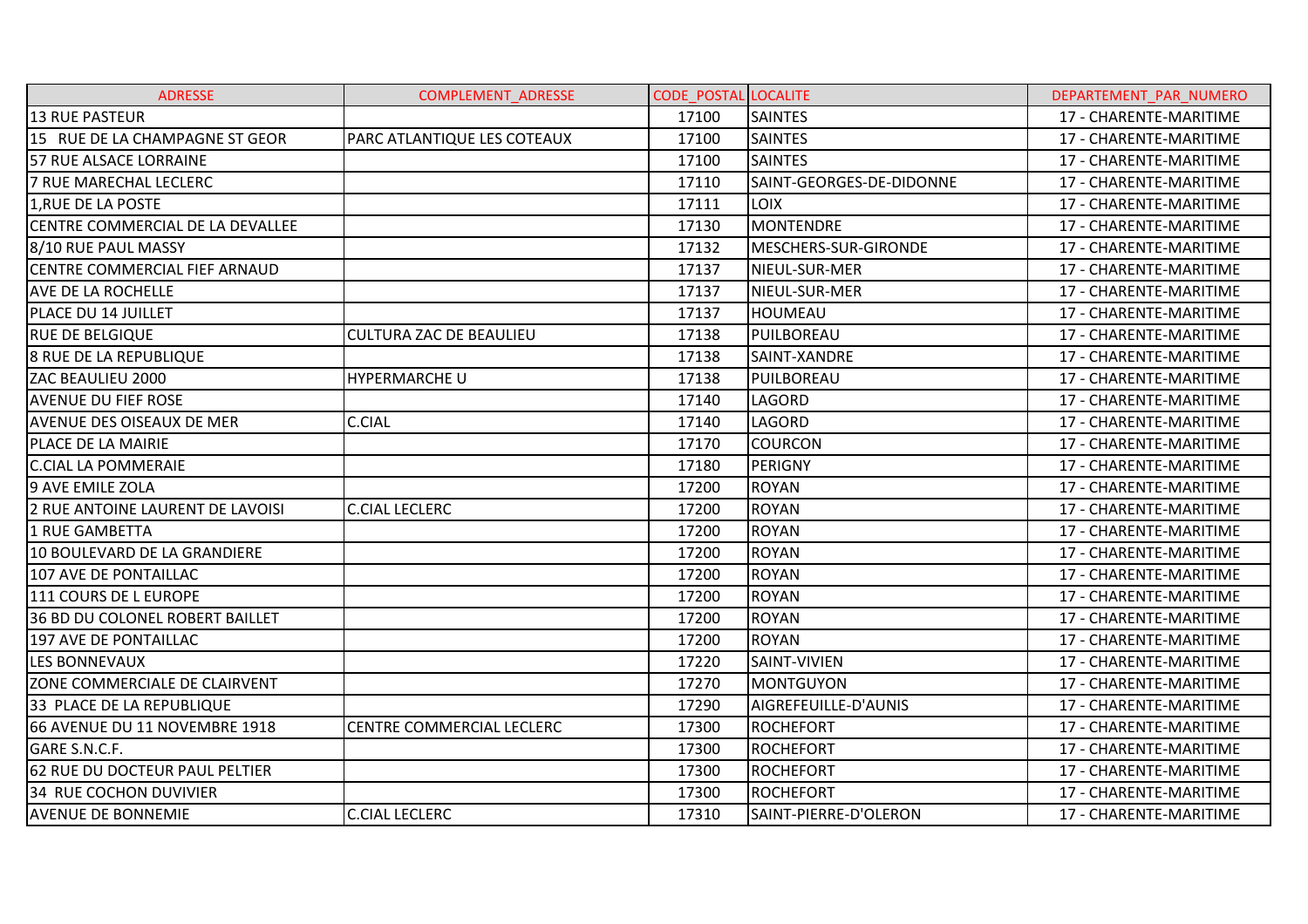| <b>ADRESSE</b>                     | <b>COMPLEMENT ADRESSE</b>   | <b>CODE POSTAL LOCALITE</b> |                            | DEPARTEMENT PAR NUMERO |
|------------------------------------|-----------------------------|-----------------------------|----------------------------|------------------------|
| 27 RUE DE LA REPUBLIQUE            |                             | 17310                       | SAINT-PIERRE-D'OLERON      | 17 - CHARENTE-MARITIME |
| <b>21 RUE DU PORT</b>              |                             | 17310                       | SAINT-PIERRE-D'OLERON      | 17 - CHARENTE-MARITIME |
| <b>ZAC DES GROSSINES</b>           |                             | 17320                       | <b>MARENNES</b>            | 17 - CHARENTE-MARITIME |
| <b>28 RUE LE TERME</b>             |                             | 17320                       | <b>MARENNES</b>            | 17 - CHARENTE-MARITIME |
| <b>74 RUE GEORGES CLEMENCEAU</b>   |                             | 17320                       | <b>MARENNES</b>            | 17 - CHARENTE-MARITIME |
| 52 RUE DU MARCHE                   |                             | 17340                       | <b>CHATELAILLON-PLAGE</b>  | 17 - CHARENTE-MARITIME |
| BOULEVARD DE LA PLAGE              | <b>C.CIAL SUPER U</b>       | 17370                       | GRAND-VILLAGE-PLAGE        | 17 - CHARENTE-MARITIME |
| 4 RUE FORAN                        |                             | 17390                       | <b>TREMBLADE</b>           | 17 - CHARENTE-MARITIME |
| 1 BOULEVARD JOSEPH LAIR            |                             | 17400                       | SAINT-JEAN-D'ANGELY        | 17 - CHARENTE-MARITIME |
| 15 RUE DE L HOTEL DE VILLE         |                             | 17400                       | SAINT-JEAN-D'ANGELY        | 17 - CHARENTE-MARITIME |
| 42B AVENUE DU GENERAL DE GAULLE    |                             | 17410                       | SAINT-MARTIN-DE-RE         | 17 - CHARENTE-MARITIME |
| 4 RUE DE SULLY                     |                             | 17410                       | SAINT-MARTIN-DE-RE         | 17 - CHARENTE-MARITIME |
| 1, PLACE D'ANTIOCHE                |                             | 17410                       | SAINTE-MARIE-DE-RE         | 17 - CHARENTE-MARITIME |
| <b>AVENUE DE LA ROTONDE</b>        | <b>C.CIAL BONGRAINE</b>     | 17440                       | <b>AYTRE</b>               | 17 - CHARENTE-MARITIME |
| <b>PLACE DES GRANDS PRES</b>       |                             | 17440                       | <b>AYTRE</b>               | 17 - CHARENTE-MARITIME |
| 65 RUE DE LA HALLE                 |                             | 17450                       | <b>FOURAS</b>              | 17 - CHARENTE-MARITIME |
| 1 RUE DE LA GARE                   |                             | 17450                       | <b>FOURAS</b>              | 17 - CHARENTE-MARITIME |
| 16 PLACE DE LA REPUBLIQUE          |                             | 17480                       | CHATEAU-D'OLERON           | 17 - CHARENTE-MARITIME |
| 26 AVENUE MONSEIGNEUR CHAUVIN      | B.P.149                     | 17500                       | <b>JONZAC</b>              | 17 - CHARENTE-MARITIME |
| 32 RUE SAINT GERVAIS               |                             | 17500                       | <b>JONZAC</b>              | 17 - CHARENTE-MARITIME |
| 40 PLACE DU CHATEAU                |                             | 17500                       | <b>JONZAC</b>              | 17 - CHARENTE-MARITIME |
| <b>RUE DE LA SOURCE</b>            | <b>C.CIAL</b>               | 17530                       | <b>ARVERT</b>              | 17 - CHARENTE-MARITIME |
| 107 AVENUE DE L ETRADE             |                             | 17530                       | <b>ARVERT</b>              | 17 - CHARENTE-MARITIME |
| <b>CENTRE COMMERCIAL LA JARRIE</b> |                             | 17550                       | DOLUS-D'OLERON             | 17 - CHARENTE-MARITIME |
| 8 PLACE DE L EGLISE                |                             | 17580                       | <b>BOIS-PLAGE-EN-RE</b>    | 17 - CHARENTE-MARITIME |
| 172 RUE DU CENTRE                  |                             | 17590                       | SAINT-CLEMENT-DES-BALEINES | 17 - CHARENTE-MARITIME |
| <b>10 PLACE CARNOT</b>             |                             | 17590                       | ARS-EN-RE                  | 17 - CHARENTE-MARITIME |
| 3 RUE CARNOT                       |                             | 17600                       | <b>SAUJON</b>              | 17 - CHARENTE-MARITIME |
| 92 RUE CARNOT                      |                             | 17600                       | SAUJON                     | 17 - CHARENTE-MARITIME |
| <b>RUE DE LA POULINE</b>           | ZA LA PIMALE                | 17620                       | <b>ECHILLAIS</b>           | 17 - CHARENTE-MARITIME |
| 2 RUE DU GENERAL DE GAULLE         |                             | 17630                       | <b>FLOTTE</b>              | 17 - CHARENTE-MARITIME |
| 2 AV MALAKOFF                      |                             | 17640                       | VAUX-SUR-MER               | 17 - CHARENTE-MARITIME |
| RUEJACQUES YVES COUSTAUD           | ZONE COMMERCIAL VAL LUMIERE | 17640                       | <b>ROYAN</b>               | 17 - CHARENTE-MARITIME |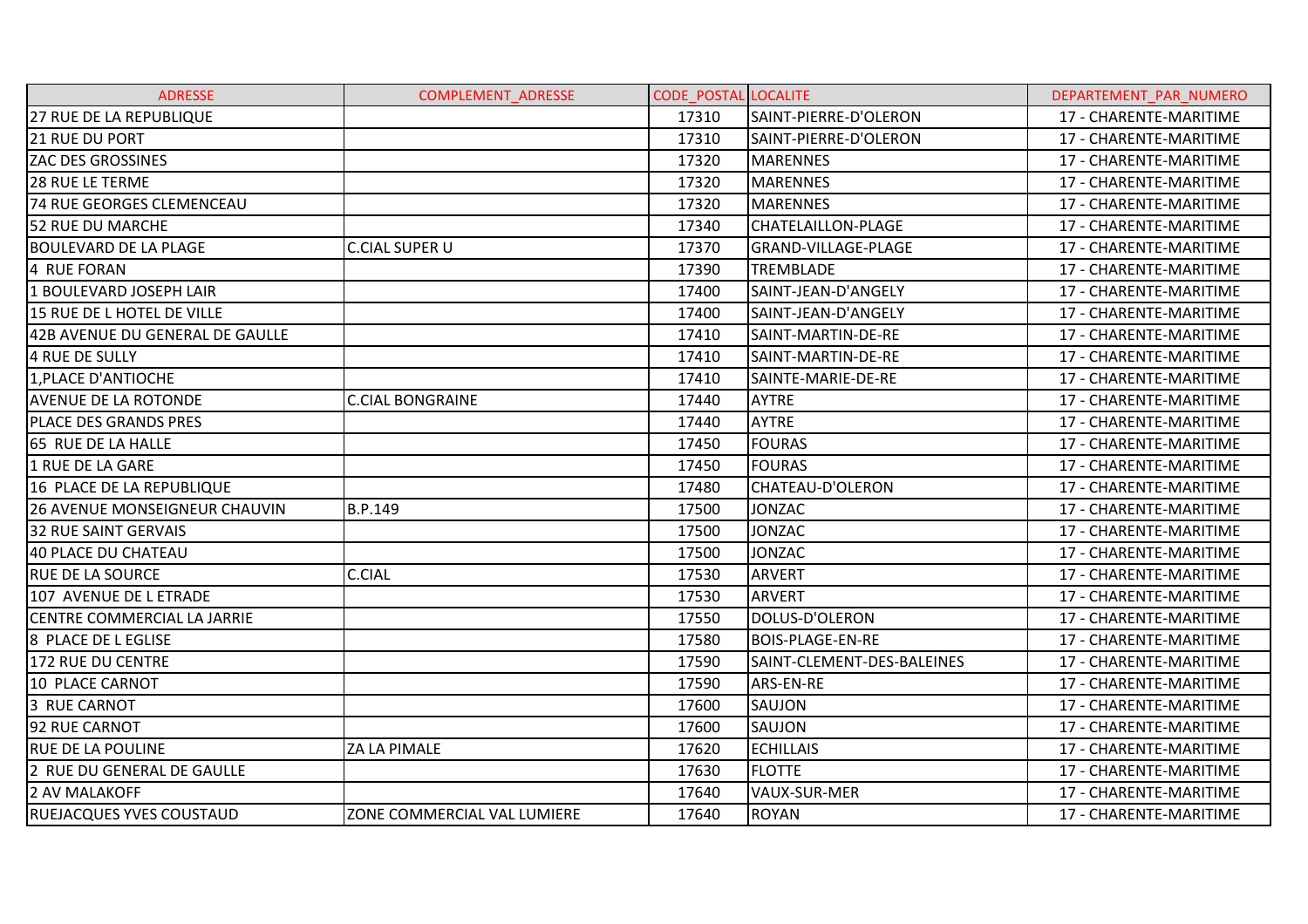| <b>ADRESSE</b>                   | <b>COMPLEMENT ADRESSE</b>      | <b>CODE POSTAL LOCALITE</b> |                         | DEPARTEMENT PAR NUMERO |
|----------------------------------|--------------------------------|-----------------------------|-------------------------|------------------------|
| 13 RUE DE L ORMEAU               |                                | 17650                       | SAINT-DENIS-D'OLERON    | 17 - CHARENTE-MARITIME |
| <b>27 AVENUE DU MAIL</b>         | <b>BP 19</b>                   | 17670                       | <b>COUARDE-SUR-MER</b>  | 17 - CHARENTE-MARITIME |
| <b>6 RUE PASTEUR</b>             |                                | 17670                       | <b>COUARDE-SUR-MER</b>  | 17 - CHARENTE-MARITIME |
| PLACE DE LA REPUBLIQUE           |                                | 17690                       | <b>ANGOULINS</b>        | 17 - CHARENTE-MARITIME |
| <b>ROUTE NATIONALE 137</b>       | GAL.MARCHANDE C.CIAL CARREFOUR | 17690                       | <b>ANGOULINS</b>        | 17 - CHARENTE-MARITIME |
| <b>RUE JEAN PHILIPPE RAMEAU</b>  |                                | 17700                       | <b>SURGERES</b>         | 17 - CHARENTE-MARITIME |
| 1 PL DES TILLEULS                |                                | 17740                       | SAINTE-MARIE-DE-RE      | 17 - CHARENTE-MARITIME |
| 9 RUE EMILE COMBES               |                                | 17800                       | <b>PONS</b>             | 17 - CHARENTE-MARITIME |
| <b>PLACE GASTON ROBERT</b>       |                                | 17840                       | BREE-LES-BAINS          | 17 - CHARENTE-MARITIME |
| 1 PCE DE LA LIBERTE              |                                | 17880                       | <b>PORTES-EN-RE</b>     | 17 - CHARENTE-MARITIME |
| <b>32 RUE DU CENTRE</b>          |                                | 17920                       | <b>BREUILLET</b>        | 17 - CHARENTE-MARITIME |
| 57 RUE EDOUARD HERRIOT           |                                | 17940                       | RIVEDOUX-PLAGE          | 17 - CHARENTE-MARITIME |
| 9 AVE ALBERT SARRAULT            |                                | 17940                       | RIVEDOUX-PLAGE          | 17 - CHARENTE-MARITIME |
| CENTRE COMMERCIAL DU VAL D AURON |                                | 18000                       | <b>BOURGES</b>          | <b>18 - CHER</b>       |
| 122 AVE MARCEL HAEGELEN          |                                | 18000                       | <b>BOURGES</b>          | <b>18 - CHER</b>       |
| 7 RUE DE SARREBOURG              |                                | 18000                       | <b>BOURGES</b>          | <b>18 - CHER</b>       |
| CENTRE COMMERCIAL DES GIBJONCS   |                                | 18000                       | <b>BOURGES</b>          | <b>18 - CHER</b>       |
| GARE S.N.C.F.                    |                                | 18000                       | <b>BOURGES</b>          | <b>18 - CHER</b>       |
| <b>ESPLANADE DU PRADO</b>        |                                | 18000                       | <b>BOURGES</b>          | <b>18 - CHER</b>       |
| <b>CHAUSSEE DE CHAPPE</b>        |                                | 18000                       | <b>BOURGES</b>          | <b>18 - CHER</b>       |
| 1 RUE DU MOUTON                  | <b>C.CIAL LECLERC</b>          | 18100                       | <b>VIERZON</b>          | <b>18 - CHER</b>       |
| 46 AVENUE DE LA REPUBLIQUE       |                                | 18100                       | <b>VIERZON</b>          | <b>18 - CHER</b>       |
| <b>AVENUE DU 19 MARS 1962</b>    | 18                             | 18100                       | <b>VIERZON</b>          | <b>18 - CHER</b>       |
| 1 PLACE MUTIN                    |                                | 18200                       | SAINT-AMAND-MONTROND    | <b>18 - CHER</b>       |
| <b>548 ROUTE D ORLEANS</b>       |                                | 18230                       | SAINT-DOULCHARD         | <b>18 - CHER</b>       |
| <b>RUE DES PIEDS BLANCS</b>      | <b>ROUTE D'ORLEANS</b>         | 18230                       | SAINT-DOULCHARD         | <b>18 - CHER</b>       |
| <b>ROUTE DE CHAVIGNOL</b>        |                                | 18300                       | SANCERRE                | <b>18 - CHER</b>       |
| 191 LES TERRES DE FENESTRELAY    |                                | 18390                       | SAINT-GERMAIN-DU-PUY    | <b>18 - CHER</b>       |
| 19 RUE MAURICE LUCAS             |                                | 18600                       | <b>SANCOINS</b>         | <b>18 - CHER</b>       |
| 5 RUE DU PRIEURE                 |                                | 18700                       | <b>AUBIGNY-SUR-NERE</b> | <b>18 - CHER</b>       |
| 86 AV V.HUGO                     |                                | 19000                       | <b>TULLE</b>            | 19 - CORREZE           |
| <b>12 AVE WINSTON CHURCHILL</b>  |                                | 19000                       | <b>TULLE</b>            | 19 - CORREZE           |
| 14 RUE LOUIS TAURISSON           | <b>C.CIAL CARREFOUR</b>        | 19100                       | BRIVE-LA-GAILLARDE      | 19 - CORREZE           |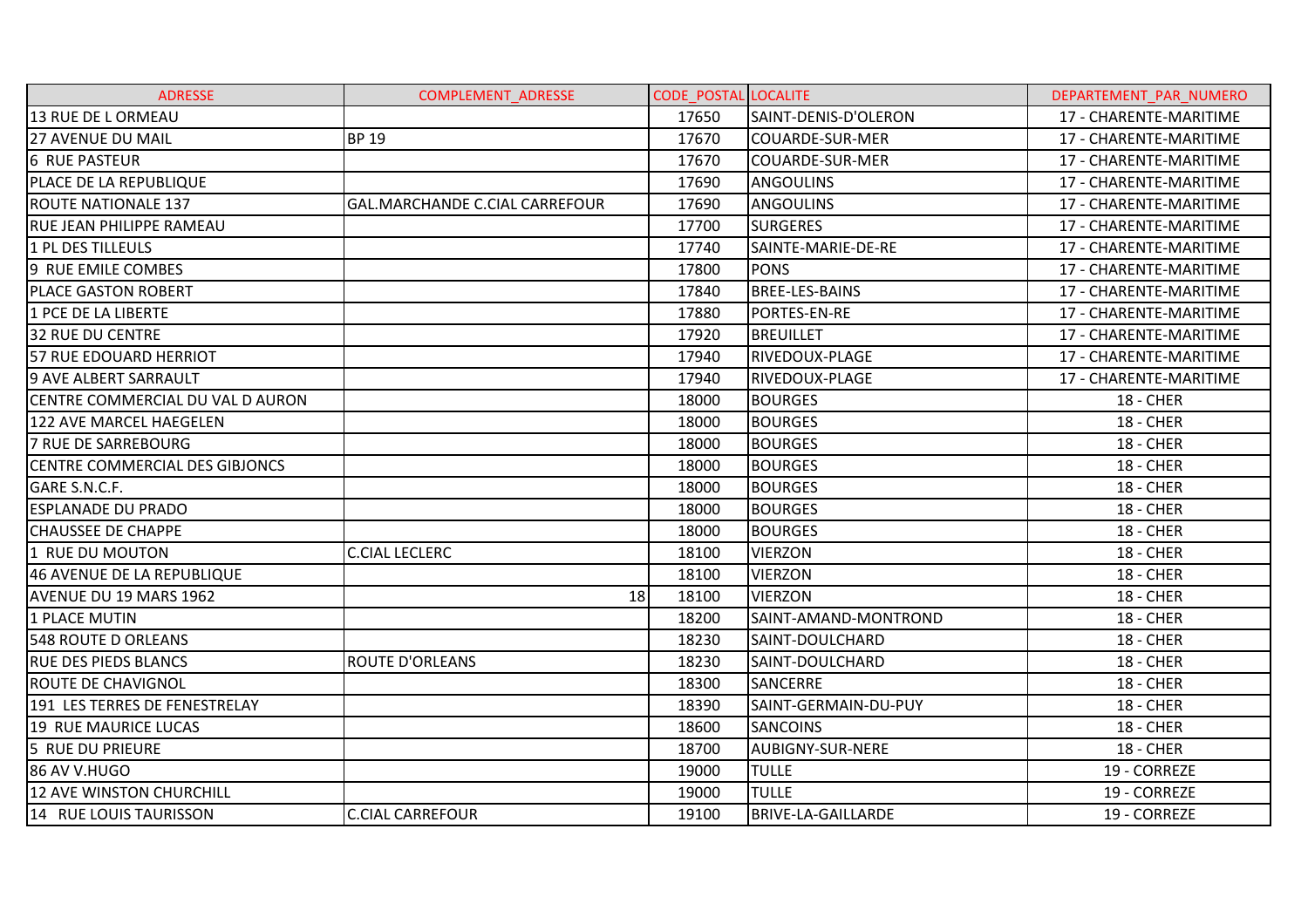| <b>ADRESSE</b>                    | COMPLEMENT_ADRESSE  | <b>CODE POSTAL LOCALITE</b> |                           | DEPARTEMENT PAR NUMERO |
|-----------------------------------|---------------------|-----------------------------|---------------------------|------------------------|
| 141 BIS AVE PDT KENNEDY           |                     | 19100                       | <b>BRIVE-LA-GAILLARDE</b> | 19 - CORREZE           |
| <b>36 AVE ALSACE LORRAINE</b>     |                     | 19100                       | BRIVE-LA-GAILLARDE        | 19 - CORREZE           |
| 33 AVE RIBOT                      |                     | 19100                       | <b>BRIVE-LA-GAILLARDE</b> | 19 - CORREZE           |
| <b>2 BIS AVE PASTEUR</b>          |                     | 19100                       | BRIVE-LA-GAILLARDE        | 19 - CORREZE           |
| 86 AVENUE JOHN KENNEDY            |                     | 19100                       | <b>BRIVE-LA-GAILLARDE</b> | 19 - CORREZE           |
| GARE S.N.C.F.                     |                     | 19100                       | <b>BRIVE-LA-GAILLARDE</b> | 19 - CORREZE           |
| 19 AVE DE PARIS                   |                     | 19100                       | <b>BRIVE-LA-GAILLARDE</b> | 19 - CORREZE           |
| 29 AVE EMILE ZOLA                 |                     | 19100                       | <b>BRIVE-LA-GAILLARDE</b> | 19 - CORREZE           |
| <b>PLACE WINSTON CHURCHILL</b>    |                     | 19100                       | <b>BRIVE-LA-GAILLARDE</b> | 19 - CORREZE           |
| <b>20 RUE GAMBETTA</b>            |                     | 19100                       | <b>BRIVE-LA-GAILLARDE</b> | 19 - CORREZE           |
| <b>12 AVE PIERRE SEMARD</b>       |                     | 19100                       | BRIVE-LA-GAILLARDE        | 19 - CORREZE           |
| 22 AVENUE DE PARIS                |                     | 19100                       | <b>BRIVE-LA-GAILLARDE</b> | 19 - CORREZE           |
| 48-50 RUE DU GAL DE GAULLE        |                     | 19120                       | BEAULIEU-SUR-DORDOGNE     | 19 - CORREZE           |
| <b>6 PLACE ALSACE LORRAINE</b>    |                     | 19200                       | <b>USSEL</b>              | 19 - CORREZE           |
| <b>25 RUE DE LA XAINTRIE</b>      |                     | 19220                       | SAINT-PRIVAT              | 19 - CORREZE           |
| <b>25 AVENUE DU MIDI</b>          |                     | 19230                       | ARNAC-POMPADOUR           | 19 - CORREZE           |
| 46 AVENUE DU MIDI                 |                     | 19240                       | ALLASSAC                  | 19 - CORREZE           |
| 9 AVENUE DES ARDOISIERES          |                     | 19240                       | ALLASSAC                  | 19 - CORREZE           |
| <b>ROUTE D EGLETONS</b>           |                     | 19260                       | <b>TREIGNAC</b>           | 19 - CORREZE           |
| 4 AVENUE JEAN CHICOU              |                     | 19270                       | <b>DONZENAC</b>           | 19 - CORREZE           |
| <b>CROIX DE LA CHAPELLE</b>       |                     | 19330                       | SAINT-MEXANT              | 19 - CORREZE           |
| <b>RUE PASTEUR</b>                | <b>C.CIAL</b>       | 19360                       | MALEMORT-SUR-CORREZE      | 19 - CORREZE           |
| 1 RUE DU TEIL                     |                     | 19400                       | <b>ARGENTAT</b>           | 19 - CORREZE           |
| <b>RUE DE LARCHIPEL</b>           | IC.CIAL DES ILES    | 20000                       | <b>AJACCIO</b>            | 20 - CORSE             |
| <b>67 COURS NAPOLEON</b>          |                     | 20000                       | <b>AJACCIO</b>            | 20 - CORSE             |
| <b>64 COURS NAPOLEON</b>          |                     | 20000                       | <b>AJACCIO</b>            | 20 - CORSE             |
| 4 AVE DE PARIS DIAMANT III        | <b>POINT PRESSE</b> | 20000                       | <b>AJACCIO</b>            | 20 - CORSE             |
| 2 PLACE FOCH                      |                     | 20000                       | <b>AJACCIO</b>            | 20 - CORSE             |
| <b>19 BD FRED SCAMARONI</b>       |                     | 20000                       | <b>AJACCIO</b>            | 20 - CORSE             |
| PLACE MARECHAL FOCH               | <b>KIOSQUE</b>      | 20000                       | <b>AJACCIO</b>            | 20 - CORSE             |
| <b>RESIDENCE LES LACS</b>         |                     | 20090                       | <b>AJACCIO</b>            | 20 - CORSE             |
| 10 AVENUE DU MARECHAL MONCEY      | <b>LES PALMIERS</b> | 20090                       | <b>AJACCIO</b>            | 20 - CORSE             |
| <b>AVE DOCTEUR NOEL FRANCHINI</b> |                     | 20090                       | <b>AJACCIO</b>            | 20 - CORSE             |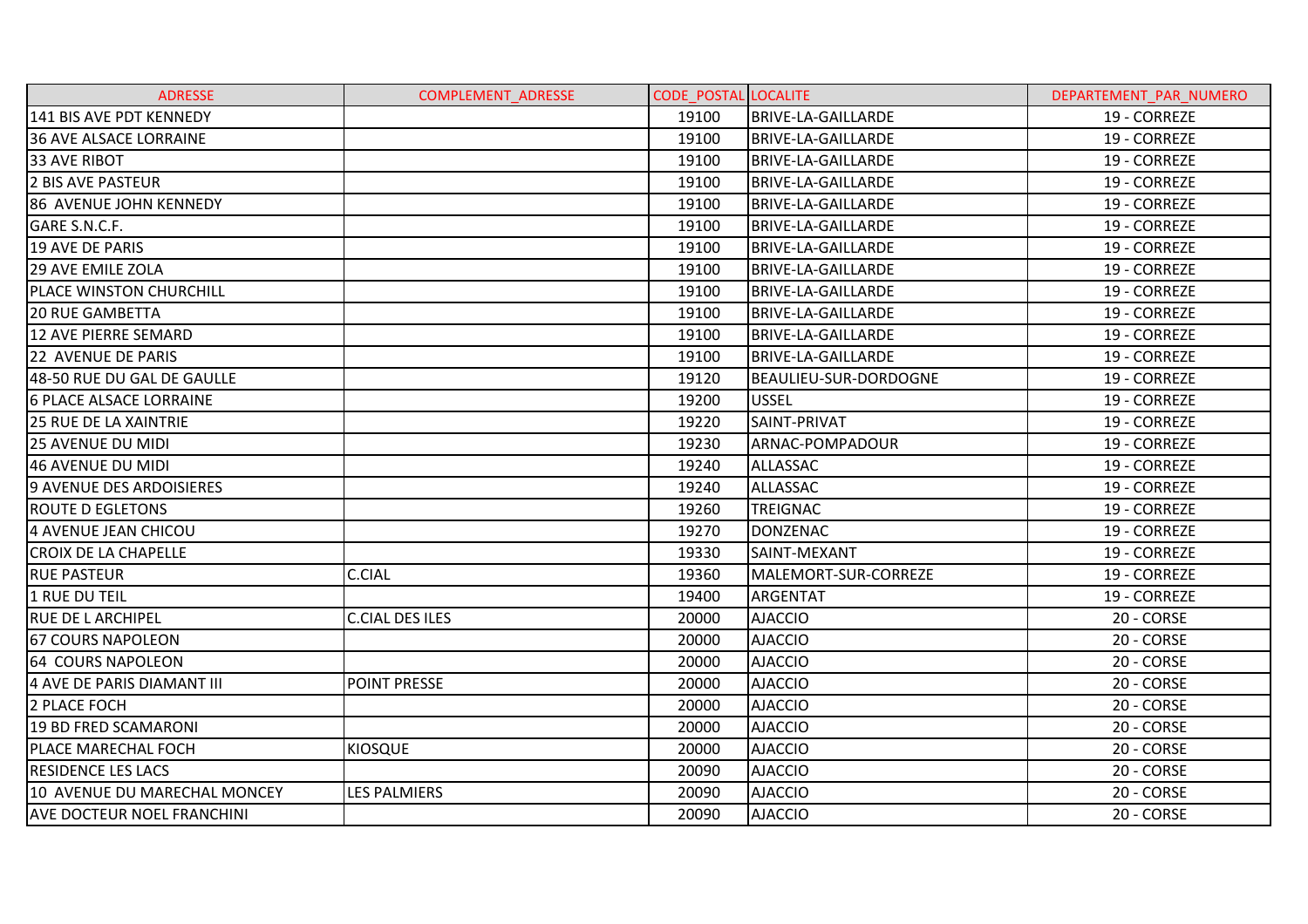| <b>ADRESSE</b>                         | <b>COMPLEMENT ADRESSE</b>        | <b>CODE POSTAL LOCALITE</b> |                       | DEPARTEMENT PAR NUMERO |
|----------------------------------------|----------------------------------|-----------------------------|-----------------------|------------------------|
| 1 RUE DES POMMIERS                     |                                  | 20090                       | <b>AJACCIO</b>        | 20 - CORSE             |
| <b>AEROPORT CAMPO DELL ORO</b>         | <b>BOUTIQUE PRESSE</b>           | 20090                       | <b>AJACCIO</b>        | 20 - CORSE             |
| 27 BOULEVARD DOMILNIQUE PAOLI          |                                  | 20090                       | <b>AJACCIO</b>        | 20 - CORSE             |
| <b>ROUTE D ASPRETTO</b>                | <b>STATION ESSO</b>              | 20090                       | <b>AJACCIO</b>        | 20 - CORSE             |
| 3 AVENUE DU MARECHAL LYAUTEY           |                                  | 20090                       | <b>AJACCIO</b>        | 20 - CORSE             |
| 4 COURS GENERAL DE GAULLE              |                                  | 20100                       | SARTENE               | 20 - CORSE             |
| 22 RUE DU GENERAL DE GAULLE            | <b>HALL DE LA PRESSE</b>         | 20110                       | <b>PROPRIANO</b>      | 20 - CORSE             |
| <b>PLACE CLEMENCEAU</b>                | <b>BAR DES SPORTS</b>            | 20110                       | <b>PROPRIANO</b>      | 20 - CORSE             |
| <b>RUE DES PECHEURS</b>                |                                  | 20110                       | PROPRIANO             | 20 - CORSE             |
| <b>STATION SCE BP - RTE PRINCIPALE</b> |                                  | 20111                       | <b>CASAGLIONE</b>     | 20 - CORSE             |
| <b>CARAVONE</b>                        |                                  | 20114                       | <b>FIGARI</b>         | 20 - CORSE             |
| <b>BENISTA</b>                         | <b>C.CIAL</b>                    | 20117                       | <b>CAURO</b>          | 20 - CORSE             |
| <b>ROUTE D AJACCIO</b>                 | <b>C.CIAL</b>                    | 20118                       | <b>VICO</b>           | 20 - CORSE             |
| <b>ROUTE D AJACCIO</b>                 |                                  | 20129                       | <b>BASTELICACCIA</b>  | 20 - CORSE             |
| <b>RUE DE LA REPUBLIQUE</b>            |                                  | 20130                       | <b>CARGESE</b>        | 20 - CORSE             |
| <b>ROUTE DE PIANOTTOLI</b>             |                                  | 20131                       | PIANOTOLLI-CALDARELLO | 20 - CORSE             |
| ROUTE DE BASTIA                        | <b>RN 198</b>                    | 20137                       | <b>LECCI</b>          | 20 - CORSE             |
| <b>HYPERMARCHE L ESCALE</b>            |                                  | 20137                       | PORTO-VECCHIO         | 20 - CORSE             |
| LES 4 CHEMINS                          | <b>CENTRE COMMERCIAL LECLERC</b> | 20137                       | PORTO-VECCHIO         | 20 - CORSE             |
| <b>RUE DE LA POSTE</b>                 | <b>SUPERETTE "PROXI"</b>         | 20140                       | PETRETO-BICCHISANO    | 20 - CORSE             |
| LE BOURG                               |                                  | 20144                       | PORTO-VECCHIO         | 20 - CORSE             |
| <b>SARI VILLAGE</b>                    |                                  | 20145                       | SARI-SOLENZARA        | 20 - CORSE             |
| CENTRE COMMERCIAL U PAESE              | LA PLUME D'OR                    | 20166                       | GROSSETO-PRUGNA       | 20 - CORSE             |
| CENTRE COMMERCIAL U PAESE              |                                  | 20166                       | GROSSETO-PRUGNA       | 20 - CORSE             |
| RESIDENCE DE LA CHENAIE                |                                  | 20166                       | GROSSETO-PRUGNA       | 20 - CORSE             |
| <b>C.CIAL LA ROCADE</b>                |                                  | 20167                       | <b>AJACCIO</b>        | 20 - CORSE             |
| PLAINE DE PERI                         |                                  | 20167                       | PERI                  | 20 - CORSE             |
| <b>ROUTE DE CALVI</b>                  |                                  | 20167                       | <b>ALATA</b>          | 20 - CORSE             |
| CENTRE COMMERCIAL EFFRICO              |                                  | 20167                       | SARROLA-CARCOPINO     | 20 - CORSE             |
| JARDINS DE MEZZAVIA                    | <b>MONGORE</b>                   | 20167                       | <b>AJACCIO</b>        | 20 - CORSE             |
| <b>QUAI JEROME COMPARETTI</b>          |                                  | 20169                       | <b>BONIFACIO</b>      | 20 - CORSE             |
| 1 BOULEVARD GENERAL GIRAUD             |                                  | 20200                       | <b>BASTIA</b>         | 20 - CORSE             |
| CHEMIN DE L USINE A GAZ                |                                  | 20200                       | <b>BASTIA</b>         | 20 - CORSE             |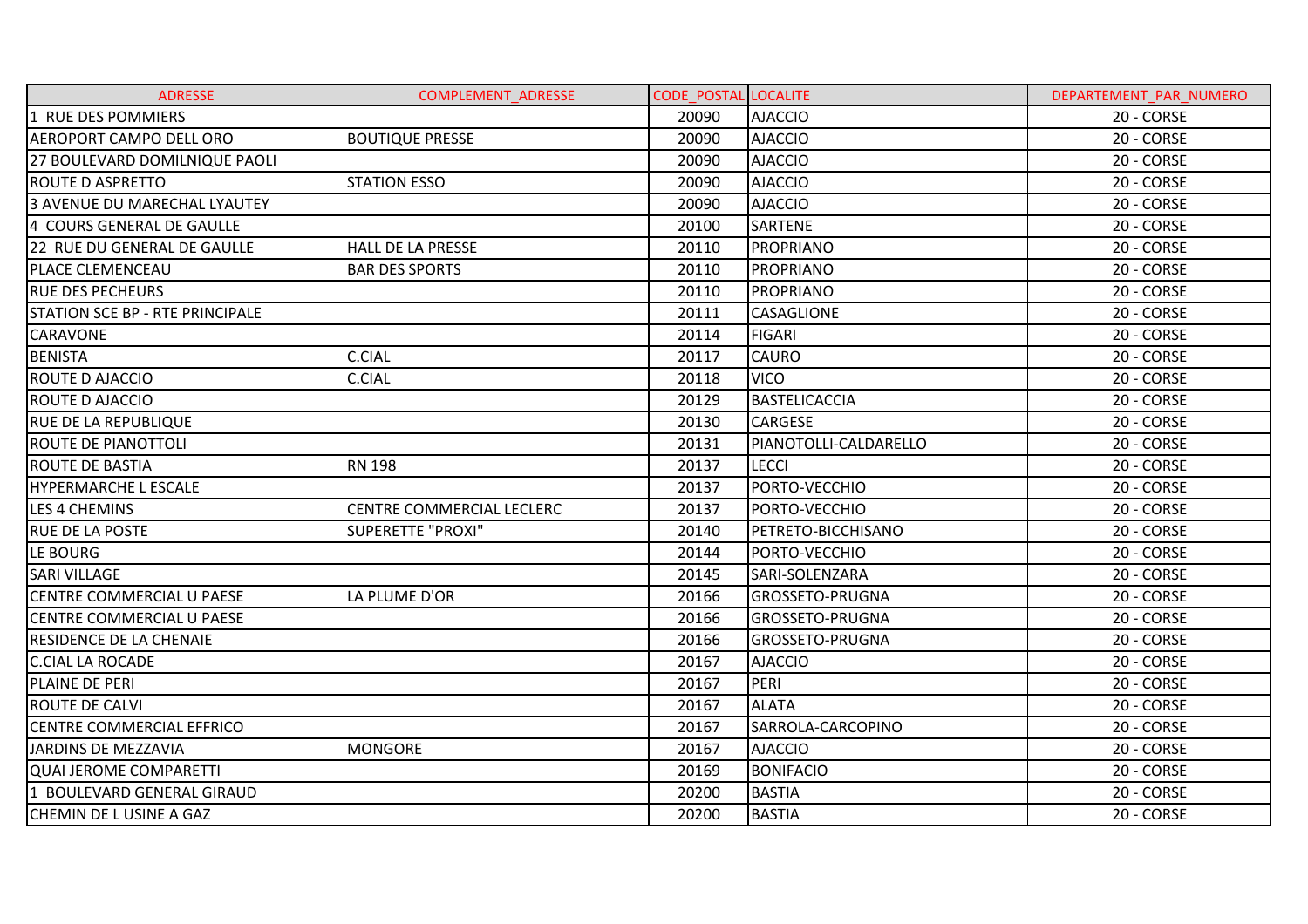| <b>ADRESSE</b>                  | <b>COMPLEMENT ADRESSE</b>        | <b>CODE POSTAL LOCALITE</b> |                             | DEPARTEMENT PAR NUMERO |
|---------------------------------|----------------------------------|-----------------------------|-----------------------------|------------------------|
| 2 RUE CONVENTIONNEL SALICETTI   |                                  | 20200                       | <b>BASTIA</b>               | 20 - CORSE             |
| CHEMIN DE L ANNONCIADE          | <b>QUARTIER DE L'ANNONCIADE</b>  | 20200                       | <b>BASTIA</b>               | 20 - CORSE             |
| CENTRE COMMERCIAL DE TOGA       | <b>C.CIAL GEANT</b>              | 20200                       | <b>BASTIA</b>               | 20 - CORSE             |
| LE BOURG                        |                                  | 20200                       | <b>BASTIA</b>               | 20 - CORSE             |
| <b>ROUTE DU CAP</b>             |                                  | 20200                       | <b>BASTIA</b>               | 20 - CORSE             |
| <b>QUARTIER ST ANTOINE</b>      |                                  | 20200                       | <b>BASTIA</b>               | 20 - CORSE             |
| PLACE DU NOUVEAU MARCHE         |                                  | 20200                       | <b>BASTIA</b>               | 20 - CORSE             |
| 2 RUE ABBATUCCI                 |                                  | 20200                       | <b>BASTIA</b>               | 20 - CORSE             |
| 19 BOULEVARD DU GENERAL DE GAUL |                                  | 20200                       | <b>BASTIA</b>               | 20 - CORSE             |
| 19 BD PAOLI                     |                                  | 20200                       | <b>BASTIA</b>               | 20 - CORSE             |
| 2 BD PAOLI                      |                                  | 20200                       | <b>BASTIA</b>               | 20 - CORSE             |
| <b>COURS FAVALE</b>             |                                  | 20200                       | <b>BASTIA</b>               | 20 - CORSE             |
| <b>6 AV MAL SEBASTIANI</b>      |                                  | 20200                       | <b>BASTIA</b>               | 20 - CORSE             |
| <b>VILLAGE</b>                  | <b>GALERIE MARCHANDE HYPER U</b> | 20213                       | CASTELLARE-DI-CASINCA       | 20 - CORSE             |
| <b>VILLAGE</b>                  |                                  | 20214                       | CALENZANA                   | 20 - CORSE             |
| R.N. 198                        |                                  | 20215                       | <b>VESCOVATO</b>            | 20 - CORSE             |
| PLACE DES PORTES                |                                  | 20217                       | SAINT-FLORENT               | 20 - CORSE             |
| LE BOURG                        |                                  | 20218                       | <b>MOROSAGLIA</b>           | 20 - CORSE             |
| <b>GALERIES DE LA PLAGE</b>     |                                  | 20220                       | <b>ALGAJOLA</b>             | 20 - CORSE             |
| <b>QUARTIER RIMESSA</b>         | <b>CCIAL SPAR</b>                | 20226                       | <b>BELGODERE</b>            | 20 - CORSE             |
| 'A TRAMUNTANA'                  |                                  | 20230                       | <b>SAN-NICOLAO</b>          | 20 - CORSE             |
| <b>ALISTRO</b>                  |                                  | 20230                       | SAN-NICOLAO                 | 20 - CORSE             |
| LE BOURG                        |                                  | 20231                       | <b>VENACO</b>               | 20 - CORSE             |
| <b>C.CIAL TRAVO</b>             |                                  | 20240                       | GHISONACCIA                 | 20 - CORSE             |
| PLACE DE L HOTEL DE VILLE       |                                  | 20240                       | <b>GHISONACCIA</b>          | 20 - CORSE             |
| <b>ROUTE NATIONALE 198</b>      | CENTRE COMMERCIAL GEANT CASINO   | 20243                       | <b>PRUNELLI-DI-FIUMORBO</b> | 20 - CORSE             |
| <b>MIGLIACCIARO</b>             |                                  | 20243                       | <b>GHISONACCIA</b>          | 20 - CORSE             |
| <b>CITE PORETTE</b>             |                                  | 20250                       | <b>CORTE</b>                | 20 - CORSE             |
| ALLEE DU 9 SEPTEMBRE            |                                  | 20250                       | <b>CORTE</b>                | 20 - CORSE             |
| <b>AVENUE CHRISTOPHE COLOMB</b> | <b>GALERIE MARCHANDE CASINO</b>  | 20260                       | <b>CALVI</b>                | 20 - CORSE             |
| <b>AEROGARE STE CATHERINE</b>   |                                  | 20260                       | <b>CALVI</b>                | 20 - CORSE             |
| 13 BOULEVARD WILSON             |                                  | 20260                       | <b>CALVI</b>                | 20 - CORSE             |
| PLACE DE LA PORTEUSE D EAU      |                                  | 20260                       | <b>CALVI</b>                | 20 - CORSE             |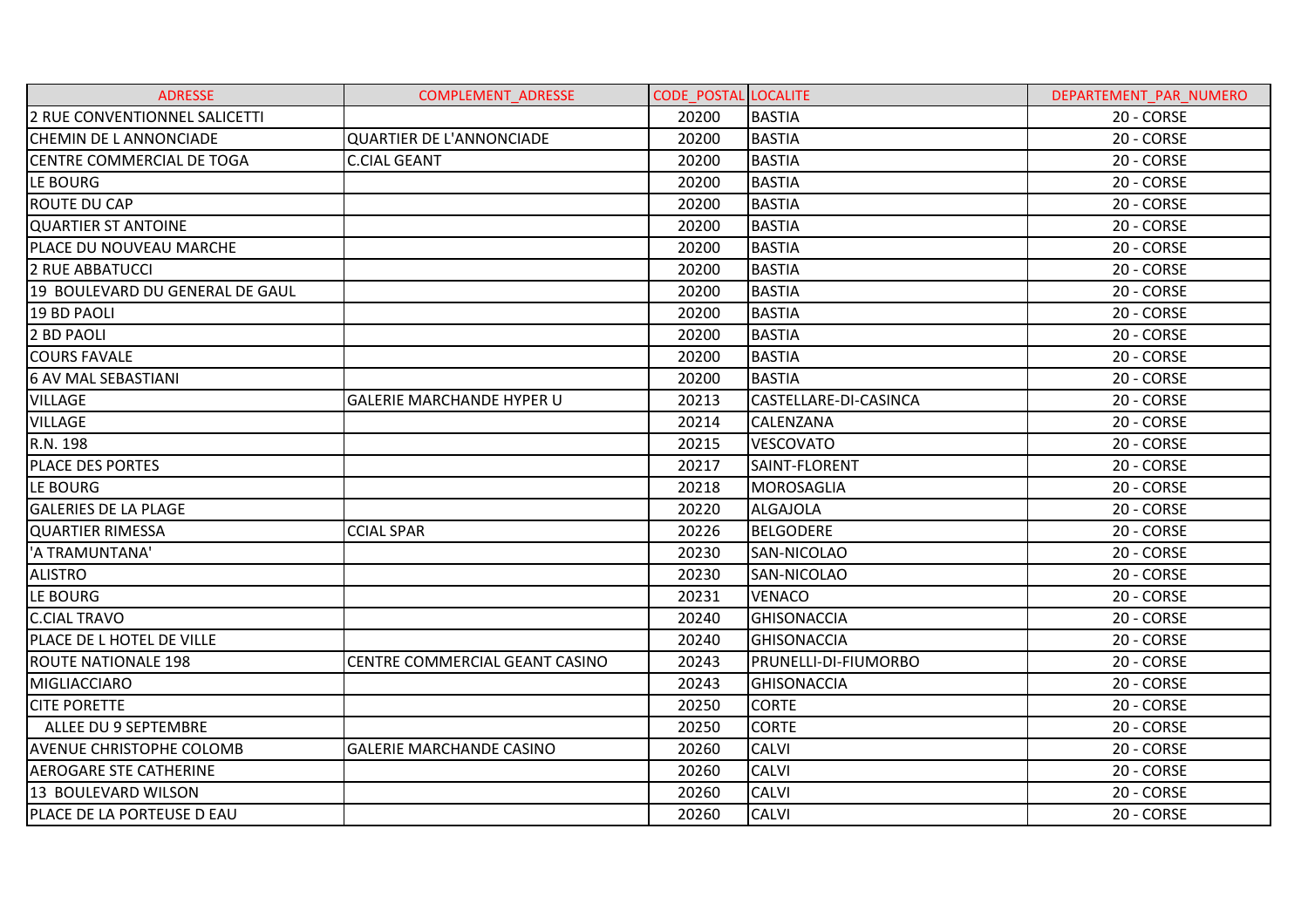| <b>ADRESSE</b>                        | <b>COMPLEMENT ADRESSE</b>          | <b>CODE POSTAL LOCALITE</b> |                 | DEPARTEMENT PAR NUMERO |
|---------------------------------------|------------------------------------|-----------------------------|-----------------|------------------------|
| <b>ROUTE DE LA CANONICA</b>           | <b>AEROPORT DE PORETTA</b>         | 20290                       | <b>LUCCIANA</b> | 20 - CORSE             |
| <b>TABAC ALBA MARANA</b>              |                                    | 20290                       | <b>BORGO</b>    | 20 - CORSE             |
| <b>CENTRE COMMERCIAL CORSAIRE</b>     |                                    | 20290                       | <b>BORGO</b>    | 20 - CORSE             |
| <b>AVENUE PAUL GIACOBBI-MONTESORO</b> |                                    | 20600                       | <b>BASTIA</b>   | 20 - CORSE             |
| <b>C.CIAL MONTESORO</b>               |                                    | 20600                       | <b>BASTIA</b>   | 20 - CORSE             |
| <b>ROUTE NATIONALE 193</b>            | <b>C.CIAL SUPER U</b>              | 20600                       | <b>BASTIA</b>   | 20 - CORSE             |
| ROUTE NATIONALE 193                   | <b>C.CIAL GEANT CASINO</b>         | 20600                       | <b>FURIANI</b>  | 20 - CORSE             |
| <b>CEPPE</b>                          | ROND POINT DE CEPPE RN 193         | 20620                       | <b>BIGUGLIA</b> | 20 - CORSE             |
| 23 AV EIFFEL                          |                                    | 21000                       | <b>DIJON</b>    | 21 - COTE-D'OR         |
| 16-18 AVENUE DE LA CONCORDE           |                                    | 21000                       | <b>DIJON</b>    | 21 - COTE-D'OR         |
| 47 RUE DES GODRANS                    |                                    | 21000                       | <b>DIJON</b>    | 21 - COTE-D'OR         |
| <b>RUE AUGUSTE FREMIET</b>            | <b>GALERIE INTERMARCHE DRAPEAU</b> | 21000                       | <b>DIJON</b>    | 21 - COTE-D'OR         |
| <b>26 RUE D'AUXONNE</b>               |                                    | 21000                       | <b>DIJON</b>    | 21 - COTE-D'OR         |
| 22 BIS RUE DES FORGES                 |                                    | 21000                       | <b>DIJON</b>    | 21 - COTE-D'OR         |
| GARE S.N.C.F.                         |                                    | 21000                       | <b>DIJON</b>    | 21 - COTE-D'OR         |
| <b>ROUTE DE LANGRES</b>               | <b>CCIAL LA TOISON D'OR</b>        | 21000                       | <b>DIJON</b>    | 21 - COTE-D'OR         |
| 12 BOULEVARD GEORGES CLEMENCEAU       | GALERIE COMMERCIALE CLEMENCEAU     | 21000                       | <b>DIJON</b>    | 21 - COTE-D'OR         |
| 7 PL DE LA REPUBLIQUE                 |                                    | 21000                       | <b>DIJON</b>    | 21 - COTE-D'OR         |
| 110 AVENUE GUSTAVE EIFFEL             |                                    | 21000                       | <b>DIJON</b>    | 21 - COTE-D'OR         |
| 61 RUE DE LA LIBERTE                  |                                    | 21000                       | <b>DIJON</b>    | 21 - COTE-D'OR         |
| 11 RUE GUILLAUME TELL                 |                                    | 21000                       | <b>DIJON</b>    | 21 - COTE-D'OR         |
| <b>76 RUE CHABOT CHARNY</b>           |                                    | 21000                       | <b>DIJON</b>    | 21 - COTE-D'OR         |
| 115 AVE DU DRAPEAU                    |                                    | 21000                       | <b>DIJON</b>    | 21 - COTE-D'OR         |
| 57 RUE J.J.ROUSSEAU                   |                                    | 21000                       | <b>DIJON</b>    | 21 - COTE-D'OR         |
| 2 RUE DANTON                          |                                    | 21000                       | <b>DIJON</b>    | 21 - COTE-D'OR         |
| 2 RUE PASTEUR                         |                                    | 21000                       | <b>DIJON</b>    | 21 - COTE-D'OR         |
| <b>61 RUE JEANNIN</b>                 |                                    | 21000                       | <b>DIJON</b>    | 21 - COTE-D'OR         |
| GARE S.N.C.F.                         |                                    | 21000                       | <b>DIJON</b>    | 21 - COTE-D'OR         |
| <b>7 RUE DE CRACOVIE</b>              |                                    | 21000                       | <b>DIJON</b>    | 21 - COTE-D'OR         |
| 7 RUE ANGELIQUE DUCOUDRAY             |                                    | 21000                       | <b>DIJON</b>    | 21 - COTE-D'OR         |
| 15 PL DARCY                           |                                    | 21000                       | <b>DIJON</b>    | 21 - COTE-D'OR         |
| 40 RUE PIRON                          |                                    | 21000                       | <b>DIJON</b>    | 21 - COTE-D'OR         |
| <b>84 RUE DE MIRANDE</b>              |                                    | 21000                       | <b>DIJON</b>    | 21 - COTE-D'OR         |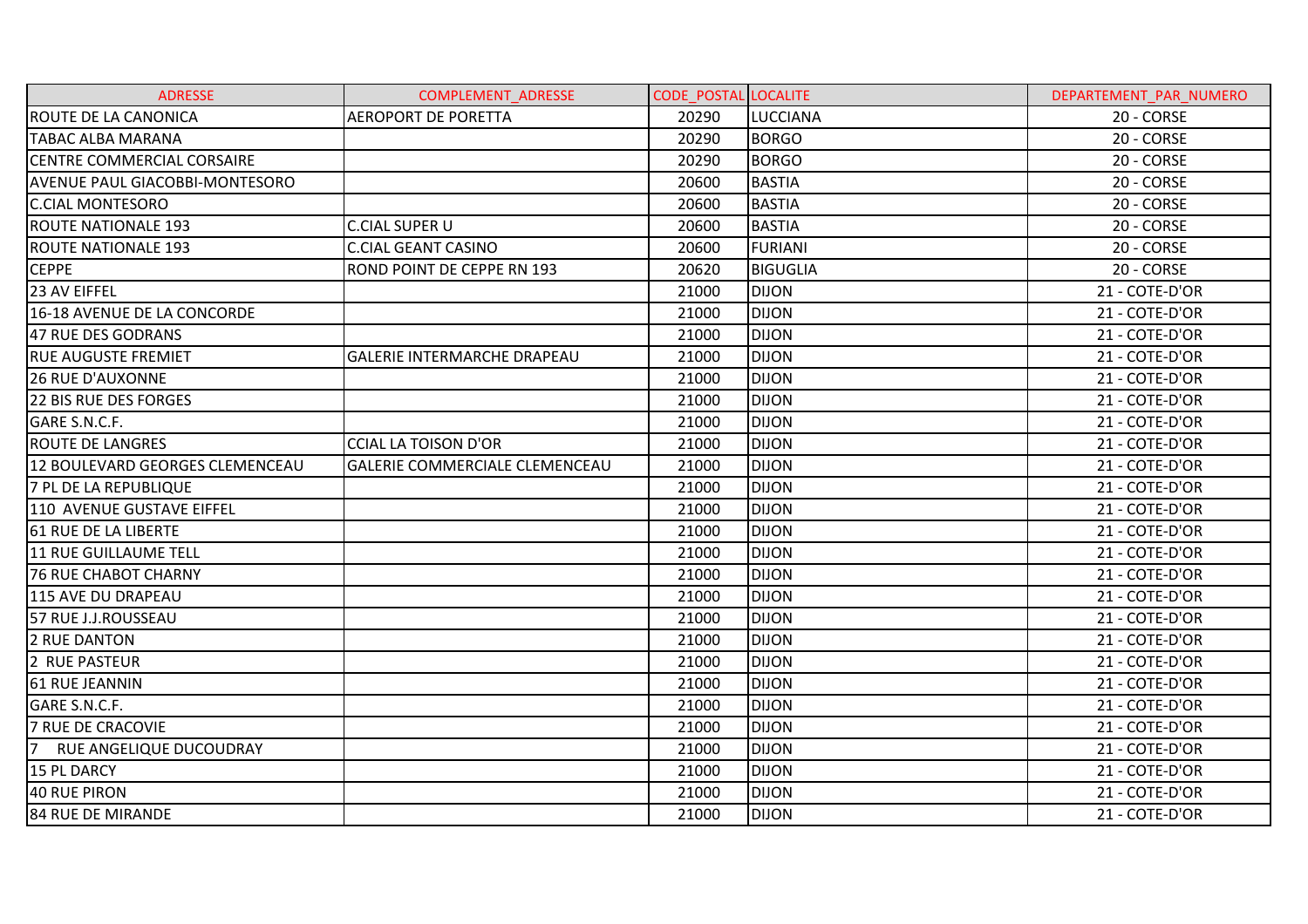| <b>ADRESSE</b>                     | <b>COMPLEMENT ADRESSE</b>             | <b>CODE POSTAL LOCALITE</b> |                            | DEPARTEMENT PAR NUMERO |
|------------------------------------|---------------------------------------|-----------------------------|----------------------------|------------------------|
| 26 RUE DU FAUBOURG ST.NICOLAS      | <b>INTERMARCHE DES SAVERNEYS</b>      | 21121                       | <b>DIJON</b>               | 21 - COTE-D'OR         |
| <b>86 RUE EMILE GRUET</b>          |                                       | 21130                       | <b>AUXONNE</b>             | 21 - COTE-D'OR         |
| 8 RUE DE LA LIBERTE                |                                       | 21140                       | SEMUR-EN-AUXOIS            | 21 - COTE-D'OR         |
| <b>RUE CHAMP DE LA PERDRIX</b>     | ZAC CHAMP A LA PERDRIX                | 21140                       | SEMUR-EN-AUXOIS            | 21 - COTE-D'OR         |
| <b>CHEMIN DES VIGNES BLANCHES</b>  | ZAC                                   | 21160                       | PERRIGNY-LES-DIJON         | 21 - COTE-D'OR         |
| 13 RUE GUSTAVE EIFFEL              |                                       | 21200                       | <b>BEAUNE</b>              | 21 - COTE-D'OR         |
| 12 RUE CARNOT                      |                                       | 21200                       | <b>BEAUNE</b>              | 21 - COTE-D'OR         |
| 8 PLACE DE LA HALLE                |                                       | 21200                       | <b>BEAUNE</b>              | 21 - COTE-D'OR         |
| 11 RUE DE LORRAINE                 |                                       | 21200                       | <b>BEAUNE</b>              | 21 - COTE-D'OR         |
| 5 PETITE PLACE CARNOT              |                                       | 21200                       | <b>BEAUNE</b>              | 21 - COTE-D'OR         |
| <b>AVENUE DU GENERAL DE GAULLE</b> | <b>GAL MARCHANDE C.CIAL CARREFOUR</b> | 21200                       | <b>BEAUNE</b>              | 21 - COTE-D'OR         |
| 1 RUE DU MARCHE                    |                                       | 21210                       | SAULIEU                    | 21 - COTE-D'OR         |
| 42 RUE DE LA LIBERATION            |                                       | 21240                       | <b>TALANT</b>              | 21 - COTE-D'OR         |
| 33 RUE DES ARANDES                 |                                       | 21240                       | <b>TALANT</b>              | 21 - COTE-D'OR         |
| <b>8 RUE CHARLES DULLIN</b>        |                                       | 21240                       | <b>TALANT</b>              | 21 - COTE-D'OR         |
| 12 RUE DE LA REPUBLIQUE            |                                       | 21320                       | POUILLY-EN-AUXOIS          | 21 - COTE-D'OR         |
| <b>AVENUE NOEL NAVOIZAT</b>        | <b>MAGASIN AUCHAN</b>                 | 21400                       | <b>CHATILLON-SUR-SEINE</b> | 21 - COTE-D'OR         |
| 84 ROUTE DE DIJON                  |                                       | 21600                       | <b>LONGVIC</b>             | 21 - COTE-D'OR         |
| 20 RUE FAGON                       |                                       | 21700                       | NUITS-SAINT-GEORGES        | 21 - COTE-D'OR         |
| 12 RUE CHARLES ARNOULT             |                                       | 21700                       | NUITS-SAINT-GEORGES        | 21 - COTE-D'OR         |
| <b>AVENUE DE BOURGOGNE</b>         |                                       | 21800                       | <b>QUETIGNY</b>            | 21 - COTE-D'OR         |
| <b>COURS DE GRAY</b>               | 1160 COURS DE GRAY                    | 21850                       | SAINT-APOLLINAIRE          | 21 - COTE-D'OR         |
| 27 RUE JOUALLAN                    |                                       | 22000                       | SAINT-BRIEUC               | 22 - COTES-D'ARMOR     |
| 16 RUE CHATEAUBRIAND               |                                       | 22000                       | SAINT-BRIEUC               | 22 - COTES-D'ARMOR     |
| 1 RUE SAINTE BARBE                 |                                       | 22000                       | SAINT-BRIEUC               | 22 - COTES-D'ARMOR     |
| 1 RUE DE PAIMPONT                  |                                       | 22000                       | SAINT-BRIEUC               | 22 - COTES-D'ARMOR     |
| <b>6 PLACE DE LA CITE</b>          |                                       | 22000                       | <b>SAINT-BRIEUC</b>        | 22 - COTES-D'ARMOR     |
| 2 RUE DES 3 FRERES MERLIN          |                                       | 22000                       | SAINT-BRIEUC               | 22 - COTES-D'ARMOR     |
| 11 RUE ST FRANCOIS                 |                                       | 22000                       | SAINT-BRIEUC               | 22 - COTES-D'ARMOR     |
| GARE S.N.C.F.                      |                                       | 22000                       | SAINT-BRIEUC               | 22 - COTES-D'ARMOR     |
| 21 RUE CARNOT                      |                                       | 22100                       | <b>DINAN</b>               | 22 - COTES-D'ARMOR     |
| 10 PLACE DUCLOS                    |                                       | 22100                       | <b>DINAN</b>               | 22 - COTES-D'ARMOR     |
| <b>CENTRE COMMERCIAL DU CHENE</b>  |                                       | 22100                       | <b>QUEVERT</b>             | 22 - COTES-D'ARMOR     |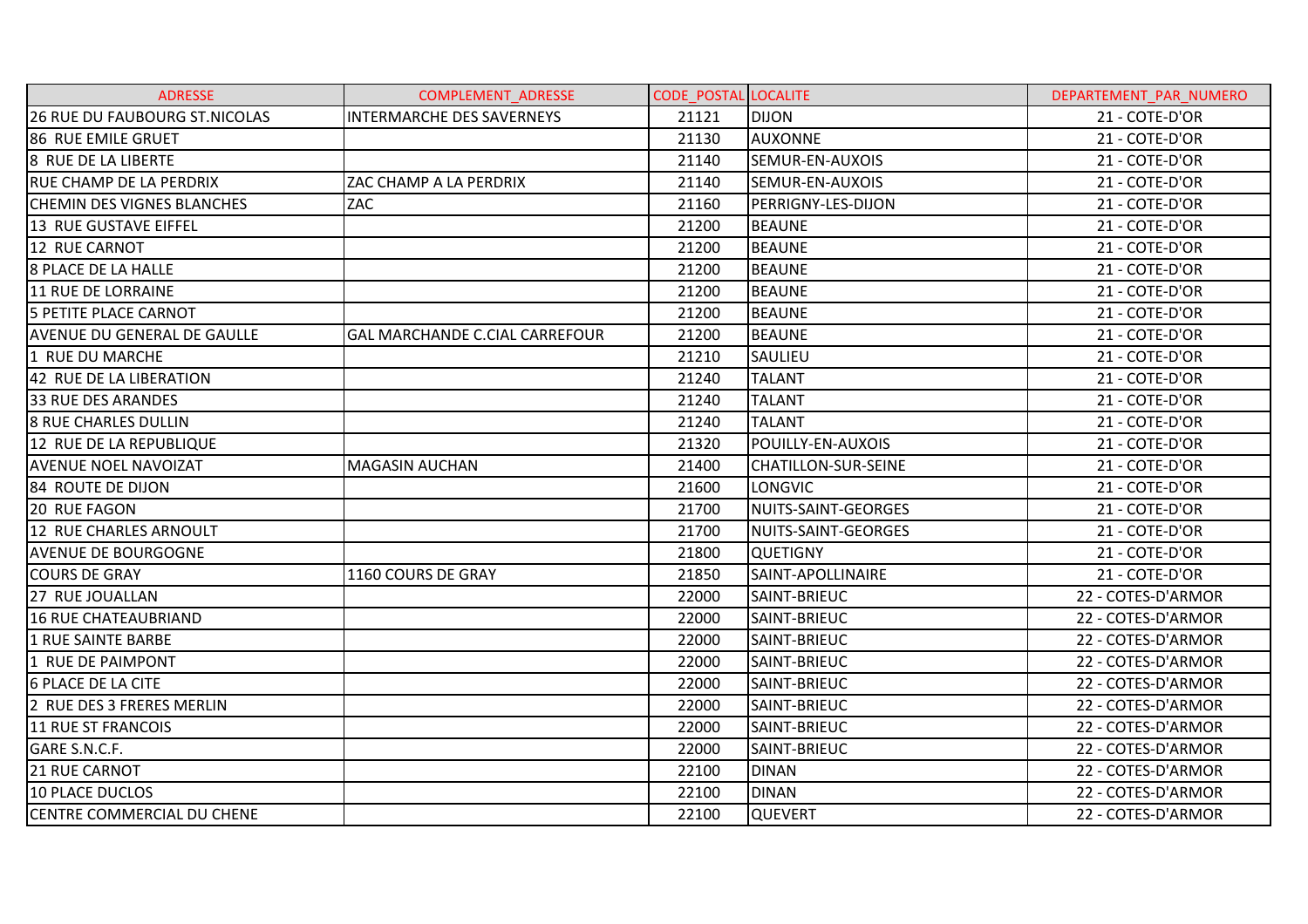| <b>ADRESSE</b>                   | COMPLEMENT_ADRESSE               | CODE POSTAL LOCALITE |                      | DEPARTEMENT_PAR_NUMERO |
|----------------------------------|----------------------------------|----------------------|----------------------|------------------------|
| <b>6 RUE THIERS</b>              |                                  | 22100                | <b>DINAN</b>         | 22 - COTES-D'ARMOR     |
| LE BOURG                         | <b>C.CIAL LECLERC</b>            | 22100                | <b>DINAN</b>         | 22 - COTES-D'ARMOR     |
| 14 RUE DE L'APPORT               |                                  | 22100                | <b>DINAN</b>         | 22 - COTES-D'ARMOR     |
| ZONE ARTISANALE DE GOASNEL       | PRAT STANGOERIN C.CIAL CAP VERT  | 22110                | <b>ROSTRENEN</b>     | 22 - COTES-D'ARMOR     |
| 37 RUE DE PENTHIEVRE             | <b>C.CIAL DE LA BAIE</b>         | 22120                | <b>YFFINIAC</b>      | 22 - COTES-D'ARMOR     |
| RUE DU CONNETABLE DE CLISSON     |                                  | 22130                | <b>PLANCOET</b>      | 22 - COTES-D'ARMOR     |
| 13 PLACE DE LA REPUBLIQUE        |                                  | 22170                | <b>CHATELAUDREN</b>  | 22 - COTES-D'ARMOR     |
| <b>RUE DU GRAND QUARTIER</b>     |                                  | 22190                | <b>PLERIN</b>        | 22 - COTES-D'ARMOR     |
| <b>ZAC DE L ARRIVEE</b>          |                                  | 22190                | <b>PLERIN</b>        | 22 - COTES-D'ARMOR     |
| GARE S.N.C.F.                    |                                  | 22200                | <b>GUINGAMP</b>      | 22 - COTES-D'ARMOR     |
| 40 RUE NOTRE DAME                |                                  | 22200                | <b>GUINGAMP</b>      | 22 - COTES-D'ARMOR     |
| <b>3 ROUTE DE CORLAY</b>         |                                  | 22200                | <b>GUINGAMP</b>      | 22 - COTES-D'ARMOR     |
| <b>AVENUE DU GOELO</b>           | ROND POINT DU KERHOLLO-RTE LANVO | 22200                | SAINT-AGATHON        | 22 - COTES-D'ARMOR     |
| <b>ROND POINT KENNEDY</b>        | <b>CARREFOUR GUINGAMP</b>        | 22200                | <b>GUINGAMP</b>      | 22 - COTES-D'ARMOR     |
| <b>BOULEVARD JEAN GUEHENNO</b>   |                                  | 22220                | <b>TREGUIER</b>      | 22 - COTES-D'ARMOR     |
| 9 PLACE DU MARTRAY               |                                  | 22220                | <b>TREGUIER</b>      | 22 - COTES-D'ARMOR     |
| PLACE DE CHAMBLY                 |                                  | 22240                | FREHEL               | 22 - COTES-D'ARMOR     |
| 35 RUE DES FONTAINES             |                                  | 22290                | <b>LANVOLLON</b>     | 22 - COTES-D'ARMOR     |
| <b>ROUTE DE TREGUIER</b>         |                                  | 22300                | <b>LANNION</b>       | 22 - COTES-D'ARMOR     |
| 11 AVENUE DU GAL DE GAULLE       |                                  | 22300                | <b>LANNION</b>       | 22 - COTES-D'ARMOR     |
| <b>QUAI D AIGUILLON</b>          |                                  | 22300                | <b>LANNION</b>       | 22 - COTES-D'ARMOR     |
| <b>ROUTE DE PERROS</b>           |                                  | 22300                | <b>LANNION</b>       | 22 - COTES-D'ARMOR     |
| <b>ROUTE DE PERROS</b>           |                                  | 22300                | <b>LANNION</b>       | 22 - COTES-D'ARMOR     |
| 10 RUE SAINT MALO                |                                  | 22300                | <b>LANNION</b>       | 22 - COTES-D'ARMOR     |
| LES QUATRES CHEMINS              |                                  | 22310                | PLESTIN-LES-GREVES   | 22 - COTES-D'ARMOR     |
| 12 PLACE DE LA MAIRIE            |                                  | 22310                | PLESTIN-LES-GREVES   | 22 - COTES-D'ARMOR     |
| 1 RUE JULES VERNE                |                                  | 22360                | LANGUEUX             | 22 - COTES-D'ARMOR     |
| 1 RUE JULES VERNE                | <b>CENTRE CIAL CARREFOUR</b>     | 22360                | LANGUEUX             | 22 - COTES-D'ARMOR     |
| 7 RUE AMIRAL CHARNER             |                                  | 22370                | PLENEUF-VAL-ANDRE    | 22 - COTES-D'ARMOR     |
| 15 RUE DE SAINT ALBAN            | <b>C.CIAL DES CHENES</b>         | 22370                | PLENEUF-VAL-ANDRE    | 22 - COTES-D'ARMOR     |
| 20 BOULEVARD DUPONCHEL           |                                  | 22380                | SAINT-CAST-LE-GUILDO | 22 - COTES-D'ARMOR     |
| <b>RUE DE LA COLLINE</b>         |                                  | 22400                | LAMBALLE             | 22 - COTES-D'ARMOR     |
| <b>AVENUE GEORGES CLEMENCEAU</b> | CENTRE COMMERCIAL DU CHALET      | 22400                | LAMBALLE             | 22 - COTES-D'ARMOR     |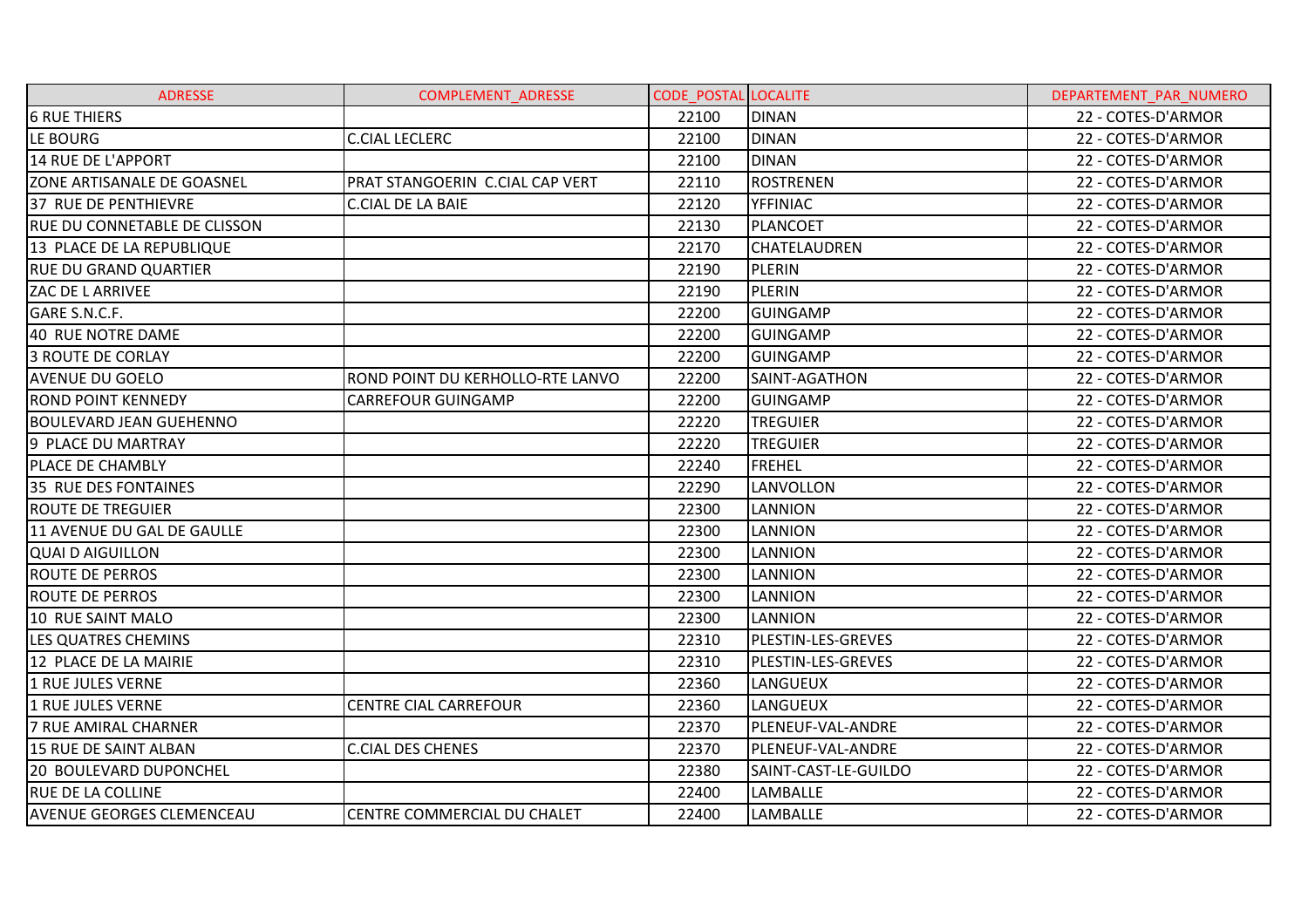| <b>ADRESSE</b>                   | COMPLEMENT_ADRESSE           | <b>CODE POSTAL LOCALITE</b> |                       | DEPARTEMENT_PAR_NUMERO |
|----------------------------------|------------------------------|-----------------------------|-----------------------|------------------------|
| 25 RUE DU GENERAL LECLERC        |                              | 22400                       | <b>LAMBALLE</b>       | 22 - COTES-D'ARMOR     |
| 1 BOULEVARD DU GENERAL DE GAULL  |                              | 22410                       | SAINT-QUAY-PORTRIEUX  | 22 - COTES-D'ARMOR     |
| <b>ESPLANADE DU NOUVEAU PORT</b> |                              | 22410                       | SAINT-QUAY-PORTRIEUX  | 22 - COTES-D'ARMOR     |
| 7 RUE FOCH                       |                              | 22430                       | <b>ERQUY</b>          | 22 - COTES-D'ARMOR     |
| <b>RUE DES JEANNETTES</b>        | <b>SUPER U</b>               | 22430                       | <b>ERQUY</b>          | 22 - COTES-D'ARMOR     |
| <b>2 RUE DU CARPONT</b>          | <b>C.CIAL LE CARPONT</b>     | 22440                       | PLOUFRAGAN            | 22 - COTES-D'ARMOR     |
| <b>RUE DES LANDES</b>            | ZA DES LANDES                | 22490                       | PLOUER-SUR-RANCE      | 22 - COTES-D'ARMOR     |
| 2 RUE RAYMOND PELLIER            |                              | 22500                       | PAIMPOL               | 22 - COTES-D'ARMOR     |
| 5 PLACE DE LA REPUBLIQUE         |                              | 22500                       | PAIMPOL               | 22 - COTES-D'ARMOR     |
| 7 QUAI MORAND                    | <b>LA CIVETTE</b>            | 22500                       | PAIMPOL               | 22 - COTES-D'ARMOR     |
| <b>ZONE ARTISANALE</b>           | ROUTE DE LANION PARC RICHARD | 22500                       | PAIMPOL               | 22 - COTES-D'ARMOR     |
| ZONE ARTISANALE DES PRES CALANS  | SUPER U                      | 22520                       | <b>BINIC</b>          | 22 - COTES-D'ARMOR     |
| <b>ROUTE DE SAINT CAST</b>       | <b>C.CIAL LES PROMENADES</b> | 22550                       | <b>MATIGNON</b>       | 22 - COTES-D'ARMOR     |
| <b>SAINT GONERY</b>              |                              | 22580                       | PLOUGRESCANT          | 22 - COTES-D'ARMOR     |
| 23 PLACE DU MARECHAL FOCH        |                              | 22580                       | PLOUHA                | 22 - COTES-D'ARMOR     |
| <b>RUE DE KERIBET</b>            | ZONE DE KERIBET INTERMARCHE  | 22590                       | <b>PORDIC</b>         | 22 - COTES-D'ARMOR     |
| 10 RUE DE SAINT BRIEUC           |                              | 22590                       | <b>PORDIC</b>         | 22 - COTES-D'ARMOR     |
| 10 RUE NOTRE DAME                |                              | 22600                       | LOUDEAC               | 22 - COTES-D'ARMOR     |
| 73 BOULEVARD DE PENTHIEVRE       |                              | 22600                       | <b>LOUDEAC</b>        | 22 - COTES-D'ARMOR     |
| 14 PLACE DE L HOTEL DE VILLE     |                              | 22700                       | PERROS-GUIREC         | 22 - COTES-D'ARMOR     |
| LIEU DIT KERLIVIEC               | ROUTE DE PERROS              | 22700                       | SAINT-QUAY-PERROS     | 22 - COTES-D'ARMOR     |
| 19 PLACE DE L EGLISE             |                              | 22700                       | <b>PERROS-GUIREC</b>  | 22 - COTES-D'ARMOR     |
| <b>RUE DE LANNION</b>            | <b>CARREFOUR MARKET</b>      | 22710                       | PENVENAN              | 22 - COTES-D'ARMOR     |
| 8 RUE DE LA POSTE                |                              | 22710                       | PENVENAN              | 22 - COTES-D'ARMOR     |
| 3 PLACE SAINTE ANNE              |                              | 22730                       | <b>TREGASTEL</b>      | 22 - COTES-D'ARMOR     |
| <b>RUE DE POULL PALUD</b>        |                              | 22730                       | <b>TREGASTEL</b>      | 22 - COTES-D'ARMOR     |
| <b>GRANDE RUE</b>                |                              | 22750                       | SAINT-JACUT-DE-LA-MER | 22 - COTES-D'ARMOR     |
| 14 RUE DU PONCEL                 |                              | 22770                       | <b>LANCIEUX</b>       | 22 - COTES-D'ARMOR     |
| <b>ROND POINT VILLENEUVE</b>     | <b>BP 267</b>                | 22800                       | SAINT-BRANDAN         | 22 - COTES-D'ARMOR     |
| <b>5 PLACE DU CENTRE</b>         |                              | 22870                       | ILE-DE-BREHAT         | 22 - COTES-D'ARMOR     |
| 46 AVENUE D AUVERGNE             | <b>CENTRE CIAL CARREFOUR</b> | 23000                       | <b>GUERET</b>         | 23 - CREUSE            |
| <b>3 RUE DU MARCHE</b>           |                              | 23000                       | <b>GUERET</b>         | 23 - CREUSE            |
| 36 AVE DU BERRY - CENTRE LECLERC |                              | 23000                       | <b>GUERET</b>         | 23 - CREUSE            |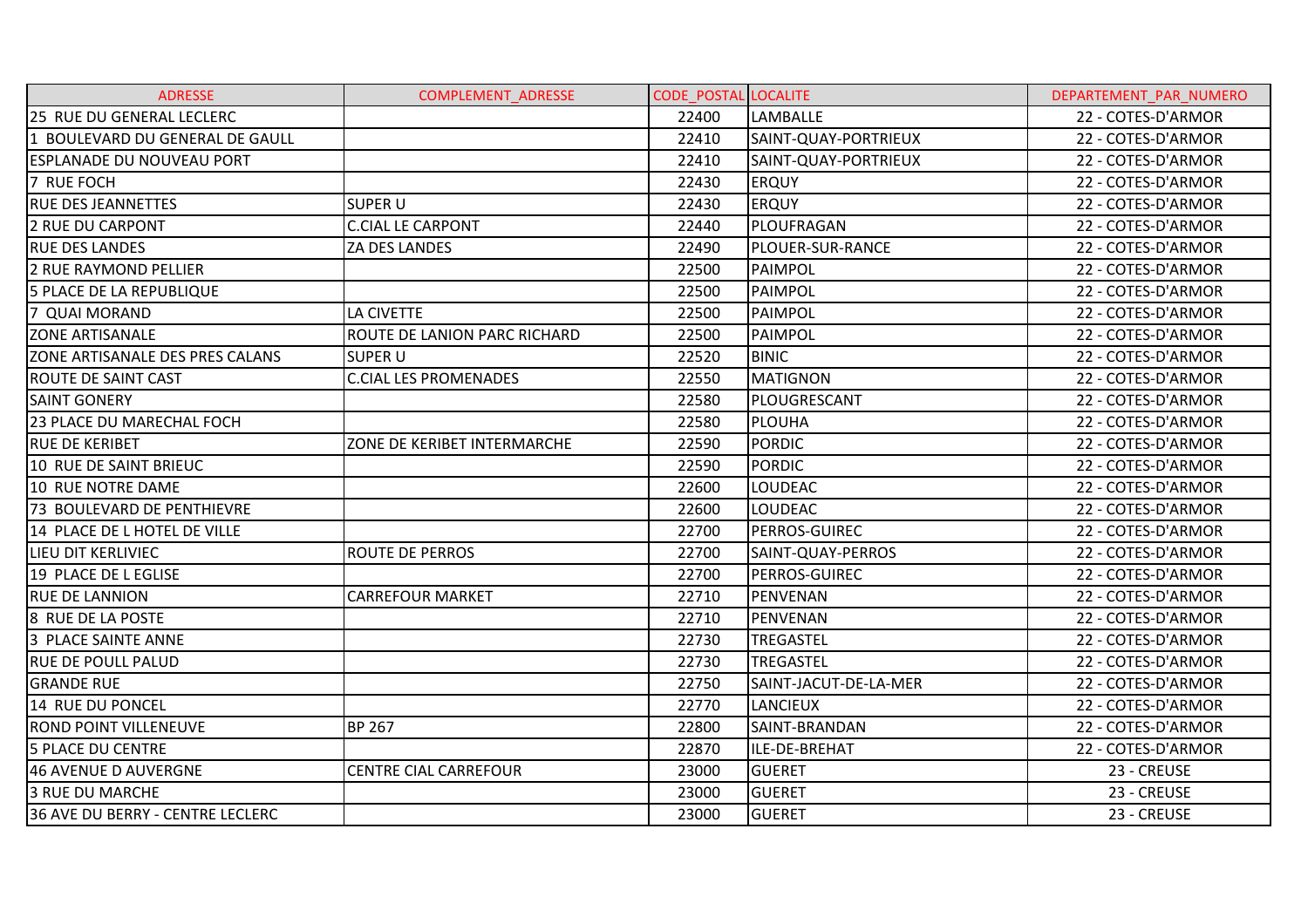| <b>ADRESSE</b>                         | COMPLEMENT_ADRESSE                   | <b>CODE POSTAL LOCALITE</b> |                          | DEPARTEMENT PAR NUMERO |
|----------------------------------------|--------------------------------------|-----------------------------|--------------------------|------------------------|
| 7 PLACE BONNYAUD                       | 23011 GUERET CEDEX                   | 23000                       | <b>GUERET</b>            | 23 - CREUSE            |
| <b>AVENUE JEAN JAURES</b>              | <b>C.CIAL LECLERC</b>                | 23300                       | SOUTERRAINE              | 23 - CREUSE            |
| <b>RUE FRANCOIS DURAND</b>             |                                      | 23300                       | SOUTERRAINE              | 23 - CREUSE            |
| 9B RUE ZIZIM                           |                                      | 23400                       | <b>BOURGANEUF</b>        | 23 - CREUSE            |
| <b>RUE DE VASSIVIERE</b>               |                                      | 23460                       | ROYERE-DE-VASSIVIERE     | 23 - CREUSE            |
| 3 GRANDE RUE                           |                                      | 23500                       | FELLETIN                 | 23 - CREUSE            |
| 16 RUE CLOS CHASSAING                  | <b>GALERIE MARCHANDE SUPERMARCHE</b> | 24000                       | <b>PERIGUEUX</b>         | 24 - DORDOGNE          |
| 15 COURS MICHEL DE MONTAIGNE           |                                      | 24000                       | PERIGUEUX                | 24 - DORDOGNE          |
| <b>8 COURS TOURNY</b>                  |                                      | 24000                       | PERIGUEUX                | 24 - DORDOGNE          |
| <b>PLACE BUGEAUD</b>                   |                                      | 24000                       | PERIGUEUX                | 24 - DORDOGNE          |
| <b>6 RUE SALINIERE</b>                 |                                      | 24000                       | PERIGUEUX                | 24 - DORDOGNE          |
| 11 RUE DENIS PAPIN                     | <b>HALL DE GARE SNCF</b>             | 24000                       | <b>PERIGUEUX</b>         | 24 - DORDOGNE          |
| LIEU DIT LA CAVAILLE                   | C.CIAL LECLERC LES RIVES DE LA D     | 24100                       | <b>BERGERAC</b>          | 24 - DORDOGNE          |
| <b>28 PCE GAMBETTA</b>                 |                                      | 24100                       | <b>BERGERAC</b>          | 24 - DORDOGNE          |
| 12 RUE DU DOCTEUR BRETON               |                                      | 24100                       | <b>BERGERAC</b>          | 24 - DORDOGNE          |
| LECLERC ROUTE DE PERIGUEUX             |                                      | 24100                       | <b>BERGERAC</b>          | 24 - DORDOGNE          |
| 3<br>PL DU MAL DE LATTRE DE TASS       |                                      | 24100                       | <b>BERGERAC</b>          | 24 - DORDOGNE          |
| 11 BOULEVARD AUGUSTE COMTE             |                                      | 24100                       | <b>BERGERAC</b>          | 24 - DORDOGNE          |
| <b>BOULEVARD DE LATTRE DE TASSIGNY</b> | <b>C.CIAL LECLERC</b>                | 24110                       | SAINT-ASTIER             | 24 - DORDOGNE          |
| 14 AVENUE CHARLES DE GAULLE            |                                      | 24120                       | TERRASSON-LA-VILLEDIEU   | 24 - DORDOGNE          |
| <b>21, RUE GENERAL COURNARIE</b>       |                                      | 24120                       | TERRASSON-LA-VILLEDIEU   | 24 - DORDOGNE          |
| <b>ROUTE DE PERIGUEUX</b>              | C CIAL SUPER U                       | 24160                       | SAINT-MARTIAL-D'ALBAREDE | 24 - DORDOGNE          |
| 27 PLACE BUGEAUD                       |                                      | 24160                       | <b>EXCIDEUIL</b>         | 24 - DORDOGNE          |
| <b>ROUTE DU BUISSON</b>                |                                      | 24170                       | SIORAC-EN-PERIGORD       | 24 - DORDOGNE          |
| 2 RUE DU DOCTEUR LEGER                 |                                      | 24190                       | <b>NEUVIC</b>            | 24 - DORDOGNE          |
| <b>CHEMIN DES SABLES</b>               |                                      | 24200                       | SARLAT-LA-CANEDA         | 24 - DORDOGNE          |
| 2 RUE VICTOR HUGO                      |                                      | 24200                       | SARLAT-LA-CANEDA         | 24 - DORDOGNE          |
| <b>33B AVENUE THIERS</b>               |                                      | 24200                       | SARLAT-LA-CANEDA         | 24 - DORDOGNE          |
| <b>AVENUE DE LA DORDOGNE</b>           | <b>SUPERMARCHE CASINO</b>            | 24200                       | SARLAT-LA-CANEDA         | 24 - DORDOGNE          |
| LA CROIX ROUGE                         | C CIAL CHAMPION                      | 24200                       | SARLAT-LA-CANEDA         | 24 - DORDOGNE          |
| 8 RUE DE PARIS                         |                                      | 24260                       | <b>BUGUE</b>             | 24 - DORDOGNE          |
| LA PISTE RTE DU BUISSON                |                                      | 24260                       | <b>BUGUE</b>             | 24 - DORDOGNE          |
| 3 QUAI MERILHOU                        |                                      | 24290                       | <b>MONTIGNAC</b>         | 24 - DORDOGNE          |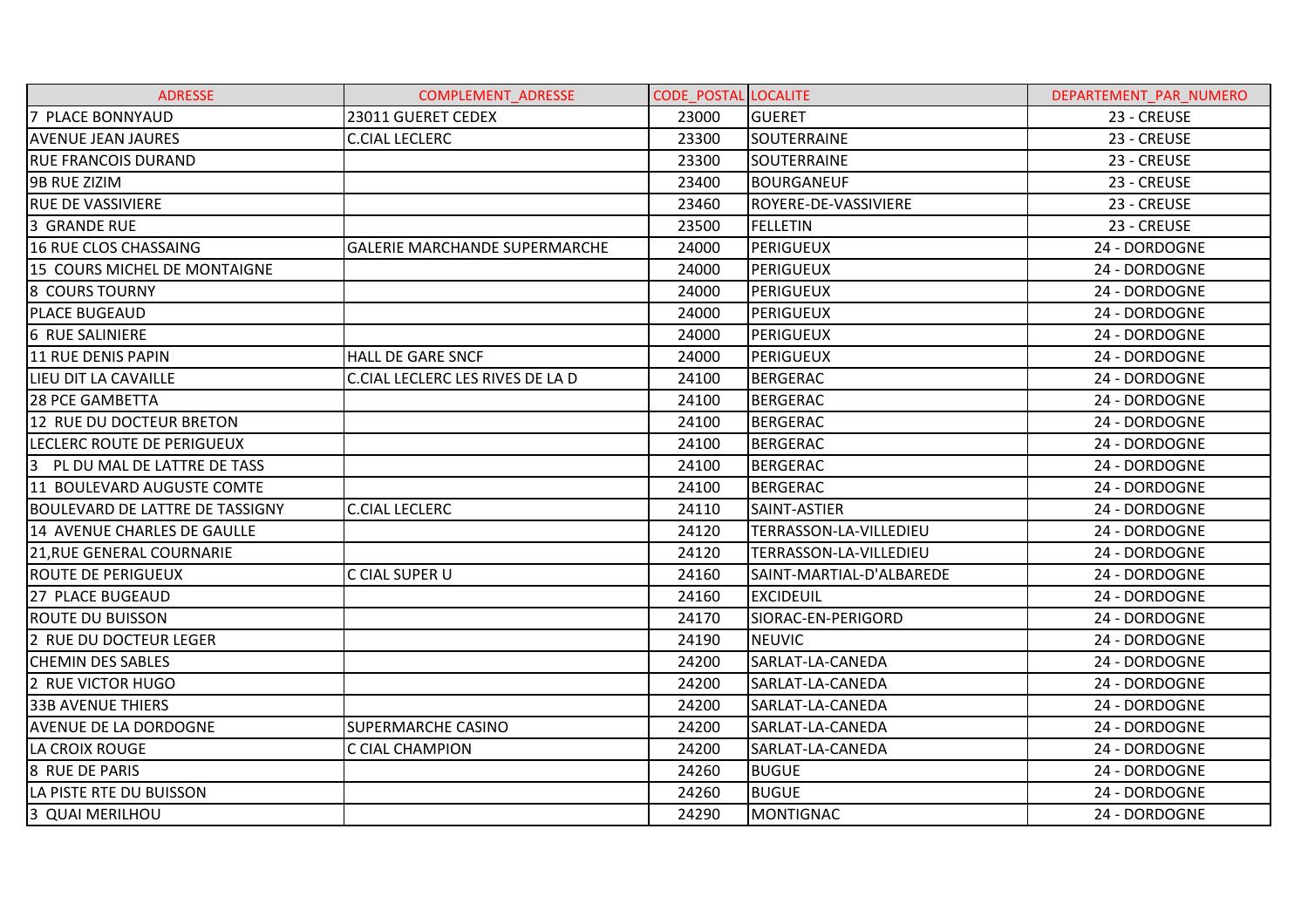| <b>ADRESSE</b>                     | COMPLEMENT_ADRESSE              | <b>CODE POSTAL LOCALITE</b> |                                  | DEPARTEMENT PAR NUMERO |
|------------------------------------|---------------------------------|-----------------------------|----------------------------------|------------------------|
| 33 RUE DU 4 SEPTEMBRE              |                                 | 24290                       | <b>MONTIGNAC</b>                 | 24 - DORDOGNE          |
| <b>ROUTE DE THONAC</b>             | <b>INTERMARCHE</b>              | 24290                       | <b>MONTIGNAC</b>                 | 24 - DORDOGNE          |
| <b>AVENUE JULES FERRY</b>          | <b>SUPER U</b>                  | 24300                       | <b>NONTRON</b>                   | 24 - DORDOGNE          |
| 4 RUE DE VERDUN                    |                                 | 24300                       | <b>NONTRON</b>                   | 24 - DORDOGNE          |
| 58 RUE GAMBETTA                    |                                 | 24310                       | <b>BRANTOME</b>                  | 24 - DORDOGNE          |
| PLACE DE LA MAIRIE<br>11           |                                 | 24320                       | VERTEILLAC                       | 24 - DORDOGNE          |
| 33 RUE PIERRE DEGAIL               |                                 | 24340                       | <b>MAREUIL</b>                   | 24 - DORDOGNE          |
| 5 RUE DE LA LIBERATION             |                                 | 24360                       | PIEGUT-PLUVIERS                  | 24 - DORDOGNE          |
| <b>RUE BERTRAN DE BORN</b>         |                                 | 24390                       | <b>HAUTEFORT</b>                 | 24 - DORDOGNE          |
| <b>PROMENADE DES SAULES</b>        |                                 | 24460                       | <b>AGONAC</b>                    | 24 - DORDOGNE          |
| <b>PLACE MIANNE</b>                |                                 | 24480                       | <b>BUISSON-DE-CADOUIN</b>        | 24 - DORDOGNE          |
| 9 PLACE GAMBETTA                   |                                 | 24500                       | <b>EYMET</b>                     | 24 - DORDOGNE          |
| 52 GRAND RUE                       |                                 | 24560                       | <b>ISSIGEAC</b>                  | 24 - DORDOGNE          |
| <b>AVENUE DU GENERAL DE GAULLE</b> |                                 | 24580                       | ROUFFIGNAC-SAINT-CERNIN-DE-REILH | 24 - DORDOGNE          |
| 8 PLACE NATIONALE                  |                                 | 24600                       | RIBERAC                          | 24 - DORDOGNE          |
| <b>RUE PRINCIPALE</b>              |                                 | 24620                       | EYZIES-DE-TAYAC-SIREUIL          | 24 - DORDOGNE          |
| ZONE D ACTIVITE CREA VALLEE SUD    |                                 | 24660                       | NOTRE-DAME-DE-SANILHAC           | 24 - DORDOGNE          |
| 53, AVENUE GENERAL DE GAULLE       |                                 | 24660                       | COULOUNIEIX-CHAMIERS             | 24 - DORDOGNE          |
| 7 AVENUE JEAN MOULIN               |                                 | 24700                       | MONTPON-MENESTEROL               | 24 - DORDOGNE          |
| PLACE DE LA RESISTANCE             |                                 | 24750                       | TRELISSAC                        | 24 - DORDOGNE          |
| <b>RUE DU CLOS</b>                 | CENTRE COMMERCIAL HYPER U       | 24750                       | <b>BOULAZAC</b>                  | 24 - DORDOGNE          |
| <b>AVENUE GEORGES POMPIDOU</b>     | PRESSE LES ROMAINS              | 24750                       | <b>TRELISSAC</b>                 | 24 - DORDOGNE          |
| CENTRE COMMERCIAL LA FEUILLERAIE   |                                 | 24750                       | <b>TRELISSAC</b>                 | 24 - DORDOGNE          |
| 10 PLACE DU MARECHAL FOCH          |                                 | 24800                       | <b>THIVIERS</b>                  | 24 - DORDOGNE          |
| 20 RUE DE LAMITIE                  |                                 | 25000                       | <b>BESANCON</b>                  | 25 - DOUBS             |
| <b>RUE RENE CHAR</b>               | ZAC CHATEAUFARINE               | 25000                       | <b>BESANCON</b>                  | 25 - DOUBS             |
| 2 AVENUE DE LA PAIX                |                                 | 25000                       | <b>BESANCON</b>                  | 25 - DOUBS             |
| <b>2 RUE RENE CHAR</b>             | CENTRE COMMERCIAL GEANT CASINO  | 25000                       | <b>BESANCON</b>                  | 25 - DOUBS             |
| <b>RUE DE DOLE</b>                 | CENTRE COMMERCIAL CHATEAUFARINE | 25000                       | <b>BESANCON</b>                  | 25 - DOUBS             |
| <b>16 BD CHURCHILL</b>             |                                 | 25000                       | <b>BESANCON</b>                  | 25 - DOUBS             |
| 61 RUE DE BELFORT                  |                                 | 25000                       | <b>BESANCON</b>                  | 25 - DOUBS             |
| <b>32 RUE DE BELFORT</b>           |                                 | 25000                       | <b>BESANCON</b>                  | 25 - DOUBS             |
| 110 RUE DE DOLE                    |                                 | 25000                       | <b>BESANCON</b>                  | 25 - DOUBS             |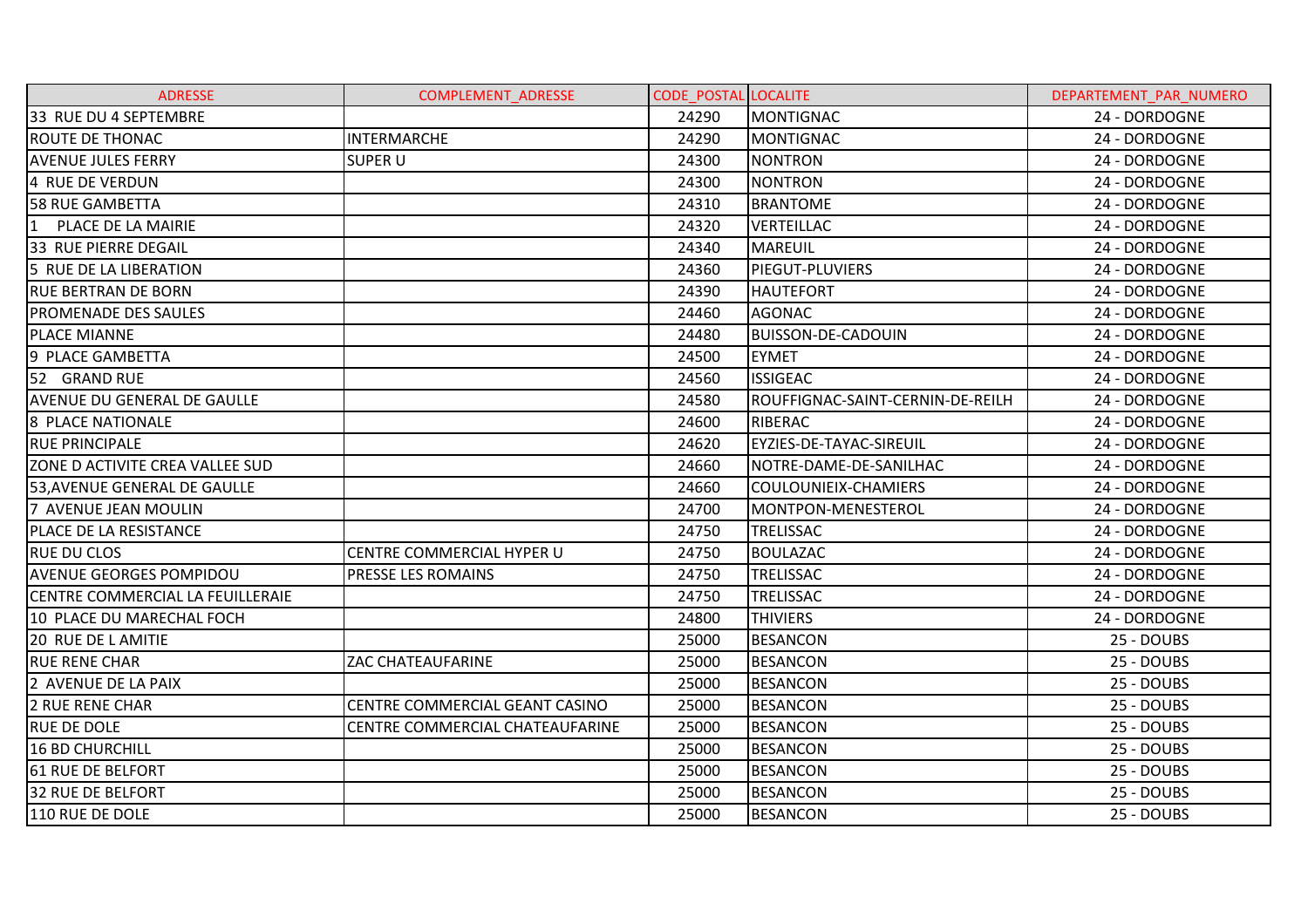| <b>ADRESSE</b>                   | <b>COMPLEMENT ADRESSE</b>       | <b>CODE POSTAL LOCALITE</b> |                        | DEPARTEMENT PAR NUMERO |
|----------------------------------|---------------------------------|-----------------------------|------------------------|------------------------|
| <b>30 CHEMIN DES VAREILLES</b>   |                                 | 25000                       | <b>BESANCON</b>        | 25 - DOUBS             |
| 008 RUE BATTANT                  |                                 | 25000                       | <b>BESANCON</b>        | 25 - DOUBS             |
| <b>5 AV CARNOT</b>               |                                 | 25000                       | <b>BESANCON</b>        | 25 - DOUBS             |
| <b>1 GRANDE RUE</b>              |                                 | 25000                       | <b>BESANCON</b>        | 25 - DOUBS             |
| <b>26 RUE DES GRANGES</b>        |                                 | 25000                       | <b>BESANCON</b>        | 25 - DOUBS             |
| <b>3 RUE DES GRANGES</b>         |                                 | 25000                       | <b>BESANCON</b>        | 25 - DOUBS             |
| <b>76 RUE DES GRANGES</b>        |                                 | 25000                       | <b>BESANCON</b>        | 25 - DOUBS             |
| 113 GRANDE RUE                   |                                 | 25000                       | <b>BESANCON</b>        | 25 - DOUBS             |
| 6 RUE DE L ORME DE CHAMARS       |                                 | 25000                       | <b>BESANCON</b>        | 25 - DOUBS             |
| <b>58 GRANDE RUE</b>             |                                 | 25000                       | <b>BESANCON</b>        | 25 - DOUBS             |
| <b>ZAC DE CHAMPVANS</b>          | RUE ROSA LUXEMBURG              | 25110                       | <b>BAUME-LES-DAMES</b> | 25 - DOUBS             |
| <b>CENTRE COMMERCIAL</b>         | Z.A. LES SALINES                | 25115                       | POUILLEY-LES-VIGNES    | 25 - DOUBS             |
| 2 RUE DU GENERAL DE GAULLE       |                                 | 25120                       | <b>MAICHE</b>          | 25 - DOUBS             |
| 3 RUE PIERRE BERCOT              |                                 | 25130                       | <b>VILLERS-LE-LAC</b>  | 25 - DOUBS             |
| <b>PLACE DE L HOTEL DE VILLE</b> |                                 | 25190                       | <b>SAINT-HIPPOLYTE</b> | 25 - DOUBS             |
| <b>RUE DU PIED D EGOUTTES</b>    | <b>C.CIAL LECLERC</b>           | 25200                       | MONTBELIARD            | 25 - DOUBS             |
| <b>2 RUE DE BESANCON</b>         |                                 | 25200                       | <b>MONTBELIARD</b>     | 25 - DOUBS             |
| 48 FBG DE BESANCON               |                                 | 25200                       | <b>MONTBELIARD</b>     | 25 - DOUBS             |
| <b>RUE DES PRES CHALOTS</b>      | ZA DES PRES CHALOTS             | 25220                       | ROCHE-LEZ-BEAUPRE      | 25 - DOUBS             |
| 1 CHEMIN DE LA VOIE DES AGASSES  |                                 | 25220                       | <b>CHALEZEULE</b>      | 25 - DOUBS             |
| 105 RUE DU GAL LECLERC           |                                 | 25230                       | <b>SELONCOURT</b>      | 25 - DOUBS             |
| 1 PLACE GUSTAVE COURBET          |                                 | 25290                       | <b>ORNANS</b>          | 25 - DOUBS             |
| 1 RUE DE BESANCON                |                                 | 25300                       | <b>DOUBS</b>           | 25 - DOUBS             |
| <b>29 RUE DE LA REPUBLIQUE</b>   |                                 | 25300                       | PONTARLIER             | 25 - DOUBS             |
| <b>66 RUE DE SALINS</b>          |                                 | 25300                       | PONTARLIER             | 25 - DOUBS             |
| 3 RUE DE LA GARE                 |                                 | 25300                       | PONTARLIER             | 25 - DOUBS             |
| 93 RUE DE LA REPUBLIQUE          |                                 | 25300                       | PONTARLIER             | 25 - DOUBS             |
| 29 RUE DE SALINS                 |                                 | 25300                       | <b>PONTARLIER</b>      | 25 - DOUBS             |
| 5 PLACE BUTTIGLIERA ALTA         |                                 | 25370                       | <b>JOUGNE</b>          | 25 - DOUBS             |
| 4 RUE PHILIPPE GOUDEY            | <b>C.CIAL GEANT CASINO</b>      | 25400                       | <b>EXINCOURT</b>       | 25 - DOUBS             |
| 70 RUE DE SELONCOURT             |                                 | 25400                       | <b>AUDINCOURT</b>      | 25 - DOUBS             |
| ZA DES BELLES OUVRIERES          |                                 | 25410                       | SAINT-VIT              | 25 - DOUBS             |
| <b>6 RUE DE CHATILLON</b>        | <b>CCIAL CARREFOUR VALENTIN</b> | 25480                       | ECOLE-VALENTIN         | 25 - DOUBS             |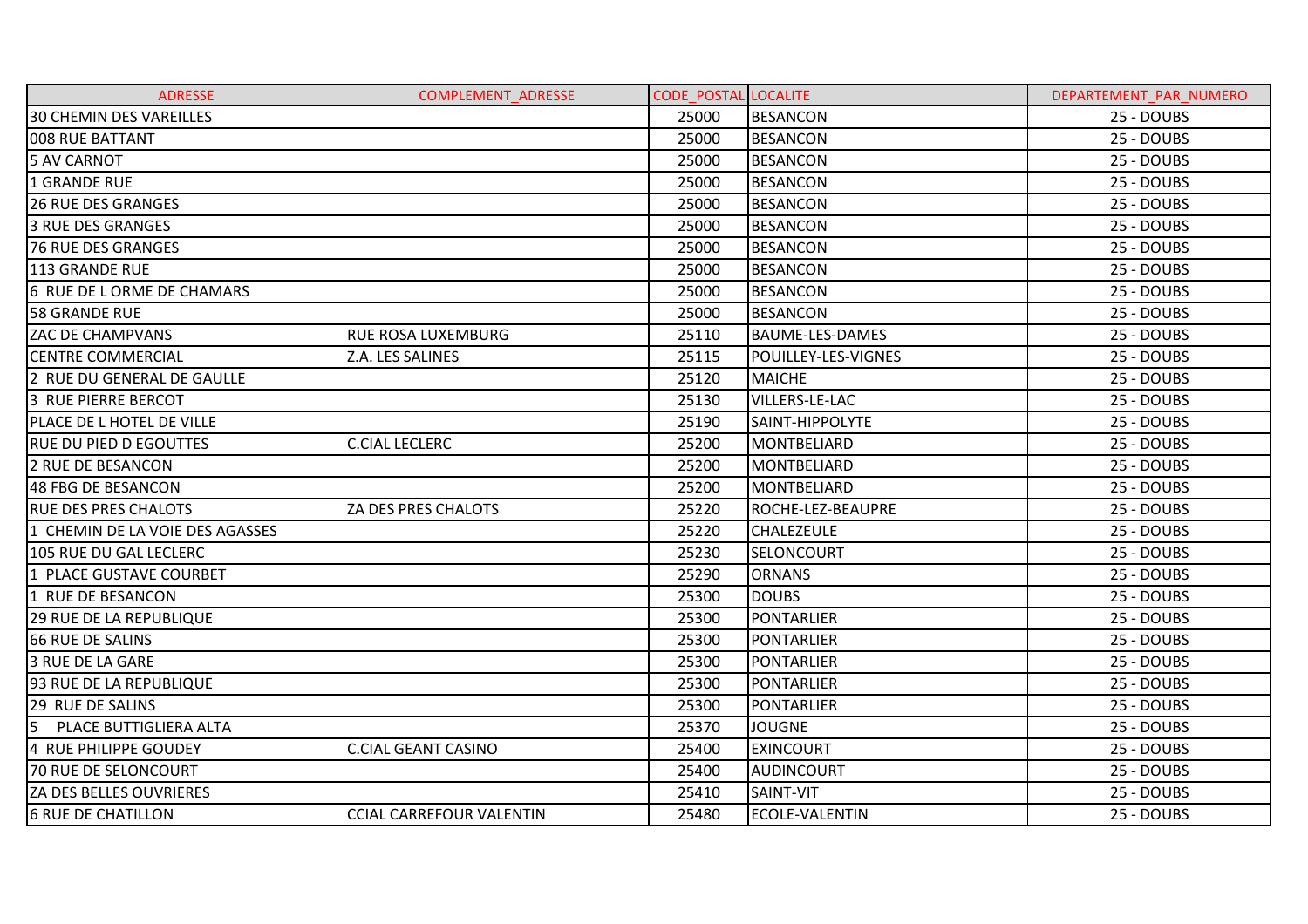| <b>ADRESSE</b>                   | <b>COMPLEMENT ADRESSE</b>         | <b>CODE POSTAL LOCALITE</b> |                           | DEPARTEMENT PAR NUMERO |
|----------------------------------|-----------------------------------|-----------------------------|---------------------------|------------------------|
| 2 RUE DE LA COMBE DU PUITS       |                                   | 25480                       | <b>ECOLE-VALENTIN</b>     | 25 - DOUBS             |
| <b>2 RUE DU CLOS JEUNE</b>       |                                   | 25500                       | <b>MORTEAU</b>            | 25 - DOUBS             |
| 11 GRANDE RUE                    |                                   | 25500                       | <b>MORTEAU</b>            | 25 - DOUBS             |
| 21 RUE DE LA GARE                |                                   | 25560                       | <b>FRASNE</b>             | 25 - DOUBS             |
| 119 RUE DE BESANCON              |                                   | 25630                       | SAINTE-SUZANNE            | 25 - DOUBS             |
| <b>RUE DU CHENEAU BLOND</b>      | ZAC LES ECOTS-C.CIAL SUPER U      | 25660                       | SAONE                     | 25 - DOUBS             |
| 5 RUE DU VIEUX MOULIN            |                                   | 25680                       | <b>ROUGEMONT</b>          | 25 - DOUBS             |
| 3 RUE DU MAL DE LATTRE DE TASSIG |                                   | 25800                       | <b>VALDAHON</b>           | 25 - DOUBS             |
| <b>IMPASSE DE LAIGE</b>          |                                   | 25870                       | <b>AUXON-DESSOUS</b>      | 25 - DOUBS             |
| <b>6 PLACE DES CLERCS</b>        |                                   | 26000                       | <b>VALENCE</b>            | 26 - DROME             |
| <b>362 RUE FAVENTINES</b>        |                                   | 26000                       | <b>VALENCE</b>            | 26 - DROME             |
| 29 RUE DES ALPES                 |                                   | 26000                       | <b>VALENCE</b>            | 26 - DROME             |
| 404 AVENUE VICTOR HUGO           |                                   | 26000                       | <b>VALENCE</b>            | 26 - DROME             |
| 1 RUE PASTEUR                    |                                   | 26000                       | <b>VALENCE</b>            | 26 - DROME             |
| <b>PLACE PORTE NEUVE</b>         |                                   | 26000                       | <b>VALENCE</b>            | 26 - DROME             |
| 8 PLACE ARISTIDE BRIAND          |                                   | 26000                       | <b>VALENCE</b>            | 26 - DROME             |
| <b>RUE DENIS PAPIN</b>           |                                   | 26000                       | <b>VALENCE</b>            | 26 - DROME             |
| <b>163 RUE CHATEAUVERT</b>       |                                   | 26000                       | <b>VALENCE</b>            | 26 - DROME             |
| <b>ROUTE DE BEAUVALLON</b>       | ZONE DE BEAUVALLON BAY            | 26000                       | <b>VALENCE</b>            | 26 - DROME             |
| <b>CHEMIN DE MEILLEUX</b>        | ROUTE DE LYON                     | 26100                       | ROMANS-SUR-ISERE          | 26 - DROME             |
| <b>80 PLACE JEAN JAURES</b>      |                                   | 26100                       | ROMANS-SUR-ISERE          | 26 - DROME             |
| <b>56 BLD GAMBETTA</b>           |                                   | 26100                       | <b>ROMANS-SUR-ISERE</b>   | 26 - DROME             |
| <b>9 COTE DES CORDELIERS</b>     |                                   | 26100                       | ROMANS-SUR-ISERE          | 26 - DROME             |
| <b>36 COURS PIERRE DIDIER</b>    |                                   | 26100                       | ROMANS-SUR-ISERE          | 26 - DROME             |
| 10 AVENUE DE VENTEROL            |                                   | 26110                       | <b>NYONS</b>              | 26 - DROME             |
| <b>QUARTIER LES GOUVERNAUX</b>   | <b>REF.FOURN S123793 001</b>      | 26120                       | <b>CHABEUIL</b>           | 26 - DROME             |
| 8 PLACE GENISSIEU                |                                   | 26120                       | <b>CHABEUIL</b>           | 26 - DROME             |
| PLACE DE LA MAIRIE               |                                   | 26120                       | MONTMEYRAN                | 26 - DROME             |
| <b>ROUTE DE PIERRELATTE</b>      | <b>INTERMARCHE HALL DE PRESSE</b> | 26130                       | SAINT-PAUL-TROIS-CHATEAUX | 26 - DROME             |
| 3 RUE DU VIADUC                  |                                   | 26150                       | DIE                       | 26 - DROME             |
| 1 RUE ARISTIDE BRIAND            |                                   | 26160                       | BEGUDE-DE-MAZENC          | 26 - DROME             |
| <b>BOULEVARD ARISTIDE BRIAND</b> |                                   | 26170                       | <b>BUIS-LES-BARONNIES</b> | 26 - DROME             |
| 24 AVENUE JOHN FITZGERALD KENNE  |                                   | 26200                       | <b>MONTELIMAR</b>         | 26 - DROME             |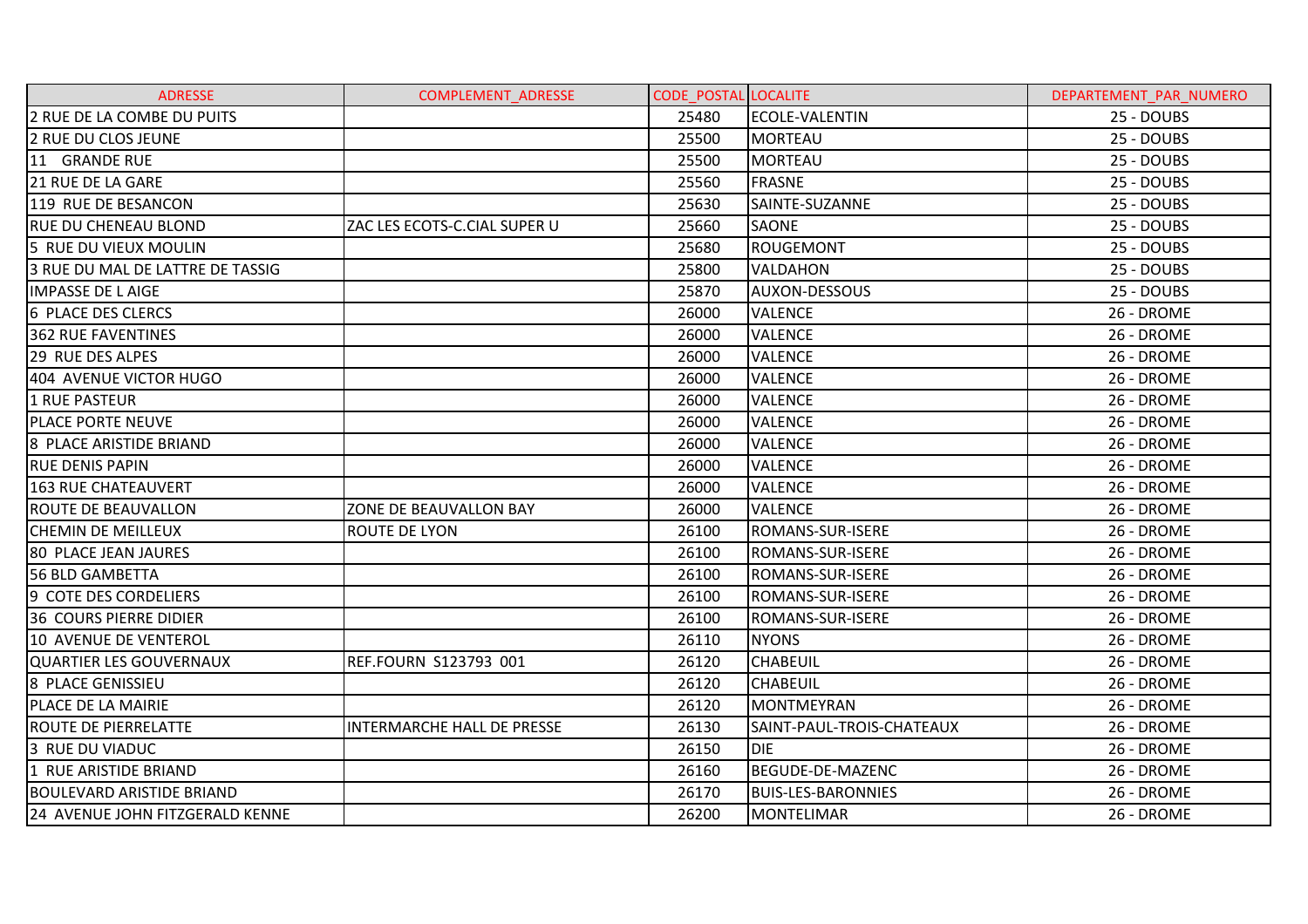| <b>ADRESSE</b>                  | <b>COMPLEMENT ADRESSE</b>     | <b>CODE POSTAL LOCALITE</b> |                           | DEPARTEMENT PAR NUMERO |
|---------------------------------|-------------------------------|-----------------------------|---------------------------|------------------------|
| <b>26 AV JEAN JAURES</b>        |                               | 26200                       | <b>MONTELIMAR</b>         | 26 - DROME             |
| <b>8 RUE RAYMOND DAUJAT</b>     |                               | 26200                       | <b>MONTELIMAR</b>         | 26 - DROME             |
| 13 BOULEVARD MARRE DESMARAIS    |                               | 26200                       | MONTELIMAR                | 26 - DROME             |
| 17 RUE P.JULLIEN                |                               | 26200                       | MONTELIMAR                | 26 - DROME             |
| 51 BIS AVE ST LAZARE            |                               | 26200                       | <b>MONTELIMAR</b>         | 26 - DROME             |
| <b>VERS LE MOULIN</b>           | <b>BP 14</b>                  | 26210                       | SAINT-SORLIN-EN-VALLOIRE  | 26 - DROME             |
| 9 PLACE DE L ABBE MAGNET        |                               | 26220                       | <b>DIEULEFIT</b>          | 26 - DROME             |
| <b>13 PLACE CHATEAURAS</b>      |                               | 26220                       | <b>DIEULEFIT</b>          | 26 - DROME             |
| PLACE DU JEU DE BALLON          |                               | 26230                       | <b>GRIGNAN</b>            | 26 - DROME             |
| 8 RUE PIERRE MENDES FRANCE      |                               | 26240                       | SAINT-VALLIER             | 26 - DROME             |
| 10 PLACE ARISTIDE BRIAND        |                               | 26240                       | SAINT-VALLIER             | 26 - DROME             |
| ZONE ARTISANALE DES CROZES      |                               | 26270                       | LORIOL-SUR-DROME          | 26 - DROME             |
| <b>GARE SNCF TGV</b>            |                               | 26300                       | <b>ALIXAN</b>             | 26 - DROME             |
| 100 GRANDE RUE JEAN JAURES      |                               | 26300                       | <b>BOURG-DE-PEAGE</b>     | 26 - DROME             |
| <b>18 RUE MAURICE LONG</b>      |                               | 26400                       | <b>CREST</b>              | 26 - DROME             |
| <b>QUARTIER MIVOIE</b>          | CD 93 BP502                   | 26400                       | AOUSTE-SUR-SYE            | 26 - DROME             |
| <b>RUE DU RECLUS</b>            |                               | 26410                       | <b>CHATILLON-EN-DIOIS</b> | 26 - DROME             |
| 2 AVENUE JEAN MOULIN            |                               | 26500                       | <b>BOURG-LES-VALENCE</b>  | 26 - DROME             |
| <b>ZONE ARTISANALE LES LOTS</b> |                               | 26600                       | <b>TAIN-L'HERMITAGE</b>   | 26 - DROME             |
| <b>AVE JEAN JAURES</b>          |                               | 26600                       | TAIN-L'HERMITAGE          | 26 - DROME             |
| 10 AVENUE RENE CHARTRON         |                               | 26740                       | <b>MARSANNE</b>           | 26 - DROME             |
| HAMEAU DE LA GARE               |                               | 26740                       | MONTBOUCHER-SUR-JABRON    | 26 - DROME             |
| 95 RUE CLAIR                    | <b>CENTRE CIAL E. LECLERC</b> | 26750                       | SAINT-PAUL-LES-ROMANS     | 26 - DROME             |
| 3 RUE DU 11 NOVEMBRE 1918       |                               | 26760                       | BEAUMONT-LES-VALENCE      | 26 - DROME             |
| <b>RUE D AVIRON</b>             | <b>QUARTIER SAINT MICHEL</b>  | 27000                       | <b>EVREUX</b>             | <b>27 - EURE</b>       |
| 1 RUE DE FAUVILLE               |                               | 27000                       | <b>EVREUX</b>             | <b>27 - EURE</b>       |
| 4 BOULEVARD GAMBETTA            | <b>GARE SNCF</b>              | 27000                       | <b>EVREUX</b>             | <b>27 - EURE</b>       |
| <b>BOULEVARD DE NORMANDIE</b>   | <b>GAL C.CIAL CORAL</b>       | 27000                       | <b>EVREUX</b>             | <b>27 - EURE</b>       |
| 4 PLACE DE LA REPUBLIQUE        | <b>C.CIAL CHAMPION</b>        | 27000                       | <b>EVREUX</b>             | <b>27 - EURE</b>       |
| 13 RUE DE LA HARPE              |                               | 27000                       | <b>EVREUX</b>             | <b>27 - EURE</b>       |
| 3 RUE DE L'HORLOGE              |                               | 27000                       | <b>EVREUX</b>             | <b>27 - EURE</b>       |
| 61 PLACE DUPONT DE L EURE       |                               | 27110                       | <b>NEUBOURG</b>           | <b>27 - EURE</b>       |
| <b>ROUTE DE LOUVIERS</b>        | <b>HYPERMARCHE LECLERC</b>    | 27110                       | <b>NEUBOURG</b>           | <b>27 - EURE</b>       |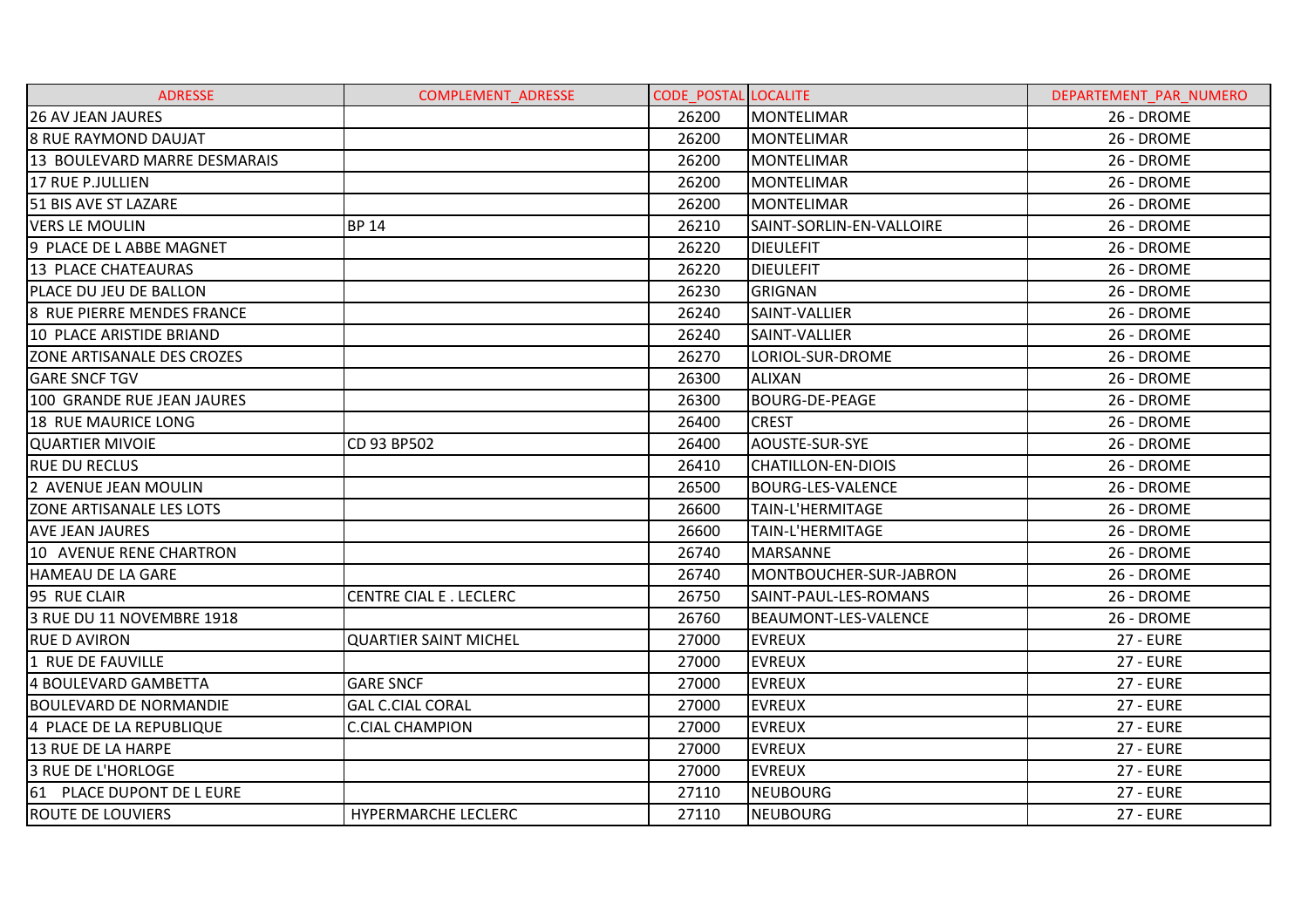| <b>ADRESSE</b>                     | COMPLEMENT_ADRESSE          | <b>CODE POSTAL LOCALITE</b> |                                  | DEPARTEMENT PAR NUMERO |
|------------------------------------|-----------------------------|-----------------------------|----------------------------------|------------------------|
| 47 RUE EDOUARD ISAMBARD            |                             | 27120                       | PACY-SUR-EURE                    | <b>27 - EURE</b>       |
| 25 RUE THIERS                      |                             | 27130                       | <b>VERNEUIL-SUR-AVRE</b>         | <b>27 - EURE</b>       |
| <b>RUE HENRI 1ER BEAUCLERC</b>     | <b>CENTRE COMMERCIAL</b>    | 27130                       | <b>VERNEUIL-SUR-AVRE</b>         | <b>27 - EURE</b>       |
| <b>ROUTE NATIONALE 12</b>          | <b>INTERMARCHE</b>          | 27130                       | VERNEUIL-SUR-AVRE                | <b>27 - EURE</b>       |
| <b>ZONE DES TEMPLIERS</b>          | <b>C.CIAL DES TEMPLIERS</b> | 27140                       | <b>GISORS</b>                    | <b>27 - EURE</b>       |
| 50 PLACE LAFFITTE                  |                             | 27160                       | <b>BRETEUIL</b>                  | <b>27 - EURE</b>       |
| 59 RUE D ALBUFERA                  |                             | 27200                       | <b>VERNON</b>                    | <b>27 - EURE</b>       |
| GARE S.N.C.F.                      |                             | 27200                       | <b>VERNON</b>                    | <b>27 - EURE</b>       |
| ZI DU VIROLET - CENTRE LECLERC     |                             | 27200                       | <b>VERNON</b>                    | <b>27 - EURE</b>       |
| <b>ROUTE D EPAIGNES</b>            |                             | 27210                       | <b>BEUZEVILLE</b>                | <b>27 - EURE</b>       |
| 37 RUE DU CHANOINE BOULOGNE        |                             | 27220                       | SAINT-ANDRE-DE-L'EURE            | <b>27 - EURE</b>       |
| 4, RUE B.GOMBERT                   | <b>INTERMARCHE</b>          | 27300                       | <b>BERNAY</b>                    | <b>27 - EURE</b>       |
| <b>ROUTE DE ROUEN</b>              |                             | 27300                       | MENNEVAL                         | <b>27 - EURE</b>       |
| 30 RUE DU GENERAL DE GAULLE        |                             | 27300                       | <b>BERNAY</b>                    | <b>27 - EURE</b>       |
| <b>70 RUE THIERS</b>               |                             | 27300                       | <b>BERNAY</b>                    | <b>27 - EURE</b>       |
| <b>19 RUE THIERS</b>               |                             | 27300                       | <b>BERNAY</b>                    | <b>27 - EURE</b>       |
| 405 RUE DES PORTES                 |                             | 27310                       | <b>BOURG-ACHARD</b>              | <b>27 - EURE</b>       |
| 57 RUE POUYER QUERTIER             |                             | 27380                       | <b>FLEURY-SUR-ANDELLE</b>        | <b>27 - EURE</b>       |
| AIRE DE VIRONVAY- AUT. A.13        |                             | 27400                       | <b>VIRONVAY</b>                  | <b>27 - EURE</b>       |
| 10 RUE DU GENERAL DE GAULLE        |                             | 27400                       | <b>LOUVIERS</b>                  | <b>27 - EURE</b>       |
| <b>AVENUE DES PEUPLIERS</b>        | <b>CTRE CIAL LE BECQUET</b> | 27400                       | <b>LOUVIERS</b>                  | <b>27 - EURE</b>       |
| <b>RUE DES PRES</b>                | Z.I DES PRES                | 27400                       | <b>INCARVILLE</b>                | <b>27 - EURE</b>       |
| <b>AVENUE DE L EUROPE</b>          | LA ROCADE                   | 27500                       | PONT-AUDEMER                     | <b>27 - EURE</b>       |
| <b>39 RUE DE LA REPUBLIQUE</b>     |                             | 27500                       | PONT-AUDEMER                     | <b>27 - EURE</b>       |
| 4 PLACE DU POT D'ETAIN             |                             | 27500                       | PONT-AUDEMER                     | <b>27 - EURE</b>       |
| <b>ROUTE DE BERNAY</b>             |                             | 27500                       | PONT-AUDEMER                     | <b>27 - EURE</b>       |
| <b>21 RUE DE LA REPUBLIQUE</b>     |                             | 27500                       | PONT-AUDEMER                     | <b>27 - EURE</b>       |
| 31 GRANDE RUE                      |                             | 27520                       | <b>BOURGTHEROULDE-INFREVILLE</b> | <b>27 - EURE</b>       |
| <b>ZONE INDUSTRIELLE DES PRES</b>  | <b>ROUTE DE FORGES</b>      | 27620                       | <b>GASNY</b>                     | <b>27 - EURE</b>       |
| 35 PLACE NICOLAS POUSSIN           |                             | 27700                       | <b>ANDELYS</b>                   | <b>27 - EURE</b>       |
| <b>7 PLACE LORRAINE</b>            |                             | 27800                       | <b>BRIONNE</b>                   | <b>27 - EURE</b>       |
| CENTRE COMMERCIAL CARREFOUR        |                             | 27930                       | <b>GUICHAINVILLE</b>             | <b>27 - EURE</b>       |
| <b>CENTRE COMMERCIAL CARREFOUR</b> | <b>CULTURA</b>              | 27930                       | <b>GUICHAINVILLE</b>             | <b>27 - EURE</b>       |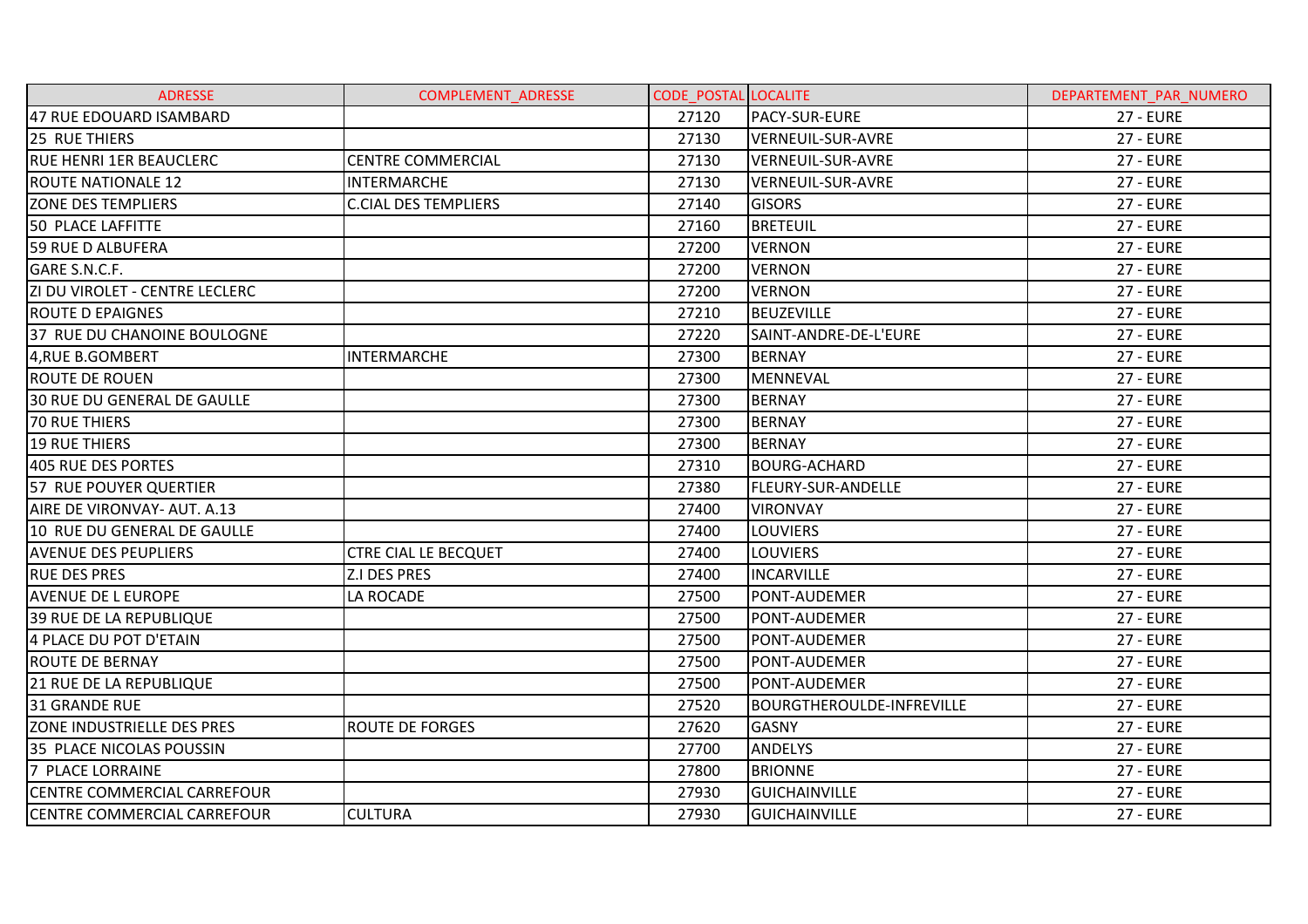| <b>ADRESSE</b>                               | COMPLEMENT_ADRESSE                      | <b>CODE POSTAL LOCALITE</b> |                           | DEPARTEMENT PAR NUMERO |
|----------------------------------------------|-----------------------------------------|-----------------------------|---------------------------|------------------------|
| <b>RUE CHARLES DE GAULLE</b>                 | <b>INTERMARCHE</b>                      | 27940                       | <b>AUBEVOYE</b>           | <b>27 - EURE</b>       |
| <b>RUE DES PRES</b>                          | <b>GALERIE MARCHANDE INTERMARCHE</b>    | 27950                       | SAINT-MARCEL              | <b>27 - EURE</b>       |
| <b>AVENUE MARCEL PROUST</b>                  | ZAC DE LA MADELEINE                     | 28000                       | <b>CHARTRES</b>           | 28 - EURE-ET-LOIR      |
| 86 RUE DU GRAND FAUBOURG                     |                                         | 28000                       | <b>CHARTRES</b>           | 28 - EURE-ET-LOIR      |
| <b>24 PLACE DES HALLES</b>                   |                                         | 28000                       | <b>CHARTRES</b>           | 28 - EURE-ET-LOIR      |
| 22-24 MAIL JEAN DE DUNOIS                    |                                         | 28000                       | <b>CHARTRES</b>           | 28 - EURE-ET-LOIR      |
| <b>RUE DE PATAY</b>                          | <b>LES TROIS PONTS</b>                  | 28000                       | <b>CHARTRES</b>           | 28 - EURE-ET-LOIR      |
| 10 RUE NOEL BALLAY                           |                                         | 28000                       | <b>CHARTRES</b>           | 28 - EURE-ET-LOIR      |
| <b>RUE DES BAS BUISSONS</b>                  | PARC COMMERCIAL LES CORALINES           | 28100                       | <b>DREUX</b>              | 28 - EURE-ET-LOIR      |
| GARE S.N.C.F.                                |                                         | 28100                       | <b>DREUX</b>              | 28 - EURE-ET-LOIR      |
| <b>ROUTE NATIONAL 23</b>                     |                                         | 28110                       | <b>LUCE</b>               | 28 - EURE-ET-LOIR      |
| 48 AVENUE MARCEL PROUST                      |                                         | 28120                       | <b>ILLIERS-COMBRAY</b>    | 28 - EURE-ET-LOIR      |
| 9 RUE COLLIN D HARLEVILLE                    |                                         | 28130                       | <b>MAINTENON</b>          | 28 - EURE-ET-LOIR      |
| RUE DU 19 MARS 1962                          |                                         | 28130                       | <b>MAINTENON</b>          | 28 - EURE-ET-LOIR      |
| <b>ROUTE DE GALLARDON</b>                    | <b>C.CIAL DU LOREAU - D.28</b>          | 28130                       | <b>HANCHES</b>            | 28 - EURE-ET-LOIR      |
| <b>ROUTE DU MANS</b>                         |                                         | 28170                       | THIMERT-GATELLES          | 28 - EURE-ET-LOIR      |
| ROUTE DU MANS - CENTRE LECLERC               |                                         | 28200                       | SAINT-DENIS-LES-PONTS     | 28 - EURE-ET-LOIR      |
| 5 RUE NATIONALE                              |                                         | 28220                       | <b>CLOYES-SUR-LE-LOIR</b> | 28 - EURE-ET-LOIR      |
| 9 PLACE ARISTIDE BRIAND                      |                                         | 28230                       | <b>EPERNON</b>            | 28 - EURE-ET-LOIR      |
| $\mathbf{1}$<br>AVENUE DE LA CERISERAIE      |                                         | 28240                       | <b>LOUPE</b>              | 28 - EURE-ET-LOIR      |
| <b>20 AVENUE GAMBETTA</b>                    |                                         | 28300                       | <b>MAINVILLIERS</b>       | 28 - EURE-ET-LOIR      |
| <b>ROUTE D EPERNON</b>                       | <b>CHAMPION</b>                         | 28320                       | <b>GALLARDON</b>          | 28 - EURE-ET-LOIR      |
| <b>AVENUE DE PARIS</b>                       | <b>C.CIAL DE L ESPERANCE</b>            | 28400                       | <b>MARGON</b>             | 28 - EURE-ET-LOIR      |
| <b>AVENUE KENNEDY</b>                        |                                         | 28400                       | NOGENT-LE-ROTROU          | 28 - EURE-ET-LOIR      |
| 34 RUE DU PRESSOIR                           | CENTRE COMMERCIAL HYPER U               | 28500                       | <b>VERNOUILLET</b>        | 28 - EURE-ET-LOIR      |
| <b>RUE DES PIERRES MISSIGAULT</b>            | <b>CCIAL LECLERC - LIEU DIT LES ORV</b> | 28630                       | <b>BARJOUVILLE</b>        | 28 - EURE-ET-LOIR      |
| KERMOYSAN                                    | CENTRE COMMECIALE DES 4VENTS            | 29000                       | <b>QUIMPER</b>            | 29 - FINISTERE         |
| $\overline{2}$<br><b>AVENUE DE TY BOSS</b>   |                                         | 29000                       | <b>QUIMPER</b>            | 29 - FINISTERE         |
| PLACE GENEVIEVE DE GAULE A<br>$\overline{2}$ | LE MOULIN VERT                          | 29000                       | <b>QUIMPER</b>            | 29 - FINISTERE         |
| <b>BOULEVARD DE POULGUINAN</b>               |                                         | 29000                       | <b>QUIMPER</b>            | 29 - FINISTERE         |
| 74 ROUTE DE BENODET                          |                                         | 29000                       | <b>QUIMPER</b>            | 29 - FINISTERE         |
| <b>ROUTE DE BENODET</b>                      | <b>C.CIAL GEANT</b>                     | 29000                       | <b>QUIMPER</b>            | 29 - FINISTERE         |
| <b>20 PLACE SAINT CORENTIN</b>               |                                         | 29000                       | <b>QUIMPER</b>            | 29 - FINISTERE         |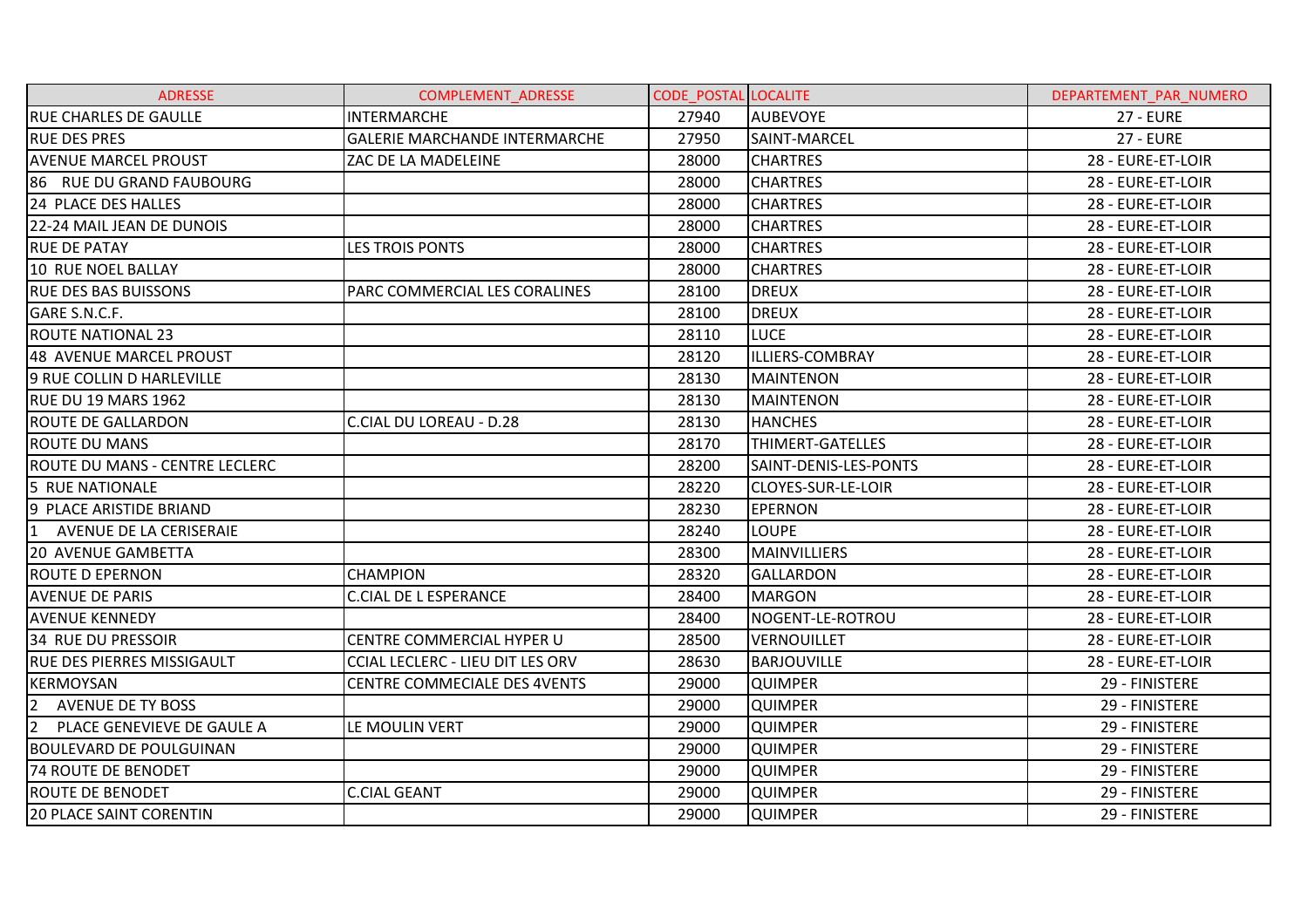| <b>ADRESSE</b>                   | <b>COMPLEMENT ADRESSE</b> | <b>CODE POSTAL LOCALITE</b> |                   | DEPARTEMENT PAR NUMERO |
|----------------------------------|---------------------------|-----------------------------|-------------------|------------------------|
| 9 PLACE TERRE AU DUC             |                           | 29000                       | <b>QUIMPER</b>    | 29 - FINISTERE         |
| 1 PLACE ST MATHIEU               |                           | 29000                       | <b>QUIMPER</b>    | 29 - FINISTERE         |
| GARE S.N.C.F.                    |                           | 29000                       | <b>QUIMPER</b>    | 29 - FINISTERE         |
| 84 QUAI DE L'ODET                |                           | 29000                       | <b>QUIMPER</b>    | 29 - FINISTERE         |
| 4 RUE ST FRANCOIS                |                           | 29000                       | <b>QUIMPER</b>    | 29 - FINISTERE         |
| <b>ROUTE DU DREVERS</b>          |                           | 29100                       | <b>DOUARNENEZ</b> | 29 - FINISTERE         |
| 37 QUAI DE L'YSER                |                           | 29100                       | <b>DOUARNENEZ</b> | 29 - FINISTERE         |
| <b>ROND POINT DE TOUBALAN</b>    | <b>CCIAL LECLERC</b>      | 29100                       | <b>DOUARNENEZ</b> | 29 - FINISTERE         |
| 35 RUE VOLTAIRE                  |                           | 29100                       | <b>DOUARNENEZ</b> | 29 - FINISTERE         |
| <b>36 RUE DUGUAY TROUIN</b>      |                           | 29100                       | <b>DOUARNENEZ</b> | 29 - FINISTERE         |
| ROUTE DE SAINT JEAN              |                           | 29120                       | PONT-L'ABBE       | 29 - FINISTERE         |
| <b>ROUTE DU GUILVINEC</b>        | <b>C.CIAL INTERMARCHE</b> | 29120                       | <b>PLOMEUR</b>    | 29 - FINISTERE         |
| <b>30 PLACE DE LA REPUBLIQUE</b> |                           | 29120                       | PONT-L'ABBE       | 29 - FINISTERE         |
| LE LANNOU                        | <b>SUPER U</b>            | 29120                       | <b>COMBRIT</b>    | 29 - FINISTERE         |
| 23 RUE DU GENERAL DE GAULLE      |                           | 29120                       | PONT-L'ABBE       | 29 - FINISTERE         |
| 12 RUE LOUIS MEHU                |                           | 29120                       | <b>PLOMEUR</b>    | 29 - FINISTERE         |
| 4 PLACE DU BOULOUARD             |                           | 29140                       | <b>ROSPORDEN</b>  | 29 - FINISTERE         |
| PLACE DE KERJEAN                 |                           | 29150                       | <b>CHATEAULIN</b> | 29 - FINISTERE         |
| 9 RUE DE REIMS                   |                           | 29160                       | CROZON            | 29 - FINISTERE         |
| <b>CITE DE KER ELO</b>           | <b>MENEZ KER ELO</b>      | 29170                       | <b>FOUESNANT</b>  | 29 - FINISTERE         |
| <b>RUE DES GLENAN</b>            | 197, ROUTE DE BEG-MEIL    | 29170                       | <b>FOUESNANT</b>  | 29 - FINISTERE         |
| 24 RUE DE CORNOUAILLE            |                           | 29170                       | <b>FOUESNANT</b>  | 29 - FINISTERE         |
| ZAC DE PEN HOAT SALAUN           |                           | 29170                       | <b>FOUESNANT</b>  | 29 - FINISTERE         |
| LIEU DIT LE DREVERS              |                           | 29190                       | <b>PLEYBEN</b>    | 29 - FINISTERE         |
| 4 RUE AUGUSTE RODIN              |                           | 29200                       | <b>BREST</b>      | 29 - FINISTERE         |
| <b>RUE CUIRASSE BRETAGNE</b>     |                           | 29200                       | <b>BREST</b>      | 29 - FINISTERE         |
| <b>RUE DE GOUESNOU</b>           |                           | 29200                       | <b>BREST</b>      | 29 - FINISTERE         |
| 47 RUE AUGUSTE KERVERN           |                           | 29200                       | <b>BREST</b>      | 29 - FINISTERE         |
| PLACE NAPOLEON III               |                           | 29200                       | <b>BREST</b>      | 29 - FINISTERE         |
| <b>6 RUE DANTON</b>              |                           | 29200                       | <b>BREST</b>      | 29 - FINISTERE         |
| 45 RUE DU CHATEAU                |                           | 29200                       | <b>BREST</b>      | 29 - FINISTERE         |
| 16 RUE DE LA 2E DB               |                           | 29200                       | <b>BREST</b>      | 29 - FINISTERE         |
| 28 RUE ALGESIRAS                 |                           | 29200                       | <b>BREST</b>      | 29 - FINISTERE         |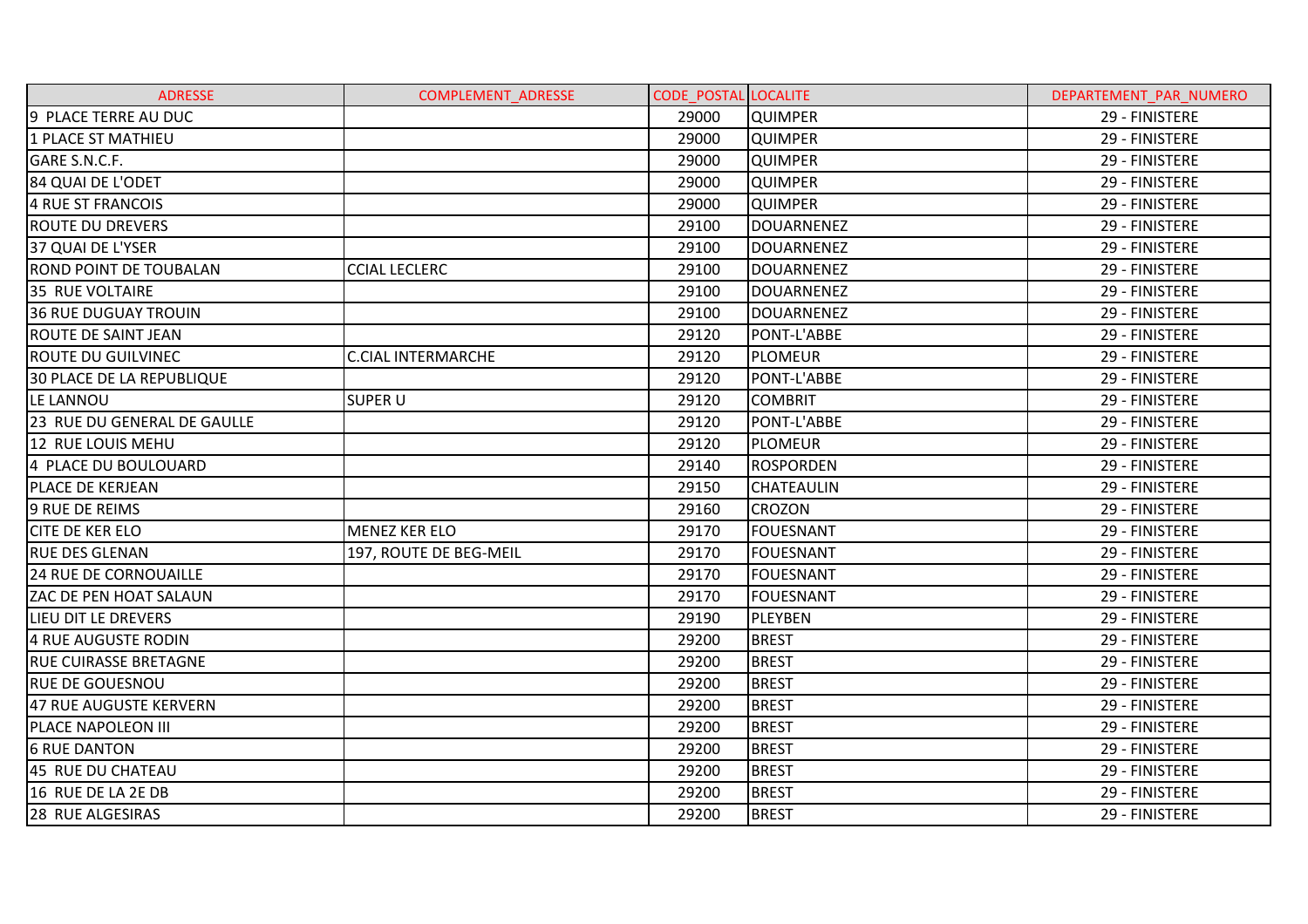| <b>ADRESSE</b>                      | <b>COMPLEMENT ADRESSE</b>          | <b>CODE POSTAL LOCALITE</b> |                         | DEPARTEMENT PAR NUMERO |
|-------------------------------------|------------------------------------|-----------------------------|-------------------------|------------------------|
| <b>38 RUE D AIGUILLON</b>           |                                    | 29200                       | <b>BREST</b>            | 29 - FINISTERE         |
| <b>BOULEVARD DE PLYMOUTH</b>        | <b>GALERIE MARCHANDE CARREFOUR</b> | 29200                       | <b>BREST</b>            | 29 - FINISTERE         |
| 2 PLACE DES FFI                     |                                    | 29200                       | <b>BREST</b>            | 29 - FINISTERE         |
| GARE S.N.C.F.                       |                                    | 29200                       | <b>BREST</b>            | 29 - FINISTERE         |
| 12 PLACE JACK LONDON                |                                    | 29200                       | <b>BREST</b>            | 29 - FINISTERE         |
| 97 RUE PAUL MASSON                  |                                    | 29200                       | <b>BREST</b>            | 29 - FINISTERE         |
| 102 ROUTE DE QUIMPER                |                                    | 29200                       | <b>BREST</b>            | 29 - FINISTERE         |
| <b>10 PLACE NAPOLEON III</b>        |                                    | 29200                       | <b>BREST</b>            | 29 - FINISTERE         |
| 135 RUE DE VERDUN                   |                                    | 29200                       | <b>BREST</b>            | 29 - FINISTERE         |
| 10 QUAI DE LA DOUANE                |                                    | 29200                       | <b>BREST</b>            | 29 - FINISTERE         |
| GARE S.N.C.F.                       |                                    | 29210                       | <b>MORLAIX</b>          | 29 - FINISTERE         |
| 4 RUE PONCELIN                      |                                    | 29217                       | <b>CONQUET</b>          | 29 - FINISTERE         |
| 2 PLACE CHARLES DE GAULLE           |                                    | 29233                       | <b>CLEDER</b>           | 29 - FINISTERE         |
| <b>BOURG DE LAMPAUL</b>             |                                    | 29242                       | <b>OUESSANT</b>         | 29 - FINISTERE         |
| <b>RUE DE BREST</b>                 | ZONE ARTISANALE KERVENT            | 29250                       | SAINT-POL-DE-LEON       | 29 - FINISTERE         |
| <b>RUE DU BUDOU</b>                 | PLACE DE L EVECHE                  | 29250                       | SAINT-POL-DE-LEON       | 29 - FINISTERE         |
| 13 PLACE DE GUEBRIANT               |                                    | 29250                       | SAINT-POL-DE-LEON       | 29 - FINISTERE         |
| <b>RUE NEUVE</b>                    |                                    | 29253                       | ILE-DE-BATZ             | 29 - FINISTERE         |
| <b>ROUTE DE LANARVILY</b>           |                                    | 29260                       | <b>FOLGOET</b>          | 29 - FINISTERE         |
| <b>BOULEVARD DES FRERES LUMIERE</b> |                                    | 29260                       | <b>LESNEVEN</b>         | 29 - FINISTERE         |
| 2 RUE CHARLES LE GOFF               | <b>INTERMARCHE</b>                 | 29270                       | <b>CARHAIX-PLOUGUER</b> | 29 - FINISTERE         |
| <b>RUE DES MYOSOTIS</b>             | LA TRINITE PLOUZANE                | 29280                       | PLOUZANE                | 29 - FINISTERE         |
| <b>RUE DU PONT DE BOIS</b>          |                                    | 29290                       | <b>SAINT-RENAN</b>      | 29 - FINISTERE         |
| 201 RUE DE PONT AVEN                | <b>C.CIAL LECLERC</b>              | 29300                       | <b>QUIMPERLE</b>        | 29 - FINISTERE         |
| 3 RUE DE LA PAIX                    | <b>TOUTE LA PRESSE</b>             | 29300                       | <b>QUIMPERLE</b>        | 29 - FINISTERE         |
| 2 RUE FRANCOIS CADORET              |                                    | 29340                       | RIEC-SUR-BELON          | 29 - FINISTERE         |
| <b>ZAC DE KERGUEVELLIC</b>          | <b>INTERMARCHE</b>                 | 29350                       | MOELAN-SUR-MER          | 29 - FINISTERE         |
| 9 RUE DU GUILLY                     |                                    | 29350                       | MOELAN-SUR-MER          | 29 - FINISTERE         |
| <b>ROUTE DE LORIENT</b>             |                                    | 29360                       | <b>CLOHARS-CARNOET</b>  | 29 - FINISTERE         |
| <b>22B RUE DE LANNEVAIN</b>         |                                    | 29360                       | <b>CLOHARS-CARNOET</b>  | 29 - FINISTERE         |
| 14 RUE NATIONALE                    | <b>MAISON DE LA PRESSE</b>         | 29380                       | <b>BANNALEC</b>         | 29 - FINISTERE         |
| 63 RUE DU GENERAL DE GAULLE         |                                    | 29400                       | LANDIVISIAU             | 29 - FINISTERE         |
| 3 RUE D ARMOR                       |                                    | 29420                       | PLOUVORN                | 29 - FINISTERE         |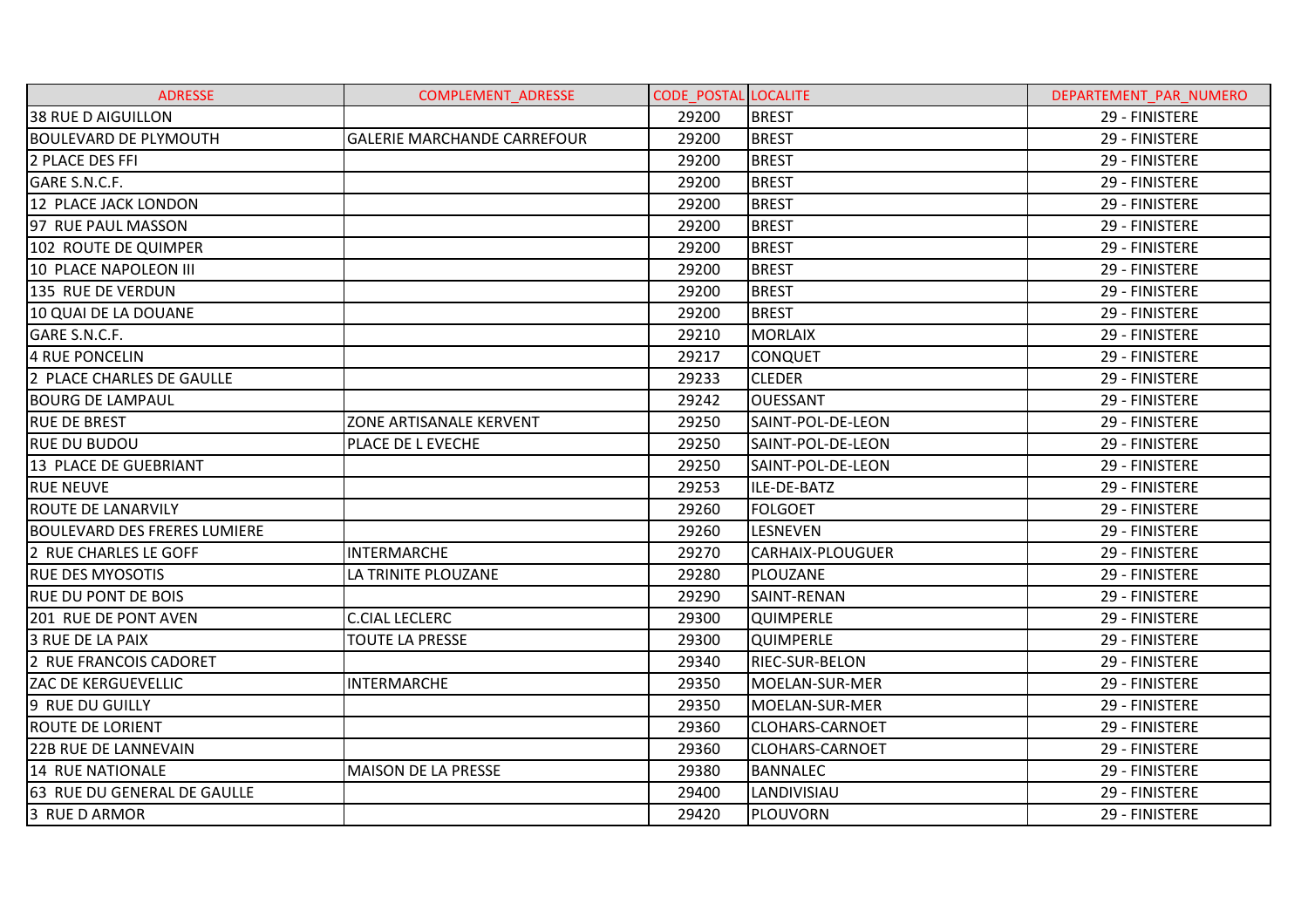| <b>ADRESSE</b>                 | <b>COMPLEMENT ADRESSE</b>               | <b>CODE POSTAL LOCALITE</b> |                         | DEPARTEMENT PAR NUMERO |
|--------------------------------|-----------------------------------------|-----------------------------|-------------------------|------------------------|
| <b>ROUTE DE KERCHAPALAIN</b>   | <b>C.CIAL INTERMARCHE</b>               | 29430                       | PLOUESCAT               | 29 - FINISTERE         |
| 4 RUE DU GENERAL LECLERC       |                                         | 29430                       | <b>PLOUESCAT</b>        | 29 - FINISTERE         |
| <b>VERN DEREDEC</b>            | ZONE DU VERN DEREDEC                    | 29460                       | <b>DAOULAS</b>          | 29 - FINISTERE         |
| 2 RUE DE BREST                 |                                         | 29460                       | <b>DAOULAS</b>          | 29 - FINISTERE         |
| 1 RUE DE LA MAIRIE             |                                         | 29470                       | PLOUGASTEL-DAOULAS      | 29 - FINISTERE         |
| LIEU DIT TY AR MENEZ           |                                         | 29470                       | PLOUGASTEL-DAOULAS      | 29 - FINISTERE         |
| 64 AVENUE CHARLES DE GAULLE    |                                         | 29470                       | PLOUGASTEL-DAOULAS      | 29 - FINISTERE         |
| 4 BOULEVARD CHARLES DE GAULLE  |                                         | 29480                       | <b>RELECQ-KERHUON</b>   | 29 - FINISTERE         |
| <b>AEROPORT BREST BRETAGNE</b> | <b>RUE DE BREST</b>                     | 29490                       | <b>GUIPAVAS</b>         | 29 - FINISTERE         |
| 85 RUE ANNE DE BRETAGNE        |                                         | 29490                       | <b>GUIPAVAS</b>         | 29 - FINISTERE         |
| 81, AVENUE DU ROUILLEN         |                                         | 29500                       | <b>ERGUE-GABERIC</b>    | 29 - FINISTERE         |
| <b>8 RUE DE LA VICTOIRE</b>    |                                         | 29510                       | <b>BRIEC</b>            | 29 - FINISTERE         |
| 1B RUE DU GENERAL DE GAULLE    |                                         | 29520                       | CHATEAUNEUF-DU-FAOU     | 29 - FINISTERE         |
| 2 PLACE DE L EGLISE            |                                         | 29550                       | PLONEVEZ-PORZAY         | 29 - FINISTERE         |
| <b>2 RUE SANT DIVY</b>         |                                         | 29560                       | <b>TELGRUC-SUR-MER</b>  | 29 - FINISTERE         |
| ZONE ARTISANALE DE QUIELLA     |                                         | 29590                       | <b>FAOU</b>             | 29 - FINISTERE         |
| <b>ROND POINT SAINT FIACRE</b> |                                         | 29600                       | PLOURIN-LES-MORLAIX     | 29 - FINISTERE         |
| CENTRE COMMERCIAL BRETAGNIA    |                                         | 29600                       | SAINT-MARTIN-DES-CHAMPS | 29 - FINISTERE         |
| 3 PLACE DES OTAGES             |                                         | 29600                       | <b>MORLAIX</b>          | 29 - FINISTERE         |
| 4 BELLEVUE DE LA MADELEINE     |                                         | 29600                       | <b>MORLAIX</b>          | 29 - FINISTERE         |
| CENTRE COMMERCIAL LA BOISSIERE | <b>GALERIE MARCHANDE CENTRE LECLERC</b> | 29600                       | <b>MORLAIX</b>          | 29 - FINISTERE         |
| 17B RUE ALBERT LOUPPE          |                                         | 29660                       | <b>CARANTEC</b>         | 29 - FINISTERE         |
| <b>8 RUE AMIRAL REVEILLERE</b> |                                         | 29680                       | <b>ROSCOFF</b>          | 29 - FINISTERE         |
| ROUTE DE POULDREUZIC           | <b>INTERMARCHE</b>                      | 29700                       | PLUGUFFAN               | 29 - FINISTERE         |
| <b>RUE DES ECOLES</b>          | CENTRE COMMERCIAL SUPER U               | 29710                       | <b>LANDUDEC</b>         | 29 - FINISTERE         |
| 1 RUE DE PLOZEVET              |                                         | 29710                       | POULDREUZIC             | 29 - FINISTERE         |
| 5 PLACE DE LA REPUBLIQUE       |                                         | 29720                       | PLONEOUR-LANVERN        | 29 - FINISTERE         |
| 58 RUE DE LA MARINE            |                                         | 29730                       | <b>GUILVINEC</b>        | 29 - FINISTERE         |
| <b>RUE DE LESCONIL</b>         | <b>SUPERMARCHE</b>                      | 29740                       | PLOBANNALEC             | 29 - FINISTERE         |
| <b>6 RUE DU PORT</b>           |                                         | 29740                       | PLOBANNALEC             | 29 - FINISTERE         |
| 2, RUE LANGOZ                  |                                         | 29750                       | <b>LOCTUDY</b>          | 29 - FINISTERE         |
| <b>50 RUE PIERRE SEMARD</b>    |                                         | 29760                       | PENMARCH                | 29 - FINISTERE         |
| <b>86 RUE FRANCOIS MERRIEN</b> |                                         | 29760                       | PENMARCH                | 29 - FINISTERE         |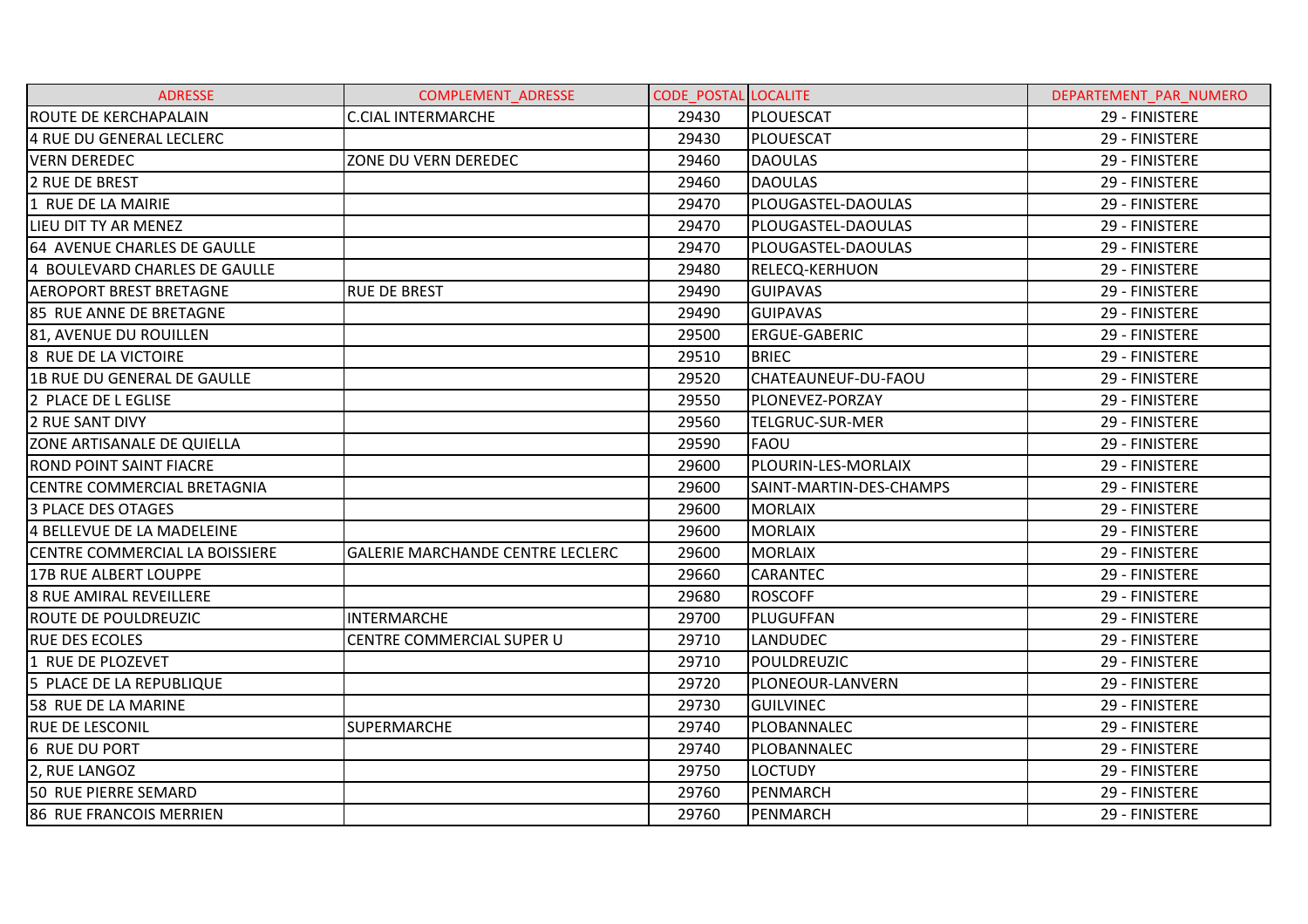| <b>ADRESSE</b>                        | <b>COMPLEMENT ADRESSE</b>  | <b>CODE POSTAL LOCALITE</b> |                        | DEPARTEMENT PAR NUMERO |
|---------------------------------------|----------------------------|-----------------------------|------------------------|------------------------|
| <b>HLM DE KERIVOAS</b>                | ROUTE DE LA POINTE DU RAT  | 29770                       | AUDIERNE               | 29 - FINISTERE         |
| 3 QUAI ANATOLE FRANCE                 |                            | 29770                       | <b>AUDIERNE</b>        | 29 - FINISTERE         |
| 12 RUE DE LA LIBERTE                  | <b>SUPER U</b>             | 29790                       | <b>PONT-CROIX</b>      | 29 - FINISTERE         |
| 37 RUE HERVE DE GUEBRIANT             |                            | 29800                       | LANDERNEAU             | 29 - FINISTERE         |
| LIEU DIT LE QUINQUIS LECK             |                            | 29800                       | LANDERNEAU             | 29 - FINISTERE         |
| ROUTE DE SAINT RENAN                  | <b>ZONE DE KEREBARS</b>    | 29820                       | <b>GUILERS</b>         | 29 - FINISTERE         |
| <b>ZONE ARTISANALE DE KERUSCAT</b>    | <b>BP27</b>                | 29830                       | PLOUDALMEZEAU          | 29 - FINISTERE         |
| 19 RUE HENRI PROVOSTIC                |                            | 29830                       | PLOUDALMEZEAU          | 29 - FINISTERE         |
| <b>RUE DE L'EUROPE</b>                |                            | 29840                       | <b>PORSPODER</b>       | 29 - FINISTERE         |
| 50 RUE ROMAIN DESFOSSES               | ZA KERGARADEC              | 29850                       | GOUESNOU               | 29 - FINISTERE         |
| <b>ROUTE DE BREST</b>                 | <b>SUPERMARCHE CASINO</b>  | 29860                       | <b>BOURG-BLANC</b>     | 29 - FINISTERE         |
| <b>ROUTE DE LESNEVEN</b>              |                            | 29870                       | <b>LANNILIS</b>        | 29 - FINISTERE         |
| 1 RUE CARELLOU                        |                            | 29870                       | <b>LANNILIS</b>        | 29 - FINISTERE         |
| 13 PLACE DE L EGLISE                  |                            | 29880                       | PLOUGUERNEAU           | 29 - FINISTERE         |
| <b>RUE DU VERGER</b>                  |                            | 29880                       | PLOUGUERNEAU           | 29 - FINISTERE         |
| 12 RUE DE LA COTE DES LEGENDES        |                            | 29890                       | <b>KERLOUAN</b>        | 29 - FINISTERE         |
| 1 AVENUE DU GENERAL DE GAULLE         |                            | 29890                       | <b>BRIGNOGAN-PLAGE</b> | 29 - FINISTERE         |
| <b>RESIDENCE DE LA MAISON BLANCHE</b> |                            | 29900                       | CONCARNEAU             | 29 - FINISTERE         |
| 1, PLACE JEAN-JAURES                  |                            | 29900                       | CONCARNEAU             | 29 - FINISTERE         |
| <b>3 PLACE DU MARCHE</b>              | <b>C.CIAL KERAUDON</b>     | 29900                       | CONCARNEAU             | 29 - FINISTERE         |
| <b>8 ROUTE DES SABLES BLANCS</b>      |                            | 29900                       | CONCARNEAU             | 29 - FINISTERE         |
| 21 RUE COURCY                         |                            | 29900                       | CONCARNEAU             | 29 - FINISTERE         |
| <b>VIEILLE ROUTE DE CONCARNEAU</b>    |                            | 29910                       | <b>TREGUNC</b>         | 29 - FINISTERE         |
| 12 RUE DE PONT AVEN                   |                            | 29910                       | <b>TREGUNC</b>         | 29 - FINISTERE         |
| <b>30 RUE DE L ATLANTIQUE</b>         |                            | 29920                       | <b>NEVEZ</b>           | 29 - FINISTERE         |
| 5 PLACE PAUL GAUGUIN                  | <b>MAISON DE LA PRESSE</b> | 29930                       | PONT-AVEN              | 29 - FINISTERE         |
| <b>20 RUE DE L EGLISE</b>             |                            | 29940                       | <b>FORET-FOUESNANT</b> | 29 - FINISTERE         |
| PENFOUL                               |                            | 29950                       | <b>BENODET</b>         | 29 - FINISTERE         |
| 4 AVENUE DE LA PLAGE                  |                            | 29950                       | <b>BENODET</b>         | 29 - FINISTERE         |
| <b>23 BD AMIRAL COURBET</b>           |                            | 30000                       | <b>NIMES</b>           | 30 - GARD              |
| 9 BD AMIRAL COURBET                   |                            | 30000                       | <b>NIMES</b>           | 30 - GARD              |
| <b>RUE DU PROF.DEBRE</b>              | <b>HOPITAL CAREMEAU</b>    | 30000                       | <b>NIMES</b>           | 30 - GARD              |
| 1 RUE DE LA POSTERLE                  |                            | 30000                       | <b>NIMES</b>           | 30 - GARD              |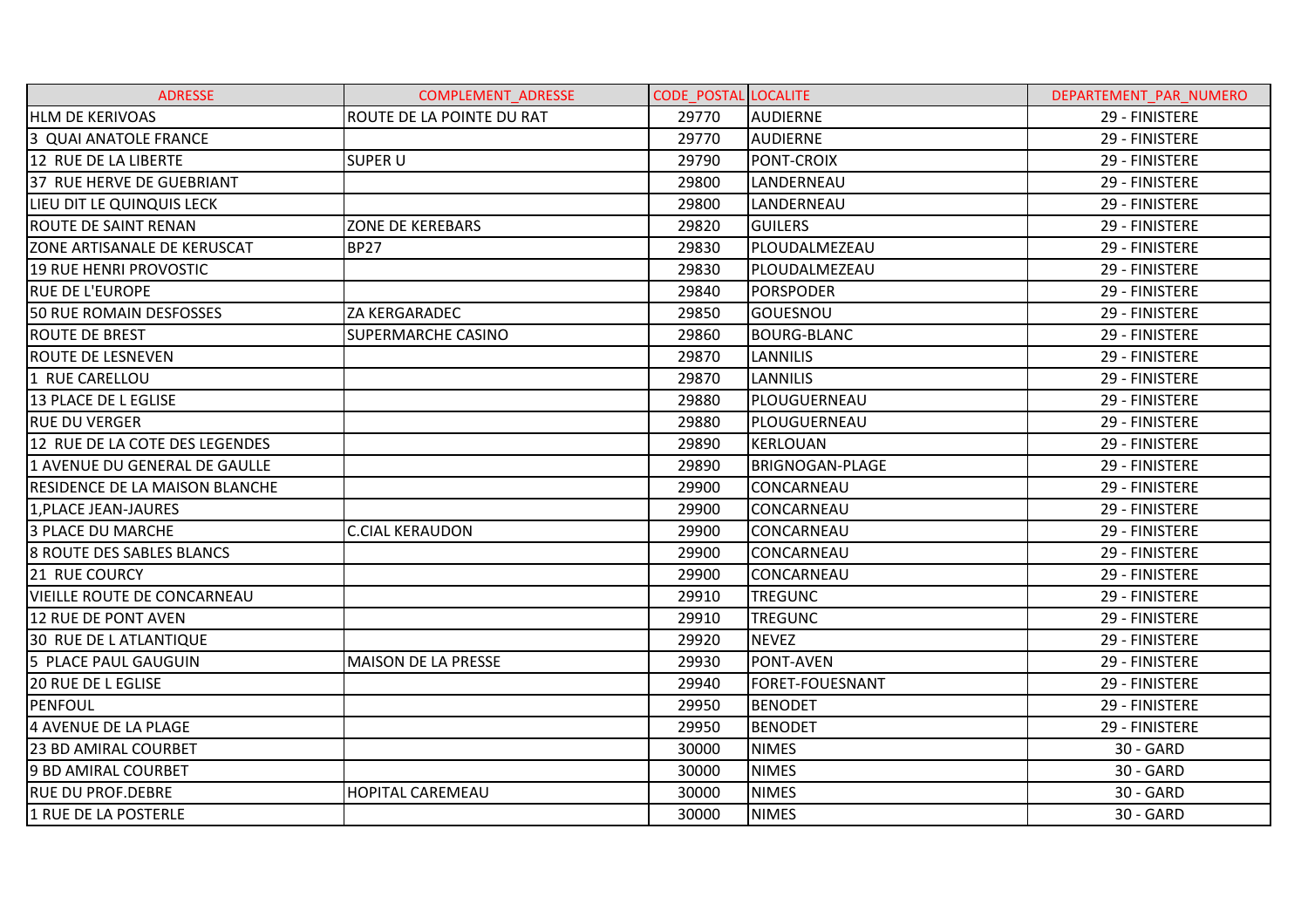| <b>ADRESSE</b>                   | <b>COMPLEMENT ADRESSE</b>         | <b>CODE POSTAL LOCALITE</b> |                          | DEPARTEMENT PAR NUMERO |
|----------------------------------|-----------------------------------|-----------------------------|--------------------------|------------------------|
| <b>23 AV FEUCHERES</b>           |                                   | 30000                       | <b>NIMES</b>             | 30 - GARD              |
| 42 AV JEAN JAURES                |                                   | 30000                       | <b>NIMES</b>             | 30 - GARD              |
| 5 B SQUARE DE LA BOUQUERIE       |                                   | 30000                       | <b>NIMES</b>             | 30 - GARD              |
| <b>64 RUE VINCENT FAITA</b>      |                                   | 30000                       | <b>NIMES</b>             | 30 - GARD              |
| GARE S.N.C.F.                    |                                   | 30000                       | <b>NIMES</b>             | 30 - GARD              |
| 49 RUE NOTRE DAME                |                                   | 30000                       | <b>NIMES</b>             | 30 - GARD              |
| 6 BOULEVARD DE LA LIBERATION     |                                   | 30000                       | <b>NIMES</b>             | 30 - GARD              |
| 13 RUE DES GOELANDS              |                                   | 30000                       | <b>NIMES</b>             | 30 - GARD              |
| 2 BD VICTOR HUGO                 |                                   | 30000                       | <b>NIMES</b>             | 30 - GARD              |
| 2 IMPASSE DES ALISIERS           |                                   | 30000                       | <b>NIMES</b>             | 30 - GARD              |
| 8 RUE GAL PERRIER                |                                   | 30000                       | <b>NIMES</b>             | 30 - GARD              |
| 31 RUE TONY GARNIER              | <b>VILLE ACTIVE</b>               | 30000                       | <b>NIMES</b>             | 30 - GARD              |
| <b>AVENUE DES FRERES LUMIERE</b> | <b>C.CIAL LES ALLEMANDES</b>      | 30100                       | <b>ALES</b>              | 30 - GARD              |
| <b>AVENUE OLIVIER DE SERRES</b>  | <b>GALERIE MARCHANDE HYPER U</b>  | 30100                       | <b>ALES</b>              | 30 - GARD              |
| <b>ESPLANADE DE CLAVIERES</b>    |                                   | 30100                       | <b>ALES</b>              | 30 - GARD              |
| <b>QUAI DU MAS D HOURS</b>       | <b>GALERIE MARCHANDES DE CORA</b> | 30100                       | <b>ALES</b>              | 30 - GARD              |
| <b>26 PLACE HENRI BARBUSSE</b>   |                                   | 30100                       | <b>ALES</b>              | 30 - GARD              |
| 11 RUE JEAN CASTAGNO             |                                   | 30100                       | <b>ALES</b>              | 30 - GARD              |
| GARE S.N.C.F.                    |                                   | 30100                       | <b>ALES</b>              | 30 - GARD              |
| 9 PLACE D ASSAS                  |                                   | 30120                       | <b>VIGAN</b>             | 30 - GARD              |
| <b>AVENUE DE TESAN</b>           |                                   | 30126                       | SAINT-LAURENT-DES-ARBRES | 30 - GARD              |
| 14 RUE DE LA REPUBLIQUE          |                                   | 30127                       | <b>BELLEGARDE</b>        | 30 - GARD              |
| 1183 AV DU GENERAL CHARLES DE G  |                                   | 30130                       | PONT-SAINT-ESPRIT        | 30 - GARD              |
| PLACE DE LA REPUBLIQUE           |                                   | 30130                       | PONT-SAINT-ESPRIT        | 30 - GARD              |
| <b>PROMENADE DU PONT</b>         |                                   | 30130                       | SAINT-PAULET-DE-CAISSON  | 30 - GARD              |
| 7 BOULEVARD GAMBETTA             |                                   | 30130                       | PONT-SAINT-ESPRIT        | 30 - GARD              |
| 11 RUE ALPHONSE DAUDET           |                                   | 30131                       | <b>PUJAUT</b>            | 30 - GARD              |
| <b>ROUTE DE SAINT GILLES</b>     | <b>CLOS MIRMAN</b>                | 30132                       | <b>CAISSARGUES</b>       | 30 - GARD              |
| <b>8 AVENUE DE VERDUN</b>        |                                   | 30133                       | <b>ANGLES</b>            | 30 - GARD              |
| PLAN DE BRIE                     |                                   | 30140                       | <b>ANDUZE</b>            | 30 - GARD              |
| PCE DU GAL DE GAULLE             |                                   | 30160                       | <b>BESSEGES</b>          | 30 - GARD              |
| 1 RUE DU PEIROU                  |                                   | 30170                       | SAINT-HIPPOLYTE-DU-FORT  | 30 - GARD              |
| <b>32 RUE CREMIEUX</b>           |                                   | 30200                       | <b>BAGNOLS-SUR-CEZE</b>  | 30 - GARD              |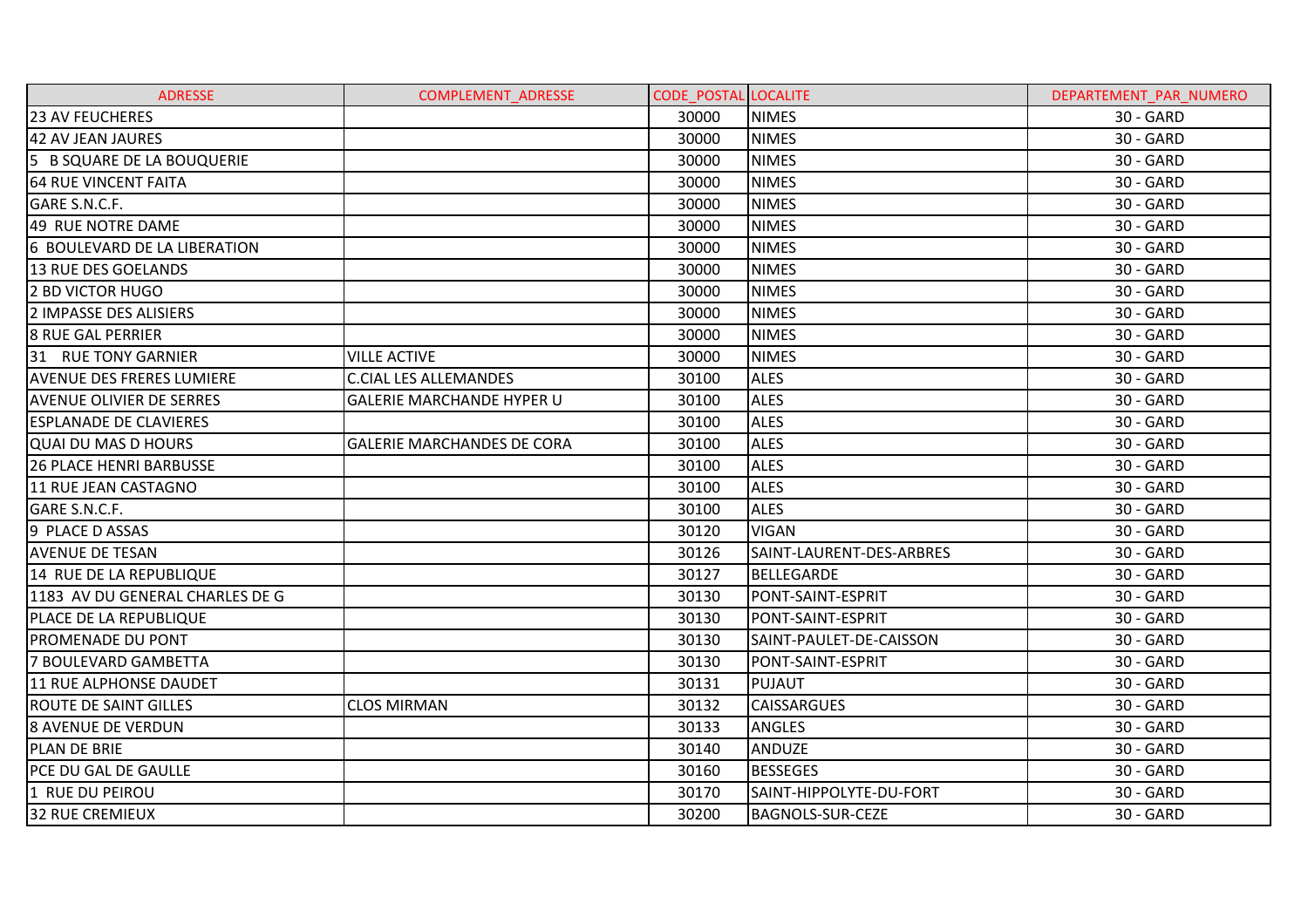| <b>ADRESSE</b>                      | COMPLEMENT_ADRESSE                      | <b>CODE POSTAL LOCALITE</b> |                          | DEPARTEMENT_PAR_NUMERO |
|-------------------------------------|-----------------------------------------|-----------------------------|--------------------------|------------------------|
| 52 RUE DE LA REPUBLIQUE             |                                         | 30200                       | <b>BAGNOLS-SUR-CEZE</b>  | 30 - GARD              |
| <b>RTE DE TRESQUE</b>               |                                         | 30200                       | <b>BAGNOLS-SUR-CEZE</b>  | 30 - GARD              |
| 27 AVENUE GEOFFROY PERRET           |                                         | 30210                       | <b>REMOULINS</b>         | 30 - GARD              |
| <b>RUE DES TEMPLIERS</b>            |                                         | 30210                       | <b>COLLIAS</b>           | 30 - GARD              |
| 1121 ROUTE DE NIMES                 |                                         | 30220                       | <b>AIGUES-MORTES</b>     | 30 - GARD              |
| 14 PLACE SAINT LOUIS                |                                         | 30220                       | <b>AIGUES-MORTES</b>     | 30 - GARD              |
| 940 ROUTE DE NIMES                  |                                         | 30220                       | <b>AIGUES-MORTES</b>     | 30 - GARD              |
| 12 GRAND RUE                        |                                         | 30230                       | <b>BOUILLARGUES</b>      | 30 - GARD              |
| 60 RUE DES MOUSSAILLONS             |                                         | 30240                       | <b>AUJAC</b>             | 30 - GARD              |
| <b>AVENUE JEAN LASSERRE</b>         | CENTRE COMMERCIAL CAMARGUE 2000         | 30240                       | <b>GRAU-DU-ROI</b>       | 30 - GARD              |
| <b>ROUTE DES MARINES</b>            | <b>C.CIAL PLAGE SUD</b>                 | 30240                       | <b>GRAU-DU-ROI</b>       | 30 - GARD              |
| <b>AVENUE DE LA PETITE CAROLINE</b> | <b>C.CIAL LE TRIDENT- PORT CAMARGUE</b> | 30240                       | <b>GRAU-DU-ROI</b>       | 30 - GARD              |
| C.CAL.BOUCANET 124 AV.DE BERNIS     |                                         | 30240                       | <b>GRAU-DU-ROI</b>       | 30 - GARD              |
| PLACE DE LA LIBERATION              |                                         | 30250                       | <b>SOMMIERES</b>         | 30 - GARD              |
| <b>ROUTE DE NIMES</b>               | <b>C.CIAL CARREFOUR</b>                 | 30300                       | <b>BEAUCAIRE</b>         | 30 - GARD              |
| 57 RUE DE LA REPUBLIQUE             |                                         | 30300                       | <b>FOURQUES</b>          | 30 - GARD              |
| 4 RUE NATIONALE                     |                                         | 30300                       | <b>BEAUCAIRE</b>         | 30 - GARD              |
| <b>RUE DES CHENES</b>               |                                         | 30320                       | <b>POULX</b>             | 30 - GARD              |
| <b>RUE VINCENT</b>                  |                                         | 30320                       | <b>MARGUERITTES</b>      | 30 - GARD              |
| 77 AVENUE DU GENERAL DE GAULL       |                                         | 30380                       | SAINT-CHRISTOL-LES-ALES  | 30 - GARD              |
| 10 AVENUE REIMBACH                  |                                         | 30400                       | VILLENEUVE-LES-AVIGNON   | 30 - GARD              |
| 13 RUE DE LA REPUBLIQUE             |                                         | 30400                       | VILLENEUVE-LES-AVIGNON   | 30 - GARD              |
| <b>C.C LES PRIADES</b>              | <b>RTE DE NIMES</b>                     | 30400                       | <b>ANGLES</b>            | 30 - GARD              |
| 4 PL DU MARQUIS F DE BARONCELLI     |                                         | 30420                       | <b>CALVISSON</b>         | 30 - GARD              |
| <b>AVENUE DE LA LIBERATION</b>      | <b>ESPACE PIERRE PAILLET</b>            | 30450                       | <b>GENOLHAC</b>          | 30 - GARD              |
| 96 RUE DE LA PLACE                  |                                         | 30460                       | <b>LASALLE</b>           | 30 - GARD              |
| 44 BOULEVARD DU PORTALET            |                                         | 30500                       | SAINT-AMBROIX            | 30 - GARD              |
| 6 RUE DES MARCHANDS                 |                                         | 30510                       | <b>GENERAC</b>           | 30 - GARD              |
| <b>QUAI ANDRE CHAMSON</b>           |                                         | 30570                       | VALLERAUGUE              | 30 - GARD              |
| 7 RUE DES CASERNES                  |                                         | 30600                       | <b>VAUVERT</b>           | 30 - GARD              |
| 10 PL DU TEMPLE                     |                                         | 30620                       | <b>BERNIS</b>            | 30 - GARD              |
| 2 ROUTE DE FRIGOULET                |                                         | 30630                       | <b>GOUDARGUES</b>        | 30 - GARD              |
| <b>ROUTE D AVIGNON</b>              |                                         | 30650                       | <b>ROCHEFORT-DU-GARD</b> | 30 - GARD              |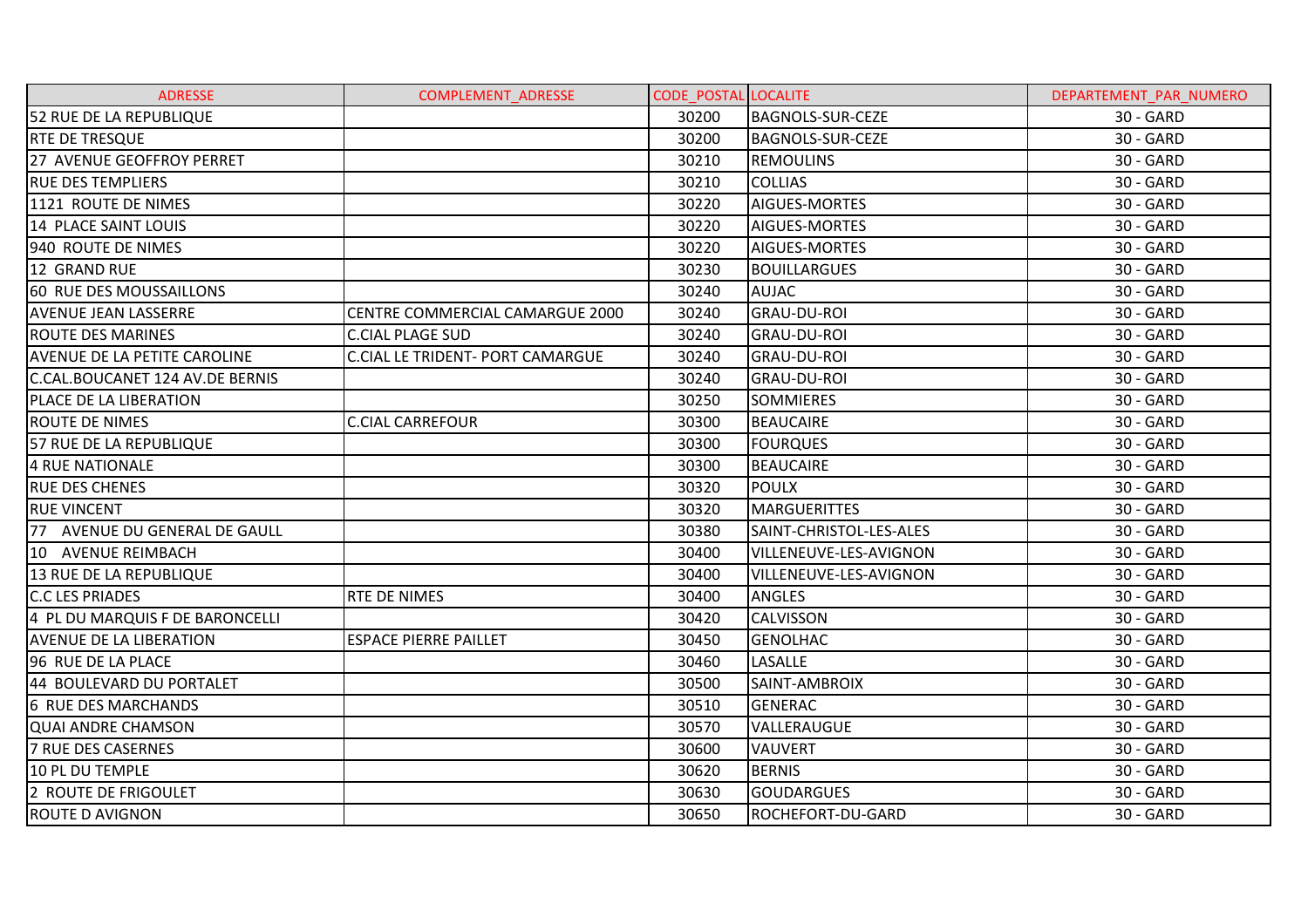| <b>ADRESSE</b>                    | <b>COMPLEMENT ADRESSE</b>               | <b>CODE POSTAL LOCALITE</b> |                           | DEPARTEMENT PAR NUMERO |
|-----------------------------------|-----------------------------------------|-----------------------------|---------------------------|------------------------|
| 46 PLACE DU TEMPLE                |                                         | 30670                       | AIGUES-VIVES              | 30 - GARD              |
| <b>ROUTE D UZES</b>               |                                         | 30700                       | MONTAREN-ET-SAINT-MEDIERS | 30 - GARD              |
| 10 PLACE BELLECROIX               |                                         | 30700                       | <b>UZES</b>               | 30 - GARD              |
| 10 PLACE ALBERT 1ER               |                                         | 30700                       | <b>UZES</b>               | 30 - GARD              |
| 7 BOULEVARD GAMBETTA              |                                         | 30700                       | <b>UZES</b>               | 30 - GARD              |
| <b>GRAND RUE</b>                  |                                         | 30700                       | SAINT-QUENTIN-LA-POTERIE  | 30 - GARD              |
| <b>8 PLACE LEDRU ROLLIN</b>       |                                         | 30740                       | <b>CAILAR</b>             | 30 - GARD              |
| <b>20 RUE GAMBETTA</b>            |                                         | 30800                       | SAINT-GILLES              | 30 - GARD              |
| <b>ROUTE DE SOMMIERES</b>         | <b>CENTRE CIAL INTERMARCHE</b>          | 30820                       | <b>CAVEIRAC</b>           | 30 - GARD              |
| 7 PLACE DU CHATEAU                |                                         | 30820                       | CAVEIRAC                  | 30 - GARD              |
| 2 GRAND RUE                       |                                         | 30870                       | <b>CLARENSAC</b>          | 30 - GARD              |
| 148 RUE JEAN LAURET               | <b>CC CARRE SUD</b>                     | 30900                       | <b>NIMES</b>              | 30 - GARD              |
| 400 AVENUE DU DOCTEUR CLAUDE BAI  | <b>GEANT CASINO CAP COSTIERES</b>       | 30900                       | <b>NIMES</b>              | 30 - GARD              |
| 405 CHEMIN BAS DE MONTPELLIER     |                                         | 30900                       | <b>NIMES</b>              | 30 - GARD              |
| <b>291 AVENUE MARECHAL JOFFRE</b> |                                         | 30900                       | <b>NIMES</b>              | 30 - GARD              |
| 59 ROUTE D'ALES                   |                                         | 30900                       | <b>NIMES</b>              | 30 - GARD              |
| 11 RUE FRANCOIS 1ER               |                                         | 30900                       | <b>NIMES</b>              | 30 - GARD              |
| <b>27 RUE DE LA REPUBLIQUE</b>    |                                         | 30900                       | <b>NIMES</b>              | 30 - GARD              |
| 15 AV JEAN JAURES                 |                                         | 30900                       | <b>NIMES</b>              | 30 - GARD              |
| 116 RUE ANDRE DUPONT              |                                         | 30900                       | <b>NIMES</b>              | 30 - GARD              |
| 1 RUE PEYRAS                      |                                         | 31000                       | <b>TOULOUSE</b>           | 31 - HAUTE-GARONNE     |
| <b>58 BOULEVARD D'ARCOLE</b>      |                                         | 31000                       | <b>TOULOUSE</b>           | 31 - HAUTE-GARONNE     |
| <b>36 ROUTE DE BAYONNE</b>        | <b>C.CIAL CARREFOUR TOULOUSE PURPAN</b> | 31000                       | <b>TOULOUSE</b>           | 31 - HAUTE-GARONNE     |
| 8 RUE DU POIDS DE L HUILE         |                                         | 31000                       | <b>TOULOUSE</b>           | 31 - HAUTE-GARONNE     |
| 10 PLACE ETIENNE ESQUIROL         |                                         | 31000                       | <b>TOULOUSE</b>           | 31 - HAUTE-GARONNE     |
| <b>24 CHEMIN DE POUVOURVILLE</b>  | <b>HOPITAL LARREY</b>                   | 31000                       | <b>TOULOUSE</b>           | 31 - HAUTE-GARONNE     |
| <b>36 RUE DE BAYARD</b>           |                                         | 31000                       | <b>TOULOUSE</b>           | 31 - HAUTE-GARONNE     |
| 1 PLACE JEANNE D'ARC              |                                         | 31000                       | <b>TOULOUSE</b>           | 31 - HAUTE-GARONNE     |
| <b>20 RUE DU PONT GUILHEMERY</b>  |                                         | 31000                       | <b>TOULOUSE</b>           | 31 - HAUTE-GARONNE     |
| 45 ALLEE DE BRIENNE               |                                         | 31000                       | <b>TOULOUSE</b>           | 31 - HAUTE-GARONNE     |
| 41 RUE DES LOIS                   |                                         | 31000                       | <b>TOULOUSE</b>           | 31 - HAUTE-GARONNE     |
| 47 BOULEVARD LAZARE CARNOT        |                                         | 31000                       | <b>TOULOUSE</b>           | 31 - HAUTE-GARONNE     |
| <b>3 PLACE ARNAUD BERNARD</b>     |                                         | 31000                       | <b>TOULOUSE</b>           | 31 - HAUTE-GARONNE     |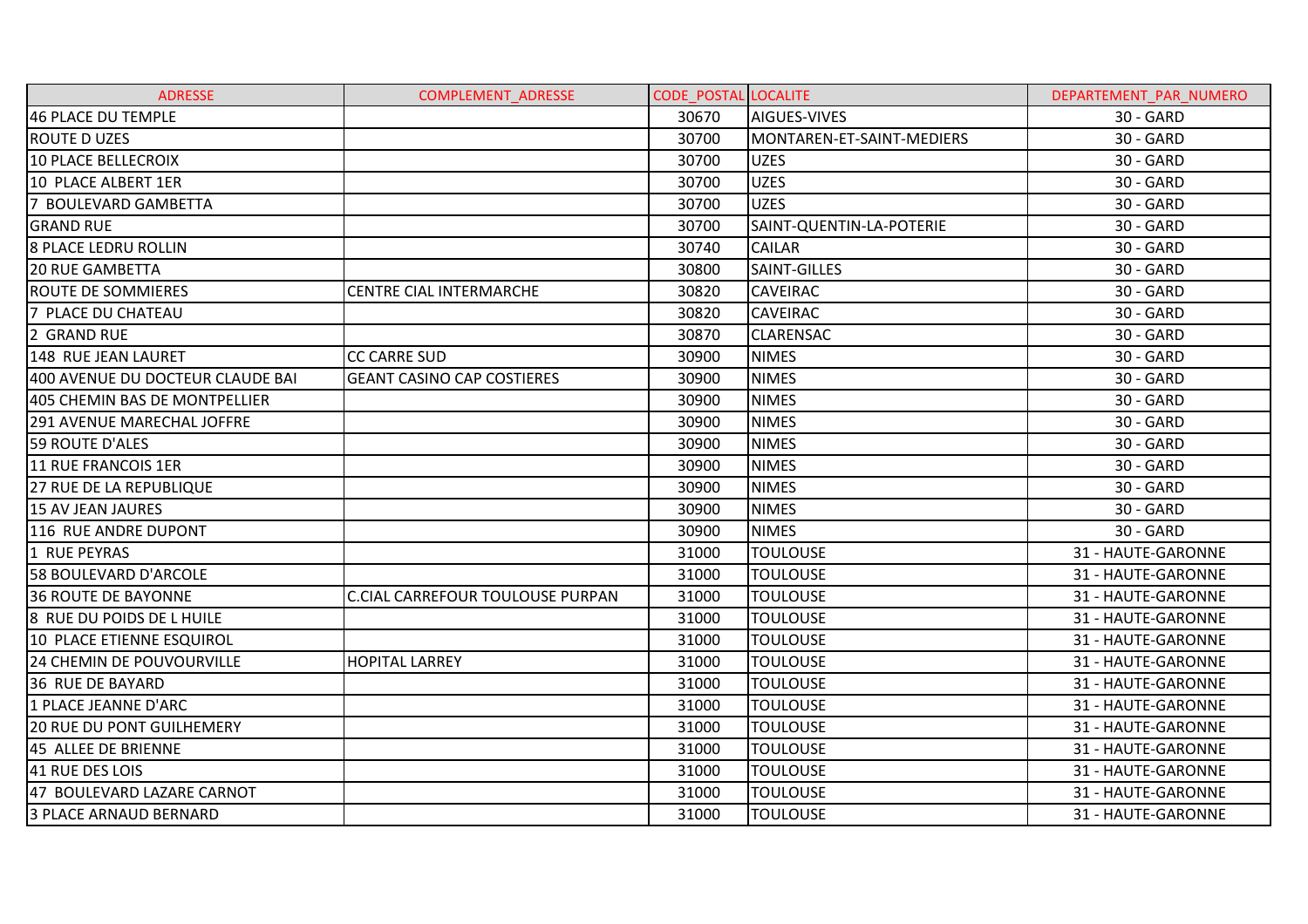| <b>ADRESSE</b>                   | <b>COMPLEMENT ADRESSE</b>      | <b>CODE POSTAL LOCALITE</b> |                           | DEPARTEMENT PAR NUMERO |
|----------------------------------|--------------------------------|-----------------------------|---------------------------|------------------------|
| 62 BOULEVARD DE STRASBOURG       |                                | 31000                       | <b>TOULOUSE</b>           | 31 - HAUTE-GARONNE     |
| <b>28 RUE GAMBETTA</b>           |                                | 31000                       | <b>TOULOUSE</b>           | 31 - HAUTE-GARONNE     |
| 16 ALLEE DE BARCELONE            |                                | 31000                       | <b>TOULOUSE</b>           | 31 - HAUTE-GARONNE     |
| 29 BOULEVARD DE STRASBOURG       |                                | 31000                       | <b>TOULOUSE</b>           | 31 - HAUTE-GARONNE     |
| I8 RUE OZENNE                    |                                | 31000                       | <b>TOULOUSE</b>           | 31 - HAUTE-GARONNE     |
| 36 PLACE DES CARMES              |                                | 31000                       | <b>TOULOUSE</b>           | 31 - HAUTE-GARONNE     |
| 19 PLACE DU SALIN                |                                | 31000                       | TOULOUSE                  | 31 - HAUTE-GARONNE     |
| <b>6 PLACE SAINT ETIENNE</b>     |                                | 31000                       | <b>TOULOUSE</b>           | 31 - HAUTE-GARONNE     |
| 16 PLACE DES CARMES              |                                | 31000                       | TOULOUSE                  | 31 - HAUTE-GARONNE     |
| <b>23 PLACE ETIENNE ESQUIROL</b> |                                | 31000                       | <b>TOULOUSE</b>           | 31 - HAUTE-GARONNE     |
| <b>65 BOULEVARD CARNOT</b>       |                                | 31000                       | <b>TOULOUSE</b>           | 31 - HAUTE-GARONNE     |
| 31 RUE DE LA CONCORDE            |                                | 31000                       | TOULOUSE                  | 31 - HAUTE-GARONNE     |
| 1 AVENUE IRENE JOLIOT CURIE      |                                | 31100                       | <b>TOULOUSE</b>           | 31 - HAUTE-GARONNE     |
| 389 ROUTE DE SAINT SIMON         |                                | 31100                       | <b>TOULOUSE</b>           | 31 - HAUTE-GARONNE     |
| 64 ALLEE DE BELLEFONTAINE        |                                | 31100                       | <b>TOULOUSE</b>           | 31 - HAUTE-GARONNE     |
| <b>265 AVENUE DE LARDENNE</b>    |                                | 31100                       | <b>TOULOUSE</b>           | 31 - HAUTE-GARONNE     |
| 55 CHEMIN DE BASSO CAMBO         |                                | 31100                       | <b>TOULOUSE</b>           | 31 - HAUTE-GARONNE     |
| <b>PCE EDOUARD BOUILLERES</b>    | <b>GALERIE MARCHANDE GEANT</b> | 31100                       | TOULOUSE                  | 31 - HAUTE-GARONNE     |
| 12 PLACE GABRIEL ROUY            |                                | 31110                       | <b>BAGNERES-DE-LUCHON</b> | 31 - HAUTE-GARONNE     |
| 10 AVENUE CARNOT                 |                                | 31110                       | <b>BAGNERES-DE-LUCHON</b> | 31 - HAUTE-GARONNE     |
| <b>BOULEVARD DE L EUROPE</b>     | <b>CARREFOUR</b>               | 31120                       | PORTET-SUR-GARONNE        | 31 - HAUTE-GARONNE     |
| 12 BOULEVARD DE L'EUROPE         |                                | 31120                       | PORTET-SUR-GARONNE        | 31 - HAUTE-GARONNE     |
| <b>5 ALLEE DE FRAIXINET</b>      | <b>C.CIAL LE ROQUES</b>        | 31120                       | <b>ROQUES</b>             | 31 - HAUTE-GARONNE     |
| 49 BIS AV DES PYRENEES           | C CIAL VERTE CAMPAGNE          | 31120                       | LACROIX-FALGARDE          | 31 - HAUTE-GARONNE     |
| <b>ROUTE DE CASTRES</b>          | LIEU DI MOUSSARD D826          | 31130                       | <b>FLOURENS</b>           | 31 - HAUTE-GARONNE     |
| <b>15 AVE PARMENTIER</b>         |                                | 31130                       | <b>BALMA</b>              | 31 - HAUTE-GARONNE     |
| 31 CHEMIN DES ARENES             |                                | 31130                       | IBALMA                    | 31 - HAUTE-GARONNE     |
| <b>3 RUE DE PROVENCE</b>         |                                | 31130                       | <b>BALMA</b>              | 31 - HAUTE-GARONNE     |
| 12 ROUTE DE FRONTON              |                                | 31140                       | <b>AUCAMVILLE</b>         | 31 - HAUTE-GARONNE     |
| 69 ROUTE DE FRONTON              |                                | 31140                       | <b>AUCAMVILLE</b>         | 31 - HAUTE-GARONNE     |
| 2 PLACE AIME LACANAL             |                                | 31140                       | <b>MONTBERON</b>          | 31 - HAUTE-GARONNE     |
| <b>ROUTE DE PARIS</b>            |                                | 31150                       | <b>FENOUILLET</b>         | 31 - HAUTE-GARONNE     |
| <b>6 A RUE LEO FERRE</b>         |                                | 31150                       | <b>GRATENTOUR</b>         | 31 - HAUTE-GARONNE     |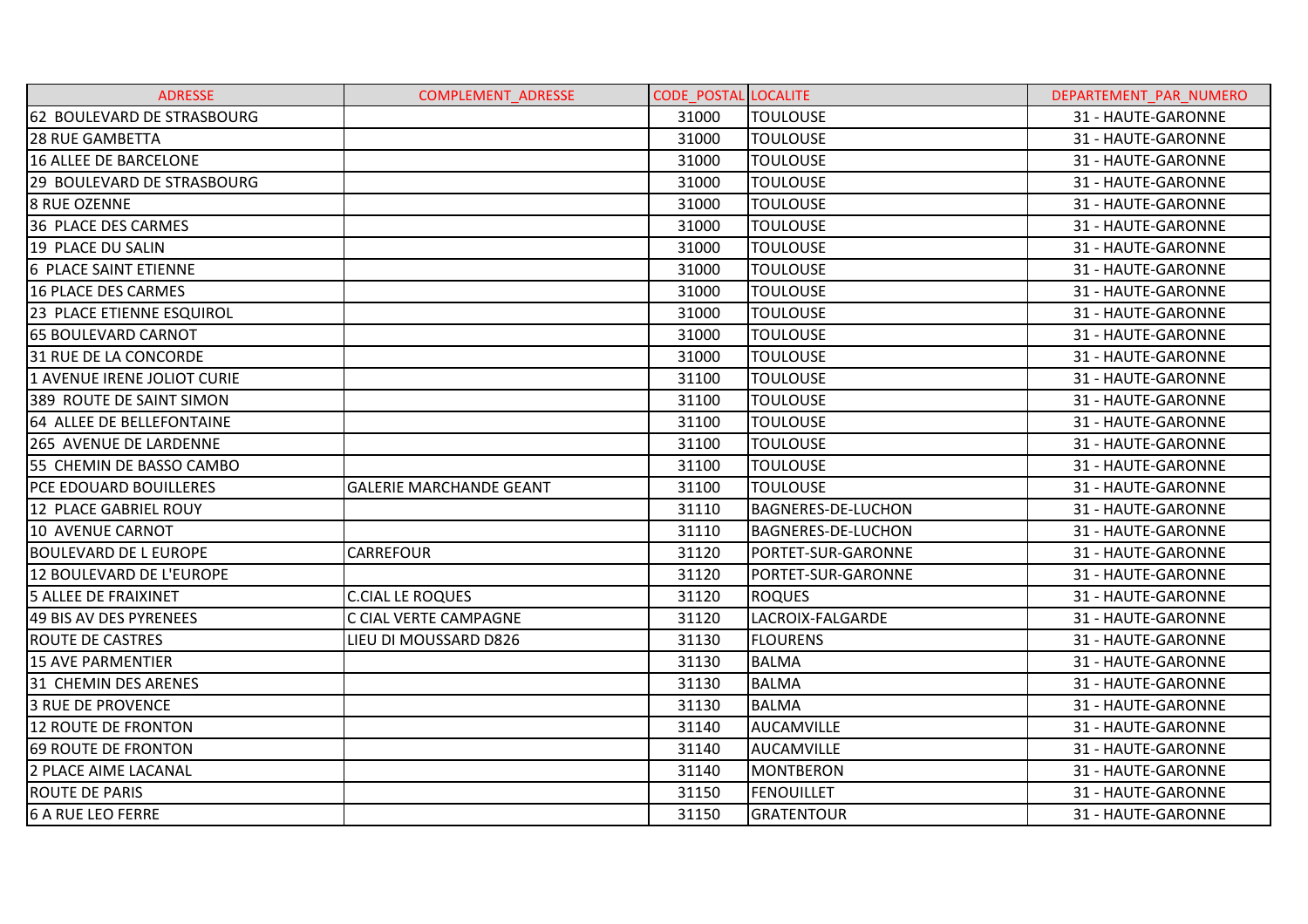| <b>ADRESSE</b>                  | <b>COMPLEMENT ADRESSE</b>      | <b>CODE POSTAL LOCALITE</b> |                           | DEPARTEMENT PAR NUMERO |
|---------------------------------|--------------------------------|-----------------------------|---------------------------|------------------------|
| <b>ROUTE DE TARBES</b>          |                                | 31170                       | <b>TOURNEFEUILLE</b>      | 31 - HAUTE-GARONNE     |
| 49 BOULEVARD VINCENT AURIOL     |                                | 31170                       | TOURNEFEUILLE             | 31 - HAUTE-GARONNE     |
| 3 CHEMIN DE BORDENEUVE          |                                | 31170                       | <b>TOURNEFEUILLE</b>      | 31 - HAUTE-GARONNE     |
| 1 RUE BERTRAND PANOUZE          |                                | 31170                       | TOURNEFEUILLE             | 31 - HAUTE-GARONNE     |
| <b>71 RUE GASTON DOUMERGUE</b>  |                                | 31170                       | <b>TOURNEFEUILLE</b>      | 31 - HAUTE-GARONNE     |
| <b>ROUTE D ALBI</b>             | <b>C.CIAL LECLERC</b>          | 31180                       | ROUFFIAC-TOLOSAN          | 31 - HAUTE-GARONNE     |
| <b>5 ROUTE DE LAPEYROUSE</b>    | <b>CENTRE CIAL LA CAMPAGNE</b> | 31180                       | <b>CASTELMAUROU</b>       | 31 - HAUTE-GARONNE     |
| 3 RUE JEAN JAURES               |                                | 31190                       | <b>AUTERIVE</b>           | 31 - HAUTE-GARONNE     |
| 178 AVENUE DES MINIMES          |                                | 31200                       | <b>TOULOUSE</b>           | 31 - HAUTE-GARONNE     |
| <b>CHEMIN DE GABARDIE</b>       |                                | 31200                       | <b>TOULOUSE</b>           | 31 - HAUTE-GARONNE     |
| <b>272 ROUTE DE LAUNAGUET</b>   |                                | 31200                       | <b>TOULOUSE</b>           | 31 - HAUTE-GARONNE     |
| <b>CHEMIN DE GABARDIE</b>       | <b>C.CIAL GRAMONT</b>          | 31200                       | TOULOUSE                  | 31 - HAUTE-GARONNE     |
| 121 RUE DE NEGRENEYS            |                                | 31200                       | <b>TOULOUSE</b>           | 31 - HAUTE-GARONNE     |
| <b>5 PLACE BILA</b>             |                                | 31200                       | <b>TOULOUSE</b>           | 31 - HAUTE-GARONNE     |
| 1 BOULEVARD SILVIO TRENTIN      |                                | 31200                       | <b>TOULOUSE</b>           | 31 - HAUTE-GARONNE     |
| 81 RTE DE BLAGNAC               |                                | 31200                       | <b>TOULOUSE</b>           | 31 - HAUTE-GARONNE     |
| 119 ROUTE D'ALBI                |                                | 31200                       | TOULOUSE                  | 31 - HAUTE-GARONNE     |
| <b>AVENUE DE LUCHON</b>         | SUPER U - ZONE LANE BAZERT     | 31210                       | GOURDAN-POLIGNAN          | 31 - HAUTE-GARONNE     |
| <b>AVENUE DES PYRENEES</b>      | <b>SUPER U</b>                 | 31220                       | MARTRES-TOLOSANE          | 31 - HAUTE-GARONNE     |
| <b>5 RUE ERNEST RENAN</b>       | <b>CHAMPION</b>                | 31220                       | <b>CAZERES</b>            | 31 - HAUTE-GARONNE     |
| 1 PLACE JULES FERRY             |                                | 31220                       | <b>CAZERES</b>            | 31 - HAUTE-GARONNE     |
| 14 PLACE DU BOURGUET            |                                | 31230                       | <b>ISLE-EN-DODON</b>      | 31 - HAUTE-GARONNE     |
| <b>BOULEVARD DE RATALENS</b>    | <b>CLINIQUE DE L'UNION</b>     | 31240                       | SAINT-JEAN                | 31 - HAUTE-GARONNE     |
| 21 CENTRE COMMERCIAL SAINT CAPR |                                | 31240                       | <b>UNION</b>              | 31 - HAUTE-GARONNE     |
| PLACE FRANCOIS MITTERRAND       |                                | 31240                       | SAINT-JEAN                | 31 - HAUTE-GARONNE     |
| <b>AVENUE DE BAYONNE</b>        | <b>C.CIAL LEON COGEZ</b>       | 31240                       | <b>UNION</b>              | 31 - HAUTE-GARONNE     |
| <b>6 ALLEE VICTOR HUGO</b>      |                                | 31240                       | SAINT-JEAN                | 31 - HAUTE-GARONNE     |
| <b>IMPASSE DU FORUM</b>         | <b>INTERMARCHE</b>             | 31250                       | <b>REVEL</b>              | 31 - HAUTE-GARONNE     |
| 27 BOULEVARD DE LA REPUBLIQUE   |                                | 31250                       | <b>REVEL</b>              | 31 - HAUTE-GARONNE     |
| 1 BOULEVARD DENFERT ROCHEREAU   |                                | 31250                       | <b>REVEL</b>              | 31 - HAUTE-GARONNE     |
| 3 AVENUE GEORGES POMPIDOU       | ZAC AGORA                      | 31270                       | <b>CUGNAUX</b>            | 31 - HAUTE-GARONNE     |
| 151 ROUTE DE TOULOUSE           | C CIAL LES COMMERCES DE DIANE  | 31270                       | <b>CUGNAUX</b>            | 31 - HAUTE-GARONNE     |
| <b>BORDE BLANCHE</b>            | <b>SUPER U</b>                 | 31290                       | VILLEFRANCHE-DE-LAURAGAIS | 31 - HAUTE-GARONNE     |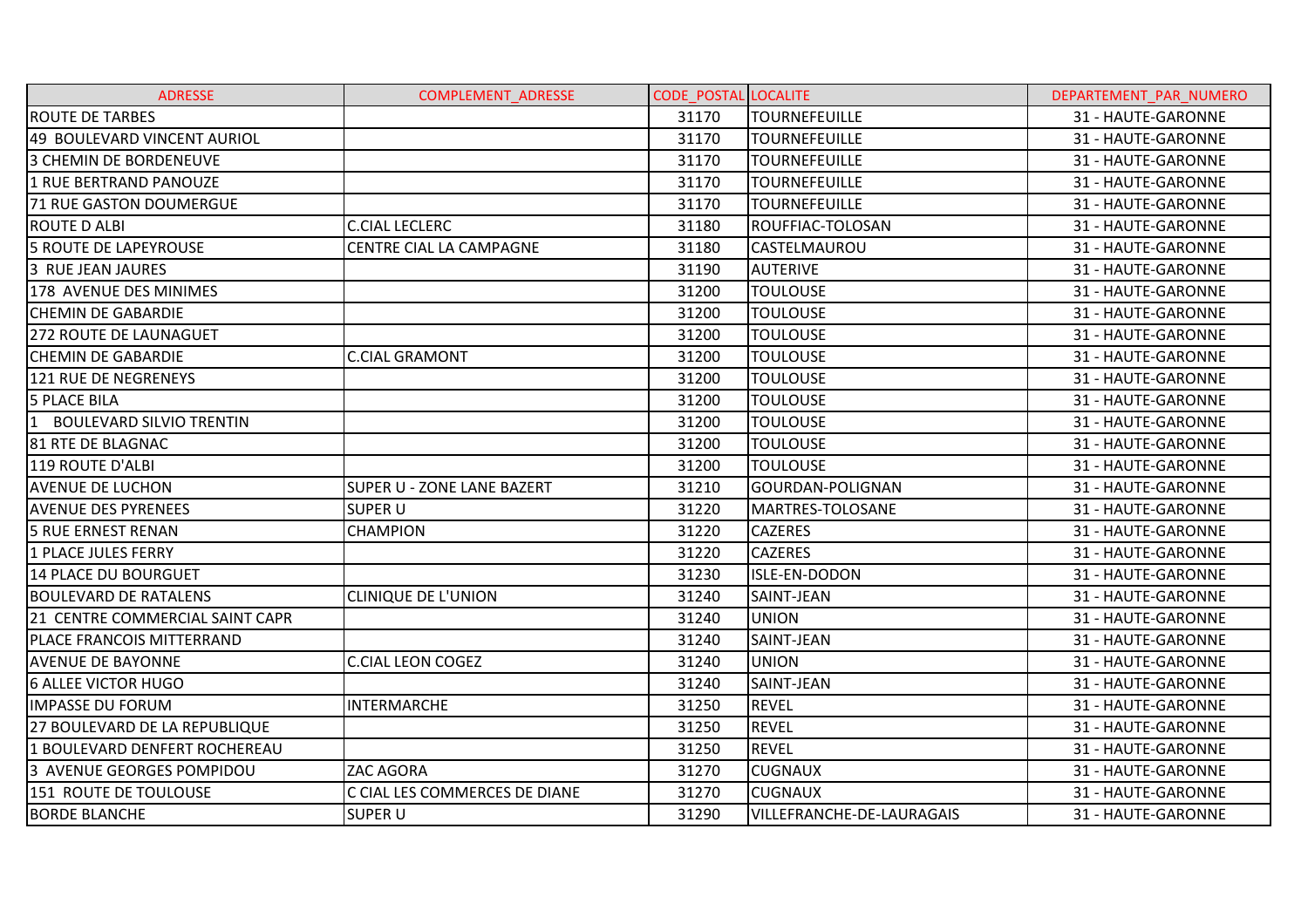| <b>ADRESSE</b>                         | <b>COMPLEMENT ADRESSE</b>               | <b>CODE POSTAL LOCALITE</b> |                           | DEPARTEMENT PAR NUMERO |
|----------------------------------------|-----------------------------------------|-----------------------------|---------------------------|------------------------|
| PLACE DU DOCTEUR JOSEPH BAYLAC         | PAVILLON P.PAUL RIQUET CHU PURPA        | 31300                       | <b>TOULOUSE</b>           | 31 - HAUTE-GARONNE     |
| 2 RUE DU PONT SAINT PIERRE             | PETIT CASINO E5013                      | 31300                       | <b>TOULOUSE</b>           | 31 - HAUTE-GARONNE     |
| 330 AVENUE DE GRANDE BRETAGNE          | <b>HOPITAL PAULE DE VIGUIER</b>         | 31300                       | <b>TOULOUSE</b>           | 31 - HAUTE-GARONNE     |
| 9 AVENUE DE MURET                      |                                         | 31300                       | <b>TOULOUSE</b>           | 31 - HAUTE-GARONNE     |
| 164 AVENUE DE LOMBEZ                   |                                         | 31300                       | <b>TOULOUSE</b>           | 31 - HAUTE-GARONNE     |
| 11 PLACE DE LA PATTE D'OIE             |                                         | 31300                       | <b>TOULOUSE</b>           | 31 - HAUTE-GARONNE     |
| 104 RUE DE CUGNAUX                     |                                         | 31300                       | <b>TOULOUSE</b>           | 31 - HAUTE-GARONNE     |
| 1 AVENUE ETIENNE BILLIERES             |                                         | 31300                       | <b>TOULOUSE</b>           | 31 - HAUTE-GARONNE     |
| 115 AVENUE DE MURET                    |                                         | 31300                       | <b>TOULOUSE</b>           | 31 - HAUTE-GARONNE     |
| <b>6 RUE DE LA REPUBLIQUE</b>          |                                         | 31300                       | <b>TOULOUSE</b>           | 31 - HAUTE-GARONNE     |
| 17 AVENUE PIERRE MENDES FRANCE         |                                         | 31320                       | CASTANET-TOLOSAN          | 31 - HAUTE-GARONNE     |
| <b>ROUTE DE LABEGE</b>                 | <b>BP 62272 CEDEX</b>                   | 31320                       | CASTANET-TOLOSAN          | 31 - HAUTE-GARONNE     |
| 15 AVENUE DE TOULOUSE                  |                                         | 31320                       | CASTANET-TOLOSAN          | 31 - HAUTE-GARONNE     |
| <b>AVENUE DU PRESIDENT KENNEDY</b>     | <b>SUPER U</b>                          | 31330                       | <b>GRENADE</b>            | 31 - HAUTE-GARONNE     |
| <b>RUE DESIRAT</b>                     |                                         | 31350                       | <b>BOULOGNE-SUR-GESSE</b> | 31 - HAUTE-GARONNE     |
| <b>CHEMIN DU CHAT</b>                  |                                         | 31380                       | <b>GARIDECH</b>           | 31 - HAUTE-GARONNE     |
| 14 AVENUE DU GAL DE CASTELNAU          |                                         | 31380                       | MONTASTRUC-LA-CONSEILLERE | 31 - HAUTE-GARONNE     |
| <b>ROUTE DE LARIZE</b>                 |                                         | 31390                       | <b>CARBONNE</b>           | 31 - HAUTE-GARONNE     |
| <b>AVENUE ANTOINE DE SAINT EXUPERY</b> | 2/4 BLD GRIFFOUL DORVAL                 | 31400                       | <b>TOULOUSE</b>           | 31 - HAUTE-GARONNE     |
| 202 AVENUE ANTOINE DE SAINT EXU        | PETIT CASINO E0698                      | 31400                       | <b>TOULOUSE</b>           | 31 - HAUTE-GARONNE     |
| <b>88 AVE JULES JULIEN</b>             |                                         | 31400                       | <b>TOULOUSE</b>           | 31 - HAUTE-GARONNE     |
| <b>70 AVENUE ALBERT BEDOUCE</b>        |                                         | 31400                       | <b>TOULOUSE</b>           | 31 - HAUTE-GARONNE     |
| <b>32 AVENUE DE BOUGAINVILLE</b>       |                                         | 31400                       | <b>TOULOUSE</b>           | 31 - HAUTE-GARONNE     |
| <b>24 BIS ROUTE DE NARBONNE</b>        |                                         | 31400                       | <b>TOULOUSE</b>           | 31 - HAUTE-GARONNE     |
| <b>8 PLACE DU BUSCAT</b>               |                                         | 31400                       | <b>TOULOUSE</b>           | 31 - HAUTE-GARONNE     |
| <b>RUE GALLIENI</b>                    |                                         | 31440                       | SAINT-BEAT                | 31 - HAUTE-GARONNE     |
| 5 RUE DE L ESPLANADE                   |                                         | 31450                       | MONTGISCARD               | 31 - HAUTE-GARONNE     |
| 4 RUE JEAN MONNET                      | Z.A.C. MOUNDRAN                         | 31470                       | <b>FONSORBES</b>          | 31 - HAUTE-GARONNE     |
| 5 AVENUE DE LENGEL                     | <b>SUPER U</b>                          | 31490                       | <b>LEGUEVIN</b>           | 31 - HAUTE-GARONNE     |
| <b>56 AVENUE JEAN RIEUX</b>            |                                         | 31500                       | <b>TOULOUSE</b>           | 31 - HAUTE-GARONNE     |
| <b>12 AVENUE GUILLAUMET</b>            |                                         | 31500                       | <b>TOULOUSE</b>           | 31 - HAUTE-GARONNE     |
| <b>BLD PIERRE SEMARD</b>               | <b>RELAY SNCF GARE MATABIAU ARRIVEE</b> | 31500                       | <b>TOULOUSE</b>           | 31 - HAUTE-GARONNE     |
| <b>BLD PIERRE SEMARD</b>               | <b>RELAY SNCF GARE MATABIAU</b>         | 31500                       | <b>TOULOUSE</b>           | 31 - HAUTE-GARONNE     |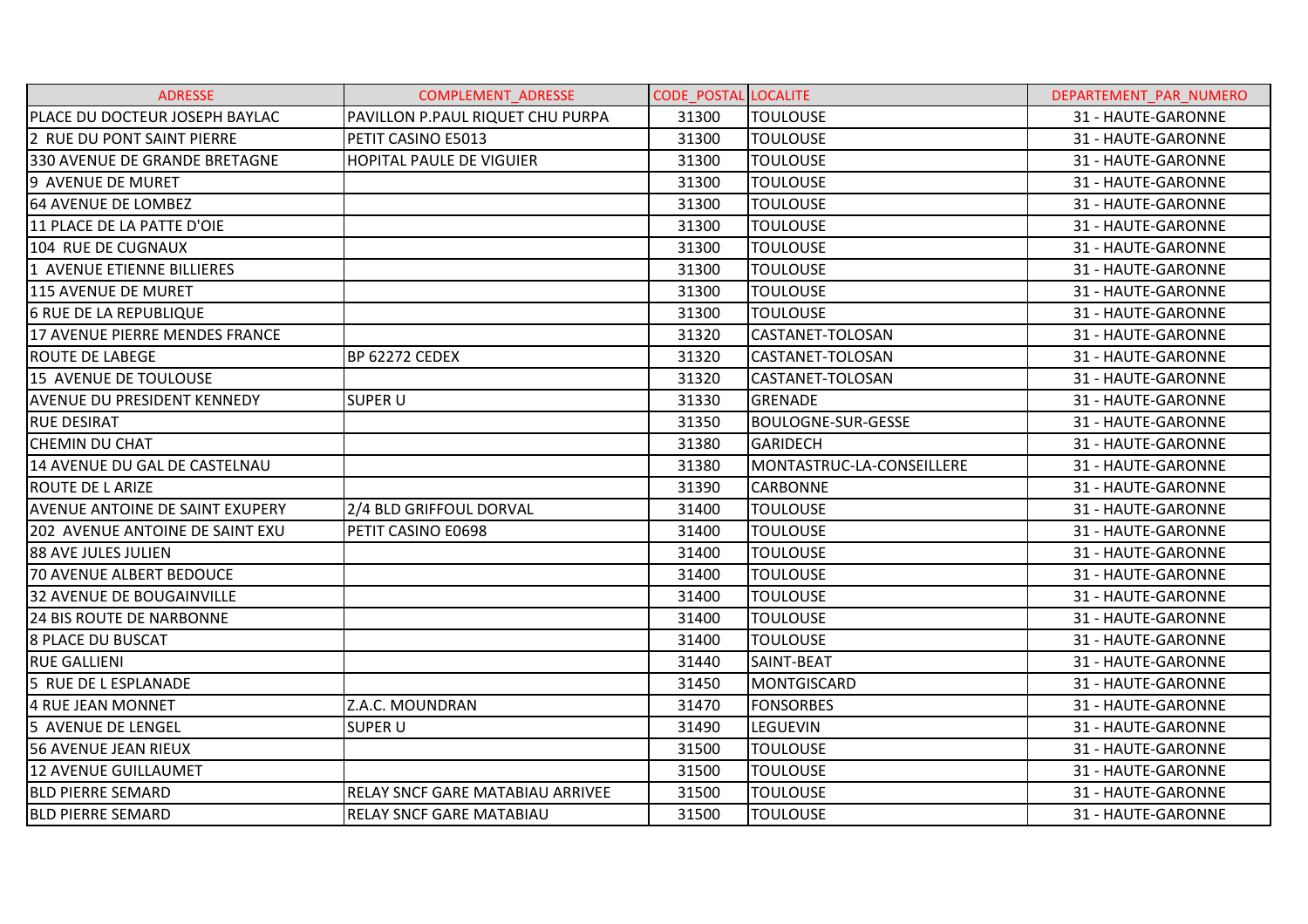| <b>ADRESSE</b>                   | <b>COMPLEMENT ADRESSE</b>         | <b>CODE POSTAL LOCALITE</b> |                          | DEPARTEMENT PAR NUMERO |
|----------------------------------|-----------------------------------|-----------------------------|--------------------------|------------------------|
| <b>RUE MARENGO</b>               | RELAY SNCF MATABIAU-HALL MARENGO  | 31500                       | <b>TOULOUSE</b>          | 31 - HAUTE-GARONNE     |
| 2 CHEMIN DE LA TERRASSE          | <b>C.CIAL FIRMIS 2</b>            | 31500                       | <b>TOULOUSE</b>          | 31 - HAUTE-GARONNE     |
| <b>60 AVENUE DE CASTRES</b>      |                                   | 31500                       | <b>TOULOUSE</b>          | 31 - HAUTE-GARONNE     |
| 75 AVENUE CAMILLE PUJOL          |                                   | 31500                       | <b>TOULOUSE</b>          | 31 - HAUTE-GARONNE     |
| 45 RUE FAUBOURG BONNEFOY         |                                   | 31500                       | <b>TOULOUSE</b>          | 31 - HAUTE-GARONNE     |
| <b>7 RUE RENE LEDUC</b>          |                                   | 31500                       | TOULOUSE                 | 31 - HAUTE-GARONNE     |
| 4 AVENUE DE LA GLOIRE            |                                   | 31500                       | <b>TOULOUSE</b>          | 31 - HAUTE-GARONNE     |
| 1 RUE DE CARCASSONNE             |                                   | 31500                       | <b>TOULOUSE</b>          | 31 - HAUTE-GARONNE     |
| <b>6 AVENUE TOLOSANE</b>         |                                   | 31520                       | RAMONVILLE-SAINT-AGNE    | 31 - HAUTE-GARONNE     |
| <b>5 RUE LOUIS BRAILLE</b>       |                                   | 31520                       | RAMONVILLE-SAINT-AGNE    | 31 - HAUTE-GARONNE     |
| 1 AVE DU 8 MAI 1945              |                                   | 31520                       | RAMONVILLE-SAINT-AGNE    | 31 - HAUTE-GARONNE     |
| 1 ALLEE DES DAHLIAS              |                                   | 31520                       | IRAMONVILLE-SAINT-AGNE   | 31 - HAUTE-GARONNE     |
| 10 PLACE CHARLES DE GAULLE       |                                   | 31590                       | <b>VERFEIL</b>           | 31 - HAUTE-GARONNE     |
| <b>RUE DANIELLE CASANOVA</b>     | Z.A. SEGLA                        | 31600                       | <b>SEYSSES</b>           | 31 - HAUTE-GARONNE     |
| 2 BOULEVARD DE LA LEZE           | ZAC MANDARIN                      | 31600                       | <b>EAUNES</b>            | 31 - HAUTE-GARONNE     |
| 3 RUE EMILE DEWOITINE            |                                   | 31600                       | <b>SEYSSES</b>           | 31 - HAUTE-GARONNE     |
| 10 PLACE DE LA LIBERATION        |                                   | 31600                       | <b>SEYSSES</b>           | 31 - HAUTE-GARONNE     |
| <b>AVENUE DES PYRENEES</b>       | LOT LE DAUPHIN                    | 31600                       | <b>MURET</b>             | 31 - HAUTE-GARONNE     |
| <b>20 AVENUE ROGER TISSANDIE</b> |                                   | 31600                       | <b>MURET</b>             | 31 - HAUTE-GARONNE     |
| 11 RUE MONES DEL PUJOL           |                                   | 31600                       | <b>MURET</b>             | 31 - HAUTE-GARONNE     |
| 23 ALLEES NIEL                   |                                   | 31600                       | <b>MURET</b>             | 31 - HAUTE-GARONNE     |
| 7<br>RUE DU CHATEAU              |                                   | 31620                       | <b>BOULOC</b>            | 31 - HAUTE-GARONNE     |
| 12 PLACE DU 11 NOVEMBRE 1918     |                                   | 31620                       | <b>FRONTON</b>           | 31 - HAUTE-GARONNE     |
| 12 RUE DES TILLEULS              |                                   | 31650                       | SAINT-ORENS-DE-GAMEVILLE | 31 - HAUTE-GARONNE     |
| <b>33 AVE DE GAMEVILLE</b>       |                                   | 31650                       | SAINT-ORENS-DE-GAMEVILLE | 31 - HAUTE-GARONNE     |
| <b>ALLEE DES CHAMPS PINSONS</b>  | C. LECLERC                        | 31650                       | SAINT-ORENS-DE-GAMEVILLE | 31 - HAUTE-GARONNE     |
| 86 FG DES ARTS                   |                                   | 31660                       | <b>BESSIERES</b>         | 31 - HAUTE-GARONNE     |
| <b>PLACE DU COMMERCE</b>         | C.CIAL LABEGE INNOPOLE BP 340     | 31670                       | LABEGE                   | 31 - HAUTE-GARONNE     |
| 700 LA PYRENEENNE                | <b>CARREFOUR - CCIAL LABEGE 2</b> | 31670                       | <b>LABEGE</b>            | 31 - HAUTE-GARONNE     |
| <b>RUE DE LAUTAN</b>             |                                   | 31670                       | LABEGE                   | 31 - HAUTE-GARONNE     |
| <b>AEROPORT</b>                  | <b>HALL D ZONE RESERVEE</b>       | 31700                       | <b>BLAGNAC</b>           | 31 - HAUTE-GARONNE     |
| <b>RUE DEWOITINE</b>             | <b>INTERMARCHE</b>                | 31700                       | <b>CORNEBARRIEU</b>      | 31 - HAUTE-GARONNE     |
| 2 ALLEE EMILE ZOLA               |                                   | 31700                       | <b>BLAGNAC</b>           | 31 - HAUTE-GARONNE     |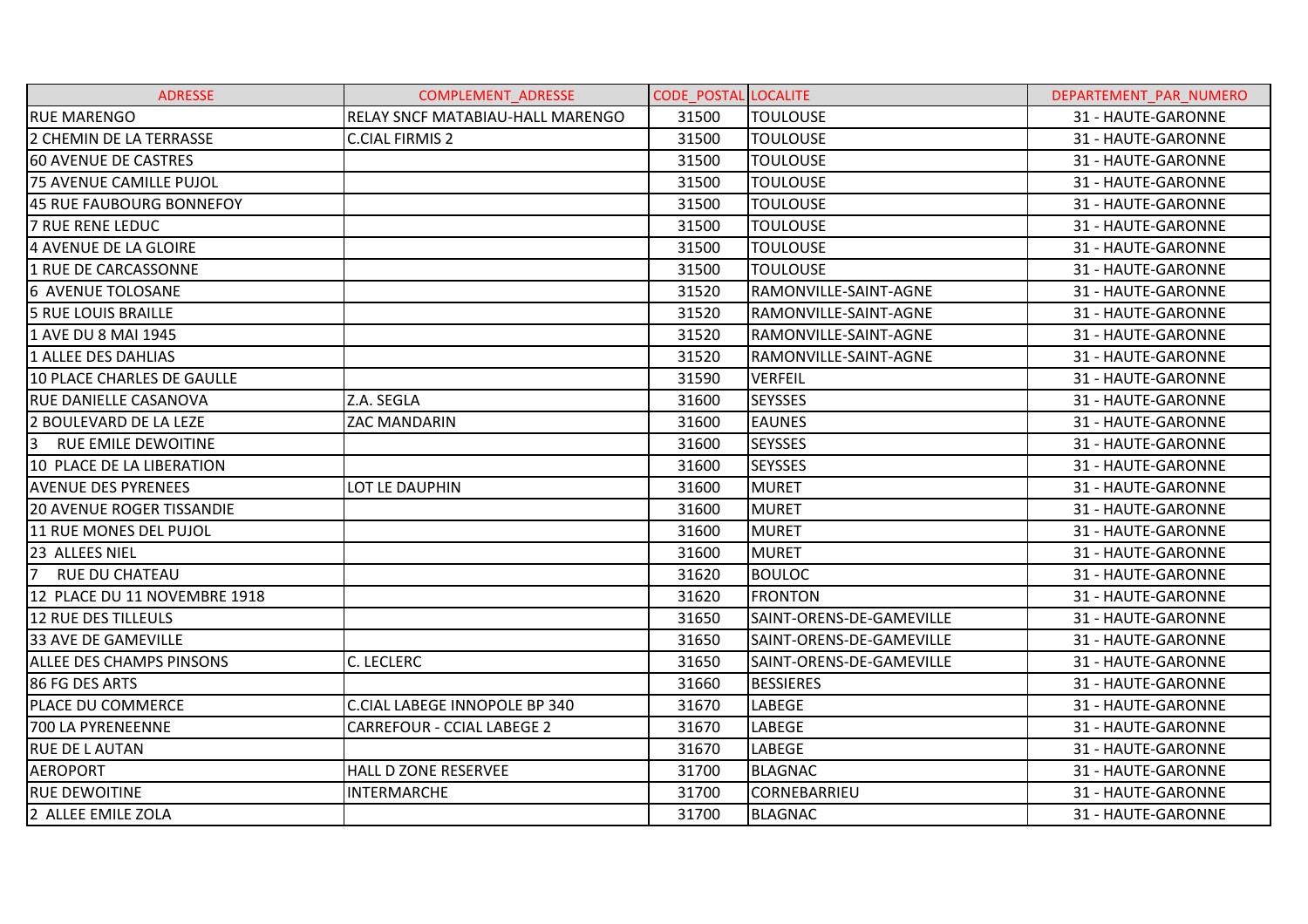| <b>ADRESSE</b>                          | <b>COMPLEMENT ADRESSE</b>       | <b>CODE POSTAL LOCALITE</b> |                    | DEPARTEMENT PAR NUMERO |
|-----------------------------------------|---------------------------------|-----------------------------|--------------------|------------------------|
| <b>AEROPORT TOULOUSE BLAGNAC</b>        | SALLE D'EMBARQUEMENT            | 31700                       | <b>BLAGNAC</b>     | 31 - HAUTE-GARONNE     |
| 12 PLAN DU PORT                         |                                 | 31700                       | <b>BLAGNAC</b>     | 31 - HAUTE-GARONNE     |
| <b>AEROPORT TOULOUSE BLAGNAC HALL 2</b> |                                 | 31700                       | <b>BLAGNAC</b>     | 31 - HAUTE-GARONNE     |
| 1 AVENUE DES PINS                       |                                 | 31700                       | <b>BLAGNAC</b>     | 31 - HAUTE-GARONNE     |
| <b>RUE DES PINS</b>                     | <b>C.CIAL DU RUISSEAU</b>       | 31700                       | <b>BEAUZELLE</b>   | 31 - HAUTE-GARONNE     |
| CENTRE CIAL "LE MOULIN A VENT"          | ROUTE DE TOULOUSE               | 31700                       | <b>MONDONVILLE</b> | 31 - HAUTE-GARONNE     |
| 1 ALLEE DE LA TINEE                     | ZAC DES MAROTS                  | 31770                       | <b>COLOMIERS</b>   | 31 - HAUTE-GARONNE     |
| 54 BLD VICTOR HUGO                      |                                 | 31770                       | <b>COLOMIERS</b>   | 31 - HAUTE-GARONNE     |
| <b>28 ALLEE DU BEARN</b>                |                                 | 31770                       | <b>COLOMIERS</b>   | 31 - HAUTE-GARONNE     |
| 1 PLACE DU SIDOBRE                      |                                 | 31770                       | <b>COLOMIERS</b>   | 31 - HAUTE-GARONNE     |
| 7 PLACE DE LA BASCULE                   |                                 | 31770                       | <b>COLOMIERS</b>   | 31 - HAUTE-GARONNE     |
| <b>ZAC DES LANDES</b>                   |                                 | 31800                       | SAINT-GAUDENS      | 31 - HAUTE-GARONNE     |
| <b>RUE ANTOINE LAURENT DE LAVOISIER</b> | <b>MAGASIN SIMPLY MARKET</b>    | 31800                       | SAINT-GAUDENS      | 31 - HAUTE-GARONNE     |
| <b>7 RUE THIERS</b>                     |                                 | 31800                       | SAINT-GAUDENS      | 31 - HAUTE-GARONNE     |
| <b>240 AVENUE DE LA MAIRIE</b>          |                                 | 31810                       | <b>VERNET</b>      | 31 - HAUTE-GARONNE     |
| 65 AVENUE DE TOULOUSE                   | <b>CARREFOUR MARKET</b>         | 31820                       | PIBRAC             | 31 - HAUTE-GARONNE     |
| <b>RUE PRINCIPALE</b>                   | CENTRE COMMERCIAL STE GERMAINE  | 31820                       | PIBRAC             | 31 - HAUTE-GARONNE     |
| 2 RUE PIERRE LOTI                       |                                 | 31830                       | PLAISANCE-DU-TOUCH | 31 - HAUTE-GARONNE     |
| PLACE FREDERIC BOMBAIL                  | <b>CARRE BASTIDE BAT.D</b>      | 31830                       | PLAISANCE-DU-TOUCH | 31 - HAUTE-GARONNE     |
| 16 ROUTE DE GRENADE                     | <b>RELAIS DES BANLIEUSARDS</b>  | 31840                       | <b>SEILH</b>       | 31 - HAUTE-GARONNE     |
| 288 AVENUE DE LA REPUBLIQUE             |                                 | 31840                       | <b>AUSSONNE</b>    | 31 - HAUTE-GARONNE     |
| <b>CHEMIN DE SAINT JEAN</b>             | <b>ZONE DE MARIGNAC</b>         | 31850                       | <b>MONTRABE</b>    | 31 - HAUTE-GARONNE     |
| ZAC DU MOULIOT                          | <b>GRAND CHENE</b>              | 32000                       | <b>AUCH</b>        | 32 - GERS              |
| ALLEE JEANNE DAGUZAN                    | CENTRE COMMERCIAL D'ENDOUMINGUE | 32000                       | <b>AUCH</b>        | 32 - GERS              |
| 2 RUE GAMBETTA                          |                                 | 32000                       | <b>AUCH</b>        | 32 - GERS              |
| <b>RUE CHARLES CROS</b>                 | ZONE INDUSTRIELLE CLARA         | 32000                       | <b>AUCH</b>        | 32 - GERS              |
| <b>ROUTE DE TARBES</b>                  | <b>CORPS DU FRANC POMMIES</b>   | 32000                       | <b>AUCH</b>        | 32 - GERS              |
| 22 AVE D'ALSACE                         |                                 | 32000                       | <b>AUCH</b>        | 32 - GERS              |
| 4 RUE ROUGET DE L'ISLE                  |                                 | 32000                       | <b>AUCH</b>        | 32 - GERS              |
| 11 PLACE DE LA LIBERATION               |                                 | 32000                       | <b>AUCH</b>        | 32 - GERS              |
| 23 BOULEVARD SAINT JACQUES              |                                 | 32100                       | CONDOM             | 32 - GERS              |
| <b>24 RUE NATIONALE</b>                 |                                 | 32110                       | <b>NOGARO</b>      | 32 - GERS              |
| <b>80 RUE NATIONALE</b>                 |                                 | 32200                       | <b>GIMONT</b>      | 32 - GERS              |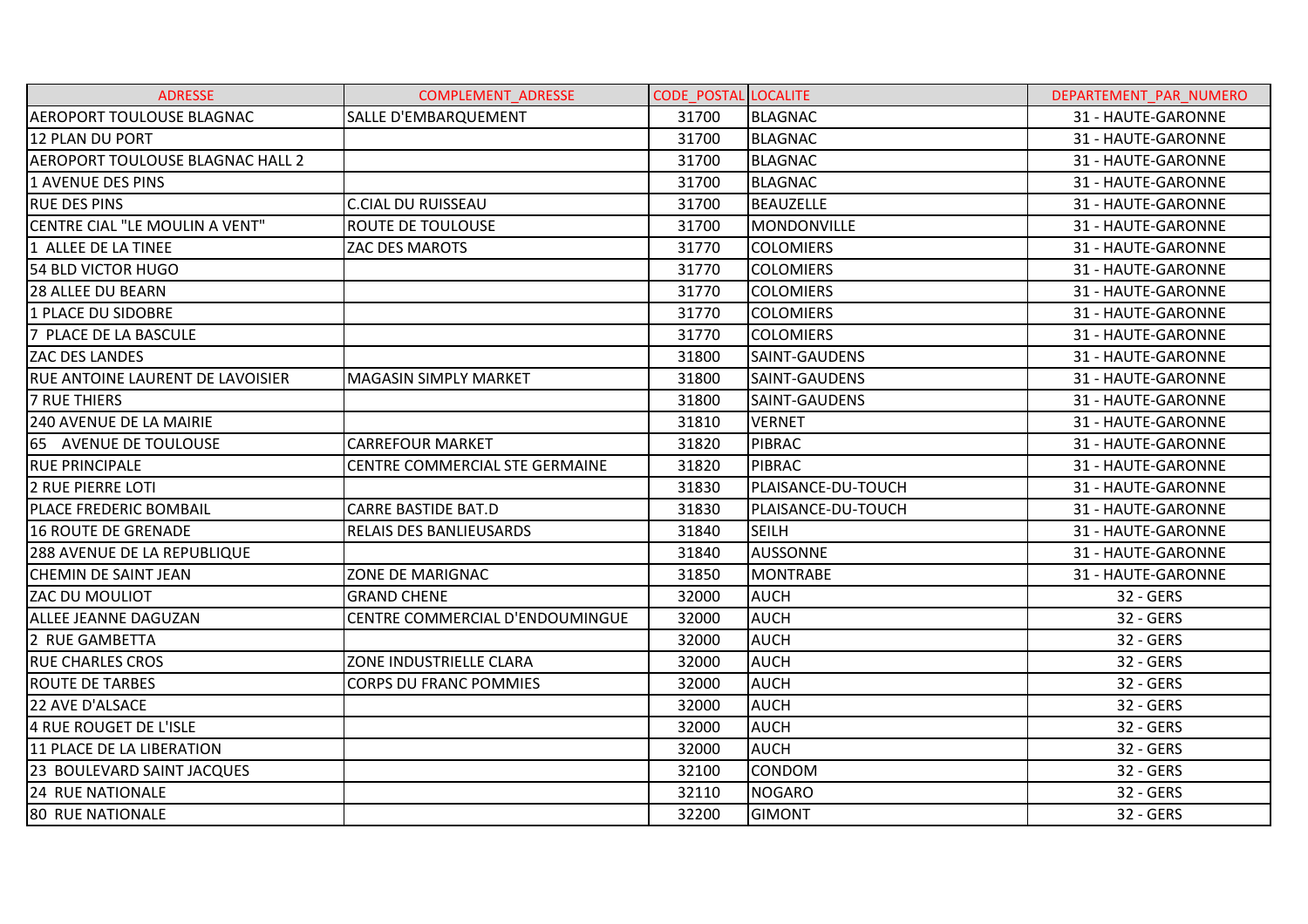| <b>ADRESSE</b>                     | <b>COMPLEMENT ADRESSE</b>   | <b>CODE POSTAL LOCALITE</b> |                      | DEPARTEMENT PAR NUMERO |
|------------------------------------|-----------------------------|-----------------------------|----------------------|------------------------|
| 24 BOULEVARD DES PYRENEES          |                             | 32220                       | LOMBEZ               | 32 - GERS              |
| 46 PLACE DE L HOTEL DE VILLE       |                             | 32230                       | <b>MARCIAC</b>       | 32 - GERS              |
| 10 RUE AURENSAN                    |                             | 32250                       | <b>MONTREAL</b>      | 32 - GERS              |
| 19 PLACE D ASTARAC                 |                             | 32300                       | <b>MIRANDE</b>       | 32 - GERS              |
| <b>AVENUE DES THERMES</b>          |                             | 32410                       | CASTERA-VERDUZAN     | 32 - GERS              |
| 16 PLACE DE LA REPUBLIQUE          |                             | 32500                       | <b>FLEURANCE</b>     | 32 - GERS              |
| <b>RUE COLETTE BESSON</b>          | ZAC DU PONT PEYRIN          | 32600                       | <b>ISLE-JOURDAIN</b> | 32 - GERS              |
| 69 RUE NATIONALE                   |                             | 32700                       | <b>LECTOURE</b>      | 32 - GERS              |
| <b>MOULIN DE JUSTICE</b>           |                             | 32700                       | <b>LECTOURE</b>      | 32 - GERS              |
| <b>38 RUE NATIONALE</b>            |                             | 32700                       | <b>LECTOURE</b>      | 32 - GERS              |
| <b>30 RUE ROBERT DAURY</b>         |                             | 32800                       | <b>EAUZE</b>         | 32 - GERS              |
| <b>PLACE AMELIE RABA LEON</b>      | <b>MATERNITE PELLEGRIN</b>  | 33000                       | <b>BORDEAUX</b>      | 33 - GIRONDE           |
| <b>GARE SNCF ST JEAN</b>           | <b>VESTIBULE C NIVEAU 1</b> | 33000                       | <b>BORDEAUX</b>      | 33 - GIRONDE           |
| <b>AVENUE DES 40 JOURNAUX</b>      | <b>C.CIAL AUCHAN LAC</b>    | 33000                       | <b>BORDEAUX</b>      | 33 - GIRONDE           |
| <b>GARE SNCF ST JEAN</b>           | <b>QUAI A NIVEAU 0</b>      | 33000                       | <b>BORDEAUX</b>      | 33 - GIRONDE           |
| 4 PLACE LOUIS BARTHOU              |                             | 33000                       | <b>BORDEAUX</b>      | 33 - GIRONDE           |
| 19 RUE JENNY LEPREUX               |                             | 33000                       | <b>BORDEAUX</b>      | 33 - GIRONDE           |
| 54 RUE ERNEST RENAN                |                             | 33000                       | <b>BORDEAUX</b>      | 33 - GIRONDE           |
| <b>20 RUE CAPDEVILLE</b>           |                             | 33000                       | <b>BORDEAUX</b>      | 33 - GIRONDE           |
| <b>RUE BURGET-HOPITAL ST ANDRE</b> |                             | 33000                       | <b>BORDEAUX</b>      | 33 - GIRONDE           |
| 123 BOULEVARD MARECHAL LECLERC     |                             | 33000                       | <b>BORDEAUX</b>      | 33 - GIRONDE           |
| 71 RUE CAMILLE GODARD              |                             | 33000                       | <b>BORDEAUX</b>      | 33 - GIRONDE           |
| 69 RUE NOTRE DAME                  |                             | 33000                       | <b>BORDEAUX</b>      | 33 - GIRONDE           |
| 47 RUE LECHAPELIER                 |                             | 33000                       | <b>BORDEAUX</b>      | 33 - GIRONDE           |
| 97 RUE FONDAUDEGE                  |                             | 33000                       | <b>BORDEAUX</b>      | 33 - GIRONDE           |
| 32 QUAI DES CHARTRONS              |                             | 33000                       | <b>BORDEAUX</b>      | 33 - GIRONDE           |
| 32 QUAI DE BACALAN                 |                             | 33000                       | <b>BORDEAUX</b>      | 33 - GIRONDE           |
| <b>85 RUE DU PALAIS GALLIEN</b>    |                             | 33000                       | <b>BORDEAUX</b>      | 33 - GIRONDE           |
| 190 RUE FONDAUDEGE                 |                             | 33000                       | <b>BORDEAUX</b>      | 33 - GIRONDE           |
| 99 RUE DOCTEUR ALBERT BARRAUD      |                             | 33000                       | <b>BORDEAUX</b>      | 33 - GIRONDE           |
| 98 BOULEVARD DU PRESIDENT WILSO    |                             | 33000                       | <b>BORDEAUX</b>      | 33 - GIRONDE           |
| 161 RUE JUDAIQUE                   |                             | 33000                       | <b>BORDEAUX</b>      | 33 - GIRONDE           |
| 57B RUE DE LANDIRAS                |                             | 33000                       | <b>BORDEAUX</b>      | 33 - GIRONDE           |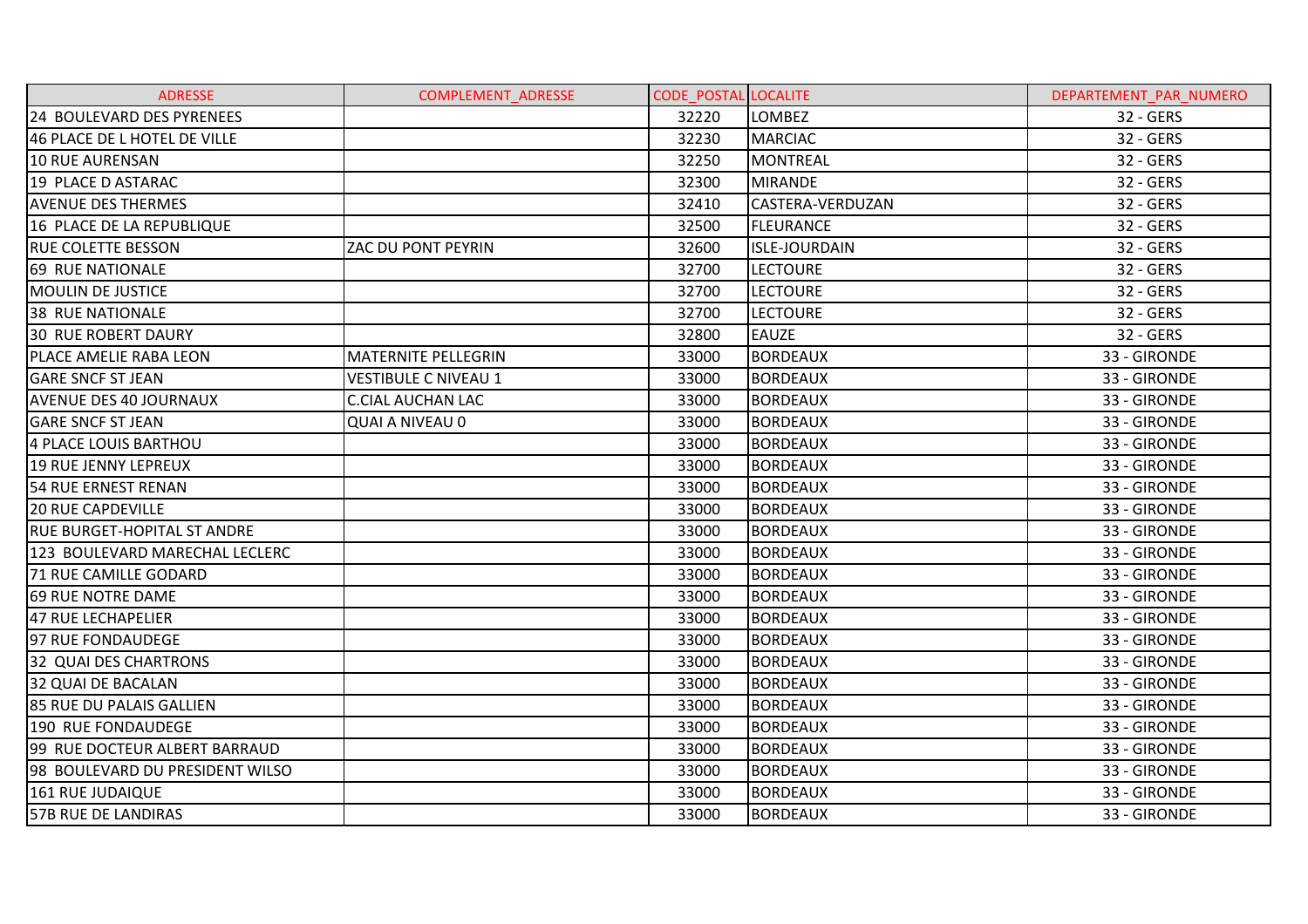| <b>ADRESSE</b>                  | COMPLEMENT_ADRESSE      | <b>CODE POSTAL LOCALITE</b> |                 | DEPARTEMENT PAR NUMERO |
|---------------------------------|-------------------------|-----------------------------|-----------------|------------------------|
| 48 RUE LECOCQ                   |                         | 33000                       | <b>BORDEAUX</b> | 33 - GIRONDE           |
| <b>2 RUE DE PESSAC</b>          |                         | 33000                       | <b>BORDEAUX</b> | 33 - GIRONDE           |
| 22 COURS DE LA SOMME            |                         | 33000                       | <b>BORDEAUX</b> | 33 - GIRONDE           |
| 44 RUE DU PAS SAINT GEORGES     |                         | 33000                       | <b>BORDEAUX</b> | 33 - GIRONDE           |
| <b>30 PLACE DE LA VICTOIRE</b>  |                         | 33000                       | <b>BORDEAUX</b> | 33 - GIRONDE           |
| 252 COURS DE LYSER              |                         | 33000                       | <b>BORDEAUX</b> | 33 - GIRONDE           |
| 17 COURS V. HUGO                |                         | 33000                       | <b>BORDEAUX</b> | 33 - GIRONDE           |
| <b>165 RUE CAMILLE GODARD</b>   |                         | 33000                       | <b>BORDEAUX</b> | 33 - GIRONDE           |
| 57 QUAI RICHELIEU               |                         | 33000                       | <b>BORDEAUX</b> | 33 - GIRONDE           |
| 19 RUE DUFFOUR DUBERGIER        |                         | 33000                       | <b>BORDEAUX</b> | 33 - GIRONDE           |
| 19 RUE JUDAIQUE                 |                         | 33000                       | <b>BORDEAUX</b> | 33 - GIRONDE           |
| 51 RUE DU TONDU                 |                         | 33000                       | <b>BORDEAUX</b> | 33 - GIRONDE           |
| 40 RUE DR CHARLES NANCEL PENARD |                         | 33000                       | <b>BORDEAUX</b> | 33 - GIRONDE           |
| <b>RUE ROBERT LATEULADE</b>     | <b>C.CIAL MERIADECK</b> | 33000                       | <b>BORDEAUX</b> | 33 - GIRONDE           |
| 17 PLACE PAUL DOUMER            |                         | 33000                       | <b>BORDEAUX</b> | 33 - GIRONDE           |
| <b>4 RUE DE CAUDERAN</b>        |                         | 33000                       | <b>BORDEAUX</b> | 33 - GIRONDE           |
| <b>34 COURS ARISTIDE BRIAND</b> |                         | 33000                       | <b>BORDEAUX</b> | 33 - GIRONDE           |
| 4 RUE DAVID JOHNSTON            |                         | 33000                       | <b>BORDEAUX</b> | 33 - GIRONDE           |
| MARCHE DES GRANDS HOMMES        |                         | 33000                       | <b>BORDEAUX</b> | 33 - GIRONDE           |
| <b>COURS GEORGES CLEMENCEAU</b> |                         | 33000                       | <b>BORDEAUX</b> | 33 - GIRONDE           |
| <b>22 PLACE PEY BERLAND</b>     |                         | 33000                       | <b>BORDEAUX</b> | 33 - GIRONDE           |
| 15 RUE CLAUDE BOUCHER           |                         | 33000                       | <b>BORDEAUX</b> | 33 - GIRONDE           |
| 125 COURS MARECHAL GALLIENI     |                         | 33000                       | <b>BORDEAUX</b> | 33 - GIRONDE           |
| <b>COURS SAINT LOUIS</b>        |                         | 33000                       | <b>BORDEAUX</b> | 33 - GIRONDE           |
| 180 RUE ST GENES                |                         | 33000                       | <b>BORDEAUX</b> | 33 - GIRONDE           |
| PLACE AMELIE RABA LEON          | <b>HOPITAL TRIPODE</b>  | 33000                       | <b>BORDEAUX</b> | 33 - GIRONDE           |
| 32 COURS DE L'INTENDANCE        |                         | 33000                       | <b>BORDEAUX</b> | 33 - GIRONDE           |
| <b>22 PLACE GAMBETTA</b>        |                         | 33000                       | <b>BORDEAUX</b> | 33 - GIRONDE           |
| 172 COURS DE LARGONNE           |                         | 33000                       | <b>BORDEAUX</b> | 33 - GIRONDE           |
| 41 RUE ALEXANDER FLEMING        | <b>CC LES BASTIDES</b>  | 33100                       | <b>BORDEAUX</b> | 33 - GIRONDE           |
| 257 RUE DE LA BENAUGE           |                         | 33100                       | <b>BORDEAUX</b> | 33 - GIRONDE           |
| 45 COURS LE ROUZIC              |                         | 33100                       | <b>BORDEAUX</b> | 33 - GIRONDE           |
| <b>3 QUAI DE QUEYRIES</b>       |                         | 33100                       | <b>BORDEAUX</b> | 33 - GIRONDE           |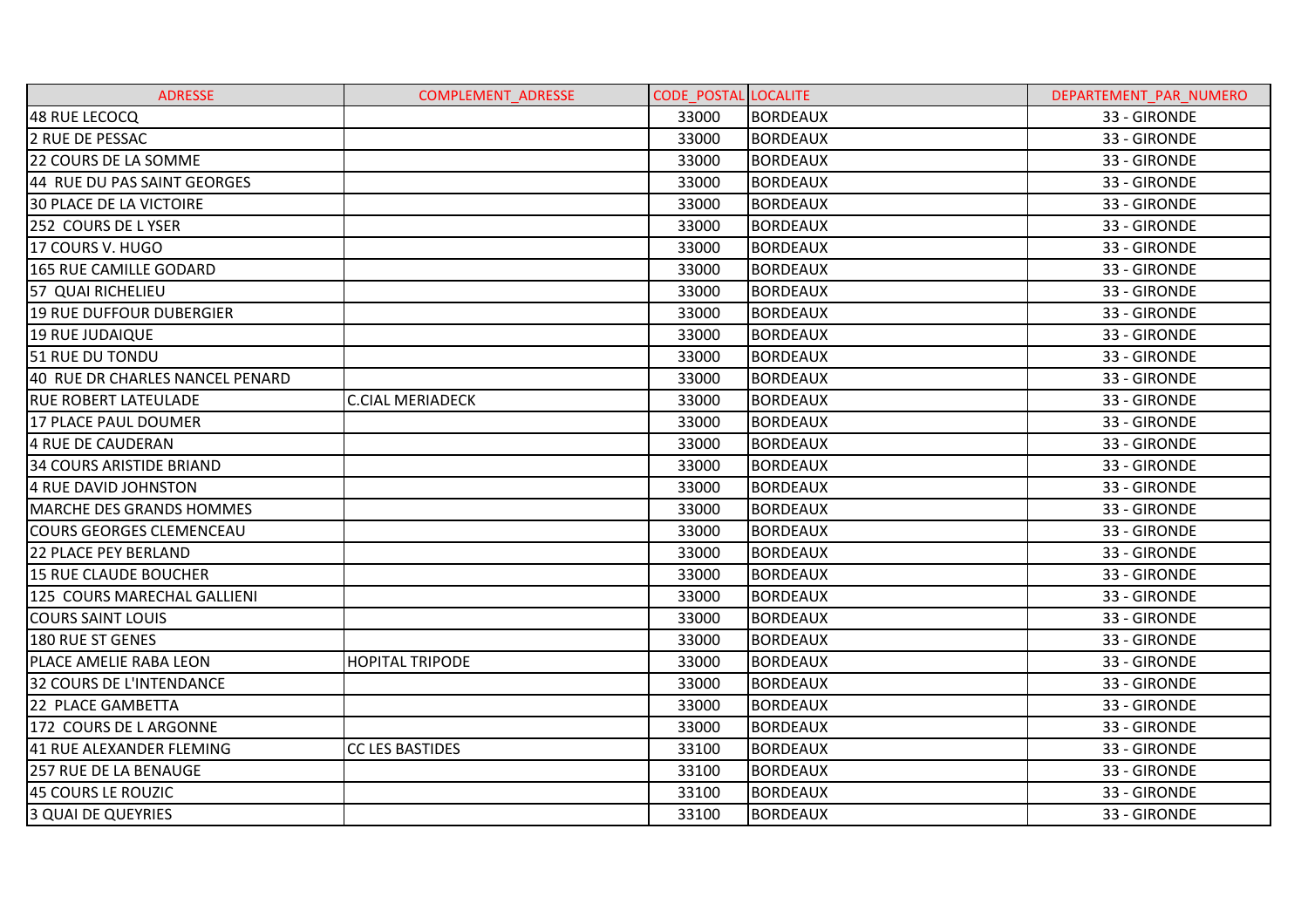| <b>ADRESSE</b>                   | <b>COMPLEMENT ADRESSE</b>     | <b>CODE POSTAL LOCALITE</b> |                       | DEPARTEMENT PAR NUMERO |
|----------------------------------|-------------------------------|-----------------------------|-----------------------|------------------------|
| <b>8 AVENUE THIERS</b>           |                               | 33100                       | <b>BORDEAUX</b>       | 33 - GIRONDE           |
| <b>RUE SERR</b>                  | ZAC COEUR DE BASTIDE          | 33100                       | <b>BORDEAUX</b>       | 33 - GIRONDE           |
| 323 AV DE LA LIBERATION          |                               | 33110                       | <b>BOUSCAT</b>        | 33 - GIRONDE           |
| <b>20 AVE DE LA LIBERATION</b>   |                               | 33110                       | <b>BOUSCAT</b>        | 33 - GIRONDE           |
| 19 PLACE GAMBETTA                |                               | 33110                       | <b>BOUSCAT</b>        | 33 - GIRONDE           |
| 3 BOULEVARD PIERRE 1ER           |                               | 33110                       | <b>BOUSCAT</b>        | 33 - GIRONDE           |
| <b>RUE DES MARRONNIERS</b>       |                               | 33110                       | <b>BOUSCAT</b>        | 33 - GIRONDE           |
| 15 RUE DU GENERAL DE GAULLE      |                               | 33112                       | SAINT-LAURENT-MEDOC   | 33 - GIRONDE           |
| <b>AVENUE DU MEDOC</b>           | <b>ZAC EYRIALIS</b>           | 33114                       | <b>BARP</b>           | 33 - GIRONDE           |
| 244 BLD DE L'OCEAN               |                               | 33115                       | <b>TESTE</b>          | 33 - GIRONDE           |
| 62 AVENUE GUY DE MAUPASSANT      |                               | 33120                       | <b>ARCACHON</b>       | 33 - GIRONDE           |
| 34 RUE MAL DE LATTRE DE TASSIGN  |                               | 33120                       | ARCACHON              | 33 - GIRONDE           |
| 269 BOULEVARD COTE D ARGENT      |                               | 33120                       | <b>ARCACHON</b>       | 33 - GIRONDE           |
| GARE S.N.C.F.                    |                               | 33120                       | <b>ARCACHON</b>       | 33 - GIRONDE           |
| 47 AVENUE DE LA REPUBLIQUE       |                               | 33120                       | <b>ARCACHON</b>       | 33 - GIRONDE           |
| 314 BOULEVARD DE LA PLAGE        |                               | 33120                       | <b>ARCACHON</b>       | 33 - GIRONDE           |
| 9 ALLEE DE LA CHAPELLE           |                               | 33120                       | <b>ARCACHON</b>       | 33 - GIRONDE           |
| <b>RUE GEORGES MERAN</b>         |                               | 33120                       | <b>ARCACHON</b>       | 33 - GIRONDE           |
| 224 BOULEVARD DE LA PLAGE        |                               | 33120                       | <b>ARCACHON</b>       | 33 - GIRONDE           |
| <b>RUE JEHENNE</b>               | PLACE DES MARQUISES           | 33120                       | <b>ARCACHON</b>       | 33 - GIRONDE           |
| 16 ROUTE DE BORDEAUX             |                               | 33121                       | <b>CARCANS</b>        | 33 - GIRONDE           |
| 6 RUE CAPITAINE HENRI DE BOURNA  | CENTRE COMMERCIAL-LE CORDOUAN | 33123                       | <b>VERDON-SUR-MER</b> | 33 - GIRONDE           |
| ALLEE JEAN JACQUES ROUSSEAU      |                               | 33127                       | SAINT-JEAN-D'ILLAC    | 33 - GIRONDE           |
| 290 AVENUE DU LAS                |                               | 33127                       | SAINT-JEAN-D'ILLAC    | 33 - GIRONDE           |
| 468 ROUTE DE TOULOUSE            |                               | 33130                       | <b>BEGLES</b>         | 33 - GIRONDE           |
| 17 BIS COURS V. HUGO             |                               | 33130                       | <b>BEGLES</b>         | 33 - GIRONDE           |
| <b>RUE DES PRES DE TARTIFUME</b> | <b>C.CIAL RIVES D ARCINS</b>  | 33130                       | <b>BEGLES</b>         | 33 - GIRONDE           |
| <b>RUE DENIS PAPIN</b>           |                               | 33130                       | VILLENAVE-D'ORNON     | 33 - GIRONDE           |
| <b>3A RUE LEON GAMBETTA</b>      |                               | 33130                       | <b>BEGLES</b>         | 33 - GIRONDE           |
| LIEU DIT RIGOLE EST              |                               | 33133                       | <b>GALGON</b>         | 33 - GIRONDE           |
| 14 AVENUE DE LA REPUBLIQUE       |                               | 33138                       | <b>LANTON</b>         | 33 - GIRONDE           |
| <b>CHEMIN DU BRAOU</b>           |                               | 33138                       | <b>LANTON</b>         | 33 - GIRONDE           |
| <b>20 RUE GUY CELERIER</b>       |                               | 33138                       | <b>LANTON</b>         | 33 - GIRONDE           |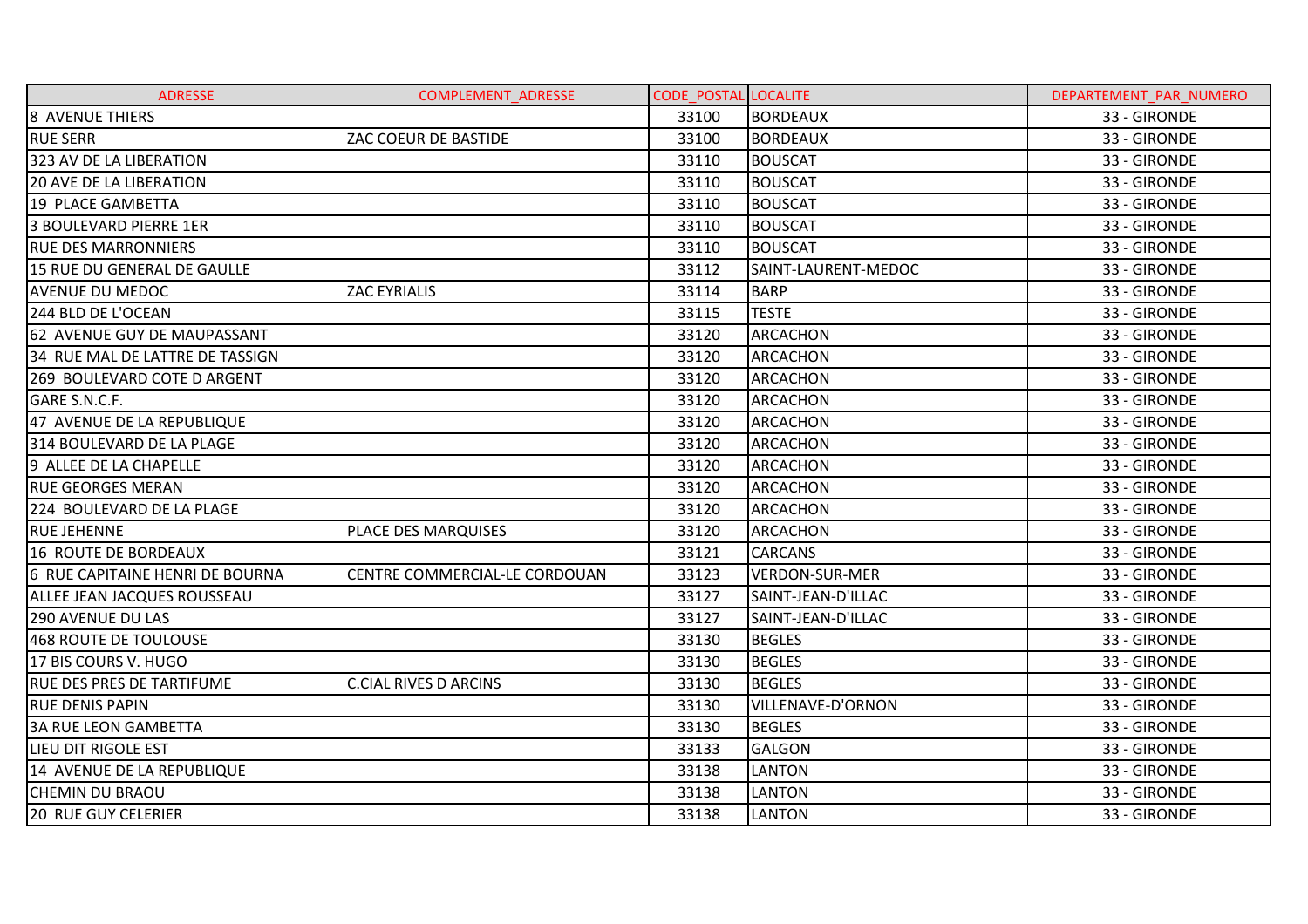| <b>ADRESSE</b>                   | <b>COMPLEMENT ADRESSE</b> | <b>CODE POSTAL LOCALITE</b> |                          | DEPARTEMENT PAR NUMERO |
|----------------------------------|---------------------------|-----------------------------|--------------------------|------------------------|
| <b>RUE THIERS</b>                | <b>C.CIAL CHAMBOPARC</b>  | 33140                       | VILLENAVE-D'ORNON        | 33 - GIRONDE           |
| <b>29 AVE GAL LECLERC</b>        |                           | 33140                       | <b>VILLENAVE-D'ORNON</b> | 33 - GIRONDE           |
| <b>ROUTE DE TOULOUSE</b>         | <b>C.CIAL GEANT</b>       | 33140                       | VILLENAVE-D'ORNON        | 33 - GIRONDE           |
| 129 AVENUE RENE CASSAGNE         |                           | 33150                       | <b>CENON</b>             | 33 - GIRONDE           |
| 17 AVENUE JEAN JAURES            |                           | 33150                       | <b>CENON</b>             | 33 - GIRONDE           |
| 9 ROUTE DE GERMIGNAN             |                           | 33160                       | SAINT-AUBIN-DE-MEDOC     | 33 - GIRONDE           |
| 34 AVENUE RENE DESCARTES         | <b>C.CIAL LECLERC</b>     | 33160                       | SAINT-MEDARD-EN-JALLES   | 33 - GIRONDE           |
| <b>217 AVENUE PASTEUR</b>        |                           | 33160                       | <b>HAILLAN</b>           | 33 - GIRONDE           |
| <b>63 AVENUE DE MONTESQUIEU</b>  |                           | 33160                       | SAINT-MEDARD-EN-JALLES   | 33 - GIRONDE           |
| <b>ROUTE DE LACANAU</b>          | <b>C.CIAL INTERMARCHE</b> | 33160                       | SAINT-MEDARD-EN-JALLES   | 33 - GIRONDE           |
| 116 COURS DU GAL DE GAULLE       |                           | 33170                       | GRADIGNAN                | 33 - GIRONDE           |
| <b>AVENUE DU MARECHAL JUIN</b>   | <b>C.CIAL MALARTIC</b>    | 33170                       | <b>GRADIGNAN</b>         | 33 - GIRONDE           |
| 58 COURS DU GENERAL DE GAULE     | <b>C.CIAL ST GERY</b>     | 33170                       | <b>GRADIGNAN</b>         | 33 - GIRONDE           |
| <b>6 AVENUE FAVARD</b>           | <b>C.CIAL INTERMARCHE</b> | 33170                       | <b>GRADIGNAN</b>         | 33 - GIRONDE           |
| <b>AVENUE DE FRIMONT</b>         | C.CIAL                    | 33190                       | <b>REOLE</b>             | 33 - GIRONDE           |
| 4 PLACE GEORGES CHAIGNE          |                           | 33190                       | <b>REOLE</b>             | 33 - GIRONDE           |
| 351 AV MAL DE LATTRE DE TASSIGN  | CAUDERAN                  | 33200                       | <b>BORDEAUX</b>          | 33 - GIRONDE           |
| <b>157 RUE PASTEUR</b>           |                           | 33200                       | <b>BORDEAUX</b>          | 33 - GIRONDE           |
| 112 RUE DETROIS                  |                           | 33200                       | <b>BORDEAUX</b>          | 33 - GIRONDE           |
| <b>76 AVE CHARLES DE GAULLE</b>  |                           | 33200                       | <b>BORDEAUX</b>          | 33 - GIRONDE           |
| 102 AVENUE GENERAL LECLERC       | <b>CAUDERAN</b>           | 33200                       | <b>BORDEAUX</b>          | 33 - GIRONDE           |
| 493 AV MAL DE LATTRE DE TASSIGNY |                           | 33200                       | <b>BORDEAUX</b>          | 33 - GIRONDE           |
| PLACE LOUIS BARTHOU              |                           | 33200                       | <b>BORDEAUX</b>          | 33 - GIRONDE           |
| LIEU DIT MOLEON                  |                           | 33210                       | LANGON                   | 33 - GIRONDE           |
| 17 COURS SADI CARNOT             |                           | 33210                       | LANGON                   | 33 - GIRONDE           |
| 44 RUE JULES FERRY               |                           | 33210                       | <b>LANGON</b>            | 33 - GIRONDE           |
| CENTRE CIAL. DE MEZIERES         |                           | 33220                       | SAINTE-FOY-LA-GRANDE     | 33 - GIRONDE           |
| 15 AVENUE DU MARECHAL JUIN       |                           | 33220                       | <b>PINEUILH</b>          | 33 - GIRONDE           |
| 80 AVENUE DE LA RESISTANCE       |                           | 33220                       | <b>PINEUILH</b>          | 33 - GIRONDE           |
| 1 RUE FRANCOIS MITTERRAND        | <b>C.CIAL LECLERC</b>     | 33230                       | <b>COUTRAS</b>           | 33 - GIRONDE           |
| <b>150 RUE NATIONALE</b>         |                           | 33240                       | SAINT-ANDRE-DE-CUBZAC    | 33 - GIRONDE           |
| 17 RUE DE LA FONTAINE            | <b>INTERMARCHE</b>        | 33240                       | SAINT-ANDRE-DE-CUBZAC    | 33 - GIRONDE           |
| 29 RUE DU MAQUIS DES VIGNES OUDI | <b>CHAMPION</b>           | 33250                       | <b>PAUILLAC</b>          | 33 - GIRONDE           |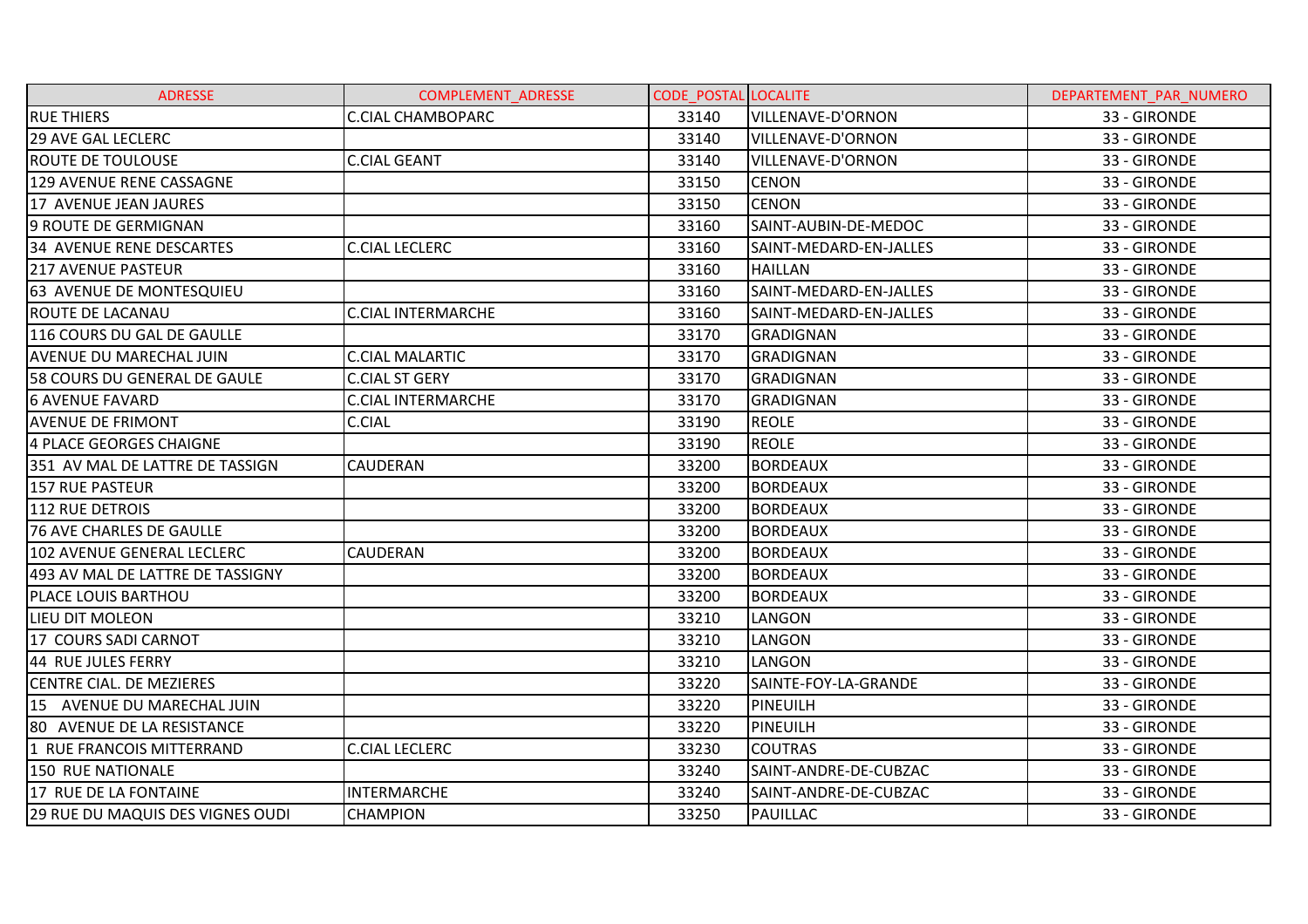| <b>ADRESSE</b>                       | COMPLEMENT_ADRESSE                    | <b>CODE POSTAL LOCALITE</b> |                              | DEPARTEMENT_PAR_NUMERO |
|--------------------------------------|---------------------------------------|-----------------------------|------------------------------|------------------------|
| 9 QUAI LEON PERRIER                  |                                       | 33250                       | PAUILLAC                     | 33 - GIRONDE           |
| <b>BOULEVARD DES MIQUELOTS</b>       | <b>C.CIAL MIQUELOTS</b>               | 33260                       | <b>TESTE</b>                 | 33 - GIRONDE           |
| 16 RUE DU 14 JUILLET                 |                                       | 33260                       | <b>TESTE</b>                 | 33 - GIRONDE           |
| 1 RUE DES HALLES                     | LE MARCHE                             | 33260                       | <b>TESTE</b>                 | 33 - GIRONDE           |
| 37 RUE DU PORT                       |                                       | 33260                       | <b>TESTE</b>                 | 33 - GIRONDE           |
| <b>RUE LAGRUA</b>                    | <b>C.CIAL CARREFOUR GALERIE INGRE</b> | 33260                       | <b>TESTE</b>                 | 33 - GIRONDE           |
| 1 AVENUE DU GENERAL DE GAULLE        |                                       | 33260                       | <b>TESTE</b>                 | 33 - GIRONDE           |
| <b>1B RUE DU PORT</b>                |                                       | 33260                       | <b>TESTE</b>                 | 33 - GIRONDE           |
| 50 AVENUE SAINT EXUPERY              |                                       | 33260                       | <b>TESTE</b>                 | 33 - GIRONDE           |
| 310 AVENUE DE L EUROPE               |                                       | 33260                       | <b>TESTE</b>                 | 33 - GIRONDE           |
| <b>CENTRE COMMERCIAL AUCHAN</b>      | LIEU DIT BONNEAU                      | 33270                       | <b>BOULIAC</b>               | 33 - GIRONDE           |
| <b>6 AVENUE DURAND DASSIER</b>       |                                       | 33290                       | PAREMPUYRE                   | 33 - GIRONDE           |
| 102 AVENUE DU 11 NOVEMBRE            | <b>C.CIAL LA RENNEY</b>               | 33290                       | BLANQUEFORT                  | 33 - GIRONDE           |
| <b>ROUTE DE PAUILLAC</b>             | <b>C.CIAL LECLERC</b>                 | 33290                       | PIAN-MEDOC                   | 33 - GIRONDE           |
| 2 PLACE DE L'EGLISE                  |                                       | 33290                       | <b>BLANQUEFORT</b>           | 33 - GIRONDE           |
| 217 COURS BALGUERIE STUTTENBERG      |                                       | 33300                       | <b>BORDEAUX</b>              | 33 - GIRONDE           |
| 19 PLACE DE L EUROPE                 |                                       | 33300                       | <b>BORDEAUX</b>              | 33 - GIRONDE           |
| <b>6 COURS BALGUERIE STUTTENBERG</b> |                                       | 33300                       | <b>BORDEAUX</b>              | 33 - GIRONDE           |
| 11<br>PLACE JEAN CAYROL              | <b>ECO QUARTIER GINKO</b>             | 33300                       | <b>BORDEAUX</b>              | 33 - GIRONDE           |
| 82 COURS BALGUERIE STUTTEMBERG       |                                       | 33300                       | <b>BORDEAUX</b>              | 33 - GIRONDE           |
| PLACE FLORALE                        | AVENUE DE L'HIPPODROME                | 33320                       | <b>EYSINES</b>               | 33 - GIRONDE           |
| 176B AVENUE DU TAILLAN MEDOC         |                                       | 33320                       | <b>EYSINES</b>               | 33 - GIRONDE           |
| 1 CHEMIN DE GELES                    |                                       | 33320                       | <b>TAILLAN-MEDOC</b>         | 33 - GIRONDE           |
| <b>325 ROUTE DU TAILLAN</b>          | <b>C.CIAL HYPER U</b>                 | 33320                       | <b>EYSINES</b>               | 33 - GIRONDE           |
| <b>AVENUE DE BORDEAUX</b>            | <b>C.CIAL TERRE ROUGE</b>             | 33340                       | LESPARRE-MEDOC               | 33 - GIRONDE           |
| 1 AVENUE PIERRE MENDES FRANCE        |                                       | 33340                       | LESPARRE-MEDOC               | 33 - GIRONDE           |
| <b>28 RUE VICTOR HUGO</b>            |                                       | 33350                       | CASTILLON-LA-BATAILLE        | 33 - GIRONDE           |
| <b>27 AVENUE DE LA LIBERATION</b>    |                                       | 33360                       | <b>LATRESNE</b>              | 33 - GIRONDE           |
| <b>5 PLACE DE VERDUN</b>             |                                       | 33360                       | CAMBLANES-ET-MEYNAC          | 33 - GIRONDE           |
| 48 RUE DE LARTIGOTTE                 |                                       | 33360                       | CARIGNAN-DE-BORDEAUX         | 33 - GIRONDE           |
| <b>BOIS MENU VAL LAURENCE</b>        | <b>C.CIAL SUPER U</b>                 | 33370                       | <b>FARGUES-SAINT-HILAIRE</b> | 33 - GIRONDE           |
| <b>23 AVENUE TABERNOTTES</b>         |                                       | 33370                       | <b>YVRAC</b>                 | 33 - GIRONDE           |
| <b>ZI DES TABERNOTTES</b>            | <b>C.CIAL INTERMARCHE</b>             | 33370                       | <b>YVRAC</b>                 | 33 - GIRONDE           |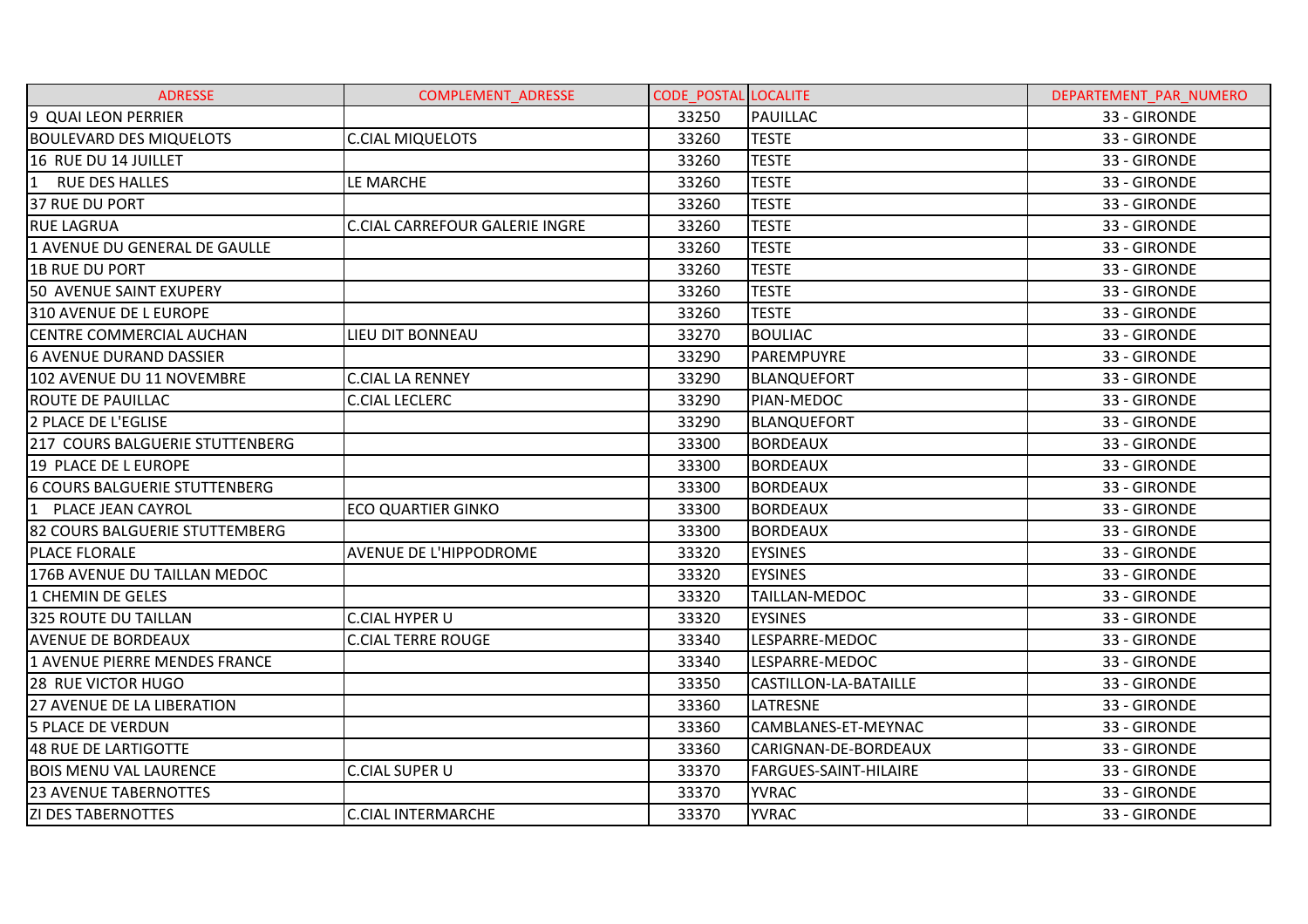| <b>ADRESSE</b>                       | <b>COMPLEMENT ADRESSE</b>         | <b>CODE POSTAL LOCALITE</b> |                           | DEPARTEMENT PAR NUMERO |
|--------------------------------------|-----------------------------------|-----------------------------|---------------------------|------------------------|
| 1 PLACE DU MARRONNIER                |                                   | 33370                       | <b>TRESSES</b>            | 33 - GIRONDE           |
| <b>30 AVENUE DE LA LIBERATION</b>    |                                   | 33380                       | <b>MIOS</b>               | 33 - GIRONDE           |
| RUE JEAN-MARIE PELT                  |                                   | 33380                       | <b>MIOS</b>               | 33 - GIRONDE           |
| 71 RUE DES FONDERIES                 |                                   | 33380                       | <b>BIGANOS</b>            | 33 - GIRONDE           |
| <b>LIEU DIT LA GRUPPE</b>            | <b>C.CIAL HYPERMARCHE LECLERC</b> | 33390                       | <b>CARS</b>               | 33 - GIRONDE           |
| 8 COURS DU PORT                      |                                   | 33390                       | <b>BLAYE</b>              | 33 - GIRONDE           |
| 234 COURS GAMBETTA                   |                                   | 33400                       | <b>TALENCE</b>            | 33 - GIRONDE           |
| 2, RUE ROUSTAING                     |                                   | 33400                       | <b>TALENCE</b>            | 33 - GIRONDE           |
| 238 COURS DU MARECHAL GALLIENI       |                                   | 33400                       | <b>TALENCE</b>            | 33 - GIRONDE           |
| <b>256 RUE FREDERIC SEVENE</b>       |                                   | 33400                       | <b>TALENCE</b>            | 33 - GIRONDE           |
| 412 COURS DE LA LIBERATION           |                                   | 33400                       | <b>TALENCE</b>            | 33 - GIRONDE           |
| <b>RUE DE PACARIS</b>                | <b>HYPER LECLERC</b>              | 33400                       | <b>TALENCE</b>            | 33 - GIRONDE           |
| 65 AVENUE DE LA LIBERATION           |                                   | 33410                       | <b>BEGUEY</b>             | 33 - GIRONDE           |
| 77 RUE EMMANUEL ROY                  |                                   | 33420                       | <b>BRANNE</b>             | 33 - GIRONDE           |
| 12 AVENUE DE VERDUN                  | <b>INTERMARCHE-ZI SERVIERES</b>   | 33430                       | <b>BAZAS</b>              | 33 - GIRONDE           |
| 12 PLACE PIERRE DE BRACH             |                                   | 33430                       | <b>MONTUSSAN</b>          | 33 - GIRONDE           |
| <b>3 RUE DU PRESIDENT COTY</b>       |                                   | 33440                       | AMBARES-ET-LAGRAVE        | 33 - GIRONDE           |
| 7 AVENUE DE CAVERNES                 | <b>C.CIAL CASINO</b>              | 33450                       | <b>IZON</b>               | 33 - GIRONDE           |
| 19 PLACE MAUCAILLOU                  |                                   | 33450                       | SAINT-SULPICE-ET-CAMEYRAC | 33 - GIRONDE           |
| <b>51 AVENUE DE LA REPUBLIQUE</b>    |                                   | 33450                       | SAINT-LOUBES              | 33 - GIRONDE           |
| 91 AVENUE DE CESAREE                 |                                   | 33470                       | <b>GUJAN-MESTRAS</b>      | 33 - GIRONDE           |
| <b>63 AVENUE DE LA COTE D ARGENT</b> |                                   | 33470                       | TEICH                     | 33 - GIRONDE           |
| <b>7 RUE DU MARECHAL JOFFRE</b>      |                                   | 33470                       | <b>GUJAN-MESTRAS</b>      | 33 - GIRONDE           |
| 25 COURS DE LA REPUBLIQUE            |                                   | 33470                       | <b>GUJAN-MESTRAS</b>      | 33 - GIRONDE           |
| <b>AVENUE DE CESAREE</b>             | <b>C.CIAL LE GRAND LARGE</b>      | 33470                       | <b>GUJAN-MESTRAS</b>      | 33 - GIRONDE           |
| 14 PLACE ARISTIDE BRIAND             |                                   | 33480                       | CASTELNAU-DE-MEDOC        | 33 - GIRONDE           |
| 26 RUE VICTOR HUGO                   |                                   | 33480                       | CASTELNAU-DE-MEDOC        | 33 - GIRONDE           |
| <b>619 ROUTE DE BORDEAUX</b>         |                                   | 33480                       | SAINTE-HELENE             | 33 - GIRONDE           |
| 118 AVE DU GAL DE GAULLE             | <b>C.CIAL LE VERDET</b>           | 33500                       | <b>LIBOURNE</b>           | 33 - GIRONDE           |
| 2 PLACE JOFFRE                       |                                   | 33500                       | <b>LIBOURNE</b>           | 33 - GIRONDE           |
| 52 RUE JULES FERRY                   |                                   | 33500                       | <b>LIBOURNE</b>           | 33 - GIRONDE           |
| GARE S.N.C.F.                        |                                   | 33500                       | <b>LIBOURNE</b>           | 33 - GIRONDE           |
| <b>52 ALLEES ROBERT BOULIN</b>       |                                   | 33500                       | <b>LIBOURNE</b>           | 33 - GIRONDE           |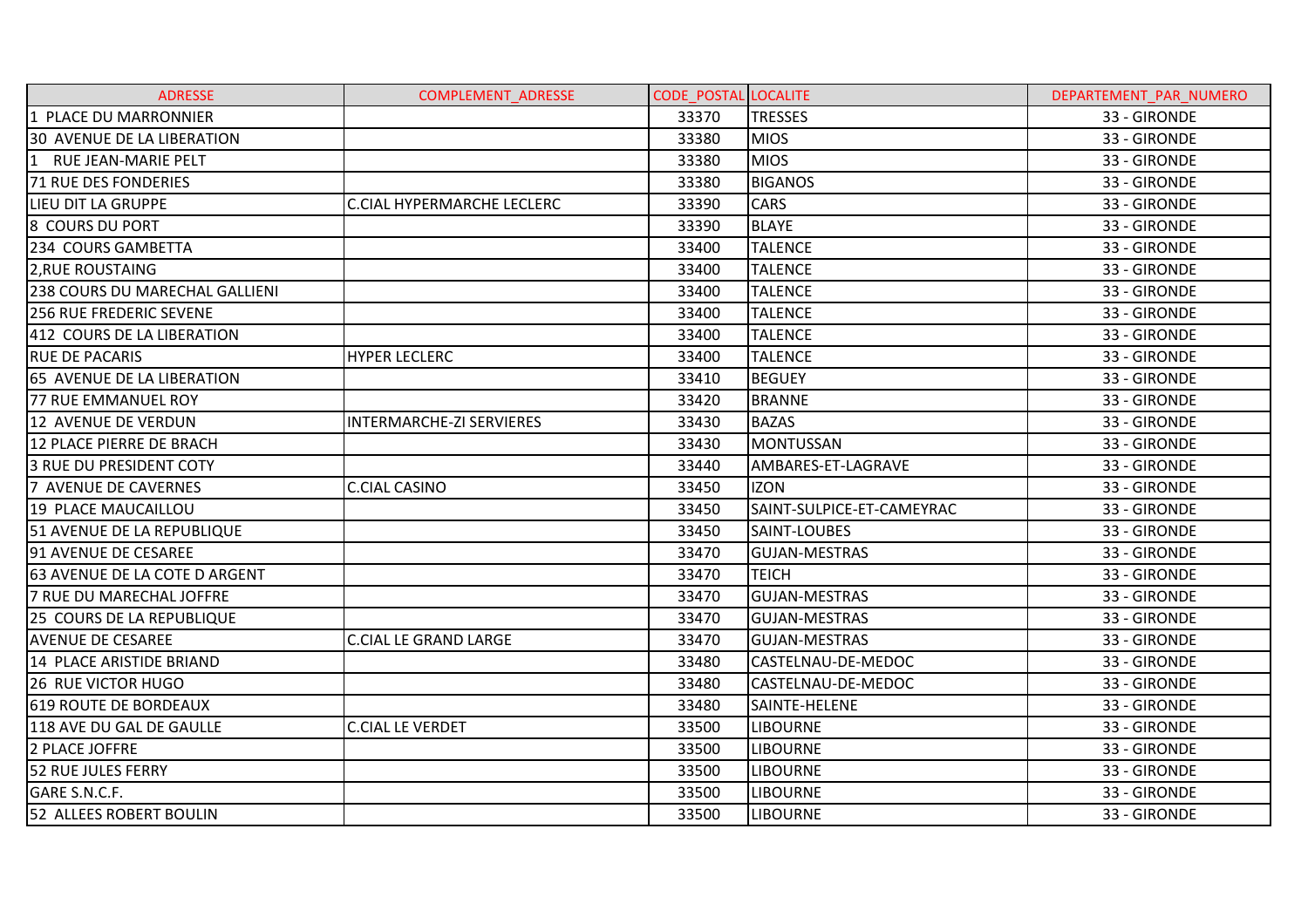| <b>ADRESSE</b>                 | <b>COMPLEMENT ADRESSE</b>            | <b>CODE POSTAL LOCALITE</b> |                       | DEPARTEMENT PAR NUMERO |
|--------------------------------|--------------------------------------|-----------------------------|-----------------------|------------------------|
| 23 AVE DE LA ROUDET            | <b>C.CIAL LECLERC LA ROUDET</b>      | 33500                       | ILIBOURNE             | 33 - GIRONDE           |
| 88 BOULEVARD DE LA REPUBLIQUE  |                                      | 33510                       | ANDERNOS-LES-BAINS    | 33 - GIRONDE           |
| 270 BOULEVARD DE LA REPUBLIQUE |                                      | 33510                       | ANDERNOS-LES-BAINS    | 33 - GIRONDE           |
| 3 RUE THEODORE BELLEMER        | <b>GALERIE MARCHANDE LE MADRIGAL</b> | 33520                       | <b>BRUGES</b>         | 33 - GIRONDE           |
| 427 ROUTE DU MEDOC             | <b>CENTRE LECLERC</b>                | 33520                       | <b>BRUGES</b>         | 33 - GIRONDE           |
| ROUTE DE LIBOURNE              | SUPER U                              | 33540                       | SAUVETERRE-DE-GUYENNE | 33 - GIRONDE           |
| CD 231 - INTERMARCHE           |                                      | 33550                       | LANGOIRAN             | 33 - GIRONDE           |
| <b>AVENUE D AQUITAINE</b>      |                                      | 33560                       | SAINTE-EULALIE        | 33 - GIRONDE           |
| 17 RUE JACQUE NOEL             |                                      | 33590                       | SAINT-VIVIEN-DE-MEDOC | 33 - GIRONDE           |
| <b>BD DU HAUT LIVRAC</b>       |                                      | 33600                       | PESSAC                | 33 - GIRONDE           |
| <b>ESPLANADE ALCIDE BONTOU</b> | CENTRE COMMERCIAL ARAGO              | 33600                       | <b>PESSAC</b>         | 33 - GIRONDE           |
| 4 AVE JEAN JAURES              |                                      | 33600                       | <b>PESSAC</b>         | 33 - GIRONDE           |
| 144 AVENUE DU DR A.SCHWEITZER  |                                      | 33600                       | PESSAC                | 33 - GIRONDE           |
| <b>VILLAGE DE MADRAN</b>       |                                      | 33600                       | PESSAC                | 33 - GIRONDE           |
| 50 AVENUE DU GENERAL LECLERC   |                                      | 33600                       | PESSAC                | 33 - GIRONDE           |
| 13 AVENUE GUSTAVE EIFFEL       |                                      | 33600                       | <b>PESSAC</b>         | 33 - GIRONDE           |
| <b>AVENUE GUSTAVE EIFFEL</b>   |                                      | 33600                       | <b>PESSAC</b>         | 33 - GIRONDE           |
| <b>50 AVENUE PASTEUR</b>       |                                      | 33600                       | <b>PESSAC</b>         | 33 - GIRONDE           |
| 110 AVENUE JEAN JAURES         |                                      | 33600                       | <b>PESSAC</b>         | 33 - GIRONDE           |
| <b>AVE MAGELLAN</b>            | HOP. CARDIOLOGIE HAUT L'EVEQUE       | 33600                       | PESSAC                | 33 - GIRONDE           |
| 43 AVENUE DE LA GARE           |                                      | 33610                       | <b>CESTAS</b>         | 33 - GIRONDE           |
| <b>CHEMIN DES BOUTIQUES</b>    | CENTRE COMMERCIAL DU BOURG - BP      | 33610                       | <b>CESTAS</b>         | 33 - GIRONDE           |
| 4 LIEU DIT RILLAC              | <b>CC SUPER U</b>                    | 33620                       | <b>CAVIGNAC</b>       | 33 - GIRONDE           |
| <b>ZONE INDUSTRIELLE</b>       | INTERMARCHE DE BEAUTIRAN             | 33640                       | BEAUTIRAN             | 33 - GIRONDE           |
| 13 PLACE MONTESQUIEU           |                                      | 33650                       | <b>BREDE</b>          | 33 - GIRONDE           |
| ALLEE DE LA PERRUCADE          | <b>C.CIAL SIMPLY MARKET</b>          | 33650                       | <b>BREDE</b>          | 33 - GIRONDE           |
| AVENUE DE L ENTRE 2 MERS       | <b>C.CIAL LA FERRIERE</b>            | 33670                       | <b>CREON</b>          | 33 - GIRONDE           |
| 9 RUE CHARLES CHAUMET          |                                      | 33680                       | LACANAU               | 33 - GIRONDE           |
| 3 AVENUE DE L EUROPE           |                                      | 33680                       | LACANAU               | 33 - GIRONDE           |
| 39 AVENUE DE LA LIBERATION     |                                      | 33680                       | LACANAU               | 33 - GIRONDE           |
| <b>ROUTE DU CAP FERRET</b>     | <b>BP 96</b>                         | 33700                       | MERIGNAC              | 33 - GIRONDE           |
| 325 AVENUE DE VERDUN           | CENTRE COMMERCIAL SAPHYR             | 33700                       | <b>MERIGNAC</b>       | 33 - GIRONDE           |
| <b>34 AVENUE DE BELFORT</b>    |                                      | 33700                       | <b>MERIGNAC</b>       | 33 - GIRONDE           |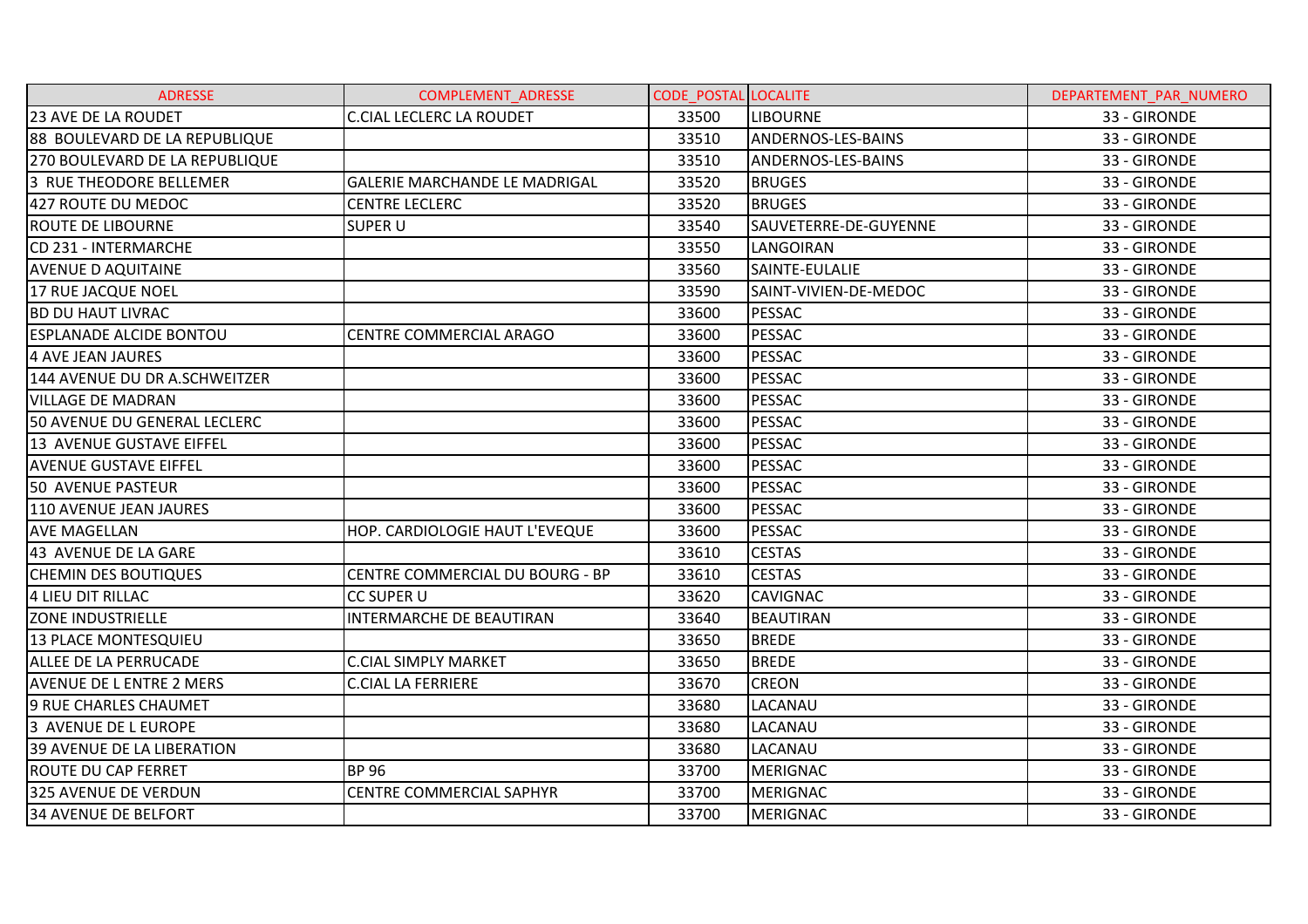| <b>ADRESSE</b>                    | <b>COMPLEMENT ADRESSE</b>        | <b>CODE POSTAL LOCALITE</b> |                           | DEPARTEMENT PAR NUMERO |
|-----------------------------------|----------------------------------|-----------------------------|---------------------------|------------------------|
| <b>AVENUE DE BOURRANVILLE</b>     | <b>C.CIAL CLOS MONTESQUIEU</b>   | 33700                       | <b>MERIGNAC</b>           | 33 - GIRONDE           |
| <b>AVENUE DES FRERES ROBINSON</b> | <b>C.CIAL AUCHAN SUPERMARCHE</b> | 33700                       | <b>MERIGNAC</b>           | 33 - GIRONDE           |
| 19 AVENUE DU MARECHAL GALLIENI    |                                  | 33700                       | <b>MERIGNAC</b>           | 33 - GIRONDE           |
| 127 AVE DE LA SOMME               |                                  | 33700                       | <b>MERIGNAC</b>           | 33 - GIRONDE           |
| 9 PLACE CHARLES DE GAULLE         |                                  | 33700                       | <b>MERIGNAC</b>           | 33 - GIRONDE           |
| 1 RUE WINSTON CHURCHILL           |                                  | 33700                       | <b>MERIGNAC</b>           | 33 - GIRONDE           |
| 2 ALLEE DES CONVIVIALES           | <b>C.CIAL HYPER CASINO</b>       | 33700                       | <b>MERIGNAC</b>           | 33 - GIRONDE           |
| AEROPORT DE BORDEAUX MERIGNAC     | <b>HALL A</b>                    | 33700                       | <b>MERIGNAC</b>           | 33 - GIRONDE           |
| <b>AVENUE DE MERIGNAC</b>         | ZONE RESERVEE AEROPORT           | 33700                       | <b>MERIGNAC</b>           | 33 - GIRONDE           |
| 2 AVENUE DE LYSER                 |                                  | 33700                       | <b>MERIGNAC</b>           | 33 - GIRONDE           |
| RUE JACQUES ANQUETIL              |                                  | 33700                       | <b>MERIGNAC</b>           | 33 - GIRONDE           |
| 31 RUE VALENTIN BERNARD           |                                  | 33710                       | <b>BOURG</b>              | 33 - GIRONDE           |
| 23 PLACE GAMBETTA                 |                                  | 33730                       | VILLANDRAUT               | 33 - GIRONDE           |
| 7 AVENUE DE LA PLAGE              |                                  | 33740                       | <b>ARES</b>               | 33 - GIRONDE           |
| <b>8 RUE DU 14 JUILLET</b>        |                                  | 33740                       | <b>ARES</b>               | 33 - GIRONDE           |
| <b>AVENUE DE BORDEAUX</b>         | LIEU DIT LA MONTAGNE             | 33740                       | <b>ARES</b>               | 33 - GIRONDE           |
| 6 PLACE DE LA MAIRIE              |                                  | 33770                       | <b>SALLES</b>             | 33 - GIRONDE           |
| 2 ROUTE DU MARTINET               |                                  | 33770                       | <b>SALLES</b>             | 33 - GIRONDE           |
| <b>23 RUE DE LA PLAGE</b>         |                                  | 33780                       | SOULAC-SUR-MER            | 33 - GIRONDE           |
| 19 ROUTE DE TOULOUSE              |                                  | 33800                       | <b>BORDEAUX</b>           | 33 - GIRONDE           |
| <b>RUE DES TERRES DE BORDE</b>    | <b>GARE SAINT-JEAN</b>           | 33800                       | <b>BORDEAUX</b>           | 33 - GIRONDE           |
| 10 AVENUE PLANTAGENET             |                                  | 33830                       | <b>BELIN-BELIET</b>       | 33 - GIRONDE           |
| 11 COURS DU MARECHAL LECLERC      |                                  | 33850                       | LEOGNAN                   | 33 - GIRONDE           |
| 100 RTE DE BORDEAUX               | <b>CENTRE LECLERC</b>            | 33850                       | <b>LEOGNAN</b>            | 33 - GIRONDE           |
| <b>2 RUE DE NAUJAC</b>            |                                  | 33930                       | <b>VENDAYS-MONTALIVET</b> | 33 - GIRONDE           |
| 46 AVENUE DE L EUROPE             |                                  | 33930                       | <b>VENDAYS-MONTALIVET</b> | 33 - GIRONDE           |
| 51 ROUTE DU CAP FERRET            |                                  | 33950                       | LEGE-CAP-FERRET           | 33 - GIRONDE           |
| <b>24 ROUTE DE BORDEAUX</b>       |                                  | 33950                       | LEGE-CAP-FERRET           | 33 - GIRONDE           |
| 3 CHEMIN DE LA FORET              |                                  | 33950                       | LEGE-CAP-FERRET           | 33 - GIRONDE           |
| 159 ROUTE DU CAP FERRET           |                                  | 33950                       | LEGE-CAP-FERRET           | 33 - GIRONDE           |
| <b>AVENUE DES HALLES</b>          | LE CLAOUEY - ATTENANT AU SUPER U | 33950                       | LEGE-CAP-FERRET           | 33 - GIRONDE           |
| 21 BOULEVARD DE LA PLAGE          |                                  | 33970                       | LEGE-CAP-FERRET           | 33 - GIRONDE           |
| 27 AVENUE DES GOELANDS            |                                  | 33970                       | LEGE-CAP-FERRET           | 33 - GIRONDE           |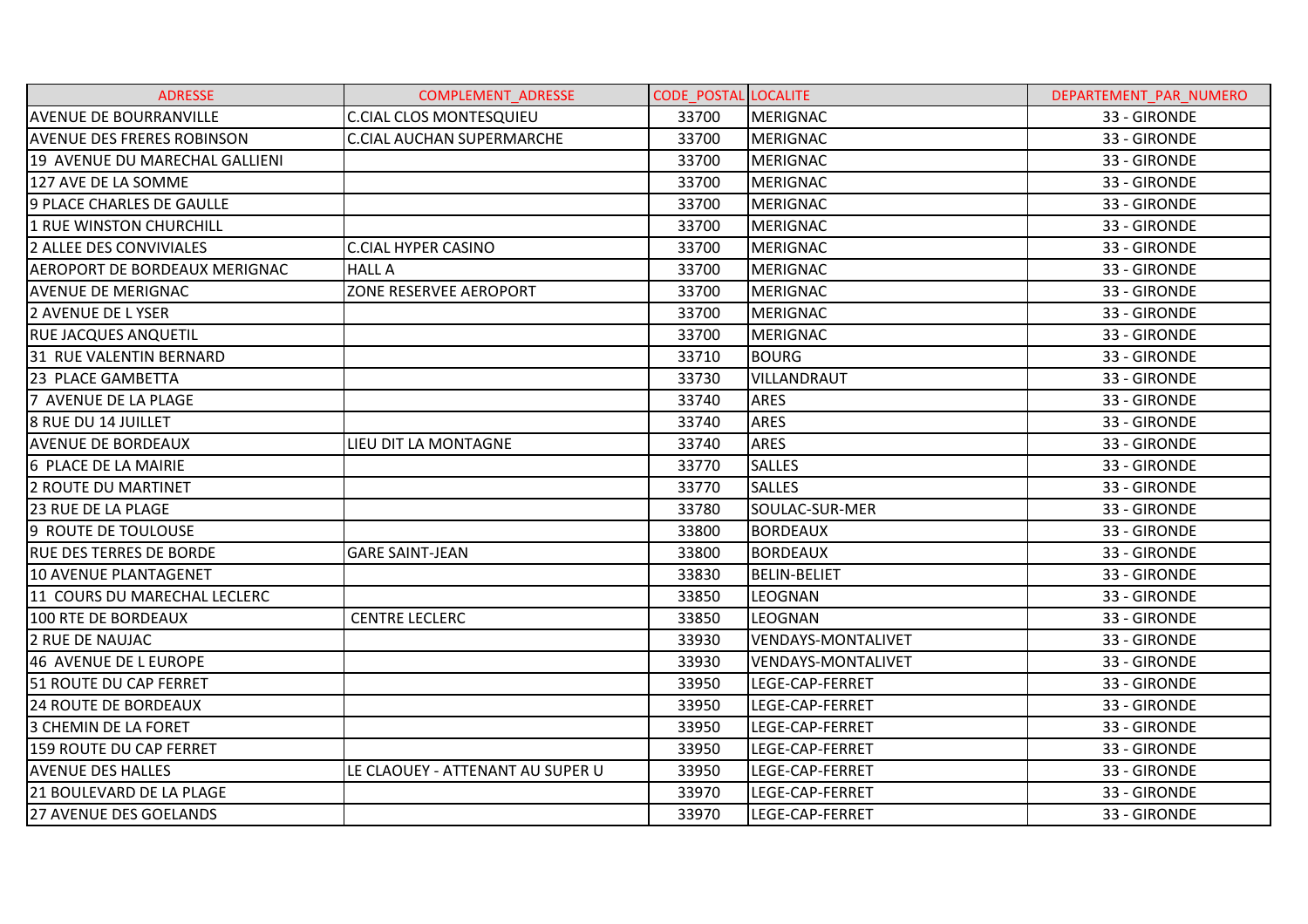| <b>ADRESSE</b>                         | COMPLEMENT_ADRESSE              | <b>CODE POSTAL LOCALITE</b> |                    | DEPARTEMENT_PAR_NUMERO |
|----------------------------------------|---------------------------------|-----------------------------|--------------------|------------------------|
| 14 ALLEE DE BOISSIERES                 |                                 | 33980                       | <b>AUDENGE</b>     | 33 - GIRONDE           |
| 371 AVENUE DU DOYEN GASTON GIRA        | <b>LAPEYRONIE</b>               | 34000                       | MONTPELLIER        | 34 - HERAULT           |
| 371 AVENUE DU DOYEN GASTON GIRA        | <b>ARNAUD DE VILLENEUVE</b>     | 34000                       | <b>MONTPELLIER</b> | 34 - HERAULT           |
| 2 PLACE DE LISBONNE                    | C CIAL ODYSSEUM                 | 34000                       | <b>MONTPELLIER</b> | 34 - HERAULT           |
| <b>35 AVENUE DE BOIRARGUES</b>         |                                 | 34000                       | <b>MONTPELLIER</b> | 34 - HERAULT           |
| <b>PLACE AUGUSTE GIBERT</b>            | <b>GARE SNCF NIV 0</b>          | 34000                       | <b>MONTPELLIER</b> | 34 - HERAULT           |
| <b>AVENUE DU COLONEL ANDRE PAVELET</b> | 1 ZAC DES GRISETTES RES ALEGRIA | 34000                       | <b>MONTPELLIER</b> | 34 - HERAULT           |
| 8 RUE BOUSSAIROLLES                    |                                 | 34000                       | <b>MONTPELLIER</b> | 34 - HERAULT           |
| 150 RUE ELIE WIESEL                    | <b>BASSIN JACQUES COEUR</b>     | 34000                       | <b>MONTPELLIER</b> | 34 - HERAULT           |
| 515 BOULEVARD D ANTIGONE               | <b>HALLES J.COEUR</b>           | 34000                       | <b>MONTPELLIER</b> | 34 - HERAULT           |
| 2 RUE DU PLAN DU PALAIS                |                                 | 34000                       | <b>MONTPELLIER</b> | 34 - HERAULT           |
| <b>748 RUE DE LA VIEILLE POSTE</b>     |                                 | 34000                       | <b>MONTPELLIER</b> | 34 - HERAULT           |
| <b>BOULEVARD PEDRO DE LUNA</b>         |                                 | 34000                       | MONTPELLIER        | 34 - HERAULT           |
| 129 AVE LODEVE                         |                                 | 34000                       | <b>MONTPELLIER</b> | 34 - HERAULT           |
| <b>1 RUE DES PERTUISANES</b>           | CENTRE COMMERCIAL DU POLYGONE   | 34000                       | <b>MONTPELLIER</b> | 34 - HERAULT           |
| 4 RUE MAGUELONE                        |                                 | 34000                       | <b>MONTPELLIER</b> | 34 - HERAULT           |
| 812 ROUTE DE GANGES                    |                                 | 34000                       | <b>MONTPELLIER</b> | 34 - HERAULT           |
| 467 RUE DE LA ROQUETURIERE             |                                 | 34000                       | <b>MONTPELLIER</b> | 34 - HERAULT           |
| 10 PLACE DU NOMBRE D OR                | PLACE DU NOMBRE D'OR ANTIGONE   | 34000                       | <b>MONTPELLIER</b> | 34 - HERAULT           |
| 1 PLACE DE LA COMEDIE                  |                                 | 34000                       | <b>MONTPELLIER</b> | 34 - HERAULT           |
| <b>32 RUE DE L AIGUILLERIE</b>         |                                 | 34000                       | <b>MONTPELLIER</b> | 34 - HERAULT           |
| 1 BOULEVARD DU JEU DE PAUME            |                                 | 34000                       | <b>MONTPELLIER</b> | 34 - HERAULT           |
| <b>ROUTE DE MENDE</b>                  |                                 | 34000                       | MONTPELLIER        | 34 - HERAULT           |
| 11 AVENUE D ASSAS                      |                                 | 34000                       | <b>MONTPELLIER</b> | 34 - HERAULT           |
| <b>31B AVENUE SAINT LAZARE</b>         |                                 | 34000                       | <b>MONTPELLIER</b> | 34 - HERAULT           |
| 412 AVENUE DU PERE SOULAS              |                                 | 34000                       | <b>MONTPELLIER</b> | 34 - HERAULT           |
| 504 AVENUE DU MAS ARGELLIERS           | AVE DU MAS D'ARGELLIER          | 34000                       | <b>MONTPELLIER</b> | 34 - HERAULT           |
| <b>68 RUE DU FAUBOURG BOUTONNET</b>    |                                 | 34000                       | <b>MONTPELLIER</b> | 34 - HERAULT           |
| 4 PLACE CARNOT                         |                                 | 34000                       | <b>MONTPELLIER</b> | 34 - HERAULT           |
| <b>28 COURS GAMBETTA</b>               |                                 | 34000                       | <b>MONTPELLIER</b> | 34 - HERAULT           |
| 33 AVE ECOLE DE L'AGRICULTURE          |                                 | 34000                       | <b>MONTPELLIER</b> | 34 - HERAULT           |
| 2 PLACE DES BEAUX ARTS                 |                                 | 34000                       | <b>MONTPELLIER</b> | 34 - HERAULT           |
| <b>32 RUE DE L UNIVERSITE</b>          |                                 | 34000                       | MONTPELLIER        | 34 - HERAULT           |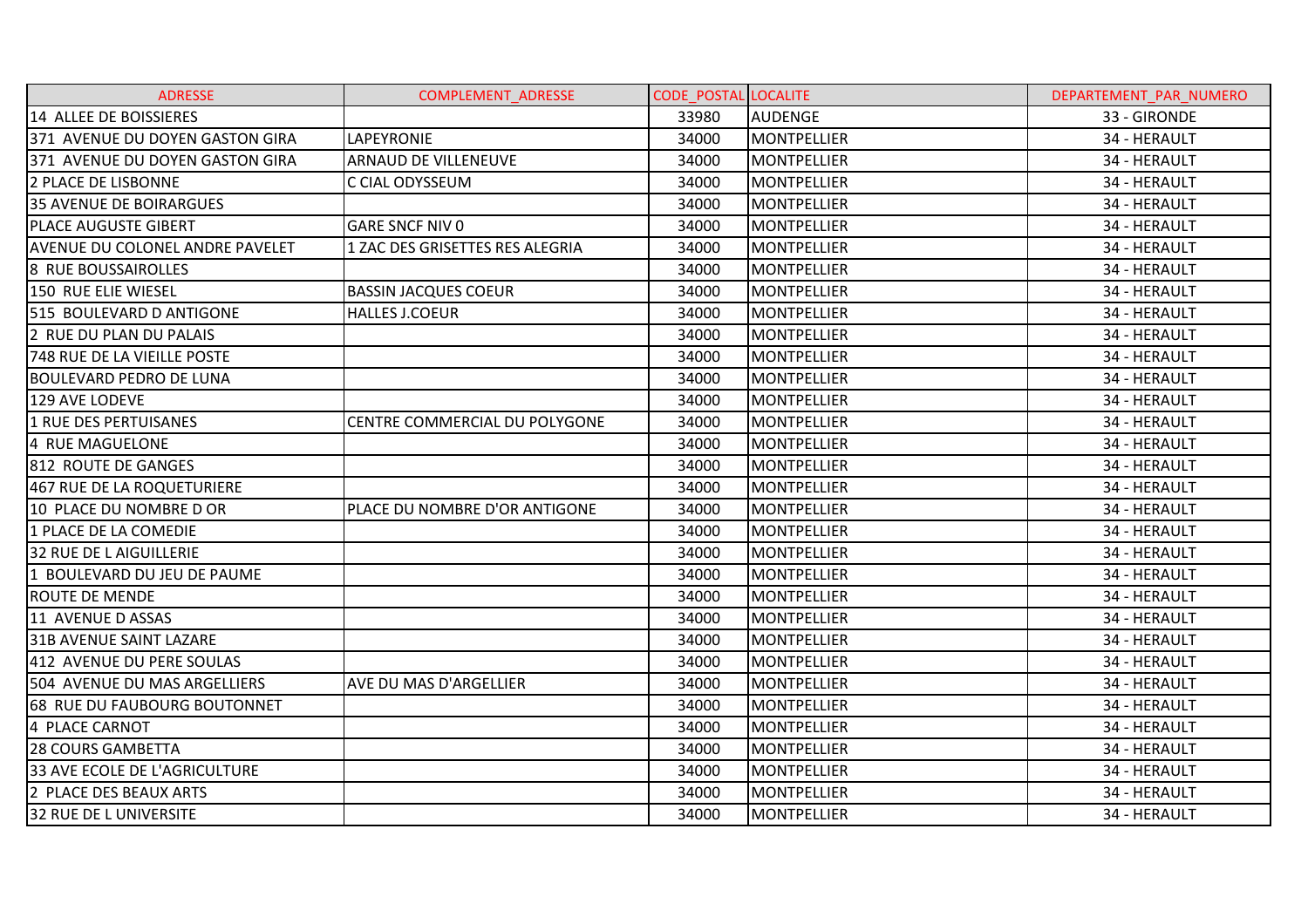| <b>ADRESSE</b>                     | <b>COMPLEMENT ADRESSE</b>   | <b>CODE POSTAL LOCALITE</b> |                        | DEPARTEMENT PAR NUMERO |
|------------------------------------|-----------------------------|-----------------------------|------------------------|------------------------|
| <b>248 RUE JEAN VILAR</b>          |                             | 34000                       | <b>MONTPELLIER</b>     | 34 - HERAULT           |
| 2 BOULEVARD HENRI IV               |                             | 34000                       | <b>MONTPELLIER</b>     | 34 - HERAULT           |
| 3 RUE DU CHERCHE MIDI              |                             | 34000                       | <b>MONTPELLIER</b>     | 34 - HERAULT           |
| 17 RUE DU FAUBOURG DE LA SAUNERI   |                             | 34000                       | <b>MONTPELLIER</b>     | 34 - HERAULT           |
| 4B BOULEVARD PASTEUR               |                             | 34000                       | <b>MONTPELLIER</b>     | 34 - HERAULT           |
| 63 GRAND RUE JEAN MOULIN           |                             | 34000                       | <b>MONTPELLIER</b>     | 34 - HERAULT           |
| <b>PLACE AUGUSTE GIBERT</b>        | <b>GARE SNCF</b>            | 34000                       | <b>MONTPELLIER</b>     | 34 - HERAULT           |
| <b>24 RUE SAINT GUILHEM</b>        |                             | 34000                       | <b>MONTPELLIER</b>     | 34 - HERAULT           |
| 90 RUE DES BOUISSES                |                             | 34000                       | <b>MONTPELLIER</b>     | 34 - HERAULT           |
| 2750 BOULEVARD PAUL VALERY         | <b>CCIAL LE PUECH</b>       | 34070                       | <b>MONTPELLIER</b>     | 34 - HERAULT           |
| 144 AVE DE TOULOUSE                |                             | 34070                       | <b>MONTPELLIER</b>     | 34 - HERAULT           |
| <b>7 RUE JEAN VACHET</b>           |                             | 34070                       | <b>MONTPELLIER</b>     | 34 - HERAULT           |
| 1 RUE DE L ESCOUTADOU              |                             | 34070                       | <b>MONTPELLIER</b>     | 34 - HERAULT           |
| 386 AVENUE DE FES                  |                             | 34080                       | MONTPELLIER            | 34 - HERAULT           |
| <b>RUE PUECH VILLA</b>             | <b>EUROMEDECINE</b>         | 34090                       | <b>MONTPELLIER</b>     | 34 - HERAULT           |
| 120 AVENUE DE LA JUSTICE           |                             | 34090                       | <b>MONTPELLIER</b>     | 34 - HERAULT           |
| 1003 AVENUE ABBE PAUL PARGUEL      |                             | 34090                       | <b>MONTPELLIER</b>     | 34 - HERAULT           |
| 48 RUE RAOUL FOLLEREAU             |                             | 34090                       | <b>MONTPELLIER</b>     | 34 - HERAULT           |
| 675 RUE MONTASINOS                 |                             | 34090                       | <b>MONTPELLIER</b>     | 34 - HERAULT           |
| 91 AVENUE DU MARECHAL JUIN         |                             | 34110                       | <b>FRONTIGNAN</b>      | 34 - HERAULT           |
| 5 RUE DU PUITS NEUF                |                             | 34110                       | <b>VIC-LA-GARDIOLE</b> | 34 - HERAULT           |
| 8 PLACE JEAN JAURES                |                             | 34110                       | <b>FRONTIGNAN</b>      | 34 - HERAULT           |
| 24 PLACE DE L HOTEL DE VILLE       |                             | 34110                       | <b>FRONTIGNAN</b>      | 34 - HERAULT           |
| <b>7 AVENUE DE VERDUN</b>          |                             | 34110                       | <b>MIREVAL</b>         | 34 - HERAULT           |
| <b>30 AVENUE DE VERDUN</b>         |                             | 34120                       | <b>PEZENAS</b>         | 34 - HERAULT           |
| 8 PLACE DE LA REPUBLIQUE           |                             | 34120                       | <b>PEZENAS</b>         | 34 - HERAULT           |
| 8 RUE SAINT JEAN                   |                             | 34120                       | <b>PEZENAS</b>         | 34 - HERAULT           |
| <b>236 AVENUE DE LA CIBOULETTE</b> | ECOPARC                     | 34130                       |                        | 34 - HERAULT           |
| <b>AEROPORT M MEDITERRANEE</b>     | <b>SALLE D'EMBARQUEMENT</b> | 34130                       | <b>MAUGUIO</b>         | 34 - HERAULT           |
| 311 AVENUE GRASSION CIBRAND        |                             | 34130                       | <b>MAUGUIO</b>         | 34 - HERAULT           |
| ZONE ARTISANALE SAINT ANTOINE      | ROUTE NAT 113 CCIAL LECLERC | 34130                       | SAINT-AUNES            | 34 - HERAULT           |
| 95 AVENUE DE LA MER                |                             | 34130                       | <b>MAUGUIO</b>         | 34 - HERAULT           |
| <b>AEROPORT M MEDITERRANEE</b>     |                             | 34130                       | <b>MAUGUIO</b>         | 34 - HERAULT           |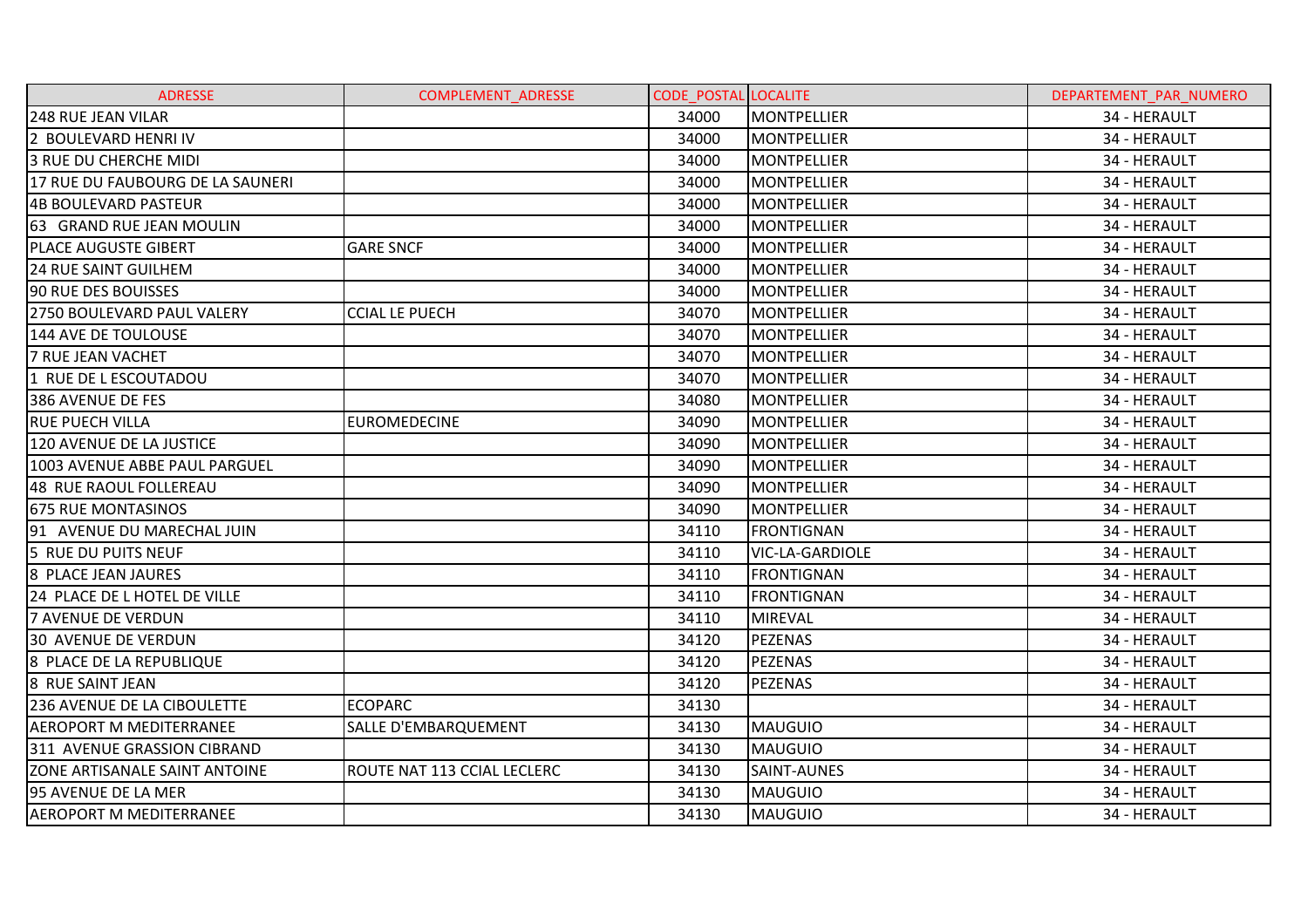| <b>ADRESSE</b>                     | <b>COMPLEMENT ADRESSE</b>   | <b>CODE POSTAL LOCALITE</b> |                           | DEPARTEMENT PAR NUMERO |
|------------------------------------|-----------------------------|-----------------------------|---------------------------|------------------------|
| <b>AVENUE DU PARC</b>              |                             | 34130                       | <b>SAINT-AUNES</b>        | 34 - HERAULT           |
| <b>RUE JEAN EDOUARD MASSAL</b>     | LES COURRIERS DU PRINTEMPS  | 34140                       | <b>MEZE</b>               | 34 - HERAULT           |
| 22 AVENUE DE MONTPELLIER           |                             | 34140                       | <b>MEZE</b>               | 34 - HERAULT           |
| 14 RUE PAUL ENTERIC                |                             | 34140                       | <b>MEZE</b>               | 34 - HERAULT           |
| ZONE ARTISANALE LA CROIX           | <b>CCIAL INTERMARCHE</b>    | 34150                       | <b>GIGNAC</b>             | 34 - HERAULT           |
| 6 ALLEE DE L'ESPLANADE             |                             | 34150                       | <b>GIGNAC</b>             | 34 - HERAULT           |
| <b>AVENUE FOLCO BARRONCELLI</b>    |                             | 34160                       | <b>BOISSERON</b>          | 34 - HERAULT           |
| 16 AVENUE DE MONTPELLIER           |                             | 34160                       | <b>CASTRIES</b>           | 34 - HERAULT           |
| 1 RUE ARMAND BARBES                |                             | 34170                       | CASTELNAU-LE-LEZ          | 34 - HERAULT           |
| 580 AVENUE DE L AUBE ROUGE         | <b>CLOS DE L'AUBE ROUGE</b> | 34170                       | CASTELNAU-LE-LEZ          | 34 - HERAULT           |
| 19 AVENUE DU JEU DE MAIL           |                             | 34170                       | CASTELNAU-LE-LEZ          | 34 - HERAULT           |
| 753 ROUTE DE LA POMPIGNANE         |                             | 34170                       | CASTELNAU-LE-LEZ          | 34 - HERAULT           |
| 57 CHEMIN DES CENTURIONS           |                             | 34170                       | CASTELNAU-LE-LEZ          | 34 - HERAULT           |
| 995 AVENUE DU CHEMIN NEUF          |                             | 34190                       | SAINT-BAUZILLE-DE-PUTOIS  | 34 - HERAULT           |
| 1 RUE JEAN JAURES                  |                             | 34190                       | <b>GANGES</b>             | 34 - HERAULT           |
| LOTISSEMENT LE VIGNE               |                             | 34190                       | <b>LAROQUE</b>            | 34 - HERAULT           |
| 1 BOULEVARD DANIELLE CASANOVA      |                             | 34200                       | <b>SETE</b>               | 34 - HERAULT           |
| <b>BOULEVARD CAMILLE BLANC</b>     | <b>C.CIAL AUCHAN</b>        | 34200                       | <b>SETE</b>               | 34 - HERAULT           |
| 5 QUAI MAURICE MERENNA             |                             | 34200                       | <b>SETE</b>               | 34 - HERAULT           |
| <b>38 AVENUE VICTOR HUGO</b>       |                             | 34200                       | <b>SETE</b>               | 34 - HERAULT           |
| <b>8 AVENUE VICTOR HUGO</b>        |                             | 34200                       | <b>SETE</b>               | 34 - HERAULT           |
| <b>RUE GAMBETTA</b>                | <b>HALLES</b>               | 34200                       | <b>SETE</b>               | 34 - HERAULT           |
| 12 RUE PAUL VALERY                 |                             | 34200                       | <b>SETE</b>               | 34 - HERAULT           |
| 1 RUE DU GENERAL DE GAULLE         |                             | 34200                       | <b>SETE</b>               | 34 - HERAULT           |
| <b>PCE E.HERRIOT-LA CORNICHE</b>   |                             | 34200                       | <b>SETE</b>               | 34 - HERAULT           |
| 1 ALLEE GENERAL DE GAULLE          |                             | 34210                       | <b>OLONZAC</b>            | 34 - HERAULT           |
| 21 QUAI GEORGES CLEMENCEAU         |                             | 34250                       | PALAVAS-LES-FLOTS         | 34 - HERAULT           |
| 633 AVENUE DE L'EVECHE             |                             | 34250                       | PALAVAS-LES-FLOTS         | 34 - HERAULT           |
| <b>204 AVENUE DE SAINT MAURICE</b> |                             | 34250                       | PALAVAS-LES-FLOTS         | 34 - HERAULT           |
| 17 QUAI PAUL CUNQ                  |                             | 34250                       | PALAVAS-LES-FLOTS         | 34 - HERAULT           |
| 130 AVENUE LOUIS CANCEL            |                             | 34270                       | SAINT-MATHIEU-DE-TREVIERS | 34 - HERAULT           |
| 39 AVENUE GRASSION CIBRAND         |                             | 34280                       | <b>MAUGUIO</b>            | 34 - HERAULT           |
| <b>FORUM QUAI D HONNEUR</b>        |                             | 34280                       | <b>GRANDE-MOTTE</b>       | 34 - HERAULT           |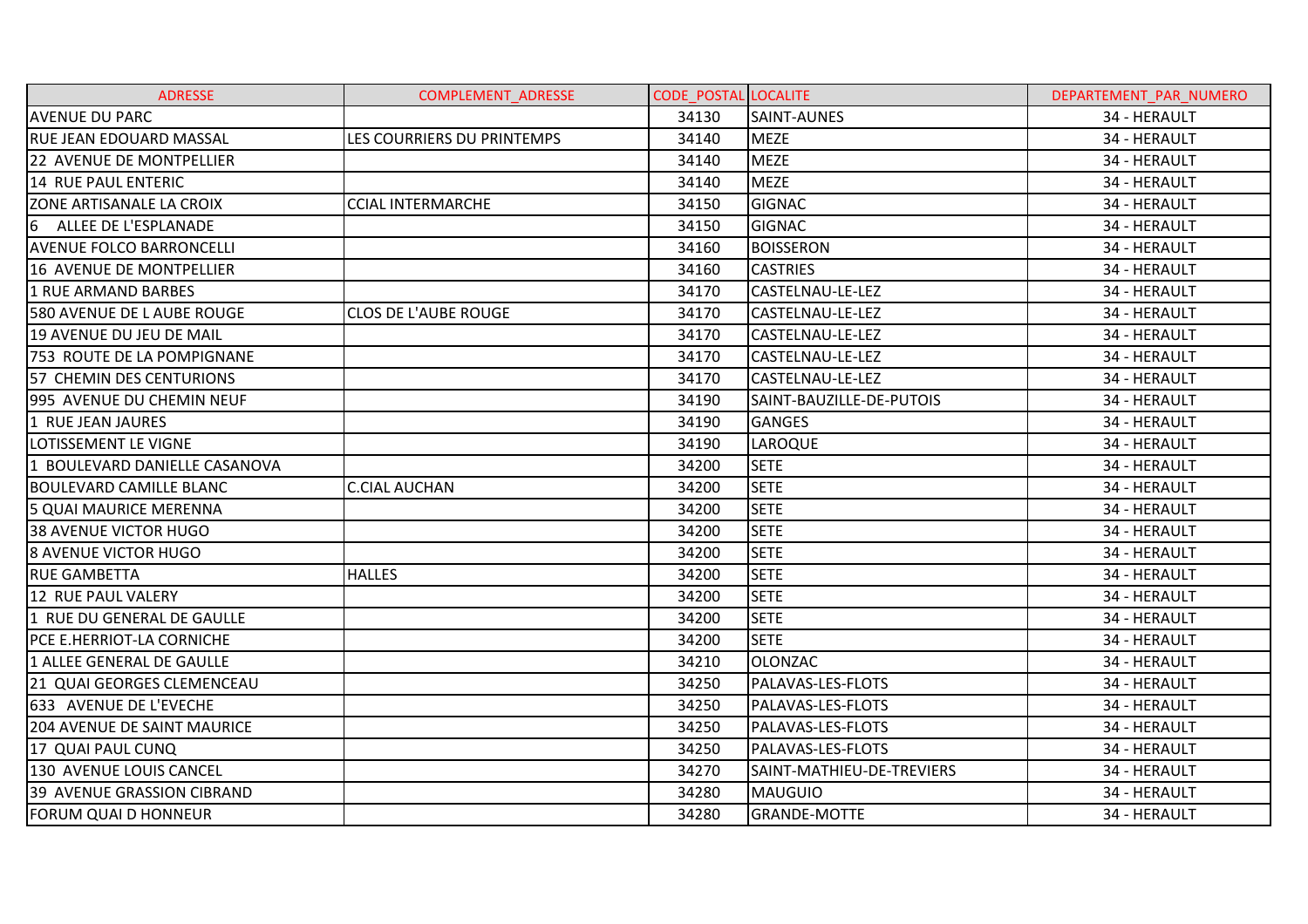| <b>ADRESSE</b>                   | <b>COMPLEMENT ADRESSE</b>          | <b>CODE POSTAL LOCALITE</b> |                        | DEPARTEMENT PAR NUMERO |
|----------------------------------|------------------------------------|-----------------------------|------------------------|------------------------|
| 58 ALLEE DES JARDINS             |                                    | 34280                       | <b>GRANDE-MOTTE</b>    | 34 - HERAULT           |
| 266 QUAI GEORGES POMPIDOU        |                                    | 34280                       | <b>GRANDE-MOTTE</b>    | 34 - HERAULT           |
| 24 ALLEE DU MARECHAL JUIN        | <b>C.CIAL LA ROSE DES SABLES</b>   | 34280                       | <b>GRANDE-MOTTE</b>    | 34 - HERAULT           |
| AVENUE DU MAS VIEL<br>1          |                                    | 34290                       | <b>SERVIAN</b>         | 34 - HERAULT           |
| 78 AVENUE DE BEZIERS             |                                    | 34290                       | <b>VALROS</b>          | 34 - HERAULT           |
| 2 PLACE DE LA REPUBLIQUE         |                                    | 34300                       | <b>AGDE</b>            | 34 - HERAULT           |
| RES.ARENA-LE MAIL DE ROCHELONGUE |                                    | 34300                       | <b>AGDE</b>            | 34 - HERAULT           |
| 59 AVENUE DES SERGENTS           | PORT RICHELIEU                     | 34300                       | <b>AGDE</b>            | 34 - HERAULT           |
| <b>BOULEVARD MAURICE PACULL</b>  | <b>HYPER U</b>                     | 34300                       | <b>AGDE</b>            | 34 - HERAULT           |
| 2 QUAI DE LA TRINQUETTE          |                                    | 34300                       | <b>AGDE</b>            | 34 - HERAULT           |
| 1 BOULEVARD JEAN MONNET          |                                    | 34300                       | <b>AGDE</b>            | 34 - HERAULT           |
| 2 AVENUE DES ALIZES              |                                    | 34300                       | <b>AGDE</b>            | 34 - HERAULT           |
| <b>13 PLACE JEAN JAURES</b>      |                                    | 34310                       | <b>CAPESTANG</b>       | 34 - HERAULT           |
| <b>ESPLANADE DES TROUBADOURS</b> |                                    | 34330                       | SALVETAT-SUR-AGOUT     | 34 - HERAULT           |
| 7 RUE GENERAL DE GAULLE          |                                    | 34340                       | <b>MARSEILLAN</b>      | 34 - HERAULT           |
| 31 RUE CHARLES THOMAS            |                                    | 34350                       | <b>VALRAS-PLAGE</b>    | 34 - HERAULT           |
| 3 GRAND RUE                      |                                    | 34360                       | SAINT-CHINIAN          | 34 - HERAULT           |
| 23 AVENUE DE LA REPUBLIQUE       |                                    | 34370                       | <b>MAUREILHAN</b>      | 34 - HERAULT           |
| <b>3 AVENUE JEAN JAURES</b>      |                                    | 34370                       | CAZOULS-LES-BEZIERS    | 34 - HERAULT           |
| <b>ROUTE DE NIMES</b>            | INTERMARCHE - C.CIAL PORTES DE L   | 34400                       | <b>LUNEL</b>           | 34 - HERAULT           |
| AIRE D'AMBRUSSUM NORD AUT. A-9   |                                    | 34400                       | <b>VILLETELLE</b>      | 34 - HERAULT           |
| <b>270 BLD ST FRUCTUEUX</b>      |                                    | 34400                       | <b>LUNEL</b>           | 34 - HERAULT           |
| <b>25 AVENUE PAUL VIDAL</b>      |                                    | 34410                       | SAUVIAN                | 34 - HERAULT           |
| <b>ROUTE DE VALRAS</b>           |                                    | 34410                       | <b>SERIGNAN</b>        | 34 - HERAULT           |
| 67 ALLEES DE LA REPUBLIQUE       |                                    | 34410                       | <b>SERIGNAN</b>        | 34 - HERAULT           |
| ZAE POLE MEDITERRANEE            | <b>GALERIE DU CARREFOUR MARKET</b> | 34420                       | VILLENEUVE-LES-BEZIERS | 34 - HERAULT           |
| BOULEVARD DE LA TOUR DU GUET     | <b>C.CIAL LA TOUR DU GUET</b>      | 34420                       | <b>PORTIRAGNES</b>     | 34 - HERAULT           |
| <b>13 BOULEVARD PASTEUR</b>      |                                    | 34420                       | VILLENEUVE-LES-BEZIERS | 34 - HERAULT           |
| 1 RUE FON DE L HOSPITAL          |                                    | 34430                       | SAINT-JEAN-DE-VEDAS    | 34 - HERAULT           |
| <b>ZAC CANTEGAL</b>              | Z.A.E DE CANTEGALS                 | 34440                       | <b>COLOMBIERS</b>      | 34 - HERAULT           |
| <b>C.CIAL COLOMBIERS</b>         |                                    | 34440                       | <b>COLOMBIERS</b>      | 34 - HERAULT           |
| <b>29 RUE DU GENERAL LECLERC</b> |                                    | 34450                       | <b>VIAS</b>            | 34 - HERAULT           |
| LE GRAVENAS                      | <b>INTERMARCHE</b>                 | 34450                       | <b>VIAS</b>            | 34 - HERAULT           |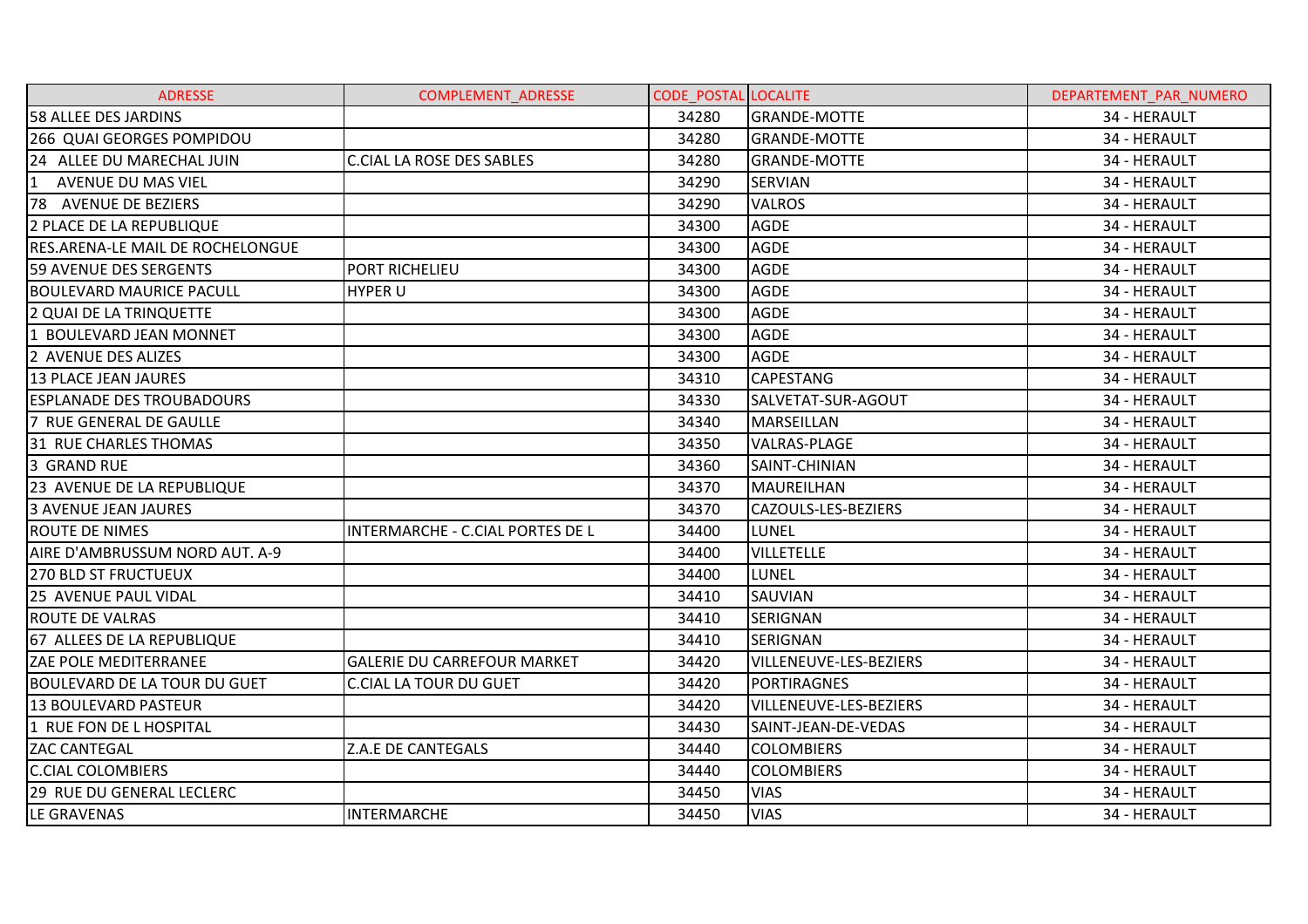| <b>ADRESSE</b>                     | <b>COMPLEMENT ADRESSE</b>            | <b>CODE POSTAL LOCALITE</b> |                                | DEPARTEMENT PAR NUMERO |
|------------------------------------|--------------------------------------|-----------------------------|--------------------------------|------------------------|
| <b>ROUTE DE CARNON</b>             | <b>AUCHAN</b>                        | 34470                       | <b>PEROLS</b>                  | 34 - HERAULT           |
| 5 PLACE FOLCO DE BARONCELLI        |                                      | 34470                       | <b>PEROLS</b>                  | 34 - HERAULT           |
| 40 GRAND RUE                       |                                      | 34470                       | <b>PEROLS</b>                  | 34 - HERAULT           |
| <b>ZAE LES MASSELETTES</b>         |                                      | 34490                       | THEZAN-LES-BEZIERS             | 34 - HERAULT           |
| ZONE ARTISANALE DE MONTAURY        |                                      | 34490                       | LIGNAN-SUR-ORB                 | 34 - HERAULT           |
| <b>3 CARREFOUR HOURS</b>           | C CIAL POLYGONE CELLULE 130          | 34500                       | <b>BEZIERS</b>                 | 34 - HERAULT           |
| <b>RUE GERRY ROUFS</b>             |                                      | 34500                       | <b>BEZIERS</b>                 | 34 - HERAULT           |
| 4 AVENUE DE LA VOIE DOMITIENNE     |                                      | 34500                       | <b>BEZIERS</b>                 | 34 - HERAULT           |
| <b>ROUTE DE PEZENAS</b>            | <b>C.CIAL CASINO</b>                 | 34500                       | <b>BEZIERS</b>                 | 34 - HERAULT           |
| <b>ZAC DE MONTIMARAN</b>           |                                      | 34500                       | <b>BEZIERS</b>                 | 34 - HERAULT           |
| AV DU DOCTEUR JEAN MARIE FABRE     | <b>GALERIE MARCHANDE INTERMARCHE</b> | 34500                       | <b>BEZIERS</b>                 | 34 - HERAULT           |
| 36 ESPLANADE ROSA-PARK             | <b>CCIAL HLM - ZUP LA DEVEZE</b>     | 34500                       | <b>BEZIERS</b>                 | 34 - HERAULT           |
| 115 AVE JEAN MOULIN                |                                      | 34500                       | <b>BEZIERS</b>                 | 34 - HERAULT           |
| 12 AV JEAN MOULIN                  |                                      | 34500                       | <b>BEZIERS</b>                 | 34 - HERAULT           |
| l87 AV GEORGES CLEMENCEAU          |                                      | 34500                       | <b>BEZIERS</b>                 | 34 - HERAULT           |
| 1 AV MAL FOCH                      |                                      | 34500                       | <b>BEZIERS</b>                 | 34 - HERAULT           |
| 61 ALLEES PAUL RIQUET              |                                      | 34500                       | <b>BEZIERS</b>                 | 34 - HERAULT           |
| GARE S.N.C.F.                      |                                      | 34500                       | <b>BEZIERS</b>                 | 34 - HERAULT           |
| 13 PLACE DE LA REPUBLIQUE          |                                      | 34510                       | <b>FLORENSAC</b>               | 34 - HERAULT           |
| 002 AVE DES THERMES ROMAINS        |                                      | 34540                       | <b>BALARUC-LES-BAINS</b>       | 34 - HERAULT           |
| <b>CENTRE COMMERCIAL CARREFOUR</b> |                                      | 34540                       | <b>BALARUC-LE-VIEUX</b>        | 34 - HERAULT           |
| 12 PLACE DE LA MAIRIE              |                                      | 34550                       | <b>BESSAN</b>                  | 34 - HERAULT           |
| 15 BOULEVARD DU RIVERAIN           |                                      | 34560                       | POUSSAN                        | 34 - HERAULT           |
| 18 CENTRE COMMERCIAL LE SALET      |                                      | 34570                       | <b>VAILHAUQUES</b>             | 34 - HERAULT           |
| 10 AVENUE SERIVE MATTEI            | <b>C.CIAL LE FORUM BP 13</b>         | 34570                       | <b>PIGNAN</b>                  | 34 - HERAULT           |
| <b>34 RUE JEAN JAURES</b>          |                                      | 34590                       | <b>MARSILLARGUES</b>           | 34 - HERAULT           |
| <b>ROUTE DE SAINT PONS</b>         | <b>ROUTE DE SAINT PONS</b>           | 34600                       | <b>VILLEMAGNE-L'ARGENTIERE</b> | 34 - HERAULT           |
| <b>20 RUE DE LA CHAPELLE</b>       |                                      | 34660                       | <b>COURNONTERRAL</b>           | 34 - HERAULT           |
| <b>CC INTERMARCHE</b>              |                                      | 34660                       | <b>COURNONSEC</b>              | 34 - HERAULT           |
| 11 PLACE DU JEU DE BALLON          |                                      | 34670                       | <b>BAILLARGUES</b>             | 34 - HERAULT           |
| 10 PLACE DU 8 MAI 1945             |                                      | 34690                       | <b>FABREGUES</b>               | 34 - HERAULT           |
| 10 AVENUE DE LA REPUBLIQUE         |                                      | 34700                       | <b>LODEVE</b>                  | 34 - HERAULT           |
| 130 ROUTE DE MENDE                 |                                      | 34730                       | PRADES-LE-LEZ                  | 34 - HERAULT           |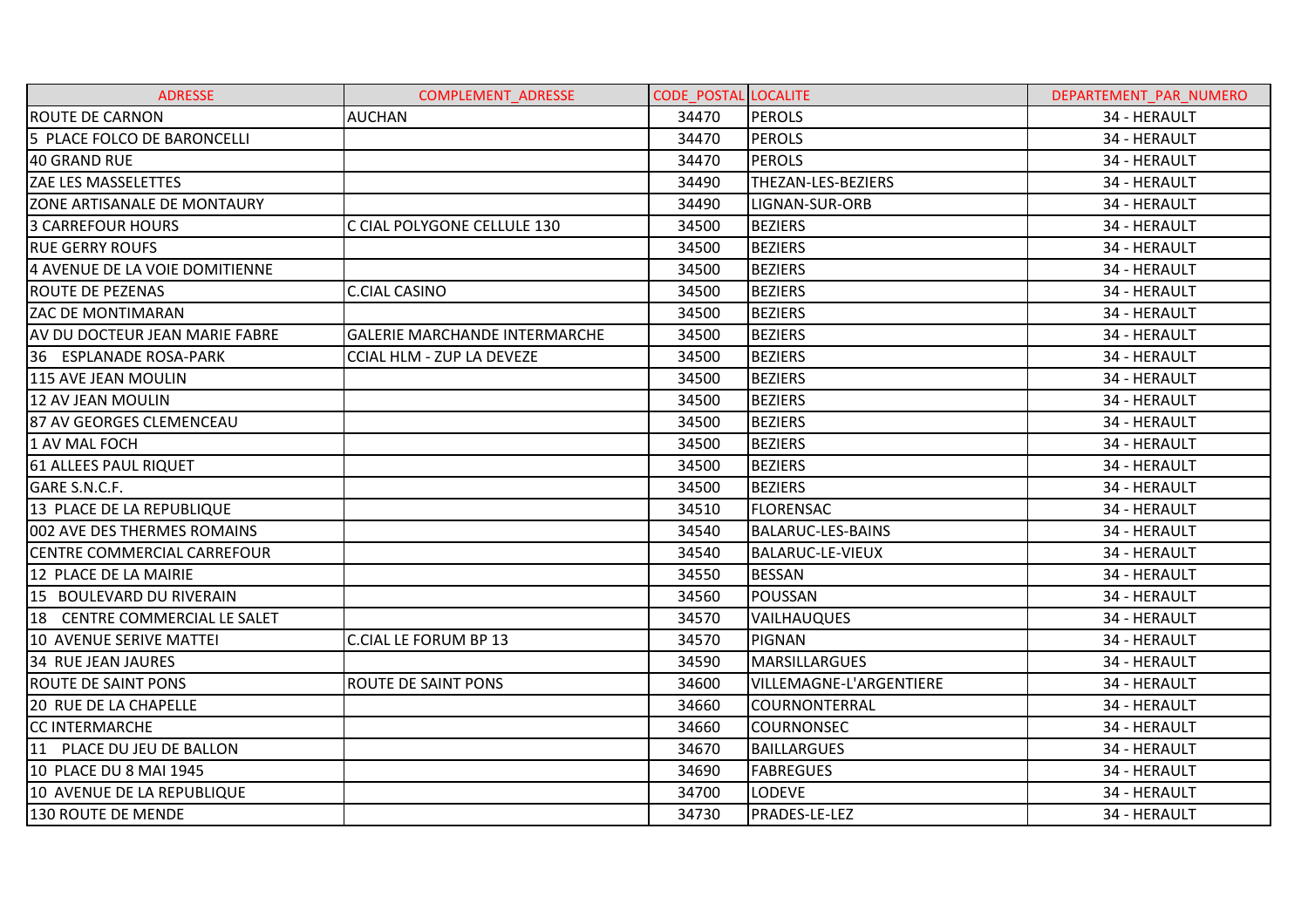| <b>ADRESSE</b>                  | <b>COMPLEMENT ADRESSE</b>     | <b>CODE POSTAL LOCALITE</b> |                           | DEPARTEMENT PAR NUMERO |
|---------------------------------|-------------------------------|-----------------------------|---------------------------|------------------------|
| <b>2B RUE DES BALANCES</b>      |                               | 34740                       | VENDARGUES                | 34 - HERAULT           |
| 4 RUE DE LA ROSELIERE           |                               | 34750                       | VILLENEUVE-LES-MAGUELONNE | 34 - HERAULT           |
| <b>PLACE DES HEROS</b>          |                               | 34750                       | VILLENEUVE-LES-MAGUELONNE | 34 - HERAULT           |
| <b>ESPLANADE MITTERRAND</b>     |                               | 34760                       | <b>BOUJAN-SUR-LIBRON</b>  | 34 - HERAULT           |
| <b>RUE NICOLAS APPERT</b>       | <b>CASINO</b>                 | 34790                       | <b>GRABELS</b>            | 34 - HERAULT           |
| <b>30 RUE DU PORTAIL</b>        |                               | 34790                       | <b>GRABELS</b>            | 34 - HERAULT           |
| <b>2 RUE DU SERVENT</b>         | <b>INTERMARCHE</b>            | 34800                       | CLERMONT-L'HERAULT        | 34 - HERAULT           |
| CENTRE COMMERCIAL GRAND AXE     |                               | 34800                       | CLERMONT-L'HERAULT        | 34 - HERAULT           |
| 28 RUE DOYEN RENE GOSSE         |                               | 34800                       | CLERMONT-L'HERAULT        | 34 - HERAULT           |
| LE VILLAGE                      |                               | 34800                       | <b>CANET</b>              | 34 - HERAULT           |
| PLACE DU JEU DE BALLON          |                               | 34800                       | <b>ASPIRAN</b>            | 34 - HERAULT           |
| 12 GRAND RUE MARIE LACROIX      |                               | 34830                       | <b>CLAPIERS</b>           | 34 - HERAULT           |
| <b>AVENUE DE VENDARGUES</b>     | <b>C.CIAL LA PLAINE</b>       | 34830                       | <b>JACOU</b>              | 34 - HERAULT           |
| 18 RUE FERNAND SOUBEYRAN        |                               | 34830                       | <b>JACOU</b>              | 34 - HERAULT           |
| 112 AVENUE DES CHASSEURS        |                               | 34920                       | <b>CRES</b>               | 34 - HERAULT           |
| <b>ROUTE NATIONALE 113</b>      |                               | 34920                       | <b>CRES</b>               | 34 - HERAULT           |
| <b>AVENUE DE BOIRARGUES</b>     | C CIAL GRAND SUD              | 34970                       | <b>LATTES</b>             | 34 - HERAULT           |
| 10 AVENUE LEONARD DE VINCI      |                               | 34970                       | <b>LATTES</b>             | 34 - HERAULT           |
| <b>PLACE ARAGON</b>             | <b>C.CIAL JACQUES ARAGON</b>  | 34970                       | <b>LATTES</b>             | 34 - HERAULT           |
| IPLACE DES GRESES               |                               | 34980                       | MONTFERRIER-SUR-LEZ       | 34 - HERAULT           |
| <b>RUE DES VAUTES</b>           | CENTRE COMMERCIAL INTERMARCHE | 34980                       | SAINT-GELY-DU-FESC        | 34 - HERAULT           |
| <b>ROUTE DE GANGES</b>          |                               | 34980                       | SAINT-CLEMENT-DE-RIVIERE  | 34 - HERAULT           |
| <b>ZAC LES CONSTELLATIONS</b>   | RUE DE LA VOIE LACTEE         | 34990                       | <b>JUVIGNAC</b>           | 34 - HERAULT           |
| C. CIAL INTERMARCHE             |                               | 34990                       | <b>JUVIGNAC</b>           | 34 - HERAULT           |
| 44 RUE JULES LALLEMAND          |                               | 35000                       | <b>RENNES</b>             | 35 - ILLE-ET-VILAINE   |
| 4 RUE DU GAL MAURICE GUILLAUDOT |                               | 35000                       | <b>RENNES</b>             | 35 - ILLE-ET-VILAINE   |
| <b>16 PLACE SAINTE ANNE</b>     |                               | 35000                       | <b>RENNES</b>             | 35 - ILLE-ET-VILAINE   |
| GARE S N C F NIVEAU 0           |                               | 35000                       | <b>RENNES</b>             | 35 - ILLE-ET-VILAINE   |
| 40 PLACE DU COLOMBIER           |                               | 35000                       | <b>RENNES</b>             | 35 - ILLE-ET-VILAINE   |
| 123 RUE DE DINAN                |                               | 35000                       | <b>RENNES</b>             | 35 - ILLE-ET-VILAINE   |
| <b>38B RUE DE CHATEAUGIRON</b>  |                               | 35000                       | <b>RENNES</b>             | 35 - ILLE-ET-VILAINE   |
| <b>24 AVENUE JEAN JANVIER</b>   |                               | 35000                       | <b>RENNES</b>             | 35 - ILLE-ET-VILAINE   |
| <b>RELAIS H GARE SNCF</b>       |                               | 35000                       | <b>RENNES</b>             | 35 - ILLE-ET-VILAINE   |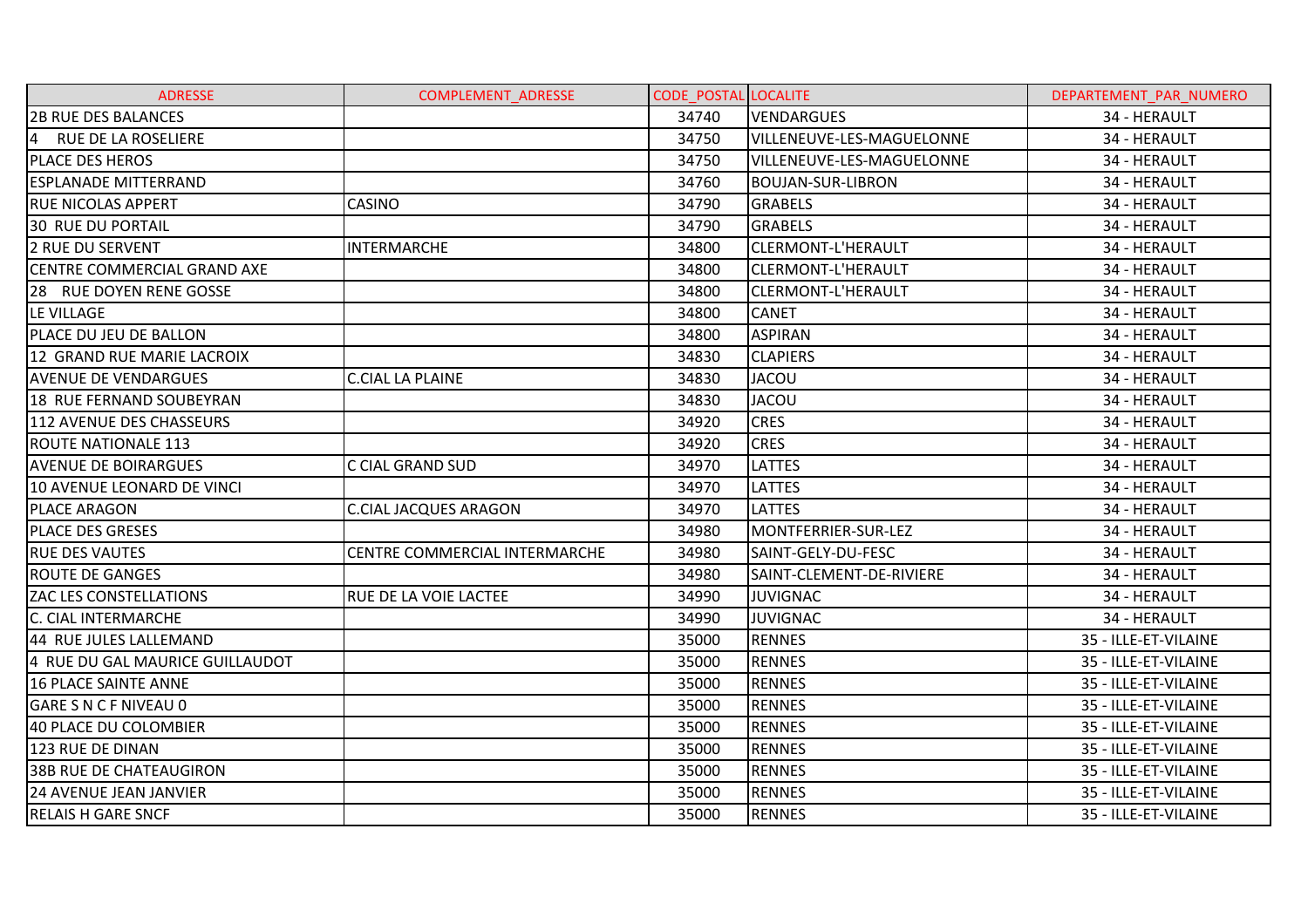| <b>ADRESSE</b>                   | <b>COMPLEMENT ADRESSE</b>     | <b>CODE POSTAL LOCALITE</b> |                             | DEPARTEMENT PAR NUMERO |
|----------------------------------|-------------------------------|-----------------------------|-----------------------------|------------------------|
| 5 RUE DU MORBIHAN                |                               | 35000                       | <b>RENNES</b>               | 35 - ILLE-ET-VILAINE   |
| 14 RUE MARECHAL JOFFRE           |                               | 35000                       | <b>RENNES</b>               | 35 - ILLE-ET-VILAINE   |
| 127 RUE DE PARIS                 |                               | 35000                       | <b>RENNES</b>               | 35 - ILLE-ET-VILAINE   |
| <b>ROUTE DE SAINT MALO</b>       |                               | 35000                       | <b>RENNES</b>               | 35 - ILLE-ET-VILAINE   |
| 1 RUE DE BOURGOGNE               |                               | 35000                       | <b>RENNES</b>               | 35 - ILLE-ET-VILAINE   |
| <b>RUE DU BOSPHORE</b>           | <b>C.CIAL ALMA</b>            | 35000                       | <b>RENNES</b>               | 35 - ILLE-ET-VILAINE   |
| 7 PLACE DU COLOMBIER             |                               | 35000                       | <b>RENNES</b>               | 35 - ILLE-ET-VILAINE   |
| 4 RUE D ESTREES                  |                               | 35000                       | <b>RENNES</b>               | 35 - ILLE-ET-VILAINE   |
| 43 BOULEVARD DE VERDUN           |                               | 35000                       | <b>RENNES</b>               | 35 - ILLE-ET-VILAINE   |
| 10 RUE DE L ARSENAL              |                               | 35000                       | <b>RENNES</b>               | 35 - ILLE-ET-VILAINE   |
| <b>7 PLACE DE BRETAGNE</b>       |                               | 35000                       | <b>RENNES</b>               | 35 - ILLE-ET-VILAINE   |
| 14 RUE DE NEMOURS                |                               | 35000                       | <b>RENNES</b>               | 35 - ILLE-ET-VILAINE   |
| 24 BOULEVARD DE LA LIBERTE       |                               | 35000                       | <b>RENNES</b>               | 35 - ILLE-ET-VILAINE   |
| 10 RUE DE TOULOUSE               |                               | 35000                       | <b>RENNES</b>               | 35 - ILLE-ET-VILAINE   |
| 6 RUE DE BREST                   |                               | 35000                       | <b>RENNES</b>               | 35 - ILLE-ET-VILAINE   |
| <b>83 RUE SAINT HELIER</b>       |                               | 35000                       | <b>RENNES</b>               | 35 - ILLE-ET-VILAINE   |
| 87 RUE JULES VALLES              | <b>C.CIAL LECLERC CLEUNAY</b> | 35000                       | <b>RENNES</b>               | 35 - ILLE-ET-VILAINE   |
| 5 RUE DU GUESCLIN                |                               | 35000                       | <b>RENNES</b>               | 35 - ILLE-ET-VILAINE   |
| 3 RUE DU VAU SAINT GERMAIN       |                               | 35000                       | <b>RENNES</b>               | 35 - ILLE-ET-VILAINE   |
| 66 BOULEVARD VILLEBOIS MAREUIL   |                               | 35000                       | <b>RENNES</b>               | 35 - ILLE-ET-VILAINE   |
| LIEU DIT LES ROLANDIERES         | ZA DES ROLANDIERES            | 35120                       | DOL-DE-BRETAGNE             | 35 - ILLE-ET-VILAINE   |
| 11 RUE DU DOCTEUR GRINGOIRE      | <b>SUPER U</b>                | 35120                       | DOL-DE-BRETAGNE             | 35 - ILLE-ET-VILAINE   |
| 9 RUE LEJAMPTEL                  |                               | 35120                       | DOL-DE-BRETAGNE             | 35 - ILLE-ET-VILAINE   |
| <b>AVENUE DE LA MARIONNAIS</b>   | <b>C.CIAL LE BRETAGNE</b>     | 35131                       | CHARTRES-DE-BRETAGNE        | 35 - ILLE-ET-VILAINE   |
| LA CROIX AUX POTIERS             |                               | 35131                       | <b>CHARTRES-DE-BRETAGNE</b> | 35 - ILLE-ET-VILAINE   |
| 66 AVENUE ANDRE BONNIN           |                               | 35135                       | <b>CHANTEPIE</b>            | 35 - ILLE-ET-VILAINE   |
| <b>PLACE DES MARELLES</b>        | <b>C.CIAL LES 3 MARELLES</b>  | 35135                       | <b>CHANTEPIE</b>            | 35 - ILLE-ET-VILAINE   |
| <b>256 RUE DE NANTES</b>         |                               | 35136                       | SAINT-JACQUES-DE-LA-LANDE   | 35 - ILLE-ET-VILAINE   |
| AEROPORT DE RENNES ZONE PUBLIQUE | <b>AVENUE JOSEPH LE BRIX</b>  | 35136                       | SAINT-JACQUES-DE-LA-LANDE   | 35 - ILLE-ET-VILAINE   |
| 2 PLACE ALEXANDRE VEILLARD       |                               | 35140                       | SAINT-AUBIN-DU-CORMIER      | 35 - ILLE-ET-VILAINE   |
| LIEU DIT LA HELAUDIERE           | <b>BD CHARCOT SUPER U</b>     | 35150                       | <b>JANZE</b>                | 35 - ILLE-ET-VILAINE   |
| <b>LAUNAY QUERO</b>              | <b>SUPER U</b>                | 35160                       | <b>BRETEIL</b>              | 35 - ILLE-ET-VILAINE   |
| 9 RUE SAINT NICOLAS              |                               | 35160                       | MONTFORT                    | 35 - ILLE-ET-VILAINE   |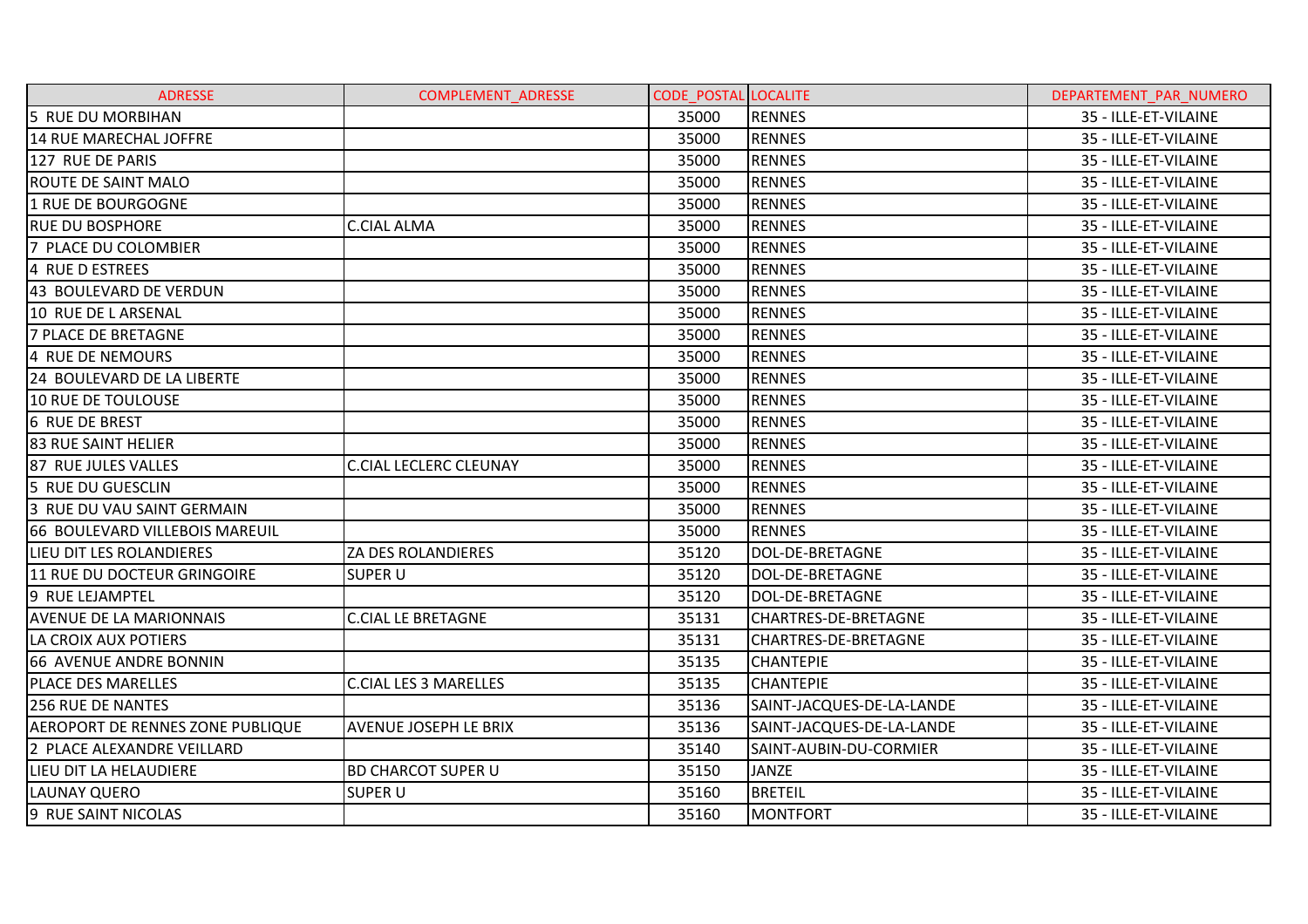| <b>ADRESSE</b>                        | <b>COMPLEMENT ADRESSE</b>     | <b>CODE POSTAL LOCALITE</b> |                        | DEPARTEMENT PAR NUMERO |
|---------------------------------------|-------------------------------|-----------------------------|------------------------|------------------------|
| PLACE DU VERT BUISSON                 | <b>C.CIAL DU VERT BUISSON</b> | 35170                       | <b>BRUZ</b>            | 35 - ILLE-ET-VILAINE   |
| 12 PLACE DE BRETAGNE                  |                               | 35170                       | <b>BRUZ</b>            | 35 - ILLE-ET-VILAINE   |
| <b>RUE DES PETITES DOUVES</b>         | <b>C.CIAL</b>                 | 35190                       | <b>TINTENIAC</b>       | 35 - ILLE-ET-VILAINE   |
| 9 RUE DU GENERAL NICOLET              |                               | 35200                       | <b>RENNES</b>          | 35 - ILLE-ET-VILAINE   |
| <b>CENTRE COMMERCIAL ALMA</b>         |                               | 35200                       | <b>RENNES</b>          | 35 - ILLE-ET-VILAINE   |
| 10 PLACE DU RONCERAY                  |                               | 35200                       | <b>RENNES</b>          | 35 - ILLE-ET-VILAINE   |
| 2 BOULEVARD EMILE COMBES              |                               | 35200                       | <b>RENNES</b>          | 35 - ILLE-ET-VILAINE   |
| JARDIN DE LA BRETONNIERE              | C.CIAL                        | 35220                       | <b>CHATEAUBOURG</b>    | 35 - ILLE-ET-VILAINE   |
| 11 RUE MATHURIN MEHEUT                | <b>SUPER U</b>                | 35230                       | NOYAL-SUR-SEICHE       | 35 - ILLE-ET-VILAINE   |
| <b>RUE DE LA FORET</b>                | CENTRE COMMERCIAL DU BOCAGE   | 35235                       | THORIGNE-FOUILLARD     | 35 - ILLE-ET-VILAINE   |
| LA BRETONNIERE                        |                               | 35260                       | <b>CANCALE</b>         | 35 - ILLE-ET-VILAINE   |
| <b>3 QUAI GAMBETTA</b>                |                               | 35260                       | <b>CANCALE</b>         | 35 - ILLE-ET-VILAINE   |
| 40 RUE DU PORT                        |                               | 35260                       | <b>CANCALE</b>         | 35 - ILLE-ET-VILAINE   |
| 7 AVENUE DES ERABLES                  |                               | 35270                       | <b>COMBOURG</b>        | 35 - ILLE-ET-VILAINE   |
| ROUTE DE SAINT JAMES                  | <b>C.CIAL INTERMARCHE</b>     | 35300                       | <b>FOUGERES</b>        | 35 - ILLE-ET-VILAINE   |
| 13 BOULEVARD JEAN JAURES              |                               | 35300                       | <b>FOUGERES</b>        | 35 - ILLE-ET-VILAINE   |
| 14 PLACE ARISTIDE BRIAND              |                               | 35300                       | <b>FOUGERES</b>        | 35 - ILLE-ET-VILAINE   |
| <b>AVENUE DES PLATANES</b>            | <b>CENTRE COMMERCIAL</b>      | 35310                       | <b>MORDELLES</b>       | 35 - ILLE-ET-VILAINE   |
| 98 RUE DE RENNES                      |                               | 35340                       | <b>LIFFRE</b>          | 35 - ILLE-ET-VILAINE   |
| LE PORTAIL                            |                               | 35350                       | SAINT-MELOIR-DES-ONDES | 35 - ILLE-ET-VILAINE   |
| 1 PLACE DE L EGLISE                   |                               | 35350                       | <b>SAINT-COULOMB</b>   | 35 - ILLE-ET-VILAINE   |
| GARE S.N.C.F.                         |                               | 35400                       | SAINT-MALO             | 35 - ILLE-ET-VILAINE   |
| 3 BOULEVARD LEONCE DEMALVILAIN        | <b>C.CIAL BELLEVUE</b>        | 35400                       | SAINT-MALO             | 35 - ILLE-ET-VILAINE   |
| <b>29 AVE DES FONTENELLES</b>         |                               | 35400                       | SAINT-MALO             | 35 - ILLE-ET-VILAINE   |
| <b>CENTRE COMMERCIAL LA MADELEINE</b> |                               | 35400                       | SAINT-MALO             | 35 - ILLE-ET-VILAINE   |
| 2 PL FONTAINE                         |                               | 35400                       | SAINT-MALO             | 35 - ILLE-ET-VILAINE   |
| <b>36 RUE G. FLAUBERT</b>             |                               | 35400                       | SAINT-MALO             | 35 - ILLE-ET-VILAINE   |
| <b>5 BD DE LA REPUBLIQUE</b>          |                               | 35400                       | SAINT-MALO             | 35 - ILLE-ET-VILAINE   |
| 05 RUE DES PORTES CARTIER             |                               | 35400                       | SAINT-MALO             | 35 - ILLE-ET-VILAINE   |
| 78 AV G.CLEMENCEAU                    |                               | 35400                       | SAINT-MALO             | 35 - ILLE-ET-VILAINE   |
| <b>8 PL MONSEIGNEUR JUHEL</b>         |                               | 35400                       | SAINT-MALO             | 35 - ILLE-ET-VILAINE   |
| <b>25 RUE VILLE PEPIN</b>             |                               | 35400                       | SAINT-MALO             | 35 - ILLE-ET-VILAINE   |
| <b>73 RUE VILLE PEPIN</b>             |                               | 35400                       | SAINT-MALO             | 35 - ILLE-ET-VILAINE   |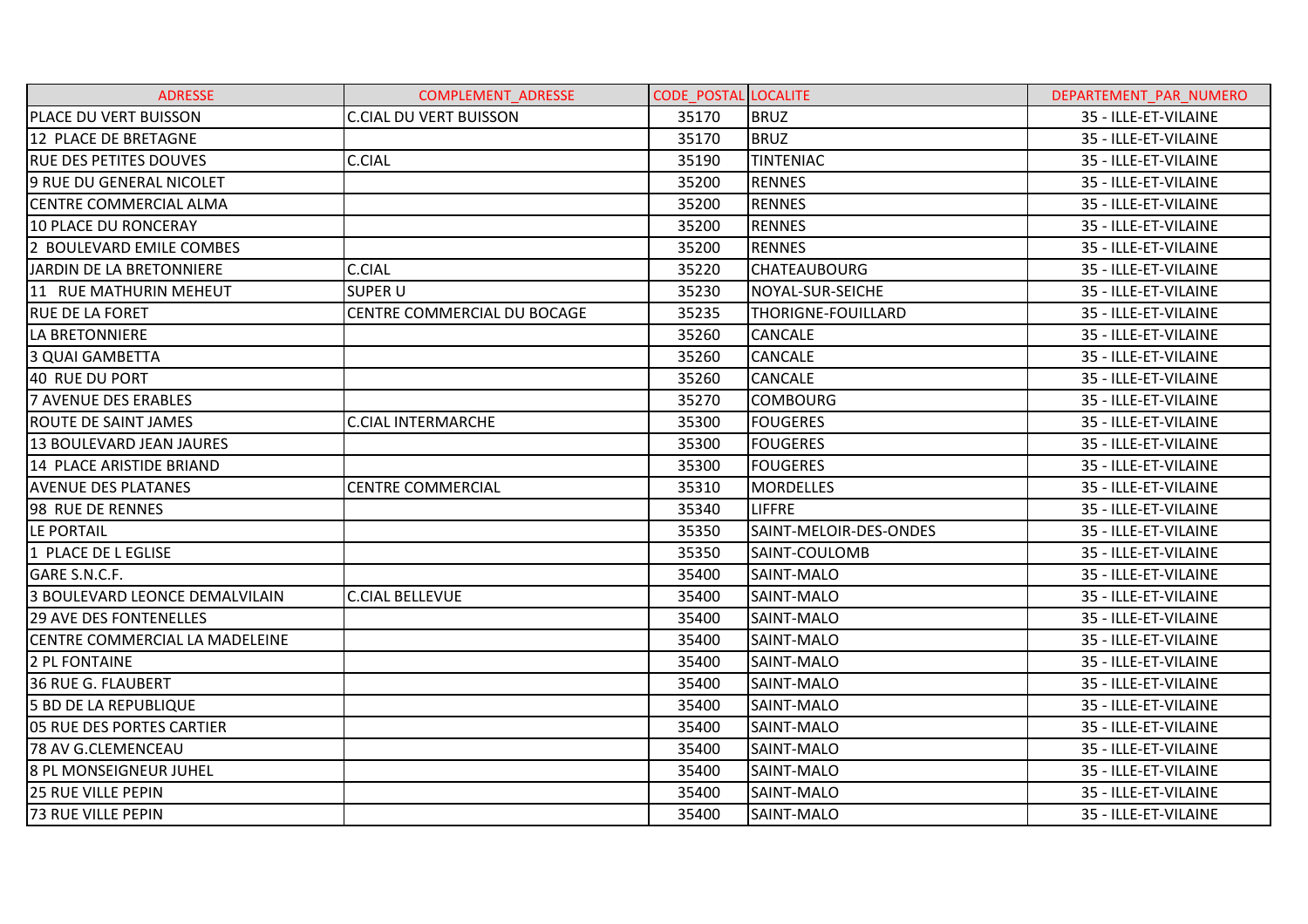| <b>ADRESSE</b>                        | <b>COMPLEMENT ADRESSE</b>               | <b>CODE POSTAL LOCALITE</b> |                               | DEPARTEMENT PAR NUMERO |
|---------------------------------------|-----------------------------------------|-----------------------------|-------------------------------|------------------------|
| <b>BOULEVARD THEODORE BOTREL</b>      | <b>INTERMARCHE</b>                      | 35400                       | SAINT-MALO                    | 35 - ILLE-ET-VILAINE   |
| <b>18 RUE DES CORDIERS</b>            |                                         | 35400                       | SAINT-MALO                    | 35 - ILLE-ET-VILAINE   |
| 4 RUE DE DINAN                        |                                         | 35400                       | SAINT-MALO                    | 35 - ILLE-ET-VILAINE   |
| <b>6 RUE BROUSSAIS</b>                |                                         | 35400                       | SAINT-MALO                    | 35 - ILLE-ET-VILAINE   |
| 3 GRAND RUE                           |                                         | 35400                       | SAINT-MALO                    | 35 - ILLE-ET-VILAINE   |
| 2 PLACE DU CANADA                     |                                         | 35400                       | SAINT-MALO                    | 35 - ILLE-ET-VILAINE   |
| 55 BOULEVARD DES DEPORTES             | <b>CENTRE COMMERCIAL LECLERC</b>        | 35400                       | SAINT-MALO                    | 35 - ILLE-ET-VILAINE   |
| 47 CHAUSSEE DU SILLON                 |                                         | 35400                       | SAINT-MALO                    | 35 - ILLE-ET-VILAINE   |
| 3 AV DU PERE UMBRICHT                 |                                         | 35400                       | SAINT-MALO                    | 35 - ILLE-ET-VILAINE   |
| <b>20 AVENUE DU GENERAL DE GAULLE</b> | C.CIAL LA DECOUVERTE                    | 35400                       | SAINT-MALO                    | 35 - ILLE-ET-VILAINE   |
| 6 BOULEVARD DE ROCHEBONNE             |                                         | 35400                       | SAINT-MALO                    | 35 - ILLE-ET-VILAINE   |
| LE PETIT LAUNAY                       | <b>C.CIAL LES GRANDS CHENES BP 36</b>   | 35410                       | <b>CHATEAUGIRON</b>           | 35 - ILLE-ET-VILAINE   |
| 2 RUE DE HEDE                         | ZA DES GALAXIES                         | 35410                       | <b>DOMLOUP</b>                | 35 - ILLE-ET-VILAINE   |
| LE MOULIN DU DOMAINE                  | <b>C.CIAL CORA</b>                      | 35430                       | SAINT-JOUAN-DES-GUERETS       | 35 - ILLE-ET-VILAINE   |
| 17 RUE DU PAVE SAINT CHARLES          |                                         | 35430                       | CHATEAUNEUF-D'ILLE-ET-VILAINE | 35 - ILLE-ET-VILAINE   |
| LE CHENE VERT                         | <b>C.CIAL INTERMARCHE</b>               | 35470                       | <b>BAIN-DE-BRETAGNE</b>       | 35 - ILLE-ET-VILAINE   |
| LE CHATEAU GAILLARD                   | <b>C.COMMERCIAL DES ESTUAIRES LECLE</b> | 35470                       | <b>BAIN-DE-BRETAGNE</b>       | 35 - ILLE-ET-VILAINE   |
| <b>35 AVENUE DU PORT</b>              |                                         | 35480                       | <b>GUIPRY</b>                 | 35 - ILLE-ET-VILAINE   |
| 21 ROUTE DE REDON                     | <b>C.CIAL BARATIERE</b>                 | 35500                       | <b>VITRE</b>                  | 35 - ILLE-ET-VILAINE   |
| 5 RUE DU MEE                          | <b>C.CIAL LE MEE</b>                    | 35500                       | <b>VITRE</b>                  | 35 - ILLE-ET-VILAINE   |
| LIEU DIT LA RIGOURDIERE               | <b>C.CIAL CARREFOUR</b>                 | 35510                       | <b>CESSON-SEVIGNE</b>         | 35 - ILLE-ET-VILAINE   |
| <b>38 RUE DU MUGUET</b>               | C.CIAL G 20                             | 35510                       | <b>CESSON-SEVIGNE</b>         | 35 - ILLE-ET-VILAINE   |
| CENTRE COMMERCIAL BOURGCHEVREUIL      |                                         | 35510                       | <b>CESSON-SEVIGNE</b>         | 35 - ILLE-ET-VILAINE   |
| <b>BEAUSEJOUR</b>                     | ZAC BEAUSEJOUR                          | 35520                       | <b>MEZIERE</b>                | 35 - ILLE-ET-VILAINE   |
| ZONE ARTISANALE METAIRIE              | <b>QUARTIER LIBRE</b>                   | 35520                       | <b>MELESSE</b>                | 35 - ILLE-ET-VILAINE   |
| 31 PLACE DE L EGLISE                  |                                         | 35520                       | <b>MELESSE</b>                | 35 - ILLE-ET-VILAINE   |
| ZONE ARTISANALE LE CHENE JOLI         | BP 33234                                | 35530                       | NOYAL-SUR-VILAINE             | 35 - ILLE-ET-VILAINE   |
| 11 RUE LOUIS AMPERE                   | CENTRE COMMERCIAL DE LA PRAIRIE         | 35580                       | <b>GUICHEN</b>                | 35 - ILLE-ET-VILAINE   |
| PLACE MICHEL MACE                     | <b>GARE SNCF</b>                        | 35600                       | <b>REDON</b>                  | 35 - ILLE-ET-VILAINE   |
| PLACE DE LA REPUBLIQUE                |                                         | 35600                       | <b>REDON</b>                  | 35 - ILLE-ET-VILAINE   |
| <b>6 RUE LOUIS GUILLOUX</b>           | C.CIAL CAP NORD INTERMARCHE             | 35600                       | <b>REDON</b>                  | 35 - ILLE-ET-VILAINE   |
| LA VILLE CHEREL                       |                                         | 35610                       | <b>PLEINE-FOUGERES</b>        | 35 - ILLE-ET-VILAINE   |
| ALLEE MORVAN LEBESQUE                 | C.CIAL LONGSCHAMPS                      | 35700                       | <b>RENNES</b>                 | 35 - ILLE-ET-VILAINE   |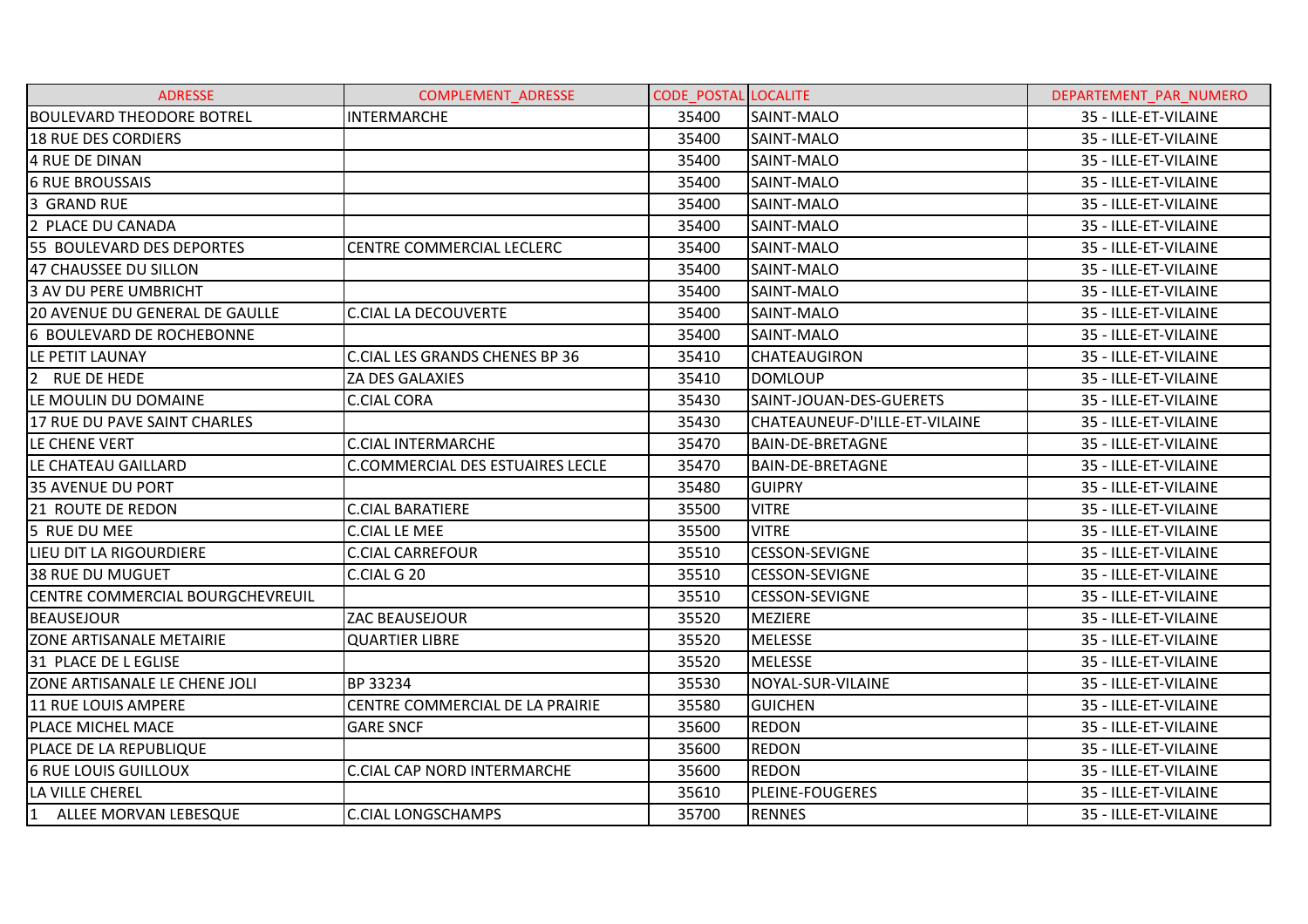| <b>ADRESSE</b>                   | <b>COMPLEMENT ADRESSE</b>               | <b>CODE POSTAL LOCALITE</b> |                        | DEPARTEMENT PAR NUMERO |
|----------------------------------|-----------------------------------------|-----------------------------|------------------------|------------------------|
| 12 RUE D ANTRAIN                 |                                         | 35700                       | <b>RENNES</b>          | 35 - ILLE-ET-VILAINE   |
| AVENUE DU CAP DE BONNE ESPERANCE | <b>INTERMARCHE - ZAC DU TERTRE ESNA</b> | 35730                       | <b>RICHARDAIS</b>      | 35 - ILLE-ET-VILAINE   |
| LA GIRAUDAIS                     | <b>C.CIAL OPERA LA GIRAUDAIS</b>        | 35740                       | <b>PACE</b>            | 35 - ILLE-ET-VILAINE   |
| 21 PLACE SAINT MELAINE           |                                         | 35740                       | <b>PACE</b>            | 35 - ILLE-ET-VILAINE   |
| <b>ETANG AU DIABLE</b>           | ZI C.CIAL LECLERC                       | 35760                       | SAINT-GREGOIRE         | 35 - ILLE-ET-VILAINE   |
| <b>ROUTE DE SAINT MALO</b>       | C.C CIAL GRAND QUARTIER                 | 35760                       | SAINT-GREGOIRE         | 35 - ILLE-ET-VILAINE   |
| CENTRE COMMERCIAL LA FORGE       |                                         | 35760                       | SAINT-GREGOIRE         | 35 - ILLE-ET-VILAINE   |
| 17 PLACE DE LA POSTE             | C. CIAL                                 | 35770                       | VERN-SUR-SEICHE        | 35 - ILLE-ET-VILAINE   |
| 5 RUE DE CHATEAUBRIANT           |                                         | 35770                       | VERN-SUR-SEICHE        | 35 - ILLE-ET-VILAINE   |
| <b>RUE ERNEST RENAN</b>          | <b>CARREFOUR MARKET</b>                 | 35800                       | <b>DINARD</b>          | 35 - ILLE-ET-VILAINE   |
| <b>80 RUE DE LA GREVE</b>        |                                         | 35800                       | SAINT-LUNAIRE          | 35 - ILLE-ET-VILAINE   |
| 5 RUE DE LA MAIRIE               |                                         | 35800                       | SAINT-BRIAC-SUR-MER    | 35 - ILLE-ET-VILAINE   |
| 64 BOULEVARD ALBERT LACROIX      |                                         | 35800                       | <b>DINARD</b>          | 35 - ILLE-ET-VILAINE   |
| 9 PLACE DE LA GARE               |                                         | 35800                       | <b>DINARD</b>          | 35 - ILLE-ET-VILAINE   |
| 2 BOULEVARD DES MARECHAUX        |                                         | 35800                       | <b>DINARD</b>          | 35 - ILLE-ET-VILAINE   |
| <b>30 RUE DE LA PAIX</b>         |                                         | 35800                       | <b>DINARD</b>          | 35 - ILLE-ET-VILAINE   |
| 3 PLACE DE LA REPUBLIQUE         |                                         | 35800                       | <b>DINARD</b>          | 35 - ILLE-ET-VILAINE   |
| <b>RUE DU POINT DU JOUR</b>      |                                         | 35890                       | <b>LAILLE</b>          | 35 - ILLE-ET-VILAINE   |
| 47 RUE PIERRE GAULTIER           |                                         | 36000                       | <b>CHATEAUROUX</b>     | <b>36 - INDRE</b>      |
| <b>AVENUE DE LA CHATRE</b>       |                                         | 36000                       | <b>CHATEAUROUX</b>     | <b>36 - INDRE</b>      |
| GARE S.N.C.F.                    |                                         | 36000                       | <b>CHATEAUROUX</b>     | <b>36 - INDRE</b>      |
| <b>RUE DE LA LIMOISE</b>         | <b>C.CIAL LA LIMOISE</b>                | 36100                       | <b>ISSOUDUN</b>        | <b>36 - INDRE</b>      |
| 13 PLACE DU CHAMP DE FOIRE       |                                         | 36140                       | AIGURANDE              | <b>36 - INDRE</b>      |
| 14 RUE GRANDE                    |                                         | 36170                       | SAINT-BENOIT-DU-SAULT  | <b>36 - INDRE</b>      |
| 2 RUE GAMBETTA                   |                                         | 36200                       | ARGENTON-SUR-CREUSE    | <b>36 - INDRE</b>      |
| <b>BOULEVARD DU FRANC</b>        | ZONE COMMERCIALE CAP SUD                | 36250                       | <b>SAINT-MAUR</b>      | <b>36 - INDRE</b>      |
| 7 PLACE DE LA REPUBLIQUE         |                                         | 36270                       | <b>EGUZON-CHANTOME</b> | <b>36 - INDRE</b>      |
| <b>RUE ALBERT CHICHERY</b>       |                                         | 36300                       | <b>BLANC</b>           | <b>36 - INDRE</b>      |
| 1 PLACE DU MARCHE                |                                         | 36400                       | <b>CHATRE</b>          | <b>36 - INDRE</b>      |
| PLACE DES HALLES                 | <b>KIOSQUE</b>                          | 37000                       | <b>TOURS</b>           | 37 - INDRE-ET-LOIRE    |
| 10 PCE L. D'ENTRAIGUES           |                                         | 37000                       | <b>TOURS</b>           | 37 - INDRE-ET-LOIRE    |
| 3 PLACE JEAN JAURES              |                                         | 37000                       | <b>TOURS</b>           | 37 - INDRE-ET-LOIRE    |
| 1 PCE DU GRAND MARCHE            |                                         | 37000                       | <b>TOURS</b>           | 37 - INDRE-ET-LOIRE    |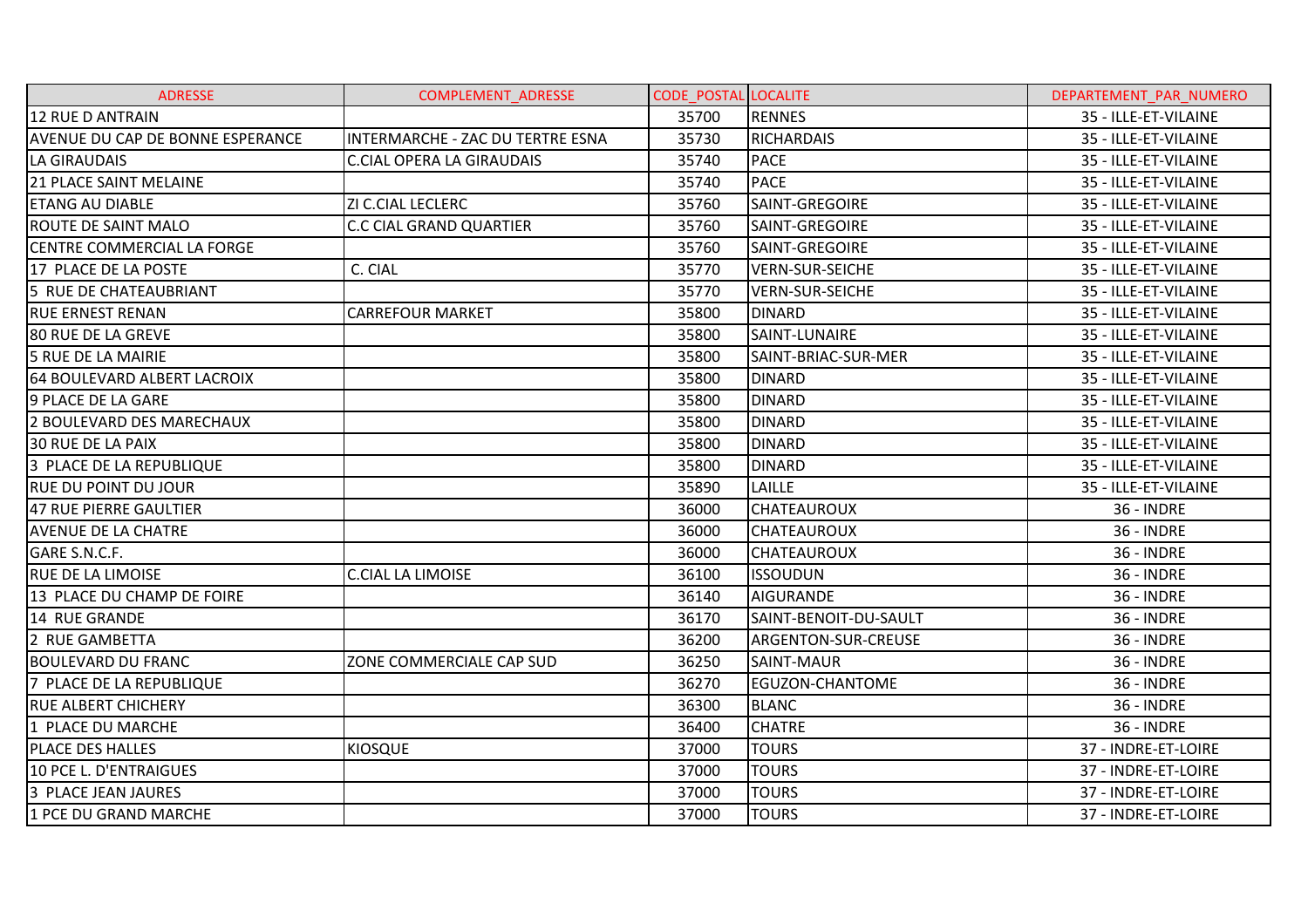| <b>ADRESSE</b>                    | <b>COMPLEMENT ADRESSE</b>   | <b>CODE POSTAL LOCALITE</b> |                           | DEPARTEMENT PAR NUMERO |
|-----------------------------------|-----------------------------|-----------------------------|---------------------------|------------------------|
| 115 BIS RUE GIRAUDEAU             |                             | 37000                       | <b>TOURS</b>              | 37 - INDRE-ET-LOIRE    |
| <b>24 RUE NATIONALE</b>           |                             | 37000                       | <b>TOURS</b>              | 37 - INDRE-ET-LOIRE    |
| 145 RUE FEBVOTTE                  |                             | 37000                       | <b>TOURS</b>              | 37 - INDRE-ET-LOIRE    |
| <b>GARE SNCF KIOSQUE QUAI</b>     |                             | 37000                       | <b>TOURS</b>              | 37 - INDRE-ET-LOIRE    |
| <b>36B AVENUE DE GRAMMONT</b>     |                             | 37000                       | <b>TOURS</b>              | 37 - INDRE-ET-LOIRE    |
| <b>25B AVENUE DE GRAMMONT</b>     |                             | 37000                       | <b>TOURS</b>              | 37 - INDRE-ET-LOIRE    |
| <b>72 RUE NATIONALE</b>           |                             | 37000                       | TOURS                     | 37 - INDRE-ET-LOIRE    |
| <b>CCAL DE LA PETITE ARCHE</b>    | <b>RN 10</b>                | 37100                       | <b>TOURS</b>              | 37 - INDRE-ET-LOIRE    |
| PLACE NICOLAS COPERNIC            | <b>ZONE FUSAPARC</b>        | 37100                       | <b>TOURS</b>              | 37 - INDRE-ET-LOIRE    |
| <b>RUE DES BORDIERS</b>           | <b>LECLERC</b>              | 37100                       | <b>TOURS</b>              | 37 - INDRE-ET-LOIRE    |
| <b>ROUTE DE TOURS</b>             | <b>CARREFOUR MARKET</b>     | 37130                       | LANGEAIS                  | 37 - INDRE-ET-LOIRE    |
| <b>23 PLACE DES HALLES</b>        |                             | 37140                       | <b>BOURGUEIL</b>          | 37 - INDRE-ET-LOIRE    |
| 27 AVENUE DU GENERAL DE GAULLE    | <b>HYPER U</b>              | 37140                       | <b>BOURGUEIL</b>          | 37 - INDRE-ET-LOIRE    |
| <b>RUE DE JOUE</b>                | <b>AUCHAN</b>               | 37170                       | <b>CHAMBRAY-LES-TOURS</b> | 37 - INDRE-ET-LOIRE    |
| 51 AVENUE DU GRAND SUD            |                             | 37170                       | <b>CHAMBRAY-LES-TOURS</b> | 37 - INDRE-ET-LOIRE    |
| <b>5 RUE DU CHATEAU</b>           |                             | 37190                       | AZAY-LE-RIDEAU            | 37 - INDRE-ET-LOIRE    |
| <b>55 RUE DU DOCTEUR LEBLED</b>   |                             | 37210                       | <b>ROCHECORBON</b>        | 37 - INDRE-ET-LOIRE    |
| <b>RUE SAINT LAZARE</b>           | LA ROCADE SUPER U           | 37220                       | ILE-BOUCHARD              | 37 - INDRE-ET-LOIRE    |
| ZONE INDUSTRIELLE DU CHAPELET     | <b>SUPER U</b>              | 37230                       | <b>LUYNES</b>             | 37 - INDRE-ET-LOIRE    |
| 4 RUE EUGENE GOUIN                |                             | 37230                       | <b>FONDETTES</b>          | 37 - INDRE-ET-LOIRE    |
| <b>AVENUE VICTOR LALOUX</b>       | <b>SUPER U</b>              | 37270                       | MONTLOUIS-SUR-LOIRE       | 37 - INDRE-ET-LOIRE    |
| <b>BOULEVARD DES BRETONNIERES</b> | <b>SUPER U</b>              | 37300                       | <b>JOUE-LES-TOURS</b>     | 37 - INDRE-ET-LOIRE    |
| <b>6 PLACE DU GENERAL LECLERC</b> |                             | 37300                       | JOUE-LES-TOURS            | 37 - INDRE-ET-LOIRE    |
| LA CROIX POELON                   |                             | 37380                       | <b>MONNAIE</b>            | 37 - INDRE-ET-LOIRE    |
| <b>CCAL LEONARD DE VINCI</b>      |                             | 37400                       | <b>AMBOISE</b>            | 37 - INDRE-ET-LOIRE    |
| <b>60 RUE NATIONALE</b>           | (ANGLE RUE VOLTAIRE)        | 37400                       | <b>AMBOISE</b>            | 37 - INDRE-ET-LOIRE    |
| 24 QUAI JEANNE D ARC              |                             | 37500                       | <b>CHINON</b>             | 37 - INDRE-ET-LOIRE    |
| <b>12 RUE RABELAIS</b>            |                             | 37500                       | <b>CHINON</b>             | 37 - INDRE-ET-LOIRE    |
| 1 RUE DU COMMERCE                 | <b>BAR TABAC</b>            | 37510                       | <b>BALLAN-MIRE</b>        | 37 - INDRE-ET-LOIRE    |
| <b>CHEMIN DES MINIMES</b>         |                             | 37520                       | <b>RICHE</b>              | 37 - INDRE-ET-LOIRE    |
| LIEU-DIT LA RAMEE                 | <b>BOULEVARD DU SEVRAGE</b> | 37530                       | POCE-SUR-CISSE            | 37 - INDRE-ET-LOIRE    |
| <b>247 BLD CHARLES DE GAULLE</b>  | CENTRE COMMERCIAL AUCHAN    | 37540                       | SAINT-CYR-SUR-LOIRE       | 37 - INDRE-ET-LOIRE    |
| 56 AVENUE DE LA REPUBLIQUE        |                             | 37540                       | SAINT-CYR-SUR-LOIRE       | 37 - INDRE-ET-LOIRE    |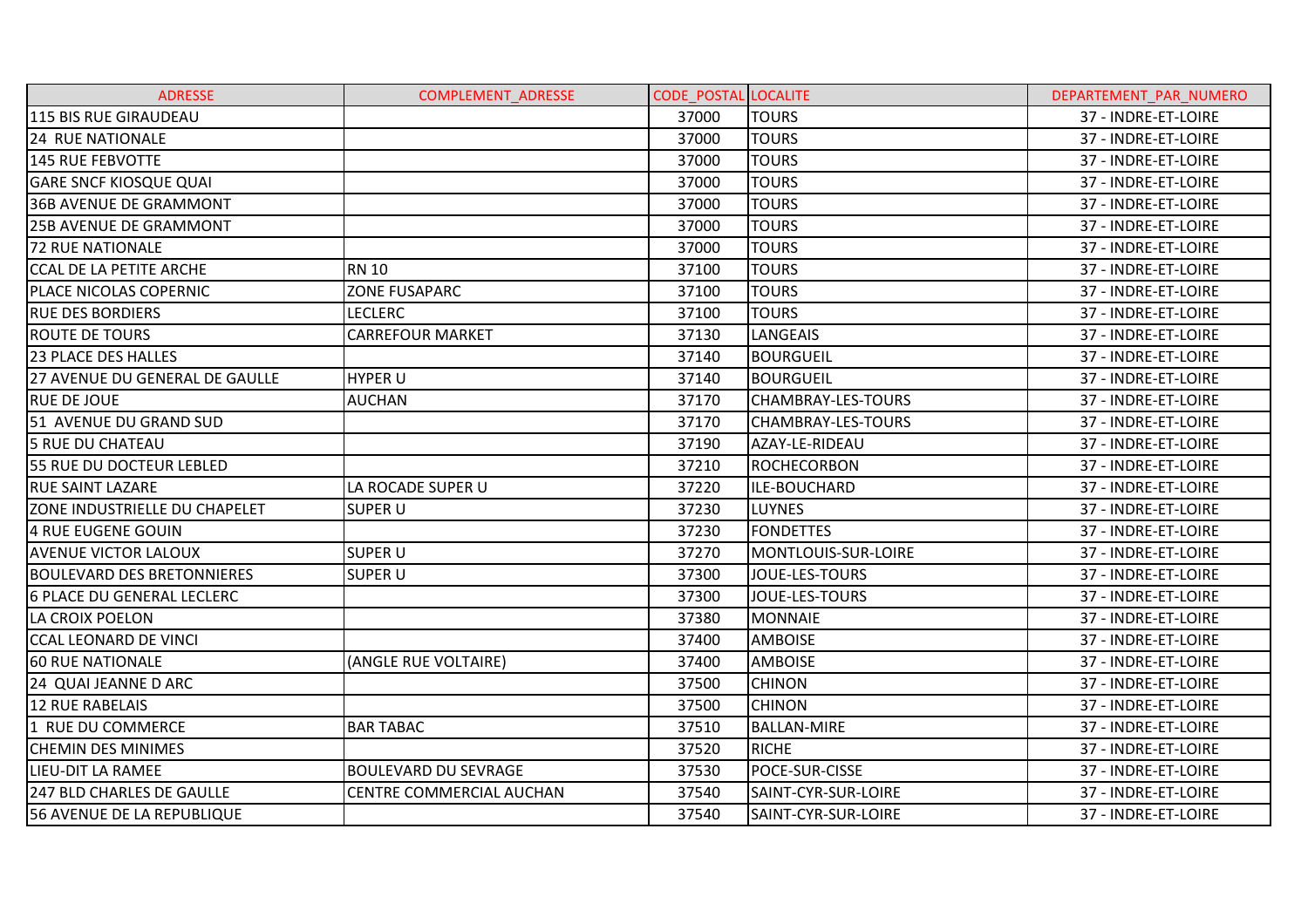| <b>ADRESSE</b>                        | <b>COMPLEMENT ADRESSE</b> | <b>CODE POSTAL LOCALITE</b> |                        | DEPARTEMENT PAR NUMERO |
|---------------------------------------|---------------------------|-----------------------------|------------------------|------------------------|
| 101 BOULEVARD CHARLES DE GAULLE       |                           | 37540                       | SAINT-CYR-SUR-LOIRE    | 37 - INDRE-ET-LOIRE    |
| <b>AVE GAL DE GAULLE - C.CIAL</b>     |                           | 37550                       | SAINT-AVERTIN          | 37 - INDRE-ET-LOIRE    |
| 355 RUE DE CORMERY                    | ATAC                      | 37550                       | SAINT-AVERTIN          | 37 - INDRE-ET-LOIRE    |
| 35 ROUTE DE VAUZELLES                 | <b>C.CIAL SUPER U</b>     | 37600                       | <b>LOCHES</b>          | 37 - INDRE-ET-LOIRE    |
| <b>RUE MARIE DE LORRAINE</b>          | ZAC LES FOUGEROLLES       | 37700                       | <b>VILLE-AUX-DAMES</b> | 37 - INDRE-ET-LOIRE    |
| GARE S.N.C.F. VEST.                   |                           | 37700                       | SAINT-PIERRE-DES-CORPS | 37 - INDRE-ET-LOIRE    |
| <b>CENTRE COMMERCIAL DES ATLANTES</b> |                           | 37700                       | SAINT-PIERRE-DES-CORPS | 37 - INDRE-ET-LOIRE    |
| 1 PLACE DE L'ETOILE                   |                           | 38000                       | <b>GRENOBLE</b>        | 38 - ISERE             |
| <b>20 RUE DE STRASBOURG</b>           |                           | 38000                       | <b>GRENOBLE</b>        | 38 - ISERE             |
| 14 AVE MARECHAL RANDON                |                           | 38000                       | <b>GRENOBLE</b>        | 38 - ISERE             |
| 2 RUE ST JACQUES                      |                           | 38000                       | <b>GRENOBLE</b>        | 38 - ISERE             |
| <b>VESTIBULE GARE SNCF</b>            |                           | 38000                       | <b>GRENOBLE</b>        | 38 - ISERE             |
| 9 RUE RAOUL BLANCHARD                 |                           | 38000                       | <b>GRENOBLE</b>        | 38 - ISERE             |
| <b>6 ROUTE DE LYON</b>                |                           | 38000                       | <b>GRENOBLE</b>        | 38 - ISERE             |
| 4 RUE JOSEPH CHANRION                 |                           | 38000                       | <b>GRENOBLE</b>        | 38 - ISERE             |
| 2 RUE CASIMIR PERRIER                 |                           | 38000                       | <b>GRENOBLE</b>        | 38 - ISERE             |
| 14 PLACE STE CLAIRE                   |                           | 38000                       | <b>GRENOBLE</b>        | 38 - ISERE             |
| 4 RUE LA FAYETTE                      |                           | 38000                       | <b>GRENOBLE</b>        | 38 - ISERE             |
| 2 RUE MOLIERE                         |                           | 38000                       | <b>GRENOBLE</b>        | 38 - ISERE             |
| <b>5 RUE THIERS</b>                   |                           | 38000                       | <b>GRENOBLE</b>        | 38 - ISERE             |
| 2 AVENUE JEAN PERROT                  |                           | 38000                       | <b>GRENOBLE</b>        | 38 - ISERE             |
| <b>5 PLACE CHAMPIONNET</b>            |                           | 38000                       | <b>GRENOBLE</b>        | 38 - ISERE             |
| 97 COURS BERRIAT                      |                           | 38000                       | <b>GRENOBLE</b>        | 38 - ISERE             |
| 37 AVE D'ALSACE LORRAINE              |                           | 38000                       | <b>GRENOBLE</b>        | 38 - ISERE             |
| 162 COURS BERRIAT                     |                           | 38000                       | <b>GRENOBLE</b>        | 38 - ISERE             |
| <b>RUE DES SAYES</b>                  | <b>C.CIAL CARREFOUR</b>   | 38080                       | <b>ISLE-D'ABEAU</b>    | 38 - ISERE             |
| <b>62 AVENUE DE LA VERPILLIERE</b>    |                           | 38090                       | <b>VILLEFONTAINE</b>   | 38 - ISERE             |
| 19 BOULEVARD MARECHAL FOCH            |                           | 38100                       | <b>GRENOBLE</b>        | 38 - ISERE             |
| <b>22 RUE DES EAUX CLAIRES</b>        |                           | 38100                       | <b>GRENOBLE</b>        | 38 - ISERE             |
| <b>63 COURS J.JAURES</b>              |                           | 38100                       | <b>GRENOBLE</b>        | 38 - ISERE             |
| <b>ROUTE DE LA BOURBRE</b>            |                           | 38110                       | SAINT-JEAN-DE-SOUDAIN  | 38 - ISERE             |
| <b>IMMEUBLE LES AIRELLES</b>          |                           | 38114                       | <b>OZ</b>              | 38 - ISERE             |
| <b>IMMEUBLE LA FARE</b>               |                           | 38114                       | VAUJANY                | 38 - ISERE             |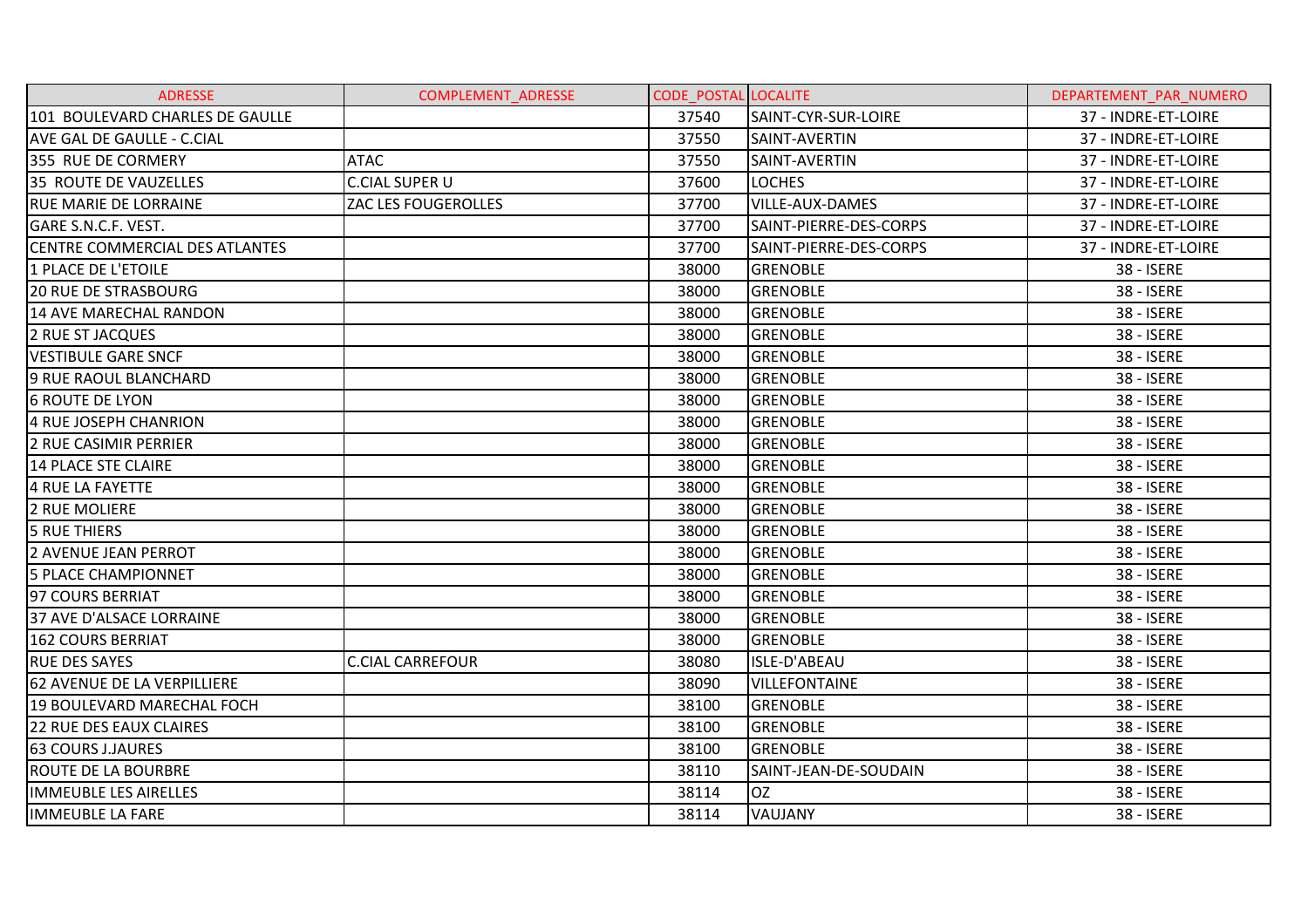| <b>ADRESSE</b>                     | COMPLEMENT_ADRESSE         | <b>CODE POSTAL LOCALITE</b> |                   | DEPARTEMENT PAR NUMERO |
|------------------------------------|----------------------------|-----------------------------|-------------------|------------------------|
| <b>ROUTE DES FONDERIES ROYALES</b> |                            | 38114                       | ALLEMOND          | 38 - ISERE             |
| 1 RUE DES ABATTOIRS                |                            | 38120                       | SAINT-EGREVE      | 38 - ISERE             |
| 3 RTE DE GRENOBLE-PONT DE VENCE    |                            | 38120                       | SAINT-EGREVE      | 38 - ISERE             |
| 8 PLACE SAINT CHRISTOPHE           |                            | 38120                       | SAINT-EGREVE      | 38 - ISERE             |
| <b>26 RUE ST ROBERT</b>            |                            | 38120                       | SAINT-EGREVE      | 38 - ISERE             |
| <b>26 RUE ALBERT LONDRES</b>       |                            | 38130                       | <b>ECHIROLLES</b> | 38 - ISERE             |
| <b>VOIE 24 VILLENEUVE</b>          |                            | 38130                       | <b>ECHIROLLES</b> | 38 - ISERE             |
| 46 COURS JEAN JAURES               |                            | 38130                       | <b>ECHIROLLES</b> | 38 - ISERE             |
| <b>ESPACE COMBOIRE</b>             | <b>GALERIE MARCHANDE</b>   | 38130                       | <b>ECHIROLLES</b> | 38 - ISERE             |
| <b>80 RUE DE LA REPUBLIQUE</b>     |                            | 38140                       | <b>RIVES</b>      | 38 - ISERE             |
| <b>LES ORGIERES</b>                |                            | 38142                       | <b>AURIS</b>      | 38 - ISERE             |
| 165 ROUTE NATIONALE 7              | <b>C.CIAL CARREFOUR</b>    | 38150                       | SALAISE-SUR-SANNE | 38 - ISERE             |
| 125 ROUTE NATIONALE 7              | <b>C.CIAL CASINO</b>       | 38150                       | SALAISE-SUR-SANNE | 38 - ISERE             |
| 6 RUE G. MONMOUSSEAU               |                            | 38150                       | <b>ROUSSILLON</b> | 38 - ISERE             |
| <b>LES GAMEAUX</b>                 |                            | 38160                       | <b>CHATTE</b>     | 38 - ISERE             |
| 149 AVENUE DE LA REPUBLIQUE        |                            | 38170                       | SEYSSINET-PARISET | 38 - ISERE             |
| 2 AVENUE LOUIS ARMAND              |                            | 38180                       | <b>SEYSSINS</b>   | 38 - ISERE             |
| 6 PLACE DU VILLAGE                 |                            | 38180                       | <b>SEYSSINS</b>   | 38 - ISERE             |
| <b>7</b><br>PRAPOUTEL              |                            | 38190                       | <b>ADRETS</b>     | 38 - ISERE             |
| C.CIAL DE LA Z.I. CROLLES          |                            | 38190                       | <b>CROLLES</b>    | 38 - ISERE             |
| MONTEE DU DR MAURICE CHAPUIS       | <b>HOPITAL DE VIENNE</b>   | 38200                       | <b>VIENNE</b>     | 38 - ISERE             |
| PLACE PIERRE SEMARD                | <b>GARE SNCF DE VIENNE</b> | 38200                       | <b>VIENNE</b>     | 38 - ISERE             |
| <b>60 RUE MARCHANDE</b>            |                            | 38200                       | <b>VIENNE</b>     | 38 - ISERE             |
| 009 COURS ROMESTANG                |                            | 38200                       | <b>VIENNE</b>     | 38 - ISERE             |
| <b>33 COURS BRILLIER</b>           |                            | 38200                       | <b>VIENNE</b>     | 38 - ISERE             |
| 045 COURS ROMESTANG                |                            | 38200                       | <b>VIENNE</b>     | 38 - ISERE             |
| 13 PLACE DE LA LIBERATION          |                            | 38220                       | <b>VIZILLE</b>    | 38 - ISERE             |
| <b>RUE DES ARDENNES</b>            | <b>CENTRE COMMERCIAL</b>   | 38230                       | TIGNIEU-JAMEYZIEU | 38 - ISERE             |
| <b>RUE DES AUBEPINES</b>           | <b>CARREFOUR MARKET</b>    | 38230                       | PONT-DE-CHERUY    | 38 - ISERE             |
| 1 BLD DES ALPES                    | <b>CARREFOUR MEYLAN</b>    | 38240                       | <b>MEYLAN</b>     | 38 - ISERE             |
| 27 AVENUE DU VERCORS               |                            | 38240                       | <b>MEYLAN</b>     | 38 - ISERE             |
| 41 AVENUE DE LA PLAINE FLEURIE     |                            | 38240                       | <b>MEYLAN</b>     | 38 - ISERE             |
| 12 PLACE DES TUILEAUX              |                            | 38240                       | <b>MEYLAN</b>     | 38 - ISERE             |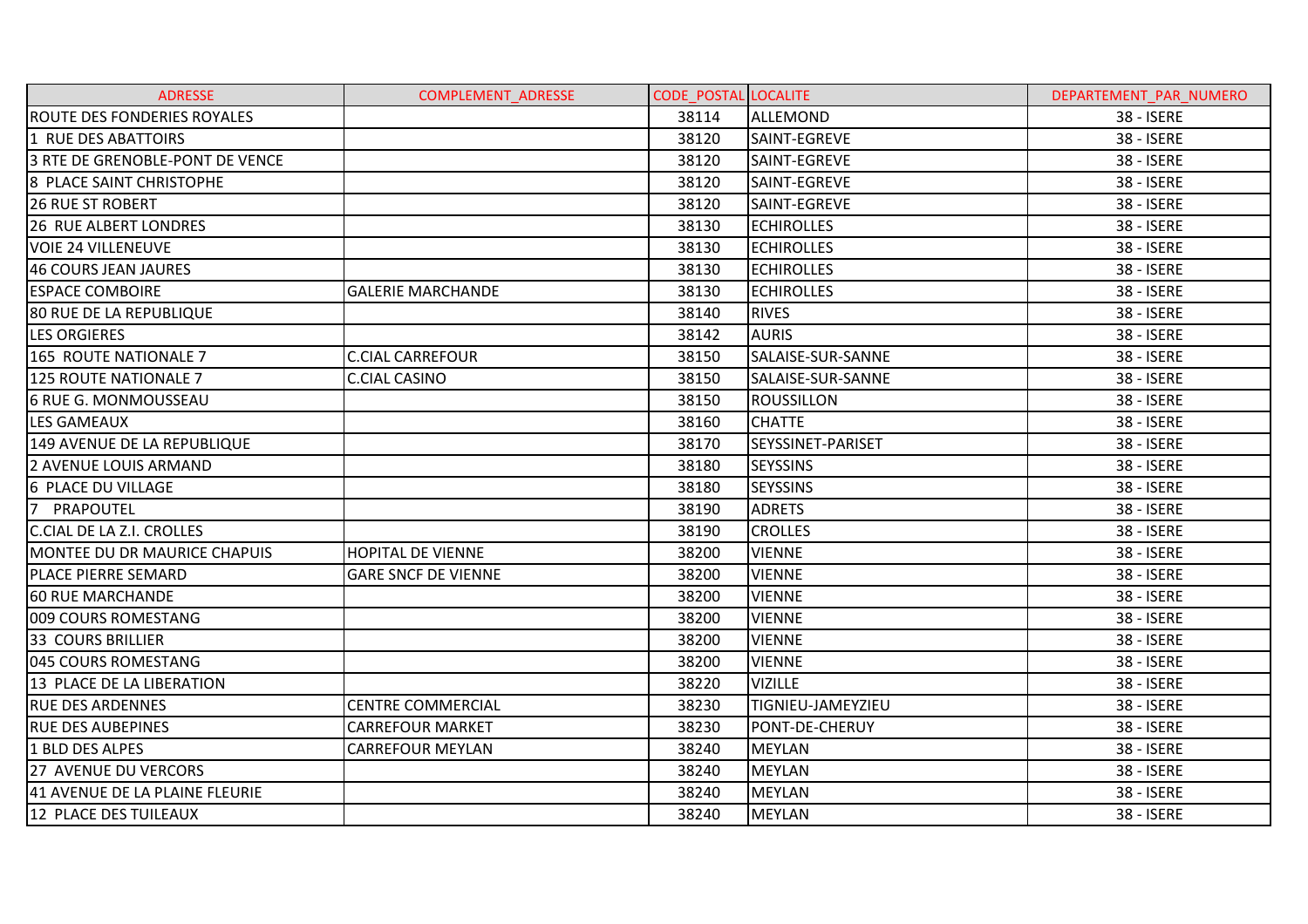| <b>ADRESSE</b>                 | <b>COMPLEMENT ADRESSE</b> | <b>CODE POSTAL LOCALITE</b> |                            | DEPARTEMENT PAR NUMERO |
|--------------------------------|---------------------------|-----------------------------|----------------------------|------------------------|
| 39 RUE DES AYGUINARDS          |                           | 38240                       | <b>MEYLAN</b>              | 38 - ISERE             |
| 655 AVENUE LEOPOLD FABRE       |                           | 38250                       | LANS-EN-VERCORS            | 38 - ISERE             |
| LE VILLAGE                     |                           | 38250                       | CORRENCON-EN-VERCORS       | 38 - ISERE             |
| 49 PLACE DE LA LIBERATION      |                           | 38250                       | <b>VILLARD-DE-LANS</b>     | 38 - ISERE             |
| MONTEE DE L EMBRANCHEMENT      | <b>INTERMARCHE</b>        | 38270                       | <b>REVEL-TOURDAN</b>       | 38 - ISERE             |
| 250 RUE DE LA REPUBLIQUE       |                           | 38290                       | VERPILLIERE                | 38 - ISERE             |
| C. CIAL LES MUGUETS            |                           | 38290                       | SAINT-QUENTIN-FALLAVIER    | 38 - ISERE             |
| <b>LA PLACE</b>                |                           | 38290                       | <b>FRONTONAS</b>           | 38 - ISERE             |
| 73 RUE ISAAC ASIMOV            |                           | 38300                       | <b>BOURGOIN-JALLIEU</b>    | 38 - ISERE             |
| 39 RUE DE LA SALIERE           |                           | 38300                       | <b>RUY</b>                 | 38 - ISERE             |
| 144 ROUTE DE LYON              |                           | 38300                       | <b>BOURGOIN-JALLIEU</b>    | 38 - ISERE             |
| 178 ROUTE DE LYON              |                           | 38300                       | <b>DOMARIN</b>             | 38 - ISERE             |
| 061 RUE DE LA REPUBLIQUE       |                           | 38300                       | <b>BOURGOIN-JALLIEU</b>    | 38 - ISERE             |
| 015 RUE DE LA REPUBLIQUE       |                           | 38300                       | <b>BOURGOIN-JALLIEU</b>    | 38 - ISERE             |
| 005 AVE PR TIXIER              |                           | 38300                       | <b>BOURGOIN-JALLIEU</b>    | 38 - ISERE             |
| <b>BOULEVARD DE CHAMPARET</b>  | <b>C.CIAL CHAMPARET</b>   | 38300                       | <b>BOURGOIN-JALLIEU</b>    | 38 - ISERE             |
| 003 PLACE DU 23 AOUT           |                           | 38300                       | <b>BOURGOIN-JALLIEU</b>    | 38 - ISERE             |
| LECLERC BOURGOIN JALLIEU       | 8 RUE DES FRERES LUMIERE  | 38300                       | <b>BOURGOIN-JALLIEU</b>    | 38 - ISERE             |
| <b>AVENUE DE LA REPUBLIQUE</b> | <b>C.CIAL INTERMARCHE</b> | 38320                       | <b>BRESSON</b>             | 38 - ISERE             |
| 9 PLACE GEORGES BRASSENS       |                           | 38320                       | <b>POISAT</b>              | 38 - ISERE             |
| LES HAUTS DU MOULIN            |                           | 38320                       | <b>BRIE-ET-ANGONNES</b>    | 38 - ISERE             |
| 5 SQUARE DES MAISONS NEUVES    |                           | 38320                       | <b>EYBENS</b>              | 38 - ISERE             |
| 60 CHEMIN DES EVEQUAUX         |                           | 38330                       | <b>BIVIERS</b>             | 38 - ISERE             |
| PLACE DE L EGLISE              |                           | 38330                       | SAINT-ISMIER               | 38 - ISERE             |
| <b>68 RUE JEAN JAURES</b>      |                           | 38330                       | SAINT-LAURENT-DU-PONT      | 38 - ISERE             |
| 931 ROUTE NATIONALE 1090       |                           | 38330                       | SAINT-NAZAIRE-LES-EYMES    | 38 - ISERE             |
| 293 AVENUE DU GAL DE GAULLE    |                           | 38330                       | MONTBONNOT-SAINT-MARTIN    | 38 - ISERE             |
| 42 PLACE DEBELLE               |                           | 38340                       | <b>VOREPPE</b>             | 38 - ISERE             |
| 104 RUE JEAN JAURES            |                           | 38350                       | <b>MURE</b>                | 38 - ISERE             |
| L'ALPE DU GRAND SERRE          |                           | 38350                       | <b>MORTE</b>               | 38 - ISERE             |
| PLACE DE LA MAIRIE             |                           | 38380                       | SAINT-PIERRE-DE-CHARTREUSE | 38 - ISERE             |
| 104 GRANDE RUE                 |                           | 38390                       | MONTALIEU-VERCIEU          | 38 - ISERE             |
| 11 ROUTE DE CHAMROUSSE         |                           | 38410                       | SAINT-MARTIN-D'URIAGE      | 38 - ISERE             |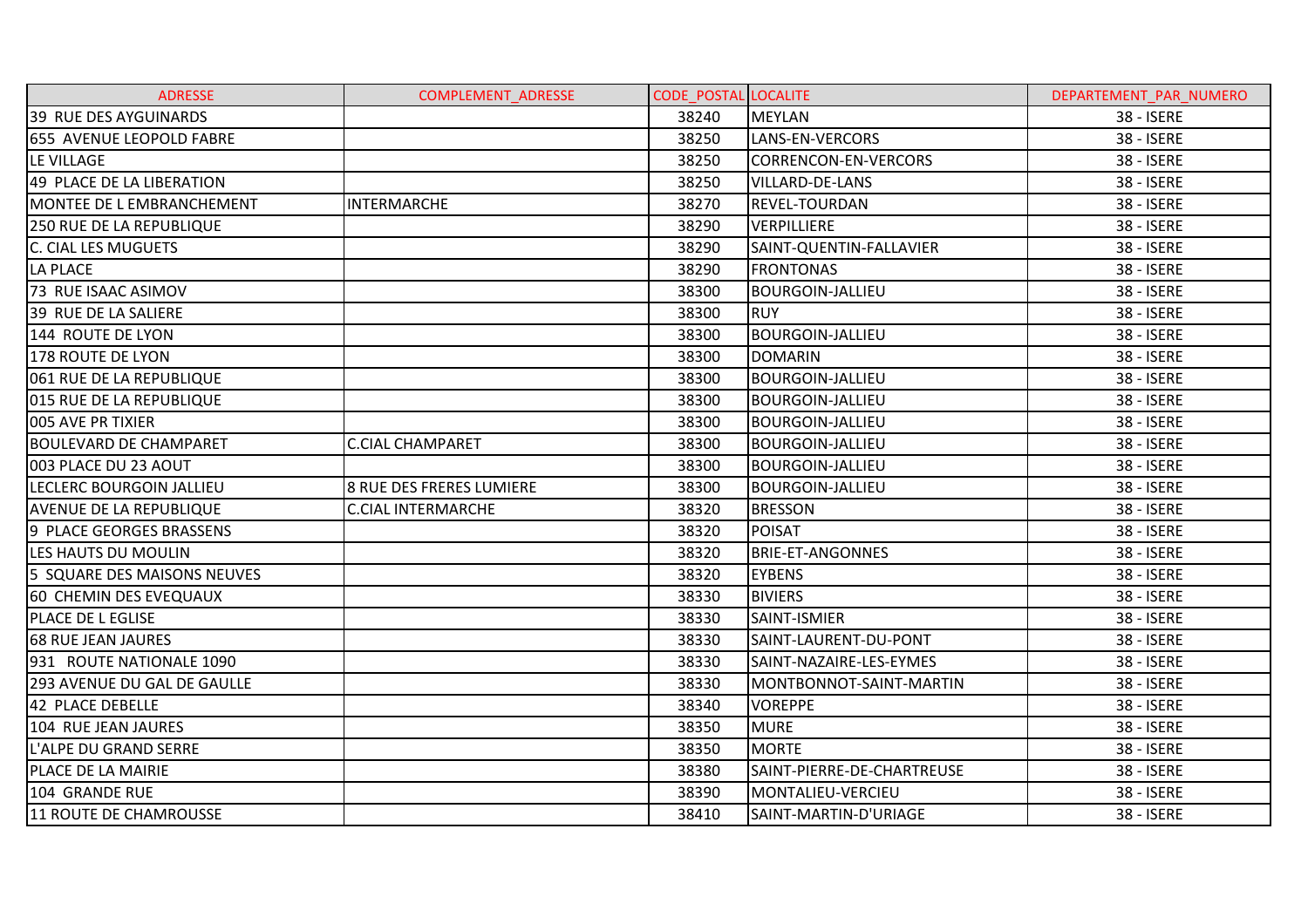| <b>ADRESSE</b>                      | <b>COMPLEMENT ADRESSE</b> | <b>CODE POSTAL LOCALITE</b> |                               | DEPARTEMENT PAR NUMERO |
|-------------------------------------|---------------------------|-----------------------------|-------------------------------|------------------------|
| 158 AVENUE DES THERMES              |                           | 38410                       | SAINT-MARTIN-D'URIAGE         | 38 - ISERE             |
| <b>C.CIAL ROCHE BERANGER</b>        |                           | 38410                       | <b>CHAMROUSSE</b>             | 38 - ISERE             |
| <b>BAT. LES JONQUILLES</b>          | LE RECOIN                 | 38410                       | <b>CHAMROUSSE</b>             | <b>38 - ISERE</b>      |
| 10 RUE J.JAURES                     |                           | 38420                       | <b>DOMENE</b>                 | 38 - ISERE             |
| 5 CHEMIN DE MONTEUIL                |                           | 38430                       | SAINT-JEAN-DE-MOIRANS         | 38 - ISERE             |
| 2 PLACE CHARLES DE GAULLE           |                           | 38440                       | SAINT-JEAN-DE-BOURNAY         | 38 - ISERE             |
| <b>RUE DE LA BARRE</b>              | 401 QUARTIER DEPOT        | 38440                       | SAINT-JEAN-DE-BOURNAY         | 38 - ISERE             |
| AVENUE DU 8 MAI 1945                |                           | 38450                       | <b>VIF</b>                    | 38 - ISERE             |
| <b>ROUTE DE LYON-LA VRAIE CROIX</b> |                           | 38460                       | <b>CREMIEU</b>                | 38 - ISERE             |
| 1 RUE DU GARNIER                    |                           | 38460                       | <b>TREPT</b>                  | 38 - ISERE             |
| 42 RUE DU LIEUTENANT COLONEL BE     |                           | 38460                       | <b>CREMIEU</b>                | 38 - ISERE             |
| 7 PLACE FLANDRIN                    |                           | 38480                       | PONT-DE-BEAUVOISIN            | 38 - ISERE             |
| <b>BOULEVARD EDGARD KOFLER</b>      |                           | 38500                       | <b>VOIRON</b>                 | 38 - ISERE             |
| 14 COURS SENOZAIN                   |                           | 38500                       | <b>VOIRON</b>                 | 38 - ISERE             |
| 4 RUE DES QUATRE CHEMINS            |                           | 38500                       | <b>VOIRON</b>                 | 38 - ISERE             |
| 18 RUE DES QUATRE CHEMINS           |                           | 38500                       | <b>VOIRON</b>                 | <b>38 - ISERE</b>      |
| 11 RUE ADOLPHE PERONNET             |                           | 38500                       | <b>VOIRON</b>                 | 38 - ISERE             |
| <b>ZONE ARTISANALE DE LANTEY</b>    |                           | 38510                       | <b>PASSINS</b>                | <b>38 - ISERE</b>      |
| 55 GRANDE RUE                       |                           | 38510                       | <b>MORESTEL</b>               | 38 - ISERE             |
| 254 GRANDE RUE                      |                           | 38510                       | <b>MORESTEL</b>               | 38 - ISERE             |
| 19 AVENUE DE LA REPUBLIQUE          |                           | 38520                       | <b>BOURG-D'OISANS</b>         | 38 - ISERE             |
| <b>AVENUE DE LA GARE</b>            | <b>SUPER U</b>            | 38530                       | <b>PONTCHARRA</b>             | 38 - ISERE             |
| 49 AVENUE DU GENERAL LECLERC        |                           | 38540                       | <b>HEYRIEUX</b>               | 38 - ISERE             |
| <b>6 RUE GENERAL VINOY</b>          |                           | 38590                       | SAINT-ETIENNE-DE-SAINT-GEOIRS | 38 - ISERE             |
| 120 BOULEVARD PAUL LANGEVIN         |                           | 38600                       | <b>FONTAINE</b>               | 38 - ISERE             |
| 23 GRANDE RUE                       |                           | 38610                       | <b>GIERES</b>                 | 38 - ISERE             |
| 9 PLACE JEAN MONNET                 |                           | 38640                       | <b>CHEYSSIEU</b>              | 38 - ISERE             |
| 2 RUE BAYLE STENDHAL                |                           | 38640                       | <b>CHEYSSIEU</b>              | 38 - ISERE             |
| <b>ROUTE NATIONALE 90</b>           | <b>LES ROTYS</b>          | 38660                       | <b>TOUVET</b>                 | 38 - ISERE             |
| <b>760 GRANDE RUE</b>               |                           | 38660                       | <b>TOUVET</b>                 | 38 - ISERE             |
| PLACE JEAN JAURES                   |                           | 38670                       | <b>CHASSE-SUR-RHONE</b>       | 38 - ISERE             |
| <b>26 GRANDE RUE</b>                |                           | 38700                       | <b>TRONCHE</b>                | 38 - ISERE             |
| <b>6 RUE JEAN DE LA FONTAINE</b>    |                           | 38700                       | <b>TRONCHE</b>                | 38 - ISERE             |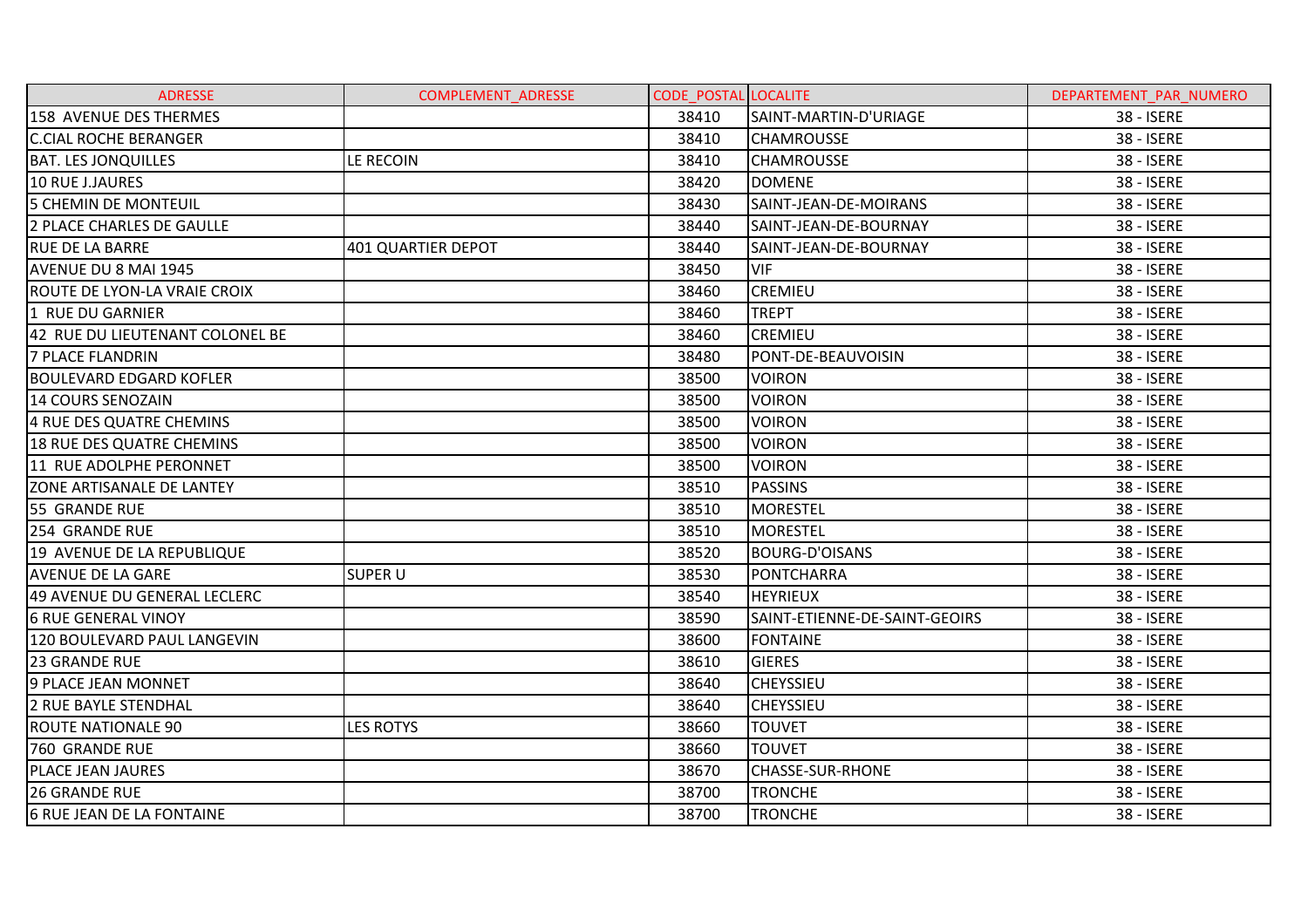| <b>ADRESSE</b>               | <b>COMPLEMENT ADRESSE</b>             | <b>CODE POSTAL LOCALITE</b> |                            | DEPARTEMENT PAR NUMERO |
|------------------------------|---------------------------------------|-----------------------------|----------------------------|------------------------|
| <b>RUE DU BREUIL</b>         |                                       | 38710                       | <b>MENS</b>                | 38 - ISERE             |
| <b>PLACE JOSEPH PAGANON</b>  |                                       | 38750                       | <b>HUEZ</b>                | 38 - ISERE             |
| <b>IMMEUBLE LE DOME</b>      | PLACE DU COGNET                       | 38750                       | <b>HUEZ</b>                | 38 - ISERE             |
| 9 AV JOLIOT CURIE            |                                       | 38760                       | VARCES-ALLIERES-ET-RISSET  | 38 - ISERE             |
| <b>RUE DES BAINS</b>         |                                       | 38850                       | <b>CHARAVINES</b>          | 38 - ISERE             |
| 96 AVENUE DE LA MUZELLE      | <b>IMMEUBLE LE CHAMPAGNE</b>          | 38860                       | MONT-DE-LANS               | 38 - ISERE             |
| <b>IMMEUBLE OLYMPE</b>       | 24 AVENUE DE LA MUZELLE               | 38860                       | MONT-DE-LANS               | 38 - ISERE             |
| <b>PLACE JULIEN BERTRAND</b> |                                       | 38880                       | <b>AUTRANS</b>             | 38 - ISERE             |
| <b>AVENUE DE BELLEDONNE</b>  | <b>C.CIAL BELLEDONNE</b>              | 38920                       | <b>CROLLES</b>             | 38 - ISERE             |
| 99 AVENUE JOLIOT CURIE       |                                       | 38920                       | <b>CROLLES</b>             | 38 - ISERE             |
| 17 PLACE DE LA LIBERTE       |                                       | 39000                       | LONS-LE-SAUNIER            | 39 - JURA              |
| <b>25 RUE JEAN-JAURES</b>    |                                       | 39000                       | LONS-LE-SAUNIER            | 39 - JURA              |
| 76 RUE DES SALINES           | <b>GALERIE MARCHANDE GEANT CASINO</b> | 39000                       | LONS-LE-SAUNIER            | 39 - JURA              |
| 3 PLACE DU 1ER MAI           |                                       | 39100                       | <b>CHAMPVANS</b>           | 39 - JURA              |
| 013 AVENUE EISENHOVER        |                                       | 39100                       | <b>DOLE</b>                | 39 - JURA              |
| 001 RUE DE BESANCON          |                                       | 39100                       | <b>DOLE</b>                | 39 - JURA              |
| 72 RUE DES ARENES            |                                       | 39100                       | <b>DOLE</b>                | 39 - JURA              |
| 27 RUE DE GENEVE             |                                       | 39150                       | SAINT-LAURENT-EN-GRANDVAUX | 39 - JURA              |
| 6 PLACE DE L ABBAYE          |                                       | 39200                       | SAINT-CLAUDE               | 39 - JURA              |
| <b>ROUTE BLANCHE</b>         | <b>RN 5</b>                           | 39220                       | <b>ROUSSES</b>             | 39 - JURA              |
| 070 AVENUE DE LA REPUBLIQUE  |                                       | 39300                       | <b>CHAMPAGNOLE</b>         | 39 - JURA              |
| 376 RUE PASTEUR              |                                       | 39320                       | <b>ROUSSES</b>             | 39 - JURA              |
| ZONE D ACTIVITE CHANTRANS    |                                       | 39570                       | <b>MONTMOROT</b>           | 39 - JURA              |
| <b>3 RUE DE COURCELLES</b>   |                                       | 39600                       | <b>ARBOIS</b>              | 39 - JURA              |
| 760 AVE MAL JUIN             |                                       | 40000                       | MONT-DE-MARSAN             | 40 - LANDES            |
| 1 AVENUE DE DAGAS            |                                       | 40000                       | MONT-DE-MARSAN             | 40 - LANDES            |
| 1534 AVENUE DE VILLENEUVE    |                                       | 40000                       | MONT-DE-MARSAN             | 40 - LANDES            |
| 25 PLACE SAINT ROCH          |                                       | 40000                       | MONT-DE-MARSAN             | 40 - LANDES            |
| 1 PLACE JEAN JAURES          |                                       | 40000                       | MONT-DE-MARSAN             | 40 - LANDES            |
| <b>3 RUE LAUBANER</b>        |                                       | 40000                       | MONT-DE-MARSAN             | 40 - LANDES            |
| <b>ROUTE DE LA PARCELLE</b>  |                                       | 40100                       | <b>DAX</b>                 | 40 - LANDES            |
| 40 BOULEVARD DES SPORTS      | CENTRE COMMERCIAL CARREFOUR           | 40100                       | <b>DAX</b>                 | 40 - LANDES            |
| 053 RUE GAMBETTA             |                                       | 40100                       | <b>DAX</b>                 | 40 - LANDES            |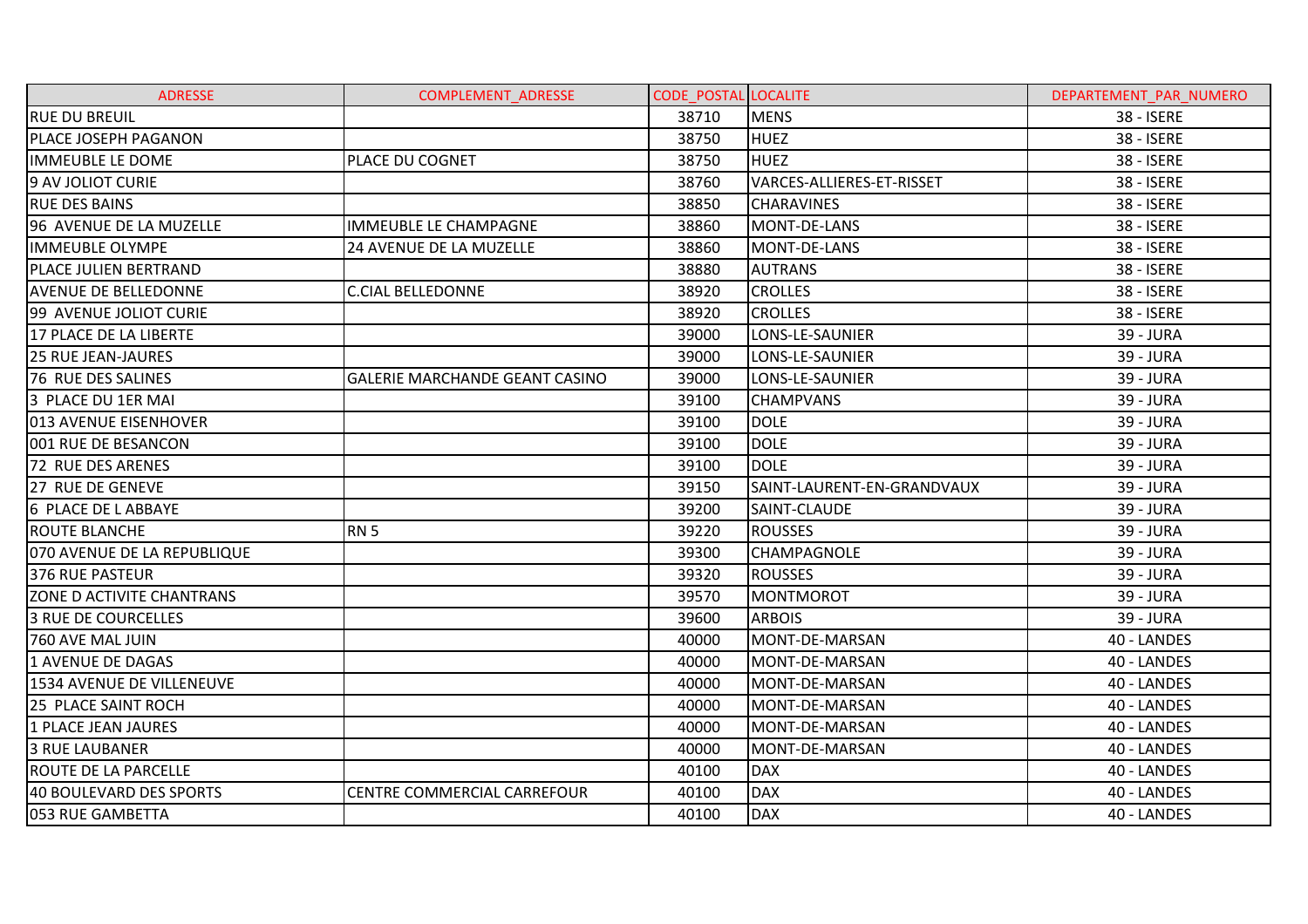| <b>ADRESSE</b>                  | COMPLEMENT_ADRESSE               | <b>CODE POSTAL LOCALITE</b> |                          | DEPARTEMENT PAR NUMERO |
|---------------------------------|----------------------------------|-----------------------------|--------------------------|------------------------|
| 026 RUE ST PIERRE               |                                  | 40100                       | <b>DAX</b>               | 40 - LANDES            |
| 7 COURS DE VERDUN               |                                  | 40100                       | <b>DAX</b>               | 40 - LANDES            |
| GARE S.N.C.F.                   |                                  | 40100                       | <b>DAX</b>               | 40 - LANDES            |
| <b>RUE GAMBETTA</b>             |                                  | 40120                       | <b>ROQUEFORT</b>         | 40 - LANDES            |
| <b>BOULEVARD DES CIGALES</b>    |                                  | 40130                       | <b>CAPBRETON</b>         | 40 - LANDES            |
| 85 AVENUE GEORGES POMPIDOU      |                                  | 40130                       | <b>CAPBRETON</b>         | 40 - LANDES            |
| <b>RUE DES ECUREUILS</b>        |                                  | 40130                       | <b>CAPBRETON</b>         | 40 - LANDES            |
| 55 RUE DU GENERAL DE GAULLE     |                                  | 40130                       | <b>CAPBRETON</b>         | 40 - LANDES            |
| <b>ROUTE DE TOSSE</b>           |                                  | 40140                       | <b>SOUSTONS</b>          | 40 - LANDES            |
| <b>PLACE DU COMMERCE</b>        | <b>C.CIAL LABOUYRIE</b>          | 40140                       | <b>SOUSTONS</b>          | 40 - LANDES            |
| <b>AVENUE DE LA MAIRIE</b>      |                                  | 40150                       | ANGRESSE                 | 40 - LANDES            |
| 39 ROUTE DE SEIGNOSSE           |                                  | 40150                       | SOORTS-HOSSEGOR          | 40 - LANDES            |
| <b>AVENUE PAUL LAHARY</b>       |                                  | 40150                       | SOORTS-HOSSEGOR          | 40 - LANDES            |
| 230 AVENUE DU TOURING CLUB DE F |                                  | 40150                       | SOORTS-HOSSEGOR          | 40 - LANDES            |
| 71 ROUTE DE PONTENX             | <b>C.CIAL INTERMARCHE</b>        | 40160                       | <b>PARENTIS-EN-BORN</b>  | 40 - LANDES            |
| <b>IMPASSE MORLAES</b>          | <b>SUPER U</b>                   | 40170                       | LIT-ET-MIXE              | 40 - LANDES            |
| <b>ROUTE D UZA</b>              |                                  | 40170                       | SAINT-JULIEN-EN-BORN     | 40 - LANDES            |
| <b>ROUTE DE MONTFORT</b>        | <b>C.CIAL INTERMARCHE</b>        | 40180                       | <b>YZOSSE</b>            | 40 - LANDES            |
| 42 AVENUE DE BORDEAUX           | <b>C.CIAL LECLERC</b>            | 40200                       | <b>MIMIZAN</b>           | 40 - LANDES            |
| <b>PCE CHARLES DE GAULLE</b>    |                                  | 40200                       | PONTENX-LES-FORGES       | 40 - LANDES            |
| 8 RUE DES LACS                  |                                  | 40200                       | <b>MIMIZAN</b>           | 40 - LANDES            |
| 21 AVENUE MAURICE MARTIN        |                                  | 40200                       | <b>MIMIZAN</b>           | 40 - LANDES            |
| 7 AVENUE DE BORDEAUX            |                                  | 40200                       | <b>MIMIZAN</b>           | 40 - LANDES            |
| <b>C.CIAL CARREFOUR</b>         |                                  | 40220                       | <b>TARNOS</b>            | 40 - LANDES            |
| 27 AVENUE JULIAN GRIMAU         |                                  | 40220                       | <b>TARNOS</b>            | 40 - LANDES            |
| 44 AVENUE NATIONALE 10          |                                  | 40230                       | SAINT-VINCENT-DE-TYROSSE | 40 - LANDES            |
| 2 RUE DES METIERS               |                                  | 40230                       | SAINT-VINCENT-DE-TYROSSE | 40 - LANDES            |
| 49 RUE DES TILLEULS             |                                  | 40270                       | GRENADE-SUR-L'ADOUR      | 40 - LANDES            |
| L LE GRAND MOUN ZA LE LUBET     | C.CIAL LE GRAND MOUN Z.A LE LUBE | 40280                       | MONT-DE-MARSAN           | 40 - LANDES            |
| <b>AVENUE CAMILLE BRETTES</b>   |                                  | 40280                       | SAINT-PIERRE-DU-MONT     | 40 - LANDES            |
| <b>ROUTE DE BAYONNE</b>         |                                  | 40300                       | PEYREHORADE              | 40 - LANDES            |
| <b>ROUTE DE BAYONNE</b>         |                                  | 40300                       | PEYREHORADE              | 40 - LANDES            |
| PLACE DU PONT                   |                                  | 40300                       | PEYREHORADE              | 40 - LANDES            |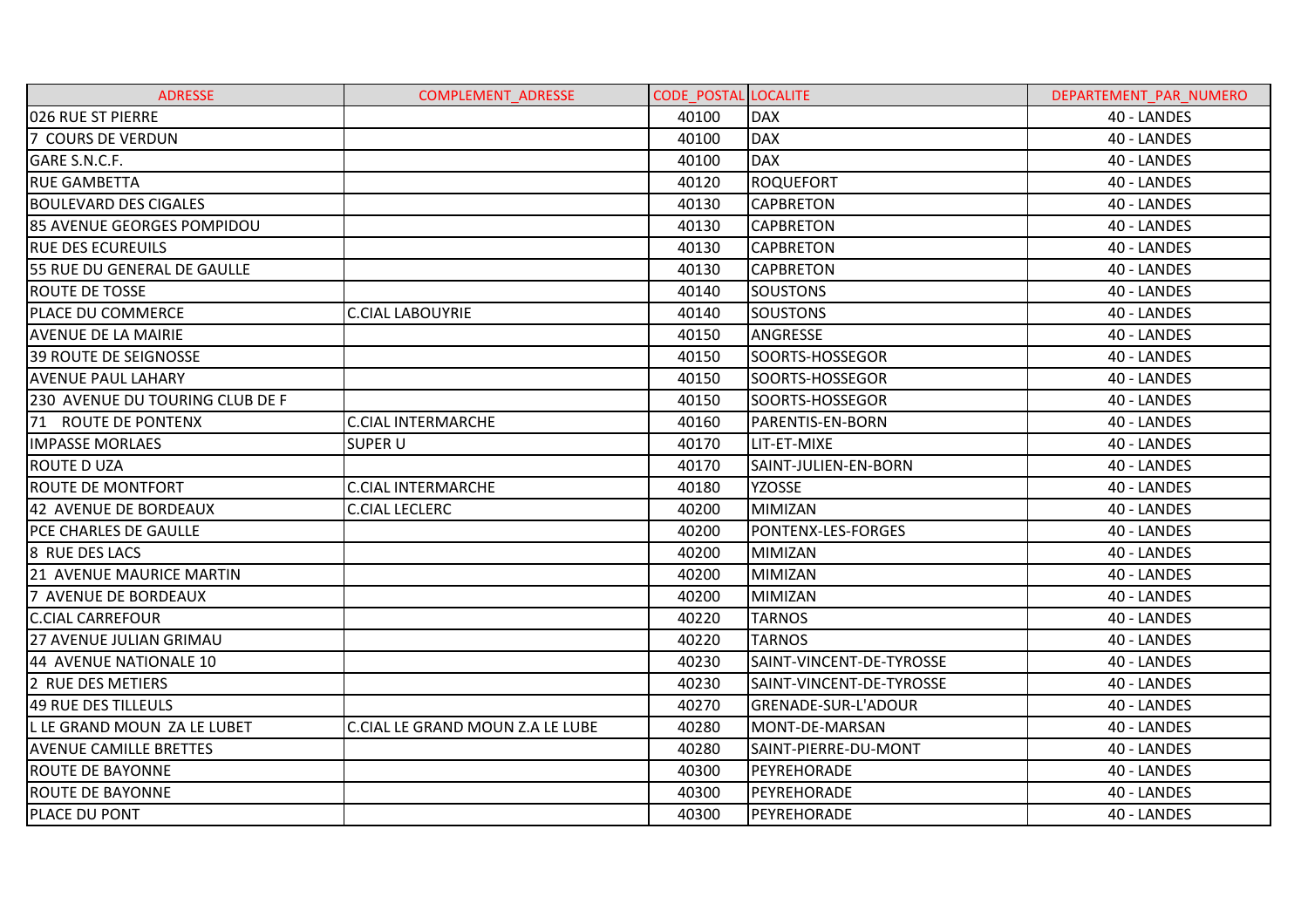| <b>ADRESSE</b>                   | COMPLEMENT_ADRESSE               | <b>CODE POSTAL LOCALITE</b> |                          | DEPARTEMENT PAR NUMERO |
|----------------------------------|----------------------------------|-----------------------------|--------------------------|------------------------|
| <b>RUE DU FORT</b>               |                                  | 40310                       | <b>GABARRET</b>          | 40 - LANDES            |
| 116 ROUTE D'EUGENIE              |                                  | 40320                       | SAINT-LOUBOUER           | 40 - LANDES            |
| STATION SERVICE-200 RUE R.VIELLE |                                  | 40320                       | <b>EUGENIE-LES-BAINS</b> | 40 - LANDES            |
| <b>CENTRE COMMERCIAL</b>         |                                  | 40390                       | SAINT-MARTIN-DE-SEIGNANX | 40 - LANDES            |
| 28 AVENUE DE LA PLAGE            |                                  | 40480                       | VIEUX-BOUCAU-LES-BAINS   | 40 - LANDES            |
| <b>20 PROMENADE DU MAIL</b>      |                                  | 40480                       | VIEUX-BOUCAU-LES-BAINS   | 40 - LANDES            |
| ROUTE DE PAU                     |                                  | 40500                       | SAINT-SEVER              | 40 - LANDES            |
| <b>AVENUE CHARLES DE GAULLE</b>  |                                  | 40510                       | <b>SEIGNOSSE</b>         | 40 - LANDES            |
| 52 AVENUE DU PENON               | <b>C.CIAL DES ESTAGNOTS</b>      | 40510                       | <b>SEIGNOSSE</b>         | 40 - LANDES            |
| 5 PLACE DE CASTILLE              |                                  | 40510                       | <b>SEIGNOSSE</b>         | 40 - LANDES            |
| <b>AVENUE GENERAL DE GAULLE</b>  | <b>RN 10</b>                     | 40530                       | LABENNE                  | 40 - LANDES            |
| <b>AVENUE DU MARENSIN</b>        |                                  | 40550                       | LEON                     | 40 - LANDES            |
| <b>ROUTE DE PARENTIS</b>         | <b>C.CIAL SUPER U</b>            | 40600                       | <b>BISCARROSSE</b>       | 40 - LANDES            |
| <b>AVENUE DE LA PLAGE</b>        | CENTRE COMMERCIAL DE LAOUADIE    | 40600                       | <b>BISCARROSSE</b>       | 40 - LANDES            |
| 702 AVENUE DE LA PLAGE           |                                  | 40600                       | <b>BISCARROSSE</b>       | 40 - LANDES            |
| <b>RUE VICTOR HUGO</b>           |                                  | 40630                       | <b>SABRES</b>            | 40 - LANDES            |
| <b>CHEMIN DE BOUSSOUYARE</b>     | RD 652                           | 40660                       | MOLIETS-ET-MAA           | 40 - LANDES            |
| <b>ROUTE DES LACS</b>            |                                  | 40660                       | MOLIETS-ET-MAA           | 40 - LANDES            |
| 234 RUE BREMONTIER               | <b>COTE LAC</b>                  | 40990                       | SAINT-PAUL-LES-DAX       | 40 - LANDES            |
| <b>234 RUE MAURICE MENTON</b>    |                                  | 40990                       | SAINT-PAUL-LES-DAX       | 40 - LANDES            |
| <b>16 AVENUE GAMBETTA</b>        |                                  | 41000                       | <b>BLOIS</b>             | 41 - LOIR-ET-CHER      |
| CENTRE COMMERCIAL LA SALAMANDRE  | 15 RUE DU BOUT DES HAIES         | 41000                       | <b>BLOIS</b>             | 41 - LOIR-ET-CHER      |
| 16 PLACE DE LA REPUBLIQUE        |                                  | 41000                       | <b>BLOIS</b>             | 41 - LOIR-ET-CHER      |
| 1 ROUTE DE VENDOME               | <b>CENTRE COMMERCIAL BLOIS 2</b> | 41000                       | VILLEBAROU               | 41 - LOIR-ET-CHER      |
| 1 RUE DENIS PAPIN                |                                  | 41000                       | <b>BLOIS</b>             | 41 - LOIR-ET-CHER      |
| GARE S.N.C.F.                    |                                  | 41000                       | <b>BLOIS</b>             | 41 - LOIR-ET-CHER      |
| <b>ROUTE DE PARIS</b>            |                                  | 41100                       | SAINT-OUEN               | 41 - LOIR-ET-CHER      |
| <b>15 RUE AUGUSTE COMTE</b>      |                                  | 41100                       | SAINT-OUEN               | 41 - LOIR-ET-CHER      |
| 15 ET 21 RUE DU GAL DE GAULLE    |                                  | 41100                       | <b>VENDOME</b>           | 41 - LOIR-ET-CHER      |
| <b>74B RUE DE COURTIRAS</b>      | <b>CENTRE LECLERC</b>            | 41100                       | <b>VENDOME</b>           | 41 - LOIR-ET-CHER      |
| <b>LES GRANDS PANTALONS</b>      | <b>AVENUE CHER SOLOGNE</b>       | 41130                       | SELLES-SUR-CHER          | 41 - LOIR-ET-CHER      |
| 4 RUE DE SION                    |                                  | 41130                       | SELLES-SUR-CHER          | 41 - LOIR-ET-CHER      |
| 35 RUE GUSTAVE MARC              |                                  | 41150                       | <b>ONZAIN</b>            | 41 - LOIR-ET-CHER      |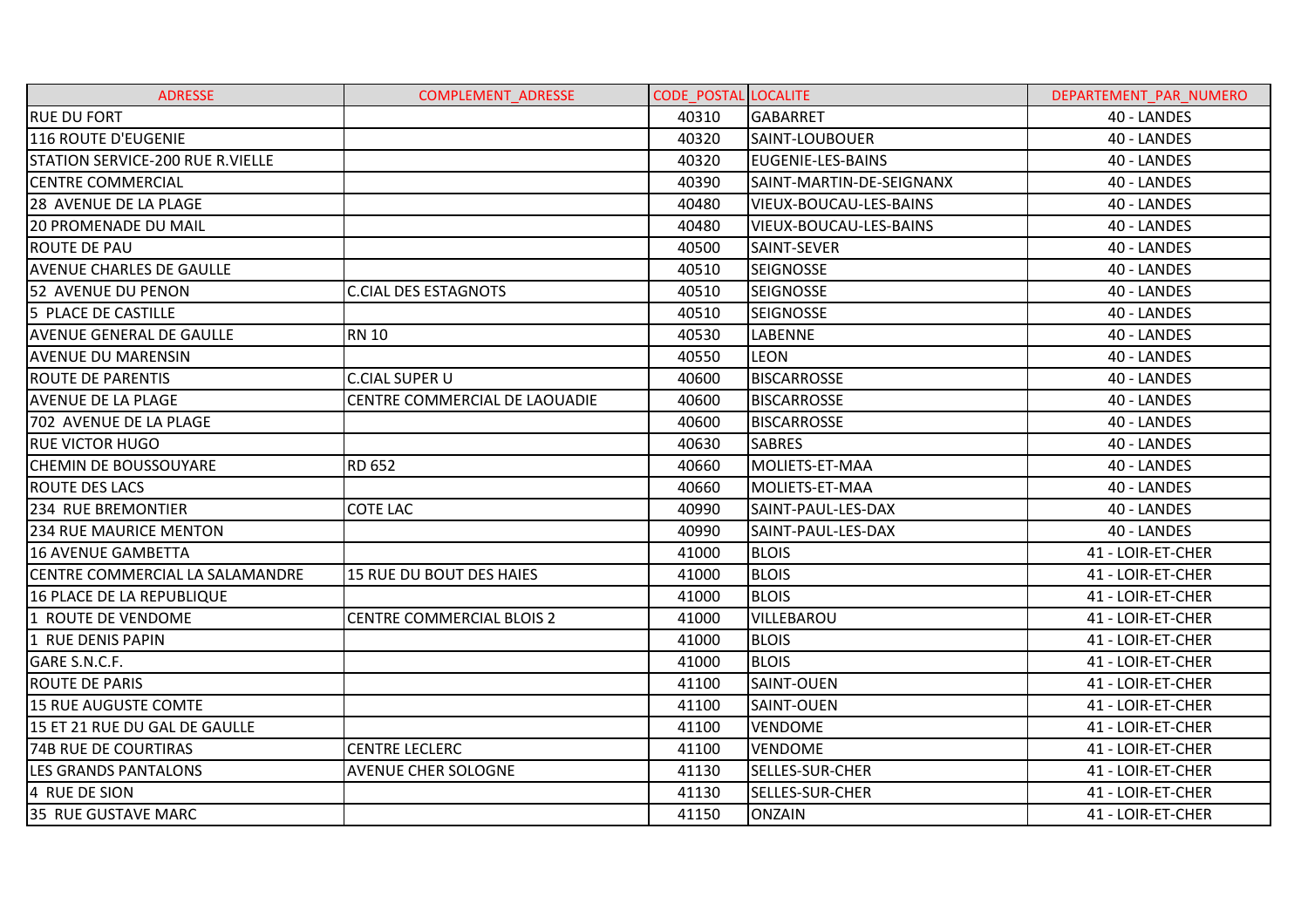| <b>ADRESSE</b>                         | <b>COMPLEMENT ADRESSE</b>  | <b>CODE POSTAL LOCALITE</b> |                            | DEPARTEMENT PAR NUMERO |
|----------------------------------------|----------------------------|-----------------------------|----------------------------|------------------------|
| 81 AVENUE DE PARIS                     |                            | 41200                       | ROMORANTIN-LANTHENAY       | 41 - LOIR-ET-CHER      |
| ZONE D ACTIVITE LES MORINES            | <b>C.CIAL INTERMARCHE</b>  | 41250                       | MONT-PRES-CHAMBORD         | 41 - LOIR-ET-CHER      |
| <b>6 ROUTE NATIONALE</b>               |                            | 41260                       | CHAUSSEE-SAINT-VICTOR      | 41 - LOIR-ET-CHER      |
| 8 AVENUE DE LA RESISTANCE              |                            | 41300                       | <b>SALBRIS</b>             | 41 - LOIR-ET-CHER      |
| 4 PCE JULES VERNES                     |                            | 41350                       | <b>VINEUIL</b>             | 41 - LOIR-ET-CHER      |
| <b>CENTRE COMMERCIAL GATS DE COEUR</b> | <b>ROUTE DE VIERZON</b>    | 41350                       | <b>VINEUIL</b>             | 41 - LOIR-ET-CHER      |
| <b>9 BIS RUE DE LA REPUBLIQUE</b>      |                            | 41350                       | <b>VINEUIL</b>             | 41 - LOIR-ET-CHER      |
| MONTPARNASSE                           | <b>C.CIAL MONTPARNASSE</b> | 41400                       | <b>FAVEROLLES-SUR-CHER</b> | 41 - LOIR-ET-CHER      |
| 21 AVENUE DE L HOTEL DE VILLE          |                            | 41600                       | LAMOTTE-BEUVRON            | 41 - LOIR-ET-CHER      |
| 69 RUE DE CHEVERNY                     |                            | 41700                       | <b>CONTRES</b>             | 41 - LOIR-ET-CHER      |
| 33 RUE PIERRE HENRI MAUGER             |                            | 41700                       | <b>CONTRES</b>             | 41 - LOIR-ET-CHER      |
| <b>8 PLACE JACQUARD</b>                |                            | 42000                       | SAINT-ETIENNE              | 42 - LOIRE             |
| 006 RUE MICHEL RONDET                  |                            | 42000                       | SAINT-ETIENNE              | 42 - LOIRE             |
| 050 RUE GAMBETTA                       |                            | 42000                       | SAINT-ETIENNE              | 42 - LOIRE             |
| <b>ST-ETIENNE CHATEAUCREUX</b>         | <b>BB GARE VEST</b>        | 42000                       | SAINT-ETIENNE              | 42 - LOIRE             |
| 66 RUE BERGSON                         | <b>C.CIAL</b>              | 42000                       | SAINT-ETIENNE              | 42 - LOIRE             |
| 017 AVE DE LA LIBERATION               |                            | 42000                       | SAINT-ETIENNE              | 42 - LOIRE             |
| <b>CENTRE COMMERCIAL MONTHIEU</b>      |                            | 42000                       | SAINT-ETIENNE              | 42 - LOIRE             |
| 44 RUE ANTOINE DURAFOUR                |                            | 42000                       | SAINT-ETIENNE              | 42 - LOIRE             |
| 033 PCE CHAVANELLE                     |                            | 42000                       | SAINT-ETIENNE              | 42 - LOIRE             |
| <b>6 PLACE DE L HOTEL DE VILLE</b>     |                            | 42000                       | SAINT-ETIENNE              | 42 - LOIRE             |
| <b>010 RUE GEORGES TEISSIER</b>        |                            | 42000                       | SAINT-ETIENNE              | 42 - LOIRE             |
| 027 RUE PIERRE BERARD                  |                            | 42000                       | SAINT-ETIENNE              | 42 - LOIRE             |
| <b>7 RUE GAMBETTA</b>                  |                            | 42000                       | SAINT-ETIENNE              | 42 - LOIRE             |
| 001 PCE DORIAN                         |                            | 42000                       | SAINT-ETIENNE              | 42 - LOIRE             |
| <b>C.CIAL CHRU HOPITAL NORD</b>        | <b>RELAISH</b>             | 42055                       | SAINT-ETIENNE              | 42 - LOIRE             |
| 111 BIS COURS FAURIEL                  |                            | 42100                       | SAINT-ETIENNE              | 42 - LOIRE             |
| 116 RUE CROZET BOUSSINGAULT            |                            | 42100                       | SAINT-ETIENNE              | 42 - LOIRE             |
| 2 RUE ALEXANDRE POURCEL                | <b>C.CIAL AUCHAN</b>       | 42100                       | SAINT-ETIENNE              | 42 - LOIRE             |
| 15 RUE NICOLAS CHAIZE                  |                            | 42100                       | SAINT-ETIENNE              | 42 - LOIRE             |
| <b>20 RUE DE VERDUN</b>                |                            | 42110                       | <b>FEURS</b>               | 42 - LOIRE             |
| 18 RUE DE LA REPUBLIQUE                |                            | 42110                       | <b>FEURS</b>               | 42 - LOIRE             |
| <b>LIEU DIT LES PLAINES</b>            | 1033 RUE DU COMMERCE       | 42120                       | PERREUX                    | 42 - LOIRE             |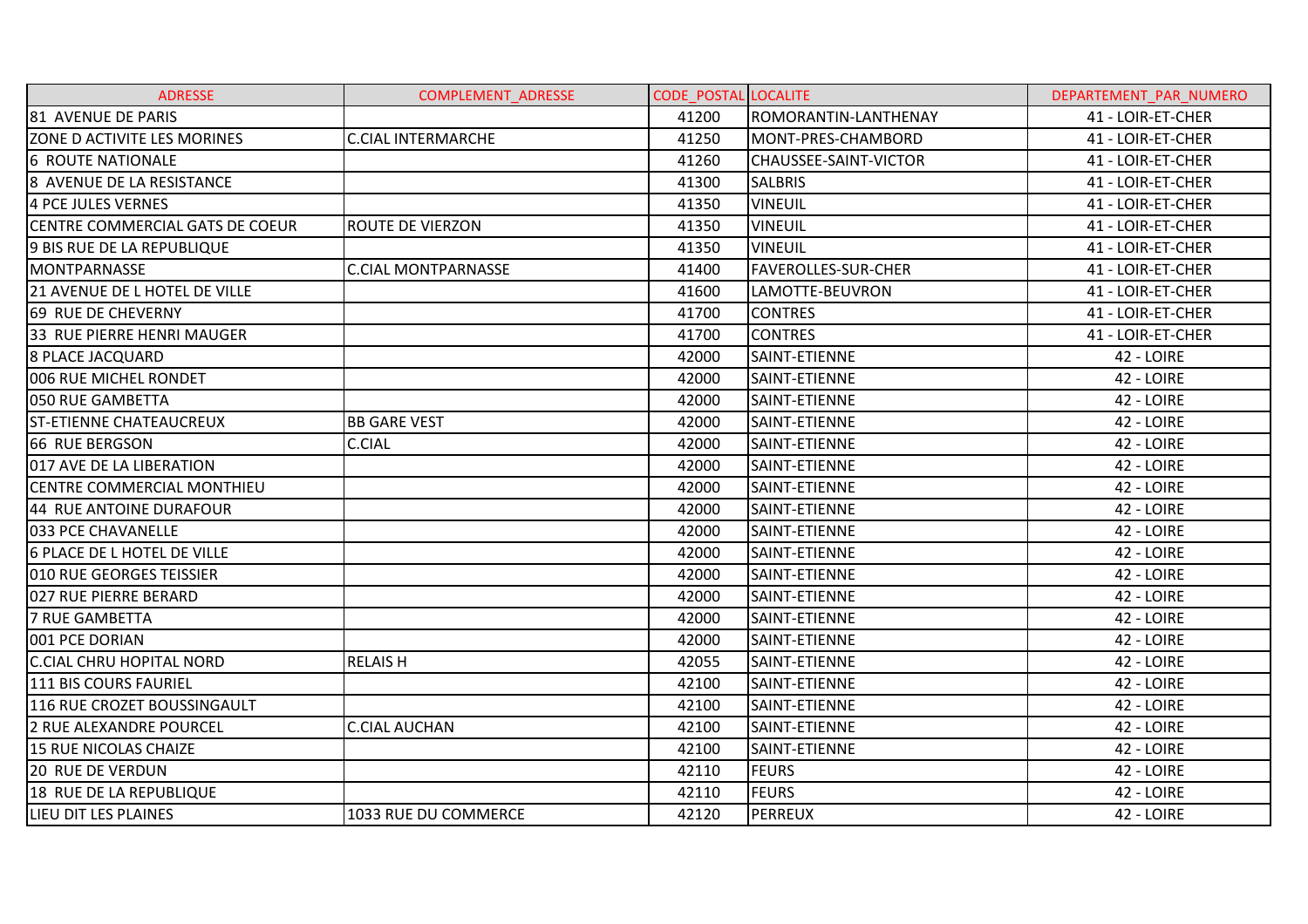| <b>ADRESSE</b>                   | <b>COMPLEMENT ADRESSE</b>            | <b>CODE POSTAL LOCALITE</b> |                           | DEPARTEMENT PAR NUMERO |
|----------------------------------|--------------------------------------|-----------------------------|---------------------------|------------------------|
| 132 AVENUE DE LA LIBERATION      |                                      | 42120                       | <b>COTEAU</b>             | 42 - LOIRE             |
| 26 PLACE DE LA REPUBLIQUE        |                                      | 42130                       | <b>BOEN</b>               | 42 - LOIRE             |
| 48 RUE MAX FLECHET               |                                      | 42140                       | <b>CHAZELLES-SUR-LYON</b> | 42 - LOIRE             |
| <b>CCAL DE LA BERAUDIERE</b>     | <b>GEANT KIOSQUE GALERIE</b>         | 42150                       | RICAMARIE                 | 42 - LOIRE             |
| <b>AVENUE LOUIS PASTEUR</b>      | <b>SUPER U</b>                       | 42152                       | <b>HORME</b>              | 42 - LOIRE             |
| <b>274 AVENUE GALIENI</b>        |                                      | 42153                       | <b>RIORGES</b>            | 42 - LOIRE             |
| 53 RUE JULES FARON               |                                      | 42153                       | <b>RIORGES</b>            | 42 - LOIRE             |
| 87 BOULEVARD JEAN JAURES         |                                      | 42170                       | SAINT-JUST-SAINT-RAMBERT  | 42 - LOIRE             |
| 005 RUE COLOMBET SOLLE           |                                      | 42170                       | SAINT-JUST-SAINT-RAMBERT  | 42 - LOIRE             |
| <b>RUE CHARLES DE GAULLE</b>     |                                      | 42190                       | <b>CHARLIEU</b>           | 42 - LOIRE             |
| <b>ROND POINT DU BERLAND</b>     |                                      | 42230                       | SAINT-ETIENNE             | 42 - LOIRE             |
| <b>RUE DE RATARIEUX</b>          | <b>C.CIAL RATARIEUX GEANT CASINO</b> | 42270                       | SAINT-PRIEST-EN-JAREZ     | 42 - LOIRE             |
| GARE S.N.C.F.                    |                                      | 42300                       | <b>ROANNE</b>             | 42 - LOIRE             |
| 001 RUE F. ROCHARD               |                                      | 42300                       | <b>ROANNE</b>             | 42 - LOIRE             |
| 1 RUE JEAN DE LA FONTAINE        | <b>CENTRE COMMERCIAL MABLY</b>       | 42300                       | <b>MABLY</b>              | 42 - LOIRE             |
| 035 RUE CHARLES DE GAULLE        |                                      | 42300                       | <b>ROANNE</b>             | 42 - LOIRE             |
| LA RICHELANDE                    | <b>SUPERMARCHE CASINO</b>            | 42330                       | SAINT-GALMIER             | 42 - LOIRE             |
| 17 PLACE DE LA DEVISE            |                                      | 42330                       | SAINT-GALMIER             | 42 - LOIRE             |
| 002 RUE DU 11 NOVEMBRE           |                                      | 42340                       | <b>VEAUCHE</b>            | 42 - LOIRE             |
| 1 RUE VICTOR HUGO                |                                      | 42350                       | <b>TALAUDIERE</b>         | 42 - LOIRE             |
| <b>RUE DE GRUYERES</b>           | <b>RESIDENCE DES VIGNES</b>          | 42370                       | <b>RENAISON</b>           | 42 - LOIRE             |
| <b>CHEMIN DE MONTRAVEL</b>       | <b>AUCHAN VILLARS</b>                | 42390                       | <b>VILLARS</b>            | 42 - LOIRE             |
| ZA DE VERLIEU                    | <b>C.E.LECLERC</b>                   | 42410                       | <b>CHAVANAY</b>           | 42 - LOIRE             |
| 1 RUE DE VERDUN                  |                                      | 42580                       | <b>ETRAT</b>              | 42 - LOIRE             |
| <b>RUE DE LYON</b>               | <b>CHANTEMERLE SUPER U</b>           | 42600                       | <b>SAVIGNEUX</b>          | 42 - LOIRE             |
| 14 PLACE GRENETTE                |                                      | 42600                       | <b>MONTBRISON</b>         | 42 - LOIRE             |
| <b>6 RUE DU FEUILLAGE</b>        |                                      | 42660                       | SAINT-GENEST-MALIFAUX     | 42 - LOIRE             |
| <b>RUE JEAN BAPTISTE BERLIER</b> |                                      | 42800                       | <b>RIVE-DE-GIER</b>       | 42 - LOIRE             |
| 5 BOULEVARD SAINT LOUIS          |                                      | 43000                       | PUY-EN-VELAY              | 43 - HAUTE-LOIRE       |
| 1 CHEMIN DE JALAVOUX - SUPER U   |                                      | 43000                       | <b>AIGUILHE</b>           | 43 - HAUTE-LOIRE       |
| <b>24 RUE PORTE AIGUIERE</b>     |                                      | 43000                       | PUY-EN-VELAY              | 43 - HAUTE-LOIRE       |
| 1 RUE COURRERIE                  |                                      | 43000                       | PUY-EN-VELAY              | 43 - HAUTE-LOIRE       |
| <b>55 AVENUE D AUVERGNE</b>      |                                      | 43100                       | <b>BRIOUDE</b>            | 43 - HAUTE-LOIRE       |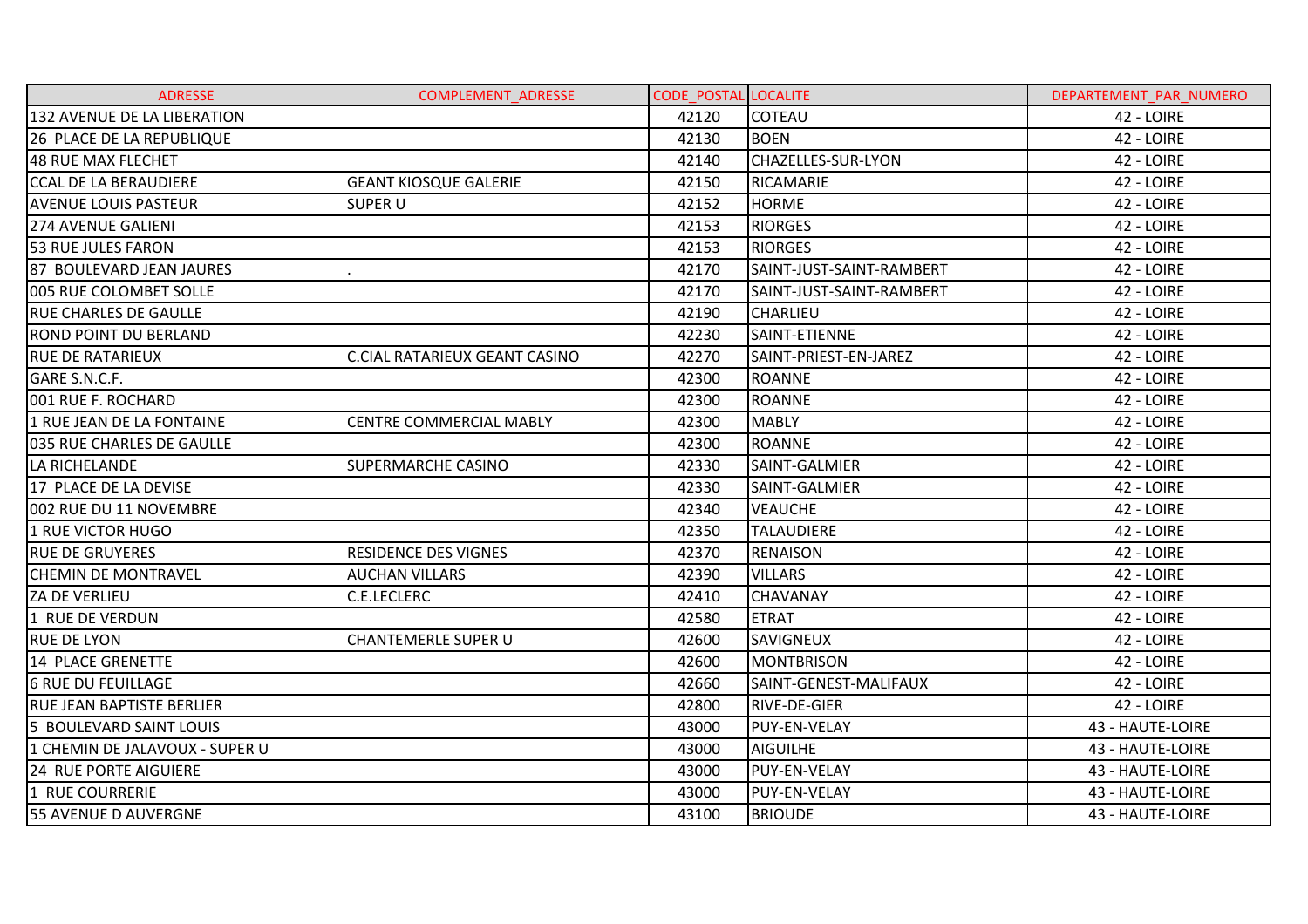| <b>ADRESSE</b>                       | <b>COMPLEMENT ADRESSE</b>  | <b>CODE POSTAL LOCALITE</b> |                           | DEPARTEMENT PAR NUMERO |
|--------------------------------------|----------------------------|-----------------------------|---------------------------|------------------------|
| 16 PLACE DU MAZEL                    |                            | 43100                       | <b>BRIOUDE</b>            | 43 - HAUTE-LOIRE       |
| 35 RUE DE LA CHAUSSADE               |                            | 43120                       | MONISTROL-SUR-LOIRE       | 43 - HAUTE-LOIRE       |
| PLACE DE L ABBAYE                    |                            | 43160                       | <b>CHAISE-DIEU</b>        | 43 - HAUTE-LOIRE       |
| $\overline{2}$<br>RUE SAINT LOUIS    |                            | 43170                       | <b>SAUGUES</b>            | 43 - HAUTE-LOIRE       |
| <b>30 RUE D ANNONAY</b>              |                            | 43190                       | <b>TENCE</b>              | 43 - HAUTE-LOIRE       |
| 20 PLACE MARECHAL FOCH               |                            | 43200                       | YSSINGEAUX                | 43 - HAUTE-LOIRE       |
| <b>ROUTE DE RETOURNAC</b>            | <b>SUPER U</b>             | 43200                       | YSSINGEAUX                | 43 - HAUTE-LOIRE       |
| 35 RUE DU PONT                       |                            | 43300                       | LANGEAC                   | 43 - HAUTE-LOIRE       |
| 2 ROUTE DE SAINT AGREVE              |                            | 43400                       | <b>CHAMBON-SUR-LIGNON</b> | 43 - HAUTE-LOIRE       |
| 10 BOULEVARD DU NORD                 |                            | 43500                       | CRAPONNE-SUR-ARZON        | 43 - HAUTE-LOIRE       |
| <b>2</b><br><b>PLACE JEAN SALQUE</b> |                            | 43600                       | SAINTE-SIGOLENE           | 43 - HAUTE-LOIRE       |
| <b>AVENUE DE COUBON</b>              | <b>C.CIAL AUCHAN</b>       | 43700                       | <b>BRIVES-CHARENSAC</b>   | 43 - HAUTE-LOIRE       |
| <b>AVENUE JEANNE D ARC</b>           | <b>C.CIAL GEANT CASINO</b> | 43750                       | VALS-PRES-LE-PUY          | 43 - HAUTE-LOIRE       |
| 1 RUE GRESSET                        |                            | 44000                       | <b>NANTES</b>             | 44 - LOIRE-ATLANTIQUE  |
| 144 BLD DE LA FRATERNITE             |                            | 44000                       | <b>NANTES</b>             | 44 - LOIRE-ATLANTIQUE  |
| 25 RUE DES CARMES                    |                            | 44000                       | <b>NANTES</b>             | 44 - LOIRE-ATLANTIQUE  |
| 22 RUE CONTRESCARPE                  |                            | 44000                       | <b>NANTES</b>             | 44 - LOIRE-ATLANTIQUE  |
| <b>RUE DE L'OURMEL</b>               | <b>BB GARE SUD</b>         | 44000                       | <b>NANTES</b>             | 44 - LOIRE-ATLANTIQUE  |
| <b>GARE S.N.C.F.VESTIBULE</b>        |                            | 44000                       | <b>NANTES</b>             | 44 - LOIRE-ATLANTIQUE  |
| <b>2 PLACE DU PILORI</b>             |                            | 44000                       | <b>NANTES</b>             | 44 - LOIRE-ATLANTIQUE  |
| <b>3 RUE PAUL BELLAMY</b>            |                            | 44000                       | <b>NANTES</b>             | 44 - LOIRE-ATLANTIQUE  |
| <b>3 PLACE EMILE SARRADIN</b>        |                            | 44000                       | <b>NANTES</b>             | 44 - LOIRE-ATLANTIQUE  |
| 1 RUE LITTRE                         |                            | 44000                       | <b>NANTES</b>             | 44 - LOIRE-ATLANTIQUE  |
| 1 PLACE DE L ECLUSE                  |                            | 44000                       | <b>NANTES</b>             | 44 - LOIRE-ATLANTIQUE  |
| 15 RUE DE LA BASTILLE                |                            | 44000                       | <b>NANTES</b>             | 44 - LOIRE-ATLANTIQUE  |
| <b>20, RUE FRANKLIN</b>              |                            | 44000                       | <b>NANTES</b>             | 44 - LOIRE-ATLANTIQUE  |
| 1, RUE BOILEAU                       |                            | 44000                       | <b>NANTES</b>             | 44 - LOIRE-ATLANTIQUE  |
| <b>13 ALLEE PORT MAILLARD</b>        |                            | 44000                       | <b>NANTES</b>             | 44 - LOIRE-ATLANTIQUE  |
| 1, QUAI DE LA FOSSE                  |                            | 44000                       | <b>NANTES</b>             | 44 - LOIRE-ATLANTIQUE  |
| <b>25 RUE VOLTAIRE</b>               |                            | 44000                       | <b>NANTES</b>             | 44 - LOIRE-ATLANTIQUE  |
| 02, BD AMIRAL COURBET                |                            | 44000                       | <b>NANTES</b>             | 44 - LOIRE-ATLANTIQUE  |
| 221, RUE PAUL BELLAMY                |                            | 44000                       | <b>NANTES</b>             | 44 - LOIRE-ATLANTIQUE  |
| 140, RUE DU GENERAL BUAT             |                            | 44000                       | <b>NANTES</b>             | 44 - LOIRE-ATLANTIQUE  |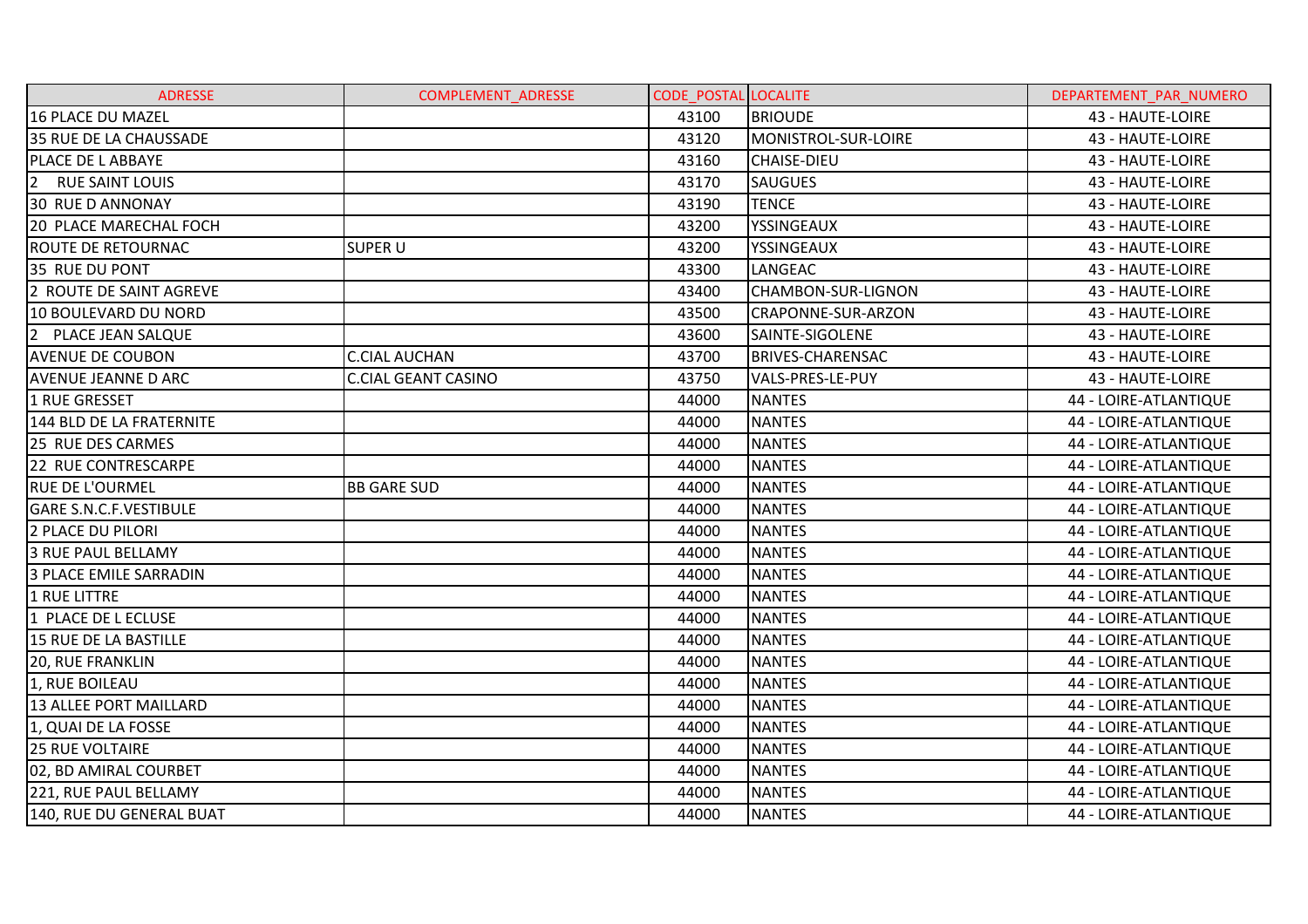| <b>ADRESSE</b>                | <b>COMPLEMENT ADRESSE</b>        | <b>CODE POSTAL LOCALITE</b> |                       | DEPARTEMENT PAR NUMERO |
|-------------------------------|----------------------------------|-----------------------------|-----------------------|------------------------|
| 06, RUE DES HAUTS PAVES       |                                  | 44000                       | <b>NANTES</b>         | 44 - LOIRE-ATLANTIQUE  |
| <b>MARCHE DE TALENSAC</b>     |                                  | 44000                       | <b>NANTES</b>         | 44 - LOIRE-ATLANTIQUE  |
| 16 QUAI DE VERSAILLES         |                                  | 44000                       | <b>NANTES</b>         | 44 - LOIRE-ATLANTIQUE  |
| <b>24 RUE COPERNIC</b>        |                                  | 44000                       | <b>NANTES</b>         | 44 - LOIRE-ATLANTIQUE  |
| 1 RUE ALPHONSE GAUTTE         |                                  | 44000                       | <b>NANTES</b>         | 44 - LOIRE-ATLANTIQUE  |
| 9 RUE DE BUDAPEST             |                                  | 44000                       | <b>NANTES</b>         | 44 - LOIRE-ATLANTIQUE  |
| <b>66 BOULEVARD DALBY</b>     |                                  | 44000                       | <b>NANTES</b>         | 44 - LOIRE-ATLANTIQUE  |
| 71, RUE DE BEL AIR            |                                  | 44000                       | <b>NANTES</b>         | 44 - LOIRE-ATLANTIQUE  |
| 2 RUE DE L EVECHE             |                                  | 44000                       | <b>NANTES</b>         | 44 - LOIRE-ATLANTIQUE  |
| 1 RUE DE VERDUN               |                                  | 44000                       | <b>NANTES</b>         | 44 - LOIRE-ATLANTIQUE  |
| <b>5 PLACE RENE BOUHIER</b>   |                                  | 44000                       | <b>NANTES</b>         | 44 - LOIRE-ATLANTIQUE  |
| 01, BOULEVARD DES ANGLAIS     |                                  | 44000                       | <b>NANTES</b>         | 44 - LOIRE-ATLANTIQUE  |
| 1 PLACE ALEXIS RICORDEAU      | CHU HOTEL DIEU-SERVICE MATERNITE | 44000                       | <b>NANTES</b>         | 44 - LOIRE-ATLANTIQUE  |
| <b>73 ROUTE DE VANNES</b>     |                                  | 44100                       | <b>NANTES</b>         | 44 - LOIRE-ATLANTIQUE  |
| 64 BD DES ANGLAIS             |                                  | 44100                       | <b>NANTES</b>         | 44 - LOIRE-ATLANTIQUE  |
| <b>59 BOULEVARD PASTEUR</b>   |                                  | 44100                       | <b>NANTES</b>         | 44 - LOIRE-ATLANTIQUE  |
| 150, BD DE LA LIBERTE         |                                  | 44100                       | <b>NANTES</b>         | 44 - LOIRE-ATLANTIQUE  |
| 8 AVENUE SAINTE ANNE          |                                  | 44100                       | <b>NANTES</b>         | 44 - LOIRE-ATLANTIQUE  |
| 46B RUE DE GIGANT             |                                  | 44100                       | <b>NANTES</b>         | 44 - LOIRE-ATLANTIQUE  |
| <b>ROUTE DE CLISSON</b>       | <b>C.CIAL LECLERC</b>            | 44115                       | <b>BASSE-GOULAINE</b> | 44 - LOIRE-ATLANTIQUE  |
| 2 RUE DE LA CHAPELLE          |                                  | 44117                       | SAINT-ANDRE-DES-EAUX  | 44 - LOIRE-ATLANTIQUE  |
| <b>6 PLACE DE LA LIBERTE</b>  |                                  | 44119                       | TREILLIERES           | 44 - LOIRE-ATLANTIQUE  |
| 115 ROUTE DE LA GARE          | CENTRE COMMERCIAL GRAMMOIRE      | 44120                       | <b>VERTOU</b>         | 44 - LOIRE-ATLANTIQUE  |
| <b>BOULEVARD DE L EUROPE</b>  | <b>HYPERMARCHES</b>              | 44120                       | <b>VERTOU</b>         | 44 - LOIRE-ATLANTIQUE  |
| 14 PLACE DU BEAU VERGER       |                                  | 44120                       | <b>VERTOU</b>         | 44 - LOIRE-ATLANTIQUE  |
| 27 ROUTE DE L ISAC            | LA MAZONNAIS                     | 44130                       | <b>BLAIN</b>          | 44 - LOIRE-ATLANTIQUE  |
| 35 RUE DES HALLES             |                                  | 44150                       | <b>ANCENIS</b>        | 44 - LOIRE-ATLANTIQUE  |
| 14 RUE ALEXANDRE JENVRET      |                                  | 44170                       | <b>NOZAY</b>          | 44 - LOIRE-ATLANTIQUE  |
| <b>14 LE BARILLET</b>         | <b>AVENUE XAVIER RINEAU</b>      | 44190                       | <b>GETIGNE</b>        | 44 - LOIRE-ATLANTIQUE  |
| 18 RUE DES HALLES             |                                  | 44190                       | <b>CLISSON</b>        | 44 - LOIRE-ATLANTIQUE  |
| <b>ROUTE DE NANTES</b>        |                                  | 44190                       | <b>CLISSON</b>        | 44 - LOIRE-ATLANTIQUE  |
| <b>BOULEVARD JOLIOT CURIE</b> |                                  | 44200                       | <b>NANTES</b>         | 44 - LOIRE-ATLANTIQUE  |
| 2 RUE GAETAN RONDEAU          | <b>CARREFOUR BEAULIEU</b>        | 44200                       | <b>NANTES</b>         | 44 - LOIRE-ATLANTIQUE  |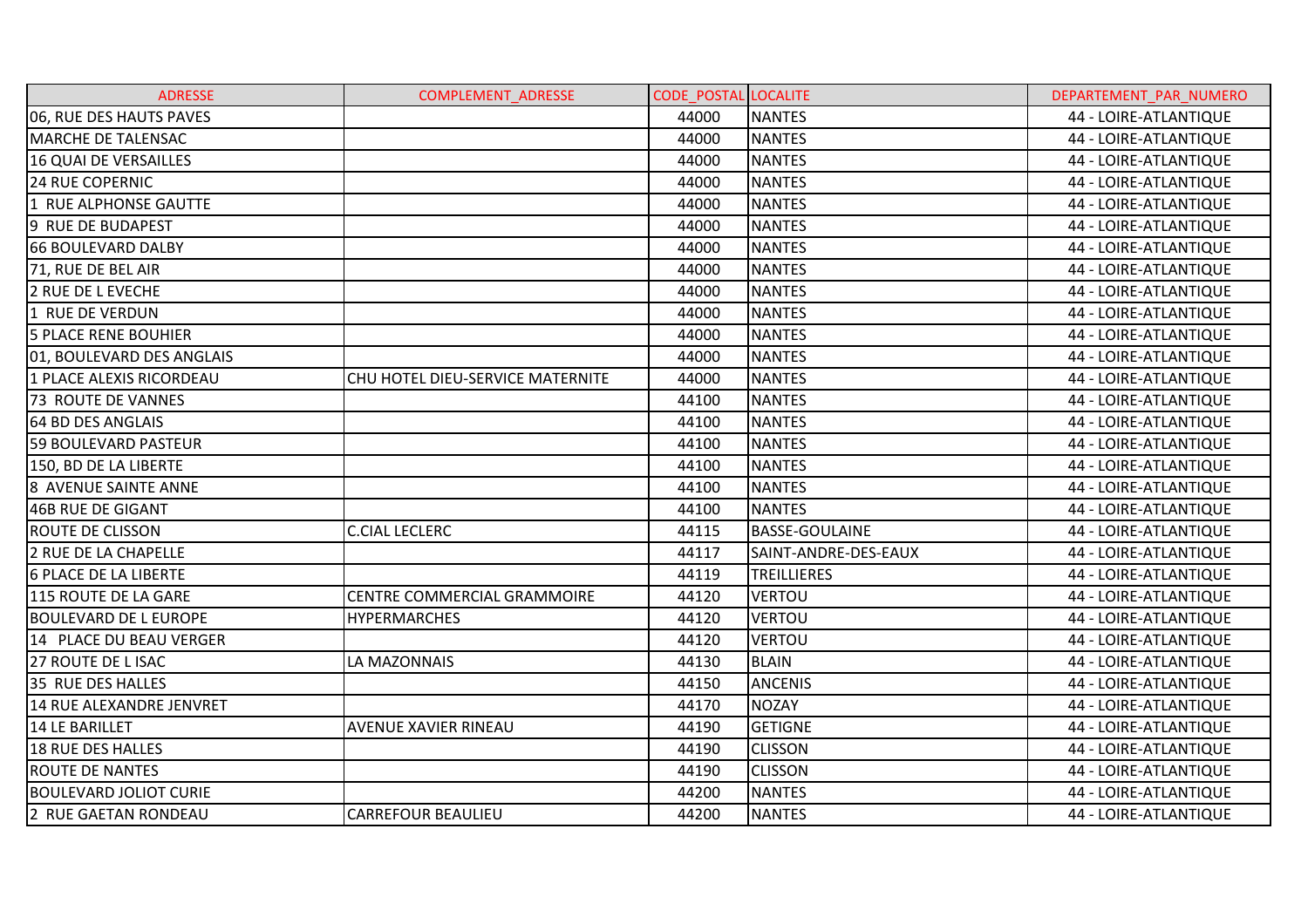| <b>ADRESSE</b>                        | <b>COMPLEMENT ADRESSE</b>      | <b>CODE POSTAL LOCALITE</b> |                              | DEPARTEMENT PAR NUMERO |
|---------------------------------------|--------------------------------|-----------------------------|------------------------------|------------------------|
| 60 RUE DU GENERAL DE GAULLE           |                                | 44210                       | <b>PORNIC</b>                | 44 - LOIRE-ATLANTIQUE  |
| 1 RUE DU TRAITE D AMSTERDAM           | <b>ESPACE CULTUREL</b>         | 44210                       | <b>PORNIC</b>                | 44 - LOIRE-ATLANTIQUE  |
| 2 RUE DU MARECHAL LECLERC             |                                | 44210                       | <b>PORNIC</b>                | 44 - LOIRE-ATLANTIQUE  |
| 13 BOULEVARD DE LINZ                  | <b>C.CIAL PORNIC OUEST</b>     | 44210                       | <b>PORNIC</b>                | 44 - LOIRE-ATLANTIQUE  |
| 1 PLACE DU MARCHIX                    |                                | 44210                       | <b>PORNIC</b>                | 44 - LOIRE-ATLANTIQUE  |
| 11 PLACE DE LA GARE                   |                                | 44210                       | <b>PORNIC</b>                | 44 - LOIRE-ATLANTIQUE  |
| <b>2 RUE MENDES FRANCE</b>            | <b>AUCHAN</b>                  | 44230                       | SAINT-SEBASTIEN-SUR-LOIRE    | 44 - LOIRE-ATLANTIQUE  |
| <b>80 BOULEVARD DES PAS ENCHANTES</b> |                                | 44230                       | SAINT-SEBASTIEN-SUR-LOIRE    | 44 - LOIRE-ATLANTIQUE  |
| <b>20 RUE MAURICE DANIEL</b>          |                                | 44230                       | SAINT-SEBASTIEN-SUR-LOIRE    | 44 - LOIRE-ATLANTIQUE  |
| 113 ROUTE DE CLISSON                  |                                | 44230                       | SAINT-SEBASTIEN-SUR-LOIRE    | 44 - LOIRE-ATLANTIQUE  |
| 46 AVENUE DE L EUROPE                 |                                | 44240                       | <b>SUCE-SUR-ERDRE</b>        | 44 - LOIRE-ATLANTIQUE  |
| <b>CENTRE COMMERCIAL VIV ERDRE</b>    | ZAC DE LA BERANGERAIS          | 44240                       | <b>CHAPELLE-SUR-ERDRE</b>    | 44 - LOIRE-ATLANTIQUE  |
| 40 PLACE CHARLES DE GAULLE            |                                | 44240                       | SUCE-SUR-ERDRE               | 44 - LOIRE-ATLANTIQUE  |
| 5 RUE DU GENERAL DE GAULLE            |                                | 44250                       | SAINT-BREVIN-LES-PINS        | 44 - LOIRE-ATLANTIQUE  |
| 058, AVENUE PRESIDENT ROOSEVELT       | <b>BP08</b>                    | 44250                       | SAINT-BREVIN-LES-PINS        | 44 - LOIRE-ATLANTIQUE  |
| <b>AVENUE DE LA GUERCHE</b>           | PARC D'ACTIVITES               | 44250                       | SAINT-BREVIN-LES-PINS        | 44 - LOIRE-ATLANTIQUE  |
| LA COLLERAYE                          | PARC COMMERCIAL                | 44260                       | <b>SAVENAY</b>               | 44 - LOIRE-ATLANTIQUE  |
| 21 RUE DU MARCHE                      |                                | 44270                       | MACHECOUL                    | 44 - LOIRE-ATLANTIQUE  |
| <b>ROUTE DE PARIS</b>                 | <b>CCIAL PARIDIS</b>           | 44300                       | <b>NANTES</b>                | 44 - LOIRE-ATLANTIQUE  |
| 173 ROUTE DE ST JOSEPH                | <b>C.CIAL DE L'ERAUDIERE</b>   | 44300                       | <b>NANTES</b>                | 44 - LOIRE-ATLANTIQUE  |
| 105, BD YVERNOGEAU                    |                                | 44300                       | <b>NANTES</b>                | 44 - LOIRE-ATLANTIQUE  |
| 46 BOULEVARD JULES VERNE              |                                | 44300                       | <b>NANTES</b>                | 44 - LOIRE-ATLANTIQUE  |
| 04, PLACE DU VIEUX DOULON             |                                | 44300                       | <b>NANTES</b>                | 44 - LOIRE-ATLANTIQUE  |
| 92 RUE DE LA BOURGEONNIERE            | <b>C.CIAL LA BOURGEONNIERE</b> | 44300                       | <b>NANTES</b>                | 44 - LOIRE-ATLANTIQUE  |
| 102 BOULEVARD JULES VERNE             |                                | 44300                       | <b>NANTES</b>                | 44 - LOIRE-ATLANTIQUE  |
| 04, RUE DE LA VILLE EN PIERRE         |                                | 44300                       | <b>NANTES</b>                | 44 - LOIRE-ATLANTIQUE  |
| LA CHAUSSEE                           | ZONE C.CIAL                    | 44310                       | SAINT-PHILBERT-DE-GRAND-LIEU | 44 - LOIRE-ATLANTIQUE  |
| <b>27 ROUTE D ANCENIS</b>             | <b>C.CIAL SUPERVAL</b>         | 44330                       | <b>VALLET</b>                | 44 - LOIRE-ATLANTIQUE  |
| <b>6 RUE D ANJOU</b>                  |                                | 44330                       | <b>VALLET</b>                | 44 - LOIRE-ATLANTIQUE  |
| <b>AEROGARE NANTES ATLANTIQUE</b>     |                                | 44340                       | <b>BOUGUENAIS</b>            | 44 - LOIRE-ATLANTIQUE  |
| 13 BOULEVARD EMILE POURRIEUX          |                                | 44350                       | <b>GUERANDE</b>              | 44 - LOIRE-ATLANTIQUE  |
| <b>29 RUE SAINT MICHEL</b>            |                                | 44350                       | <b>GUERANDE</b>              | 44 - LOIRE-ATLANTIQUE  |
| ROUTE DE LA BAULE                     | <b>C.CIAL</b>                  | 44350                       | <b>GUERANDE</b>              | 44 - LOIRE-ATLANTIQUE  |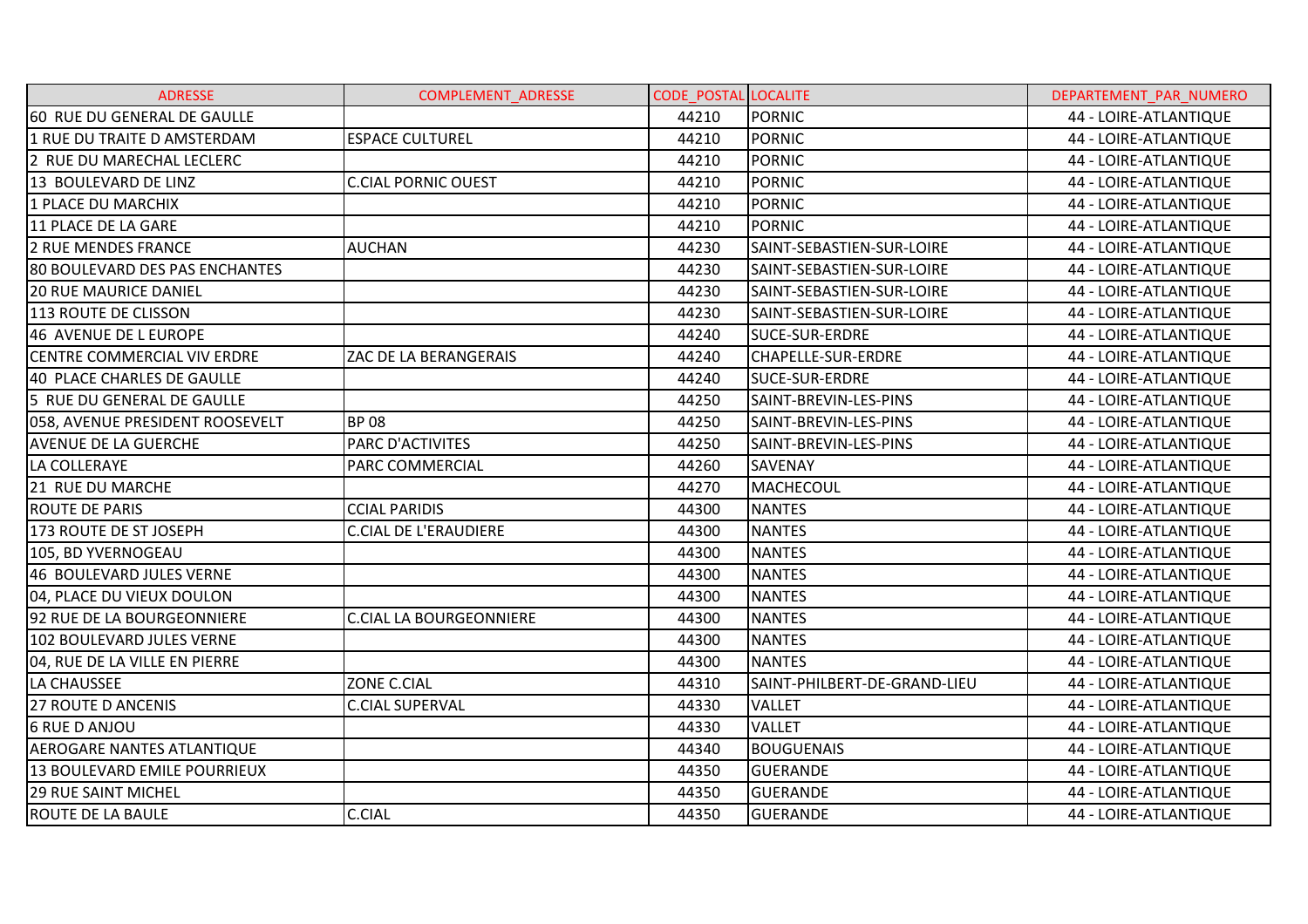| <b>ADRESSE</b>                       | <b>COMPLEMENT ADRESSE</b>  | <b>CODE_POSTAL LOCALITE</b> |                          | DEPARTEMENT PAR NUMERO |
|--------------------------------------|----------------------------|-----------------------------|--------------------------|------------------------|
| 24 ROUTE DE COUERON                  |                            | 44360                       | SAINT-ETIENNE-DE-MONTLUC | 44 - LOIRE-ATLANTIQUE  |
| 5 PLACE DE LA MAIRIE                 |                            | 44360                       | SAINT-ETIENNE-DE-MONTLUC | 44 - LOIRE-ATLANTIQUE  |
| <b>21 AVENUE DU LITTORAL</b>         |                            | 44380                       | <b>PORNICHET</b>         | 44 - LOIRE-ATLANTIQUE  |
| 129 AVENUE DE MAZY                   |                            | 44380                       | <b>PORNICHET</b>         | 44 - LOIRE-ATLANTIQUE  |
| 3 AVENUE GAMBETTA                    |                            | 44380                       | <b>PORNICHET</b>         | 44 - LOIRE-ATLANTIQUE  |
| 24 BOULEVARD DE LA REPUBLIQUE        |                            | 44380                       | <b>PORNICHET</b>         | 44 - LOIRE-ATLANTIQUE  |
| 10 ROND POINT DE LA CORBINERIE       | CENTRE COMMERCIAL L'OCEANE | 44400                       | <b>REZE</b>              | 44 - LOIRE-ATLANTIQUE  |
| <b>22 RUE DE LA GALARNIERE</b>       |                            | 44400                       | <b>REZE</b>              | 44 - LOIRE-ATLANTIQUE  |
| <b>ROUTE DE PORNIC</b>               | <b>C.CIAL LECLERC</b>      | 44400                       | <b>REZE</b>              | 44 - LOIRE-ATLANTIQUE  |
| 101, RUE JEAN JAURES                 |                            | 44400                       | <b>REZE</b>              | 44 - LOIRE-ATLANTIQUE  |
| 7 AVENUE DE LA MONNERAYE             | <b>LECLERC</b>             | 44410                       | <b>HERBIGNAC</b>         | 44 - LOIRE-ATLANTIQUE  |
| 2 RUE DES PINS                       |                            | 44420                       | TURBALLE                 | 44 - LOIRE-ATLANTIQUE  |
| <b>RUE DES ARTISANS</b>              | ZAC DE KERGOULINET         | 44420                       | <b>MESQUER</b>           | 44 - LOIRE-ATLANTIQUE  |
| 18 RUE DU FOUR                       |                            | 44420                       | TURBALLE                 | 44 - LOIRE-ATLANTIQUE  |
| PLACE DE L OREE DU BOIS              |                            | 44420                       | <b>MESQUER</b>           | 44 - LOIRE-ATLANTIQUE  |
| <b>AVENUE JEAN BUREL</b>             | <b>C.CIAL LECLERC</b>      | 44460                       | SAINT-NICOLAS-DE-REDON   | 44 - LOIRE-ATLANTIQUE  |
| <b>RUE DE LA MALNOUE</b>             |                            | 44470                       | THOUARE-SUR-LOIRE        | 44 - LOIRE-ATLANTIQUE  |
| 7 PLACE DE LA REPUBLIQUE             |                            | 44470                       | THOUARE-SUR-LOIRE        | 44 - LOIRE-ATLANTIQUE  |
| <b>ROUTE DE SUCE</b>                 | LA FLEURIAYE               | 44470                       | <b>CARQUEFOU</b>         | 44 - LOIRE-ATLANTIQUE  |
| 11 RUE DU 9 AOUT 1944                |                            | 44470                       | <b>CARQUEFOU</b>         | 44 - LOIRE-ATLANTIQUE  |
| RUE EMMANUEL PROVOST                 | <b>INTERMARCHE</b>         | 44490                       | <b>CROISIC</b>           | 44 - LOIRE-ATLANTIQUE  |
| 16 RUE DE LA MARINE                  |                            | 44490                       | <b>CROISIC</b>           | 44 - LOIRE-ATLANTIQUE  |
| 13 QUAI D AIGUILLON                  |                            | 44490                       | <b>CROISIC</b>           | 44 - LOIRE-ATLANTIQUE  |
| 72 AVENUE DE LYON                    |                            | 44500                       | <b>BAULE-ESCOUBLAC</b>   | 44 - LOIRE-ATLANTIQUE  |
| AVENUE DU GENERAL DE GAULLE          |                            | 44500                       | <b>BAULE-ESCOUBLAC</b>   | 44 - LOIRE-ATLANTIQUE  |
| <b>39 AVENUE LAJARRIGE</b>           |                            | 44500                       | <b>BAULE-ESCOUBLAC</b>   | 44 - LOIRE-ATLANTIQUE  |
| 106 AV DU MAL DE LATTRE DE TASS      |                            | 44500                       | <b>BAULE-ESCOUBLAC</b>   | 44 - LOIRE-ATLANTIQUE  |
| <b>26 AVENUE HENRI BERTHO</b>        |                            | 44500                       | <b>BAULE-ESCOUBLAC</b>   | 44 - LOIRE-ATLANTIQUE  |
| PLACE RHIN ET DANUBE                 | GARE S.N.C.F               | 44500                       | <b>BAULE-ESCOUBLAC</b>   | 44 - LOIRE-ATLANTIQUE  |
| <b>232 AVE DE LATTRE DE TASSIGNY</b> |                            | 44500                       | <b>BAULE-ESCOUBLAC</b>   | 44 - LOIRE-ATLANTIQUE  |
| 20 QUAI JULES SANDEAU                |                            | 44510                       | POULIGUEN                | 44 - LOIRE-ATLANTIQUE  |
| 022 RUE DU GENERAL LECLERC           |                            | 44510                       | <b>POULIGUEN</b>         | 44 - LOIRE-ATLANTIQUE  |
| <b>RUE DE CORNEN</b>                 | <b>INTERMARCHE</b>         | 44510                       | POULIGUEN                | 44 - LOIRE-ATLANTIQUE  |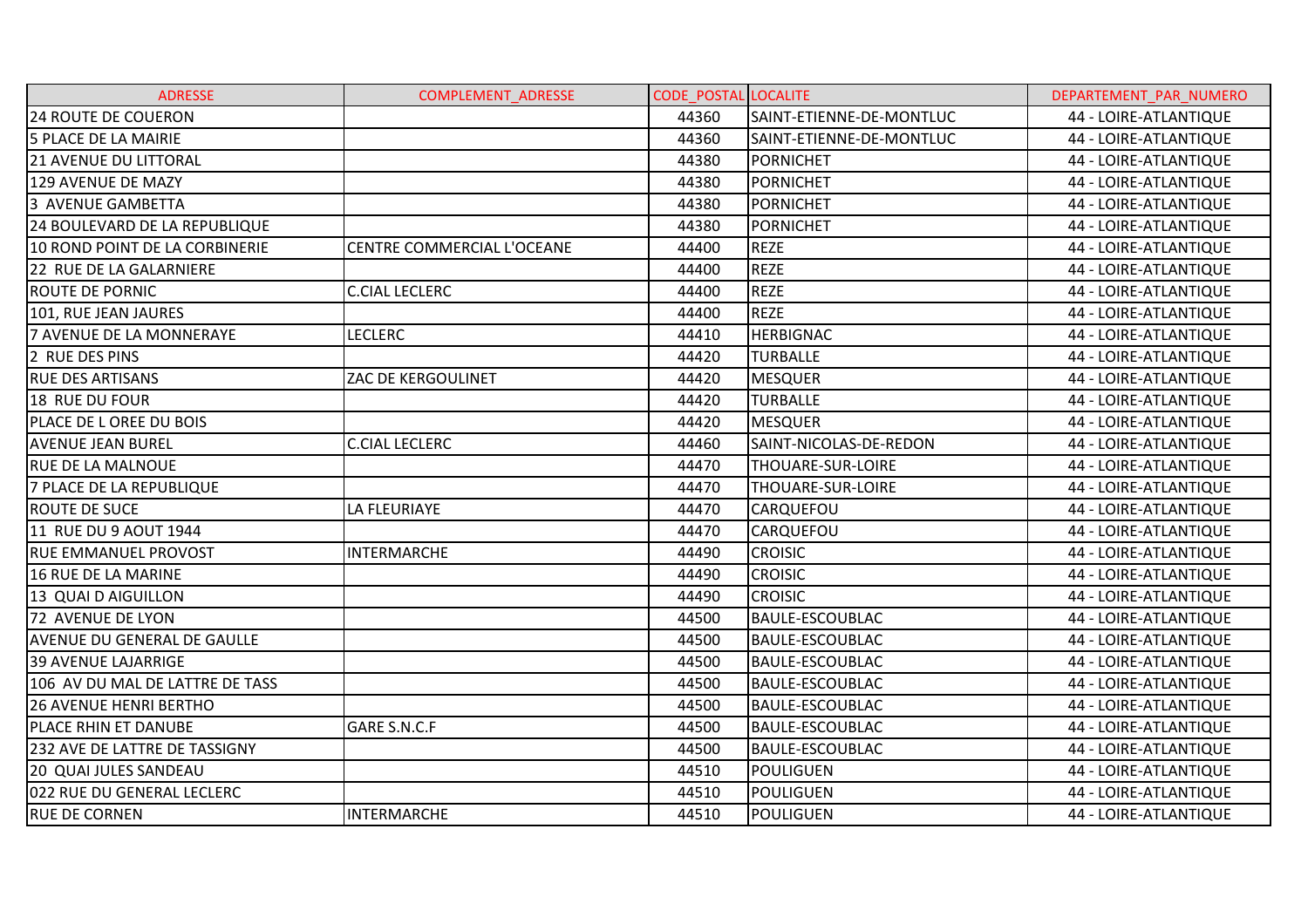| <b>ADRESSE</b>                    | <b>COMPLEMENT ADRESSE</b>          | <b>CODE POSTAL LOCALITE</b> |                         | DEPARTEMENT PAR NUMERO |
|-----------------------------------|------------------------------------|-----------------------------|-------------------------|------------------------|
| <b>AVENUE FRANCOIS MITTERRAND</b> | <b>C.CIAL SUPER U</b>              | 44550                       | MONTOIR-DE-BRETAGNE     | 44 - LOIRE-ATLANTIQUE  |
| ZA DE LA FONTAINE AU BRUN         |                                    | 44570                       | <b>TRIGNAC</b>          | 44 - LOIRE-ATLANTIQUE  |
| <b>6 RUE FRANCOIS MARCEAU</b>     | C/CIAL LE RUBAN BLEU               | 44600                       | SAINT-NAZAIRE           | 44 - LOIRE-ATLANTIQUE  |
| 332 ROUTE DE LA COTE D'AMOUR      |                                    | 44600                       | SAINT-NAZAIRE           | 44 - LOIRE-ATLANTIQUE  |
| <b>CENTRE COMMERCIAL KERLEDE</b>  |                                    | 44600                       | SAINT-NAZAIRE           | 44 - LOIRE-ATLANTIQUE  |
| 8 PLACE ATHANASE LABORDE          | (ANGLE RUE JEAN MACE)              | 44600                       | SAINT-NAZAIRE           | 44 - LOIRE-ATLANTIQUE  |
| 47 RUE ALBERT DE MUN              |                                    | 44600                       | SAINT-NAZAIRE           | 44 - LOIRE-ATLANTIQUE  |
| <b>29 DU COMMANDANT CHARCOT</b>   |                                    | 44600                       | SAINT-NAZAIRE           | 44 - LOIRE-ATLANTIQUE  |
| <b>25 RUE DU MAINE</b>            |                                    | 44600                       | SAINT-NAZAIRE           | 44 - LOIRE-ATLANTIQUE  |
| <b>60 RUE DE LA PAIX</b>          |                                    | 44600                       | SAINT-NAZAIRE           | 44 - LOIRE-ATLANTIQUE  |
| 81 AVENUE ALBERT DE MUN           |                                    | 44600                       | SAINT-NAZAIRE           | 44 - LOIRE-ATLANTIQUE  |
| <b>PLACE PIERRE SEMARD</b>        | <b>GARE SNCF</b>                   | 44600                       | SAINT-NAZAIRE           | 44 - LOIRE-ATLANTIQUE  |
| <b>8 AVENUE DE LA LIBERATION</b>  | ZAC MONTAGNE PLUS HYPERMARCHE      | 44620                       | <b>MONTAGNE</b>         | 44 - LOIRE-ATLANTIQUE  |
| 69 AVENUE DE LA FERRIERE          |                                    | 44700                       | <b>ORVAULT</b>          | 44 - LOIRE-ATLANTIQUE  |
| 1 RUE DE LA CONRAIE               | <b>C.CIAL LE GRAND VAL LECLERC</b> | 44700                       | <b>ORVAULT</b>          | 44 - LOIRE-ATLANTIQUE  |
| 9 PLACE DE L EGLISE MADAME        |                                    | 44760                       | MOUTIERS-EN-RETZ        | 44 - LOIRE-ATLANTIQUE  |
| 2B RUE DE LA MER                  |                                    | 44760                       | <b>BERNERIE-EN-RETZ</b> | 44 - LOIRE-ATLANTIQUE  |
| <b>9 GRANDE RUE</b>               |                                    | 44770                       | <b>PREFAILLES</b>       | 44 - LOIRE-ATLANTIQUE  |
| 01 RUE JOSEPH ROUSSE              |                                    | 44770                       | PLAINE-SUR-MER          | 44 - LOIRE-ATLANTIQUE  |
| 3 BOULEVARD SALVADOR ALLENDE      | <b>CENTRE COMMERCIAL ATLANTIS</b>  | 44800                       | SAINT-HERBLAIN          | 44 - LOIRE-ATLANTIQUE  |
| 5 PLACE DE LA PAIX                |                                    | 44800                       | SAINT-HERBLAIN          | 44 - LOIRE-ATLANTIQUE  |
| 53 RUE DE NANTES                  | <b>SUPER U</b>                     | 44830                       | <b>BOUAYE</b>           | 44 - LOIRE-ATLANTIQUE  |
| 4 PLACE DES ECHOPPES              |                                    | 44830                       | <b>BOUAYE</b>           | 44 - LOIRE-ATLANTIQUE  |
| 14 RUE DE NANTES                  |                                    | 44840                       | <b>SORINIERES</b>       | 44 - LOIRE-ATLANTIQUE  |
| 89 RUE DU SOUVENIR                |                                    | 44850                       | <b>LIGNE</b>            | 44 - LOIRE-ATLANTIQUE  |
| <b>RUE DES VIGNES</b>             |                                    | 44860                       | PONT-SAINT-MARTIN       | 44 - LOIRE-ATLANTIQUE  |
| 16 RUE DE BRETAGNE                | <b>C.CIAL VAL DU CENS</b>          | 44880                       | <b>SAUTRON</b>          | 44 - LOIRE-ATLANTIQUE  |
| <b>3 RUE JEAN MOULIN</b>          |                                    | 44980                       | SAINTE-LUCE-SUR-LOIRE   | 44 - LOIRE-ATLANTIQUE  |
| <b>27 RUE DE LA REPUBLIQUE</b>    |                                    | 45000                       | <b>ORLEANS</b>          | 45 - LOIRET            |
| <b>207 RUE DE BOURGOGNE</b>       |                                    | 45000                       | <b>ORLEANS</b>          | 45 - LOIRET            |
| <b>5 RUE ROYALE</b>               |                                    | 45000                       | <b>ORLEANS</b>          | 45 - LOIRET            |
| <b>36 RUE ROYALE</b>              |                                    | 45000                       | <b>ORLEANS</b>          | 45 - LOIRET            |
| GARE S.N.C.F.                     |                                    | 45000                       | <b>ORLEANS</b>          | 45 - LOIRET            |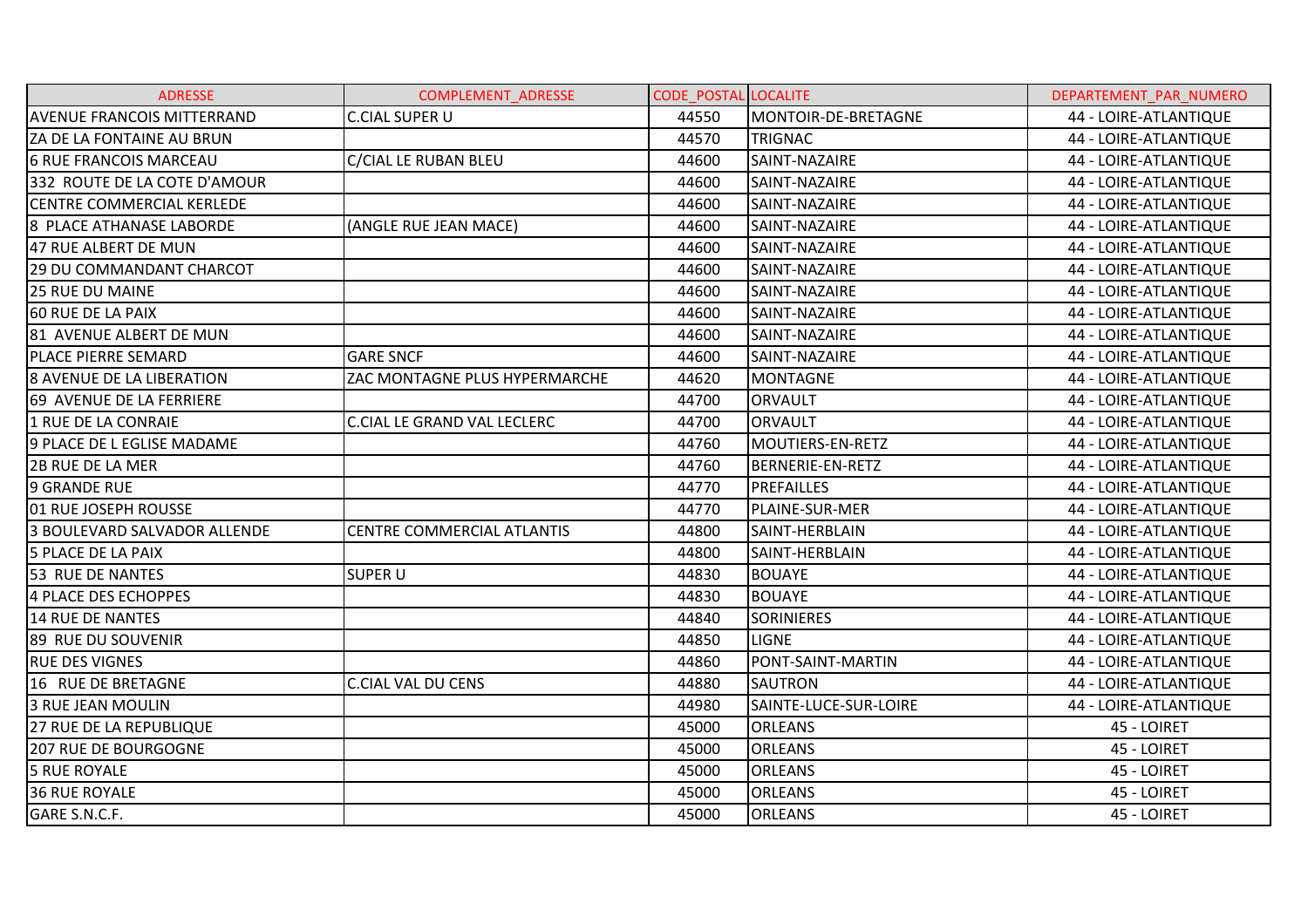| <b>ADRESSE</b>                     | <b>COMPLEMENT ADRESSE</b>               | <b>CODE POSTAL LOCALITE</b> |                           | DEPARTEMENT PAR NUMERO |
|------------------------------------|-----------------------------------------|-----------------------------|---------------------------|------------------------|
| 279 RUE DE BOURGOGNE               |                                         | 45000                       | <b>ORLEANS</b>            | 45 - LOIRET            |
| 039 FBG BANNIER                    |                                         | 45000                       | <b>ORLEANS</b>            | 45 - LOIRET            |
| 43 AVENUE DE SAINT MESMIN          |                                         | 45100                       | <b>ORLEANS</b>            | 45 - LOIRET            |
| 112 AVENUE DAUPHINE                |                                         | 45100                       | <b>ORLEANS</b>            | 45 - LOIRET            |
| <b>ROUTE NATIONALE</b>             | RN 152 ZI LES COUTURES                  | 45130                       | <b>BAULE</b>              | 45 - LOIRET            |
| <b>AVENUE PIERRE MENDES FRANCE</b> |                                         | 45140                       | SAINT-JEAN-DE-LA-RUELLE   | 45 - LOIRET            |
| <b>39 AVENUE DU LOIRET</b>         |                                         | 45160                       | <b>OLIVET</b>             | 45 - LOIRET            |
| 404 RUE MARCEL BELOT               |                                         | 45160                       | <b>OLIVET</b>             | 45 - LOIRET            |
| <b>AVENUE DE VERDUN</b>            | <b>HYPERMARCHE AUCHAN</b>               | 45160                       | <b>OLIVET</b>             | 45 - LOIRET            |
| 181 RUE D ARTOIS                   |                                         | 45160                       | <b>OLIVET</b>             | 45 - LOIRET            |
| 35 PLACE DU GENERAL LECLERC        |                                         | 45170                       | NEUVILLE-AUX-BOIS         | 45 - LOIRET            |
| <b>ROUTE NATIONALE 152</b>         | <b>C.CIAL LECLERC</b>                   | 45190                       | <b>TAVERS</b>             | 45 - LOIRET            |
| 091 RUE DOREE                      |                                         | 45200                       | <b>MONTARGIS</b>          | 45 - LOIRET            |
| GARE S.N.C.F.                      |                                         | 45200                       | <b>MONTARGIS</b>          | 45 - LOIRET            |
| 1094 AVENUE D ANTIBES              |                                         | 45200                       | AMILLY                    | 45 - LOIRET            |
| 48 RUE DE LA LIBERTE               |                                         | 45250                       | <b>BRIARE</b>             | 45 - LOIRET            |
| <b>RUE DES PORTES DU GATINAIS</b>  |                                         | 45300                       | <b>PITHIVIERS</b>         | 45 - LOIRET            |
| <b>ROUTE DE SENS</b>               |                                         | 45320                       | <b>COURTENAY</b>          | 45 - LOIRET            |
| 35 AVENUE DU GENERAL PATTON        |                                         | 45330                       | <b>MALESHERBES</b>        | 45 - LOIRET            |
| <b>RUE DE BOISCOMMUN</b>           |                                         | 45340                       | BEAUNE-LA-ROLANDE         | 45 - LOIRET            |
| CENTRE COMMERCIAL DE LAMBALLE      |                                         | 45400                       | <b>FLEURY-LES-AUBRAIS</b> | 45 - LOIRET            |
| GARE S.N.C.F.                      |                                         | 45400                       | <b>FLEURY-LES-AUBRAIS</b> | 45 - LOIRET            |
| <b>RUE DE MONTARAN</b>             | <b>C.CIAL</b>                           | 45400                       | <b>FLEURY-LES-AUBRAIS</b> | 45 - LOIRET            |
| ZONE D ACTIVITE LA CHAMPAGNE       |                                         | 45420                       | <b>BONNY-SUR-LOIRE</b>    | 45 - LOIRET            |
| <b>ROUTE NATIONALE 60</b>          | <b>C.CIAL LA GUIGNARDIERE INTERMARC</b> | 45430                       | <b>CHECY</b>              | 45 - LOIRET            |
| 1 RUE DE LA FABRIQUE               |                                         | 45500                       | <b>GIEN</b>               | 45 - LOIRET            |
| 002 RUE GAMBETTA                   |                                         | 45500                       | <b>GIEN</b>               | 45 - LOIRET            |
| 034 RUE DES ECOLES                 |                                         | 45560                       | SAINT-DENIS-EN-VAL        | 45 - LOIRET            |
| <b>RUE DE SAVOIE</b>               | <b>SUPER U</b>                          | 45600                       | SAINT-PERE-SUR-LOIRE      | 45 - LOIRET            |
| <b>RUE DU MOULIN</b>               | <b>SUPERMARCHE INTERMARCHE</b>          | 45650                       | SAINT-JEAN-LE-BLANC       | 45 - LOIRET            |
| LOTISSEMENT MUNETVILLE 1           |                                         | 45750                       | SAINT-PRYVE-SAINT-MESMIN  | 45 - LOIRET            |
| 2601 ROUTE NATIONALE 20            |                                         | 45770                       | SARAN                     | 45 - LOIRET            |
| 022 RUE PLANCHE DE PIERRE          |                                         | 45800                       | SAINT-JEAN-DE-BRAYE       | 45 - LOIRET            |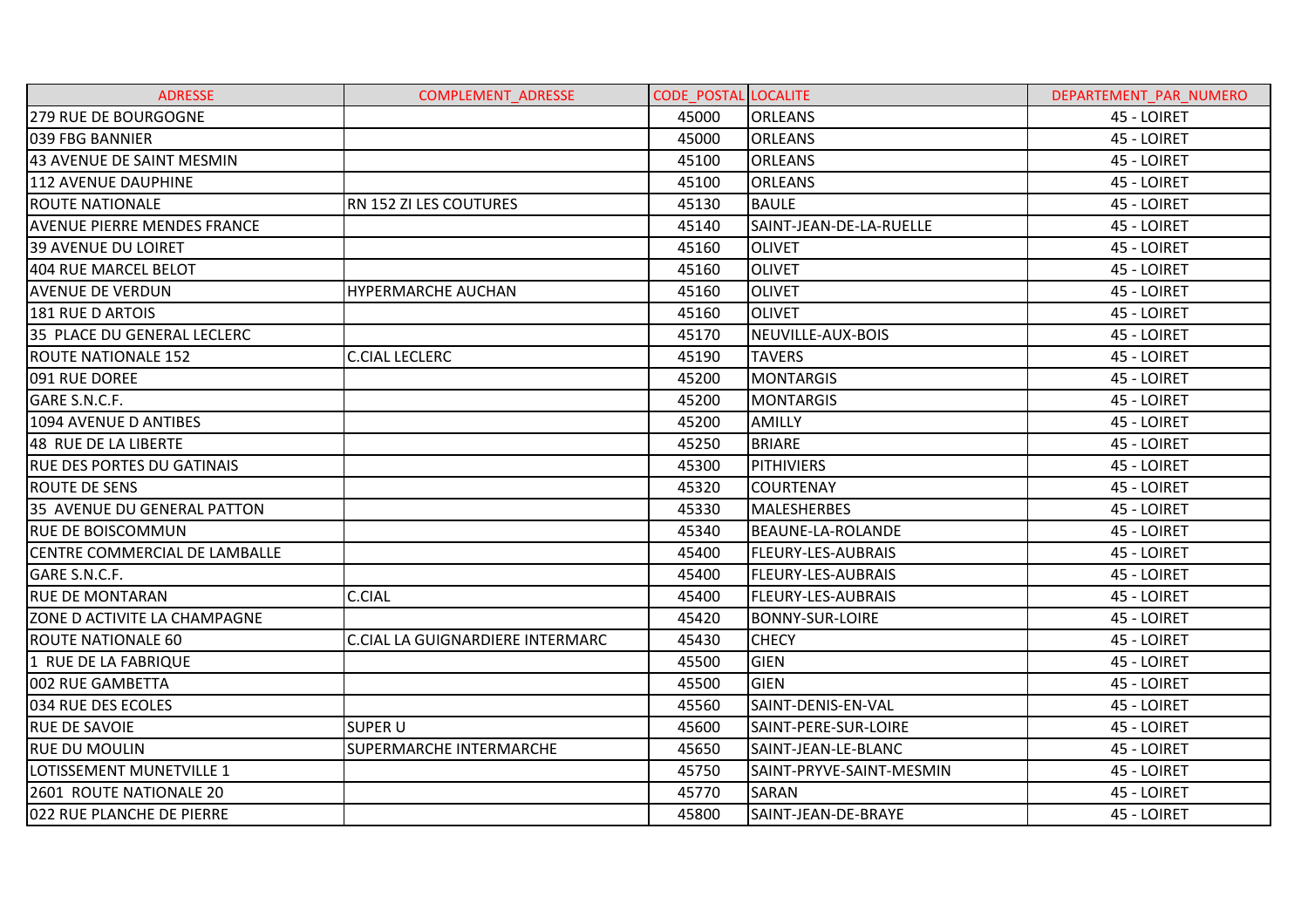| <b>ADRESSE</b>                   | <b>COMPLEMENT ADRESSE</b> | <b>CODE POSTAL LOCALITE</b> |                         | DEPARTEMENT PAR NUMERO |
|----------------------------------|---------------------------|-----------------------------|-------------------------|------------------------|
| <b>PLACE JOUINOT GAMBETTA</b>    |                           | 46000                       | <b>CAHORS</b>           | 46 - LOT               |
| <b>ROUTE DE TOULOUSE</b>         | <b>C.CIAL CARREFOUR</b>   | 46000                       | <b>CAHORS</b>           | 46 - LOT               |
| 073 BLD GAMBETTA                 |                           | 46000                       | <b>CAHORS</b>           | 46 - LOT               |
| 105 RUE NATIONALE                |                           | 46000                       | <b>CAHORS</b>           | 46 - LOT               |
| LIEU DIT LE COUQUET              |                           | 46100                       | <b>CAPDENAC</b>         | 46 - LOT               |
| 2 RUE GAMBETTA                   |                           | 46100                       | <b>FIGEAC</b>           | 46 - LOT               |
| 25 PLACE CARNOT                  |                           | 46100                       | <b>FIGEAC</b>           | 46 - LOT               |
| <b>RUE HENRI BARBIER</b>         |                           | 46110                       | <b>VAYRAC</b>           | 46 - LOT               |
| <b>AVENUE DU DOCTEUR MONMONT</b> |                           | 46110                       | <b>QUATRE-ROUTES</b>    | 46 - LOT               |
| <b>RUE MERLIVAL</b>              | R.D.940                   | 46120                       | LACAPELLE-MARIVAL       | 46 - LOT               |
| <b>AVENUE DE LA LIBERATION</b>   |                           | 46130                       | <b>BRETENOUX</b>        | 46 - LOT               |
| 90 PLACE DU CANAL                |                           | 46140                       | LUZECH                  | 46 - LOT               |
| 63 BLD DU TOUR DE VILLE          |                           | 46160                       | <b>CAJARC</b>           | 46 - LOT               |
| <b>AVENUE DE VERDUN</b>          | <b>C.CIAL LECLERC</b>     | 46200                       | SOUILLAC                | 46 - LOT               |
| 19 BOULEVARD LOUIS JEAN MALVY    |                           | 46200                       | SOUILLAC                | 46 - LOT               |
| 4 PLACE D ISTRIE                 |                           | 46220                       | PRAYSSAC                | 46 - LOT               |
| 1 PLACE DE LA MAIRIE             |                           | 46240                       | LABASTIDE-MURAT         | 46 - LOT               |
| 67 RUE DE LUGAGNAC               |                           | 46260                       | LIMOGNE-EN-QUERCY       | 46 - LOT               |
| LIEU DIT LA PEYRUGUE             | <b>ROUTE DE FUMEL</b>     | 46300                       | <b>GOURDON</b>          | 46 - LOT               |
| 56 BOULEVARD ARISTIDE BRIAND     |                           | 46300                       | <b>GOURDON</b>          | 46 - LOT               |
| <b>AVENUE GENERAL DE GAULLE</b>  | <b>C.CIAL LECLERC</b>     | 46400                       | SAINT-LAURENT-LES-TOURS | 46 - LOT               |
| 10 PLACE DE LA REPUBLIQUE        |                           | 46400                       | SAINT-CERE              | 46 - LOT               |
| <b>GRAND RUE</b>                 |                           | 46500                       | <b>ALVIGNAC</b>         | 46 - LOT               |
| <b>PLACE GAMBETTA</b>            |                           | 46600                       | <b>MARTEL</b>           | 46 - LOT               |
| 4 RUE DE LA PROMENADE            |                           | 46800                       | <b>MONTCUQ</b>          | 46 - LOT               |
| <b>ZAC AGEN SUD</b>              | <b>C.CIAL INTERMARCHE</b> | 47000                       | <b>AGEN</b>             | 47 - LOT-ET-GARONNE    |
| 99 BLD CARNOT                    |                           | 47000                       | <b>AGEN</b>             | 47 - LOT-ET-GARONNE    |
| <b>82 AVE MICHELET</b>           |                           | 47000                       | <b>AGEN</b>             | 47 - LOT-ET-GARONNE    |
| <b>3 PCE JASMIN</b>              |                           | 47000                       | <b>AGEN</b>             | 47 - LOT-ET-GARONNE    |
| 67 BOULEVARD DE LA REPUBLIQUE    |                           | 47000                       | <b>AGEN</b>             | 47 - LOT-ET-GARONNE    |
| GARE S.N.C.F.                    |                           | 47000                       | <b>AGEN</b>             | 47 - LOT-ET-GARONNE    |
| <b>AVENUE D ITALIE</b>           |                           | 47000                       | <b>AGEN</b>             | 47 - LOT-ET-GARONNE    |
| 16 BOULEVARD DE LA REPUBLIQUE    |                           | 47000                       | <b>AGEN</b>             | 47 - LOT-ET-GARONNE    |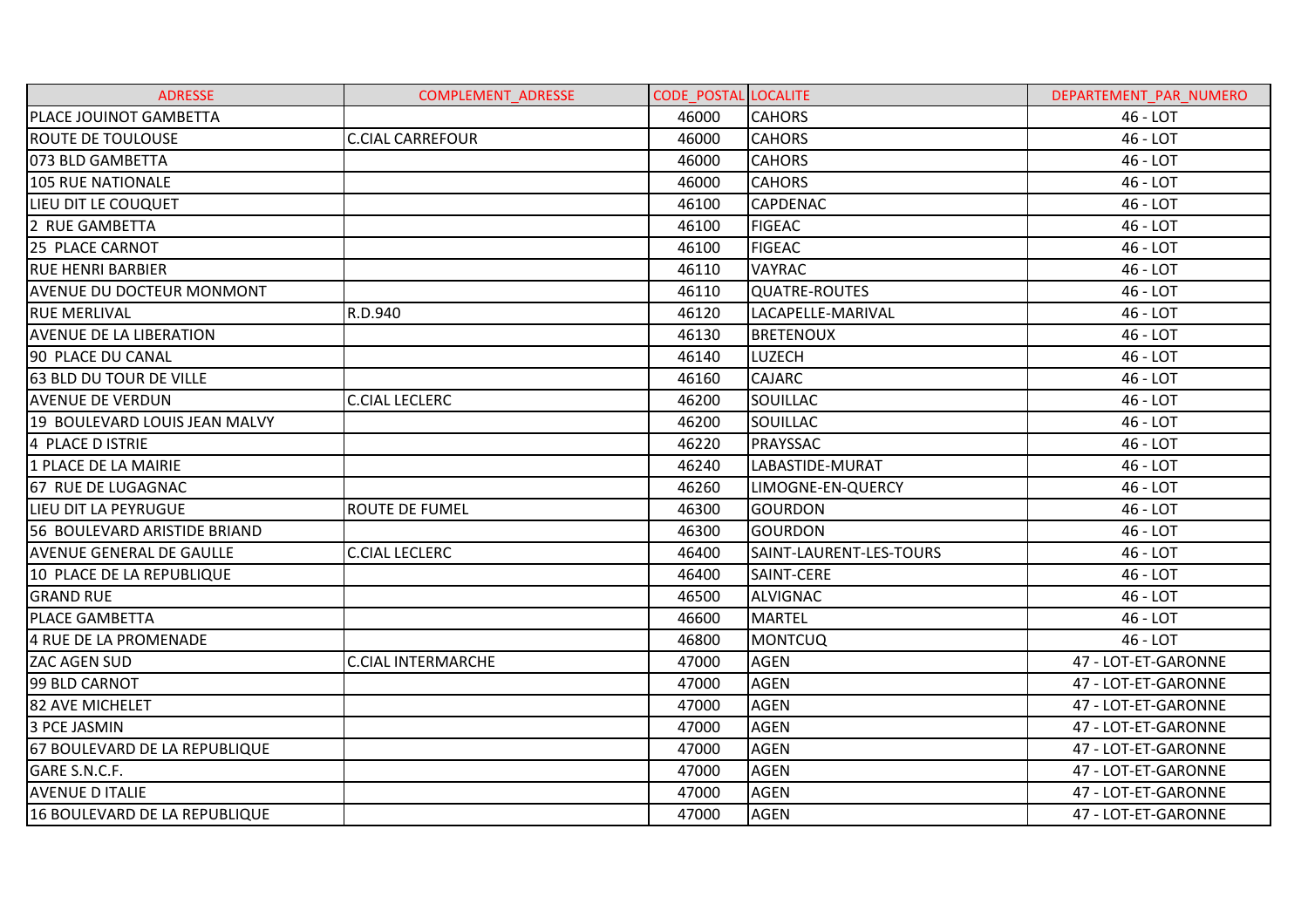| <b>ADRESSE</b>                  | <b>COMPLEMENT ADRESSE</b>    | <b>CODE POSTAL LOCALITE</b> |                     | DEPARTEMENT PAR NUMERO |
|---------------------------------|------------------------------|-----------------------------|---------------------|------------------------|
| <b>BEYLARD</b>                  |                              | 47180                       | SAINTE-BAZEILLE     | 47 - LOT-ET-GARONNE    |
| <b>RUE HUBERT RUFFE</b>         | <b>HYPER CHAMPION</b>        | 47200                       | <b>MARMANDE</b>     | 47 - LOT-ET-GARONNE    |
| <b>ROUTE NATIONALE 113</b>      |                              | 47200                       | <b>MARMANDE</b>     | 47 - LOT-ET-GARONNE    |
| 23 PLACE GEORGES CLEMENCEAU     |                              | 47200                       | <b>MARMANDE</b>     | 47 - LOT-ET-GARONNE    |
| GARE S.N.C.F.                   |                              | 47200                       | <b>MARMANDE</b>     | 47 - LOT-ET-GARONNE    |
| <b>AVENUE DE LA GARE</b>        |                              | 47230                       | LAVARDAC            | 47 - LOT-ET-GARONNE    |
| <b>RTE NATIONALE 113</b>        |                              | 47240                       | <b>BON-ENCONTRE</b> | 47 - LOT-ET-GARONNE    |
| 1 RUE BIR HAKEIM                | LES PORTES DE PUJOLS - LOT 2 | 47300                       | <b>PUJOLS</b>       | 47 - LOT-ET-GARONNE    |
| 12 AVE JACQUES BORDENEUVE       |                              | 47300                       | VILLENEUVE-SUR-LOT  | 47 - LOT-ET-GARONNE    |
| ROUTE DE FUMEL                  | LIEU DIT LA JUSTICE          | 47300                       | VILLENEUVE-SUR-LOT  | 47 - LOT-ET-GARONNE    |
| 17 BOULEVARD BERNARD PALISSY    |                              | 47300                       | VILLENEUVE-SUR-LOT  | 47 - LOT-ET-GARONNE    |
| PONSERVAT                       | <b>C.CIAL</b>                | 47300                       | <b>BIAS</b>         | 47 - LOT-ET-GARONNE    |
| 4 RUE MARECHAL JOFFRE           |                              | 47400                       | <b>TONNEINS</b>     | 47 - LOT-ET-GARONNE    |
| <b>ROUSSEL</b>                  | <b>C.CIAL LECLERC</b>        | 47500                       | MONTAYRAL           | 47 - LOT-ET-GARONNE    |
| <b>AVENUE DE VERDUN</b>         |                              | 47520                       | PASSAGE             | 47 - LOT-ET-GARONNE    |
| <b>AVENUE DE BIGORRE</b>        |                              | 47550                       | <b>BOE</b>          | 47 - LOT-ET-GARONNE    |
| 12 PL DU GENERAL CHARLES DE GAU |                              | 47600                       | <b>NERAC</b>        | 47 - LOT-ET-GARONNE    |
| <b>67 ALLEES D ALBRET</b>       |                              | 47600                       | <b>NERAC</b>        | 47 - LOT-ET-GARONNE    |
| <b>PLACE JEAN JAURES</b>        |                              | 47700                       | <b>CASTELJALOUX</b> | 47 - LOT-ET-GARONNE    |
| 9 RUE DU SOUBEYRAN              | <b>TABAC LOTO PRESSE</b>     | 48000                       | <b>MENDE</b>        | 48 - LOZERE            |
| 2 RUE D ANGIRAN                 |                              | 48000                       | <b>MENDE</b>        | 48 - LOZERE            |
| <b>CHEMIN DE RAMILLE</b>        | ZAC DE RAMILLE               | 48000                       | <b>MENDE</b>        | 48 - LOZERE            |
| 3 AVENUE THEOPHILE ROUSSEL      |                              | 48100                       | <b>MARVEJOLS</b>    | 48 - LOZERE            |
| 2 RUE JEAN ROUJON               |                              | 48100                       | <b>MARVEJOLS</b>    | 48 - LOZERE            |
| <b>ROUTE NATIONALE 9</b>        |                              | 48130                       | AUMONT-AUBRAC       | 48 - LOZERE            |
| <b>ROUTE DE SAINT CHELY</b>     |                              | 48140                       | MALZIEU-VILLE       | 48 - LOZERE            |
| LE BOURG                        |                              | 48210                       | SAINTE-ENIMIE       | 48 - LOZERE            |
| LE QUAI - CAFE TABAC 'LA CASBA' |                              | 48220                       | <b>FLORAC</b>       | 48 - LOZERE            |
| <b>PLACE DU TRIADOU</b>         |                              | 48230                       | <b>CHANAC</b>       | 48 - LOZERE            |
| 4 AVENUE DU MARECHAL FOCH       |                              | 48300                       | LANGOGNE            | 48 - LOZERE            |
| PLACE LOUIS DIDES               |                              | 48400                       | <b>FLORAC</b>       | 48 - LOZERE            |
| <b>AVENUE DU LOT</b>            |                              | 48500                       | <b>CANOURGUE</b>    | 48 - LOZERE            |
| 12 PLACE DU BOSQUET             |                              | 48800                       | <b>VILLEFORT</b>    | 48 - LOZERE            |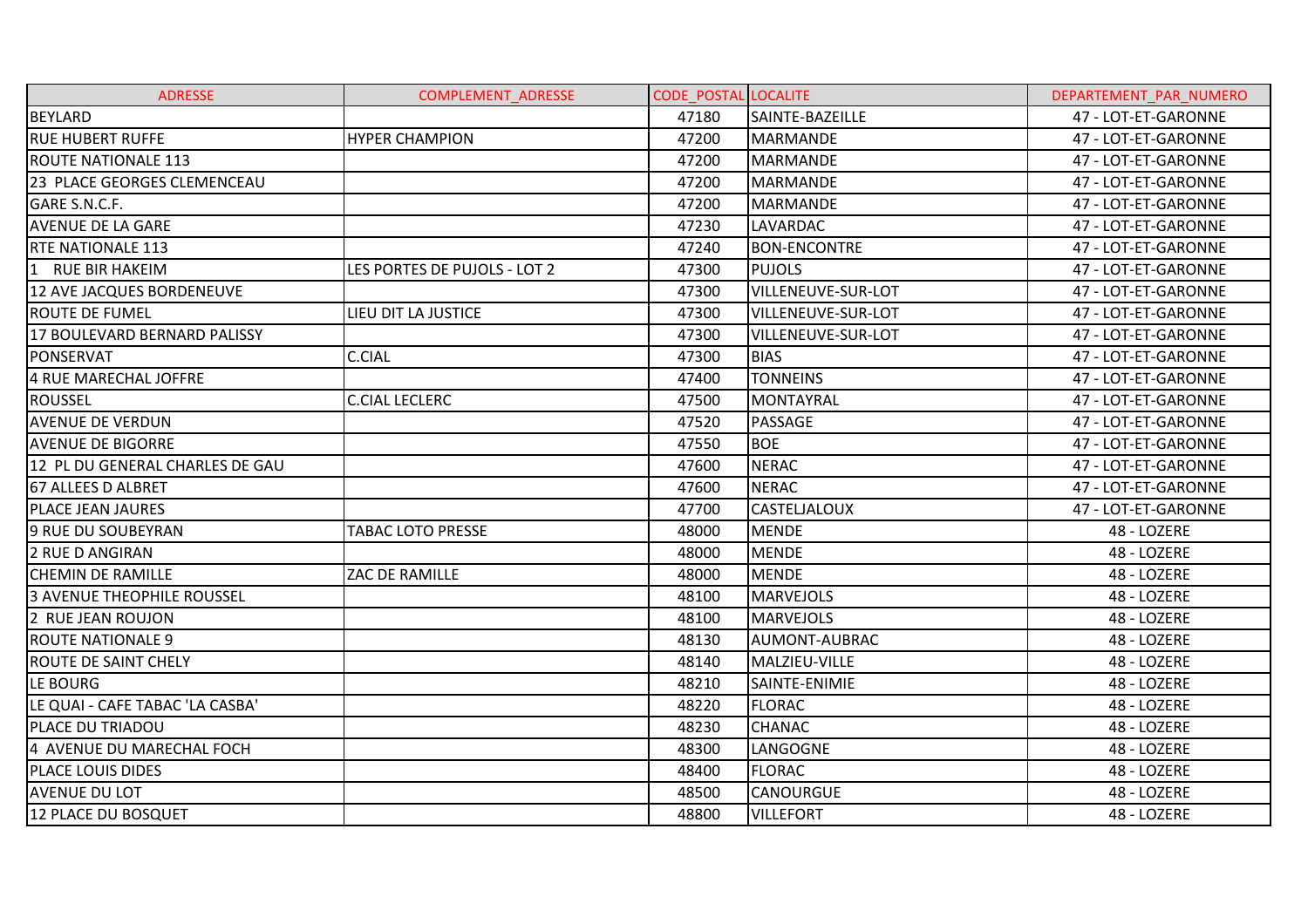| <b>ADRESSE</b>                      | <b>COMPLEMENT ADRESSE</b>        | <b>CODE POSTAL LOCALITE</b> |                          | DEPARTEMENT PAR NUMERO |
|-------------------------------------|----------------------------------|-----------------------------|--------------------------|------------------------|
| <b>AVENUE MONTAIGNE</b>             |                                  | 49000                       | <b>ANGERS</b>            | 49 - MAINE-ET-LOIRE    |
| 3 BOULEVARD GASTON RAMON            |                                  | 49000                       | <b>ANGERS</b>            | 49 - MAINE-ET-LOIRE    |
| <b>RUE MICHEL SEURAT</b>            | <b>ZAC MOLLIERE</b>              | 49000                       | <b>ANGERS</b>            | 49 - MAINE-ET-LOIRE    |
| <b>6 RUE CHAPERONNIERE</b>          |                                  | 49000                       | <b>ANGERS</b>            | 49 - MAINE-ET-LOIRE    |
| 6 SQUARE LOUIS JOUVET               | BP 41435                         | 49000                       | <b>ANGERS</b>            | 49 - MAINE-ET-LOIRE    |
| PLACE DU CHAPEAU DE GENDARME        | CENTRE COMMERCIAL L ESPLANADE    | 49000                       | <b>ANGERS</b>            | 49 - MAINE-ET-LOIRE    |
| GARE S.N.C.F.                       |                                  | 49000                       | <b>ANGERS</b>            | 49 - MAINE-ET-LOIRE    |
| 017 RUE DE LETANDUERE               |                                  | 49000                       | <b>ANGERS</b>            | 49 - MAINE-ET-LOIRE    |
| 10 RUE SAUMUROISE                   |                                  | 49000                       | <b>ANGERS</b>            | 49 - MAINE-ET-LOIRE    |
| <b>22 RUE DU BOURG DE PAILLE</b>    |                                  | 49070                       | <b>BEAUCOUZE</b>         | 49 - MAINE-ET-LOIRE    |
| 1 RUE DU PETIT VIVIER               |                                  | 49080                       | <b>BOUCHEMAINE</b>       | 49 - MAINE-ET-LOIRE    |
| 4 RUE LARREY                        | <b>HOPITAL ANGERS</b>            | 49100                       | <b>ANGERS</b>            | 49 - MAINE-ET-LOIRE    |
| 4 RUE CHAUSSEE SAINT PIERRE         |                                  | 49100                       | <b>ANGERS</b>            | 49 - MAINE-ET-LOIRE    |
| <b>16 RUE ALSACE</b>                |                                  | 49100                       | <b>ANGERS</b>            | 49 - MAINE-ET-LOIRE    |
| <b>RUE BAUDRIERE</b>                | <b>C.CIAL FLEURS D'EAU</b>       | 49100                       | <b>ANGERS</b>            | 49 - MAINE-ET-LOIRE    |
| 20 PLACE DU DOCTEUR BICHON          |                                  | 49100                       | <b>ANGERS</b>            | 49 - MAINE-ET-LOIRE    |
| 008 RUE DE LA GARE                  |                                  | 49100                       | <b>ANGERS</b>            | 49 - MAINE-ET-LOIRE    |
| 9 RUE SAINT ETIENNE                 |                                  | 49100                       | <b>ANGERS</b>            | 49 - MAINE-ET-LOIRE    |
| 021 RUE ST AUBIN                    |                                  | 49100                       | <b>ANGERS</b>            | 49 - MAINE-ET-LOIRE    |
| <b>BD ALBERT CAMUS CC E LECLERC</b> |                                  | 49100                       | <b>ANGERS</b>            | 49 - MAINE-ET-LOIRE    |
| 017 BLD FOCH                        |                                  | 49100                       | <b>ANGERS</b>            | 49 - MAINE-ET-LOIRE    |
| 093 BLD ST MICHEL                   |                                  | 49100                       | <b>ANGERS</b>            | 49 - MAINE-ET-LOIRE    |
| ZONE INDUSTRIELLE LES 3 ROUTES      | <b>CENTRE COMMERCIAL LECLERC</b> | 49120                       | <b>CHEMILLE</b>          | 49 - MAINE-ET-LOIRE    |
| <b>360 RUE HAUTE DES BANCHAIS</b>   |                                  | 49124                       | SAINT-BARTHELEMY-D'ANJOU | 49 - MAINE-ET-LOIRE    |
| 13 PLACE SALVADOR ALLENDE           | <b>C.CIAL.COEUR DE VILLE</b>     | 49124                       | SAINT-BARTHELEMY-D'ANJOU | 49 - MAINE-ET-LOIRE    |
| <b>6 PLACE COUBERTIN</b>            |                                  | 49125                       | <b>TIERCE</b>            | 49 - MAINE-ET-LOIRE    |
| <b>ZAC LES FOUGERES</b>             |                                  | 49170                       | SAINT-GEORGES-SUR-LOIRE  | 49 - MAINE-ET-LOIRE    |
| 11 RUE DU GENERAL LECLERC           |                                  | 49220                       | LION-D'ANGERS            | 49 - MAINE-ET-LOIRE    |
| CENTRE COMMERCIAL CROIX CADEAU      | <b>AUCHAN</b>                    | 49240                       | <b>AVRILLE</b>           | 49 - MAINE-ET-LOIRE    |
| <b>21 PLACE DU MARECHAL JUIN</b>    | C.CIAL.DU VAL D' OR              | 49240                       | <b>AVRILLE</b>           | 49 - MAINE-ET-LOIRE    |
| <b>76 PLACE DES ORMEAUX</b>         |                                  | 49260                       | MONTREUIL-BELLAY         | 49 - MAINE-ET-LOIRE    |
| <b>AVENUE D ANGERS</b>              | ZAC DE L'ECUYERE                 | 49300                       | <b>CHOLET</b>            | 49 - MAINE-ET-LOIRE    |
| 65 BOULEVARD DELHUMEAU PLESSIS      |                                  | 49300                       | <b>CHOLET</b>            | 49 - MAINE-ET-LOIRE    |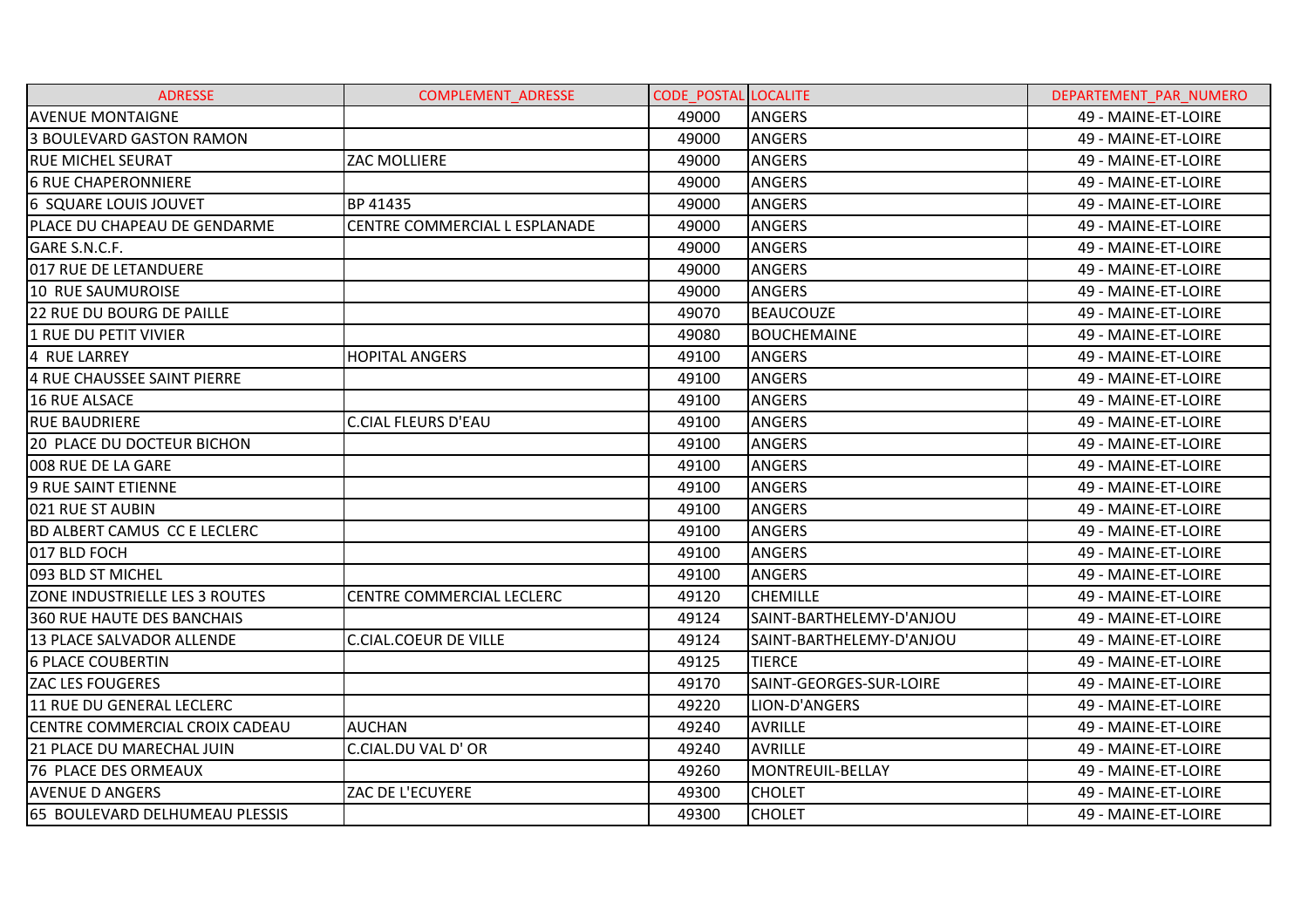| <b>ADRESSE</b>                      | <b>COMPLEMENT ADRESSE</b>    | <b>CODE POSTAL LOCALITE</b> |                          | DEPARTEMENT PAR NUMERO |
|-------------------------------------|------------------------------|-----------------------------|--------------------------|------------------------|
| 10 AVENUE DE LA MARNE               |                              | 49300                       | <b>CHOLET</b>            | 49 - MAINE-ET-LOIRE    |
| <b>AVENUE DES SABLES</b>            | <b>CENTRE COMMERCIAL PK3</b> | 49300                       | <b>CHOLET</b>            | 49 - MAINE-ET-LOIRE    |
| 003 BLD G. CHOUTEAU                 |                              | 49300                       | <b>CHOLET</b>            | 49 - MAINE-ET-LOIRE    |
| 131 RUE NATIONALE                   |                              | 49300                       | <b>CHOLET</b>            | 49 - MAINE-ET-LOIRE    |
| 23 PLACE TRAVOT                     |                              | 49300                       | <b>CHOLET</b>            | 49 - MAINE-ET-LOIRE    |
| <b>82 RUE NATIONALE</b>             |                              | 49300                       | <b>CHOLET</b>            | 49 - MAINE-ET-LOIRE    |
| 23 PLACE CLEMENCEAU                 |                              | 49320                       | <b>BRISSAC-QUINCE</b>    | 49 - MAINE-ET-LOIRE    |
| <b>RUE DE L'EUROPE</b>              | ZAC DU CHAMP BLANCHARD       | 49400                       | <b>DISTRE</b>            | 49 - MAINE-ET-LOIRE    |
| <b>BOULEVARD BENJAMIN DELESSERT</b> |                              | 49400                       | <b>SAUMUR</b>            | 49 - MAINE-ET-LOIRE    |
| ZI SAINT LAMBERT DES LEVEES         | <b>C.CIAL SAUMUR SOLEIL</b>  | 49400                       | <b>SAUMUR</b>            | 49 - MAINE-ET-LOIRE    |
| 10 RUE PORTAIL LOUIS                |                              | 49400                       | <b>SAUMUR</b>            | 49 - MAINE-ET-LOIRE    |
| GARE S.N.C.F.                       |                              | 49400                       | <b>SAUMUR</b>            | 49 - MAINE-ET-LOIRE    |
| 1 RUE LOUIS BRAILLE                 | ZONE ACTIPOLE ANJOU          | 49450                       | SAINT-ANDRE-DE-LA-MARCHE | 49 - MAINE-ET-LOIRE    |
| 2 AVENUE DE LA MILLARDIERE          | LA MAISON BLANCHE            | 49480                       | SAINT-SYLVAIN-D'ANJOU    | 49 - MAINE-ET-LOIRE    |
| <b>RUE DE LA PEPINIERE</b>          | SUPER 'U'                    | 49600                       | <b>BEAUPREAU</b>         | 49 - MAINE-ET-LOIRE    |
| <b>RUE VALENTIN DES ORMEAUX</b>     | <b>C.CIAL.RIVE SUD</b>       | 49610                       | MURS-ERIGNE              | 49 - MAINE-ET-LOIRE    |
| LES HAUTES CHAINTRES                |                              | 49630                       | <b>MAZE</b>              | 49 - MAINE-ET-LOIRE    |
| 13 PLACE JEAN BEGAULT               |                              | 49700                       | DOUE-LA-FONTAINE         | 49 - MAINE-ET-LOIRE    |
| 4 RUE MARECHAL LECLERC              |                              | 50000                       | SAINT-LO                 | 50 - MANCHE            |
| 71 RUE DU NEUFBOURG                 |                              | 50000                       | SAINT-LO                 | 50 - MANCHE            |
| 2 RUE DES FOSSES                    |                              | 50100                       | <b>CHERBOURG</b>         | 50 - MANCHE            |
| <b>QUAI DE L ENTREPOT</b>           | <b>C.CIAL CARREFOUR</b>      | 50100                       | <b>CHERBOURG</b>         | 50 - MANCHE            |
| 27 RUE GAMBETTA                     |                              | 50100                       | <b>CHERBOURG</b>         | 50 - MANCHE            |
| 9 PLACE DE LA FONTAINE              |                              | 50100                       | <b>CHERBOURG</b>         | 50 - MANCHE            |
| GARE S.N.C.F.                       |                              | 50100                       | <b>CHERBOURG</b>         | 50 - MANCHE            |
| 450 RUE PIERRE BROSSOLETTE          | <b>C.C LECLERC</b>           | 50110                       | <b>TOURLAVILLE</b>       | 50 - MANCHE            |
| <b>QUARTIER PONT MARAIS</b>         |                              | 50110                       | <b>TOURLAVILLE</b>       | 50 - MANCHE            |
| <b>25 RUE DE LA REPUBLIQUE</b>      |                              | 50160                       | <b>TORIGNI-SUR-VIRE</b>  | 50 - MANCHE            |
| 2 ROUTE DU MONT SAINT MICHEL        |                              | 50170                       | PONTORSON                | 50 - MANCHE            |
| LA TREMBLAYE                        | ZAC DE LA TREMBLAYE          | 50180                       | <b>AGNEAUX</b>           | 50 - MANCHE            |
| ROUTE DE CARENTAN                   |                              | 50200                       | <b>COUTANCES</b>         | 50 - MANCHE            |
| <b>RUE DE LA PLANCHE MAURICE</b>    | <b>CHAMPION</b>              | 50200                       | <b>COUTANCES</b>         | 50 - MANCHE            |
| <b>31 RUE SAINT NICOLAS</b>         |                              | 50200                       | <b>COUTANCES</b>         | 50 - MANCHE            |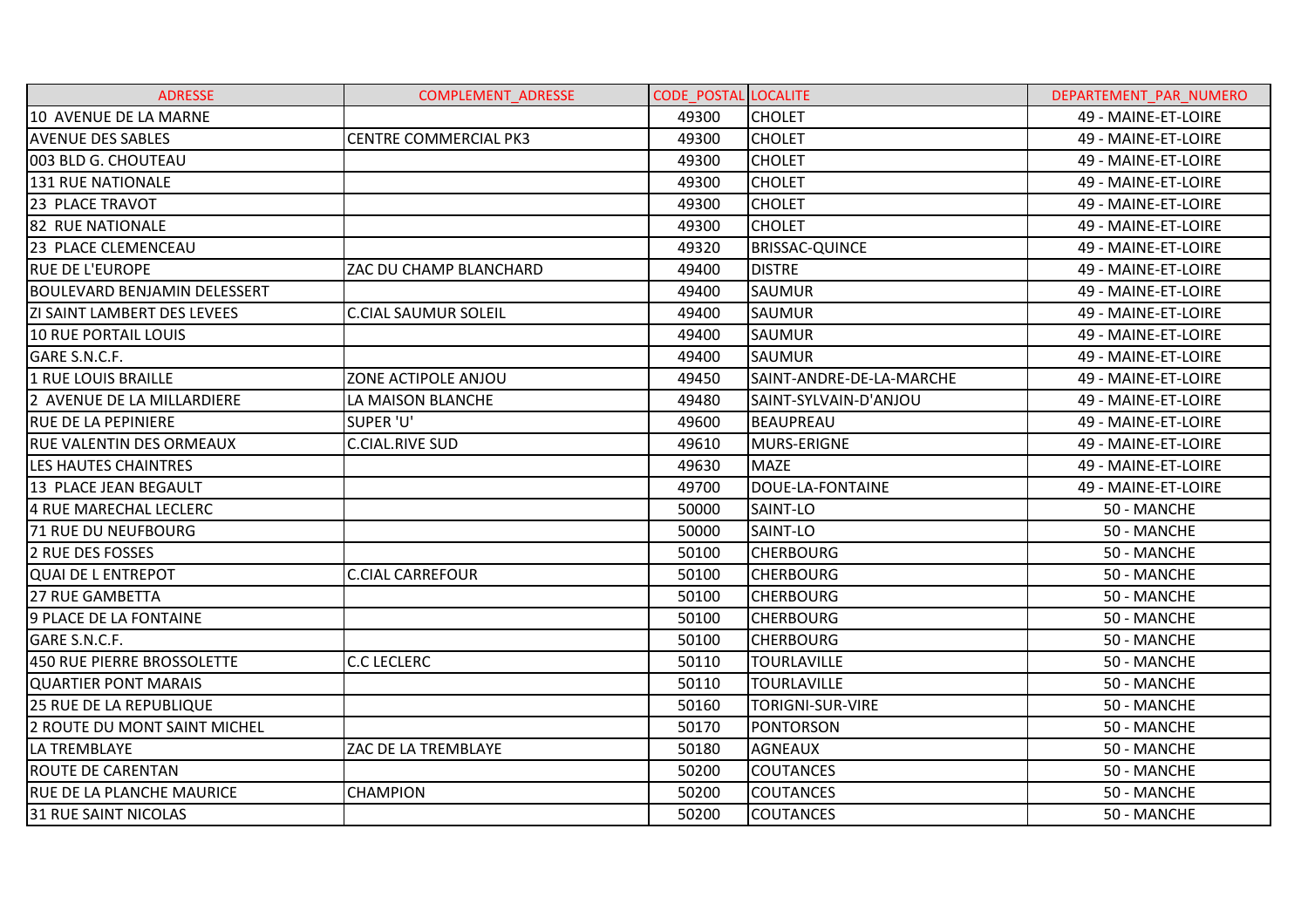| <b>ADRESSE</b>                       | <b>COMPLEMENT ADRESSE</b> | <b>CODE POSTAL LOCALITE</b> |                             | DEPARTEMENT PAR NUMERO |
|--------------------------------------|---------------------------|-----------------------------|-----------------------------|------------------------|
| <b>AVENUE DU PASSOUS</b>             | LE PASSOUS                | 50230                       | AGON-COUTAINVILLE           | 50 - MANCHE            |
| 13 RUE DE L AMIRAL TOURVILLE         |                           | 50230                       | AGON-COUTAINVILLE           | 50 - MANCHE            |
| 27 PLACE DU GENERAL DE GAULLE        |                           | 50250                       | HAYE-DU-PUITS               | 50 - MANCHE            |
| 14 RUE DE PARIS                      |                           | 50270                       | <b>BARNEVILLE-CARTERET</b>  | 50 - MANCHE            |
| 4 PLACE DU DOCTEUR AUVRET            |                           | 50270                       | <b>BARNEVILLE-CARTERET</b>  | 50 - MANCHE            |
| <b>RUE DE LA POSTE</b>               |                           | 50290                       | <b>BREHAL</b>               | 50 - MANCHE            |
| <b>AVENUE DU ROCHER</b>              |                           | 50300                       | SAINT-MARTIN-DES-CHAMPS     | 50 - MANCHE            |
| <b>7 PLACE LITTRE</b>                |                           | 50300                       | <b>AVRANCHES</b>            | 50 - MANCHE            |
| PLACE DE L HOTEL DE VILLE            |                           | 50370                       | <b>BRECEY</b>               | 50 - MANCHE            |
| 2 RUE DE LA PLAGE                    |                           | 50380                       | SAINT-PAIR-SUR-MER          | 50 - MANCHE            |
| <b>ROUTE DE VILLEDIEU</b>            |                           | 50400                       | <b>YQUELON</b>              | 50 - MANCHE            |
| <b>13 RUE COURAYE</b>                |                           | 50400                       | <b>GRANVILLE</b>            | 50 - MANCHE            |
| 11 RUE GEORGES CLEMENCEAU            |                           | 50400                       | <b>GRANVILLE</b>            | 50 - MANCHE            |
| <b>2 PLACE CAMBERNON</b>             |                           | 50400                       | <b>GRANVILLE</b>            | 50 - MANCHE            |
| 126 RUE DU DOCTEUR LETOURNEUR        |                           | 50400                       | <b>GRANVILLE</b>            | 50 - MANCHE            |
| <b>3 AVENUE DU GENERAL BRADLEY</b>   |                           | 50410                       | PERCY                       | 50 - MANCHE            |
| <b>CENTRE COMMERCIAL DU COTENTIN</b> |                           | 50470                       | <b>GLACERIE</b>             | 50 - MANCHE            |
| 21 RUE DE VERRUE                     |                           | 50550                       | SAINT-VAAST-LA-HOUGUE       | 50 - MANCHE            |
| 5A RUE DU CLOS                       |                           | 50590                       | MONTMARTIN-SUR-MER          | 50 - MANCHE            |
| <b>ROUTE DE PARIS</b>                |                           | 50600                       | SAINT-HILAIRE-DU-HARCOUET   | 50 - MANCHE            |
| 1 PLACE DES CHEVALIERS DE MALTE      |                           | 50800                       | <b>VILLEDIEU-LES-POELES</b> | 50 - MANCHE            |
| <b>CCAL CROIX DAMPIERRE</b>          |                           | 51000                       | <b>CHALONS-SUR-MARNE</b>    | 51 - MARNE             |
| 034 RUE D'ORFEUIL                    |                           | 51000                       | <b>CHALONS-SUR-MARNE</b>    | 51 - MARNE             |
| 3 PLACE ROYALE                       |                           | 51100                       |                             | 51 - MARNE             |
| 11 RUE DE L'ETAPE                    |                           | 51100                       | <b>REIMS</b>                | 51 - MARNE             |
| 50 AVENUE JEAN JAURES                |                           | 51100                       | <b>REIMS</b>                | 51 - MARNE             |
| 47 RUE GOSSET                        |                           | 51100                       | <b>REIMS</b>                | 51 - MARNE             |
| 22 RUE DE MARS                       |                           | 51100                       | <b>REIMS</b>                | 51 - MARNE             |
| <b>BOULEVARD LOUIS ROEDERER</b>      |                           | 51100                       | <b>REIMS</b>                | 51 - MARNE             |
| 42 AVENUE DE L'YSER                  |                           | 51100                       | <b>REIMS</b>                | 51 - MARNE             |
| 9 RUE PONSARDIN                      |                           | 51100                       | <b>REIMS</b>                | 51 - MARNE             |
| 37 RUE CERES                         |                           | 51100                       | <b>REIMS</b>                | 51 - MARNE             |
| 188 AVENUE D EPERNAY                 |                           | 51100                       | <b>REIMS</b>                | 51 - MARNE             |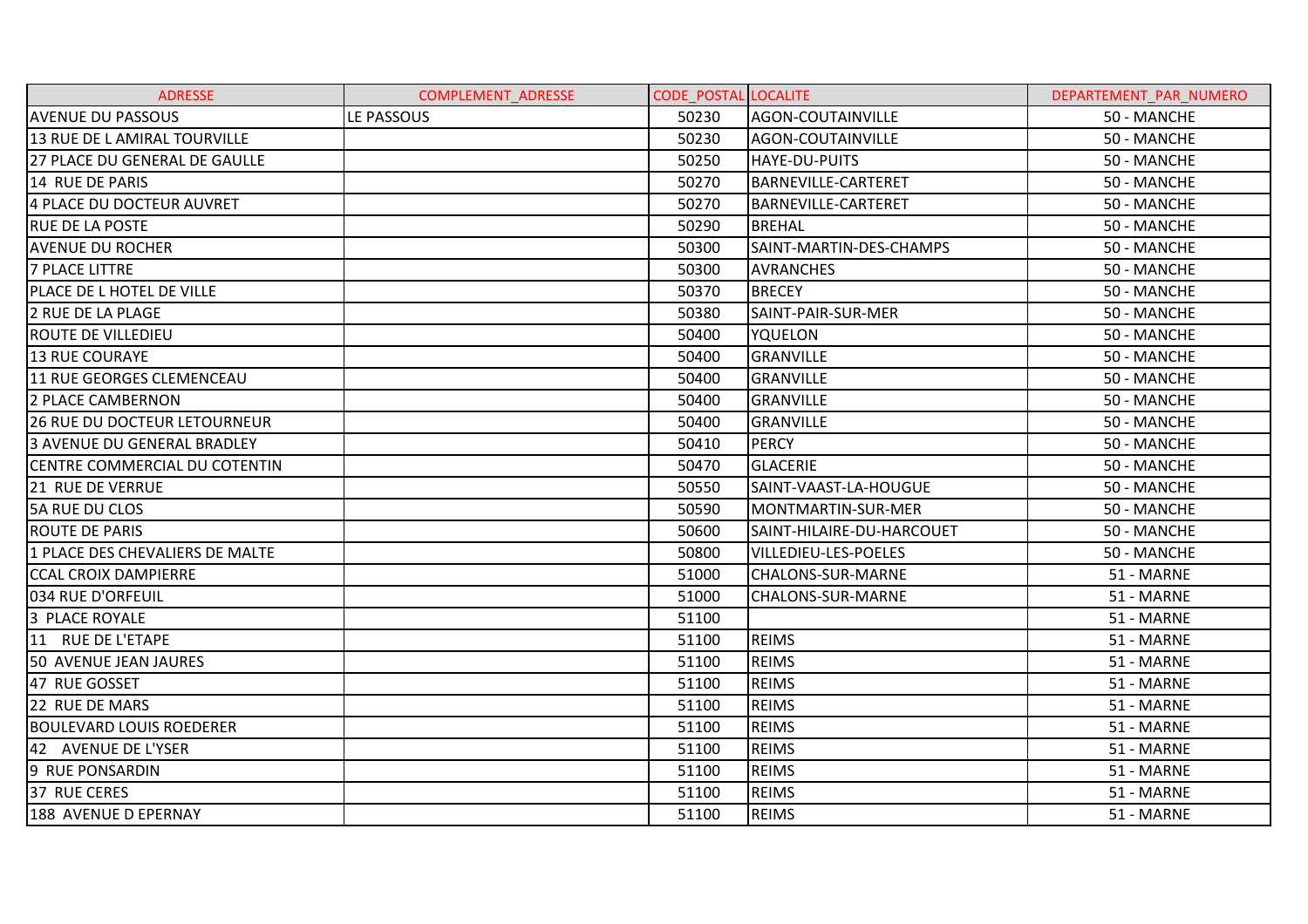| <b>ADRESSE</b>                      | <b>COMPLEMENT ADRESSE</b>       | <b>CODE POSTAL LOCALITE</b> |                        | DEPARTEMENT PAR NUMERO |
|-------------------------------------|---------------------------------|-----------------------------|------------------------|------------------------|
| 40 ESPLANADE FLECHAMBAULT           |                                 | 51100                       | <b>REIMS</b>           | 51 - MARNE             |
| 66 RUE DE VESLE                     |                                 | 51100                       | <b>REIMS</b>           | 51 - MARNE             |
| <b>38 PLACE DROUET D ERLON</b>      |                                 | 51100                       | <b>REIMS</b>           | 51 - MARNE             |
| 137 AVENUE JEAN JAURES              |                                 | 51100                       | <b>REIMS</b>           | 51 - MARNE             |
| <b>20 PLACE DE LA REPUBLIQUE</b>    |                                 | 51120                       | <b>SEZANNE</b>         | 51 - MARNE             |
| 127 ROUTE NATIONALE                 |                                 | 51140                       | JONCHERY-SUR-VESLE     | 51 - MARNE             |
| 1 PLACE DU COMMERCE                 |                                 | 51140                       | <b>MUIZON</b>          | 51 - MARNE             |
| 12 RUE DE TOURS SUR MARNE           |                                 | 51150                       | <b>BOUZY</b>           | 51 - MARNE             |
| 1 RUE D ARDRE                       |                                 | 51170                       | <b>FISMES</b>          | 51 - MARNE             |
| 13 QUAI DE MARNE                    |                                 | 51200                       | <b>EPERNAY</b>         | 51 - MARNE             |
| 1 PLACE DE LA REPUBLIQUE            |                                 | 51200                       | EPERNAY                | 51 - MARNE             |
| 011 RUE DU GENERAL LECLERC          |                                 | 51200                       | <b>EPERNAY</b>         | 51 - MARNE             |
| GARE S.N.C.F.                       |                                 | 51200                       | <b>EPERNAY</b>         | 51 - MARNE             |
| 3 RUE DOCTEUR PHILIPPE AMELIN       |                                 | 51210                       | <b>MONTMIRAIL</b>      | 51 - MARNE             |
| 57 RUE ARISTIDE BRIAND              |                                 | 51300                       | VITRY-LE-FRANCOIS      | 51 - MARNE             |
| <b>ROUTE DE LOUVOIS</b>             |                                 | 51350                       | <b>CORMONTREUIL</b>    | 51 - MARNE             |
| <b>RUE DE LA CROIX MAURENCIENNE</b> |                                 | 51370                       | SAINT-BRICE-COURCELLES | 51 - MARNE             |
| <b>RUE FREDERIC PASSY</b>           |                                 | 51430                       | <b>REIMS</b>           | 51 - MARNE             |
| 2 AVENUE GABRIEL PERI               |                                 | 51430                       | <b>TINQUEUX</b>        | 51 - MARNE             |
| <b>ROUTE DE SOISSONS</b>            | <b>C.CIAL CARREFOUR</b>         | 51430                       | <b>TINQUEUX</b>        | 51 - MARNE             |
| <b>ROUTE NATIONALE</b>              | <b>C.CIAL LECLERC</b>           | 51500                       | <b>CHAMPFLEURY</b>     | 51 - MARNE             |
| <b>ROUTE D EPERNAY</b>              | <b>C.CIAL LECLERC</b>           | 51510                       | <b>FAGNIERES</b>       | 51 - MARNE             |
| <b>RUE DE CUMIERES</b>              | <b>C.CIAL LECLERC</b>           | 51530                       | <b>DIZY</b>            | 51 - MARNE             |
| <b>FAUBOURG DU MOULIN NEUF</b>      |                                 | 52000                       | <b>CHAUMONT</b>        | 52 - HAUTE-MARNE       |
| 7 AVE DE LA REPUBLIQUE              | <b>HYPERMARCHE GEANT CASINO</b> | 52000                       | <b>CHAUMONT</b>        | 52 - HAUTE-MARNE       |
| 48/50 AVENUE DE LA REPUBLIQUE       | CENTRE COMMERCIAL INTERMARCHE   | 52000                       | <b>CHAUMONT</b>        | 52 - HAUTE-MARNE       |
| 65 RUE VICTOIRE DE LA MARNE         |                                 | 52000                       | CHAUMONT               | 52 - HAUTE-MARNE       |
| <b>GARE S.N.C.F</b>                 |                                 | 52000                       | <b>CHAUMONT</b>        | 52 - HAUTE-MARNE       |
| 1 RUE GAMBETTA                      |                                 | 52100                       | SAINT-DIZIER           | 52 - HAUTE-MARNE       |
| <b>ROUTE DE BAR LE DUC</b>          | <b>HYPERMARCHE CORA</b>         | 52100                       | BETTANCOURT-LA-FERREE  | 52 - HAUTE-MARNE       |
| 43 RUE EMILE GIROS                  |                                 | 52100                       | SAINT-DIZIER           | 52 - HAUTE-MARNE       |
| AIRE DE CHATEAUVILLAIN-A5           | <b>CAFE ROUTE</b>               | 52120                       | CHATEAUVILLAIN         | 52 - HAUTE-MARNE       |
| 13 RUE DE L AVENIR                  | PARC D'ACTIVITES AVENIR         | 52200                       | SAINTS-GEOSMES         | 52 - HAUTE-MARNE       |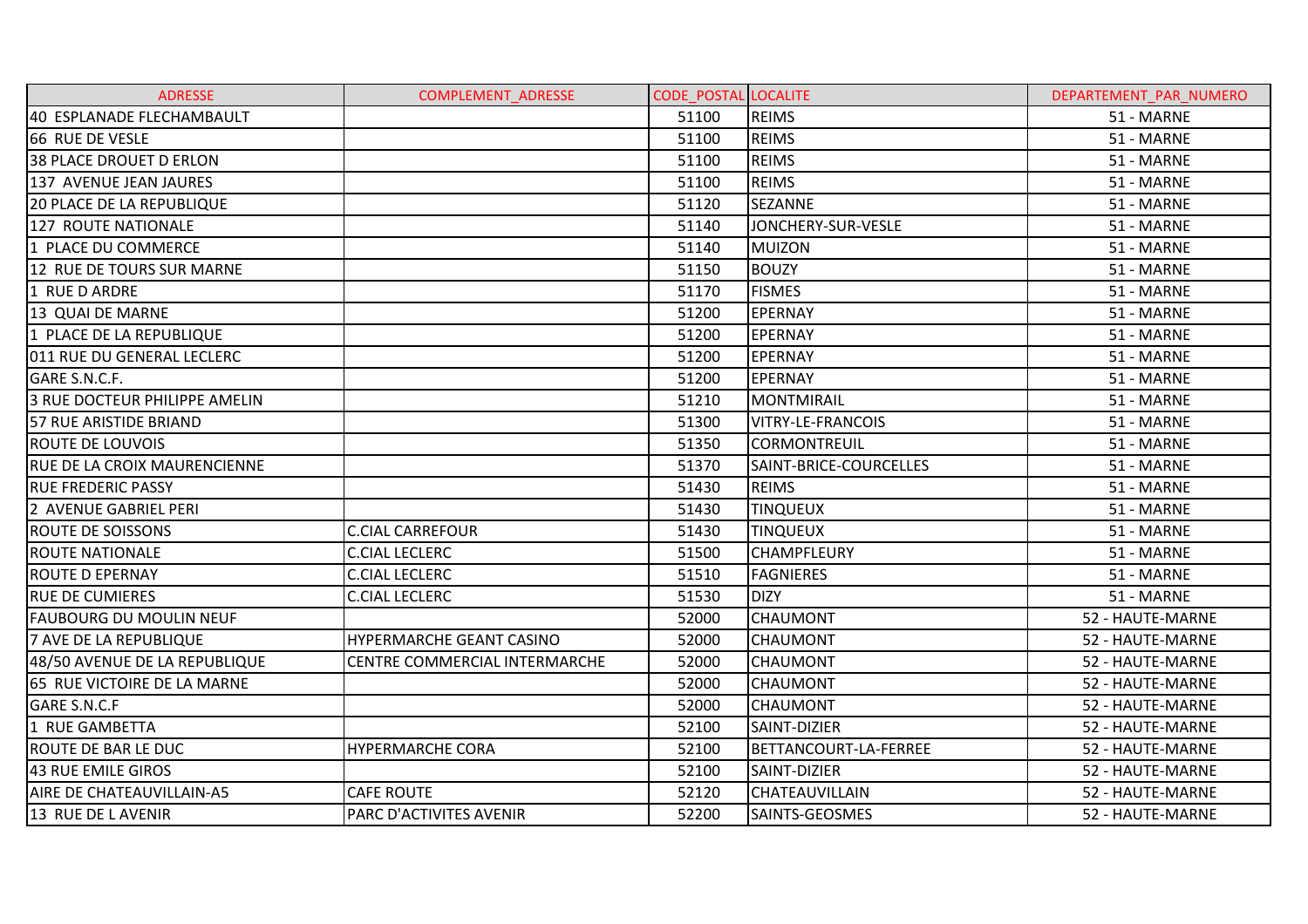| <b>ADRESSE</b>                        | COMPLEMENT_ADRESSE            | <b>CODE POSTAL LOCALITE</b> |                            | DEPARTEMENT PAR NUMERO  |
|---------------------------------------|-------------------------------|-----------------------------|----------------------------|-------------------------|
| 003 PLACE ZIEGLER                     |                               | 52200                       | <b>LANGRES</b>             | 52 - HAUTE-MARNE        |
| 28 GRANDE RUE                         |                               | 52400                       | <b>BOURBONNE-LES-BAINS</b> | 52 - HAUTE-MARNE        |
| <b>RUE DE VESOUL</b>                  |                               | 52500                       | <b>FAYL-LA-FORET</b>       | 52 - HAUTE-MARNE        |
| 46 AVENUE DE LATTRE DE TASSIGNY       |                               | 53000                       | LAVAL                      | 53 - MAYENNE            |
| 60 AV DE LA COMMUNAUTE EUROPEEN       | <b>C.CIAL LE PEGASE</b>       | 53000                       | LAVAL                      | 53 - MAYENNE            |
| 2 ALLEE DE CAMBRAI                    |                               | 53000                       | LAVAL                      | 53 - MAYENNE            |
| 69 AVENUE ROBERT BURON                |                               | 53000                       | LAVAL                      | 53 - MAYENNE            |
| 2 PLACE DE LA TREMOILLE               |                               | 53000                       | LAVAL                      | 53 - MAYENNE            |
| <b>GALERIE MARCHANDE C.H.U.</b>       | 33 RUE DU HAUT ROCHER         | 53015                       | <b>LAVAL</b>               | 53 - MAYENNE            |
| 550 BOULEVARD JEAN MONNET             | <b>HYPER U</b>                | 53100                       | <b>MAYENNE</b>             | 53 - MAYENNE            |
| 38 PLACE GEORGES CLEMENCEAU           |                               | 53100                       | <b>MAYENNE</b>             | 53 - MAYENNE            |
| <b>ZONE ARTISANALE LA FOUGETTERIE</b> |                               | 53200                       | <b>AZE</b>                 | 53 - MAYENNE            |
| 32 RUE DE NANTES                      |                               | 53230                       | COSSE-LE-VIVIEN            | 53 - MAYENNE            |
| <b>ROUTE DE LAVAL</b>                 | <b>C.CIAL LES SEMONDIERES</b> | 53500                       | <b>ERNEE</b>               | 53 - MAYENNE            |
| <b>RUE DE LAVAL</b>                   | <b>SUPER U</b>                | 53600                       | <b>EVRON</b>               | 53 - MAYENNE            |
| 62 BOULEVARD LOUIS ARMAND             |                               | 53940                       | SAINT-BERTHEVIN            | 53 - MAYENNE            |
| 1 PLACE DE L EGLISE                   |                               | 53960                       | <b>BONCHAMP-LES-LAVAL</b>  | 53 - MAYENNE            |
| 84 RUE JEANNE D ARC                   |                               | 54000                       | <b>NANCY</b>               | 54 - MEURTHE-ET-MOSELLE |
| 060 RUE DE LA COMMANDERIE             |                               | 54000                       | <b>NANCY</b>               | 54 - MEURTHE-ET-MOSELLE |
| 49 RUE DE LAXOU                       |                               | 54000                       | <b>NANCY</b>               | 54 - MEURTHE-ET-MOSELLE |
| 31 RUE RAYMOND POINCARE               |                               | 54000                       | <b>NANCY</b>               | 54 - MEURTHE-ET-MOSELLE |
| 19 RUE SAINT NICOLAS                  |                               | 54000                       | <b>NANCY</b>               | 54 - MEURTHE-ET-MOSELLE |
| 244 AVE DU GAL LECLREC                |                               | 54000                       | <b>NANCY</b>               | 54 - MEURTHE-ET-MOSELLE |
| 37 BOULEVARD D HAUSSONVILLE           |                               | 54000                       | <b>NANCY</b>               | 54 - MEURTHE-ET-MOSELLE |
| 46 AV DU MAL DE LATTRE DE TASSI       |                               | 54000                       | <b>NANCY</b>               | 54 - MEURTHE-ET-MOSELLE |
| <b>19 RUE DES PONTS</b>               |                               | 54000                       | <b>NANCY</b>               | 54 - MEURTHE-ET-MOSELLE |
| 111 GRAND'RUE                         |                               | 54000                       | <b>NANCY</b>               | 54 - MEURTHE-ET-MOSELLE |
| 1 RUE DE SERRE                        |                               | 54000                       | <b>NANCY</b>               | 54 - MEURTHE-ET-MOSELLE |
| 16 RUE HERE                           |                               | 54000                       | <b>NANCY</b>               | 54 - MEURTHE-ET-MOSELLE |
| 11 RUE SAINT DIZIER                   |                               | 54000                       | <b>NANCY</b>               | 54 - MEURTHE-ET-MOSELLE |
| <b>PLACE ANDRE MAGINOT</b>            |                               | 54000                       | <b>NANCY</b>               | 54 - MEURTHE-ET-MOSELLE |
| GARE S.N.C.F.                         |                               | 54000                       | <b>NANCY</b>               | 54 - MEURTHE-ET-MOSELLE |
| GARE S.N.C.F.                         |                               | 54000                       | <b>NANCY</b>               | 54 - MEURTHE-ET-MOSELLE |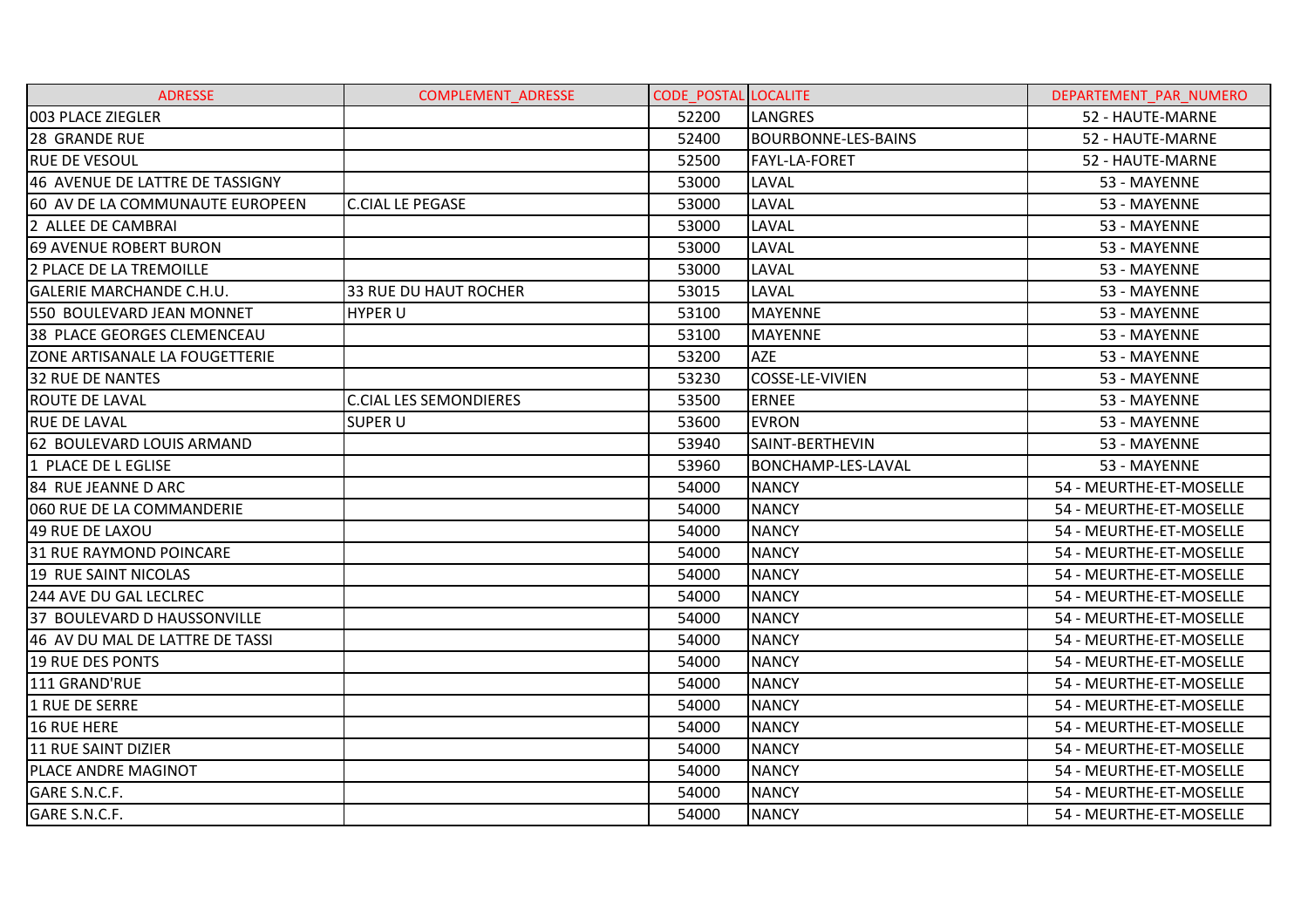| <b>ADRESSE</b>                    | <b>COMPLEMENT ADRESSE</b>               | <b>CODE POSTAL LOCALITE</b> |                        | DEPARTEMENT PAR NUMERO  |
|-----------------------------------|-----------------------------------------|-----------------------------|------------------------|-------------------------|
| <b>38 RUE ST DIZIER</b>           |                                         | 54000                       | <b>NANCY</b>           | 54 - MEURTHE-ET-MOSELLE |
| 005 ALLEE MORVAN                  |                                         | 54100                       | VANDOEUVRE-LES-NANCY   | 54 - MEURTHE-ET-MOSELLE |
| 104 AVE CARNOT                    |                                         | 54130                       | SAINT-MAX              | 54 - MEURTHE-ET-MOSELLE |
| 37 AVE DU GAL LECLERC             |                                         | 54130                       | SAINT-MAX              | 54 - MEURTHE-ET-MOSELLE |
| <b>ROUTE NATIONALE 57</b>         | <b>C.C CORA</b>                         | 54180                       | <b>HOUDEMONT</b>       | 54 - MEURTHE-ET-MOSELLE |
| 016 PCE JEANNE D'ARC              |                                         | 54190                       | <b>VILLERUPT</b>       | 54 - MEURTHE-ET-MOSELLE |
| 11 PLACE DES 3 EVECHES            |                                         | 54200                       | TOUL                   | 54 - MEURTHE-ET-MOSELLE |
| <b>AVENUE DE SAULXURES</b>        |                                         | 54270                       | <b>ESSEY-LES-NANCY</b> | 54 - MEURTHE-ET-MOSELLE |
| 40 AVE FOCH                       |                                         | 54270                       | <b>ESSEY-LES-NANCY</b> | 54 - MEURTHE-ET-MOSELLE |
| <b>CD N.31</b>                    |                                         | 54300                       | MONCEL-LES-LUNEVILLE   | 54 - MEURTHE-ET-MOSELLE |
| 005 RUE BANAUDON                  |                                         | 54300                       | <b>LUNEVILLE</b>       | 54 - MEURTHE-ET-MOSELLE |
| <b>AVENUE DE LA MEURTHE</b>       |                                         | 54320                       | <b>MAXEVILLE</b>       | 54 - MEURTHE-ET-MOSELLE |
| 29 ROUTE DE METZ                  |                                         | 54320                       | <b>MAXEVILLE</b>       | 54 - MEURTHE-ET-MOSELLE |
| <b>RUE DU FAISCEAU</b>            | <b>C.CIAL AUCHAN</b>                    | 54350                       | MONT-SAINT-MARTIN      | 54 - MEURTHE-ET-MOSELLE |
| 2 RUE DU BOIS                     | <b>C.CIAL LECLERC</b>                   | 54390                       | <b>FROUARD</b>         | 54 - MEURTHE-ET-MOSELLE |
| <b>13 RUE MARGAINE</b>            |                                         | 54400                       | <b>LONGWY</b>          | 54 - MEURTHE-ET-MOSELLE |
| <b>C.CIAL LECLERC</b>             | <b>2 RUE PALISSY</b>                    | 54500                       | VANDOEUVRE-LES-NANCY   | 54 - MEURTHE-ET-MOSELLE |
| <b>CENTRE HOSPITALIER BRABOIS</b> | <b>RUE MORVAN</b>                       | 54500                       | VANDOEUVRE-LES-NANCY   | 54 - MEURTHE-ET-MOSELLE |
| <b>AVENUE EUGENE POTTIER</b>      | <b>CC AUCHAN</b>                        | 54510                       | <b>TOMBLAINE</b>       | 54 - MEURTHE-ET-MOSELLE |
| 14 RUE ARISTIDE BRIANT            |                                         | 54520                       | LAXOU                  | 54 - MEURTHE-ET-MOSELLE |
| <b>RUE DE LA SAPINIERE</b>        | <b>C.CIAL LA SAPINIERE</b>              | 54520                       | LAXOU                  | 54 - MEURTHE-ET-MOSELLE |
| 049 AVE DE LA LIBERATION          |                                         | 54520                       | LAXOU                  | 54 - MEURTHE-ET-MOSELLE |
| <b>33 PLACE DUROC</b>             |                                         | 54700                       | PONT-A-MOUSSON         | 54 - MEURTHE-ET-MOSELLE |
| <b>AVENUE DE CHAUDEAU</b>         | <b>CENTRE COMMERCIAL</b>                | 54710                       | <b>LUDRES</b>          | 54 - MEURTHE-ET-MOSELLE |
| <b>RUE DE LONGWY</b>              |                                         | 54720                       | <b>LEXY</b>            | 54 - MEURTHE-ET-MOSELLE |
| 26 BD DE LA ROCHELLE              |                                         | 55000                       | <b>BAR-LE-DUC</b>      | 55 - MEUSE              |
| <b>AVENUE DE LA GRANDE TERRE</b>  | ZAC DE LA GRANDE TERRE                  | 55000                       | <b>BAR-LE-DUC</b>      | 55 - MEUSE              |
| <b>ROUTE NATIONALE 135</b>        | <b>C.CIAL AUCHAN</b>                    | 55000                       | <b>BAR-LE-DUC</b>      | 55 - MEUSE              |
| 1 RUE BAR LA VILLE                |                                         | 55000                       | <b>BAR-LE-DUC</b>      | 55 - MEUSE              |
| GARE S.N.C.F                      |                                         | 55000                       | <b>BAR-LE-DUC</b>      | 55 - MEUSE              |
| PLACE MAURICE GENEVOIX            | <b>C.CIAL LECLERC FORUM PRESSE LASE</b> | 55100                       | <b>VERDUN</b>          | 55 - MEUSE              |
| 7 PLACE CHEVERT                   |                                         | 55100                       | <b>VERDUN</b>          | 55 - MEUSE              |
| 3 RUE SAINT PIERRE                |                                         | 55100                       | <b>VERDUN</b>          | 55 - MEUSE              |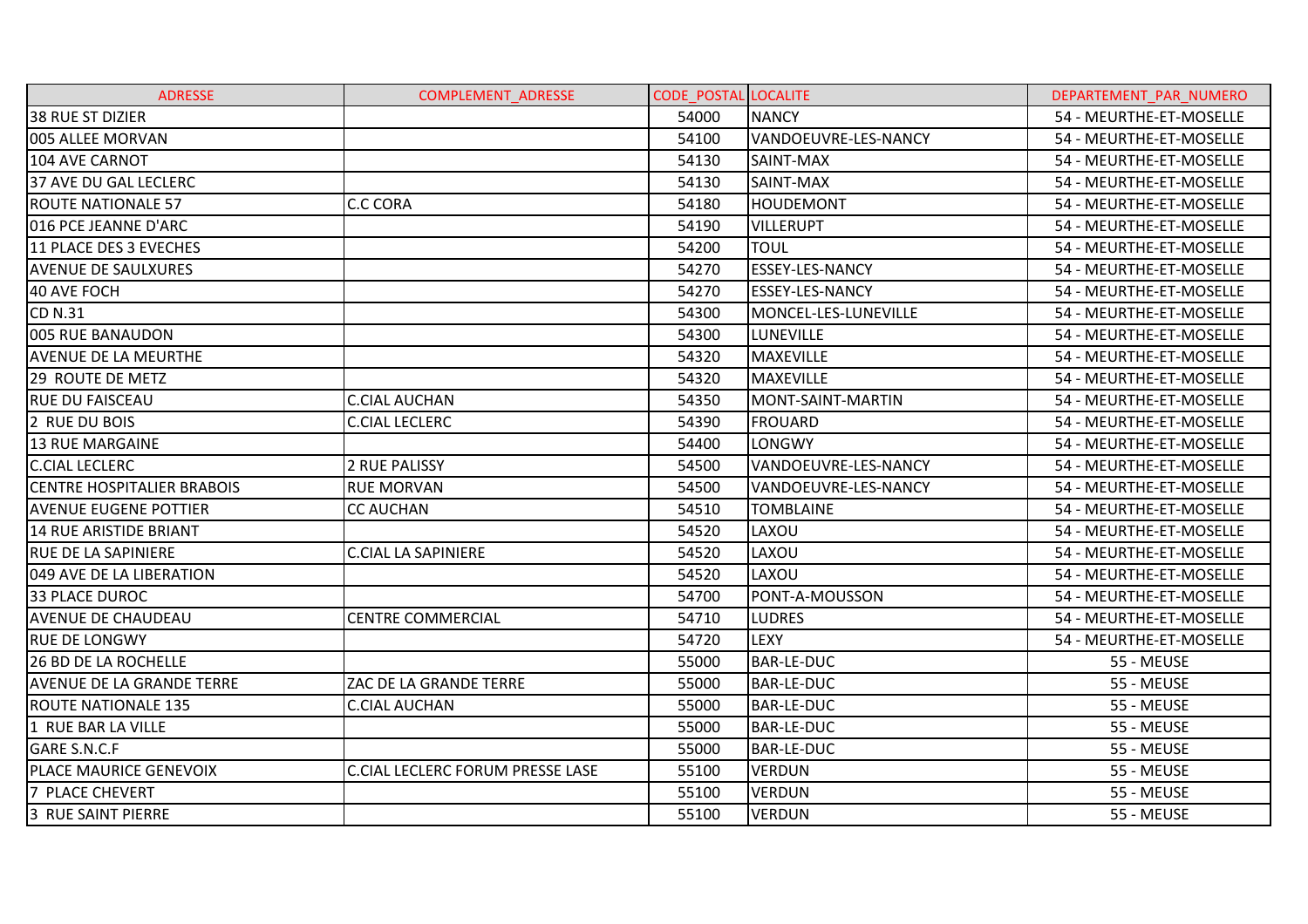| <b>ADRESSE</b>                          | COMPLEMENT_ADRESSE               | <b>CODE POSTAL LOCALITE</b> |                 | DEPARTEMENT_PAR_NUMERO |
|-----------------------------------------|----------------------------------|-----------------------------|-----------------|------------------------|
| <b>AVENUE RENE DE KERVILER</b>          | <b>TOHANNIC</b>                  | 56000                       | <b>VANNES</b>   | 56 - MORBIHAN          |
| 3 RUE JACQUES DE THEZAC                 |                                  | 56000                       | <b>VANNES</b>   | 56 - MORBIHAN          |
| 13 PLACE FARENHEIM - CLISCOUET          | <b>CENTRE CIAL DU GOLFE</b>      | 56000                       | <b>VANNES</b>   | 56 - MORBIHAN          |
| 10 AVENUE GEORGES POMPIDOU              |                                  | 56000                       | <b>VANNES</b>   | 56 - MORBIHAN          |
| <b>AVE DU GENERAL GUILLAUDOT</b>        |                                  | 56000                       | <b>VANNES</b>   | 56 - MORBIHAN          |
| <b>36 RUE DU MENE</b>                   |                                  | 56000                       | <b>VANNES</b>   | 56 - MORBIHAN          |
| 2 PLACE GAMBETTA                        |                                  | 56000                       | <b>VANNES</b>   | 56 - MORBIHAN          |
| <b>5 PLACE DES LICES</b>                |                                  | 56000                       | <b>VANNES</b>   | 56 - MORBIHAN          |
| 2 PLACE HENRI IV                        |                                  | 56000                       | <b>VANNES</b>   | 56 - MORBIHAN          |
| GARE S.N.C.F.                           |                                  | 56000                       | <b>VANNES</b>   | 56 - MORBIHAN          |
| LIEU DIT KERTHOMAS                      | ECHANGEUR DE KERTHOMAS CENTRE LE | 56000                       | <b>VANNES</b>   | 56 - MORBIHAN          |
| <b>GALERIE MARCHANDE LE FOURCHENE</b>   |                                  | 56000                       | <b>VANNES</b>   | 56 - MORBIHAN          |
| 1 RUE DU COLONEL MULLER                 |                                  | 56100                       | <b>LORIENT</b>  | 56 - MORBIHAN          |
| <b>RUE GENERAL DE LA BOLLARDIERE</b>    | INTERMARCHE                      | 56100                       | <b>LORIENT</b>  | 56 - MORBIHAN          |
| <b>RUE MONISTROL</b>                    | <b>GEANT CASINO</b>              | 56100                       | <b>LORIENT</b>  | 56 - MORBIHAN          |
| <b>RUE ALFRED DREYFUS</b>               | GAL.MARCHANDE INTERMARCHE        | 56100                       | <b>LORIENT</b>  | 56 - MORBIHAN          |
| 003 RUE DU TER                          |                                  | 56100                       | <b>LORIENT</b>  | 56 - MORBIHAN          |
| <b>75 RUE DE LARMOR</b>                 |                                  | 56100                       | <b>LORIENT</b>  | 56 - MORBIHAN          |
| <b>HALLES MERVILLE</b>                  | <b>25 AVENUE ANATOLE FRANCE</b>  | 56100                       | <b>LORIENT</b>  | 56 - MORBIHAN          |
| <b>BOULEVARD EUGENE COSMAO DUMANOIR</b> | L'ORIENTIS                       | 56100                       | <b>LORIENT</b>  | 56 - MORBIHAN          |
| 060 RUE DU PORT                         |                                  | 56100                       | <b>LORIENT</b>  | 56 - MORBIHAN          |
| 033 RUE PAUL BERT                       |                                  | 56100                       | <b>LORIENT</b>  | 56 - MORBIHAN          |
| 121 RUE DE BELGIQUE                     |                                  | 56100                       | <b>LORIENT</b>  | 56 - MORBIHAN          |
| GARE S.N.C.F.                           |                                  | 56100                       | <b>LORIENT</b>  | 56 - MORBIHAN          |
| <b>59 RUE SAINT JAMES</b>               |                                  | 56130                       | ROCHE-BERNARD   | 56 - MORBIHAN          |
| <b>24 RUE DE PORT MARIA</b>             |                                  | 56170                       | <b>QUIBERON</b> | 56 - MORBIHAN          |
| 42 RUE DE VERDUN                        |                                  | 56170                       | <b>QUIBERON</b> | 56 - MORBIHAN          |
| <b>ESPACE LITTORAL</b>                  |                                  | 56190                       | <b>MUZILLAC</b> | 56 - MORBIHAN          |
| <b>TOULAN</b>                           | ZAC DE TOULAN                    | 56190                       | <b>AMBON</b>    | 56 - MORBIHAN          |
| 24 PLACE DU REQUERIO                    |                                  | 56190                       | <b>AMBON</b>    | 56 - MORBIHAN          |
| 4 PLACE DE L HOTEL DE VILLE             |                                  | 56190                       | <b>MUZILLAC</b> | 56 - MORBIHAN          |
| LA CHAUSSEE                             |                                  | 56220                       | <b>MALANSAC</b> | 56 - MORBIHAN          |
| 4 PLACE DE LA LIBERATION                |                                  | 56230                       | QUESTEMBERT     | 56 - MORBIHAN          |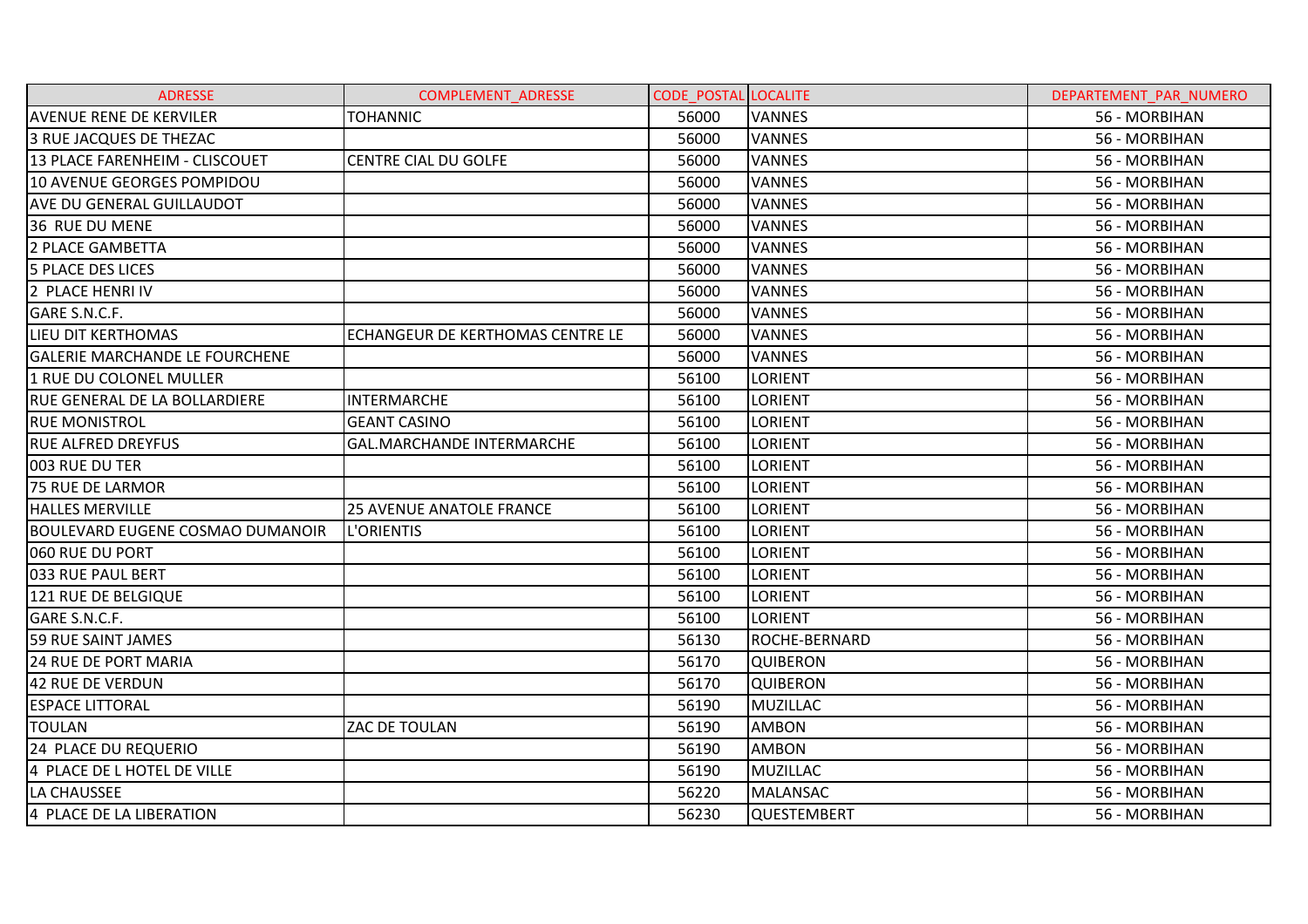| <b>ADRESSE</b>                   | COMPLEMENT_ADRESSE             | <b>CODE POSTAL LOCALITE</b> |                       | DEPARTEMENT PAR NUMERO |
|----------------------------------|--------------------------------|-----------------------------|-----------------------|------------------------|
| CENTRE COMMERCIAL DE QUELISOYE   | <b>1 RUE CHAPELLE ST YVES</b>  | 56260                       | LARMOR-PLAGE          | 56 - MORBIHAN          |
| 4 AVENUE DE LA PLAGE             |                                | 56260                       | LARMOR-PLAGE          | 56 - MORBIHAN          |
| 077 AVENUE JULES LE GUEN         |                                | 56260                       | LARMOR-PLAGE          | 56 - MORBIHAN          |
| 1 PLACE DE L EGLISE              |                                | 56270                       | <b>PLOEMEUR</b>       | 56 - MORBIHAN          |
| 4 PLACE GUSTAVE LE FLOCH         |                                | 56270                       | <b>PLOEMEUR</b>       | 56 - MORBIHAN          |
| 011 BOULEVARD DE L'OCEAN         |                                | 56270                       | <b>PLOEMEUR</b>       | 56 - MORBIHAN          |
| 35 RUE DU GENERAL QUINIVET       |                                | 56300                       | <b>PONTIVY</b>        | 56 - MORBIHAN          |
| <b>AVENUE DE LA LIBERATION</b>   | ROUTE DE NOYAL PONTIVY         | 56300                       | <b>PONTIVY</b>        | 56 - MORBIHAN          |
| 12 PLACE DU MARTRAY              |                                | 56300                       | <b>PONTIVY</b>        | 56 - MORBIHAN          |
| 1 RUE VICTOR ROBIC               |                                | 56320                       | <b>FAOUET</b>         | 56 - MORBIHAN          |
| 11 AVENUE DE L OCEAN             |                                | 56340                       | PLOUHARNEL            | 56 - MORBIHAN          |
| 9 AVENUE MILN                    |                                | 56340                       | <b>CARNAC</b>         | 56 - MORBIHAN          |
| 2 PLACE DE LA CHAPELLE           |                                | 56340                       | <b>CARNAC</b>         | 56 - MORBIHAN          |
| <b>RUE DU CHEMIN NEUF</b>        |                                | 56360                       | SAUZON                | 56 - MORBIHAN          |
| <b>RUE DE LA CITADELLE</b>       |                                | 56360                       | <b>PALAIS</b>         | 56 - MORBIHAN          |
| 61 RUE DU PERE JEAN MARIE COUDR  | RESIDENCE LES GRANDS CARDINAUX | 56370                       | SARZEAU               | 56 - MORBIHAN          |
| LIEU DIT KERBLANQUETTE           |                                | 56370                       | SARZEAU               | 56 - MORBIHAN          |
| 2 RUE DU FOUR                    | TABAC JEUX MAROQUINERIE        | 56380                       | <b>GUER</b>           | 56 - MORBIHAN          |
| CENTRE COMMERCIAL DE KERFONTAINE |                                | 56400                       | PLUNERET              | 56 - MORBIHAN          |
| <b>5 RUE ABRAHAM DUQUESNE</b>    |                                | 56400                       | <b>AURAY</b>          | 56 - MORBIHAN          |
| 36 AV DE L'OCEAN                 |                                | 56400                       | <b>AURAY</b>          | 56 - MORBIHAN          |
| 10 PLACE JOFFRE                  |                                | 56400                       | <b>AURAY</b>          | 56 - MORBIHAN          |
| 003 PCE RAOUL DAUTRY             |                                | 56400                       | <b>AURAY</b>          | 56 - MORBIHAN          |
| 5 PLACE DE LA REPUBLIQUE         |                                | 56400                       | <b>AURAY</b>          | 56 - MORBIHAN          |
| GARE S.N.C.F.                    |                                | 56400                       | <b>AURAY</b>          | 56 - MORBIHAN          |
| 17 RUE DES MENHIRS               |                                | 56410                       | <b>ERDEVEN</b>        | 56 - MORBIHAN          |
| <b>RUE NATIONALE</b>             | PARC PENHOUET                  | 56410                       | <b>ERDEVEN</b>        | 56 - MORBIHAN          |
| <b>ZAC DU LOBREONT</b>           |                                | 56450                       | <b>SURZUR</b>         | 56 - MORBIHAN          |
| 1 RUE DE LA CHAPELLE             |                                | 56450                       | <b>THEIX</b>          | 56 - MORBIHAN          |
| 11 RUE ABBE JOSEPH MARTIN        |                                | 56470                       | SAINT-PHILIBERT       | 56 - MORBIHAN          |
| 27 COURS DES QUAIS               |                                | 56470                       | TRINITE-SUR-MER       | 56 - MORBIHAN          |
| 15 RUE DU FIL                    |                                | 56500                       | <b>LOCMINE</b>        | 56 - MORBIHAN          |
| 67 RUE GENERAL DE GAULLE         |                                | 56510                       | SAINT-PIERRE-QUIBERON | 56 - MORBIHAN          |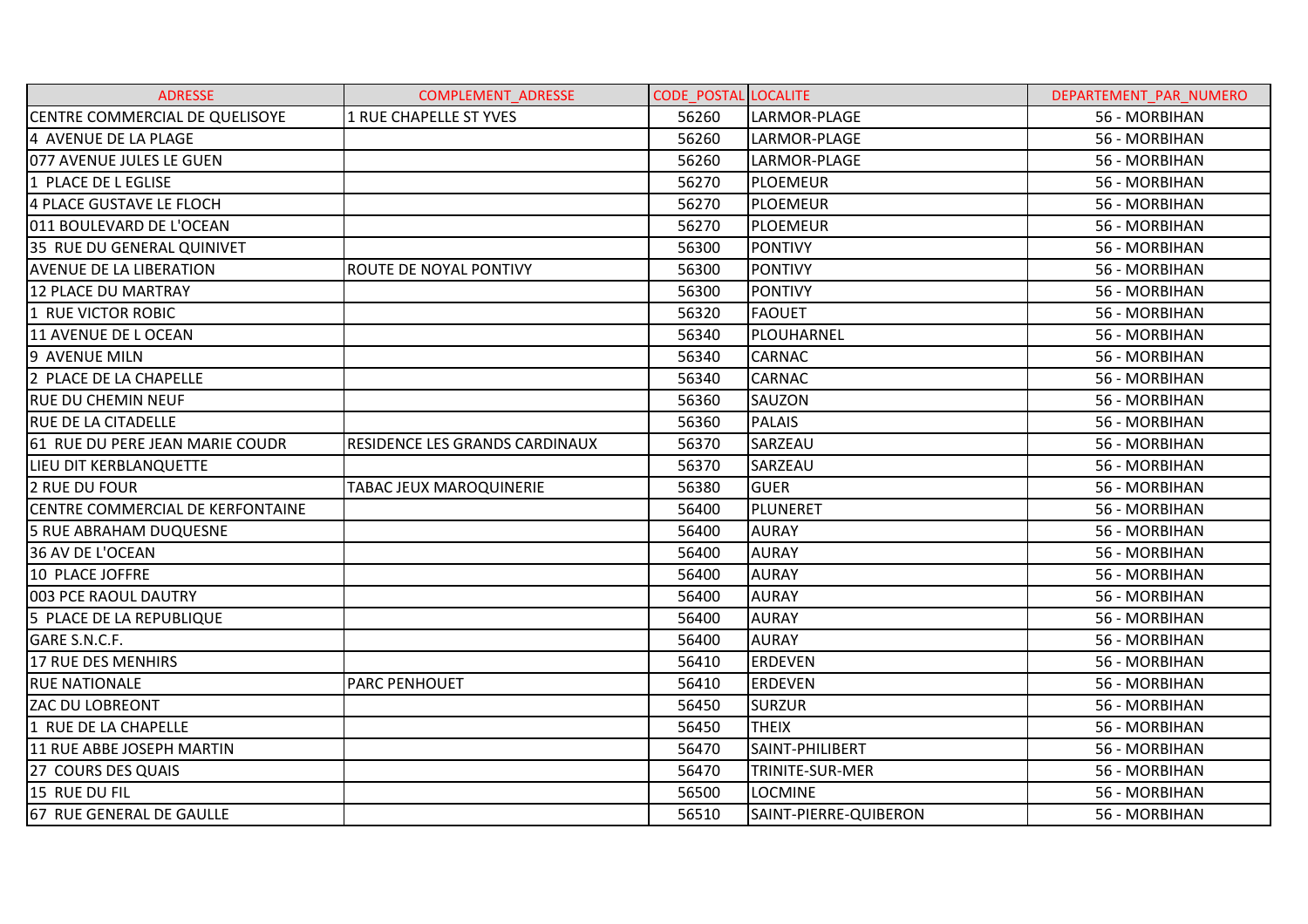| <b>ADRESSE</b>                    | <b>COMPLEMENT ADRESSE</b>               | <b>CODE POSTAL LOCALITE</b> |                       | DEPARTEMENT PAR NUMERO |
|-----------------------------------|-----------------------------------------|-----------------------------|-----------------------|------------------------|
| 4 PLACE POLIGNAC                  |                                         | 56520                       | <b>GUIDEL</b>         | 56 - MORBIHAN          |
| <b>RUE JOSEPH LENA</b>            |                                         | 56520                       | <b>GUIDEL</b>         | 56 - MORBIHAN          |
| <b>3 RUE DE LA GARE</b>           |                                         | 56530                       | <b>QUEVEN</b>         | 56 - MORBIHAN          |
| 17 RUE GENERAL DE GAULLE          |                                         | 56550                       | <b>BELZ</b>           | 56 - MORBIHAN          |
| <b>ROUTE DES PLAGES</b>           |                                         | 56590                       | <b>GROIX</b>          | 56 - MORBIHAN          |
| 9 RUE GENERAL DE GAULLE           |                                         | 56590                       | <b>GROIX</b>          | 56 - MORBIHAN          |
| <b>AVENUE AMBROISE CROIZAT</b>    | <b>CENTRE COMMERCIAL LES 2 RIVIERES</b> | 56600                       | <b>LANESTER</b>       | 56 - MORBIHAN          |
| 11 RUE FRANCOIS MAURIAC           |                                         | 56600                       | LANESTER              | 56 - MORBIHAN          |
| LIEU DIT LA BRECHE                | <b>C.CIAL LA BRECHE</b>                 | 56610                       | <b>ARRADON</b>        | 56 - MORBIHAN          |
| <b>ROUTE DE LORIENT</b>           |                                         | 56620                       | <b>PONT-SCORFF</b>    | 56 - MORBIHAN          |
| PORT DU CROUESTY                  | <b>QUARTIER DES HUNIERS</b>             | 56640                       | <b>ARZON</b>          | 56 - MORBIHAN          |
| 14 PLACE DU COMMERCE              | PORT NAVALO                             | 56640                       | <b>ARZON</b>          | 56 - MORBIHAN          |
| 18 PLACE DE L EGLISE              |                                         | 56640                       | <b>ARZON</b>          | 56 - MORBIHAN          |
| <b>ROUTE DE VILLEMARION</b>       | <b>LAN ER VELIN</b>                     | 56670                       | <b>RIANTEC</b>        | 56 - MORBIHAN          |
| <b>LA CROIZETIERE</b>             |                                         | 56670                       | <b>RIANTEC</b>        | 56 - MORBIHAN          |
| RUE DU 19 MARS 1962               |                                         | 56680                       | <b>PLOUHINEC</b>      | 56 - MORBIHAN          |
| 11 AV DU PDT FRANCOIS MITTERRAN   |                                         | 56700                       | <b>HENNEBONT</b>      | 56 - MORBIHAN          |
| <b>CENTRE COMMERCIAL LECLERC</b>  | <b>GARDELOUPE</b>                       | 56700                       | <b>HENNEBONT</b>      | 56 - MORBIHAN          |
| 12 RUE PUITS FERRE                |                                         | 56700                       | <b>HENNEBONT</b>      | 56 - MORBIHAN          |
| 3 RUE DES VENETES                 |                                         | 56730                       | SAINT-GILDAS-DE-RHUYS | 56 - MORBIHAN          |
| 15 PLACE LAMENNAIS                |                                         | 56800                       | PLOERMEL              | 56 - MORBIHAN          |
| <b>26 AVENUE GEORGES POMPIDOU</b> | ZA DE SAINT DENIS                       | 56800                       | PLOERMEL              | 56 - MORBIHAN          |
| <b>RUE DU LAC</b>                 | <b>C.CIAL LECLERC SOLASDIS</b>          | 56800                       | PLOERMEL              | 56 - MORBIHAN          |
| <b>ZAC DU POULFANC</b>            |                                         | 56860                       | <b>SENE</b>           | 56 - MORBIHAN          |
| 1 RUE DE LA FONTAINE              |                                         | 56860                       | <b>SENE</b>           | 56 - MORBIHAN          |
| <b>RUE DES FRERES LE GUENEDAL</b> |                                         | 56870                       | <b>BADEN</b>          | 56 - MORBIHAN          |
| 2 RUE DU PRESBYTERE               |                                         | 56870                       | <b>BADEN</b>          | 56 - MORBIHAN          |
| <b>20 PLACE DE L EGLISE</b>       |                                         | 56870                       | LARMOR-BADEN          | 56 - MORBIHAN          |
| PARC D ACTIVITES DES 2 MOULINS    |                                         | 56880                       | <b>PLOEREN</b>        | 56 - MORBIHAN          |
| <b>ROUTE DE PONTIVY</b>           |                                         | 56890                       | SAINT-AVE             | 56 - MORBIHAN          |
| ZONE COMMERCIALE LES ALIZES       |                                         | 56950                       | <b>CRACH</b>          | 56 - MORBIHAN          |
| 1 RUE DE LA FONTAINE              |                                         | 56950                       | <b>CRACH</b>          | 56 - MORBIHAN          |
| 45 AVENUE ANDRE MALRAUX           |                                         | 57000                       | <b>METZ</b>           | 57 - MOSELLE           |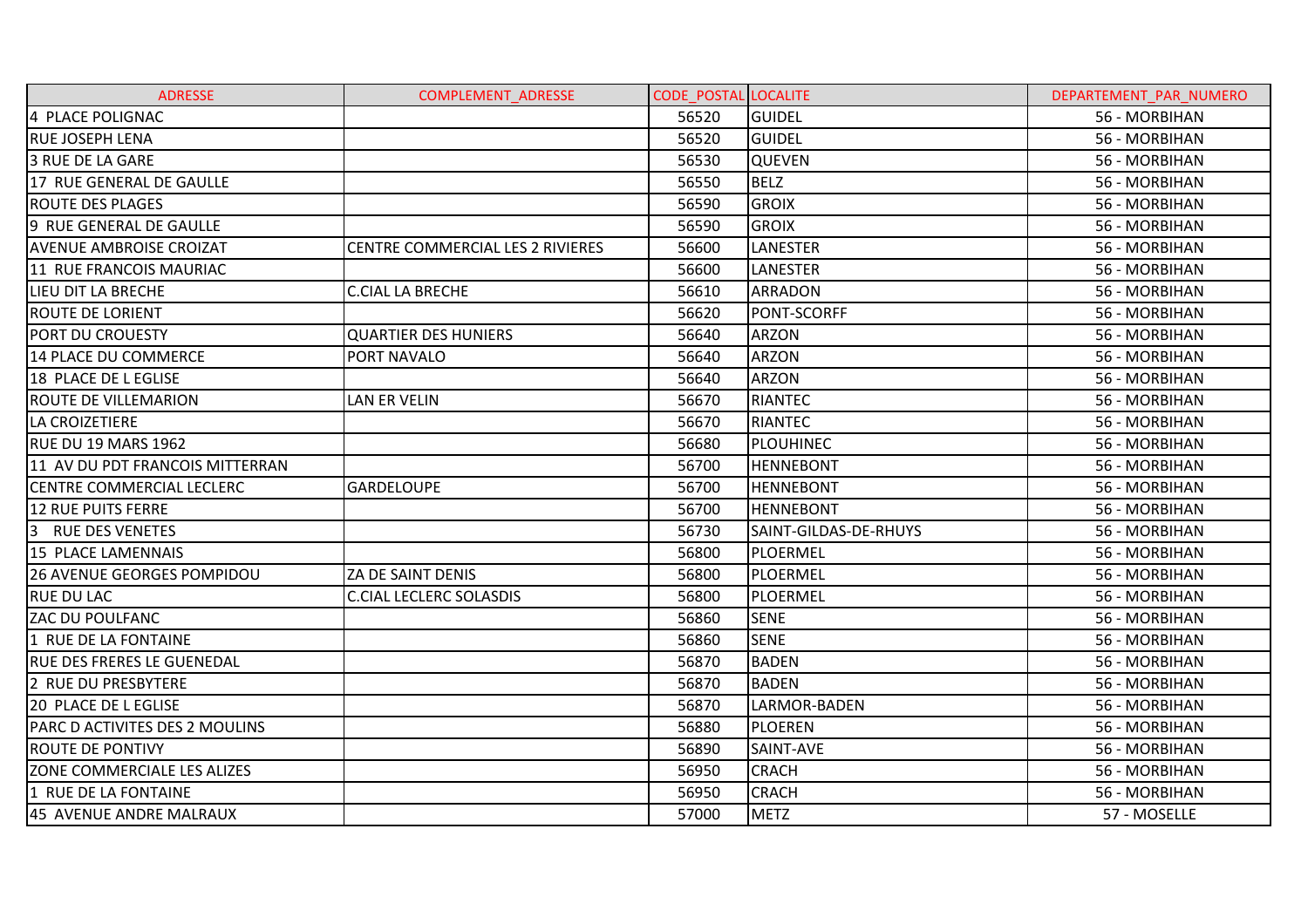| <b>ADRESSE</b>                    | <b>COMPLEMENT ADRESSE</b>        | <b>CODE POSTAL LOCALITE</b> |                         | DEPARTEMENT PAR NUMERO |
|-----------------------------------|----------------------------------|-----------------------------|-------------------------|------------------------|
| <b>36 RUE TETE D'OR</b>           |                                  | 57000                       | <b>METZ</b>             | 57 - MOSELLE           |
| 19-21 RUE DU CHANGE               |                                  | 57000                       | <b>METZ</b>             | 57 - MOSELLE           |
| <b>35 PCE DU QUARTEAU</b>         |                                  | 57000                       | <b>METZ</b>             | 57 - MOSELLE           |
| <b>63 BIS PCE ST LOUIS</b>        |                                  | 57000                       | <b>METZ</b>             | 57 - MOSELLE           |
| 1 BIS AVE DE LATTRE TASSIGNY      |                                  | 57000                       | <b>METZ</b>             | 57 - MOSELLE           |
| GARE S.N.C.F.                     |                                  | 57000                       | <b>METZ</b>             | 57 - MOSELLE           |
| 6 RUE DU PALAIS                   |                                  | 57000                       | <b>METZ</b>             | 57 - MOSELLE           |
| <b>66 ROUTE DE WOIPPY</b>         |                                  | 57050                       | <b>METZ</b>             | 57 - MOSELLE           |
| <b>36 ROUTE DE LORRY</b>          |                                  | 57050                       | <b>METZ</b>             | 57 - MOSELLE           |
| 118 ROUTE DE PLAPPEVILLE          |                                  | 57050                       | <b>BAN-SAINT-MARTIN</b> | 57 - MOSELLE           |
| 8 RUE LAURENT CHARLES MARECHAL    |                                  | 57070                       | <b>METZ</b>             | 57 - MOSELLE           |
| <b>RUE FRANCOIS SIMON</b>         | <b>C.CIAL LA TANNERIE</b>        | 57070                       | SAINT-JULIEN-LES-METZ   | 57 - MOSELLE           |
| 10 AVE DE PLANTIERES              |                                  | 57070                       | <b>METZ</b>             | 57 - MOSELLE           |
| <b>BOULEVARD SOLIDARITE</b>       | <b>C.CIAL CORA</b>               | 57070                       | <b>METZ</b>             | 57 - MOSELLE           |
| <b>RUE DU MAILLET</b>             | ZONE DU LINKLING GERIC           | 57100                       | <b>THIONVILLE</b>       | 57 - MOSELLE           |
| 15 ROUTE DES ROMAINS              |                                  | 57100                       | <b>THIONVILLE</b>       | 57 - MOSELLE           |
| 001 PCE AU BOIS                   |                                  | 57100                       | <b>THIONVILLE</b>       | 57 - MOSELLE           |
| <b>ROUTE D'ARLON</b>              |                                  | 57100                       | <b>THIONVILLE</b>       | 57 - MOSELLE           |
| 077 BOUCLE DE LA MILLIAIRE        |                                  | 57100                       | <b>THIONVILLE</b>       | 57 - MOSELLE           |
| PLACE DE LA GARE                  | <b>GARE SNCF</b>                 | 57100                       | <b>THIONVILLE</b>       | 57 - MOSELLE           |
| <b>3 RUE PASTEUR</b>              |                                  | 57130                       | ARS-SUR-MOSELLE         | 57 - MOSELLE           |
| <b>ZONE ARTISANALE</b>            |                                  | 57150                       | CREUTZWALD              | 57 - MOSELLE           |
| <b>ZAC LA BELLE FONTAINE</b>      | MAG PRESSE DU CENTRE CIAL LECLER | 57155                       | <b>MARLY</b>            | 57 - MOSELLE           |
| 13 ROUTE DE PARIS                 |                                  | 57160                       | <b>ROZERIEULLES</b>     | 57 - MOSELLE           |
| <b>ROUTE NATIONALE 57</b>         | <b>C.CIAL CORA</b>               | 57160                       | MOULINS-LES-METZ        | 57 - MOSELLE           |
| <b>RUE DE BITCHE</b>              |                                  | 57200                       | SARREGUEMINES           | 57 - MOSELLE           |
| <b>5 RUE DE L'EGLISE</b>          |                                  | 57200                       | <b>SARREGUEMINES</b>    | 57 - MOSELLE           |
| <b>RUE DE BRIEY</b>               | RN 43 - C.CIAL                   | 57255                       | SAINTE-MARIE-AUX-CHENES | 57 - MOSELLE           |
| 1 ROUTE DE MAIZIERES              | A31 SORTIE MAIZIERES LES METZ    | 57280                       | <b>HAUCONCOURT</b>      | 57 - MOSELLE           |
| <b>VOIE ROMAINE</b>               |                                  | 57280                       | <b>SEMECOURT</b>        | 57 - MOSELLE           |
| <b>AVENUE FRANCOIS MITTERRAND</b> | <b>C.CIAL LECLERC</b>            | 57290                       | <b>FAMECK</b>           | 57 - MOSELLE           |
| 67 RUE DE LA GARE                 |                                  | 57300                       | <b>HAGONDANGE</b>       | 57 - MOSELLE           |
| 49 RUE DE LA REPUBLIQUE           |                                  | 57320                       | <b>BOUZONVILLE</b>      | 57 - MOSELLE           |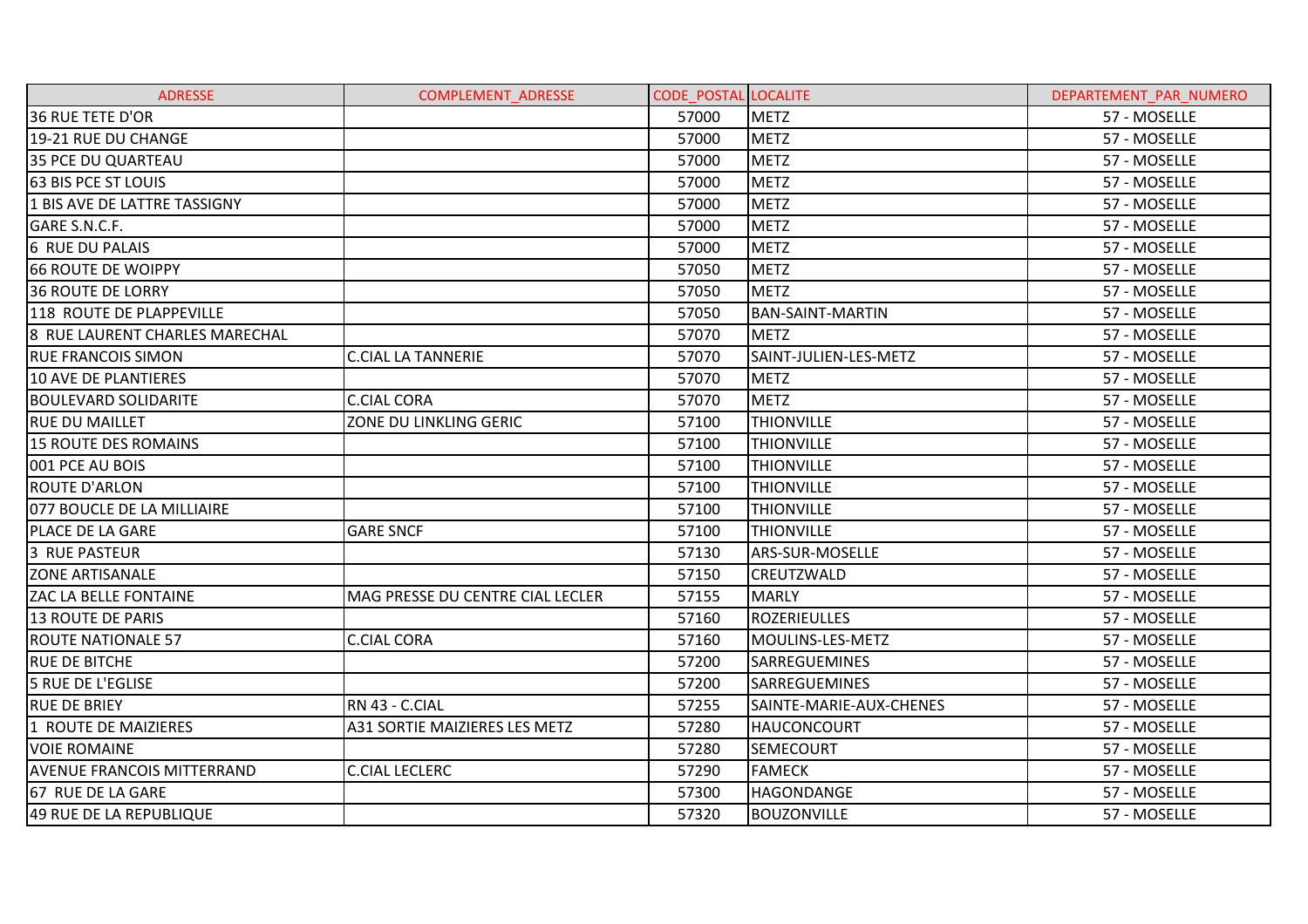| <b>ADRESSE</b>                     | COMPLEMENT_ADRESSE             | <b>CODE POSTAL LOCALITE</b> |                          | DEPARTEMENT PAR NUMERO |
|------------------------------------|--------------------------------|-----------------------------|--------------------------|------------------------|
| 11 RUE DE LA REPUBLIQUE            |                                | 57320                       | <b>BOUZONVILLE</b>       | 57 - MOSELLE           |
| 007 RUE DU GAL PATTON              |                                | 57330                       | <b>HETTANGE-GRANDE</b>   | 57 - MOSELLE           |
| 3 & 5 RUE MAL FOCH                 |                                | 57390                       | AUDUN-LE-TICHE           | 57 - MOSELLE           |
| 19 RUE DE LUNEVILLE                | <b>CENTRE E LECLERC</b>        | 57400                       | <b>SARREBOURG</b>        | 57 - MOSELLE           |
| <b>ROUTE DE PHALSBOURG</b>         | <b>CORA</b>                    | 57400                       | <b>SARREBOURG</b>        | 57 - MOSELLE           |
| 49 GRAND'RUE                       |                                | 57400                       | <b>SARREBOURG</b>        | 57 - MOSELLE           |
| GARE S.N.C.F.                      |                                | 57400                       | <b>SARREBOURG</b>        | 57 - MOSELLE           |
| <b>GARE LORRAINE TGV</b>           |                                | 57420                       | <b>LOUVIGNY</b>          | 57 - MOSELLE           |
| <b>ROUTE DE SARREGUEMINES</b>      |                                | 57430                       | SARRALBE                 | 57 - MOSELLE           |
| <b>IMEGA ZONE PARC D ACTIVITES</b> | <b>CENTRE COMMERCIAL B'EST</b> | 57450                       | FAREBERSVILLER           | 57 - MOSELLE           |
| 23 RUE DU MARECHAL FOCH            |                                | 57490                       | <b>HOPITAL</b>           | 57 - MOSELLE           |
| 44 RUE POINCARE                    |                                | 57500                       | SAINT-AVOLD              | 57 - MOSELLE           |
| <b>18 RUE HIRSCHAUER</b>           |                                | 57500                       | SAINT-AVOLD              | 57 - MOSELLE           |
| <b>ZONE COMMERCIALE GUNGLING</b>   | <b>RECORD</b>                  | 57520                       | <b>GROSBLIEDERSTROFF</b> | 57 - MOSELLE           |
| <b>RUE DE SARREGUEMINES</b>        |                                | 57600                       | <b>OETING</b>            | 57 - MOSELLE           |
| <b>AVENUE DE L EUROPE</b>          |                                | 57600                       | <b>FORBACH</b>           | 57 - MOSELLE           |
| <b>32 RUE ST FRANCOIS</b>          |                                | 57600                       | STIRING-WENDEL           | 57 - MOSELLE           |
| GARE S.N.C.F.                      |                                | 57600                       | <b>FORBACH</b>           | 57 - MOSELLE           |
| 4 RUE GENERAL DE GAULLE            |                                | 57700                       | <b>HAYANGE</b>           | 57 - MOSELLE           |
| ZONE COMMERCIALE DU HECKENWALD     | RD 603                         | 57740                       | SAINT-AVOLD              | 57 - MOSELLE           |
| <b>ZONE ARTISANALE</b>             | <b>C.CIAL LECLERC</b>          | 57800                       | BETTING-LES-SAINT-AVOLD  | 57 - MOSELLE           |
| 1 RUE DE NOMENY                    |                                | 57950                       | MONTIGNY-LES-METZ        | 57 - MOSELLE           |
| 13 RUE DE PONT A MOUSSON           |                                | 57950                       | MONTIGNY-LES-METZ        | 57 - MOSELLE           |
| 11 RUE GAL FRANIATTE               |                                | 57950                       | MONTIGNY-LES-METZ        | 57 - MOSELLE           |
| 56 RUE DU GENERAL FRANIATTE        |                                | 57950                       | MONTIGNY-LES-METZ        | 57 - MOSELLE           |
| 241 RUE DE PONT A MOUSSON          |                                | 57950                       | MONTIGNY-LES-METZ        | 57 - MOSELLE           |
| 19 PLACE JOSEPH SCHAFF             |                                | 57950                       | MONTIGNY-LES-METZ        | 57 - MOSELLE           |
| <b>ZAC UNICOM</b>                  |                                | 57970                       | <b>BASSE-HAM</b>         | 57 - MOSELLE           |
| 28 AVENUE DU GENERAL DE GAULLE     |                                | 58000                       | <b>NEVERS</b>            | 58 - NIEVRE            |
| 019 AVE COLBERT                    |                                | 58000                       | <b>NEVERS</b>            | 58 - NIEVRE            |
| 5 PLACE MAURICE RAVEL              |                                | 58000                       | <b>NEVERS</b>            | 58 - NIEVRE            |
| 3 BOULEVARD DE LA REPUBLIQUE       |                                | 58120                       | CHATEAU-CHINON(VILLE)    | 58 - NIEVRE            |
| <b>13 PCE FRANCOIS MITTERRAND</b>  |                                | 58140                       | <b>LORMES</b>            | 58 - NIEVRE            |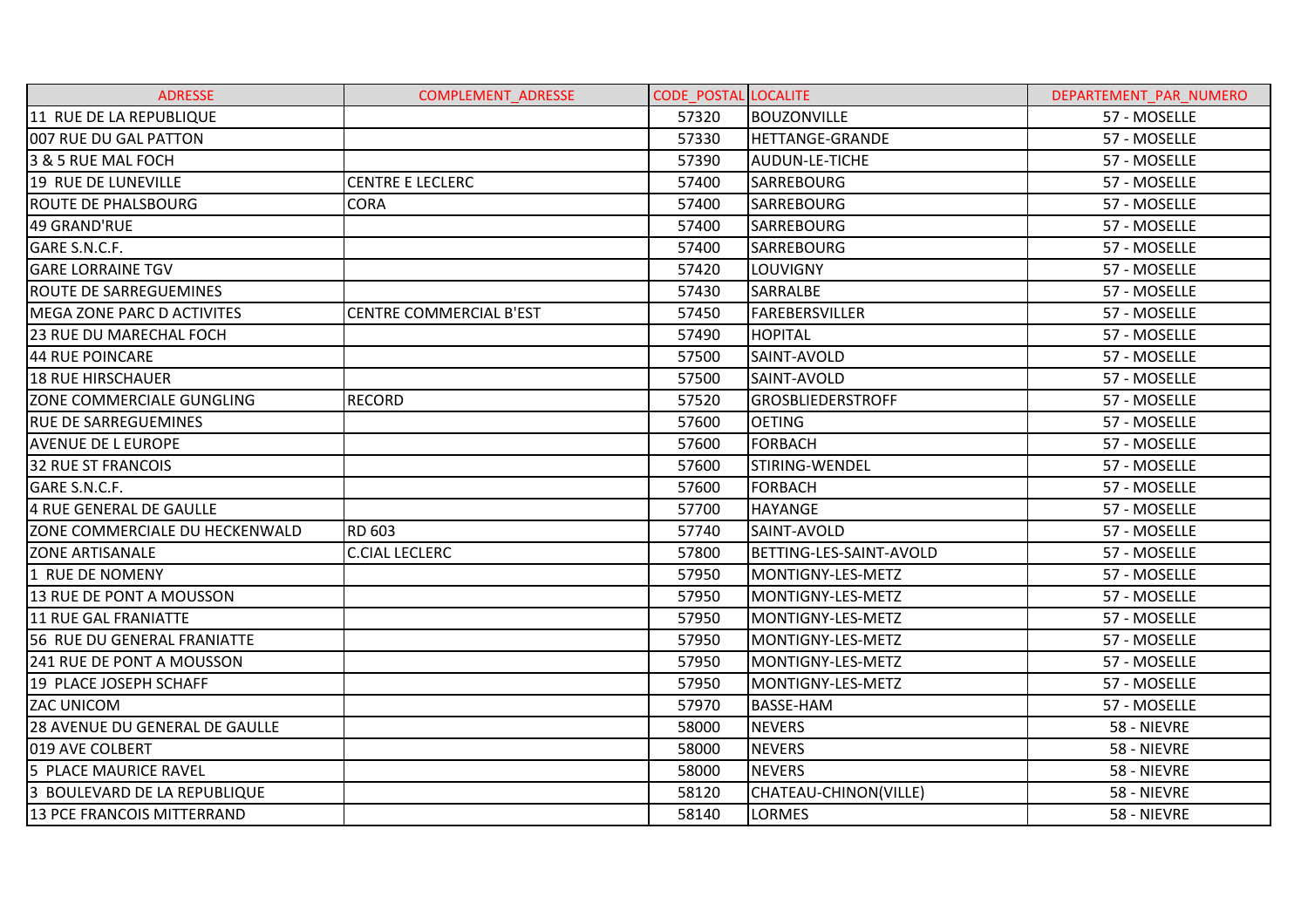| <b>ADRESSE</b>                      | <b>COMPLEMENT ADRESSE</b> | <b>CODE POSTAL LOCALITE</b> |                        | DEPARTEMENT PAR NUMERO |
|-------------------------------------|---------------------------|-----------------------------|------------------------|------------------------|
| 10 RUE DE LA REPUBLIQUE             |                           | 58170                       | LUZY                   | 58 - NIEVRE            |
| <b>CENTRE COMMERCIAL CARREFOUR</b>  | ROUTE DE FOURCHAMBAULT    | 58180                       | <b>MARZY</b>           | 58 - NIEVRE            |
| <b>21 GRANDE RUE</b>                |                           | 58190                       | <b>TANNAY</b>          | 58 - NIEVRE            |
| <b>ALLEE DES GRANDS CHAMPS</b>      |                           | 58200                       | COSNE-COURS-SUR-LOIRE  | 58 - NIEVRE            |
| 19 BOULEVARD DE LA REPUBLIQUE       |                           | 58200                       | COSNE-COURS-SUR-LOIRE  | 58 - NIEVRE            |
| ROUTE DE CHAMPVERT                  |                           | 58300                       | <b>DECIZE</b>          | 58 - NIEVRE            |
| 47 GRANDE RUE                       |                           | 58310                       | SAINT-AMAND-EN-PUISAYE | 58 - NIEVRE            |
| 136 AVENUE DU MARECHAL LECLERC      |                           | 58400                       | CHARITE-SUR-LOIRE      | 58 - NIEVRE            |
| <b>ALLEE LOUIS BLERIOT</b>          | ΖI                        | 58500                       | <b>CLAMECY</b>         | 58 - NIEVRE            |
| 5 AVENUE DU CHAMP DE FOIRE          |                           | 58800                       | <b>CORBIGNY</b>        | 58 - NIEVRE            |
| <b>RUE MICHEL POLONOVSKI</b>        | HOPITAL CLAUDE HURIEZ     | 59000                       | <b>LILLE</b>           | 59 - NORD              |
| <b>AVENUE OSCAR LAMBRET</b>         | HOPITAL JEANNE DE FLANDRE | 59000                       | <b>LILLE</b>           | 59 - NORD              |
| <b>20 RUE SAINT NICOLAS</b>         |                           | 59000                       | <b>LILLE</b>           | 59 - NORD              |
| <b>281 RUE GAMBETTA</b>             |                           | 59000                       | <b>LILLE</b>           | <b>59 - NORD</b>       |
| 164 RUE LEON GAMBETTA               |                           | 59000                       | LILLE                  | 59 - NORD              |
| <b>GARE SNCF LILLE EUROPE TGV 2</b> |                           | 59000                       | <b>LILLE</b>           | 59 - NORD              |
| 41 BOULEVARD DE LA MOSELLE          |                           | 59000                       | <b>LILLE</b>           | 59 - NORD              |
| <b>BOULEVARD DE BELFORT</b>         |                           | 59000                       | LILLE                  | <b>59 - NORD</b>       |
| 155 RUE DU FAUBOURG DE ROUBAIX      |                           | 59000                       | <b>LILLE</b>           | 59 - NORD              |
| <b>SNCF PLACE DES BUISSES</b>       |                           | 59000                       | <b>LILLE</b>           | <b>59 - NORD</b>       |
| <b>GARE SNCF LILLE FLANDRES</b>     |                           | 59000                       | <b>LILLE</b>           | 59 - NORD              |
| 15 PLACE CHARLES DE GAULLE          |                           | 59000                       | <b>LILLE</b>           | 59 - NORD              |
| 4 PLACE DE BETHUNE                  |                           | 59000                       | LILLE                  | 59 - NORD              |
| 331 RUE LEON GAMBETTA               |                           | 59000                       | <b>LILLE</b>           | <b>59 - NORD</b>       |
| 51 RUE DE LA MONNAIE                |                           | 59000                       | <b>LILLE</b>           | 59 - NORD              |
| 25 GRANDE RUE                       |                           | 59100                       | <b>ROUBAIX</b>         | <b>59 - NORD</b>       |
| 118 BOULEVARD DU GENERAL DE GAU     |                           | 59100                       | <b>ROUBAIX</b>         | 59 - NORD              |
| <b>RUE DU PRE CATELAN</b>           |                           | 59110                       | <b>MADELEINE</b>       | <b>59 - NORD</b>       |
| 269 AVE DE LA REPUBLIQUE            |                           | 59110                       | <b>MADELEINE</b>       | <b>59 - NORD</b>       |
| 70 PLACE DU GENERAL THOLOZE         |                           | 59111                       | <b>BOUCHAIN</b>        | <b>59 - NORD</b>       |
| <b>AVENUE DE L EPINETTE</b>         |                           | 59113                       | <b>SECLIN</b>          | 59 - NORD              |
| <b>AVENUE DE L EUROPE</b>           |                           | 59115                       | <b>LEERS</b>           | 59 - NORD              |
| <b>RUE DE QUESNOY</b>               |                           | 59118                       | <b>WAMBRECHIES</b>     | <b>59 - NORD</b>       |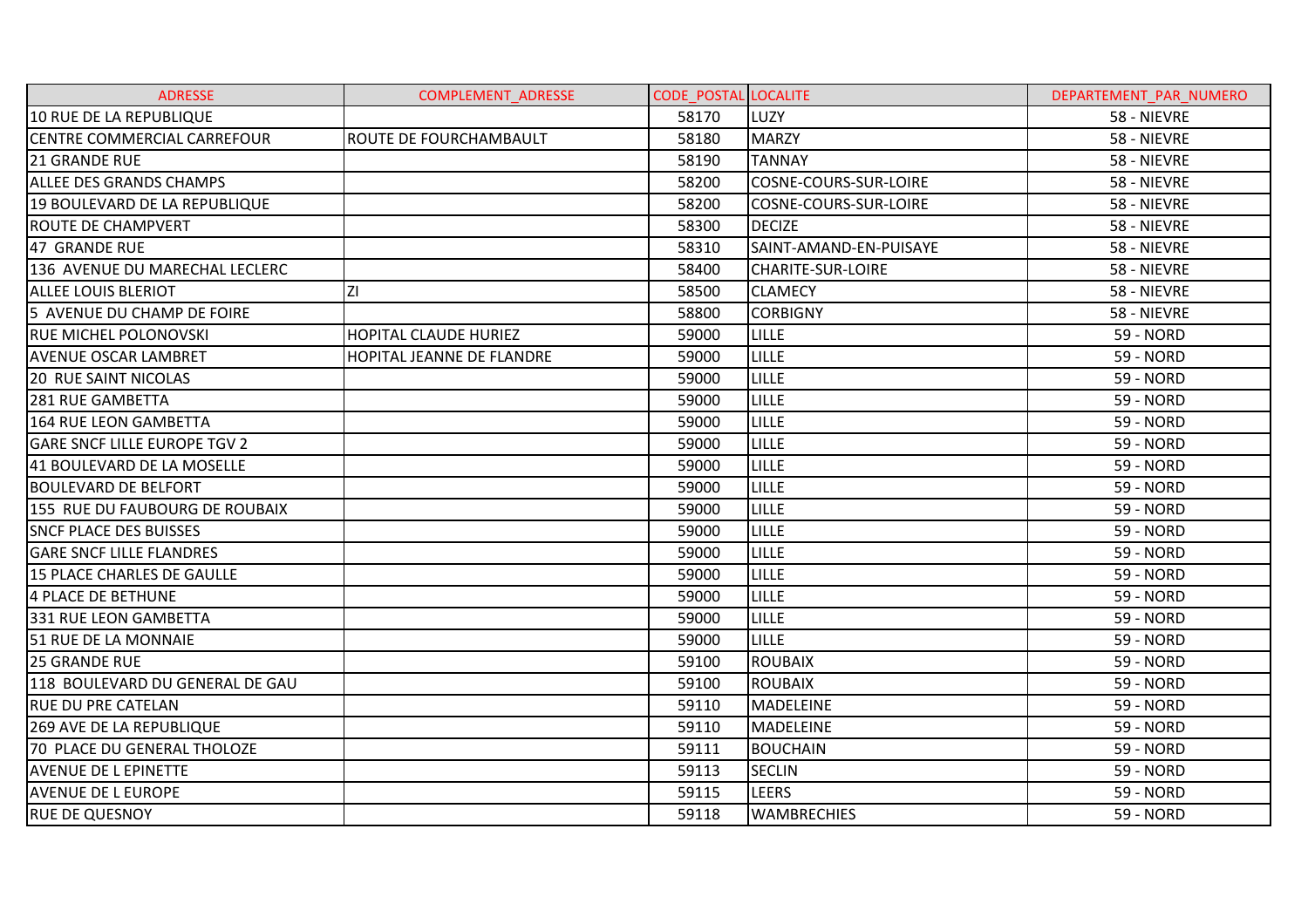| <b>ADRESSE</b>                    | <b>COMPLEMENT ADRESSE</b>        | <b>CODE POSTAL LOCALITE</b> |                         | DEPARTEMENT PAR NUMERO |
|-----------------------------------|----------------------------------|-----------------------------|-------------------------|------------------------|
| 2 PLACE DE LA VICTOIRE            |                                  | 59126                       | <b>LINSELLES</b>        | 59 - NORD              |
| 9 RUE GUSTAVE EIFFEL              | <b>INTERMARCHE</b>               | 59130                       | LAMBERSART              | <b>59 - NORD</b>       |
| 276 RUE DE LILLE                  |                                  | 59130                       | LAMBERSART              | 59 - NORD              |
| 9 PLACE DE LA REPUBLIQUE          |                                  | 59140                       | <b>DUNKERQUE</b>        | 59 - NORD              |
| <b>11 PCE JEAN BART</b>           |                                  | 59140                       | <b>DUNKERQUE</b>        | 59 - NORD              |
| 45 BOULEVARD SAINTE BARBE         |                                  | 59140                       | <b>DUNKERQUE</b>        | 59 - NORD              |
| <b>GALERIE CENTRE COMMERCIAL</b>  | <b>AUCHAN (MDP)</b>              | 59155                       | <b>FACHES-THUMESNIL</b> | 59 - NORD              |
| <b>RUE DU GRAND BUT</b>           |                                  | 59160                       | <b>LILLE</b>            | 59 - NORD              |
| 130 RUE DU GRAND BUT              | GAL MARCHANDE C.CIAL CARREFOUR L | 59160                       | <b>LOMME</b>            | 59 - NORD              |
| 66 AVENUE DE LA REPUBLIQUE        | LOMME                            | 59160                       | <b>LOMME</b>            | <b>59 - NORD</b>       |
| 267 AVENUE DE DUNKERQUE           | LOMME                            | 59160                       | <b>LOMME</b>            | 59 - NORD              |
| 2 RUE JEAN JAURES                 |                                  | 59161                       | <b>ESCAUDOEUVRES</b>    | 59 - NORD              |
| <b>RUE AUGER</b>                  |                                  | 59166                       | <b>BOUSBECQUE</b>       | 59 - NORD              |
| 9-11 RUE DU PROF. PERRIN          |                                  | 59170                       | <b>CROIX</b>            | 59 - NORD              |
| <b>3 RUE JEAN JAURES</b>          |                                  | 59170                       | <b>CROIX</b>            | <b>59 - NORD</b>       |
| PARC ACTIVITE DE LA CREULE        |                                  | 59190                       | <b>HAZEBROUCK</b>       | 59 - NORD              |
| 1 RUE DU CANAL                    |                                  | 59200                       | <b>TOURCOING</b>        | 59 - NORD              |
| <b>20 GRAND PLACE</b>             |                                  | 59200                       | <b>TOURCOING</b>        | 59 - NORD              |
| <b>BOULEVARD D HALLUIN</b>        |                                  | 59223                       | <b>RONCQ</b>            | 59 - NORD              |
| <b>PLACE DU MONT DES BRUYERES</b> | <b>ROCADE NORD</b>               | 59230                       | SAINT-AMAND-LES-EAUX    | 59 - NORD              |
| <b>7 RUE THIERS</b>               |                                  | 59230                       | SAINT-AMAND-LES-EAUX    | 59 - NORD              |
| 536 AV DE ROSENDAEL               | <b>IMPASSE BUFFON</b>            | 59240                       | <b>DUNKERQUE</b>        | 59 - NORD              |
| 125 RUE DE DOUAI                  | <b>C.CIAL MERIDIEN</b>           | 59240                       | <b>DUNKERQUE</b>        | <b>59 - NORD</b>       |
| <b>24 AVE FAIDHERBE</b>           |                                  | 59240                       | <b>DUNKERQUE</b>        | 59 - NORD              |
| 29 RUE DU MARESQUEL               |                                  | 59242                       | <b>TEMPLEUVE</b>        | 59 - NORD              |
| <b>BOULEVARD DE TOURNAI</b>       | CENTRE COMMERCIAL HERON PARC     | 59260                       | <b>LEZENNES</b>         | 59 - NORD              |
| <b>RUE NICOLAS LEBLANC</b>        | A L'ANGLE                        | 59280                       | ARMENTIERES             | 59 - NORD              |
| <b>AVENUE DU GRAND COTTIGNIES</b> |                                  | 59290                       | WASQUEHAL               | <b>59 - NORD</b>       |
| 22 PLACE DE LA REPUBLIQUE         |                                  | 59290                       | WASQUEHAL               | 59 - NORD              |
| 7 RUE LEON JOUHAUX                |                                  | 59290                       | WASQUEHAL               | 59 - NORD              |
| 1 AVENUE HENRI MATISSE            | ZAC DE LA BRIQUETTE              | 59300                       | AULNOY-LEZ-VALENCIENNES | 59 - NORD              |
| <b>21 RUE DU QUESNOY</b>          |                                  | 59300                       | <b>VALENCIENNES</b>     | 59 - NORD              |
| 59 AVENUE DE VERDUN               |                                  | 59300                       | VALENCIENNES            | <b>59 - NORD</b>       |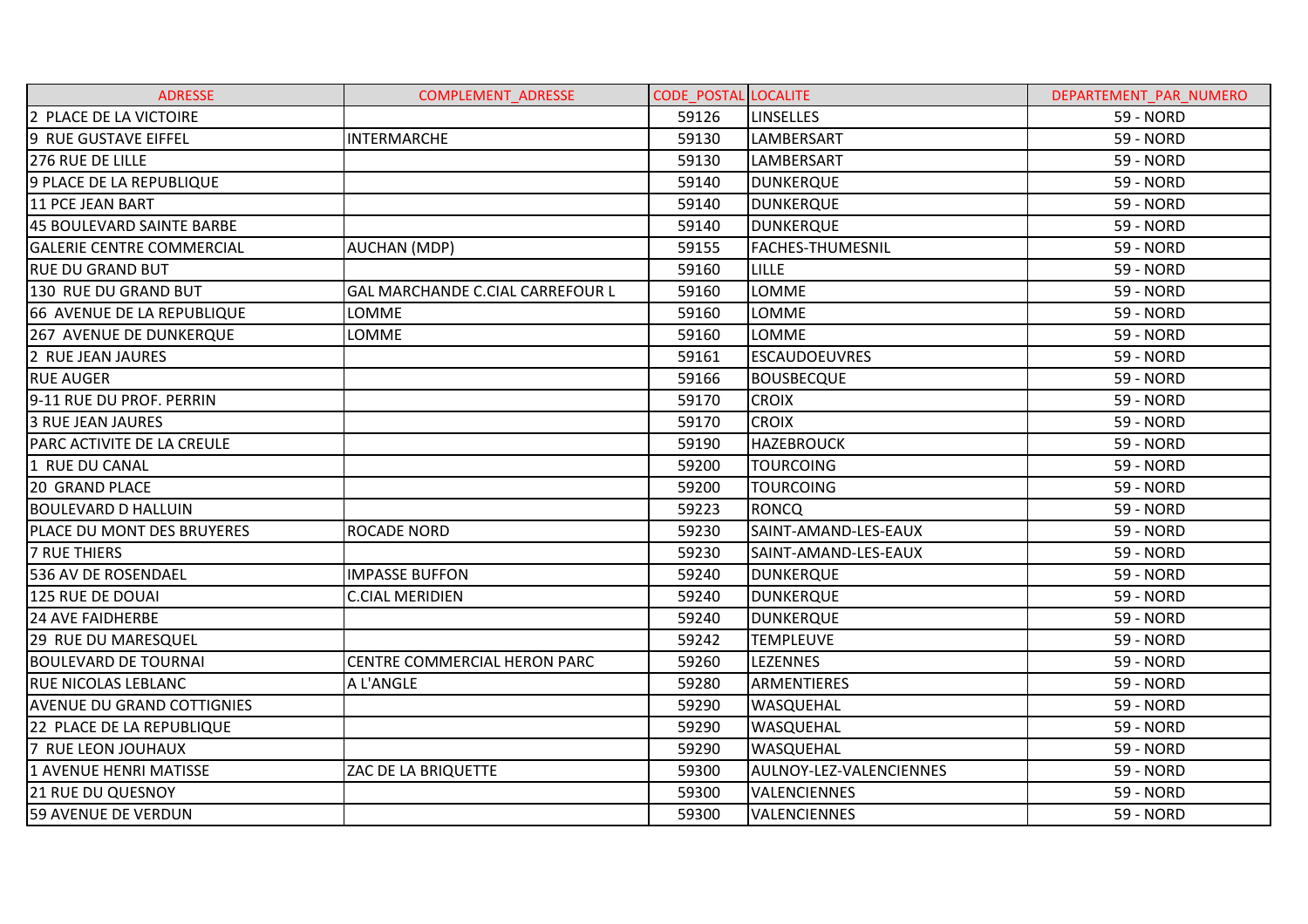| <b>ADRESSE</b>                    | <b>COMPLEMENT ADRESSE</b>            | <b>CODE POSTAL LOCALITE</b> |                         | DEPARTEMENT PAR NUMERO |
|-----------------------------------|--------------------------------------|-----------------------------|-------------------------|------------------------|
| <b>AVENUE DU GENERAL HORNE</b>    | <b>C.CIAL AUCHAN VAL SUD</b>         | 59300                       | <b>VALENCIENNES</b>     | 59 - NORD              |
| GARE S.N.C.F.                     |                                      | 59300                       | <b>VALENCIENNES</b>     | <b>59 - NORD</b>       |
| ZONE INDUSTRIELLE DE L EUROPE     | <b>NUMERO 5</b>                      | 59310                       | <b>ORCHIES</b>          | 59 - NORD              |
| <b>RUE CLAUDE JEAN</b>            | <b>SUPER U</b>                       | 59310                       | <b>ORCHIES</b>          | 59 - NORD              |
| <b>ROUTE NATIONALE 352</b>        |                                      | 59320                       | <b>ENGLOS</b>           | 59 - NORD              |
| <b>GALERIE MARCHANDE D AUCHAN</b> |                                      | 59320                       | <b>ENGLOS</b>           | 59 - NORD              |
| <b>17 RUE JEAN JAURES</b>         |                                      | 59360                       | <b>CATEAU-CAMBRESIS</b> | <b>59 - NORD</b>       |
| 37 AV DU MAL DE LATTRE DE TASSI   |                                      | 59360                       | <b>CATEAU-CAMBRESIS</b> | 59 - NORD              |
| 25 RUE FRANKLIN                   | <b>GALERIE INTERMARCHE</b>           | 59370                       | MONS-EN-BAROEUL         | 59 - NORD              |
| <b>AVENUE GEORGES NUTTIN</b>      |                                      | 59400                       | <b>CAMBRAI</b>          | <b>59 - NORD</b>       |
| 187 RUE SAINT LADRE               |                                      | 59400                       | <b>CAMBRAI</b>          | 59 - NORD              |
| 1 RUE DU GENERAL DE GAULLE        |                                      | 59400                       | <b>CAMBRAI</b>          | 59 - NORD              |
| <b>19 RUE LEO PASCAL</b>          |                                      | 59440                       | AVESNES-SUR-HELPE       | 59 - NORD              |
| <b>LES EPIS</b>                   | <b>GAL MARCHANDE AUCHAN LES EPIS</b> | 59450                       | SIN-LE-NOBLE            | 59 - NORD              |
| 022 RUE DE VERDUN                 |                                      | 59450                       | SIN-LE-NOBLE            | 59 - NORD              |
| <b>6 BIS RUE DE LENS</b>          |                                      | 59480                       | <b>BASSEE</b>           | 59 - NORD              |
| 1 CENTRE COMMERCIAL AUCHAN        |                                      | 59494                       | PETITE-FORET            | 59 - NORD              |
| <b>PLACE DE LA GARE</b>           |                                      | 59500                       | <b>DOUAI</b>            | <b>59 - NORD</b>       |
| 345 BLD BREGUET                   |                                      | 59500                       | <b>DOUAI</b>            | 59 - NORD              |
| <b>188 RUE ST JACQUES</b>         |                                      | 59500                       | <b>DOUAI</b>            | 59 - NORD              |
| ROUTE DE VALENCIENNES             | <b>INTERMARCHE</b>                   | 59530                       | <b>QUESNOY</b>          | 59 - NORD              |
| <b>10 RUE THIERS</b>              |                                      | 59530                       | <b>QUESNOY</b>          | 59 - NORD              |
| BOULEVARD DU 8 MAI                |                                      | 59540                       | <b>CAUDRY</b>           | <b>59 - NORD</b>       |
| 4 RUE ROGER SALENGRO              |                                      | 59540                       | <b>CAUDRY</b>           | 59 - NORD              |
| 61 BOULEVARD DE L EUROPE          |                                      | 59600                       | <b>MAUBEUGE</b>         | 59 - NORD              |
| 030 AVE JEAN MABUSE               |                                      | 59600                       | <b>MAUBEUGE</b>         | 59 - NORD              |
| <b>26 AVE DE FRANCE</b>           |                                      | 59600                       | <b>MAUBEUGE</b>         | 59 - NORD              |
| CHAUSSEE DE L HOTEL DE VILLE      | <b>CENTRE COMMERCIAL V 2</b>         | 59650                       | VILLENEUVE-D'ASCQ       | 59 - NORD              |
| <b>140 RUE JEAN JAURES</b>        |                                      | 59650                       | VILLENEUVE-D'ASCQ       | 59 - NORD              |
| <b>18 RUE JULES GUESDE</b>        | <b>CORA</b>                          | 59650                       | VILLENEUVE-D'ASCQ       | 59 - NORD              |
| 10 PLACE DE LA REPUBLIQUE         | <b>CARREFOUR MARKET</b>              | 59650                       | VILLENEUVE-D'ASCQ       | <b>59 - NORD</b>       |
| 2 PLACE JEAN MOULIN               | <b>CENTRE CIAL LA COUSINERIE</b>     | 59650                       | VILLENEUVE-D'ASCQ       | 59 - NORD              |
| <b>151 RUE JEAN JAURES</b>        |                                      | 59650                       | VILLENEUVE-D'ASCQ       | <b>59 - NORD</b>       |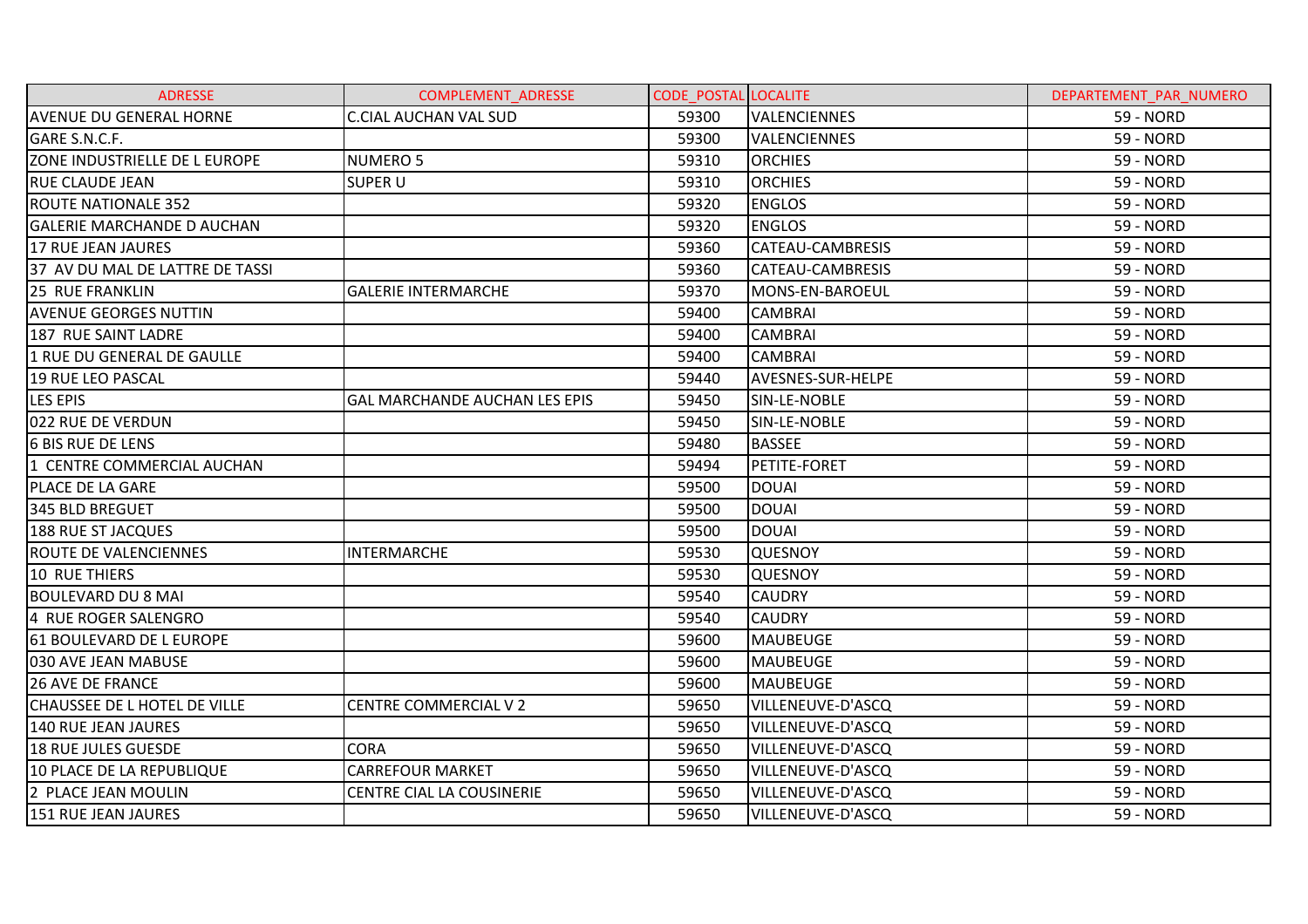| <b>ADRESSE</b>                    | <b>COMPLEMENT ADRESSE</b>       | <b>CODE POSTAL LOCALITE</b> |                      | DEPARTEMENT PAR NUMERO |
|-----------------------------------|---------------------------------|-----------------------------|----------------------|------------------------|
| 21 RUE VICTOR HUGO                |                                 | 59680                       | FERRIERE-LA-GRANDE   | 59 - NORD              |
| <b>27 RUE NATIONALE</b>           | <b>C.CIAL MATCH</b>             | 59700                       | MARCQ-EN-BAROEUL     | 59 - NORD              |
| 1002 AVENUE DE LA REPUBLIQUE      |                                 | 59700                       | MARCQ-EN-BAROEUL     | <b>59 - NORD</b>       |
| 800 AVENUE DE LA REPUBLIQUE       |                                 | 59700                       | MARCQ-EN-BAROEUL     | <b>59 - NORD</b>       |
| 184 BOULEVARD CLEMENCEAU          |                                 | 59700                       | MARCQ-EN-BAROEUL     | <b>59 - NORD</b>       |
| 1035 AVE DE LA REPUBLIQUE         |                                 | 59700                       | MARCQ-EN-BAROEUL     | 59 - NORD              |
| <b>RUE NATIONALE</b>              | CD 917 ROUTE D'ENNEVELIN        | 59710                       | PONT-A-MARCQ         | <b>59 - NORD</b>       |
| <b>ROUTE DEPARTEMENTALE 121</b>   |                                 | 59720                       | LOUVROIL             | 59 - NORD              |
| <b>AVENUE DE L ANCIEN VILLAGE</b> | <b>C.CIAL AUCHAN</b>            | 59760                       | <b>GRANDE-SYNTHE</b> | 59 - NORD              |
| 1 CENTRE COMMERCIAL               | <b>EURALILLE</b>                | 59777                       | <b>LILLE</b>         | <b>59 - NORD</b>       |
| <b>SUPERMARCHE MATCH</b>          | 13 RUE LAVOISIER                | 59790                       | <b>RONCHIN</b>       | 59 - NORD              |
| <b>7 RUE ANATOLE FRANCE</b>       |                                 | 59800                       | <b>LILLE</b>         | <b>59 - NORD</b>       |
| <b>302 RUE NATIONALE</b>          |                                 | 59800                       | <b>LILLE</b>         | 59 - NORD              |
| AEROPORT DE LILLE LESQUIN         |                                 | 59810                       | <b>LILLE</b>         | <b>59 - NORD</b>       |
| 3 RUE MAURICE MOLHANT             |                                 | 59830                       | <b>BOURGHELLES</b>   | <b>59 - NORD</b>       |
| <b>9B RUE SALENGRO</b>            |                                 | 59830                       | <b>CYSOING</b>       | 59 - NORD              |
| AVENUE DU GENERAL DE GAULLE       |                                 | 59910                       | <b>BONDUES</b>       | 59 - NORD              |
| <b>ROUTE DE RONCQ</b>             |                                 | 59960                       | NEUVILLE-EN-FERRAIN  | 59 - NORD              |
| <b>RUE PIERRE ET MARIE CURIE</b>  | <b>GALERIE MARCHANDE AUCHAN</b> | 60000                       | <b>BEAUVAIS</b>      | 60 - OISE              |
| 9 AVENUE MONTAIGNE                |                                 | 60000                       | <b>BEAUVAIS</b>      | 60 - OISE              |
| 17 RUE CARNOT                     |                                 | 60000                       | <b>BEAUVAIS</b>      | 60 - OISE              |
| <b>RUE MARCEL COQUET</b>          | <b>C.CIAL AUCHAN</b>            | 60110                       | <b>MERU</b>          | 60 - OISE              |
| LOTISSEMENT MUNETVILLE 1          | LIEU DIT LA SECHERIE CD 155     | 60190                       | <b>MOYVILLERS</b>    | 60 - OISE              |
| GARE S.N.C.F.                     |                                 | 60200                       | <b>COMPIEGNE</b>     | 60 - OISE              |
| 35 RUE SOLFERINO                  |                                 | 60200                       | <b>COMPIEGNE</b>     | 60 - OISE              |
| <b>RUE FRANCOIS TRUFFAUT</b>      | <b>C.CIAL LECLERC</b>           | 60230                       | <b>CHAMBLY</b>       | 60 - OISE              |
| <b>30 RUE DE LA LIBERATION</b>    |                                 | 60240                       | CHAUMONT-EN-VEXIN    | 60 - OISE              |
| <b>RUE DE BEAUVAIS</b>            | <b>INTERMARCHE - ANGY</b>       | 60250                       | ANGY                 | 60 - OISE              |
| 60 RUE MICHEL BLERET              |                                 | 60260                       | LAMORLAYE            | 60 - OISE              |
| <b>RUE BLANCHE</b>                |                                 | 60270                       | <b>GOUVIEUX</b>      | 60 - OISE              |
| 6 AVENUE DE L EUROPE              | ZAC DE VENETTE HYPERMARCHE      | 60280                       | <b>VENETTE</b>       | 60 - OISE              |
| 17 ROUTE DE COMPIEGNE             |                                 | 60300                       | <b>CHAMANT</b>       | 60 - OISE              |
| <b>ROUTE DE PARIS</b>             |                                 | 60330                       | PLESSIS-BELLEVILLE   | 60 - OISE              |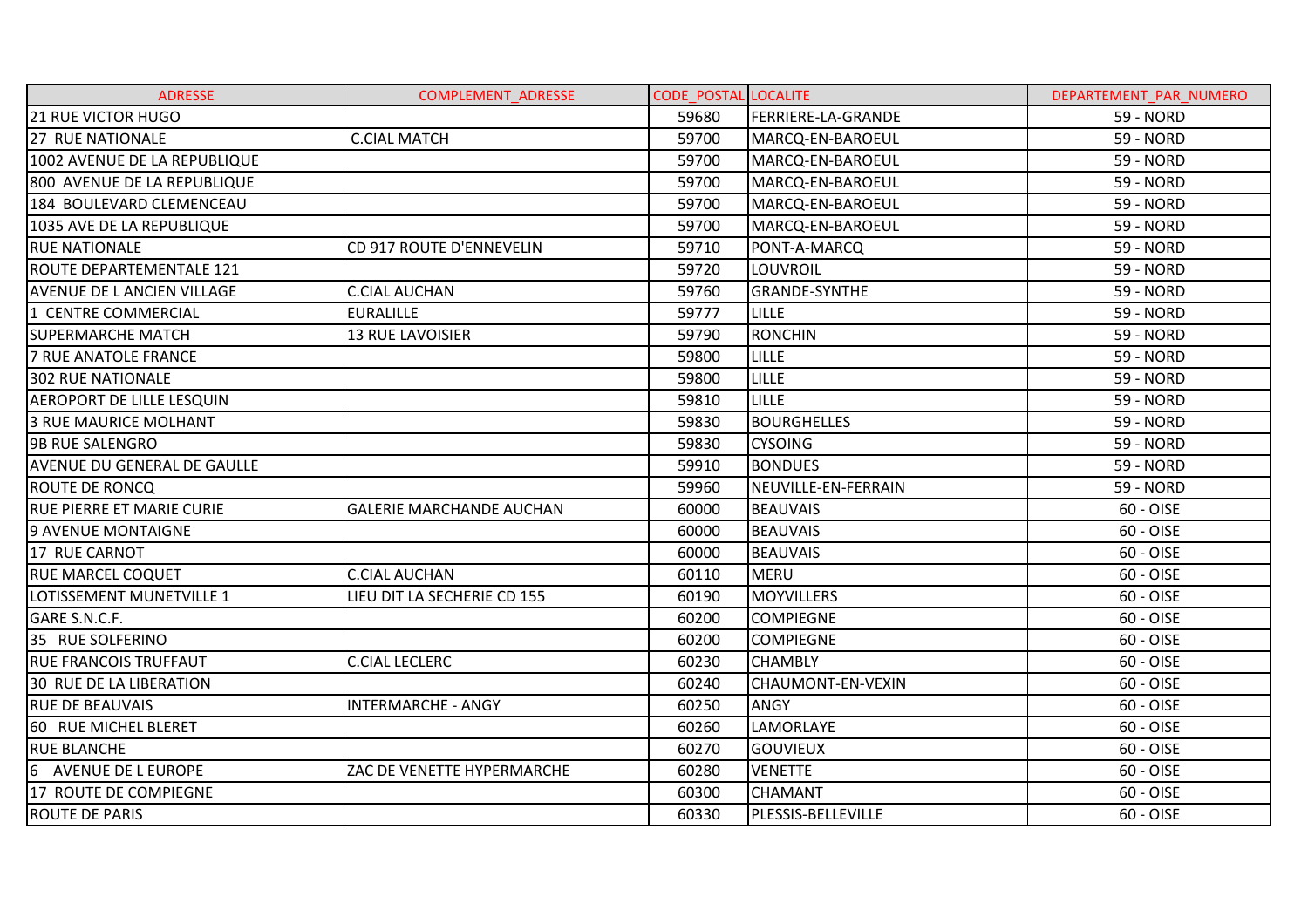| <b>ADRESSE</b>                  | <b>COMPLEMENT ADRESSE</b>        | <b>CODE POSTAL LOCALITE</b> |                               | DEPARTEMENT PAR NUMERO |
|---------------------------------|----------------------------------|-----------------------------|-------------------------------|------------------------|
| 85 PLACE ANDRE LEGER            |                                  | 60490                       | <b>RESSONS-SUR-MATZ</b>       | 60 - OISE              |
| 47 RUE DU CONNETABLE            |                                  | 60500                       | <b>CHANTILLY</b>              | 60 - OISE              |
| GARE S.N.C.F.                   |                                  | 60500                       | <b>CHANTILLY</b>              | 60 - OISE              |
| <b>AEROPORT</b>                 |                                  | 60510                       | <b>NIVILLERS</b>              | 60 - OISE              |
| <b>AEROPORT</b>                 |                                  | 60510                       | NIVILLERS                     | 60 - OISE              |
| <b>ROUTE DEPARTEMENTALE 922</b> | <b>C.CIAL LECLERC</b>            | 60520                       | <b>CHAPELLE-EN-SERVAL</b>     | 60 - OISE              |
| <b>3B PLACE ABBE CLIN</b>       |                                  | 60560                       | <b>ORRY-LA-VILLE</b>          | 60 - OISE              |
| <b>ROUTE NATIONALE 181</b>      |                                  | 60590                       | TRIE-CHATEAU                  | 60 - OISE              |
| 234 ROUTE DE PARIS              |                                  | 60600                       | <b>BREUIL-LE-VERT</b>         | 60 - OISE              |
| <b>RUE GERARD DE NERVAL</b>     | <b>C.CIAL INTERMARCHE</b>        | 60600                       | <b>CLERMONT</b>               | 60 - OISE              |
| <b>63 RUE DE LA REPUBLIQUE</b>  |                                  | 60600                       | <b>CLERMONT</b>               | 60 - OISE              |
| <b>ZAC LES JARDINS</b>          | CC. LE PRIEURE - HYPERMARCHE AUC | 60610                       | LACROIX-SAINT-OUEN            | 60 - OISE              |
| <b>AVENUE D AUVELAIS</b>        | CENTRE COMMERCIAL VAL D'HALATTE  | 60700                       | <b>AGEUX</b>                  | 60 - OISE              |
| <b>RUE DE L EGALITE</b>         | ZAC DU BOIS DES FENETRES         | 60740                       | SAINT-MAXIMIN                 | 60 - OISE              |
| <b>BOULEVARD VICTOR HUGO</b>    |                                  | 60800                       | <b>CREPY-EN-VALOIS</b>        | 60 - OISE              |
| 28 RUE NATIONALE                |                                  | 60800                       | <b>CREPY-EN-VALOIS</b>        | 60 - OISE              |
| <b>46 GRANDE RUE</b>            |                                  | 61000                       | <b>ALENCON</b>                | 61 - ORNE              |
| GARE S.N.C.F.                   |                                  | 61000                       | <b>ALENCON</b>                | 61 - ORNE              |
| 93 RUE DE LA CHAUSSEE           |                                  | 61100                       | <b>FLERS</b>                  | 61 - ORNE              |
| 227 BIS RUE DE DOMFRONT         |                                  | 61100                       | <b>FLERS</b>                  | 61 - ORNE              |
| 83 RUE DE PARIS                 |                                  | 61100                       | <b>FLERS</b>                  | 61 - ORNE              |
| LIEU DIT LE TREMBLAY            | CENTRE COMMERCIAL CARREFOUR      | 61100                       | SAINT-GEORGES-DES-GROSEILLERS | 61 - ORNE              |
| <b>CARREFOUR SAINT MARC</b>     | <b>ZI SAINT MARC</b>             | 61110                       | <b>DORCEAU</b>                | 61 - ORNE              |
| 2 RUE DES MOULINS               |                                  | 61110                       | REMALARD                      | 61 - ORNE              |
| 2 RUE DU PERRE                  |                                  | 61120                       | <b>VIMOUTIERS</b>             | 61 - ORNE              |
| 28 PLACE DE LA LIBERTE          |                                  | 61130                       | <b>BELLEME</b>                | 61 - ORNE              |
| 10 RUE DES CASINOS              |                                  | 61140                       | TESSE-LA-MADELEINE            | 61 - ORNE              |
| PLACE DU MARCHE                 |                                  | 61170                       | MELE-SUR-SARTHE               | 61 - ORNE              |
| 21 RUE PIERRE BEREGOVOY         | <b>CENTRE LECLERC</b>            | 61200                       | ARGENTAN                      | 61 - ORNE              |
| 54 GRANDE RUE                   |                                  | 61230                       | <b>GACE</b>                   | 61 - ORNE              |
| <b>RUE D ALENCON</b>            | <b>C.CIAL CARREFOUR</b>          | 61250                       | <b>CONDE-SUR-SARTHE</b>       | 61 - ORNE              |
| 5 PLACE DE L HOTEL DE VILLE     |                                  | 61290                       | LONGNY-AU-PERCHE              | 61 - ORNE              |
| <b>ROUTE DE PARIS</b>           |                                  | 61300                       | SAINT-SULPICE-SUR-RISLE       | 61 - ORNE              |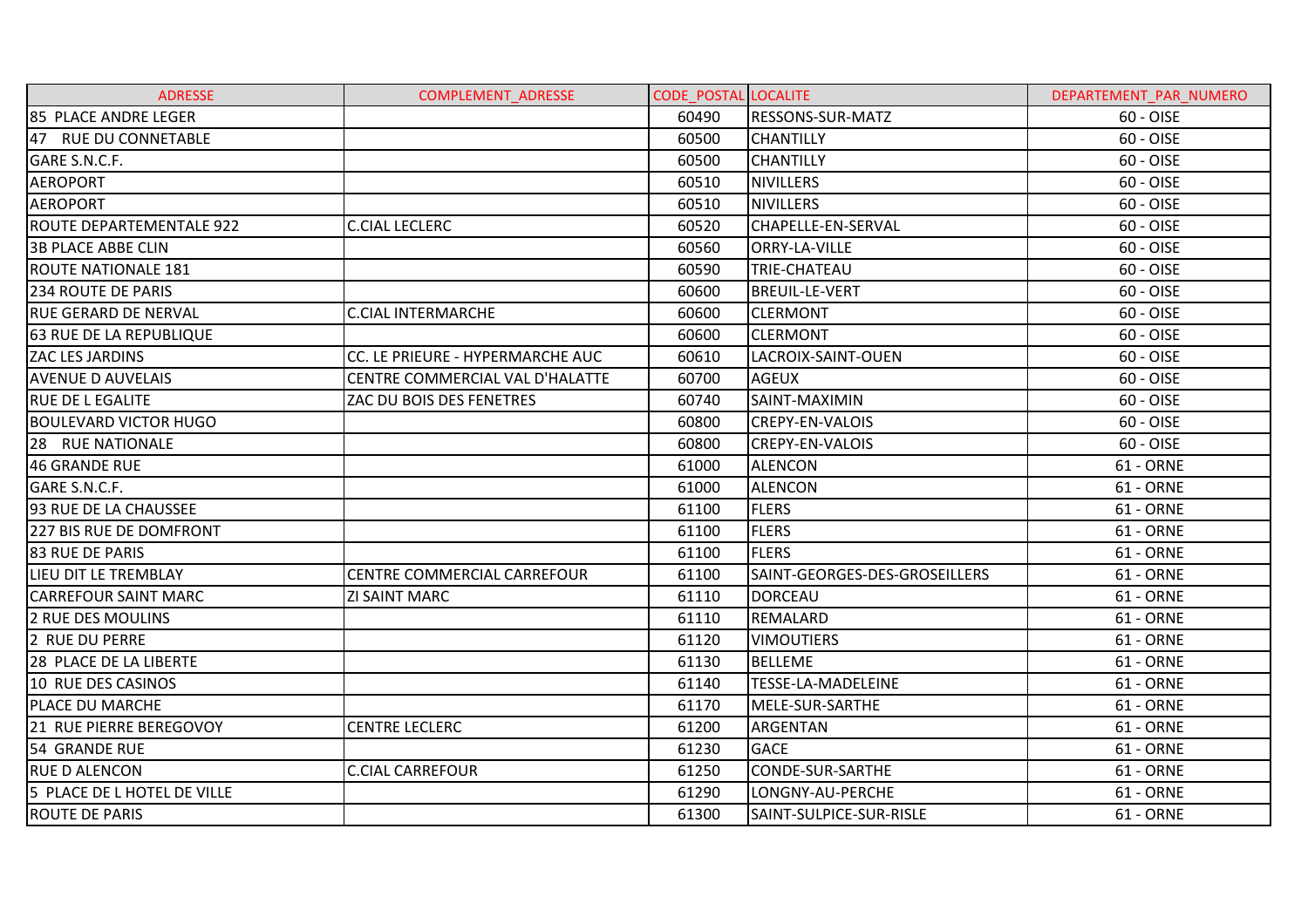| <b>ADRESSE</b>                    | <b>COMPLEMENT ADRESSE</b>      | <b>CODE POSTAL LOCALITE</b> |                           | DEPARTEMENT PAR NUMERO |
|-----------------------------------|--------------------------------|-----------------------------|---------------------------|------------------------|
| 3 AVENUE COMTESSE DE SEGUR        |                                | 61300                       | <b>AIGLE</b>              | 61 - ORNE              |
| 17 RUE SAINT JEAN                 |                                | 61300                       | <b>AIGLE</b>              | 61 - ORNE              |
| 3 RUE DE BEC HAM                  |                                | 61300                       | <b>AIGLE</b>              | 61 - ORNE              |
| 15 PLACE DE LA MAIRIE             |                                | 61380                       | MOULINS-LA-MARCHE         | 61 - ORNE              |
| 27 RUE DES 15 FUSILLES            |                                | 61400                       | MORTAGNE-AU-PERCHE        | 61 - ORNE              |
| <b>ROUTE D ALENCON</b>            | <b>C.CIAL SUPER U</b>          | 61400                       | SAINT-LANGIS-LES-MORTAGNE | 61 - ORNE              |
| LIEU DIT LE TUILOT                |                                | 61400                       | MORTAGNE-AU-PERCHE        | 61 - ORNE              |
| <b>11 GRANDE RUE</b>              |                                | 61550                       | <b>FERTE-FRENEL</b>       | 61 - ORNE              |
| <b>ZONE INDUSTRIELLE DU PARC</b>  |                                | 61600                       | <b>FERTE-MACE</b>         | 61 - ORNE              |
| 64 RUE DU MARECHAL FOCH           | <b>ROUTE D'ALENCON</b>         | 61700                       | <b>DOMFRONT</b>           | 61 - ORNE              |
| 6 RUE CLAUDE BERNARD              |                                | 62000                       | <b>ARRAS</b>              | 62 - PAS-DE-CALAIS     |
| <b>30 RUE LEON GAMBETTA</b>       |                                | 62000                       | <b>ARRAS</b>              | 62 - PAS-DE-CALAIS     |
| <b>004 RUE DES HORTENSIAS</b>     |                                | 62000                       | <b>ARRAS</b>              | 62 - PAS-DE-CALAIS     |
| 4 RUE DE LA BRADERIE              |                                | 62000                       | <b>ARRAS</b>              | 62 - PAS-DE-CALAIS     |
| 002 RUE ST AUBERT                 |                                | 62000                       | <b>ARRAS</b>              | 62 - PAS-DE-CALAIS     |
| GARE S.N.C.F.                     |                                | 62000                       | <b>ARRAS</b>              | 62 - PAS-DE-CALAIS     |
| 76 AVENUE DELATTRE DE TASSIGNY    |                                | 62100                       | <b>CALAIS</b>             | 62 - PAS-DE-CALAIS     |
| <b>86 BOULEVARD JACQUARD</b>      |                                | 62100                       | <b>CALAIS</b>             | 62 - PAS-DE-CALAIS     |
| 57 BOULEVARD JACQUARD             |                                | 62100                       | <b>CALAIS</b>             | 62 - PAS-DE-CALAIS     |
| <b>AVENUE DU BORD DES EAUX</b>    | ZAC NOYELLES GODAULT           | 62110                       | <b>HENIN-BEAUMONT</b>     | 62 - PAS-DE-CALAIS     |
| <b>20 RUE DANIEL LEREUIL</b>      |                                | 62140                       | <b>HESDIN</b>             | 62 - PAS-DE-CALAIS     |
| <b>RUE DE BOULOGNE</b>            |                                | 62152                       | <b>NESLES</b>             | 62 - PAS-DE-CALAIS     |
| <b>1B AVENUE DE LA CONCORDE</b>   |                                | 62152                       | NEUFCHATEL-HARDELOT       | 62 - PAS-DE-CALAIS     |
| 268, RUE AUGUSTE BIBLOCQ          |                                | 62155                       | MERLIMONT                 | 62 - PAS-DE-CALAIS     |
| 53 AVE DE LA PLAGE                |                                | 62155                       | <b>MERLIMONT</b>          | 62 - PAS-DE-CALAIS     |
| <b>ROUTE NATIONALE 1</b>          | LA PAIX FAITE - C.CIAL LECLERC | 62170                       | <b>ATTIN</b>              | 62 - PAS-DE-CALAIS     |
| 13 RUE D HERAMBAULT               |                                | 62170                       | <b>MONTREUIL</b>          | 62 - PAS-DE-CALAIS     |
| <b>BOULEVARD DE SAINTE CECILE</b> |                                | 62176                       | <b>CAMIERS</b>            | 62 - PAS-DE-CALAIS     |
| <b>27 RUE PORTE NEUVE</b>         |                                | 62200                       | <b>BOULOGNE-SUR-MER</b>   | 62 - PAS-DE-CALAIS     |
| <b>37 GRANDE RUE</b>              |                                | 62200                       | <b>BOULOGNE-SUR-MER</b>   | 62 - PAS-DE-CALAIS     |
| <b>ZI DU FORT MAILLEBOIS</b>      | <b>C.CIAL</b>                  | 62219                       | LONGUENESSE               | 62 - PAS-DE-CALAIS     |
| 84 ROUTE NATIONALE                |                                | 62223                       | SAINTE-CATHERINE          | 62 - PAS-DE-CALAIS     |
| <b>BOULEVARD INDUSTRIEL</b>       |                                | 62230                       | <b>OUTREAU</b>            | 62 - PAS-DE-CALAIS     |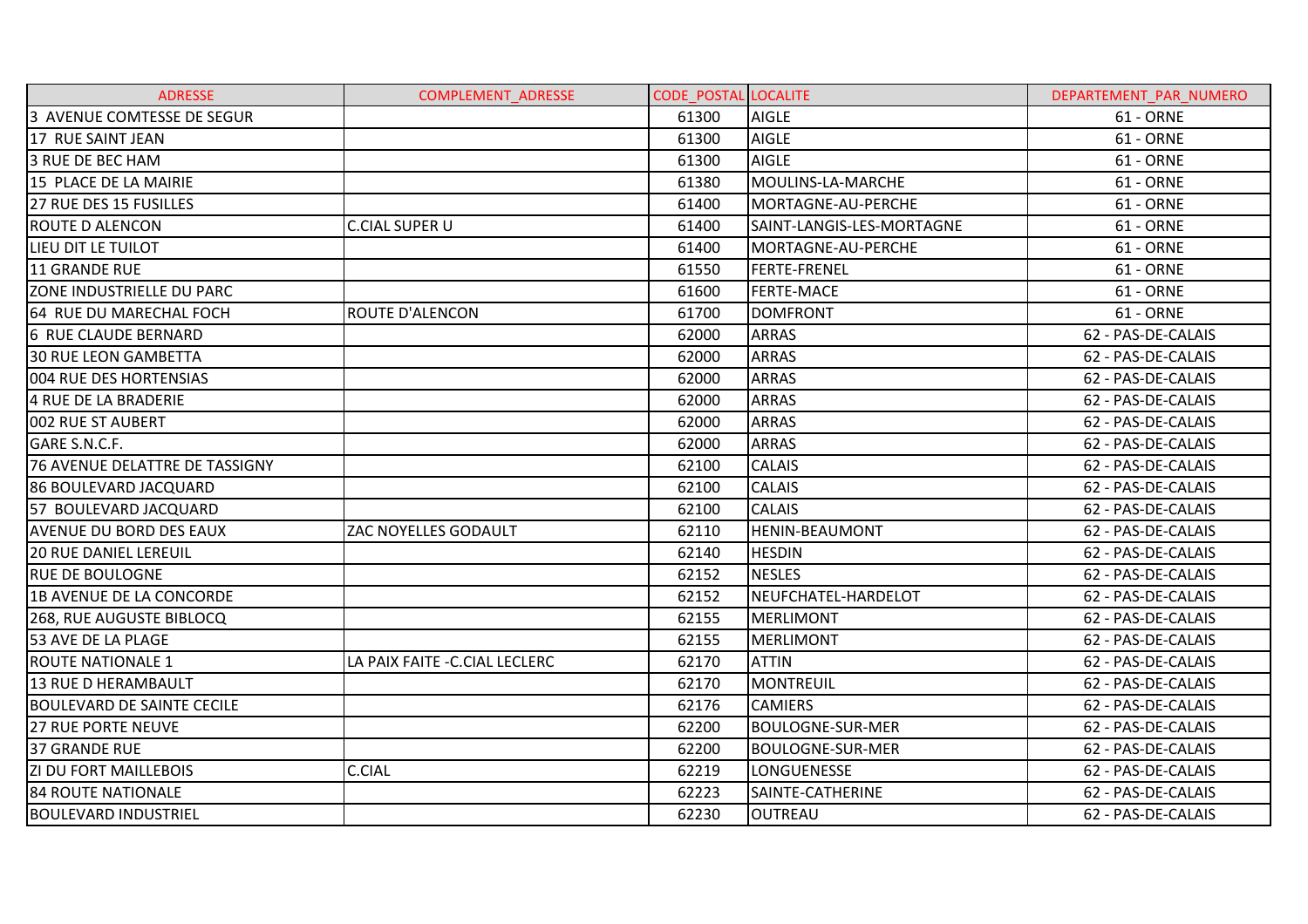| <b>ADRESSE</b>                 | COMPLEMENT_ADRESSE        | <b>CODE_POSTAL LOCALITE</b> |                            | DEPARTEMENT_PAR_NUMERO |
|--------------------------------|---------------------------|-----------------------------|----------------------------|------------------------|
| <b>TERMINAL EUROTUNNEL</b>     | <b>BATIMENT B22</b>       | 62231                       | <b>COQUELLES</b>           | 62 - PAS-DE-CALAIS     |
| 1001 BOULEVARD DU KENT         |                           | 62231                       | <b>COQUELLES</b>           | 62 - PAS-DE-CALAIS     |
| CENTRE COMMERCIAL AUCHAN       |                           | 62280                       | <b>CALAIS</b>              | 62 - PAS-DE-CALAIS     |
| LA ROTONDE 1                   | <b>C.CIAL AUCHAN</b>      | 62400                       | <b>BETHUNE</b>             | 62 - PAS-DE-CALAIS     |
| 16 RUE DES TREILLES            |                           | 62400                       | <b>BETHUNE</b>             | 62 - PAS-DE-CALAIS     |
| GARE S.N.C.F.                  |                           | 62400                       | <b>BETHUNE</b>             | 62 - PAS-DE-CALAIS     |
| 12 RUE ANATOLE FRANCE          |                           | 62410                       | <b>WINGLES</b>             | 62 - PAS-DE-CALAIS     |
| 1 RUE DE PERONNE               |                           | 62450                       | <b>BAPAUME</b>             | 62 - PAS-DE-CALAIS     |
| 31 PLACE VICTOR HUGO           |                           | 62500                       | SAINT-OMER                 | 62 - PAS-DE-CALAIS     |
| 128 RUE DE METZ                |                           | 62520                       | TOUQUET-PARIS-PLAGE        | 62 - PAS-DE-CALAIS     |
| <b>AVENUE GEORGES BESSE</b>    | <b>C.CIAL CHAMPION</b>    | 62520                       | TOUQUET-PARIS-PLAGE        | 62 - PAS-DE-CALAIS     |
| PLACE DE L'HERMITAGE           |                           | 62520                       | TOUQUET-PARIS-PLAGE        | 62 - PAS-DE-CALAIS     |
| 58 RUE DE PARIS                |                           | 62520                       | <b>TOUQUET-PARIS-PLAGE</b> | 62 - PAS-DE-CALAIS     |
| 940 AVENUE DE VERDUN           |                           | 62600                       | <b>BERCK</b>               | 62 - PAS-DE-CALAIS     |
| 4 AVENUE DU GENERAL DE GAULLE  |                           | 62600                       | <b>BERCK</b>               | 62 - PAS-DE-CALAIS     |
| 434 RUE DE L'IMPERATRICE       |                           | 62600                       | <b>BERCK</b>               | 62 - PAS-DE-CALAIS     |
| 33 RUE CARNOT                  |                           | 62600                       | <b>BERCK</b>               | 62 - PAS-DE-CALAIS     |
| <b>6 RUE DU PORT - SHOPI</b>   |                           | 62630                       | <b>ETAPLES</b>             | 62 - PAS-DE-CALAIS     |
| <b>ROUTE DE BOULOGNE</b>       | CD 940                    | 62630                       | <b>ETAPLES</b>             | 62 - PAS-DE-CALAIS     |
| 1 RUE DE MONTREUIL             |                           | 62630                       | <b>ETAPLES</b>             | 62 - PAS-DE-CALAIS     |
| 1115 AVENUE DE LA LIBERATION   | <b>C.CIAL CORA</b>        | 62700                       | <b>BRUAY-LA-BUISSIERE</b>  | 62 - PAS-DE-CALAIS     |
| <b>CENTRE COMMERCIAL CORA</b>  |                           | 62710                       | <b>COURRIERES</b>          | 62 - PAS-DE-CALAIS     |
| 1349 PLACE JEAN SAPIN          |                           | 62780                       | <b>CUCQ</b>                | 62 - PAS-DE-CALAIS     |
| <b>RUE DE LA SCIERIE</b>       | <b>SUPERMARCHE MATCH</b>  | 62780                       | <b>CUCQ</b>                | 62 - PAS-DE-CALAIS     |
| <b>RUE J.B.DEFERNEZ</b>        |                           | 62800                       | <b>LIEVIN</b>              | 62 - PAS-DE-CALAIS     |
| <b>GALERIE CARREFOUR</b>       | <b>C.CIAL CARREFOUR</b>   | 62800                       | LIEVIN                     | 62 - PAS-DE-CALAIS     |
| <b>CENTRE COMMERCIAL CORA</b>  | LENS <sub>2</sub>         | 62880                       | <b>VENDIN-LE-VIEIL</b>     | 62 - PAS-DE-CALAIS     |
| 124 RUE CARNOT                 |                           | 62930                       | <b>WIMEREUX</b>            | 62 - PAS-DE-CALAIS     |
| 24 RUE CARNOT                  |                           | 62930                       | <b>WIMEREUX</b>            | 62 - PAS-DE-CALAIS     |
| <b>ZONE COMMERCIALE</b>        | <b>ROUTE NATIONALE 43</b> | 62950                       | NOYELLES-GODAULT           | 62 - PAS-DE-CALAIS     |
| 57 BD COTE BLATIN              |                           | 63000                       | <b>CLERMONT-FERRAND</b>    | 63 - PUY-DE-DOME       |
| 003 RUE DE BELLEVUE            |                           | 63000                       | <b>CLERMONT-FERRAND</b>    | 63 - PUY-DE-DOME       |
| 175 BOULEVARD GUSTAVE FLAUBERT |                           | 63000                       | <b>CLERMONT-FERRAND</b>    | 63 - PUY-DE-DOME       |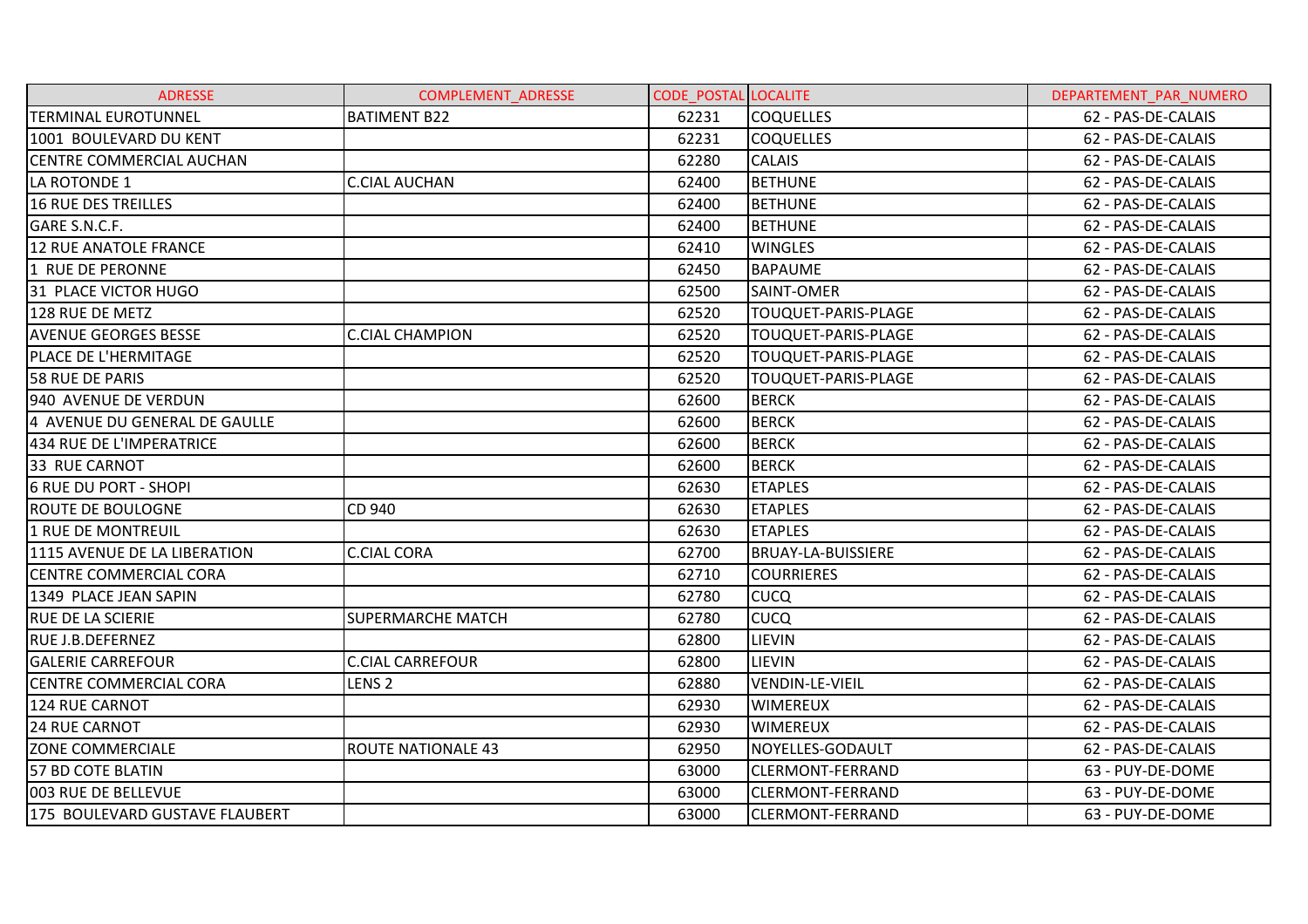| <b>ADRESSE</b>                  | <b>COMPLEMENT ADRESSE</b>            | <b>CODE POSTAL LOCALITE</b> |                         | DEPARTEMENT PAR NUMERO |
|---------------------------------|--------------------------------------|-----------------------------|-------------------------|------------------------|
| 079 RUE CHATEAUBRIAND           |                                      | 63000                       | <b>CLERMONT-FERRAND</b> | 63 - PUY-DE-DOME       |
| 010 RUE BLATIN                  |                                      | 63000                       | <b>CLERMONT-FERRAND</b> | 63 - PUY-DE-DOME       |
| <b>12 RUE BALLAINVILLIERS</b>   |                                      | 63000                       | <b>CLERMONT-FERRAND</b> | 63 - PUY-DE-DOME       |
| <b>25 PLACE SAINT PIERRE</b>    |                                      | 63000                       | <b>CLERMONT-FERRAND</b> | 63 - PUY-DE-DOME       |
| <b>006 RUE ST GENES</b>         |                                      | 63000                       | <b>CLERMONT-FERRAND</b> | 63 - PUY-DE-DOME       |
| GARE S.N.C.F.                   |                                      | 63000                       | <b>CLERMONT-FERRAND</b> | 63 - PUY-DE-DOME       |
| 98 RUE FONTGIEVE                |                                      | 63000                       | <b>CLERMONT-FERRAND</b> | 63 - PUY-DE-DOME       |
| 002 BLD LEON MALFREYT           |                                      | 63000                       | <b>CLERMONT-FERRAND</b> | 63 - PUY-DE-DOME       |
| BOULEVARD ETIENNE CLEMENTEL     | <b>AUCHAN NORD</b>                   | 63100                       | <b>CLERMONT-FERRAND</b> | 63 - PUY-DE-DOME       |
| 31 AVENUE DU BREZET             |                                      | 63100                       | <b>CLERMONT-FERRAND</b> | 63 - PUY-DE-DOME       |
| <b>BOULEVARD SAINT JEAN</b>     | <b>GEANT CASINO</b>                  | 63100                       | CLERMONT-FERRAND        | 63 - PUY-DE-DOME       |
| 148 AVE DE LA REPUBLIQUE        |                                      | 63100                       | <b>CLERMONT-FERRAND</b> | 63 - PUY-DE-DOME       |
| 9 RUE DE L HOTEL DE VILLE       |                                      | 63110                       | BEAUMONT                | 63 - PUY-DE-DOME       |
| <b>RUE NICEPHORE NIEPCE</b>     |                                      | 63110                       | <b>BEAUMONT</b>         | 63 - PUY-DE-DOME       |
| 7 AVENUE DU 8 MAI               |                                      | 63118                       | <b>CEBAZAT</b>          | 63 - PUY-DE-DOME       |
| 10 AVENUE DE ROYAT              |                                      | 63122                       | <b>CEYRAT</b>           | 63 - PUY-DE-DOME       |
| 4 PLACE ALLARD                  |                                      | 63130                       | <b>ROYAT</b>            | 63 - PUY-DE-DOME       |
| <b>13 AVENUE BARADUC</b>        |                                      | 63140                       | <b>CHATELGUYON</b>      | 63 - PUY-DE-DOME       |
| 117 BOULEVARD GEORGES CLEMENCEA |                                      | 63150                       | <b>BOURBOULE</b>        | 63 - PUY-DE-DOME       |
| <b>AVENUE JEAN MOULIN</b>       | ZI PLEIN SUD ROUTE D'ISSOIRE         | 63170                       | <b>AUBIERE</b>          | 63 - PUY-DE-DOME       |
| <b>AVENUE JEAN MOULIN</b>       | <b>C.CIAL PLEIN SUD</b>              | 63170                       | <b>AUBIERE</b>          | 63 - PUY-DE-DOME       |
| 54 RUE DU MARTHURET             |                                      | 63200                       | <b>RIOM</b>             | 63 - PUY-DE-DOME       |
| 5 ROUTE DE TOULON               |                                      | 63200                       | <b>RIOM</b>             | 63 - PUY-DE-DOME       |
| 15 RUE DE L'HOTEL DE VILLE      |                                      | 63200                       | <b>RIOM</b>             | 63 - PUY-DE-DOME       |
| <b>AVENUE DE CLERMONT</b>       | <b>CARREFOUR</b>                     | 63200                       | <b>MENETROL</b>         | 63 - PUY-DE-DOME       |
| 41 PLACE DE LA REPUBLIQUE       |                                      | 63240                       | MONT-DORE               | 63 - PUY-DE-DOME       |
| 133 BD DU JEU DE PAUME          |                                      | 63270                       | VIC-LE-COMTE            | 63 - PUY-DE-DOME       |
| ZAC LA VARENNE                  | <b>GALERIE COMMERCIALE CARREFOUR</b> | 63300                       | <b>THIERS</b>           | 63 - PUY-DE-DOME       |
| <b>AVENUE DE THIERS</b>         | <b>HYPERMARCHE CORA - RN 89</b>      | 63370                       | <b>LEMPDES</b>          | 63 - PUY-DE-DOME       |
| 093 BIS AVE DE ROYAT            |                                      | 63400                       | <b>CHAMALIERES</b>      | 63 - PUY-DE-DOME       |
| <b>30 AVENUE DE ROYAT</b>       |                                      | 63400                       | <b>CHAMALIERES</b>      | 63 - PUY-DE-DOME       |
| 4 PLACE DE LA REPUBLIQUE        |                                      | 63430                       | PONT-DU-CHATEAU         | 63 - PUY-DE-DOME       |
| <b>RUE JEAN BIGOT</b>           | C.CARREFOUR - ZAC DES PRES           | 63500                       | <b>ISSOIRE</b>          | 63 - PUY-DE-DOME       |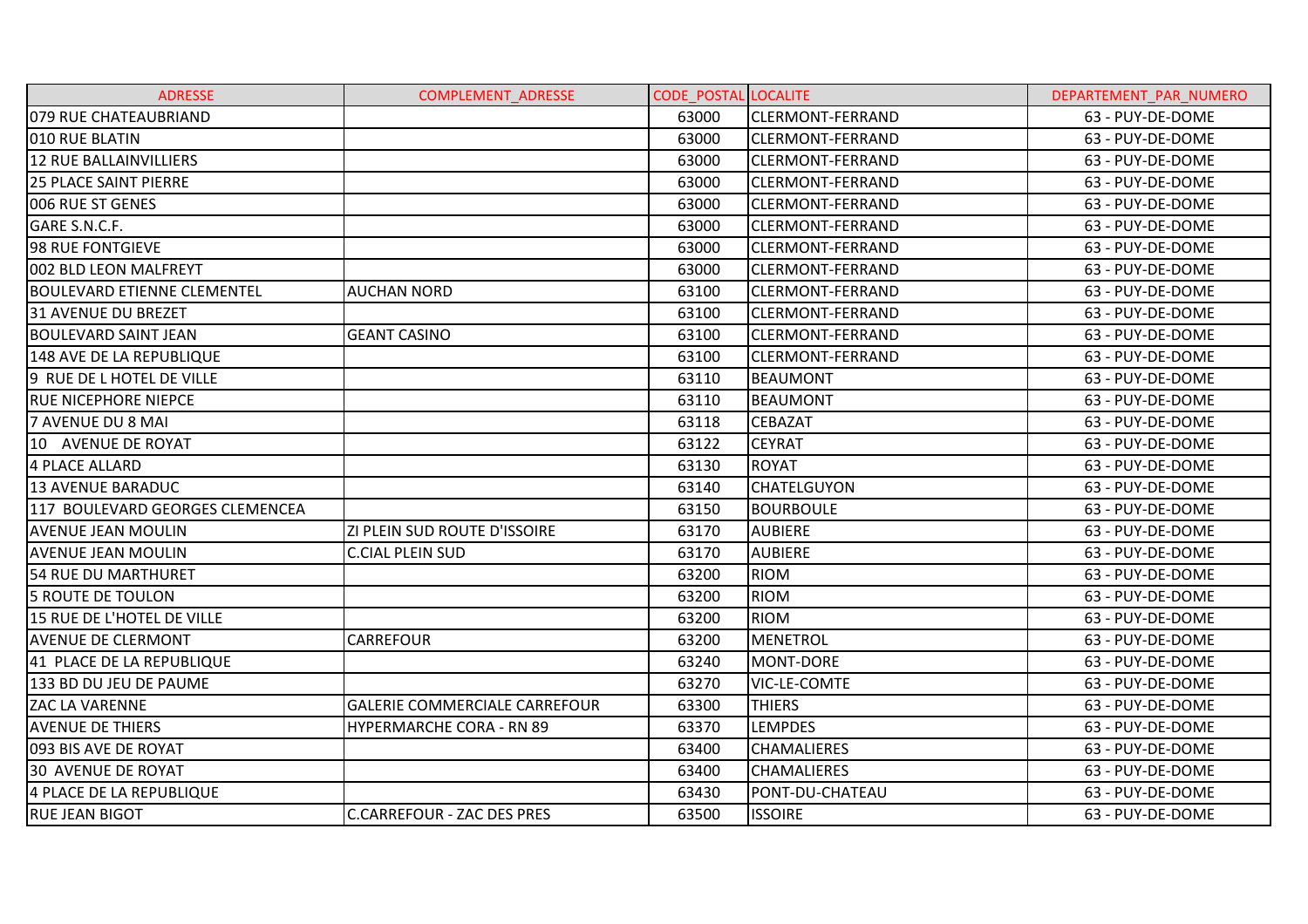| <b>ADRESSE</b>                   | <b>COMPLEMENT ADRESSE</b>        | <b>CODE POSTAL LOCALITE</b> |                          | DEPARTEMENT PAR NUMERO   |
|----------------------------------|----------------------------------|-----------------------------|--------------------------|--------------------------|
| 033 BLD BUISSON                  |                                  | 63500                       | <b>ISSOIRE</b>           | 63 - PUY-DE-DOME         |
| 001 BLD DE LA MANLIERE           |                                  | 63500                       | <b>ISSOIRE</b>           | 63 - PUY-DE-DOME         |
| <b>AEROGARE</b>                  |                                  | 63510                       | <b>AULNAT</b>            | 63 - PUY-DE-DOME         |
| <b>ROUTE DE VOLVIC</b>           | <b>GALERIE C.CIAL LECLERC</b>    | 63530                       | <b>ENVAL</b>             | 63 - PUY-DE-DOME         |
| 19 GRANDE RUE                    |                                  | 63590                       | <b>CUNLHAT</b>           | 63 - PUY-DE-DOME         |
| 18 BOULEVARD SULLY               |                                  | 63600                       | AMBERT                   | 63 - PUY-DE-DOME         |
| LE BOURG                         |                                  | 63610                       | BESSE-ET-SAINT-ANASTAISE | 63 - PUY-DE-DOME         |
| 14 PLACE DE LA POTERNE           |                                  | 63610                       | BESSE-ET-SAINT-ANASTAISE | 63 - PUY-DE-DOME         |
| <b>RUE JEAN MERMOZ</b>           |                                  | 63670                       | <b>CENDRE</b>            | 63 - PUY-DE-DOME         |
| 043 AVE DE LA LIBERATION         |                                  | 63800                       | <b>BONGHEAT</b>          | 63 - PUY-DE-DOME         |
| <b>4 BOULEVARD HAUTERIVE</b>     |                                  | 64000                       | PAU                      | 64 - PYRENEES-ATLANTIQUE |
| <b>81 AVENUE TRESPOEY</b>        |                                  | 64000                       | PAU                      | 64 - PYRENEES-ATLANTIQUE |
| <b>AVENUE LOUIS SALLENAVE</b>    | <b>ZAC NORD</b>                  | 64000                       | PAU                      | 64 - PYRENEES-ATLANTIQUE |
| 071 RUE DU GAL LECLERC           |                                  | 64000                       | PAU                      | 64 - PYRENEES-ATLANTIQUE |
| 26 RUE DU MARECHAL JOFFRE        |                                  | 64000                       | PAU                      | 64 - PYRENEES-ATLANTIQUE |
| 171 BLD DE LA PAIX.              |                                  | 64000                       | PAU                      | 64 - PYRENEES-ATLANTIQUE |
| <b>AVENUE DU GENERAL LECLERC</b> | HYPERMARCHE AUCHAN               | 64000                       | PAU                      | 64 - PYRENEES-ATLANTIQUE |
| 004 AVE PEBOUE                   |                                  | 64000                       | PAU                      | 64 - PYRENEES-ATLANTIQUE |
| 002 RUE CAMOU                    |                                  | 64000                       | PAU                      | 64 - PYRENEES-ATLANTIQUE |
| 010 RUE DES FRERES CAMOR         |                                  | 64000                       | PAU                      | 64 - PYRENEES-ATLANTIQUE |
| 14 COURS BOSQUET                 | <b>SUPER U</b>                   | 64000                       | PAU                      | 64 - PYRENEES-ATLANTIQUE |
| PLACE GEORGES CLEMENCEAU         |                                  | 64000                       | PAU                      | 64 - PYRENEES-ATLANTIQUE |
| GARE S.N.C.F.                    |                                  | 64000                       | PAU                      | 64 - PYRENEES-ATLANTIQUE |
| 004 RUE MONTPENSIER              |                                  | 64000                       | PAU                      | 64 - PYRENEES-ATLANTIQUE |
| 25 ALLEES MARINES                | <b>IMMEUBLE MARINADOUR</b>       | 64100                       | <b>BAYONNE</b>           | 64 - PYRENEES-ATLANTIQUE |
| 19 AVENUE HENRI DE NAVARRE       | <b>GALERIE MARCHANDE LECLERC</b> | 64100                       | <b>BAYONNE</b>           | 64 - PYRENEES-ATLANTIQUE |
| <b>ROUTE D'URT</b>               |                                  | 64100                       | <b>BAYONNE</b>           | 64 - PYRENEES-ATLANTIQUE |
| <b>CHEMIN D ARANCETTE</b>        | <b>QUARTIER MARRACQ</b>          | 64100                       | <b>BAYONNE</b>           | 64 - PYRENEES-ATLANTIQUE |
| HOPITAL AVENUE JACQUES LOEB      |                                  | 64100                       | <b>BAYONNE</b>           | 64 - PYRENEES-ATLANTIQUE |
| LE FRONTON                       |                                  | 64100                       | SAINT-PIERRE-D'IRUBE     | 64 - PYRENEES-ATLANTIQUE |
| 1, AVENUE DU 8 MAI 1945          |                                  | 64100                       | <b>BAYONNE</b>           | 64 - PYRENEES-ATLANTIQUE |
| 044 RUE PANNECAU                 |                                  | 64100                       | <b>BAYONNE</b>           | 64 - PYRENEES-ATLANTIQUE |
| 019 PLACE DES BASQUES            |                                  | 64100                       | <b>BAYONNE</b>           | 64 - PYRENEES-ATLANTIQUE |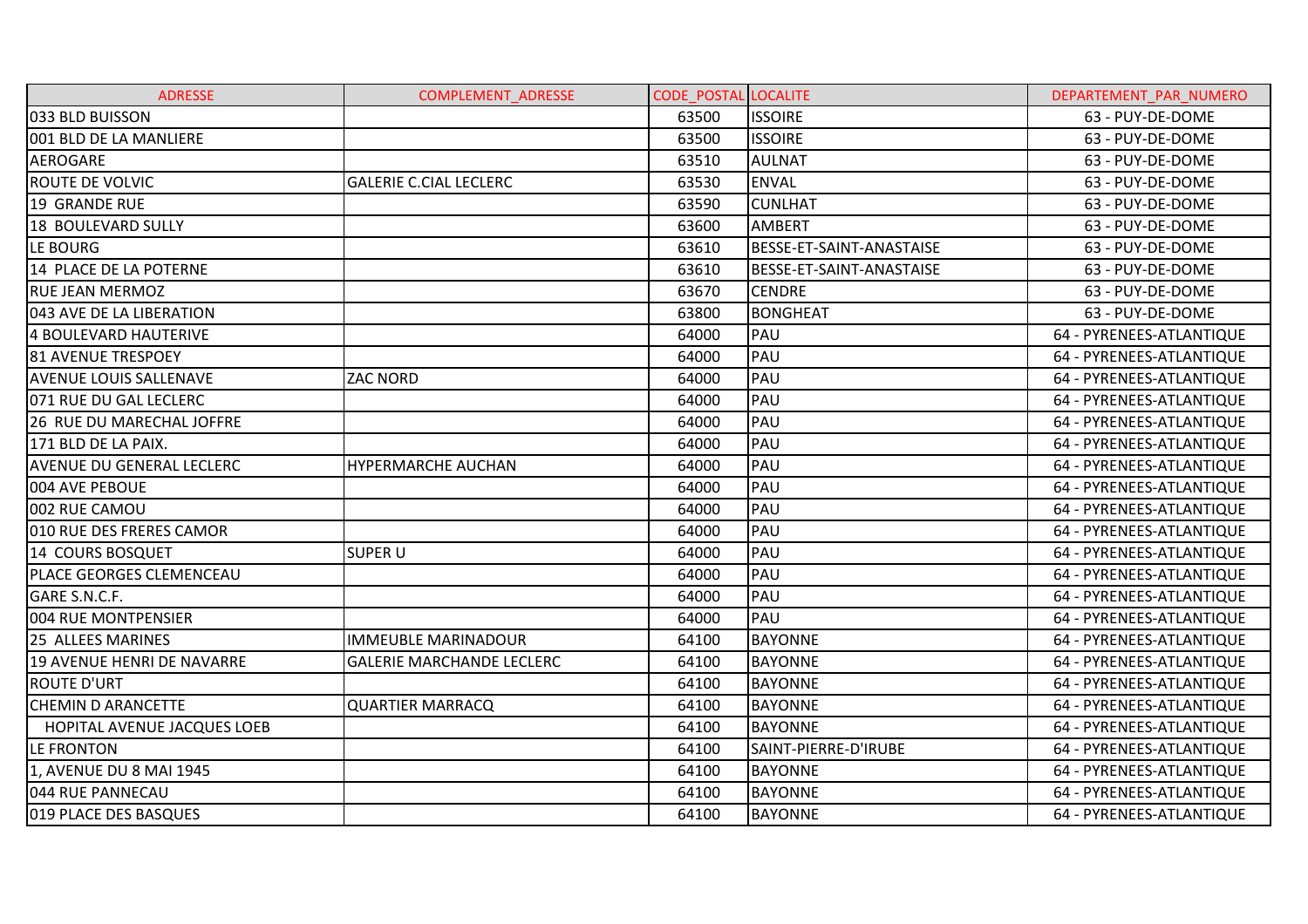| <b>ADRESSE</b>                     | <b>COMPLEMENT ADRESSE</b>               | <b>CODE POSTAL LOCALITE</b> |                      | DEPARTEMENT PAR NUMERO   |
|------------------------------------|-----------------------------------------|-----------------------------|----------------------|--------------------------|
| 28 RUE DE LA SALIE                 |                                         | 64100                       | <b>BAYONNE</b>       | 64 - PYRENEES-ATLANTIQUE |
| GARE S.N.C.F.                      |                                         | 64100                       | <b>BAYONNE</b>       | 64 - PYRENEES-ATLANTIQUE |
| <b>AVENUE DU GENERAL DE GAULLE</b> | <b>C.CIAL LECLERC</b>                   | 64110                       | MAZERES-LEZONS       | 64 - PYRENEES-ATLANTIQUE |
| <b>15 AVENUE DES VALLEES</b>       |                                         | 64110                       | <b>JURANCON</b>      | 64 - PYRENEES-ATLANTIQUE |
| 14 AVENUE ERNEST CAZENAVE          |                                         | 64110                       | <b>JURANCON</b>      | 64 - PYRENEES-ATLANTIQUE |
| 1 RUE THIERS                       |                                         | 64120                       | SAINT-PALAIS         | 64 - PYRENEES-ATLANTIQUE |
| ROUTE D UZEIN                      | <b>INTERMARCHE</b>                      | 64121                       | <b>SERRES-CASTET</b> | 64 - PYRENEES-ATLANTIQUE |
| <b>ROUTE DE SOUHARA</b>            | <b>GALERIE MARCHANDE LECLERC-C.CIAL</b> | 64122                       | <b>URRUGNE</b>       | 64 - PYRENEES-ATLANTIQUE |
| <b>ROUTE NATIONALE 10</b>          |                                         | 64122                       | <b>CIBOURE</b>       | 64 - PYRENEES-ATLANTIQUE |
| ROUTE DE LA CORNICHE               | LIEU DIT SOCOA                          | 64122                       | <b>CIBOURE</b>       | 64 - PYRENEES-ATLANTIQUE |
| <b>ROUTE NATIONALE 10</b>          |                                         | 64122                       | <b>URRUGNE</b>       | 64 - PYRENEES-ATLANTIQUE |
| 9 RUE DE LA NAVARRE                |                                         | 64130                       | MAULEON-LICHARRE     | 64 - PYRENEES-ATLANTIQUE |
| ZAC DU PESQUE                      |                                         | 64140                       | <b>LONS</b>          | 64 - PYRENEES-ATLANTIQUE |
| 177 AVE JEAN MERMOZ                |                                         | 64140                       | <b>LONS</b>          | 64 - PYRENEES-ATLANTIQUE |
| 018 AVE DU TONKIN                  |                                         | 64140                       | <b>BILLERE</b>       | 64 - PYRENEES-ATLANTIQUE |
| <b>AVENUE CHARLES MOUREU</b>       | <b>C.CIAL LECLERC</b>                   | 64150                       | <b>MOURENX</b>       | 64 - PYRENEES-ATLANTIQUE |
| 31 RUE BOURG MAYOU                 |                                         | 64160                       | <b>MORLAAS</b>       | 64 - PYRENEES-ATLANTIQUE |
| <b>RUE BARATNAU</b>                | <b>INTERMARCHE</b>                      | 64160                       | <b>MORLAAS</b>       | 64 - PYRENEES-ATLANTIQUE |
| 106 PLACE DU GENERAL DE GAULLE     |                                         | 64170                       | <b>ARTIX</b>         | 64 - PYRENEES-ATLANTIQUE |
| ALLEE DU MOURA                     | <b>GARE SNCF</b>                        | 64200                       | <b>BIARRITZ</b>      | 64 - PYRENEES-ATLANTIQUE |
| <b>RUE DE LA NEGRESSE</b>          | LECLERC-ZA IRATY                        | 64200                       | <b>BIARRITZ</b>      | 64 - PYRENEES-ATLANTIQUE |
| AEROGARE                           |                                         | 64200                       | <b>BIARRITZ</b>      | 64 - PYRENEES-ATLANTIQUE |
| <b>C.CIAL AVE MARECHAL JUIN</b>    |                                         | 64200                       | <b>BIARRITZ</b>      | 64 - PYRENEES-ATLANTIQUE |
| 108 AVE DE VERDUN                  |                                         | 64200                       | <b>BIARRITZ</b>      | 64 - PYRENEES-ATLANTIQUE |
| 021 AVE EDOUARD VII                |                                         | 64200                       | <b>BIARRITZ</b>      | 64 - PYRENEES-ATLANTIQUE |
| 3 CARREFOUR DE LA LA NEGRESSE      |                                         | 64200                       | <b>BIARRITZ</b>      | 64 - PYRENEES-ATLANTIQUE |
| 033 RUE GAMBETTA                   |                                         | 64200                       | <b>BIARRITZ</b>      | 64 - PYRENEES-ATLANTIQUE |
| 9 AVENUE VICTOR HUGO               |                                         | 64200                       | <b>BIARRITZ</b>      | 64 - PYRENEES-ATLANTIQUE |
| 6 RUE DE LA BERGERIE               |                                         | 64200                       | <b>BIARRITZ</b>      | 64 - PYRENEES-ATLANTIQUE |
| <b>20 PLACE GEORGES CLEMENCEAU</b> |                                         | 64200                       | <b>BIARRITZ</b>      | 64 - PYRENEES-ATLANTIQUE |
| 028 AVE KENNEDY                    |                                         | 64200                       | <b>BIARRITZ</b>      | 64 - PYRENEES-ATLANTIQUE |
| 004 AVE JAULERY                    |                                         | 64200                       | <b>BIARRITZ</b>      | 64 - PYRENEES-ATLANTIQUE |
| QUARTIER DU CHAPELET               |                                         | 64200                       | <b>ARCANGUES</b>     | 64 - PYRENEES-ATLANTIQUE |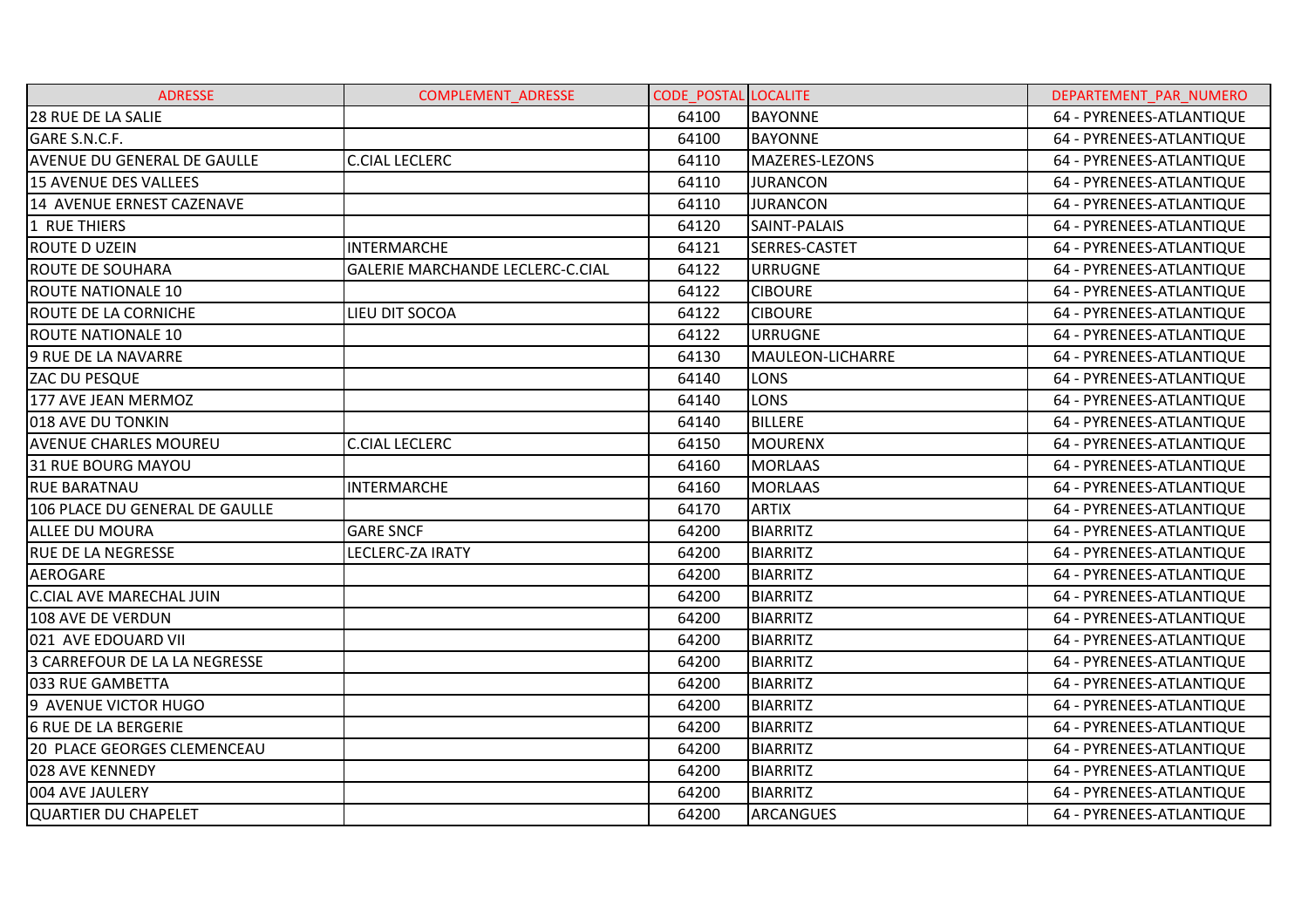| <b>ADRESSE</b>                  | <b>COMPLEMENT ADRESSE</b>            | <b>CODE POSTAL LOCALITE</b> |                            | DEPARTEMENT PAR NUMERO   |
|---------------------------------|--------------------------------------|-----------------------------|----------------------------|--------------------------|
| 2 RUE GARDERES                  | <b>ESPLANADE DU CASINO</b>           | 64200                       | <b>BIARRITZ</b>            | 64 - PYRENEES-ATLANTIQUE |
| <b>AVENUE DE BAYONNE</b>        | <b>GALERIE MARCHANDE INTERMARCHE</b> | 64210                       | <b>BIDART</b>              | 64 - PYRENEES-ATLANTIQUE |
| <b>RUE ERRETEGIA</b>            |                                      | 64210                       | <b>BIDART</b>              | 64 - PYRENEES-ATLANTIQUE |
| 180 BOULEVARD DE L EUROPE       |                                      | 64230                       | <b>LESCAR</b>              | 64 - PYRENEES-ATLANTIQUE |
| 170, BLD DE L'EUROPE            |                                      | 64230                       | <b>LESCAR</b>              | 64 - PYRENEES-ATLANTIQUE |
| <b>BOULEVARD DE L EUROPE</b>    | 119 ROUTE DE BAYONNE RN117           | 64230                       | <b>LESCAR</b>              | 64 - PYRENEES-ATLANTIQUE |
| <b>RUE DE GASCOGNE</b>          |                                      | 64240                       | <b>URT</b>                 | 64 - PYRENEES-ATLANTIQUE |
| 4 RUE PIERRE BROUSSAIN          |                                      | 64240                       | <b>HASPARREN</b>           | 64 - PYRENEES-ATLANTIQUE |
| <b>ALLEE EDMOND ROSTAND</b>     |                                      | 64250                       | CAMBO-LES-BAINS            | 64 - PYRENEES-ATLANTIQUE |
| <b>ROUTE D ORTHEZ</b>           | <b>ROUTE D'ORTHEZ</b>                | 64270                       | SALIES-DE-BEARN            | 64 - PYRENEES-ATLANTIQUE |
| 5 PLACE DU BAYAA                |                                      | 64270                       | SALIES-DE-BEARN            | 64 - PYRENEES-ATLANTIQUE |
| <b>30 AVENUE HENRI IV</b>       |                                      | 64290                       | <b>GAN</b>                 | 64 - PYRENEES-ATLANTIQUE |
| <b>ROUTE DE BAYONNE</b>         | <b>C.CIAL LECLERC</b>                | 64300                       | <b>ORTHEZ</b>              | 64 - PYRENEES-ATLANTIQUE |
| <b>ROUTE NATIONALE 117</b>      |                                      | 64300                       | <b>ORTHEZ</b>              | 64 - PYRENEES-ATLANTIQUE |
| 44 RUE ARISTIDE BRIAND          |                                      | 64300                       | <b>ORTHEZ</b>              | 64 - PYRENEES-ATLANTIQUE |
| <b>CHEMIN IBARBIDEA</b>         | RESIDENCE IBARRONDOAN RD 918         | 64310                       | SAINT-PEE-SUR-NIVELLE      | 64 - PYRENEES-ATLANTIQUE |
| <b>QUARTIER DU BOURG</b>        |                                      | 64310                       | <b>SARE</b>                | 64 - PYRENEES-ATLANTIQUE |
| <b>RUE ERNEST FOURNEAU</b>      |                                      | 64310                       | <b>ASCAIN</b>              | 64 - PYRENEES-ATLANTIQUE |
| <b>PLACE DE L'EGLISE</b>        |                                      | 64310                       | SAINT-PEE-SUR-NIVELLE      | 64 - PYRENEES-ATLANTIQUE |
| <b>CHEMIN CAMMARTY</b>          |                                      | 64320                       | <b>IDRON-OUSSE-SENDETS</b> | 64 - PYRENEES-ATLANTIQUE |
| <b>32 ROUTE DE TARBES</b>       |                                      | 64320                       | IDRON-OUSSE-SENDETS        | 64 - PYRENEES-ATLANTIQUE |
| 010 RUE GEORGES CLEMENCEAU      |                                      | 64320                       | <b>BIZANOS</b>             | 64 - PYRENEES-ATLANTIQUE |
| PCE DE LA LIBERTE               |                                      | 64330                       | <b>GARLIN</b>              | 64 - PYRENEES-ATLANTIQUE |
| 14, AVENUE CHARLES DE GAULLE    |                                      | 64340                       | <b>BOUCAU</b>              | 64 - PYRENEES-ATLANTIQUE |
| 9 PLACE PIERRE SEMARD           |                                      | 64340                       | <b>BOUCAU</b>              | 64 - PYRENEES-ATLANTIQUE |
| <b>AVENUE ALEXANDER FLEMING</b> | <b>C.CIAL LECLERC</b>                | 64400                       | OLORON-SAINTE-MARIE        | 64 - PYRENEES-ATLANTIQUE |
| RUE DES OUSTALOTS PROLONGEE     | <b>INTERMARCHE</b>                   | 64400                       | OLORON-SAINTE-MARIE        | 64 - PYRENEES-ATLANTIQUE |
| 41 AVENUE LASBORDES             |                                      | 64420                       | SOUMOULOU                  | 64 - PYRENEES-ATLANTIQUE |
| <b>RUE DU BOURGUET</b>          |                                      | 64440                       | <b>LARUNS</b>              | 64 - PYRENEES-ATLANTIQUE |
| <b>LES MARCASSINS</b>           |                                      | 64440                       | <b>EAUX-BONNES</b>         | 64 - PYRENEES-ATLANTIQUE |
| <b>RUE HIRIBEHERE</b>           |                                      | 64480                       | <b>USTARITZ</b>            | 64 - PYRENEES-ATLANTIQUE |
| ZONE INDUSTRIELLE DE JALDAY     |                                      | 64500                       | SAINT-JEAN-DE-LUZ          | 64 - PYRENEES-ATLANTIQUE |
| <b>7 RUE PAUL GELOS</b>         |                                      | 64500                       | SAINT-JEAN-DE-LUZ          | 64 - PYRENEES-ATLANTIQUE |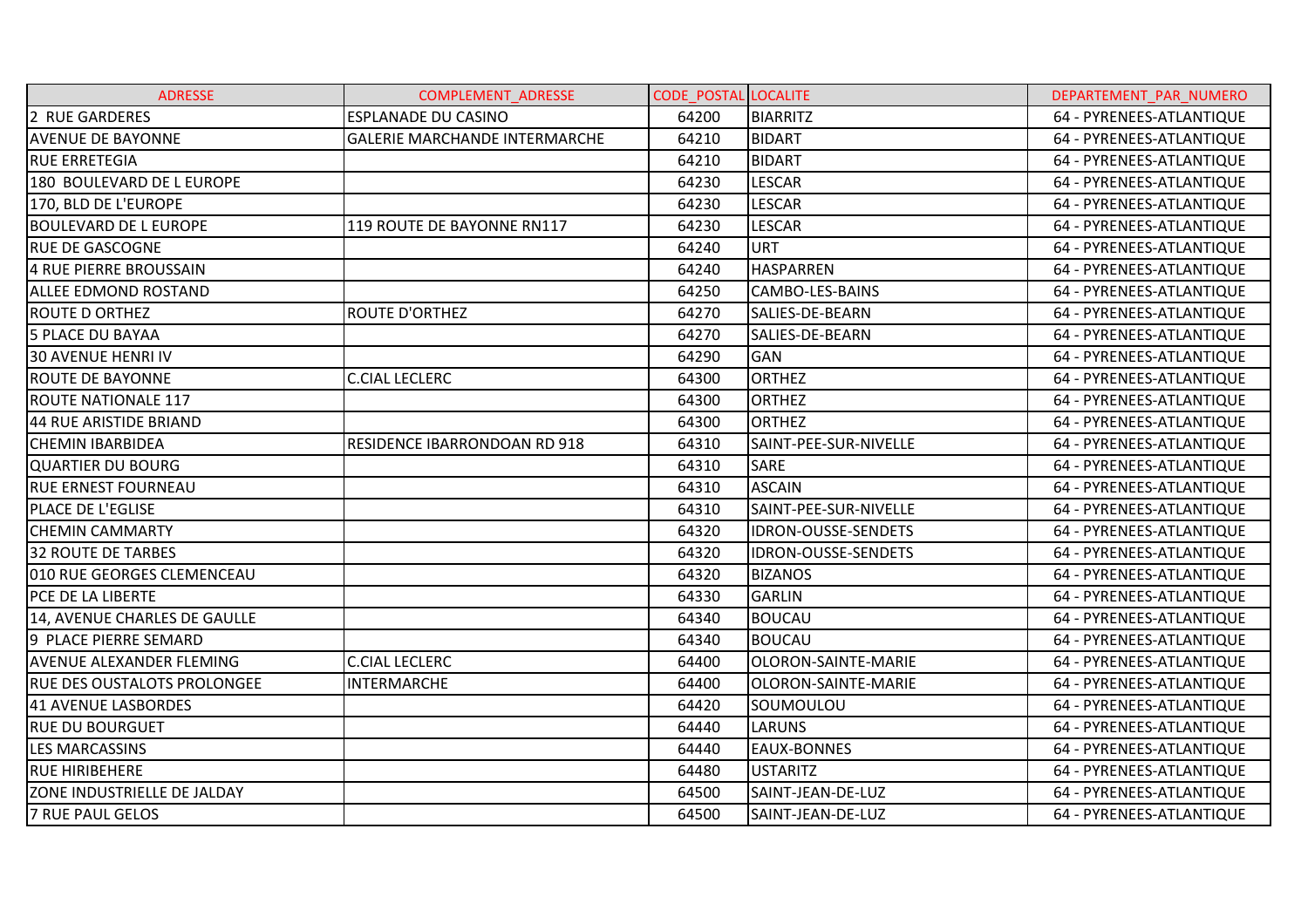| <b>ADRESSE</b>                          | <b>COMPLEMENT ADRESSE</b>             | <b>CODE POSTAL LOCALITE</b> |                      | DEPARTEMENT PAR NUMERO   |
|-----------------------------------------|---------------------------------------|-----------------------------|----------------------|--------------------------|
| <b>20 AV LARRAMENDY</b>                 | <b>RESIDENCE PORT NIVELLE</b>         | 64500                       | SAINT-JEAN-DE-LUZ    | 64 - PYRENEES-ATLANTIQUE |
| 40 AVENUE ANDRE ITHURRALDE              |                                       | 64500                       | SAINT-JEAN-DE-LUZ    | 64 - PYRENEES-ATLANTIQUE |
| 13 BOULEVARD THIERS                     |                                       | 64500                       | SAINT-JEAN-DE-LUZ    | 64 - PYRENEES-ATLANTIQUE |
| 21 RUE FRANCOIS TURNACO                 | <b>QUARTIER MARINELA</b>              | 64500                       | <b>CIBOURE</b>       | 64 - PYRENEES-ATLANTIQUE |
| 5 QUAI MAURICE RAVEL                    |                                       | 64500                       | <b>CIBOURE</b>       | 64 - PYRENEES-ATLANTIQUE |
| GARE S.N.C.F.                           |                                       | 64500                       | SAINT-JEAN-DE-LUZ    | 64 - PYRENEES-ATLANTIQUE |
| 64 RUE DES JARDINS                      |                                       | 64520                       | <b>BIDACHE</b>       | 64 - PYRENEES-ATLANTIQUE |
| <b>AVENUE DE BAYONNE</b>                |                                       | 64600                       | <b>ANGLET</b>        | 64 - PYRENEES-ATLANTIQUE |
| <b>CENTRE COMMERCIAL DU BAB 2</b>       | AVE JEAN LEON LAPORTE ZAC DES PO      | 64600                       | <b>ANGLET</b>        | 64 - PYRENEES-ATLANTIQUE |
| 5 PLACE DU GENERAL LECLERC              |                                       | 64600                       | <b>ANGLET</b>        | 64 - PYRENEES-ATLANTIQUE |
| 012 AVE DE BIARRITZ                     |                                       | 64600                       | <b>ANGLET</b>        | 64 - PYRENEES-ATLANTIQUE |
| <b>AVENUE DU PROFESSEUR RENE CUZACQ</b> |                                       | 64600                       | <b>ANGLET</b>        | 64 - PYRENEES-ATLANTIQUE |
| 043 RUE DU BOISBELIN                    |                                       | 64600                       | ANGLET               | 64 - PYRENEES-ATLANTIQUE |
| 032 AVENUE DE L'ADOUR                   |                                       | 64600                       | ANGLET               | 64 - PYRENEES-ATLANTIQUE |
| 061 RUE RENERIC                         |                                       | 64600                       | <b>ANGLET</b>        | 64 - PYRENEES-ATLANTIQUE |
| 011 AVE DES ALLEES                      |                                       | 64700                       | <b>HENDAYE</b>       | 64 - PYRENEES-ATLANTIQUE |
| 018 RUE DU PORT                         |                                       | 64700                       | <b>HENDAYE</b>       | 64 - PYRENEES-ATLANTIQUE |
| GARE S.N.C.F.                           |                                       | 64700                       | <b>HENDAYE</b>       | 64 - PYRENEES-ATLANTIQUE |
| <b>8 ALLEES CHANZY</b>                  |                                       | 64800                       | NAY-BOURDETTES       | 64 - PYRENEES-ATLANTIQUE |
| <b>AVENUE DU PORTOU</b>                 | <b>GALERIE MARCHANDE IKEA BAYONNE</b> | 64990                       | SAINT-PIERRE-D'IRUBE | 64 - PYRENEES-ATLANTIQUE |
| <b>CHEMIN DE JUPITER</b>                |                                       | 64990                       | SAINT-PIERRE-D'IRUBE | 64 - PYRENEES-ATLANTIQUE |
| <b>PORT DE MOUGUERRE</b>                |                                       | 64990                       | MOUGUERRE            | 64 - PYRENEES-ATLANTIQUE |
| BD MAL DE LATTRE DE TASSIGNY            |                                       | 65000                       | <b>TARBES</b>        | 65 - HAUTES-PYRENEES     |
| PLACE GERMAIN CLAVERIE                  | <b>CHAMPION</b>                       | 65000                       | <b>TARBES</b>        | 65 - HAUTES-PYRENEES     |
| <b>BOULEVARD HENRI IV</b>               | <b>CHAMPION</b>                       | 65000                       | <b>TARBES</b>        | 65 - HAUTES-PYRENEES     |
| CENTRE COMMERCIAL ORMEAU                |                                       | 65000                       | <b>TARBES</b>        | 65 - HAUTES-PYRENEES     |
| 11 BD DU MAL DE LATTRE DE TASSI         |                                       | 65000                       | <b>TARBES</b>        | 65 - HAUTES-PYRENEES     |
| 004 COURS GAMBETTA                      |                                       | 65000                       | <b>TARBES</b>        | 65 - HAUTES-PYRENEES     |
| 25 BOULEVARD CLAUDE DEBUSSY             |                                       | 65000                       | <b>TARBES</b>        | 65 - HAUTES-PYRENEES     |
| <b>42 RUE LARREY</b>                    |                                       | 65000                       | <b>TARBES</b>        | 65 - HAUTES-PYRENEES     |
| 1 TAVENUE ALSACE LORRAINE               |                                       | 65000                       | <b>TARBES</b>        | 65 - HAUTES-PYRENEES     |
| GARE S.N.C.F.                           |                                       | 65000                       | <b>TARBES</b>        | 65 - HAUTES-PYRENEES     |
| <b>5 AVENUE FRANCOIS ABADIE</b>         |                                       | 65100                       | <b>LOURDES</b>       | 65 - HAUTES-PYRENEES     |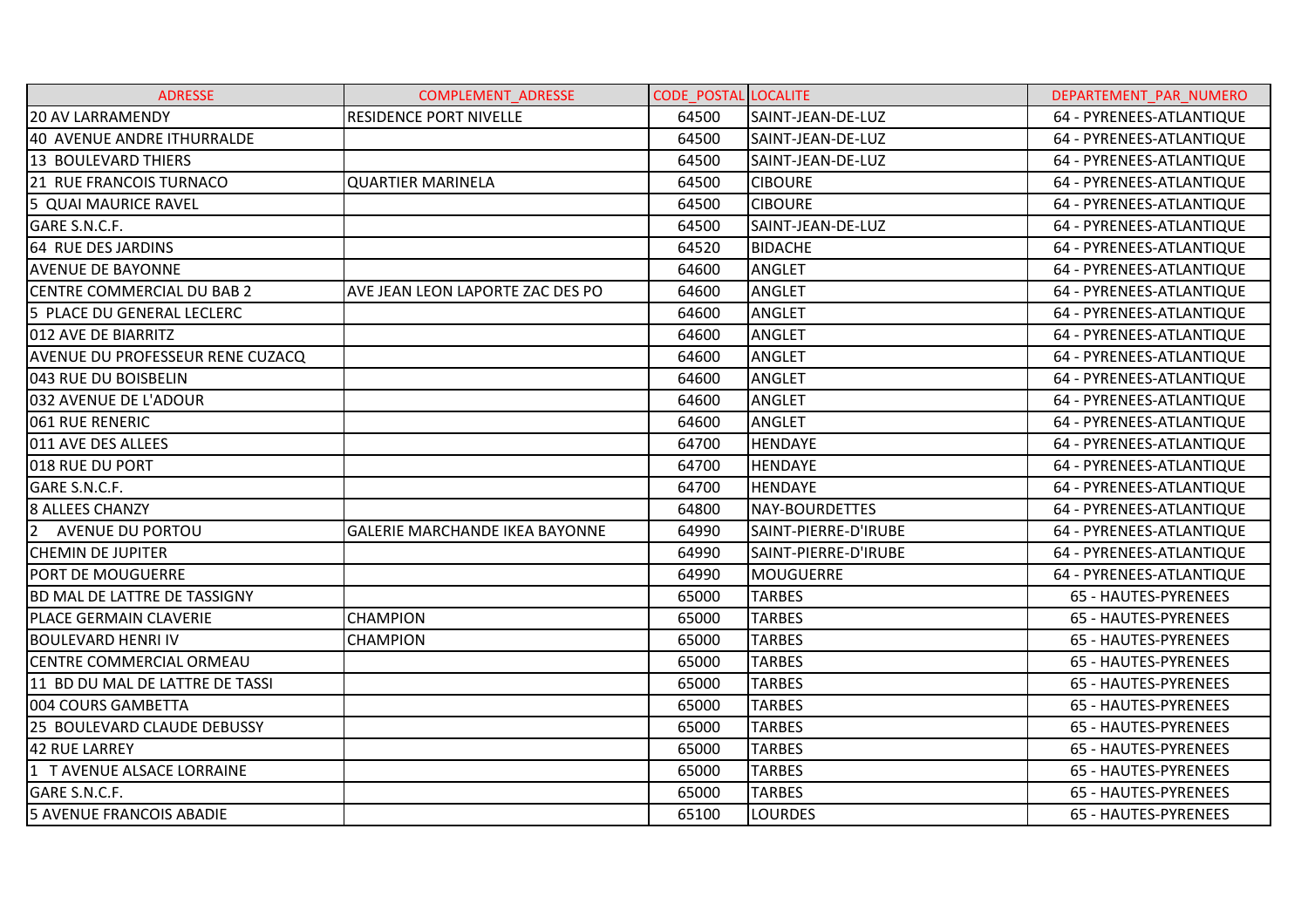| <b>ADRESSE</b>                  | <b>COMPLEMENT ADRESSE</b>        | <b>CODE POSTAL LOCALITE</b> |                            | DEPARTEMENT PAR NUMERO   |
|---------------------------------|----------------------------------|-----------------------------|----------------------------|--------------------------|
| 10 RUE ROUY                     |                                  | 65100                       | <b>LOURDES</b>             | 65 - HAUTES-PYRENEES     |
| PLACE DU CHAMP-COMMUN           |                                  | 65100                       | <b>LOURDES</b>             | 65 - HAUTES-PYRENEES     |
| <b>6 RUE LAFFITTE</b>           |                                  | 65100                       | <b>LOURDES</b>             | 65 - HAUTES-PYRENEES     |
| GARE S.N.C.F.                   |                                  | 65100                       | <b>LOURDES</b>             | 65 - HAUTES-PYRENEES     |
| 8 PLACE DU MARECHAL FOCH        |                                  | 65110                       | <b>CAUTERETS</b>           | 65 - HAUTES-PYRENEES     |
| 1 PLACE MONTBLANC               |                                  | 65120                       | <b>ESQUIEZE-SERE</b>       | 65 - HAUTES-PYRENEES     |
| 3150 CHEMIN DEPARTEMENTAL 817   |                                  | 65130                       | <b>CAPVERN</b>             | 65 - HAUTES-PYRENEES     |
| ROUTE DE LA VIELLE AURE         |                                  | 65170                       | <b>VIELLE-AURE</b>         | 65 - HAUTES-PYRENEES     |
| LE PLA D ADET                   |                                  | 65170                       | SAINT-LARY-SOULAN          | 65 - HAUTES-PYRENEES     |
| 1 ROUTE DU CAP DE LONG          |                                  | 65170                       | SAINT-LARY-SOULAN          | 65 - HAUTES-PYRENEES     |
| <b>LA MANDIA</b>                |                                  | 65200                       | <b>BAGNERES-DE-BIGORRE</b> | 65 - HAUTES-PYRENEES     |
| PIED DES PISTE                  |                                  | 65200                       | <b>BAGNERES-DE-BIGORRE</b> | 65 - HAUTES-PYRENEES     |
| <b>26 AVENUE GERUZET</b>        |                                  | 65200                       | <b>BAGNERES-DE-BIGORRE</b> | 65 - HAUTES-PYRENEES     |
| 13 RUE DES THERMES              |                                  | 65200                       | <b>BAGNERES-DE-BIGORRE</b> | 65 - HAUTES-PYRENEES     |
| 001 BOULEVARD CARNOT            |                                  | 65200                       | <b>BAGNERES-DE-BIGORRE</b> | 65 - HAUTES-PYRENEES     |
| 33 PLACE DE LA MAIRIE           |                                  | 65220                       | TRIE-SUR-BAISE             | 65 - HAUTES-PYRENEES     |
| <b>STATION DE PEYRAGUDES</b>    |                                  | 65240                       | <b>GERM</b>                | 65 - HAUTES-PYRENEES     |
| <b>AEROGARE TARBES OSSUN</b>    |                                  | 65290                       | <b>JUILLAN</b>             | 65 - HAUTES-PYRENEES     |
| 15 RUE ALSACE LORRAINE          |                                  | 65300                       | LANNEMEZAN                 | 65 - HAUTES-PYRENEES     |
| 55 RUE GEORGES CLEMENCEAU       |                                  | 65300                       | LANNEMEZAN                 | 65 - HAUTES-PYRENEES     |
| <b>ROUTE DE BAGNERES</b>        |                                  | 65310                       | <b>LALOUBERE</b>           | 65 - HAUTES-PYRENEES     |
| <b>ROUTE DU STADE</b>           |                                  | 65400                       | AYZAC-OST                  | 65 - HAUTES-PYRENEES     |
| <b>ROUTE DE PAU</b>             | <b>C.CIAL LECLERC</b>            | 65420                       | <b>IBOS</b>                | 65 - HAUTES-PYRENEES     |
| 11 AVENUE DES SPORTS            |                                  | 65600                       | <b>SEMEAC</b>              | 65 - HAUTES-PYRENEES     |
| <b>AVENUE MAURICE BELLONTE</b>  | <b>AEROPORT DE PERPIGNAN</b>     | 66000                       | PERPIGNAN                  | 66 - PYRENEES-ORIENTALES |
| <b>AVENUE D ESPAGNE</b>         | HYPERMARCHE AUCHAN               | 66000                       | PERPIGNAN                  | 66 - PYRENEES-ORIENTALES |
| <b>BOULEVARD SAINT ASSISCLE</b> | GARE S.N.C.F HALL OUEST          | 66000                       | PERPIGNAN                  | 66 - PYRENEES-ORIENTALES |
| 70 AVENUE VICTOR DALBIEZ        | BP 20543                         | 66000                       | PERPIGNAN                  | 66 - PYRENEES-ORIENTALES |
| <b>2130 AVENUE DU LANGUEDOC</b> | BP 19917                         | 66000                       | PERPIGNAN                  | 66 - PYRENEES-ORIENTALES |
| 62 AVENUE JEAN MERMOZ           |                                  | 66000                       | PERPIGNAN                  | 66 - PYRENEES-ORIENTALES |
| <b>ROUTE DE CANET</b>           | <b>C.CIAL CHATEAU ROUSSILLON</b> | 66000                       | PERPIGNAN                  | 66 - PYRENEES-ORIENTALES |
| <b>20 AVENUE DU LANGUEDOC</b>   | <b>HOPITAL DE PERPIGNAN</b>      | 66000                       | PERPIGNAN                  | 66 - PYRENEES-ORIENTALES |
| 001 RUE TRAVERSE DE PIA         |                                  | 66000                       | PERPIGNAN                  | 66 - PYRENEES-ORIENTALES |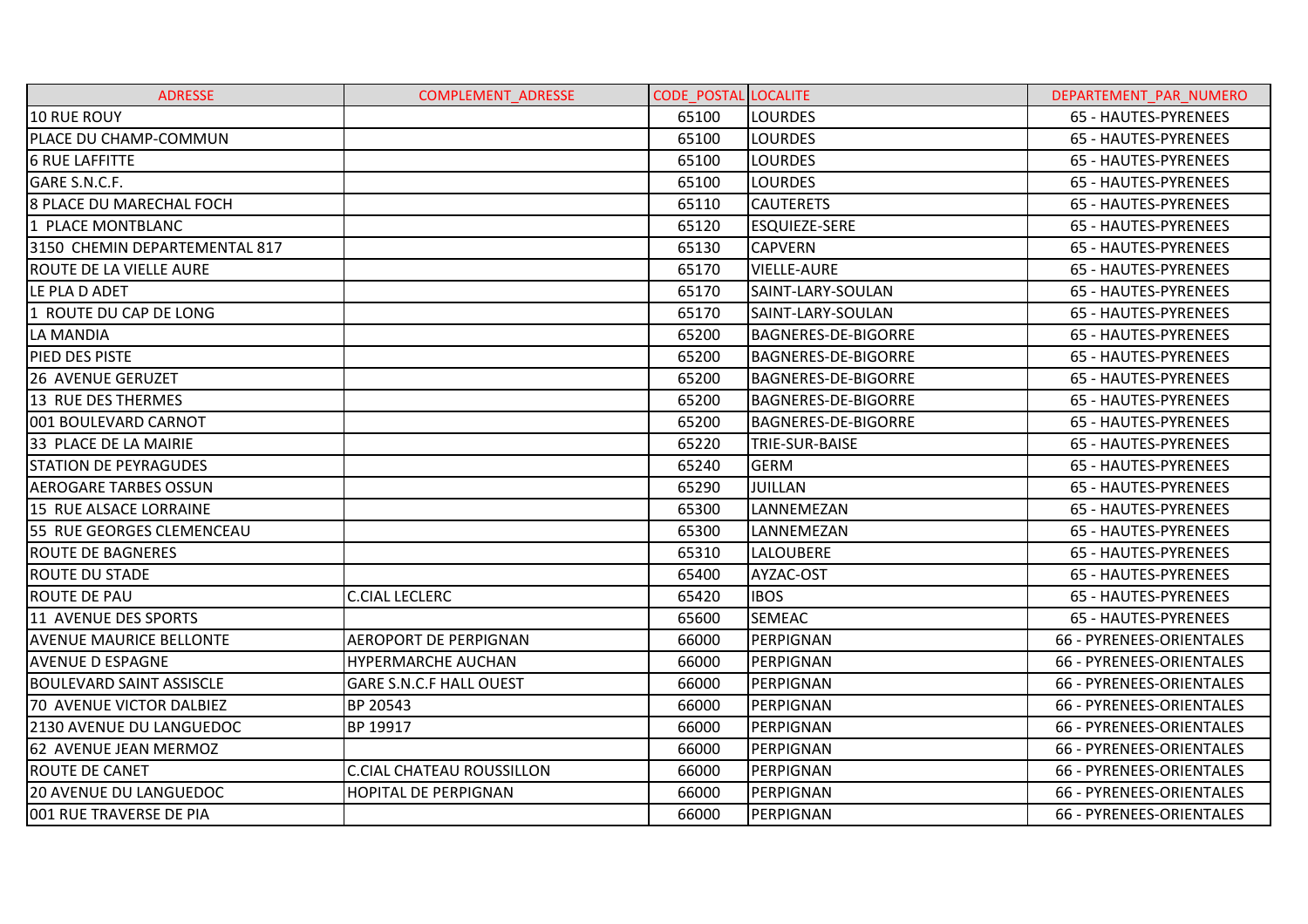| <b>ADRESSE</b>                  | <b>COMPLEMENT ADRESSE</b>               | <b>CODE POSTAL LOCALITE</b> |                            | DEPARTEMENT PAR NUMERO   |
|---------------------------------|-----------------------------------------|-----------------------------|----------------------------|--------------------------|
| 011 RUE HECTOR GUIMARD          |                                         | 66000                       | PERPIGNAN                  | 66 - PYRENEES-ORIENTALES |
| 084 AVE DU LANGUEDOC            |                                         | 66000                       | PERPIGNAN                  | 66 - PYRENEES-ORIENTALES |
| 009 PCE DE LA SARDANE           |                                         | 66000                       | PERPIGNAN                  | 66 - PYRENEES-ORIENTALES |
| 015 RAMBLA DU VALLESPIR         |                                         | 66000                       | PERPIGNAN                  | 66 - PYRENEES-ORIENTALES |
| 058 BLD H. POINCARE             |                                         | 66000                       | PERPIGNAN                  | 66 - PYRENEES-ORIENTALES |
| 9 PLACE DE LA REPUBLIQUE        |                                         | 66000                       | PERPIGNAN                  | 66 - PYRENEES-ORIENTALES |
| 17 PLACE JEAN PAYRA             |                                         | 66000                       | PERPIGNAN                  | 66 - PYRENEES-ORIENTALES |
| <b>2B PLACE DES POILUS</b>      |                                         | 66000                       | PERPIGNAN                  | 66 - PYRENEES-ORIENTALES |
| I010 COURS PALMAROLLE           |                                         | 66000                       | PERPIGNAN                  | 66 - PYRENEES-ORIENTALES |
| 048 AVE MARCELLIN ALBERT        |                                         | 66000                       | PERPIGNAN                  | 66 - PYRENEES-ORIENTALES |
| 011 RUE DES 3 JOURNEES          |                                         | 66000                       | PERPIGNAN                  | 66 - PYRENEES-ORIENTALES |
| 10 BOULEVARD ANATOLE FRANCE     |                                         | 66000                       | PERPIGNAN                  | 66 - PYRENEES-ORIENTALES |
| <b>72 AVE MARECHAL FOCH</b>     |                                         | 66000                       | PERPIGNAN                  | 66 - PYRENEES-ORIENTALES |
| 026 BLD CLEMENCEAU              |                                         | 66000                       | PERPIGNAN                  | 66 - PYRENEES-ORIENTALES |
| 106 RUE PAUL RUBENS             |                                         | 66000                       | PERPIGNAN                  | 66 - PYRENEES-ORIENTALES |
| PLACE DE LA CATALOGNE           |                                         | 66000                       | PERPIGNAN                  | 66 - PYRENEES-ORIENTALES |
| GARE S.N.C.F.                   |                                         | 66000                       | PERPIGNAN                  | 66 - PYRENEES-ORIENTALES |
| 10 RUE DOCTEUR POUS             | CS 60005                                | 66025                       | PERPIGNAN                  | 66 - PYRENEES-ORIENTALES |
| 10 AVENUE DU VALLESPIR          |                                         | 66110                       | AMELIE-LES-BAINS-PALALDA   | 66 - PYRENEES-ORIENTALES |
| <b>2 RUE DES THERMES</b>        |                                         | 66110                       | AMELIE-LES-BAINS-PALALDA   | 66 - PYRENEES-ORIENTALES |
| <b>ROND POINT D EGAT</b>        | <b>C.CIAL</b>                           | 66120                       | <b>EGAT</b>                | 66 - PYRENEES-ORIENTALES |
| 23 AVENUE EMMANUEL BROUSSE      |                                         | 66120                       | FONT-ROMEU-ODEILLO-VIA     | 66 - PYRENEES-ORIENTALES |
| <b>82 AVENUE PASTEUR</b>        |                                         | 66130                       | ILLE-SUR-TET               | 66 - PYRENEES-ORIENTALES |
| 6 AVENUE JOSEPH SAUVY           |                                         | 66140                       | CANET-EN-ROUSSILLON        | 66 - PYRENEES-ORIENTALES |
| <b>ROND POINT DE L ESPARROU</b> | <b>QUARTIER DU GOLFE DU LION</b>        | 66140                       | CANET-EN-ROUSSILLON        | 66 - PYRENEES-ORIENTALES |
| AVENUE DE LA MEDITERRANEE<br>4  |                                         | 66140                       | <b>CANET-EN-ROUSSILLON</b> | 66 - PYRENEES-ORIENTALES |
| ROUTE DEPARTEMENTALE 900        | <b>C.CIAL GALERIE MARCHANDE LECLERC</b> | 66160                       | <b>BOULOU</b>              | 66 - PYRENEES-ORIENTALES |
| 12 RUE DE LA REPUBLIQUE         |                                         | 66190                       | <b>COLLIOURE</b>           | 66 - PYRENEES-ORIENTALES |
| <b>2 RUE DU REART</b>           |                                         | 66200                       | <b>ALENYA</b>              | 66 - PYRENEES-ORIENTALES |
| 4 AVENUE DE SAINT CYPRIEN       |                                         | 66200                       | LATOUR-BAS-ELNE            | 66 - PYRENEES-ORIENTALES |
| 10 BOULEVARD JACQUES ALBERT     | <b>ZI MARCHE DE GROS</b>                | 66200                       | <b>ELNE</b>                | 66 - PYRENEES-ORIENTALES |
| 4 AVENUE DE MONT LOUIS          | RESIDENCE LES JASSETTES                 | 66210                       | <b>ANGLES</b>              | 66 - PYRENEES-ORIENTALES |
| 10 PLACE DE L'EGLISE            |                                         | 66210                       | <b>FORMIGUERES</b>         | 66 - PYRENEES-ORIENTALES |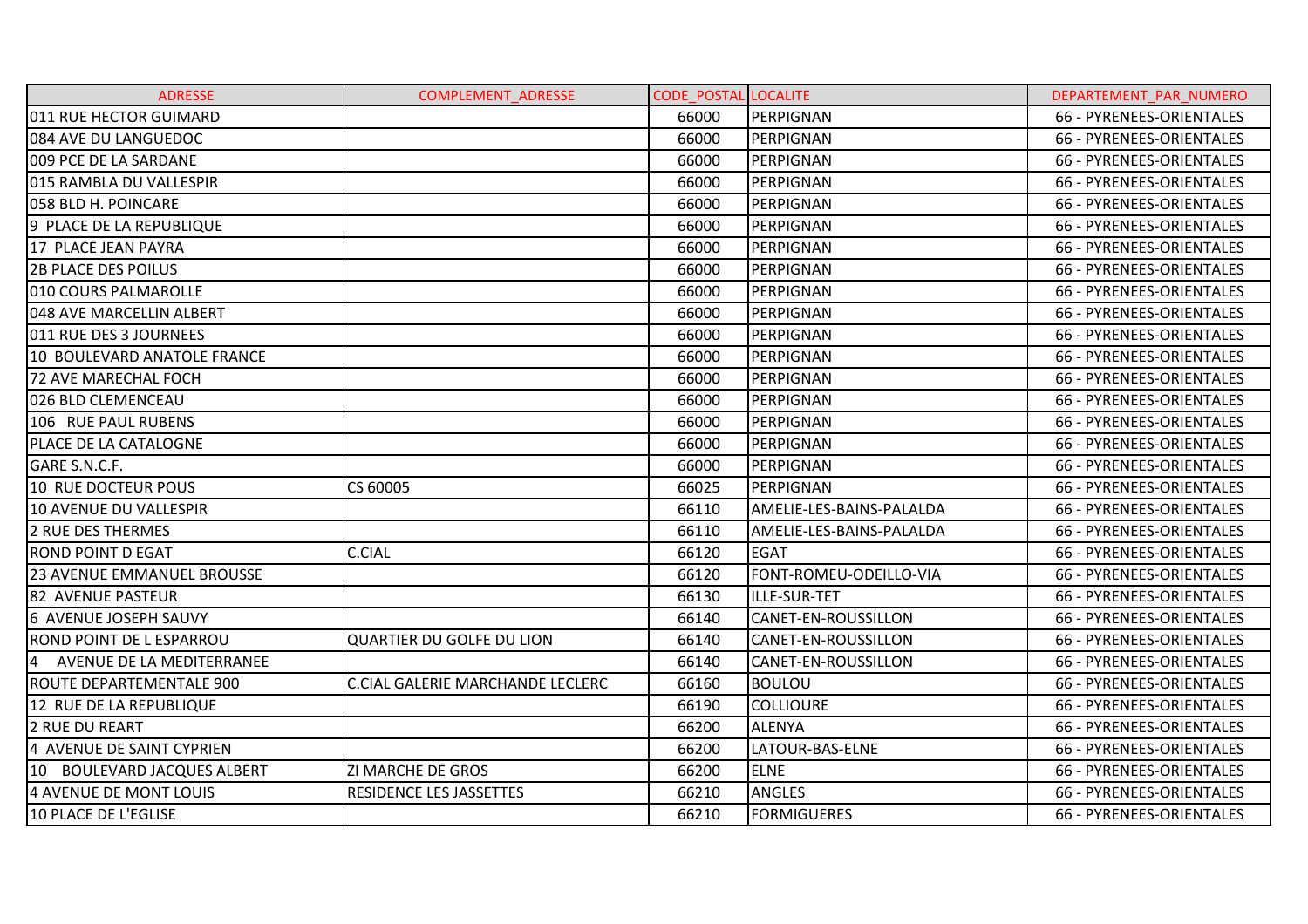| <b>ADRESSE</b>                      | COMPLEMENT_ADRESSE                     | <b>CODE_POSTAL LOCALITE</b> |                              | DEPARTEMENT_PAR_NUMERO   |
|-------------------------------------|----------------------------------------|-----------------------------|------------------------------|--------------------------|
| <b>ROUTE DEPARTEMENTALE 618</b>     | CENTRE COMMERCIAL CASINO               | 66210                       | <b>BOLQUERE</b>              | 66 - PYRENEES-ORIENTALES |
| 12 RUE PORTE DE FRANCE              |                                        | 66230                       | PRATS-DE-MOLLO-LA-PRESTE     | 66 - PYRENEES-ORIENTALES |
| 025 AVE DE LA MIRANDE               |                                        | 66240                       | SAINT-ESTEVE                 | 66 - PYRENEES-ORIENTALES |
| <b>CENTRE COMMERCIAL LE CANIGOU</b> |                                        | 66240                       | SAINT-ESTEVE                 | 66 - PYRENEES-ORIENTALES |
| 011 BIS AVE DE LA COTE VERMEILLE    |                                        | 66250                       | SAINT-LAURENT-DE-LA-SALANQUE | 66 - PYRENEES-ORIENTALES |
| 3<br><b>PLACE GAMBETTA</b>          |                                        | 66250                       | SAINT-LAURENT-DE-LA-SALANQUE | 66 - PYRENEES-ORIENTALES |
| 46 RUE DES ORANGERS                 |                                        | 66270                       | <b>SOLER</b>                 | 66 - PYRENEES-ORIENTALES |
| <b>34 AVENUE DE PERPIGNAN</b>       |                                        | 66280                       | <b>SALEILLES</b>             | 66 - PYRENEES-ORIENTALES |
| 18 BOULEVARD LEON JEAN GREGORY      |                                        | 66300                       | <b>THUIR</b>                 | 66 - PYRENEES-ORIENTALES |
| LE MOULINAS                         | 8 A HUIT ZA DU MOULINAS                | 66330                       | <b>CABESTANY</b>             | 66 - PYRENEES-ORIENTALES |
| <b>34 RUE GAMBETTA</b>              |                                        | 66330                       | <b>CABESTANY</b>             | 66 - PYRENEES-ORIENTALES |
| 2 RUE JULES FERRY                   |                                        | 66350                       | <b>TOULOUGES</b>             | 66 - PYRENEES-ORIENTALES |
| ZONE INDUSTRIELLE OULRICH           | <b>ROUTE NATIONALE 115</b>             | 66400                       | <b>CERET</b>                 | 66 - PYRENEES-ORIENTALES |
| 5 PLACE DE LA RESISTANCE            |                                        | 66400                       | <b>CERET</b>                 | 66 - PYRENEES-ORIENTALES |
| 14 BOULEVARD MARECHAL JOFFRE        |                                        | 66400                       | <b>CERET</b>                 | 66 - PYRENEES-ORIENTALES |
| 1 BOULEVARD DU 14 JUILLET           |                                        | 66420                       | <b>BARCARES</b>              | 66 - PYRENEES-ORIENTALES |
| PLACE TERTRE DE LA MEDITERRANEE     | FRONT DE MER                           | 66420                       | <b>BARCARES</b>              | 66 - PYRENEES-ORIENTALES |
| 18 BOULEVARD DU GRAU SAINT ANGE     |                                        | 66420                       | <b>BARCARES</b>              | 66 - PYRENEES-ORIENTALES |
| 2 PLACE JULES FERRY                 |                                        | 66440                       | <b>TORREILLES</b>            | 66 - PYRENEES-ORIENTALES |
| LIEU DIT LE DEVEZE                  | <b>INTERMARCHE</b>                     | 66450                       | <b>POLLESTRES</b>            | 66 - PYRENEES-ORIENTALES |
| 46 AVENUE DU LITTORAL               |                                        | 66470                       | SAINTE-MARIE                 | 66 - PYRENEES-ORIENTALES |
| 6 RUE ARAGO                         |                                        | 66500                       | <b>PRADES</b>                | 66 - PYRENEES-ORIENTALES |
| <b>ROUTE D EUS</b>                  | <b>C.CIAL SUPER U LA GRANDE ROCADE</b> | 66500                       | <b>PRADES</b>                | 66 - PYRENEES-ORIENTALES |
| 155 AVENUE GENERAL DE GAULLE        |                                        | 66500                       | <b>PRADES</b>                | 66 - PYRENEES-ORIENTALES |
| <b>ROUTE DU BARCARES</b>            |                                        | 66530                       | <b>CLAIRA</b>                | 66 - PYRENEES-ORIENTALES |
| 22 AVENUE DE LA SALANQUE            |                                        | 66530                       | <b>CLAIRA</b>                | 66 - PYRENEES-ORIENTALES |
| 150 ROUTE NATIONALE                 |                                        | 66550                       | <b>CORNEILLA-LA-RIVIERE</b>  | 66 - PYRENEES-ORIENTALES |
| <b>MAS DE LA GARRIGUE</b>           | CENTRE COM CAP ROUSSILLON              | 66600                       | <b>RIVESALTES</b>            | 66 - PYRENEES-ORIENTALES |
| 1 AVENUE LOUIS BLANC                |                                        | 66600                       | <b>RIVESALTES</b>            | 66 - PYRENEES-ORIENTALES |
| <b>11B RUE SAINT PIERRE</b>         |                                        | 66650                       | <b>BANYULS-SUR-MER</b>       | 66 - PYRENEES-ORIENTALES |
| 15 QUAI PIERRE FORGAS               |                                        | 66660                       | <b>PORT-VENDRES</b>          | 66 - PYRENEES-ORIENTALES |
| 1 RUE VICTOR HUGO                   |                                        | 66660                       | <b>PORT-VENDRES</b>          | 66 - PYRENEES-ORIENTALES |
| ZONE ACTIPOLE DU MAS GAFFARD        | <b>CC 7 INTERMARCHE</b>                | 66680                       | <b>CANOHES</b>               | 66 - PYRENEES-ORIENTALES |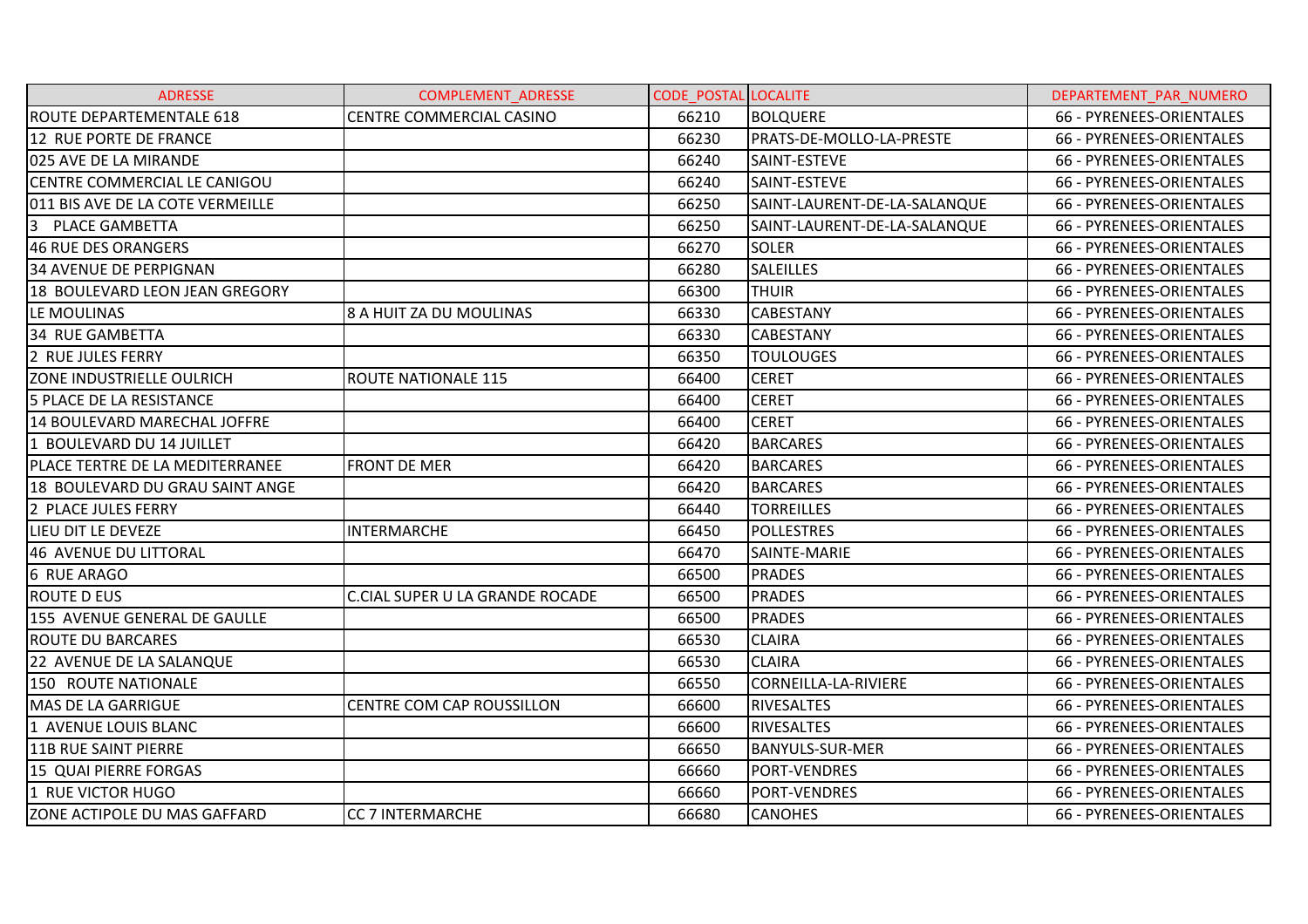| <b>ADRESSE</b>                  | <b>COMPLEMENT ADRESSE</b>        | <b>CODE POSTAL LOCALITE</b> |                     | DEPARTEMENT PAR NUMERO   |
|---------------------------------|----------------------------------|-----------------------------|---------------------|--------------------------|
| <b>RUE DES COLVERTS</b>         | <b>C.CIAL INTERMARCHE</b>        | 66700                       | ARGELES-SUR-MER     | 66 - PYRENEES-ORIENTALES |
| 3 AVENUE DE LA LIBERATION       |                                  | 66700                       | ARGELES-SUR-MER     | 66 - PYRENEES-ORIENTALES |
| 19 ALLEE JULES AROLES           |                                  | 66700                       | ARGELES-SUR-MER     | 66 - PYRENEES-ORIENTALES |
| LOTISSEMENT MUNETVILLE 1        | <b>ROUTE D ARGELES D-618</b>     | 66740                       | LAROQUE-DES-ALBERES | 66 - PYRENEES-ORIENTALES |
| <b>AVENUE MARECHAL LECLERC</b>  | <b>C.CIAL LE PAS DE LA PRADE</b> | 66750                       | SAINT-CYPRIEN       | 66 - PYRENEES-ORIENTALES |
| 25 AVENUE DES COMTES DE CERDAGN |                                  | 66800                       | SAILLAGOUSE         | 66 - PYRENEES-ORIENTALES |
| 8 RUE DU TRAVAIL                |                                  | 67000                       | <b>STRASBOURG</b>   | 67 - BAS-RHIN            |
| 20 PLACE DE LA GARE             | <b>GARE SNCF DE STRASBOURG</b>   | 67000                       | <b>STRASBOURG</b>   | 67 - BAS-RHIN            |
| 24 PLACE DES HALLES             | <b>C.CIAL DES HALLES</b>         | 67000                       | <b>STRASBOURG</b>   | 67 - BAS-RHIN            |
| 5 RUE DES GRANDES ARCADES       |                                  | 67000                       | <b>STRASBOURG</b>   | 67 - BAS-RHIN            |
| <b>8 RUE DE LA BREME</b>        |                                  | 67000                       | <b>STRASBOURG</b>   | 67 - BAS-RHIN            |
| <b>37 RUE DE ZURICH</b>         |                                  | 67000                       | <b>STRASBOURG</b>   | 67 - BAS-RHIN            |
| 81 BLD D'ANVERS                 |                                  | 67000                       | <b>STRASBOURG</b>   | 67 - BAS-RHIN            |
| 46 AV DE LA ROBERTSAU           |                                  | 67000                       | <b>STRASBOURG</b>   | 67 - BAS-RHIN            |
| 1 QUAI DES PECHEURS             |                                  | 67000                       | <b>STRASBOURG</b>   | 67 - BAS-RHIN            |
| 4 RUE DU FAUBOURG DE PIERRE     |                                  | 67000                       | <b>STRASBOURG</b>   | 67 - BAS-RHIN            |
| PLACE ANDRE MAUROIS             | <b>C.CIAL AUCHAN</b>             | 67000                       | <b>STRASBOURG</b>   | 67 - BAS-RHIN            |
| 34 RUE DE LA 1ERE ARMEE         |                                  | 67000                       | <b>STRASBOURG</b>   | 67 - BAS-RHIN            |
| 18 RUE DU VIEUX MARCHE AUX VINS |                                  | 67000                       | <b>STRASBOURG</b>   | 67 - BAS-RHIN            |
| 27 RUE THOMANN                  | <b>TABAC SOFITEL</b>             | 67000                       | <b>STRASBOURG</b>   | 67 - BAS-RHIN            |
| <b>PLACE KLEBER</b>             |                                  | 67000                       | <b>STRASBOURG</b>   | 67 - BAS-RHIN            |
| <b>6 RUE DU NOYER</b>           |                                  | 67000                       | <b>STRASBOURG</b>   | 67 - BAS-RHIN            |
| 67 RUE DE ZURICH                |                                  | 67000                       | <b>STRASBOURG</b>   | 67 - BAS-RHIN            |
| 1 AVENUE DU GENERAL DE GAULLE   |                                  | 67000                       | <b>STRASBOURG</b>   | 67 - BAS-RHIN            |
| <b>26 BLD D'ANVERS</b>          |                                  | 67000                       | <b>STRASBOURG</b>   | 67 - BAS-RHIN            |
| 8 AVE DE LA MARSEILLAISE        |                                  | 67000                       | <b>STRASBOURG</b>   | 67 - BAS-RHIN            |
| <b>8 RUE DU PARCHEMIN</b>       |                                  | 67000                       | <b>STRASBOURG</b>   | 67 - BAS-RHIN            |
| <b>GARE SNCF VESTIBULE</b>      |                                  | 67000                       | <b>STRASBOURG</b>   | 67 - BAS-RHIN            |
| 94 RUE BOECKLIN                 | <b>ROBERTSAU</b>                 | 67000                       | <b>STRASBOURG</b>   | 67 - BAS-RHIN            |
| 8 PLACE SAINT PIERRE LE VIEUX   |                                  | 67000                       | <b>STRASBOURG</b>   | 67 - BAS-RHIN            |
| 72 RUE BOECKLIN                 | <b>ROBERTSAU</b>                 | 67000                       | <b>STRASBOURG</b>   | 67 - BAS-RHIN            |
| 24 RUE DU 22 NOVEMBRE           |                                  | 67000                       | <b>STRASBOURG</b>   | 67 - BAS-RHIN            |
| 4 RUE RATHSAMHAUSEN             | <b>NEUDORF</b>                   | 67100                       | <b>STRASBOURG</b>   | 67 - BAS-RHIN            |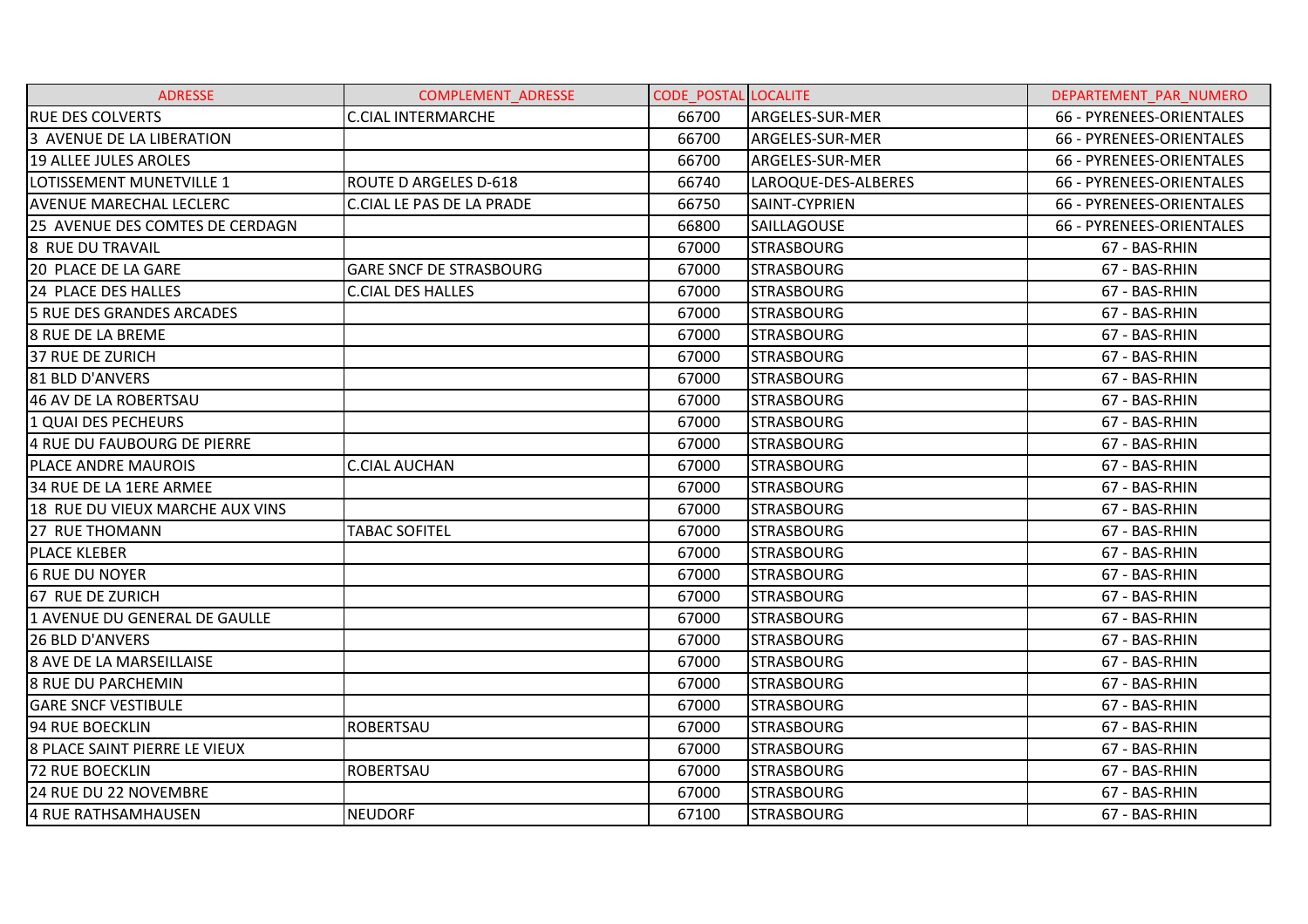| <b>ADRESSE</b>                      | COMPLEMENT_ADRESSE           | <b>CODE POSTAL LOCALITE</b> |                       | DEPARTEMENT PAR NUMERO |
|-------------------------------------|------------------------------|-----------------------------|-----------------------|------------------------|
| <b>29 RTE DU POLYGONE</b>           | <b>NEUDORF</b>               | 67100                       | <b>STRASBOURG</b>     | 67 - BAS-RHIN          |
| <b>79 RTE DU POLYGONE</b>           | <b>NEUDORF</b>               | 67100                       | <b>STRASBOURG</b>     | 67 - BAS-RHIN          |
| 134 RTE DU POLYGONE                 | <b>NEUDORF</b>               | 67100                       | <b>STRASBOURG</b>     | 67 - BAS-RHIN          |
| 82 RTE DE L'HOPITAL                 | <b>NEUDORF</b>               | 67100                       | <b>STRASBOURG</b>     | 67 - BAS-RHIN          |
| 25 RUE DU TRAMWAY                   |                              | 67114                       | <b>ESCHAU</b>         | 67 - BAS-RHIN          |
| <b>7 RUE DU FORT</b>                |                              | 67118                       | <b>GEISPOLSHEIM</b>   | 67 - BAS-RHIN          |
| 2 RUE DU FORT                       |                              | 67118                       | <b>GEISPOLSHEIM</b>   | 67 - BAS-RHIN          |
| <b>28 ROUTE DE DACHSTEIN</b>        |                              | 67120                       | <b>MOLSHEIM</b>       | 67 - BAS-RHIN          |
| 37 RUE NOTRE DAME                   |                              | 67120                       | MOLSHEIM              | 67 - BAS-RHIN          |
| 1 RUE MERCURE                       |                              | 67120                       | <b>DORLISHEIM</b>     | 67 - BAS-RHIN          |
| 133 GRAND RUE                       |                              | 67130                       | <b>SCHIRMECK</b>      | 67 - BAS-RHIN          |
| 2 ROUTE DE BOURGHEIM                |                              | 67140                       | <b>GERTWILLER</b>     | 67 - BAS-RHIN          |
| <b>33 RUE DU PRINTEMPS</b>          |                              | 67150                       | <b>ERSTEIN</b>        | 67 - BAS-RHIN          |
| 3 RUE DU CAPITAINE DA               |                              | 67150                       | <b>ERSTEIN</b>        | 67 - BAS-RHIN          |
| 19 RUE DU GENERAL DE GAULLE         |                              | 67150                       | <b>ERSTEIN</b>        | 67 - BAS-RHIN          |
| 186 AVENUE DE STRASBOURG            |                              | 67170                       | <b>BRUMATH</b>        | 67 - BAS-RHIN          |
| <b>ROUTE DE BRUMATH</b>             | <b>BRUMATHER WEG</b>         | 67170                       | <b>BERNOLSHEIM</b>    | 67 - BAS-RHIN          |
| 3 RUE DU GENERAL DUPORT             |                              | 67170                       | IBRUMATH              | 67 - BAS-RHIN          |
| <b>PLACE ANDRE MAUROIS</b>          | CENTRE COMMERCIAL HAUTPIERRE | 67200                       | <b>STRASBOURG</b>     | 67 - BAS-RHIN          |
| <b>AVE MOLIERE HAUTEPIERRE</b>      | <b>KIOSQUE</b>               | 67200                       | <b>STRASBOURG</b>     | 67 - BAS-RHIN          |
| 145 RTE D'OBERHAUSBERGEN            |                              | 67200                       | <b>STRASBOURG</b>     | 67 - BAS-RHIN          |
| <b>89 ROUTE DE MITTELHAUSBERGEN</b> |                              | 67200                       | <b>STRASBOURG</b>     | 67 - BAS-RHIN          |
| <b>RUE HANS ARP</b>                 |                              | 67202                       | <b>WOLFISHEIM</b>     | 67 - BAS-RHIN          |
| 98A ROUTE DE SAVERNE                |                              | 67205                       | <b>OBERHAUSBERGEN</b> | 67 - BAS-RHIN          |
| 67 BOULEVARD DE L EUROPE            |                              | 67210                       | <b>OBERNAI</b>        | 67 - BAS-RHIN          |
| 107 RUE DU GAL GOURAUD              |                              | 67210                       | <b>OBERNAI</b>        | 67 - BAS-RHIN          |
| 014 RUE DU GAL LECLREC              |                              | 67210                       | <b>OBERNAI</b>        | 67 - BAS-RHIN          |
| 7 RUE CHANOINE GYSS                 |                              | 67210                       | <b>OBERNAI</b>        | 67 - BAS-RHIN          |
| 47 RUE PRINCIPALE                   |                              | 67300                       | <b>SCHILTIGHEIM</b>   | 67 - BAS-RHIN          |
| 90 ROUTE DU GENERAL DE GAULLE       |                              | 67300                       | <b>SCHILTIGHEIM</b>   | 67 - BAS-RHIN          |
| <b>20 RUE DES POMPIERS</b>          |                              | 67300                       | <b>SCHILTIGHEIM</b>   | 67 - BAS-RHIN          |
| <b>Z.I. RUE DU WITTHOLZ</b>         |                              | 67340                       | <b>INGWILLER</b>      | 67 - BAS-RHIN          |
| 8 RUE DES SPORTS                    |                              | 67380                       | <b>LINGOLSHEIM</b>    | 67 - BAS-RHIN          |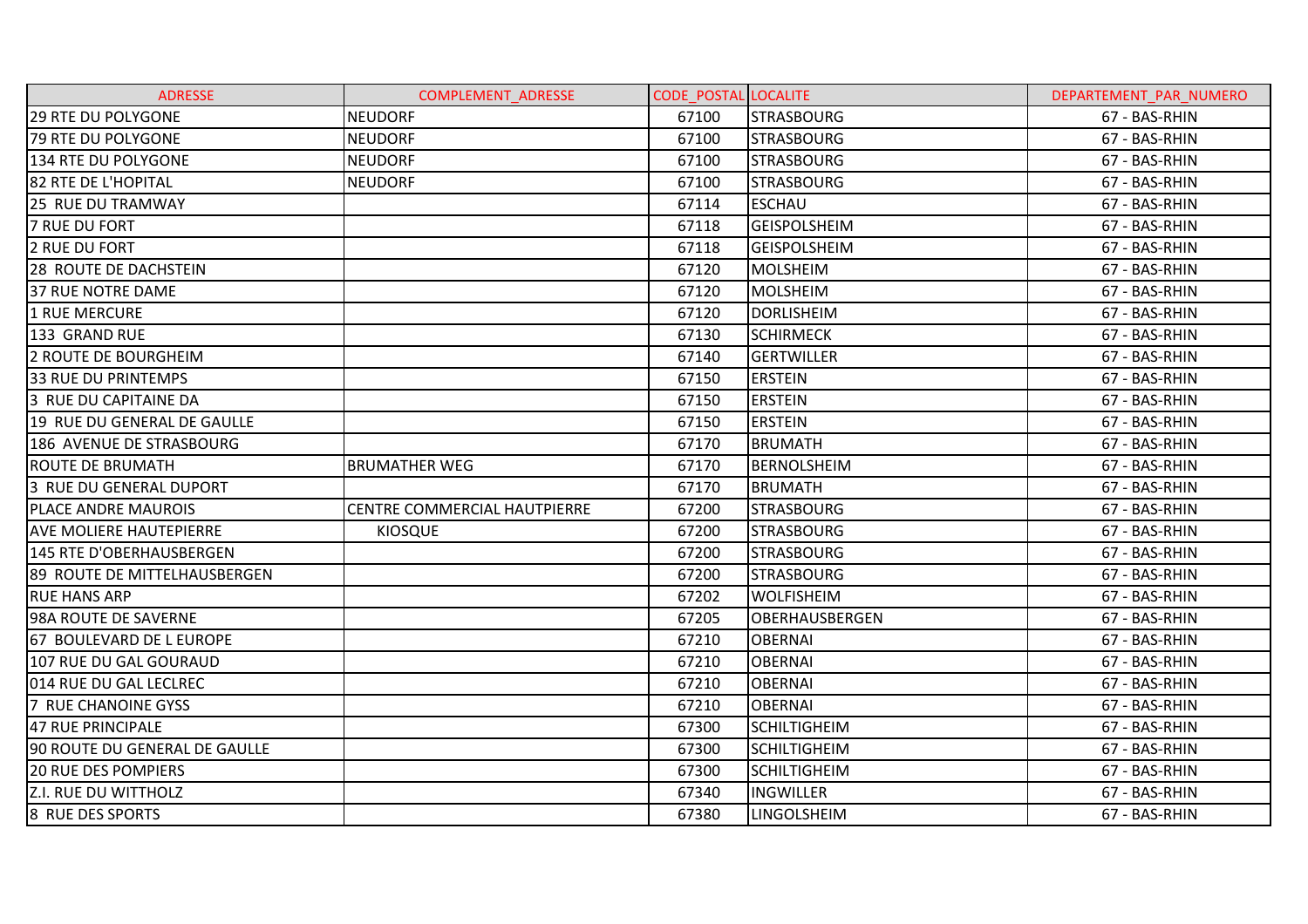| <b>ADRESSE</b>                  | <b>COMPLEMENT ADRESSE</b>       | <b>CODE POSTAL LOCALITE</b> |                        | DEPARTEMENT PAR NUMERO |
|---------------------------------|---------------------------------|-----------------------------|------------------------|------------------------|
| <b>65 AVENUE DE STRASBOURG</b>  |                                 | 67400                       | ILLKIRCH-GRAFFENSTADEN | 67 - BAS-RHIN          |
| <b>6 AVENUE DE STRASBOURG</b>   | AUCHAN ILLKIRCH BP 60320        | 67400                       | ILLKIRCH-GRAFFENSTADEN | 67 - BAS-RHIN          |
| 25 RUE VINCENT SCOTTO           |                                 | 67400                       | ILLKIRCH-GRAFFENSTADEN | 67 - BAS-RHIN          |
| 253 RTE DE LYON                 |                                 | 67400                       | ILLKIRCH-GRAFFENSTADEN | 67 - BAS-RHIN          |
| 154 ROUTE DE LYON               |                                 | 67400                       | ILLKIRCH-GRAFFENSTADEN | 67 - BAS-RHIN          |
| <b>RUE DE SAVERNE</b>           | ZI HYPERMARCHE E.LECLERC        | 67440                       | <b>MARMOUTIER</b>      | 67 - BAS-RHIN          |
| <b>ROUTE NATIONALE 63</b>       |                                 | 67450                       | <b>MUNDOLSHEIM</b>     | 67 - BAS-RHIN          |
| 4 RUE ROBERT BELTZ              | <b>SUPERMARCHE MATCH</b>        | 67460                       | SOUFFELWEYERSHEIM      | 67 - BAS-RHIN          |
| 001 RUE D'OR                    |                                 | 67460                       | SOUFFELWEYERSHEIM      | 67 - BAS-RHIN          |
| <b>ROUTE DE HATTEN</b>          | <b>SUPER U</b>                  | 67470                       | <b>STRASBOURG</b>      | 67 - BAS-RHIN          |
| <b>ROUTE DU RHIN</b>            | <b>HYPERMARCHE CORA</b>         | 67500                       | <b>HAGUENAU</b>        | 67 - BAS-RHIN          |
| 163 GRAND RUE                   |                                 | 67500                       | <b>HAGUENAU</b>        | 67 - BAS-RHIN          |
| 027 GRANDE RUE                  |                                 | 67500                       | <b>HAGUENAU</b>        | 67 - BAS-RHIN          |
| <b>20 ROUTE DE STRASBOURG</b>   |                                 | 67550                       | <b>VENDENHEIM</b>      | 67 - BAS-RHIN          |
| 70 RUE DU GENERAL DE GAULLE     |                                 | 67560                       | <b>ROSHEIM</b>         | 67 - BAS-RHIN          |
| <b>ZONE INDUSTRIELLE ZINSEL</b> | <b>ROUTE NATIONALE 62</b>       | 67590                       | SCHWEIGHOUSE-SUR-MODER | 67 - BAS-RHIN          |
| ALLEE DE LA LOHMUHLE            | <b>QUARTIER OUEST DU HEYDEN</b> | 67600                       | <b>SELESTAT</b>        | 67 - BAS-RHIN          |
| <b>38 ROUTE DE COLMAR</b>       |                                 | 67600                       | <b>SELESTAT</b>        | 67 - BAS-RHIN          |
| 3 ALLEE WESTRICH                | HYPERMARCHE LECLERC-ZI NORD     | 67600                       | <b>SELESTAT</b>        | 67 - BAS-RHIN          |
| 3 RUE DES CLEFS                 |                                 | 67600                       | <b>SELESTAT</b>        | 67 - BAS-RHIN          |
| 1 PLACE DE LA GARE              | <b>GARE SNCF</b>                | 67600                       | <b>SELESTAT</b>        | 67 - BAS-RHIN          |
| <b>21 RUE DES HEROS</b>         |                                 | 67610                       | <b>WANTZENAU</b>       | 67 - BAS-RHIN          |
| 5 RUE DE LA 1ERE ARMEE          |                                 | 67630                       | <b>LAUTERBOURG</b>     | 67 - BAS-RHIN          |
| 110 GRANDE RUE                  |                                 | 67700                       | <b>SAVERNE</b>         | 67 - BAS-RHIN          |
| GARE S.N.C.F.                   |                                 | 67700                       | SAVERNE                | 67 - BAS-RHIN          |
| 47 RUE DE LA REPUBLIQUE         |                                 | 67720                       | <b>HOERDT</b>          | 67 - BAS-RHIN          |
| 120A ROUTE NATIONALE            |                                 | 67760                       | <b>GAMBSHEIM</b>       | 67 - BAS-RHIN          |
| 13 ROUTE DE LA WANTZENAU        |                                 | 67800                       | <b>HOENHEIM</b>        | 67 - BAS-RHIN          |
| <b>31 AVE DE PERIGUEUX</b>      |                                 | 67800                       | <b>BISCHHEIM</b>       | 67 - BAS-RHIN          |
| 11 RUE DE LA VILLE              |                                 | 67800                       | <b>HOENHEIM</b>        | 67 - BAS-RHIN          |
| <b>AEROPORT ENTZHEIM</b>        |                                 | 67960                       | <b>ENTZHEIM</b>        | 67 - BAS-RHIN          |
| 111 ROUTE DE ROUFFACH           |                                 | 68000                       | <b>COLMAR</b>          | 68 - HAUT-RHIN         |
| <b>AVENUE D ALSACE</b>          |                                 | 68000                       | <b>COLMAR</b>          | 68 - HAUT-RHIN         |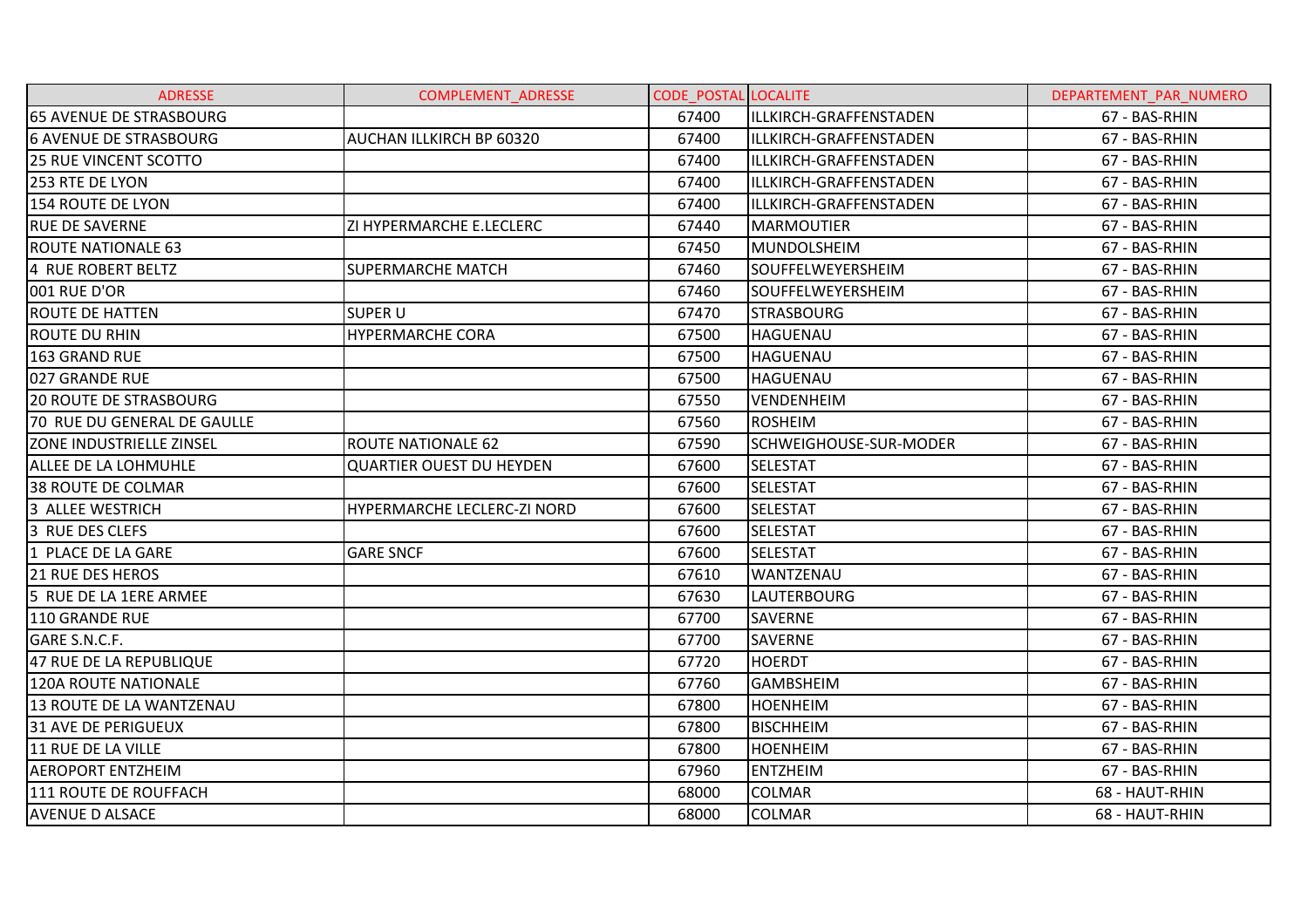| <b>ADRESSE</b>                          | <b>COMPLEMENT ADRESSE</b> | <b>CODE POSTAL LOCALITE</b> |                    | DEPARTEMENT PAR NUMERO |
|-----------------------------------------|---------------------------|-----------------------------|--------------------|------------------------|
| 6 PLACE DE LA CATHEDRALE                |                           | 68000                       | <b>COLMAR</b>      | 68 - HAUT-RHIN         |
| 13 RUE VAUBAN                           |                           | 68000                       | <b>COLMAR</b>      | 68 - HAUT-RHIN         |
| <b>15 RUE TURENNE</b>                   |                           | 68000                       | <b>COLMAR</b>      | 68 - HAUT-RHIN         |
| <b>62 GRAND RUE</b>                     |                           | 68000                       | <b>COLMAR</b>      | 68 - HAUT-RHIN         |
| <b>PLACE DE LA CATHEDRALE</b>           |                           | 68000                       | <b>COLMAR</b>      | 68 - HAUT-RHIN         |
| <b>GARE SNCF</b>                        |                           | 68000                       | <b>COLMAR</b>      | 68 - HAUT-RHIN         |
| 52 RUE DE LA REPUBLIQUE                 |                           | 68040                       | <b>INGERSHEIM</b>  | 68 - HAUT-RHIN         |
| <b>24 RUE HENRIETTE</b>                 |                           | 68100                       | <b>MULHOUSE</b>    | 68 - HAUT-RHIN         |
| 25 PLACE DE LA REUNION                  |                           | 68100                       | <b>MULHOUSE</b>    | 68 - HAUT-RHIN         |
| <b>258 RUE DE BELFORT</b>               |                           | 68100                       | <b>MULHOUSE</b>    | 68 - HAUT-RHIN         |
| <b>20 AVENUE DU DOCTEUR RENE LAENNE</b> |                           | 68100                       | <b>MULHOUSE</b>    | 68 - HAUT-RHIN         |
| <b>64 RUE DU NORDFELD</b>               |                           | 68100                       | <b>MULHOUSE</b>    | 68 - HAUT-RHIN         |
| 11 RUE DU SAUVAGE                       |                           | 68100                       | <b>MULHOUSE</b>    | 68 - HAUT-RHIN         |
| 41 RUE DE LILLBERG                      |                           | 68100                       | <b>MULHOUSE</b>    | 68 - HAUT-RHIN         |
| <b>GARE SNCF</b>                        |                           | 68100                       | <b>MULHOUSE</b>    | 68 - HAUT-RHIN         |
| 14 RUE DE BERNE                         |                           | 68110                       | ILLZACH            | 68 - HAUT-RHIN         |
| ZONE COMMERCIALE DU BUHLFELD            |                           | 68125                       | <b>HOUSSEN</b>     | 68 - HAUT-RHIN         |
| <b>7 RUE DE GIVET</b>                   |                           | 68130                       | <b>ALTKIRCH</b>    | 68 - HAUT-RHIN         |
| <b>ROUTE DE MULHOUSE</b>                | <b>CENTRE LECLERC</b>     | 68130                       | <b>ALTKIRCH</b>    | 68 - HAUT-RHIN         |
| 18 RUE MARTIN HILTI                     | ΖI                        | 68140                       | <b>MUNSTER</b>     | 68 - HAUT-RHIN         |
| 56 GRAND RUE                            |                           | 68140                       | <b>MUNSTER</b>     | 68 - HAUT-RHIN         |
| 25 GRAND RUE                            |                           | 68170                       | <b>RIXHEIM</b>     | 68 - HAUT-RHIN         |
| 66 AVENUE DU GENERAL DE GAULLE          |                           | 68170                       | RIXHEIM            | 68 - HAUT-RHIN         |
| 6 RUE DU GENERAL DE GAULLE              |                           | 68220                       | <b>HESINGUE</b>    | 68 - HAUT-RHIN         |
| <b>RUE DES MINES ANNA</b>               |                           | 68270                       | <b>KINGERSHEIM</b> | 68 - HAUT-RHIN         |
| 130 RUE DE SOULTZ                       |                           | 68270                       | <b>WITTENHEIM</b>  | 68 - HAUT-RHIN         |
| 45 AVENUE DU GENERAL DE GAULLE          |                           | 68300                       | SAINT-LOUIS        | 68 - HAUT-RHIN         |
| 1 RUE DE SEVILLE                        |                           | 68300                       | SAINT-LOUIS        | 68 - HAUT-RHIN         |
| 5 AVENUE DU GENERAL DE GAULLE           |                           | 68300                       | SAINT-LOUIS        | 68 - HAUT-RHIN         |
| 17 RUE DE SAINT LOUIS                   |                           | 68330                       | <b>HUNINGUE</b>    | 68 - HAUT-RHIN         |
| <b>18 RUE ABBATUCCI</b>                 |                           | 68330                       | <b>HUNINGUE</b>    | 68 - HAUT-RHIN         |
| 320 AVENUE D ALTKIRCH                   |                           | 68350                       | <b>BRUNSTATT</b>   | 68 - HAUT-RHIN         |
| 398 AVENUE D ALTKIRCH                   |                           | 68350                       | <b>BRUNSTATT</b>   | 68 - HAUT-RHIN         |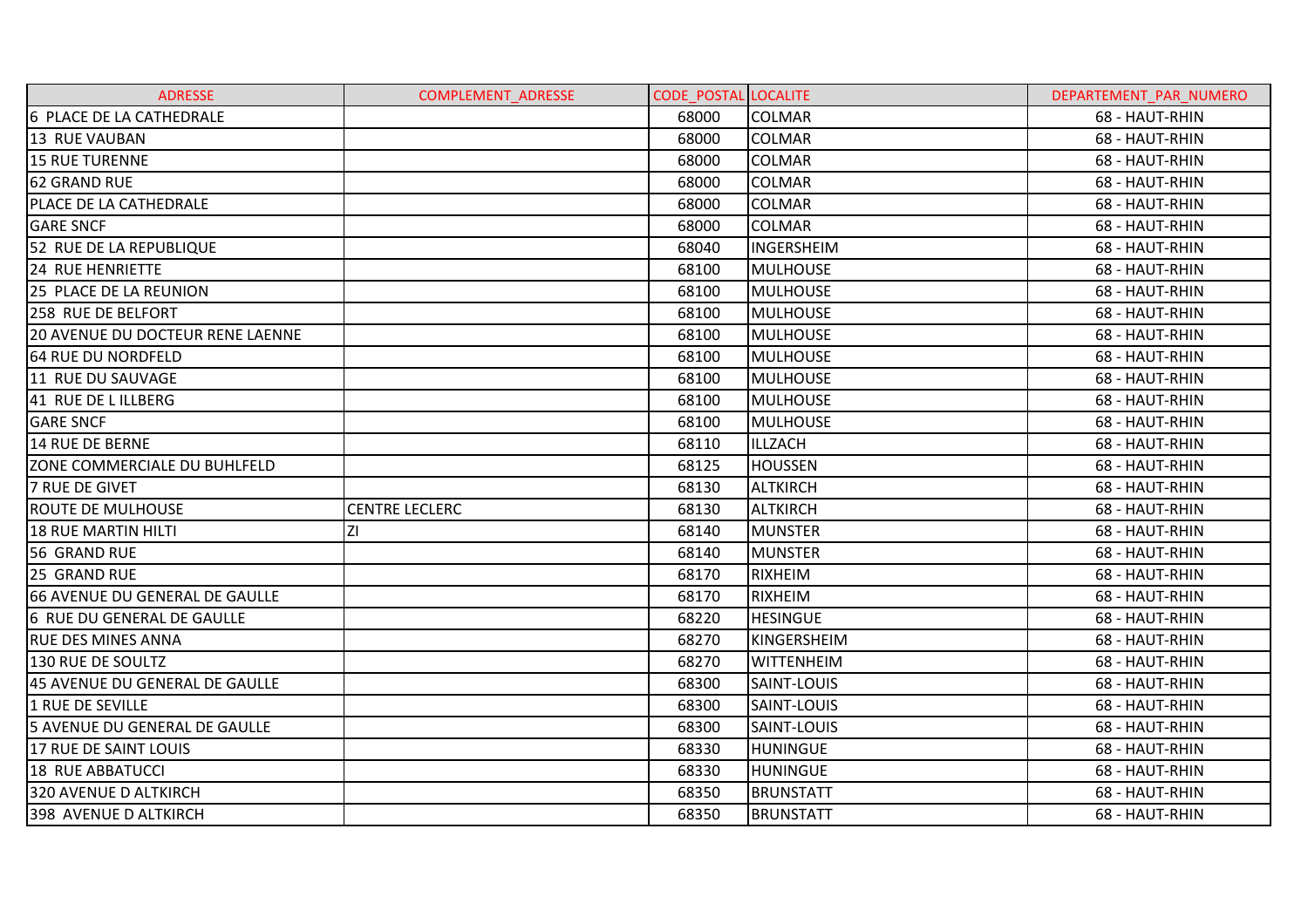| <b>ADRESSE</b>                      | <b>COMPLEMENT ADRESSE</b>     | <b>CODE POSTAL LOCALITE</b> |                          | DEPARTEMENT PAR NUMERO |
|-------------------------------------|-------------------------------|-----------------------------|--------------------------|------------------------|
| 31 RUE CHARLES DE GAULLE            |                               | 68370                       | <b>ORBEY</b>             | 68 - HAUT-RHIN         |
| 59 GRAND RUE                        |                               | 68390                       | <b>SAUSHEIM</b>          | 68 - HAUT-RHIN         |
| 14 RUE PRINCIPALE                   |                               | 68390                       | BALDERSHEIM              | 68 - HAUT-RHIN         |
| <b>RUE DU STADE</b>                 |                               | 68400                       | <b>RIEDISHEIM</b>        | 68 - HAUT-RHIN         |
| 2 RUE DE MULHOUSE                   |                               | 68400                       | <b>RIEDISHEIM</b>        | 68 - HAUT-RHIN         |
| 93 RUE DU GENERAL DE GAULLE         |                               | 68440                       | <b>HABSHEIM</b>          | 68 - HAUT-RHIN         |
| 10 RUE THEODORE DECK                |                               | 68500                       | <b>GUEBWILLER</b>        | 68 - HAUT-RHIN         |
| <b>RUE DE GUEBWILLER</b>            |                               | 68500                       | <b>ISSENHEIM</b>         | 68 - HAUT-RHIN         |
| 64 RUE DE LA REPUBLIQUE             |                               | 68500                       | <b>GUEBWILLER</b>        | 68 - HAUT-RHIN         |
| <b>ZONE ARTISANALE</b>              | <b>HYPERMARCHE U HOEL</b>     | 68510                       | <b>SIERENTZ</b>          | 68 - HAUT-RHIN         |
| 4 RUE DU PONT D ASPACH              |                               | 68520                       | <b>BURNHAUPT-LE-HAUT</b> | 68 - HAUT-RHIN         |
| 7 RUE DE BETTENDORF                 |                               | 68560                       | <b>HIRSINGUE</b>         | 68 - HAUT-RHIN         |
| <b>4 AVENUE D ALSACE</b>            | <b>CCIAL LECLERC</b>          | 68700                       | <b>CERNAY</b>            | 68 - HAUT-RHIN         |
| 52 RUE DE LA 1ERE ARMEE             |                               | 68800                       | <b>THANN</b>             | 68 - HAUT-RHIN         |
| 1 FAUBOURG DES VOSGES               |                               | 68920                       | WINTZENHEIM              | 68 - HAUT-RHIN         |
| 4 PLACE DES TERREAUX                |                               | 69001                       | <b>LYON ARR1</b>         | 69 - RHONE             |
| 023 RUE P. CHENAVARD                |                               | 69001                       | <b>LYON ARR1</b>         | 69 - RHONE             |
| 24 RUE DES PIERRES PLANTEES         |                               | 69001                       | LYON ARR1                | 69 - RHONE             |
| 13 RUE CHAVANNE                     |                               | 69001                       | <b>LYON ARR1</b>         | 69 - RHONE             |
| 010 QUAI DE LA PECHERIE             |                               | 69001                       | <b>LYON ARR1</b>         | 69 - RHONE             |
| <b>20 RUE ROMARIN</b>               |                               | 69001                       | LYON ARR1                | 69 - RHONE             |
| 007 RUE DE LA REPUBLIQUE            |                               | 69001                       | <b>LYON ARR1</b>         | 69 - RHONE             |
| <b>QUAI ANTOINE RIBOUD</b>          | <b>25 QUAI ANTOINE RIBOUD</b> | 69002                       | <b>LYON ARR2</b>         | 69 - RHONE             |
| <b>GARE PERRACHE VEST. NIVEAU 1</b> |                               | 69002                       | <b>LYON ARR2</b>         | 69 - RHONE             |
| 037 RUE AUGUSTE COMTE               |                               | 69002                       | <b>LYON ARR2</b>         | 69 - RHONE             |
| 055 RUE DE LA BOURSE                |                               | 69002                       | LYON ARR2                | 69 - RHONE             |
| 023 RUE MERCIERE                    |                               | 69002                       | <b>LYON ARR2</b>         | 69 - RHONE             |
| 002 RUE DES ARCHERS                 |                               | 69002                       | <b>LYON ARR2</b>         | 69 - RHONE             |
| 057 PCE DE LA REPUBLIQUE            |                               | 69002                       | <b>LYON ARR2</b>         | 69 - RHONE             |
| PLACE ANTONIN PONCET                | <b>KIOSQUE</b>                | 69002                       | LYON ARR2                | 69 - RHONE             |
| PLACE LE VISTE                      | KIOSQUE                       | 69002                       | LYON ARR2                | 69 - RHONE             |
| 006 RUE VAUBECOUR                   |                               | 69002                       | <b>LYON ARR2</b>         | 69 - RHONE             |
| 036 RUE VAUBECOUR                   |                               | 69002                       | <b>LYON ARR2</b>         | 69 - RHONE             |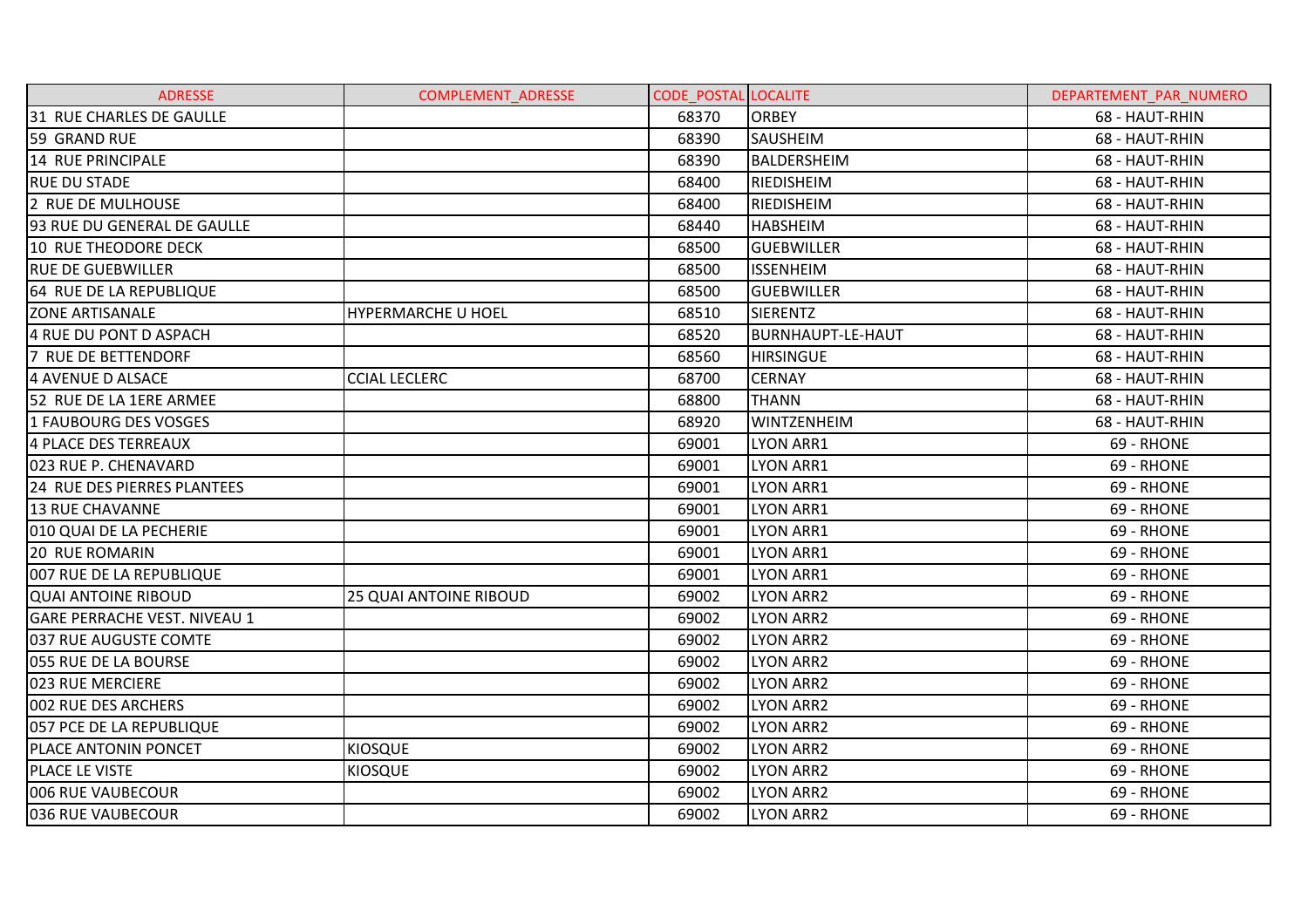| <b>ADRESSE</b>                          | <b>COMPLEMENT ADRESSE</b>        | <b>CODE POSTAL LOCALITE</b> |                  | DEPARTEMENT PAR NUMERO |
|-----------------------------------------|----------------------------------|-----------------------------|------------------|------------------------|
| 009 RUE DE LA CHARITE                   |                                  | 69002                       | <b>LYON ARR2</b> | 69 - RHONE             |
| 014 PCE CARNOT                          |                                  | 69002                       | <b>LYON ARR2</b> | 69 - RHONE             |
| <b>COURS DE VERDUN</b>                  | <b>CENTRE D'ECHANGE PERRACHE</b> | 69002                       | <b>LYON ARR2</b> | 69 - RHONE             |
| 018 COURS CHARLEMAGNE                   |                                  | 69002                       | <b>LYON ARR2</b> | 69 - RHONE             |
| 060 COURS CHARLEMAGNE                   |                                  | 69002                       | <b>LYON ARR2</b> | 69 - RHONE             |
| 033 RUE DE LA CHARITE                   |                                  | 69002                       | <b>LYON ARR2</b> | 69 - RHONE             |
| 40 COURS DE LA LIBERTE                  |                                  | 69003                       | LYON ARR3        | 69 - RHONE             |
| 239 RUE PAUL BERT                       |                                  | 69003                       | <b>LYON ARR3</b> | 69 - RHONE             |
| 169 RUE VENDOME                         | <b>MARCHE U</b>                  | 69003                       | <b>LYON ARR3</b> | 69 - RHONE             |
| <b>SQUARE JUSSIEU</b>                   | <b>KIOSQUE</b>                   | 69003                       | <b>LYON ARR3</b> | 69 - RHONE             |
| 087 COURS DR LONG                       |                                  | 69003                       | <b>LYON ARR3</b> | 69 - RHONE             |
| 14 RUE F.MISTRAL & A.CHARRIAL           | <b>SUPER U</b>                   | 69003                       | LYON ARR3        | 69 - RHONE             |
| <b>GARE PART DIEU - COTE BILLETERIE</b> |                                  | 69003                       | LYON ARR3        | 69 - RHONE             |
| <b>GARE PART DIEU - COTE VILLETTE</b>   |                                  | 69003                       | <b>LYON ARR3</b> | 69 - RHONE             |
| 54 RUE MONCEY                           |                                  | 69003                       | <b>LYON ARR3</b> | 69 - RHONE             |
| 75 COURS DOCTEUR LONG                   |                                  | 69003                       | <b>LYON ARR3</b> | 69 - RHONE             |
| 049 COURS R. VITTON                     |                                  | 69003                       | <b>LYON ARR3</b> | 69 - RHONE             |
| <b>28 COURS RICHARD VITTON</b>          |                                  | 69003                       | LYON ARR3        | 69 - RHONE             |
| 087 RUE MONCEY                          |                                  | 69003                       | <b>LYON ARR3</b> | 69 - RHONE             |
| <b>5 RUE DU MAIL</b>                    |                                  | 69004                       | <b>LYON ARR4</b> | 69 - RHONE             |
| <b>HOPITAL LA CROIX ROUSSE</b>          |                                  | 69004                       | <b>LYON ARR4</b> | 69 - RHONE             |
| 037 COURS D'HERBOUVILLE                 |                                  | 69004                       | LYON ARR4        | 69 - RHONE             |
| 043 RUE DE BELFORT                      |                                  | 69004                       | <b>LYON ARR4</b> | 69 - RHONE             |
| 18 GRANDE RUE DE LA CROIX ROUSS         |                                  | 69004                       | <b>LYON ARR4</b> | 69 - RHONE             |
| 022 PCE DE LA CROIX ROUSSE              |                                  | 69004                       | <b>LYON ARR4</b> | 69 - RHONE             |
| 147 BD DE LA CROIX ROUSSE               |                                  | 69004                       | <b>LYON ARR4</b> | 69 - RHONE             |
| 83 BOULEVARD DE LA CROIX ROUSSE         |                                  | 69004                       | <b>LYON ARR4</b> | 69 - RHONE             |
| 002 RUE DANGON                          |                                  | 69004                       | <b>LYON ARR4</b> | 69 - RHONE             |
| 057 RUE CHAZIERE                        |                                  | 69004                       | <b>LYON ARR4</b> | 69 - RHONE             |
| 3 RUE ADOLPHE MAX                       |                                  | 69005                       | <b>LYON ARR5</b> | 69 - RHONE             |
| 012 PCE ST PAUL                         |                                  | 69005                       | <b>LYON ARR5</b> | 69 - RHONE             |
| 027 RUE TRAMASSAC                       |                                  | 69005                       | <b>LYON ARR5</b> | 69 - RHONE             |
| 157 AVENUE BARTHELEMY BUYER             | C.CIAL                           | 69005                       | <b>LYON ARR5</b> | 69 - RHONE             |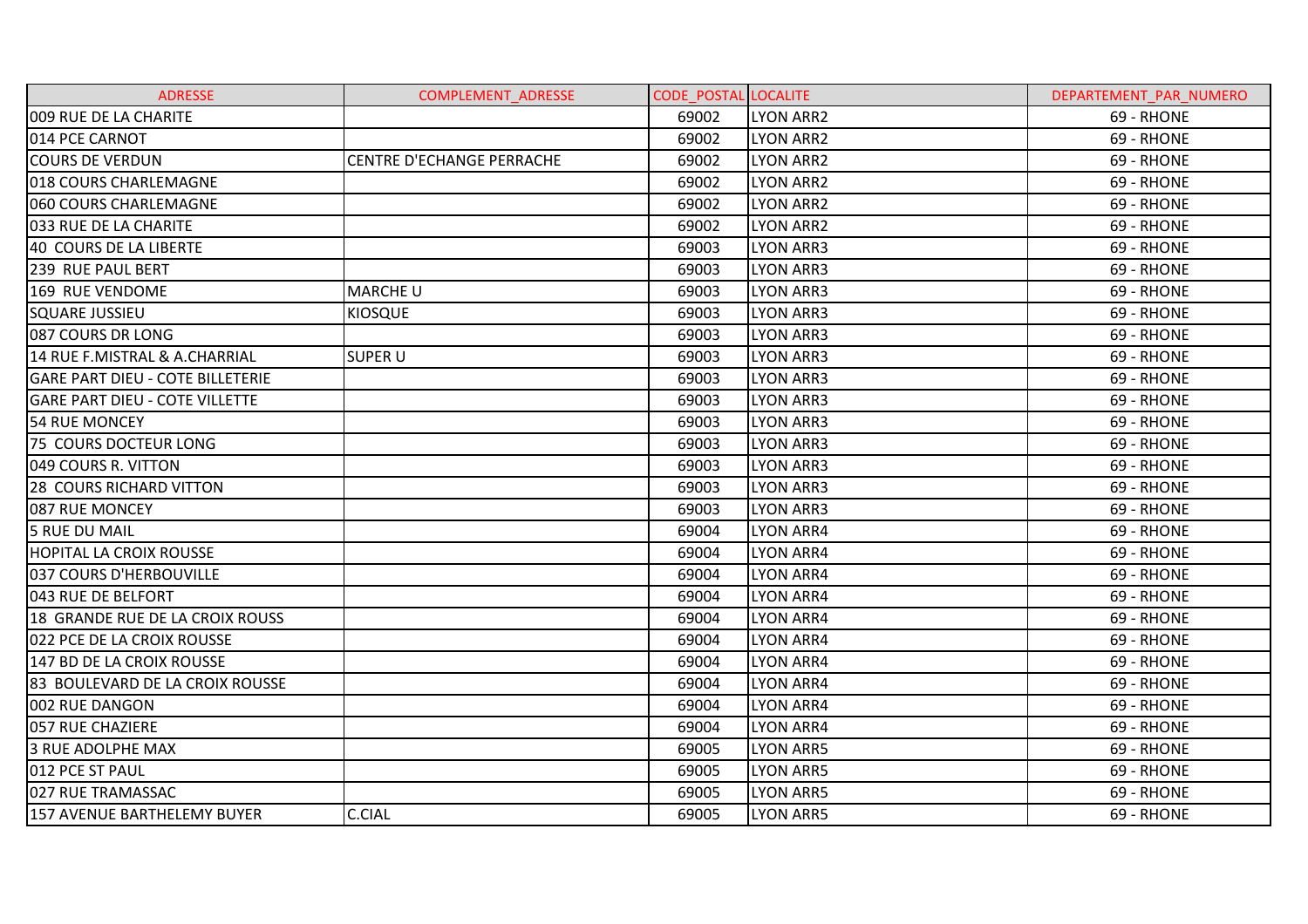| <b>ADRESSE</b>                   | <b>COMPLEMENT ADRESSE</b> | <b>CODE POSTAL LOCALITE</b> |                  | DEPARTEMENT PAR NUMERO |
|----------------------------------|---------------------------|-----------------------------|------------------|------------------------|
| 022 RUE DE TRION                 |                           | 69005                       | <b>LYON ARR5</b> | 69 - RHONE             |
| 031 AVE MENIVAL                  |                           | 69005                       | <b>LYON ARR5</b> | 69 - RHONE             |
| 52 AVENUE DU POINT DU JOUR       |                           | 69005                       | <b>LYON ARR5</b> | 69 - RHONE             |
| <b>9 RUE BARREME</b>             |                           | 69006                       | <b>LYON ARR6</b> | 69 - RHONE             |
| <b>57 COURS VITTON</b>           |                           | 69006                       | <b>LYON ARR6</b> | 69 - RHONE             |
| 32 RUE J.RECAMIER - LE JULIETTE  |                           | 69006                       | <b>LYON ARR6</b> | 69 - RHONE             |
| 181 COURS LA FAYETTE             |                           | 69006                       | LYON ARR6        | 69 - RHONE             |
| 002 PLACE JULES FERRY            |                           | 69006                       | <b>LYON ARR6</b> | 69 - RHONE             |
| 21 COURS LA FAYETTE              |                           | 69006                       | <b>LYON ARR6</b> | 69 - RHONE             |
| 094 RUE GARIBALDI                |                           | 69006                       | LYON ARR6        | 69 - RHONE             |
| 076 COURS VITTON                 |                           | 69006                       | <b>LYON ARR6</b> | 69 - RHONE             |
| 075 RUE MASSENA                  |                           | 69006                       | <b>LYON ARR6</b> | 69 - RHONE             |
| <b>67 RUE DUQUESNE</b>           |                           | 69006                       | <b>LYON ARR6</b> | 69 - RHONE             |
| 097 RUE DUGUESCLIN               |                           | 69006                       | LYON ARR6        | 69 - RHONE             |
| 41 COURS FRANKLIN ROOSEVELT      |                           | 69006                       | <b>LYON ARR6</b> | 69 - RHONE             |
| 013 COURS VITTON-AU CAID         |                           | 69006                       | <b>LYON ARR6</b> | 69 - RHONE             |
| 020 COURS F. ROOSEVELT           |                           | 69006                       | LYON ARR6        | 69 - RHONE             |
| 010 QUAI GAL SARRAIL             |                           | 69006                       | LYON ARR6        | 69 - RHONE             |
| 116 RUE VENDOME                  |                           | 69006                       | <b>LYON ARR6</b> | 69 - RHONE             |
| <b>30 RUE CHEVREUL</b>           |                           | 69007                       | LYON ARR7        | 69 - RHONE             |
| <b>204 AVENUE JEAN JAURES</b>    |                           | 69007                       | <b>LYON ARR7</b> | 69 - RHONE             |
| 206 GRANDE RUE DE LA GUILLOTIERE |                           | 69007                       | <b>LYON ARR7</b> | 69 - RHONE             |
| 164 GRANDE RUE DE LA GUILLOTIER  |                           | 69007                       | <b>LYON ARR7</b> | 69 - RHONE             |
| 014 PCE JEAN MACE                |                           | 69007                       | LYON ARR7        | 69 - RHONE             |
| 52 COURS GAMBETTA                |                           | 69007                       | <b>LYON ARR7</b> | 69 - RHONE             |
| 178 RUE DE GERLAND               |                           | 69007                       | <b>LYON ARR7</b> | 69 - RHONE             |
| 060 AVE DEBOURG                  |                           | 69007                       | <b>LYON ARR7</b> | 69 - RHONE             |
| 017 RUE DE LA MADELEINE          |                           | 69007                       | <b>LYON ARR7</b> | 69 - RHONE             |
| 90 GRANDE RUE DE LA GUILLOTIERE  |                           | 69007                       | <b>LYON ARR7</b> | 69 - RHONE             |
| <b>HOPITAL LEON BERARD</b>       |                           | 69008                       | <b>LYON ARR8</b> | 69 - RHONE             |
| 7 PLACE DU 11 NOVEMBRE 1918      |                           | 69008                       | <b>LYON ARR8</b> | 69 - RHONE             |
| 133 AVE FRERES LUMIERE           |                           | 69008                       | <b>LYON ARR8</b> | 69 - RHONE             |
| 079 AVE FRERES LUMIERE           |                           | 69008                       | <b>LYON ARR8</b> | 69 - RHONE             |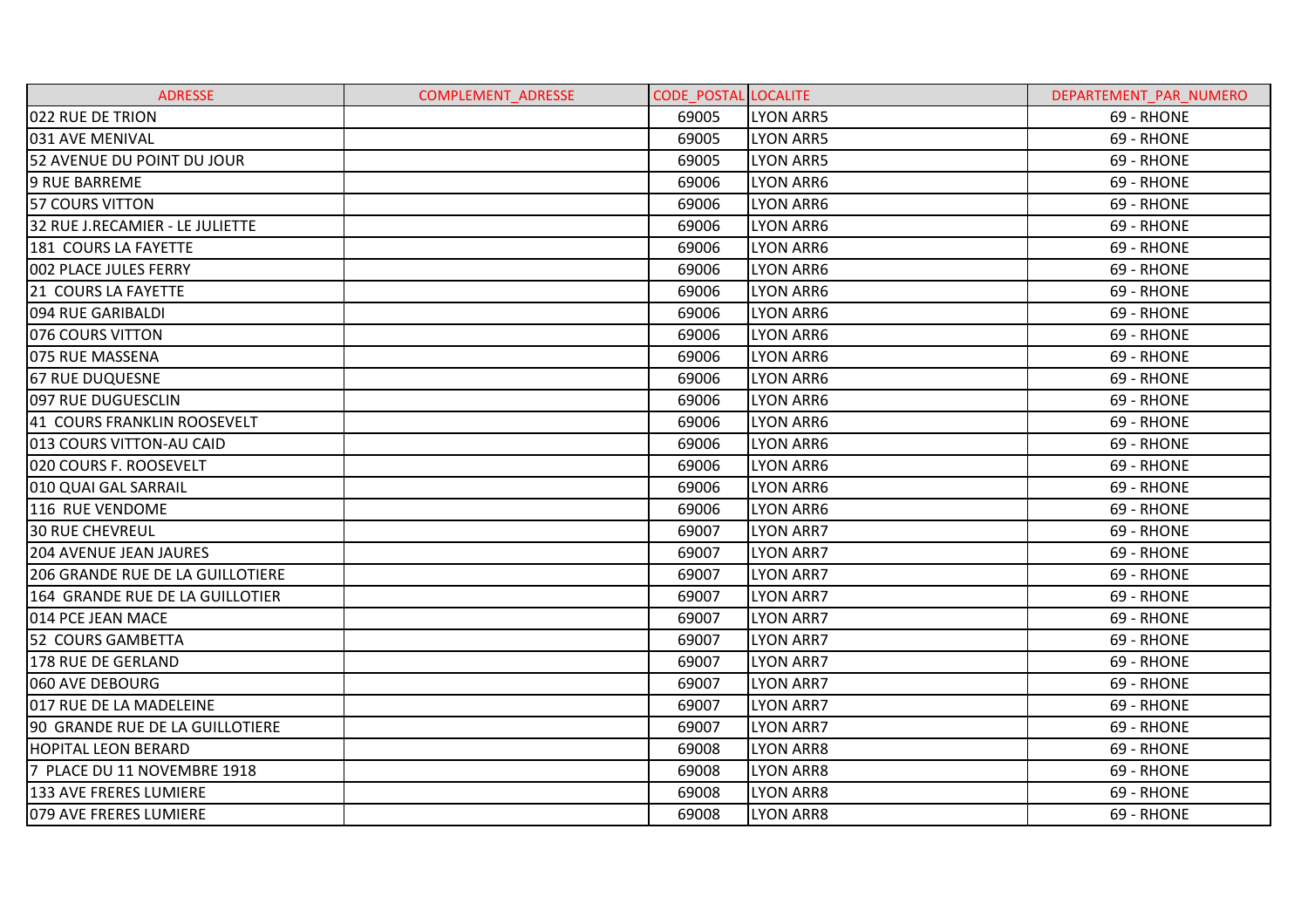| <b>ADRESSE</b>                        | <b>COMPLEMENT ADRESSE</b>    | <b>CODE POSTAL LOCALITE</b> |                      | DEPARTEMENT PAR NUMERO |
|---------------------------------------|------------------------------|-----------------------------|----------------------|------------------------|
| 141 RUE PR. BEAUVISAGE                |                              | 69008                       | <b>LYON ARR8</b>     | 69 - RHONE             |
| <b>AVENUE DE LA SAUVEGARDE</b>        |                              | 69009                       | <b>LYON ARR9</b>     | 69 - RHONE             |
| 90 AVENUE BARTHELEMY BUYER            | <b>CENTRE LECLERC</b>        | 69009                       | <b>LYON ARR9</b>     | 69 - RHONE             |
| <b>GRANDE RUE DE VAISE</b>            | <b>GARE DE VAISE</b>         | 69009                       | <b>LYON ARR9</b>     | 69 - RHONE             |
| <b>RUE HECTOR BERLIOZ</b>             |                              | 69009                       | <b>LYON ARR9</b>     | 69 - RHONE             |
| 005 PCE HENRI BARBUSSE                |                              | 69009                       | <b>LYON ARR9</b>     | 69 - RHONE             |
| 039 RUE ROGER SALENGRO                |                              | 69009                       | <b>LYON ARR9</b>     | 69 - RHONE             |
| 040 RUE ST PIERRE DE VAISE            |                              | 69009                       | <b>LYON ARR9</b>     | 69 - RHONE             |
| 19 RUE PROFESSEUR PATEL-C.CIAL        |                              | 69009                       | <b>LYON ARR9</b>     | 69 - RHONE             |
| 407 COURS EMILE ZOLA                  |                              | 69100                       | VILLEURBANNE         | 69 - RHONE             |
| <b>RUE ANATOLE FRANCE</b>             |                              | 69100                       | VILLEURBANNE         | 69 - RHONE             |
| PLACE CHARLES HERNU                   | <b>KIOSQUE</b>               | 69100                       | VILLEURBANNE         | 69 - RHONE             |
| 004 RUE LEON BLUM                     |                              | 69100                       | VILLEURBANNE         | 69 - RHONE             |
| 5 PLACE DES MAISONS NEUVES            |                              | 69100                       | VILLEURBANNE         | 69 - RHONE             |
| 109 COURS EMILE ZOLA                  |                              | 69100                       | VILLEURBANNE         | 69 - RHONE             |
| 105B AVENUE ROGER SALENGRO            |                              | 69100                       | VILLEURBANNE         | 69 - RHONE             |
| 012 RUE GREUZE                        |                              | 69100                       | VILLEURBANNE         | 69 - RHONE             |
| <b>33 AVENUE HENRI BARBUSSE</b>       |                              | 69100                       | VILLEURBANNE         | 69 - RHONE             |
| 025 RUE DES CHARMETTES                |                              | 69100                       | VILLEURBANNE         | 69 - RHONE             |
| 007 AVE DE LIMBOURG                   |                              | 69110                       | SAINTE-FOY-LES-LYON  | 69 - RHONE             |
| 127 RUE CDT CHARCOT                   |                              | 69110                       | SAINTE-FOY-LES-LYON  | 69 - RHONE             |
| <b>5 PLACE SAINT LUC</b>              |                              | 69110                       | SAINTE-FOY-LES-LYON  | 69 - RHONE             |
| 2 PLACE XAVIER RICARD                 |                              | 69110                       | SAINTE-FOY-LES-LYON  | 69 - RHONE             |
| 48 GRANDE RUE                         |                              | 69110                       | SAINTE-FOY-LES-LYON  | 69 - RHONE             |
| <b>058 RUE DE LA REPUBLIQUE</b>       |                              | 69120                       | VAULX-EN-VELIN       | 69 - RHONE             |
| <b>25 RUE EMILE ZOLA</b>              |                              | 69120                       | VAULX-EN-VELIN       | 69 - RHONE             |
| <b>ROUTE DE LYON</b>                  |                              | 69125                       | SAINT-BONNET-DE-MURE | 69 - RHONE             |
| <b>AEROPORT LYON ST EXUPERY</b>       | TERMINAL 2 S.E               | 69125                       | <b>LYON ARR1</b>     | 69 - RHONE             |
| KIOSQUE 1 INTERNATIONAL               | <b>SATOLAS</b>               | 69125                       | SAINT-BONNET-DE-MURE | 69 - RHONE             |
| 014 PLACE DE VERDUN                   |                              | 69126                       | <b>BRINDAS</b>       | 69 - RHONE             |
| <b>CHEMIN JEAN MARIE VIANNEY</b>      | <b>C.CIAL LE PEROLIER</b>    | 69130                       | <b>ECULLY</b>        | 69 - RHONE             |
| 39 CHEMIN DE LA VERNIQUE              | CLINIQUE DU VAL D'OUEST      | 69130                       | <b>ECULLY</b>        | 69 - RHONE             |
| <b>CCAL PEROLLIER ECULLY GD OUEST</b> | <b>AVENUE DU BON PASTEUR</b> | 69130                       | <b>ECULLY</b>        | 69 - RHONE             |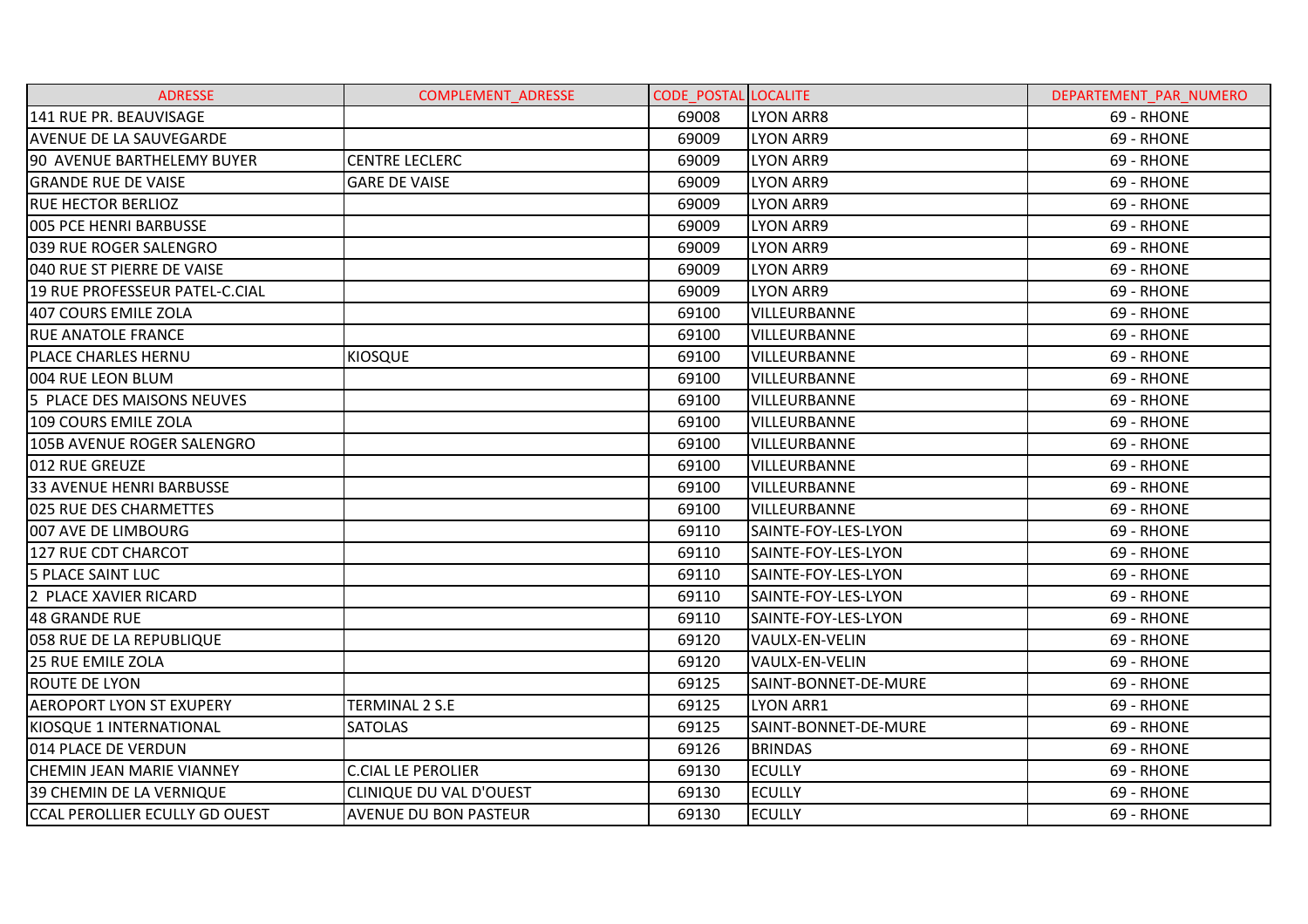| <b>ADRESSE</b>                  | <b>COMPLEMENT ADRESSE</b> | <b>CODE POSTAL LOCALITE</b> |                           | DEPARTEMENT PAR NUMERO |
|---------------------------------|---------------------------|-----------------------------|---------------------------|------------------------|
| 12 PLACE CHARLES DE GAULLE      |                           | 69130                       | <b>ECULLY</b>             | 69 - RHONE             |
| 2968 ROUTE DE STRASBOURG        |                           | 69140                       | RILLIEUX-LA-PAPE          | 69 - RHONE             |
| 56 AVENUE DE L EUROPE           |                           | 69140                       | RILLIEUX-LA-PAPE          | 69 - RHONE             |
| 372 AVENUE JEAN JAURES          |                           | 69150                       | <b>DECINES-CHARPIEU</b>   | 69 - RHONE             |
| <b>AVENUE CHARLES DE GAULLE</b> | <b>SUPERMARCHE CASINO</b> | 69160                       | TASSIN-LA-DEMI-LUNE       | 69 - RHONE             |
| <b>AVENUE GENERAL BROSSET</b>   | ATAC - CHEMIN DE LA POMME | 69160                       | TASSIN-LA-DEMI-LUNE       | 69 - RHONE             |
| 060 AVE VICTOR HUGO             |                           | 69160                       | TASSIN-LA-DEMI-LUNE       | 69 - RHONE             |
| 035 RUE DE LA REPUBLIQUE        |                           | 69160                       | TASSIN-LA-DEMI-LUNE       | 69 - RHONE             |
| 017 PLACE DES TROIS RENARDS     |                           | 69160                       | TASSIN-LA-DEMI-LUNE       | 69 - RHONE             |
| 7 AVENUE EDOUARD HERRIOT        | <b>ATAC</b>               | 69170                       | <b>TARARE</b>             | 69 - RHONE             |
| 005 RUE A.BIBERT                |                           | 69170                       | <b>TARARE</b>             | 69 - RHONE             |
| 002 PCE A. CROIZAT              |                           | 69170                       | <b>TARARE</b>             | 69 - RHONE             |
| 032 RUE A. FRANCE               |                           | 69200                       | <b>VENISSIEUX</b>         | 69 - RHONE             |
| 136 BD I ET FREDERIC JOLIOT CUR | <b>CARREFOUR</b>          | 69200                       | <b>VENISSIEUX</b>         | 69 - RHONE             |
| IROUTE DE SAIN BEL              | Z.I.LE MARTINET BP 29     | 69210                       | ARBRESLE                  | 69 - RHONE             |
| 3 RUE DE LA MAIRIE              |                           | 69210                       | <b>LENTILLY</b>           | 69 - RHONE             |
| <b>RUE GABRIEL PERI</b>         |                           | 69210                       | <b>ARBRESLE</b>           | 69 - RHONE             |
| <b>28 RUE CHARLES DE GAULLE</b> |                           | 69210                       | ARBRESLE                  | 69 - RHONE             |
| <b>AU BOURG</b>                 |                           | 69220                       | <b>CERCIE</b>             | 69 - RHONE             |
| 40 RUE DE LA REPUBLIQUE         |                           | 69220                       | <b>BELLEVILLE</b>         | 69 - RHONE             |
| 2 AVENUE DE VERDUN              | PRE DE LA CHOCLE          | 69220                       | <b>BELLEVILLE</b>         | 69 - RHONE             |
| 1 AVENUE DE VERDUN              |                           | 69220                       | <b>BELLEVILLE</b>         | 69 - RHONE             |
| CENTRE COMMERCIAL SAINT GENIS 2 | <b>AUCHAN</b>             | 69230                       | SAINT-GENIS-LAVAL         | 69 - RHONE             |
| 107 AVENUE GEORGES CLEMENCEAU   |                           | 69230                       | SAINT-GENIS-LAVAL         | 69 - RHONE             |
| 13 RUE VICTOR HUGO              |                           | 69250                       | NEUVILLE-SUR-SAONE        | 69 - RHONE             |
| 17 RUE DU STADE                 |                           | 69250                       | <b>FLEURIEU-SUR-SAONE</b> | 69 - RHONE             |
| 24 AVENUE DU GENERAL DE GAULLE  |                           | 69260                       | CHARBONNIERES-LES-BAINS   | 69 - RHONE             |
| 50 AVENUE DES MARRONNIERS       |                           | 69270                       | FONTAINES-SUR-SAONE       | 69 - RHONE             |
| 006 RUE PIERRE CARBON           |                           | 69270                       | FONTAINES-SUR-SAONE       | 69 - RHONE             |
| <b>ZAC DES VERCHERES</b>        |                           | 69280                       | MARCY-L'ETOILE            | 69 - RHONE             |
| 2 C PLACE DES ANCIENS COMBATTA  |                           | 69290                       | GREZIEU-LA-VARENNE        | 69 - RHONE             |
| 29 AVENUE EDOUARD MILLAUD       |                           | 69290                       | <b>CRAPONNE</b>           | 69 - RHONE             |
| 115 AVE PIERRE DUMONT           |                           | 69290                       | <b>CRAPONNE</b>           | 69 - RHONE             |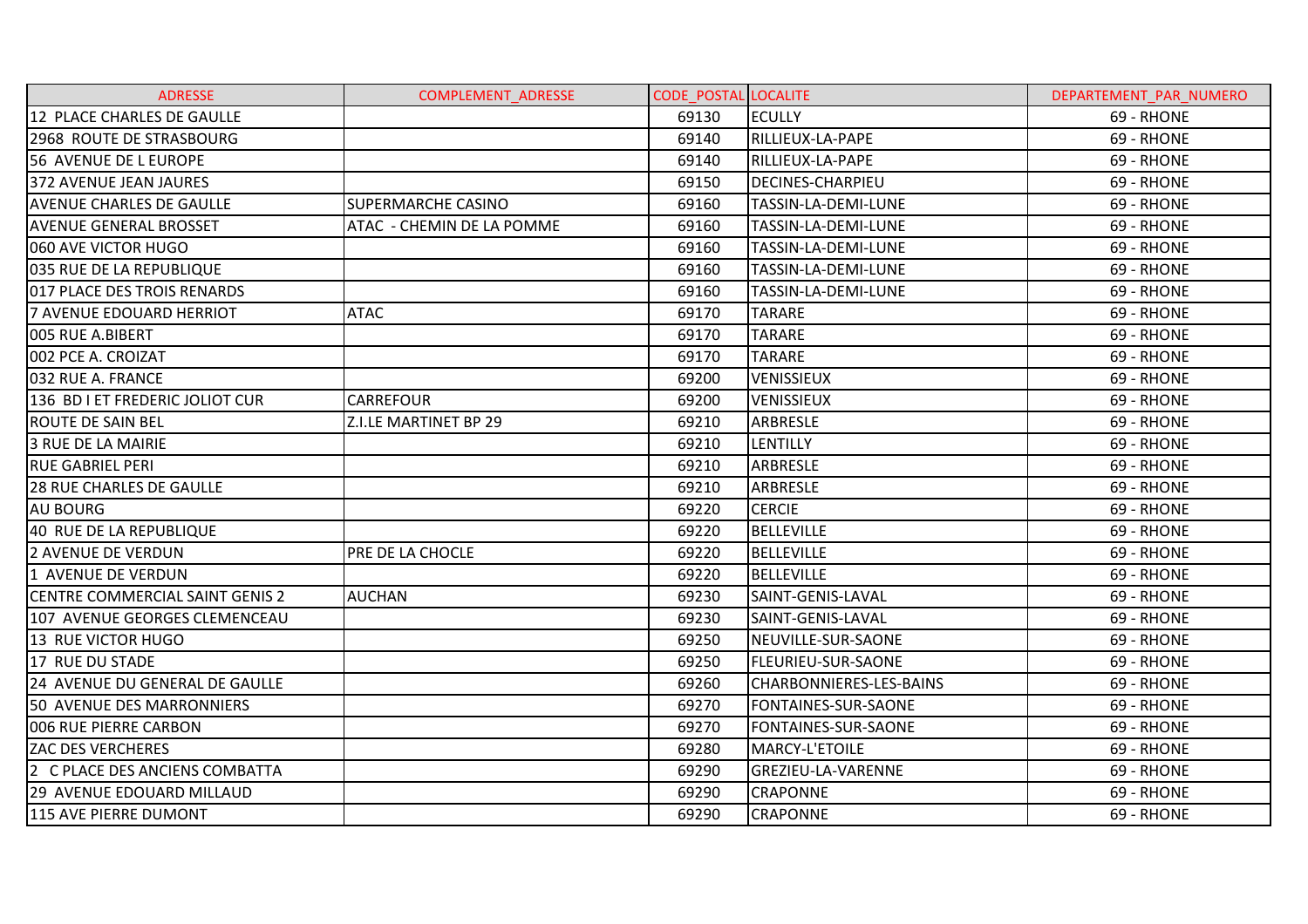| <b>ADRESSE</b>                | <b>COMPLEMENT ADRESSE</b>       | <b>CODE POSTAL LOCALITE</b> |                               | DEPARTEMENT PAR NUMERO |
|-------------------------------|---------------------------------|-----------------------------|-------------------------------|------------------------|
| 005 RUE BENOIT LAUNAY         |                                 | 69290                       | GREZIEU-LA-VARENNE            | 69 - RHONE             |
| <b>64 RUE PASTEUR</b>         |                                 | 69300                       | CALUIRE-ET-CUIRE              | 69 - RHONE             |
| 5 RUE DE MARGNOLLES           |                                 | 69300                       | CALUIRE-ET-CUIRE              | 69 - RHONE             |
| 015 RUE F. PEISSEL            |                                 | 69300                       | CALUIRE-ET-CUIRE              | 69 - RHONE             |
| 017 QUAI CLEMENCEAU           |                                 | 69300                       | <b>CALUIRE-ET-CUIRE</b>       | 69 - RHONE             |
| <b>AUCHAN CALUIRE</b>         | <b>10 CHEMIN JEAN PETIT</b>     | 69300                       | <b>CALUIRE-ET-CUIRE</b>       | 69 - RHONE             |
| 073 AVE CH. DE GAULLE         |                                 | 69300                       | <b>CALUIRE-ET-CUIRE</b>       | 69 - RHONE             |
| <b>HOPITAL JULES COURMONT</b> |                                 | 69310                       | PIERRE-BENITE                 | 69 - RHONE             |
| <b>8 RUE DE LA REPUBLIQUE</b> | CD517                           | 69330                       | <b>MEYZIEU</b>                | 69 - RHONE             |
| 102 RUE DE LA REPUBLIQUE      |                                 | 69330                       | <b>MEYZIEU</b>                | 69 - RHONE             |
| 078 AVENUE DE VERDUN          |                                 | 69330                       | MEYZIEU                       | 69 - RHONE             |
| <b>RUE CLAUDE MONET</b>       | ZONE ARTISANALE DE PEYSSILIEU   | 69330                       | MEYZIEU                       | 69 - RHONE             |
| 88 AVENUE DU CHATER           | <b>C.CIAL CARREFOUR - CD 75</b> | 69340                       | <b>FRANCHEVILLE</b>           | 69 - RHONE             |
| 033 GDE RUE                   |                                 | 69340                       | <b>FRANCHEVILLE</b>           | 69 - RHONE             |
| 260 CHEMIN DE FONTANIERES     | <b>C.CIAL</b>                   | 69350                       | <b>MULATIERE</b>              | 69 - RHONE             |
| 10 CHEMIN DE NAVARRE          |                                 | 69350                       | <b>MULATIERE</b>              | 69 - RHONE             |
| <b>RUE CENTRALE</b>           |                                 | 69360                       | <b>COMMUNAY</b>               | 69 - RHONE             |
| <b>59 RUE CENTRALE</b>        |                                 | 69360                       | SAINT-SYMPHORIEN-D'OZON       | 69 - RHONE             |
| <b>ROUTE DU PILON</b>         |                                 | 69360                       | <b>SOLAIZE</b>                | 69 - RHONE             |
| 47 AVE DE LA REPUBLIQUE       |                                 | 69370                       | SAINT-DIDIER-AU-MONT-D'OR     | 69 - RHONE             |
| 17 GRANDE RUE                 |                                 | 69380                       | CHAZAY-D'AZERGUES             | 69 - RHONE             |
| 25 PLACE DE LA MAIRIE         |                                 | 69380                       | <b>CHATILLON</b>              | 69 - RHONE             |
| <b>CHEMIN DE LOZANNE</b>      |                                 | 69380                       | CIVRIEUX-D'AZERGUES           | 69 - RHONE             |
| 48 ROUTE DE LYON              |                                 | 69380                       | LOZANNE                       | 69 - RHONE             |
| 104 RN 6                      |                                 | 69380                       | <b>LISSIEU</b>                | 69 - RHONE             |
| 22 AVENUE DU SENTIER          | LE SENTIER                      | 69390                       | <b>MILLERY</b>                | 69 - RHONE             |
| 001 RUE DE VERDUN             |                                 | 69390                       | <b>VOURLES</b>                | 69 - RHONE             |
| PLACE DU 11 NOVEMBRE 1918     |                                 | 69390                       | <b>VERNAISON</b>              | 69 - RHONE             |
| 113 PLACE DE LA GARE          |                                 | 69400                       | VILLEFRANCHE-SUR-SAONE        | 69 - RHONE             |
| <b>ROUTE DE FRANS</b>         | 1820                            | 69400                       | <b>VILLEFRANCHE-SUR-SAONE</b> | 69 - RHONE             |
| 164 RUE PHILIPPE HERON        |                                 | 69400                       | VILLEFRANCHE-SUR-SAONE        | 69 - RHONE             |
| <b>ZAC DU GARET</b>           |                                 | 69400                       | VILLEFRANCHE-SUR-SAONE        | 69 - RHONE             |
| 620 RUE J.M. SAVIGNY          |                                 | 69400                       | VILLEFRANCHE-SUR-SAONE        | 69 - RHONE             |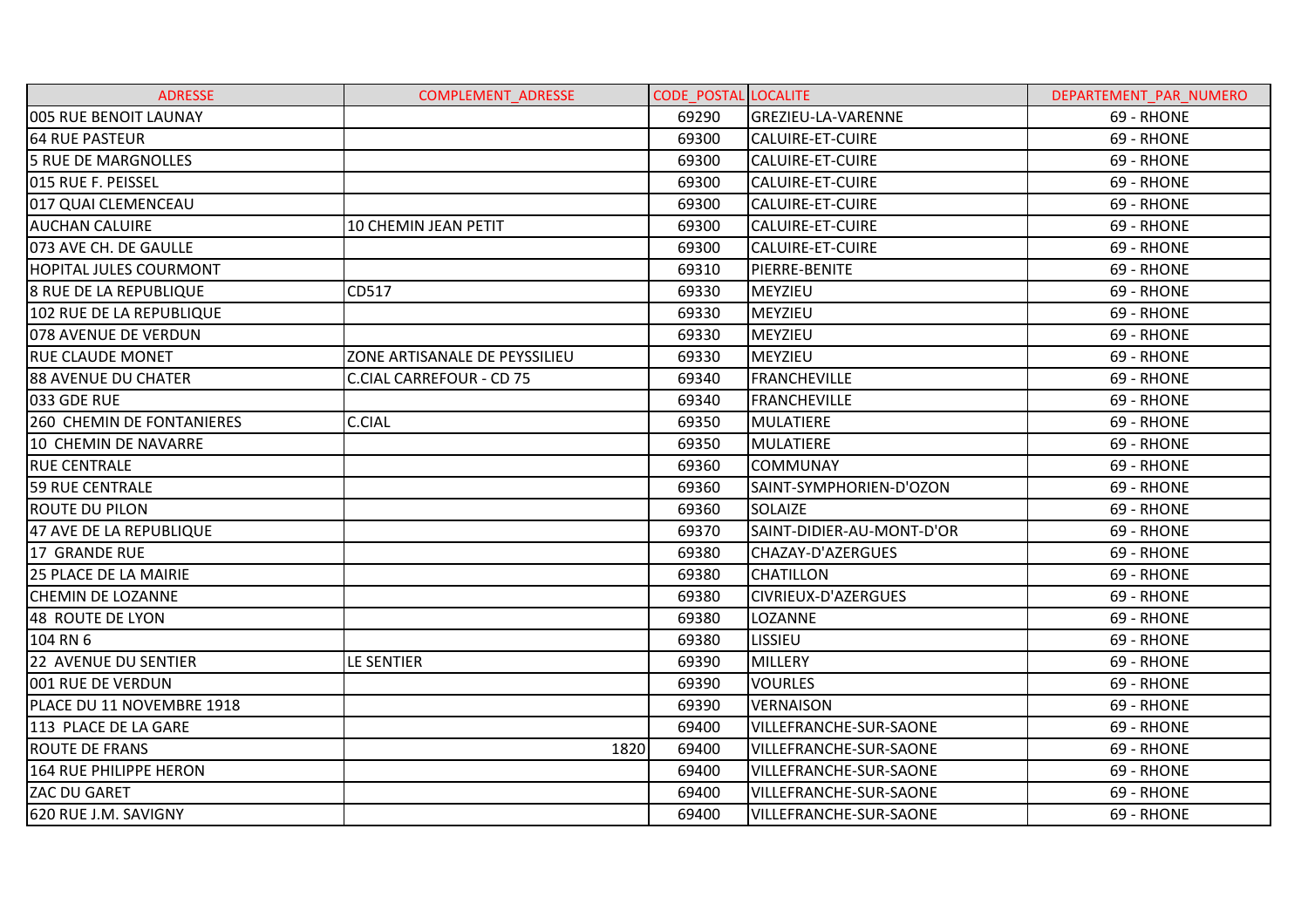| <b>ADRESSE</b>                 | <b>COMPLEMENT ADRESSE</b>     | <b>CODE POSTAL LOCALITE</b> |                               | DEPARTEMENT PAR NUMERO |
|--------------------------------|-------------------------------|-----------------------------|-------------------------------|------------------------|
| <b>283 RUE NATIONALE</b>       |                               | 69400                       | <b>VILLEFRANCHE-SUR-SAONE</b> | 69 - RHONE             |
| <b>210 RUE PAUL BERT</b>       |                               | 69400                       | VILLEFRANCHE-SUR-SAONE        | 69 - RHONE             |
| 029 RUE DES FAYETTES           |                               | 69400                       | VILLEFRANCHE-SUR-SAONE        | 69 - RHONE             |
| 1041 RUE NATIONALE             |                               | 69400                       | VILLEFRANCHE-SUR-SAONE        | 69 - RHONE             |
| 056 PCE CARNOT                 |                               | 69400                       | <b>VILLEFRANCHE-SUR-SAONE</b> | 69 - RHONE             |
| 1139 RTE DE TARARE             |                               | 69400                       | <b>GLEIZE</b>                 | 69 - RHONE             |
| <b>HOPITAL DE VILLEFRANCHE</b> | PLATEAU D'OUILLY              | 69400                       | <b>GLEIZE</b>                 | 69 - RHONE             |
| <b>RUE MARIE CARTILLER</b>     |                               | 69400                       | VILLEFRANCHE-SUR-SAONE        | 69 - RHONE             |
| 40 AVENUE LANESSAN             |                               | 69410                       | CHAMPAGNE-AU-MONT-D'OR        | 69 - RHONE             |
| 38 BOULEVARD DES ALLEES        |                               | 69420                       | <b>AMPUIS</b>                 | 69 - RHONE             |
| 21 PLACE DE LA LIBERTE         |                               | 69440                       | <b>MORNANT</b>                | 69 - RHONE             |
| PLACE GENERAL DE GAULLE        |                               | 69450                       | SAINT-CYR-AU-MONT-D'OR        | 69 - RHONE             |
| 361, RUE DU BEAUJOLAIS         |                               | 69460                       | SAINT-ETIENNE-DES-OULLIERES   | 69 - RHONE             |
| 022 RUE DU 3 SEPTEMBRE 44      |                               | 69480                       | <b>ANSE</b>                   | 69 - RHONE             |
| 12 RUE PIERRE MOREL            |                               | 69490                       | PONTCHARRA-SUR-TURDINE        | 69 - RHONE             |
| <b>ROUTE NATIONALE 7</b>       | <b>BP19</b>                   | 69490                       | SAINT-LOUP                    | 69 - RHONE             |
| <b>59 BOULEVARD PINEL</b>      | CAFETERIA/HOPITAL HFME        | 69500                       | <b>BRON</b>                   | 69 - RHONE             |
| <b>HOPITAL NEUROLOGIQUE</b>    |                               | 69500                       | <b>BRON</b>                   | 69 - RHONE             |
| 030 AVE DU 8 MAI 1945          |                               | 69500                       | <b>BRON</b>                   | 69 - RHONE             |
| 150 AVE F. ROOSEVELT           |                               | 69500                       | <b>BRON</b>                   | 69 - RHONE             |
| <b>PLACE BAPTISTE CURIAL</b>   | <b>C.CIAL</b>                 | 69500                       | <b>BRON</b>                   | 69 - RHONE             |
| 72 RUE MARCEL BRAMET           |                               | 69500                       | <b>BRON</b>                   | 69 - RHONE             |
| 211 BD PINEL                   |                               | 69500                       | <b>BRON</b>                   | 69 - RHONE             |
| 9 PLACE DUGAS                  |                               | 69510                       | <b>THURINS</b>                | 69 - RHONE             |
| 001 PCE GAMBONI                |                               | 69530                       | <b>BRIGNAIS</b>               | 69 - RHONE             |
| <b>RUE DU CHATEAU D YVOURS</b> | LIEU DIT: LE CHATEAU D'YVOURS | 69540                       | <b>IRIGNY</b>                 | 69 - RHONE             |
| 002 PCE DE LA CROIX JAUNE      |                               | 69540                       | <b>IRIGNY</b>                 | 69 - RHONE             |
| 9 AVENUE DE LA GARE            |                               | 69560                       | SAINT-ROMAIN-EN-GAL           | 69 - RHONE             |
| 25 CHEMIN DE PIERRE BLANCHE    |                               | 69570                       | <b>DARDILLY</b>               | 69 - RHONE             |
| 011 BLD CASTELLANE             |                               | 69580                       | SATHONAY-CAMP                 | 69 - RHONE             |
| 48 RUE DE LYON                 |                               | 69590                       | SAINT-SYMPHORIEN-SUR-COISE    | 69 - RHONE             |
| 141 BLD EMILE ZOLA             |                               | 69600                       | <b>OULLINS</b>                | 69 - RHONE             |
| 078 RUE CHARTON                |                               | 69600                       | <b>OULLINS</b>                | 69 - RHONE             |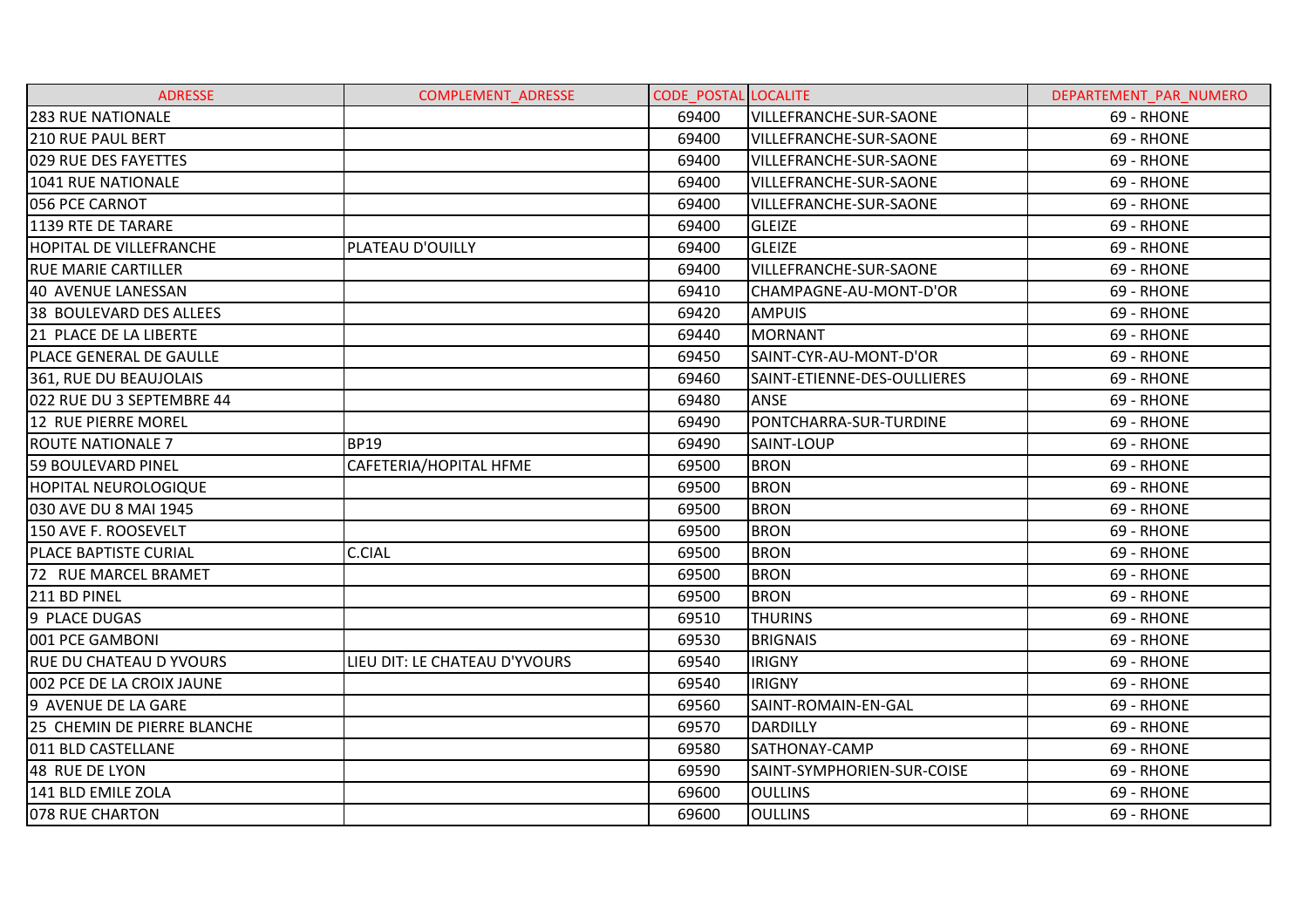| <b>ADRESSE</b>                      | <b>COMPLEMENT ADRESSE</b>      | <b>CODE POSTAL LOCALITE</b> |                          | DEPARTEMENT PAR NUMERO |
|-------------------------------------|--------------------------------|-----------------------------|--------------------------|------------------------|
| 019 RUE F. JOMARD                   |                                | 69600                       | <b>OULLINS</b>           | 69 - RHONE             |
| <b>28 RUE RENE CHAPARD</b>          |                                | 69630                       | <b>CHAPONOST</b>         | 69 - RHONE             |
| 008 RUE TREVES PAQUES               |                                | 69660                       | COLLONGES-AU-MONT-D'OR   | 69 - RHONE             |
| 059 AVE DOCTEUR SERULLAZ            |                                | 69670                       | <b>VAUGNERAY</b>         | 69 - RHONE             |
| <b>CENTRE COMMERCIAL DU GIER</b>    | <b>GIVORS 2 VALLEE</b>         | 69700                       | <b>GIVORS</b>            | 69 - RHONE             |
| 94 AVENUE JEAN MOULIN               |                                | 69720                       | SAINT-LAURENT-DE-MURE    | 69 - RHONE             |
| <b>ROUTE DEPARTEMENTALE 306</b>     | 131 ROUTE NATIONALE 6          | 69720                       | SAINT-BONNET-DE-MURE     | 69 - RHONE             |
| LYON ST.EXUPERY AEROPORT            | <b>AEROPORT NATIONAL</b>       | 69720                       | <b>LYON ARR5</b>         | 69 - RHONE             |
| 001 PLACE DE VERDUN                 |                                | 69730                       | <b>GENAY</b>             | 69 - RHONE             |
| <b>CENTRE LECLERC</b>               | <b>10 RUE AMPERE</b>           | 69730                       | <b>GENAY</b>             | 69 - RHONE             |
| 7 PLACE DE LA REPUBLIQUE            |                                | 69740                       | <b>GENAS</b>             | 69 - RHONE             |
| 335 AVENUE DU GENERAL DE GAULLE     |                                | 69760                       | <b>LIMONEST</b>          | 69 - RHONE             |
| <b>ROUTE D HEYRIEUX</b>             |                                | 69780                       | SAINT-PIERRE-DE-CHANDIEU | 69 - RHONE             |
| 048 GRANDE RUE                      | PLACE DE LA MAIRIE             | 69780                       | <b>TOUSSIEU</b>          | 69 - RHONE             |
| l011 RUE DU 11 NOVEMBRE             |                                | 69780                       | <b>MIONS</b>             | 69 - RHONE             |
| <b>BOULEVARD ANDRE BOULLOCHE</b>    | <b>C.CIAL PORTES DES ALPES</b> | 69800                       | SAINT-PRIEST             | 69 - RHONE             |
| 9 RUE HENRI ALAIN FOURNIER          | <b>C.COMMERCIAL BEL AIR 3</b>  | 69800                       | SAINT-PRIEST             | 69 - RHONE             |
| <b>18 GRANDE RUE</b>                |                                | 69800                       | SAINT-PRIEST             | 69 - RHONE             |
| <b>RUE DES VENDANGES</b>            |                                | 69820                       | <b>FLEURIE</b>           | 69 - RHONE             |
| <b>RUE BURDEAU</b>                  |                                | 69840                       | <b>JULIENAS</b>          | 69 - RHONE             |
| 14 ROUTE DE PARIS                   |                                | 69890                       | TOUR-DE-SALVAGNY         | 69 - RHONE             |
| CENTRE COMMERCIAL DES BALMES        |                                | 69960                       | <b>CORBAS</b>            | 69 - RHONE             |
| 46 PLACE DU COSTEL                  | <b>C.CIAL LE COSTEL</b>        | 69960                       | <b>CORBAS</b>            | 69 - RHONE             |
| <b>PLACE CHARLES DE GAULLE</b>      |                                | 69970                       | <b>CHAPONNAY</b>         | 69 - RHONE             |
| CENTRE COMMERCIAL DE L OASIS        | <b>C.CIAL LECLERC</b>          | 70000                       | <b>PUSEY</b>             | 70 - HAUTE-SAONE       |
| <b>BOULEVARD KENNEDY</b>            |                                | 70000                       | <b>VESOUL</b>            | 70 - HAUTE-SAONE       |
| <b>15 RUE PAUL MOREL</b>            |                                | 70000                       | <b>VESOUL</b>            | 70 - HAUTE-SAONE       |
| 46 RUE PAUL MOREL                   |                                | 70000                       | <b>VESOUL</b>            | 70 - HAUTE-SAONE       |
| GARE S.N.C.F.                       |                                | 70000                       | <b>VESOUL</b>            | 70 - HAUTE-SAONE       |
| 34-37 AVE CHARLES COUYBA            |                                | 70100                       | ARC-LES-GRAY             | 70 - HAUTE-SAONE       |
| <b>GRANDE RUE</b>                   |                                | 70140                       | <b>PESMES</b>            | 70 - HAUTE-SAONE       |
| <b>CENTRE COMMERCIAL DES CLOYES</b> | <b>C.CIAL LECLERC</b>          | 70200                       | <b>LURE</b>              | 70 - HAUTE-SAONE       |
| 23 RUE CARNOT                       |                                | 70200                       | <b>LURE</b>              | 70 - HAUTE-SAONE       |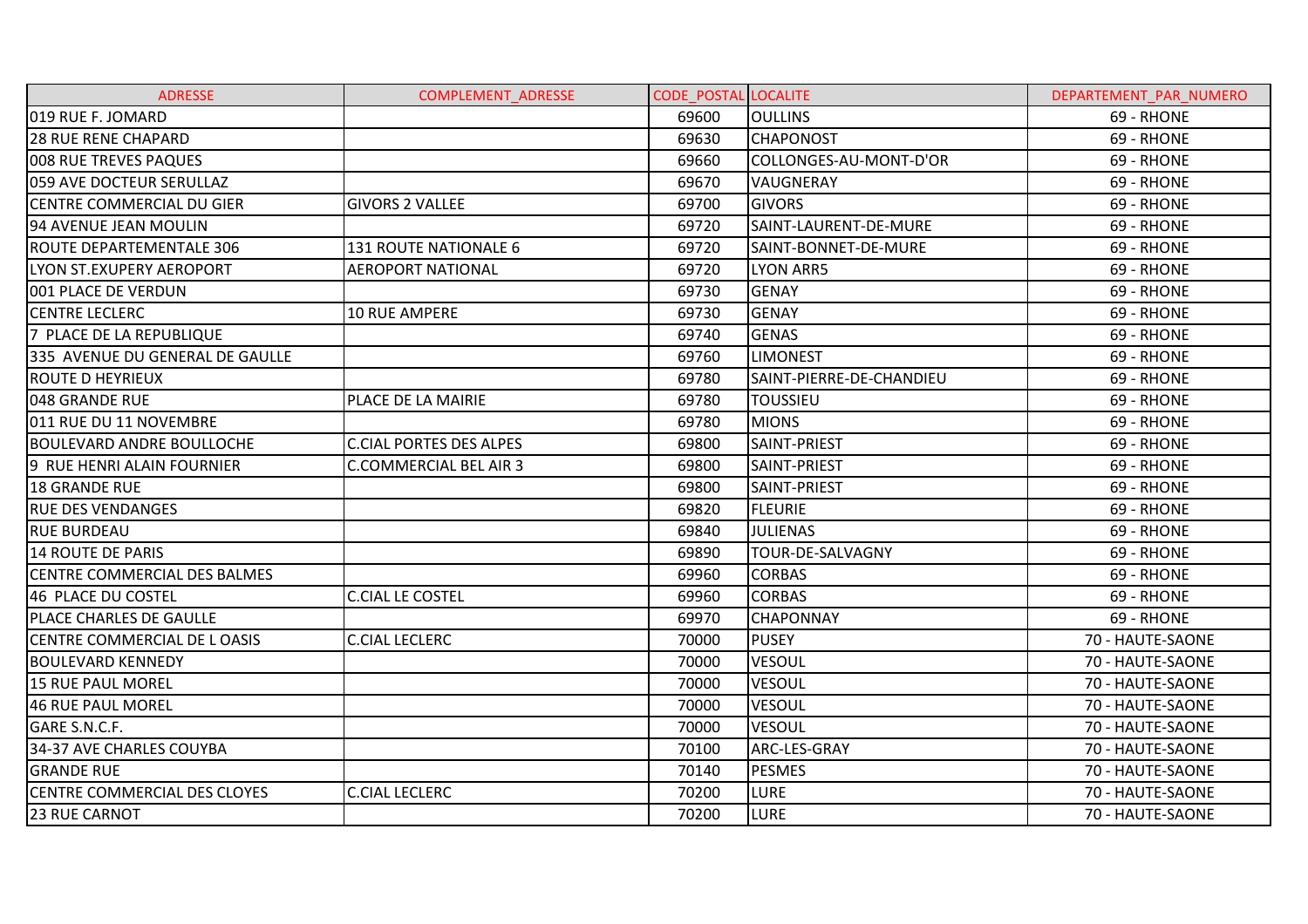| <b>ADRESSE</b>                             | <b>COMPLEMENT ADRESSE</b>         | <b>CODE POSTAL LOCALITE</b> |                          | DEPARTEMENT PAR NUMERO |
|--------------------------------------------|-----------------------------------|-----------------------------|--------------------------|------------------------|
| <b>RUE DE L ETANG DE LA POCHE</b>          | <b>C.CIAL AUCHAN</b>              | 70300                       | LUXEUIL-LES-BAINS        | 70 - HAUTE-SAONE       |
| 17 RUE VICTOR GENOUX                       |                                   | 70300                       | LUXEUIL-LES-BAINS        | 70 - HAUTE-SAONE       |
| 12 RUE GAMBETTA                            |                                   | 70500                       | <b>JUSSEY</b>            | 70 - HAUTE-SAONE       |
| <b>ROUTE NATIONALE 6</b>                   |                                   | 71000                       | <b>MACON</b>             | 71 - SAONE-ET-LOIRE    |
| 302 BOULEVARD HENRI DUNANT                 |                                   | 71000                       | <b>MACON</b>             | 71 - SAONE-ET-LOIRE    |
| 015 RUE LACRETELLE                         |                                   | 71000                       | <b>MACON</b>             | 71 - SAONE-ET-LOIRE    |
| GARE S.N.C.F.                              |                                   | 71000                       | <b>MACON</b>             | 71 - SAONE-ET-LOIRE    |
| <b>RUE THOMAS DUMOREY</b>                  | C CIAL CARREFOUR CHALON SUD       | 71100                       | CHALON-SUR-SAONE         | 71 - SAONE-ET-LOIRE    |
| <b>RUE DES POILUS D ORIENT</b>             | <b>C.CIAL LA THALIE</b>           | 71100                       | <b>CHALON-SUR-SAONE</b>  | 71 - SAONE-ET-LOIRE    |
| 193 RUE DES LIEUTENANTS CHAUVE             | <b>CENTRE HOSPITALIER GENERAL</b> | 71100                       | <b>CHALON-SUR-SAONE</b>  | 71 - SAONE-ET-LOIRE    |
| 6 RUE PAUL SABATIER                        |                                   | 71100                       | <b>CHALON-SUR-SAONE</b>  | 71 - SAONE-ET-LOIRE    |
| <b>8 PLACE DE LA REPUBLIQUE</b>            |                                   | 71100                       | CHALON-SUR-SAONE         | 71 - SAONE-ET-LOIRE    |
| <b>5 PLACE DE BEAUNE</b>                   |                                   | 71100                       | CHALON-SUR-SAONE         | 71 - SAONE-ET-LOIRE    |
| <b>16 RUE DE LA CITADELLE</b>              |                                   | 71100                       | CHALON-SUR-SAONE         | 71 - SAONE-ET-LOIRE    |
| 005 PLACE ST VINCENT                       |                                   | 71100                       | CHALON-SUR-SAONE         | 71 - SAONE-ET-LOIRE    |
| 001 RUE DU PONT                            |                                   | 71100                       | CHALON-SUR-SAONE         | 71 - SAONE-ET-LOIRE    |
| 1 PLACE DU GAL DE GAULLE                   |                                   | 71100                       | <b>CHALON-SUR-SAONE</b>  | 71 - SAONE-ET-LOIRE    |
| <b>GARE S.N.C.F</b>                        |                                   | 71100                       | CHALON-SUR-SAONE         | 71 - SAONE-ET-LOIRE    |
| <b>13B RUE GENERAL LECLERC</b>             |                                   | 71120                       | <b>CHAROLLES</b>         | 71 - SAONE-ET-LOIRE    |
| 043 RUE MAL LECLERC                        |                                   | 71200                       | <b>CREUSOT</b>           | 71 - SAONE-ET-LOIRE    |
| GARE S.N.C.F.                              |                                   | 71210                       | <b>MONTCHANIN</b>        | 71 - SAONE-ET-LOIRE    |
| <b>CHEMIN DES CHENEVRIERES</b>             |                                   | 71250                       | <b>CLUNY</b>             | 71 - SAONE-ET-LOIRE    |
| 9 RUE FILATERIE                            |                                   | 71250                       | <b>CLUNY</b>             | 71 - SAONE-ET-LOIRE    |
| <b>AVENUE CHARLES DE GAULLE</b>            |                                   | 71250                       | <b>CLUNY</b>             | 71 - SAONE-ET-LOIRE    |
| 35 GRANDE RUE                              |                                   | 71270                       | PIERRE-DE-BRESSE         | 71 - SAONE-ET-LOIRE    |
| <b>AVENUE MARECHAL LECLERC</b>             | <b>C.CIAL LECLERC</b>             | 71300                       | MONTCEAU-LES-MINES       | 71 - SAONE-ET-LOIRE    |
| 36 RUE DE LA CROIX BLANCHE                 |                                   | 71400                       | <b>AUTUN</b>             | 71 - SAONE-ET-LOIRE    |
| 1 GDE RUE                                  |                                   | 71500                       | <b>LOUHANS</b>           | 71 - SAONE-ET-LOIRE    |
| ZONE D ACTIVITE DU CHAMP BOSSU             |                                   | 71600                       | PARAY-LE-MONIAL          | 71 - SAONE-ET-LOIRE    |
| $\overline{2}$<br><b>RUE DU CHAMBREUIL</b> | <b>C.CIAL LECLERC</b>             | 71670                       | <b>BREUIL</b>            | 71 - SAONE-ET-LOIRE    |
| <b>ZAC DES BOUCHARDES</b>                  | CRECHES SUR SAONE FRA 030         | 71680                       | <b>CRECHES-SUR-SAONE</b> | 71 - SAONE-ET-LOIRE    |
| 2 RUE DE LA REPUBLIQUE                     |                                   | 71700                       | <b>TOURNUS</b>           | 71 - SAONE-ET-LOIRE    |
| <b>AVENUE DE LA RESISTANCE</b>             | <b>C.CIAL CHAMPION</b>            | 71700                       | <b>TOURNUS</b>           | 71 - SAONE-ET-LOIRE    |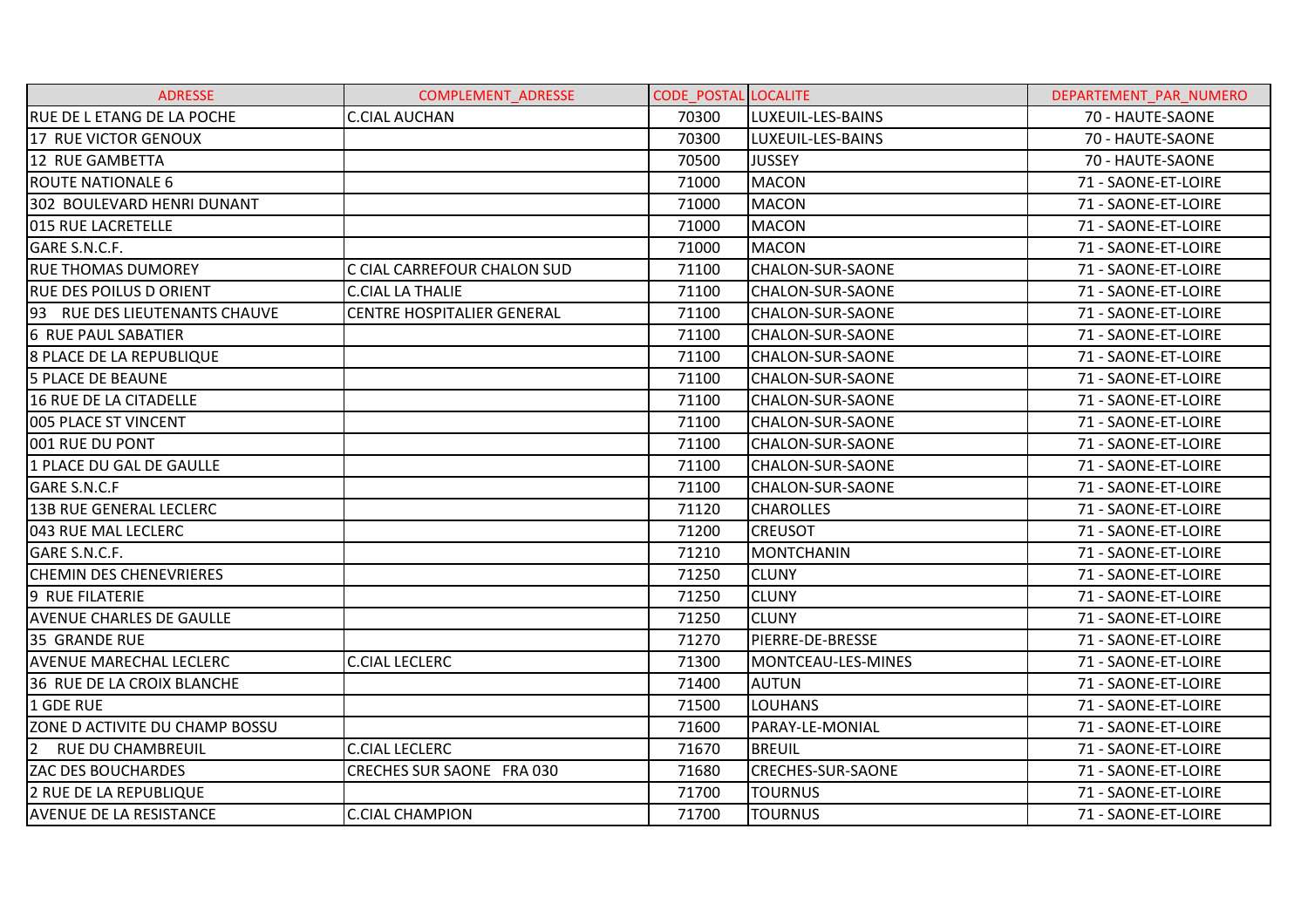| <b>ADRESSE</b>                  | <b>COMPLEMENT ADRESSE</b>        | <b>CODE POSTAL LOCALITE</b> |                         | DEPARTEMENT PAR NUMERO |
|---------------------------------|----------------------------------|-----------------------------|-------------------------|------------------------|
| <b>18 RUE CENTRALE</b>          |                                  | 71800                       | <b>CLAYETTE</b>         | 71 - SAONE-ET-LOIRE    |
| <b>RUE DE LA CHAPELLE</b>       |                                  | 71850                       | CHARNAY-LES-MACON       | 71 - SAONE-ET-LOIRE    |
| 089 BIS RUE DE LA COUPEE        |                                  | 71850                       | CHARNAY-LES-MACON       | 71 - SAONE-ET-LOIRE    |
| AV DU GENERAL CHARLES DE GAULLE | ZAC DE MAUPAS                    | 71880                       | CHATENOY-LE-ROYAL       | 71 - SAONE-ET-LOIRE    |
| <b>RUE DU PARC</b>              | <b>PARC MANCEAU</b>              | 72000                       | <b>MANS</b>             | 72 - SARTHE            |
| <b>BOULEVARD MUTUEL</b>         |                                  | 72000                       | <b>MANS</b>             | 72 - SARTHE            |
| 186 AVENUE DE LA LIBERATION     | <b>SUPERMARCHE U</b>             | 72000                       | <b>MANS</b>             | 72 - SARTHE            |
| 66 AVENUE DU GENERAL DE GAULLE  |                                  | 72000                       | <b>MANS</b>             | 72 - SARTHE            |
| <b>284 AVENUE LEON BOLLEE</b>   | <b>INTERMARCHE</b>               | 72000                       | <b>MANS</b>             | 72 - SARTHE            |
| <b>68 AVENUE DU GAL LECLERC</b> |                                  | 72000                       | <b>MANS</b>             | 72 - SARTHE            |
| <b>RUE DE BONNETABLE</b>        | <b>CHAMPION DES MAILLETS</b>     | 72000                       | <b>MANS</b>             | 72 - SARTHE            |
| 97 AVENUE BOLLEE                | 97-99 AVENUE BOLLEE              | 72000                       | <b>MANS</b>             | 72 - SARTHE            |
| GARE S.N.C.F. SUD               |                                  | 72000                       | <b>MANS</b>             | 72 - SARTHE            |
| 15 RUE CLAUDE BLONDEAU          |                                  | 72000                       | <b>MANS</b>             | 72 - SARTHE            |
| 4 PCE ST NICOLAS                |                                  | 72000                       | <b>MANS</b>             | 72 - SARTHE            |
| 44 PCE DE LA REPUBLIQUE         |                                  | 72000                       | <b>MANS</b>             | 72 - SARTHE            |
| GARE S.N.C.F.                   | <b>GARE VEST.</b>                | 72000                       | <b>MANS</b>             | 72 - SARTHE            |
| <b>RUE DE BONNETABLE</b>        | CENTRE LECLERC - C CIAL FONTENEL | 72000                       | <b>MANS</b>             | 72 - SARTHE            |
| 309 AVENUE GEORGES DURAND       | <b>RECORD PRESSE</b>             | 72100                       | <b>MANS</b>             | 72 - SARTHE            |
| <b>RUE HENRI DUNANT</b>         | <b>LECLERC</b>                   | 72200                       | <b>FLECHE</b>           | 72 - SARTHE            |
| <b>37 GRANDE RUE</b>            |                                  | 72200                       | <b>FLECHE</b>           | 72 - SARTHE            |
| 1 RUE DU PONT                   |                                  | 72210                       | SUZE-SUR-SARTHE         | 72 - SARTHE            |
| <b>ROUTE DU MANS</b>            | CENTRE LECLERC - C.CIAL LA TUILE | 72300                       | SABLE-SUR-SARTHE        | 72 - SARTHE            |
| PLACE JEANNE BOURIN             |                                  | 72340                       | CHARTRE-SUR-LE-LOIR     | 72 - SARTHE            |
| <b>8 PLACE SADI CARNOT</b>      |                                  | 72400                       | <b>FERTE-BERNARD</b>    | 72 - SARTHE            |
| LIEU DIT LA VOIE                | LECLERC - RD 1 - BP 159          | 72400                       | <b>CHERRE</b>           | 72 - SARTHE            |
| 15 RUE DENFERT ROCHEREAU        |                                  | 72400                       | <b>FERTE-BERNARD</b>    | 72 - SARTHE            |
| <b>RUE DU PIN VERT</b>          | ZONE D'ACTIVITE DU CHENE VERT    | 72500                       | <b>VOUVRAY-SUR-LOIR</b> | 72 - SARTHE            |
| <b>IMPASSE DE LA MASNIERE</b>   | CENTRE DU GRAND PIN MASNIERE - S | 72560                       | <b>CHANGE</b>           | 72 - SARTHE            |
| 12 PLACE CARNOT                 |                                  | 72600                       | <b>MAMERS</b>           | 72 - SARTHE            |
| <b>ROUTE DU MANS</b>            | <b>C.CIAL LECLERC</b>            | 72610                       | <b>ARCONNAY</b>         | 72 - SARTHE            |
| LIEU DIT LE MOULIN AUX MOINES   | Z.A.C.DU MOULIN AUX MOINES       | 72650                       | CHAPELLE-SAINT-AUBIN    | 72 - SARTHE            |
| LIEU DIT LA RATERIE             |                                  | 72700                       | <b>ALLONNES</b>         | 72 - SARTHE            |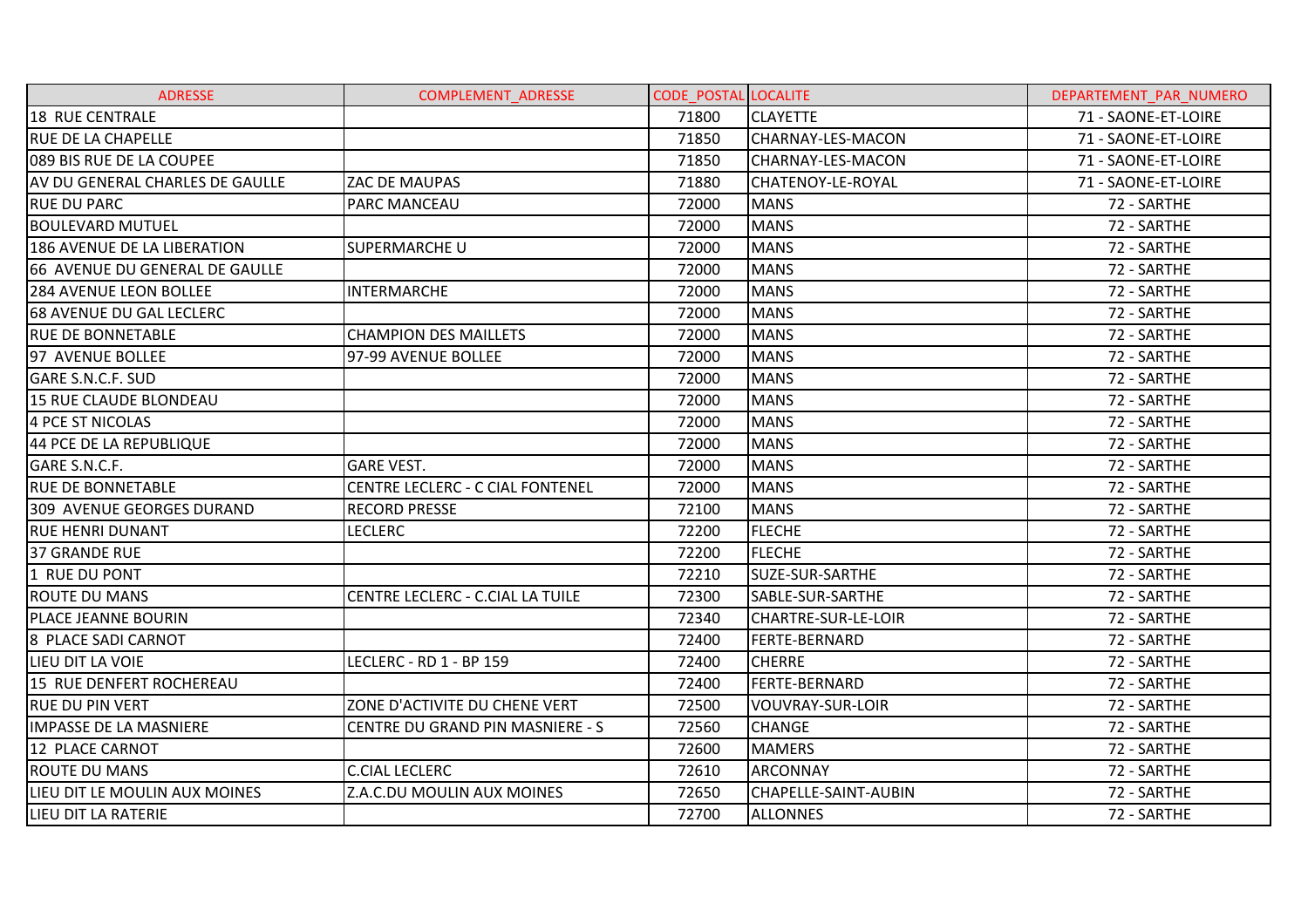| <b>ADRESSE</b>                       | <b>COMPLEMENT ADRESSE</b>        | <b>CODE POSTAL LOCALITE</b> |                           | DEPARTEMENT PAR NUMERO |
|--------------------------------------|----------------------------------|-----------------------------|---------------------------|------------------------|
| 134 PLACE SAINT LEGER                |                                  | 73000                       | <b>CHAMBERY</b>           | 73 - SAVOIE            |
| 1097 AVENUE DES LANDIERS             |                                  | 73000                       | <b>CHAMBERY</b>           | 73 - SAVOIE            |
| 45 RUE J.P. VEYRAT                   |                                  | 73000                       | <b>CHAMBERY</b>           | 73 - SAVOIE            |
| 219 RUE DE LA REPUBLIQUE             |                                  | 73000                       | <b>CHAMBERY</b>           | 73 - SAVOIE            |
| <b>6 PCE DE GENEVE</b>               |                                  | 73000                       | <b>CHAMBERY</b>           | 73 - SAVOIE            |
| 1 RUE ST ANTOINE                     |                                  | 73000                       | <b>CHAMBERY</b>           | 73 - SAVOIE            |
| <b>6 AVENUE DE MERANDE</b>           |                                  | 73000                       | <b>CHAMBERY</b>           | 73 - SAVOIE            |
| 568 FG DE MONTMELIAN                 |                                  | 73000                       | <b>CHAMBERY</b>           | 73 - SAVOIE            |
| 49 AVE DU CONTE VERT                 |                                  | 73000                       | <b>CHAMBERY</b>           | 73 - SAVOIE            |
| <b>21 RUE CENTRALE</b>               |                                  | 73000                       | <b>BASSENS</b>            | 73 - SAVOIE            |
| GARE S.N.C.F.                        |                                  | 73000                       | <b>CHAMBERY</b>           | 73 - SAVOIE            |
| <b>9 RUE DE BOIGNE</b>               |                                  | 73000                       | <b>CHAMBERY</b>           | 73 - SAVOIE            |
| <b>BOULEVARD DU PRESIDENT WILSON</b> | <b>GARE SNCF</b>                 | 73100                       | AIX-LES-BAINS             | 73 - SAVOIE            |
| <b>RUE CLEMENT ADER</b>              |                                  | 73100                       | AIX-LES-BAINS             | 73 - SAVOIE            |
| <b>ESPLANADE LEON GROSSE</b>         | <b>AVENUE D'ANNECY</b>           | 73100                       | <b>AIX-LES-BAINS</b>      | 73 - SAVOIE            |
| 85 CHEMIN DU MOULIN                  | LA CASCADE 2                     | 73100                       | <b>GRESY-SUR-AIX</b>      | 73 - SAVOIE            |
| 136 RUE DES ALLOBROGES               |                                  | 73100                       | <b>GRESY-SUR-AIX</b>      | 73 - SAVOIE            |
| 141 AVENUE DU PETIT PORT             |                                  | 73100                       | AIX-LES-BAINS             | 73 - SAVOIE            |
| AV MAL DE LATTRE DE TASSIGNY         |                                  | 73100                       | AIX-LES-BAINS             | 73 - SAVOIE            |
| 8 PLACE GEORGES CLEMENCEAU           |                                  | 73100                       | AIX-LES-BAINS             | 73 - SAVOIE            |
| 123 RUE DE GENEVE                    | <b>MAISON DE LA PRESSE</b>       | 73100                       | AIX-LES-BAINS             | 73 - SAVOIE            |
| <b>RUE DE LA COUR</b>                | LE PRAZ                          | 73120                       | SAINT-BON-TARENTAISE      | 73 - SAVOIE            |
| PLACE DU FORUM                       | <b>COURCHEVEL 1850</b>           | 73120                       | SAINT-BON-TARENTAISE      | 73 - SAVOIE            |
| <b>COURCHEVEL 1550</b>               |                                  | 73120                       | SAINT-BON-TARENTAISE      | 73 - SAVOIE            |
| <b>C.CIAL RESIDENCE 4 VALLEES</b>    | LIEU DIT MONTGELLAFREY           | 73130                       | SAINT-FRANCOIS-LONGCHAMP  | 73 - SAVOIE            |
| LE BOURG - IMMEUBLE LE MONTJOIE      |                                  | 73130                       | SAINT-FRANCOIS-LONGCHAMP  | 73 - SAVOIE            |
| 4 PLACE DE LA VANOISE                | <b>CARREFOUR MARKET</b>          | 73140                       | SAINT-MICHEL-DE-MAURIENNE | 73 - SAVOIE            |
| <b>QUARTIER LILLAZ</b>               |                                  | 73150                       | VAL-D'ISERE               | 73 - SAVOIE            |
| LA DAILLE                            | <b>IMMEUBLE LE BELLECOTE</b>     | 73150                       | <b>VAL-D'ISERE</b>        | 73 - SAVOIE            |
| PLACE JACQUES MOUFLIER               | <b>VAL STORE</b>                 | 73150                       | VAL-D'ISERE               | 73 - SAVOIE            |
| <b>24 ROUTE DE LYON</b>              |                                  | 73160                       | <b>COGNIN</b>             | 73 - SAVOIE            |
| 4 PLACE CHARLES DULLIN               |                                  | 73170                       | <b>YENNE</b>              | 73 - SAVOIE            |
| <b>70 ROUTE NATIONALE 6</b>          | <b>CHAMPION GROUPE PROVENCIA</b> | 73190                       | SAINT-JEOIRE-PRIEURE      | 73 - SAVOIE            |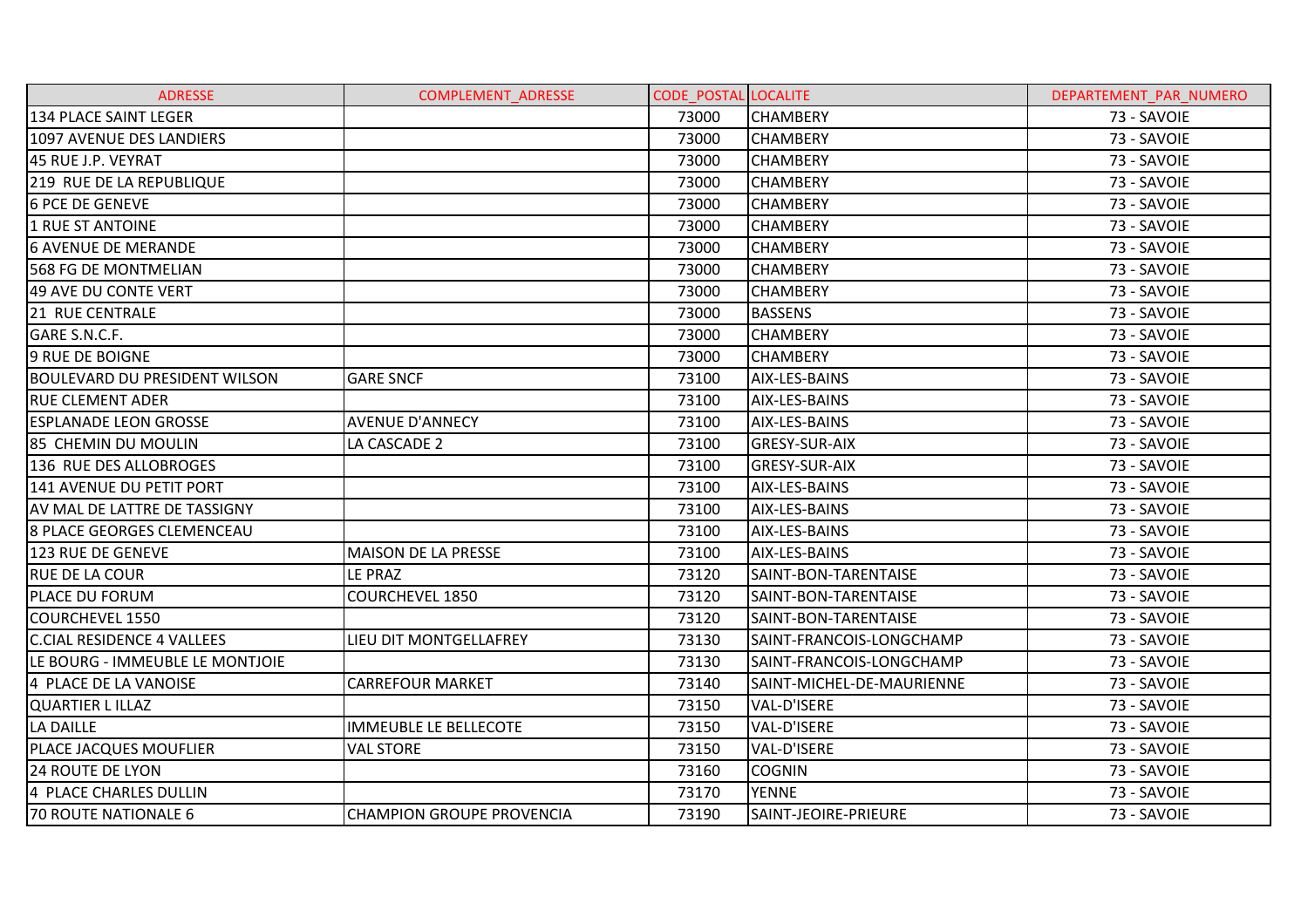| <b>ADRESSE</b>                       | <b>COMPLEMENT ADRESSE</b> | <b>CODE POSTAL LOCALITE</b> |                            | DEPARTEMENT PAR NUMERO |
|--------------------------------------|---------------------------|-----------------------------|----------------------------|------------------------|
| 1369 AVENUE DE CHAMBERY              |                           | 73190                       | CHALLES-LES-EAUX           | 73 - SAVOIE            |
| 2 CHEMIN DE LA CASSINE               |                           | 73200                       | <b>ALBERTVILLE</b>         | 73 - SAVOIE            |
| 28 CHEMIN DE LA PIERRE DU ROY        |                           | 73200                       | <b>ALBERTVILLE</b>         | 73 - SAVOIE            |
| 106 RUE DE LA REPUBLIQUE             |                           | 73200                       | ALBERTVILLE                | 73 - SAVOIE            |
| <b>IMPASSE PRE ROUX</b>              | <b>CASINO</b>             | 73210                       | <b>AIME</b>                | 73 - SAVOIE            |
| <b>PLAGNE SOLEIL</b>                 |                           | 73210                       | MACOT-LA-PLAGNE            | 73 - SAVOIE            |
| LIEU DIT VALLANDRY                   | <b>C.CIAL</b>             | 73210                       | <b>BELLENTRE</b>           | 73 - SAVOIE            |
| <b>BELLE PLAGNE</b>                  |                           | 73210                       | MACOT-LA-PLAGNE            | 73 - SAVOIE            |
| <b>MONCHAVIN</b>                     |                           | 73210                       | <b>BELLENTRE</b>           | 73 - SAVOIE            |
| <b>LIEU DIT LES COCHES</b>           |                           | 73210                       | <b>BELLENTRE</b>           | 73 - SAVOIE            |
| LE BOURG                             |                           | 73230                       | <b>DESERTS</b>             | 73 - SAVOIE            |
| <b>RUE DE LA PETITE PRAIRIE</b>      |                           | 73260                       | <b>AIGUEBLANCHE</b>        | 73 - SAVOIE            |
| 75 RUE LAVOISIER                     |                           | 73290                       | MOTTE-SERVOLEX             | 73 - SAVOIE            |
| 351 AVE COSTA DE BEAUREGARD          |                           | 73290                       | MOTTE-SERVOLEX             | 73 - SAVOIE            |
| LE FORUM                             | <b>SAINT ANTOINE</b>      | 73300                       | SAINT-JEAN-DE-MAURIENNE    | 73 - SAVOIE            |
| <b>CHAMPS L'ERICAL</b>               |                           | 73300                       | FONTCOUVERTE-LA TOUSSUIRE  | 73 - SAVOIE            |
| <b>CHEMIN DE COMBE PAILLARDE</b>     |                           | 73300                       | SAINT-JEAN-DE-MAURIENNE    | 73 - SAVOIE            |
| 434 RUE JEAN MOULIN                  |                           | 73300                       | SAINT-JEAN-DE-MAURIENNE    | 73 - SAVOIE            |
| LE MOLLARD                           |                           | 73300                       | ALBIEZ-MONTROND            | 73 - SAVOIE            |
| <b>IMMEUBLE AGENA</b>                |                           | 73300                       | VILLAREMBERT               | 73 - SAVOIE            |
| LA MUSARDIERE                        |                           | 73320                       | <b>TIGNES</b>              | 73 - SAVOIE            |
| <b>MONTEE DU ROSSET</b>              |                           | 73320                       | <b>TIGNES</b>              | 73 - SAVOIE            |
| <b>ZONE INDUSTRIELLE LA BARONNIE</b> |                           | 73330                       | PONT-DE-BEAUVOISIN         | 73 - SAVOIE            |
| <b>RUE EMILE MACHET</b>              | LES SOLDANELLES           | 73350                       | <b>BOZEL</b>               | 73 - SAVOIE            |
| <b>PLACE GENERAL BUISSON</b>         |                           | 73370                       | <b>BOURGET-DU-LAC</b>      | 73 - SAVOIE            |
| CENTRE COMMERCIAL DU CARON           |                           | 73440                       | SAINT-MARTIN-DE-BELLEVILLE | 73 - SAVOIE            |
| <b>RUE SAINT FRANCOIS</b>            |                           | 73440                       | SAINT-MARTIN-DE-BELLEVILLE | 73 - SAVOIE            |
| LE CHALET CAMILLE B-1800             |                           | 73450                       | VALMEINIER                 | 73 - SAVOIE            |
| <b>GRANDE RUE</b>                    | <b>PRESSE SPORT</b>       | 73450                       | <b>VALLOIRE</b>            | 73 - SAVOIE            |
| <b>LES CHAMPS</b>                    | RESIDENCE LE CRITERIUM    | 73480                       | LANSLEBOURG-MONT-CENIS     | 73 - SAVOIE            |
| <b>RUE DES ROCHERS</b>               | PIED DES PISTES           | 73480                       | LANSLEVILLARD              | 73 - SAVOIE            |
| <b>MIC SPORT</b>                     | <b>PRESSE</b>             | 73480                       | LANSLEBOURG-MONT-CENIS     | 73 - SAVOIE            |
| <b>HOTEL LES EVETTES</b>             | <b>VIEUX VILLAGE</b>      | 73480                       | <b>BONNEVAL-SUR-ARC</b>    | 73 - SAVOIE            |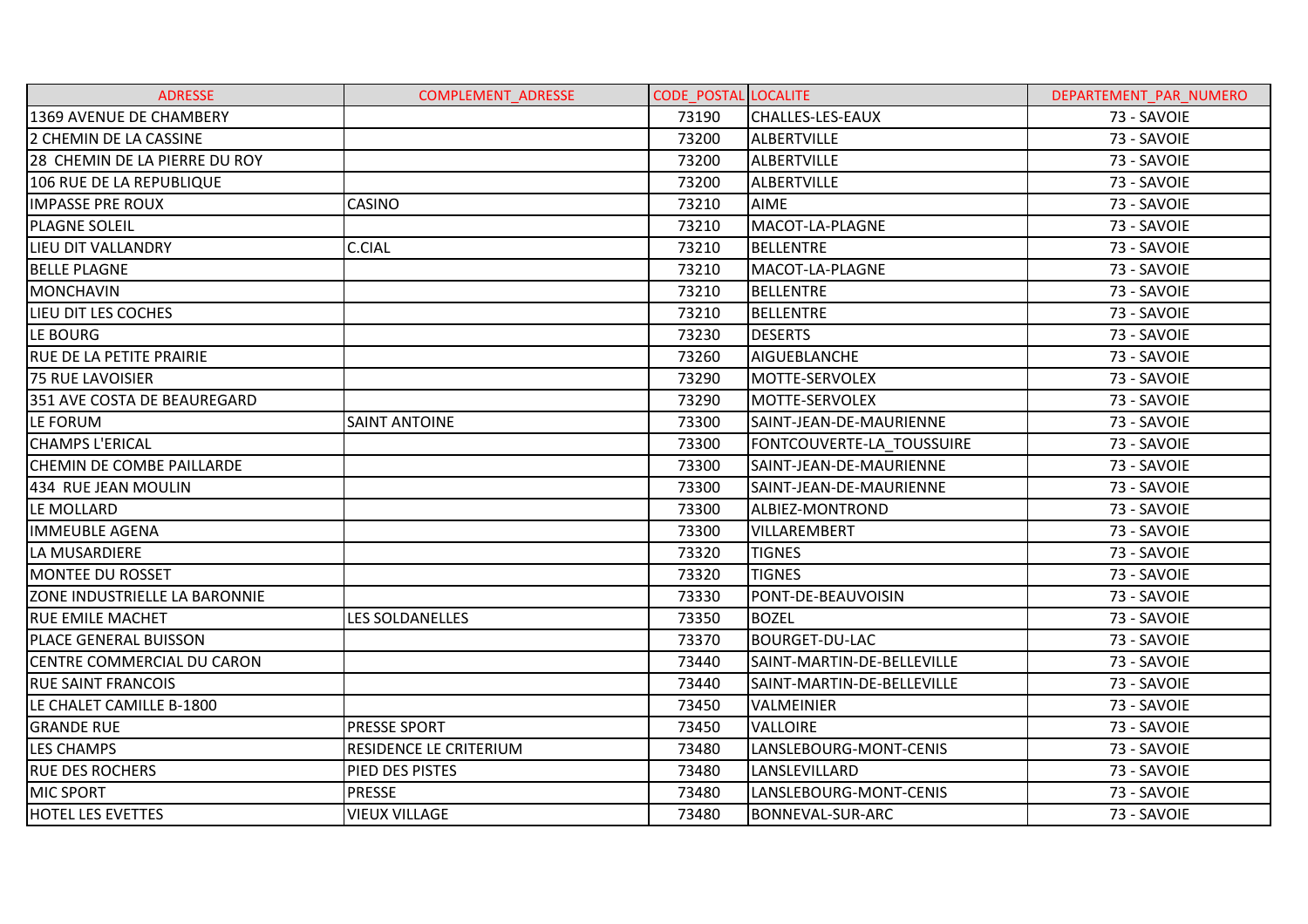| <b>ADRESSE</b>                    | <b>COMPLEMENT ADRESSE</b>         | <b>CODE POSTAL LOCALITE</b> |                            | DEPARTEMENT PAR NUMERO |
|-----------------------------------|-----------------------------------|-----------------------------|----------------------------|------------------------|
| <b>AVENUE DU PRE RENAUD</b>       |                                   | 73490                       | <b>RAVOIRE</b>             | 73 - SAVOIE            |
| 640 C.CIAL THABOR                 | <b>TABAC PRESSE</b>               | 73500                       | <b>MODANE</b>              | 73 - SAVOIE            |
| LE GENEPI- GRANDE RUE             | PRESSE TABAC SOUVENIR             | 73500                       | <b>MODANE</b>              | 73 - SAVOIE            |
| 24 PLACE SOMMEILLER               | <b>MAISON DE LA PRESSE</b>        | 73500                       | <b>MODANE</b>              | 73 - SAVOIE            |
| LE BOURG                          |                                   | 73530                       | SAINT-SORLIN-D'ARVES       | 73 - SAVOIE            |
| IMERIBEL VILLAGE                  | ZAC DE MERIBEL VILLAGE            | 73550                       | <b>ALLUES</b>              | 73 - SAVOIE            |
| <b>ROUTE DE LA CHAUDANNE</b>      | <b>IMM LE TREMPLIN</b>            | 73550                       | <b>ALLUES</b>              | 73 - SAVOIE            |
| <b>RUE EMILE MACHET</b>           |                                   | 73570                       | <b>BRIDES-LES-BAINS</b>    | 73 - SAVOIE            |
| <b>CENTRE STATION</b>             |                                   | 73590                       | NOTRE-DAME-DE-BELLECOMBE   | 73 - SAVOIE            |
| <b>ZONE DES MOULINS</b>           | <b>SUPER U SALINS LES THERMES</b> | 73600                       | SALINS-LES-THERMES         | 73 - SAVOIE            |
| <b>AVENUE DES SALINES ROYALES</b> | <b>CCIAL HYPER CHAMPION</b>       | 73600                       | <b>MOUTIERS</b>            | 73 - SAVOIE            |
| 40 SQUARE DE LA LIBERTE           |                                   | 73600                       | <b>MOUTIERS</b>            | 73 - SAVOIE            |
| GARE S.N.C.F.                     |                                   | 73600                       | <b>MOUTIERS</b>            | 73 - SAVOIE            |
| PCE DE LA GARE                    |                                   | 73610                       | LEPIN-LE-LAC               | 73 - SAVOIE            |
| AVENUE DES J.O.                   |                                   | 73620                       | <b>ALBERTVILLE</b>         | 73 - SAVOIE            |
| LA THUILE                         | LES BALCONS DE SAINTE FOY         | 73640                       | SAINTE-FOY-TARENTAISE      | 73 - SAVOIE            |
| 75 GRANDE RUE                     |                                   | 73700                       | <b>BOURG-SAINT-MAURICE</b> | 73 - SAVOIE            |
| LE MOLLARD                        | <b>SUPER U</b>                    | 73700                       | <b>BOURG-SAINT-MAURICE</b> | 73 - SAVOIE            |
| CC CIAL LE VALAISAN 2             | LA ROSIERE 1850                   | 73700                       | <b>MONTVALEZAN</b>         | 73 - SAVOIE            |
| <b>LES VILLARDS</b>               |                                   | 73700                       | <b>BOURG-SAINT-MAURICE</b> | 73 - SAVOIE            |
| C CIAL ARCS 2000                  |                                   | 73700                       | <b>BOURG-SAINT-MAURICE</b> | 73 - SAVOIE            |
| C CIAL ARCS 1800                  |                                   | 73700                       | <b>BOURG-SAINT-MAURICE</b> | 73 - SAVOIE            |
| GARE S.N.C.F.                     |                                   | 73700                       | <b>BOURG-SAINT-MAURICE</b> | 73 - SAVOIE            |
| <b>AVENUE DE CHASSEFORET</b>      |                                   | 73710                       | PRALOGNAN-LA-VANOISE       | 73 - SAVOIE            |
| AIRE DU GRANIER-A41-STAT.SCE BP   |                                   | 73800                       | <b>MYANS</b>               | 73 - SAVOIE            |
| <b>STATION LES KARELLIS</b>       |                                   | 73870                       | MONTRICHER-ALBANNE         | 73 - SAVOIE            |
| 65 RUE CARNOT                     |                                   | 74000                       | <b>ANNECY</b>              | 74 - HAUTE-SAVOIE      |
| 134 AVENUE DE GENEVE              |                                   | 74000                       | <b>ANNECY</b>              | 74 - HAUTE-SAVOIE      |
| <b>PLACE DES RHODODENDRONS</b>    |                                   | 74000                       | <b>ANNECY</b>              | 74 - HAUTE-SAVOIE      |
| 037 AVE DU PARMELAN               |                                   | 74000                       | <b>ANNECY</b>              | 74 - HAUTE-SAVOIE      |
| <b>4 RUE REVON</b>                |                                   | 74000                       | <b>ANNECY</b>              | 74 - HAUTE-SAVOIE      |
| 012 RUE DES GLIERES               |                                   | 74000                       | <b>ANNECY</b>              | 74 - HAUTE-SAVOIE      |
| 077 AVE DE GENEVE                 |                                   | 74000                       | <b>ANNECY</b>              | 74 - HAUTE-SAVOIE      |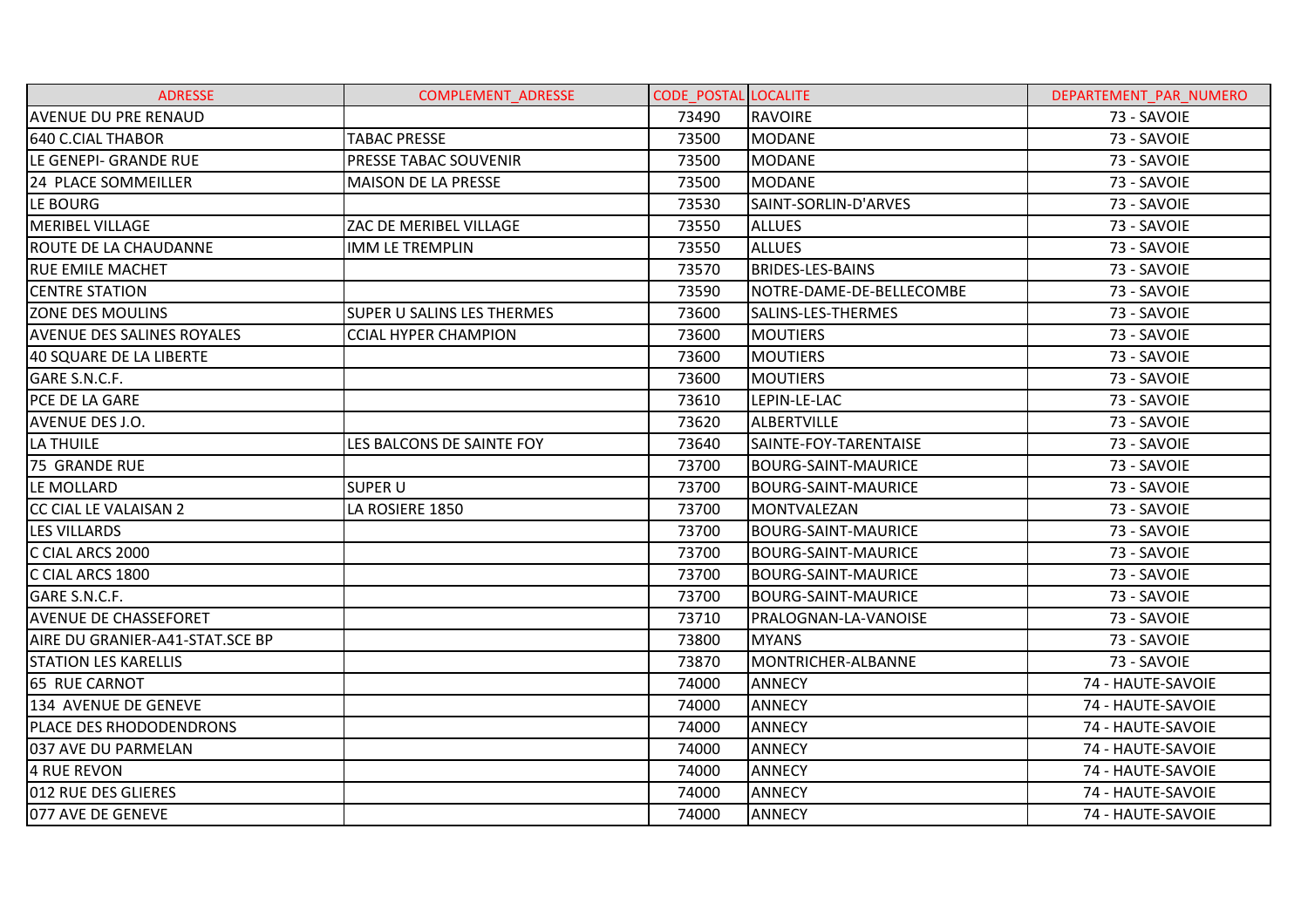| <b>ADRESSE</b>                 | <b>COMPLEMENT ADRESSE</b>  | <b>CODE POSTAL LOCALITE</b> |                          | DEPARTEMENT PAR NUMERO |
|--------------------------------|----------------------------|-----------------------------|--------------------------|------------------------|
| <b>34 RUE CARNOT</b>           |                            | 74000                       | <b>ANNECY</b>            | 74 - HAUTE-SAVOIE      |
| 9 TER RUE ROYALE               |                            | 74000                       | <b>ANNECY</b>            | 74 - HAUTE-SAVOIE      |
| <b>25 AVENUE DE CHAMBERY</b>   |                            | 74000                       | <b>ANNECY</b>            | 74 - HAUTE-SAVOIE      |
| GARE S.N.C.F.                  |                            | 74000                       | <b>ANNECY</b>            | 74 - HAUTE-SAVOIE      |
| <b>RUE DE MONTREAL</b>         | <b>CAP BERNARD</b>         | 74100                       | <b>VILLE-LA-GRAND</b>    | 74 - HAUTE-SAVOIE      |
| <b>CHEMIN DES ERABLES</b>      | ZAC DES ERABLES            | 74100                       | <b>VETRAZ-MONTHOUX</b>   | 74 - HAUTE-SAVOIE      |
| <b>25 AVENUE FLORISSANT</b>    |                            | 74100                       | ANNEMASSE                | 74 - HAUTE-SAVOIE      |
| 5 RUE DES AMOUREUX             |                            | 74100                       | ANNEMASSE                | 74 - HAUTE-SAVOIE      |
| 039 RUE DES VOIRONS            |                            | 74100                       | <b>VILLE-LA-GRAND</b>    | 74 - HAUTE-SAVOIE      |
| 7 PLACE JOSEPH PHILIPPE        |                            | 74100                       | <b>VILLE-LA-GRAND</b>    | 74 - HAUTE-SAVOIE      |
| 14 RUE DE LA RESISTANCE        |                            | 74100                       | ANNEMASSE                | 74 - HAUTE-SAVOIE      |
| 2 PLACE DE L HOTEL DE VILLE    |                            | 74100                       | ANNEMASSE                | 74 - HAUTE-SAVOIE      |
| 12 PLACE JEAN DEFFAUGT         |                            | 74100                       | ANNEMASSE                | 74 - HAUTE-SAVOIE      |
| 041 RUE DU JURA                |                            | 74100                       | <b>AMBILLY</b>           | 74 - HAUTE-SAVOIE      |
| ROUTE DE LA COMBE A ZORE       |                            | 74110                       | <b>MORZINE</b>           | 74 - HAUTE-SAVOIE      |
| <b>ROUTE DE THONON</b>         |                            | 74110                       | <b>MORZINE</b>           | 74 - HAUTE-SAVOIE      |
| LIBRAIRIE LES INTRETS          |                            | 74110                       | <b>MORZINE</b>           | 74 - HAUTE-SAVOIE      |
| 24 PLACE DE LA RESISTANCE      |                            | 74120                       | <b>MEGEVE</b>            | 74 - HAUTE-SAVOIE      |
| 219 ROUTE DU VAL D ARLY        | <b>CHALET LES AUBRINES</b> | 74120                       | PRAZ-SUR-ARLY            | 74 - HAUTE-SAVOIE      |
| 3010 EDMOND DE ROTHSCHILD      |                            | 74120                       | <b>MEGEVE</b>            | 74 - HAUTE-SAVOIE      |
| <b>270 ROUTE DE SALLANCHES</b> | ETRAZ D EN HAUT            | 74120                       | <b>DEMI-QUARTIER</b>     | 74 - HAUTE-SAVOIE      |
| <b>ROUTE DE FINDROL</b>        |                            | 74130                       | CONTAMINE-SUR-ARVE       | 74 - HAUTE-SAVOIE      |
| 18 RUE DU PONT                 |                            | 74130                       | <b>BONNEVILLE</b>        | 74 - HAUTE-SAVOIE      |
| ROUTE DEPARTEMENTALE 1205      | <b>LES BORDETS</b>         | 74130                       | <b>BONNEVILLE</b>        | 74 - HAUTE-SAVOIE      |
| 144 AVE DES GLIERES            |                            | 74130                       | <b>BONNEVILLE</b>        | 74 - HAUTE-SAVOIE      |
| 204 PLACE DE L HOTEL DE VILLE  |                            | 74130                       | <b>BONNEVILLE</b>        | 74 - HAUTE-SAVOIE      |
| CHEMIN DU CRET A L ANE         | ROUTE DE THONON BP 5       | 74140                       | <b>SCIEZ</b>             | 74 - HAUTE-SAVOIE      |
| <b>AVENUE DE THONON</b>        |                            | 74140                       | DOUVAINE                 | 74 - HAUTE-SAVOIE      |
| <b>CHEMIN DES HUTINS</b>       | RN 206 - C.CIAL SUPER U    | 74140                       | <b>LOISIN</b>            | 74 - HAUTE-SAVOIE      |
| <b>ROUTE DES VOIRONS</b>       | <b>C.CIAL ATAC</b>         | 74140                       | <b>VEIGY-FONCENEX</b>    | 74 - HAUTE-SAVOIE      |
| 7 PLACE DE L HOTEL DE VILLE    |                            | 74140                       | <b>DOUVAINE</b>          | 74 - HAUTE-SAVOIE      |
| <b>BOULEVARD DE L EUROPE</b>   | <b>HYPER U</b>             | 74150                       | <b>RUMILLY</b>           | 74 - HAUTE-SAVOIE      |
| 4 RUE FERNAND DAVID            |                            | 74160                       | SAINT-JULIEN-EN-GENEVOIS | 74 - HAUTE-SAVOIE      |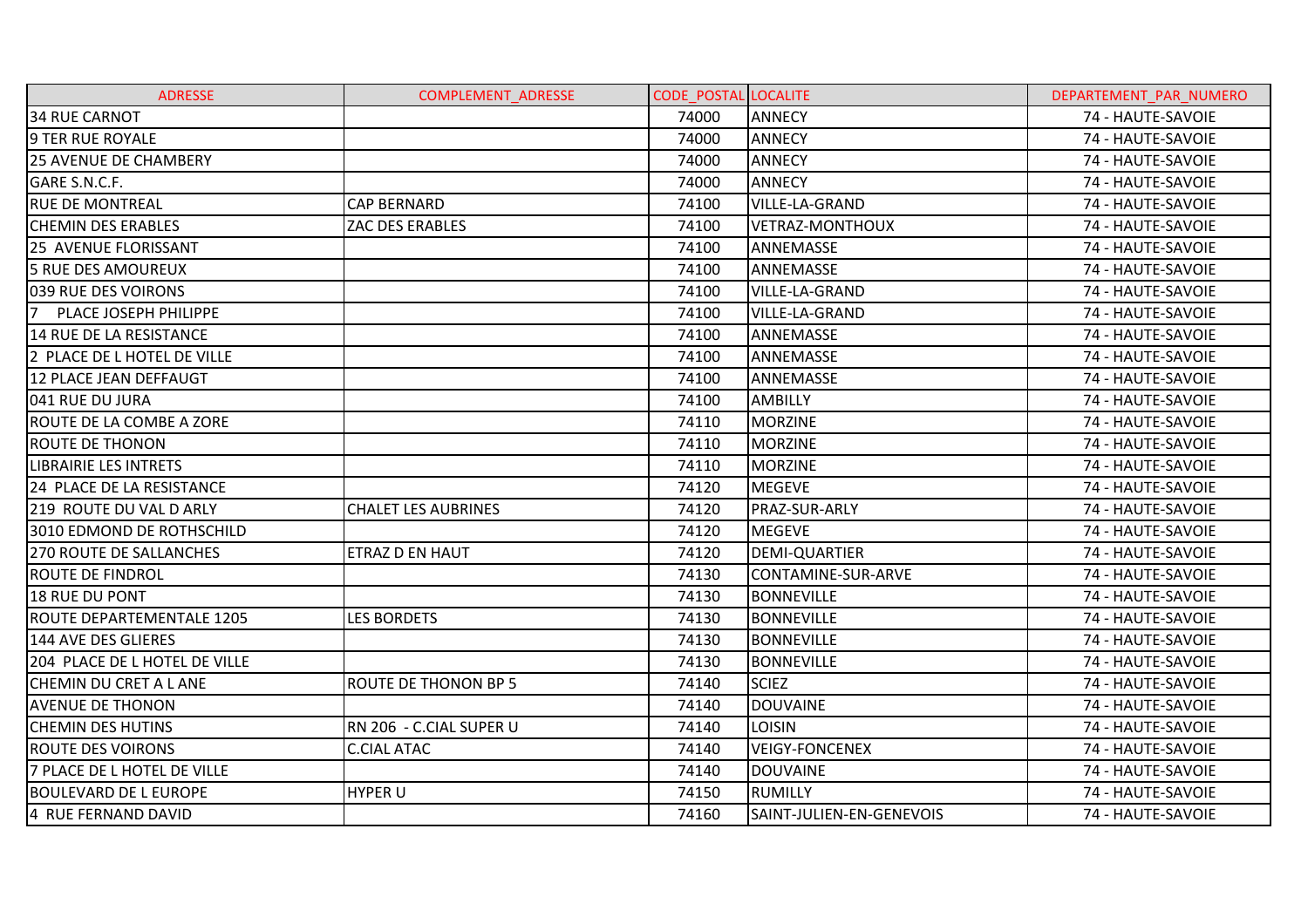| <b>ADRESSE</b>                      | <b>COMPLEMENT ADRESSE</b>        | <b>CODE_POSTAL LOCALITE</b> |                          | DEPARTEMENT PAR NUMERO |
|-------------------------------------|----------------------------------|-----------------------------|--------------------------|------------------------|
| <b>ROUTE D ANNECY</b>               | ZAC DES ENVIGNES                 | 74160                       | <b>NEYDENS</b>           | 74 - HAUTE-SAVOIE      |
| 210 ROUTE DE ROZON                  |                                  | 74160                       | COLLONGES-SOUS-SALEVE    | 74 - HAUTE-SAVOIE      |
| 2 AVENUE DE MOSSINGEN               |                                  | 74160                       | SAINT-JULIEN-EN-GENEVOIS | 74 - HAUTE-SAVOIE      |
| 9 RUE AMEDEE VIII DE SAVOIE         |                                  | 74160                       | SAINT-JULIEN-EN-GENEVOIS | 74 - HAUTE-SAVOIE      |
| <b>24 PLACE DE SAVOIE</b>           |                                  | 74160                       | COLLONGES-SOUS-SALEVE    | 74 - HAUTE-SAVOIE      |
| 4119 ROUTE DU BETTEX                |                                  | 74170                       | SAINT-GERVAIS-LES-BAINS  | 74 - HAUTE-SAVOIE      |
| 4044, ROUTE DE ST NICOLAS           |                                  | 74170                       | SAINT-GERVAIS-LES-BAINS  | 74 - HAUTE-SAVOIE      |
| 57 AVENUE DU MONT D ARBOIS          |                                  | 74170                       | SAINT-GERVAIS-LES-BAINS  | 74 - HAUTE-SAVOIE      |
| 17, ROUTE NOTRE DAME DE LA GORGE    | CHEF-LIEU                        | 74190                       | CONTAMINES-MONTJOIE      | 74 - HAUTE-SAVOIE      |
| 91 AVE DE MARLIOZ                   |                                  | 74190                       | <b>PASSY</b>             | 74 - HAUTE-SAVOIE      |
| <b>RUE AMEDEE DE FORAS</b>          | C.CIAL HYPERMARCHE INTERMARCHE   | 74200                       | THONON-LES-BAINS         | 74 - HAUTE-SAVOIE      |
| 13 AVENUE JULES FERRY               |                                  | 74200                       | THONON-LES-BAINS         | 74 - HAUTE-SAVOIE      |
| <b>CHEMIN DE MORCY</b>              | <b>CHAMPION</b>                  | 74200                       | THONON-LES-BAINS         | 74 - HAUTE-SAVOIE      |
| 1200 ROUTE DE NOYER                 | LE NOYER                         | 74200                       | <b>ALLINGES</b>          | 74 - HAUTE-SAVOIE      |
| 13 PLACE DE CRETE                   |                                  | 74200                       | THONON-LES-BAINS         | 74 - HAUTE-SAVOIE      |
| 4 AVENUE DU GENERAL DE GAULLE       |                                  | 74200                       | THONON-LES-BAINS         | 74 - HAUTE-SAVOIE      |
| 23 GRANDE RUE                       |                                  | 74200                       | THONON-LES-BAINS         | 74 - HAUTE-SAVOIE      |
| 1 PLACE DES ARTS                    |                                  | 74200                       | THONON-LES-BAINS         | 74 - HAUTE-SAVOIE      |
| 51 GRANDE RUE                       |                                  | 74200                       | THONON-LES-BAINS         | 74 - HAUTE-SAVOIE      |
| <b>ROUTE DE LA COMBE</b>            | <b>C.CIAL CARREFOUR</b>          | 74200                       | <b>MARGENCEL</b>         | 74 - HAUTE-SAVOIE      |
| 35 GDE RUE                          |                                  | 74200                       | THONON-LES-BAINS         | 74 - HAUTE-SAVOIE      |
| 51 AVENUE D'EVIAN                   |                                  | 74200                       | THONON-LES-BAINS         | 74 - HAUTE-SAVOIE      |
| 171 RUE DE LA REPUBLIQUE            |                                  | 74210                       | <b>FAVERGES</b>          | 74 - HAUTE-SAVOIE      |
| 33 RUE DE MACHERINE                 |                                  | 74210                       | <b>DOUSSARD</b>          | 74 - HAUTE-SAVOIE      |
| 195 ROUTE DES GRANDES ALPES         |                                  | 74220                       | <b>CLUSAZ</b>            | 74 - HAUTE-SAVOIE      |
| <b>CHEF LIEU</b>                    |                                  | 74220                       | <b>CLUSAZ</b>            | 74 - HAUTE-SAVOIE      |
| 17 RUE DES PORTIQUES                |                                  | 74230                       | THONES                   | 74 - HAUTE-SAVOIE      |
| DOMAINE DE L'ETALE                  |                                  | 74230                       | <b>MANIGOD</b>           | 74 - HAUTE-SAVOIE      |
| 136 RUE DE GENEVE                   |                                  | 74240                       | <b>GAILLARD</b>          | 74 - HAUTE-SAVOIE      |
| 5 RUE RENE CASSIN                   | PARC D'ACTIVITE DE LA CHATELAINE | 74240                       | <b>GAILLARD</b>          | 74 - HAUTE-SAVOIE      |
| 097 RTE DE GENEVE                   |                                  | 74240                       | <b>GAILLARD</b>          | 74 - HAUTE-SAVOIE      |
| <b>ALLEE DU COMMERCE</b>            |                                  | 74250                       | VIUZ-EN-SALLAZ           | 74 - HAUTE-SAVOIE      |
| <b>ROUTE DE LA VALLEE DU GIFFRE</b> | PONT DE FILLINGES                | 74250                       | <b>FILLINGES</b>         | 74 - HAUTE-SAVOIE      |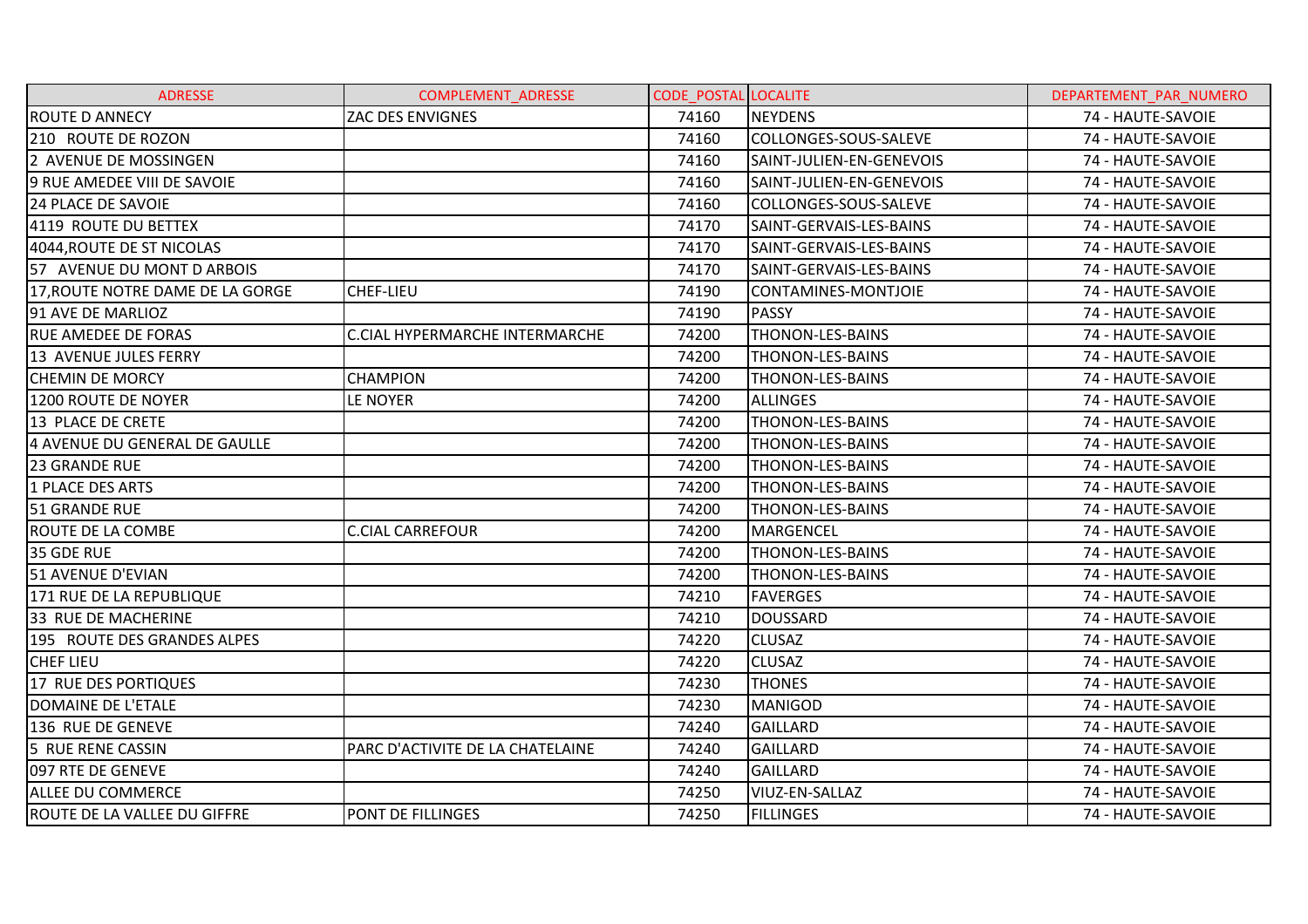| <b>ADRESSE</b>                       | <b>COMPLEMENT ADRESSE</b>         | <b>CODE POSTAL LOCALITE</b> |                          | DEPARTEMENT PAR NUMERO |
|--------------------------------------|-----------------------------------|-----------------------------|--------------------------|------------------------|
| <b>GDE RUE LE BENEVY</b>             |                                   | 74260                       | <b>GETS</b>              | 74 - HAUTE-SAVOIE      |
| 68 RUE DU GRAND PONT                 |                                   | 74270                       | <b>FRANGY</b>            | 74 - HAUTE-SAVOIE      |
| <b>RUE DE LA TOURNETTE</b>           |                                   | 74290                       | <b>VEYRIER-DU-LAC</b>    | 74 - HAUTE-SAVOIE      |
| <b>RUE NOBLEMAIRE</b>                |                                   | 74290                       | <b>TALLOIRES</b>         | 74 - HAUTE-SAVOIE      |
| <b>FLAINE FORUM</b>                  |                                   | 74300                       | <b>ARACHES</b>           | 74 - HAUTE-SAVOIE      |
| 2 RTE DU SERVERAY                    | <b>LES ARRAVIS</b>                | 74300                       | <b>ARACHES</b>           | 74 - HAUTE-SAVOIE      |
| 14 GRANDE RUE                        |                                   | 74300                       | <b>CLUSES</b>            | 74 - HAUTE-SAVOIE      |
| PLACE DU TELEPHERIQUE                |                                   | 74310                       | <b>HOUCHES</b>           | 74 - HAUTE-SAVOIE      |
| 75 ROUTE DES PONTETS                 |                                   | 74320                       | <b>SEVRIER</b>           | 74 - HAUTE-SAVOIE      |
| ROUTE D'ALBERTVILLE                  |                                   | 74320                       | <b>SEVRIER</b>           | 74 - HAUTE-SAVOIE      |
| <b>120 RUE DES PEUPLIERS</b>         |                                   | 74330                       | <b>EPAGNY</b>            | 74 - HAUTE-SAVOIE      |
| 38 ROUTE DE PARIS                    |                                   | 74330                       | <b>BALME-DE-SILLINGY</b> | 74 - HAUTE-SAVOIE      |
| LIEU DIT LE GRAND EPAGNY             | ZAC DE LA MANDALLAZ-GD EPAGNY     | 74330                       | <b>EPAGNY</b>            | 74 - HAUTE-SAVOIE      |
| <b>CHEF LIEU</b>                     |                                   | 74340                       | <b>SAMOENS</b>           | 74 - HAUTE-SAVOIE      |
| <b>AVENUE COGNACQ JAY</b>            |                                   | 74340                       | <b>SAMOENS</b>           | 74 - HAUTE-SAVOIE      |
| 179 GRAND RUE                        |                                   | 74350                       | <b>CRUSEILLES</b>        | 74 - HAUTE-SAVOIE      |
| <b>CHEF LIEU</b>                     |                                   | 74360                       | CHAPELLE-D'ABONDANCE     | 74 - HAUTE-SAVOIE      |
| <b>CHEF LIEU</b>                     |                                   | 74360                       | <b>ABONDANCE</b>         | 74 - HAUTE-SAVOIE      |
| <b>20 ROUTE DES DIACQUENODS</b>      | <b>CENTRE BOURG LES POMMIERS</b>  | 74370                       | SAINT-MARTIN-BELLEVUE    | 74 - HAUTE-SAVOIE      |
| 135 ROUTE D'ANNECY                   |                                   | 74370                       | <b>PRINGY</b>            | 74 - HAUTE-SAVOIE      |
| 1 AVENUE DE L'HOPITAL METZ-T         | <b>CENTRE HOSPITALIER BP90074</b> | 74370                       | PRINGY                   | 74 - HAUTE-SAVOIE      |
| 93 ROUTE DE FRANGY                   |                                   | 74370                       | <b>PRINGY</b>            | 74 - HAUTE-SAVOIE      |
| 100, AVENUE DU FER A CHEVAL          |                                   | 74380                       | <b>BONNE</b>             | 74 - HAUTE-SAVOIE      |
| <b>CHEF LIEU</b>                     | <b>TABAC</b>                      | 74390                       | <b>CHATEL</b>            | 74 - HAUTE-SAVOIE      |
| 1480 ROUTE DES PRAZ                  |                                   | 74400                       | CHAMONIX-MONT-BLANC      | 74 - HAUTE-SAVOIE      |
| LES PELERINS-73 PLACE DES SERACS     |                                   | 74400                       | CHAMONIX-MONT-BLANC      | 74 - HAUTE-SAVOIE      |
| 96 RUE RACCARD                       |                                   | 74400                       | CHAMONIX-MONT-BLANC      | 74 - HAUTE-SAVOIE      |
| <b>259 ROUTE D'ANNECY</b>            |                                   | 74410                       | <b>DUINGT</b>            | 74 - HAUTE-SAVOIE      |
| LIEU DIT FLERIER                     |                                   | 74440                       | <b>TANINGES</b>          | 74 - HAUTE-SAVOIE      |
| <b>CENTRE COMMERCIAL LES ESSERTS</b> |                                   | 74440                       | <b>MORILLON</b>          | 74 - HAUTE-SAVOIE      |
| <b>ROVAGNE SOMMAND</b>               | RESIDENCE DE SOMMAND              | 74440                       | <b>MIEUSSY</b>           | 74 - HAUTE-SAVOIE      |
| <b>CHEF LIEU</b>                     |                                   | 74440                       | <b>MORILLON</b>          | 74 - HAUTE-SAVOIE      |
| LE CHINAILLON                        |                                   | 74450                       | <b>GRAND-BORNAND</b>     | 74 - HAUTE-SAVOIE      |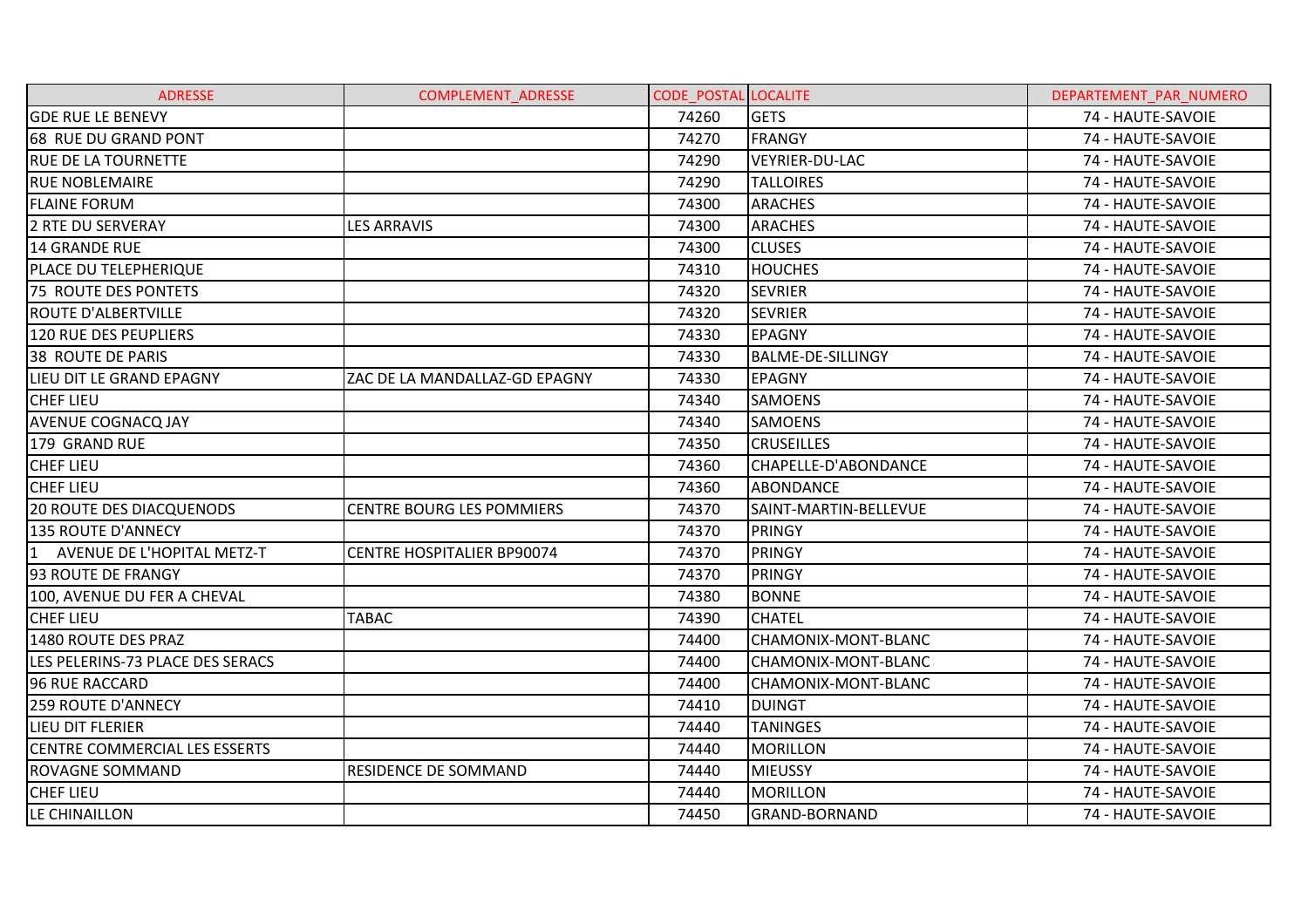| <b>ADRESSE</b>                  | <b>COMPLEMENT ADRESSE</b>   | <b>CODE POSTAL LOCALITE</b> |                         | DEPARTEMENT PAR NUMERO |
|---------------------------------|-----------------------------|-----------------------------|-------------------------|------------------------|
| RES.LA FORCLAZ PCE DE L'EGLISE  |                             | 74450                       | <b>GRAND-BORNAND</b>    | 74 - HAUTE-SAVOIE      |
| <b>CHEF LIEU</b>                |                             | 74450                       | SAINT-JEAN-DE-SIXT      | 74 - HAUTE-SAVOIE      |
| <b>RUE DU CARTHERAY</b>         |                             | 74500                       | <b>PUBLIER</b>          | 74 - HAUTE-SAVOIE      |
| <b>CHEF LIEU</b>                |                             | 74500                       | SAINT-PAUL-EN-CHABLAIS  | 74 - HAUTE-SAVOIE      |
| <b>65 RUE NATIONALE</b>         |                             | 74500                       | EVIAN-LES-BAINS         | 74 - HAUTE-SAVOIE      |
| 3 RUE NATIONALE                 |                             | 74500                       | SAINT-GINGOLPH          | 74 - HAUTE-SAVOIE      |
| <b>AVENUE DE THONON</b>         |                             | 74500                       | <b>PUBLIER</b>          | 74 - HAUTE-SAVOIE      |
| <b>AVENUE DU STADE</b>          | <b>C.CIAL INTERMARCHE</b>   | 74500                       | LUGRIN                  | 74 - HAUTE-SAVOIE      |
| 11 QUAI DE BLONAY               |                             | 74500                       | EVIAN-LES-BAINS         | 74 - HAUTE-SAVOIE      |
| 50 CHEMIN DES GRANDS CHAVANNOUX |                             | 74520                       | <b>VULBENS</b>          | 74 - HAUTE-SAVOIE      |
| 81 RUE DU PLOT                  |                             | 74570                       | <b>GROISY</b>           | 74 - HAUTE-SAVOIE      |
| LE GRAND MONTOIR                | <b>CHEF LIEU</b>            | 74570                       | <b>THORENS-GLIERES</b>  | 74 - HAUTE-SAVOIE      |
| 60 RUE DES MARRONNIERS          |                             | 74580                       | <b>VIRY</b>             | 74 - HAUTE-SAVOIE      |
| LOTISSEMENT MUNETVILLE 1        | <b>AIRE DES FONTANELLES</b> | 74600                       |                         | 74 - HAUTE-SAVOIE      |
| <b>AVENUE D AIX LES BAINS</b>   |                             | 74600                       | <b>SEYNOD</b>           | 74 - HAUTE-SAVOIE      |
| 1751 AVENUE DE GENEVE           | C CIAL MONT BLANC           | 74700                       | <b>SALLANCHES</b>       | 74 - HAUTE-SAVOIE      |
| ZONE COMMERCIALE DE LA PALLUD   | <b>INTERMARCHE</b>          | 74700                       | <b>DOMANCY</b>          | 74 - HAUTE-SAVOIE      |
| <b>146 PCE CHARLES ALBERT</b>   |                             | 74700                       | <b>SALLANCHES</b>       | 74 - HAUTE-SAVOIE      |
| 174 RUE PERRINE                 |                             | 74800                       | <b>ROCHE-SUR-FORON</b>  | 74 - HAUTE-SAVOIE      |
| 71 FAUBOURG SAINT BERNARD       |                             | 74800                       | <b>ROCHE-SUR-FORON</b>  | 74 - HAUTE-SAVOIE      |
| 39 PLACE DES ALLOBROGES         |                             | 74890                       | <b>BONS-EN-CHABLAIS</b> | 74 - HAUTE-SAVOIE      |
| <b>20 GRANDE RUE</b>            |                             | 74910                       | <b>SEYSSEL</b>          | 74 - HAUTE-SAVOIE      |
| 34 ROUTE DE SALLANCHES          |                             | 74920                       | <b>COMBLOUX</b>         | 74 - HAUTE-SAVOIE      |
| 7<br>PLACE DU 18 JUIN 1940      |                             | 74940                       | <b>ANNECY-LE-VIEUX</b>  | 74 - HAUTE-SAVOIE      |
| 012 ALLES DES TILLEULS          |                             | 74940                       | ANNECY-LE-VIEUX         | 74 - HAUTE-SAVOIE      |
| 012 RUE DES POMMARIES           |                             | 74940                       | ANNECY-LE-VIEUX         | 74 - HAUTE-SAVOIE      |
| 007 RUE CENTRALE                |                             | 74940                       | <b>ANNECY-LE-VIEUX</b>  | 74 - HAUTE-SAVOIE      |
| <b>13 ROUTE DE FRANGY</b>       |                             | 74960                       | <b>MEYTHET</b>          | 74 - HAUTE-SAVOIE      |
| 15 AVE DE LA REPUBLIQUE         |                             | 74960                       | <b>CRAN-GEVRIER</b>     | 74 - HAUTE-SAVOIE      |
| <b>METEOR PYRAMIDES</b>         |                             | 75001                       | PARIS ARR1              | 75 - VILLE-DE-PARIS    |
| 284 RUE ST HONORE               |                             | 75001                       | PARIS ARR1              | 75 - VILLE-DE-PARIS    |
| 67 RUE SAINT HONORE             |                             | 75001                       | PARIS ARR1              | 75 - VILLE-DE-PARIS    |
| <b>METRO PALAIS ROYAL</b>       | PLACE DU PALAIS ROYAL       | 75001                       | PARIS ARR1              | 75 - VILLE-DE-PARIS    |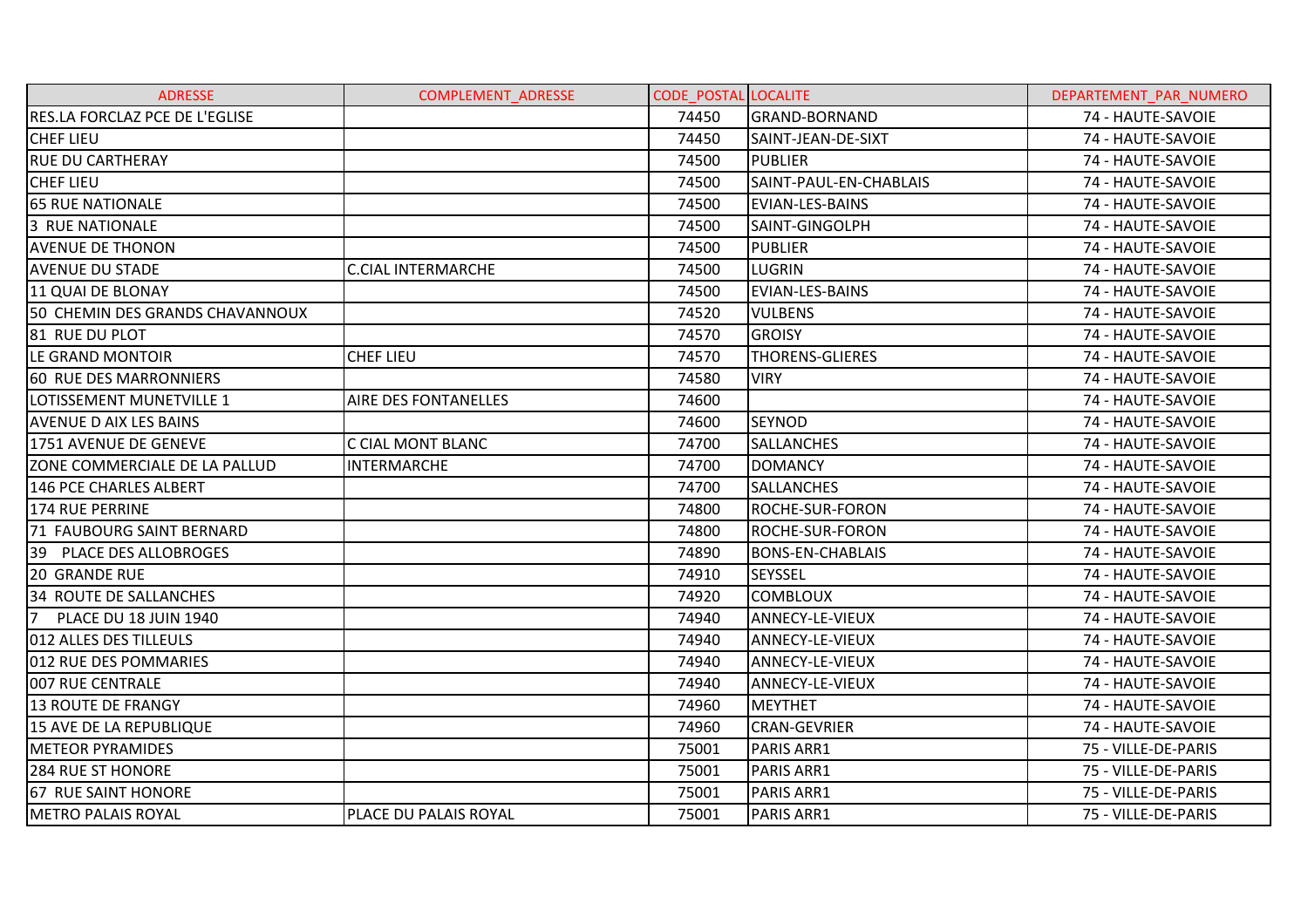| <b>ADRESSE</b>                 | <b>COMPLEMENT ADRESSE</b> | <b>CODE POSTAL LOCALITE</b> |                   | DEPARTEMENT PAR NUMERO |
|--------------------------------|---------------------------|-----------------------------|-------------------|------------------------|
| PLACE DU CHATELET              | <b>METRO CHATELET</b>     | 75001                       | PARIS ARR1        | 75 - VILLE-DE-PARIS    |
| 2 BOULEVARD DU PALAIS          |                           | 75001                       | PARIS ARR1        | 75 - VILLE-DE-PARIS    |
| PLACE DES 2 ECUS               |                           | 75001                       | <b>PARIS ARR1</b> | 75 - VILLE-DE-PARIS    |
| 1 PLACE PALAIS ROYAL-ST HONORE |                           | 75001                       | PARIS ARR1        | 75 - VILLE-DE-PARIS    |
| 43 RUE DES PETITS CHAMPS       |                           | 75001                       | PARIS ARR1        | 75 - VILLE-DE-PARIS    |
| 104 RUE DE RIVOLI              |                           | 75001                       | PARIS ARR1        | 75 - VILLE-DE-PARIS    |
| <b>248 RUE DE RIVOLI</b>       |                           | 75001                       | <b>PARIS ARR1</b> | 75 - VILLE-DE-PARIS    |
| 1 BOULEVARD DE LA MADELEINE    |                           | 75001                       | PARIS ARR1        | 75 - VILLE-DE-PARIS    |
| 100 RUE MONTMARTRE             |                           | 75002                       | <b>PARIS ARR2</b> | 75 - VILLE-DE-PARIS    |
| <b>27 RUE VIVIENNE</b>         | PCE DE LA BOURSE          | 75002                       | <b>PARIS ARR2</b> | 75 - VILLE-DE-PARIS    |
| <b>19 RUE MONSIGNY</b>         |                           | 75002                       | <b>PARIS ARR2</b> | 75 - VILLE-DE-PARIS    |
| 13 BLD ST DENIS                |                           | 75002                       | <b>PARIS ARR2</b> | 75 - VILLE-DE-PARIS    |
| <b>5 BLD POISSONNIERE</b>      |                           | 75002                       | <b>PARIS ARR2</b> | 75 - VILLE-DE-PARIS    |
| <b>29 BLD POISSONNIERE</b>     |                           | 75002                       | <b>PARIS ARR2</b> | 75 - VILLE-DE-PARIS    |
| l11 BLD DES ITALIENS           |                           | 75002                       | <b>PARIS ARR2</b> | 75 - VILLE-DE-PARIS    |
| 1 BLD DES CAPUCINES            | ANGLE RUE L.LEGRAND       | 75002                       | <b>PARIS ARR2</b> | 75 - VILLE-DE-PARIS    |
| <b>23 BLD MONTMARTRE</b>       |                           | 75002                       | <b>PARIS ARR2</b> | 75 - VILLE-DE-PARIS    |
| 11 BLD DES CAPUCINES           |                           | 75002                       | <b>PARIS ARR2</b> | 75 - VILLE-DE-PARIS    |
| 17 BLD DES CAPUCINES           |                           | 75002                       | <b>PARIS ARR2</b> | 75 - VILLE-DE-PARIS    |
| 107 RUE DE TURENNE             |                           | 75003                       | <b>PARIS ARR3</b> | 75 - VILLE-DE-PARIS    |
| 46 RUE DES FRANCS BOURGEOIS    |                           | 75003                       | <b>PARIS ARR3</b> | 75 - VILLE-DE-PARIS    |
| <b>79 BLD BEAUMARCHAIS</b>     |                           | 75003                       | <b>PARIS ARR3</b> | 75 - VILLE-DE-PARIS    |
| 38 RUE RAMBUTEAU               | <b>METRO RAMBUTEAU</b>    | 75003                       | <b>PARIS ARR3</b> | 75 - VILLE-DE-PARIS    |
| 9 BLD ST DENIS                 |                           | 75003                       | <b>PARIS ARR3</b> | 75 - VILLE-DE-PARIS    |
| 15 PCE DE LA REPUBLIQUE        |                           | 75003                       | <b>PARIS ARR3</b> | 75 - VILLE-DE-PARIS    |
| 11 PLACE DE LA REPUBLIQUE      |                           | 75003                       | <b>PARIS ARR3</b> | 75 - VILLE-DE-PARIS    |
| <b>22 RUE DES ARCHIVES</b>     |                           | 75004                       | <b>PARIS ARR4</b> | 75 - VILLE-DE-PARIS    |
| 37 RUE DES DEUX PONTS          |                           | 75004                       | <b>PARIS ARR4</b> | 75 - VILLE-DE-PARIS    |
| 1 PCE LOUIS LEPINE             |                           | 75004                       | <b>PARIS ARR4</b> | 75 - VILLE-DE-PARIS    |
| 10 RUE DE RIVOLI               |                           | 75004                       | <b>PARIS ARR4</b> | 75 - VILLE-DE-PARIS    |
| 1 BLD BEAUMARCHAIS             |                           | 75004                       | <b>PARIS ARR4</b> | 75 - VILLE-DE-PARIS    |
| <b>5 PLACE DE LA BASTILLE</b>  |                           | 75004                       | <b>PARIS ARR4</b> | 75 - VILLE-DE-PARIS    |
| PLACE EDMOND MICHELET          |                           | 75004                       | <b>PARIS ARR4</b> | 75 - VILLE-DE-PARIS    |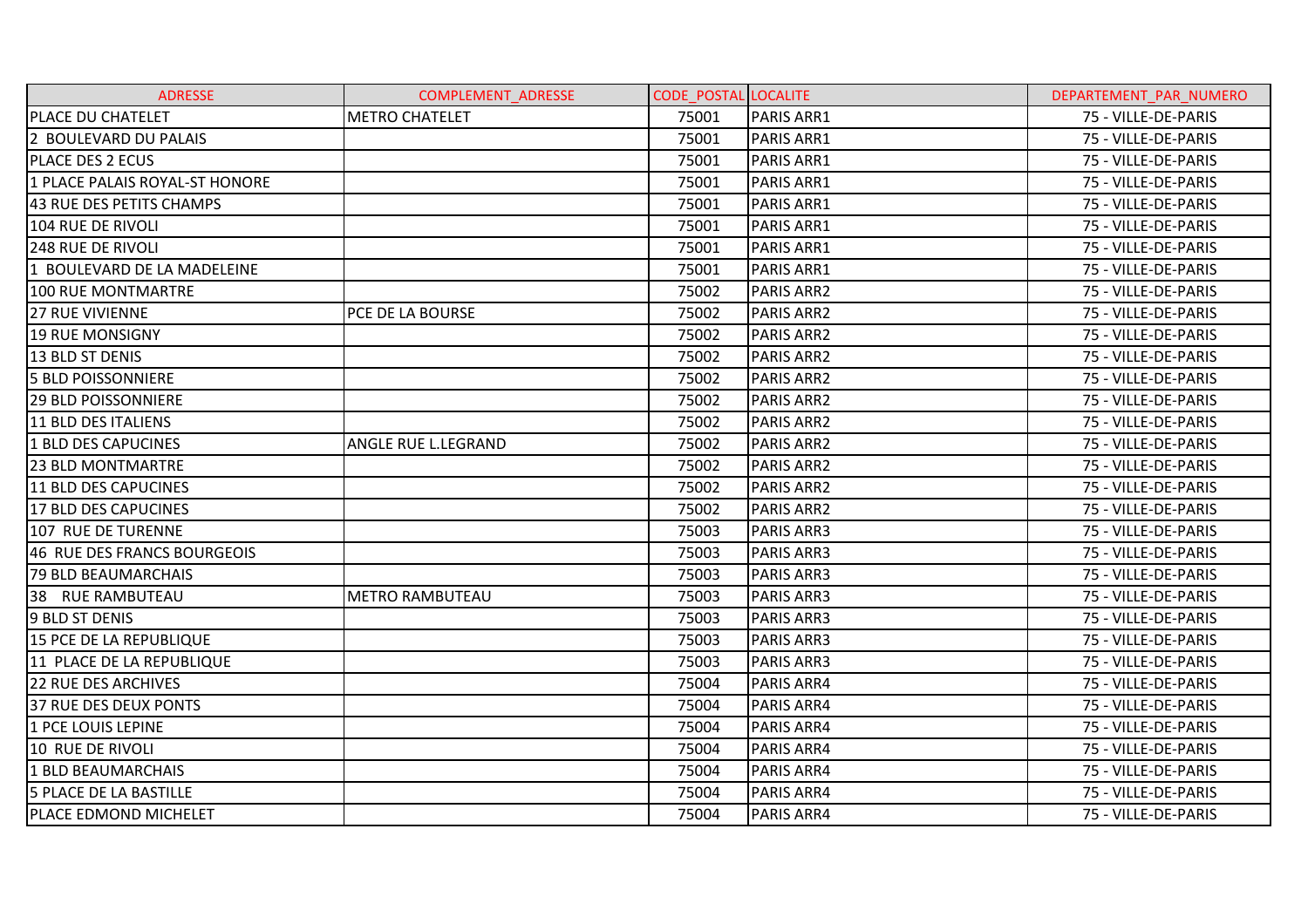| <b>ADRESSE</b>                   | <b>COMPLEMENT ADRESSE</b> | <b>CODE POSTAL LOCALITE</b> |                   | DEPARTEMENT PAR NUMERO |
|----------------------------------|---------------------------|-----------------------------|-------------------|------------------------|
| <b>56 RUE RAMBUTEAU</b>          |                           | 75004                       | <b>PARIS ARR4</b> | 75 - VILLE-DE-PARIS    |
| <b>6 RUE ST MARTIN</b>           |                           | 75004                       | <b>PARIS ARR4</b> | 75 - VILLE-DE-PARIS    |
| 5 RUE DE LOBAU                   |                           | 75004                       | <b>PARIS ARR4</b> | 75 - VILLE-DE-PARIS    |
| 98 RUE MONGE                     | METRO CENSIER/DAUBENTON   | 75005                       | <b>PARIS ARR5</b> | 75 - VILLE-DE-PARIS    |
| 9 RUE DE BLAINVILLE              |                           | 75005                       | <b>PARIS ARR5</b> | 75 - VILLE-DE-PARIS    |
| 137 BOULEVARD SAINT MICHEL       |                           | 75005                       | <b>PARIS ARR5</b> | 75 - VILLE-DE-PARIS    |
| 47 TER BLD ST GERMAIN            |                           | 75005                       | <b>PARIS ARR5</b> | 75 - VILLE-DE-PARIS    |
| RH PONT ST MICHEL SNCF           |                           | 75005                       | <b>PARIS ARR5</b> | 75 - VILLE-DE-PARIS    |
| 82 BOULEVARD SAINT GERMAIN       |                           | 75005                       | <b>PARIS ARR5</b> | 75 - VILLE-DE-PARIS    |
| <b>3 PLACE SAINT MICHEL</b>      |                           | 75005                       | <b>PARIS ARR5</b> | 75 - VILLE-DE-PARIS    |
| 7 BOULEVARD SAINT MICHEL         |                           | 75005                       | <b>PARIS ARR5</b> | 75 - VILLE-DE-PARIS    |
| <b>15 BOULEVARD SAINT MICHEL</b> |                           | 75005                       | <b>PARIS ARR5</b> | 75 - VILLE-DE-PARIS    |
| 63 BLD ST MICHEL                 |                           | 75005                       | <b>PARIS ARR5</b> | 75 - VILLE-DE-PARIS    |
| 86 BOULEVARD DE PORT ROYAL       |                           | 75005                       | <b>PARIS ARR5</b> | 75 - VILLE-DE-PARIS    |
| <b>7 AVE DES GOBELINS</b>        |                           | 75005                       | <b>PARIS ARR5</b> | 75 - VILLE-DE-PARIS    |
| 88 BLD ST MARCEL                 |                           | 75005                       | <b>PARIS ARR5</b> | 75 - VILLE-DE-PARIS    |
| 31 RUE MONGE                     |                           | 75005                       | <b>PARIS ARR5</b> | 75 - VILLE-DE-PARIS    |
| 1 PLACE MONGE                    | <b>METRO MONGE</b>        | 75005                       | <b>PARIS ARR5</b> | 75 - VILLE-DE-PARIS    |
| 14 BLD ST GERMAIN                |                           | 75005                       | <b>PARIS ARR5</b> | 75 - VILLE-DE-PARIS    |
| <b>58 BLD ST GERMAIN</b>         |                           | 75005                       | <b>PARIS ARR5</b> | 75 - VILLE-DE-PARIS    |
| 86 BOULEVARD SAINT MICHEL        | <b>MAGASIN PROXI</b>      | 75006                       | <b>PARIS ARR6</b> | 75 - VILLE-DE-PARIS    |
| 111 RUE DE RENNES                |                           | 75006                       | <b>PARIS ARR6</b> | 75 - VILLE-DE-PARIS    |
| 4 RUE GREGOIRE DE TOURS          |                           | 75006                       | <b>PARIS ARR6</b> | 75 - VILLE-DE-PARIS    |
| 105 BOULEVARD DU MONTPARNASSE    | <b>METRO VAVIN</b>        | 75006                       | <b>PARIS ARR6</b> | 75 - VILLE-DE-PARIS    |
| 95 BLD ST GERMAIN                | <b>METRO ODEON</b>        | 75006                       | <b>PARIS ARR6</b> | 75 - VILLE-DE-PARIS    |
| 12 PLACE ST SULPICE              |                           | 75006                       | <b>PARIS ARR6</b> | 75 - VILLE-DE-PARIS    |
| 52 RUE DU CHERCHE MIDI           |                           | 75006                       | <b>PARIS ARR6</b> | 75 - VILLE-DE-PARIS    |
| 125 RUE DE RENNES                |                           | 75006                       | <b>PARIS ARR6</b> | 75 - VILLE-DE-PARIS    |
| 6 PLACE DU 18 JUIN 1940          |                           | 75006                       | PARIS ARR6        | 75 - VILLE-DE-PARIS    |
| 186 BLD ST GERMAIN               |                           | 75006                       | <b>PARIS ARR6</b> | 75 - VILLE-DE-PARIS    |
| 170 BLD ST GERMAIN               |                           | 75006                       | <b>PARIS ARR6</b> | 75 - VILLE-DE-PARIS    |
| 145 BLD ST GERMAIN               |                           | 75006                       | <b>PARIS ARR6</b> | 75 - VILLE-DE-PARIS    |
| 132 BLD ST GERMAIN               |                           | 75006                       | PARIS ARR6        | 75 - VILLE-DE-PARIS    |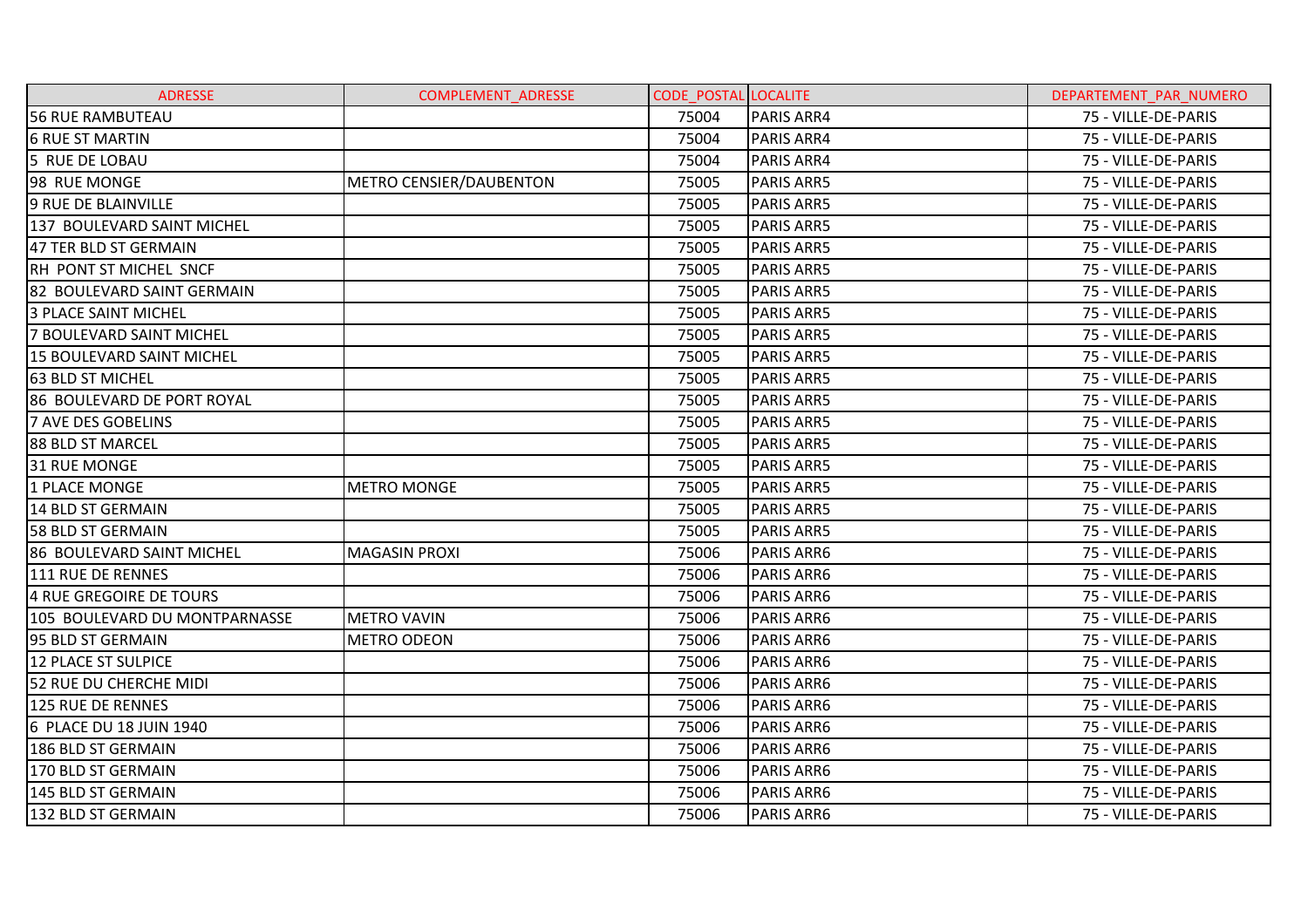| <b>ADRESSE</b>                         | <b>COMPLEMENT ADRESSE</b>       | <b>CODE POSTAL LOCALITE</b> |                   | DEPARTEMENT PAR NUMERO |
|----------------------------------------|---------------------------------|-----------------------------|-------------------|------------------------|
| 22 BLD ST MICHEL                       |                                 | 75006                       | <b>PARIS ARR6</b> | 75 - VILLE-DE-PARIS    |
| 31 RUE DE CONDE                        |                                 | 75006                       | <b>PARIS ARR6</b> | 75 - VILLE-DE-PARIS    |
| 78 RUE DE SEINE                        |                                 | 75006                       | <b>PARIS ARR6</b> | 75 - VILLE-DE-PARIS    |
| <b>43 RUE VANEAU</b>                   |                                 | 75007                       | <b>PARIS ARR7</b> | 75 - VILLE-DE-PARIS    |
| 15 AVENUE RAPP                         |                                 | 75007                       | <b>PARIS ARR7</b> | 75 - VILLE-DE-PARIS    |
| <b>22 AVENUE DE LA BOURDONNAIS</b>     |                                 | 75007                       | <b>PARIS ARR7</b> | 75 - VILLE-DE-PARIS    |
| <b>AVENUE DE LA MOTTE PICQUET</b>      | <b>METRO ECOLE MILITAIRE</b>    | 75007                       | <b>PARIS ARR7</b> | 75 - VILLE-DE-PARIS    |
| MUSEE D'ORSAY SNCF                     |                                 | 75007                       | <b>PARIS ARR7</b> | 75 - VILLE-DE-PARIS    |
| <b>ESPLANADE DES INVALIDES</b>         | <b>METRO INVALIDES</b>          | 75007                       | <b>PARIS ARR7</b> | 75 - VILLE-DE-PARIS    |
| 50 RUE DE SEVRES                       |                                 | 75007                       | <b>PARIS ARR7</b> | 75 - VILLE-DE-PARIS    |
| 237 BLD ST GERMAIN                     |                                 | 75007                       | <b>PARIS ARR7</b> | 75 - VILLE-DE-PARIS    |
| <b>26 RUE DE SEVRES</b>                |                                 | 75007                       | <b>PARIS ARR7</b> | 75 - VILLE-DE-PARIS    |
| <b>18 RUE PERIGNON</b>                 |                                 | 75007                       | <b>PARIS ARR7</b> | 75 - VILLE-DE-PARIS    |
| 41 AVENUE DE LA MOTTE PICQUET          |                                 | 75007                       | <b>PARIS ARR7</b> | 75 - VILLE-DE-PARIS    |
| <b>53 AVENUE DE SEGUR</b>              |                                 | 75007                       | <b>PARIS ARR7</b> | 75 - VILLE-DE-PARIS    |
| <b>204 RUE DE GRENELLE</b>             |                                 | 75007                       | <b>PARIS ARR7</b> | 75 - VILLE-DE-PARIS    |
| 176 RUE DE GRENELLE                    |                                 | 75007                       | <b>PARIS ARR7</b> | 75 - VILLE-DE-PARIS    |
| 2 BLD RASPAIL                          |                                 | 75007                       | <b>PARIS ARR7</b> | 75 - VILLE-DE-PARIS    |
| 79 RUE DE LILLE                        | <b>MUSEE D'ORSAY</b>            | 75007                       | <b>PARIS ARR7</b> | 75 - VILLE-DE-PARIS    |
| <b>20 RUE DE SEVRES</b>                | <b>METRO SEVRES BABYLONE</b>    | 75007                       | <b>PARIS ARR7</b> | 75 - VILLE-DE-PARIS    |
| 258 BLD ST GERMAIN                     |                                 | 75007                       | <b>PARIS ARR7</b> | 75 - VILLE-DE-PARIS    |
| 16-18 RUE DE SEVRES                    |                                 | 75007                       | IPARIS ARR7       | 75 - VILLE-DE-PARIS    |
| 73 AVENUE DES CHAMPS ELYSEES           |                                 | 75008                       | <b>PARIS ARR8</b> | 75 - VILLE-DE-PARIS    |
| 13 RUE D AMSTERDAM                     | PARIS ST LAZARE PAYOT VOIE 27   | 75008                       | <b>PARIS ARR8</b> | 75 - VILLE-DE-PARIS    |
| 13 RUE D AMSTERDAM                     | GARE SAINT LAZARE BILLETERIE GL | 75008                       | <b>PARIS ARR8</b> | 75 - VILLE-DE-PARIS    |
| 13 RUE D AMSTERDAM                     | <b>GARE SAINT LAZARE VOIE 7</b> | 75008                       | <b>PARIS ARR8</b> | 75 - VILLE-DE-PARIS    |
| <b>METRO METEOR ST LAZARE</b>          | METRO LIGNE 14 GARE ST LAZARE   | 75008                       | <b>PARIS ARR8</b> | 75 - VILLE-DE-PARIS    |
| 133 AVE DES CHAMPS ELYSEES             |                                 | 75008                       | <b>PARIS ARR8</b> | 75 - VILLE-DE-PARIS    |
| <b>METEOR MADELEINE</b>                |                                 | 75008                       | <b>PARIS ARR8</b> | 75 - VILLE-DE-PARIS    |
| 91 RUE DE LA BOETIE                    |                                 | 75008                       | <b>PARIS ARR8</b> | 75 - VILLE-DE-PARIS    |
| <b>G.ST LAZARE - ECOLE SORTIE ROME</b> |                                 | 75008                       | <b>PARIS ARR8</b> | 75 - VILLE-DE-PARIS    |
| <b>GARE ST LAZARE QUAI PORTE 4</b>     | <b>VOIE 1 SNCF</b>              | 75008                       | <b>PARIS ARR8</b> | 75 - VILLE-DE-PARIS    |
| <b>RER CDG - QUAI DEFENSE A</b>        |                                 | 75008                       | <b>PARIS ARR8</b> | 75 - VILLE-DE-PARIS    |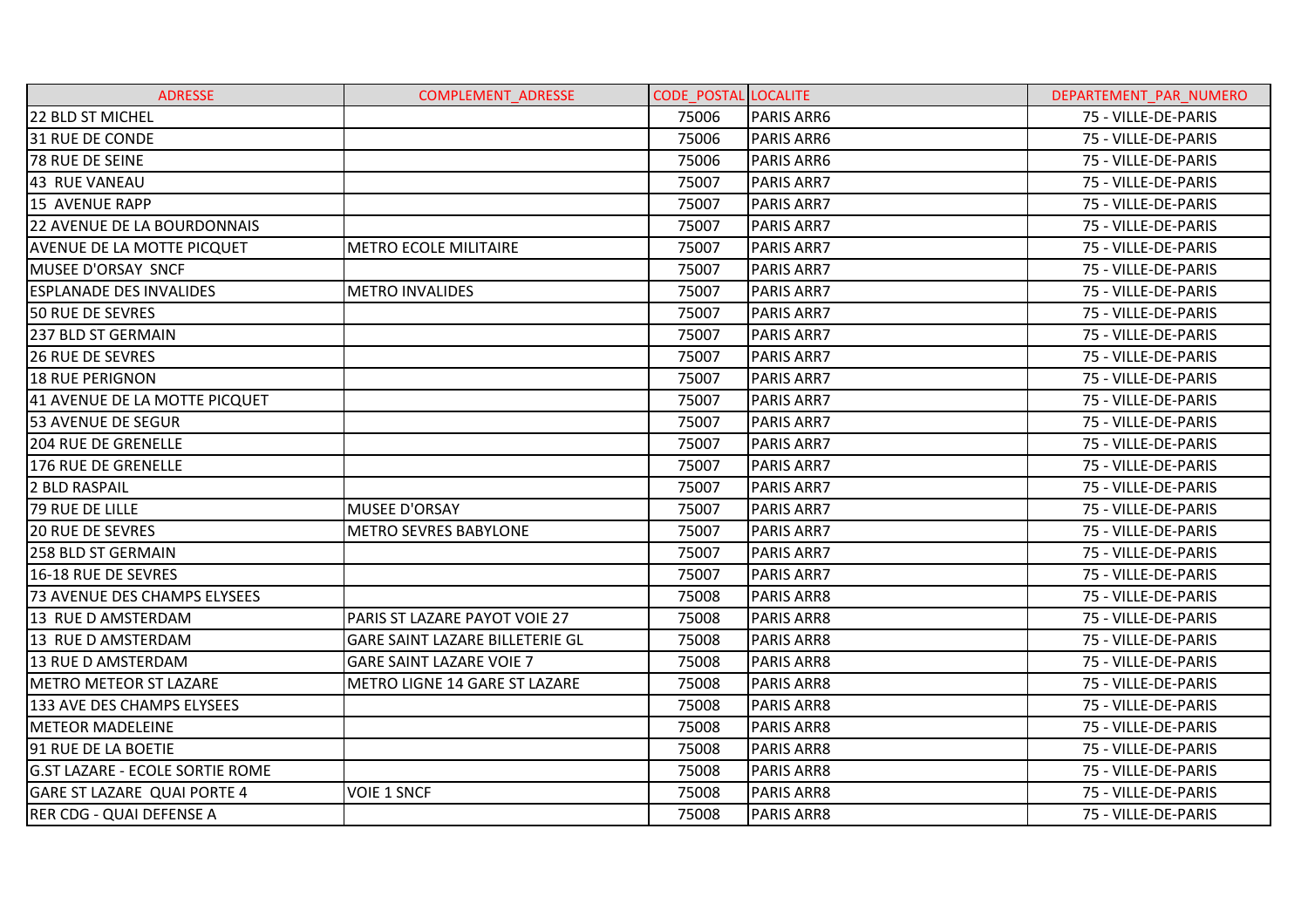| <b>ADRESSE</b>                   | <b>COMPLEMENT ADRESSE</b>               | <b>CODE POSTAL LOCALITE</b> |                   | DEPARTEMENT PAR NUMERO |
|----------------------------------|-----------------------------------------|-----------------------------|-------------------|------------------------|
| <b>METRO MIROMESNIL</b>          | <b>RUE BOETIE</b>                       | 75008                       | <b>PARIS ARR8</b> | 75 - VILLE-DE-PARIS    |
| 87 BOULEVARD MALESHERBES         |                                         | 75008                       | <b>PARIS ARR8</b> | 75 - VILLE-DE-PARIS    |
| 5 PLACE ST AUGUSTIN              |                                         | 75008                       | <b>PARIS ARR8</b> | 75 - VILLE-DE-PARIS    |
| 112 BLD HAUSSMANN                |                                         | 75008                       | <b>PARIS ARR8</b> | 75 - VILLE-DE-PARIS    |
| 110 RUE ST LAZARE                |                                         | 75008                       | <b>PARIS ARR8</b> | 75 - VILLE-DE-PARIS    |
| <b>21 RUE DE LIEGE</b>           |                                         | 75008                       | <b>PARIS ARR8</b> | 75 - VILLE-DE-PARIS    |
| <b>5 PCE DE DUBLIN</b>           |                                         | 75008                       | <b>PARIS ARR8</b> | 75 - VILLE-DE-PARIS    |
| 43 BOULEVARD DES BATIGNOLLES     |                                         | 75008                       | <b>PARIS ARR8</b> | 75 - VILLE-DE-PARIS    |
| 27 AVE HOCHE                     |                                         | 75008                       | <b>PARIS ARR8</b> | 75 - VILLE-DE-PARIS    |
| 101 AVE DES CHAMPS ELYSEES       |                                         | 75008                       | <b>PARIS ARR8</b> | 75 - VILLE-DE-PARIS    |
| 5 PCE DE L'ALMA                  |                                         | 75008                       | <b>PARIS ARR8</b> | 75 - VILLE-DE-PARIS    |
| 33 AVE DES CHAMPS ELYSEES        |                                         | 75008                       | <b>PARIS ARR8</b> | 75 - VILLE-DE-PARIS    |
| 15 AVE DES CHAMPS ELYSEES        |                                         | 75008                       | <b>PARIS ARR8</b> | 75 - VILLE-DE-PARIS    |
| <b>69 AVE FRANKLIN ROOSEVELT</b> |                                         | 75008                       | <b>PARIS ARR8</b> | 75 - VILLE-DE-PARIS    |
| <b>52 AVE DES CHAMPS ELYSEES</b> |                                         | 75008                       | <b>PARIS ARR8</b> | 75 - VILLE-DE-PARIS    |
| 46 AVE DES CHAMPS ELYSEES        |                                         | 75008                       | PARIS ARR8        | 75 - VILLE-DE-PARIS    |
| 138 AVE DES CHAMPS ELYSEES       |                                         | 75008                       | <b>PARIS ARR8</b> | 75 - VILLE-DE-PARIS    |
| 114 AVE DES CHAMPS ELYSEES       |                                         | 75008                       | <b>PARIS ARR8</b> | 75 - VILLE-DE-PARIS    |
| 99 AVE DES CHAMPS ELYSEES        |                                         | 75008                       | <b>PARIS ARR8</b> | 75 - VILLE-DE-PARIS    |
| 13 RUE D AMSTERDAM               | <b>GARE SAINT LAZARE - S PAS PERDUS</b> | 75008                       | <b>PARIS ARR8</b> | 75 - VILLE-DE-PARIS    |
| 10 BOULEVARD DE LA MADELEINE     |                                         | 75008                       | <b>PARIS ARR8</b> | 75 - VILLE-DE-PARIS    |
| 16 BOULEVARD DE LA MADELEINE     |                                         | 75008                       | <b>PARIS ARR8</b> | 75 - VILLE-DE-PARIS    |
| 4 BLD MALESHERBES                |                                         | 75008                       | PARIS ARR8        | 75 - VILLE-DE-PARIS    |
| 16 RUE ROYALE                    |                                         | 75008                       | <b>PARIS ARR8</b> | 75 - VILLE-DE-PARIS    |
| 47 BLD MALESHERBES               |                                         | 75008                       | <b>PARIS ARR8</b> | 75 - VILLE-DE-PARIS    |
| 113 BLD HAUSSMANN                |                                         | 75008                       | <b>PARIS ARR8</b> | 75 - VILLE-DE-PARIS    |
| <b>31 RUE TRONCHET</b>           |                                         | 75008                       | <b>PARIS ARR8</b> | 75 - VILLE-DE-PARIS    |
| 62 RUE DES MARTYRS               |                                         | 75009                       | <b>PARIS ARR9</b> | 75 - VILLE-DE-PARIS    |
| PLACE GUSTAVE TOUDOUZE           |                                         | 75009                       | <b>PARIS ARR9</b> | 75 - VILLE-DE-PARIS    |
| 2 BLD MONTMARTRE                 |                                         | 75009                       | <b>PARIS ARR9</b> | 75 - VILLE-DE-PARIS    |
| HAUSSMA/ST LAZARE 22 RUE JOUBERT | <b>EOLE PASSERELLE SUPERIEURE</b>       | 75009                       | <b>PARIS ARR9</b> | 75 - VILLE-DE-PARIS    |
| EOLE HAUSSMANN 22 RUE JOUBERT    | PASSERELLE SUPERIEURE                   | 75009                       | <b>PARIS ARR9</b> | 75 - VILLE-DE-PARIS    |
| 6 PLACE DE CLICHY/METRO CENTRAL  |                                         | 75009                       | PARIS ARR9        | 75 - VILLE-DE-PARIS    |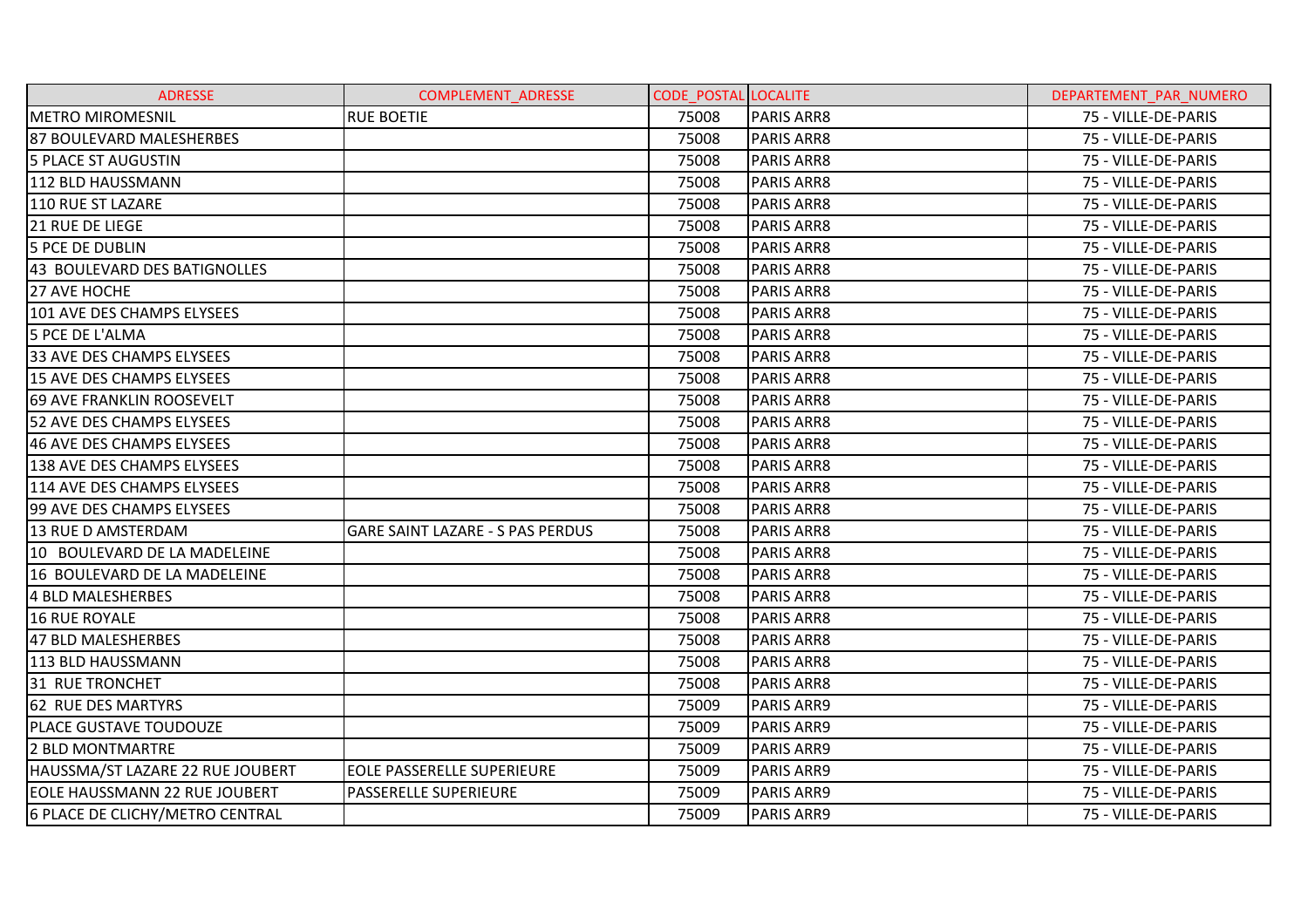| <b>ADRESSE</b>                   | <b>COMPLEMENT ADRESSE</b>     | <b>CODE POSTAL LOCALITE</b> |                   | DEPARTEMENT_PAR_NUMERO |
|----------------------------------|-------------------------------|-----------------------------|-------------------|------------------------|
| 2 BLD HAUSSMANN                  | METRO RICHELIEU DROUOT        | 75009                       | <b>PARIS ARR9</b> | 75 - VILLE-DE-PARIS    |
| <b>IMETRO HAVRE CAUMARTIN A</b>  |                               | 75009                       | <b>PARIS ARR9</b> | 75 - VILLE-DE-PARIS    |
| <b>METRO OPERA B</b>             |                               | 75009                       | PARIS ARR9        | 75 - VILLE-DE-PARIS    |
| HAUSSMA/ST LAZARE 22 RUE JOUBERT | EOLE PASSERELLE INTERMEDIAIRE | 75009                       | <b>PARIS ARR9</b> | 75 - VILLE-DE-PARIS    |
| 16 PLACE DU HAVRE                | COTE FNAC - RUE SAINT LAZARE  | 75009                       | <b>PARIS ARR9</b> | 75 - VILLE-DE-PARIS    |
| 2 PLACE D'ESTIENNE D'ORVES       | TRINITE - ST LAZARRE          | 75009                       | <b>PARIS ARR9</b> | 75 - VILLE-DE-PARIS    |
| 55 RUE DE DOUAI                  |                               | 75009                       | PARIS ARR9        | 75 - VILLE-DE-PARIS    |
| 53 RUE DE LA ROCHEFOUCAULD       |                               | 75009                       | <b>PARIS ARR9</b> | 75 - VILLE-DE-PARIS    |
| 62 BLD HAUSSMANN                 |                               | 75009                       | <b>PARIS ARR9</b> | 75 - VILLE-DE-PARIS    |
| 46 BOULEVARD HAUSSMANN           |                               | 75009                       | PARIS ARR9        | 75 - VILLE-DE-PARIS    |
| 6 RUE NOTRE DAME LORETTE         |                               | 75009                       | <b>PARIS ARR9</b> | 75 - VILLE-DE-PARIS    |
| <b>2 RUE LA FAYETTE</b>          |                               | 75009                       | <b>PARIS ARR9</b> | 75 - VILLE-DE-PARIS    |
| 2 BLD POISSONNIERE               |                               | 75009                       | PARIS ARR9        | 75 - VILLE-DE-PARIS    |
| 91 RUE DU FBG POISSONNIERE       |                               | 75009                       | <b>PARIS ARR9</b> | 75 - VILLE-DE-PARIS    |
| <b>65 RUE LA FAYETTE</b>         |                               | 75009                       | PARIS ARR9        | 75 - VILLE-DE-PARIS    |
| 2 AVE TRUDAINE                   |                               | 75009                       | PARIS ARR9        | 75 - VILLE-DE-PARIS    |
| <b>30 BLD DES ITALIENS</b>       |                               | 75009                       | <b>PARIS ARR9</b> | 75 - VILLE-DE-PARIS    |
| <b>36 RUE TRONCHET</b>           |                               | 75009                       | PARIS ARR9        | 75 - VILLE-DE-PARIS    |
| 179 RUE DU FAUBOURG SAINT MART   |                               | 75010                       | PARIS ARR10       | 75 - VILLE-DE-PARIS    |
| 85B BOULEVARD DE MAGENTA         |                               | 75010                       | PARIS ARR10       | 75 - VILLE-DE-PARIS    |
| 19 RUE CAIL                      |                               | 75010                       | PARIS ARR10       | 75 - VILLE-DE-PARIS    |
| PAYOT-COEUR DE LA GARE DE L'EST  | PLACE DU 11 NOVEMBRE 1918     | 75010                       | PARIS ARR10       | 75 - VILLE-DE-PARIS    |
| PARIS NORD ZONE ECHANGE NIVEAU-1 | <b>18 RUE DE DUNKERQUE</b>    | 75010                       | PARIS ARR10       | 75 - VILLE-DE-PARIS    |
| PARIS NORD GALERIE MARCHANDE     | NIVEAU - 2 NORD               | 75010                       | PARIS ARR10       | 75 - VILLE-DE-PARIS    |
| RH SALLE LONDRES NIVEAU 1        | ZONE S/S DOUANE-GARE DU NORD  | 75010                       | PARIS ARR10       | 75 - VILLE-DE-PARIS    |
| <b>PLACE JACQUES BONSERGENT</b>  |                               | 75010                       | PARIS ARR10       | 75 - VILLE-DE-PARIS    |
| RH SALLE ECHANGE NIVEAU 1        | <b>GARE DU NORD</b>           | 75010                       | PARIS ARR10       | 75 - VILLE-DE-PARIS    |
| PARIS NORD GALERIE MARCHANDE     | NIVEAU -2 SUD                 | 75010                       | PARIS ARR10       | 75 - VILLE-DE-PARIS    |
| <b>RH ZONE INTERMEDIAIRE</b>     | <b>GARE DU NORD</b>           | 75010                       | PARIS ARR10       | 75 - VILLE-DE-PARIS    |
| 1 AVENUE CLAUDE VELLEFAUX        | <b>HOPITAL SAINT-LOUIS</b>    | 75010                       | PARIS ARR10       | 75 - VILLE-DE-PARIS    |
| CAFET HOPITAL LARIBOISIERE       |                               | 75010                       | PARIS ARR10       | 75 - VILLE-DE-PARIS    |
| RH QUAI E - COTE RUE D'ALSACE    | <b>GARE DE L'EST</b>          | 75010                       | PARIS ARR10       | 75 - VILLE-DE-PARIS    |
| VOIES 25/26 QUAI B               | <b>GARE DE L'EST</b>          | 75010                       | PARIS ARR10       | 75 - VILLE-DE-PARIS    |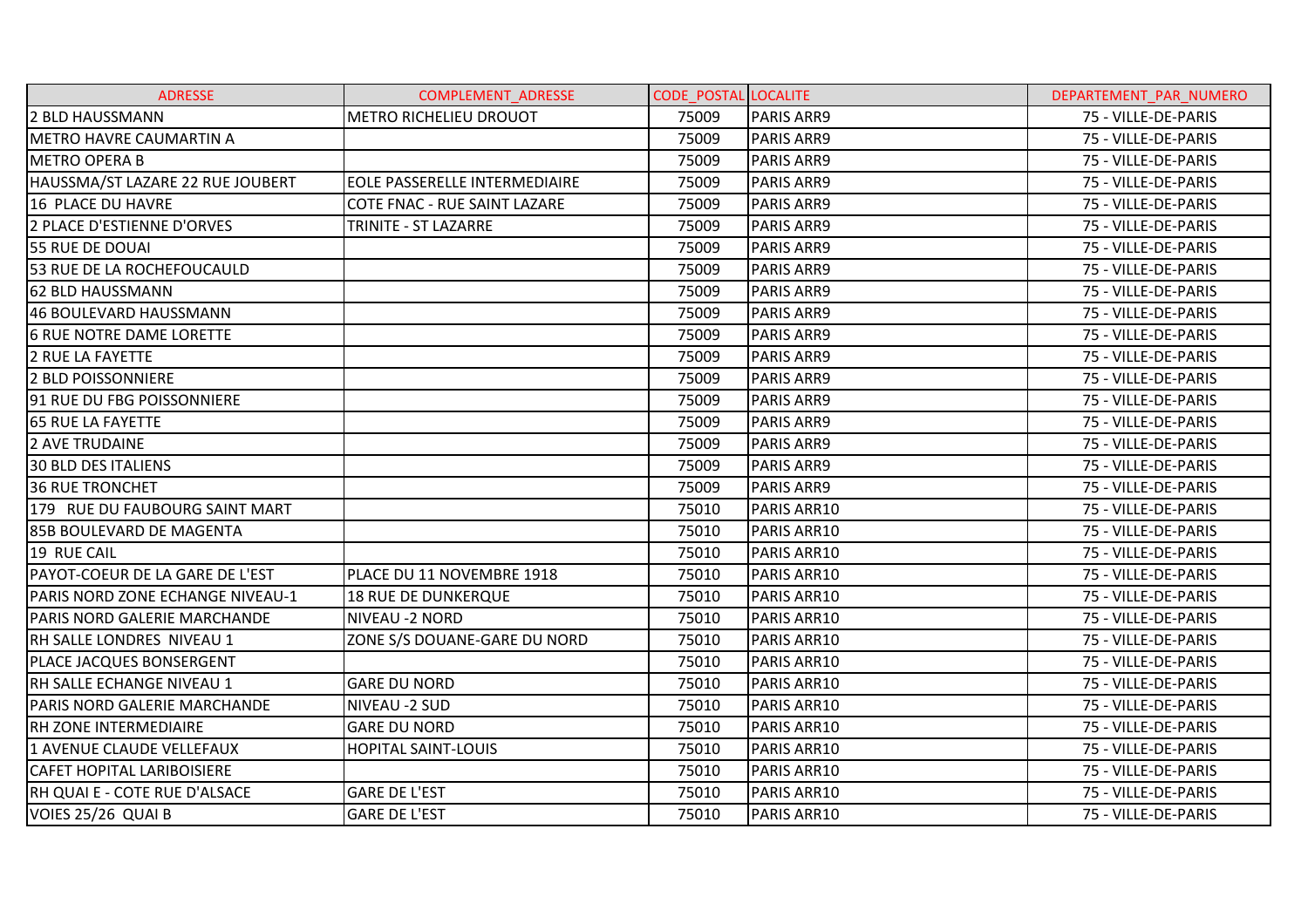| <b>ADRESSE</b>                          | <b>COMPLEMENT ADRESSE</b>            | <b>CODE POSTAL LOCALITE</b> |                    | DEPARTEMENT PAR NUMERO |
|-----------------------------------------|--------------------------------------|-----------------------------|--------------------|------------------------|
| <b>RH CENTRAL VOIE 13</b>               | <b>GARE DU NORD</b>                  | 75010                       | PARIS ARR10        | 75 - VILLE-DE-PARIS    |
| <b>RH VOIE 3 SNCF PARIS NORD</b>        | <b>GARE DU NORD</b>                  | 75010                       | PARIS ARR10        | 75 - VILLE-DE-PARIS    |
| 12 PCE DE LA REPUBLIQUE                 |                                      | 75010                       | PARIS ARR10        | 75 - VILLE-DE-PARIS    |
| <b>217 RUE ST MAUR</b>                  |                                      | 75010                       | PARIS ARR10        | 75 - VILLE-DE-PARIS    |
| <b>8 BLD ST DENIS</b>                   |                                      | 75010                       | PARIS ARR10        | 75 - VILLE-DE-PARIS    |
| 76 RUE DU CHATEAU D'EAU                 |                                      | 75010                       | PARIS ARR10        | 75 - VILLE-DE-PARIS    |
| 127 BOULEVARD DE MAGENTA                |                                      | 75010                       | PARIS ARR10        | 75 - VILLE-DE-PARIS    |
| 16 PLACE DE LA REPUBLIQUE               | ANGLE RUE RENE BOULANGER             | 75010                       | PARIS ARR10        | 75 - VILLE-DE-PARIS    |
| 226 RUE DU FBG ST MARTIN                |                                      | 75010                       | PARIS ARR10        | 75 - VILLE-DE-PARIS    |
| <b>26 BLD BONNE NOUVELLE</b>            |                                      | 75010                       | PARIS ARR10        | 75 - VILLE-DE-PARIS    |
| 98 RUE SAINT MAUR                       |                                      | 75011                       | PARIS ARR11        | 75 - VILLE-DE-PARIS    |
| 109 BLD VOLTAIRE                        |                                      | 75011                       | PARIS ARR11        | 75 - VILLE-DE-PARIS    |
| 99 RUE DU FBG SAINT ANTOINE             |                                      | 75011                       | PARIS ARR11        | 75 - VILLE-DE-PARIS    |
| <b>128 RUE DE CHARONNE</b>              |                                      | 75011                       | PARIS ARR11        | 75 - VILLE-DE-PARIS    |
| 88 BIS AVE PARMENTIER                   |                                      | 75011                       | PARIS ARR11        | 75 - VILLE-DE-PARIS    |
| <b>RER NATION SALLE SUPERIEURE</b>      |                                      | 75011                       | PARIS ARR11        | 75 - VILLE-DE-PARIS    |
| <b>RER NATION SALLE INFERIEURE</b>      |                                      | 75011                       | PARIS ARR11        | 75 - VILLE-DE-PARIS    |
| PLACE MIREILLE HAVET                    | METRO FAIDHERBE CHALIGNY             | 75011                       | PARIS ARR11        | 75 - VILLE-DE-PARIS    |
| <b>6 RUE BOULLE</b>                     |                                      | 75011                       | PARIS ARR11        | 75 - VILLE-DE-PARIS    |
| 10 PLACE DE LA BASTILLE                 |                                      | 75011                       | PARIS ARR11        | 75 - VILLE-DE-PARIS    |
| 132 BLD VOLTAIRE                        |                                      | 75011                       | PARIS ARR11        | 75 - VILLE-DE-PARIS    |
| 172 RUE DE LA ROQUETTE                  |                                      | 75011                       | PARIS ARR11        | 75 - VILLE-DE-PARIS    |
| 19 RUE DE MALTE                         |                                      | 75011                       | PARIS ARR11        | 75 - VILLE-DE-PARIS    |
| 113 BOULEVARD DE CHARONNE               |                                      | 75011                       | PARIS ARR11        | 75 - VILLE-DE-PARIS    |
| <b>11 AVENUE DE NOGENT</b>              |                                      | 75012                       | PARIS ARR12        | 75 - VILLE-DE-PARIS    |
| 33 BOULEVARD DE PICPUS                  | ROTHSCHILD AP - HP                   | 75012                       | PARIS ARR12        | 75 - VILLE-DE-PARIS    |
| <b>276 RUE DE CHARENTON</b>             |                                      | 75012                       | <b>PARIS ARR12</b> | 75 - VILLE-DE-PARIS    |
| 56 RUE JACQUES HILLAIRET                |                                      | 75012                       | PARIS ARR12        | 75 - VILLE-DE-PARIS    |
| 1 RUE DE LA GARE DE REUILLY             |                                      | 75012                       | PARIS ARR12        | 75 - VILLE-DE-PARIS    |
| <b>26 AVENUE DU DOCTEUR ARNOLD NETT</b> | <b>HOPITAL TROUSSEAU - CAFETERIA</b> | 75012                       | PARIS ARR12        | 75 - VILLE-DE-PARIS    |
| <b>BOULEVARD DE BERCY</b>               | <b>GARE PARIS BERCY</b>              | 75012                       | PARIS ARR12        | 75 - VILLE-DE-PARIS    |
| 246 AVENUE DAUMESNIL                    |                                      | 75012                       | <b>PARIS ARR12</b> | 75 - VILLE-DE-PARIS    |
| <b>RER LYON ECHANGES COTE EST</b>       | <b>GARE DE LYON SALLE ECHANGES</b>   | 75012                       | PARIS ARR12        | 75 - VILLE-DE-PARIS    |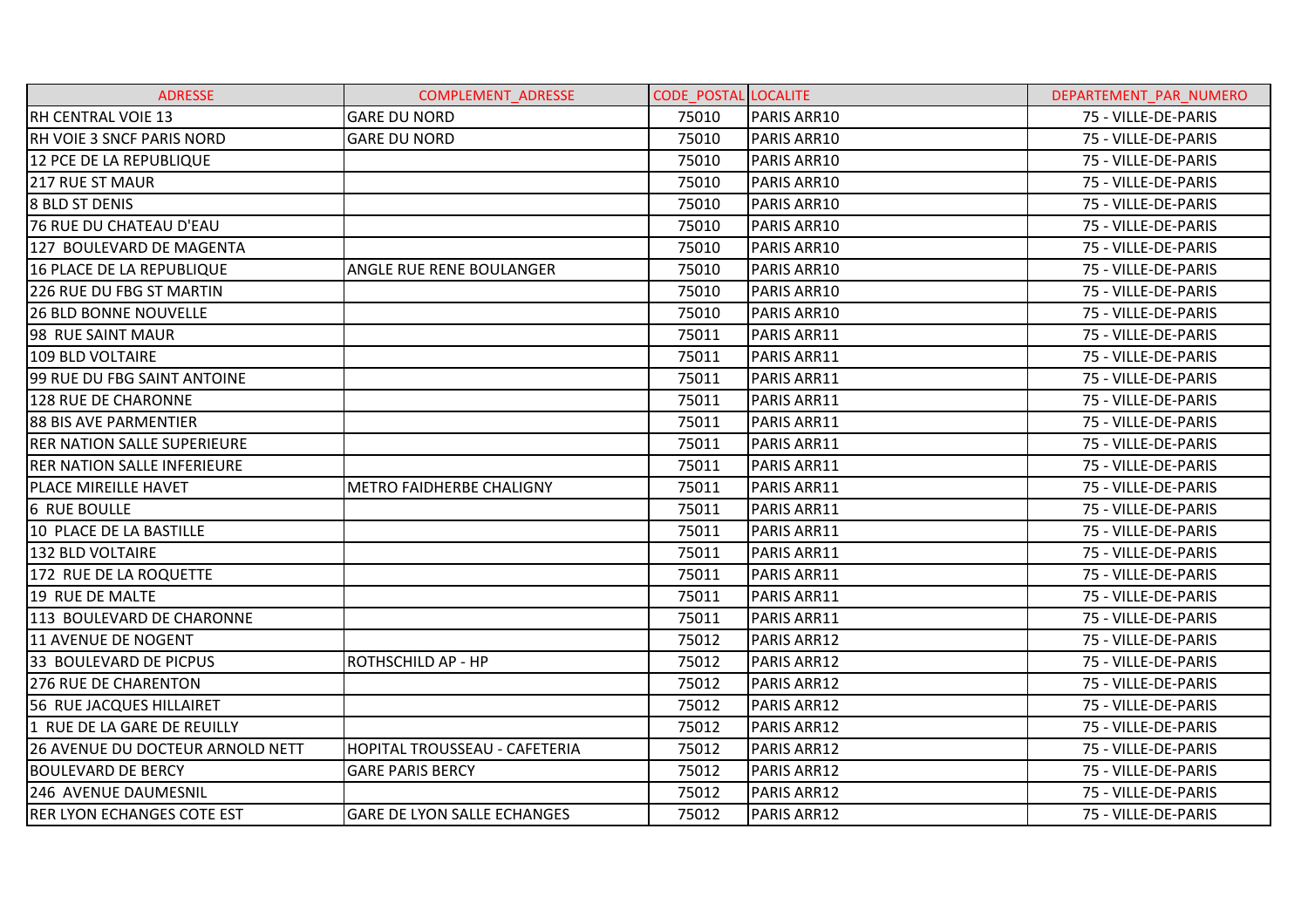| <b>ADRESSE</b>                     | <b>COMPLEMENT ADRESSE</b>    | <b>CODE POSTAL LOCALITE</b> |                    | DEPARTEMENT PAR NUMERO |
|------------------------------------|------------------------------|-----------------------------|--------------------|------------------------|
| RH SALLE TGV-RUE DE BERCY          | <b>GARE DE LYON</b>          | 75012                       | PARIS ARR12        | 75 - VILLE-DE-PARIS    |
| <b>RELAY SALLE DIDEROT SNCF</b>    | <b>20 BLD DIDEROT</b>        | 75012                       | PARIS ARR12        | 75 - VILLE-DE-PARIS    |
| <b>METEOR GARE DE LYON</b>         | <b>CORRESPONDANCE RER</b>    | 75012                       | PARIS ARR12        | 75 - VILLE-DE-PARIS    |
| <b>RER GARE DE LYON</b>            | <b>QUAI BOISSY 2</b>         | 75012                       | PARIS ARR12        | 75 - VILLE-DE-PARIS    |
| 116 BLD DIDEROT                    | <b>METRO REUILLY DIDEROT</b> | 75012                       | PARIS ARR12        | 75 - VILLE-DE-PARIS    |
| <b>6 PCE DE LA NATION</b>          |                              | 75012                       | PARIS ARR12        | 75 - VILLE-DE-PARIS    |
| 116 RUE DU FBG ST ANTOINE          |                              | 75012                       | <b>PARIS ARR12</b> | 75 - VILLE-DE-PARIS    |
| POINT RENCONTRE SAL.TGV            | <b>GARE DE LYON</b>          | 75012                       | PARIS ARR12        | 75 - VILLE-DE-PARIS    |
| RH SALLE TGV-RUE DE CHALON         | <b>GARE DE LYON</b>          | 75012                       | PARIS ARR12        | 75 - VILLE-DE-PARIS    |
| <b>GARE LYON - QUAI D</b>          |                              | 75012                       | PARIS ARR12        | 75 - VILLE-DE-PARIS    |
| <b>GARE LYON - QUAI C - VOIE N</b> |                              | 75012                       | PARIS ARR12        | 75 - VILLE-DE-PARIS    |
| <b>BB GARE LYON - QUAI A</b>       |                              | 75012                       | <b>PARIS ARR12</b> | 75 - VILLE-DE-PARIS    |
| <b>RER GARE DE LYON SALLE DES</b>  | <b>ECHANGES NIVEAU FNAC</b>  | 75012                       | PARIS ARR12        | 75 - VILLE-DE-PARIS    |
| <b>RER GARE DE LYON QUAI B</b>     | <b>BOISSY 1</b>              | 75012                       | PARIS ARR12        | 75 - VILLE-DE-PARIS    |
| <b>193 RUE DE BERCY</b>            |                              | 75012                       | <b>PARIS ARR12</b> | 75 - VILLE-DE-PARIS    |
| <b>23 TER BLD DIDEROT</b>          |                              | 75012                       | PARIS ARR12        | 75 - VILLE-DE-PARIS    |
| 2 PCE EDOUARD RENARD               |                              | 75012                       | PARIS ARR12        | 75 - VILLE-DE-PARIS    |
| <b>280 AVE DAUMESNIL</b>           |                              | 75012                       | PARIS ARR12        | 75 - VILLE-DE-PARIS    |
| <b>257 AVE DAUMESNIL</b>           |                              | 75012                       | PARIS ARR12        | 75 - VILLE-DE-PARIS    |
| 22 RUE DE WATTIGNIES               |                              | 75012                       | PARIS ARR12        | 75 - VILLE-DE-PARIS    |
| 101 RUE CLAUDE DECAEN              |                              | 75012                       | PARIS ARR12        | 75 - VILLE-DE-PARIS    |
| <b>157 RUE DE CHARENTON</b>        |                              | 75012                       | <b>PARIS ARR12</b> | 75 - VILLE-DE-PARIS    |
| <b>37 BLD DIDEROT</b>              |                              | 75012                       | PARIS ARR12        | 75 - VILLE-DE-PARIS    |
| 88 BLD DIDEROT                     |                              | 75012                       | PARIS ARR12        | 75 - VILLE-DE-PARIS    |
| <b>19 PLACE FELIX EBOUE</b>        |                              | 75012                       | PARIS ARR12        | 75 - VILLE-DE-PARIS    |
| 82 AVE DE ST MANDE                 |                              | 75012                       | PARIS ARR12        | 75 - VILLE-DE-PARIS    |
| <b>25 RUE DU RENDEZ VOUS</b>       |                              | 75012                       | PARIS ARR12        | 75 - VILLE-DE-PARIS    |
| <b>12 AVENUE DU TRONE</b>          |                              | 75012                       | PARIS ARR12        | 75 - VILLE-DE-PARIS    |
| <b>30 PCE DE LA NATION</b>         |                              | 75012                       | PARIS ARR12        | 75 - VILLE-DE-PARIS    |
| <b>RUE ELSA MORANTE</b>            |                              | 75013                       | PARIS ARR13        | 75 - VILLE-DE-PARIS    |
| LOTISSEMENT MUNETVILLE 1           | HOPITAL LA PITIE/BABINSKI    | 75013                       | PARIS ARR13        | 75 - VILLE-DE-PARIS    |
| <b>30 AVE D'ITALIE</b>             |                              | 75013                       | PARIS ARR13        | 75 - VILLE-DE-PARIS    |
| 215 RUE DE TOLBIAC                 |                              | 75013                       | PARIS ARR13        | 75 - VILLE-DE-PARIS    |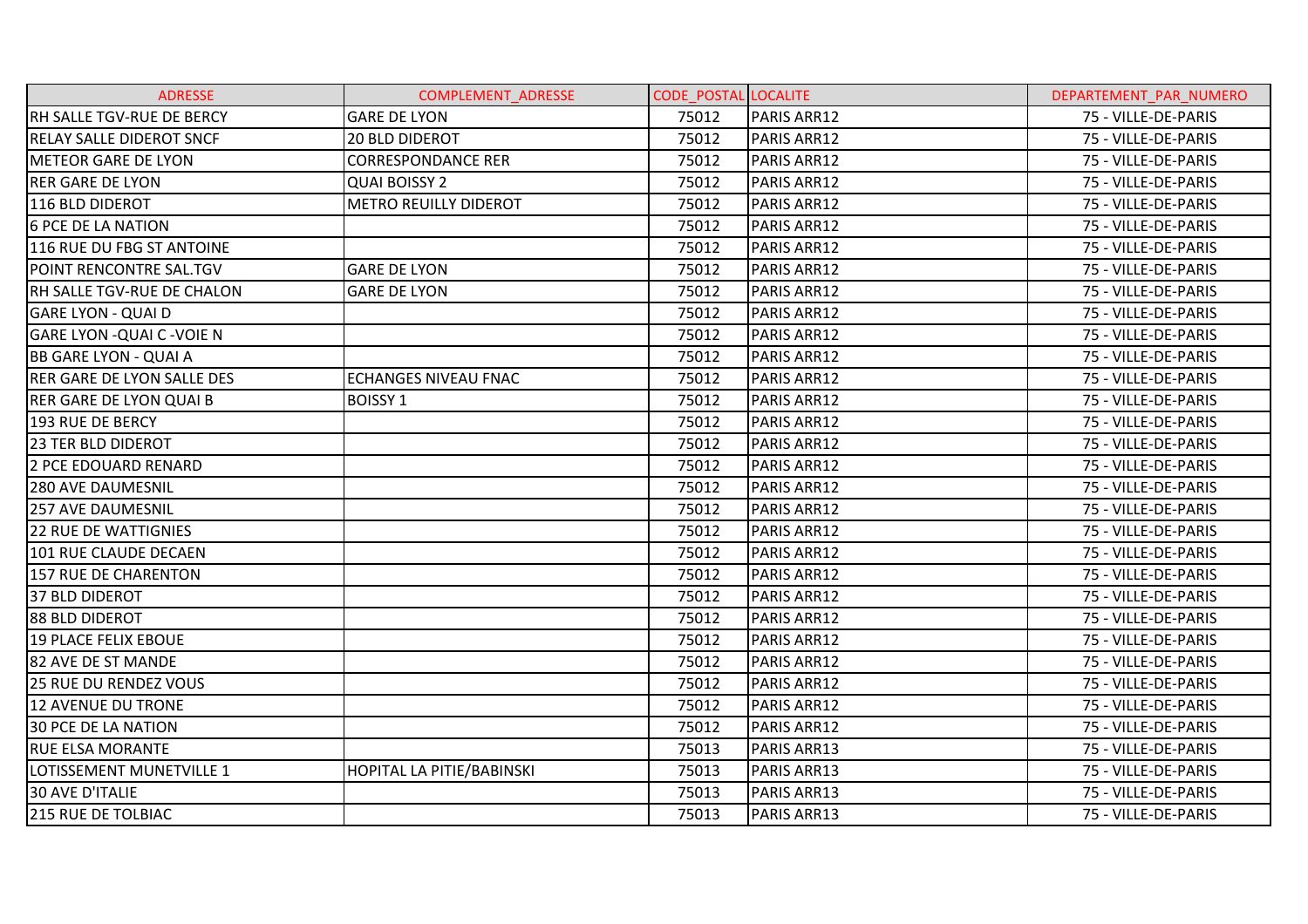| <b>ADRESSE</b>                        | <b>COMPLEMENT ADRESSE</b>        | <b>CODE POSTAL LOCALITE</b> |                    | DEPARTEMENT PAR NUMERO |
|---------------------------------------|----------------------------------|-----------------------------|--------------------|------------------------|
| 75 RUE DE PATAY                       |                                  | 75013                       | PARIS ARR13        | 75 - VILLE-DE-PARIS    |
| METEOR BIBLIOTHEQ.CORRESPONDANCE      | METRO BIBLIO./ RUE DU CHEVALERET | 75013                       | PARIS ARR13        | 75 - VILLE-DE-PARIS    |
| <b>BIBLIOTHEQUE F.MITTERRAND SNCF</b> | <b>28 RUE DU CHEVALERET</b>      | 75013                       | PARIS ARR13        | 75 - VILLE-DE-PARIS    |
| 47 AVE D'ITALIE                       |                                  | 75013                       | PARIS ARR13        | 75 - VILLE-DE-PARIS    |
| 98 BOULEVARD MASSENA                  |                                  | 75013                       | PARIS ARR13        | 75 - VILLE-DE-PARIS    |
| <b>25 AVE DES GOBELINS</b>            |                                  | 75013                       | PARIS ARR13        | 75 - VILLE-DE-PARIS    |
| HOPITAL SALPETRIERE - CAFETARIA       |                                  | 75013                       | PARIS ARR13        | 75 - VILLE-DE-PARIS    |
| RH VEST B - HALL PRES                 | <b>GARE AUSTERLITZ</b>           | 75013                       | PARIS ARR13        | 75 - VILLE-DE-PARIS    |
| RH QUAI SORTIE GDES LIGNES V.21       | <b>GARE AUSTERLITZ</b>           | 75013                       | PARIS ARR13        | 75 - VILLE-DE-PARIS    |
| 17 PLACE DE L ABBE GEORGES HENO       |                                  | 75013                       | PARIS ARR13        | 75 - VILLE-DE-PARIS    |
| 2 RUE DE LA BUTTE AUX CAILLES         |                                  | 75013                       | PARIS ARR13        | 75 - VILLE-DE-PARIS    |
| 85 BLD AUGUSTE BLANQUI                |                                  | 75013                       | PARIS ARR13        | 75 - VILLE-DE-PARIS    |
| 89 RUE DE LA GLACIERE                 |                                  | 75013                       | PARIS ARR13        | 75 - VILLE-DE-PARIS    |
| 156 RUE DE TOLBIAC                    |                                  | 75013                       | PARIS ARR13        | 75 - VILLE-DE-PARIS    |
| 1 BLD AUGUSTE BLANQUI                 |                                  | 75013                       | PARIS ARR13        | 75 - VILLE-DE-PARIS    |
| <b>213 BLD VINCENT AURIOL</b>         |                                  | 75013                       | PARIS ARR13        | 75 - VILLE-DE-PARIS    |
| 130 BLD VINCENT AURIOL                |                                  | 75013                       | PARIS ARR13        | 75 - VILLE-DE-PARIS    |
| 10 PCE PINEL                          |                                  | 75013                       | PARIS ARR13        | 75 - VILLE-DE-PARIS    |
| <b>34 RUE DE TOLBIAC</b>              |                                  | 75013                       | <b>PARIS ARR13</b> | 75 - VILLE-DE-PARIS    |
| <b>76 RUE DE TOLBIAC</b>              |                                  | 75013                       | PARIS ARR13        | 75 - VILLE-DE-PARIS    |
| 83 AVE D'ITALIE                       |                                  | 75013                       | PARIS ARR13        | 75 - VILLE-DE-PARIS    |
| 82 AVE D'ITALIE                       |                                  | 75013                       | PARIS ARR13        | 75 - VILLE-DE-PARIS    |
| 119 RUE L.M. NORDMANN                 |                                  | 75013                       | PARIS ARR13        | 75 - VILLE-DE-PARIS    |
| 51 BLD ARAGO                          |                                  | 75013                       | PARIS ARR13        | 75 - VILLE-DE-PARIS    |
| 42 BOULEVARD JOURDAN                  |                                  | 75014                       | PARIS ARR14        | 75 - VILLE-DE-PARIS    |
| 46 BOULEVARD SAINT JACQUES            |                                  | 75014                       | PARIS ARR14        | 75 - VILLE-DE-PARIS    |
| 185 RUE RAYMOND LOSSERAND             | <b>HOPITAL SAINT JOSEPH</b>      | 75014                       | PARIS ARR14        | 75 - VILLE-DE-PARIS    |
| 31 RUE DU DEPART                      |                                  | 75014                       | PARIS ARR14        | 75 - VILLE-DE-PARIS    |
| 129 RUE D ALESIA                      |                                  | 75014                       | PARIS ARR14        | 75 - VILLE-DE-PARIS    |
| 2 AVENUE REILLE                       |                                  | 75014                       | PARIS ARR14        | 75 - VILLE-DE-PARIS    |
| <b>66 RUE DAGUERRE</b>                |                                  | 75014                       | PARIS ARR14        | 75 - VILLE-DE-PARIS    |
| <b>MATERNITE PORT ROYAL NIV RDC</b>   | 123 BD PORT ROYAL                | 75014                       | PARIS ARR14        | 75 - VILLE-DE-PARIS    |
| 80 AVE DU MAINE                       |                                  | 75014                       | PARIS ARR14        | 75 - VILLE-DE-PARIS    |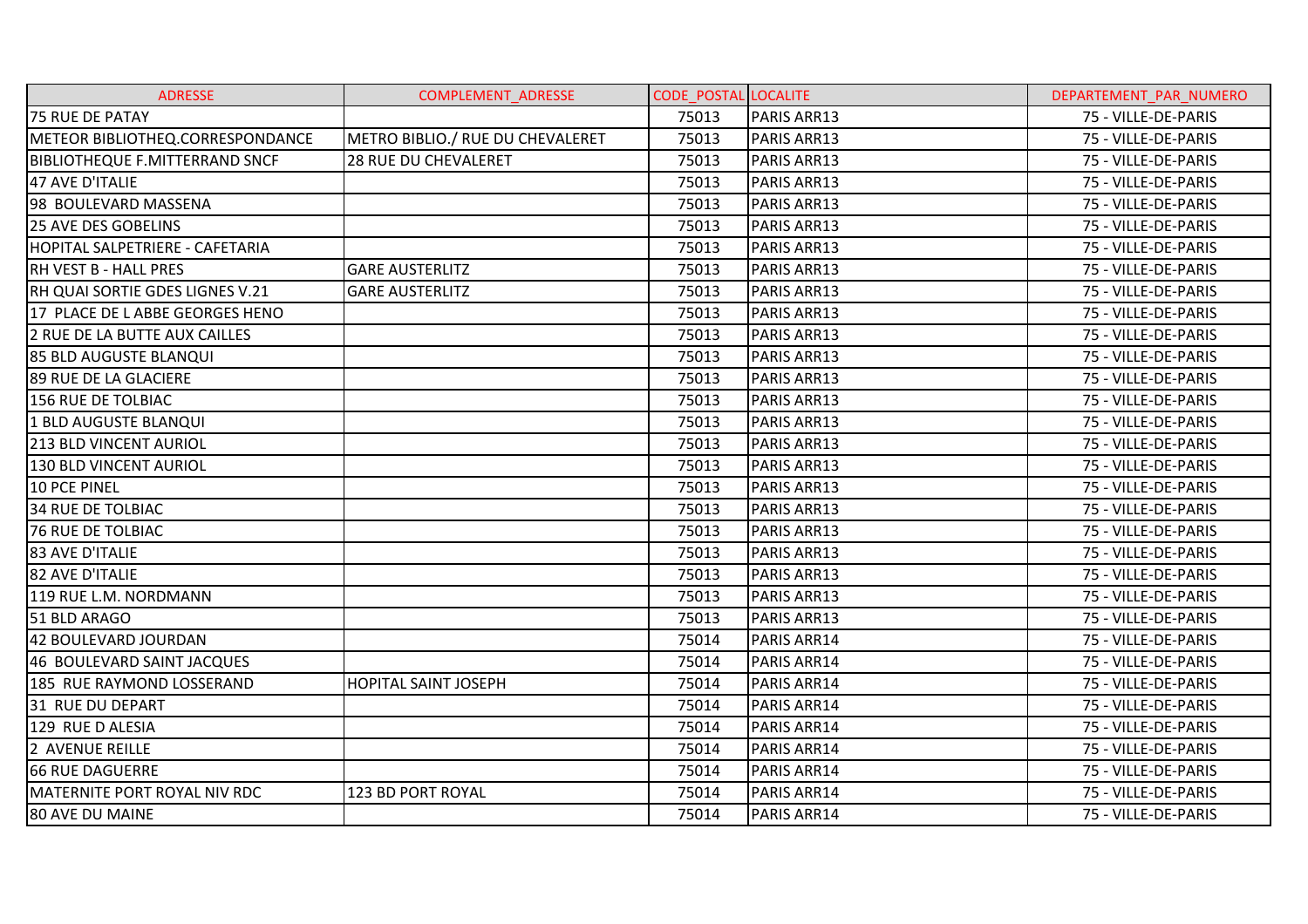| <b>ADRESSE</b>                     | <b>COMPLEMENT ADRESSE</b>      | <b>CODE POSTAL LOCALITE</b> |                    | DEPARTEMENT PAR NUMERO |
|------------------------------------|--------------------------------|-----------------------------|--------------------|------------------------|
| 75 BLD DU GENERAL LECLERC          | <b>METRO ALESIA (BOUQUET)</b>  | 75014                       | PARIS ARR14        | 75 - VILLE-DE-PARIS    |
| 72 RUE RAYMOND LOSSERAND           | <b>METRO PERNETY</b>           | 75014                       | PARIS ARR14        | 75 - VILLE-DE-PARIS    |
| <b>33 RUE BREZIN</b>               |                                | 75014                       | PARIS ARR14        | 75 - VILLE-DE-PARIS    |
| <b>HOPITAL ST ANNE</b>             |                                | 75014                       | PARIS ARR14        | 75 - VILLE-DE-PARIS    |
| RER DENFERT ROCHER.D - MASSY TETE  |                                | 75014                       | PARIS ARR14        | 75 - VILLE-DE-PARIS    |
| <b>202 BOULEVARD RASPAIL</b>       |                                | 75014                       | PARIS ARR14        | 75 - VILLE-DE-PARIS    |
| 1 RUE DU DEPART                    |                                | 75014                       | PARIS ARR14        | 75 - VILLE-DE-PARIS    |
| 165 AVE DU MAINE                   |                                | 75014                       | PARIS ARR14        | 75 - VILLE-DE-PARIS    |
| 179 RUE D'ALESIA                   |                                | 75014                       | <b>PARIS ARR14</b> | 75 - VILLE-DE-PARIS    |
| 2 AVE DE LA PORTE DIDOT            |                                | 75014                       | PARIS ARR14        | 75 - VILLE-DE-PARIS    |
| 16 AVE DU PDT RENE COTY            |                                | 75014                       | PARIS ARR14        | 75 - VILLE-DE-PARIS    |
| <b>2 AVENUE RENE COTY</b>          | <b>RER DENFERT ROCHEREAU</b>   | 75014                       | PARIS ARR14        | 75 - VILLE-DE-PARIS    |
| 44 AVE DU GENERAL LECLERC          |                                | 75014                       | PARIS ARR14        | 75 - VILLE-DE-PARIS    |
| 91 RUE DE LA TOMBE ISSOIRE         |                                | 75014                       | PARIS ARR14        | 75 - VILLE-DE-PARIS    |
| 106 BLD JOURDAN                    |                                | 75014                       | PARIS ARR14        | 75 - VILLE-DE-PARIS    |
| 1 PLACE DU 25 AOUT 1944            |                                | 75014                       | PARIS ARR14        | 75 - VILLE-DE-PARIS    |
| 134 BLD BRUNE                      |                                | 75014                       | PARIS ARR14        | 75 - VILLE-DE-PARIS    |
| 201 BLD BRUNE                      |                                | 75014                       | PARIS ARR14        | 75 - VILLE-DE-PARIS    |
| <b>12 AVE JEAN MOULIN</b>          |                                | 75014                       | PARIS ARR14        | 75 - VILLE-DE-PARIS    |
| 90 AVE DU GENERAL LECLERC          | ANGLE AVE JEAN MOULIN          | 75014                       | PARIS ARR14        | 75 - VILLE-DE-PARIS    |
| 22 RUE DE L AMIRAL MOUCHEZ         |                                | 75014                       | PARIS ARR14        | 75 - VILLE-DE-PARIS    |
| 149 RUE DE SEVRES                  | <b>HOPITAL NECKER</b>          | 75015                       | PARIS ARR15        | 75 - VILLE-DE-PARIS    |
| 283 PLACE ADOLPHE CHERIOUX         | PLACE ADOLPHE CHERIOUX         | 75015                       | PARIS ARR15        | 75 - VILLE-DE-PARIS    |
| QUAI DEPART FACE VOIE 18           | <b>GARE MONTPARNASSE</b>       | 75015                       | PARIS ARR15        | 75 - VILLE-DE-PARIS    |
| <b>63 RUE DE BRANCION</b>          |                                | 75015                       | PARIS ARR15        | 75 - VILLE-DE-PARIS    |
| <b>14 RUE LINOIS</b>               |                                | 75015                       | PARIS ARR15        | 75 - VILLE-DE-PARIS    |
| <b>9 RUE DUPLEIX</b>               |                                | 75015                       | PARIS ARR15        | 75 - VILLE-DE-PARIS    |
| <b>HOPITAL EUROPEEN G.POMPIDOU</b> | 20-40 RUE LEBLANC / P.CEDEX 15 | 75015                       | PARIS ARR15        | 75 - VILLE-DE-PARIS    |
| 7 ESPLANADE HENRI DE FRANCE        | PARIS FRANCE TELEVISION        | 75015                       | PARIS ARR15        | 75 - VILLE-DE-PARIS    |
| <b>18 RUE GEORGE BERNARD SHAW</b>  |                                | 75015                       | PARIS ARR15        | 75 - VILLE-DE-PARIS    |
| PORTE OCEANE SNCF                  | <b>GARE MONTPARNASSE</b>       | 75015                       | PARIS ARR15        | 75 - VILLE-DE-PARIS    |
| 1 BLD LEFEBVRE                     | <b>METRO PTE DE VERSAILLES</b> | 75015                       | PARIS ARR15        | 75 - VILLE-DE-PARIS    |
| 84 RUE DE CAMBRONNE                |                                | 75015                       | PARIS ARR15        | 75 - VILLE-DE-PARIS    |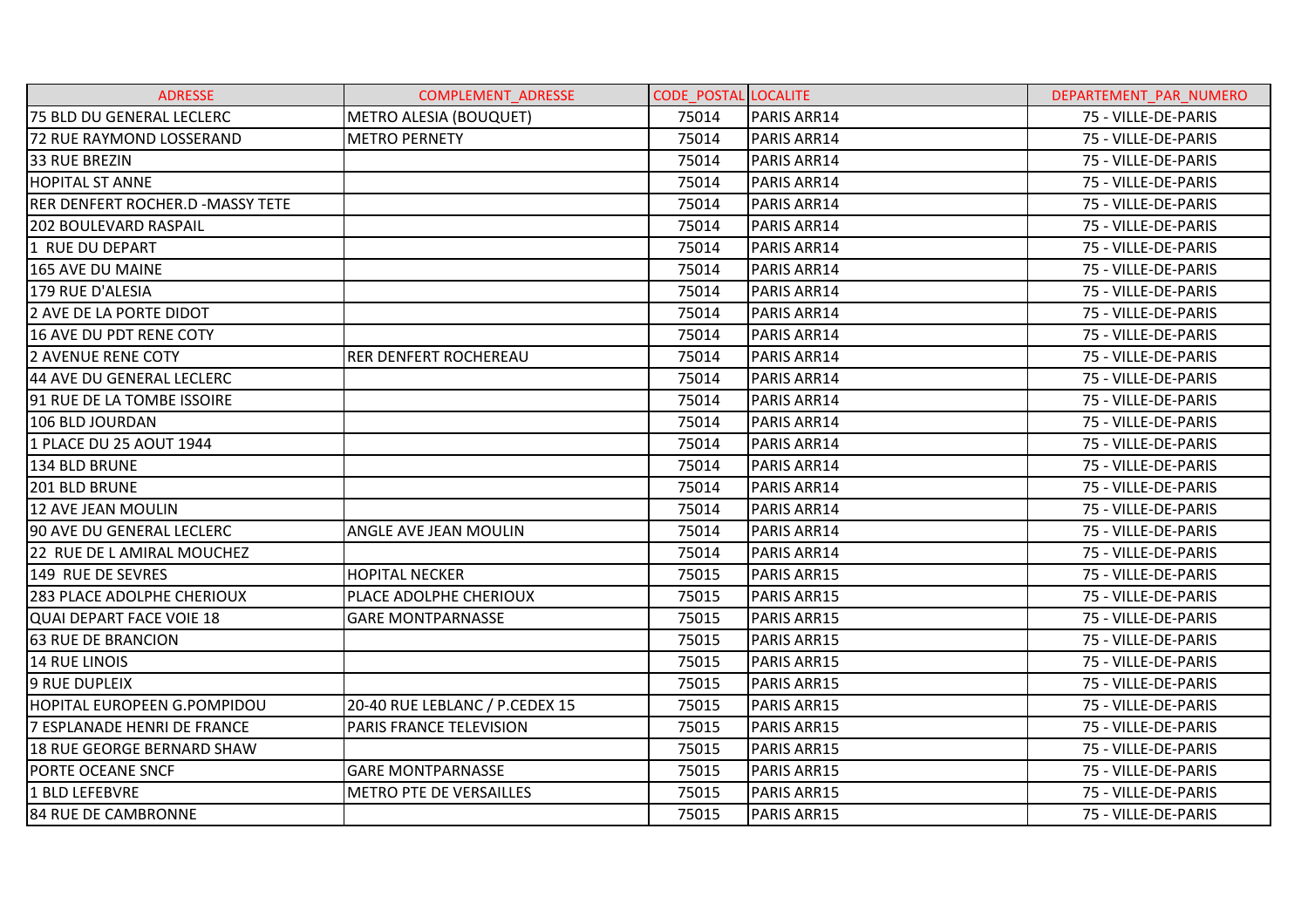| <b>ADRESSE</b>                       | <b>COMPLEMENT ADRESSE</b>    | <b>CODE POSTAL LOCALITE</b> |                    | DEPARTEMENT PAR NUMERO |
|--------------------------------------|------------------------------|-----------------------------|--------------------|------------------------|
| 11 PLACE CHARLES MICHELS             | <b>METRO CHARLES MICHELS</b> | 75015                       | PARIS ARR15        | 75 - VILLE-DE-PARIS    |
| <b>RELAIS H CENTRAL PASTEUR SNCF</b> | <b>GARE MONTPARNASSE</b>     | 75015                       | PARIS ARR15        | 75 - VILLE-DE-PARIS    |
| <b>20 RUE CAUCHY</b>                 |                              | 75015                       | PARIS ARR15        | 75 - VILLE-DE-PARIS    |
| <b>18 RUE OLIVIER DE SERRES</b>      |                              | 75015                       | PARIS ARR15        | 75 - VILLE-DE-PARIS    |
| QUAI CENTRAL - VOIE 11               | <b>GARE MONTPARNASSE</b>     | 75015                       | PARIS ARR15        | 75 - VILLE-DE-PARIS    |
| <b>282 RUE DE VAUGIRARD</b>          |                              | 75015                       | <b>PARIS ARR15</b> | 75 - VILLE-DE-PARIS    |
| QUAI PTE VAUGIRARD - QUAI 24         | <b>GARE MONTPARNASSE</b>     | 75015                       | PARIS ARR15        | 75 - VILLE-DE-PARIS    |
| <b>HALL VAUGIRARD</b>                | <b>GARE MONTPARNASSE</b>     | 75015                       | PARIS ARR15        | 75 - VILLE-DE-PARIS    |
| <b>METRO BIENVENUE</b>               |                              | 75015                       | <b>PARIS ARR15</b> | 75 - VILLE-DE-PARIS    |
| 95 RUE BLOMET                        |                              | 75015                       | PARIS ARR15        | 75 - VILLE-DE-PARIS    |
| 318 RUE DE VAUGIRARD                 |                              | 75015                       | PARIS ARR15        | 75 - VILLE-DE-PARIS    |
| 22 BOULEVARD PASTEUR                 |                              | 75015                       | PARIS ARR15        | 75 - VILLE-DE-PARIS    |
| 2 RUE LABROUSTE                      |                              | 75015                       | PARIS ARR15        | 75 - VILLE-DE-PARIS    |
| 52 RUE DES VOLONTAIRES               |                              | 75015                       | PARIS ARR15        | 75 - VILLE-DE-PARIS    |
| 45 BIS RUE DE VOUILLE                |                              | 75015                       | <b>PARIS ARR15</b> | 75 - VILLE-DE-PARIS    |
| 86 BLD LEFEBVRE                      |                              | 75015                       | PARIS ARR15        | 75 - VILLE-DE-PARIS    |
| 334-336 RUE DE VAUGIRARD             |                              | 75015                       | PARIS ARR15        | 75 - VILLE-DE-PARIS    |
| 5 RUE DESNOUETTES                    |                              | 75015                       | PARIS ARR15        | 75 - VILLE-DE-PARIS    |
| 17 RUE DU HAMEAU                     |                              | 75015                       | <b>PARIS ARR15</b> | 75 - VILLE-DE-PARIS    |
| <b>119 AVE FELIX FAURE</b>           |                              | 75015                       | PARIS ARR15        | 75 - VILLE-DE-PARIS    |
| 48 AVE DE LA MOTTE PIQUET            |                              | 75015                       | PARIS ARR15        | 75 - VILLE-DE-PARIS    |
| <b>73 RUE DE LA CONVENTION</b>       |                              | 75015                       | <b>PARIS ARR15</b> | 75 - VILLE-DE-PARIS    |
| 101 RUE DE LA CONVENTION             |                              | 75015                       | PARIS ARR15        | 75 - VILLE-DE-PARIS    |
| <b>PCE DU COMMERCE</b>               | <b>82 RUE DU COMMERCE</b>    | 75015                       | PARIS ARR15        | 75 - VILLE-DE-PARIS    |
| 132 BLD DE GRENELLE                  |                              | 75015                       | PARIS ARR15        | 75 - VILLE-DE-PARIS    |
| 111 BLD DE GRENELLE                  |                              | 75015                       | PARIS ARR15        | 75 - VILLE-DE-PARIS    |
| <b>16 RUE VALENTIN HAUY</b>          |                              | 75015                       | PARIS ARR15        | 75 - VILLE-DE-PARIS    |
| 5 PLACE CAMBRONNE                    |                              | 75015                       | PARIS ARR15        | 75 - VILLE-DE-PARIS    |
| <b>2-4 PCE RAOUL DAUTRY</b>          |                              | 75015                       | PARIS ARR15        | 75 - VILLE-DE-PARIS    |
| 19 RUE DE PASSY                      |                              | 75016                       | PARIS ARR16        | 75 - VILLE-DE-PARIS    |
| <b>37 RUE MOLITOR</b>                |                              | 75016                       | PARIS ARR16        | 75 - VILLE-DE-PARIS    |
| 1 AVENUE DU GENERAL SARRAIL          |                              | 75016                       | PARIS ARR16        | 75 - VILLE-DE-PARIS    |
| 16 RUE DES BELLES FEUILLES           |                              | 75016                       | PARIS ARR16        | 75 - VILLE-DE-PARIS    |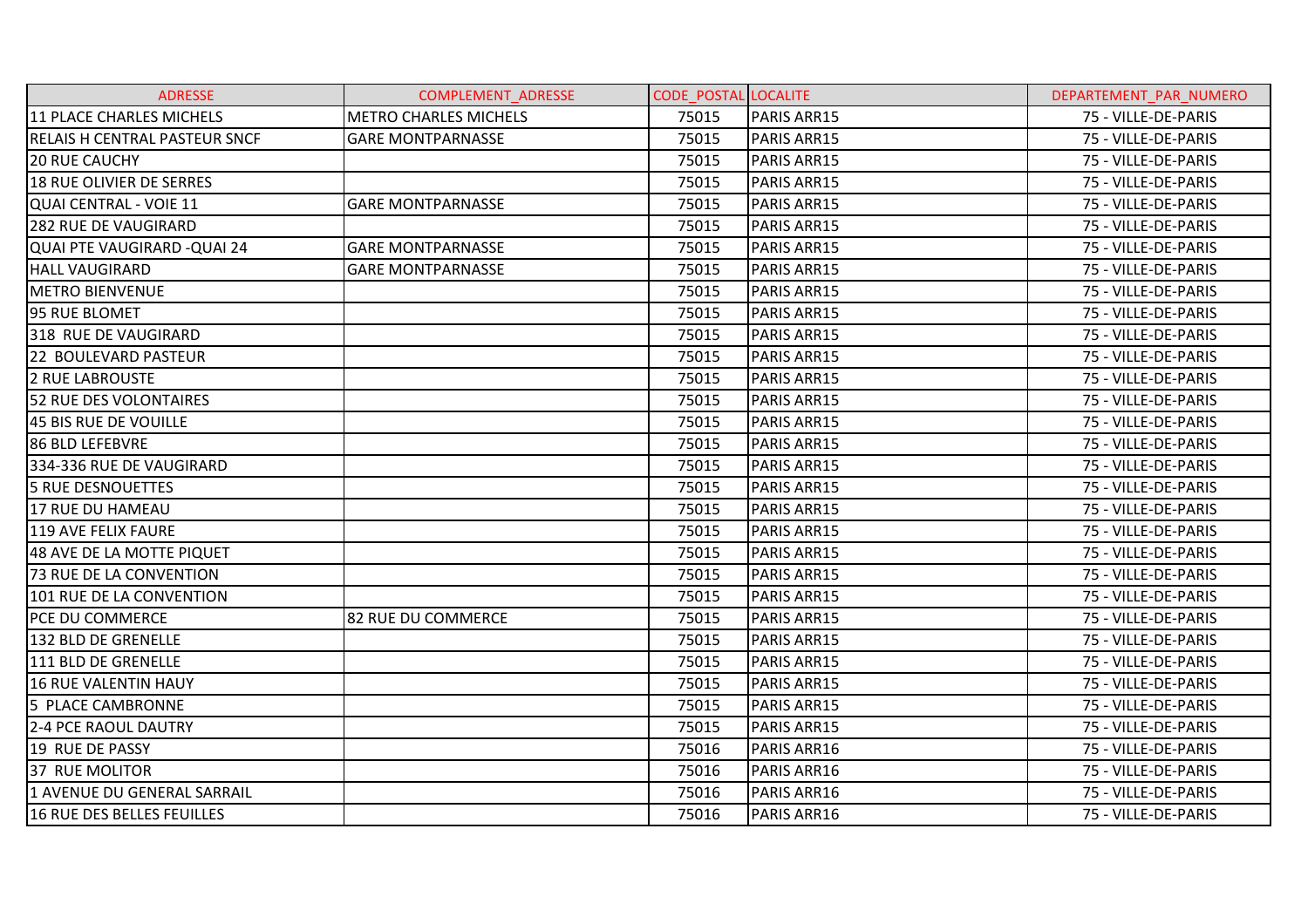| <b>ADRESSE</b>               | <b>COMPLEMENT ADRESSE</b> | <b>CODE POSTAL LOCALITE</b> |             | DEPARTEMENT PAR NUMERO |
|------------------------------|---------------------------|-----------------------------|-------------|------------------------|
| 37 RUE CHANEZ                |                           | 75016                       | PARIS ARR16 | 75 - VILLE-DE-PARIS    |
| 16 AVE DU PRESIDENT KENNEDY  |                           | 75016                       | PARIS ARR16 | 75 - VILLE-DE-PARIS    |
| 2 AVE D'EYLAU                |                           | 75016                       | PARIS ARR16 | 75 - VILLE-DE-PARIS    |
| <b>BB METRO TROCADERO</b>    |                           | 75016                       | PARIS ARR16 | 75 - VILLE-DE-PARIS    |
| <b>5 PCE VICTOR HUGO</b>     |                           | 75016                       | PARIS ARR16 | 75 - VILLE-DE-PARIS    |
| 1 BIS PCE DE L'ALMA          |                           | 75016                       | PARIS ARR16 | 75 - VILLE-DE-PARIS    |
| <b>2 RUE DUFRENOY</b>        |                           | 75016                       | PARIS ARR16 | 75 - VILLE-DE-PARIS    |
| 127 AVE VICTOR HUGO          |                           | 75016                       | PARIS ARR16 | 75 - VILLE-DE-PARIS    |
| 174 RUE DE LA POMPE          |                           | 75016                       | PARIS ARR16 | 75 - VILLE-DE-PARIS    |
| <b>50 AVE BUGEAUD</b>        |                           | 75016                       | PARIS ARR16 | 75 - VILLE-DE-PARIS    |
| 2 PCE VICTOR HUGO            |                           | 75016                       | PARIS ARR16 | 75 - VILLE-DE-PARIS    |
| 4 PCE DU TROCADERO           |                           | 75016                       | PARIS ARR16 | 75 - VILLE-DE-PARIS    |
| <b>37 AVE MARCEAU</b>        |                           | 75016                       | PARIS ARR16 | 75 - VILLE-DE-PARIS    |
| 7 AVE PIERRE 1ER DE SERBIE   |                           | 75016                       | PARIS ARR16 | 75 - VILLE-DE-PARIS    |
| 100 RUE BOILEAU              |                           | 75016                       | PARIS ARR16 | 75 - VILLE-DE-PARIS    |
| 219 AVE DE VERSAILLES        |                           | 75016                       | PARIS ARR16 | 75 - VILLE-DE-PARIS    |
| 226 AVENUE DE VERSAILLES     |                           | 75016                       | PARIS ARR16 | 75 - VILLE-DE-PARIS    |
| <b>156 AVE DE VERSAILLES</b> |                           | 75016                       | PARIS ARR16 | 75 - VILLE-DE-PARIS    |
| 69 BLD EXELMANS              |                           | 75016                       | PARIS ARR16 | 75 - VILLE-DE-PARIS    |
| 139 BIS AVE DE VERSAILLES    |                           | 75016                       | PARIS ARR16 | 75 - VILLE-DE-PARIS    |
| 11 AVE DE VERSAILLES         |                           | 75016                       | PARIS ARR16 | 75 - VILLE-DE-PARIS    |
| 14 RUE REMUSAT               |                           | 75016                       | PARIS ARR16 | 75 - VILLE-DE-PARIS    |
| 51 RUE D AUTEUIL             |                           | 75016                       | PARIS ARR16 | 75 - VILLE-DE-PARIS    |
| 77 RUE D AUTEUIL             |                           | 75016                       | PARIS ARR16 | 75 - VILLE-DE-PARIS    |
| 64 AVE DE VERSAILLES         | <b>METRO MIRABEAU</b>     | 75016                       | PARIS ARR16 | 75 - VILLE-DE-PARIS    |
| <b>30 RUE LA FONTAINE</b>    |                           | 75016                       | PARIS ARR16 | 75 - VILLE-DE-PARIS    |
| 2 AVE MOZART                 |                           | 75016                       | PARIS ARR16 | 75 - VILLE-DE-PARIS    |
| <b>80 AVE MOZART</b>         |                           | 75016                       | PARIS ARR16 | 75 - VILLE-DE-PARIS    |
| 48 AVE MOZART                |                           | 75016                       | PARIS ARR16 | 75 - VILLE-DE-PARIS    |
| 56 AVE G.MANDEL METRO POMPE  |                           | 75016                       | PARIS ARR16 | 75 - VILLE-DE-PARIS    |
| 62 RUE DE LA POMPE           |                           | 75016                       | PARIS ARR16 | 75 - VILLE-DE-PARIS    |
| 57-61 RUE DE PASSY           |                           | 75016                       | PARIS ARR16 | 75 - VILLE-DE-PARIS    |
| 14 RUE GILBERT CESBRON       | 14 RUE GILBERT CESBRON    | 75017                       | PARIS ARR17 | 75 - VILLE-DE-PARIS    |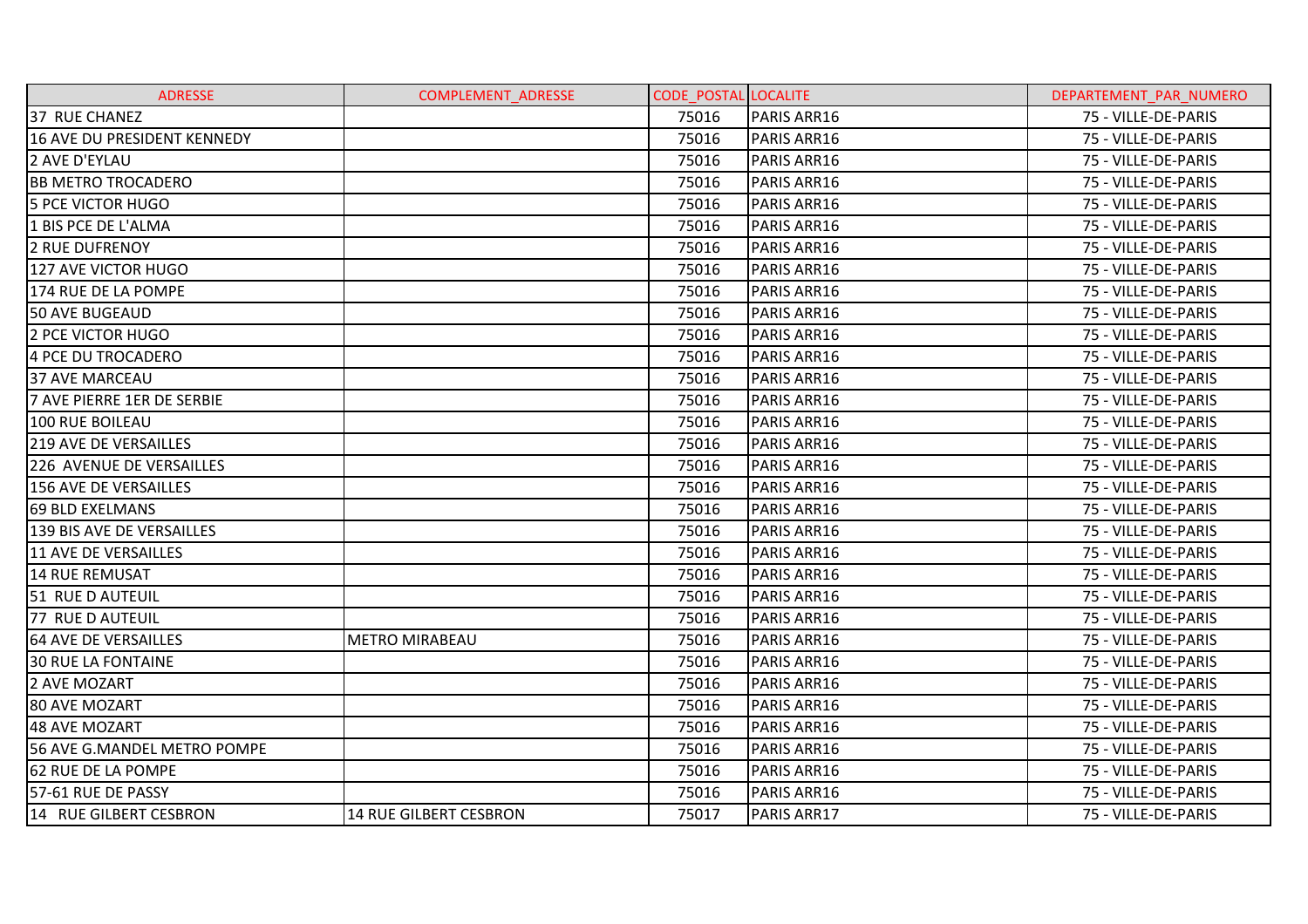| <b>ADRESSE</b>                     | <b>COMPLEMENT ADRESSE</b>         | <b>CODE_POSTAL LOCALITE</b> |             | DEPARTEMENT PAR NUMERO |
|------------------------------------|-----------------------------------|-----------------------------|-------------|------------------------|
| 21 RUE DES MOINES                  |                                   | 75017                       |             | 75 - VILLE-DE-PARIS    |
| 2 PLACE DU GENERAL KOENIG          |                                   | 75017                       | PARIS ARR17 | 75 - VILLE-DE-PARIS    |
| 3 PLACE DE LEVIS                   |                                   | 75017                       | PARIS ARR17 | 75 - VILLE-DE-PARIS    |
| 88 RUE DES DAMES                   |                                   | 75017                       | PARIS ARR17 | 75 - VILLE-DE-PARIS    |
| 1 AVE DE VILLIERS                  | <b>METRO VILLIERS</b>             | 75017                       | PARIS ARR17 | 75 - VILLE-DE-PARIS    |
| PLACE DU MARECHAL JUIN             | <b>METRO PEREIRE</b>              | 75017                       | PARIS ARR17 | 75 - VILLE-DE-PARIS    |
| 82 AVE DE LA GRANDE ARMEE          | GARE SNCF RER C NEUIL/PT MAILLOT  | 75017                       | PARIS ARR17 | 75 - VILLE-DE-PARIS    |
| 9 AVE DE ST OUEN                   |                                   | 75017                       | PARIS ARR17 | 75 - VILLE-DE-PARIS    |
| 1 RUE DE LA JONQUIERE              |                                   | 75017                       | PARIS ARR17 | 75 - VILLE-DE-PARIS    |
| <b>10 AVE DES TERNES</b>           |                                   | 75017                       | PARIS ARR17 | 75 - VILLE-DE-PARIS    |
| 64 AVE DES TERNES                  |                                   | 75017                       | PARIS ARR17 | 75 - VILLE-DE-PARIS    |
| <b>22 BLD GOUVION ST CYR</b>       |                                   | 75017                       | PARIS ARR17 | 75 - VILLE-DE-PARIS    |
| 118 BLD BERTHIER                   |                                   | 75017                       | PARIS ARR17 | 75 - VILLE-DE-PARIS    |
| PLACE AIME MAILLART                |                                   | 75017                       | PARIS ARR17 | 75 - VILLE-DE-PARIS    |
| 89 AVE DE WAGRAM                   |                                   | 75017                       | PARIS ARR17 | 75 - VILLE-DE-PARIS    |
| 15 PCE DU GENERAL CATROUX          |                                   | 75017                       | PARIS ARR17 | 75 - VILLE-DE-PARIS    |
| <b>33 RUE CARDINET</b>             |                                   | 75017                       | PARIS ARR17 | 75 - VILLE-DE-PARIS    |
| 1 RUE DE CHAZELLES                 |                                   | 75017                       | PARIS ARR17 | 75 - VILLE-DE-PARIS    |
| 8 AVE DE VILLIERS                  |                                   | 75017                       | PARIS ARR17 | 75 - VILLE-DE-PARIS    |
| <b>7 PLACE DE CLICHY</b>           |                                   | 75017                       | PARIS ARR17 | 75 - VILLE-DE-PARIS    |
| <b>54 RUE DES BATIGNOLLES</b>      |                                   | 75017                       | PARIS ARR17 | 75 - VILLE-DE-PARIS    |
| 49 AVE DE WAGRAM                   |                                   | 75017                       | PARIS ARR17 | 75 - VILLE-DE-PARIS    |
| 24 AVE MAC MAHON                   |                                   | 75017                       | PARIS ARR17 | 75 - VILLE-DE-PARIS    |
| PCE CHARLES DE GAULLE / WAGRAM     | AVENUE DE WAGRAM                  | 75017                       | PARIS ARR17 | 75 - VILLE-DE-PARIS    |
| 36 AVE DE LA GRANDE ARMEE          |                                   | 75017                       | PARIS ARR17 | 75 - VILLE-DE-PARIS    |
| 80 AVE DE LA GRANDE ARMEE          |                                   | 75017                       | PARIS ARR17 | 75 - VILLE-DE-PARIS    |
| 46 RUE HENRI HUCHARD               | HOPITAL BICHAT CLAUDE BERNARD     | 75018                       | PARIS ARR18 | 75 - VILLE-DE-PARIS    |
| PLACE DES ABBESSES                 |                                   | 75018                       | PARIS ARR18 | 75 - VILLE-DE-PARIS    |
| 3 <sup>1</sup><br><b>RUE BURCQ</b> |                                   | 75018                       | PARIS ARR18 | 75 - VILLE-DE-PARIS    |
| <b>53 RUE LAMARCK</b>              | <b>METRO LAMARCK CAULAINCOURT</b> | 75018                       | PARIS ARR18 | 75 - VILLE-DE-PARIS    |
| 2 BOULEVARD ORNANO                 |                                   | 75018                       | PARIS ARR18 | 75 - VILLE-DE-PARIS    |
| 1 RUE JOSEPH DIJON                 |                                   | 75018                       | PARIS ARR18 | 75 - VILLE-DE-PARIS    |
| 255 RUE MARCADET                   | METRO GUY MOQUET (LE METROPOLE)   | 75018                       | PARIS ARR18 | 75 - VILLE-DE-PARIS    |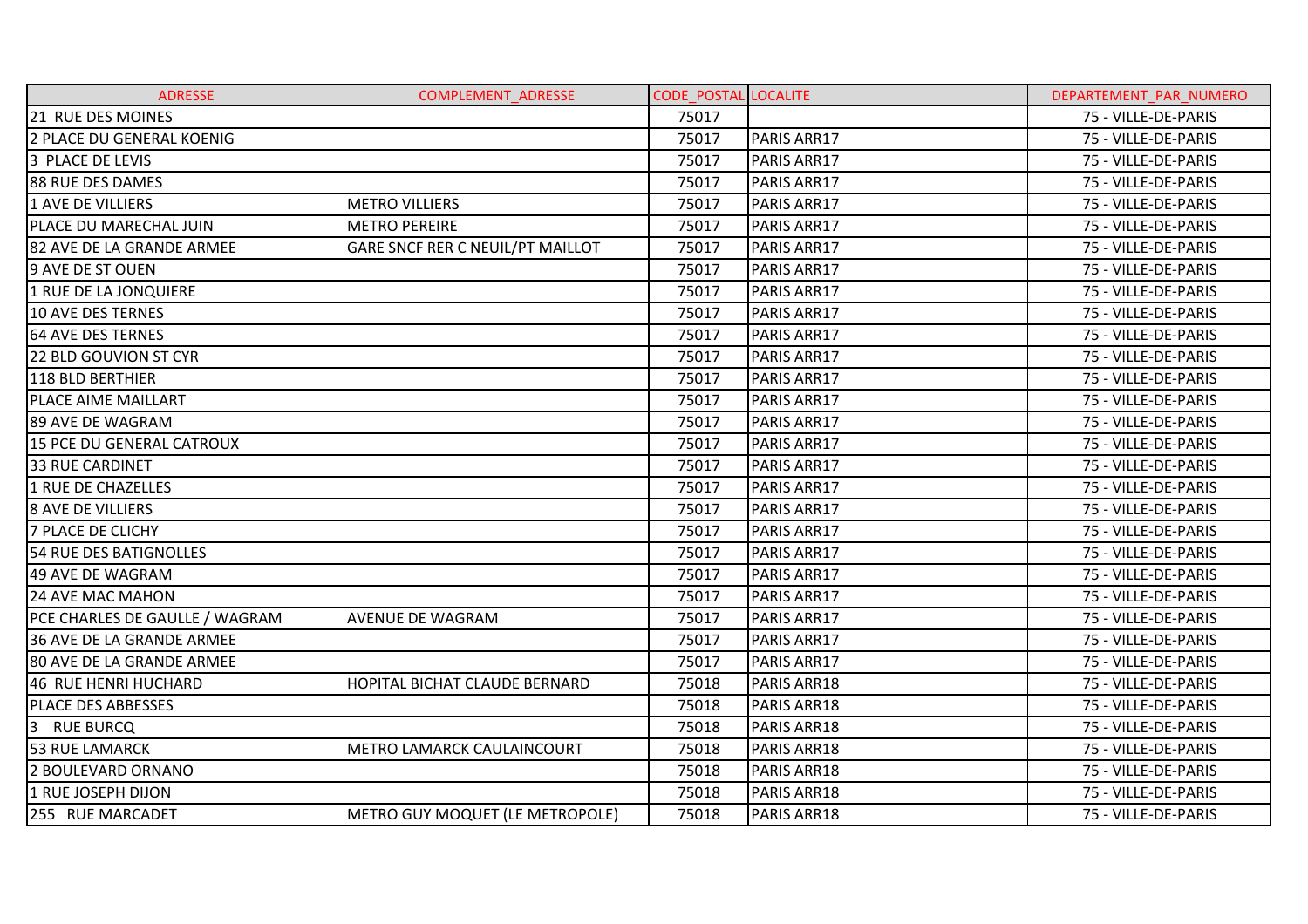| <b>ADRESSE</b>                   | <b>COMPLEMENT ADRESSE</b> | <b>CODE_POSTAL LOCALITE</b> |                    | DEPARTEMENT PAR NUMERO |
|----------------------------------|---------------------------|-----------------------------|--------------------|------------------------|
| <b>82 RUE ORDENER</b>            |                           | 75018                       | PARIS ARR18        | 75 - VILLE-DE-PARIS    |
| <b>2 PCE CHARLES BERNARD</b>     |                           | 75018                       | PARIS ARR18        | 75 - VILLE-DE-PARIS    |
| 77 BLD ORNANO                    |                           | 75018                       | PARIS ARR18        | 75 - VILLE-DE-PARIS    |
| 26 BLD DE CLICHY                 |                           | 75018                       | PARIS ARR18        | 75 - VILLE-DE-PARIS    |
| 16 BLD DE CLICHY                 |                           | 75018                       | <b>PARIS ARR18</b> | 75 - VILLE-DE-PARIS    |
| <b>62 RUE DAMREMONT</b>          |                           | 75018                       | <b>PARIS ARR18</b> | 75 - VILLE-DE-PARIS    |
| 132 BLD DE CLICHY                |                           | 75018                       | PARIS ARR18        | 75 - VILLE-DE-PARIS    |
| 152 AVENUE DE SAINT OUEN         |                           | 75018                       | PARIS ARR18        | 75 - VILLE-DE-PARIS    |
| 46 BLD BARBES                    |                           | 75018                       | PARIS ARR18        | 75 - VILLE-DE-PARIS    |
| <b>39 RUE DE TORCY</b>           |                           | 75018                       | PARIS ARR18        | 75 - VILLE-DE-PARIS    |
| 4 RUE DE LA CHAPELLE             |                           | 75018                       | PARIS ARR18        | 75 - VILLE-DE-PARIS    |
| 2 PLACE JULES JOFFRIN            |                           | 75018                       | <b>PARIS ARR18</b> | 75 - VILLE-DE-PARIS    |
| 1 RUE EUGENE SUE                 |                           | 75018                       | PARIS ARR18        | 75 - VILLE-DE-PARIS    |
| <b>6 RUE ANDRE DELSARTE</b>      |                           | 75018                       | <b>PARIS ARR18</b> | 75 - VILLE-DE-PARIS    |
| <b>29 RUE LAMBERT</b>            |                           | 75018                       | <b>PARIS ARR18</b> | 75 - VILLE-DE-PARIS    |
| <b>58 RUE CUSTINE</b>            |                           | 75018                       | PARIS ARR18        | 75 - VILLE-DE-PARIS    |
| <b>70 BLD ROCHECHOUART</b>       |                           | 75018                       | <b>PARIS ARR18</b> | 75 - VILLE-DE-PARIS    |
| <b>30 AVENUE CORENTIN CARIOU</b> |                           | 75019                       | PARIS ARR19        | 75 - VILLE-DE-PARIS    |
| 48 BOULEVARD SERURIER            |                           | 75019                       | PARIS ARR19        | 75 - VILLE-DE-PARIS    |
| <b>RUE GASTON TESSIER</b>        |                           | 75019                       | PARIS ARR19        | 75 - VILLE-DE-PARIS    |
| 121 AVENUE DE FLANDRE            |                           | 75019                       | PARIS ARR19        | 75 - VILLE-DE-PARIS    |
| <b>208 AVE JEAN JAURES</b>       |                           | 75019                       | <b>PARIS ARR19</b> | 75 - VILLE-DE-PARIS    |
| 114 RUE PETIT                    |                           | 75019                       | PARIS ARR19        | 75 - VILLE-DE-PARIS    |
| 1 RUE DE BELLEVILLE              |                           | 75019                       | PARIS ARR19        | 75 - VILLE-DE-PARIS    |
| <b>21 RUE DES FETES</b>          |                           | 75019                       | PARIS ARR19        | 75 - VILLE-DE-PARIS    |
| <b>56 RUE COMPANS</b>            |                           | 75019                       | <b>PARIS ARR19</b> | 75 - VILLE-DE-PARIS    |
| <b>6 PCE DU COLONEL FABIEN</b>   |                           | 75019                       | PARIS ARR19        | 75 - VILLE-DE-PARIS    |
| 63-65 RUE FESSART                |                           | 75019                       | PARIS ARR19        | 75 - VILLE-DE-PARIS    |
| 64 RUE DE FLANDRE                |                           | 75019                       | PARIS ARR19        | 75 - VILLE-DE-PARIS    |
| 107 AVENUE DE FLANDRE            |                           | 75019                       | PARIS ARR19        | 75 - VILLE-DE-PARIS    |
| <b>32 AVE LAUMIERE</b>           |                           | 75019                       | PARIS ARR19        | 75 - VILLE-DE-PARIS    |
| 51 RUE DE L'OURCQ                |                           | 75019                       | PARIS ARR19        | 75 - VILLE-DE-PARIS    |
| 189 AVENUE GAMBETTA              |                           | 75020                       | PARIS ARR20        | 75 - VILLE-DE-PARIS    |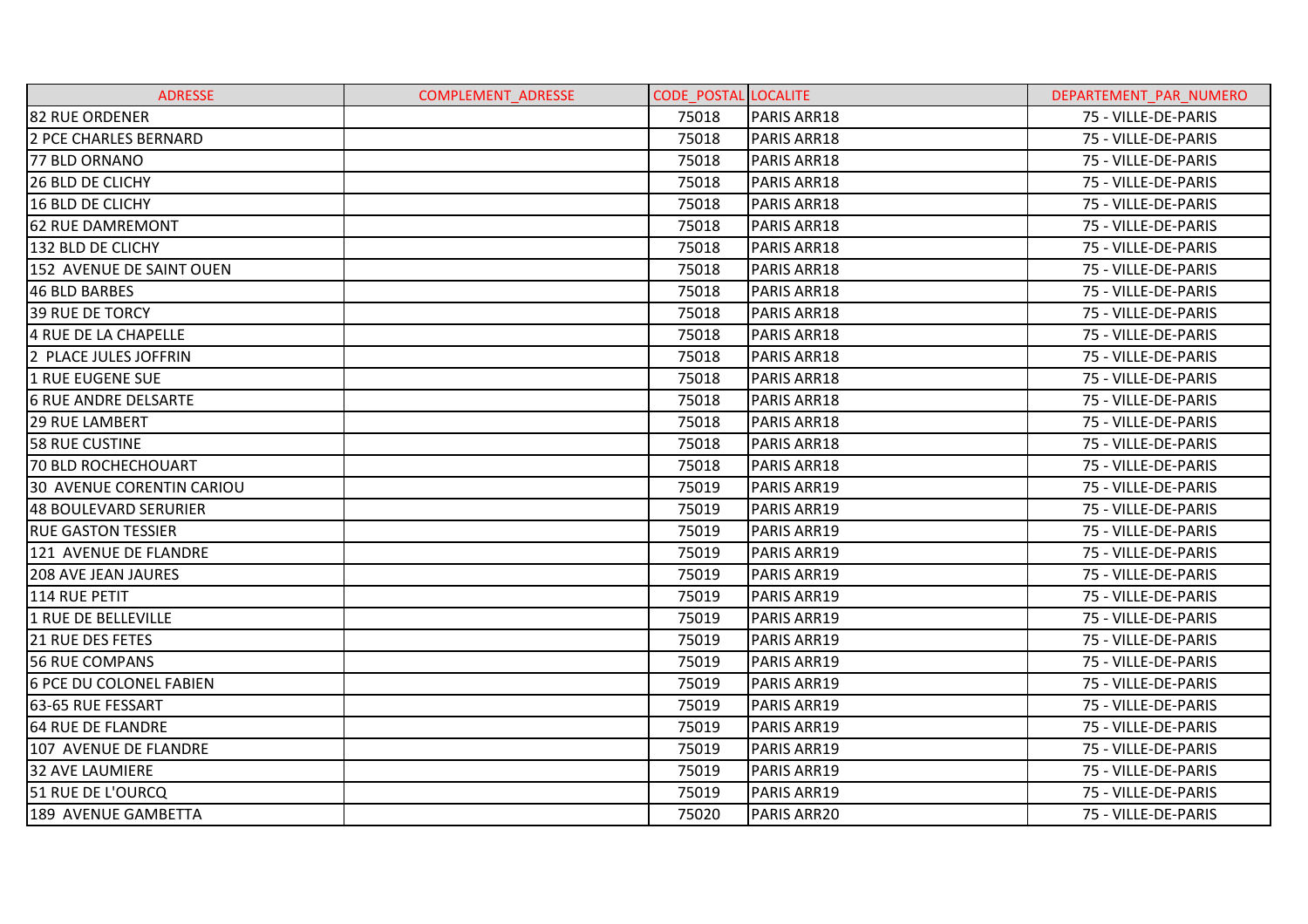| <b>ADRESSE</b>                         | <b>COMPLEMENT ADRESSE</b>     | <b>CODE POSTAL LOCALITE</b> |                       | DEPARTEMENT PAR NUMERO |
|----------------------------------------|-------------------------------|-----------------------------|-----------------------|------------------------|
| <b>20 BLD DE CHARONNE</b>              |                               | 75020                       | PARIS ARR20           | 75 - VILLE-DE-PARIS    |
| 45 B RUE SAINT BLAISE                  |                               | 75020                       | PARIS ARR20           | 75 - VILLE-DE-PARIS    |
| 3 PLACE GAMBETTA                       | MINI KIOSQUE 3 PLACE GAMBETTA | 75020                       | PARIS ARR20           | 75 - VILLE-DE-PARIS    |
| <b>AVENUE GAMBETTA</b>                 | <b>METRO ST FARGEAU</b>       | 75020                       | PARIS ARR20           | 75 - VILLE-DE-PARIS    |
| <b>30 BLD DE MENILMONTANT</b>          |                               | 75020                       | <b>PARIS ARR20</b>    | 75 - VILLE-DE-PARIS    |
| 37 RUE D'AVRON                         | <b>METRO BUZENVAL</b>         | 75020                       | PARIS ARR20           | 75 - VILLE-DE-PARIS    |
| 35 BOULEVARD DE CHARONNE               |                               | 75020                       | PARIS ARR11           | 75 - VILLE-DE-PARIS    |
| 2 BLD DAVOUT                           |                               | 75020                       | PARIS ARR20           | 75 - VILLE-DE-PARIS    |
| 122 RUE DE MENILMONTANT                |                               | 75020                       | PARIS ARR20           | 75 - VILLE-DE-PARIS    |
| 120 RUE ORFILA                         |                               | 75020                       | PARIS ARR20           | 75 - VILLE-DE-PARIS    |
| <b>10 PCE GAMBETTA</b>                 |                               | 75020                       | <b>PARIS ARR20</b>    | 75 - VILLE-DE-PARIS    |
| <b>35 RUE DES MARONITES</b>            |                               | 75020                       | PARIS ARR20           | 75 - VILLE-DE-PARIS    |
| 60 BLD DE BELLEVILLE                   |                               | 75020                       | PARIS ARR20           | 75 - VILLE-DE-PARIS    |
| <b>76 RUE BELGRAND</b>                 |                               | 75020                       | PARIS ARR20           | 75 - VILLE-DE-PARIS    |
| 391 RUE DES PYRENEES                   |                               | 75020                       | PARIS ARR20           | 75 - VILLE-DE-PARIS    |
| GARE S.N.C.F.                          |                               | 76000                       | IROUEN                | 76 - SEINE-MARITIME    |
| 66 RUE JEANNE D ARC                    |                               | 76000                       | <b>ROUEN</b>          | 76 - SEINE-MARITIME    |
| 10 PLACE SAINT MARC                    |                               | 76000                       | <b>ROUEN</b>          | 76 - SEINE-MARITIME    |
| 148 RUE SAINT HILAIRE                  |                               | 76000                       | <b>ROUEN</b>          | 76 - SEINE-MARITIME    |
| <b>186 RUE CONSTANTINE-INTERMARCHE</b> |                               | 76000                       | <b>ROUEN</b>          | 76 - SEINE-MARITIME    |
| 1 RUE GERMONT                          |                               | 76000                       | <b>ROUEN</b>          | 76 - SEINE-MARITIME    |
| <b>59 RUE DE BIHOREL</b>               |                               | 76000                       | <b>ROUEN</b>          | 76 - SEINE-MARITIME    |
| 2 RUE BEAUVOISINE                      |                               | 76000                       | <b>ROUEN</b>          | 76 - SEINE-MARITIME    |
| 9 PCE DU VIEUX MARCHE                  |                               | 76000                       | <b>ROUEN</b>          | 76 - SEINE-MARITIME    |
| <b>RUE SAINT SEVER</b>                 | <b>C.CIAL SAINT SEVER</b>     | 76100                       | <b>ROUEN</b>          | 76 - SEINE-MARITIME    |
| 59 RUE ST SEVER                        |                               | 76100                       | <b>ROUEN</b>          | 76 - SEINE-MARITIME    |
| <b>74 ROUTE DE DIEPPE</b>              |                               | 76119                       | VARENGEVILLE-SUR-MER  | 76 - SEINE-MARITIME    |
| <b>RUE DU BOIS CANY</b>                | <b>C.CIAL DU BOIS CANY</b>    | 76120                       | <b>GRAND-QUEVILLY</b> | 76 - SEINE-MARITIME    |
| 67 AVE DES PROVINCES                   |                               | 76120                       | <b>GRAND-QUEVILLY</b> | 76 - SEINE-MARITIME    |
| CENTRE COMMERCIAL DE LA VATINE         |                               | 76130                       | MONT-SAINT-AIGNAN     | 76 - SEINE-MARITIME    |
| <b>PLACE DES COQUETS</b>               | <b>C.CIAL DES COQUETS</b>     | 76130                       | MONT-SAINT-AIGNAN     | 76 - SEINE-MARITIME    |
| 1 PLACE COLBERT                        |                               | 76130                       | MONT-SAINT-AIGNAN     | 76 - SEINE-MARITIME    |
| 69 RUE SADI CARNOT                     |                               | 76160                       | <b>DARNETAL</b>       | 76 - SEINE-MARITIME    |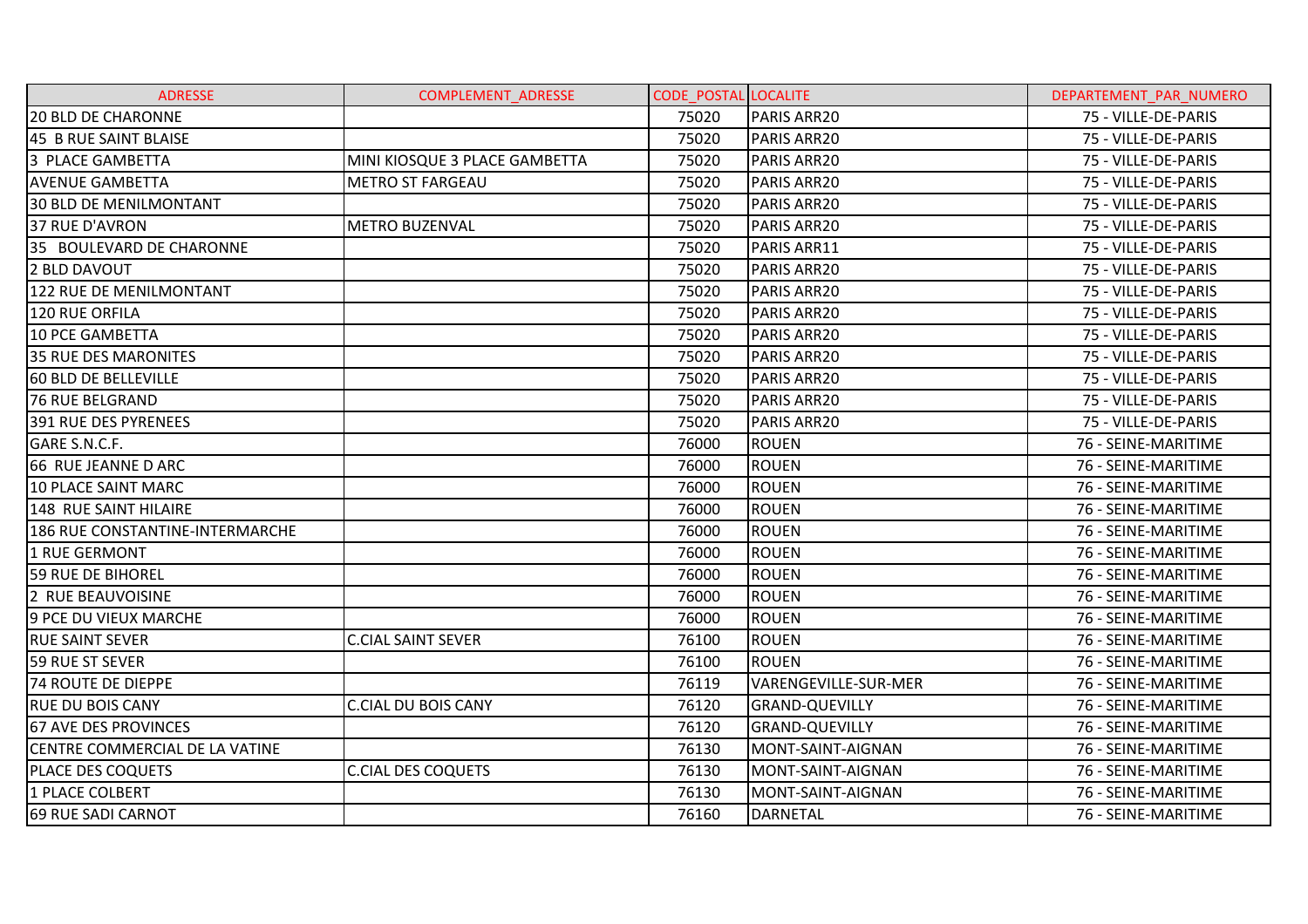| <b>ADRESSE</b>                       | COMPLEMENT_ADRESSE               | <b>CODE POSTAL LOCALITE</b> |                          | DEPARTEMENT_PAR_NUMERO |
|--------------------------------------|----------------------------------|-----------------------------|--------------------------|------------------------|
| 4 BD DE LATTRE DE TASSIGNY           |                                  | 76170                       | <b>LILLEBONNE</b>        | 76 - SEINE-MARITIME    |
| <b>RUE JEAN MOULIN</b>               | <b>C.CIAL LECLERC</b>            | 76190                       | <b>YVETOT</b>            | 76 - SEINE-MARITIME    |
| <b>AVENUE RENE COTY</b>              | <b>HYPER INTERMARCHE</b>         | 76190                       | <b>YVETOT</b>            | 76 - SEINE-MARITIME    |
| 20 LE MAIL                           |                                  | 76190                       | <b>YVETOT</b>            | 76 - SEINE-MARITIME    |
| CENTRE COMMERCIAL DU BELVEDERE       |                                  | 76200                       | <b>DIEPPE</b>            | 76 - SEINE-MARITIME    |
| <b>AVENUE DE BREAUTE</b>             | ROUXMESNIL LES BOUTEILLES-INTERM | 76200                       | ROUXMESNIL-BOUTEILLES    | 76 - SEINE-MARITIME    |
| CENTRE COMMERCIAL DU BELVEDERE       |                                  | 76200                       | <b>DIEPPE</b>            | 76 - SEINE-MARITIME    |
| GARE S.N.C.F.                        |                                  | 76200                       | <b>DIEPPE</b>            | 76 - SEINE-MARITIME    |
| 24 RUE DU DOCTEUR DUCHESNE           |                                  | 76220                       | <b>GOURNAY-EN-BRAY</b>   | 76 - SEINE-MARITIME    |
| ZONE ARTISANALE DU GROS CHENE        | <b>C.CIAL INTERMARCHE</b>        | 76230                       | <b>ISNEAUVILLE</b>       | 76 - SEINE-MARITIME    |
| 6 PLACE DU MARCHE                    |                                  | 76230                       | <b>ISNEAUVILLE</b>       | 76 - SEINE-MARITIME    |
| CENTRE COMMERCIAL DES BOCQUETS       |                                  | 76230                       | <b>BOIS-GUILLAUME</b>    | 76 - SEINE-MARITIME    |
| <b>RUE DE LA HAIE</b>                |                                  | 76230                       | <b>BOIS-GUILLAUME</b>    | 76 - SEINE-MARITIME    |
| <b>ROUTE DE PARIS</b>                |                                  | 76240                       | MESNIL-ESNARD            | 76 - SEINE-MARITIME    |
| 78 BIS RTE DE PARIS                  |                                  | 76240                       | MESNIL-ESNARD            | 76 - SEINE-MARITIME    |
| 60 ROUTE DE PARIS                    |                                  | 76240                       | <b>BONSECOURS</b>        | 76 - SEINE-MARITIME    |
| 44 RUE DE LA REPUBLIQUE              |                                  | 76250                       | <b>DEVILLE-LES-ROUEN</b> | 76 - SEINE-MARITIME    |
| <b>RUE DE LA VIERGE</b>              | ROUTE DEPARTEMENTALE 925         | 76260                       | <b>ETALONDES</b>         | 76 - SEINE-MARITIME    |
| 8 RUE PAUL BIGNON                    |                                  | 76260                       | leu                      | 76 - SEINE-MARITIME    |
| 12 RUE DE FLANDRE                    |                                  | 76270                       | NEUFCHATEL-EN-BRAY       | 76 - SEINE-MARITIME    |
| 1 PLACE NOTRE DAME                   |                                  | 76270                       | NEUFCHATEL-EN-BRAY       | 76 - SEINE-MARITIME    |
| <b>GALERIE MARCHANDE LA LEZARDE</b>  |                                  | 76290                       |                          | 76 - SEINE-MARITIME    |
| <b>CENTRE COMMERCIAL GRAND HAVRE</b> | LA LEZARDE                       | 76290                       | <b>MONTIVILLIERS</b>     | 76 - SEINE-MARITIME    |
| 1 1 BIS RUE DE TRIANON               |                                  | 76300                       | SOTTEVILLE-LES-ROUEN     | 76 - SEINE-MARITIME    |
| 33 PLACE DE L HOTEL DE VILLE         | <b>METRO</b>                     | 76300                       | SOTTEVILLE-LES-ROUEN     | 76 - SEINE-MARITIME    |
| <b>34 RUE DE VITANVAL</b>            |                                  | 76310                       | SAINTE-ADRESSE           | 76 - SEINE-MARITIME    |
| 002 RTE D'OCTEVILLE                  |                                  | 76310                       | SAINTE-ADRESSE           | 76 - SEINE-MARITIME    |
| <b>ROUTE DE PONT DE LARCHE</b>       | HYPERMARCHE LECLERC              | 76320                       | SAINT-PIERRE-LES-ELBEUF  | 76 - SEINE-MARITIME    |
| <b>3 RUE MAURICE REVERT</b>          |                                  | 76350                       | <b>OISSEL</b>            | 76 - SEINE-MARITIME    |
| <b>BOULEVARD DE WESPHALIE</b>        | <b>C.CIAL DU MESNIL-ROUX</b>     | 76360                       | <b>BARENTIN</b>          | 76 - SEINE-MARITIME    |
| <b>BOULEVARD DE WESPHALIE</b>        | CENTRE CIAL DU MESNIL-ROUX       | 76360                       | <b>BARENTIN</b>          | 76 - SEINE-MARITIME    |
| <b>ETRAN</b>                         | <b>C.CIAL LECLERC</b>            | 76370                       | MARTIN-EGLISE            | 76 - SEINE-MARITIME    |
| 40 RUE DU CANAL                      |                                  | 76380                       | <b>CANTELEU</b>          | 76 - SEINE-MARITIME    |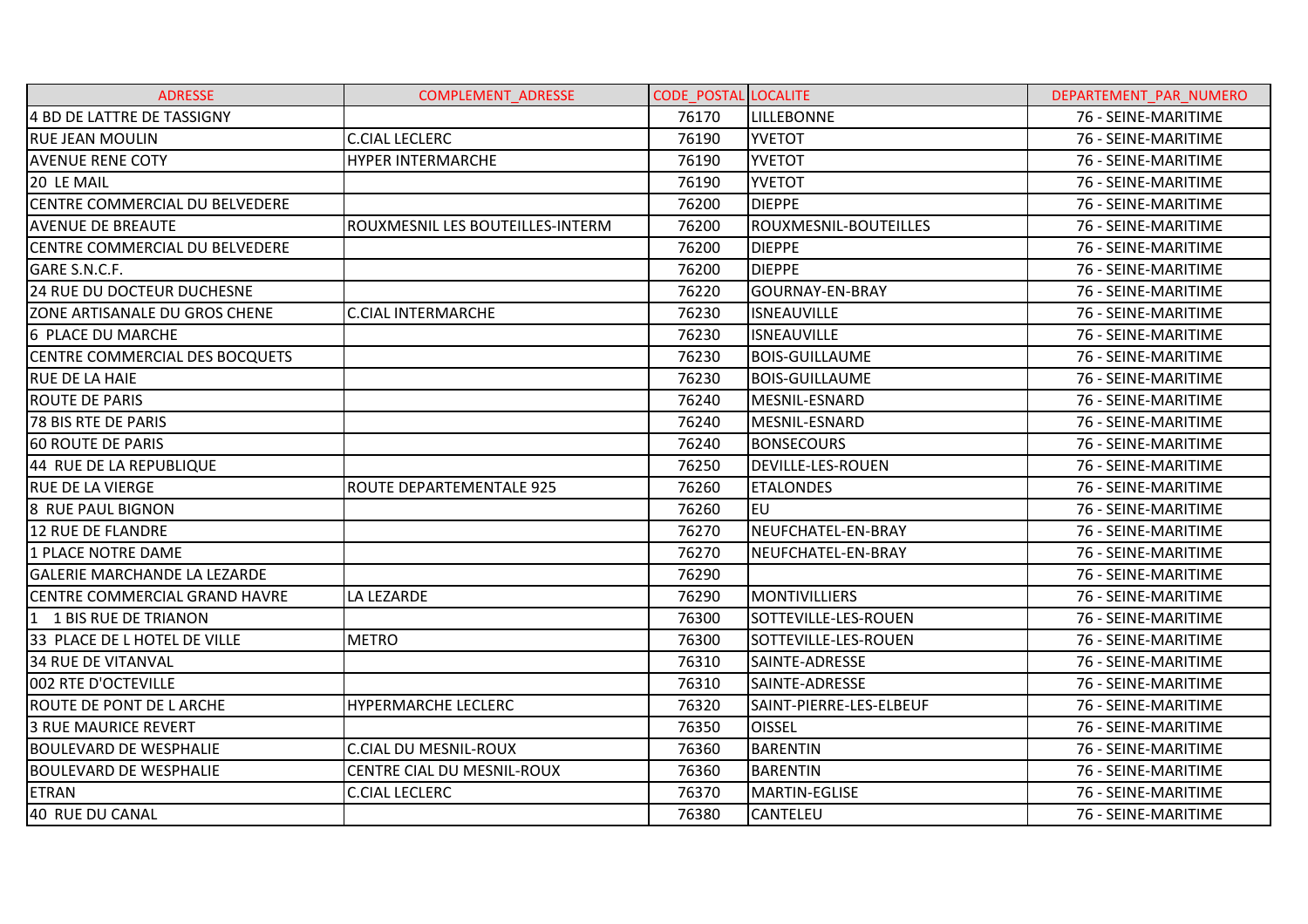| <b>ADRESSE</b>                    | <b>COMPLEMENT ADRESSE</b>      | <b>CODE POSTAL LOCALITE</b> |                           | DEPARTEMENT PAR NUMERO |
|-----------------------------------|--------------------------------|-----------------------------|---------------------------|------------------------|
| 11 PLACE SAINT ETIENNE            |                                | 76400                       | FECAMP                    | 76 - SEINE-MARITIME    |
| <b>RUE CHARLES LEBORGNE</b>       | <b>GAL MARCHANDE CARREFOUR</b> | 76400                       | <b>FECAMP</b>             | 76 - SEINE-MARITIME    |
| <b>29 RUE JACQUES HUET</b>        |                                | 76400                       | <b>FECAMP</b>             | 76 - SEINE-MARITIME    |
| 2 AVENUE GUSTAVE PICARD           |                                | 76410                       | TOURVILLE-LA-RIVIERE      | 76 - SEINE-MARITIME    |
| 6 AVENUE DU MARECHAL JUIN         |                                | 76420                       | <b>BIHOREL</b>            | 76 - SEINE-MARITIME    |
| 184 ROUTE DE NEUFCHATEL           | STATION TOTAL ACCESS           | 76420                       | <b>BIHOREL</b>            | 76 - SEINE-MARITIME    |
| <b>C.CIAL DOMAINE DU CHAPITRE</b> |                                | 76420                       | <b>BIHOREL</b>            | 76 - SEINE-MARITIME    |
| 15 PLACE MARECHAL FOCH            |                                | 76430                       | SAINT-ROMAIN-DE-COLBOSC   | 76 - SEINE-MARITIME    |
| 85 RUE DU GENERAL DE GAULLE       |                                | 76450                       | <b>CANY-BARVILLE</b>      | 76 - SEINE-MARITIME    |
| 60 ROUTE DU HAVRE                 | <b>CENTRE LECLERC</b>          | 76460                       | SAINT-VALERY-EN-CAUX      | 76 - SEINE-MARITIME    |
| 11 PLACE DU MARCHE                |                                | 76460                       | SAINT-VALERY-EN-CAUX      | 76 - SEINE-MARITIME    |
| <b>20 QUAI DU HAVRE</b>           |                                | 76460                       | SAINT-VALERY-EN-CAUX      | 76 - SEINE-MARITIME    |
| 37 QUAI FRANCOIS 1ER              |                                | 76470                       | <b>TREPORT</b>            | 76 - SEINE-MARITIME    |
| 87 RUE DES MARTYRS                |                                | 76500                       | <b>ELBEUF</b>             | 76 - SEINE-MARITIME    |
| <b>ROUTE DE PARIS</b>             |                                | 76520                       | FRANQUEVILLE-SAINT-PIERRE | 76 - SEINE-MARITIME    |
| 26 GRANDE RUE                     |                                | 76540                       | SASSETOT-LE-MAUCONDUIT    | 76 - SEINE-MARITIME    |
| 24-26 RUE ADOLPHE LASNE           |                                | 76570                       | <b>PAVILLY</b>            | 76 - SEINE-MARITIME    |
| 12 RUE MAGELLAN                   |                                | 76600                       | <b>HAVRE</b>              | 76 - SEINE-MARITIME    |
| <b>IMPASSE COTY</b>               | <b>22 RUE CASIMIR PERRIER</b>  | 76600                       | <b>HAVRE</b>              | 76 - SEINE-MARITIME    |
| 22 RUE CASIMIR PERIER             |                                | 76600                       | <b>HAVRE</b>              | 76 - SEINE-MARITIME    |
| <b>QUAI FRISSARD</b>              | CENTRE COMMERCIAL VAUBAN       | 76600                       | <b>HAVRE</b>              | 76 - SEINE-MARITIME    |
| PLACE DE L HOTEL DE VILLE         |                                | 76600                       | <b>HAVRE</b>              | 76 - SEINE-MARITIME    |
| 163 RUE AUGUSTIN NORMAND          |                                | 76600                       | <b>HAVRE</b>              | 76 - SEINE-MARITIME    |
| 27 PLACE DES HALLES CENTRALES     |                                | 76600                       | <b>HAVRE</b>              | 76 - SEINE-MARITIME    |
| 042 RUE B. DE ST PIERRE           |                                | 76600                       | <b>HAVRE</b>              | 76 - SEINE-MARITIME    |
| 026 PCE DU GAL DE GAULLE          |                                | 76600                       | <b>HAVRE</b>              | 76 - SEINE-MARITIME    |
| AVENUE DU BOIS AU COQ             | CENTRE COMMERCIAL GRAND CAP    | 76620                       | <b>HAVRE</b>              | 76 - SEINE-MARITIME    |
| 047 RUE ROMAIN ROLLAND            |                                | 76620                       | <b>HAVRE</b>              | 76 - SEINE-MARITIME    |
| <b>PARC DE L ESTUAIRE</b>         | CENTRE COMMERCIAL OCEANE       | 76700                       | GONFREVILLE-L'ORCHER      | 76 - SEINE-MARITIME    |
| <b>SENTE DES JUMELLES</b>         | <b>INTERMARCHE</b>             | 76710                       | <b>MONTVILLE</b>          | 76 - SEINE-MARITIME    |
| LE BUQUET                         | CASINO CS715                   | 76740                       | <b>GAILLARDE</b>          | 76 - SEINE-MARITIME    |
| 109 GRANDE RUE                    |                                | 76750                       | <b>BUCHY</b>              | 76 - SEINE-MARITIME    |
| 13 AVENUE GEORGE V                |                                | 76790                       | <b>ETRETAT</b>            | 76 - SEINE-MARITIME    |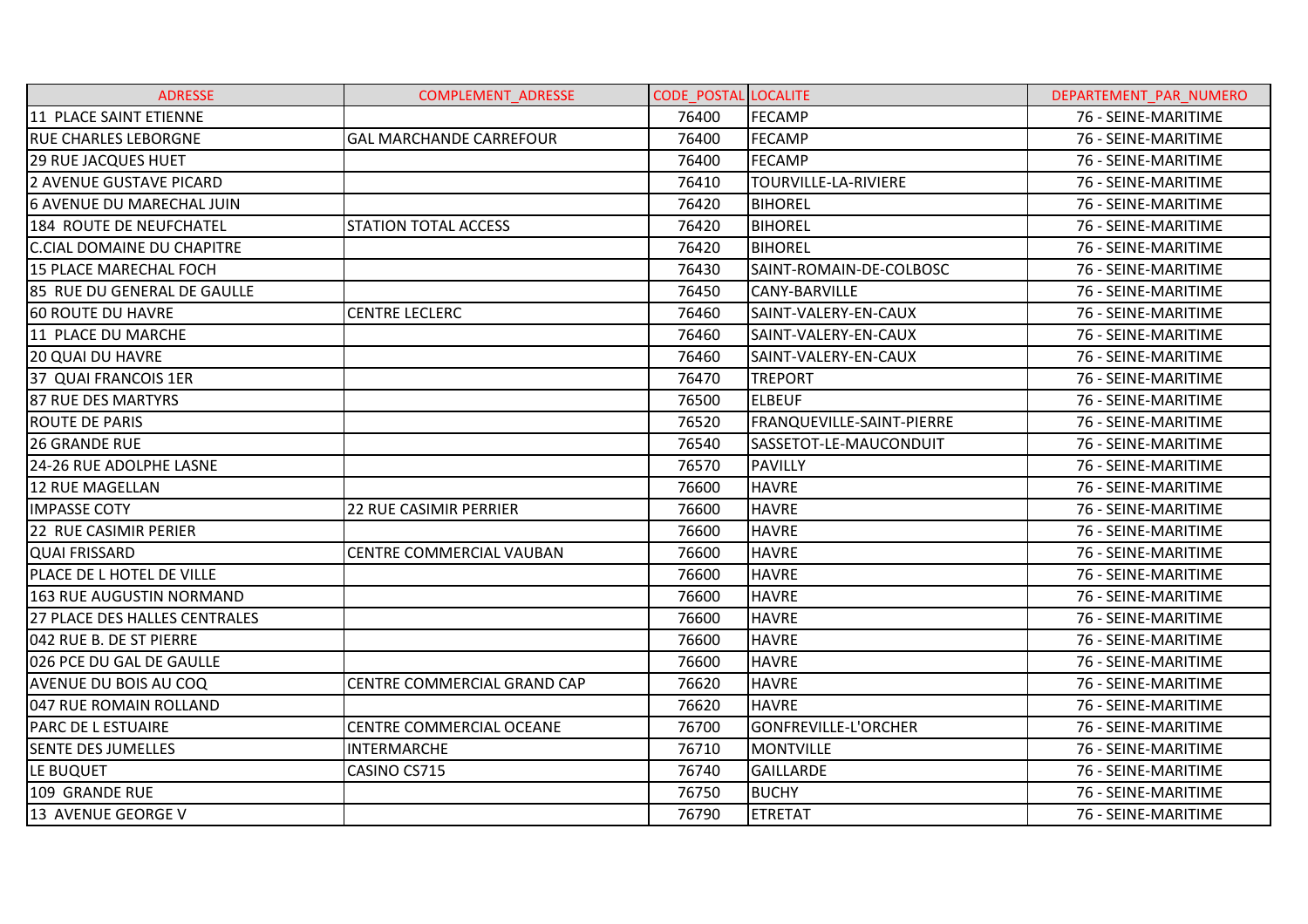| <b>ADRESSE</b>                     | <b>COMPLEMENT ADRESSE</b>        | <b>CODE POSTAL LOCALITE</b> |                          | DEPARTEMENT PAR NUMERO |
|------------------------------------|----------------------------------|-----------------------------|--------------------------|------------------------|
| <b>AVENUE DE LA MARE AUX DAIMS</b> |                                  | 76803                       | SAINT-ETIENNE-DU-ROUVRAY | 76 - SEINE-MARITIME    |
| <b>74 RUE DE LA LIBERATION</b>     |                                  | 76910                       | <b>CRIEL-SUR-MER</b>     | 76 - SEINE-MARITIME    |
| <b>AVENUE DU GENERAL DE GAULLE</b> | <b>C.CIAL DES MOUTIERS</b>       | 77000                       | VAUX-LE-PENIL            | 77 - SEINE-ET-MARNE    |
| <b>8 RUE CARNOT</b>                |                                  | 77000                       | <b>MELUN</b>             | 77 - SEINE-ET-MARNE    |
| <b>33 RUE RENE POUTEAU</b>         |                                  | 77000                       | <b>MELUN</b>             | 77 - SEINE-ET-MARNE    |
| GARE S.N.C.F.                      |                                  | 77000                       | MELUN                    | 77 - SEINE-ET-MARNE    |
| CC BAY 2                           |                                  | 77090                       | <b>COLLEGIEN</b>         | 77 - SEINE-ET-MARNE    |
| 3 AVENUE ROLAND MORENO             | <b>CHAUCONIN NEUFMONTIERS</b>    | 77100                       | <b>MEAUX</b>             | 77 - SEINE-ET-MARNE    |
| PLACE DE LA GARE                   |                                  | 77100                       | <b>MEAUX</b>             | 77 - SEINE-ET-MARNE    |
| MAIL DES BRIARDS                   |                                  | 77100                       | MAREUIL-LES-MEAUX        | 77 - SEINE-ET-MARNE    |
| <b>3 RUE GEORGES CLAUDE</b>        |                                  | 77100                       | <b>MEAUX</b>             | 77 - SEINE-ET-MARNE    |
| 17 RUE DU GRAND CERF               |                                  | 77100                       | <b>MEAUX</b>             | 77 - SEINE-ET-MARNE    |
| <b>AVENUE DE LA FOULEE</b>         | <b>C.CIAL CARREFOUR MARKET</b>   | 77100                       | NANTEUIL-LES-MEAUX       | 77 - SEINE-ET-MARNE    |
| <b>25 RUE LOUIS BRAILLE</b>        |                                  | 77100                       | <b>MEAUX</b>             | 77 - SEINE-ET-MARNE    |
| <b>165 RUE DU GENERAL LECLERC</b>  |                                  | 77100                       | <b>MEAUX</b>             | 77 - SEINE-ET-MARNE    |
| 126 RUE JEAN MONNET                |                                  | 77120                       | <b>MOUROUX</b>           | 77 - SEINE-ET-MARNE    |
| <b>BOULEVARD DE LA MARNE</b>       | ZI - C.CIAL LECLERC              | 77120                       | <b>COULOMMIERS</b>       | 77 - SEINE-ET-MARNE    |
| <b>18 PLACE DU MARCHE</b>          |                                  | 77120                       | <b>COULOMMIERS</b>       | 77 - SEINE-ET-MARNE    |
| <b>TRAIT D UNION</b>               | ZAC DU CARRE SENART              | 77127                       | <b>LIEUSAINT</b>         | 77 - SEINE-ET-MARNE    |
| <b>CCAL CARRE DE SENART</b>        | <b>ALLEE DU PREAMBULE</b>        | 77127                       | LIEUSAINT                | 77 - SEINE-ET-MARNE    |
| <b>ROUTE NATIONALE 105</b>         | C. CIAL DU BREAUD, ROUTE DE BRE  | 77130                       | VARENNES-SUR-SEINE       | 77 - SEINE-ET-MARNE    |
| 4 C.CIAL LE CLOS SAINT JEAN        |                                  | 77140                       | SAINT-PIERRE-LES-NEMOURS | 77 - SEINE-ET-MARNE    |
| <b>25 RUE GAUTHIER 1ER</b>         |                                  | 77140                       | <b>NEMOURS</b>           | 77 - SEINE-ET-MARNE    |
| Z.A.C DE VILLARCEAU                |                                  | 77150                       | <b>LESIGNY</b>           | 77 - SEINE-ET-MARNE    |
| 4 PLACE ST AYOUL                   |                                  | 77160                       | <b>PROVINS</b>           | 77 - SEINE-ET-MARNE    |
| <b>26 RUE DU VAL</b>               |                                  | 77160                       | <b>PROVINS</b>           | 77 - SEINE-ET-MARNE    |
| AVENUE JAMES DE ROTHSCHILD         | PARC DES MERLETTES - CASINO      | 77164                       | <b>FERRIERES</b>         | 77 - SEINE-ET-MARNE    |
| <b>25 RUE PASTEUR</b>              |                                  | 77170                       | <b>BRIE-COMTE-ROBERT</b> | 77 - SEINE-ET-MARNE    |
| 101 PCE GASTON MEUNIER             |                                  | 77186                       | <b>NOISIEL</b>           | 77 - SEINE-ET-MARNE    |
| <b>ROUTE NATIONALE 7</b>           | <b>C.CIAL CARREFOUR</b>          | 77190                       | <b>VILLIERS-EN-BIERE</b> | 77 - SEINE-ET-MARNE    |
| <b>36 AVE FRANKLIN ROOSEWELT</b>   |                                  | 77210                       | <b>AVON</b>              | 77 - SEINE-ET-MARNE    |
| GARE S.N.C.F.                      | FONTAINEBLEAU - AVON             | 77210                       | FONTAINEBLEAU            | 77 - SEINE-ET-MARNE    |
| 1 AVENUE DE LA ZIBELINE            | <b>C.CIAL DE CESSON LA FORET</b> | 77240                       | <b>CESSON</b>            | 77 - SEINE-ET-MARNE    |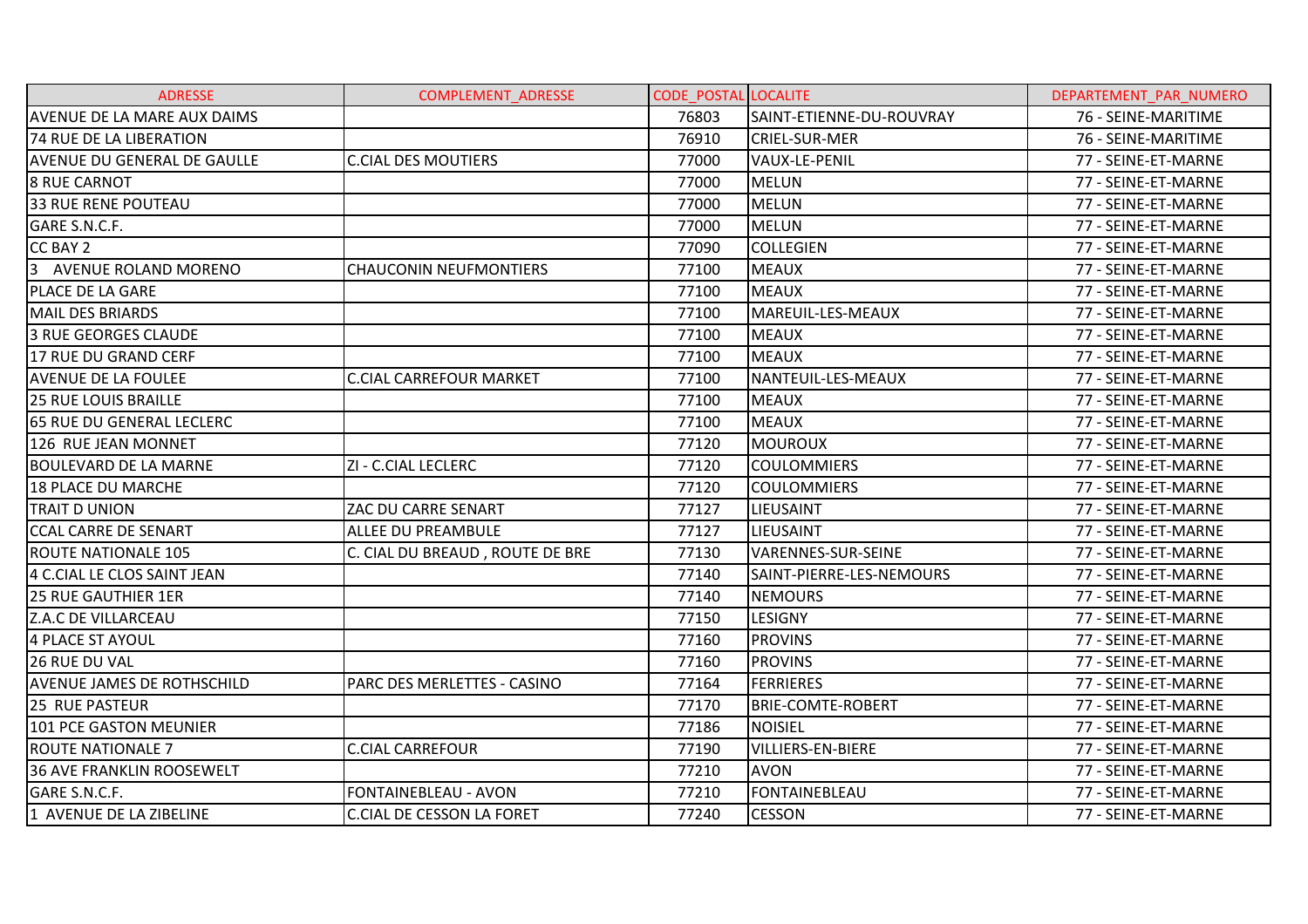| <b>ADRESSE</b>                 | <b>COMPLEMENT ADRESSE</b>        | <b>CODE POSTAL LOCALITE</b> |                            | DEPARTEMENT PAR NUMERO |
|--------------------------------|----------------------------------|-----------------------------|----------------------------|------------------------|
| RN <sub>6</sub>                | <b>AUCHAN</b>                    | 77240                       | <b>CESSON</b>              | 77 - SEINE-ET-MARNE    |
| 57 RUE GRANDE                  |                                  | 77250                       | MORET-SUR-LOING            | 77 - SEINE-ET-MARNE    |
| 1 PLACE DU MARCHE              |                                  | 77270                       | <b>VILLEPARISIS</b>        | 77 - SEINE-ET-MARNE    |
| 20 AVENUE ROGER SALENGRO       |                                  | 77270                       | <b>VILLEPARISIS</b>        | 77 - SEINE-ET-MARNE    |
| <b>35 BLD GAL LECLERC</b>      |                                  | 77300                       | FONTAINEBLEAU              | 77 - SEINE-ET-MARNE    |
| 100 AVENUE DE FONTAINEBLEAU    | <b>C.CIAL DE L'ORME</b>          | 77310                       | <b>PRINGY</b>              | 77 - SEINE-ET-MARNE    |
| 1 RUE ABEL REMUSAT             |                                  | 77310                       | SAINT-FARGEAU-PONTHIERRY   | 77 - SEINE-ET-MARNE    |
| 49 RUE DE PARIS                |                                  | 77320                       | <b>FERTE-GAUCHER</b>       | 77 - SEINE-ET-MARNE    |
| 19 RUE F.DE TESSAN             |                                  | 77330                       | OZOIR-LA-FERRIERE          | 77 - SEINE-ET-MARNE    |
| <b>ROUTE NATIONALE 4</b>       |                                  | 77340                       | PONTAULT-COMBAULT          | 77 - SEINE-ET-MARNE    |
| <b>AVENUE DE LA REPUBLIQUE</b> | <b>C.CIAL PONTAULT 2000</b>      | 77340                       | PONTAULT-COMBAULT          | 77 - SEINE-ET-MARNE    |
| 004 AVE JEAN JAURES            |                                  | 77360                       | <b>VAIRES-SUR-MARNE</b>    | 77 - SEINE-ET-MARNE    |
| <b>25 RUE DU GAL LECLERC</b>   |                                  | 77370                       | <b>NANGIS</b>              | 77 - SEINE-ET-MARNE    |
| <b>RUE DE LABREUVOIR</b>       |                                  | 77380                       | COMBS-LA-VILLE             | 77 - SEINE-ET-MARNE    |
| 4 RUE LAMARTINE                | <b>C.CIAL DE LA COURTILLIERE</b> | 77400                       | SAINT-THIBAULT-DES-VIGNES  | 77 - SEINE-ET-MARNE    |
| <b>6 RUE DE LA MARNE</b>       |                                  | 77400                       | POMPONNE                   | 77 - SEINE-ET-MARNE    |
| 17 RUE DES MARCHES             |                                  | 77400                       | LAGNY-SUR-MARNE            | 77 - SEINE-ET-MARNE    |
| <b>ROUTE NATIONALE 3</b>       | 77413 CLAYE SOUILLY BP 70        | 77410                       | <b>CLAYE-SOUILLY</b>       | 77 - SEINE-ET-MARNE    |
| <b>COURS DES ROCHES</b>        | <b>C.CIAL DU LUZARD</b>          | 77420                       | <b>NOISIEL</b>             | 77 - SEINE-ET-MARNE    |
| <b>AVENUE DES PYRAMIDES</b>    |                                  | 77420                       | <b>CHAMPS-SUR-MARNE</b>    | 77 - SEINE-ET-MARNE    |
| <b>AVENUE JOFFRE</b>           |                                  | 77450                       | <b>ESBLY</b>               | 77 - SEINE-ET-MARNE    |
| <b>86 AVENUE DE VERDUN</b>     |                                  | 77470                       | <b>TRILPORT</b>            | 77 - SEINE-ET-MARNE    |
| 51 GRANDE RUE                  |                                  | 77480                       | <b>BRAY-SUR-SEINE</b>      | 77 - SEINE-ET-MARNE    |
| 64 AVENUE DE LA RESISTANCE     |                                  | 77500                       | <b>CHELLES</b>             | 77 - SEINE-ET-MARNE    |
| <b>28 RUE GAMBETTA</b>         |                                  | 77500                       | <b>CHELLES</b>             | 77 - SEINE-ET-MARNE    |
| <b>AVENUE DE VILLIERS</b>      |                                  | 77580                       | <b>CRECY-LA-CHAPELLE</b>   | 77 - SEINE-ET-MARNE    |
| 43 AVENUE GALLIENI             |                                  | 77590                       | <b>CHARTRETTES</b>         | 77 - SEINE-ET-MARNE    |
| <b>C.CIAL GRAND PLACE</b>      |                                  | 77600                       | <b>BUSSY-SAINT-GEORGES</b> | 77 - SEINE-ET-MARNE    |
| 48 GRANDE RUE                  |                                  | 77630                       | <b>BARBIZON</b>            | 77 - SEINE-ET-MARNE    |
| 8 RUE DU LOING                 |                                  | 77690                       | MONTIGNY-SUR-LOING         | 77 - SEINE-ET-MARNE    |
| 14 COURS DU DANUBE             | DU VAL D'EUROPE NIVEAU 1         | 77700                       | <b>SERRIS</b>              | 77 - SEINE-ET-MARNE    |
| 49 RUE D ESBLY                 | ZONE DE L AULNOYE                | 77700                       | <b>COUPVRAY</b>            | 77 - SEINE-ET-MARNE    |
| GARE S.N.C.F. TGV CHESSY PARC  |                                  | 77700                       | <b>CHESSY</b>              | 77 - SEINE-ET-MARNE    |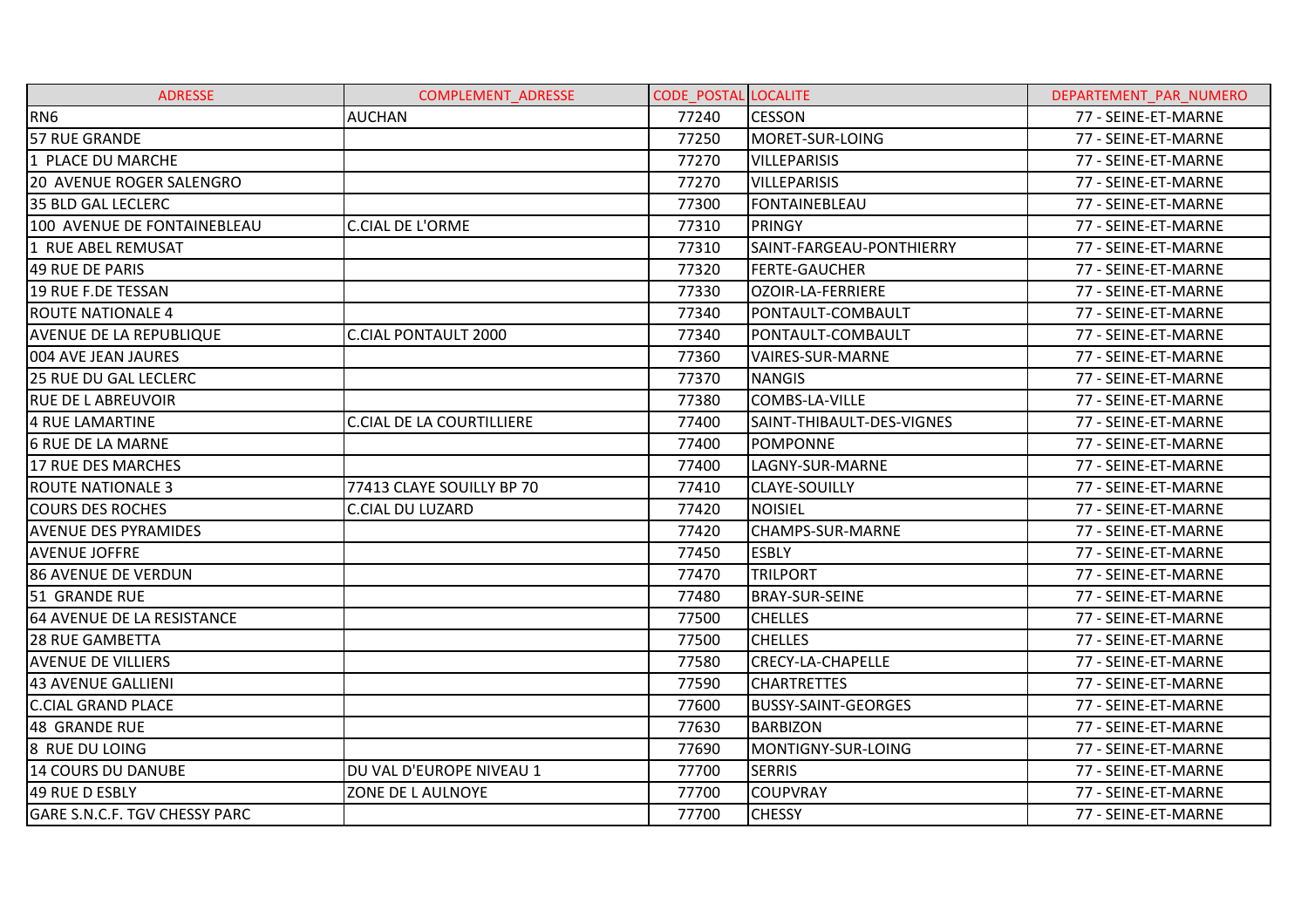| <b>ADRESSE</b>                   | <b>COMPLEMENT ADRESSE</b>       | <b>CODE POSTAL LOCALITE</b> |                              | DEPARTEMENT PAR NUMERO |
|----------------------------------|---------------------------------|-----------------------------|------------------------------|------------------------|
| 27 PLACE DE L EUROPE             |                                 | 77700                       | <b>BAILLY-ROMAINVILLIERS</b> | 77 - SEINE-ET-MARNE    |
| <b>65 AVE GAL DE GAULLE</b>      |                                 | 77780                       | <b>BOURRON-MARLOTTE</b>      | 77 - SEINE-ET-MARNE    |
| <b>CHEMIN DES PRES</b>           |                                 | 77810                       | <b>THOMERY</b>               | 77 - SEINE-ET-MARNE    |
| 1 PLACE DU PILORI                |                                 | 77850                       | <b>HERICY</b>                | 77 - SEINE-ET-MARNE    |
| 61 AVENUE DE L'ENSOLEILLEE       |                                 | 77860                       | COUILLY-PONT-AUX-DAMES       | 77 - SEINE-ET-MARNE    |
| 17 RUE CYPRIEN BORGNON           |                                 | 77860                       | COUILLY-PONT-AUX-DAMES       | 77 - SEINE-ET-MARNE    |
| 44 ROUTE D HERICY                | <b>CASINO</b>                   | 77870                       | <b>VULAINES-SUR-SEINE</b>    | 77 - SEINE-ET-MARNE    |
| 11 GRANDE RUE                    |                                 | 77940                       | <b>VOULX</b>                 | 77 - SEINE-ET-MARNE    |
| 4 RUE DU PERRE                   | CENTRE ACTIVITE SAINT NICOLAS   | 77950                       | <b>RUBELLES</b>              | 77 - SEINE-ET-MARNE    |
| <b>RUE ROYALE</b>                |                                 | 78000                       | <b>VERSAILLES</b>            | 78 - YVELINES          |
| 5 RUE GEORGES CLEMENCEAU         |                                 | 78000                       | <b>VERSAILLES</b>            | 78 - YVELINES          |
| <b>RUE DE LA PAROISSE</b>        | RAMEAU                          | 78000                       | <b>VERSAILLES</b>            | 78 - YVELINES          |
| 83 RUE DU MARECHAL FOCH          |                                 | 78000                       | <b>VERSAILLES</b>            | 78 - YVELINES          |
| 25 AVENUE DE SAINT CLOUD         |                                 | 78000                       | <b>VERSAILLES</b>            | 78 - YVELINES          |
| PLACE RAYMOND POINCARE           |                                 | 78000                       | <b>VERSAILLES</b>            | 78 - YVELINES          |
| 25 RUE DE MONTREUIL              |                                 | 78000                       | <b>VERSAILLES</b>            | 78 - YVELINES          |
| <b>RIVE GAUCHE AILE NORD</b>     |                                 | 78000                       | <b>VERSAILLES</b>            | 78 - YVELINES          |
| <b>GARE S.N.C.F. RIVE DROITE</b> |                                 | 78000                       | <b>VERSAILLES</b>            | 78 - YVELINES          |
| <b>GARE S.N.C.F. CHANTIERS</b>   |                                 | 78000                       | <b>VERSAILLES</b>            | 78 - YVELINES          |
| 12 RUE DE LAURORE                |                                 | 78100                       | SAINT-GERMAIN-EN-LAYE        | 78 - YVELINES          |
| 49 RUE DE POLOGNE                |                                 | 78100                       | SAINT-GERMAIN-EN-LAYE        | 78 - YVELINES          |
| <b>GARE R.E.R.</b>               |                                 | 78100                       | SAINT-GERMAIN-EN-LAYE        | 78 - YVELINES          |
| 15 RTE DE MONTESSON- CHARMETTES  |                                 | 78110                       | <b>VESINET</b>               | 78 - YVELINES          |
| 028 BIS RUE DU MARECHAL FOCH     |                                 | 78110                       | <b>VESINET</b>               | 78 - YVELINES          |
| 4 PLACE FELIX FAURE              |                                 | 78120                       | <b>RAMBOUILLET</b>           | 78 - YVELINES          |
| PLACE DE L EUROPE                | C.CIAL LA CLAIRIERE INTERMARCHE | 78120                       | <b>RAMBOUILLET</b>           | 78 - YVELINES          |
| CENTRE COMMERCIAL DU BEL AIR     | RN 10 CARREFOUR                 | 78120                       | <b>RAMBOUILLET</b>           | 78 - YVELINES          |
| GARE S.N.C.F.                    |                                 | 78120                       | <b>RAMBOUILLET</b>           | 78 - YVELINES          |
| 6 PLACE DU VIEUX PRESSOIR        | <b>C.CIAL INTERMARCHE</b>       | 78124                       | MAREIL-SUR-MAULDRE           | 78 - YVELINES          |
| 35 AVENUE DE SAVOIE              |                                 | 78140                       | VELIZY-VILLACOUBLAY          | 78 - YVELINES          |
| 28 AVENUE DU GENERAL DE GAULLE   |                                 | 78140                       | VELIZY-VILLACOUBLAY          | 78 - YVELINES          |
| 177 RUE DE VERSAILLES            | <b>HOPITAL MIGNOT</b>           | 78150                       | <b>CHESNAY</b>               | 78 - YVELINES          |
| <b>CENTRE COMMERCIAL PARLY 2</b> | NIVEAU BAS PORTE NOTRE DAME     | 78150                       | <b>CHESNAY</b>               | 78 - YVELINES          |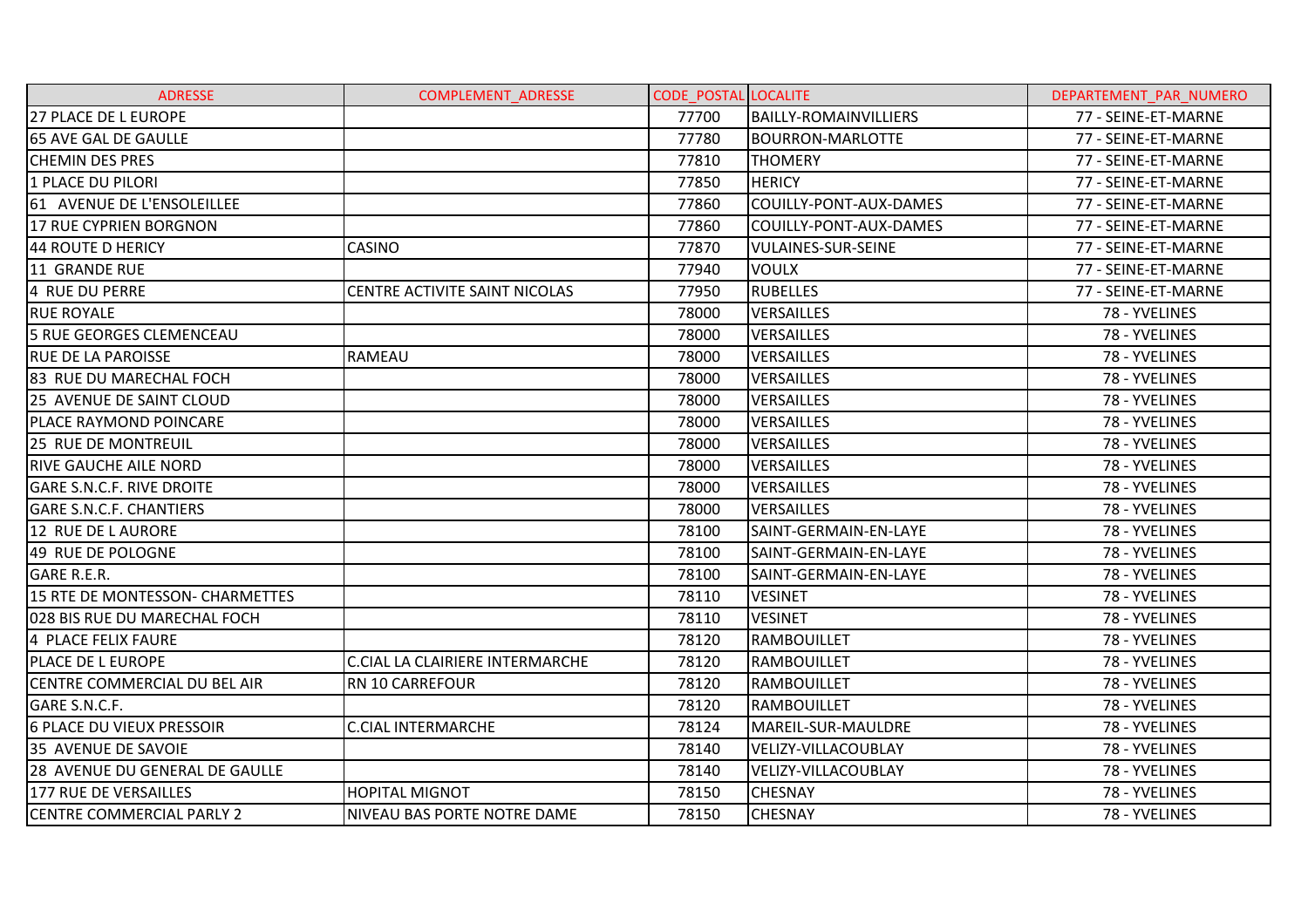| <b>ADRESSE</b>                    | COMPLEMENT_ADRESSE              | <b>CODE POSTAL LOCALITE</b> |                          | DEPARTEMENT_PAR_NUMERO |
|-----------------------------------|---------------------------------|-----------------------------|--------------------------|------------------------|
| <b>25 RUE DES ERABLES</b>         |                                 | 78150                       | <b>CHESNAY</b>           | 78 - YVELINES          |
| 054 RUE POTTIER                   |                                 | 78150                       | <b>CHESNAY</b>           | 78 - YVELINES          |
| AVENUE DE L AMIRAL LEMONNIER      | CENTRE CCIAL DES GRANDES TERRES | 78160                       | MARLY-LE-ROI             | 78 - YVELINES          |
| GARE S.N.C.F.                     |                                 | 78160                       | MARLY-LE-ROI             | 78 - YVELINES          |
| 002 PLACE DU MARECHAL LECLERC     |                                 | 78170                       | CELLE-SAINT-CLOUD        | 78 - YVELINES          |
| <b>CENTRE COMMERCIAL ELYSEE 2</b> |                                 | 78170                       | CELLE-SAINT-CLOUD        | 78 - YVELINES          |
| PLACE CHARLES DE GAULLE           | GARE SNCF ST QUANTENTIN EN YVE  | 78180                       | MONTIGNY-LE-BRETONNEUX   | 78 - YVELINES          |
| <b>5 PLACE COLBERT</b>            |                                 | 78180                       | MONTIGNY-LE-BRETONNEUX   | 78 - YVELINES          |
| 15 AVENUE DE LA SOURCE            | LE VILLAGE                      | 78180                       | MONTIGNY-LE-BRETONNEUX   | 78 - YVELINES          |
| 1 PASSAGE DES LOMBARDS            |                                 | 78180                       | MONTIGNY-LE-BRETONNEUX   | 78 - YVELINES          |
| 002 RUE JEAN GOUGEON              |                                 | 78180                       | MONTIGNY-LE-BRETONNEUX   | 78 - YVELINES          |
| 028 AVE ERIK SATIE                |                                 | 78180                       | MONTIGNY-LE-BRETONNEUX   | 78 - YVELINES          |
| <b>ROUTE DE MANTES</b>            | <b>C.CIAL AUCHAN</b>            | 78200                       | <b>BUCHELAY</b>          | 78 - YVELINES          |
| 31 RUE PORTE AUX SAINTS           |                                 | 78200                       | MANTES-LA-JOLIE          | 78 - YVELINES          |
| GARE S.N.C.F.                     |                                 | 78200                       | MANTES-LA-JOLIE          | 78 - YVELINES          |
| 3<br>PLACE DE VERDUN              |                                 | 78220                       | <b>VIROFLAY</b>          | 78 - YVELINES          |
| 94 AVENUE DU GENERAL LECLERC      |                                 | 78220                       | <b>VIROFLAY</b>          | 78 - YVELINES          |
| <b>ROUTE NATIONALE 13</b>         |                                 | 78240                       | <b>CHAMBOURCY</b>        | 78 - YVELINES          |
| 1 PLACE DE LA MAIRIE              |                                 | 78240                       | <b>CHAMBOURCY</b>        | 78 - YVELINES          |
| 060 RUE DU VEXIN                  |                                 | 78250                       | <b>HARDRICOURT</b>       | 78 - YVELINES          |
| 34 RUE GEORGES HAUSSMANN          | <b>QUARTIER VILLAROY</b>        | 78280                       | <b>GUYANCOURT</b>        | 78 - YVELINES          |
| 45 BOULEVARD FERNAND HOSTACHY     |                                 | 78290                       | <b>CROISSY-SUR-SEINE</b> | 78 - YVELINES          |
| 64 RUE DU GENERAL DE GAULLE       |                                 | 78300                       | <b>POISSY</b>            | 78 - YVELINES          |
| 017 AVE DU CEP                    |                                 | 78300                       | <b>POISSY</b>            | 78 - YVELINES          |
| GARE S.N.C.F.                     |                                 | 78300                       | <b>POISSY</b>            | 78 - YVELINES          |
| <b>AVENUE GUTENBERG</b>           | <b>C.CIAL AUCHAN</b>            | 78310                       | <b>MAUREPAS</b>          | 78 - YVELINES          |
| 013 AVE VOLTAIRE                  |                                 | 78330                       | FONTENAY-LE-FLEURY       | 78 - YVELINES          |
| PLACE PAUL DEMANGE                | <b>NUMERO 9 FRANPRIX</b>        | 78360                       |                          | 78 - YVELINES          |
| 280 AVENUE GABRIEL PERI           |                                 | 78360                       | <b>MONTESSON</b>         | 78 - YVELINES          |
| <b>AVENUE DE SAINT GERMAIN</b>    | <b>C.CIAL AUCHAN</b>            | 78370                       | <b>PLAISIR</b>           | 78 - YVELINES          |
| CENTRE COMMERCIAL BRIGITTE        |                                 | 78370                       | PLAISIR                  | 78 - YVELINES          |
| 11 AVENUE JEAN JAURES             |                                 | 78390                       | <b>BOIS-D'ARCY</b>       | 78 - YVELINES          |
| 012 AV. DE MAUPASSANT             |                                 | 78400                       | <b>CHATOU</b>            | 78 - YVELINES          |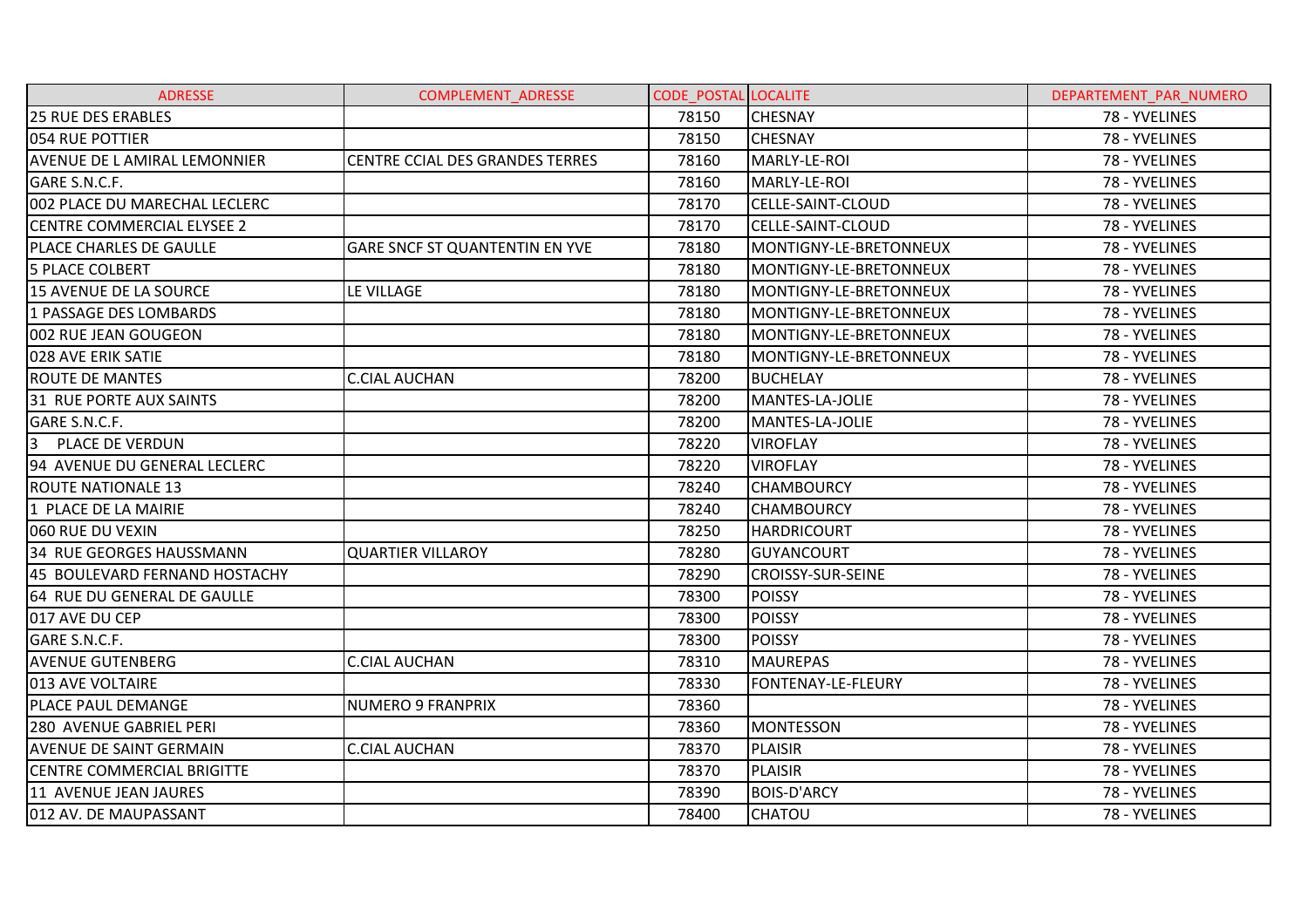| <b>ADRESSE</b>                   | <b>COMPLEMENT ADRESSE</b>               | <b>CODE POSTAL LOCALITE</b> |                                | DEPARTEMENT PAR NUMERO |
|----------------------------------|-----------------------------------------|-----------------------------|--------------------------------|------------------------|
| <b>ROUTE DEPARTEMENTALE 14</b>   | <b>ROUTE RENAULT</b>                    | 78410                       | <b>FLINS-SUR-SEINE</b>         | 78 - YVELINES          |
| 57 BOULEVARD CARNOT              |                                         | 78420                       | CARRIERES-SUR-SEINE            | 78 - YVELINES          |
| <b>ALLEE DES SOUDANES</b>        |                                         | 78430                       | <b>LOUVECIENNES</b>            | 78 - YVELINES          |
| 5 SQUARE DES FETES               |                                         | 78450                       | <b>VILLEPREUX</b>              | 78 - YVELINES          |
| <b>AVENUE DU VAL JOYEUX</b>      | <b>CHAMPION</b>                         | 78450                       | <b>VILLEPREUX</b>              | 78 - YVELINES          |
| 17 RUE ROGER VANNIER             | <b>CASINO</b>                           | 78490                       |                                | 78 - YVELINES          |
| <b>PLACE DES FUSILLES</b>        | <b>GARE DE SARTROUVILLE</b>             | 78500                       | <b>SARTROUVILLE</b>            | 78 - YVELINES          |
| 1 RUE TURGOT                     |                                         | 78500                       | <b>SARTROUVILLE</b>            | 78 - YVELINES          |
| <b>C.CIAL LIMAY RN190</b>        |                                         | 78520                       | LIMAY                          | 78 - YVELINES          |
| 13 PCE DU GAL DE GAULLE          |                                         | 78530                       | <b>MAULE</b>                   | 78 - YVELINES          |
| <b>ROUTE DE GAMBAIS</b>          | <b>C.CIAL INTERMARCHE</b>               | 78550                       | IMAULETTE                      | 78 - YVELINES          |
| 14 AVENUE DE SAINT GERMAIN       | SUPER U LE PORT MARLY                   | 78560                       | <b>PORT-MARLY</b>              | 78 - YVELINES          |
| 4 ROUTE DE TRIEL                 |                                         | 78570                       | <b>ANDRESY</b>                 | 78 - YVELINES          |
| 004 RUE LEBOURBLANC              |                                         | 78590                       | NOISY-LE-ROI                   | 78 - YVELINES          |
| 107 AVENUE DE POISSY             |                                         | 78600                       | MESNIL-LE-ROI                  | 78 - YVELINES          |
| 44 AVE DE LONGUEIL               |                                         | 78600                       | MAISONS-LAFFITTE               | 78 - YVELINES          |
| <b>GARE S.N.C.F. VEST</b>        |                                         | 78600                       | MAISONS-LAFFITTE               | 78 - YVELINES          |
| <b>80 RUE DE PARIS</b>           |                                         | 78610                       | PERRAY-EN-YVELINES             | 78 - YVELINES          |
| 015 RUE JEAN MERMOZ              |                                         | 78620                       | <b>ETANG-LA-VILLE</b>          | 78 - YVELINES          |
| <b>ROUTE NATIONALE 13</b>        | <b>C.CIAL DES 16 ARPENTS INTERMARCH</b> | 78630                       | <b>ORGEVAL</b>                 | 78 - YVELINES          |
| 2 PCE DU PONTEL                  |                                         | 78640                       | <b>VILLIERS-SAINT-FREDERIC</b> | 78 - YVELINES          |
| <b>CCAL DE LA PETITE MAULDRE</b> | C.CIAL G20                              | 78650                       | <b>BEYNES</b>                  | 78 - YVELINES          |
| <b>ROUTE NATIONALE 13</b>        |                                         | 78670                       | VILLENNES-SUR-SEINE            | 78 - YVELINES          |
| <b>20 RUE MAUBERT</b>            | LIEU DIT LE VILLAGE                     | 78690                       | <b>ESSARTS-LE-ROI</b>          | 78 - YVELINES          |
| RUE DU 11 NOVEMBRE 1918          |                                         | 78690                       | <b>ESSARTS-LE-ROI</b>          | 78 - YVELINES          |
| <b>ROUTE NATIONALE 184</b>       | RUE DES BELLES HATES BP 128             | 78700                       | CONFLANS-SAINTE-HONORINE       | 78 - YVELINES          |
| <b>12 RUE NATIONALE</b>          |                                         | 78710                       | <b>ROSNY-SUR-SEINE</b>         | 78 - YVELINES          |
| 19 RUE DE LA PORTE SAINT MARTIN  |                                         | 78770                       | <b>THOIRY</b>                  | 78 - YVELINES          |
| PLACE LOUIS FOUCHE               | 12 PLACE DE LA MAIRIE LOUIS FOUC        | 78790                       | <b>SEPTEUIL</b>                | 78 - YVELINES          |
| 9 RUE GABRIEL PERI               |                                         | 78800                       | <b>HOUILLES</b>                | 78 - YVELINES          |
| <b>37 GRANDE RUE</b>             |                                         | 78810                       | <b>FEUCHEROLLES</b>            | 78 - YVELINES          |
| 59 AVENUE DES PLATANES           |                                         | 78860                       | SAINT-NOM-LA-BRETECHE          | 78 - YVELINES          |
| 001 RUE DU SEQUOIA               |                                         | 78870                       | <b>BAILLY</b>                  | 78 - YVELINES          |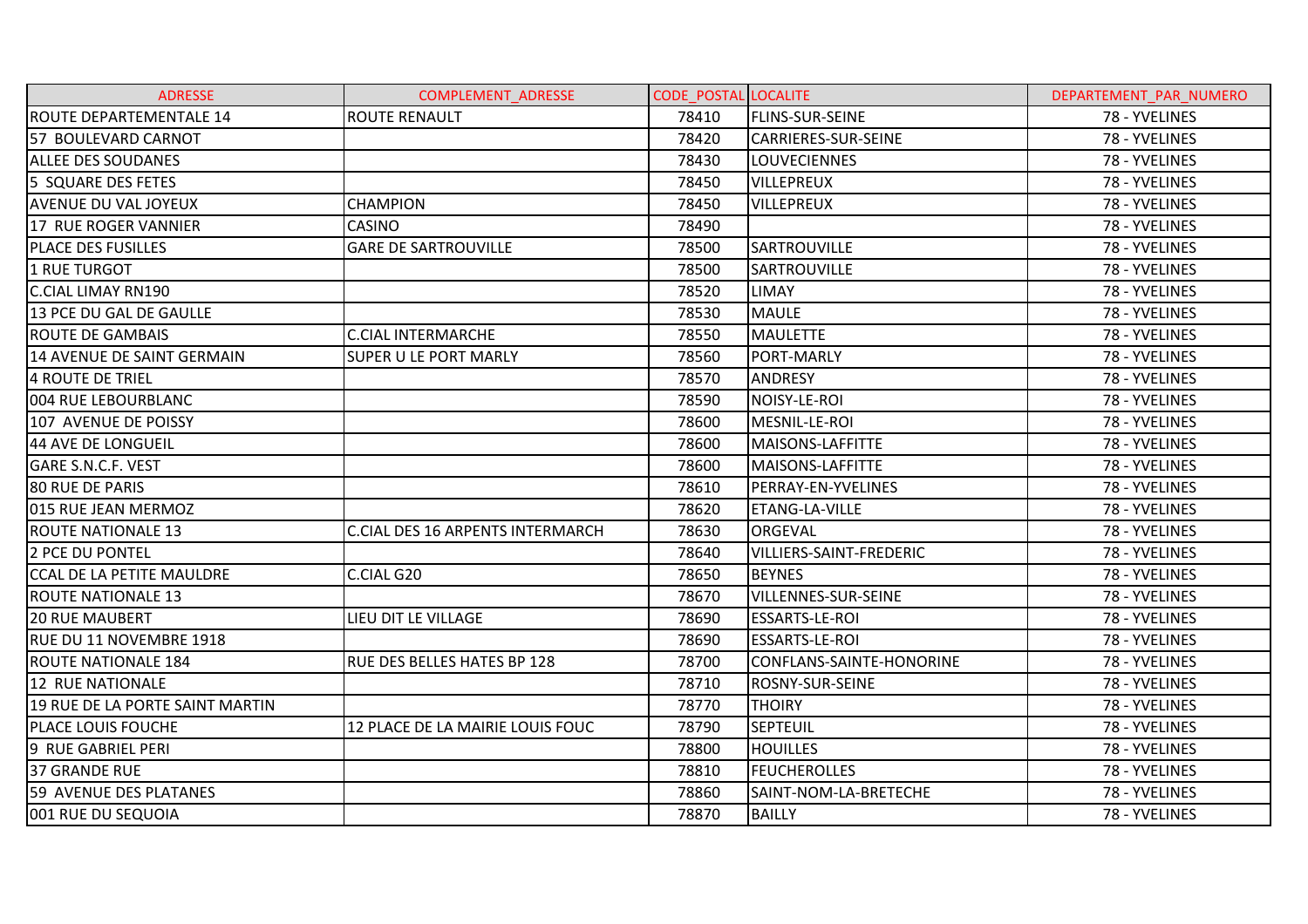| <b>ADRESSE</b>                   | <b>COMPLEMENT ADRESSE</b>   | <b>CODE POSTAL LOCALITE</b> |                       | DEPARTEMENT PAR NUMERO |
|----------------------------------|-----------------------------|-----------------------------|-----------------------|------------------------|
| <b>22 RUE NATIONALE</b>          |                             | 78940                       | QUEUE-LES-YVELINES    | 78 - YVELINES          |
| <b>RUE AUX FLEURS</b>            | <b>CARREFOUR MARKET</b>     | 78960                       | VOISINS-LE-BRETONNEUX | 78 - YVELINES          |
| 6 AVENUE DE LA GARE              | <b>C.CIAL CHAMPION</b>      | 78970                       | MEZIERES-SUR-SEINE    | 78 - YVELINES          |
| <b>RUE MAZAGRAN</b>              | <b>GARE SNCF NIORT</b>      | 79000                       | <b>NIORT</b>          | 79 - DEUX-SEVRES       |
| <b>BOULEVARD DE L ATLANTIQUE</b> | <b>CARREFOUR NIORT</b>      | 79000                       | <b>NIORT</b>          | 79 - DEUX-SEVRES       |
| 222 AVENUE DE PARIS              |                             | 79000                       | <b>NIORT</b>          | 79 - DEUX-SEVRES       |
| <b>68 RUE DE FONTENAY</b>        |                             | 79000                       | <b>NIORT</b>          | 79 - DEUX-SEVRES       |
| 580 AVENUE DE PARIS              | <b>C.CIAL HYPERMARCHE</b>   | 79000                       | <b>NIORT</b>          | 79 - DEUX-SEVRES       |
| 11 AVENUE DE PARIS               |                             | 79000                       | <b>NIORT</b>          | 79 - DEUX-SEVRES       |
| 35 RUE VICTOR HUGO               |                             | 79000                       | <b>NIORT</b>          | 79 - DEUX-SEVRES       |
| <b>37 RUE BRISSON</b>            |                             | 79000                       | <b>NIORT</b>          | 79 - DEUX-SEVRES       |
| <b>31 RUE RICARD</b>             |                             | 79000                       | <b>NIORT</b>          | 79 - DEUX-SEVRES       |
| 8 RUE VICTOR HUGO                |                             | 79000                       | <b>NIORT</b>          | 79 - DEUX-SEVRES       |
| <b>BOULEVARD DE DIEPHOLZ</b>     | <b>HYPER U</b>              | 79100                       | <b>THOUARS</b>        | 79 - DEUX-SEVRES       |
| <b>ROUTE DE PARIS</b>            | LE CHIQUITO C.CIAL NORD EST | 79180                       | <b>CHAURAY</b>        | 79 - DEUX-SEVRES       |
| 1 AVENUE FRANCOIS MITTERRAND     | <b>C.CIAL HYPER U</b>       | 79200                       | <b>PARTHENAY</b>      | 79 - DEUX-SEVRES       |
| <b>BOULEVARD DE L EUROPE</b>     | <b>C.CIAL LECLERC</b>       | 79200                       | PARTHENAY             | 79 - DEUX-SEVRES       |
| 1015 RUE DU PETIT FIEF           |                             | 79230                       | <b>AIFFRES</b>        | 79 - DEUX-SEVRES       |
| 1 PLACE RENE GROUSSARD           |                             | 79500                       | <b>MELLE</b>          | 79 - DEUX-SEVRES       |
| <b>AVENUE DE L EUROPE</b>        |                             | 80000                       | <b>AMIENS</b>         | 80 - SOMME             |
| 22 BIS RUE DU GENERAL LECLERC    |                             | 80000                       | <b>AMIENS</b>         | 80 - SOMME             |
| 115 RUE A.DUMAS - INTERMARCHE    |                             | 80000                       | <b>AMIENS</b>         | 80 - SOMME             |
| 19 RUE DE LA REPUBLIQUE          | <b>GALERIE DES JACOBINS</b> | 80000                       | <b>AMIENS</b>         | 80 - SOMME             |
| 69 RUE DE LA REPUBLIQUE          |                             | 80000                       | <b>AMIENS</b>         | 80 - SOMME             |
| 2 RUE DELAMBRE                   |                             | 80000                       | <b>AMIENS</b>         | 80 - SOMME             |
| 001 RUE DES 3 CAILLOUX           |                             | 80000                       | <b>AMIENS</b>         | 80 - SOMME             |
| GARE S.N.C.F.                    |                             | 80000                       | <b>AMIENS</b>         | 80 - SOMME             |
| AV DU PRESIDENT VINCENT AURIOL   |                             | 80100                       | ABBEVILLE             | 80 - SOMME             |
| 14 RUE DU MARECHAL FOCH          |                             | 80100                       | ABBEVILLE             | 80 - SOMME             |
| <b>RUE DES POMMIERS</b>          | ROUTHIAUVILLE               | 80120                       | <b>QUEND</b>          | 80 - SOMME             |
| <b>20 ROUTE DE VAUVILLERS</b>    |                             | 80170                       | ROSIERES-EN-SANTERRE  | 80 - SOMME             |
| <b>ASSEVILLERS OUEST AUT. A1</b> |                             | 80200                       | <b>PERONNE</b>        | 80 - SOMME             |
| 11 PLACE DU DOCTEUR BINANT       |                             | 80250                       | AILLY-SUR-NOYE        | 80 - SOMME             |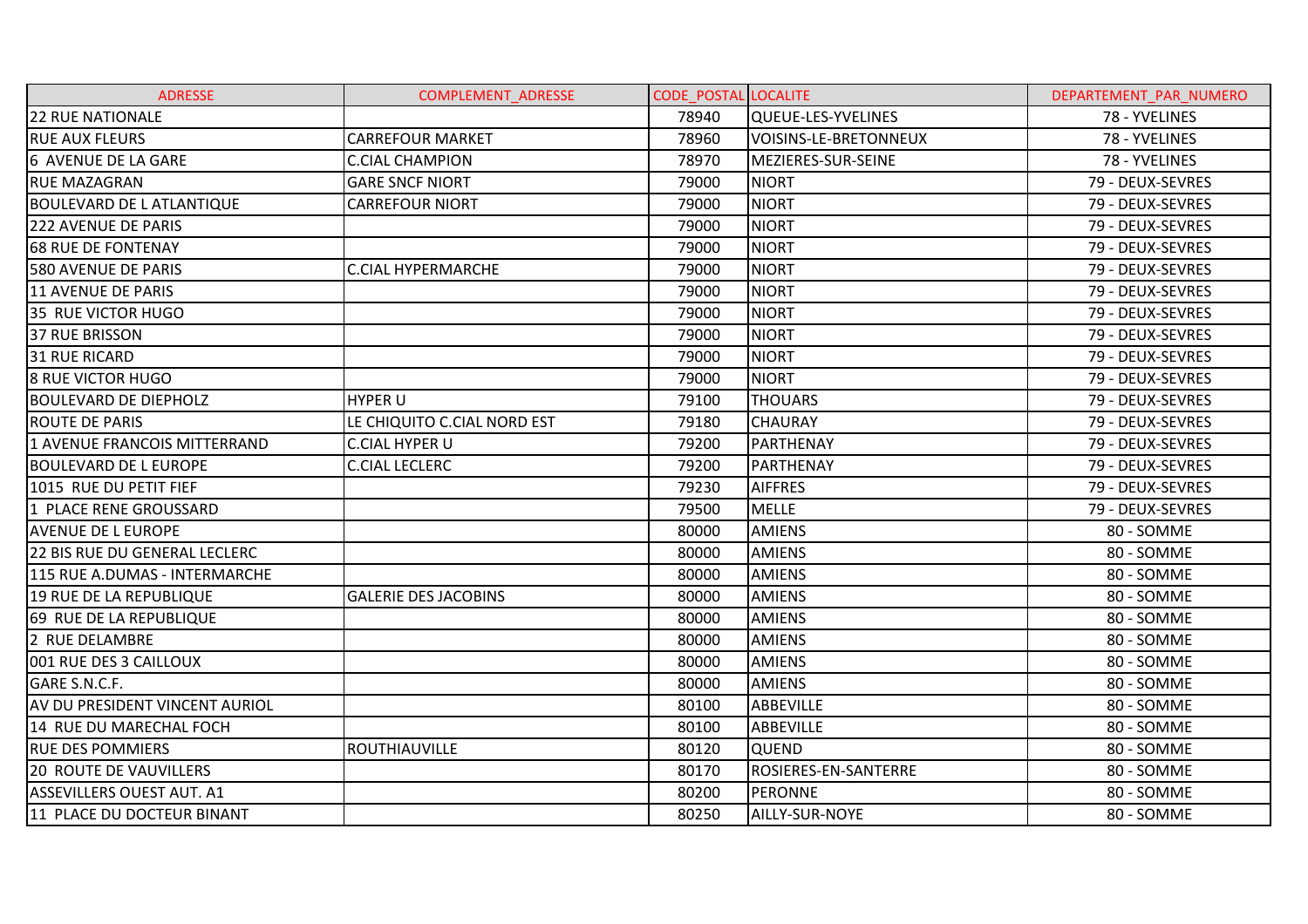| <b>ADRESSE</b>                    | <b>COMPLEMENT ADRESSE</b>               | <b>CODE POSTAL LOCALITE</b> |                       | DEPARTEMENT PAR NUMERO |
|-----------------------------------|-----------------------------------------|-----------------------------|-----------------------|------------------------|
| <b>RUE DU CHATEAU D EAU</b>       | <b>CHAMPION</b>                         | 80260                       | <b>VILLERS-BOCAGE</b> | 80 - SOMME             |
| 2-4 RUE DU VIADUC                 |                                         | 80290                       | <b>GAUVILLE</b>       | 80 - SOMME             |
| 8 PLACE D ARMES                   |                                         | 80300                       | <b>ALBERT</b>         | 80 - SOMME             |
| 15 RUE MARCEL HOLLEVILLE          |                                         | 80350                       | MERS-LES-BAINS        | 80 - SOMME             |
| <b>7 PLACE CLEMENCEAU</b>         |                                         | 80410                       | CAYEUX-SUR-MER        | 80 - SOMME             |
| <b>ROUTE DE SAINT QUENTIN</b>     | <b>GEANT</b>                            | 80440                       | <b>GLISY</b>          | 80 - SOMME             |
| <b>ROUTE DE PARIS</b>             |                                         | 80480                       | <b>DURY</b>           | 80 - SOMME             |
| <b>RUE ALBERT CAMUS</b>           | <b>C.CIAL LECLERC</b>                   | 80480                       | <b>SALOUEL</b>        | 80 - SOMME             |
| 4 RUE GAMBETTA                    |                                         | 80500                       | <b>MONTDIDIER</b>     | 80 - SOMME             |
| 10 RUE PORTE DU PONT              |                                         | 80550                       | <b>CROTOY</b>         | 80 - SOMME             |
| <b>RUE JEAN MOULIN</b>            |                                         | 80580                       | PONT-REMY             | 80 - SOMME             |
| 64 RUE DU BOURG                   |                                         | 80600                       | <b>DOULLENS</b>       | 80 - SOMME             |
| LIEU DIT FONLABOUR                | <b>C.CIAL LECLERC LES PORTES D'ALBI</b> | 81000                       | <b>SEQUESTRE</b>      | 81 - TARN              |
| <b>RUE DU GENERAL BERTHIER</b>    | ZAC DE CATEPAU                          | 81000                       | <b>ALBI</b>           | 81 - TARN              |
| <b>16 RUE MARIES</b>              |                                         | 81000                       | <b>ALBI</b>           | <b>81 - TARN</b>       |
| 255 AVENUE COLONEL TEYSSIER       |                                         | 81000                       | <b>ALBI</b>           | 81 - TARN              |
| 12 RUE DE TERSSAC                 |                                         | 81000                       | <b>ALBI</b>           | 81 - TARN              |
| 22 RUE FR. MISTRAL                |                                         | 81000                       | <b>ALBI</b>           | 81 - TARN              |
| 77 AVE DE GAULLE                  |                                         | 81000                       | <b>ALBI</b>           | 81 - TARN              |
| 11 RUE DE VERDUSSE                |                                         | 81000                       | <b>ALBI</b>           | 81 - TARN              |
| 4 PLACE LAPEROUSE                 |                                         | 81000                       | <b>ALBI</b>           | 81 - TARN              |
| 11 PCE ST JULIEN                  |                                         | 81000                       | <b>ALBI</b>           | 81 - TARN              |
| 91B AVENUE DEMBOURG               |                                         | 81000                       | <b>ALBI</b>           | 81 - TARN              |
| <b>30 BOULEVARD DE STRASBOURG</b> |                                         | 81000                       | <b>ALBI</b>           | 81 - TARN              |
| 12 PCE DU VIGAN                   |                                         | 81000                       | <b>ALBI</b>           | 81 - TARN              |
| 10 RUE ALBERT CALMETTE            | ZONE COMMERCIALE CHARTREUSE             | 81100                       | <b>CASTRES</b>        | 81 - TARN              |
| <b>21 RUE SABATERIE</b>           |                                         | 81100                       | <b>CASTRES</b>        | <b>81 - TARN</b>       |
| <b>ZAC MARTINET</b>               |                                         | 81100                       | <b>CASTRES</b>        | 81 - TARN              |
| 3 RUE DU COMMERCE                 |                                         | 81100                       | <b>CASTRES</b>        | 81 - TARN              |
| 007 RUE VILLEGOUDOU               |                                         | 81100                       | <b>CASTRES</b>        | <b>81 - TARN</b>       |
| 014 RUE R. VITOZ                  |                                         | 81100                       | <b>CASTRES</b>        | 81 - TARN              |
| 034 PCE DE L'ALBINQUE             |                                         | 81100                       | <b>CASTRES</b>        | <b>81 - TARN</b>       |
| 23 BOULEVARD DOCTEURS ARIBAT      |                                         | 81100                       | <b>CASTRES</b>        | 81 - TARN              |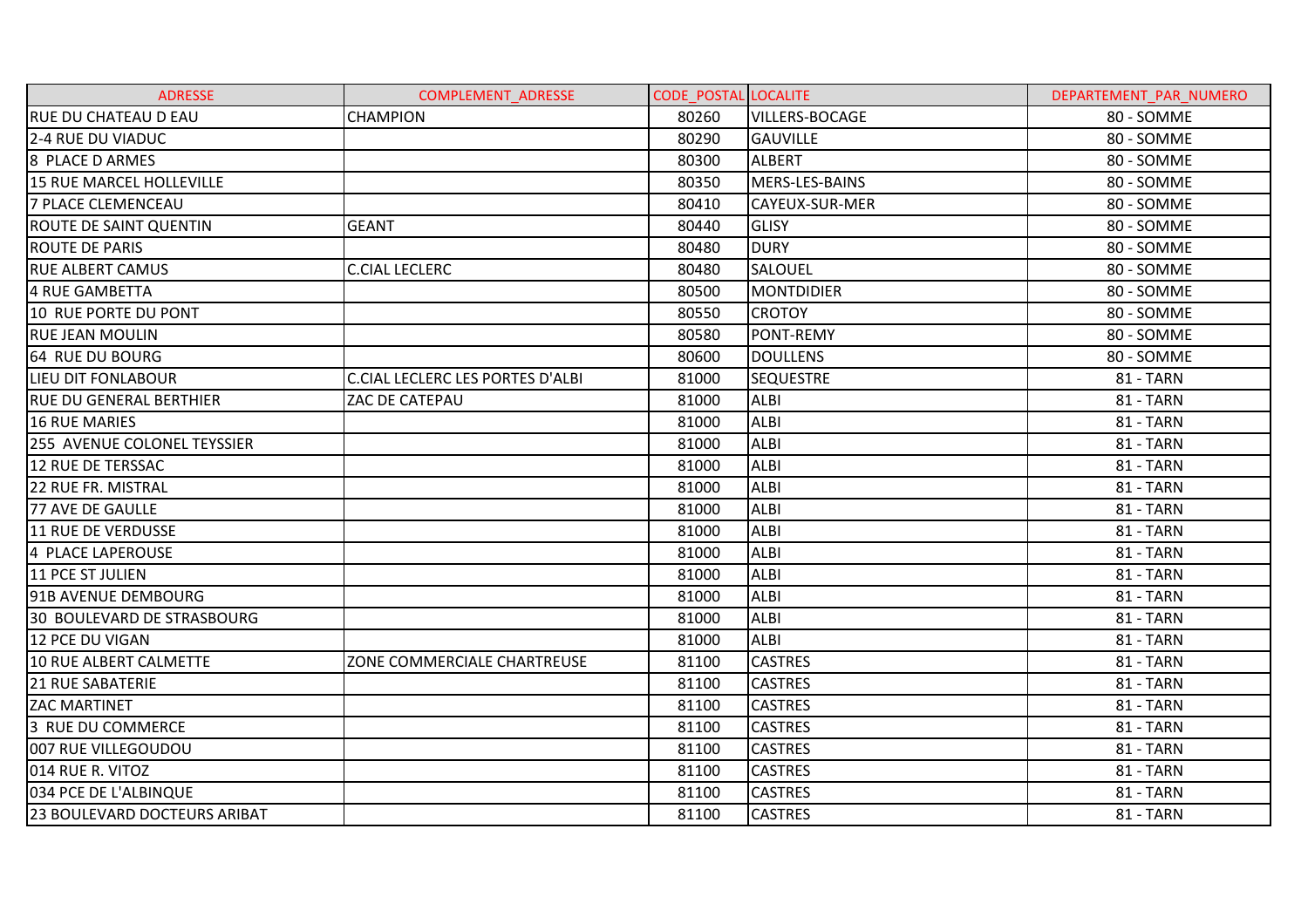| <b>ADRESSE</b>                  | <b>COMPLEMENT ADRESSE</b> | <b>CODE POSTAL LOCALITE</b> |                      | DEPARTEMENT PAR NUMERO |
|---------------------------------|---------------------------|-----------------------------|----------------------|------------------------|
| 001 RUE GAMBETTA                |                           | 81100                       | <b>CASTRES</b>       | 81 - TARN              |
| <b>36 PLACE LOUISA PAULIN</b>   |                           | 81120                       | <b>REALMONT</b>      | 81 - TARN              |
| <b>5 AVENUE DE TOULOUSE</b>     |                           | 81150                       | MARSSAC-SUR-TARN     | 81 - TARN              |
| 2 PLACE DE LA BOUTEILLERIE      |                           | 81170                       | <b>CORDES</b>        | 81 - TARN              |
| 14 RUE DE LA LIBERTE            |                           | 81230                       | <b>LACAUNE</b>       | 81 - TARN              |
| 2 RUE VICTOR AVEROUS            |                           | 81290                       | LABRUGUIERE          | 81 - TARN              |
| <b>AVENUE RHIN ET DANUBE</b>    | ROND POINT RHIN ET DANUBE | 81300                       | <b>GRAULHET</b>      | 81 - TARN              |
| 10 PLACE DU MERCADIAL           |                           | 81300                       | <b>GRAULHET</b>      | <b>81 - TARN</b>       |
| 9 RUE VILLEBOIS MAREUIL         |                           | 81300                       | <b>GRAULHET</b>      | 81 - TARN              |
| 1 RUE DE REIMS                  |                           | 81370                       | <b>SAINT-SULPICE</b> | <b>81 - TARN</b>       |
| <b>ROUTE DE CARMAUX</b>         | <b>CENTRE LECLERC</b>     | 81380                       | LESCURE-D'ALBIGEOIS  | 81 - TARN              |
| <b>24 AVENUE JEAN JAURES</b>    |                           | 81400                       | CARMAUX              | 81 - TARN              |
| <b>8 GRAND RUE</b>              |                           | 81500                       | <b>LAVAUR</b>        | 81 - TARN              |
| LIEU DIT LE ROUCH               | MAC PRESSE C.CIAL SUPER U | 81500                       | <b>LAVAUR</b>        | 81 - TARN              |
| <b>AVENUE JACQUES BESSE</b>     | <b>INTERMARCHE</b>        | 81500                       | <b>LAVAUR</b>        | 81 - TARN              |
| 4 AVE GENERAL DE GAULLE         |                           | 81500                       | LAVAUR               | 81 - TARN              |
| <b>ROUTE DE TOULOUSE</b>        | <b>C.CIAL LECLERC</b>     | 81600                       | <b>GAILLAC</b>       | 81 - TARN              |
| 012 PCE DE LA LIBERATION        |                           | 81600                       | <b>GAILLAC</b>       | <b>81 - TARN</b>       |
| <b>ROUTE DE TOULOUSE A AGDE</b> |                           | 81660                       | BOUT-DU-PONT-DE-LARN | 81 - TARN              |
| 17 QUAI DES ESCOUCIERES         |                           | 81800                       | <b>RABASTENS</b>     | 81 - TARN              |
| <b>AVENUE DE GARBAN</b>         | N <sub>2</sub>            | 81990                       | PUYGOUZON            | <b>81 - TARN</b>       |
| 1230 RUE DE L ABBAYE            |                           | 82000                       | MONTAUBAN            | 82 - TARN-ET-GARONNE   |
| <b>ROUTE DU NORD</b>            | <b>ZAC FUTUROPOLE</b>     | 82000                       | <b>MONTAUBAN</b>     | 82 - TARN-ET-GARONNE   |
| 110 RUE FRANCOIS MAURIAC        |                           | 82000                       | <b>MONTAUBAN</b>     | 82 - TARN-ET-GARONNE   |
| 993 RUE DE L'ABBAYE             |                           | 82000                       | <b>MONTAUBAN</b>     | 82 - TARN-ET-GARONNE   |
| 11 RUE DU 1ER BATAILLON DE CHOC |                           | 82000                       | <b>MONTAUBAN</b>     | 82 - TARN-ET-GARONNE   |
| 495 ROUTE DE PARIS              |                           | 82000                       | <b>MONTAUBAN</b>     | 82 - TARN-ET-GARONNE   |
| 445 ROUTE DU NORD               | <b>CENTRE LECLERC</b>     | 82000                       | <b>MONTAUBAN</b>     | 82 - TARN-ET-GARONNE   |
| 971 RUE EDOUARD FORESTIE        |                           | 82000                       | <b>MONTAUBAN</b>     | 82 - TARN-ET-GARONNE   |
| 777 AVENUE JEAN MOULIN          |                           | 82000                       | <b>MONTAUBAN</b>     | 82 - TARN-ET-GARONNE   |
| 52 AVENUE CHARLES DE GAULLE     |                           | 82000                       | <b>MONTAUBAN</b>     | 82 - TARN-ET-GARONNE   |
| 006 PLACE NATIONALE             |                           | 82000                       | <b>MONTAUBAN</b>     | 82 - TARN-ET-GARONNE   |
| 1 AVENUE DU 19 AOUT 1944        |                           | 82000                       | <b>MONTAUBAN</b>     | 82 - TARN-ET-GARONNE   |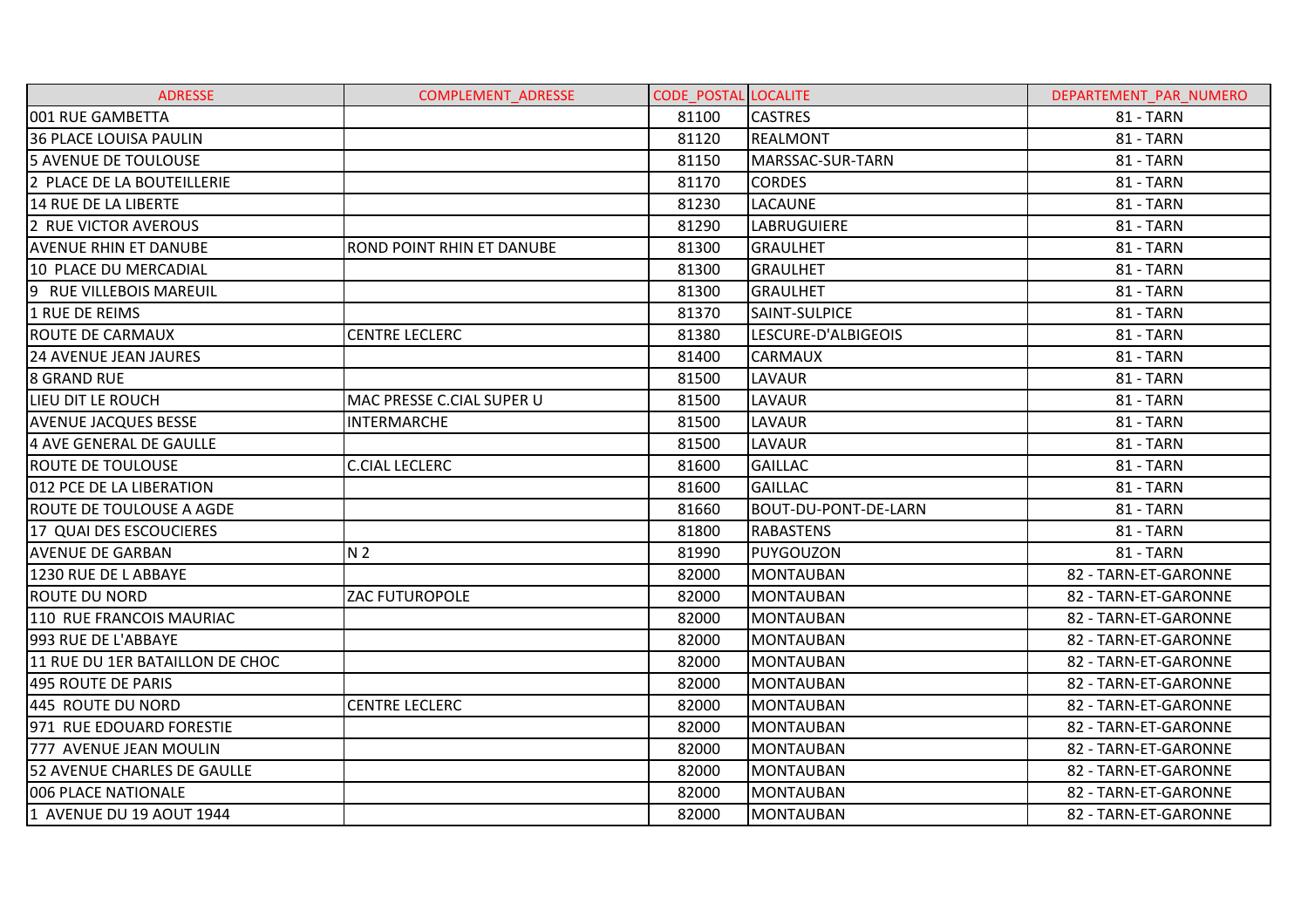| <b>ADRESSE</b>                       | <b>COMPLEMENT ADRESSE</b>          | <b>CODE POSTAL LOCALITE</b> |                           | DEPARTEMENT PAR NUMERO |
|--------------------------------------|------------------------------------|-----------------------------|---------------------------|------------------------|
| 113 AVENUE ARISTIDE BRIAND           |                                    | 82000                       | <b>MONTAUBAN</b>          | 82 - TARN-ET-GARONNE   |
| <b>28 RUE BESSIERES</b>              |                                    | 82000                       | <b>MONTAUBAN</b>          | 82 - TARN-ET-GARONNE   |
| <b>LIEU DIT ARTEL EST</b>            | <b>LECLERC</b>                     | 82100                       | CASTELSARRASIN            | 82 - TARN-ET-GARONNE   |
| <b>22 RUE PELISSERIE</b>             |                                    | 82140                       | SAINT-ANTONIN-NOBLE-VAL   | 82 - TARN-ET-GARONNE   |
| <b>ROUTE DE LAFRANCAISE</b>          | <b>GALERIE MARCHANDE CARREFOUR</b> | 82200                       | <b>MOISSAC</b>            | 82 - TARN-ET-GARONNE   |
| 165 ROUTE DE MONTAUBAN               |                                    | 82290                       | <b>MONTBETON</b>          | 82 - TARN-ET-GARONNE   |
| ZONE INDUSTRIELLE DE MEAUX           |                                    | 82300                       | <b>CAUSSADE</b>           | 82 - TARN-ET-GARONNE   |
| 10 AVENUE DU GENERAL LECLERC         |                                    | 82300                       | <b>CAUSSADE</b>           | 82 - TARN-ET-GARONNE   |
| 1 BOULEVARD DIDIER REY               |                                    | 82300                       | <b>CAUSSADE</b>           | 82 - TARN-ET-GARONNE   |
| 906 ROUTE D'ALBI                     |                                    | 82370                       | SAINT-NAUPHARY            | 82 - TARN-ET-GARONNE   |
| <b>ALLEE DU 4 SEPTEMBRE</b>          |                                    | 82400                       | <b>VALENCE</b>            | 82 - TARN-ET-GARONNE   |
| <b>32 PLACE GAMBETTA</b>             |                                    | 82500                       | BEAUMONT-DE-LOMAGNE       | 82 - TARN-ET-GARONNE   |
| <b>8 PLACE DE L'EPERON</b>           |                                    | 82600                       | <b>VERDUN-SUR-GARONNE</b> | 82 - TARN-ET-GARONNE   |
| 13 RUE DE LA MOUSCANE                | <b>INTERMARCHE</b>                 | 82700                       | <b>MONTECH</b>            | 82 - TARN-ET-GARONNE   |
| I2 BOULEVARD DE LA REPUBLIQUE        |                                    | 82700                       | <b>MONTECH</b>            | 82 - TARN-ET-GARONNE   |
| 8 AVENUE SADI CARNOT                 |                                    | 82800                       | NEGREPELISSE              | 82 - TARN-ET-GARONNE   |
| <b>RUE LAMALGUE</b>                  | ANGLE BOULEVARD BAZEILLES          | 83000                       | <b>TOULON</b>             | 83 - VAR               |
| 1000 BOULEVARD JEAN BAPTISTE AB      | TABAC PRESSE LE PELICAN            | 83000                       | <b>TOULON</b>             | 83 - VAR               |
| <b>RUE DU MURIER</b>                 | <b>C.CIAL CARREFOUR</b>            | 83000                       | <b>TOULON</b>             | 83 - VAR               |
| 518 AVE PIERRE LOTI                  |                                    | 83000                       | <b>TOULON</b>             | 83 - VAR               |
| 101 RUE EMILE VINCENT                |                                    | 83000                       | <b>TOULON</b>             | 83 - VAR               |
| <b>PLACE NOEL BLACHE</b>             |                                    | 83000                       | <b>TOULON</b>             | 83 - VAR               |
| <b>PLACE HUBAC</b>                   |                                    | 83000                       | <b>TOULON</b>             | 83 - VAR               |
| 925 AV DE LA VICTOIRE DU 8 MAI       |                                    | 83000                       | <b>TOULON</b>             | 83 - VAR               |
| <b>RUE COMMISSAIRE GENERAL FAYAL</b> |                                    | 83000                       | <b>TOULON</b>             | 83 - VAR               |
| <b>RUE ANDRE BLONDEL</b>             |                                    | 83100                       | <b>TOULON</b>             | 83 - VAR               |
| 384 AVENUE FRANCOIS CUZIN            |                                    | 83100                       | <b>TOULON</b>             | 83 - VAR               |
| <b>BD DE TESSE GARE VESTIBULE</b>    |                                    | 83100                       | <b>TOULON</b>             | 83 - VAR               |
| 21 PLACE ADOLPHE BEGUIN              |                                    | 83100                       | <b>TOULON</b>             | 83 - VAR               |
| 717 BOULEVARD MARECHAL JOFFRE        |                                    | 83100                       | <b>TOULON</b>             | 83 - VAR               |
| 150 ROUTE DE BANDOL                  |                                    | 83110                       | SANARY-SUR-MER            | 83 - VAR               |
| <b>ROUTE DE LA GARE</b>              |                                    | 83110                       | SANARY-SUR-MER            | 83 - VAR               |
| 108 ALLEE DES ROSIERS                |                                    | 83110                       | SANARY-SUR-MER            | 83 - VAR               |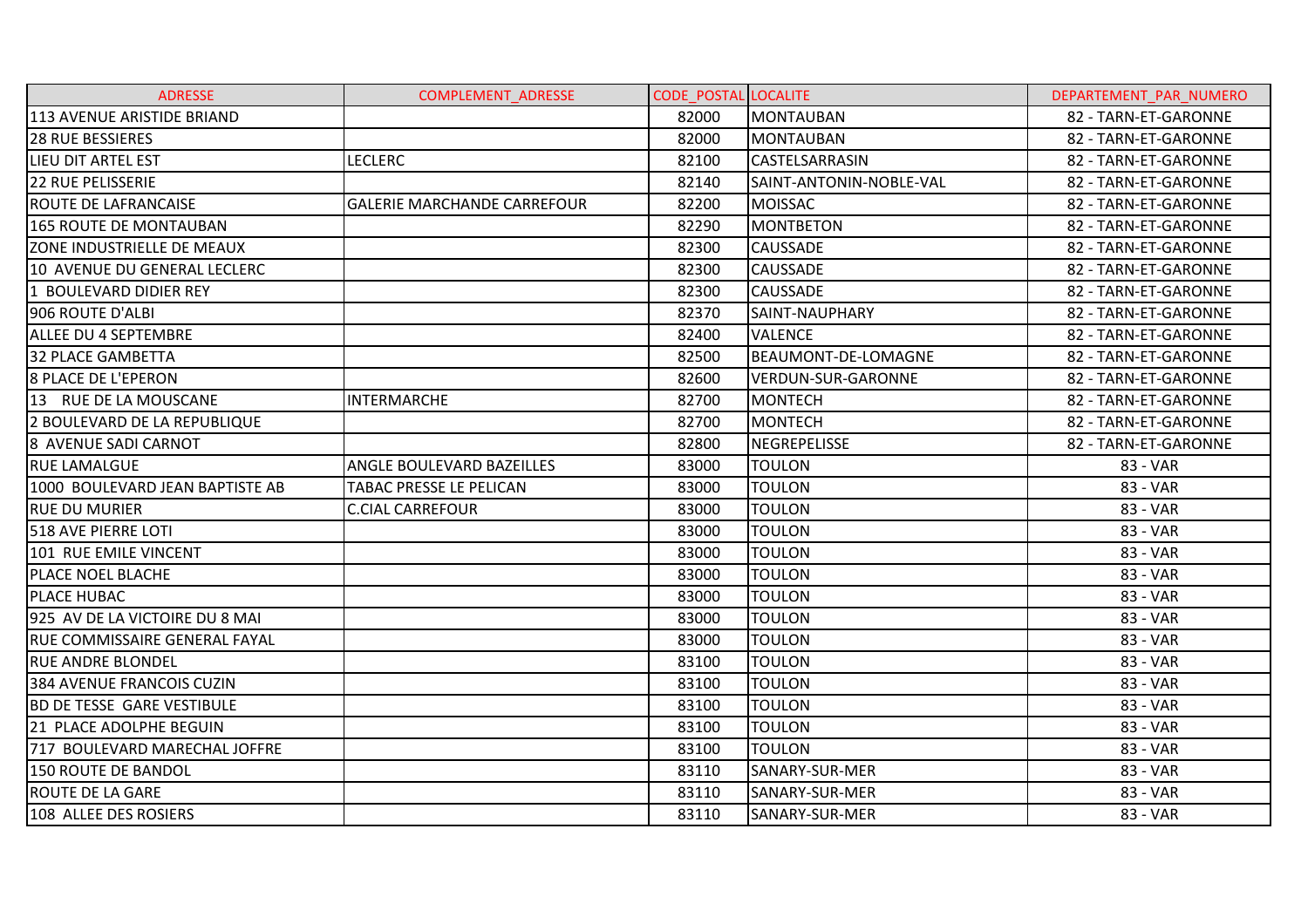| <b>ADRESSE</b>                       | <b>COMPLEMENT ADRESSE</b>           | <b>CODE POSTAL LOCALITE</b> |                       | DEPARTEMENT PAR NUMERO |
|--------------------------------------|-------------------------------------|-----------------------------|-----------------------|------------------------|
| <b>QUAI DU GAL CHARLES DE GAULLE</b> |                                     | 83110                       | SANARY-SUR-MER        | 83 - VAR               |
| 031 RUE JEAN JAURES                  |                                     | 83110                       | SANARY-SUR-MER        | 83 - VAR               |
| 32 BOULEVARD POMPIDOU                |                                     | 83120                       | SAINTE-MAXIME         | 83 - VAR               |
| 4 RUE DES SARRASINS                  |                                     | 83120                       | SAINTE-MAXIME         | 83 - VAR               |
| ROUTE DU MUY                         | <b>C.CIAL HYPER CHAMPION</b>        | 83120                       | SAINTE-MAXIME         | 83 - VAR               |
| <b>30 AVENUE CHARLES DE GAULLE</b>   |                                     | 83120                       | SAINTE-MAXIME         | 83 - VAR               |
| 2 PLACE MARECHAL FOCH                |                                     | 83120                       | PLAN-DE-LA-TOUR       | 83 - VAR               |
| 18 PLACE JEAN MERMOZ                 | <b>C.CIAL CHAMPION CENTRE VILLE</b> | 83120                       | SAINTE-MAXIME         | 83 - VAR               |
| 1091 AVENUE DE LATTRE TASSIGNY       |                                     | 83130                       | <b>GARDE</b>          | 83 - VAR               |
| 119 RUE PIERRE REVELLI               | <b>C.CIAL INTERMARCHE</b>           | 83130                       | <b>GARDE</b>          | 83 - VAR               |
| 103 AVENUE GABRIEL PERI              |                                     | 83130                       | <b>GARDE</b>          | 83 - VAR               |
| <b>CHEMIN DES ESCOULETTES</b>        | ZAC DE ROCBARON                     | 83136                       | <b>ROCBARON</b>       | 83 - VAR               |
| <b>ZAC LES CLAPIERS LONGS</b>        |                                     | 83136                       | <b>GAREOULT</b>       | 83 - VAR               |
| 1 BD DU CAPITAINE JEAN AUDIBERT      |                                     | 83136                       | <b>GAREOULT</b>       | 83 - VAR               |
| CORNICHE DE LA COUDOULIERE           |                                     | 83140                       | SIX-FOURS-LES-PLAGES  | 83 - VAR               |
| 164 BD CABRY                         |                                     | 83140                       | SIX-FOURS-LES-PLAGES  | 83 - VAR               |
| 048 AVE LAENNEC                      |                                     | 83140                       | SIX-FOURS-LES-PLAGES  | 83 - VAR               |
| <b>RUE DU 8 MAI 1945</b>             |                                     | 83150                       | <b>BANDOL</b>         | 83 - VAR               |
| <b>ROUTE DU BEAUSSET</b>             | <b>SUPER U</b>                      | 83150                       | <b>BANDOL</b>         | 83 - VAR               |
| 711 BD DE PIERREPLANE                |                                     | 83150                       | <b>BANDOL</b>         | 83 - VAR               |
| 81 QUAI CHARLES DE GAULLE            |                                     | 83150                       | <b>BANDOL</b>         | 83 - VAR               |
| 143 BOULEVARD DE MARSEILLE           |                                     | 83150                       | <b>BANDOL</b>         | 83 - VAR               |
| <b>AVENUE DE L UNIVERSITE</b>        | <b>C.CIAL DU GRAND VAR</b>          | 83160                       | <b>VALETTE-DU-VAR</b> | 83 - VAR               |
| <b>AVENUE PASTEUR</b>                |                                     | 83160                       | VALETTE-DU-VAR        | 83 - VAR               |
| <b>RUE GILBERT KERSAHO</b>           | <b>CITE L'ENCLOS</b>                | 83160                       | VALETTE-DU-VAR        | 83 - VAR               |
| <b>QUARTIER SAINT JEAN</b>           | <b>GAL MARCHANDE C.CIAL LECLERC</b> | 83170                       | <b>BRIGNOLES</b>      | 83 - VAR               |
| 08 BOULEVARD RAYNOUARD               |                                     | 83170                       | <b>BRIGNOLES</b>      | 83 - VAR               |
| 001 RUE DE LA REPUBLIQUE             |                                     | 83170                       | <b>BRIGNOLES</b>      | 83 - VAR               |
| 3256 ROUTE NATIONALE 8               | ROUTE DE MARSEILLE - QUARTIER QU    | 83190                       | <b>OLLIOULES</b>      | 83 - VAR               |
| <b>CHEMIN DES COTES DU PLAN</b>      |                                     | 83190                       | <b>OLLIOULES</b>      | 83 - VAR               |
| 55 CHEMIN DE LA BOUYERE              | <b>C.C CARREFOUR</b>                | 83190                       | <b>OLLIOULES</b>      | 83 - VAR               |
| 10 RUE DE LA REPUBLIQUE              |                                     | 83190                       | <b>OLLIOULES</b>      | 83 - VAR               |
| PLACE AUGUSTE BOUZIGUES              |                                     | 83200                       | <b>TOULON</b>         | 83 - VAR               |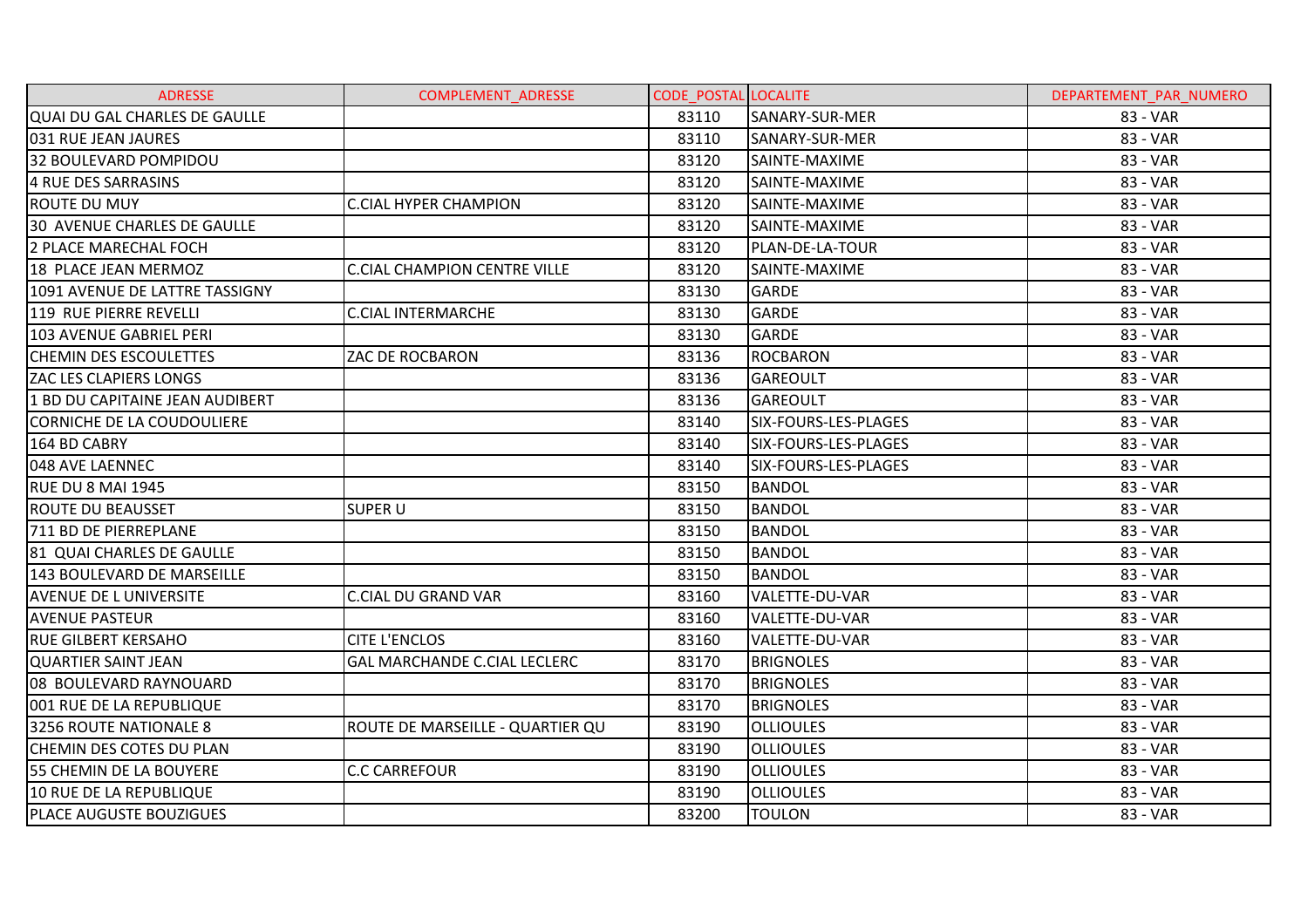| <b>ADRESSE</b>                  | <b>COMPLEMENT ADRESSE</b>         | <b>CODE POSTAL LOCALITE</b> |                        | DEPARTEMENT PAR NUMERO |
|---------------------------------|-----------------------------------|-----------------------------|------------------------|------------------------|
| <b>AVENUE ARISTIDE BRIAND</b>   | <b>SUPERMARCHE CASINO</b>         | 83200                       | TOULON                 | 83 - VAR               |
| <b>77 RUE OCTAVE TEISSIER</b>   | INTERMARCHE TOULON RODEILHAC      | 83200                       | <b>TOULON</b>          | 83 - VAR               |
| 314 AV.CH.GANTELME              |                                   | 83200                       | <b>TOULON</b>          | 83 - VAR               |
| 356 AVE DES MOULINS             |                                   | 83200                       | <b>TOULON</b>          | 83 - VAR               |
| PCE ROUQUIER DARDENNES          |                                   | 83200                       | <b>REVEST-LES-EAUX</b> | 83 - VAR               |
| <b>AVENUE DE L ARLESIENNE</b>   | ZAC DE LA POULASSE                | 83210                       | SOLLIES-PONT           | 83 - VAR               |
| <b>ROUTE NATIONALE 97</b>       | <b>QUARTIER DE L AUBERTE</b>      | 83210                       | <b>FARLEDE</b>         | 83 - VAR               |
| 9<br>PLACE PAUL FLAMENCQ        |                                   | 83220                       | <b>PRADET</b>          | 83 - VAR               |
| <b>AVENUE GANZIN</b>            | ZAC DU FORUM                      | 83220                       | <b>PRADET</b>          | 83 - VAR               |
| 385 AVE DE LA 1ER DFL           |                                   | 83220                       | PRADET                 | 83 - VAR               |
| <b>ROUTE DES LAVANDIERES</b>    | <b>C.CIAL INTERMARCHE</b>         | 83230                       | BORMES-LES-MIMOSAS     | 83 - VAR               |
| 288 BOULEVARD DU FRONT DE MER   | <b>RESIDENCE DU LEVANT</b>        | 83230                       | BORMES-LES-MIMOSAS     | 83 - VAR               |
| 146 BOULEVARD DU LEVANT         | <b>QUARTIER DU PIN</b>            | 83230                       | BORMES-LES-MIMOSAS     | 83 - VAR               |
| <b>52 AVENUE DES ALLIES</b>     | <b>CENTRE COMMERCIAL CHAMPION</b> | 83240                       | CAVALAIRE-SUR-MER      | 83 - VAR               |
| <b>AVENUE GABRIEL PERI</b>      |                                   | 83240                       | CAVALAIRE-SUR-MER      | 83 - VAR               |
| 143 AVENUE DES ALLIES           | <b>BP 115</b>                     | 83240                       | CAVALAIRE-SUR-MER      | 83 - VAR               |
| PLACE CARRE DU PORT             | 39                                | 83250                       | LONDE-LES-MAURES       | 83 - VAR               |
| 147 AVENUE ALBERT ROUX          | <b>IMMEUBLE LE ST JEAN</b>        | 83250                       | LONDE-LES-MAURES       | 83 - VAR               |
| 354 AVENUE DU GENERAL DE GAULLE |                                   | 83250                       | LONDE-LES-MAURES       | 83 - VAR               |
| 22 RUE DU 22EME BMNA            | <b>C.CIAL CHAMPION</b>            | 83260                       | <b>CRAU</b>            | 83 - VAR               |
| <b>ZAC DES PRADEAUX</b>         | <b>C.CIAL CAP LES PRADEAUX</b>    | 83270                       | SAINT-CYR-SUR-MER      | 83 - VAR               |
| 85 BLD JEAN JAURES              |                                   | 83270                       | SAINT-CYR-SUR-MER      | 83 - VAR               |
| PLACE JACQUES RESPLANDIN        | <b>C.CIAL LE SALAMANDRIER</b>     | 83300                       | DRAGUIGNAN             | 83 - VAR               |
| 2 AVE MAL JUIN                  |                                   | 83300                       | DRAGUIGNAN             | 83 - VAR               |
| 1 PLACE CLAUDE GAY              |                                   | 83300                       | <b>DRAGUIGNAN</b>      | 83 - VAR               |
| 42 BLD CLEMENCEAU               |                                   | 83300                       | <b>DRAGUIGNAN</b>      | 83 - VAR               |
| ROUTE DEPARTEMENTALE 98         | ROND POINT DE LA FOUX             | 83310                       | <b>COGOLIN</b>         | 83 - VAR               |
| <b>ROUTE NATIONALE 98</b>       | <b>QUARTIER ST PONS LES MURES</b> | 83310                       | <b>GRIMAUD</b>         | 83 - VAR               |
| 6 AVENUE SIGISMOND COULET       |                                   | 83310                       | <b>COGOLIN</b>         | 83 - VAR               |
| 8 PLACE DU MARCHE               |                                   | 83310                       | <b>GRIMAUD</b>         | 83 - VAR               |
| <b>BOULEVARD DE LA LIBERTE</b>  | RESIDENCE LE CARTHAGE             | 83320                       | <b>CARQUEIRANNE</b>    | 83 - VAR               |
| PLACE DE LA REPUBLIQUE          |                                   | 83320                       | CARQUEIRANNE           | 83 - VAR               |
| 4 RUE DE LA REPUBLIQUE          |                                   | 83330                       | <b>BEAUSSET</b>        | 83 - VAR               |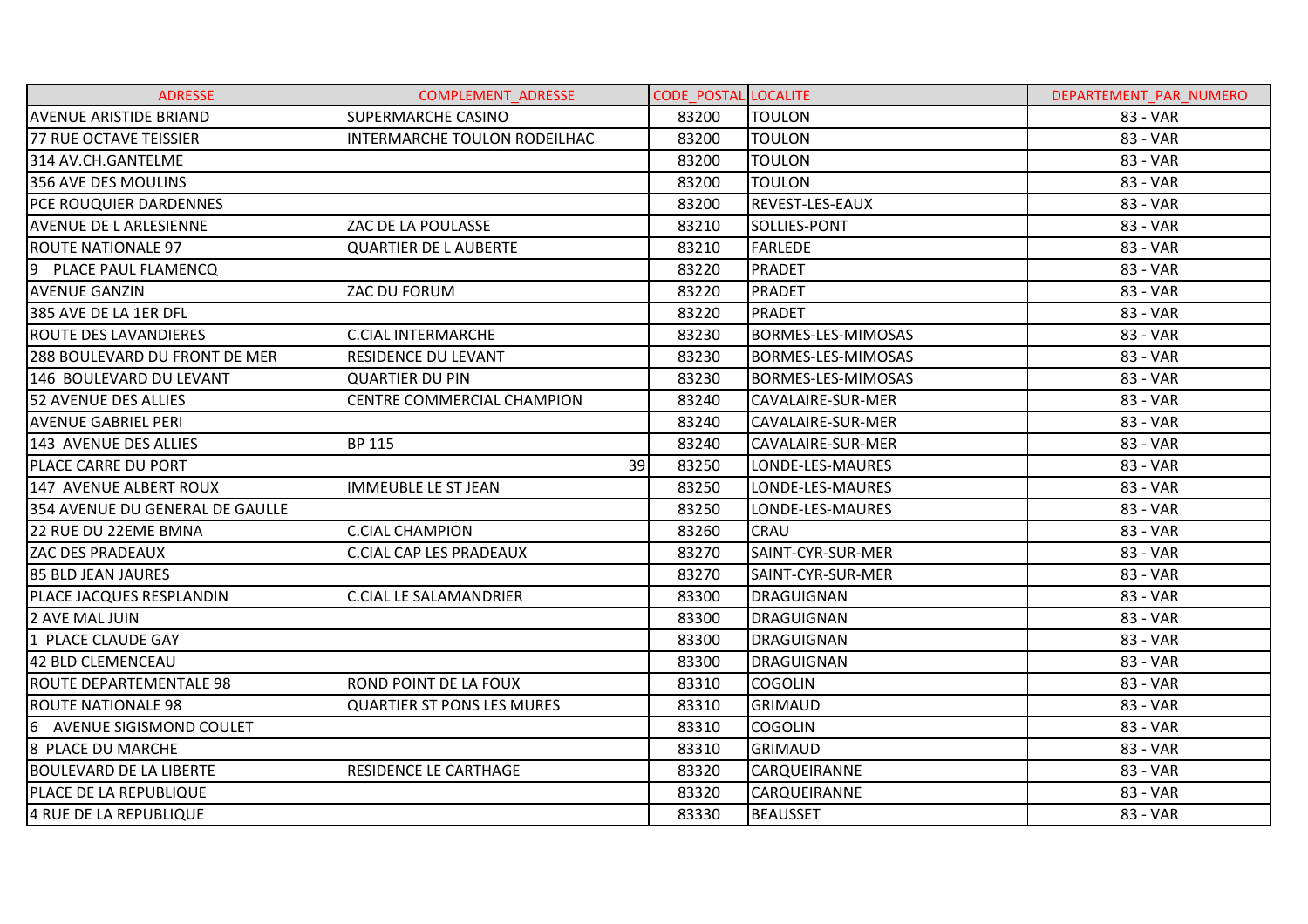| <b>ADRESSE</b>                         | <b>COMPLEMENT ADRESSE</b>     | <b>CODE POSTAL LOCALITE</b> |                        | DEPARTEMENT PAR NUMERO |
|----------------------------------------|-------------------------------|-----------------------------|------------------------|------------------------|
| ROUTE DE TOULON-C.CIAL LECLERC         |                               | 83340                       | LUC                    | 83 - VAR               |
| <b>C.CIAL LES LIEBAUDS</b>             |                               | 83340                       | <b>LUC</b>             | 83 - VAR               |
| 1 BIS PLACE DE LA LIBERTE              |                               | 83340                       | <b>LUC</b>             | 83 - VAR               |
| 418 BOULEVARD HONORE DE BALZAC         | PLACE DE LA POSTE - ST AYGULF | 83370                       | <b>FREJUS</b>          | 83 - VAR               |
| <b>RN 98</b>                           |                               | 83380                       | ROQUEBRUNE-SUR-ARGENS  | 83 - VAR               |
| <b>AVENUE FREDERIC MISTRAL</b>         |                               | 83390                       | PIERREFEU-DU-VAR       | 83 - VAR               |
| <b>C.C INTERMARCHE</b>                 | ZONE DU DEFFENDS              | 83390                       | <b>CUERS</b>           | 83 - VAR               |
| <b>CHEMIN SAINT JEAN</b>               |                               | 83400                       | <b>HYERES</b>          | 83 - VAR               |
| <b>6 RUE SOLDAT BELLON</b>             |                               | 83400                       | <b>HYERES</b>          | 83 - VAR               |
| <b>AEROPORT TOULON HYERES</b>          | <b>RELAISH</b>                | 83400                       | <b>HYERES</b>          | 83 - VAR               |
| <b>AVENUE GEOFFROY SAINT HILAIRE</b>   | C.CIAL CASINO                 | 83400                       | <b>HYERES</b>          | 83 - VAR               |
| <b>AVENUE DE LA PINEDE LA CAPTE</b>    |                               | 83400                       | <b>HYERES</b>          | 83 - VAR               |
| <b>RUE DU PORT DE LA CAPTE</b>         |                               | 83400                       | <b>HYERES</b>          | 83 - VAR               |
| <b>6 PLACE D ARMES</b>                 |                               | 83400                       | <b>HYERES</b>          | 83 - VAR               |
| 15 AVENUE AMBROISE THOMAS              |                               | 83400                       | <b>HYERES</b>          | 83 - VAR               |
| 029 AVENUE AMBROISE THOMAS             |                               | 83400                       | <b>HYERES</b>          | 83 - VAR               |
| 1, PLACE MASSILLON                     |                               | 83400                       | <b>HYERES</b>          | 83 - VAR               |
| <b>AVE COMBATTANTS EN AFRIQUE NORD</b> |                               | 83400                       | <b>HYERES</b>          | 83 - VAR               |
| 35 AVENUE DU DOCTEUR ROBIN             |                               | 83400                       | <b>HYERES</b>          | 83 - VAR               |
| 19 AVENUE EISENHOWER                   |                               | 83400                       | <b>HYERES</b>          | 83 - VAR               |
| <b>ALLEE DES GRES ROSE</b>             | <b>RESIDENCE DU PYANET</b>    | 83400                       | <b>HYERES</b>          | 83 - VAR               |
| 27 AVENUE DU XV EME CORPS              |                               | 83400                       | <b>HYERES</b>          | 83 - VAR               |
| 4 AVENUE DES ILES D'OR                 |                               | 83400                       | <b>HYERES</b>          | 83 - VAR               |
| <b>30 BIS AVE EDITH CAVELL</b>         |                               | 83400                       | <b>HYERES</b>          | 83 - VAR               |
| <b>2 RUE CLAUDE DEBUSSY</b>            |                               | 83400                       | <b>HYERES</b>          | 83 - VAR               |
| PLACE DES PALMIERS                     |                               | 83420                       | <b>CROIX-VALMER</b>    | 83 - VAR               |
| 31 RUE JULES GUESDE                    | <b>IMMEUBLE LE PRESIDENT</b>  | 83430                       | SAINT-MANDRIER-SUR-MER | 83 - VAR               |
| <b>QUARTIER GRANDES TERRASSES</b>      |                               | 83440                       | <b>TOURRETTES</b>      | 83 - VAR               |
| ROUTE DEPARTEMENTALE 562               | <b>C.CIAL LECLERC</b>         | 83440                       | <b>MONTAUROUX</b>      | 83 - VAR               |
| $\overline{2}$<br><b>ROUTE DE MONS</b> |                               | 83440                       | <b>FAYENCE</b>         | 83 - VAR               |
| 86 ROUTE DE FREJUS                     |                               | 83440                       | FAYENCE                | 83 - VAR               |
| <b>VOIE JACQUES PREVERT</b>            |                               | 83460                       | <b>ARCS</b>            | 83 - VAR               |
| GARE S.N.C.F.                          |                               | 83460                       | <b>ARCS</b>            | 83 - VAR               |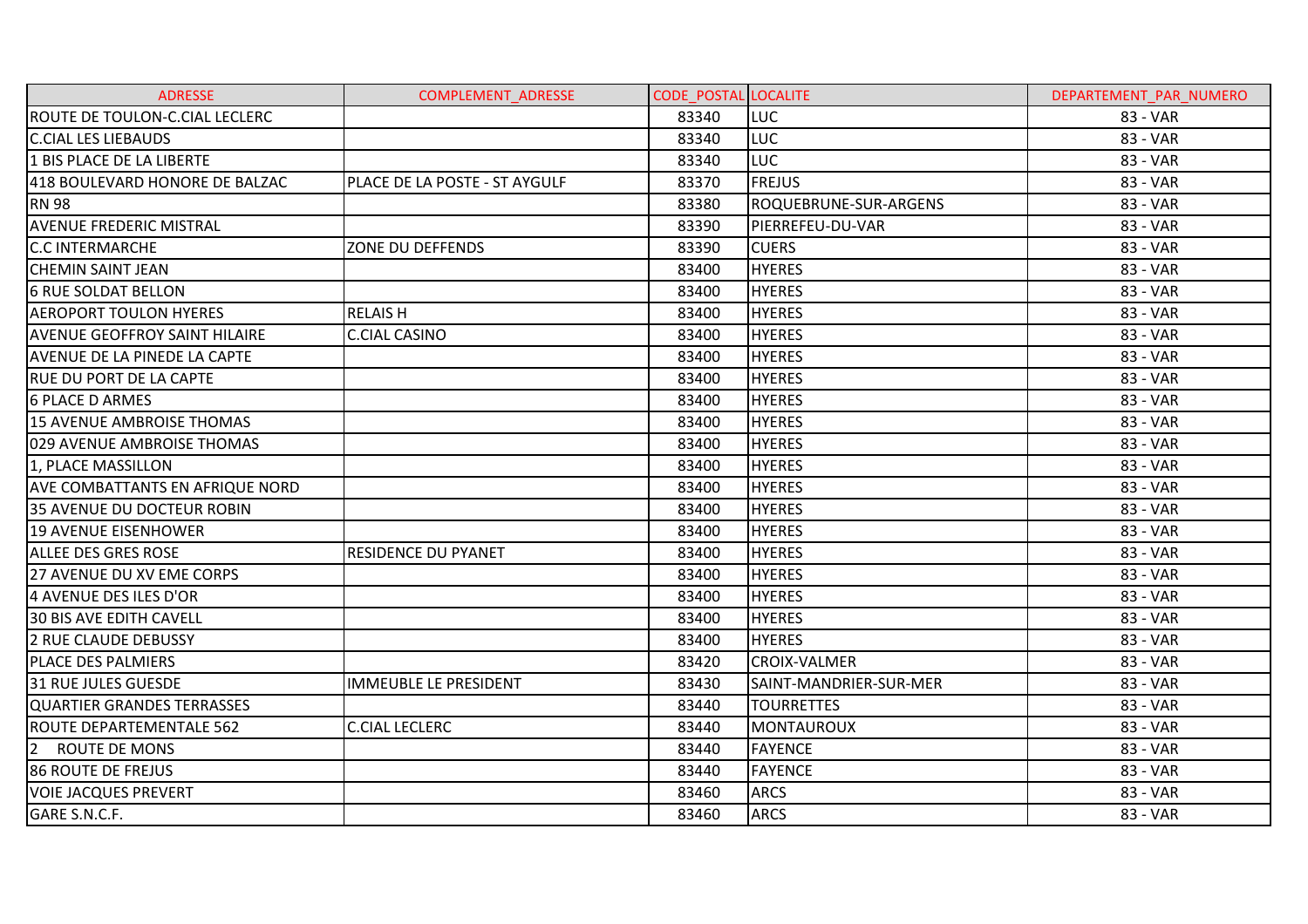| <b>ADRESSE</b>                  | COMPLEMENT_ADRESSE                 | <b>CODE POSTAL LOCALITE</b> |                               | DEPARTEMENT_PAR_NUMERO |
|---------------------------------|------------------------------------|-----------------------------|-------------------------------|------------------------|
| <b>ROUTE DE MARSEILLE</b>       |                                    | 83470                       | SAINT-MAXIMIN-LA-SAINTE-BAUME | 83 - VAR               |
| <b>ROUTE D AIX</b>              | ZI LES GARNIERS - C. CIAL CAP STE  | 83470                       | SAINT-MAXIMIN-LA-SAINTE-BAUME | 83 - VAR               |
| 6 RUE DU GENERAL DE GAULLE      |                                    | 83470                       | SAINT-MAXIMIN-LA-SAINTE-BAUME | 83 - VAR               |
| <b>ROUTE NATIONALE 7</b>        | 148 AVENUE ST ALBERT               | 83480                       | <b>PUGET-SUR-ARGENS</b>       | 83 - VAR               |
| <b>ROUTE NATIONALE 7</b>        | ZONE D'ACTIVITE DES SALLES         | 83480                       | <b>PUGET-SUR-ARGENS</b>       | 83 - VAR               |
| 289 BLD DE LA LIBERATION        |                                    | 83490                       | <b>MUY</b>                    | 83 - VAR               |
| <b>ALLEE MAURICE BLANC</b>      |                                    | 83500                       | SEYNE-SUR-MER                 | 83 - VAR               |
| <b>QUARTIER LERY</b>            |                                    | 83500                       | SEYNE-SUR-MER                 | 83 - VAR               |
| <b>CHEMIN DU CROUTON</b>        | <b>QUARTIER LE CROUTON TAMARIS</b> | 83500                       | SEYNE-SUR-MER                 | 83 - VAR               |
| 84 AVENUE CHARLES DE GAULLE     |                                    | 83500                       | SEYNE-SUR-MER                 | 83 - VAR               |
| 014 RTE FABREGAS                |                                    | 83500                       | SEYNE-SUR-MER                 | 83 - VAR               |
| <b>QUARTIER LERY</b>            | <b>C.CIAL AUCHAN RN 63</b>         | 83500                       | SEYNE-SUR-MER                 | 83 - VAR               |
| DOMAINE DE CACHOU RTE JANA      |                                    | 83500                       | SEYNE-SUR-MER                 | 83 - VAR               |
| 657 AVE DE GAULLE LES SABLETTES |                                    | 83500                       | SEYNE-SUR-MER                 | 83 - VAR               |
| 16 COURS DE LA REPUBLIQUE       |                                    | 83510                       | <b>LORGUES</b>                | 83 - VAR               |
| CENTRE COMMERCIAL LA BOUVERIE   |                                    | 83520                       | ROQUEBRUNE-SUR-ARGENS         | 83 - VAR               |
| 105 AVENUE DU PRESIDENT WILSON  |                                    | 83550                       | <b>VIDAUBAN</b>               | 83 - VAR               |
| <b>CHEMIN DU PLAN</b>           |                                    | 83560                       | VINON-SUR-VERDON              | 83 - VAR               |
| <b>PLACE POSTEUIL</b>           |                                    | 83560                       | <b>RIANS</b>                  | 83 - VAR               |
| 24 COURS GAMBETTA               |                                    | 83570                       | <b>COTIGNAC</b>               | 83 - VAR               |
| 120 ROND POINT DE LA FOUX       | <b>C.CIAL CASINO</b>               | 83580                       | <b>GASSIN</b>                 | 83 - VAR               |
| 480 AVENUE EUGENE JOLY          | C.CIAL CASINO                      | 83600                       | <b>FREJUS</b>                 | 83 - VAR               |
| <b>AVENUE ANDRE LEOTARD</b>     | <b>C.CIAL CASINO FREJUS</b>        | 83600                       | <b>FREJUS</b>                 | 83 - VAR               |
| 557 GRANDE RUE                  |                                    | 83600                       | <b>BAGNOLS-EN-FORET</b>       | 83 - VAR               |
| <b>AVE PORTES DU SOLEIL</b>     | LES TERRASSES DU LEVANT            | 83600                       | <b>FREJUS</b>                 | 83 - VAR               |
| <b>250 RUE DU DR DONNADIEU</b>  |                                    | 83600                       | <b>FREJUS</b>                 | 83 - VAR               |
| 240 AVENUE DE SAINT LAMBERT     | HOPITAL INTERCOMMUNAL BONNET       | 83600                       | <b>FREJUS</b>                 | 83 - VAR               |
| 201 AV. DE VILLENEUVE           |                                    | 83600                       | <b>FREJUS</b>                 | 83 - VAR               |
| <b>BOULEVARD D ALGER</b>        | LE MEDITERANNEE                    | 83600                       | <b>FREJUS</b>                 | 83 - VAR               |
| 379 BD DE LA LIBERATION         |                                    | 83600                       | <b>FREJUS</b>                 | 83 - VAR               |
| <b>RUE HIPPOLYTE FABRE</b>      |                                    | 83600                       | <b>FREJUS</b>                 | 83 - VAR               |
| ROUTE DE MONTMEYAN              | <b>C.COMMERCIAL LES CLOUOS</b>     | 83630                       | <b>REGUSSE</b>                | 83 - VAR               |
| <b>RUE MARGARIDON</b>           |                                    | 83630                       | SALLES-SUR-VERDON             | 83 - VAR               |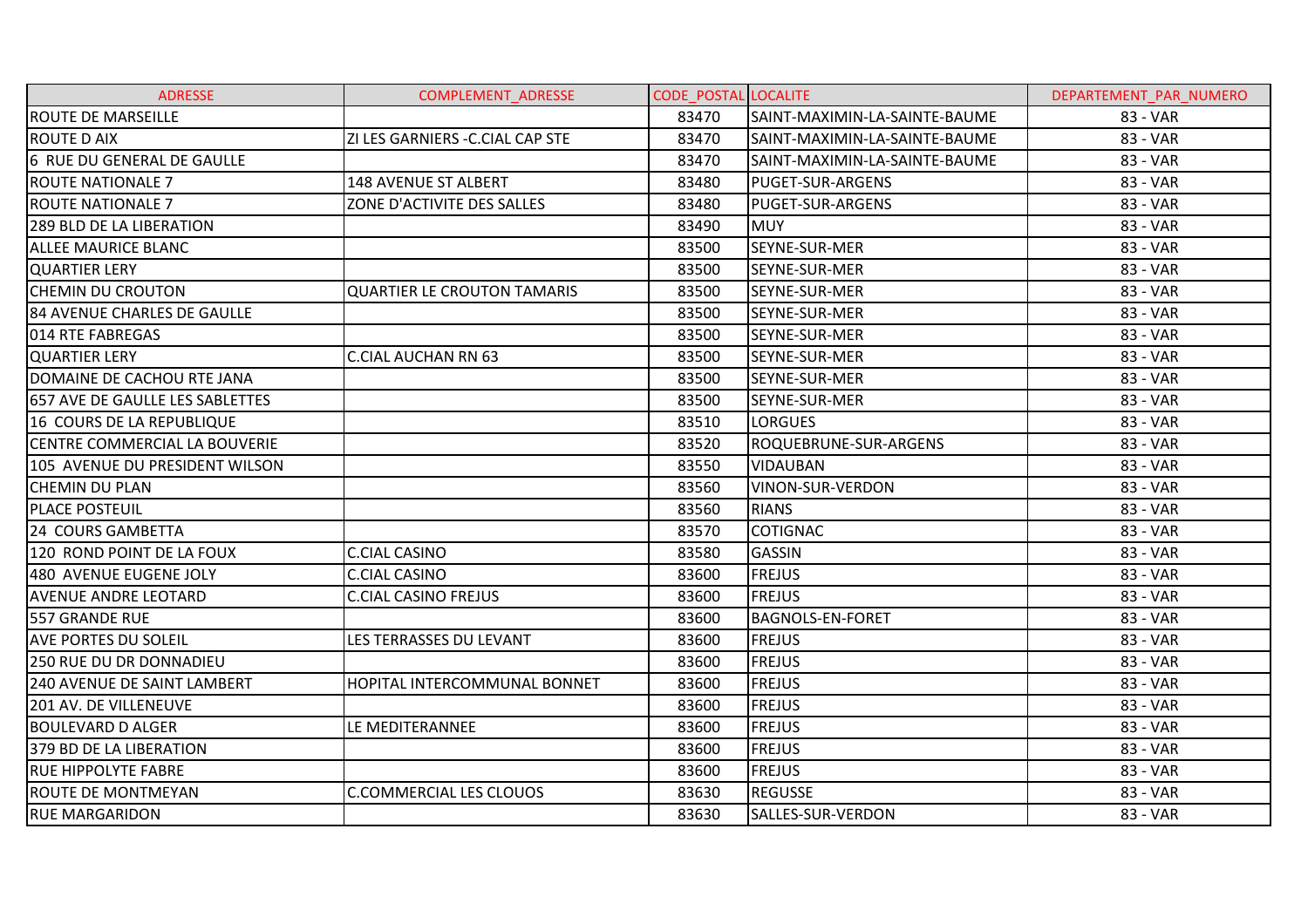| <b>ADRESSE</b>                   | COMPLEMENT_ADRESSE               | <b>CODE POSTAL LOCALITE</b> |                          | DEPARTEMENT PAR NUMERO |
|----------------------------------|----------------------------------|-----------------------------|--------------------------|------------------------|
| <b>ROUTE NATIONALE 97</b>        | <b>GALERIE D'INTERMARCHE</b>     | 83660                       | <b>CARNOULES</b>         | 83 - VAR               |
| 8 RUE DE LA REPUBLIQUE           |                                  | 83670                       | <b>BARJOLS</b>           | 83 - VAR               |
| 1 RUE VICTOR HUGO                |                                  | 83690                       | <b>SALERNES</b>          | 83 - VAR               |
| <b>QUARTIER SAINT ROMAIN</b>     |                                  | 83690                       | <b>SALERNES</b>          | 83 - VAR               |
| AV DU COMMANDANT CAMILLE SUZANNE | ICENTRE COMMERCIAL E.LECLERC     | 83700                       | SAINT-RAPHAEL            | 83 - VAR               |
| 984 BOULEVARD JEAN MOULIN        |                                  | 83700                       | SAINT-RAPHAEL            | 83 - VAR               |
| 1205 BOULEVARD JEAN MOULIN       |                                  | 83700                       | SAINT-RAPHAEL            | 83 - VAR               |
| GARE S.N.C.F.                    |                                  | 83700                       | SAINT-RAPHAEL            | 83 - VAR               |
| PROMENADE RENE COTY              |                                  | 83700                       | SAINT-RAPHAEL            | 83 - VAR               |
| 119 AVE GAL LECLERC              |                                  | 83700                       | SAINT-RAPHAEL            | 83 - VAR               |
| 63 PLACE SADI CARNOT             |                                  | 83700                       | SAINT-RAPHAEL            | 83 - VAR               |
| <b>ESPLANADE SAINT JEAN</b>      | <b>AVENUE DE LA GARE</b>         | 83700                       | SAINT-RAPHAEL            | 83 - VAR               |
| CENTRE COMMERCIAL DE LA BASTIDE  |                                  | 83700                       | SAINT-RAPHAEL            | 83 - VAR               |
| <b>RD 555</b>                    |                                  | 83720                       | <b>TRANS-EN-PROVENCE</b> | 83 - VAR               |
| <b>AVENUE DU TOURING CLUB</b>    |                                  | 83820                       | RAYOL-CANADEL-SUR-MER    | 83 - VAR               |
| 9 RUE SAINT ELOI                 |                                  | 83830                       | <b>CALLAS</b>            | 83 - VAR               |
| <b>29 GRAND RUE</b>              |                                  | 83910                       | <b>POURRIERES</b>        | 83 - VAR               |
| 22 BOULEVARD DU FRONT DE MER     | TABAC DE LA PLAGE                | 83980                       | LAVANDOU                 | 83 - VAR               |
| AVENUE DU MARECHAL JUIN          | <b>CHAMPION</b>                  | 83980                       | LAVANDOU                 | 83 - VAR               |
| 002 AVE DU GAL. DE GAULLE        |                                  | 83980                       | LAVANDOU                 | 83 - VAR               |
| PLACE DES LICES                  |                                  | 83990                       | SAINT-TROPEZ             | 83 - VAR               |
| 7 PLACE DE LA CROIX DE FER       | <b>B.P 188</b>                   | 83990                       | SAINT-TROPEZ             | 83 - VAR               |
| 65 RUE DE LA CARRETERIE          |                                  | 84000                       | <b>AVIGNON</b>           | 84 - VAUCLUSE          |
| 36 BVD LIMBERT                   | <b>BVD LIMBERT</b>               | 84000                       | <b>AVIGNON</b>           | 84 - VAUCLUSE          |
| 37 ROUTE DE MONTFAVET            | <b>INTERMARCHE</b>               | 84000                       | <b>AVIGNON</b>           | 84 - VAUCLUSE          |
| <b>26 RUE DE LA REPUBLIQUE</b>   |                                  | 84000                       | <b>AVIGNON</b>           | 84 - VAUCLUSE          |
| <b>GARE SNCF TGV COURTINE</b>    | <b>CHEMIN DU CONFLUENT</b>       | 84000                       | <b>AVIGNON</b>           | 84 - VAUCLUSE          |
| 45 COURS JEAN JAURES             |                                  | 84000                       | <b>AVIGNON</b>           | 84 - VAUCLUSE          |
| 431 RUE RENE CASSIN              |                                  | 84000                       | <b>AVIGNON</b>           | 84 - VAUCLUSE          |
| <b>HOPITAL DE LA DURANCE</b>     |                                  | 84000                       | <b>AVIGNON</b>           | 84 - VAUCLUSE          |
| <b>AVENUE PIERRE SEMARD</b>      | ROUTE DE MARSEILLE-C.CIAL CAP SU | 84000                       | <b>AVIGNON</b>           | 84 - VAUCLUSE          |
| 70 BIS, BOULEVARD ST RUF         |                                  | 84000                       | <b>AVIGNON</b>           | 84 - VAUCLUSE          |
| 21 AVE DU MOULIN NOTRE DAME      |                                  | 84000                       | <b>AVIGNON</b>           | 84 - VAUCLUSE          |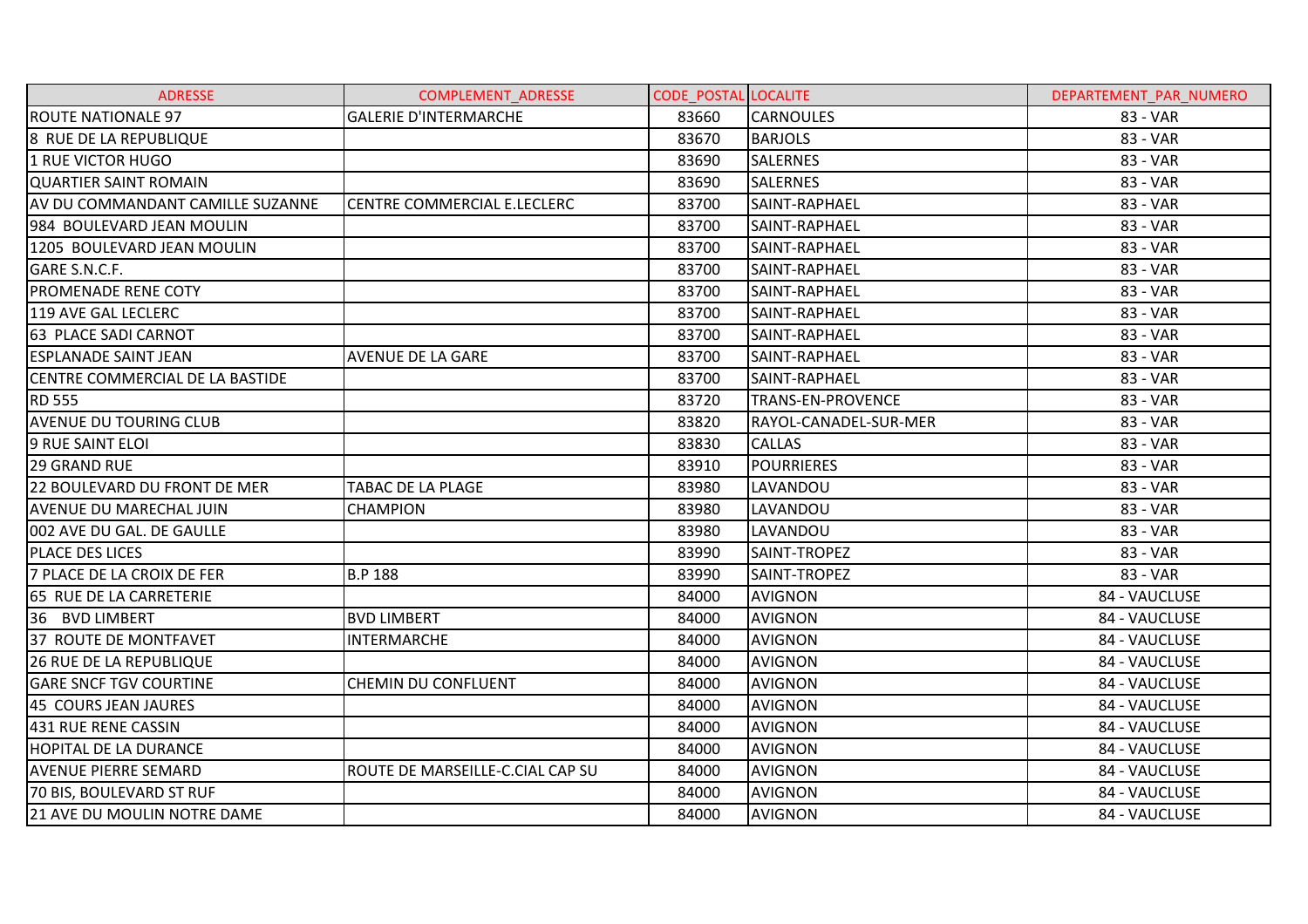| <b>ADRESSE</b>                  | <b>COMPLEMENT ADRESSE</b>          | <b>CODE POSTAL LOCALITE</b> |                          | DEPARTEMENT PAR NUMERO |
|---------------------------------|------------------------------------|-----------------------------|--------------------------|------------------------|
| 83 RUE GUILLAUME PUY            |                                    | 84000                       | <b>AVIGNON</b>           | 84 - VAUCLUSE          |
| 1741 ROUTE DE MARSEILLE         | <b>CENTRE COMMERCIAL MISTRAL 7</b> | 84000                       | <b>AVIGNON</b>           | 84 - VAUCLUSE          |
| 6 PLACE DE L HORLOGE            |                                    | 84000                       | <b>AVIGNON</b>           | 84 - VAUCLUSE          |
| 14 RUE DE LA REPUBLIQUE         |                                    | 84000                       | <b>AVIGNON</b>           | 84 - VAUCLUSE          |
| <b>BLD ST ROCH</b>              | GARE S.N.C.F.                      | 84000                       | <b>AVIGNON</b>           | 84 - VAUCLUSE          |
| <b>AVENUE RODOLPHE D AYMARD</b> | C.CIAL CASINO L ARGENSOL           | 84100                       | <b>ORANGE</b>            | 84 - VAUCLUSE          |
| <b>25 RUE ST MARTIN</b>         |                                    | 84100                       | <b>ORANGE</b>            | 84 - VAUCLUSE          |
| 31 RUE SAINT MARTIN             |                                    | 84100                       | <b>ORANGE</b>            | 84 - VAUCLUSE          |
| 040 RUE CARISTIE                |                                    | 84100                       | ORANGE                   | 84 - VAUCLUSE          |
| GARE S.N.C.F.                   |                                    | 84100                       | <b>ORANGE</b>            | 84 - VAUCLUSE          |
| PLACE DE LA LIBERATION          |                                    | 84110                       | <b>SABLET</b>            | 84 - VAUCLUSE          |
| <b>AVENUE MARCEL PAGNOL</b>     |                                    | 84110                       | VAISON-LA-ROMAINE        | 84 - VAUCLUSE          |
| <b>ROUTE DE NYONS</b>           |                                    | 84110                       | SAINT-ROMAIN-EN-VIENNOIS | 84 - VAUCLUSE          |
| <b>59 GRANDE RUE</b>            |                                    | 84110                       | VAISON-LA-ROMAINE        | 84 - VAUCLUSE          |
| <b>ROUTE D AIX</b>              | ZAC DE ST MARTIN                   | 84120                       | <b>PERTUIS</b>           | 84 - VAUCLUSE          |
| <b>BOULEVARD DES JARDINS</b>    |                                    | 84120                       | <b>PERTUIS</b>           | 84 - VAUCLUSE          |
| <b>AVENUE PIERRE AUGIER</b>     |                                    | 84120                       | <b>PERTUIS</b>           | 84 - VAUCLUSE          |
| <b>RUE DE LANCIENNE MAIRIE</b>  | PLACE JOSEPH THOMAS                | 84130                       | <b>PONTET</b>            | 84 - VAUCLUSE          |
| 533 RUE LOUIS BRAILLE           | C.CIAL AUCHAN                      | 84130                       | <b>PONTET</b>            | 84 - VAUCLUSE          |
| ROUTE DE LAERODROME             | LES JARDINS D'AVIENO AGROPARC      | 84140                       |                          | 84 - VAUCLUSE          |
| <b>PLACE DE L EGLISE</b>        |                                    | 84140                       | <b>AVIGNON</b>           | 84 - VAUCLUSE          |
| 2 PLACE HENRI BARTHELEMY        |                                    | 84160                       | LOURMARIN                | 84 - VAUCLUSE          |
| <b>RUE DE L EGLISE</b>          |                                    | 84160                       | <b>CUCURON</b>           | 84 - VAUCLUSE          |
| 5 AVENUE GAMBETTA               |                                    | 84160                       | <b>CADENET</b>           | 84 - VAUCLUSE          |
| 7 BOULEVARD PASTEUR             |                                    | 84170                       | <b>MONTEUX</b>           | 84 - VAUCLUSE          |
| <b>ROUTE DE PERNES</b>          | <b>ESPACE TERRADOU</b>             | 84200                       | <b>CARPENTRAS</b>        | 84 - VAUCLUSE          |
| BOULEVARD ALFRED NAQUET         | <b>GALERIE MARCHANDES LECLERC</b>  | 84200                       | <b>CARPENTRAS</b>        | 84 - VAUCLUSE          |
| 119 RUE PORTE DE MAZAN          |                                    | 84200                       | <b>CARPENTRAS</b>        | 84 - VAUCLUSE          |
| 1 RUE VIGNE                     |                                    | 84200                       | <b>CARPENTRAS</b>        | 84 - VAUCLUSE          |
| 110 RUE DE LA REPUBLIQUE        |                                    | 84200                       | <b>CARPENTRAS</b>        | 84 - VAUCLUSE          |
| 65 LE COURS                     |                                    | 84210                       | SAINT-DIDIER             | 84 - VAUCLUSE          |
| LIEU-DIT PREVILLE               |                                    | 84210                       | PERNES-LES-FONTAINES     | 84 - VAUCLUSE          |
| 7 AVENUE JEAN JAURES            |                                    | 84210                       | PERNES-LES-FONTAINES     | 84 - VAUCLUSE          |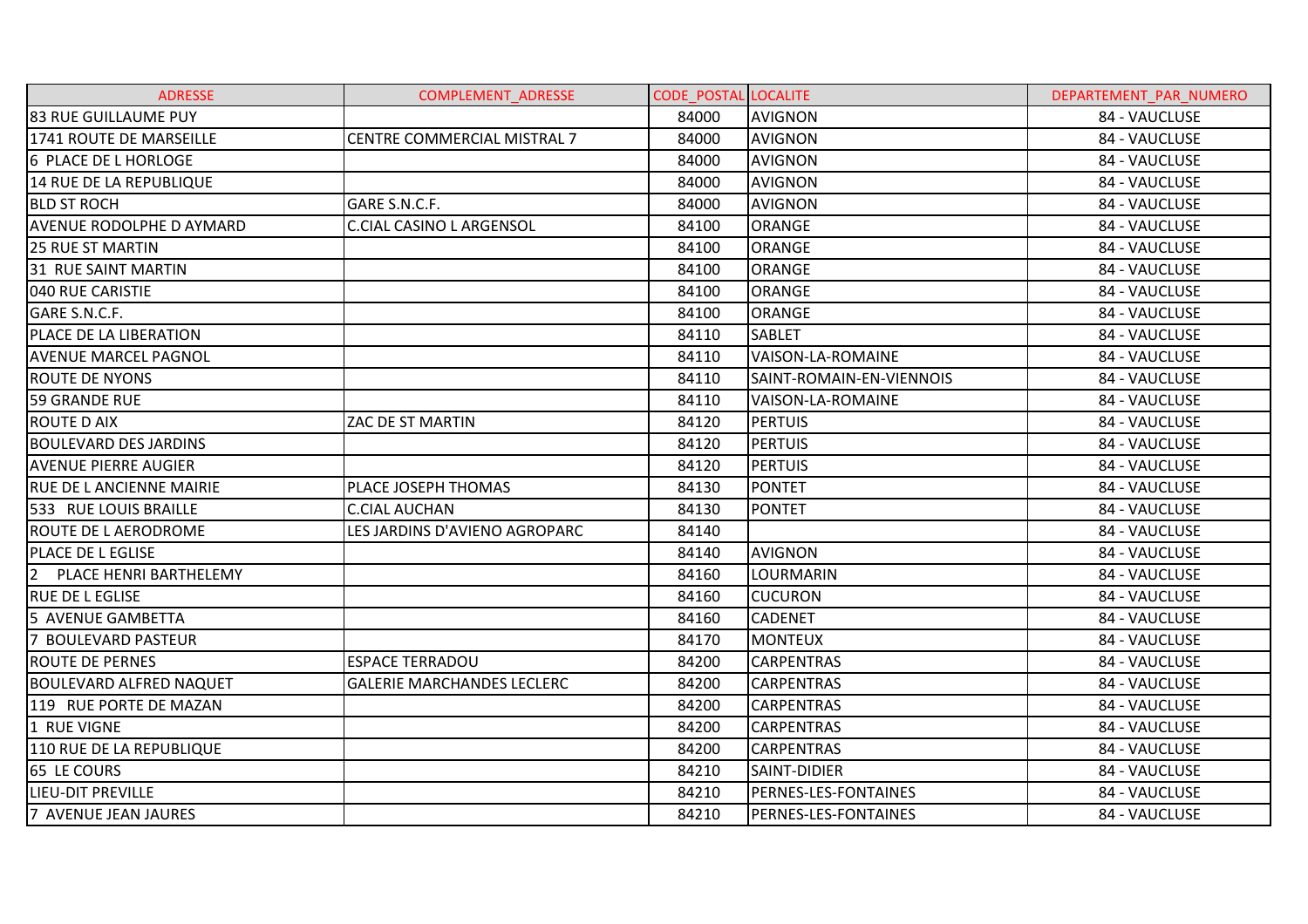| <b>ADRESSE</b>                        | <b>COMPLEMENT ADRESSE</b>       | <b>CODE POSTAL LOCALITE</b> |                               | DEPARTEMENT PAR NUMERO |
|---------------------------------------|---------------------------------|-----------------------------|-------------------------------|------------------------|
| 364 AVENUE DU BARRIOT                 | PORTE SAINT GILLES              | 84210                       | PERNES-LES-FONTAINES          | 84 - VAUCLUSE          |
| <b>RUE DE LA POSTE</b>                |                                 | 84220                       | <b>GORDES</b>                 | 84 - VAUCLUSE          |
| <b>RUE DE LA REPUBLIQUE</b>           |                                 | 84220                       | <b>GOULT</b>                  | 84 - VAUCLUSE          |
| QUARTIER LA BURLIERE                  |                                 | 84220                       | <b>ROUSSILLON</b>             | 84 - VAUCLUSE          |
| <b>28 RUE COMMANDANT LEMAITRE</b>     |                                 | 84230                       | CHATEAUNEUF-DU-PAPE           | 84 - VAUCLUSE          |
| 33 RUE ANTOINE DE TRES                |                                 | 84240                       | TOUR-D'AIGUES                 | 84 - VAUCLUSE          |
| 533 AVENUE LOUIS BRAILLE              | CS 70026 LE PONTET              | 84275                       | <b>PONTET</b>                 | 84 - VAUCLUSE          |
| 1 AVENUE JEAN JAURES                  |                                 | 84290                       | SAINTE-CECILE-LES-VIGNES      | 84 - VAUCLUSE          |
| 5 AVENUE DE LA LIBERATION             |                                 | 84290                       | <b>CAIRANNE</b>               | 84 - VAUCLUSE          |
| <b>6 AVENUE RENE COTY</b>             |                                 | 84300                       | <b>CAVAILLON</b>              | 84 - VAUCLUSE          |
| <b>ROUTE DES TAILLADES</b>            | <b>C.CIAL AUCHAN</b>            | 84300                       | <b>CAVAILLON</b>              | 84 - VAUCLUSE          |
| 13 AVENUE GABRIEL PERI                |                                 | 84300                       | <b>CAVAILLON</b>              | 84 - VAUCLUSE          |
| 12 RUE DU 19 MARS 62                  |                                 | 84320                       | <b>ENTRAIGUES-SUR-SORGUES</b> | 84 - VAUCLUSE          |
| 93 COURS DE LA REPUBLIQUE             |                                 | 84330                       | <b>CAROMB</b>                 | 84 - VAUCLUSE          |
| 16 COURS DES ISNARDS                  |                                 | 84340                       | <b>AVIGNON</b>                | 84 - VAUCLUSE          |
| 18 BOULEVARD DE LA REPUBLIQUE         |                                 | 84350                       | <b>COURTHEZON</b>             | 84 - VAUCLUSE          |
| ROUTE DE LA LAVANDE.                  |                                 | 84390                       | <b>SAULT</b>                  | 84 - VAUCLUSE          |
| <b>QUARTIER LANCON</b>                |                                 | 84400                       | <b>APT</b>                    | 84 - VAUCLUSE          |
| 103 PLACE SAINT PIERRE                |                                 | 84400                       | <b>APT</b>                    | 84 - VAUCLUSE          |
| LE COURS                              |                                 | 84410                       | <b>BEDOIN</b>                 | 84 - VAUCLUSE          |
| 1879 AVENUE DE PROVENCE               |                                 | 84420                       | <b>PIOLENC</b>                | 84 - VAUCLUSE          |
| 177 AVENUE ARISTIDE BRIAND            |                                 | 84440                       | <b>ROBION</b>                 | 84 - VAUCLUSE          |
| 37 AVENUE JEAN GEOFFROY               |                                 | 84490                       | SAINT-SATURNIN-LES-APT        | 84 - VAUCLUSE          |
| <b>C.CIAL DE L'ECLUSE</b>             |                                 | 84500                       | <b>BOLLENE</b>                | 84 - VAUCLUSE          |
| 26, BOULEVARD PASTEUR                 |                                 | 84500                       | <b>BOLLENE</b>                | 84 - VAUCLUSE          |
| <b>RUE RAOUL ET RAYMOND SYLVESTRE</b> |                                 | 84560                       | <b>MENERBES</b>               | 84 - VAUCLUSE          |
| 45 COURS DU BERTEUIL                  |                                 | 84600                       | <b>VALREAS</b>                | 84 - VAUCLUSE          |
| 12 ROUTE DE CAVAILLON                 | LE COUSTELLET ANGLE RN 100 ET D | 84660                       | CABRIERES-D'AVIGNON           | 84 - VAUCLUSE          |
| ZONE COMMERCIALE AVIGNON NORD         | ZAC PORTE DU VAUCLUSE           | 84700                       | <b>SORGUES</b>                | 84 - VAUCLUSE          |
| 1258 AVENUE D ORANGE                  |                                 | 84700                       | <b>SORGUES</b>                | 84 - VAUCLUSE          |
| 65 AVENUE DE LA GRANDE MARINE         |                                 | 84800                       | ISLE-SUR-LA-SORGUE            | 84 - VAUCLUSE          |
| <b>ROUTE DE CARPENTRAS</b>            |                                 | 84800                       | ISLE-SUR-LA-SORGUE            | 84 - VAUCLUSE          |
| <b>QUARTIER LA RODE</b>               | IC.CIAL INTERMARCHE             | 84800                       | ISLE-SUR-LA-SORGUE            | 84 - VAUCLUSE          |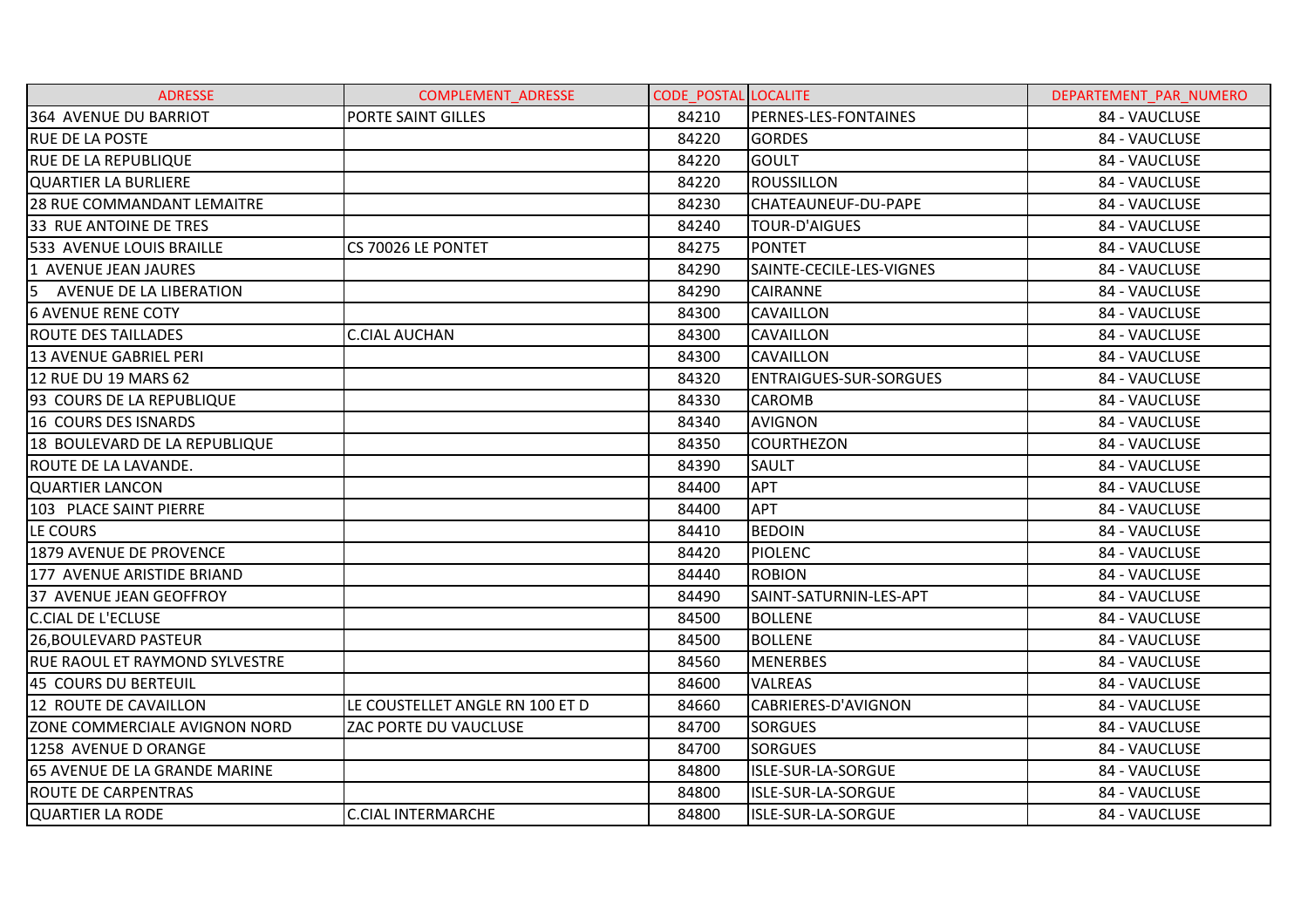| <b>ADRESSE</b>                      | <b>COMPLEMENT ADRESSE</b>   | <b>CODE POSTAL LOCALITE</b> |                           | DEPARTEMENT PAR NUMERO |
|-------------------------------------|-----------------------------|-----------------------------|---------------------------|------------------------|
| PLACE VICTOR HUGO<br> 1             |                             | 84800                       | <b>ISLE-SUR-LA-SORGUE</b> | 84 - VAUCLUSE          |
| 7 RUE CARNOT                        |                             | 84800                       | ISLE-SUR-LA-SORGUE        | 84 - VAUCLUSE          |
| 26 IMPASSE DES BRESCADES            |                             | 84810                       | AUBIGNAN                  | 84 - VAUCLUSE          |
| <b>PLACE JEAN JAURES</b>            |                             | 84860                       | <b>CADEROUSSE</b>         | 84 - VAUCLUSE          |
| <b>BOULEVARD STEPHANE MOREAU</b>    | SUPER U - ZAC DES OUDAIRIES | 85000                       | <b>ROCHE-SUR-YON</b>      | 85 - VENDEE            |
| <b>RUE DES PLATANES</b>             | <b>C.CIAL CARREFOUR</b>     | 85000                       | ROCHE-SUR-YON             | 85 - VENDEE            |
| <b>ROUTE DE NANTES</b>              | <b>HYPER U</b>              | 85000                       | <b>ROCHE-SUR-YON</b>      | 85 - VENDEE            |
| <b>ROUTE DE LA TRANCHE</b>          | <b>CCIAL LECLERC</b>        | 85000                       | <b>ROCHE-SUR-YON</b>      | 85 - VENDEE            |
| <b>029 RUE DU GENERAL DE GAULLE</b> |                             | 85000                       | ROCHE-SUR-YON             | 85 - VENDEE            |
| 024 RUE RAYMOND POINCARE            |                             | 85000                       | <b>ROCHE-SUR-YON</b>      | 85 - VENDEE            |
| 004 RUE JEAN JAURES                 |                             | 85000                       | <b>ROCHE-SUR-YON</b>      | 85 - VENDEE            |
| GARE S.N.C.F.                       |                             | 85000                       | ROCHE-SUR-YON             | 85 - VENDEE            |
| 68 RUE JOSEPH BENATIER              |                             | 85100                       | SABLES-D'OLONNE           | 85 - VENDEE            |
| 2 CARREFOUR DU MOULIN               |                             | 85100                       | SABLES-D'OLONNE           | 85 - VENDEE            |
| 8 QUAI ALBERT PROUTEAU              | PORT OLONA                  | 85100                       | SABLES-D'OLONNE           | 85 - VENDEE            |
| 025 AVE D'AQUITAINE                 |                             | 85100                       | SABLES-D'OLONNE           | 85 - VENDEE            |
| 1005 PLACE DU POILU DE FRANCE       |                             | 85100                       | SABLES-D'OLONNE           | 85 - VENDEE            |
| 5 PROMENADE DE L'AMIRAL LAFARGUE    |                             | 85100                       | SABLES-D'OLONNE           | 85 - VENDEE            |
| l028 BIS RUE GUYNEMER               |                             | 85100                       | SABLES-D'OLONNE           | 85 - VENDEE            |
| 19 AVENUE GEORGES POMPIDOU          |                             | 85100                       | SABLES-D'OLONNE           | 85 - VENDEE            |
| 076 AVE ARISTIDE BRIAND             |                             | 85100                       | SABLES-D'OLONNE           | 85 - VENDEE            |
| 45 AVENUE GEORGES CLEMENCEAU        |                             | 85110                       | <b>CHANTONNAY</b>         | 85 - VENDEE            |
| LE PAVILLON                         | <b>SUPER U</b>              | 85150                       | MOTHE-ACHARD              | 85 - VENDEE            |
| 48 RUE DU GENERAL DE GAULLE         |                             | 85160                       | SAINT-JEAN-DE-MONTS       | 85 - VENDEE            |
| 31 AVENUE DE LA PLAGE               |                             | 85160                       | SAINT-JEAN-DE-MONTS       | 85 - VENDEE            |
| <b>BOULEVARD DE LA VIE</b>          | ZONZ ATLANT'VIE - HYPER U   | 85170                       | <b>BELLEVILLE-SUR-VIE</b> | 85 - VENDEE            |
| <b>24 RUE DE LA CHAPELLE</b>        |                             | 85170                       | POIRE-SUR-VIE             | 85 - VENDEE            |
| 082 RUE LA REPUBLIQUE               |                             | 85180                       | CHATEAU-D'OLONNE          | 85 - VENDEE            |
| LIEU DIT LE PAS DU LOUP             | <b>HYPER U</b>              | 85190                       | <b>AIZENAY</b>            | 85 - VENDEE            |
| AV DU PDT FRANCOIS MITTERRAND       | <b>C.CIAL HYPER U</b>       | 85200                       | FONTENAY-LE-COMTE         | 85 - VENDEE            |
| AVENUE DU GENERAL DE GAULLE         | <b>C.CIAL HYPERMARCHE</b>   | 85200                       | FONTENAY-LE-COMTE         | 85 - VENDEE            |
| <b>RUE DES SABLES</b>               | LE PRONTEAU                 | 85230                       | <b>BEAUVOIR-SUR-MER</b>   | 85 - VENDEE            |
| 140 AVENUE DE L'ISLE DE RIEZ        |                             | 85270                       | SAINT-HILAIRE-DE-RIEZ     | 85 - VENDEE            |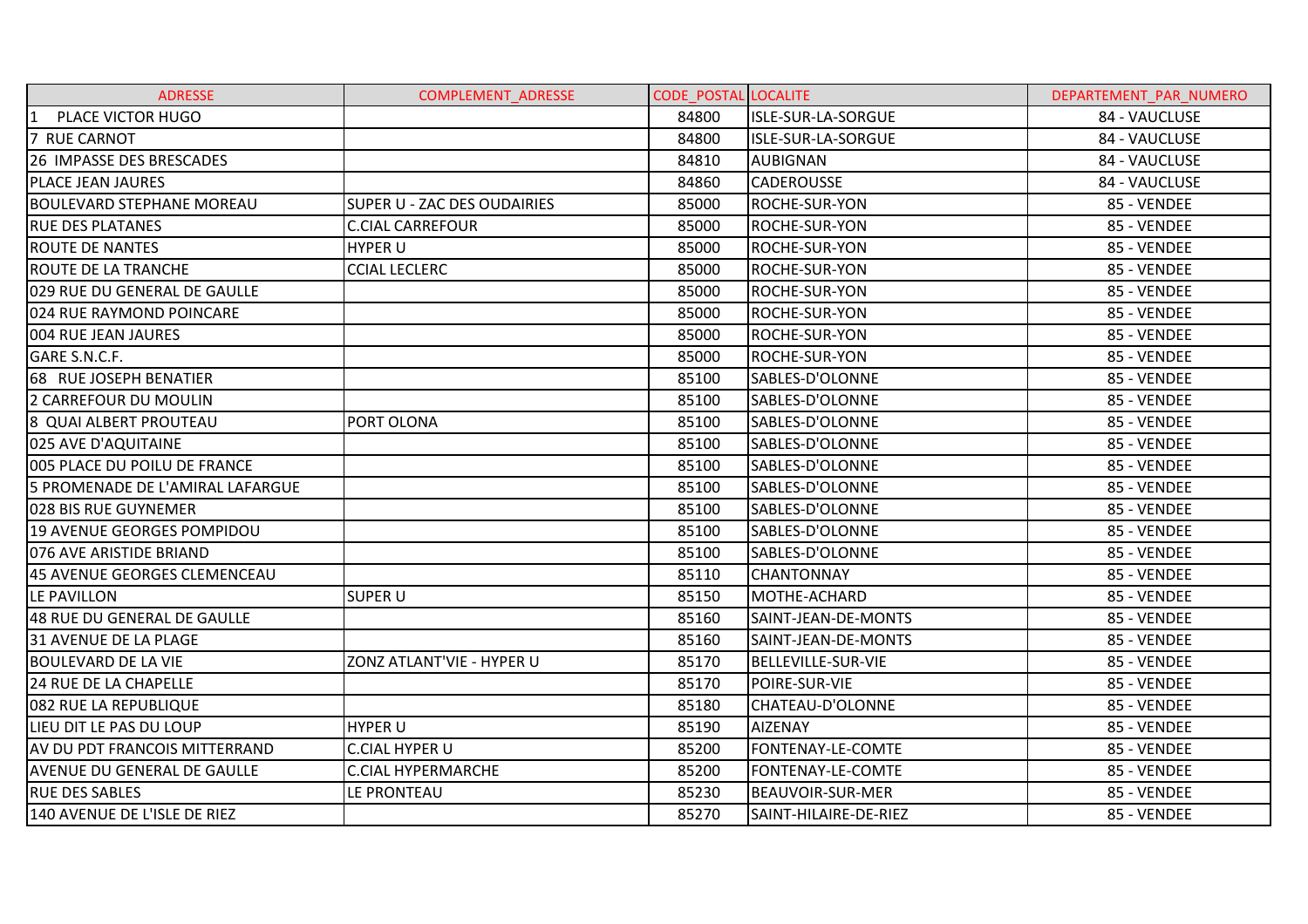| <b>ADRESSE</b>                       | <b>COMPLEMENT ADRESSE</b>    | <b>CODE POSTAL LOCALITE</b> |                           | DEPARTEMENT PAR NUMERO |
|--------------------------------------|------------------------------|-----------------------------|---------------------------|------------------------|
| 22 RUE G.CLEMENCEAU                  |                              | 85270                       | SAINT-HILAIRE-DE-RIEZ     | 85 - VENDEE            |
| 5 PLACE DE LEDESMA                   |                              | 85300                       | <b>SOULLANS</b>           | 85 - VENDEE            |
| <b>ROUTE DE NOIRMOUTIER</b>          |                              | 85300                       | <b>CHALLANS</b>           | 85 - VENDEE            |
| <b>BOULEVARD JEAN XXIII</b>          |                              | 85300                       | <b>CHALLANS</b>           | 85 - VENDEE            |
| 14 RUE CARNOT                        |                              | 85300                       | <b>CHALLANS</b>           | 85 - VENDEE            |
| $\overline{2}$<br><b>GRANDE RUE</b>  |                              | 85330                       | NOIRMOUTIER-EN-L'ILE      | 85 - VENDEE            |
| 43B RUE DU GRAND VIEIL               |                              | 85330                       | NOIRMOUTIER-EN-L'ILE      | 85 - VENDEE            |
| 53 RUE DU PORT                       | LE PORT DE L HERBAUDIERE     | 85330                       | NOIRMOUTIER-EN-L'ILE      | 85 - VENDEE            |
| 73 RUE DU 8 MAI 1945                 | BP 23435                     | 85340                       | OLONNE-SUR-MER            | 85 - VENDEE            |
| 87 AVENUE FRANCOIS MITTERRAND        |                              | 85340                       | OLONNE-SUR-MER            | 85 - VENDEE            |
| <b>AVENUE CHARLES DE GAULLE</b>      | <b>C.CIAL CAP ATLANTIQUE</b> | 85340                       | OLONNE-SUR-MER            | 85 - VENDEE            |
| <b>RUE DU GENERAL LECLERC</b>        |                              | 85350                       | ILE-D'YEU                 | 85 - VENDEE            |
| <b>CHEMIN DU VASAIS DE MILLET</b>    | <b>BP 115</b>                | 85360                       | <b>TRANCHE-SUR-MER</b>    | 85 - VENDEE            |
| <b>20 BOULEVARD MICHEL PHELIPON</b>  | <b>HYPER U</b>               | 85400                       | <b>LUCON</b>              | 85 - VENDEE            |
| IROUTE DE FONTENAY                   | <b>HYPERMARCHE LECLERC</b>   | 85400                       | LUCON                     | 85 - VENDEE            |
| 86 AVENUE DES SABLES                 |                              | 85440                       | TALMONT-SAINT-HILAIRE     | 85 - VENDEE            |
| 32 AVENUE DE LA MINE                 |                              | 85440                       | TALMONT-SAINT-HILAIRE     | 85 - VENDEE            |
| 15B RUE DU GENERAL LECLERC           |                              | 85460                       | AIGUILLON-SUR-MER         | 85 - VENDEE            |
| 8 TER AVENUE DE LA PLAGE             |                              | 85470                       | BRETIGNOLLES-SUR-MER      | 85 - VENDEE            |
| <b>AVENUE DES CHAUVIERES</b>         | CENTRE COMMERCIAL LECLERC    | 85500                       | <b>HERBIERS</b>           | 85 - VENDEE            |
| <b>AVENUE DE LA MAINE</b>            | <b>HYPER U</b>               | 85500                       | <b>HERBIERS</b>           | 85 - VENDEE            |
| 012 RUE DE L'EGLISE                  |                              | 85500                       | <b>HERBIERS</b>           | 85 - VENDEE            |
| 95 RUE DE L OCEAN                    |                              | 85520                       | JARD-SUR-MER              | 85 - VENDEE            |
| <b>6B PLACE DU GENERAL DE GAULLE</b> |                              | 85540                       | MOUTIERS-LES-MAUXFAITS    | 85 - VENDEE            |
| 12B PLACE DE LA GARE                 |                              | 85550                       | <b>BARRE-DE-MONTS</b>     | 85 - VENDEE            |
| <b>RUE AMIRAL DUCHAFFAULT</b>        | <b>C.CIAL LECLERC</b>        | 85600                       | <b>MONTAIGU</b>           | 85 - VENDEE            |
| 6 PLACE DU CHAMP DE FOIRE            |                              | 85600                       | <b>MONTAIGU</b>           | 85 - VENDEE            |
| 45 RUE DU CENTRE                     |                              | 85630                       | <b>BARBATRE</b>           | 85 - VENDEE            |
| 9 RUE NATIONALE                      |                              | 85680                       | <b>GUERINIERE</b>         | 85 - VENDEE            |
| 35 RUE CHARLES LARGETEAU             |                              | 85700                       | POUZAUGES                 | 85 - VENDEE            |
| <b>ROND POINT DE L'EUROPE</b>        | <b>C.CIAL OCEANIS</b>        | 85800                       | SAINT-GILLES-CROIX-DE-VIE | 85 - VENDEE            |
| <b>18 PCE DE LA COUR ROUGE</b>       |                              | 85800                       | SAINT-GILLES-CROIX-DE-VIE | 85 - VENDEE            |
| 1 RUE DE LA DRIE                     |                              | 85800                       | SAINT-GILLES-CROIX-DE-VIE | 85 - VENDEE            |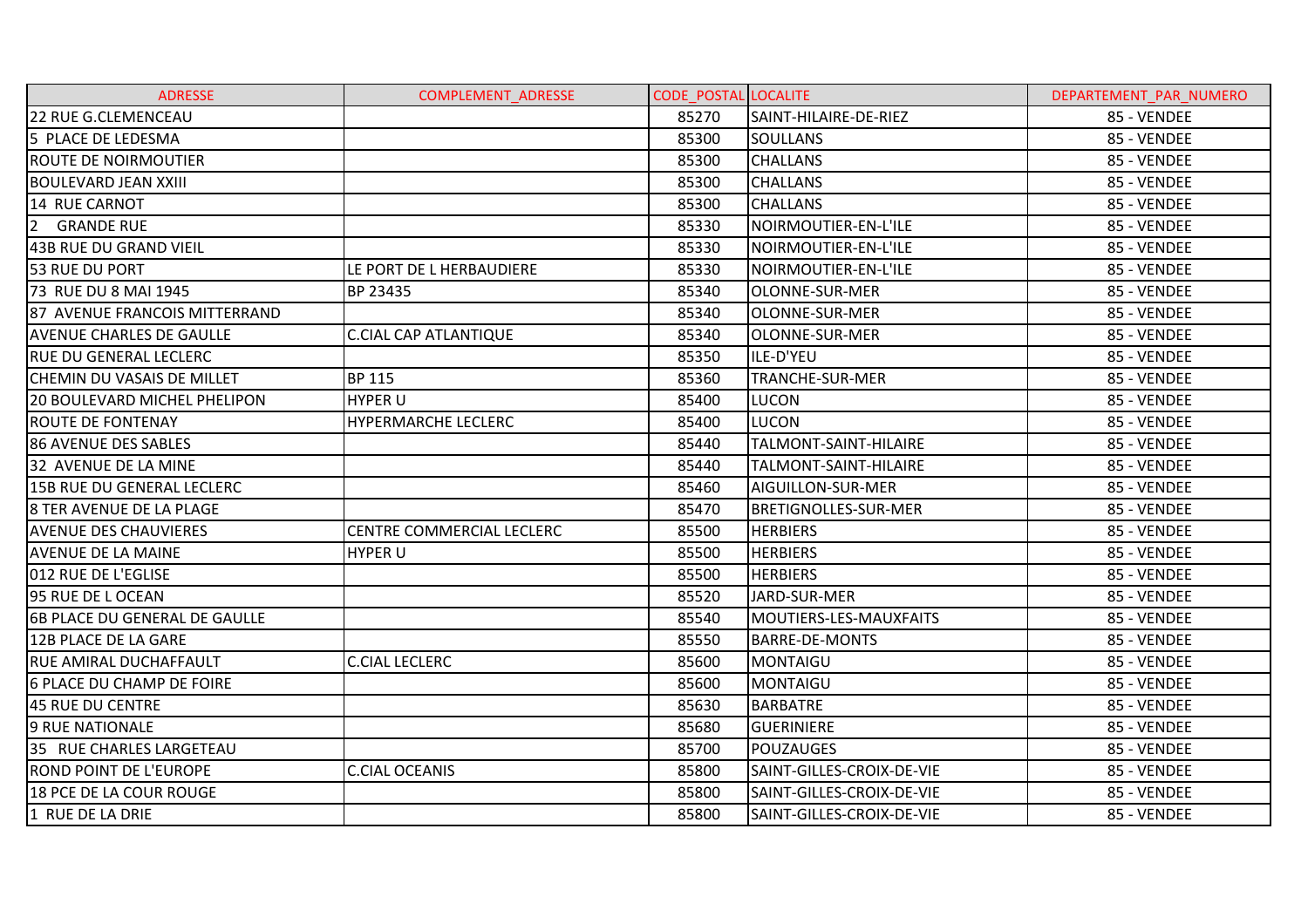| <b>ADRESSE</b>                        | <b>COMPLEMENT ADRESSE</b>   | <b>CODE POSTAL LOCALITE</b> |                           | DEPARTEMENT PAR NUMERO |
|---------------------------------------|-----------------------------|-----------------------------|---------------------------|------------------------|
| 9 QUAI DU PORT FIDELE                 |                             | 85800                       | SAINT-GILLES-CROIX-DE-VIE | 85 - VENDEE            |
| 350 AVENUE JACQUES COEUR              | <b>BATIMENT CCV</b>         | 86000                       | <b>POITIERS</b>           | 86 - VIENNE            |
| 350 AVENUE JACQUES COEUR              |                             | 86000                       | <b>POITIERS</b>           | 86 - VIENNE            |
| 254 AVENUE DU 8 MAI 1945              |                             | 86000                       | <b>POITIERS</b>           | 86 - VIENNE            |
| 350 AVENUE JACQUES COEUR-HOPITAL      |                             | 86000                       | <b>POITIERS</b>           | 86 - VIENNE            |
| 72 PLACE DE PROVENCE                  |                             | 86000                       | <b>POITIERS</b>           | 86 - VIENNE            |
| 006 RUE DU PALAIS                     |                             | 86000                       | <b>POITIERS</b>           | 86 - VIENNE            |
| 006 RUE DU MARCHE                     |                             | 86000                       | <b>POITIERS</b>           | 86 - VIENNE            |
| <b>33 RUE CARNOT</b>                  |                             | 86000                       | <b>POITIERS</b>           | 86 - VIENNE            |
| GARE S.N.C.F.                         |                             | 86000                       | <b>POITIERS</b>           | 86 - VIENNE            |
| <b>AVENUE JEAN MOULIN</b>             | ZAC LA FORET                | 86100                       | <b>CHATELLERAULT</b>      | 86 - VIENNE            |
| 027 BLD DE BLOSSAC                    |                             | 86100                       | <b>CHATELLERAULT</b>      | 86 - VIENNE            |
| 25 PLACE EMILE ZOLA                   |                             | 86100                       | <b>CHATELLERAULT</b>      | 86 - VIENNE            |
| GARE S.N.C.F.                         |                             | 86100                       | <b>CHATELLERAULT</b>      | 86 - VIENNE            |
| <b>RUE NATIONALE</b>                  |                             | 86110                       | <b>MIREBEAU</b>           | 86 - VIENNE            |
| 11 PLACE D ARMES                      |                             | 86150                       | <b>ISLE-JOURDAIN</b>      | 86 - VIENNE            |
| 10 RUE DE LA CHARLETTERIE             |                             | 86180                       | <b>BUXEROLLES</b>         | 86 - VIENNE            |
| 001 RUE DES IRIS                      | CENTRE COMMERCIAL DU PLANTY | 86180                       | <b>BUXEROLLES</b>         | 86 - VIENNE            |
| 015 RUE DE L'ANCIEN COUVENT           |                             | 86340                       | NIEUIL-L'ESPOIR           | 86 - VIENNE            |
| 1 AVENUE DU FUTUROSCOPE               | <b>CULTURA</b>              | 86360                       | CHASSENEUIL-DU-POITOU     | 86 - VIENNE            |
| 17 RUE DES PORTES ROUGES              |                             | 86370                       | <b>VIVONNE</b>            | 86 - VIENNE            |
| <b>AVENUE DE PROVENCE</b>             | CENTRE COMMERCIAL LECLERC   | 86500                       | MONTMORILLON              | 86 - VIENNE            |
| 38 AVENUE DES CASSEAUX                |                             | 87000                       | <b>LIMOGES</b>            | 87 - HAUTE-VIENNE      |
| <b>RUE BERNART DE VENTADOUR</b>       |                             | 87000                       | <b>LIMOGES</b>            | 87 - HAUTE-VIENNE      |
| <b>5 PLACE FOURNIER</b>               |                             | 87000                       | <b>LIMOGES</b>            | 87 - HAUTE-VIENNE      |
| <b>GARE LIMOGES-BENEDICTINS VEST.</b> |                             | 87000                       | <b>LIMOGES</b>            | 87 - HAUTE-VIENNE      |
| 077 RUE CHARLES LEGENDRE              |                             | 87000                       | <b>LIMOGES</b>            | 87 - HAUTE-VIENNE      |
| 283 RUE F.PERRIN                      |                             | 87000                       | <b>LIMOGES</b>            | 87 - HAUTE-VIENNE      |
| 005 CARREFOUR BEAUPEYRAT              |                             | 87000                       | <b>LIMOGES</b>            | 87 - HAUTE-VIENNE      |
| 031 AV MAL DE LATTRE DE TASSIGNY      |                             | 87000                       | <b>LIMOGES</b>            | 87 - HAUTE-VIENNE      |
| 003 RUE GONDINET                      |                             | 87000                       | <b>LIMOGES</b>            | 87 - HAUTE-VIENNE      |
| 005 PCE DES BANCS                     |                             | 87000                       | <b>LIMOGES</b>            | 87 - HAUTE-VIENNE      |
| 23 AVENUE DU GENERAL DE GAULLE        |                             | 87000                       | <b>LIMOGES</b>            | 87 - HAUTE-VIENNE      |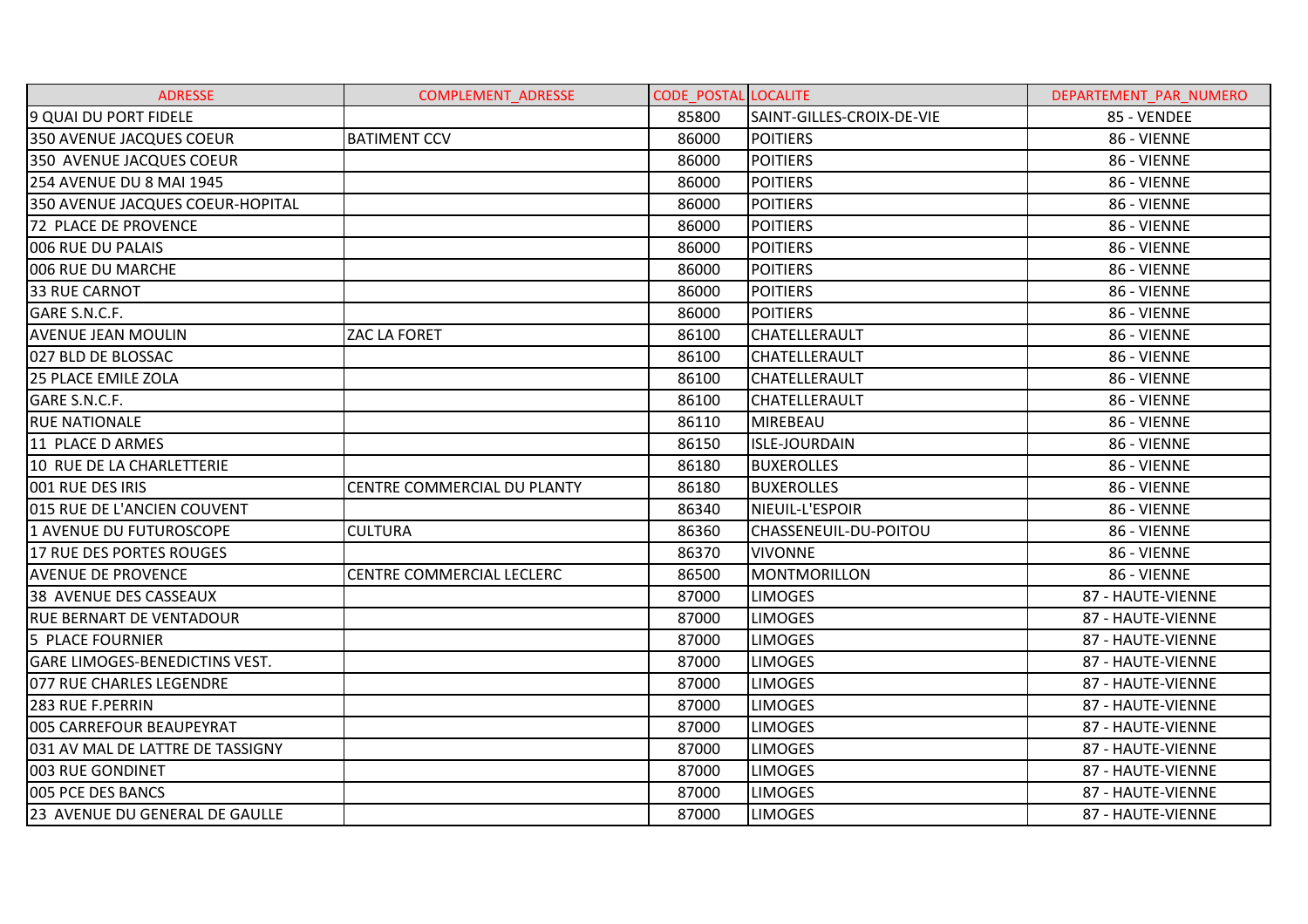| <b>ADRESSE</b>                      | <b>COMPLEMENT ADRESSE</b>       | <b>CODE POSTAL LOCALITE</b> |                              | DEPARTEMENT PAR NUMERO |
|-------------------------------------|---------------------------------|-----------------------------|------------------------------|------------------------|
| 031 AVE GARIBALDI                   |                                 | 87000                       | <b>LIMOGES</b>               | 87 - HAUTE-VIENNE      |
| 008 BIS RUE A. DUBOUCHE             |                                 | 87000                       | <b>LIMOGES</b>               | 87 - HAUTE-VIENNE      |
| 020 RUE RAPHILLOUX                  |                                 | 87000                       | <b>LIMOGES</b>               | 87 - HAUTE-VIENNE      |
| 15 PLACE DE LA REPUBLIQUE           |                                 | 87000                       | <b>LIMOGES</b>               | 87 - HAUTE-VIENNE      |
| 017 RUE DES COMBES                  |                                 | 87000                       | <b>LIMOGES</b>               | 87 - HAUTE-VIENNE      |
| 37 RUE JEAN LOUIS PAGUENAUD         |                                 | 87100                       | <b>LIMOGES</b>               | 87 - HAUTE-VIENNE      |
| 1 PLACE BEAUBREUIL                  |                                 | 87100                       | <b>LIMOGES</b>               | 87 - HAUTE-VIENNE      |
| 2 AVENUE MARTIN LUTHER KING         | <b>HOPITAL DE LIMOGES</b>       | 87100                       | <b>LIMOGES</b>               | 87 - HAUTE-VIENNE      |
| <b>ZAC DE MONTREVERT</b>            |                                 | 87100                       |                              | 87 - HAUTE-VIENNE      |
| <b>PLACE DU COMMERCE</b>            | <b>C.CIAL CARREFOUR CORGNAC</b> | 87100                       | <b>LIMOGES</b>               | 87 - HAUTE-VIENNE      |
| <b>RUE JEAN BAPTISTE CHASTAINGT</b> |                                 | 87100                       | <b>LIMOGES</b>               | 87 - HAUTE-VIENNE      |
| <b>RUE HENRI GIFFARD</b>            | Z.I NORD                        | 87100                       | <b>LIMOGES</b>               | 87 - HAUTE-VIENNE      |
| <b>AVENUE DE L AEROPORT</b>         | <b>BAR-TABAC-PRESSE</b>         | 87100                       | <b>LIMOGES</b>               | 87 - HAUTE-VIENNE      |
| 001 RUE F.PERRIN                    |                                 | 87100                       | <b>LIMOGES</b>               | 87 - HAUTE-VIENNE      |
| 22 RUE DU GENERAL DE GAULLE         |                                 | 87170                       | <b>ISLE</b>                  | 87 - HAUTE-VIENNE      |
| <b>AVENUE NELSON MANDELA</b>        |                                 | 87200                       | SAINT-JUNIEN                 | 87 - HAUTE-VIENNE      |
| 1 RUE LUCIEN DUMAS                  |                                 | 87200                       | SAINT-JUNIEN                 | 87 - HAUTE-VIENNE      |
| <b>ROUTE DE TOULOUSE</b>            |                                 | 87220                       | <b>BOISSEUIL</b>             | 87 - HAUTE-VIENNE      |
| LE MAS CERISE                       |                                 | 87220                       | <b>FEYTIAT</b>               | 87 - HAUTE-VIENNE      |
| 10 RUE SALARDINE                    |                                 | 87230                       | <b>CHALUS</b>                | 87 - HAUTE-VIENNE      |
| <b>AVENUE DE LA LIBERATION</b>      |                                 | 87240                       | AMBAZAC                      | 87 - HAUTE-VIENNE      |
| LA CROIX DU BREUIL                  |                                 | 87250                       | <b>BESSINES-SUR-GARTEMPE</b> | 87 - HAUTE-VIENNE      |
| <b>RUE DU DOCTEUR PASCAUD</b>       |                                 | 87270                       | <b>COUZEIX</b>               | 87 - HAUTE-VIENNE      |
| <b>RUE AMEDEE GORDINI</b>           | <b>FAMILY PARC</b>              | 87280                       | <b>LIMOGES</b>               | 87 - HAUTE-VIENNE      |
| <b>AVENUE DU PRESIDENT CARNOT</b>   |                                 | 87350                       | PANAZOL                      | 87 - HAUTE-VIENNE      |
| LES BETOULLES                       |                                 | 87430                       | VERNEUIL-SUR-VIENNE          | 87 - HAUTE-VIENNE      |
| <b>26 RUE LEOPOLD BOURG</b>         |                                 | 88000                       | <b>EPINAL</b>                | 88 - VOSGES            |
| 2 RUE FREDERIC CHOPIN               |                                 | 88000                       | <b>EPINAL</b>                | 88 - VOSGES            |
| <b>30 RUE DE REMIREMONT</b>         |                                 | 88000                       | <b>EPINAL</b>                | 88 - VOSGES            |
| 108 FAUBOURG D'AMBRAIL              |                                 | 88000                       | <b>EPINAL</b>                | 88 - VOSGES            |
| 021 RUE FRANCOIS BLAUDEZ            |                                 | 88000                       | <b>EPINAL</b>                | 88 - VOSGES            |
| 038 QUAI DES BONS ENFANTS           |                                 | 88000                       | <b>EPINAL</b>                | 88 - VOSGES            |
| 08 QUAI DES BONS ENFANTS            |                                 | 88000                       | <b>EPINAL</b>                | 88 - VOSGES            |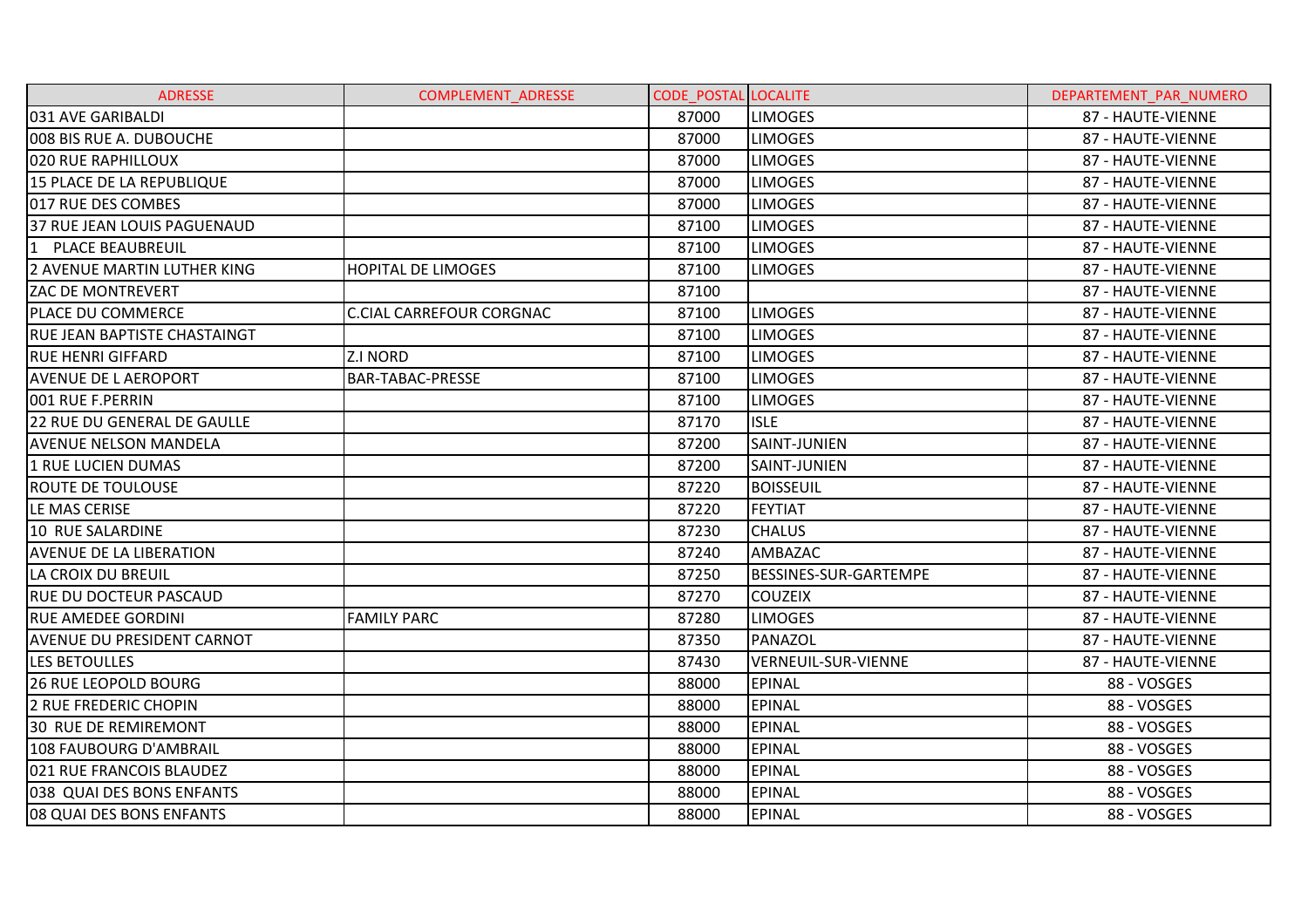| <b>ADRESSE</b>                  | COMPLEMENT_ADRESSE               | <b>CODE POSTAL LOCALITE</b> |                       | DEPARTEMENT_PAR_NUMERO     |
|---------------------------------|----------------------------------|-----------------------------|-----------------------|----------------------------|
| <b>60 RUE THIERS</b>            |                                  | 88100                       | SAINT-DIE             | 88 - VOSGES                |
| <b>AVENUE DE L EGALITE</b>      | ZA HELLIEULE 2                   | 88100                       | SAINT-DIE             | 88 - VOSGES                |
| 3 PLACE HENRI BRETON            |                                  | 88130                       | <b>CHARMES</b>        | 88 - VOSGES                |
| 9 RUE DE FRANCE                 |                                  | 88300                       | NEUFCHATEAU           | 88 - VOSGES                |
| <b>1 PLACE DU TILLEUL</b>       |                                  | 88400                       | <b>GERARDMER</b>      | 88 - VOSGES                |
| <b>220 RUE DE VERDUN</b>        |                                  | 88800                       | <b>VITTEL</b>         | 88 - VOSGES                |
| RUE BRONISLAW GEREMEK           | <b>ZAC DES CLAIRIONS</b>         | 89000                       | <b>AUXERRE</b>        | 89 - YONNE                 |
| <b>AVENUE HAUSSMANN</b>         | <b>C.CIAL. LES CLAIRIONS</b>     | 89000                       | <b>AUXERRE</b>        | 89 - YONNE                 |
| 14/16 AVE JEAN JAURES - LECLERC |                                  | 89000                       | <b>AUXERRE</b>        | 89 - YONNE                 |
| <b>65 RUE DU TEMPLE</b>         |                                  | 89000                       | <b>AUXERRE</b>        | 89 - YONNE                 |
| 077 AVE DENFERT ROCHEREAU       |                                  | 89000                       | <b>AUXERRE</b>        | 89 - YONNE                 |
| 003 RUE DE L'HORLOGE            |                                  | 89000                       | <b>AUXERRE</b>        | 89 - YONNE                 |
| 38, RUE DE PARIS C/C LECLERC    |                                  | 89100                       | SAINT-DENIS           | 89 - YONNE                 |
| 083 RUE DE LA REPUBLIQUE        |                                  | 89100                       | <b>SENS</b>           | 89 - YONNE                 |
| 106 GRANDE RUE                  |                                  | 89100                       | <b>SENS</b>           | 89 - YONNE                 |
| 013 GRANDE RUE                  |                                  | 89120                       | <b>CHARNY</b>         | 89 - YONNE                 |
| 10 RUE PAUL BERT                |                                  | 89130                       | <b>TOUCY</b>          | 89 - YONNE                 |
| 1 RUE LUCILE CORMIER            |                                  | 89130                       | <b>TOUCY</b>          | 89 - YONNE                 |
| <b>RUE DU GENERAL LECLERC</b>   | <b>C.CIAL AUCHAN</b>             | 89200                       | <b>AVALLON</b>        | 89 - YONNE                 |
| <b>19 PLACE VAUBAN</b>          |                                  | 89200                       | <b>AVALLON</b>        | 89 - YONNE                 |
| <b>ZAC DE LA PETITE ILE</b>     | <b>C.CIAL INTERMARCHE</b>        | 89300                       | <b>JOIGNY</b>         | 89 - YONNE                 |
| 4, PLACE DE LA GARE             |                                  | 89300                       | <b>JOIGNY</b>         | 89 - YONNE                 |
| 27 RUE VALENTIN PRIVE           |                                  | 89300                       | <b>AUXERRE</b>        | 89 - YONNE                 |
| <b>ROUTE DE VILLENEUVE</b>      | <b>C.CIAL INTERMARCHE</b>        | 89330                       | SAINT-JULIEN-DU-SAULT | 89 - YONNE                 |
| <b>16 RUE DE L HOPITAL</b>      |                                  | 89700                       | <b>TONNERRE</b>       | 89 - YONNE                 |
| 1 AVENUE DU GENERAL DE GAULLE   |                                  | 90000                       | <b>BELFORT</b>        | 90 - TERRITOIRE-DE-BELFORT |
| <b>27 FBG DE FRANCE</b>         |                                  | 90000                       | <b>BELFORT</b>        | 90 - TERRITOIRE-DE-BELFORT |
| <b>RUE DE RIBEAUVILLE</b>       |                                  | 90000                       | <b>BELFORT</b>        | 90 - TERRITOIRE-DE-BELFORT |
| <b>FAUBOURG DE BELFORT</b>      |                                  | 90100                       | <b>DELLE</b>          | 90 - TERRITOIRE-DE-BELFORT |
| 15 ROUTE DU STRATEGIQUE         | CCIAL AUCHAN ZONE PORTE DES VOSG | 90160                       | <b>BESSONCOURT</b>    | 90 - TERRITOIRE-DE-BELFORT |
| <b>30 RUE DE TURENNE</b>        |                                  | 90300                       | <b>VALDOIE</b>        | 90 - TERRITOIRE-DE-BELFORT |
| 015 RTE DE MONTBELIARD          |                                  | 90400                       | ANDELNANS             | 90 - TERRITOIRE-DE-BELFORT |
| <b>RUE ALFRED PECHIN</b>        |                                  | 90500                       | <b>BEAUCOURT</b>      | 90 - TERRITOIRE-DE-BELFORT |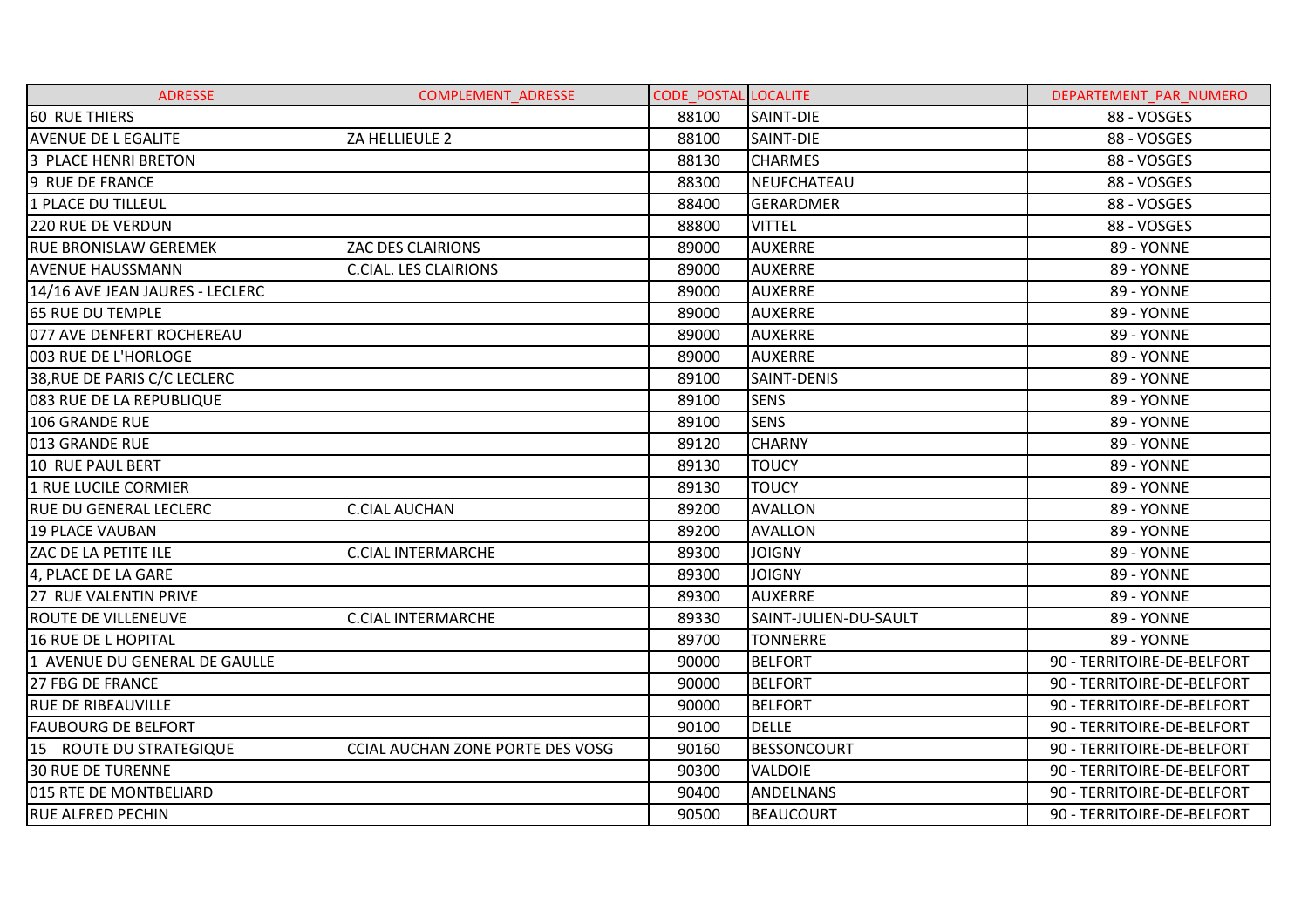| <b>ADRESSE</b>                   | <b>COMPLEMENT ADRESSE</b>           | <b>CODE POSTAL LOCALITE</b> |                            | DEPARTEMENT PAR NUMERO     |
|----------------------------------|-------------------------------------|-----------------------------|----------------------------|----------------------------|
| CENTRE COMMERCIAL DE LA DOUCE    |                                     | 90800                       | <b>BAVILLIERS</b>          | 90 - TERRITOIRE-DE-BELFORT |
| 1 RUE JACQUES PREVERT            |                                     | 90850                       | <b>ESSERT</b>              | 90 - TERRITOIRE-DE-BELFORT |
| <b>CCAL REGIONAL EVRY 2</b>      |                                     | 91000                       | <b>EVRY</b>                | 91 - ESSONNE               |
| <b>CCAL REGIONAL EVRY 2</b>      |                                     | 91000                       | <b>EVRY</b>                | 91 - ESSONNE               |
| GARE S.N.C.F.                    |                                     | 91000                       | <b>EVRY</b>                | 91 - ESSONNE               |
| CENTRE COMMERCIAL DE VILLEROY    |                                     | 91070                       | <b>BONDOUFLE</b>           | 91 - ESSONNE               |
| 6 PLACE SAINT LEONARD            |                                     | 91100                       | <b>CORBEIL-ESSONNES</b>    | 91 - ESSONNE               |
| 010 RUE FERAY                    |                                     | 91100                       | <b>CORBEIL-ESSONNES</b>    | 91 - ESSONNE               |
| 039 RUE LEON BOURGEOIS           |                                     | 91120                       | PALAISEAU                  | 91 - ESSONNE               |
| <b>RUE DU CHEMIN DE BRIIS</b>    | <b>AUCHAN</b>                       | 91140                       | <b>VILLEBON-SUR-YVETTE</b> | 91 - ESSONNE               |
| 45 AVENUE DU GENERAL DE GAULLE   |                                     | 91140                       | <b>VILLEBON-SUR-YVETTE</b> | 91 - ESSONNE               |
| <b>AVENUE DE BONNEVAUX</b>       | <b>QUARTIER BASE DE LOISIRS</b>     | 91150                       | <b>ETAMPES</b>             | 91 - ESSONNE               |
| <b>32 RUE LOUIS MOREAU</b>       |                                     | 91150                       | <b>ETAMPES</b>             | 91 - ESSONNE               |
| 49 AVENUE MARMONT                | <b>GAL MARCHANDE C.CIAL LECLERC</b> | 91170                       | <b>VIRY-CHATILLON</b>      | 91 - ESSONNE               |
| <b>18 RUE HENRI AMODRU</b>       |                                     | 91190                       | <b>GIF-SUR-YVETTE</b>      | 91 - ESSONNE               |
| <b>ZAC VAL DE COURCELLES</b>     |                                     | 91190                       | <b>GIF-SUR-YVETTE</b>      | 91 - ESSONNE               |
| 32 PLACE DE LA REPUBLIQUE        |                                     | 91210                       | <b>DRAVEIL</b>             | 91 - ESSONNE               |
| 94 BOULEVARD HENRI BARBUSSE      | NO 94/96 BOULEVARD HENRI BARBUSS    | 91210                       | <b>DRAVEIL</b>             | 91 - ESSONNE               |
| 065 AVE HENRI BARBUSSE           |                                     | 91210                       | <b>DRAVEIL</b>             | 91 - ESSONNE               |
| LA MAISON NEUVE                  | <b>C.CIAL MAISON NEUVE</b>          | 91220                       | <b>BRETIGNY-SUR-ORGE</b>   | 91 - ESSONNE               |
| 127 AVE DE LA REPUBLIQUE         |                                     | 91230                       | MONTGERON                  | 91 - ESSONNE               |
| GARE S.N.C.F.                    |                                     | 91230                       | MONTGERON                  | 91 - ESSONNE               |
| <b>CCAL DU BOIS DES ROCHES</b>   | <b>C.CIAL GEANT</b>                 | 91240                       | SAINT-MICHEL-SUR-ORGE      | 91 - ESSONNE               |
| <b>ALLEE VAL FLEURY</b>          | CENTRE CIAL LA CROIX VERTE          | 91250                       | SAINT-GERMAIN-LES-CORBEIL  | 91 - ESSONNE               |
| 18 AV.GABRIEL PERI               |                                     | 91260                       | JUVISY-SUR-ORGE            | 91 - ESSONNE               |
| <b>GARE S.N.C.F. COTE MAIRIE</b> |                                     | 91260                       | JUVISY-SUR-ORGE            | 91 - ESSONNE               |
| CENTRE COMMERCIAL DU VAL D OLY   |                                     | 91270                       | <b>MONTGERON</b>           | 91 - ESSONNE               |
| 076 GRANDE RUE                   |                                     | 91290                       | <b>ARPAJON</b>             | 91 - ESSONNE               |
| <b>10 RUE GUINCHARD</b>          | PLACE DU MARCHE                     | 91290                       | <b>ARPAJON</b>             | 91 - ESSONNE               |
| 6 AVENUE DU NOYER LAMBERT        | CHEZ JEAN GDS JACQUES CARTIER       | 91300                       | <b>MASSY</b>               | 91 - ESSONNE               |
| PLACE DE L UNION EUROPEENNE      |                                     | 91300                       | <b>MASSY</b>               | 91 - ESSONNE               |
| GARE S.N.C.F. TGV                |                                     | 91300                       | <b>MASSY</b>               | 91 - ESSONNE               |
| <b>AVENUE DE L EUROPE</b>        | <b>C.CIAL CORA</b>                  | 91300                       | <b>MASSY</b>               | 91 - ESSONNE               |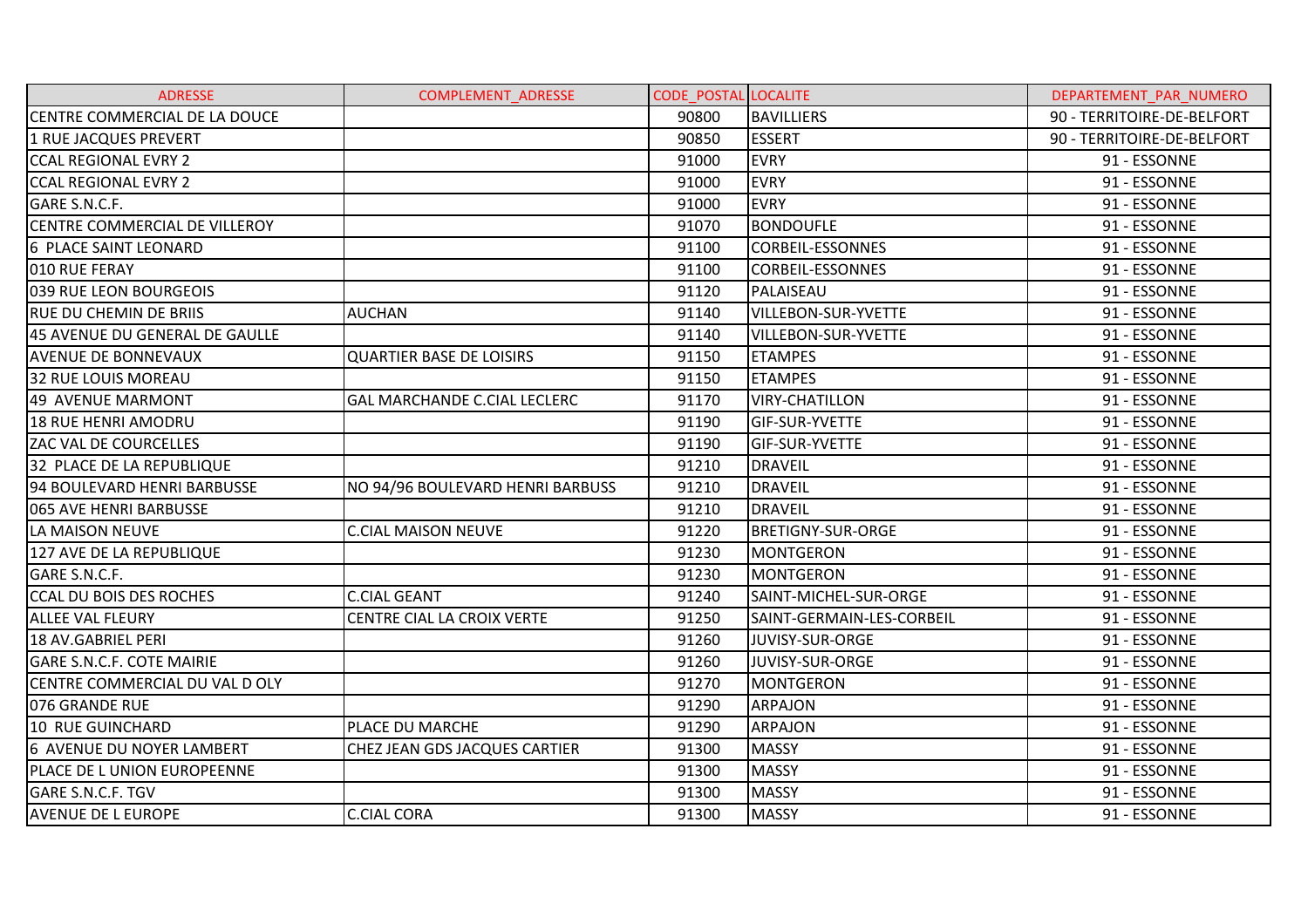| <b>ADRESSE</b>                    | <b>COMPLEMENT ADRESSE</b>    | <b>CODE POSTAL LOCALITE</b> |                           | DEPARTEMENT PAR NUMERO |
|-----------------------------------|------------------------------|-----------------------------|---------------------------|------------------------|
| <b>ZAC DES ECHASSONS</b>          | CENTRE COMMERCIAL DE LA 20   | 91310                       | LONGPONT-SUR-ORGE         | 91 - ESSONNE           |
| 21 PLACE DU MARCHE                |                              | 91310                       | <b>MONTLHERY</b>          | 91 - ESSONNE           |
| 2 PCE GAMBETTA                    |                              | 91330                       | <b>YERRES</b>             | 91 - ESSONNE           |
| GARE S.N.C.F.                     |                              | 91330                       | <b>YERRES</b>             | 91 - ESSONNE           |
| 103 RUE D'ESTIENNE D'ORVES        |                              | 91370                       | VERRIERES-LE-BUISSON      | 91 - ESSONNE           |
| 35 RUE D ESTIENNE D ORVES         |                              | 91370                       | VERRIERES-LE-BUISSON      | 91 - ESSONNE           |
| <b>PCE DE LA LIBERATION</b>       |                              | 91380                       | CHILLY-MAZARIN            | 91 - ESSONNE           |
| <b>RUE DE CHARTRES</b>            | 4 ESPACE TROIS QUARTIERS     | 91400                       | GOMETZ-LA-VILLE           | 91 - ESSONNE           |
| 002 RUE DE VERSAILLES             |                              | 91400                       | <b>ORSAY</b>              | 91 - ESSONNE           |
| 48 RUE RAYMOND LAUBIER            |                              | 91410                       | <b>DOURDAN</b>            | 91 - ESSONNE           |
| 17 AVENUE DESCARTES               | 17/18 AV DESCARTES           | 91420                       | <b>MORANGIS</b>           | 91 - ESSONNE           |
| 002 BLD MARCEL CACHIN             |                              | 91430                       | <b>IGNY</b>               | 91 - ESSONNE           |
| CHEMIN DE LA FONTAINE AU SOULIER  | <b>RD.DES COUDRAY RN 448</b> | 91450                       | <b>ETIOLLES</b>           | 91 - ESSONNE           |
| <b>CHEMIN DES MEILLOTTES</b>      | <b>C.CIAL PARC DE SENART</b> | 91450                       | SOISY-SUR-SEINE           | 91 - ESSONNE           |
| 001 RUE DES FRANCS BOURGEOIS      |                              | 91450                       | SOISY-SUR-SEINE           | 91 - ESSONNE           |
| 015 PCE DU GAL DE GAULLE          |                              | 91470                       | <b>LIMOURS</b>            | 91 - ESSONNE           |
| <b>RUE DU CHENET</b>              | <b>RD 837</b>                | 91490                       | MILLY-LA-FORET            | 91 - ESSONNE           |
| <b>36 PLACE DU MARCHE</b>         |                              | 91490                       | MILLY-LA-FORET            | 91 - ESSONNE           |
| 22 RUE MOLIERE ZAC SAINT PIER     |                              | 91520                       | <b>EGLY</b>               | 91 - ESSONNE           |
| <b>RUE DU SAULE SAINT JACQUES</b> |                              | 91540                       | <b>ORMOY</b>              | 91 - ESSONNE           |
| 2 RUE JEAN COCTEAU                | ZAC DE MONTVRAIN             | 91540                       | <b>MENNECY</b>            | 91 - ESSONNE           |
| CENTRE COMMERCIAL DE LA VERVILLE  |                              | 91540                       | <b>MENNECY</b>            | 91 - ESSONNE           |
| LOTISSEMENT MUNETVILLE 1          | <b>LES CORPS SAINT</b>       | 91580                       | <b>ETRECHY</b>            | 91 - ESSONNE           |
| <b>26 RUE EUGENE MILLET</b>       |                              | 91590                       | <b>FERTE-ALAIS</b>        | 91 - ESSONNE           |
| GARE S.N.C.F.                     |                              | 91600                       | SAVIGNY-SUR-ORGE          | 91 - ESSONNE           |
| <b>RUE JEANNE PINET</b>           |                              | 91610                       | BALLANCOURT-SUR-ESSONNE   | 91 - ESSONNE           |
| CENTRE COMMERCIAL CONTINENT       |                              | 91620                       | <b>VILLE-DU-BOIS</b>      | 91 - ESSONNE           |
| 4 RUE DES PETITS CHAMPS           | <b>ZI LA CROIX BLANCHE</b>   | 91700                       | SAINTE-GENEVIEVE-DES-BOIS | 91 - ESSONNE           |
| <b>139 ROUTE DE CORBEIL</b>       |                              | 91700                       | SAINTE-GENEVIEVE-DES-BOIS | 91 - ESSONNE           |
| 77 RUE GABRIEL PERI               |                              | 91700                       | SAINTE-GENEVIEVE-DES-BOIS | 91 - ESSONNE           |
| <b>ROUTE DE LA FERTE ALAIS</b>    | <b>INTERMARCHE</b>           | 91760                       | <b>ITTEVILLE</b>          | 91 - ESSONNE           |
| <b>RUE PHILISBOURG</b>            |                              | 91800                       | <b>BRUNOY</b>             | 91 - ESSONNE           |
| 3 BOULEVARD CHARLES DE GAULLE     |                              | 91800                       | <b>BRUNOY</b>             | 91 - ESSONNE           |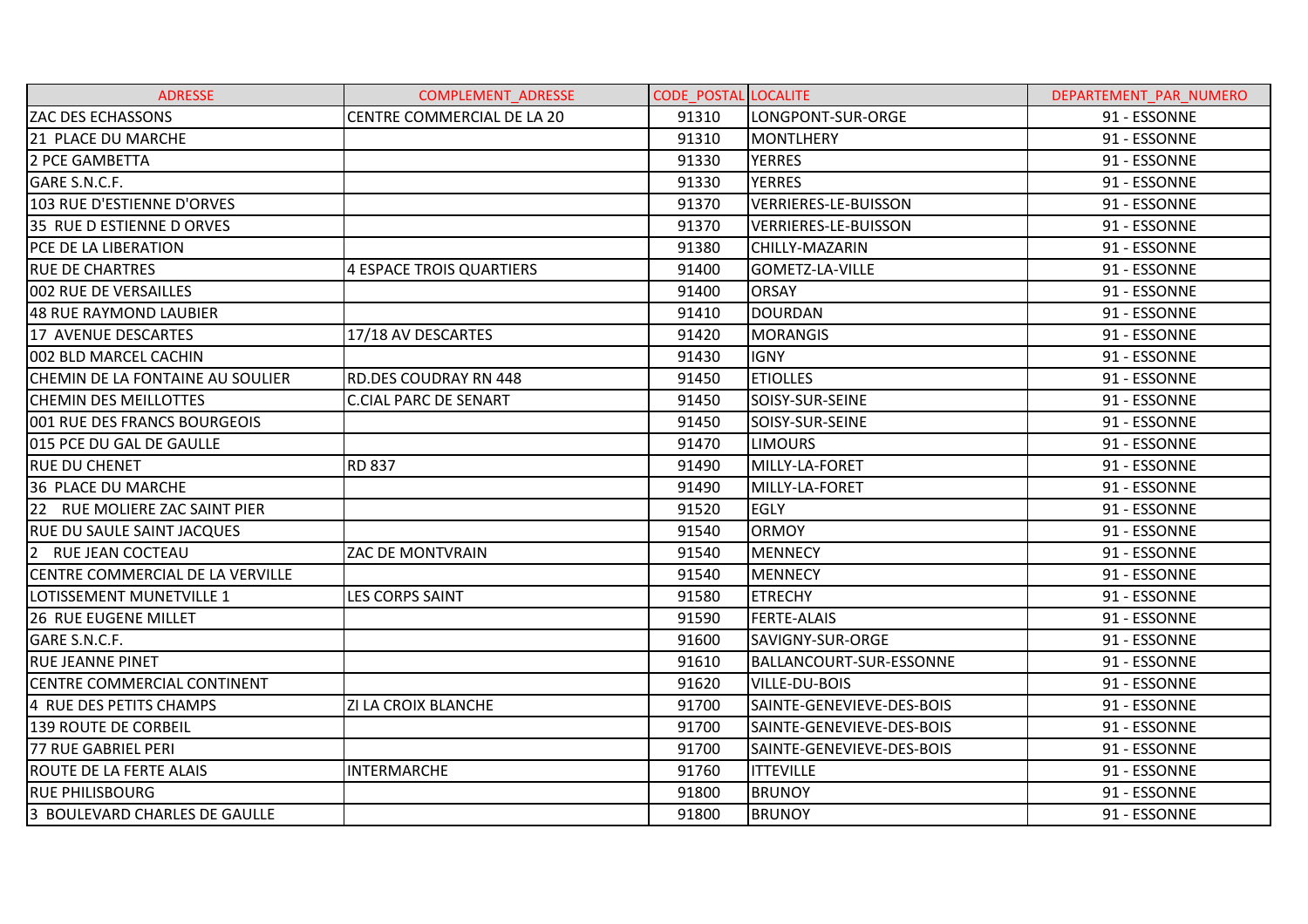| <b>ADRESSE</b>                   | <b>COMPLEMENT ADRESSE</b>       | <b>CODE POSTAL LOCALITE</b> |                             | DEPARTEMENT PAR NUMERO |
|----------------------------------|---------------------------------|-----------------------------|-----------------------------|------------------------|
| CENTRE COMMERCIAL VAL D YERRES 2 |                                 | 91800                       | <b>BOUSSY-SAINT-ANTOINE</b> | 91 - ESSONNE           |
| GARE S.N.C.F.                    |                                 | 91800                       | <b>BRUNOY</b>               | 91 - ESSONNE           |
| <b>CENTRE COMMERCIAL ULIS 2</b>  |                                 | 91940                       | <b>ULIS</b>                 | 91 - ESSONNE           |
| 99 RUE PAUL VAILLANT COUTURIER   |                                 | 92000                       | <b>NANTERRE</b>             | 92 - HAUTS-DE-SEINE    |
| <b>RELAY ANTONY PARVIS</b>       | PLACE RENE CASSIN               | 92000                       | <b>ANTONY</b>               | 92 - HAUTS-DE-SEINE    |
| <b>5 RUE MAURICE THOREZ</b>      |                                 | 92000                       | <b>NANTERRE</b>             | 92 - HAUTS-DE-SEINE    |
| 142 ROUTE DE LA REINE            |                                 | 92100                       | BOULOGNE-BILLANCOURT        | 92 - HAUTS-DE-SEINE    |
| <b>4 RUE LIOT</b>                |                                 | 92100                       | <b>BOULOGNE-BILLANCOURT</b> | 92 - HAUTS-DE-SEINE    |
| 54 RUE MARCEL BONTEMPS           |                                 | 92100                       | <b>BOULOGNE-BILLANCOURT</b> | 92 - HAUTS-DE-SEINE    |
| <b>GRAND PLACE</b>               |                                 | 92100                       | BOULOGNE-BILLANCOURT        | 92 - HAUTS-DE-SEINE    |
| 253 BOULEVARD JEAN JAURES        |                                 | 92100                       | <b>BOULOGNE-BILLANCOURT</b> | 92 - HAUTS-DE-SEINE    |
| <b>187 BD JEAN JAURES</b>        |                                 | 92100                       | <b>BOULOGNE-BILLANCOURT</b> | 92 - HAUTS-DE-SEINE    |
| 9 AVE CH.DE GAULLE               | <b>HOPITAL AMBROISE PARE</b>    | 92100                       | <b>BOULOGNE-BILLANCOURT</b> | 92 - HAUTS-DE-SEINE    |
| <b>METRO MARCEL SEMBAT</b>       |                                 | 92100                       | <b>BOULOGNE-BILLANCOURT</b> | 92 - HAUTS-DE-SEINE    |
| 54 AVENUE JEAN BAPTISTE CLEMENT  |                                 | 92100                       | <b>BOULOGNE-BILLANCOURT</b> | 92 - HAUTS-DE-SEINE    |
| 143 RUE DE SILLY                 |                                 | 92100                       | <b>BOULOGNE-BILLANCOURT</b> | 92 - HAUTS-DE-SEINE    |
| 103 AVE EDOUARD VAILLANT         |                                 | 92100                       | BOULOGNE-BILLANCOURT        | 92 - HAUTS-DE-SEINE    |
| 106 RUE DU POINT DU JOUR         |                                 | 92100                       | <b>BOULOGNE-BILLANCOURT</b> | 92 - HAUTS-DE-SEINE    |
| 101 BOULEVARD JEAN JAURES        |                                 | 92110                       | <b>CLICHY</b>               | 92 - HAUTS-DE-SEINE    |
| 100 AVE DU MARECHAL LECLERC      | <b>HOPITAL BEAUJON</b>          | 92110                       | <b>CLICHY</b>               | 92 - HAUTS-DE-SEINE    |
| 9 PLACE FRANCOIS MITTERRAND      |                                 | 92110                       | <b>CLICHY</b>               | 92 - HAUTS-DE-SEINE    |
| <b>79 AVE DE LA REPUBLIQUE</b>   |                                 | 92120                       | <b>MONTROUGE</b>            | 92 - HAUTS-DE-SEINE    |
| <b>ALLEE SAINTE LUCIE</b>        | CENTRE COMMERCIAL DES 3 MOULINS | 92130                       | ISSY-LES-MOULINEAUX         | 92 - HAUTS-DE-SEINE    |
| 23 ESPLANADE DU BELVEDERE        |                                 | 92130                       | ISSY-LES-MOULINEAUX         | 92 - HAUTS-DE-SEINE    |
| <b>24 RUE ERNEST RENAN</b>       |                                 | 92130                       | ISSY-LES-MOULINEAUX         | 92 - HAUTS-DE-SEINE    |
| 19 RUE JEAN-PIERRE TIMBAUD       |                                 | 92130                       | ISSY-LES-MOULINEAUX         | 92 - HAUTS-DE-SEINE    |
| 54 RUE D'EREVAN                  | <b>LES EPINETTES</b>            | 92130                       | ISSY-LES-MOULINEAUX         | 92 - HAUTS-DE-SEINE    |
| 58 AVE V. CRESSON                |                                 | 92130                       | ISSY-LES-MOULINEAUX         | 92 - HAUTS-DE-SEINE    |
| <b>76 RUE CAMILLE DESMOULINS</b> |                                 | 92130                       | ISSY-LES-MOULINEAUX         | 92 - HAUTS-DE-SEINE    |
| 1 RUE A. GERVAIS                 |                                 | 92130                       | ISSY-LES-MOULINEAUX         | 92 - HAUTS-DE-SEINE    |
| 5 RUE DU GENERAL LECLERC         |                                 | 92130                       | ISSY-LES-MOULINEAUX         | 92 - HAUTS-DE-SEINE    |
| 157 RUE DE LA PORTE DE TRIVAUX   | <b>HOPITAL BECLERE</b>          | 92140                       | <b>CLAMART</b>              | 92 - HAUTS-DE-SEINE    |
| 4 VILLA COUR CREUSE              |                                 | 92140                       | <b>CLAMART</b>              | 92 - HAUTS-DE-SEINE    |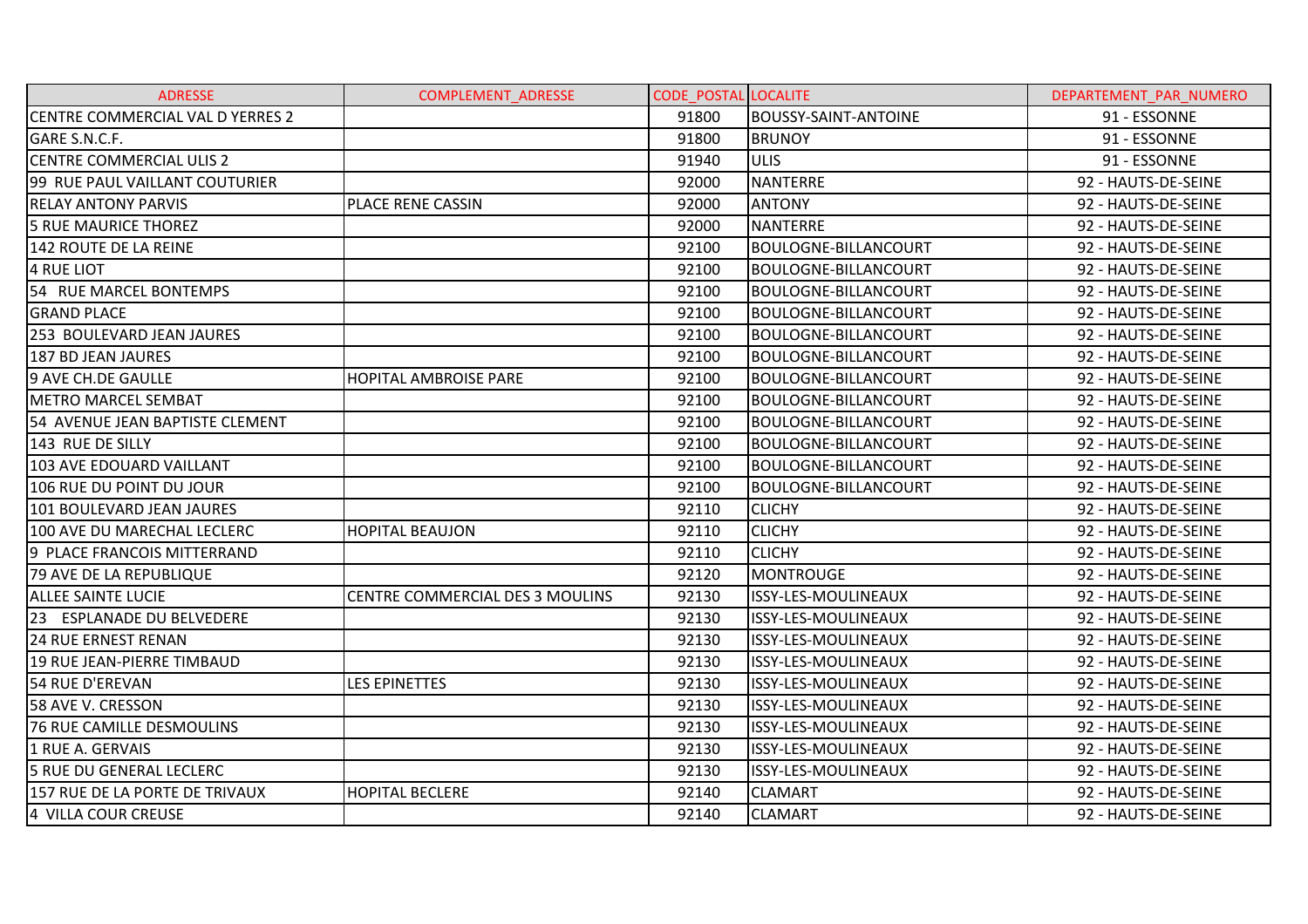| <b>ADRESSE</b>                     | <b>COMPLEMENT ADRESSE</b>  | <b>CODE POSTAL LOCALITE</b> |                      | DEPARTEMENT PAR NUMERO |
|------------------------------------|----------------------------|-----------------------------|----------------------|------------------------|
| 202 AVENUE JEAN JAURES             |                            | 92140                       | <b>CLAMART</b>       | 92 - HAUTS-DE-SEINE    |
| 12 AVENUE EDOUARD VAILLANT         |                            | 92150                       | <b>SURESNES</b>      | 92 - HAUTS-DE-SEINE    |
| 40 RUE WORTH                       | <b>HOPITAL FOCH</b>        | 92150                       | <b>SURESNES</b>      | 92 - HAUTS-DE-SEINE    |
| 97 RUE DE VERDUN                   |                            | 92150                       | <b>SURESNES</b>      | 92 - HAUTS-DE-SEINE    |
| 50 BLD DE LATTRE DE TASSIGNY       |                            | 92150                       | <b>SURESNES</b>      | 92 - HAUTS-DE-SEINE    |
| <b>18 RUE DU MONT VALERIEN</b>     |                            | 92150                       | <b>SURESNES</b>      | 92 - HAUTS-DE-SEINE    |
| 1 RUE VELPEAU                      |                            | 92160                       | <b>ANTONY</b>        | 92 - HAUTS-DE-SEINE    |
| 1 AVENUE ARISTIDE BRIAND           |                            | 92160                       | <b>ANTONY</b>        | 92 - HAUTS-DE-SEINE    |
| GARE R.E.R.                        |                            | 92160                       | <b>ANTONY</b>        | 92 - HAUTS-DE-SEINE    |
| 41 RUE JEAN JAURES                 | KIOSQUE RUE LEAN JAURES    | 92170                       | <b>VANVES</b>        | 92 - HAUTS-DE-SEINE    |
| <b>13 PCE DE STALINGRAD</b>        |                            | 92190                       | <b>MEUDON</b>        | 92 - HAUTS-DE-SEINE    |
| GARE S.N.C.F.                      |                            | 92190                       | <b>MEUDON</b>        | 92 - HAUTS-DE-SEINE    |
| 91 AVENUE DU ROULLE                |                            | 92200                       | NEUILLY-SUR-SEINE    | 92 - HAUTS-DE-SEINE    |
| <b>63 BLD VICTOR HUGO</b>          | <b>HOPITAL AMERICAIN</b>   | 92200                       | NEUILLY-SUR-SEINE    | 92 - HAUTS-DE-SEINE    |
| <b>203 AVE CHARLES DE GAULLE</b>   |                            | 92200                       | NEUILLY-SUR-SEINE    | 92 - HAUTS-DE-SEINE    |
| 64 AVE DU GAL DE GAULLE            |                            | 92200                       | NEUILLY-SUR-SEINE    | 92 - HAUTS-DE-SEINE    |
| 44 BLD DU CHATEAU                  |                            | 92200                       | NEUILLY-SUR-SEINE    | 92 - HAUTS-DE-SEINE    |
| PLACE DU MARCHE                    |                            | 92200                       | NEUILLY-SUR-SEINE    | 92 - HAUTS-DE-SEINE    |
| <b>63 AVE DU ROULE</b>             |                            | 92200                       | NEUILLY-SUR-SEINE    | 92 - HAUTS-DE-SEINE    |
| <b>133 AVE ACHILLE PERETTI</b>     |                            | 92200                       | NEUILLY-SUR-SEINE    | 92 - HAUTS-DE-SEINE    |
| <b>PLACE DU GENERAL GOURAUD</b>    |                            | 92200                       | NEUILLY-SUR-SEINE    | 92 - HAUTS-DE-SEINE    |
| 56 RUE DU MONT VALERIEN            | 56-60 RUE DU MONT VALERIEN | 92210                       | SAINT-CLOUD          | 92 - HAUTS-DE-SEINE    |
| 65 BOULEVARD DE LA REPUBLIQUE      | KIOSQUE PLACE DE PARKING   | 92210                       | SAINT-CLOUD          | 92 - HAUTS-DE-SEINE    |
| 42 RUE DAILLY                      | <b>GARE SNCF</b>           | 92210                       | SAINT-CLOUD          | 92 - HAUTS-DE-SEINE    |
| 1 PCE MAGENTA                      |                            | 92210                       | SAINT-CLOUD          | 92 - HAUTS-DE-SEINE    |
| 188 AVE ARISTIDE BRIAND            |                            | 92220                       | <b>BAGNEUX</b>       | 92 - HAUTS-DE-SEINE    |
| 2 RUE DE LA REPUBLIQUE             |                            | 92220                       | <b>BAGNEUX</b>       | 92 - HAUTS-DE-SEINE    |
| 112 AVENUE DU GENERAL DE GAULLE    |                            | 92230                       | <b>GENNEVILLIERS</b> | 92 - HAUTS-DE-SEINE    |
| <b>6 AVENUE PIERRE BROSSOLETTE</b> |                            | 92240                       | <b>MALAKOFF</b>      | 92 - HAUTS-DE-SEINE    |
| <b>21 TER BLD DE STALINGRAD</b>    |                            | 92240                       | <b>MALAKOFF</b>      | 92 - HAUTS-DE-SEINE    |
| 59 AVE PIERRE LAROUSSE             |                            | 92240                       | <b>MALAKOFF</b>      | 92 - HAUTS-DE-SEINE    |
| 1 AVENUE JOSEPH FROMENT            |                            | 92250                       | GARENNE-COLOMBES     | 92 - HAUTS-DE-SEINE    |
| <b>75 BOULEVARD NATIONAL</b>       |                            | 92250                       | GARENNE-COLOMBES     | 92 - HAUTS-DE-SEINE    |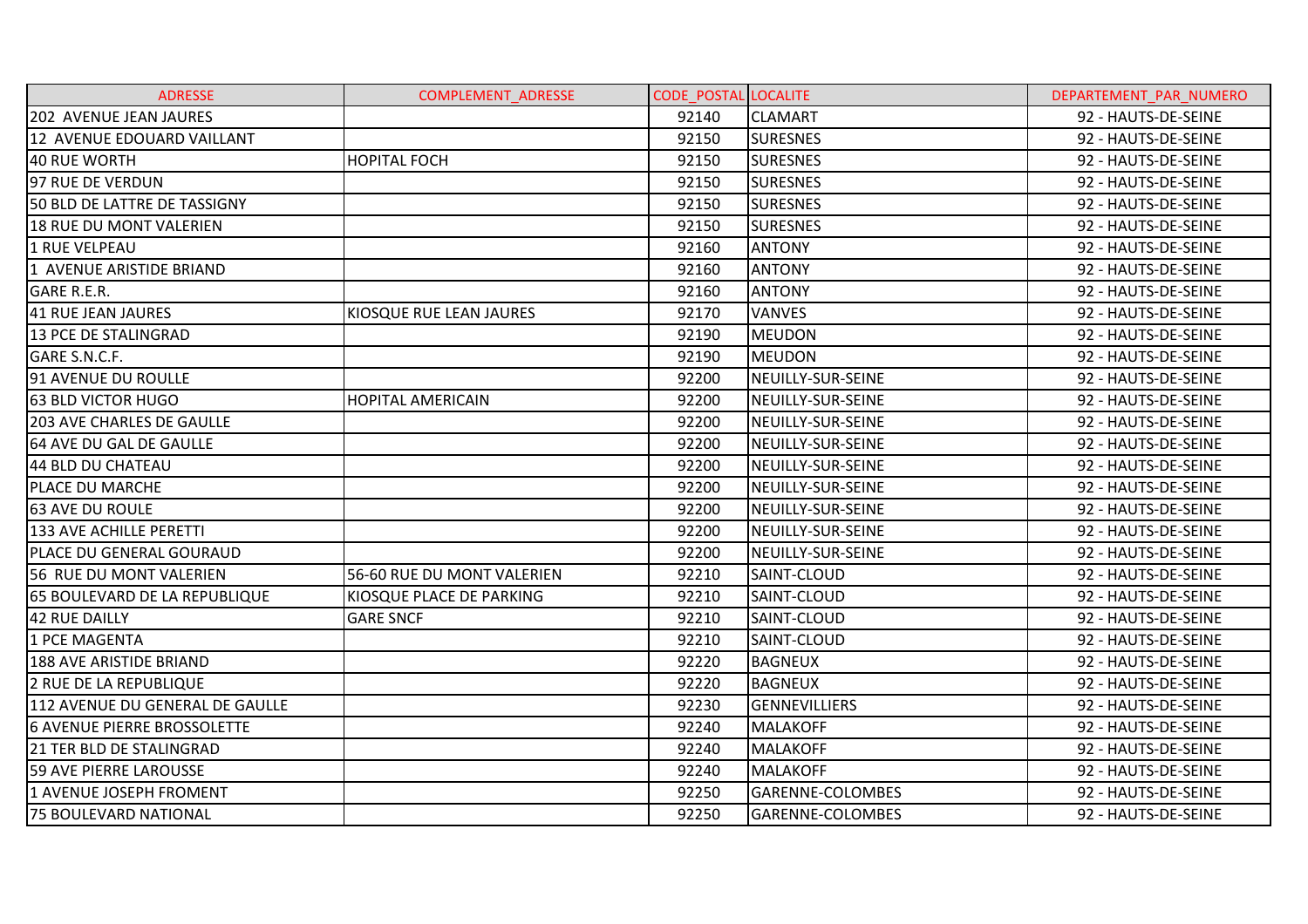| <b>ADRESSE</b>                    | <b>COMPLEMENT ADRESSE</b>   | <b>CODE POSTAL LOCALITE</b> |                              | DEPARTEMENT PAR NUMERO |
|-----------------------------------|-----------------------------|-----------------------------|------------------------------|------------------------|
| <b>26 RUE GABRIEL PERI</b>        |                             | 92250                       | GARENNE-COLOMBES             | 92 - HAUTS-DE-SEINE    |
| <b>3 PLACE DE L EGLISE</b>        |                             | 92260                       | FONTENAY-AUX-ROSES           | 92 - HAUTS-DE-SEINE    |
| <b>PLACE DU GENERAL DE GAULLE</b> |                             | 92260                       | FONTENAY-AUX-ROSES           | 92 - HAUTS-DE-SEINE    |
| 1-3 AVE DU GAL LECLERC            |                             | 92270                       | <b>BOIS-COLOMBES</b>         | 92 - HAUTS-DE-SEINE    |
| I3 RUE D'ESTIENNE D'ORVES         |                             | 92270                       | <b>BOIS-COLOMBES</b>         | 92 - HAUTS-DE-SEINE    |
| 440 AVENUE DIVISION LECLERC       |                             | 92290                       | CHATENAY-MALABRY             | 92 - HAUTS-DE-SEINE    |
| 7 AVE DE LA DIVISION LECLERC      |                             | 92290                       | <b>CHATENAY-MALABRY</b>      | 92 - HAUTS-DE-SEINE    |
| 37 RUE D ALSACE                   | <b>HYPER MARCHE LECLERC</b> | 92300                       | LEVALLOIS-PERRET             | 92 - HAUTS-DE-SEINE    |
| <b>26 RUE PIERRE BROSSOLETTE</b>  |                             | 92300                       | LEVALLOIS-PERRET             | 92 - HAUTS-DE-SEINE    |
| 16 RUE JULES GUESDE               |                             | 92300                       | LEVALLOIS-PERRET             | 92 - HAUTS-DE-SEINE    |
| 41 AVENUE GEORGES POMPIDOU        |                             | 92300                       | LEVALLOIS-PERRET             | 92 - HAUTS-DE-SEINE    |
| <b>15 RUE ANATOLE FRANCE</b>      |                             | 92300                       | LEVALLOIS-PERRET             | 92 - HAUTS-DE-SEINE    |
| 25 RUE CARNOT                     |                             | 92300                       | LEVALLOIS-PERRET             | 92 - HAUTS-DE-SEINE    |
| 2 PCE DU GENERAL LECLERC          |                             | 92300                       | LEVALLOIS-PERRET             | 92 - HAUTS-DE-SEINE    |
| <b>12 RUE TREBOIS</b>             |                             | 92300                       | LEVALLOIS-PERRET             | 92 - HAUTS-DE-SEINE    |
| <b>89 GRANDE RUE</b>              |                             | 92310                       | <b>SEVRES</b>                | 92 - HAUTS-DE-SEINE    |
| 12 RUE PIERRE MIDRIN              |                             | 92310                       | <b>SEVRES</b>                | 92 - HAUTS-DE-SEINE    |
| GARE S.N.C.F. VILLE D'AVRAY       |                             | 92310                       | <b>SEVRES</b>                | 92 - HAUTS-DE-SEINE    |
| CARREFOUR DU 8 MAI 1945           | PLACE DU 8 MAI              | 92320                       | <b>CHATILLON</b>             | 92 - HAUTS-DE-SEINE    |
| 35 RUE GABRIEL PERI               |                             | 92320                       | <b>CHATILLON</b>             | 92 - HAUTS-DE-SEINE    |
| 181 AVENUE DE LA REPUBLIQUE       |                             | 92320                       | <b>CHATILLON</b>             | 92 - HAUTS-DE-SEINE    |
| 61 RUE HOUDAN                     |                             | 92330                       | <b>SCEAUX</b>                | 92 - HAUTS-DE-SEINE    |
| 67 AVENUE DU GENERAL LECLERC      |                             | 92340                       | <b>BOURG-LA-REINE</b>        | 92 - HAUTS-DE-SEINE    |
| 79 RUE DE LA BIEVRE               |                             | 92340                       | <b>BOURG-LA-REINE</b>        | 92 - HAUTS-DE-SEINE    |
| <b>8 RUE ROECKEL</b>              |                             | 92340                       | <b>BOURG-LA-REINE</b>        | 92 - HAUTS-DE-SEINE    |
| 10 AVENUE DE LA LIBERATION        |                             | 92350                       | PLESSIS-ROBINSON             | 92 - HAUTS-DE-SEINE    |
| 1945 AVENUE ROGER SALENGRO        |                             | 92370                       | <b>CHAVILLE</b>              | 92 - HAUTS-DE-SEINE    |
| 1494 AVENUE ROGER SALENGRO        |                             | 92370                       | <b>CHAVILLE</b>              | 92 - HAUTS-DE-SEINE    |
| 153 GRANDE RUE                    |                             | 92380                       | <b>GARCHES</b>               | 92 - HAUTS-DE-SEINE    |
| 79 RUE DU 19 JANVIER              |                             | 92380                       | <b>GARCHES</b>               | 92 - HAUTS-DE-SEINE    |
| GARE S.N.C.F.                     |                             | 92380                       | <b>GARCHES</b>               | 92 - HAUTS-DE-SEINE    |
| 2 RUE DE LA BONGARDE              |                             | 92390                       | VILLENEUVE-LA-GARENNE        | 92 - HAUTS-DE-SEINE    |
| <b>RUE DE LA BONGARDE</b>         | C CIAL LA BONGARDE          | 92390                       | <b>VILLENEUVE-LA-GARENNE</b> | 92 - HAUTS-DE-SEINE    |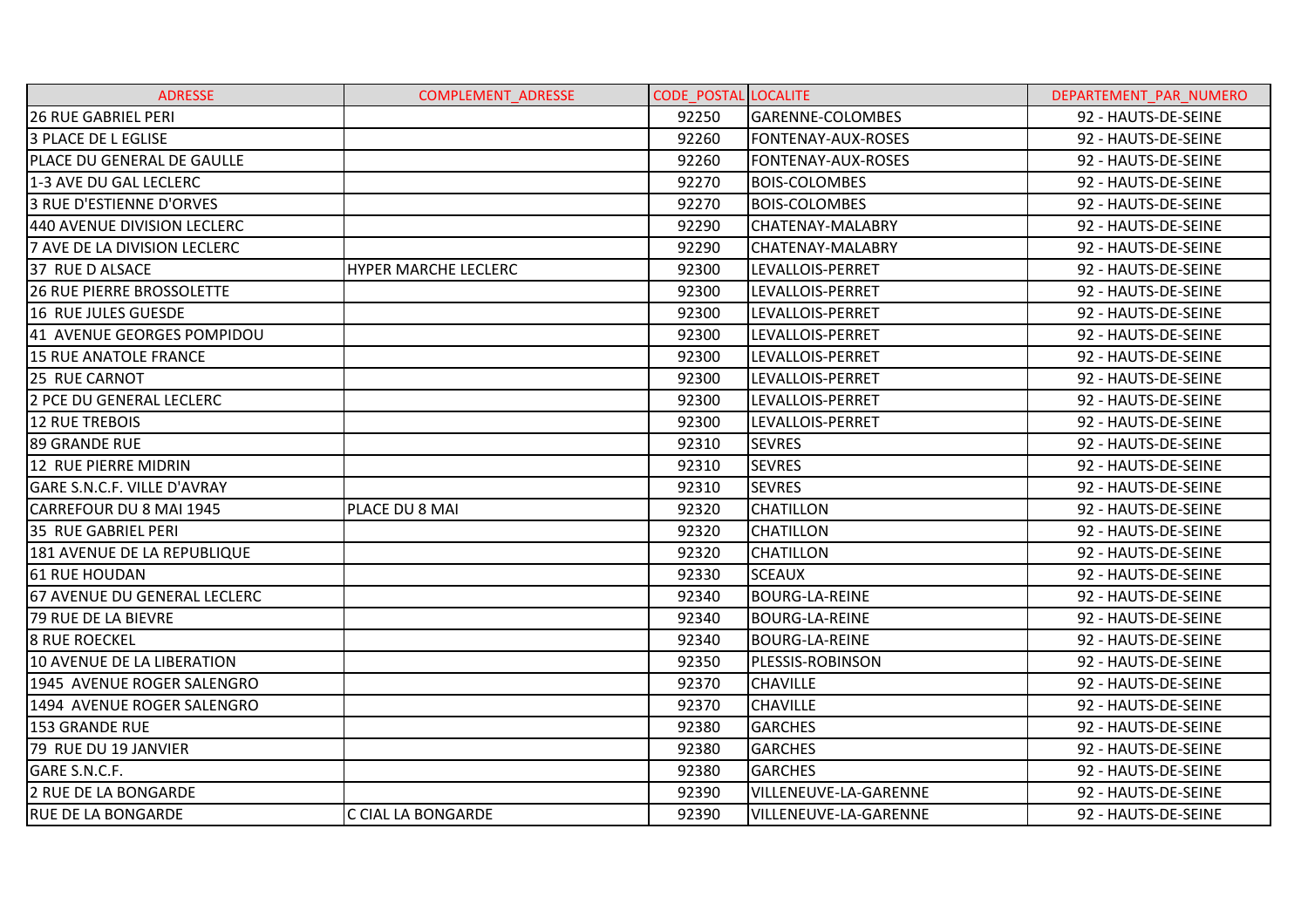| <b>ADRESSE</b>                      | COMPLEMENT_ADRESSE               | <b>CODE POSTAL LOCALITE</b> |                           | DEPARTEMENT PAR NUMERO |
|-------------------------------------|----------------------------------|-----------------------------|---------------------------|------------------------|
| 1 RUE MADIRAA                       | <b>GARE SNCF DE BECON</b>        | 92400                       | <b>COURBEVOIE</b>         | 92 - HAUTS-DE-SEINE    |
| <b>31 RUE EDITH CAVELL</b>          | <b>MONOPRIX</b>                  | 92400                       | <b>COURBEVOIE</b>         | 92 - HAUTS-DE-SEINE    |
| <b>BB METRO TOUR GAN LA DEFENSE</b> |                                  | 92400                       | <b>COURBEVOIE</b>         | 92 - HAUTS-DE-SEINE    |
| <b>9 RUE SAINTE MARIE</b>           |                                  | 92400                       | <b>COURBEVOIE</b>         | 92 - HAUTS-DE-SEINE    |
| <b>36 BIS SQUARE DES COROLLES</b>   | <b>DEFENSE 2</b>                 | 92400                       | <b>COURBEVOIE</b>         | 92 - HAUTS-DE-SEINE    |
| <b>70 RUE DE BEZONS</b>             |                                  | 92400                       | <b>COURBEVOIE</b>         | 92 - HAUTS-DE-SEINE    |
| 18 RUE DE COLOMBES                  |                                  | 92400                       | <b>COURBEVOIE</b>         | 92 - HAUTS-DE-SEINE    |
| 11 RUE DE SEVRES                    |                                  | 92410                       | VILLE-D'AVRAY             | 92 - HAUTS-DE-SEINE    |
| 16 RUE DE MARNES                    |                                  | 92410                       | VILLE-D'AVRAY             | 92 - HAUTS-DE-SEINE    |
| 6 AVENUE JEAN SALMON LEGAGNEUR      |                                  | 92420                       | VAUCRESSON                | 92 - HAUTS-DE-SEINE    |
| <b>26 RUE JACQUES DAGUERRE</b>      |                                  | 92500                       | <b>RUEIL-MALMAISON</b>    | 92 - HAUTS-DE-SEINE    |
| 48 AVENUE DE FOUILLEUSE             |                                  | 92500                       | <b>RUEIL-MALMAISON</b>    | 92 - HAUTS-DE-SEINE    |
| <b>6 PLACE DE L'EGLISE</b>          |                                  | 92500                       | <b>RUEIL-MALMAISON</b>    | 92 - HAUTS-DE-SEINE    |
| 12 RUE DE MAUREPAS                  |                                  | 92500                       | <b>RUEIL-MALMAISON</b>    | 92 - HAUTS-DE-SEINE    |
| <b>GARE R.E.R.</b>                  |                                  | 92500                       | <b>RUEIL-MALMAISON</b>    | 92 - HAUTS-DE-SEINE    |
| 98 BOULEVARD VOLTAIRE               |                                  | 92600                       | ASNIERES-SUR-SEINE        | 92 - HAUTS-DE-SEINE    |
| <b>AVENUE DE LA REDOUTE</b>         | ANGLE BD P.DE COUBERTIN AV REDOU | 92600                       | <b>ASNIERES-SUR-SEINE</b> | 92 - HAUTS-DE-SEINE    |
| <b>GARE S.N.C.F</b>                 |                                  | 92600                       | ASNIERES-SUR-SEINE        | 92 - HAUTS-DE-SEINE    |
| 49 RUE PIERRE BROSSOLETTE           |                                  | 92600                       | ASNIERES-SUR-SEINE        | 92 - HAUTS-DE-SEINE    |
| 1 RUE SAINT DENIS                   |                                  | 92700                       | <b>COLOMBES</b>           | 92 - HAUTS-DE-SEINE    |
| 2 RUE DU BOURNARD                   |                                  | 92700                       | <b>COLOMBES</b>           | 92 - HAUTS-DE-SEINE    |
| <b>COURS VALMY</b>                  | COURS VALMY/LE PARVIS LA DEFENSE | 92800                       | <b>PUTEAUX</b>            | 92 - HAUTS-DE-SEINE    |
| 15 PARVIS DE LA DEFENSE             | C.C. LES QUATRE TEMPS            | 92800                       | <b>PUTEAUX</b>            | 92 - HAUTS-DE-SEINE    |
| <b>RELAIS H LA DEFENSE PHASE 4</b>  | NIVEAU 3 SNCF / COTE MAC DONALD  | 92800                       | <b>PUTEAUX</b>            | 92 - HAUTS-DE-SEINE    |
| <b>BB COULOIR SNCF LA DEFENSE</b>   |                                  | 92800                       | <b>PUTEAUX</b>            | 92 - HAUTS-DE-SEINE    |
| 117 RUE JEAN JAURES                 |                                  | 92800                       | <b>PUTEAUX</b>            | 92 - HAUTS-DE-SEINE    |
| <b>METRO PREFECTURE</b>             |                                  | 93000                       | <b>BOBIGNY</b>            | 93 - SEINE-SAINT-DENIS |
| 61 RUE ROBESPIERRE                  |                                  | 93100                       | <b>MONTREUIL</b>          | 93 - SEINE-SAINT-DENIS |
| <b>CHU ANDRE GREGOIRE</b>           | 56 BLD DE LA BOISSIERE           | 93100                       | <b>MONTREUIL</b>          | 93 - SEINE-SAINT-DENIS |
| 94 BLD HENRI BARBUSSE               |                                  | 93100                       | <b>MONTREUIL</b>          | 93 - SEINE-SAINT-DENIS |
| <b>1 AVE PASTEUR</b>                |                                  | 93100                       | <b>MONTREUIL</b>          | 93 - SEINE-SAINT-DENIS |
| 54 RUE DU CAPITAINE DREYFUS         |                                  | 93100                       | <b>MONTREUIL</b>          | 93 - SEINE-SAINT-DENIS |
| 3 AVENUE DE LA RESISTANCE           |                                  | 93100                       | MONTREUIL                 | 93 - SEINE-SAINT-DENIS |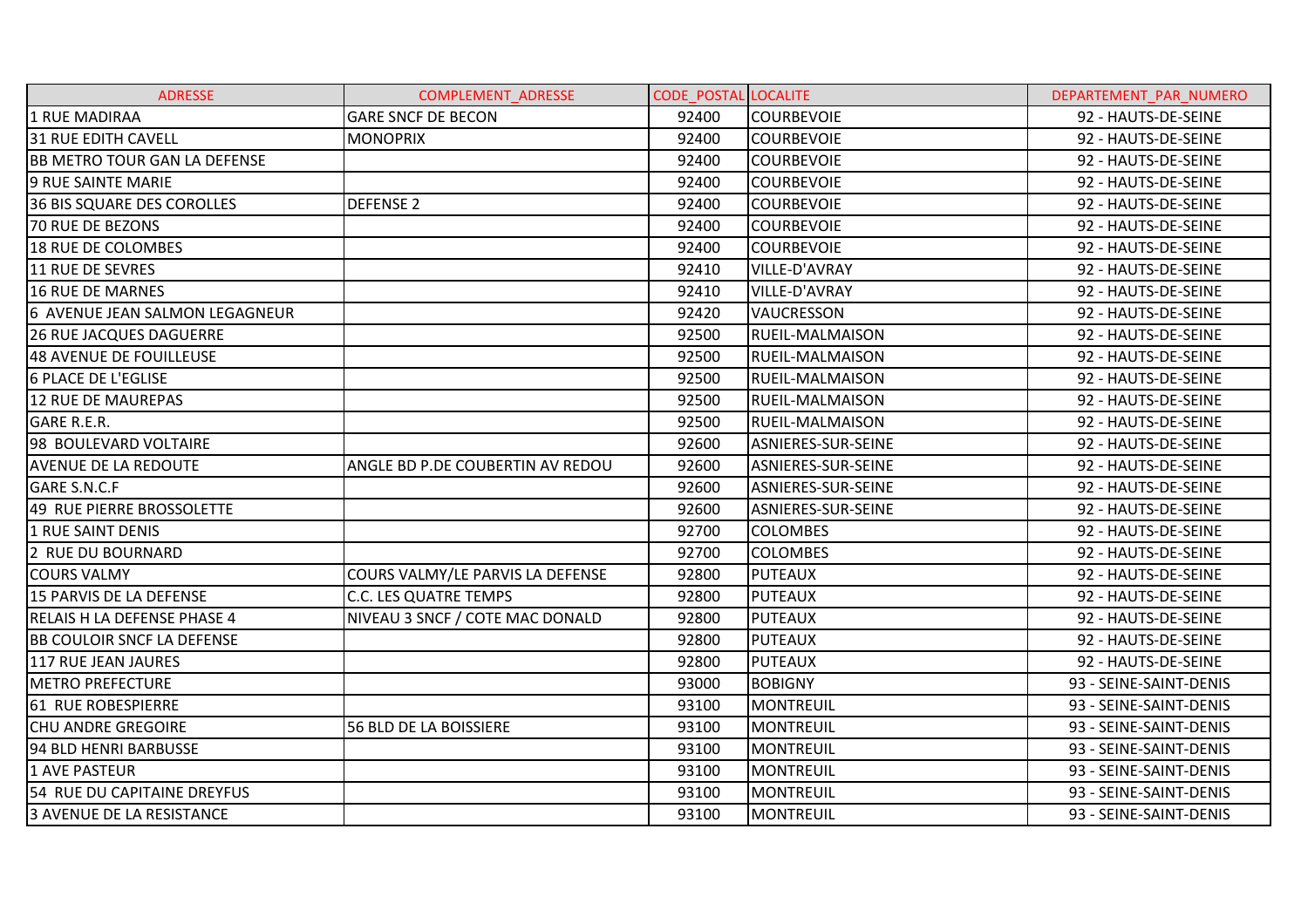| <b>ADRESSE</b>                       | <b>COMPLEMENT ADRESSE</b>         | <b>CODE_POSTAL LOCALITE</b> |                          | DEPARTEMENT PAR NUMERO |
|--------------------------------------|-----------------------------------|-----------------------------|--------------------------|------------------------|
| 2 AVENUE DU GENERAL DE GAULLE        | <b>C.CIAL ROSNY 2</b>             | 93110                       | <b>ROSNY-SOUS-BOIS</b>   | 93 - SEINE-SAINT-DENIS |
| <b>3 AVENUE GALLIENI</b>             |                                   | 93110                       | ROSNY-SOUS-BOIS          | 93 - SEINE-SAINT-DENIS |
| GARE S.N.C.F.                        |                                   | 93130                       | NOISY-LE-SEC             | 93 - SEINE-SAINT-DENIS |
| 32 RUE AUGUSTE POLISSARD             |                                   | 93140                       | <b>BONDY</b>             | 93 - SEINE-SAINT-DENIS |
| <b>GARE S.N.C.F. SALLE</b>           |                                   | 93140                       | <b>BONDY</b>             | 93 - SEINE-SAINT-DENIS |
| 192 AVENUE CHARLES FLOQUET           |                                   | 93150                       | <b>BLANC-MESNIL</b>      | 93 - SEINE-SAINT-DENIS |
| 033 BIS AVE H. BARBUSSE              |                                   | 93150                       | <b>BLANC-MESNIL</b>      | 93 - SEINE-SAINT-DENIS |
| <b>15 RUE DU MARCHE</b>              |                                   | 93160                       | NOISY-LE-GRAND           | 93 - SEINE-SAINT-DENIS |
| <b>CENTRE COMMERCIAL LES ARCADES</b> |                                   | 93160                       | NOISY-LE-GRAND           | 93 - SEINE-SAINT-DENIS |
| <b>CENTRE COMMERCIAL ARCADES</b>     |                                   | 93160                       | NOISY-LE-GRAND           | 93 - SEINE-SAINT-DENIS |
| 015 BLD DU MAL FOCH                  |                                   | 93160                       | NOISY-LE-GRAND           | 93 - SEINE-SAINT-DENIS |
| 28 AVENUE DU GENERAL DE GAULLE       | <b>CENTRE COMMERCIAL BEL EST</b>  | 93170                       | BAGNOLET                 | 93 - SEINE-SAINT-DENIS |
| <b>70 BLD MAX DORMOY</b>             |                                   | 93190                       | LIVRY-GARGAN             | 93 - SEINE-SAINT-DENIS |
| <b>PLACE AUX ETOILES</b>             | <b>METRO RER D</b>                | 93200                       | SAINT-DENIS              | 93 - SEINE-SAINT-DENIS |
| 4 PLACE DU CAQUET                    |                                   | 93200                       | SAINT-DENIS              | 93 - SEINE-SAINT-DENIS |
| 2 RUE GASTON PHILIPPE                |                                   | 93200                       | SAINT-DENIS              | 93 - SEINE-SAINT-DENIS |
| 14 RUE HENRI MAILLARD                | NO 14-16                          | 93220                       | <b>GAGNY</b>             | 93 - SEINE-SAINT-DENIS |
| <b>GARE S.N.C.F. SOUTERRAIN</b>      |                                   | 93220                       | <b>GAGNY</b>             | 93 - SEINE-SAINT-DENIS |
| PLACE DE LA GARE                     |                                   | 93250                       | <b>VILLEMOMBLE</b>       | 93 - SEINE-SAINT-DENIS |
| <b>PLACE DE LA GARE</b>              |                                   | 93250                       | <b>VILLEMOMBLE</b>       | 93 - SEINE-SAINT-DENIS |
| 34, AV.DE LA STATION                 |                                   | 93250                       | <b>VILLEMOMBLE</b>       | 93 - SEINE-SAINT-DENIS |
| 133B GRANDE RUE                      |                                   | 93250                       | <b>VILLEMOMBLE</b>       | 93 - SEINE-SAINT-DENIS |
| 96 RUE DE PARIS                      | KIOSQUE DE PRESSE                 | 93260                       | <b>LILAS</b>             | 93 - SEINE-SAINT-DENIS |
| <b>26 PLACE GASTON BUSSIERE</b>      |                                   | 93270                       | <b>SEVRAN</b>            | 93 - SEINE-SAINT-DENIS |
| <b>ROUTE DES PETITS PONTS</b>        | <b>C.CIAL BEAUSEVRAN</b>          | 93270                       | <b>SEVRAN</b>            | 93 - SEINE-SAINT-DENIS |
| 2 AVENUE DE LA REPUBLIQUE            |                                   | 93300                       | <b>AUBERVILLIERS</b>     | 93 - SEINE-SAINT-DENIS |
| 2 RUE ANATOLE FRANCE                 |                                   | 93310                       | <b>PRE-SAINT-GERVAIS</b> | 93 - SEINE-SAINT-DENIS |
| 5-15 AVENUE FAIDHERBE                |                                   | 93310                       | <b>PRE-SAINT-GERVAIS</b> | 93 - SEINE-SAINT-DENIS |
| 116 AVE JEAN JAURES                  |                                   | 93320                       | PAVILLONS-SOUS-BOIS      | 93 - SEINE-SAINT-DENIS |
| <b>AVENUE JEAN JAURES</b>            | <b>ROUTE NATIONALE 34</b>         | 93330                       | NEUILLY-SUR-MARNE        | 93 - SEINE-SAINT-DENIS |
| 1 BOULEVARD DU MARECHAL FOCH         |                                   | 93330                       | NEUILLY-SUR-MARNE        | 93 - SEINE-SAINT-DENIS |
| 082 BLD DU MIDI                      |                                   | 93340                       | <b>RAINCY</b>            | 93 - SEINE-SAINT-DENIS |
| 12 ALLEE DE LA FOSSE MAUSSOIN        | <b>CENTRE COMMERCIAL CLICHY 2</b> | 93390                       | <b>CLICHY-SOUS-BOIS</b>  | 93 - SEINE-SAINT-DENIS |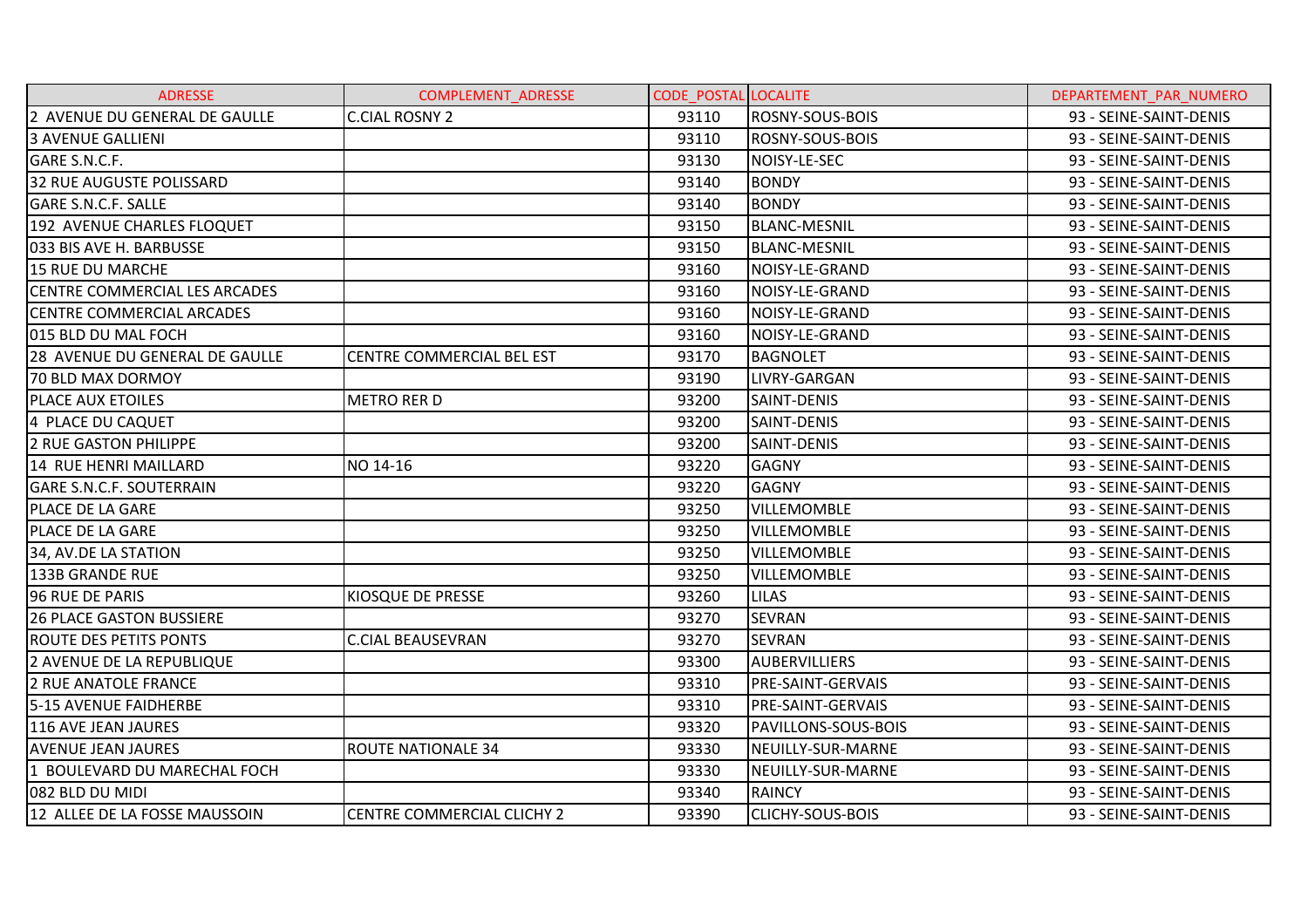| <b>ADRESSE</b>                          | <b>COMPLEMENT ADRESSE</b>      | <b>CODE POSTAL LOCALITE</b> |                           | DEPARTEMENT PAR NUMERO |
|-----------------------------------------|--------------------------------|-----------------------------|---------------------------|------------------------|
| <b>RUE PIERRE DREYFUS</b>               |                                | 93400                       | <b>SAINT-OUEN</b>         | 93 - SEINE-SAINT-DENIS |
| <b>65 BIS AVE GABRIEL PERI</b>          | <b>METRO GARIBALDI</b>         | 93400                       | <b>SAINT-OUEN</b>         | 93 - SEINE-SAINT-DENIS |
| <b>PLACE DE LA GARE</b>                 | <b>GARE RER DE VERT GALANT</b> | 93420                       | <b>VILLEPINTE</b>         | 93 - SEINE-SAINT-DENIS |
| l2 AVENUE PAUL DOUMER                   | <b>TABAC DE L'EGLISE</b>       | 93460                       | GOURNAY-SUR-MARNE         | 93 - SEINE-SAINT-DENIS |
| <b>PL DU PRESIDENT SALVADOR ALLENDE</b> | AVENUE DE LA GARE              | 93500                       | <b>PANTIN</b>             | 93 - SEINE-SAINT-DENIS |
| <b>CENTRE COMMERCIAL PARINOR</b>        | RN370 SECTEUR 2                | 93600                       | <b>AULNAY-SOUS-BOIS</b>   | 93 - SEINE-SAINT-DENIS |
| <b>RUE ISAAC NEWTON</b>                 | <b>INTERMARCHE</b>             | 93600                       | <b>AULNAY-SOUS-BOIS</b>   | 93 - SEINE-SAINT-DENIS |
| GARE S.N.C.F. VEST.                     |                                | 93600                       | AULNAY-SOUS-BOIS          | 93 - SEINE-SAINT-DENIS |
| <b>80 RUE SAINT STENAY</b>              |                                | 93700                       | <b>DRANCY</b>             | 93 - SEINE-SAINT-DENIS |
| 95 AVE HENRI BARBUSSE                   |                                | 93700                       | <b>DRANCY</b>             | 93 - SEINE-SAINT-DENIS |
| 5 AVENUE DE LATTRE DE TASSIGN           |                                | 93800                       | <b>EPINAY-SUR-SEINE</b>   | 93 - SEINE-SAINT-DENIS |
| <b>CHEMIN DES BOEUFS</b>                |                                | 94000                       | <b>CRETEIL</b>            | 94 - VAL-DE-MARNE      |
| <b>IMPASSE DES CASCADES</b>             |                                | 94000                       | <b>CRETEIL</b>            | 94 - VAL-DE-MARNE      |
| <b>AVENUE DU GENERAL DE GAULLE</b>      | BP 119 - C.CIAL CRETEIL SOLEIL | 94000                       | <b>CRETEIL</b>            | 94 - VAL-DE-MARNE      |
| <b>27 RUE DE FALKRICK</b>               |                                | 94000                       | <b>CRETEIL</b>            | 94 - VAL-DE-MARNE      |
| 11 RUE DU GENERAL BILLOTTE              |                                | 94000                       | <b>CRETEIL</b>            | 94 - VAL-DE-MARNE      |
| 95 RUE DU GAL LECLERC                   |                                | 94000                       | <b>CRETEIL</b>            | 94 - VAL-DE-MARNE      |
| 1 RUE DE MESLY                          |                                | 94000                       | <b>CRETEIL</b>            | 94 - VAL-DE-MARNE      |
| <b>28 RUE GAL LECLERC</b>               |                                | 94000                       | <b>CRETEIL</b>            | 94 - VAL-DE-MARNE      |
| <b>METRO PREFECTURE</b>                 |                                | 94000                       | <b>CRETEIL</b>            | 94 - VAL-DE-MARNE      |
| <b>6 RUE BARATTE CHOLET</b>             |                                | 94100                       | SAINT-MAUR-DES-FOSSES     | 94 - VAL-DE-MARNE      |
| <b>62 AVE DU GAL LECLERC</b>            |                                | 94100                       | SAINT-MAUR-DES-FOSSES     | 94 - VAL-DE-MARNE      |
| 82 AV DE BONNEUIL                       |                                | 94100                       | SAINT-MAUR-DES-FOSSES     | 94 - VAL-DE-MARNE      |
| 1 AVENUE DE CONDE                       |                                | 94100                       | SAINT-MAUR-DES-FOSSES     | 94 - VAL-DE-MARNE      |
| GARE R.E.R.                             |                                | 94100                       | SAINT-MAUR-DES-FOSSES     | 94 - VAL-DE-MARNE      |
| <b>GARE R.E.R. ST MAUR CRETEIL</b>      |                                | 94100                       | SAINT-MAUR-DES-FOSSES     | 94 - VAL-DE-MARNE      |
| <b>GARE R.E.R. PARC ST MAUR</b>         |                                | 94100                       | SAINT-MAUR-DES-FOSSES     | 94 - VAL-DE-MARNE      |
| <b>PLACE DE LA VACHE NOIRE</b>          | ZAC DES PORTES D'ARCUEIL       | 94110                       | <b>ARCUEIL</b>            | 94 - VAL-DE-MARNE      |
| 47 RUE BERTHOLLET                       |                                | 94110                       | <b>ARCUEIL</b>            | 94 - VAL-DE-MARNE      |
| 57 RUE EMILE RASPAIL                    |                                | 94110                       | <b>ARCUEIL</b>            | 94 - VAL-DE-MARNE      |
| <b>GARE R.E.R VAL DE FONTENAY</b>       | <b>QUAI DIRECTION CHESSY</b>   | 94120                       | <b>FONTENAY-SOUS-BOIS</b> | 94 - VAL-DE-MARNE      |
| 2 RUE NOTRE DAME                        |                                | 94120                       | <b>FONTENAY-SOUS-BOIS</b> | 94 - VAL-DE-MARNE      |
| <b>GARE R.E.R. VAL DE FONTENAY</b>      |                                | 94120                       | FONTENAY-SOUS-BOIS        | 94 - VAL-DE-MARNE      |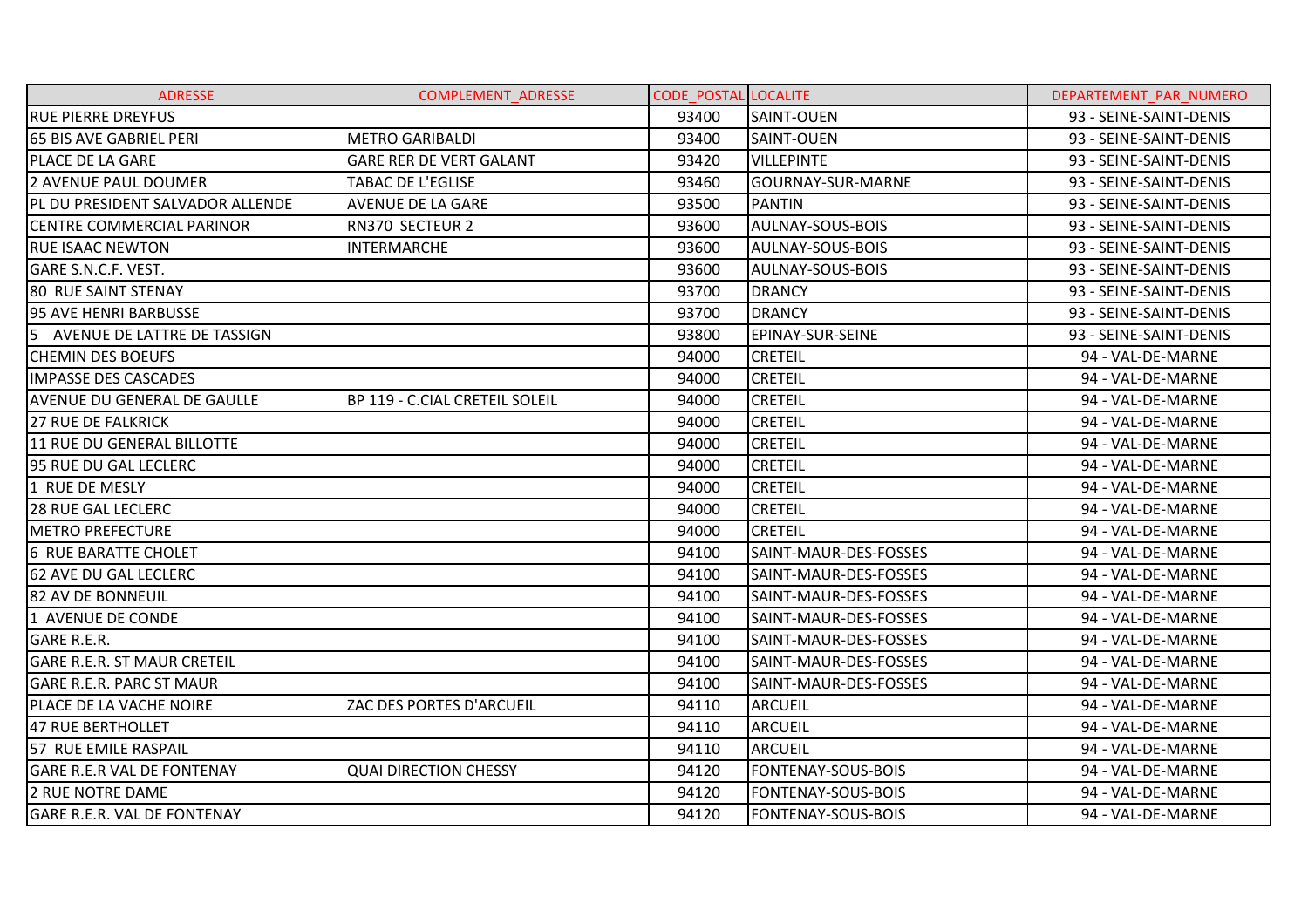| <b>ADRESSE</b>                  | <b>COMPLEMENT ADRESSE</b>         | <b>CODE POSTAL LOCALITE</b> |                           | DEPARTEMENT PAR NUMERO |
|---------------------------------|-----------------------------------|-----------------------------|---------------------------|------------------------|
| <b>GARE R.E.R.</b>              |                                   | 94120                       | <b>FONTENAY-SOUS-BOIS</b> | 94 - VAL-DE-MARNE      |
| 107 RUE CHARLES DE GAULLE       |                                   | 94130                       | NOGENT-SUR-MARNE          | 94 - VAL-DE-MARNE      |
| 18 BLD DE STRASBOURG            |                                   | 94130                       | NOGENT-SUR-MARNE          | 94 - VAL-DE-MARNE      |
| <b>25 PCE SALVADOR ALLENDE</b>  |                                   | 94140                       | <b>ALFORTVILLE</b>        | 94 - VAL-DE-MARNE      |
| 227 RUE P.V. COUTURIER          |                                   | 94140                       | <b>ALFORTVILLE</b>        | 94 - VAL-DE-MARNE      |
| 5 AVENUE DU GENERAL DE GAULLE   |                                   | 94160                       | SAINT-MANDE               | 94 - VAL-DE-MARNE      |
| <b>69 AVENUE DE PARIS</b>       | <b>HOPITAL BEGIN</b>              | 94160                       | SAINT-MANDE               | 94 - VAL-DE-MARNE      |
| 27 RUE JEANNE D'ARC             |                                   | 94160                       | SAINT-MANDE               | 94 - VAL-DE-MARNE      |
| 1178 AVENUE GALLIENI            |                                   | 94160                       | SAINT-MANDE               | 94 - VAL-DE-MARNE      |
| 160 BOULEVARD D ALSACE LORRAINE |                                   | 94170                       | PERREUX-SUR-MARNE         | 94 - VAL-DE-MARNE      |
| 48 BLD DE LA LIBERTE            |                                   | 94170                       | PERREUX-SUR-MARNE         | 94 - VAL-DE-MARNE      |
| 103 AVE PIERRE BROSSOLETTE      |                                   | 94170                       | PERREUX-SUR-MARNE         | 94 - VAL-DE-MARNE      |
| 139 AVENUE DU GENERAL DE GAULLE |                                   | 94170                       | PERREUX-SUR-MARNE         | 94 - VAL-DE-MARNE      |
| 30 BD PAUL VAILLANT COUTURIER   | <b>C.CIAL GRAND CIEL</b>          | 94200                       | <b>IVRY-SUR-SEINE</b>     | 94 - VAL-DE-MARNE      |
| <b>PLACE DE STALINGRAD</b>      |                                   | 94210                       | SAINT-MAUR-DES-FOSSES     | 94 - VAL-DE-MARNE      |
| 2 PLACE DE L EUROPE             | <b>CENTRE COMMERCIAL BERCY 2</b>  | 94220                       | <b>CHARENTON-LE-PONT</b>  | 94 - VAL-DE-MARNE      |
| 62 RUE DE PARIS                 |                                   | 94220                       | <b>CHARENTON-LE-PONT</b>  | 94 - VAL-DE-MARNE      |
| 1 PLACE ARISTIDE BRIAND         |                                   | 94220                       | <b>CHARENTON-LE-PONT</b>  | 94 - VAL-DE-MARNE      |
| 017 RUE JEAN JAURES             |                                   | 94240                       | HAY-LES-ROSES             | 94 - VAL-DE-MARNE      |
| 81 AVENUE DU GENERAL DE GAULLE  |                                   | 94240                       | <b>HAY-LES-ROSES</b>      | 94 - VAL-DE-MARNE      |
| 25 AVE P.V. COUTURIER           |                                   | 94250                       | <b>GENTILLY</b>           | 94 - VAL-DE-MARNE      |
| 28 RUE C. FREROT                |                                   | 94250                       | IGENTILLY                 | 94 - VAL-DE-MARNE      |
| <b>C.CIAL LA TUILERIE</b>       | <b>34 AVENUE DIVISION LECLERC</b> | 94260                       | <b>FRESNES</b>            | 94 - VAL-DE-MARNE      |
| <b>25 AVENUE CHARLES GIDE</b>   |                                   | 94270                       | <b>KREMLIN-BICETRE</b>    | 94 - VAL-DE-MARNE      |
| 15 RUE EDMOND MICHELET          |                                   | 94270                       | <b>KREMLIN-BICETRE</b>    | 94 - VAL-DE-MARNE      |
| RH HOPITAL KREMLIN BICETRE      |                                   | 94270                       | <b>KREMLIN-BICETRE</b>    | 94 - VAL-DE-MARNE      |
| <b>78 RUE DE FONTENAY</b>       |                                   | 94300                       | <b>VINCENNES</b>          | 94 - VAL-DE-MARNE      |
| 8 PLACE DU FER A CHEVAL         | <b>GALERIE CCIALE LECLERC</b>     | 94310                       | <b>ORLY</b>               | 94 - VAL-DE-MARNE      |
| <b>AVENUE DU LUXEMBOURG</b>     |                                   | 94320                       | <b>THIAIS</b>             | 94 - VAL-DE-MARNE      |
| CENTRE COMMERCIAL BELLE EPINE   | CARREFOUR                         | 94320                       | <b>THIAIS</b>             | 94 - VAL-DE-MARNE      |
| CENTRE COMMERCIAL BELLE EPINE   |                                   | 94320                       | <b>THIAIS</b>             | 94 - VAL-DE-MARNE      |
| <b>27 RUE DE PARIS</b>          | NO 27/29                          | 94340                       | JOINVILLE-LE-PONT         | 94 - VAL-DE-MARNE      |
| 4,6 ALLEE R.NEGRE               |                                   | 94340                       | JOINVILLE-LE-PONT         | 94 - VAL-DE-MARNE      |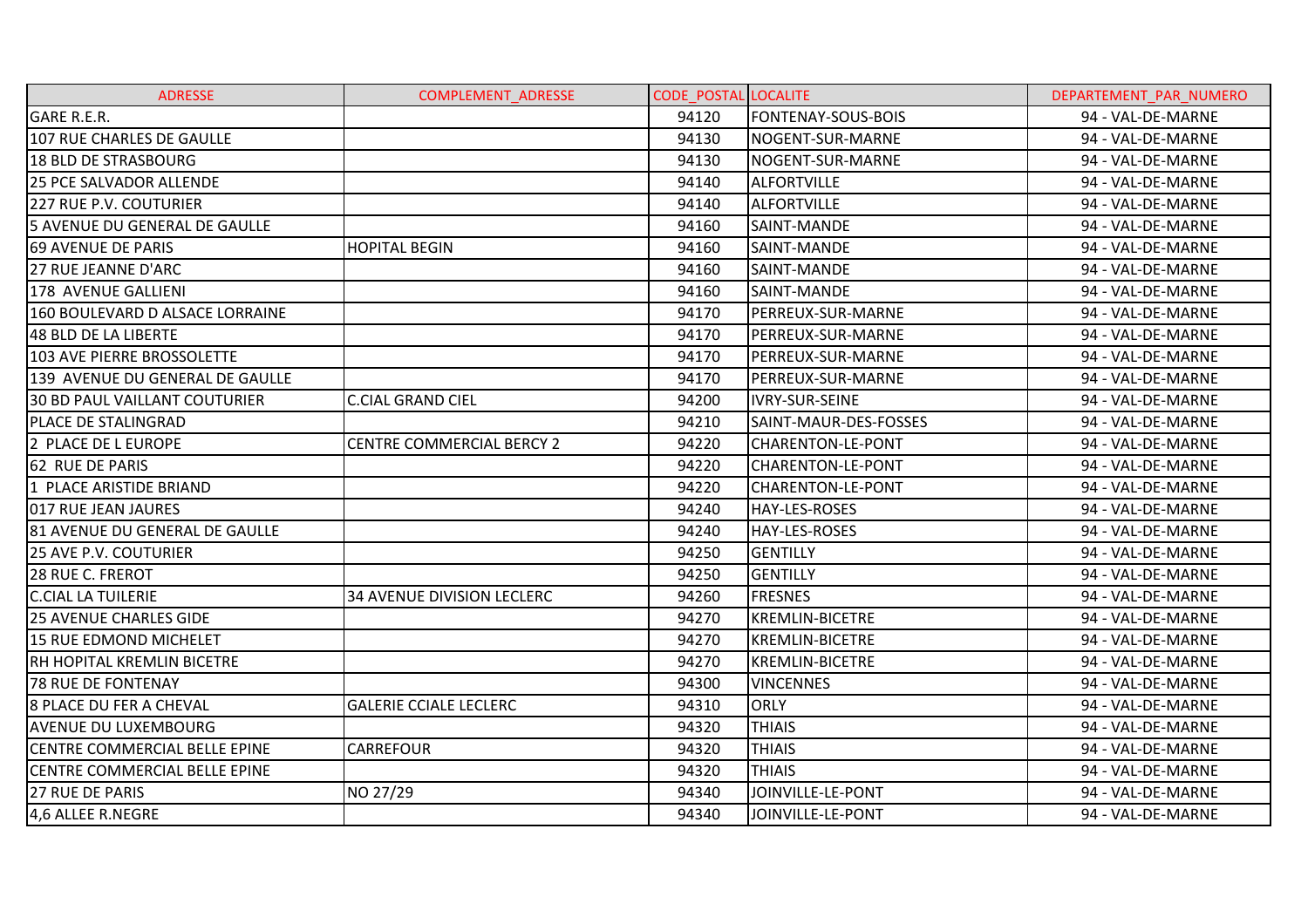| <b>ADRESSE</b>                  | <b>COMPLEMENT ADRESSE</b>      | <b>CODE POSTAL LOCALITE</b> |                               | DEPARTEMENT PAR NUMERO |
|---------------------------------|--------------------------------|-----------------------------|-------------------------------|------------------------|
| GARE S.N.C.F.                   |                                | 94350                       | <b>VILLIERS-SUR-MARNE</b>     | 94 - VAL-DE-MARNE      |
| 41 BLD GALLIENI                 |                                | 94360                       | <b>BRY-SUR-MARNE</b>          | 94 - VAL-DE-MARNE      |
| 1-3 RUE DU BICENTENAIRE         |                                | 94380                       | <b>BONNEUIL-SUR-MARNE</b>     | 94 - VAL-DE-MARNE      |
| <b>ORLY AEROGARE</b>            |                                | 94390                       | <b>ORLY</b>                   | 94 - VAL-DE-MARNE      |
| <b>ORLY AEROGARE</b>            | ORLY SUD S/D HALL B            | 94390                       | <b>ORLY</b>                   | 94 - VAL-DE-MARNE      |
| ZONE INTERNATIONALE HALL 3 ORLY | <b>OUEST</b>                   | 94399                       | <b>ORLY</b>                   | 94 - VAL-DE-MARNE      |
| HALL 2 / ORLY OUEST             |                                | 94399                       | <b>ORLY</b>                   | 94 - VAL-DE-MARNE      |
| HALL 3 / ORLY OUEST             |                                | 94399                       | <b>ORLY</b>                   | 94 - VAL-DE-MARNE      |
| 1ER ETAGE OUEST ORLY SUD        |                                | 94399                       | <b>ORLY</b>                   | 94 - VAL-DE-MARNE      |
| <b>1ER ETAGE EST. ORLY SUD</b>  |                                | 94399                       | <b>ORLY</b>                   | 94 - VAL-DE-MARNE      |
| 2 RUE EUGENE HENAFF             |                                | 94400                       | VITRY-SUR-SEINE               | 94 - VAL-DE-MARNE      |
| 17 AVE MAXIMILIEN ROBESPIERRE   |                                | 94400                       | VITRY-SUR-SEINE               | 94 - VAL-DE-MARNE      |
| GARE S.N.C.F.                   |                                | 94400                       | VITRY-SUR-SEINE               | 94 - VAL-DE-MARNE      |
| <b>PLACE MONTGOLFIER</b>        |                                | 94410                       | SAINT-MAURICE                 | 94 - VAL-DE-MARNE      |
| 38 AVE ARDOUIN                  |                                | 94420                       | PLESSIS-TREVISE               | 94 - VAL-DE-MARNE      |
| <b>85 ROUTE DE PROVINS</b>      | CENTRE COMMERCIAL PINCE-VENT   | 94430                       | <b>CHENNEVIERES-SUR-MARNE</b> | 94 - VAL-DE-MARNE      |
| PLACE DES 4 SAISONS             | <b>C.CIAL MAROLLES EN BRIE</b> | 94440                       | MAROLLES-EN-BRIE              | 94 - VAL-DE-MARNE      |
| 40 RUE DE VERDUN                |                                | 94500                       | <b>CHAMPIGNY-SUR-MARNE</b>    | 94 - VAL-DE-MARNE      |
| 4 RUE TALAMONI                  |                                | 94500                       | CHAMPIGNY-SUR-MARNE           | 94 - VAL-DE-MARNE      |
| <b>GARE R.E.R.</b>              |                                | 94500                       | SAINT-MAUR-DES-FOSSES         | 94 - VAL-DE-MARNE      |
| 156 RUE ALEXANDRE FOURNY        |                                | 94500                       | <b>CHAMPIGNY-SUR-MARNE</b>    | 94 - VAL-DE-MARNE      |
| <b>AVENUE DE L HIPPODROME</b>   | <b>CCIAL PINCE-VENT</b>        | 94510                       | QUEUE-EN-BRIE                 | 94 - VAL-DE-MARNE      |
| 413 HALL 1 Z/SD - ORLY OUEST    | OLW SALLE 10 ZONE SCHENGEN     | 94546                       | <b>ORLY</b>                   | 94 - VAL-DE-MARNE      |
| HALL 1 / ORLY OUEST             |                                | 94546                       | <b>ORLY</b>                   | 94 - VAL-DE-MARNE      |
| GARE S.N.C.F.                   |                                | 94600                       | <b>CHOISY-LE-ROI</b>          | 94 - VAL-DE-MARNE      |
| <b>COURS DES JUILLIOTTES</b>    | NIVEAU 25                      | 94700                       | MAISONS-ALFORT                | 94 - VAL-DE-MARNE      |
| 77 AVENUE DU GENERAL DE GAULLE  |                                | 94700                       | MAISONS-ALFORT                | 94 - VAL-DE-MARNE      |
| <b>RUE EDOUARD VAILLANT</b>     | <b>HOPITAL GUSTAVE ROUSSY</b>  | 94800                       | <b>VILLEJUIF</b>              | 94 - VAL-DE-MARNE      |
| <b>AVENUE LOUIS ARAGON</b>      | STATION METRO VILLEJUIF ARAGON | 94800                       | <b>VILLEJUIF</b>              | 94 - VAL-DE-MARNE      |
| <b>67 AVE DE STALINGRAD</b>     |                                | 94800                       | <b>VILLEJUIF</b>              | 94 - VAL-DE-MARNE      |
| 46 RUE JEAN JAURES              |                                | 94800                       | <b>VILLEJUIF</b>              | 94 - VAL-DE-MARNE      |
| <b>GARE S.N.C.F. PREFECTURE</b> |                                | 95000                       | <b>CERGY</b>                  | 95 - VAL-D'OISE        |
| PLACE PIERRE SEMARD             |                                | 95100                       | ARGENTEUIL                    | 95 - VAL-D'OISE        |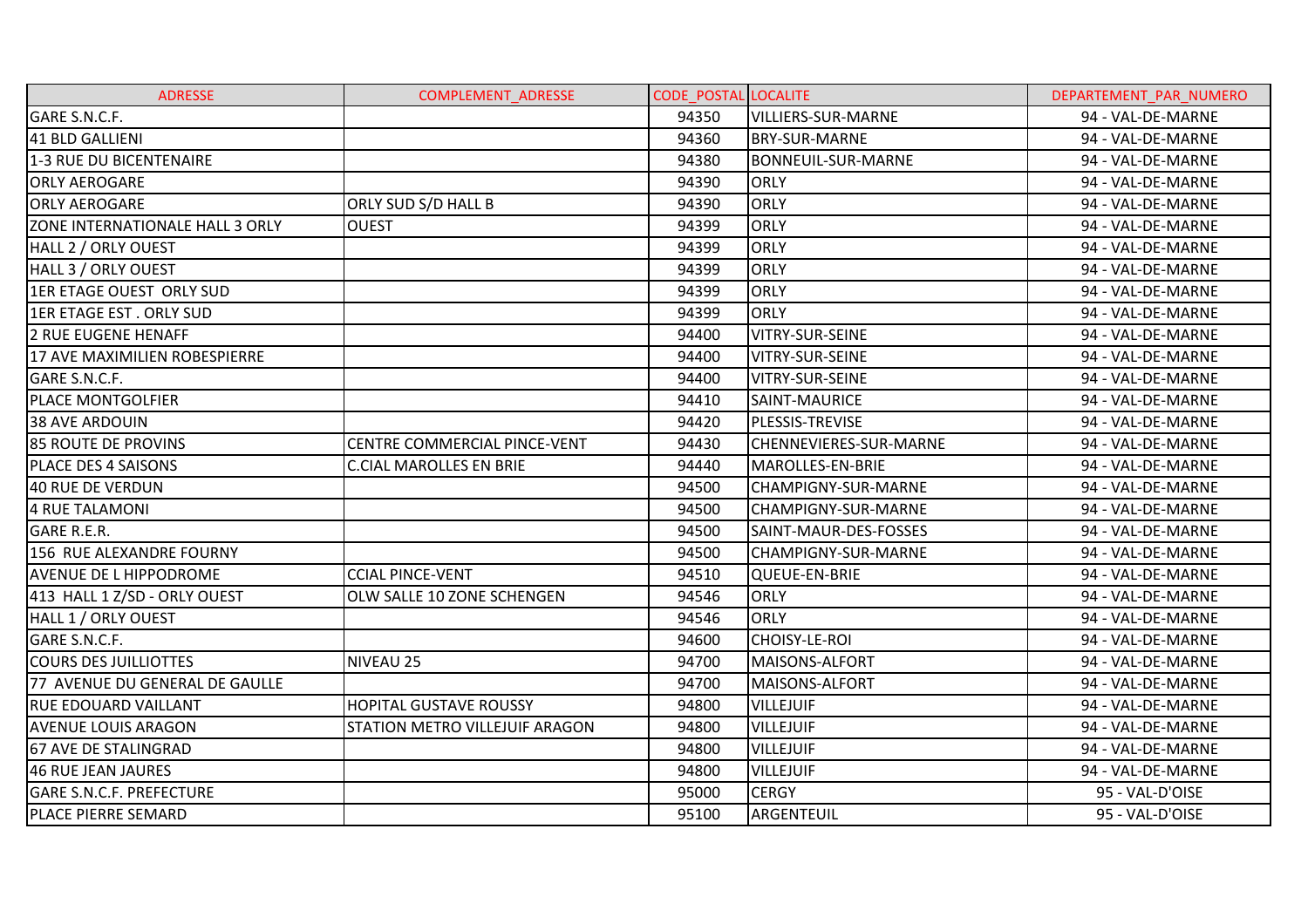| <b>ADRESSE</b>                       | <b>COMPLEMENT ADRESSE</b> | <b>CODE POSTAL LOCALITE</b> |                              | DEPARTEMENT PAR NUMERO |
|--------------------------------------|---------------------------|-----------------------------|------------------------------|------------------------|
| 28 AVENUE GABRIEL PERI               |                           | 95100                       | ARGENTEUIL                   | 95 - VAL-D'OISE        |
| <b>5 RUE HORIONNE</b>                |                           | 95110                       | <b>SANNOIS</b>               | 95 - VAL-D'OISE        |
| 056 BLD CHARLES DE GAULLE            |                           | 95110                       | <b>SANNOIS</b>               | 95 - VAL-D'OISE        |
| 002 RUE DE STALINGRAD                |                           | 95120                       | <b>ERMONT</b>                | 95 - VAL-D'OISE        |
| 012 AVE POMPIDOU                     |                           | 95120                       | <b>ERMONT</b>                | 95 - VAL-D'OISE        |
| 54, RUE DE STALINGRAD                |                           | 95120                       | <b>ERMONT</b>                | 95 - VAL-D'OISE        |
| GARE S.N.C.F.                        |                           | 95120                       | <b>ERMONT</b>                | 95 - VAL-D'OISE        |
| <b>31 RUE ANDRE CITROEN</b>          |                           | 95130                       | <b>FRANCONVILLE</b>          | 95 - VAL-D'OISE        |
| IRUE DU GAL LECLERC                  | <b>HYPER LECLERC</b>      | 95130                       | <b>FRANCONVILLE</b>          | 95 - VAL-D'OISE        |
| GARE S.N.C.F.                        |                           | 95130                       | <b>FRANCONVILLE</b>          | 95 - VAL-D'OISE        |
| <b>C.CIAL LES PORTES DE TAVERNY</b>  |                           | 95150                       | <b>TAVERNY</b>               | 95 - VAL-D'OISE        |
| 11 AVE DE LA GARE                    |                           | 95150                       | <b>TAVERNY</b>               | 95 - VAL-D'OISE        |
| 112 ROUTE DE DOMONT                  |                           | 95160                       | <b>MONTMORENCY</b>           | 95 - VAL-D'OISE        |
| <b>25 RUE CARNOT</b>                 |                           | 95160                       | <b>MONTMORENCY</b>           | 95 - VAL-D'OISE        |
| 144 AVE DU GAL DE GAULLE             |                           | 95160                       | <b>MONTMORENCY</b>           | 95 - VAL-D'OISE        |
| <b>AVENUE CHARLES DE GAULLE</b>      |                           | 95170                       | DEUIL-LA-BARRE               | 95 - VAL-D'OISE        |
| 1 RUE DE LA COTE DES AUGES           |                           | 95180                       | <b>MENUCOURT</b>             | 95 - VAL-D'OISE        |
| AVENUE DE LA DIVISION LECLERC        |                           | 95200                       | <b>SARCELLES</b>             | 95 - VAL-D'OISE        |
| <b>PLACE GABRIEL PERI</b>            |                           | 95220                       | <b>HERBLAY</b>               | 95 - VAL-D'OISE        |
| <b>CENTRE COMMERCIAL E.D</b>         | 35 RUE DE CONFLANS        | 95220                       | <b>HERBLAY</b>               | 95 - VAL-D'OISE        |
| <b>30 AVENUE DE PARIS</b>            |                           | 95230                       | SOISY-SOUS-MONTMORENCY       | 95 - VAL-D'OISE        |
| 11 AVE DU GAL DE GAULLE              |                           | 95230                       | SOISY-SOUS-MONTMORENCY       | 95 - VAL-D'OISE        |
| 3 AVENUE DES FRERES LUMIERE          |                           | 95240                       | <b>CORMEILLES-EN-PARISIS</b> | 95 - VAL-D'OISE        |
| <b>6 AVENUE FOCH</b>                 |                           | 95240                       | CORMEILLES-EN-PARISIS        | 95 - VAL-D'OISE        |
| <b>6 AVENUE DU GENERAL DE GAULLE</b> |                           | 95250                       | <b>BEAUCHAMP</b>             | 95 - VAL-D'OISE        |
| <b>35 GRANDE RUE</b>                 |                           | 95290                       | <b>ISLE-ADAM</b>             | 95 - VAL-D'OISE        |
| <b>ZAC DU PONT DES RAYONS</b>        | C. CIAL GRAND VAL         | 95290                       | <b>ISLE-ADAM</b>             | 95 - VAL-D'OISE        |
| 027 BIS GDE RUE DE NOGENT            |                           | 95290                       | <b>ISLE-ADAM</b>             | 95 - VAL-D'OISE        |
| 1 PLACE VAN GOGH                     |                           | 95300                       | <b>PONTOISE</b>              | 95 - VAL-D'OISE        |
| GARE S.N.C.F.                        |                           | 95300                       | <b>PONTOISE</b>              | 95 - VAL-D'OISE        |
| 27 31 RUE D EPLUCHES                 |                           | 95310                       | SAINT-OUEN-L'AUMONE          | 95 - VAL-D'OISE        |
| 027 RUE DE PARIS                     |                           | 95350                       | SAINT-BRICE-SOUS-FORET       | 95 - VAL-D'OISE        |
| 25 RUE CL DEBUSSY                    |                           | 95360                       | <b>MONTMAGNY</b>             | 95 - VAL-D'OISE        |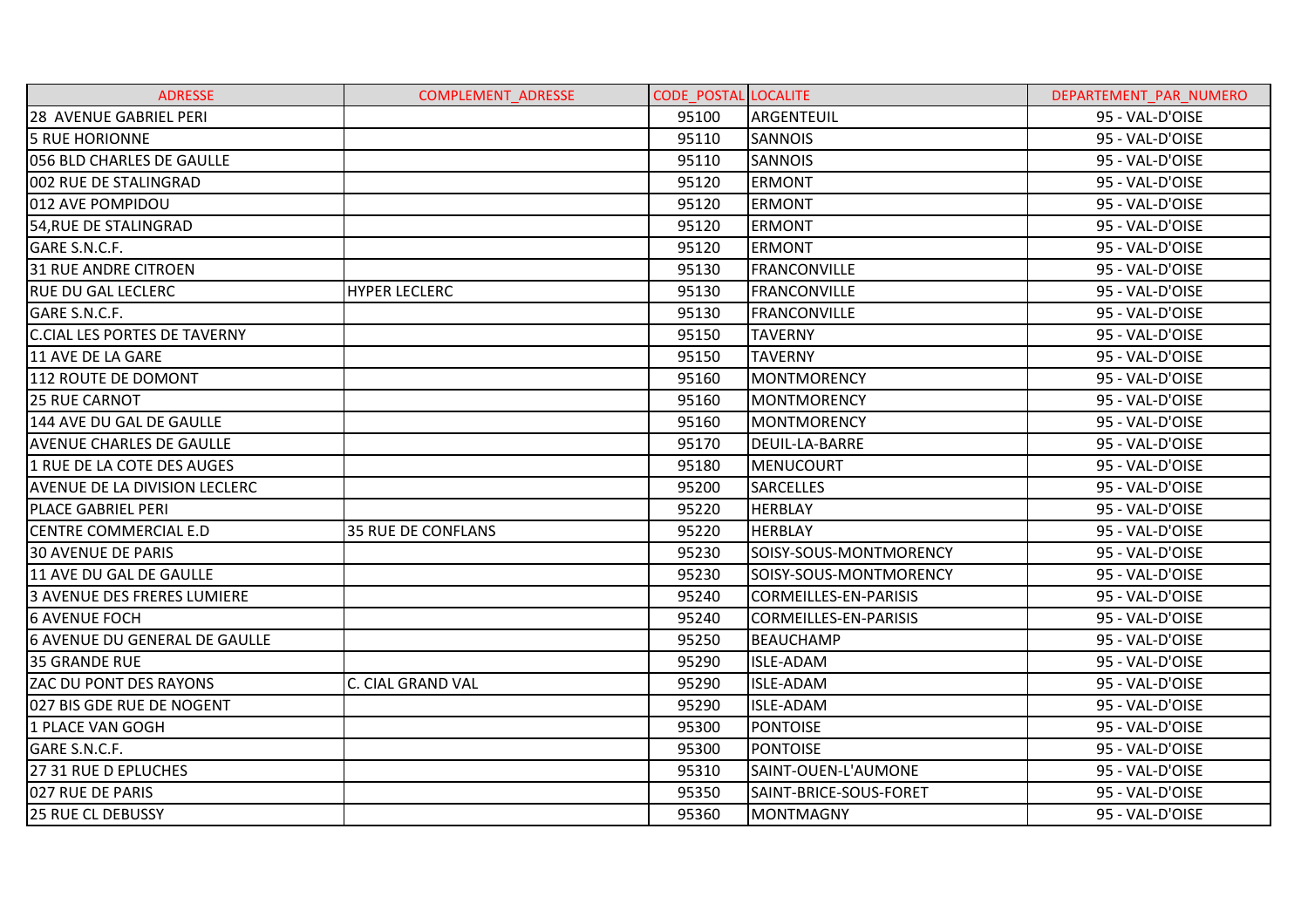| <b>ADRESSE</b>                     | COMPLEMENT_ADRESSE                   | <b>CODE POSTAL LOCALITE</b> |                          | DEPARTEMENT_PAR_NUMERO |
|------------------------------------|--------------------------------------|-----------------------------|--------------------------|------------------------|
| <b>66 BOULEVARD VICTOR BORDIER</b> |                                      | 95370                       | MONTIGNY-LES-CORMEILLES  | 95 - VAL-D'OISE        |
| 77 RUE D'ERMONT                    | <b>CENTRE COMMERCIAL GROS NOYER</b>  | 95390                       | SAINT-PRIX               | 95 - VAL-D'OISE        |
| <b>ROUTE DE MANTES</b>             |                                      | 95420                       | MAGNY-EN-VEXIN           | 95 - VAL-D'OISE        |
| <b>56 RUE DE LA LIBERATION</b>     |                                      | 95440                       | <b>ECOUEN</b>            | 95 - VAL-D'OISE        |
| 34 RUE DES HT DE SENLIS            |                                      | 95470                       | SAINT-WITZ               | 95 - VAL-D'OISE        |
| 1 PLACE DU RENDEZ VOUS             | ZAC DE LA BUSSIE                     | 95490                       | <b>VAUREAL</b>           | 95 - VAL-D'OISE        |
| <b>GARE R.E.R ROISSY POL</b>       | <b>SAS NOVOTEL</b>                   | 95500                       | ROISSY-EN-FRANCE         | 95 - VAL-D'OISE        |
| <b>C.CIAL DE LA GRANDE VALLEE</b>  |                                      | 95500                       | <b>GONESSE</b>           | 95 - VAL-D'OISE        |
| <b>CHEMIN DEPARTEMENTAL 915</b>    | CENTRE COMMERCIAL L'OSERAIE          | 95520                       | <b>OSNY</b>              | 95 - VAL-D'OISE        |
| C.CIAL LA CROIX ST SIMEON          |                                      | 95520                       | <b>OSNY</b>              | 95 - VAL-D'OISE        |
| PLACE DE LA GARE                   |                                      | 95530                       | <b>FRETTE-SUR-SEINE</b>  | 95 - VAL-D'OISE        |
| RN 322 LES JARDINS LABONNEVILLE    |                                      | 95540                       | MERY-SUR-OISE            | 95 - VAL-D'OISE        |
| <b>C.CIAL LECLERC</b>              |                                      | 95570                       | <b>MOISSELLES</b>        | 95 - VAL-D'OISE        |
| 11 AVENUE DE L'EUROPE              |                                      | 95600                       | <b>EAUBONNE</b>          | 95 - VAL-D'OISE        |
| <b>BD GAMBETTA</b>                 |                                      | 95640                       | <b>MARINES</b>           | 95 - VAL-D'OISE        |
| CDG 2 TERMINAL G                   |                                      | 95700                       | <b>ROISSY-EN-FRANCE</b>  | 95 - VAL-D'OISE        |
| ROISSY 2 S/S DOUANE OUEST          | <b>SAS 63</b>                        | 95700                       | <b>ROISSY-EN-FRANCE</b>  | 95 - VAL-D'OISE        |
| ROISSY 2 ZONE PUBLIQUE             | SAS 61 101 102 104                   | 95700                       | <b>ROISSY-EN-FRANCE</b>  | 95 - VAL-D'OISE        |
| <b>ROISSY 2 MULTISTORE</b>         | <b>SAS 60</b>                        | 95700                       | ROISSY-EN-FRANCE         | 95 - VAL-D'OISE        |
| ROISSY 2 S/S DOUANE OUEST          | SAS 58 66                            | 95700                       | <b>ROISSY-EN-FRANCE</b>  | 95 - VAL-D'OISE        |
| ROISSY 2 ZONE D - SAS 2 6 11 14    | <b>ZONE PUBLIQUE</b>                 | 95700                       | <b>ROISSY-EN-FRANCE</b>  | 95 - VAL-D'OISE        |
| AEROGARE T.9 - SAS 12 9            |                                      | 95700                       | <b>ROISSY-EN-FRANCE</b>  | 95 - VAL-D'OISE        |
| <b>AEROPORT ROISSY 1 'A'</b>       | <b>NIVEAU COMMERCE</b>               | 95700                       | ROISSY-EN-FRANCE         | 95 - VAL-D'OISE        |
| CDG T9 S/S DOUANE AERO-BP 20342    | <b>SAS 9 12</b>                      | 95711                       | <b>ROISSY-EN-FRANCE</b>  | 95 - VAL-D'OISE        |
| GARE TGV ROISSY 2 - SAS 31 103     | K. PRESSE RELAIS H BP 300-52         | 95716                       | <b>ROISSY-EN-FRANCE</b>  | 95 - VAL-D'OISE        |
| CDG2 E S4 S/DOUANE                 |                                      | 95741                       | <b>ROISSY-EN-FRANCE</b>  | 95 - VAL-D'OISE        |
| ROUTE DE SERVICE AEROGARE E        | SAS 61 101 102 104                   | 95741                       | <b>ROISSY-EN-FRANCE</b>  | 95 - VAL-D'OISE        |
| AEROPORT ROISSY 2 - BP 30206       | TERMINAL F S/S DOUANE EST-SAS 65     | 95741                       | ROISSY-EN-FRANCE         | 95 - VAL-D'OISE        |
| <b>RUE DE LA GARE</b>              | <b>GARE SNCF CERGY ST CHRISTOPHE</b> | 95800                       | <b>CERGY</b>             | 95 - VAL-D'OISE        |
| GARE S.N.C.F.                      |                                      | 95880                       | <b>ENGHIEN-LES-BAINS</b> | 95 - VAL-D'OISE        |
| 58 RUE DU GENERAL DE GAULLE        |                                      | 95880                       | <b>ENGHIEN-LES-BAINS</b> | 95 - VAL-D'OISE        |
| <b>30 BLD D'ORMESSON</b>           |                                      | 95880                       | <b>ENGHIEN-LES-BAINS</b> | 95 - VAL-D'OISE        |
| <b>AVENUE PRINCESSE GRACE</b>      |                                      | 98000                       | <b>MONACO</b>            | 06 - ALPES-MARITIMES   |